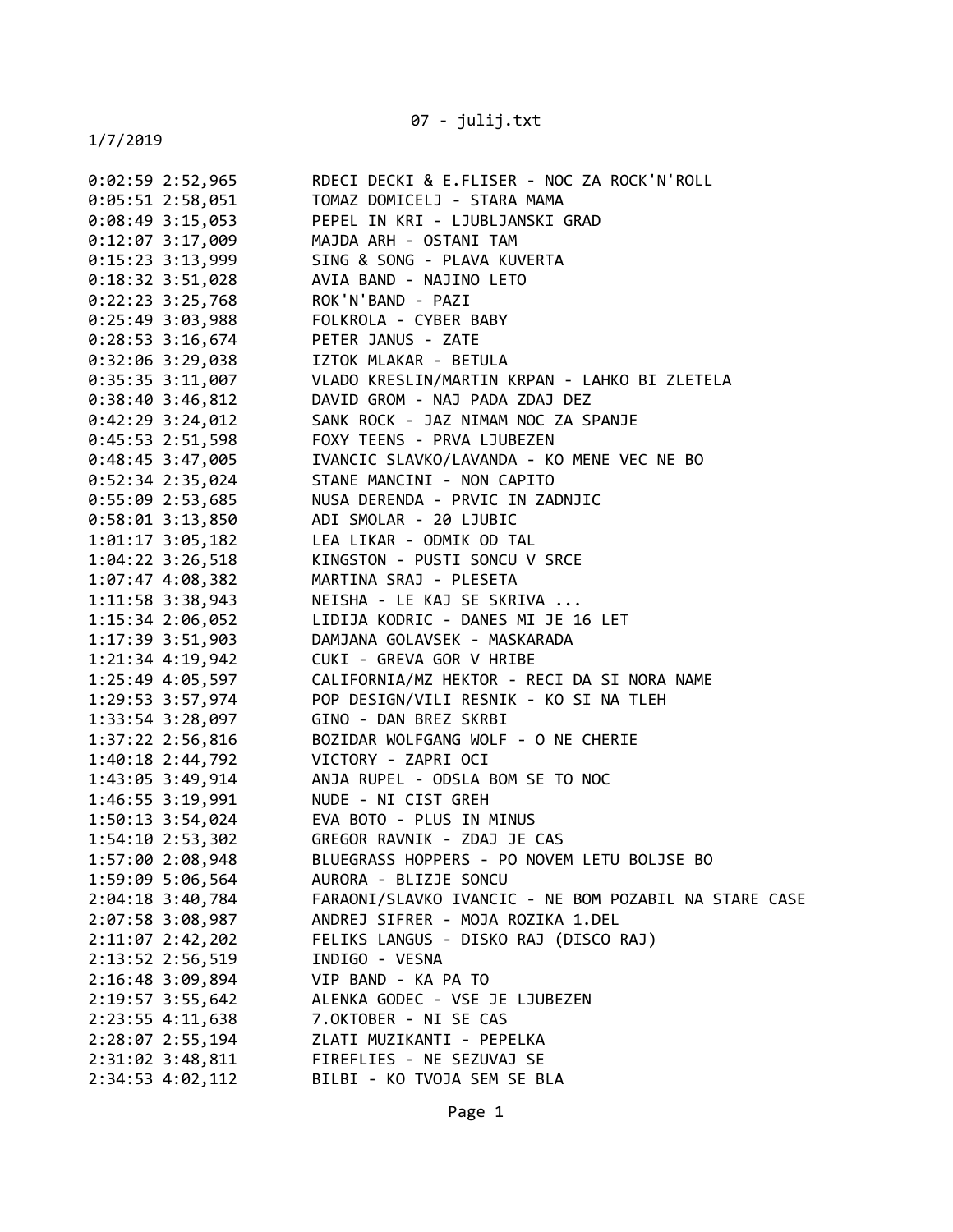|                      | $07 - julij.txt$                         |
|----------------------|------------------------------------------|
| 2:38:55 3:27,953     | MAJDA SEPE - LONEC BREZ MEDU             |
| 2:42:23 2:50,258     | SKALP - VEM DA LAHKO                     |
| 2:45:15 2:57,090     | DAMJANA IN HOT HOT HOT - JE TO LJUBEZEN  |
| 2:48:12 2:55,988     | KALAMARI - PO NAVADI                     |
| 2:51:08 3:25,859     | SWEETSOLOGY - GREVA TJA (RADIO EDIT)     |
| 2:54:36 2:59,845     | KING FOO - ZIVE SANJE                    |
| 2:57:36 3:14,029     | BIG FOOT MAMA - ROLA SE                  |
| 3:00:49 2:51,638     | HAPPY DAY - VONJ POLETJA                 |
| 3:03:43 3:37,791     | PANDA - CESNJEV CVET                     |
| 3:07:21 3:05,510     | MANOUCHE - KJE SI LUBI                   |
| 3:10:19 3:06,807     | FRENK NOVA - NA LUNO IN NAZAJ            |
| 3:13:29 4:21,017     | SIMONA VODOPIVEC - KO SE ODSELILA BOM    |
| $3:17:50$ 4:13,044   | MIRAN RUDAN - NE ODPUSTI MI              |
| $3:21:57$ 4:04,848   | DRUSTVO MRTVIH PESNIKOV - POD OBLAKOM    |
| 3:25:53 3:25,831     | ALJA KRUSIC - NAJIN PLES                 |
| 3:29:19 3:02,278     | MARIJAN NOVINA - ANGEL IN HUDIC          |
| 3:32:21 2:55,445     | NUSKA DRASCEK - NE ZAPUSTI ME ZDAJ       |
| 3:35:18 2:51,912     | AYNEE - NEPRESPANE NOCI                  |
| 3:38:09 1:44,939     | MATIJA CERAR - KUHARCKOV TWIST           |
| $3:39:54$ $3:41,133$ | ALEKSANDER MEZEK - JULIJA                |
| 3:43:36 1:47,542     | RAFKO IRGOLIC - KAVBOJEVA LJUBICA        |
| 3:45:24 3:21,773     | SANJA - MOJE SANJE                       |
| 3:48:42 2:48,675     | MARTA ZORE - V TEBI JE MOC               |
| 3:51:33 3:34,172     | KARMEN STAVEC - SRCA TI VEC NE DAM       |
| 3:55:06 3:28,180     | JAN PLESTENJAK - SAM DA TI MAS MENE RADA |
| 3:58:34 3:06,030     | THE TWINS - HOCEM VEDETI                 |
| 4:01:42 2:24,028     | IRENA VRCKOVNIK - SONCE IN LUNA          |
| 4:04:06 4:25,969     | TATJANA MIHELJ - SVET V ZNAMENJU SRCA    |
| 4:08:32 3:13,987     | GU-GU - HONOLULU BABY                    |
| 4:11:48 2:58,870     | DITKA - NEKAJ JE V ZRAKU                 |
| 4:14:47 3:38,973     | NOCNA PTICA - GLAS SIREN                 |
| 4:18:26 4:08,318     | VRNI SE - MITHANS                        |
| 4:22:36 3:11,086     | TIP TOP - LEPO MI JE                     |
| 4:25:47 4:07,988     | DMP - NEBO NAD BERLINOM                  |
| 4:29:55 4:07,992     | ANIKA - LAHKO NOC PIRAN                  |
| 4:34:05 3:13,018     | MILAN PECOVNIK PIDZI - LE V SANJAH SI TU |
| 4:37:18 3:14,994     | MOJCA - ZATE                             |
| 4:40:33 3:00,005     | MAJA KEUC - VANILIJA                     |
| 4:43:36 3:46,760     | AVTOMOBILI - NAVADEN DAN                 |
| 4:47:22 2:58,003     | DON MENTONY BAND - HOPLA KONOPLA         |
| 4:50:20 4:02,997     | BAZAR - POISCI ME                        |
| 4:54:25 3:22,022     | PEPEL IN KRI - LJUDJE POMLADI            |
| 4:57:45 3:36,931     | GAL GJURIN IN NINA PUSLAR - TO JE TO     |
| 5:01:51 1:56,079     | JELKA CVETEŽAR - ROŽNATO PISEMCE         |
| 5:03:47 3:38,946     | MARTIN KRPAN - TO NI POLITICEN SONG      |
| 5:07:26 3:31,503     | DARJA SVAJGER - ODPELJI ME               |
| 5:11:43 3:34,841     | CALIFORNIA/MZ HEKTOR - STARA BARKA       |
| 5:15:15 3:10,046     | ALEKSANDER MEZEK - OSAMLJENA SENCA       |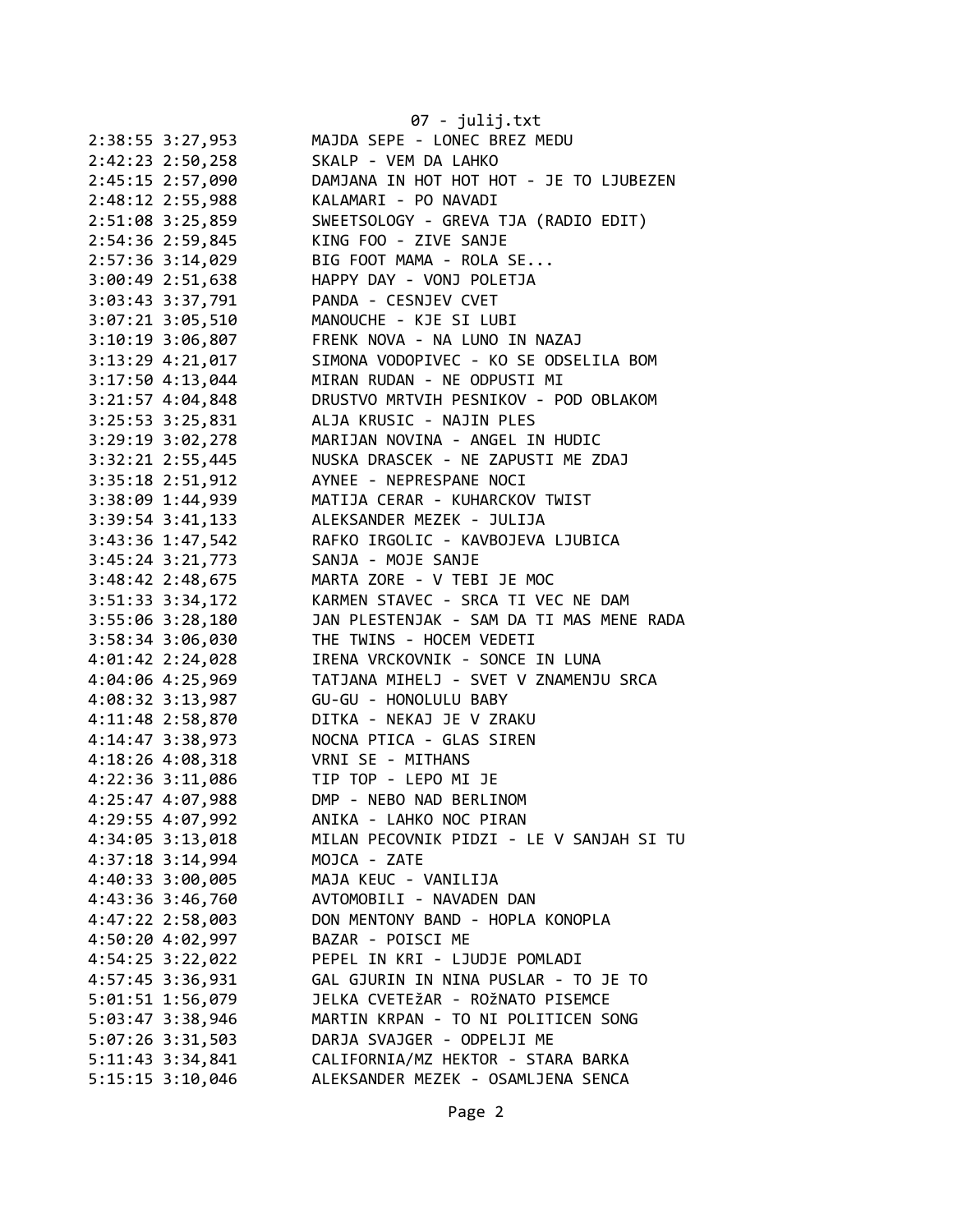|                    | 07 - julij.txt                            |
|--------------------|-------------------------------------------|
| 5:18:25 2:34,023   | STANE MANCINI - KAM LETIJO LASTOVKE       |
| 5:21:49 4:12,935   | DON MENTONY BAND - MRTVE ROŽE             |
| 5:26:02 3:35,878   | ANJA RUPEL - LEP JE DAN                   |
| 5:30:26 3:53,078   | HAZARD - LJUDJE KI SEDIJO V PARKIH        |
| 5:34:18 3:55,962   | FOLKROLA - V TVOJI SOBI SE DISI           |
| 5:38:14 3:03,740   | BABILON - RABIM TVOJ SMEH                 |
| 5:42:04 2:40,752   | GU-GU - MOJ MALI KAKADU                   |
| 5:44:45 2:56,772   | BAZAR - OD ENIH DO TREH                   |
| 5:47:41 2:06,563   | MAJDA SEPE - USPAVANKA ZA DNEVNO RABO     |
| 5:50:49 2:59,515   | DAMJANA - NASMEH                          |
| 5:53:49 4:04,823   | KINGSTON - IZGUBIVA SE V NOC              |
| 5:58:07 2:19,836   | SAMO GLAVAN - OBUP                        |
| 6:00:56 3:26,977   | KALAMARI - SOVRAZIM JUTRA                 |
| 6:04:23 2:09,027   | MATIJA CERAR - KAJ MI MAR                 |
| 6:06:32 4:30,655   | AVTOMOBILI - ENAKONOCJE                   |
| 6:11:49 3:18,155   | MARTA ZORE - MENI SI ŽIVLJENJE            |
| 6:15:07 3:40,978   | K.U.T. GAS - FASHION                      |
| 6:18:48 2:01,654   | BELE VRANE - STOPI NA TLA                 |
| 6:21:40 3:43,637   | TINA OSTERMAN - TRENUTEK (RADIO MASTER)   |
| $6:25:45$ 3:21,107 | ADI SMOLAR - EASY COME-EASY GO            |
| 6:29:54 4:05,824   | FLIRT - PRVIC                             |
|                    | DITKA HABERL - SAMO NASMEH JE BOLJ GRENAK |
| 6:33:59 3:44,372   |                                           |
| 6:37:43 3:50,996   | VINDY BAND - CAROBNA NOC                  |
| 6:42:21 3:07,070   | FARAONI - KAKO SI LEPA NOCOJ              |
| 6:45:28 3:33,688   | MARTINA MAJERLE - LUNA NAD OBALO          |
| $6:50:03$ 4:18,275 | OTO PESTNER - TRIDESET LET (DOLGA)        |
| 6:54:21 4:06,009   | TATJANA GROS - ZATO SEM NORO TE LJUBILA   |
| 6:58:26 3:58,446   | AVIA BAND - GLEJ                          |
| 7:02:54 3:49,005   | KARMEN STAVEC - LJUBEZEN JE               |
| 7:06:43 3:14,983   | TOMAZ PENGOV - CRNA PEGA CEZ OCI          |
| 7:10:44 2:56,827   | ANDRAZ HRIBAR - KADAR SI TU               |
| 7:13:41 3:23,366   | ELDA VILER - TU SI TI                     |
| 7:17:04 3:41,924   | CUKI - LJUBI ME, LJUBI                    |
| 7:21:33 2:59,862   | NUDE - TAKO LEPO SI ZLOMILA MI SRCE       |
| 7:24:33 3:34,872   | PEPEL IN KRI - DAN LJUBEZNI               |
| 7:28:07 2:12,331   | ANDREJ SIFRER - MOJE MIŠKE                |
| 7:31:07 3:53,862   | MONIKA PUCELJ - MENE JE STRAH             |
| 7:35:01 3:51,163   | HALO - ANITA NI NIKOLI                    |
| 7:38:52 3:01,175   | GAL GJURIN - NISEM KRIV                   |
| 7:42:39 4:22,315   | PAVLE KAVEC & OKO - VSE SEM DAL TI        |
| 7:47:01 2:27,479   | TOMAZ DOMICELJ - DANES BO SRECEN DAN      |
| 7:50:28 4:23,501   | NUSA DERENDA - ROKO NA SRCE               |
| 7:54:51 2:54,025   | MARJANA DERZAJ - ORION                    |
| 7:57:45 2:39,826   | BRANKA KRANER - POLETNI GIGOLO            |
| $8:00:54$ 2:45,002 | NECA FALK - VSAK JE SVOJE SRECE KOVAC     |
| 8:03:39 4:31,557   | PAPIR - PERON 9                           |
| $8:08:10$ 2:54,485 | DEZUR - CISTO DROBNA ZELJA                |
| 8:11:51 3:27,866   | IZTOK MLAKAR - BETULA                     |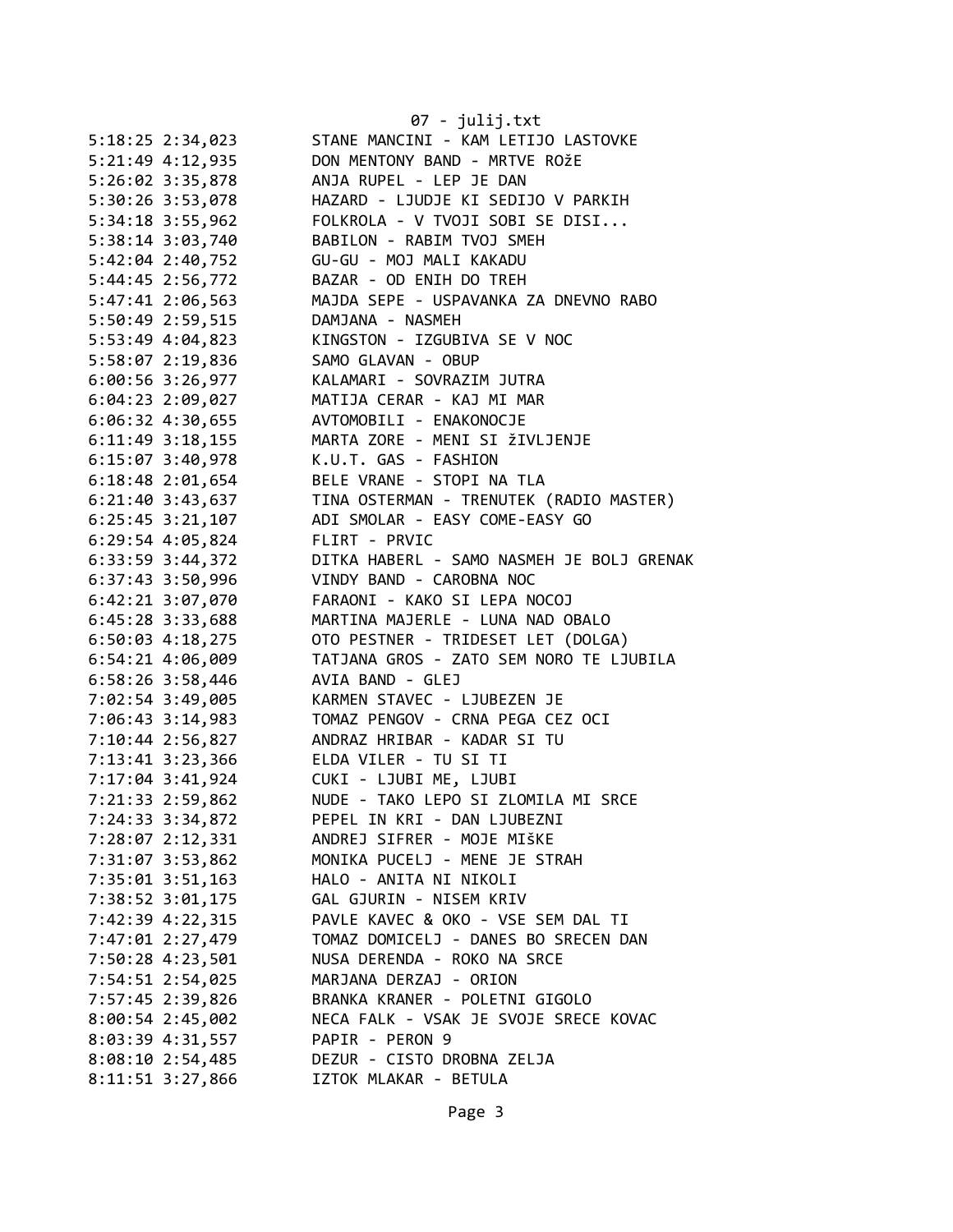|                                                | 07 - julij.txt                                                                                                                                                                                                     |
|------------------------------------------------|--------------------------------------------------------------------------------------------------------------------------------------------------------------------------------------------------------------------|
| 8:15:19 4:11,666                               | PANDA - DAJ NASMEH MI NAZAJ                                                                                                                                                                                        |
|                                                | 8:20:21 2:25,956 BERTA AMBROŽ - JOKALA BOM BREZ SOLZ                                                                                                                                                               |
|                                                | 8:22:46 3:36,894 MIRAN RUDAN - POLETJA NE BO                                                                                                                                                                       |
| 8:26:20 3:35,583 BILBI - RESETIRAJ ME          |                                                                                                                                                                                                                    |
|                                                | 8:30:44 3:28,812 ALENKA VIDRIH - PRISLUHNI                                                                                                                                                                         |
| 8:34:12 3:14,857 ROK'N'BAND - VERJEMI          |                                                                                                                                                                                                                    |
|                                                | 8:37:27 3:54,015<br>8:42:07 3:26,088<br>8:45:33 2:53,328<br>MAJDA ARH - LJUBEZEN JE KOT VINO<br>8:45:33 2:53,328<br>MAJDA ARH - LJUBEZEN JE KOT VINO<br>TANGELS - KAJ IN KAM (ORIGINAL)                            |
|                                                |                                                                                                                                                                                                                    |
|                                                |                                                                                                                                                                                                                    |
|                                                | 8:48:26 2:29,267 VIDEOSEX - VOZI ME VLAK V DALJAVE                                                                                                                                                                 |
|                                                | 8:51:57 3:49,714 AGROPOP - FRANCEK PIROMANCEK                                                                                                                                                                      |
| 8:56:06 4:55,599 NAPOLEON - VRNI SE            |                                                                                                                                                                                                                    |
|                                                |                                                                                                                                                                                                                    |
|                                                |                                                                                                                                                                                                                    |
|                                                |                                                                                                                                                                                                                    |
|                                                | 9:01:32 3:03,431 JAZZ STATION - NOV JE DAN<br>9:04:36 4:30,721 HISA - MOSTOVI SO PADLI<br>9:12:59 4:40,018 VLADO KRESLIN/JONAS Z. - SAMO TIJ<br>9:17:39 4:16,046 ALENKA GODEC - PREBUJENA                          |
| 9:22:46 3:35,339         NEISHA - ZVEZDNI PRAH |                                                                                                                                                                                                                    |
|                                                | 9:26:43 4:26,977 BLUEGRASS HOPPERS - DRAVSKI MOST                                                                                                                                                                  |
| 9:32:02 3:33,220 STEREOTIPI - LJUBI ME         |                                                                                                                                                                                                                    |
|                                                |                                                                                                                                                                                                                    |
|                                                |                                                                                                                                                                                                                    |
|                                                | 9:35:32 1:46,295<br>9:37:18 3:55,004<br>9:47:12 4:32,380<br>9:52:37 3:35,540<br>P.52:37 3:35,540<br>P.52:37 3:35,540<br>P.710 MANOUCHE - RESNICNA ROMANSA<br>P.52:37 3:35,540<br>P.710 MANOUCHE - RESNICNA ROMANSA |
|                                                |                                                                                                                                                                                                                    |
|                                                | 9:56:13 3:20,548 IVO MOJZER & OTO PESTNER - LJUDJE POMLADI                                                                                                                                                         |
| 3:43,202<br>10:00:24                           | POTECI LENUHI - ZZ TOP                                                                                                                                                                                             |
| 10:04:04 2:58,863                              | AYNEE - ZDAJ VEM                                                                                                                                                                                                   |
| 2:53,120<br>10:07:02                           | NINA PUSLAR - MED VRSTICAMI                                                                                                                                                                                        |
| 10:14:48                                       | ALEKSANDER MEZEK - VREMENSKA NAPOVED                                                                                                                                                                               |
| $3:06,752$<br>$4:06,665$<br>10:17:54           | GAL IN GALERISTI - PRIDI SEM                                                                                                                                                                                       |
| 2:56,211<br>10:22:42                           | DEŽUR - NA VRH SVETA                                                                                                                                                                                               |
| 3:07,011<br>10:25:38                           | BETI JURKOVIC - ENKRAT SE                                                                                                                                                                                          |
| 1:57,721<br>10:28:44                           | ROK 'N' BAND - NE TEŽIT                                                                                                                                                                                            |
| 10:31:34<br>3:20,317                           | LETECI POTEPUHI - BICIKL                                                                                                                                                                                           |
| 3:54,762<br>10:34:55                           | EVA HREN - REKLA SVA                                                                                                                                                                                               |
| 2:58,996<br>10:38:49                           | TULIO FURLANIC & PIHALNI ORKESTER KOPER - AGATA                                                                                                                                                                    |
| 4:24,192<br>10:46:45                           | ANIKA HORVAT - PREBUDI SE                                                                                                                                                                                          |
| 3:55,370<br>10:52:02                           | KATJA KOREN - NA SKRIVAJ                                                                                                                                                                                           |
| 1:52,304<br>10:55:58                           | OPTIMISTI - LIMUZINA                                                                                                                                                                                               |
| 10:57:50<br>5:09,241                           | FLIRT - ROMEO IN JULIJA                                                                                                                                                                                            |
| 11:03:50<br>3:13,506                           | ANJA RUPEL - VSE ALI NIC                                                                                                                                                                                           |
| 2:45,431<br>11:07:03                           | BELE VRANE - MESTO MLADIH                                                                                                                                                                                          |
| 3:00,005<br>11:15:50                           | PAX - KO SO LIPE CVETELE                                                                                                                                                                                           |
| 3:54,189<br>11:18:50                           | BOTRI - MAL' PREKRATKA                                                                                                                                                                                             |
| 11:23:24<br>4:12,007                           | ANKA COP - VSAK TVOJ TRENUTEK                                                                                                                                                                                      |
| 3:14,279<br>11:27:36                           | WOLF - GOODBYE MICHELLE                                                                                                                                                                                            |
| 11:31:43<br>3:05,738                           | JANEZ ZMAZEK ZAN - NA DOPUSTU                                                                                                                                                                                      |
| 11:34:48<br>2:37,317                           | ADI SMOLAR - VSE ZA DOBER BIZNIS                                                                                                                                                                                   |
| 11:37:25<br>3:55,006                           | AVTOMOBILI - PROTI LUNI                                                                                                                                                                                            |
|                                                |                                                                                                                                                                                                                    |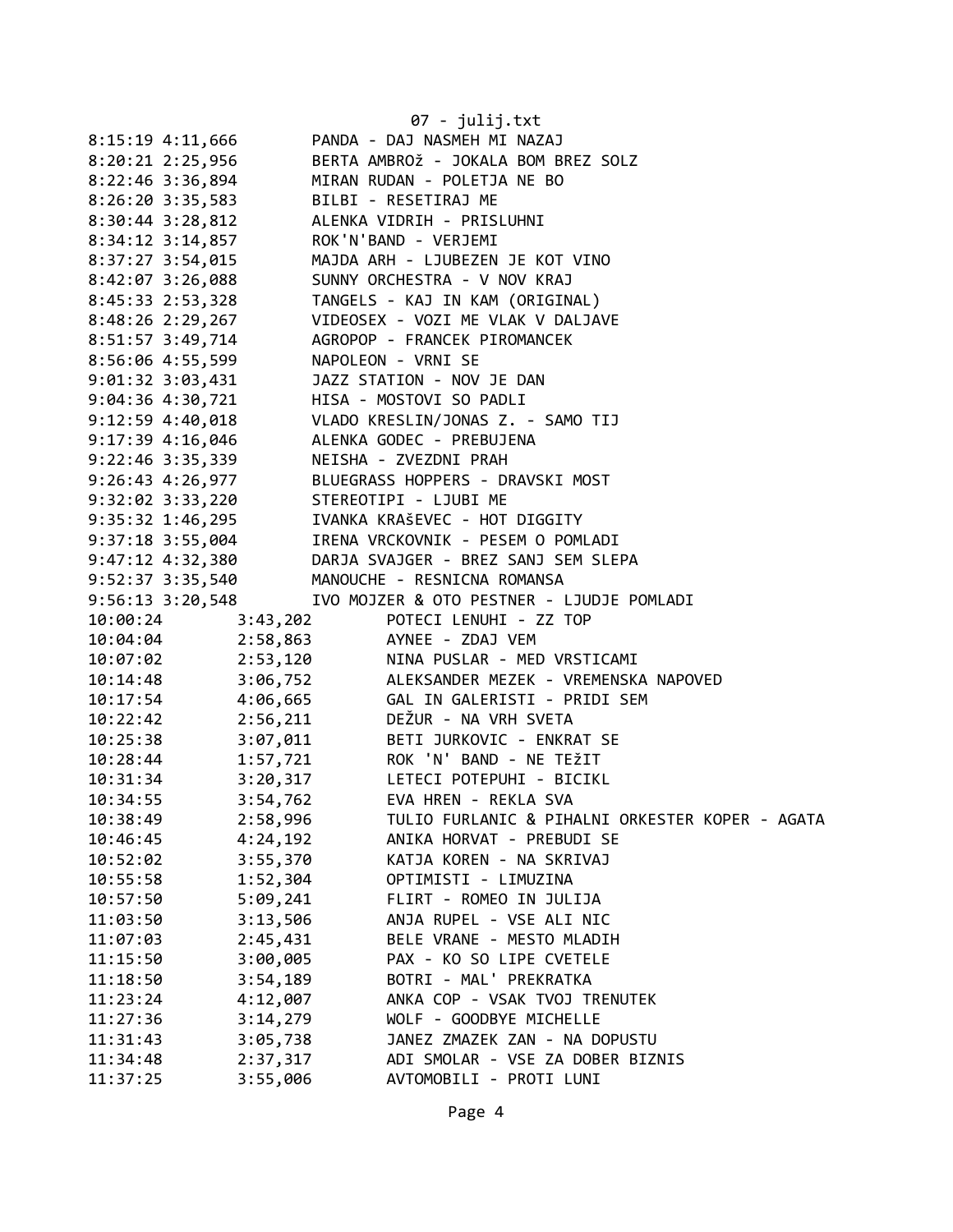|          |          | 07 - julij.txt                                  |
|----------|----------|-------------------------------------------------|
| 11:44:38 | 3:42,172 | BAZAR - BARABE                                  |
| 11:48:20 | 3:24,588 | KINGSTON - REPUBLIKA BANANA                     |
| 11:52:36 | 4:32,100 | JAN PLESTENJAK - BOLEZEN                        |
| 11:57:28 | 3:29,544 | ZAN SERCIC - LJUBEZEN NA PRVI POGLED            |
| 12:01:48 | 4:49,419 | ALEKSANDER MEŽE K- LJUBLJANA V MAJU.WAV -       |
| 12:06:37 | 3:48,035 | KALAMARI - TVOJA SLED                           |
| 12:14:12 | 3:35,490 | MARJANA DERZAJ - BREZA MOJE MLADOSTI            |
| 12:17:47 | 3:20,019 | PRIZMA - POGUM                                  |
| 12:21:45 | 3:16,984 | FOLKROLA - HELENA                               |
| 12:25:24 | 3:23,676 | DAN D - POZITIVNE MISLI                         |
| 12:28:47 | 2:28,340 | TOMAZ DOMICELJ - MAMA, DAJ MI DENAR             |
| 12:32:08 | 3:34,971 | PEPEL IN KRI - JEANETTE                         |
| 12:35:43 | 4:15,024 | DON MENTONY BAND - RES NE VEM                   |
| 12:45:20 | 3:42,025 | VILI RESNIK/MARTA ZORE - VSE KAR SVA BILA       |
| 12:49:55 | 3:49,705 | HAZARD - MAKALONCA                              |
| 12:53:44 | 3:24,020 | DAVID GROM - POLNA LUNA                         |
| 12:57:08 | 3:34,214 | ATLANTIX - ATLANTIS                             |
| 13:01:16 | 3:58,754 | CALIFORNIA/MZ HEKTOR - LE SPOMINI (MODERNI MIX) |
| 13:05:11 | 3:17,048 | OTO PESTNER - CAS ZA ZALJUBLJENE                |
| 13:08:27 | 3:30,867 | VICTORY - UPAJ SI                               |
| 13:13:03 | 3:40,527 | AVIA BAND - GRAJSKA DAMA                        |
| 13:16:43 | 3:21,416 | ALJA KRUSIC - DAJ MI POLJUB                     |
| 13:20:59 | 3:51,625 | NECA FALK - LJUBIMEC MOJ                        |
| 13:24:50 | 2:57,927 | ABADON - POZITIVNA ENERGIJA                     |
| 13:27:48 | 3:00,265 | JELKA CVETEŽAR - SIMFONY                        |
| 13:31:34 | 2:56,634 | CHATEAU - ZARADI TEBE                           |
| 13:34:31 | 3:49,379 | DAMJANA - ŽIVLJENJE                             |
| 13:38:20 | 3:52,614 | NUDE - DAN LJUBEZNI                             |
| 13:43:17 | 3:26,605 | ROK'N'BAND - OSTANI ŠE MINUTO                   |
| 13:46:44 | 3:45,893 | CUKI - BARBARA                                  |
| 13:51:12 | 3:42,641 | BABALOO BAND - JOKAL BOM JUTRI                  |
| 13:54:55 | 3:02,582 | AURORA - REKLA JE                               |
| 13:57:57 | 4:53,464 | IZTOK MLAKAR - MARJO SPINEL                     |
| 14:03:25 | 3:37,841 | FOXY TEENS - SE SE SPOMNIS                      |
| 14:07:03 | 3:28,446 | SUNNY ORCHESTRA - TAT ZMIKAVT                   |
| 14:11:36 | 4:08,234 | GAL GJURIN - DUSA IN TELO                       |
| 14:15:44 | 3:51,384 | HISA - MELODIJA                                 |
| 14:20:29 | 3:54,129 | MAJA ZALOZNIK & PAPAS - VZEMI, VSE TI DAM       |
| 14:24:23 | 4:05,099 | ALENKA GODEC - VSI LJUDJE HITIJO                |
| 14:28:28 | 3:46,982 | PRAH - SEZONA SENC                              |
| 14:33:01 | 4:09,651 | ANDREJ SIFRER - VSE MANJ JE DOBRIH GOSTILN      |
| 14:37:11 | 2:57,991 | STANE MANCINI - NAMESTO PISMA                   |
| 14:41:14 | 3:58,269 | MAJDA SEPE - POJ KITARA MOJEGA SRCA             |
| 14:45:12 | 3:57,002 | GOLDEN EYE - DO KONCA                           |
| 14:49:57 | 2:59,557 | ANDRAZ HRIBAR - ZASPALA SI                      |
| 14:52:56 | 2:59,262 | COVERLOVER - DJ DEJ NAPOVEJ                     |
| 14:56:15 | 3:48,842 | GU-GU - ŽELIM SI NA JAMAJKO                     |
| 15:00:38 | 3:16,940 | ALEX VOLASKO - SONG                             |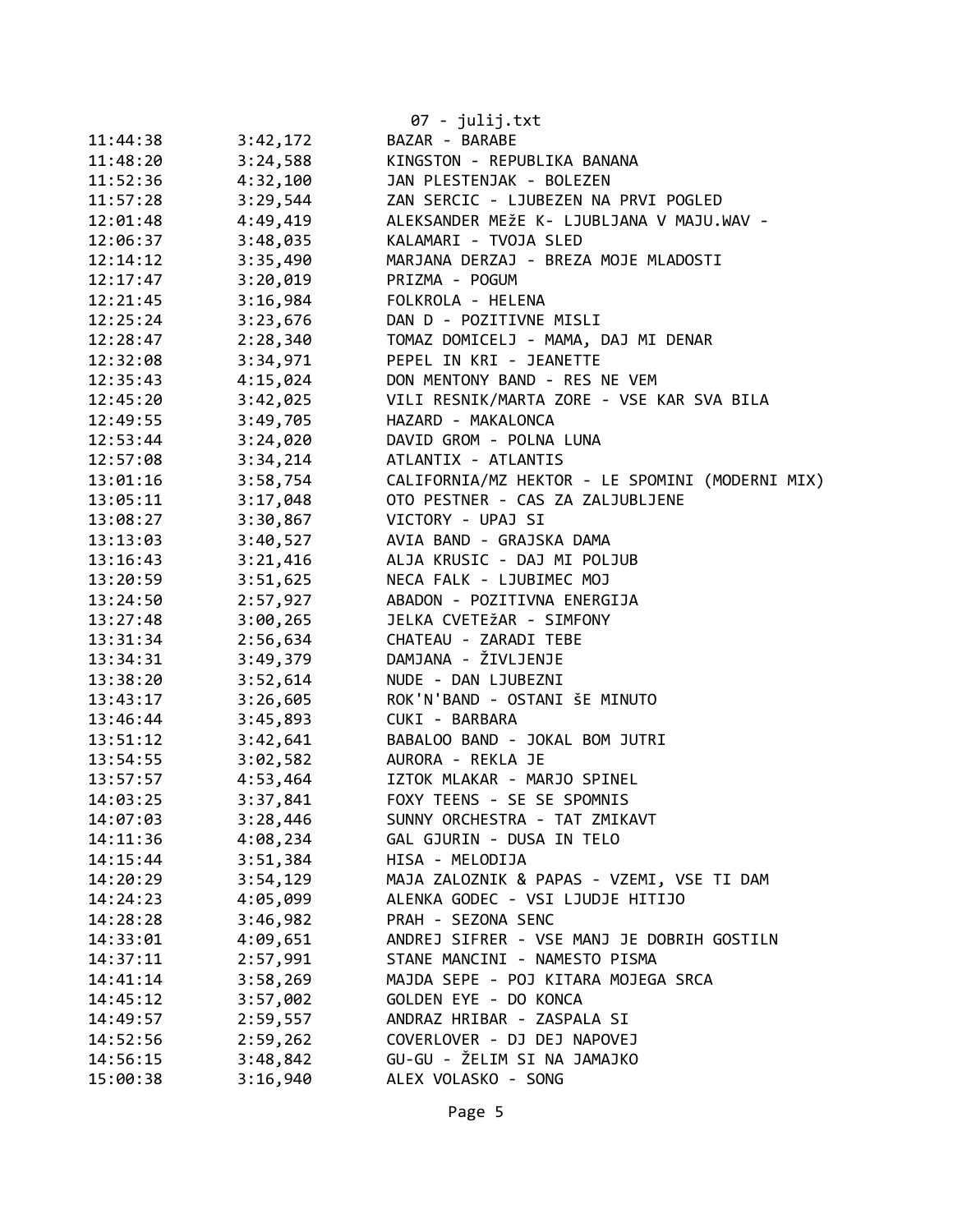|          |          | $07 - julij.txt$                            |
|----------|----------|---------------------------------------------|
| 15:03:55 | 3:21,285 | FARAONI - MI LJUDJE SMO KOT MORJE           |
| 15:07:16 | 2:54,821 | 1 X BAND - TIH DEZEVEN DAN                  |
| 15:11:14 | 3:24,102 | TATJANA DREMELJ - SAJ VEŠ DA RADA TE IMAM   |
| 15:14:38 | 3:31,214 | DARJA SVAJGER - SONCEN DAN                  |
| 15:18:09 | 3:09,406 | KARMEN STAVEC - SEM KAR SEM                 |
| 15:22:13 | 2:56,016 | MANOUCHE - PRIDEM ZVECER                    |
| 15:25:30 | 3:15,837 | SAMO GLAVAN - SMRDECA                       |
| 15:28:46 | 2:36,331 | MARTINA SRAJ - DOVOLJ LJUBEZNI              |
| 15:32:08 | 5:52,016 | PAPIR - MOJE SRCE ODHAJA                    |
| 15:38:00 | 3:05,826 | S.MUGERLIH & R.ROLIH - NA TVOJI STRANI      |
| 15:42:11 | 3:22,553 | IVO MOJZER - KO SI DAVI SE ZBUDILA          |
| 15:45:33 | 3:05,013 | AYNEE - ZVECER                              |
| 15:48:38 | 2:33,939 | MAJDA SEPE IN NINO ROBIC - BELE LADJE       |
| 15:52:00 | 5:03,697 | ALEKSANDER MEZEK - PODARJENO SRCU-SLOVENIJA |
| 15:57:02 | 4:01,923 | BILBI - KO TVOJA SEM ŠE BLA                 |
| 16:01:38 | 2:50,755 | IRENA VRCKOVNIK - DANES MI JE SESTNAJST LET |
| 16:04:29 | 2:46,818 | ANIKA HORVAT - ŠUŠTARSKI MOST               |
| 16:07:15 | 5:00,839 | VLADO KRESLIN - PREKO MURE, PREKO DRAVE     |
| 16:13:04 | 2:29,568 | JANEZ ZMAZEK - HOPLA KONOPLA                |
| 16:15:33 | 2:57,793 | LIDIJA KODRIC - KDOR ZIVI RAD V MIRU        |
| 16:18:31 | 2:46,880 | TOMAZ PENGOV IN MLADI LEVI - ODA IRENI      |
| 16:22:11 | 3:53,020 | MIRAN RUDAN - ZARADI NJE                    |
| 16:26:03 | 2:55,966 | ADI SMOLAR - KO SPREGOVORIŠ                 |
| 16:28:59 | 3:52,429 | NUSA DERENDA - KAKOR PTICA, KAKOR PESEM     |
| 16:33:37 | 2:40,780 | JANEZ PUH - BREZ SONCA CVETJA NI            |
| 16:36:18 | 4:35,985 | MATJAZ JELEN - POLJUBI ME V DEZJU           |
| 16:41:52 | 3:46,627 | ANJA RUPEL - NAJBOLJ NORI PAR               |
| 16:45:38 | 3:49,746 | DAMJANA IN HOT HOT HOT - ZIVLJENJE          |
| 16:50:16 | 2:56,565 | HORIZONT - TE IGRE BO KONEC                 |
| 16:53:12 | 2:15,034 | BRANKA KRANER - BARVICE SI KUPI             |
| 16:55:27 | 3:31,591 | MARJANA DERZAJ - CEZ VELIKO LET             |
| 16:58:58 | 3:00,608 | MAJA P - DRUGACNA                           |
| 17:02:35 | 3:47,863 | AVTOMOBILI - MRAZ                           |
| 17:06:22 | 2:18,485 | ANSAMBEL JEVSEK - RESNICA TVOJA ME NE BOLI  |
| 17:09:24 | 4:48,362 | TOMAZ DOMICELJ - LOŠKI GRAD                 |
| 17:14:12 | 3:24,063 | NINA PUSLAR - POZDRAV Z LJUBEZNIJO          |
| 17:17:36 | 4:22,921 | MARTA ZORE - POZABIL SI NA VSE              |
| 17:22:48 | 3:03,063 | VANAGO BAND - KADAR SAM SEM V TEMI          |
| 17:25:51 | 3:00,416 | ROK 'N' BAND - DEKLE MOJEGA                 |
| 17:28:51 | 3:48,452 | REGINA - RITEM ULICE                        |
| 17:33:30 | 3:22,500 | JAN PLESTENJAK - PRAVE KARTE                |
| 17:36:53 | 3:25,738 | KINGSTON - MENE LUNA NOSI                   |
| 17:41:23 | 3:20,552 | PEPEL IN KRI - LJUDJE POMLADI               |
| 17:44:44 | 3:47,993 | SIMONA VODOPIVEC - DOBROJE, DA ZENSKA SEM   |
| 17:48:31 | 4:42,580 | LINTVERN - KRAVATA                          |
| 17:54:27 | 3:24,127 | ANGEE - VEDNO BO TAKO                       |
| 17:57:50 | 3:34,010 | BAZAR - PRVI MAJ                            |
| 18:02:00 | 3:35,846 | NEW SWING QUARTET - OBRTNIKI                |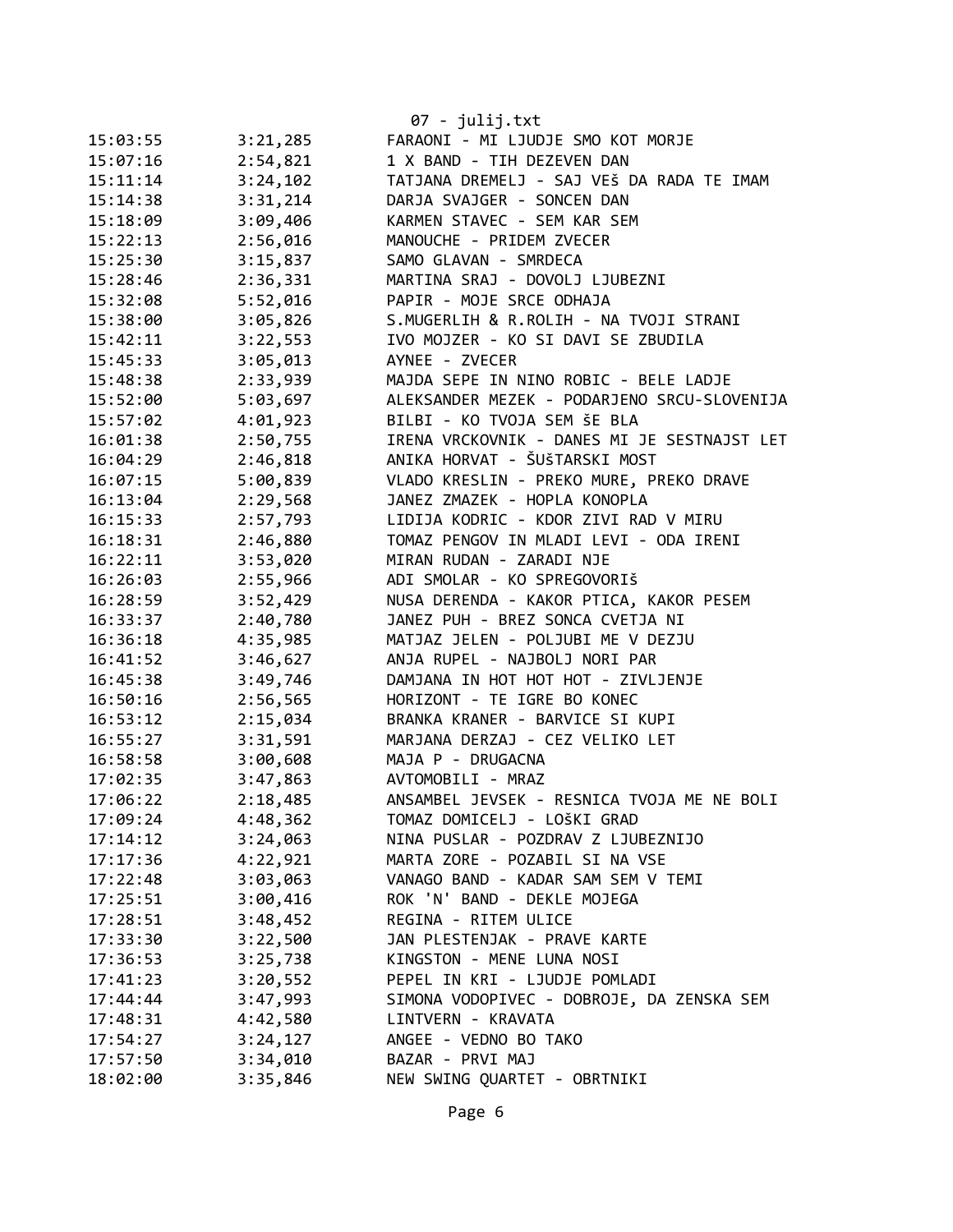|            |          | 07 - julij.txt                                |
|------------|----------|-----------------------------------------------|
| 18:05:36   | 2:33,297 | MATIJA CERAR - HIJA-HO                        |
| 18:08:09   | 3:40,299 | DADI DAZ - OPOLNOCI                           |
| 18:12:36   | 4:27,610 | DON MENTONY BAND - KARIERA                    |
| 18:17:03   | 3:27,902 | GASPER RIFELJ - MOZAIK                        |
| 18:21:20   | 4:11,409 | OTO PESTNER & PERPETUM JAZZILE - MATI BODIVA  |
| PRIJATELJA |          |                                               |
| 18:25:53   | 4:04,792 | DAN D - POCASI                                |
| 18:30:49   | 4:06,107 | FOLKROLA - MAVRICA                            |
| 18:34:55   | 3:28,682 | SOPRANOS - PRIVLACNO                          |
| 18:38:23   | 3:56,384 | OTO PESTNER - PRAZEN VRT                      |
| 18:43:06   | 2:56,630 | POLONA - UJEL SI SE                           |
| 18:46:03   | 4:01,696 | VILI RESNIK - REKA ZELJA                      |
| 18:50:57   | 3:16,057 | NECA FALK - ON JE REKEL SONCE                 |
| 18:54:13   | 4:00,990 | HAZARD - ANDREJA                              |
| 18:58:14   | 3:32,011 | SLAVKO IVANCIC - OGOLJUFAN                    |
| 19:02:22   | 3:14,919 | AVIA BAND - VRATA V RAJ                       |
| 19:05:36   | 2:49,039 | ALENKA LESJAK - MIDVA                         |
| 19:08:25   | 3:29,858 | BLUEGRASS HOPPERS - SLOVENSKEGA NARODA SIN    |
| 19:12:42   | 4:04,774 | SKEEBEEP - ENOSTAVNO                          |
| 19:16:46   | 3:26,220 | MAJDA SEPE - PESEM O POMLADI IN PRIJATELJSTVU |
| 19:21:02   | 3:03,808 | CUKI - BARVE                                  |
| 19:24:05   | 3:33,330 | ALENKA GODEC - POT ZA DVA                     |
| 19:27:38   | 2:57,878 | LETECI POTEPUHI - KO TI VSE NAROBE GRE        |
| 19:31:27   | 3:07,713 | BELE VRANE - LETALOVLAK                       |
| 19:34:35   | 4:18,007 | ANDREJ SIFRER - CAKAM                         |
| 19:38:49   | 3:15,150 | PERPETUUM JAZZILE - AVSENIK MEDLEY            |
| 19:42:51   | 3:30,028 | MIHA MERLAK - RANJENO SRCE                    |
| 19:46:21   | 2:52,091 | GU-GU - GU-GU GRE V HOLLYWOOD                 |
| 19:50:06   | 3:24,079 | BRO FEAT. POLONA LEBEN - RAZSTA               |
| 19:53:30   | 4:19,728 | SLOVENSKI EXPRESS - IZGUBLJEN                 |
| 19:57:49   | 4:03,012 | IZTOK MLAKAR - VANDIMA                        |
| 20:02:28   | 3:33,335 | CALIFORNIA - STARA BARKA                      |
| 20:06:01   | 2:37,134 | ALEKSANDRA CERMELJ - BEZNE MISLI              |
| 20:08:38   | 3:13,142 | SUPERNOVA - KJE SPI                           |
| 20:15:45   | 3:42,726 | SANK ROCK - HITRO DRUGAM                      |
| 20:20:14   | 3:25,624 | FRENK NOVA - TIKA TAKA (RADIO EDIT)           |
| 20:23:39   | 2:10,983 | BERTA AMBROŽ - DAN KOT DNEVI VSI              |
| 20:25:50   | 2:33,880 | DOCA MAROLT - ZIVLJENJE JE LEPO               |
| 20:28:20   | 3:38,661 | FLIRT - KO JE NI                              |
| 20:32:47   | 2:52,148 | MANOUCHE - KJE SI LUBI                        |
| 20:35:39   | 3:46,278 | SAMO GLAVAN - NATEGNJENCI                     |
| 20:45:25   | 3:15,023 | PANDA - MORDA                                 |
| 20:48:39   | 3:11,508 | DARJA SVAJGER - NAJ VIDIMO LJUDI              |
| 20:52:42   | 2:07,888 | ROBERTO - POLETJE ODHAJA                      |
| 20:55:09   | 3:37,046 | HISA - ZAMAN                                  |
| 20:58:46   | 3:31,480 | POLONA FURLAN - TAKA KOT SEM                  |
| 21:03:04   | 3:41,742 | DAMJANA - VZEMI ME ŠE ENKRAT NOCOJ            |
| 21:06:46   | 2:57,519 | BRANE DRVARIC - NE ISCI ME                    |
|            |          |                                               |
|            |          | $D \cap \cap \cap \cap \cap \cap \cap$        |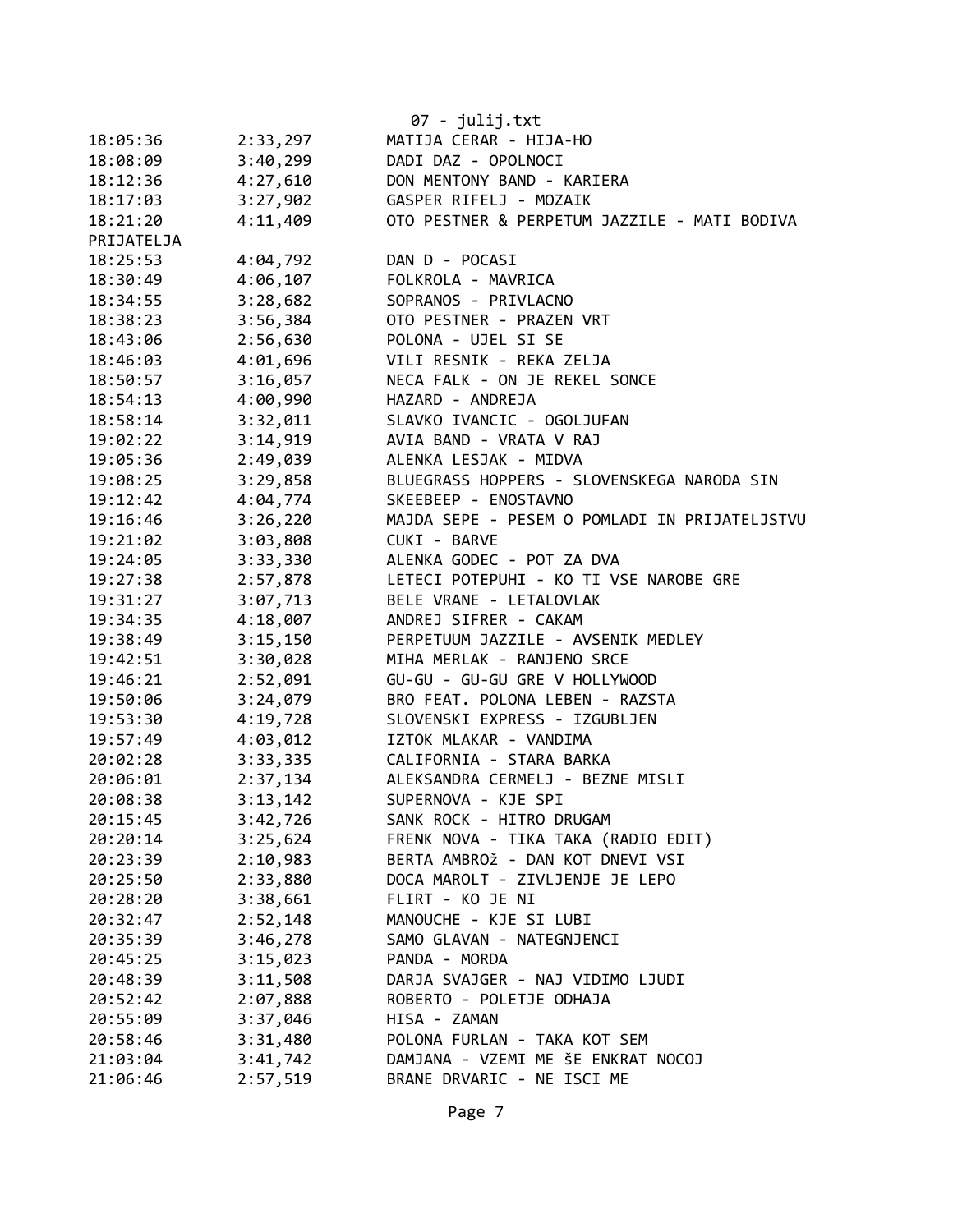|          |          | 07 - julij.txt                              |
|----------|----------|---------------------------------------------|
| 21:14:36 | 4:04,342 | VLADO KRESLIN - JOUŽEK                      |
| 21:18:40 | 3:02,008 | KARMEN STAVEC - SE IN SE                    |
| 21:22:35 | 3:36,929 | BOTRI - NAZAJ                               |
| 21:26:11 | 4:02,803 | MONIKA PUCELJ - TI OB MENI SI               |
| 21:31:01 | 3:55,608 | JANKO ROPRET - NE BODI OBJESTNO DEKLE       |
| 21:34:56 | 4:29,995 | KGV - KAKSEN DAN                            |
| 21:44:23 | 2:55,957 | IRENA KOHONT - POVABI ME NA LUNO            |
| 21:47:19 | 3:20,305 | NEISHA - OBCUTEK                            |
| 21:51:30 | 3:14,496 | KALAMARI - NISEN KRIV                       |
| 21:54:45 | 2:56,269 | NINA PUSLAR - BILO LEPO BI                  |
| 21:57:41 | 2:59,975 | ROK'N'BAND - JAGODE IN COKOLADA             |
| 22:01:27 | 2:56,099 | ANIKA HORVAT - DA BO OKOLJE IZGLEDALO BOLJE |
| 22:04:23 | 3:26,023 | AYNEE - SI TO TI                            |
| 22:07:49 | 3:46,935 | MARTA ZORE - SE SI TU                       |
| 22:17:35 | 4:27,975 | PRO ANIMA SINGERS - POLETNA NOC             |
| 22:22:55 | 2:59,028 | ANDRAZ HRIBAR - ZIVLJENJE JE                |
| 22:25:52 | 4:25,366 | BABALOO BAND - DOBRO JUTRO DELOVNI LJUDJE   |
| 22:31:07 | 2:10,983 | RAFKO IRGOLIC - DIKSI ZA NOCOJ              |
| 22:33:18 | 4:13,782 | TOMAZ DOMICELJ - KAJ NAJ JEM                |
| 22:37:31 | 3:35,914 | AVTOMOBILI - LIPE                           |
| 22:44:22 | 4:34,183 | ANJA RUPEL - RADA IMAM                      |
| 22:48:56 | 4:45,903 | MATJAZ JELEN - 100 X LAZJE                  |
| 22:54:33 | 3:58,215 | NUDE - BOLJSI JUTRI                         |
| 22:58:31 | 2:07,380 | MARJANA DERZAJ - PESEM ZA DINAR             |
| 23:01:25 | 3:11,611 | ADI SMOLAR - TO BO HIT                      |
| 23:04:37 | 4:08,016 | KATRINAS - V RITMU SANJ                     |
| 23:08:45 | 3:56,198 | NUSA DERENDA - MODRO MORJE                  |
| 23:16:25 | 3:30,606 | BOR GOSTIŠA - DOVOLJ JE SRCE, KI ZATE GORI  |
| 23:20:48 | 3:31,821 | KINGSTON - MINI BIKINI                      |
| 23:24:18 | 4:02,720 | MAJDA ARH - NORI DAN                        |
| 23:28:21 | 3:27,964 | LIDIJA KODRIC - MESTO SPI                   |
| 23:32:38 | 2:48,498 | DITKA HABERL - V MENI RASTE DREVO           |
| 23:35:26 | 3:52,027 | ALEKSANDER MEZEK - KRILA                    |
| 23:44:40 | 3:39,850 | DEŽUR - KAM SI NAMENJEN DRAGI MOJ           |
| 23:48:20 | 3:21,036 | MARJAN NOVINA - PUNCA TEBE RAB'M            |
| 23:52:32 | 2:08,576 | GAUDEAMUS - KO BOŠ PRIŠLA NA BLED           |
| 23:54:40 | 2:43,502 | D KWASCHEN RETASHY - ROZALIJA               |
| 23:57:23 | 4:09,117 | SUNNY ORCHESTRA - KO SPIŠ NA TLEH           |

| $0:02:19$ 3:23,082 | TOMAZ DOMICELJ - ZIVLJENJE JE LEPO |
|--------------------|------------------------------------|
| $0:05:42$ 3:55,966 | BOTRI - MAL'PREKRATKA              |
| $0:09:38$ 3:06,988 | HAZARD - OTROCI PANKRTOV           |
| $0:12:47$ 4:08,870 | GU-GU - MOJA MALA LUCIJA           |
| $0:16:56$ 3:35,976 | ROK'N'BAND - SOLZE IN SMEH         |
| $0:20:30$ 3:19,557 | ADI SMOLAR - PISMO DEDKU MRAZU     |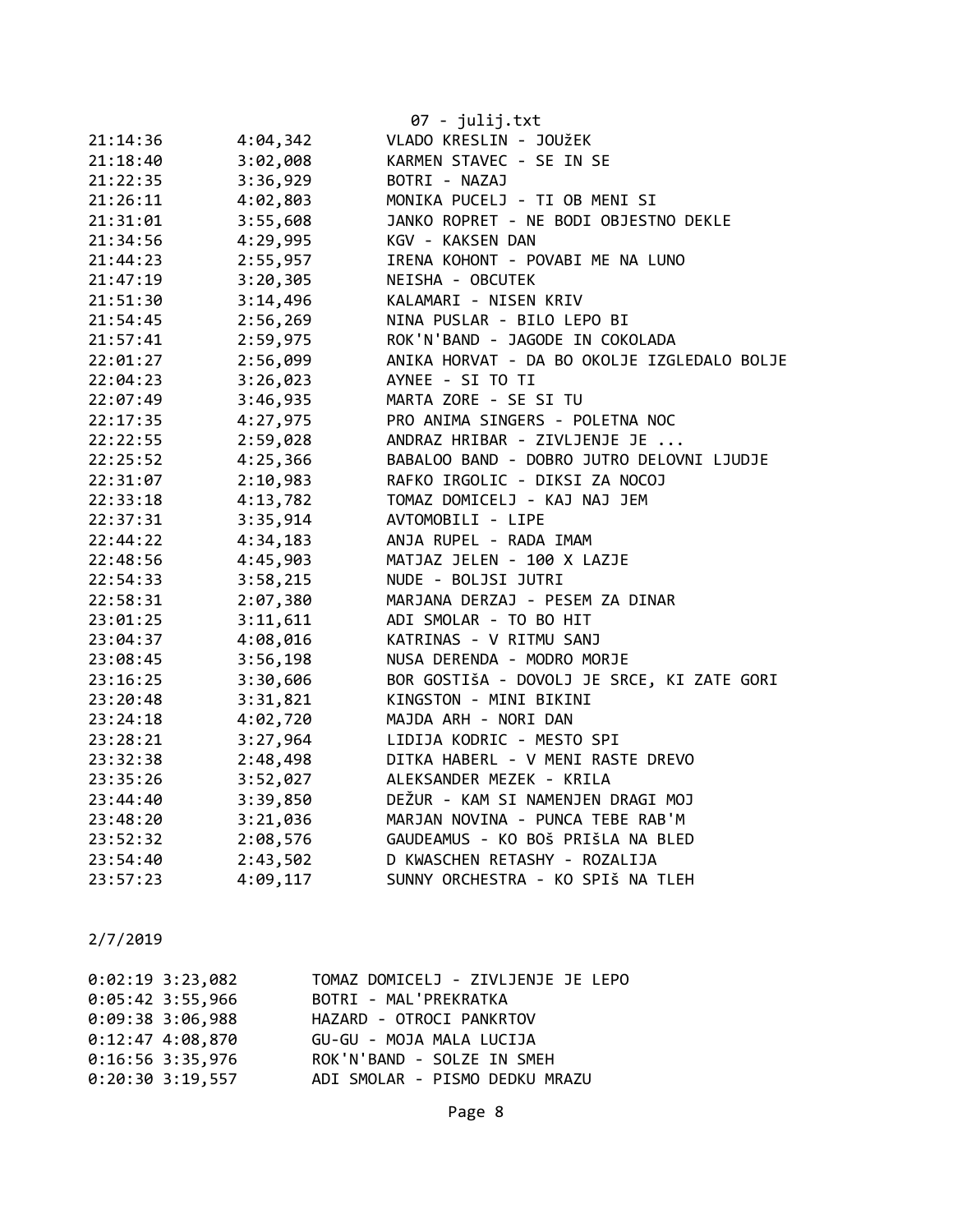|                      | $07 - julij.txt$                              |
|----------------------|-----------------------------------------------|
| $0:23:52 \ 3:41,987$ | FARAONI - PIJEM KAR TAKO                      |
| $0:27:34$ 3:15,028   | OTO PESTNER - IMEL SEM JO RAD                 |
| $0:30:47$ 3:13,037   | REMI - LE TEBE SE SPOZNAM                     |
| 0:34:00 3:22,692     | IVO MOJZER - DECEK Z ULICE                    |
| $0:37:23$ 2:55,256   | ELABANDA - GOODBYE MORNING                    |
| $0:40:18$ 3:41,934   | CUKI - HOZNTREGARJI                           |
| 0:44:02 2:42,777     | NINO ROBIC - URA BREZ KAZALCEV                |
| $0:46:45$ 3:47,645   | KALAMARI - CAKAM TE ZAMAN                     |
| $0:50:32$ 2:58,863   | ANDRAZ HRIBAR - ZIVLJENJE JE                  |
| 0:53:34 3:54,491     | DAVID GROM - EN KLIC STRAN                    |
| 0:57:28 3:10,979     | CALIFORNIA - V MENI JE CALIFORNIA (RADIO CUT) |
| 1:00:39 4:12,007     | PANDA - GREM SVOJO POT                        |
| 1:04:53 3:07,674     | MATIJA CERAR - GOSPOD V KRAVATI               |
| 1:08:01 3:42,694     | DAN D - VODA                                  |
| 1:11:42 4:29,981     | PETER PAN - ODPELJAL TE BOM                   |
| 1:16:14 2:02,072     | ALEKSANDER MEZEK - 0, LOJZIKA                 |
| 1:18:16 3:55,034     | AVTOMOBILI - POT DOMOV                        |
| 1:22:06 3:27,076     | MARJANA DERZAJ - SAMO ZA NAJU DVA             |
| 1:25:36 3:12,522     | NEISHA - MUZA TVOJ'GA BLUZA                   |
| 1:28:48 3:07,045     | IRENA KOHONT - BIL JE TAKO PRIKUPNO ZMEDEN    |
| 1:31:51 3:40,918     | ANU - NIKOLI DOVOLJ                           |
| 1:35:34 3:33,820     | VICTORY - NOV SE DAN BUDI                     |
| 1:39:08 2:29,759     | ELDA VILER - TI SI MOJA LJUBEZEN              |
| 1:41:37 3:10,007     | BRATJE BOSTJANCIC - ZVEZDE PADAJO V NOC       |
| 1:44:50 3:38,580     | SLOVENAID - EN SVET (RADIO EDIT)              |
| 1:48:28 3:44,871     | PEPEL IN KRI - LISICKA IN LISJAK              |
| 1:52:13 2:57,246     | KARMEN STAVEC - ENA IN EDINA                  |
| 1:55:09 3:39,784     | SLAVKO IVANCIC - CRN DEZ                      |
| 1:58:45 3:38,886     | BAZAR - PORTOROZ 1905                         |
| 2:02:24 2:25,554     | IVANKA KRASEVEC - PRESERN - STARA PLOSCA      |
| $2:04:52$ 3:25,895   | ANJA RUPEL - NAJLJUBSA NAPAKA                 |
| 2:08:18 3:33,854     | KINGSTON - KATARINA NIZA BISERE               |
| 2:11:52 3:14,833     | ANIKA HORVAT - SAMA DOMA                      |
| 2:15:07 3:45,577     | ANDREJ SIFRER - ZOBOBLUES                     |
| 2:18:53 3:04,709     | DAN IN NOC - DAN IN NOC GARA                  |
| 2:21:57 3:04,029     | IRENA VRCKOVNIK - FANT Z ULICE                |
| 2:25:03 2:38,998     | BLUEGRASS HOPPERS - STARA MAMA                |
| 2:27:42 3:26,551     | NINA PUSLAR - POZDRAV Z LJUBEZNIJO            |
| 2:31:09 2:52,566     | NANA MILCINSKI - ZAKAJ GRES MIMO              |
| 2:34:04 3:31,790     | TOM TOM - ZVEZDE VEDO                         |
| 2:37:35 4:20,998     | BABILON - NAJLEPSA NOC                        |
| 2:41:56 3:48,877     | BRANKA KRANER - SNEG V MAJU                   |
| 2:45:41 4:05,985     | KATRINAS - V RITMU SANJ                       |
| 2:49:46 3:38,011     | ALENKA VIDRIH - UJETA                         |
| 2:53:24 4:44,996     | IZTOK MLAKAR - PEPI ZBARADORIA                |
| 2:58:12 3:45,060     | FOXY TEENS - VZEMI ME V NAROCJE               |
| 3:01:53 3:19,064     | STANE MANCINI - SOPEK VRTNIC                  |
| 3:05:11 3:21,998     | JANEZ ZMAZEK ZAN - DOTAKN SE ME Z OBCUTKOM    |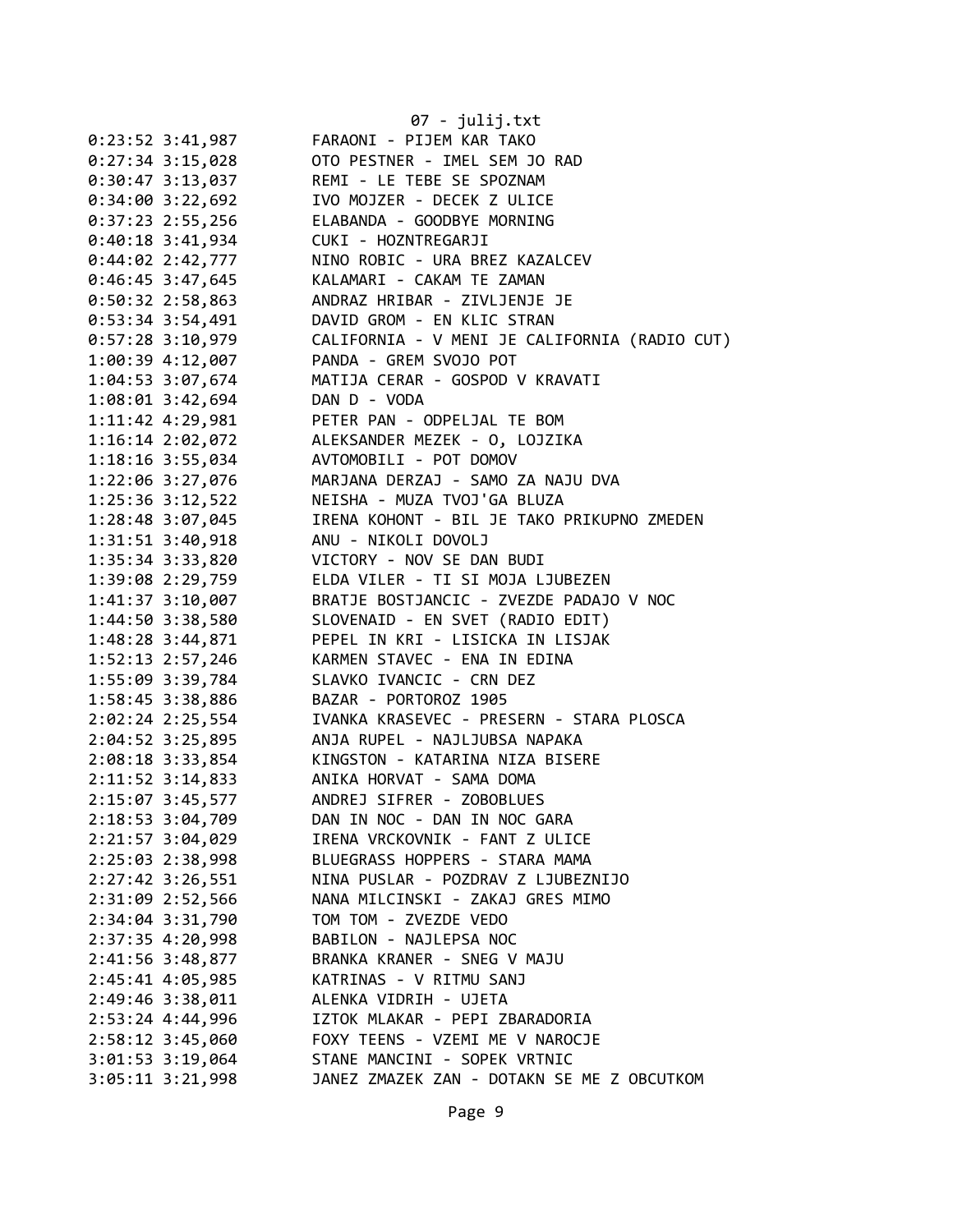|                      | 07 - julij.txt                                       |
|----------------------|------------------------------------------------------|
| 3:08:36 4:38,760     | ALENKA GODEC - POJEM BLUES                           |
| $3:13:14$ $2:44,047$ | BELE VRANE - MINI MAXI                               |
| $3:15:58$ $3:21,550$ | ALENKA SMID - ENKRAT KO BOS SAM                      |
| $3:19:22$ $3:00,647$ | SAN DI EGO - TO JE TO                                |
| 3:22:23 4:24,504     | GAL IN GALERISTI - POGLEJ VEN, DEZUJE                |
| $3:26:47$ $3:54,170$ | ZAN SERCIC - KAJ PA MIDVA                            |
| 3:30:43 2:53,941     | MELANHOLIKI - ANJA                                   |
| 3:33:37 4:07,635     | KANTOR - TATU                                        |
| 3:37:43 4:20,046     | ANIKA - CUTIM DA ZIVIM                               |
| $3:42:05$ $3:12,661$ | ALEX VOLASKO - TATU                                  |
| 3:45:18 2:39,008     | MILAN PECOVNIK PIDZI - JESSE JAMES                   |
| 3:47:56 2:55,631     | NEZA BRACUN - MOJ REFREN                             |
| $3:50:54$ $3:26,015$ | RITEM PLANET - NEBO JE BREZ OBLACKA                  |
| $3:54:18$ $3:25,023$ | MAJDA SEPE - RIBIC, RIBIC ME JE UJEL                 |
| 3:57:40 3:02,798     | EVA BOTO - VERJAMEM                                  |
| 4:00:46 3:58,890     | ORLEK - NA KUM                                       |
|                      |                                                      |
| 4:04:44 3:34,589     | MANOUCHE - MEN SI FENSI                              |
| 4:08:19 5:56,014     | MARTIN KRPAN/VLADO KRESLIN - OD VISINE SE ZVRTI      |
| $4:14:15$ 2:57,477   | NUSA DERENDA - NE, NI RES                            |
| $4:17:11$ $3:31,225$ | DRUSTVO MRTVIH PESNIKOV - ME ZE MA DA BI TE          |
| $4:20:41$ $3:12,217$ | BEPOP - BODI ZVEZDA                                  |
| 4:23:56 4:04,292     | NECA FALK - VSI LJUDJE HITIJO                        |
| 4:27:59 2:59,933     | SPEKTER - RECEPT ZA DEZEVEN DAN                      |
| 4:30:58 3:05,048     | LIDIJA KODRIC - MOJ KLAVIR                           |
| 4:34:06 3:49,020     | KARAMELA - KO SI MI PRVIC REKLA NE                   |
| 4:37:55 3:55,991     | TOMAZ DOMICELJ - KAM SO SLE VSE ROZICE               |
| 4:41:51 2:20,031     | MATEJA GOLOB - CU-CU                                 |
| 4:44:13 3:10,920     | REGINA - LJUBEZEN BEZI                               |
| 4:47:24 4:35,988     | RAF - NA DRUGI STRANI SVETA                          |
| 4:51:57 2:55,026     | OTO PESTNER - SNEG JE POVSOD                         |
| 4:54:54 4:03,003     | DOMINIK KOZARIC - SPOMNI SE NAME                     |
| 4:58:57 3:41,711     | A.KOLMAN & G.RIJAVEC - NA BOZICNO NOC                |
| $5:03:09$ 2:18,305   | MARJANA DERZAJ - VOZI ME VLAK V DALJAVE              |
| 5:05:28 3:22,376     | COVERLOVER - V SRCE                                  |
| 5:08:50 3:47,174     | ANJA RUPEL - NEKAJ UR ZA NOROST                      |
| $5:13:21$ 4:10,034   | ADI SMOLAR - SPS                                     |
| $5:17:27$ 3:50,181   | ANDREJ SIFRER - STVARI GREDO NA BOLJE                |
| $5:22:08$ 3:40,061   | MARTIN KRPAN - MALI BOGOVI                           |
| 5:25:48 3:45,127     | BABALOO BAND - PAJAC                                 |
| 5:30:28 3:34,018     | BOZIDAR WOLFGANG WOLF - ZAJOKAL BOM                  |
| 5:34:02 3:51,119     | DITKA HABERL - KO SEM ZALJUBLJENA                    |
| 5:37:53 3:33,649     | DAMJANA IN HOT HOT HOT - NOCOJ LJUBILA BI SE S TEBOJ |
| $5:42:11$ $3:30,263$ | AVTOMOBILI - ZASEBNI RAJ                             |
| 5:45:41 3:51,007     | CUKI - SONCNI ZAREK                                  |
| $5:50:12$ 3:25,508   | NECA FALK - ZA TOPOLI NEKJE SI TI                    |
| 5:53:37 3:19,982     | SVAROGOV - V PORTOROZU NA POSTAJI                    |
| 5:57:17 3:17,673     | SUPERNOVA - NINA                                     |
| $6:01:05$ 4:36,623   | NE ME JUGAT - JUTRO                                  |
|                      |                                                      |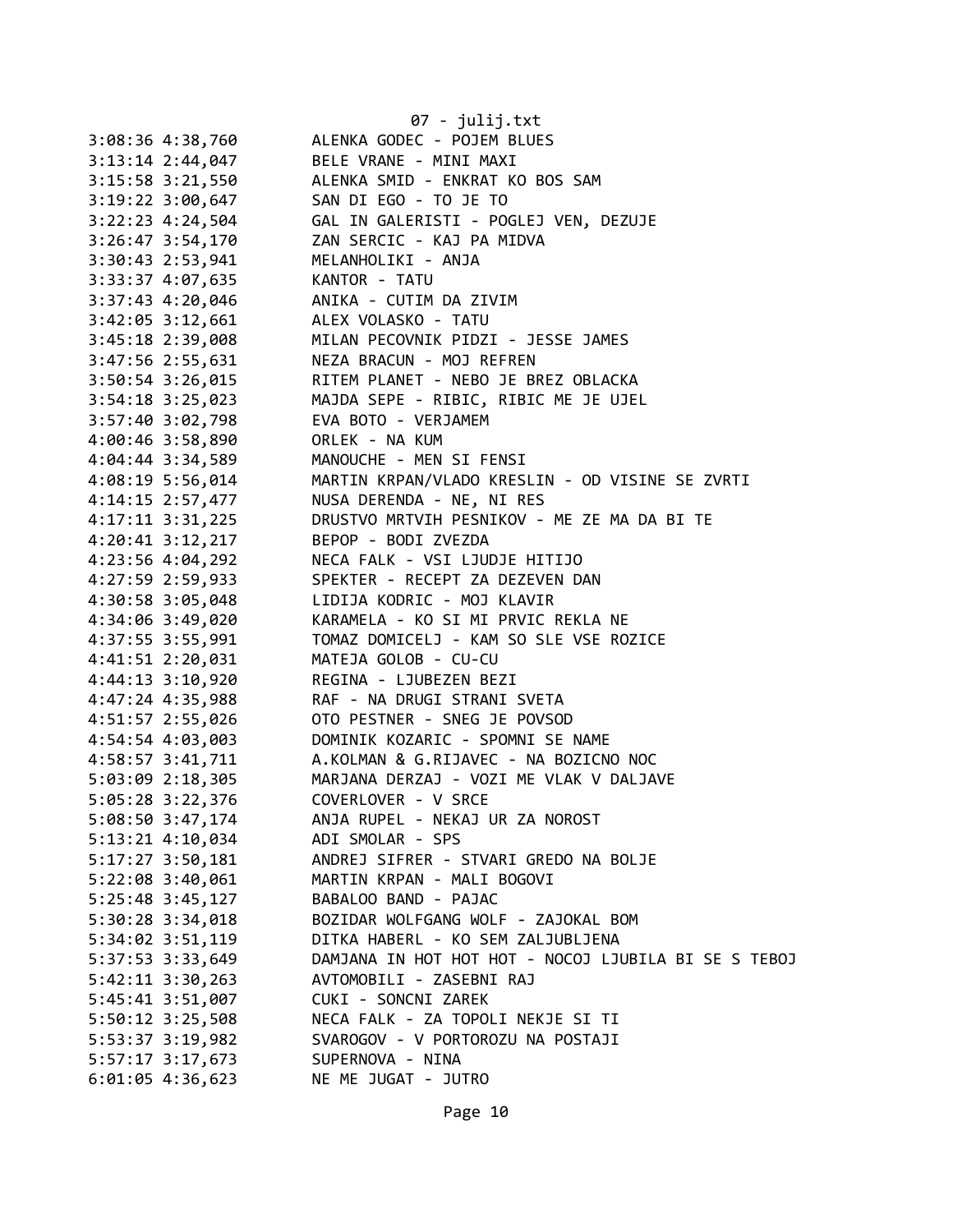|                      | 07 - julij.txt                                       |
|----------------------|------------------------------------------------------|
| 6:05:41 3:37,062     | ANIKA HORVAT - VSE SI TI                             |
| 6:10:03 3:49,537     | KINGSTON - KOCKA JE PADLA NATE                       |
| 6:13:51 2:37,800     | IRENA KOHONT - ŠPANSKI HARLEM [SPANISH HARLEM]       |
| $6:16:29$ 3:14,886   | NEISHA - 'MAS SE KJE CAS                             |
| $6:20:34$ 3:04,803   | DON MENTONY BAND - ZDEJ S'M PA MIŠKO                 |
| 6:23:39 3:20,396     | ALEX VOLASKO - A BI Z MANO SLA                       |
| $6:27:20$ 2:49,697   | OTO PESTNER - ŽIVLJENJE ODVZETO                      |
| 6:31:05 4:21,560     | MAJDA ARH - ZDAJ VEM                                 |
| $6:35:27$ 3:24,811   | FOLKROLA - TUMASTI OŽBI                              |
| 6:38:51 3:49,803     | NUSA DERENDA - LUC                                   |
| $6:43:22$ $3:34,373$ | PEPEL IN KRI - DAN LJUBEZNI                          |
| $6:46:56$ $4:59,155$ | VLADO KRESLIN - TISOC LET                            |
| $6:52:35$ 4:00,502   | KARMEN STAVEC - TISTEGA DNE                          |
| $6:56:35$ 4:00,215   | PANDA - VZEMI ME                                     |
| 7:01:06 3:25,069     | TOMAZ DOMICELJ - POVEJ KAR MISLIŠ                    |
| 7:04:31 3:32,000     | ALENKA VIDRIH - KAKO SI                              |
| 7:08:03 3:03,672     | DAMJANA - BOŽJI DAR                                  |
| 7:11:51 3:19,839     | SELEKCIJA - SPOMIN                                   |
| 7:15:10 4:01,420     | JANKO ROPRET - LEPA SI NOCOJ                         |
| 7:20:02 3:09,087     | KALAMARI - BREZ TEBE                                 |
| 7:23:11 3:58,474     | MAJDA SEPE - STIHI MOJEGA SPOMINA                    |
| 7:27:09 3:40,664     | GAL GJURIN IN TEMNA GODBA - KO POLETIS NAD OBLAKI    |
| 7:31:45 3:48,949     | MARTA ZORE - PESEM JE VSE KAR IMAM                   |
| 7:35:34 4:08,747     | ELEVATORS - NA KRILIH LJUBEZNI                       |
| 7:40:27 2:54,071     | BLUEGRASS HOPPERS - KAMIONAR                         |
| 7:43:21 2:26,015     | NINO ROBIC - VCASIH KO SE SRECAVA                    |
| 7:45:45 4:01,805     | DARJA SVAJGER - DARILA                               |
| 7:50:27 3:14,076     | HALO - NEVESTA                                       |
| 7:53:41 3:07,503     | BRANKA KRANER - LJUBLJANSKI ZVON                     |
| 7:56:48 3:49,003     | MZ HEKTOR/CALIFORNIA - MAKSIMALNO DOBER DAN          |
| 8:01:08 4:41,728     | ALENKA GODEC - KONEC JE                              |
| 8:05:50 3:46,771     | DRUSTVO MRTVIH PESNIKOV - RABM                       |
| 8:10:21 3:57,878     | SAMO GLAVAN - NOV DAN                                |
| 8:14:18 3:53,800     | VILI RESNIK - NA FUZBAL ME PUST                      |
| 8:18:12 4:53,557     | SUNNY ORCHESTRA - RELAX                              |
| 8:23:56 4:12,814     | NAPOLEON - LE TEBE ZELIM SI                          |
| 8:28:07 5:04,379     | ALEKSANDER MEZEK - STARI MUZIKANT                    |
| $8:34:07$ 3:29,808   | MARKO VOZELJ - LETIVA V NEBO                         |
| $8:37:37$ 2:46,110   | MATIJA CERAR - LJUBEZEN V APRILU [APRIL LOVE]        |
| 8:41:07 3:38,534     | GAL GJURIN - PLESEM PO MUZIKI                        |
| 8:44:45 3:42,726     | PAPIR - SRAJCA                                       |
| 8:48:28 3:13,995     | IRENA VRCKOVNIK - VCERAJ IN DANES                    |
| 8:52:22 3:13,772     | GU-GU - HONOLULU BABY                                |
| 8:55:55 3:37,334     | GAL - CAS BO NA MOJI STRANI                          |
| $9:00:03$ 3:31,131   | FARAONI - TU JE MOJ DOM                              |
| $9:03:33$ $2:27,518$ | IVANKA KRASEVEC - PRESERN - POVSOD PO PRAZNIKIH DISI |
| $9:06:01$ 2:57,413   | HAZARD - ROŽE ZA ELZO                                |
| 9:08:58 5:09,532     | FLIRT - ROMEO IN JULIJA                              |
|                      |                                                      |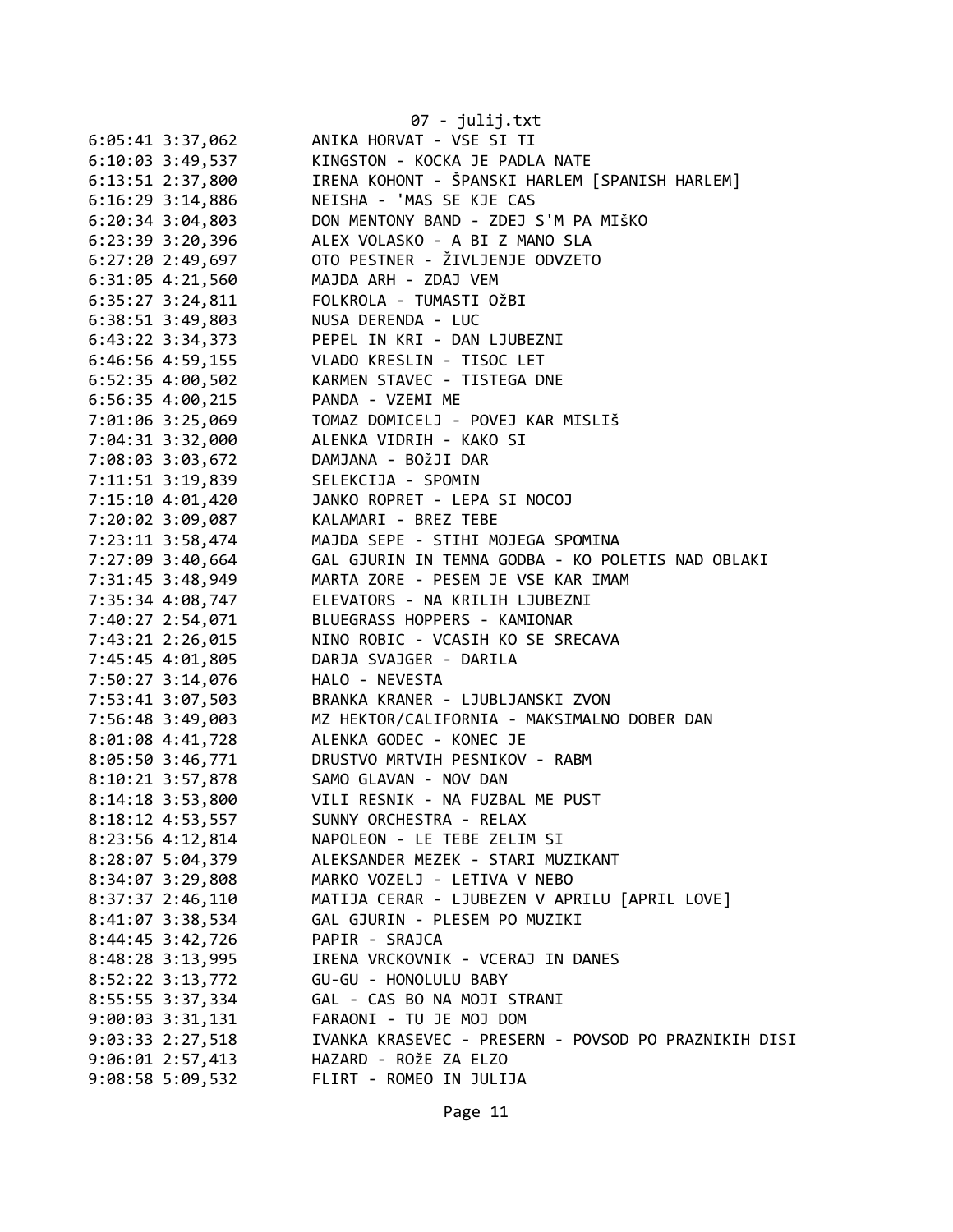|                                      |                          | $07 - julij.txt$                                                                                                                                                                                                                                                                       |
|--------------------------------------|--------------------------|----------------------------------------------------------------------------------------------------------------------------------------------------------------------------------------------------------------------------------------------------------------------------------------|
| 9:20:13 3:35,227                     |                          | AVIA BAND - GREVA V KATRCO                                                                                                                                                                                                                                                             |
| 9:23:48 3:17,041                     |                          | BELE VRANE - BREZ BESED                                                                                                                                                                                                                                                                |
| 9:27:26 4:09,170                     |                          | ORLEK - PUNCA S ŠOHTA                                                                                                                                                                                                                                                                  |
| 9:32:34 3:45,714                     |                          | NINA PUSLAR FEAT. STISKI KVARTET - VSE KAR RECES MI                                                                                                                                                                                                                                    |
| 9:36:19 4:39,635                     |                          | OLIVIJA - KADAR SVA SAMA                                                                                                                                                                                                                                                               |
| 9:43:44 4:19,011<br>9:48:03 4:20,692 |                          | JANEZ BONCINA BENC - NA NOGE                                                                                                                                                                                                                                                           |
|                                      |                          | IZTOK MLAKAR - BRISKULA                                                                                                                                                                                                                                                                |
| 9:53:18 4:00,018                     |                          | ZABJAK TRIO - LENORA                                                                                                                                                                                                                                                                   |
| 9:57:18 3:26,488                     |                          | MARJANA DERZAJ - SAMO ZA NAJU DVA                                                                                                                                                                                                                                                      |
| 10:01:31                             | 2:45,504                 | ANDRAZ HRIBAR - RAPAD TEPE IPI MAPAM                                                                                                                                                                                                                                                   |
| 10:04:15 3:24,332                    |                          | NINA PUSLAR - ROK TRAJANJA                                                                                                                                                                                                                                                             |
|                                      |                          | 10:07:36<br>10:07:36<br>10:15:44<br>4:13,036<br>2:12,823<br>MANOUCHE - SUPERFAJN<br>2:20:43<br>2:44.000<br>2:44.000<br>2:44.000<br>2:44<br>2:44<br>2:44<br>2:45<br>2:44<br>2:45<br>2:45<br>2:45<br>2:45<br>2:45<br>2:45<br>2:45<br>2:45<br>2:45<br>2:45<br>2:45<br>2:45<br>2:45<br>2:4 |
|                                      |                          |                                                                                                                                                                                                                                                                                        |
|                                      |                          |                                                                                                                                                                                                                                                                                        |
|                                      |                          | 10:23:55 2:44,992 BABALOO BAND - KRALJ SVETA                                                                                                                                                                                                                                           |
|                                      |                          | 10:26:40  4:34,845  BAZAR - LJUBOSUMJE                                                                                                                                                                                                                                                 |
| 10:32:13 3:57,499 ADAM - ALFA        |                          |                                                                                                                                                                                                                                                                                        |
| $10:36:11$ $3:02,197$                |                          | BOTRI - UGASN' ME                                                                                                                                                                                                                                                                      |
| 10:43:03 3:39,532                    |                          | ROK'N'BAND - NE NE NE                                                                                                                                                                                                                                                                  |
| 10:46:34                             | $3:14,906$<br>$3:16,065$ | EDVIN FLISER - TAM KJER SEM DOMA                                                                                                                                                                                                                                                       |
| 10:50:44                             |                          | REGINA - PRAVLJICNA LJUBEZEN                                                                                                                                                                                                                                                           |
| 10:54:00                             | 4:23,334                 | ANJA RUPEL - MOJE SANJE                                                                                                                                                                                                                                                                |
| 10:58:23                             | 2:58,020                 | PLATIN - STO IN ENA ZGODBA                                                                                                                                                                                                                                                             |
| 11:02:07                             | 2:52,519                 | NECA FALK - TAKO DEKLE                                                                                                                                                                                                                                                                 |
| 11:05:00                             | 2:42,992                 | I.VRCKOVNIK & HAPPY BAND - POVABI ME                                                                                                                                                                                                                                                   |
| 11:07:43                             | 2:42,039                 | METKA ŠTOK - KO BOM 64                                                                                                                                                                                                                                                                 |
| 11:14:31                             |                          | BABILON IN DADA - KOT OCEAN (EMA 99)                                                                                                                                                                                                                                                   |
| 11:17:44                             | $3:14,948$<br>$4:50,853$ | AVTOMOBILI - HVALA ZA PISMA                                                                                                                                                                                                                                                            |
| 11:23:21                             | 3:58,641                 | SOULGREG - PROSIM VRNI SE (NISI ŽENSKA ZAME-PART                                                                                                                                                                                                                                       |
| II)                                  |                          |                                                                                                                                                                                                                                                                                        |
| $11:27:19$ $3:24,930$                |                          | OTO PESTNER - VEM, NEKJE ŽIVETI MORA                                                                                                                                                                                                                                                   |
| 11:31:43                             | 3:31,030                 | CUKI - ZOBAR                                                                                                                                                                                                                                                                           |
| 11:35:11                             | 4:57,775                 | DON MENTONY BAND - DAJ POVEJ MI                                                                                                                                                                                                                                                        |
| 11:42:54                             | 3:30,035                 | MARTIN KRPAN - KAR JE STARO SE NOVO ZDI                                                                                                                                                                                                                                                |
| 11:46:24                             | 2:45,493                 | ANIKA HORVAT - TEENAGERSKA BALADA                                                                                                                                                                                                                                                      |
| 11:50:04                             | 3:58,354                 | NUDE - SE IMAM TE RAD                                                                                                                                                                                                                                                                  |
| 11:54:22                             | 3:01,623                 | FOLKROLA - A SI SAMA                                                                                                                                                                                                                                                                   |
| 11:57:23                             | 4:02,717                 | DAMJANA GOLAVSEK - SOLZE                                                                                                                                                                                                                                                               |
| 12:02:13                             | 3:22,323                 | TOMAZ DOMICELJ - PRIŠLA JE KOT POMLAD                                                                                                                                                                                                                                                  |
| 12:05:35                             | 3:08,926                 | ADI SMOLAR - PASJI DNEVI                                                                                                                                                                                                                                                               |
| 12:08:44                             | 4:07,978                 | JAN PLESTENJAK - ZADNJE SLOVO                                                                                                                                                                                                                                                          |
| 12:15:47                             | 3:29,842                 | PETER PAN - VROCE USTNICE                                                                                                                                                                                                                                                              |
| 12:20:03                             | 5:36,233                 | TATJANA DREMELJ - CE NE LJUBIS ME VEC                                                                                                                                                                                                                                                  |
| 12:26:01                             | 3:37,006                 | IGOR - ZALJUBLJENA                                                                                                                                                                                                                                                                     |
| 12:30:36                             | 2:58,024                 | BERTA AMBROŽ - POSLEDNJA NOC LJUBEZNI                                                                                                                                                                                                                                                  |
| 12:33:34                             | 3:01,012                 | ALENKA VIDRIH - ZAUPANJE                                                                                                                                                                                                                                                               |
| 12:36:35                             | 3:46,248                 | KATRINAS - PESEM O LJUBEZNI                                                                                                                                                                                                                                                            |
| 12:45:37                             | 4:44,016                 | SANK ROCK - TIH' BOD' IN IGRAJ                                                                                                                                                                                                                                                         |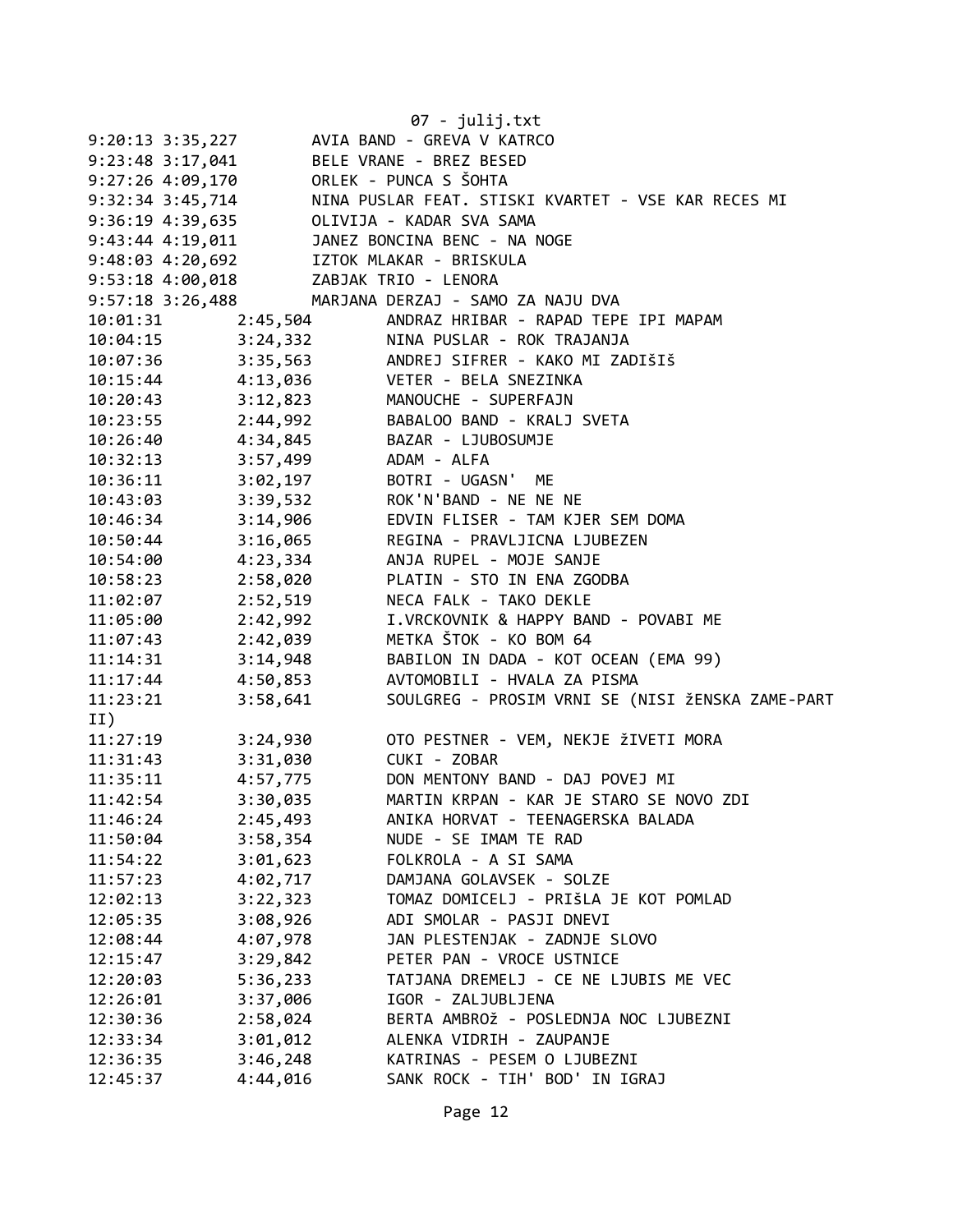|          |          | $07 - julij.txt$                                 |
|----------|----------|--------------------------------------------------|
| 12:51:16 | 4:00,992 | STANE MANCINI - MANDOLINA                        |
| 12:55:16 | 3:13,854 | DARJA SVAJGER - KJE JE KDO                       |
| 12:58:30 | 3:50,056 | VICTORY - A TI!                                  |
| 13:02:51 | 3:32,158 | ROK 'N' BAND - V OBLAKIH                         |
| 13:06:23 | 3:27,553 | KINGSTON - TRI PRSTE TEQUILE                     |
| 13:11:24 | 3:25,908 | NUSA DERENDA - BOGINJA                           |
| 13:14:50 | 3:05,191 | MONIKA PUCELJ - NIC NE USTAVI ME                 |
| 13:17:51 | 2:01,192 | SAMO GLAVAN - JOZKOTI                            |
| 13:20:57 | 3:27,752 | TRISTAN - SRECA SE RODI V PRICAKOVANJU           |
| 13:24:24 | 3:19,543 | SLAVKO IVANCIC - TISTO KAR OSTANE                |
| 13:27:44 | 3:30,263 | CALIFORNIA/MZ HEKTOR - LEDENA PTICA              |
| 13:32:20 | 2:32,878 | DOCA MAROLT - ŽIVLJENJE JE LEPO                  |
| 13:34:53 | 2:36,715 | VLADO KRESLIN - TVOJE JUTRO                      |
| 13:37:29 | 2:58,876 | JELKA CVETEŽAR - JUTRO NA PLANINI                |
| 13:42:02 | 3:06,541 | KALAMARI - SNEG                                  |
| 13:45:08 | 3:02,975 | ALENKA GODEC - OBJELA BI TE RADA                 |
| 13:48:11 | 3:49,569 | MAMA REKLA - SPRIJETA V OMAMI, NEKAJ NAJU MAMI   |
| 13:53:08 | 3:00,133 | BELE VRANE - MOJA LJUBEZEN                       |
| 13:56:08 | 3:08,944 | BRANKA KRANER - LJUBLJANSKI ZVON                 |
| 13:59:53 | 3:44,461 | AVIA BAND - ZEMLJA PLEŠE                         |
| 14:03:38 | 3:25,052 | FARAONI - PUSTI ME                               |
| 14:07:02 | 3:29,685 | GU-GU - RIBA SMRDI PRI GLAVI                     |
| 14:12:06 | 3:17,933 | BELLAMI - NE BOM TI PRAVIL (DJT BY DNE 2008 RMX) |
| 14:15:24 | 3:08,725 | PAPIR - SLUTNJA                                  |
| 14:18:32 | 2:59,999 | MAJDA SEPE - TOPLO-HLADNO MORJE                  |
| 14:22:34 | 2:58,131 | HAZARD - ZABLODA V MODRIH KAVBOJKAH              |
| 14:25:32 | 2:54,983 | IRENA VRCKOVNIK - REKA LAZI                      |
| 14:28:27 | 3:36,567 | LINTVERN - ZBOGOM BLUES                          |
| 14:33:12 | 4:51,692 | ALEKSANDER MEZEK - LJUBLJANA V MAJU              |
| 14:38:03 | 3:22,097 | PEPEL IN KRI - NAJ BO BABY                       |
| 14:42:59 | 2:44,026 | OBJEM - LEP SONCEN DAN                           |
| 14:45:43 | 3:27,020 | MARJANA DERZAJ - CABARET                         |
| 14:50:17 | 5:03,671 | LOPATIC FAMILY BAND - USODA                      |
| 14:55:40 | 3:13,430 | NINA PUSLAR - SLADOLED Z VESOLJEM<br>PROSIM      |
| 14:58:53 | 3:45,192 | LAVENDER - DAN SE PREBUJA                        |
| 15:03:17 | 3:01,683 | ANDREJ SIFRER - VASOVALEC                        |
| 15:06:19 | 4:07,019 | HALO - JIMMY HUE                                 |
| 15:12:00 | 3:24,319 | BABALOO BAND - NENAJAVLJEN GOST                  |
| 15:15:24 | 3:15,909 | SLOVENSKI EXPRESS - VRAZJE USNJE                 |
| 15:18:40 | 4:02,722 | IZTOK MLAKAR - VANDIMA                           |
| 15:23:47 | 3:46,962 | BEPOP - MOJE SONCE                               |
| 15:27:53 | 2:54,365 | KARMEN STAVEC - LJUBIM TE                        |
| 15:31:55 | 3:52,039 | DAMJANA - DAJ MI LJUBEZEN NAZAJ                  |
| 15:35:47 | 4:05,281 | BAZAR - THE END                                  |
| 15:41:27 | 4:33,872 | FLIRT - NJENA BALADA (V MENI IN TEBI)            |
| 15:45:55 | 3:12,674 | MAJA SLATINŠEK - DO NEBA                         |
| 15:50:15 | 2:56,043 | ANDRAZ HRIBAR - MOJA MOJA                        |
| 15:53:10 | 4:27,716 | META MOCNIK & OTO PESTNER - TRENUTKI BEZE        |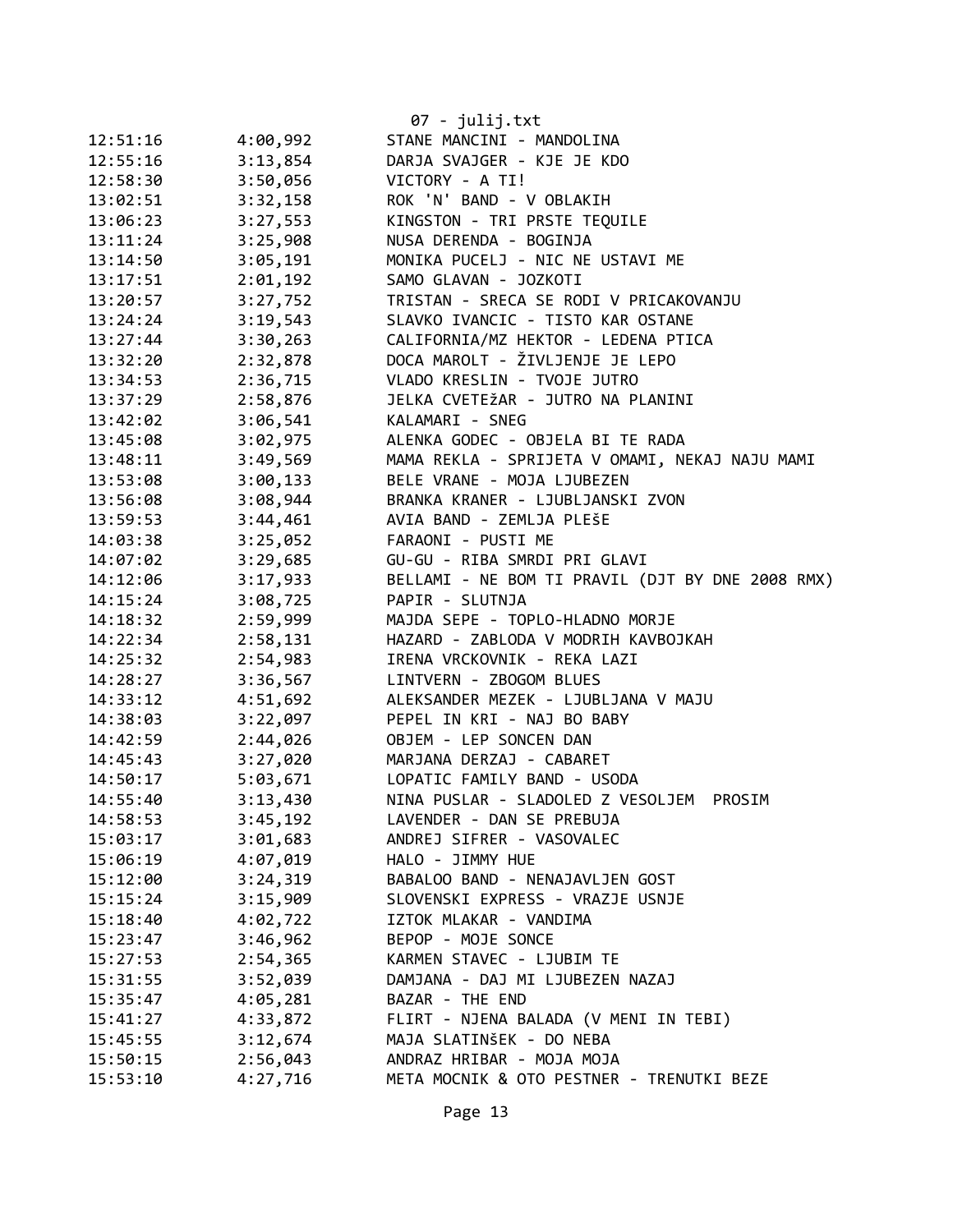|          |          | 07 - julij.txt                                    |
|----------|----------|---------------------------------------------------|
| 15:57:37 | 2:47,897 | SONJA GABERSCEK - ANDREJ                          |
| 16:01:04 | 2:40,254 | STARI MACKI - MOJA BABY [YES SIR, THAT'S MY BABY] |
| 16:03:44 | 2:56,883 | ANJA RUPEL - V LJUBLJANO                          |
| 16:06:41 | 2:43,260 | AYNEE - ZDAJ SEM TU                               |
| 16:10:58 | 3:01,685 | POP DESIGN - ZATE SLOVENIJA                       |
| 16:13:59 | 2:47,274 | DELIAL - ZVON LJUBEZNI                            |
| 16:16:46 | 3:08,756 | ANA KARNEZA - ZBUDI SE                            |
| 16:20:59 | 3:34,954 | MARTA ZORE - POVEJ MI ZAKAJ                       |
| 16:24:34 | 3:15,989 | CUKI - OE !                                       |
| 16:27:50 | 2:47,223 | OTO PESTNER - LETIVA                              |
| 16:31:45 | 3:14,009 | SONJA GABRSCEK - PILULA ZA SRECO                  |
| 16:34:59 | 3:51,854 | AVTOMOBILI - POT DOMOV                            |
| 16:38:51 | 3:11,571 | ALEX VOLASKO - NE BOM TE ZGUBU                    |
| 16:43:34 | 3:47,013 | BOSSA DE NOVO - SESTANEK POD RJUHO                |
| 16:47:20 | 3:55,040 | NAPOLEON - HOCEM TE NAZAJ                         |
| 16:52:22 | 3:21,539 | BOTRI - SONCE PO DEŽJU                            |
| 16:55:44 | 2:22,243 | MESTNI POSTOPACI - ELEKTRIK SONJA                 |
| 16:58:06 | 4:05,783 | BABILON - VSAK DEL NEBA                           |
| 17:02:45 | 2:29,285 | ELDA VILER - TI SI MOJA LJUBEZEN                  |
| 17:05:14 | 4:32,644 | ROK'N'BAND - BABY BABY                            |
| 17:10:50 | 3:24,101 | ADI SMOLAR - JAZ SEM NOR                          |
| 17:14:13 | 2:57,749 | ANDREJA CAMERNIK - UJEMIVA VETER                  |
| 17:17:11 | 3:30,286 | HISA - NA ZDRAVJE SVET                            |
| 17:22:27 | 3:48,990 | ZAN SERCIC - TO POLETJE                           |
| 17:26:12 | 2:30,928 | DON MENTONY BAND - REKLA JE ŠE                    |
| 17:28:43 | 4:43,996 | TOMAZ DOMICELJ - SPRICER BLUES                    |
| 17:34:44 | 3:39,680 | NECA FALK - PRVA LJUBEZEN                         |
| 17:38:24 | 3:16,717 | NATASA & ZIBELNIK - CAS JE DA SE PREBUDIM         |
| 17:43:15 | 4:39,623 | PETER PAN - OH, SABINA                            |
| 17:47:54 | 2:43,993 | MAJDA ARH - POISCI ME                             |
| 17:51:48 | 2:20,240 | LUCKY CUPIDS - STECI STRAN                        |
| 17:54:28 | 3:08,645 | SABINA - NE BOVA PAR                              |
| 17:57:36 | 4:18,903 | PERPETUUM JAZZILE - POLETNA NOC                   |
| 18:02:35 | 4:12,665 | SANK ROCK - LAHKA DAMA                            |
| 18:06:47 | 3:26,105 | TATJANA DREMELJ - OSTANI TAKŠEN KOT SI            |
| 18:11:16 | 2:25,844 | NULA KELVINA - MASKERADA                          |
| 18:13:42 | 2:14,826 | JOŽICA SVETE - SONCE SIJE NA PORTOROZ             |
| 18:15:56 | 3:34,994 | SPIN - SPUSTI SE NA TLA                           |
| 18:21:13 | 3:46,417 | ALENKA GODEC - RAJE MI PRIZNAJ                    |
| 18:25:21 | 4:33,388 | DRUSTVO MRTVIH PESNIKOV - PINGVIN                 |
| 18:31:02 | 3:29,028 | MIRAN RUDAN - LAURE NI VEC                        |
| 18:34:28 | 3:02,207 | FOLKROLA - KLOBUK V KATEREGA DEŽUJE               |
| 18:37:30 | 3:23,013 | SLEEPWALKERS - IME ROZE                           |
| 18:41:57 | 3:16,550 | BELE VRANE - BREZ BESED                           |
| 18:45:13 | 3:21,439 | KALAMARI - RITEM SONCA                            |
| 18:48:34 | 4:00,557 | AVIA BAND - TEBE SI ŽELIM                         |
| 18:53:44 | 3:43,982 | LETECI POTEPUHI - POJEM BLUES                     |
| 18:57:28 | 4:55,234 | SAMO GLAVAN - VENTILATORSKA PESEM                 |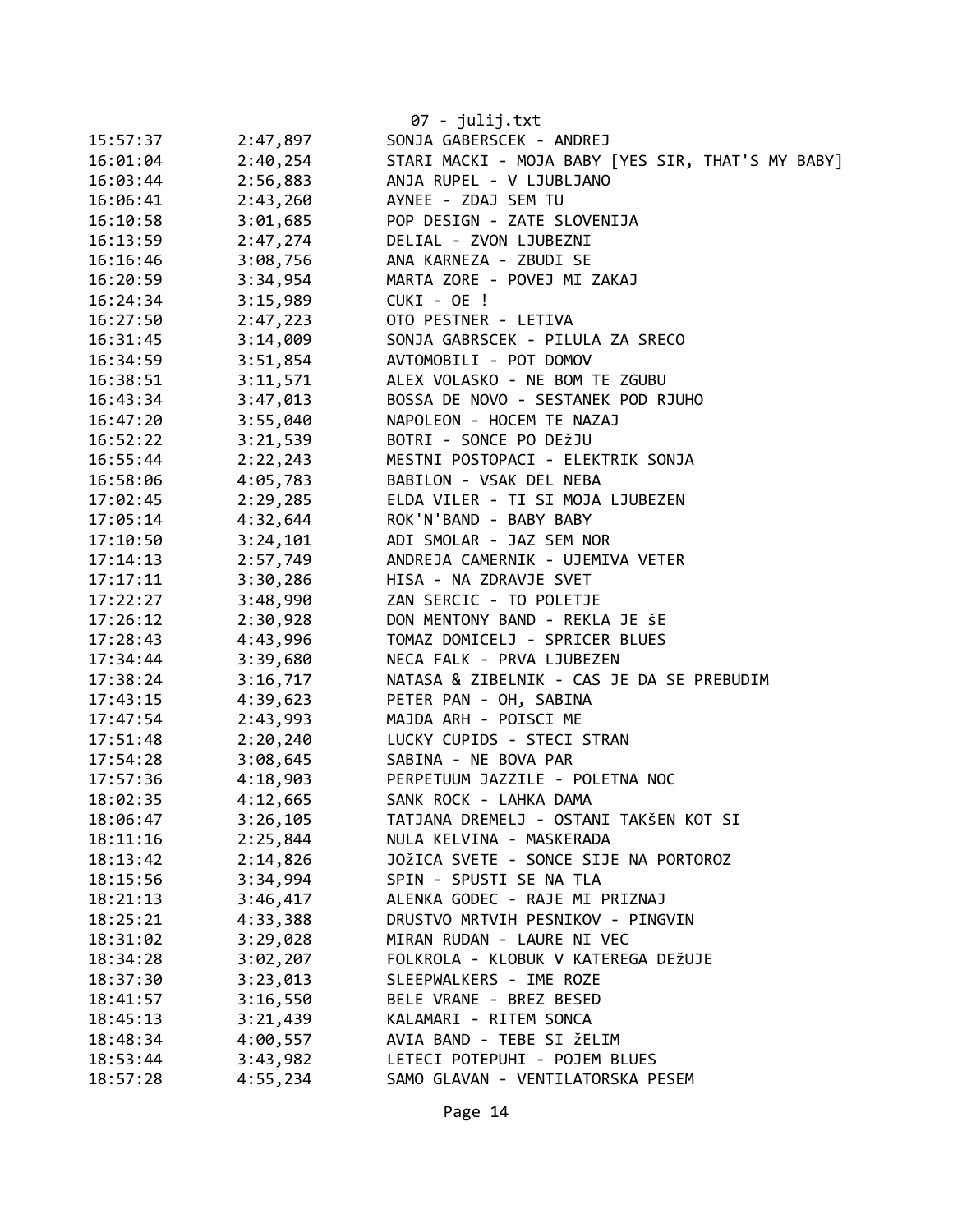|          |          | $07 - julij.txt$                              |
|----------|----------|-----------------------------------------------|
| 19:03:03 | 3:42,357 | BILBI - TISTE SNOVI                           |
| 19:06:45 | 3:35,923 | MANOUCHE - BI ŠLA NAPREJ                      |
| 19:11:25 | 3:33,171 | EVA CERNE - LE SANJE                          |
| 19:14:57 | 2:34,791 | PRO ANIMA SINGERS - TI SI MOJA LJUBEZEN       |
| 19:17:32 | 2:55,987 | MATEJ KOSIR - VSO LJUBEZEN                    |
| 19:22:14 | 3:15,536 | MAJDA SEPE - MED ISKRENIMI LJUDMI             |
| 19:25:29 | 4:00,010 | HAZARD - ANDREJA                              |
| 19:30:46 | 3:49,381 | BABALOO BAND - KO SEM SAM                     |
| 19:34:36 | 3:15,430 | VLADO KRESLIN - KDO SI                        |
| 19:37:51 | 3:18,124 | ANIKA HORVAT - HVALA TI                       |
| 19:42:12 | 3:46,629 | NINA PUSLAR - LEPA SI                         |
| 19:45:55 | 4:57,186 | DRUŠTVO MRTVIH PESNIKOV - KO OSTANEM SAM      |
| 19:52:02 | 2:45,019 | ANDREJ SIFRER - ENA BOLHA                     |
| 19:54:47 | 3:31,795 | PANDA - SIVE CESTE                            |
| 19:58:19 | 4:14,047 | FARAONI/SLAVKO IVANCIC - JAZ TE NIMAM RAD     |
| 20:03:07 | 3:39,051 | NUDE - PEPELKA (RAD TE IMAM)                  |
| 20:06:46 | 4:05,963 | VICTORY - DAN BREZ TEBE (ORIGINAL)            |
| 20:16:14 | 2:07,948 | BLUEGRASS HOPPERS - PO NOVEM LETU BOLJŠE BO   |
| 20:18:22 | 3:33,873 | E.V.A. - KAKO LEPO TE SRE AT BO SPET          |
| 20:22:59 | 3:44,544 | DARJA SVAJGER - DIVJA                         |
| 20:26:43 | 3:28,406 | NUSA DERENDA - ZA STARE CASE                  |
| 20:31:57 | 2:50,885 | PEPEL IN KRI - PO BITKI SO GENERALI VSI       |
| 20:34:48 | 2:55,016 | ALEKSANDER MEZEK - SUZENJ                     |
| 20:37:42 | 2:41,133 | MATIJA CERAR - TRI DEKLICE                    |
| 20:43:08 | 4:04,740 | VILI RESNIK - NAJ MI KDO POVE                 |
| 20:47:13 | 3:08,938 | PAPIR - DOMOTOZJA                             |
| 20:51:39 | 3:20,635 | KARMEN STAVEC - POVEJ                         |
| 20:55:19 | 3:06,989 | DANIEL RAMPRE - DOST' 'MAM TEGA               |
| 20:58:26 | 3:05,040 | KATRINAS - ZELEN ZAFRAN                       |
| 21:02:34 | 4:31,623 | MARTA ZORE - OB KLICU SLOVESA (& OTO PESTNER) |
| 21:07:06 | 3:48,979 | BOZIDAR WOLFGANG WOLF - PRIZNAJ               |
| 21:15:27 | 3:23,108 | IZTOK MLAKAR - POLITIK GVIDO                  |
| 21:18:50 | 2:58,979 | IRENA VRCKOVNIK - MAJHNA LUCKA                |
| 21:22:59 | 3:58,812 | DAMJANA - PRIJATELJ IN LJUBIMEC               |
| 21:26:57 | 3:46,004 | FOXY TEENS - NAJ PADA ZDAJ DEZ                |
| 21:32:26 | 3:38,225 | BAZAR - TA MOŠKA                              |
| 21:36:04 | 3:50,852 | GAL GJURIN IN TEMNA GODBA - MILE OCI          |
| 21:43:45 | 4:12,965 | REGINA - ŠOK                                  |
| 21:47:57 | 4:22,990 | CALIFORNIA - DAN POTEM                        |
| 21:53:38 | 3:04,832 | GU-GU - F ROMANCA V KINU SLOGA                |
| 21:56:43 | 3:32,696 | ORLEK - HENRIK IN ROZIKA                      |
| 22:01:18 | 4:00,127 | MARJANA DERZAJ - VRNI SE ŠE KDAJ V LJUBLJANO  |
| 22:05:18 | 4:02,978 | SIMPLE - SAM                                  |
| 22:13:28 | 3:30,127 | ADI SMOLAR - JE TREBA DELAT                   |
| 22:16:58 | 3:58,030 | ANIKA - OGENJ IN LED                          |
| 22:22:05 | 3:25,325 | TOMAZ DOMICELJ - SI SI SIMONA                 |
| 22:25:30 | 2:57,541 | ALEX VOLASKO - V HISI VECNIH SANJ             |
| 22:28:27 | 4:11,172 | ANJA RUPEL - BREZ LJUBEZNI                    |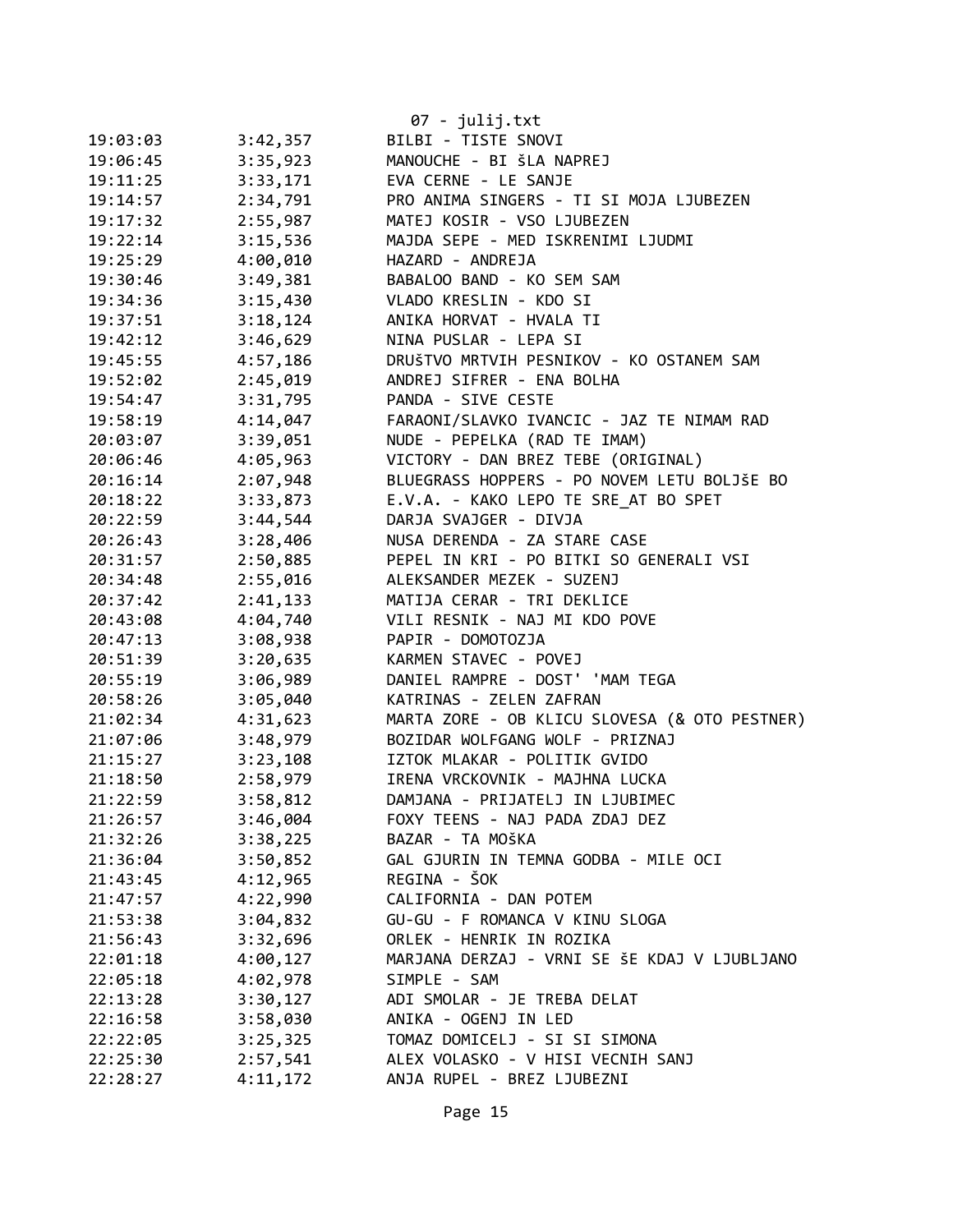|          |          | $07 - julij.txt$                                            |
|----------|----------|-------------------------------------------------------------|
| 22:34:24 | 2:48,029 | RITEM PLANET - ZGOREJ BREZ                                  |
| 22:37:07 | 3:27,367 | JANKO ROPRET - VRNI SE                                      |
| 22:43:20 | 3:22,102 | MARKO VOZELJ - TUKAJ SI                                     |
| 22:46:42 |          | 3:29,917 MILAN PECOVNIK PIDZI - NOCOJ BOM PLESAL LE S TEBOJ |
| 22:51:30 |          | 2:56,197 ROK'N'BAND - ZDAJ SEM TU                           |
| 22:54:26 |          | 4:01,916 KINGSTON - LUNA NAD OBALO                          |
| 22:58:24 | 3:35,434 | BOTRI - VRTILJAK                                            |
| 23:03:03 | 3:42,721 | ALENKA VIDRIH - HARMONIKAR                                  |
| 23:06:46 | 5:39,060 | HISA - PALE SAM NA SVETU                                    |
| 23:15:20 |          | 3:18,427 ALEKSANDER NOVAK - DA BI (RADIO EDIT)              |
| 23:18:38 |          | 2:37,063 JELKA CVETEŽAR - KO BOŠ PRIŠLA NA BLED             |
| 23:22:25 |          | 4:02,878 LAMAI - SPET TE SLISIM                             |
| 23:26:27 | 3:55,860 | DON MENTONY BAND - PRESERJE BLUES                           |
| 23:32:08 | 7:44,039 | MAJDA ARH - MM MIX (MAJDA MEGA MIX)                         |
| 23:45:09 | 1:21,233 | SAMO GLAVAN - OMEJEN                                        |
| 23:46:30 | 2:46,942 | SANJA GROHAR - POLETNA NOC                                  |
| 23:50:34 |          | 3:34,009 BILBI - HVALA ZA VIJOLICE                          |
| 23:54:08 |          | 4:20,752 OTO PESTNER - 30 LET                               |
| 23:58:29 | 2:29,266 | BELE VRANE - SPOMIN                                         |
|          |          |                                                             |

| $0:02:01$ 4:25,047                      | ANDREJ SIFRER - LEPA DEKLETA                               |
|-----------------------------------------|------------------------------------------------------------|
|                                         |                                                            |
|                                         | 0:09:18 3:09,998 ADI SMOLAR - NEPRILAGOJEN                 |
| 0:12:29 3:00,610 MAJA KEUC - ZMOREM     |                                                            |
|                                         | 0:15:29 3:41,715 VICTORY - MI MAMO SE FAJN                 |
| 0:19:10 3:45,648 NIKKA - ZA TVOJ NASMEH |                                                            |
|                                         | 0:22:59 2:50,429 ALEX VOLASKO - DA DA DI DA                |
|                                         | 0:25:49 4:27,040 VLADO KRESLIN - TISTA CRNA KITARA         |
| $0:30:16$ 4:45,128                      | NUDE - NAVIJALA SLOVENIJA                                  |
|                                         | 0:35:03 3:22,078 DON MENTONY BAND - ZMIKAVTI               |
|                                         | 0:38:25 3:50,648 PETRA PETAN - ON JE BIL TA                |
|                                         | 0:42:15 4:42,547 ALENKA GODEC - KONEC JE                   |
|                                         | 0:47:00 2:24,058 LIDIJA KODRIC - PRIDI V SOBOTO            |
|                                         | 0:49:24 2:52,029 TOMAZ DOMICELJ - KAMIJONAR                |
| 0:52:14 3:48,034 OTO PESTNER - MARY ANN |                                                            |
| 0:56:05 3:32,899 CUKI - GOSPOD MERCI    |                                                            |
|                                         | 0:59:37 3:38,290 SOPRANOS - POD ZVEZDAMI                   |
| 1:03:15 3:17,392 PAPIR - SLUTNJA        |                                                            |
|                                         | 1:06:35 3:30,535 MAJDA SEPE - USPAVANKA ZA MRTVE VAGABUNDE |
|                                         | 1:10:05 3:08,232 NEISHA - TISTE LEPE DNI                   |
|                                         | 1:13:13 3:23,211 FLORA & PARIS - VSE SI TI                 |
| 1:16:39 4:37,413 FRENK NOVA - TIKA TAKA |                                                            |
|                                         | 1:21:16 3:13,855 AVIA BAND - KAKO JI JE IME                |
|                                         | 1:24:29 3:05,816 KINGSTON - CELA ULICA NORI                |
| $1:27:34$ $3:41,030$                    | KALAMARI - STABO DRZIM                                     |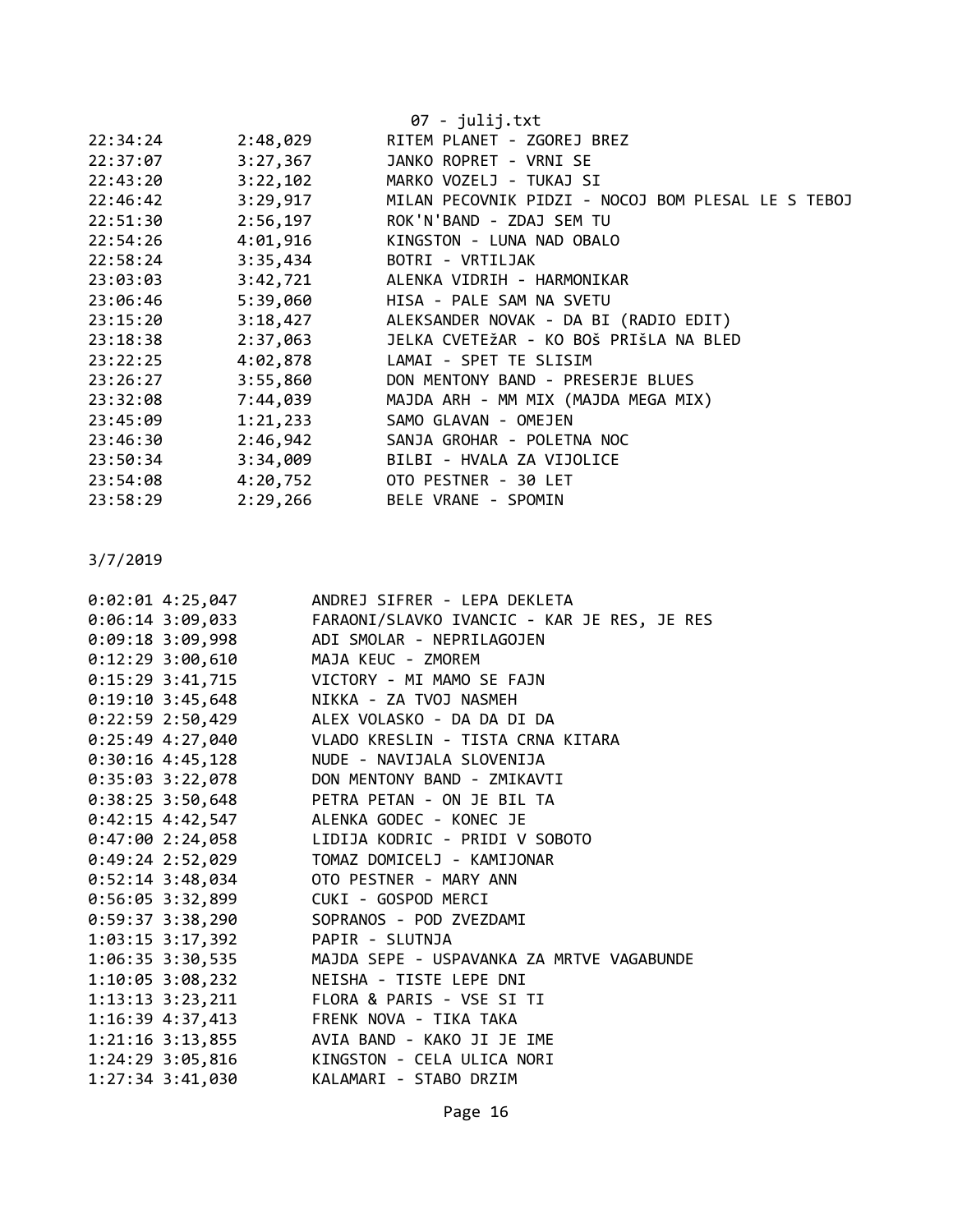|                      | 07 - julij.txt                                  |
|----------------------|-------------------------------------------------|
| 1:31:15 2:47,999     | HELENA, IRENA, LADO, NINO - VRTILJAK            |
| $1:34:02$ 3:45,821   | MARKO VOZELJ - ZVEZDE SO Z NAMA                 |
| 1:37:51 2:33,895     | BETI JURKOVIC - COLNIC                          |
| $1:40:24$ 3:57,387   | DMP - KISIK                                     |
| 1:44:21 3:25,980     | POLONA - PODNEVI MANJ BOLI                      |
| 1:47:50 3:03,043     | DEKAMERONI - SAVA SUMI                          |
| 1:50:50 3:00,854     | DARJA SVAJGER - SE TISOC LET                    |
| 1:53:51 3:59,202     | NINA PUSLAR - MAMIN SIN                         |
| 1:57:52 3:24,050     | CALIFORNIA/MZ HEKTOR - TISOC KILOMETROV         |
| 2:01:14 3:13,443     | ROK'N'BAND - VERJEMI                            |
| $2:04:26$ 3:54,980   | IVAN HUDNIK - TANJA                             |
| $2:08:24$ 3:10,052   | ALEKSANDER MEZEK - OSAMLJENA SRCA               |
| 2:11:29 4:18,569     | JANEZ BONCINA BENC - OB SANKU                   |
| 2:15:48 3:41,553     | AVTOMOBILI - KAJ SI HOTEL                       |
| 2:19:31 2:56,832     | IRENA VRCKOVNIK - TVOJA PESEM                   |
| 2:22:28 3:02,020     | MARJANA DERZAJ - ZADNJI VALCEK (THE LAST WALTZ) |
| 2:25:30 2:55,243     | MARTIN KRPAN - MI NIKOL NE TARNAMO              |
| $2:28:24$ 4:18,867   | PANDA - SAMA PROTI VSEM                         |
| 2:32:42 4:14,566     | REGINA - TEBE NI                                |
| 2:36:57 3:27,836     | DAMIAN - SI KOT POLETJE                         |
| 2:40:27 4:07,101     | FLIRT - JUTRANJI STRIPTIS                       |
| 2:44:34 3:18,840     | MARTINA SRAJ - LE BODI TU                       |
| 2:47:52 3:33,258     | LUNA NAD OBALO - MARTINA MAJERLE                |
| 2:51:28 3:44,006     | ANDRAZ HRIBAR - OGNJENI OBROC                   |
| 2:55:10 3:10,888     | KARMEN STAVEC - CE SI PRAVI                     |
| 2:58:21 3:18,988     | PRIZMA - OD ENIH DO TREH                        |
| 3:01:43 3:22,727     | LEA SIRK - TAKO JE                              |
| 3:05:05 4:47,055     | ORLEK - ADIJO KNAPI                             |
| $3:09:52$ 5:14,017   | MARTA ZORE - NI MI ZAL                          |
| 3:15:08 5:07,240     | NINA PUSLAR FT. JAN PLESTENJAK - TEBE IMAM      |
| $3:20:15$ $3:21,032$ | KASTELO - VSE KAR LJUBIM                        |
| 3:23:32 3:30,595     | GU-GU - DNEVI, KI PRIHAJAJO                     |
| $3:27:05$ 3:18,495   | FLORA EMA LOTRIC & PARIS - JUTRANJA ROSA        |
| $3:30:23$ $3:11,638$ | AYNEE - LJUBEZEN JE CUDNA STVAR                 |
| 3:33:34 3:54,991     | VILI RESNIK - KJER MODRA SPI                    |
| $3:37:32$ $3:14,202$ | SELL OUT - POPOLN DAN                           |
| $3:40:46$ $3:27,592$ | NUSA DERENDA - ZA STARE CASE                    |
| $3:44:13$ $3:29,083$ | MONIKA BAJUK - POGLEJ V NEBO                    |
| 3:47:44 2:09,064     | BRANKA KRANER - CAO                             |
| $3:49:53$ $3:27,992$ | PEPEL IN KRI - MOJA SRECNA ZVEZDA               |
| $3:53:18$ $3:35,845$ | CARPE DIEM - ORIGINAL                           |
| 3:56:57 3:33,950     | BLUEGRASS HOPPERS - SLOVENSKEGA NARODA SIN      |
| 4:00:30 4:45,599     | GUSTI/POLONA KASAL - MOJE SANJE                 |
| 4:05:14 2:26,004     | IZTOK MLAKAR - PUBI, USIDIMO SE                 |
| 4:07:43 3:54,566     | TULIO FURLANIC - TOCNO VMES                     |
| 4:11:37 4:24,937     | SIMONA VODOPIVEC - GLASBA JE VSE, KAR IMAM      |
| 4:16:02 3:13,278     | MANOUCHE - SUPERFAJN                            |
| 4:19:17 3:49,916     | DAN D - PLESES                                  |
|                      |                                                 |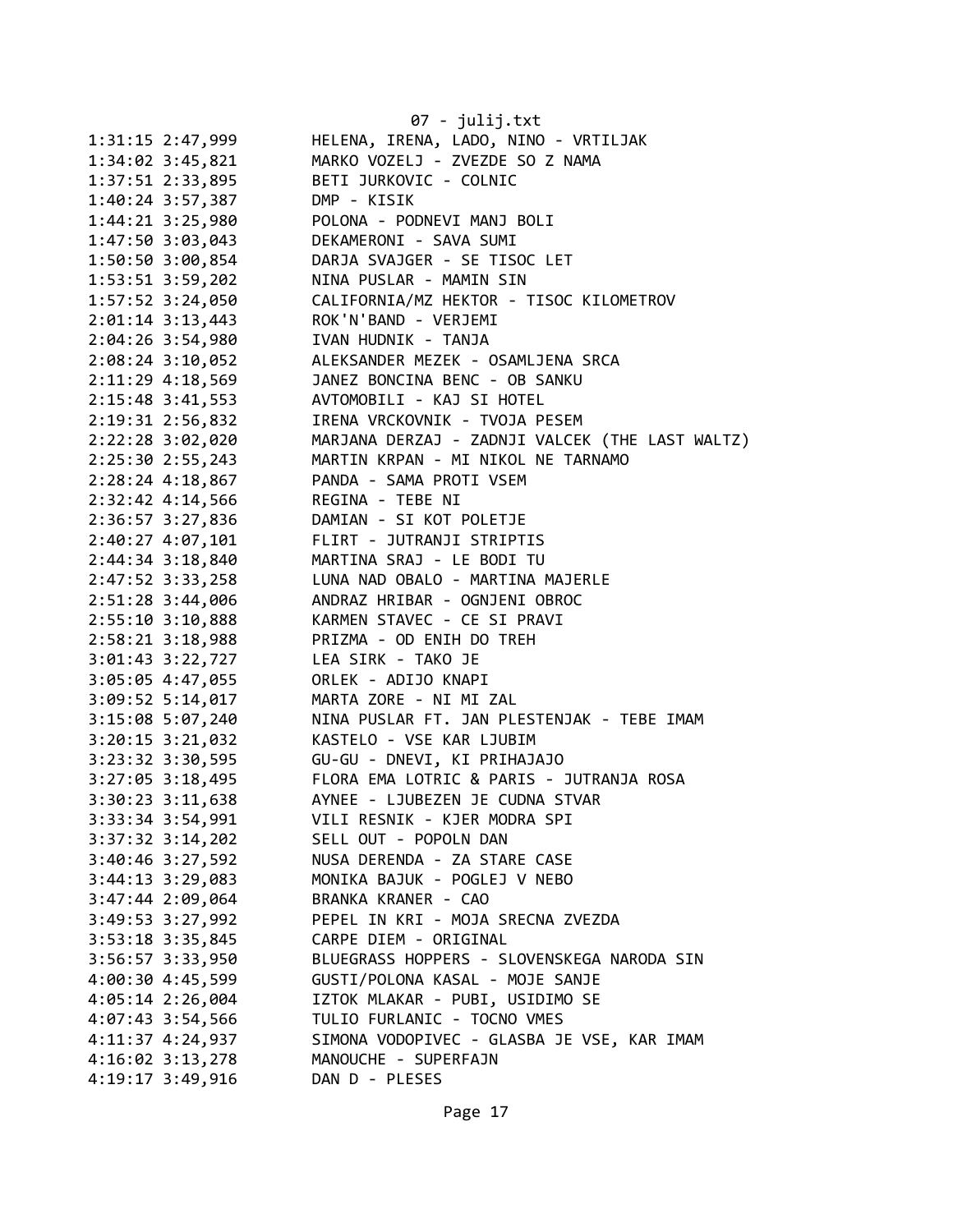|                                          | 07 - julij.txt                                            |
|------------------------------------------|-----------------------------------------------------------|
| 4:23:07 3:14,179                         | ANA STOKELJ - MIDVA SVA ZALJUBLJENA                       |
| 4:26:21 3:31,897                         | VICTORY - KAKO NAJ CAS USTAVIM                            |
| 4:29:54 2:55,196                         | YLENIA ZOBEC - PRIZNAM                                    |
| 4:32:49 1:56,705                         | MATIJA CERAR - VESELO NA POT                              |
| 4:34:46 2:47,002                         | SANJA, DAMJANA IN IRENA - IGRA JE KONCANA                 |
| 4:37:35 4:52,127                         | ANDREJ SIFRER - ZBOGOM RAJ                                |
| 4:42:27 4:21,626                         | ADI SMOLAR - JAZ BI TE                                    |
| 4:46:48 2:30,798                         | RAFKO IRGOLIC - CARMEN                                    |
| 4:49:21 2:45,027                         | STANE MANCINI - CIKLAME                                   |
| 4:52:06 4:01,055                         | DADI DAZ - KO SE STOPIL BO SNEG                           |
| 4:56:07 4:10,890                         | VLADO KRESLIN - ODPIRAM OKNO                              |
| 5:00:46 2:01,923                         | MATIJA CERAR - MILIJON ŽELJA                              |
| 5:02:47 3:41,006                         | NEISHA - SLAB DAN                                         |
| 5:06:25 2:55,552                         | ADI SMOLAR - BOGNEDAJ DA BI CRKNU TELEVIZOR               |
| 5:09:59 3:22,112                         | ZAN SERCIC - SATELITI                                     |
| 5:13:21 2:53,863                         | PRELOM - LJUBEZEN IZ ŠOLSKIH DNI                          |
| 5:16:15 3:34,025                         | OTO PESTNER - MATI BODIVA PRIJATELJA                      |
| 5:20:41 3:37,601                         | FOLKROLA - DOBRO JUTRO MADAME                             |
| 5:24:18 5:03,941                         | TOMAZ DOMICELJ - ZA VEDNO MLAD                            |
| 5:30:11 3:17,170                         | TATJANA DREMELJ - DALA SEM TI VSE                         |
| 5:33:28 4:31,039                         | CUKI - SRECO TI ZELIM                                     |
| 5:37:59 3:33,819                         | DON MENTONY BAND - LENOBA                                 |
| 5:42:11 3:23,034                         | KINGSTON - KDOR ZNA TA ZNA                                |
| 5:45:33 3:15,551                         | ANDREJ SIFRER - GOZDNI JOŽA                               |
| 5:48:49 3:50,567                         | NECA FALK - PLAVO MORJE JE MOJ DOM                        |
| 5:53:32 3:45,523                         | MARTA ZORE - ŠE SI TU                                     |
| 5:57:37 3:19,019                         | ANDRAZ HRIBAR - MED NAMI                                  |
| $6:01:28$ 4:09,308                       | IVO MOJZER - TI SI REKLA SONCE                            |
| 6:05:38 3:57,999                         | ALFI NIPIC - V AVTU PRED MENOJ                            |
| 6:10:14 3:21,134                         | MARJANA DERZAJ - DIXIELAND BAND                           |
| 6:13:35 2:31,868                         | ALMA - PEGASTI MILIJONAR                                  |
|                                          | KARMEN STAVEC - ENA SOLZICA                               |
| $6:16:06$ 3:23,680                       | KALAMARI - NISEM TE SPOZNAL                               |
| $6:20:22$ 4:04,009                       | SAMO GLAVAN - KOSOVIRJI LAHKO                             |
| 6:24:48 3:12,257<br>$6:28:00$ 3:43,984   | IRENA VRCKOVNIK - KDAJ SE ZACNE IN KDAJ KONCA             |
| $6:32:33$ $3:24,246$                     | AVIA BAND - UTRIP SRCA                                    |
|                                          | NUDE - VESOLJKA                                           |
| 6:35:57 3:02,014                         | BAZAR - PRVI MAJ                                          |
| 6:38:58 3:35,032                         | ALENKA GODEC - DEKLE IZ ZLATE LADJICE                     |
| 6:43:12 4:00,717                         | MARJAN MARJAN - PUNCA TEBE RAB'M                          |
| 6:47:12 4:04,025                         | BELE VRANE - SANJE O KALIFORNIJI                          |
| 6:52:09 2:39,043                         |                                                           |
| $6:54:48$ $4:23,031$<br>6:59:39 3:20,388 | BOTRI - SRECEN Z NJO<br>NUSA DERENDA - ZA SLOVENIJO ŽIVIM |
|                                          | FARAONI - HOCEM TE                                        |
| 7:02:59 3:52,627                         | ANIKA HORVAT - URA BREZ KAZALCEV                          |
| 7:06:52 2:30,052                         |                                                           |
| 7:10:00 3:45,084                         | CALIFORNIA/MZ HEKTOR - USTAVIL BI CAS                     |
| 7:13:43 3:12,736                         | OPTIMISTI - SANJE                                         |
| 7:16:56 3:25,199                         | ENZO HROVATIN - SPREMINJAM SE                             |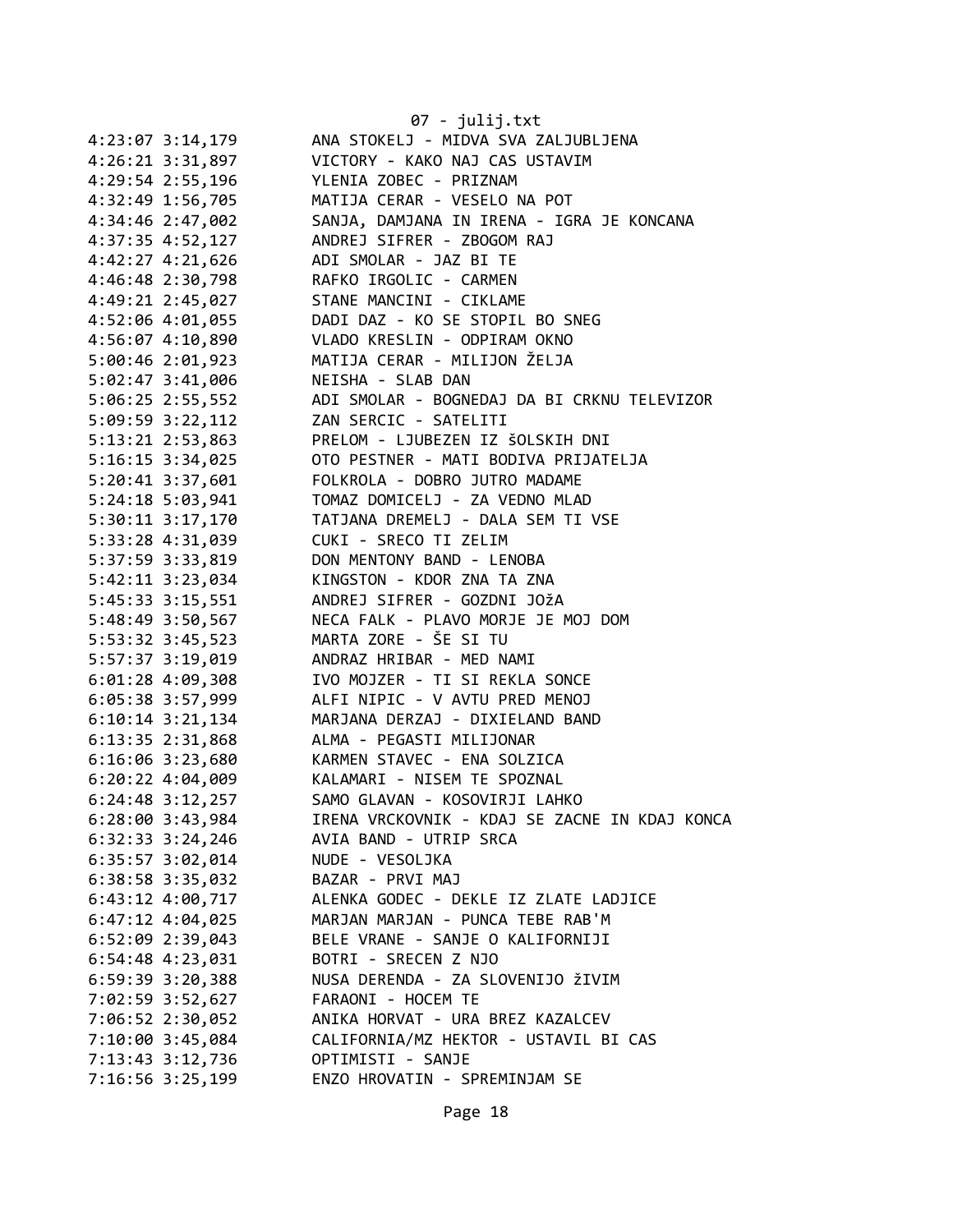|                                          |          | 07 - julij.txt<br>AVTOMOBILI - V MRZLIH DVORANAH                          |
|------------------------------------------|----------|---------------------------------------------------------------------------|
| 7:21:14 3:43,645                         |          | BLUEGRASS HOPPERS - KAMIONAR                                              |
| 7:24:57 2:54,655                         |          |                                                                           |
| 7:27:52 3:45,633 HISA - SPOZNAL SEM      |          |                                                                           |
|                                          |          | 7:32:26 3:17,861 MYSELF - LJUBEZEN V ZRAKU JE (RADIO EDIT)                |
| 7:35:43  4:01,591   DAMJANA - SOLZE      |          |                                                                           |
| 7:40:23 3:37,068 PANDA - CESNJEV CVET    |          |                                                                           |
| 7:44:00 3:53,172                         |          | GU-GU - HULA HULA                                                         |
| 7:47:53 3:12,020                         |          | GEJA - VZEL SI SONCE                                                      |
| 7:51:58 3:38,149                         |          | DARJA SVAJGER - TVOJ OBRAZ                                                |
| 7:55:35 1:58,047                         |          | MARJETKA RAMSAK - SRECA NA VRVICI                                         |
|                                          |          | 7:57:31 5:27,539 IZTOK MLAKAR - ŠTEFANA IN BARTOLIN                       |
| 8:03:31 3:29,377                         |          | FLIRRT - V TVOJEM TELESU                                                  |
| 8:07:00 3:39,280                         |          | MAJDA ARH - SANJAJVA                                                      |
| 8:11:18 2:51,982                         |          | MIRAN RUDAN - CVETJE IN VRTOVI                                            |
| $8:14:08$ 3:24,584                       |          | PEPEL IN KRI - V MENI ŽIV JE SMEH                                         |
| $8:17:33$ $3:02,011$                     |          | BRANE KAC - ZASANJANA                                                     |
| 8:21:27 2:24,078                         |          | MAJDA SEPE - PRELEPA SI BELA LJUBLJANA                                    |
| 8:23:51 4:07,933                         |          | NINA PUSLAR - NI ONA                                                      |
| 8:27:56 4:01,990 KATRINAS - SLADKI SVET  |          |                                                                           |
|                                          |          | 8:32:46 3:37,263 ANJA RUPEL - DAN KOT JE TA                               |
| 8:36:20 4:28,495 ROK N BAND - BAMBINA    |          |                                                                           |
| $8:41:26$ 3:11,468                       |          | ALEX VOLASKO - NAJIN TRENUTEK                                             |
| 8:44:38 4:03,529                         |          | NAPOLEON - MORSKA PTICA                                                   |
| 8:48:41 3:53,840                         |          | TOMAZ AHACIC - FOGL - POVEJ MI, KOLIKO TI SE POMENIM JAZ                  |
|                                          |          | 8:53:27 2:35,119 PRO ANIMA SINGERS & ELDA VILER - TI SI MOJA LJUBEZEN     |
| 8:56:22 3:06,777 FRENK NOVA - NOV JE DAN |          |                                                                           |
| 8:59:59 3:57,057 POLONA - SI POZABIL     |          |                                                                           |
|                                          |          | 9:03:55 3:17,349 JANKO ROPRET - NIMA SMISLA DA LAŽEŠ                      |
|                                          |          | 9:07:13 3:38,016 STANE MANCINI - KO BI SE ENKRAT                          |
|                                          |          |                                                                           |
|                                          |          | 9:14:26 3:53,622<br>9:18:20 3:10,014 VILI RESNIK - NAJ OSTANE TO MED NAMA |
|                                          |          |                                                                           |
|                                          |          | 9:22:17 3:09,173 IRENA KOHONT - ZAPRLA SEM VSA OKNA                       |
| $9:25:47$ $4:06,961$                     |          | ADI SMOLAR - CE TE ENA NOCE, TE PA DRUGA HOCE                             |
| 9:30:56 5:04,796                         |          | ALEKSANDER MEZEK - STARI MUZIKANT                                         |
| 9:35:59 6:07,540                         |          | ORLEK - ADIJO KNAPI                                                       |
| $9:46:32$ $3:49,601$                     |          | VLADO KRESLIN - ENA PESEM                                                 |
| 9:51:04 3:45,996                         |          | BEPOP - BREZ TEBE                                                         |
| 9:54:48 3:57,024                         |          | MOULIN ROUGE - NAJSLAJSI POLJUBI                                          |
| 9:58:38 2:56,307                         |          | MATJAŽ JELEN - ODKAR SI ŠLA                                               |
| 10:02:22                                 | 2:50,034 | VICTORY - HOCES ME ALI NOCES ME                                           |
| 10:05:10                                 | 2:42,480 | OTO PESTNER - MNOGO SRECNIH LET OD TOD                                    |
| 10:07:52                                 | 3:45,631 | DITKA HABERL - SAMO NASMEH JE BOLJ GRENAK                                 |
| 10:15:07                                 | 2:59,047 | HAZARD - BISTRO                                                           |
| 10:18:06                                 | 3:49,970 | IGOR LIJA - KO TE NI                                                      |
| 10:22:38                                 | 2:54,089 | BERTA AMBROŽ - TIVOLSKI PASTIRCEK                                         |
| 10:25:32                                 | 3:24,027 | LINTVERN - CE TE SRECAM                                                   |
| 10:28:55                                 | 3:49,594 | SUNNY ORCHESTRA - ODHAJAM                                                 |
| 10:33:47                                 | 3:04,482 | PAPIR - DOMOTOZJA                                                         |
|                                          |          |                                                                           |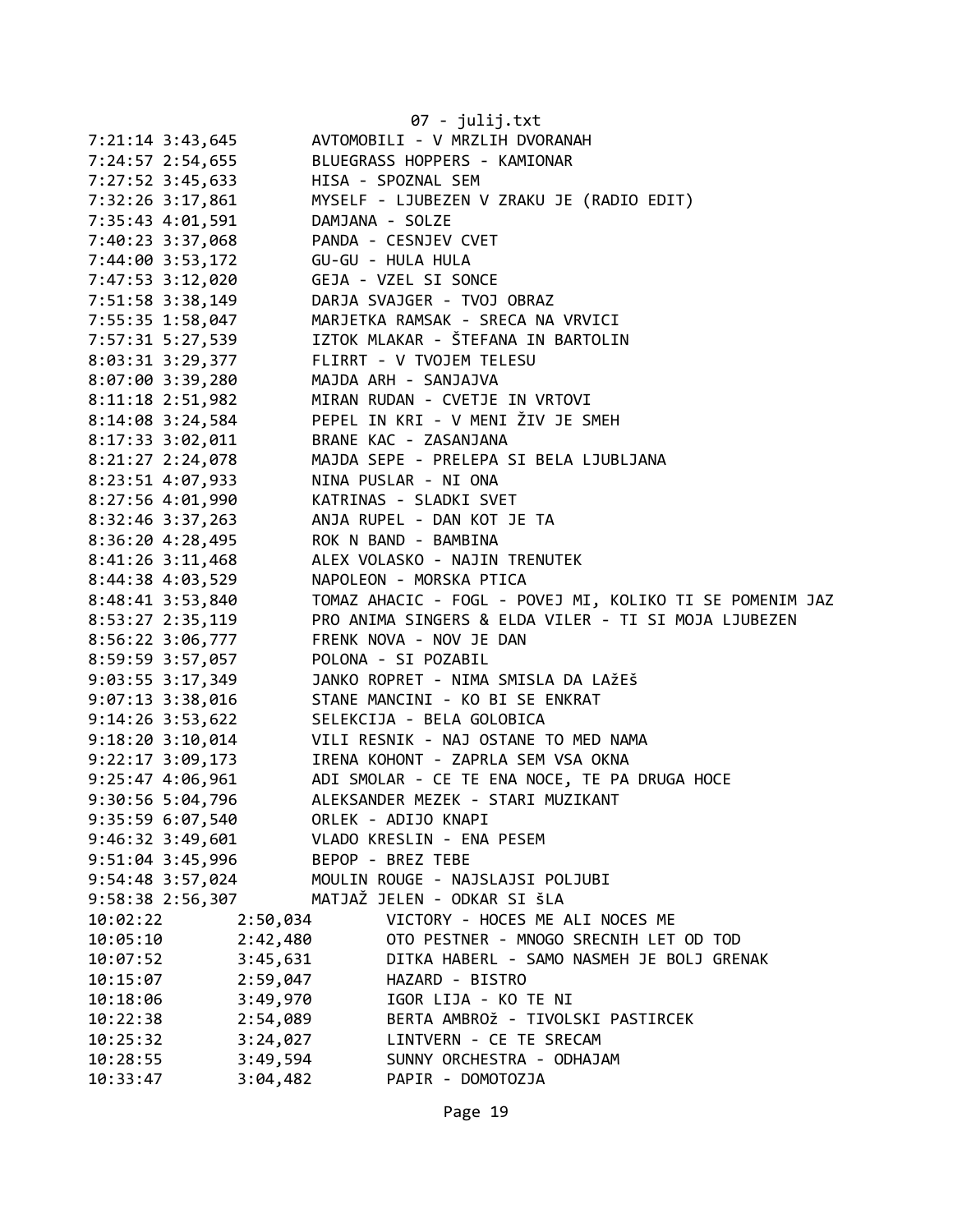|          |          | $07 - julij.txt$                           |
|----------|----------|--------------------------------------------|
| 10:36:51 | 4:01,644 | NECA FALK - VSI LJUDJE HITIJO              |
| 10:46:02 | 3:36,986 | ANDREJ SIFRER - DRZAVA                     |
| 10:50:22 | 4:15,142 | FOLKROLA - MARUŠKA                         |
| 10:54:37 | 2:58,497 | TOMAZ DOMICELJ - SLOVENSKEGA NARODA SIN    |
| 10:57:36 | 4:20,614 | DRUSTVO MRTVIH PESNIKOV - CUTIM TE         |
| 11:02:40 | 3:40,503 | DON MENTONY BAND - SUZANA                  |
| 11:06:20 | 2:40,028 | TOMO JURAK - CE JO NEBI VZEL BI BIL BEDAK  |
| 11:09:00 | 3:09,905 | OTO PESTNER & ELDA VILER - MOJA DEZELA     |
| 11:16:41 | 4:29,766 | SOULGREG ARTIST - NOVI SVET                |
| 11:21:52 | 2:53,988 | 1X BAND - TIH DEŽEVEN DAN                  |
| 11:24:46 | 3:40,913 | BIG BIBLS BROTHERS BAND - STARE IGRE       |
| 11:28:27 | 2:04,432 | GAUDEAMUS - PESEM ZA ŠPAS                  |
| 11:31:33 | 3:43,353 | SANK ROCK - NI SRECE BREZ R'N'R            |
| 11:35:15 | 3:30,672 | METKA ŠTOK - OSAMLJENA ( ALONE AGAIN )     |
| 11:38:45 | 3:32,022 | BAZAR - DOBER DAN                          |
| 11:45:46 | 3:07,040 | FARAONI - NE POZABI NIKDAR NAME            |
| 11:48:53 | 3:19,154 | IVO MOJZER - VOZIM SE                      |
| 11:52:55 | 2:29,350 | ANIKA HORVAT - MINI IN MAXI                |
| 11:55:43 | 3:35,599 | KINGSTON - V SOBOTO ZVECER                 |
| 12:00:05 | 4:22,891 | ALENKA GODEC - IGRA                        |
| 12:04:28 | 3:05,172 | KAMNIK MILAN - POT NA KOROSKO              |
| 12:07:33 | 3:51,383 | ROK'N'BAND - PRVI PLES                     |
| 12:15:49 | 3:14,172 | IRENA VRCKOVNIK - SIRENA                   |
| 12:19:44 | 4:19,949 | AVIA BAND - DVE SONCI                      |
| 12:24:25 | 2:34,084 | RAFKO IRGOLIC - MOJ CRNI KONJ              |
| 12:26:56 | 4:43,500 | SAMO GLAVAN - KRETENIZACIJA                |
| 12:32:41 | 3:32,147 | DAZ - OPROSTI MI                           |
| 12:36:06 | 4:12,344 | MARTIN KRPAN - SOVRAZNIK NE SPI            |
| 12:45:15 | 3:04,171 | MATIJA CERAR - NAJINA NOVA SRECA           |
| 12:48:18 | 3:27,112 | BRANKA KRANER - LJUBEZEN                   |
| 12:52:28 | 3:52,066 | APOLONIA - TA OBCUTEK                      |
| 12:56:20 | 4:04,257 | MAJDA SEPE - PISMO ZA MARY BROWN           |
| 13:00:58 | 4:31,156 | PETER PAN - CAR NOCI                       |
| 13:05:29 | 3:38,586 | BOTRI - PLAZILCI                           |
| 13:10:30 | 4:02,904 | MAJDA ARH - NORI DAN                       |
| 13:14:32 | 3:52,758 | PEPEL IN KRI - KOT NEKDO KI IMEL ME BO RAD |
| 13:18:25 | 3:16,772 | KATARINA GALIC - POVEJ MI                  |
| 13:22:37 | 3:38,029 | FLIRT - NJENA BALADA (V TEBI IN MENI)      |
| 13:26:15 | 2:27,392 | DAN D - MOJ PROBLEM                        |
| 13:28:42 | 4:08,093 | GU-GU - TUJCA                              |
| 13:33:39 | 4:25,691 | NUDE - RAZLOG                              |
| 13:38:04 | 3:49,967 | NUSA DERENDA - VZEMI ME VETER              |
| 13:43:17 | 4:44,910 | IZTOK MLAKAR - PEPI ŽBARADORIJA            |
| 13:48:02 | 1:59,001 | BETI JURKOVIC - PRODAJALKA VIJOLIC         |
| 13:50:49 | 2:45,843 | DARJA SVAJGER - PRISLUHNI MI               |
| 13:53:35 | 3:34,024 | KALAMARI - MI ZNAMO                        |
| 13:57:08 | 2:49,901 | BELE VRANE - ŽAREK TVOJE LJUBEZNI          |
| 14:00:32 | 2:56,058 | BLUEGRASS HOPPERS - IRENA, LAHKO NOC       |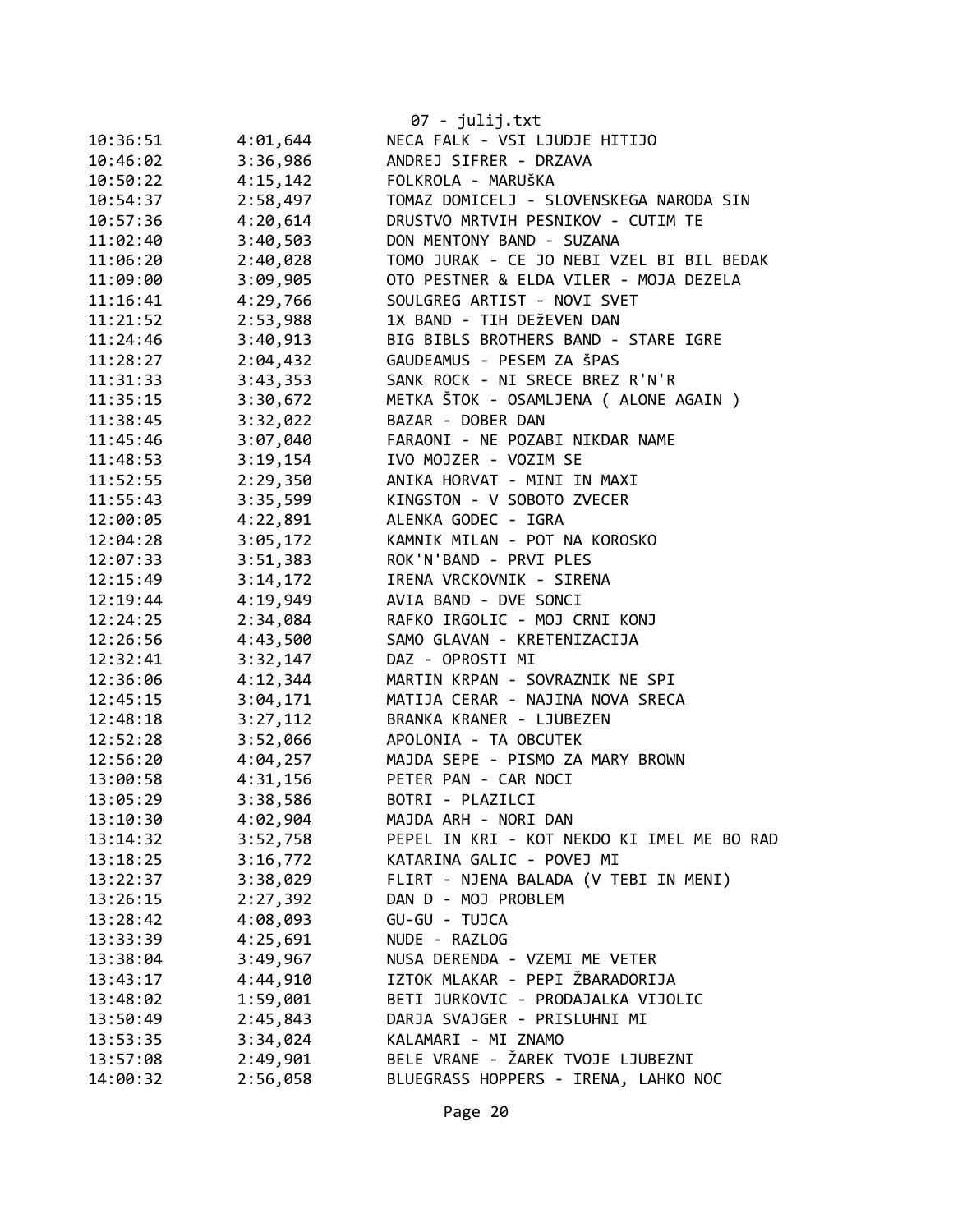|          |          | $07 - julij.txt$                                    |
|----------|----------|-----------------------------------------------------|
| 14:03:28 | 2:10,962 | MARJANA DERZAJ - JANEZ                              |
| 14:05:39 | 3:24,029 | KARMEN STAVEC - ENA SOLZICA                         |
| 14:10:24 | 3:11,257 | ADI SMOLAR - TO BO HIT                              |
| 14:13:35 | 3:42,359 | GASPER RIFELJ - HOTEL ZA 2                          |
| 14:17:14 | 4:07,985 | AURORA - SVOJE DUSE POET                            |
| 14:22:18 | 3:39,573 | BILBI - KAJ PA TI                                   |
| 14:25:58 | 2:57,840 | ALJA KRUSIC - NISI SAM                              |
| 14:28:55 | 2:06,868 | LUCKY CUPIDS - DAJ LJUBI ME                         |
| 14:31:51 | 3:36,661 | MANOUCHE - KONEC TEDNA                              |
| 14:35:27 | 4:13,471 | ANJA RUPEL - KOT DA TE NI                           |
| 14:41:03 | 3:38,751 | VLADO KRESLIN - ZIBAJ ME                            |
| 14:44:42 | 4:40,482 | HISA - LEDENE CESTE                                 |
| 14:50:11 | 2:59,690 | MONIKA PUCELJ - MI PASE                             |
| 14:53:08 | 3:08,547 | MARTA ZORE - MIDVA                                  |
| 14:56:36 | 4:22,011 | CALIFORNIA/MZ HEKTOR - KRALJICA POROCNEGA POTOVANJA |
| 15:01:29 | 2:54,058 | NEW SWING QUARTET - TI ALI SOLA                     |
| 15:04:23 | 2:36,171 | OPTIMISTI - 0, MOJ PAPA                             |
| 15:06:59 | 2:21,588 | IVANKA KRASEVEC - PRESERN - PRODAJALKA VIJOLIC      |
| 15:10:43 | 3:03,366 | FOLKROLA - CYBER BABY                               |
| 15:13:46 | 4:02,573 | AYNEE - SPOMLADI                                    |
| 15:17:49 | 3:46,797 | TOMAZ DOMICELJ - TEZKO JE POSTATI HEROJ             |
| 15:22:31 | 3:47,174 | MAJA JAJALO - BESEDE BREZ POMENA                    |
| 15:26:40 | 3:53,540 | SAN DI EGO - JULIJA                                 |
| 15:31:22 | 3:44,461 | ANDREJ SIFRER - KO BOM UMRL                         |
| 15:35:06 | 3:43,627 | CUKI - U U U                                        |
| 15:38:50 | 2:57,670 | DAMJANA - JE TO LJUBEZEN                            |
| 15:43:10 | 5:01,945 | PANDA - V POZNIH NOCNIH URAH                        |
| 15:48:12 | 4:05,799 | PRELOM - NAD SRCEM TVOJIM SIJE SONCE                |
| 15:53:06 | 3:22,571 | MIRAN RUDAN - RAD JO IMAM                           |
| 15:56:28 | 4:31,534 | HALO - GRETA                                        |
| 16:01:34 | 3:17,873 | RAF - NE MOREM MISLITI NA NJO                       |
| 16:04:51 | 2:22,056 | OTO PESTNER - LAHKO VPRAŠANJE                       |
| 16:07:13 | 2:41,002 | ALEKSANDER MEZEK - ZALJUBITI SE JE RES LAHKO        |
| 16:11:17 | 2:15,021 | STANE MANCINI - TAM, KAMOR GRE VETER SPAT           |
| 16:13:32 | 4:58,990 | ALENKA VIDRIH - ZAVESA                              |
| 16:18:31 | 3:28,534 | AVTOMOBILI - ARGENTINA                              |
| 16:22:55 | 3:16,764 | JERICA HABER - ZIVLJENJE SE SMEJI                   |
| 16:26:11 | 3:14,132 | HAZARD - VRTNAR                                     |
| 16:30:14 | 3:21,671 | KINGSTON - VZEMI VSE                                |
| 16:33:34 | 4:12,304 | FARAONI - JAZ TE NIMAM RAD                          |
| 16:37:46 | 3:33,377 | ALENKA GODEC - KLICEM TE                            |
| 16:42:42 | 3:23,143 | NECA FALK - STORILA BOM TO                          |
| 16:46:05 | 3:09,016 | SPELA MAROLT - VSAK NOV DAN                         |
| 16:50:02 | 3:30,027 | DASHA - V PRELEPI LJUBLJANI                         |
| 16:53:32 | 2:51,468 | ANIKA HORVAT - ORION                                |
| 16:56:23 | 3:41,718 | NEISHA - VZEMI ME                                   |
| 17:00:41 | 3:46,221 | DON MENTONY BAND - SPET DOMA                        |
| 17:04:27 | 3:44,456 | NINA PUSLAR - ZA VEDNO                              |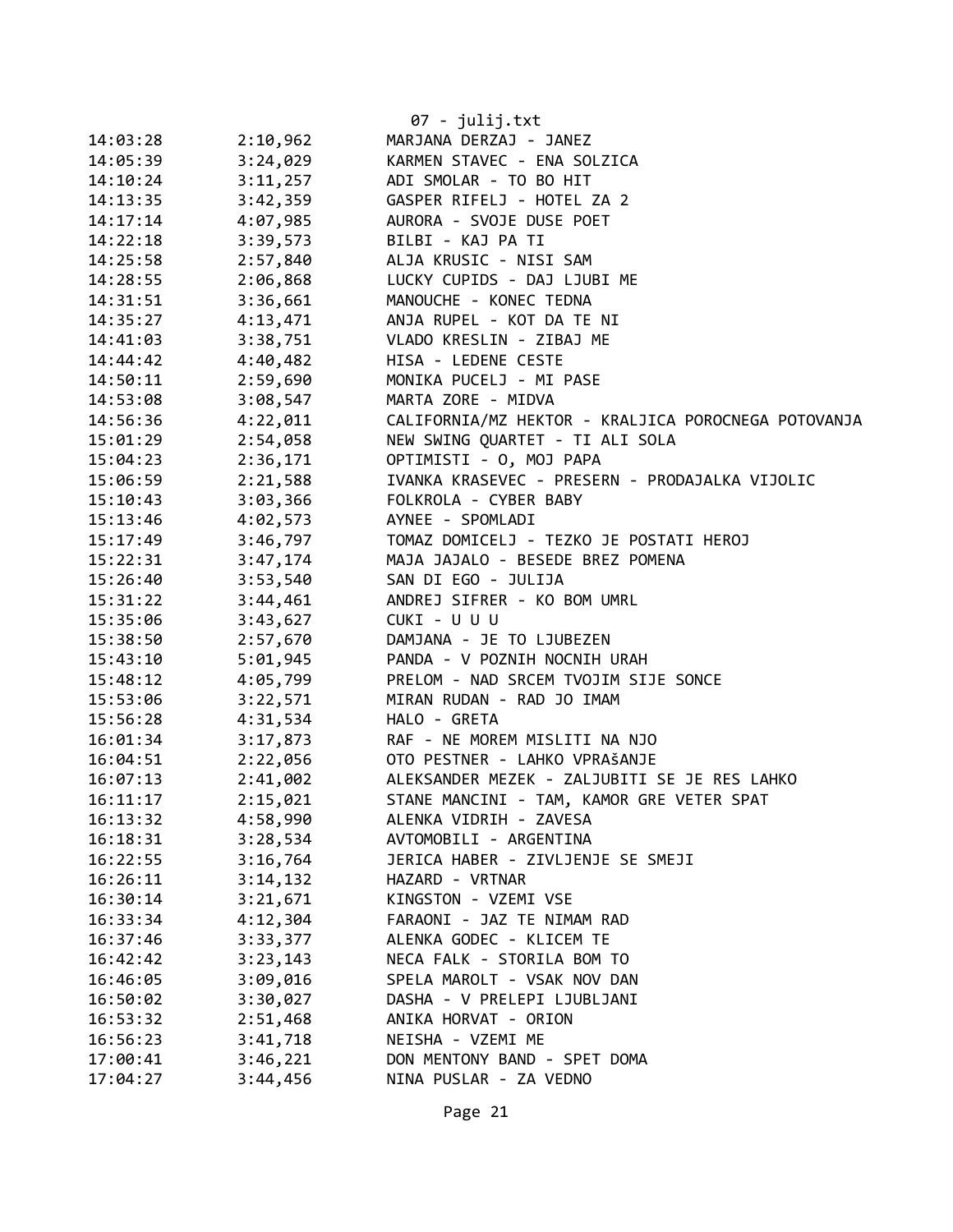|           |          | 07 - julij.txt                                      |
|-----------|----------|-----------------------------------------------------|
| 17:08:11  | 3:38,672 | JANEZ BONCINA BENC - MAJA Z BISERI                  |
| 17:12:50  | 2:27,061 | BARBARA JARC - ZAPLEŠIMO TWIST                      |
| 17:15:17  | 4:16,144 | INDIGO - DRUGACNA                                   |
| 17:20:42  | 3:19,552 | AVIA BAND - EN KORAK                                |
| 17:24:01  | 2:45,659 | KATRINAS - KOT PRAVLJICA                            |
| 17:26:47  | 3:45,189 | TATJANA DREMELJ - ZALJUBLJENA                       |
| 17:31:22  | 3:03,022 | IRENA VRCKOVNIK - CLOVEK                            |
| 17:34:25  | 2:49,069 | DEŽUR - HASTA MANANA                                |
| 17:37:14  | 3:16,705 | LIDIJA KODRIC - DO GLOBIN PREK VISAV                |
| 17:41:53  | 2:31,092 | SAMO GLAVAN - MOJSTRI                               |
| 17:44:24  | 3:31,859 | ALMA MERKLIN - VSAKA MINUTA                         |
| 17:47:55  | 2:08,026 | MATIJA CERAR - PESEM ZA DINAR                       |
| 17:51:01  | 3:48,025 | DITKA HABERL - LJUBIMEC BREZ IMENA                  |
| 17:55:08  | 3:15,941 | JOZICA SVETE & I.KRASEVEC - TRI SRCA                |
| 17:58:24  | 2:59,487 | ANDRAZ HRIBAR - ŽIVLJENJE JE                        |
| 18:02:00  | 4:24,014 | BAZAR - TINA                                        |
| 18:06:13  | 3:41,122 | ROK'N'BAND - LJUBIM JO                              |
| 18:10:55  | 3:17,992 | MAJDA SEPE - MED ISKRENIMI LJUDMI                   |
| 18:14:13  | 2:39,479 | MARJANA DERZAJ - VALETA (& BELE VRANE)              |
| 18:16:52  | 3:16,009 | EDVIN FLISER - TAM KJER SEM DOMA                    |
| 18:21:17  | 2:48,761 | MAJDA ARH - POŠLJI MU VETER POZDRAV                 |
| 18:24:27  | 4:12,001 | IZTOK MLAKAR - REPUBLIKA PALMA DE COCCO             |
| 18:28:39  | 3:30,592 | FLIRRT - ZATE BI SNEL DOL NEBO                      |
| 18:33:00  | 4:05,955 | NAPOLEON - TINA                                     |
| 18:37:05  | 3:23,791 | NUDE - ROLA                                         |
| 18:41:29  | 3:27,169 | PEPEL IN KRI - PESEM ZA DINAR                       |
| 18:44:56  | 2:54,340 | NINA PUSLAR FEAT. STISKI KVARTET - KDO SE VERJAME   |
| 18:47:51  | 4:06,790 | FRENK NOVA FT. ZIBELNIK & KONECNIK - GREMO NASI     |
| BIATLONCI |          |                                                     |
| 18:52:55  | 3:15,749 | KALAMARI - JAZ BOM OB TEBI                          |
| 18:56:10  | 3:17,496 | KARMEN STAVEC - 100 NORIH IDEJ                      |
| 19:00:04  | 4:16,963 | DAN D - KO HODIS NAD OBLAKI                         |
| 19:04:21  | 3:10,445 | GU-GU - O JA JA, O NE NE                            |
| 19:07:31  | 3:47,013 | AJDA IVSEK & BEST COMPANY - NAJ TE OMAMA NE PREMAMI |
| 19:12:18  | 3:31,216 | MITJA PODLESNIK - DO SRCA                           |
| 19:15:49  | 3:26,645 | ADI SMOLAR - KO SEM BIL MLAD, SEM BIL TRAPAST       |
| 19:20:25  | 3:04,025 | BABILON - RABIM TVOJ SMEH                           |
| 19:23:26  | 3:30,462 | CALIFORNIA - LEDENA PTICA                           |
| 19:26:56  | 4:05,850 | FRENK NOVA - VSAK DEL NEBA                          |
| 19:31:52  | 4:29,399 | DARJA SVAJGER - LETIM                               |
| 19:36:21  | 3:10,572 | NUSA DERENDA - DANES VRACAM SE                      |
| 19:40:32  | 3:11,261 | BELE VRANE - MOJE DEKLE                             |
| 19:43:43  | 2:58,074 | JAKA SVOLJSAK - Z VLAKOM NA MORJE                   |
| 19:46:41  | 3:19,629 | SUNNY ORCHESTRA - AFRO ŽUR                          |
| 19:50:58  | 3:23,074 | TANGELS - BOZICNI VECER                             |
| 19:54:21  | 3:33,978 | BILBI - PESEM OD VCERAJ                             |
| 19:57:54  | 3:34,518 | DEZUR - MORJE CAKA                                  |
| 20:02:05  | 3:16,032 | SIMONA VODOPIVEC - DIVJI KONJI                      |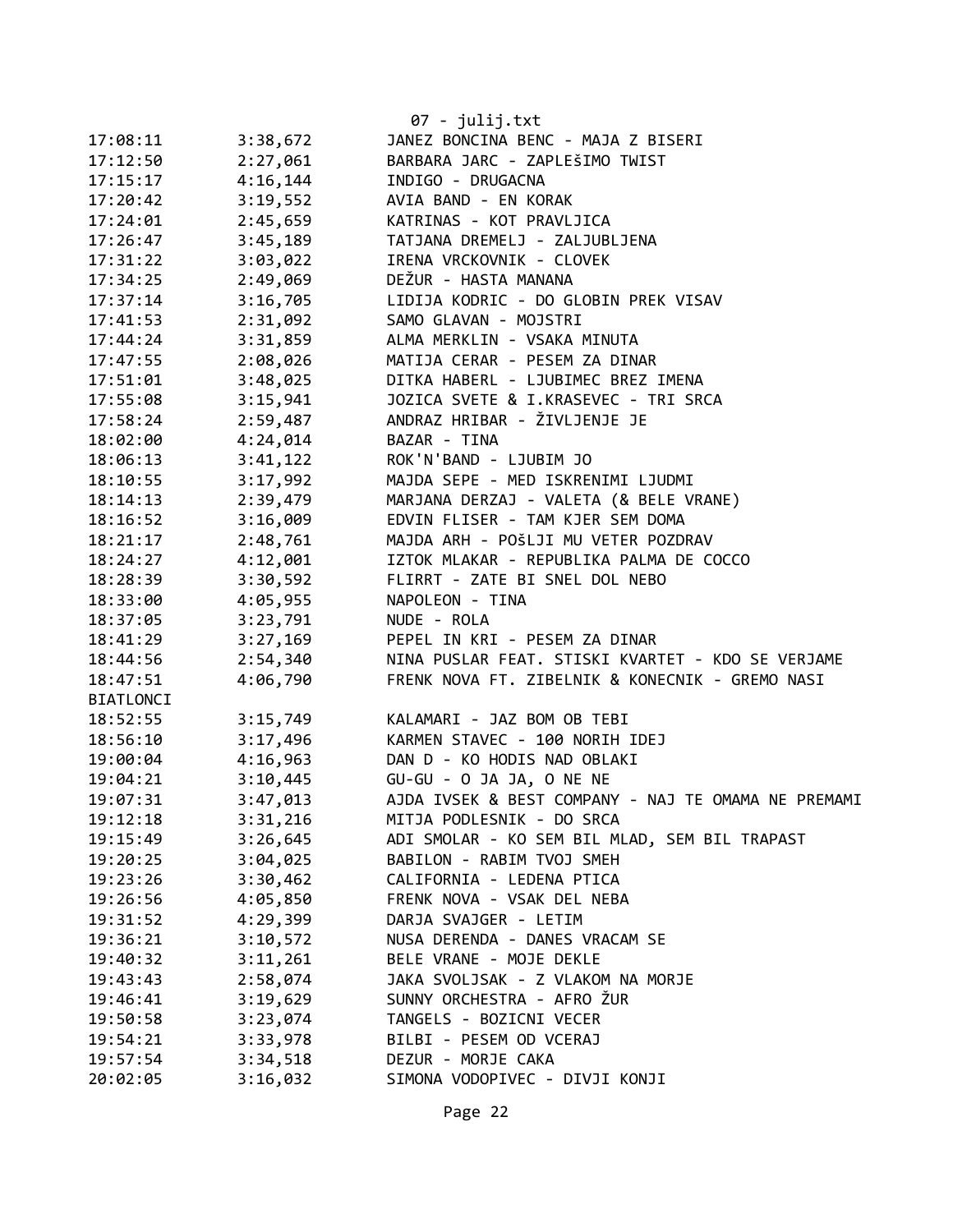|              |          | 07 - julij.txt                                  |
|--------------|----------|-------------------------------------------------|
| 20:05:21     | 3:53,298 | VICTORY - LJUBEZEN NISO METRI                   |
| 20:12:45     | 4:17,089 | ANJA RUPEL - NA ZADNJI POSTAJI                  |
| 20:17:02     | 2:26,613 | EDVIN FLISER & PRESSTIGE - DIANA                |
| 20:20:29     | 3:02,676 | ANDREJ SIFRER - USPAVANKA                       |
| 20:23:31     | 3:23,776 | MATJAZ JELEN - POCASI  JE LEPO                  |
| 20:26:55     | 3:44,925 | BOTRI - V NOVO JUTRO                            |
| 20:31:49     | 2:55,313 | VLADO KRESLIN - DEKLE MOJE                      |
| 20:34:42     | 3:41,466 | ROK 'N' BAND - GIRI GIRI                        |
| 20:38:23     | 2:59,827 | DAMJANA GOLAVSEK - NASMEH                       |
| 20:45:48     | 2:25,200 | DAMJANA - SAMBA                                 |
| 20:48:13     | 2:38,987 | CUKI - AVTOSTOP                                 |
| 20:51:42     | 2:56,018 | KALAMARI & ORKESTER RTV - POPOLDNE              |
| 20:54:58     | 3:01,994 | MARTA ZORE - POJDI Z NJO                        |
| 20:57:59     | 2:22,993 | TOMAZ DOMICELJ - HEJ, MERI                      |
| 21:01:23     | 3:19,365 | YUHUBANDA/KATJA KOREN - CE JE TO SLOVO          |
| 21:04:39     | 3:59,037 | ALEKSANDER MEZEK - KJE SO TISTE STEZICE/MOZJE V |
| <b>CRNEM</b> |          |                                                 |
| 21:08:37     | 3:20,979 | ALENKA GODEC - POGUM                            |
| 21:15:28     | 4:24,459 | ANIKA HORVAT - TUKAJ JAZ ŽIVIM                  |
| 21:20:50     | 3:17,013 | SLAVKO IVANCIC - CRTA                           |
| 21:24:06     | 2:42,663 | ANIKA - NE CAKAJ NA MAJ                         |
| 21:26:48     | 2:54,803 | NECA FALK - DOBRO JUTRO, DOBER DAN              |
| 21:30:52     | 2:52,342 | EVA BEUS - NAZAJ K MAMI                         |
| 21:33:44     | 3:02,005 | FARAONI - PINO IN MARINO                        |
| 21:36:46     | 3:48,157 | HAZARD - NI CVETJA BREZ TRNJA                   |
| 21:45:44     | 4:18,979 | OTO PESTNER - TRIDESET LET                      |
| 21:50:53     | 3:28,651 | FOLKROLA - MONA                                 |
| 21:54:21     | 3:39,023 | PLAMEN - RAJSKI CVET                            |
| 21:58:00     | 3:59,914 | STANE MANCINI - MANDOLINA                       |
| 22:03:00     | 3:53,889 | MOULIN ROUGE - NE KLICI ZVEZDE Z NEBA           |
| 22:06:54     | 3:18,457 | DON MENTONY BAND - MARJETKA [LIVE]              |
| 22:14:44     | 3:48,117 | DANI DANDOSA - KOGA LJUBIS ZJUTRAJ              |
| 22:18:31     | 2:46,598 | CORVUS - S TEBOJ LETET                          |
| 22:22:15     | 4:02,044 | IVAN HUDNIK - SVOJE DUSE NE PRODAM              |
| 22:26:17     | 3:27,830 | JANKO ROPRET - KAJ JE TO                        |
| 22:30:54     | 3:22,920 | ZABJAK TRIO - BARILOCHE                         |
| 22:34:17     | 3:26,120 | AVIA BAND - NORA KRILA                          |
| 22:37:43     | 1:52,980 | MATIJA CERAR - Z MOJCO PLESAL BI CHA CHA CHA    |
| 22:43:11     | 3:29,529 | NEISHA - PRIDEJO CASI                           |
| 22:46:37     | 3:33,766 | BEPOP - ZAPLESI Z NAMI                          |
| 22:50:59     | 3:34,153 | SAMO GLAVAN - SAHIST                            |
| 22:54:33     | 3:29,021 | GORAZD LAMPE - TRAVNIK IN DREVO                 |
| 22:58:01     | 2:39,383 | MAJDA SEPE - DREVO                              |
| 23:01:41     | 3:23,088 | MAJDA ARH - DAN ZA ZABAVO                       |
| 23:05:04     | 4:13,088 | JAN PLESTENJAK - PO NEVIHTI                     |
| 23:13:42     | 3:00,118 | REGINA - DAN NAJLEPSIH SANJ                     |
| 23:16:42     | 3:02,611 | DITKA HABERL - NAD MESTOM SE DANI               |
| 23:20:42     | 3:28,031 | PEPEL IN KRI - PESEM ZA DINAR                   |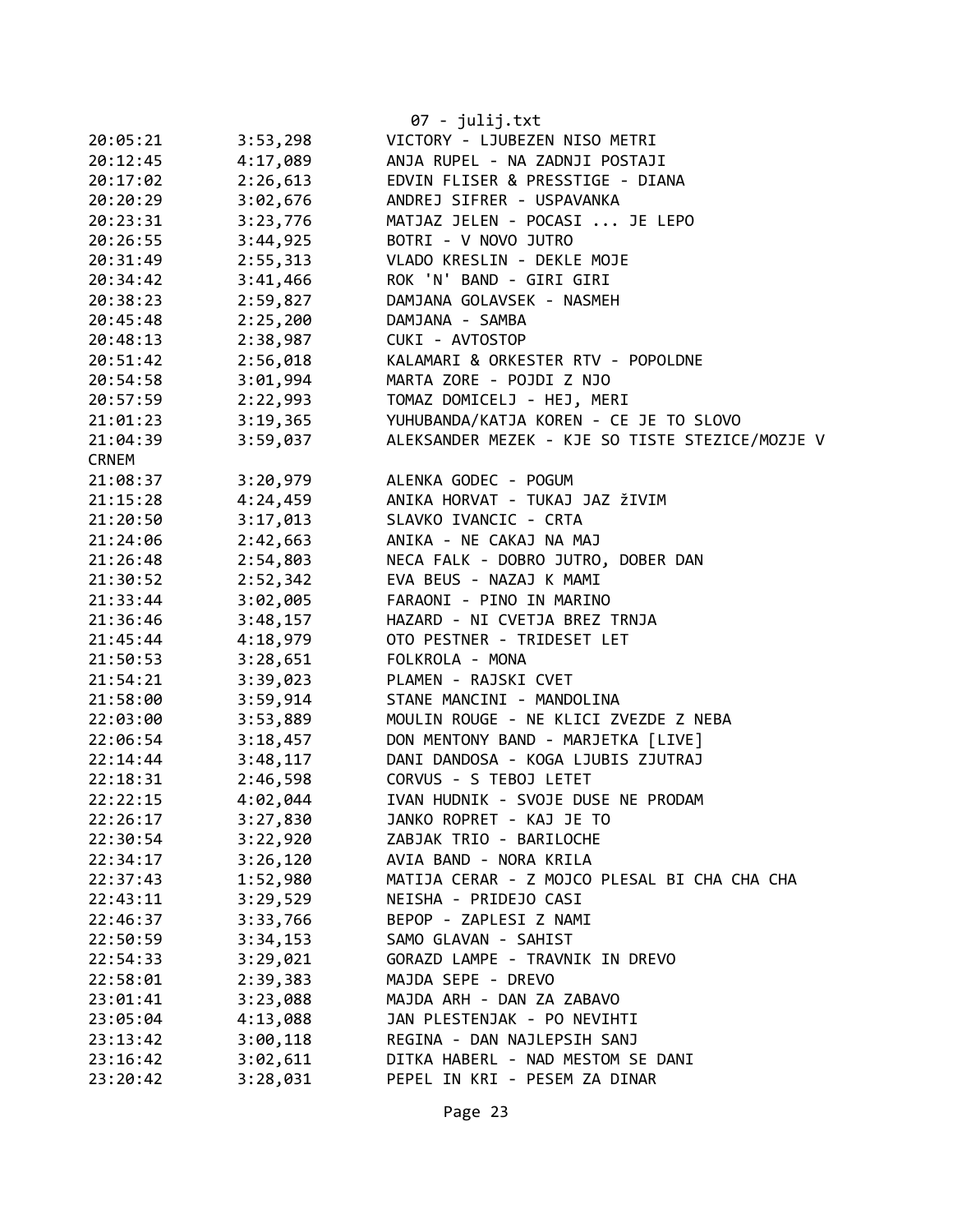| 07 - julij.txt                 |
|--------------------------------|
| BAZAR - NA ZAVAJAJ ME VEC      |
| HISA - ODKRIJ OTROKOM SVET     |
| ROK'N'BAND - CUDNE IGRE        |
| KATRINAS - LETIM               |
| WOLF - ZASAVSKI ZVONOVI        |
| BLUEGRASS HOPPERS - STARA MAMA |
| STATIC - PROBLEM               |
| IZTOK MLAKAR - MARJO SPINEL    |
|                                |

| $0:01:26$ 2:28,480   | DAZ - RAD BI TE VIDEL ZGORAJ BREZ 2015          |
|----------------------|-------------------------------------------------|
| $0:03:54$ 3:26,193   | MONIKA PUCELJ - FESTA                           |
| $0:07:20$ 3:09,902   | KINGSTON - BOSSA NOGA                           |
| $0:10:30$ 3:16,545   | AVTOMOBILI - VSE ZA SVOBODO                     |
| $0:13:43$ 3:39,038   | AVIA BAND - ZEMLJA PLESE                        |
| $0:17:21$ 2:01,026   | IVANKA KRASEVEC - PRESERN - KRESOVANJE          |
| $0:19:25$ 3:01,727   | POP ART - SE JE CAS                             |
| $0:22:27$ 3:42,885   | CUKI - PESEM O KRALJESTVU KI VZEL GA JE CAS     |
| $0:26:09$ 3:32,491   | MONI KOVACIC - NASMEH POLETNIH DNI              |
| $0:29:44$ 3:42,844   | ANDRAZ HRIBAR - OGNJENI OBROC                   |
| 0:33:26 3:49,981     | ANDREJ SIFRER - ZENSKE, KI PIJEJO PIVO          |
| 0:37:16 3:00,830     | NUDE - TAKO LEPO SI ZLOMILA MI SRCE             |
| $0:40:19$ 4:20,029   | SLOVENSKI EXPRESS - IZGUBLJEN                   |
| $0:44:38$ 2:02,008   | MATIJA CERAR - MILIJON ZELJA                    |
| 0:46:404:04,014      | IRENA VRCKOVNIK - POJEM PESEM                   |
| $0:50:47$ 3:12,041   | GU-GU - O JA JA, O NE NE                        |
| $0:53:59$ 2:59,126   | YLENIA ZOBEC - DAN KOT IZ SANJ                  |
| $0:56:58$ 3:18,074   | ALJA KRUSIC - A BOS MALO MOJ                    |
| 1:00:17 3:06,951     | TOMAZ DOMICELJ - JAMAJKA                        |
| $1:03:24$ 3:10,313   | ALEKSANDER NOVAK - KAKO SE POCUTIS (RADIO EDIT) |
| 1:06:34 3:47,062     | HAZARD - LJUDJE KI SEDIJO V PARKIH              |
| 1:10:20 4:31,033     | ANJA RUPEL - ZIVLJENJE JE KOT IGRA              |
| 1:14:51 3:38,654     | VICTORY - SKUPAJ S TEBOJ                        |
| 1:18:29 2:35,000     | DON MENTONY BAND - PRIDNE PUNCE                 |
| 1:21:06 4:14,005     | CALIFORNIA/MZ HEKTOR - NE POZABI ME             |
| 1:25:20 4:35,911     | FLORA & PARIS - OLJE IN VODA                    |
| 1:29:56 2:32,981     | OTO PESTNER - NAJ SNEZI                         |
| $1:32:31$ $2:51,618$ | BOTRI - BAMBINA                                 |
| 1:35:23 3:35,812     | NATASA & ZIBELNIK - NOCEM ZVEZD                 |
| 1:38:58 3:17,045     | VLADO KRESLIN - SPET DOMA                       |
| 1:42:16 3:39,231     | NIKKA - SKRIVNOST (RADIO EDIT)                  |
| 1:45:55 2:52,767     | ANIKA HORVAT - ORION                            |
| $1:48:47$ 3:23,955   | TONI ROM - TIVOLI                               |
| 1:52:13 3:31,746     | PANDA - SIVE CESTE                              |
| 1:55:44 3:57,030     | VILI RESNIK - KER VES, DA TE LJUBIM             |
| 1:59:41 3:02,945     | CHATEAU/DADI DAZ - SOLZICE                      |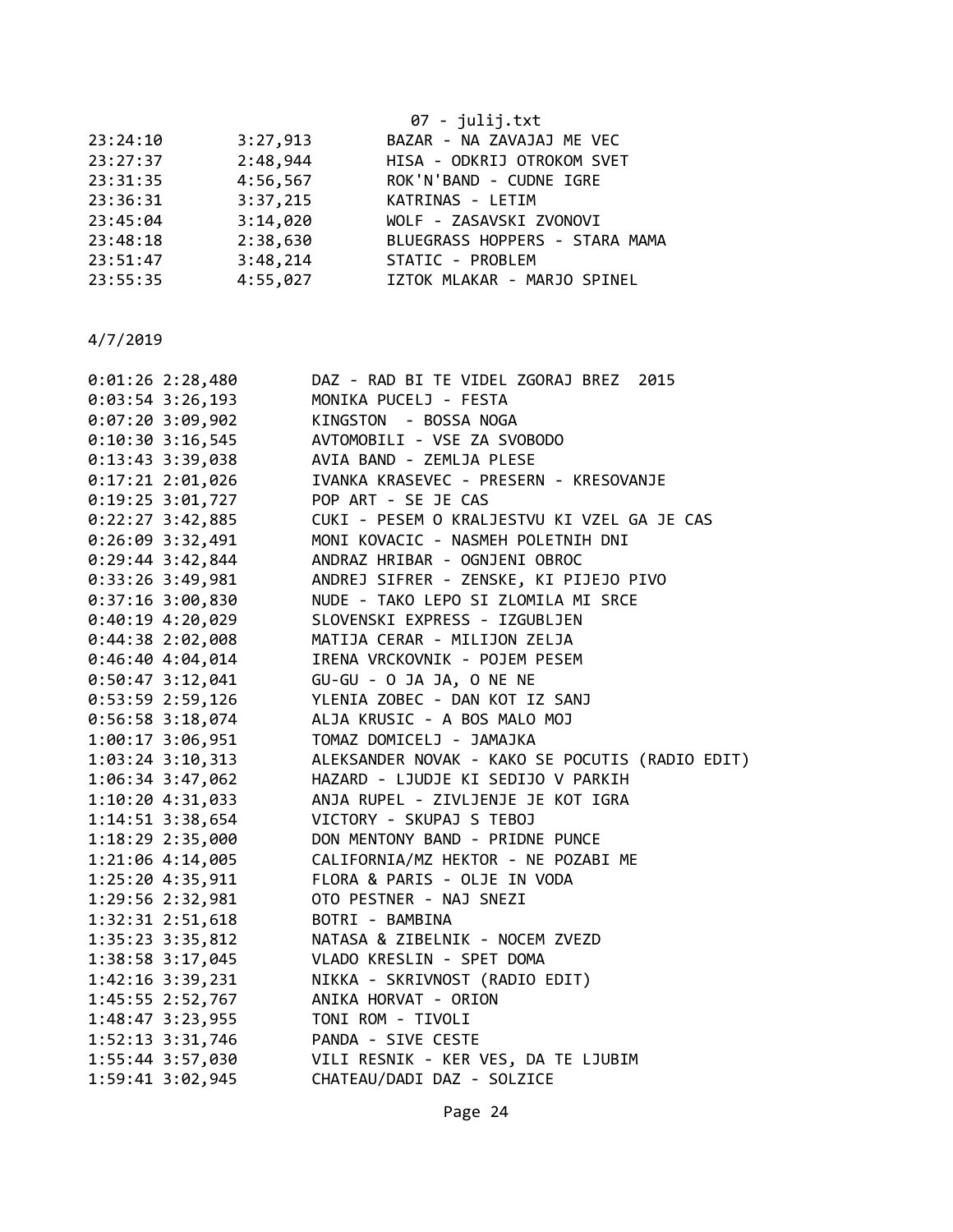|                      | 07 - julij.txt                                       |
|----------------------|------------------------------------------------------|
| 2:02:47 3:05,936     | FOXY TEENS - MODRE OCI                               |
| 2:05:53 3:44,078     | PHONOMONICS - POHITIVA                               |
| 2:09:36 4:02,595     | LINTERA - SE JE CAS                                  |
| 2:13:42 3:11,681     | BELE VRANE - MOJE DEKLE                              |
| 2:16:53 3:29,028     | NUSA DERENDA - KOT DA JE PRVIC                       |
| 2:20:22 3:22,563     | DAN D - KOZLAM                                       |
| 2:23:47 3:33,791     | ADI SMOLAR - ZLO POCAS                               |
| $2:27:17$ 3:15,855   | BILBI - KOT SVA BILA                                 |
| 2:30:33 4:15,798     | PEPEL IN KRI - ENAKONOCJE                            |
| 2:34:50 3:19,564     | NEISHA - MALO TU MALO TAM                            |
| 2:38:09 3:19,751     | MARTIN KRPAN - JE V SISKI SE KAJ ODPRTEGA            |
| 2:41:28 3:05,000     | ALEKSANDER MEZEK - VREMENSKA NAPOVED                 |
| 2:44:35 4:11,742     | LEELOOJAMAIS - TIK TAK (RADIO RMX)                   |
| 2:48:47 3:09,329     | JAN PLESTENJAK - 7 LET NAZAJ (NOR SEM, DA TE LJUBIM) |
| 2:51:51 3:26,907     | MAJDA ARH - KAKOR LED IN OGENJ                       |
| 2:55:21 3:17,068     | SLAVKO IVANCIC - CRTA                                |
| 2:58:37 2:41,015     | AYNEE - TVOJA ROZA                                   |
| 3:01:18 3:08,027     | MARTA ZORE - NE BO TI LAHKO                          |
| $3:04:25$ $3:31,722$ | ROK FERENGJA - LJUBI ME                              |
| 3:07:56 2:24,820     | FLIRRT - GREM RADIOEDIT                              |
| 3:10:21 3:17,642     | KARMEN STAVEC - POVEJ                                |
| 3:13:41 4:16,055     | MOULIN ROUGE - JUTRO SE PREBUJA 2002 (RNB RMX)       |
| 3:17:57 3:27,023     | GAL GJURIN - SEDEMNAJST                              |
| 3:21:23 3:01,330     | KALAMARI - ZA DVAJSET LET                            |
| $3:24:27$ $2:19,530$ | MARJANA DERZAJ - VOZI ME VLAK V DALJAVE              |
| 3:26:47 3:32,425     | MIRAN RUDAN - NE MISLI DA UMIRAM                     |
| $3:30:18$ $2:16,017$ | STANE MANCINI - TAM, KAMOR GRE VETER SPAT            |
| 3:32:37 3:43,043     | NINA PUSLAR - VSE KAR RECES MI                       |
| $3:36:18$ 4:13,000   | SUPERNOVA - POBEGNI Z MANO                           |
| 3:40:30 3:07,904     | ALENKA GODEC - V MENI JE MOC                         |
| $3:43:41$ $3:15,743$ | SANK ROCK/MATJAZ JELEN - VZEMI ALI PUSTI             |
| 3:46:56 3:54,985     | KOMET - ANA                                          |
| 3:50:51 3:56,019     | ANIKA - NISVA DOBER PAR                              |
| 3:54:49 2:53,098     | DAMJANA G. & IRENA V. - SNEG JE TU                   |
| 3:57:42 2:46,918     | DARJA SVAJGER - PRISLUHNI MI                         |
| 4:00:29 3:18,777     | POLONA - CUTIM, DA ZIVIM                             |
| 4:03:47 2:55,966     | IZTOK MLAKAR - EN GLAZ VINA MI DAJ                   |
| 4:06:42 3:58,548     | LIDIJA KODRIC - SRECA JE                             |
| 4:10:41 4:43,828     | ZABJAK TRIO - KURTIZANA                              |
| 4:15:27 3:47,015     | BABALOO BAND - PAJAC                                 |
| 4:19:14 3:52,034     | NECA FALK - LJUBIMEC MOJ                             |
| 4:23:08 2:35,082     | BERTA AMBROZ - TIPITIPITI                            |
| 4:25:43 3:20,519     | IVANKA KRASEVEC - PRESERN - NISEM SANJALA            |
| 4:29:06 3:59,019     | AVIA BAND - TEBE SI ZELIM                            |
| 4:33:05 3:05,400     | LOS VENTILOS & TOKAC - NE GLEDAM NAZAJ               |
| 4:36:10 3:42,201     | AVTOMOBILI - PALME GORIJO                            |
| 4:39:55 2:48,609     | ROK'N'BAND - CISTO TVOJ                              |
| 4:42:42 3:53,995     | ANDREJ SIFRER - KO ZVONOVI ZAPOJO                    |
|                      |                                                      |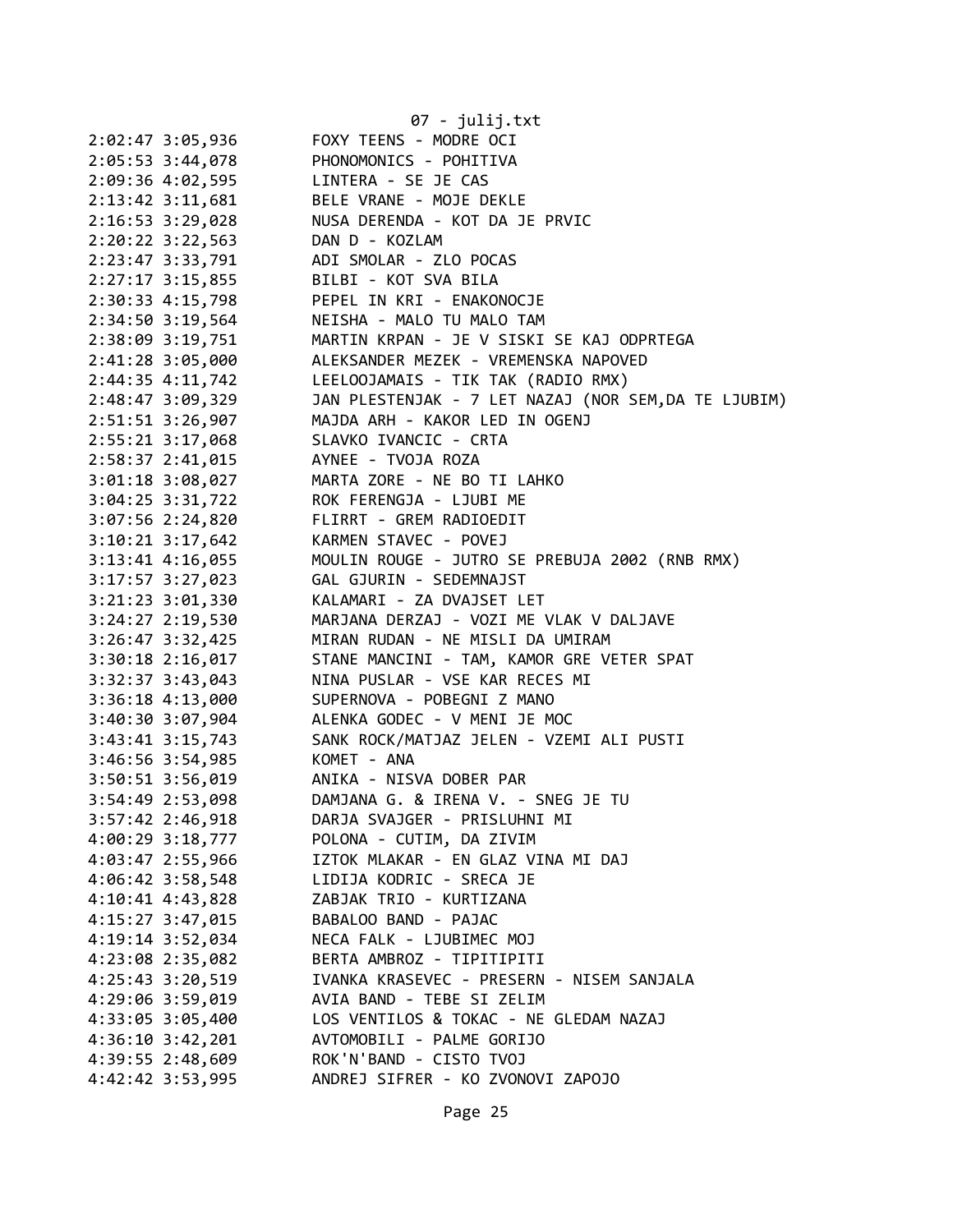|                      | 07 - julij.txt                               |
|----------------------|----------------------------------------------|
| 4:46:36 3:12,986     | PROF. KLEMEN - TI PRAVIS                     |
| 4:49:51 3:42,542     | KINGSTON - DAJ POVEJ, DAJ POVEJ              |
| 4:53:33 3:27,010     | BLUEGRASS HOPPERS - STARI PIJANCEK           |
| 4:57:00 3:14,975     | BETI JURKOVIC - PRISLA JE POMLAD             |
| 5:00:57 2:57,829     | MARJANA DERZAJ - PRIŠLA JE POMLAD            |
| 5:03:55 3:17,020     | NUSA DERENDA - NI MI ZAL                     |
| 5:07:09 3:27,795     | ADI SMOLAR - LJUDJE PA PRAVIJO               |
| 5:11:27 3:38,844     | KALAMARI - S TABO DRZIM                      |
| 5:15:05 5:11,994     | ANIKA HORVAT - POGREŠAM TE                   |
| $5:21:15$ $3:27,119$ | ANIKA - TI ZAVAJAJ ME                        |
| 5:24:42 4:08,428     | ALENKA GODEC - TO JE DAN                     |
| 5:28:50 3:17,029     | CUKI - LIZA                                  |
| 5:32:54 3:07,655     | ROK'N'BAND - POPULAREN PAR                   |
| 5:36:02 3:06,207     | ANDREJ SIFRER - OCE                          |
| 5:39:58 3:48,379     | ANJA RUPEL - LJUBI ME IN NE SPRAŠUJ          |
| 5:43:46 4:25,897     | PEPEL IN KRI - MISSISSIPPI                   |
| 5:48:08 3:29,644     | IVO MOJZER - CIFRA MOŽ                       |
| 5:52:31 2:54,893     | NECA FALK - TAKO DEKLE                       |
| 5:55:27 3:16,789     | FARAONI - SLAVOSPEV                          |
| 5:58:44 3:44,422     | KINGSTON - CIST EN MEJHEN RADIO              |
| $6:03:11$ 2:02,802   | TOMAZ DOMICELJ - PO NOVEM LETU BOLJŠE BO     |
| $6:05:13$ 2:59,016   | KARMEN STAVEC - OGENJ                        |
| $6:08:12$ 3:04,386   | IRENA KOHONT - LJUBEZEN JE NAJLEPŠI DAR      |
| $6:12:07$ 3:46,943   | VLADO KRESLIN - VRANE                        |
| 6:15:54 3:15,750     | DON MENTONY BAND - NA OBALI                  |
| $6:20:07$ 3:30,291   | GASPER RIFELJ - KRIV SEM                     |
| 6:23:37 3:59,020     | GU-GU - GU-GU PLAY FOR YOU                   |
| $6:27:57$ 3:17,967   | BELE VRANE - KAM SI NAMENJEN                 |
| $6:32:03$ $3:43,569$ | DARJA SVAJGER - JESENSKI LIST                |
| $6:35:46$ $4:21,962$ | AVTOMOBILI - ENKRAT V ZIVLJENJU              |
| 6:40:52 3:06,009     | HAZARD - OTROCI PANKRTOV                     |
| 6:43:58 4:54,863     | IZTOK MLAKAR - SOCA                          |
| 6:48:53 5:17,322     | DAMJANA - KJE SI ZDAJ                        |
| $6:55:04$ 3:39,005   | KATRINAS - LETIM                             |
| 6:58:43 3:29,335     | ALEKSANDER MEZEK - AJDA PA ZNOVA CVETI       |
| 7:02:54 3:51,161     | GAL - KAJ VSE BI DAL                         |
| 7:06:45 3:15,178     | BOTRI - KER VEM                              |
| 7:10:51 3:11,057     | VILI RESNIK - HEROJ                          |
| 7:14:02 3:56,302     | SAMO GLAVAN - NEGATIVNE POZITIVMOSTI         |
| 7:17:58 2:39,018     | STANE MANCINI - BESEDA LJUBLJANA             |
| 7:21:34 2:54,089     | BERTA AMBROŽ - TIVOLSKI PASTIRCEK            |
| 7:24:28 3:17,555     | AVIA BAND - COOL                             |
| 7:27:45 4:10,972     | VICTORY - ZELENA DEZELA                      |
| 7:32:39 4:13,875     | BAZAR - MEHKA DEKLETA                        |
| 7:36:53 3:11,633     | DAMJANA GOLAVSEK - OLJKA                     |
| 7:40:54 1:52,978     | MATIJA CERAR - Z MOJCO PLESAL BI CHA CHA CHA |
| 7:42:47 3:32,726     | LEA LIKAR - PRIDE TAK DAN                    |
| 7:46:20 3:38,860     | NEISHA - LE KAJ SE SKRIVA                    |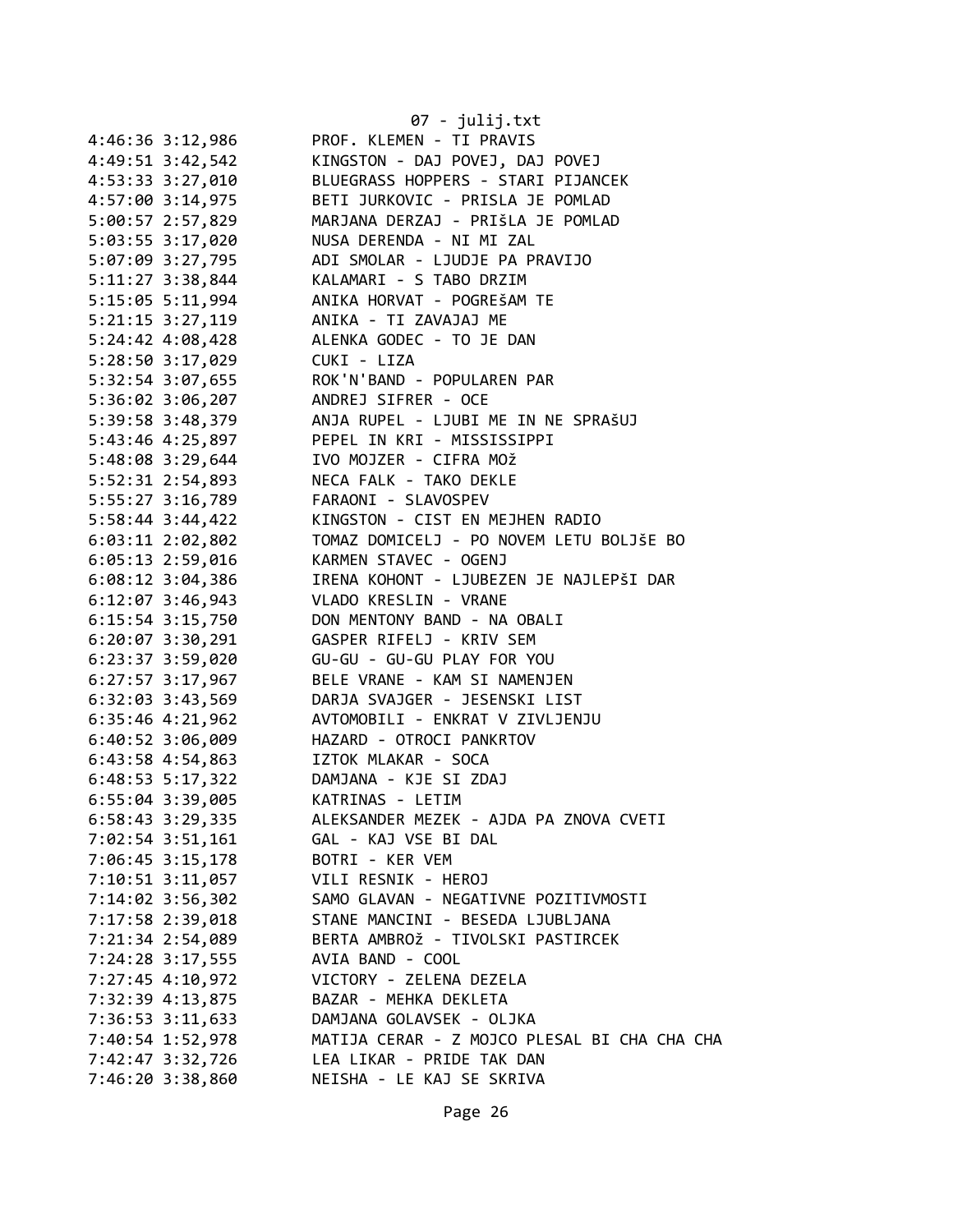|                                        |          | 07 - julij.txt                                      |
|----------------------------------------|----------|-----------------------------------------------------|
| 7:50:52 3:21,207                       |          | HAMO & TRIBUTE 2 LOVE - VIJA VAJA VEN               |
| 7:54:13 4:16,960                       |          | SANK ROCK/MATJAZ JELEN - METULJ                     |
| 7:58:30 3:00,564                       |          | MITJA PODLESNIK - TOTALNO HUDA                      |
| $8:02:13$ 3:39,623                     |          | ALJA OMLADIC - NE JEMLJI ME ZARES                   |
| $8:05:53$ 3:15,592                     |          | MAJDA SEPE - MED ISKRENIMI LJUDMI                   |
| $8:09:58$ 3:21,024                     |          | ANDRAZ HRIBAR - SE VEDNO SI MI VSEC                 |
| 8:13:19 2:59,098                       |          | ZABJAK TRIO - GORENJSKA                             |
| 8:16:18 3:27,585                       |          | DITKA HABERL - MATI                                 |
| $8:20:43$ 3:34,015                     |          | SANJA - HOCEM V POSTELJO                            |
| 8:24:15 3:39,614                       |          | MAJDA ARH - ZALJUBLJENA                             |
| 8:27:54 4:02,042                       |          | DADI DAZ/MZ HEKTOR - VODNJAK LJUBEZNI               |
| 8:32:41 3:11,521                       |          | EDVIN FLISER - SOLZA, KI JE NE PRODAM               |
| 8:35:52 3:02,689                       |          | ELDA VILER - ZLATI PRAH IMAS V OCEH                 |
| 8:38:54 3:18,896                       |          | ALJA KRUSIC - A BOS MALO MOJ                        |
| 8:43:03 3:07,303                       |          | BLUEGRASS HOPPERS - BREZ SONCA CVETJA NI            |
| 8:46:11 3:41,437                       |          | MARTA ZORE - VSE, KAR SVA BILA (& VILI RESNIK)      |
| 8:50:46 3:34,089                       |          | RADIC FT. DASA - DOPUSTI SI (V PRELEPI LJUBLJANI)   |
| $8:54:21$ $2:22,216$                   |          | OTO PESTNER - TRIDESET LET (KRATKA)                 |
| 8:56:43 3:17,724                       |          | FOXY TEENS - MOJA SIMPATIJA                         |
| 9:00:34 5:06,490                       |          | MIA ZNIDARIC - PESEM NAMESTO ZLATNIKOV              |
| $9:05:41$ 3:53,808                     |          | HALO - ANITA NI NIKOLI                              |
| 9:14:41 3:22,940                       |          | NINA PUSLAR - ODHAJAM Z VETROM                      |
| $9:18:03$ $2:41,455$                   |          | ROK 'N' BAND - RAD JO IMAM                          |
| $9:21:42$ $4:18,040$                   |          | NUDE - PRI VODNJAKU                                 |
| 9:26:19 3:48,916                       |          | ANU - DEKLE Z NASLOVNICE                            |
| $9:30:57$ 2:26,255                     |          | ORLEK - LOJZI GOBC                                  |
| 9:33:23 4:30,615 CHATEAU - NASMEHNI SE |          |                                                     |
| $9:37:54$ 3:19,992                     |          | VLADO KRESLIN & NEISHA - KAKOR ZVEZDI NA NEBU       |
| $9:45:12$ $3:26,685$                   |          | TATJANA DREMELJ - TI SI ZAME VSE                    |
| 9:48:39 3:39,007                       |          | DANILO KOCJANCIC & MEF - TA MOSKA                   |
| $9:52:49$ $3:20,877$                   |          | LETECI POTEPUHI - BICIKL                            |
| $9:56:10$ 3:35,989                     |          | IRENA VRCKOVNIK - NAJ                               |
| 10:00:43                               |          | 2:27,054 BARBARA JARC - ZAPLEŠIMO TWIST             |
| 10:03:10                               |          | 3:20,687 ADI SMOLAR - EMPERARTRICE                  |
| 10:06:30                               | 3:23,945 | ALENKA GODEC - ZLATA OBALA                          |
| 10:13:45                               | 3:40,686 | EVA CERNE - KDAJ CE NE ZDAJ                         |
| 10:17:26                               | 3:02,140 | ANDREJ SIFRER - TVOJ SPOMIN                         |
| 10:21:18                               | 4:03,022 | MIRAN RUDAN - LJUBI NEZNO                           |
| 10:25:18                               | 3:44,713 | CUKI - KROKODILCKI                                  |
| 10:29:52                               | 3:41,312 | NECA FALK - DRAVSKI MOST                            |
| 10:33:33                               | 3:14,128 | NUSA DERENDA & MARKO VOZELJ - NAJ NAMA SODI LE NEBO |
| 10:36:47                               | 3:00,950 | FOLKROLA - UJEMI ME                                 |
| 10:46:01                               | 2:28,992 | PEPEL IN KRI - CUJ, DEKLICA                         |
| 10:48:29                               | 3:59,014 | MILAN PECOVNIK PIDZI - RAD SE VRACAM NA KOROSKO     |
| 10:52:59                               | 3:47,548 | SLOVENSKI EXPRESS - IZI                             |
| 10:56:47                               | 3:01,101 | MAJA ZALOZNIK - MI POVES                            |
| 11:00:45                               | 2:14,859 | JOŽICA SVETE - SONCE SIJE NA PORTOROZ               |
| 11:02:59                               | 3:33,029 | AVTOMOBILI - NEZMOTLJIVI                            |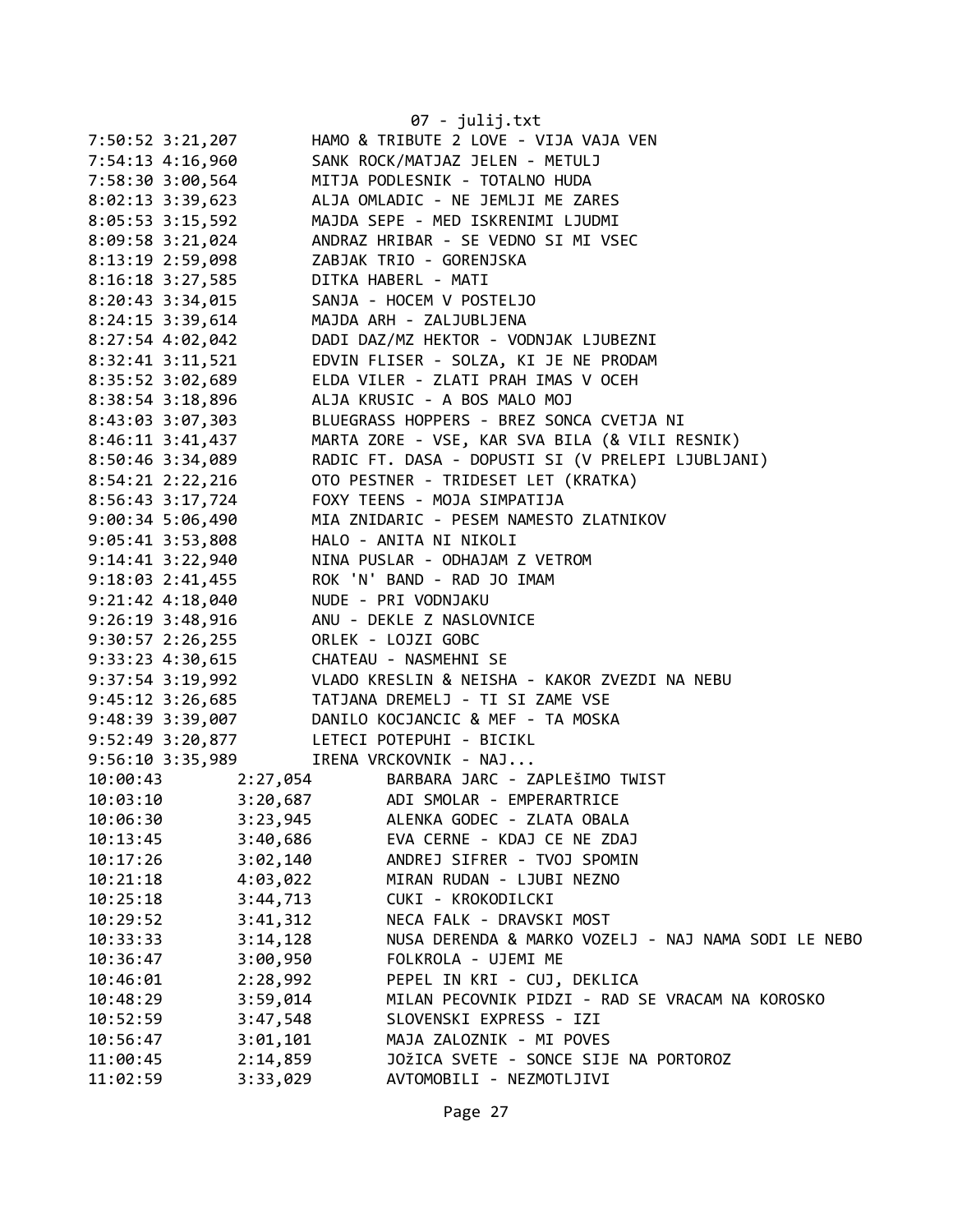|                      |                      | $07 - julij.txt$                                           |
|----------------------|----------------------|------------------------------------------------------------|
| 11:06:31             | 3:21,360             | DON MENTONY BAND - TO JE MOJ' ŽIVLJENJE                    |
| 11:14:22             | 3:35,052             | FARAONI/SLAVKO IVANCIC - SEM TAKSEN KER SEM ZIV            |
| 11:17:55             | 2:26,032             | GU-GU - PAPAGAJA                                           |
| 11:21:11             | 4:53,238             | DAVID GROM - LEPA SI MOJA                                  |
| 11:26:04             | 2:43,628             | KALAMARI - WWW                                             |
| 11:28:48             | 2:59,186             | DASA - OD LJUBEZNI ZADET                                   |
| 11:32:36             | 3:46,133             | ROK'N'BAND - PRIZNAM                                       |
| 11:36:22             | 2:56,978             | VLADO KRESLIN - IGRALA JE IGRALA                           |
| 11:43:58             | 3:45,036             | ANJA RUPEL - DAN, KOT JE TA                                |
| 11:47:42             | 3:40,927             | TOMAZ DOMICELJ - MLINAR NA MURI                            |
| 11:51:55             | 3:00,993             | KINGSTON - LUNAPARK                                        |
| 11:54:56             | 6:25,541             | IZTOK MLAKAR - IVO BALILA                                  |
| 12:02:19             | 3:08,274             | NUSA DERENDA - PRESTIZ                                     |
| 12:05:27             | 2:22,054             | MATIJA CERAR - DEŽNIKI                                     |
| 12:07:49             | 2:56,966             | BOTRI - ANGELINA                                           |
| 12:13:20             | 3:46,044             | DAMJANA - LJUBIM VETER                                     |
| 12:17:05             | 4:10,115             | CALIFORNIA - RECI DA SI NORA NAME                          |
| 12:22:06             | 4:15,421             | BAZAR - TINA                                               |
| 12:26:43             | 3:45,570             | KARMEN STAVEC - FANT IZ PRAVLJICE                          |
| 12:31:17             | 2:49,165             | DARJA SVAJGER - LJUBEZEN NE ODHAJA                         |
| 12:34:06             | 3:22,005             | TOMO JURAK - KO BODO COLNI ZADNJIC V NOC ODPLULI           |
| 12:37:28             | 2:58,748             | HAZARD - NAJLEPŠE PESMI                                    |
| 12:45:58             | 3:09,182             | SOPRANOS - ISTO IME                                        |
| 12:49:38             | 4:50,922             | DRUSTVO MRTVIH PESNIKOV - TI SI VSE                        |
| 12:54:26             | 3:13,744             | ANIKA HORVAT - KO GRE TVOJA POT OD TOD                     |
| 12:57:40             | 3:20,004             | VILI RESNIK - DELAJ MI TO                                  |
| 13:01:34             | 3:21,502             | LIDIJA KODRIC - PO TIHO                                    |
| 13:04:55             | 4:05,623             | TATJANA GROS - ZATO SEM NORO TE LJUBILA                    |
| 13:10:21             | 3:18,077             | ALEX VOLASKO - PRIZIGAM LUCI (RADIO EDIT)                  |
| 13:13:39             | 3:59,889             | STANE MANCINI - MANDOLINA                                  |
| 13:17:39             | 3:43,956             | HISA - SE TE LJUBIM                                        |
| 13:22:35             | 3:32,095             | MARJANA DERZAJ - NA ZMAJSKEM MOSTU                         |
| 13:26:07             | 3:55,101             | ALEKSANDER MEZEK - JULIJA                                  |
| 13:31:03             | 2:25,836             | MAJDA SEPE - SUSTARKI MOST                                 |
| 13:33:28             | 2:28,498             | AVIA BAND - HODIM PO PARKU                                 |
| 13:35:57             | 2:58,988             | BABALOO BAND - NOCEM PESEM                                 |
| 13:38:55             | 3:43,643             | OTO PESTNER - TRIDESET LET (JAZZY)                         |
| 13:43:59             | 2:59,421             | NEISHA - PLANET ZA ZADET                                   |
| 13:46:56             | 3:40,448             | SANK ROCK - SENCA SEBE                                     |
| 13:51:35             | 3:20,846             | SAMO GLAVAN - MULTI KULT<br>IVO MOJZER - TI SI REKLA SONCE |
| 13:54:56             | 4:10,612             | TRISTAN - PR'PRAU MUDROC                                   |
| 13:59:43<br>14:02:58 | 3:15,182<br>2:15,897 | BELE VRANE - MI MLADI                                      |
| 14:05:14             | 2:50,866             | METKA ŠTOK - MOŠKI IN ŽENSKA                               |
| 14:08:04             | 3:47,526             | ANIKA - PREMAJHNA BARABA                                   |
| 14:13:06             | 2:56,839             | BILBI - TO NI BLUES                                        |
| 14:16:03             | 3:14,407             | ROK 'N' BAND - MOJA MLADA LJUBICA                          |
| 14:20:30             | 3:52,032             | MATJAZ JELEN & EASY FING. - POLETNA NOC                    |
|                      |                      |                                                            |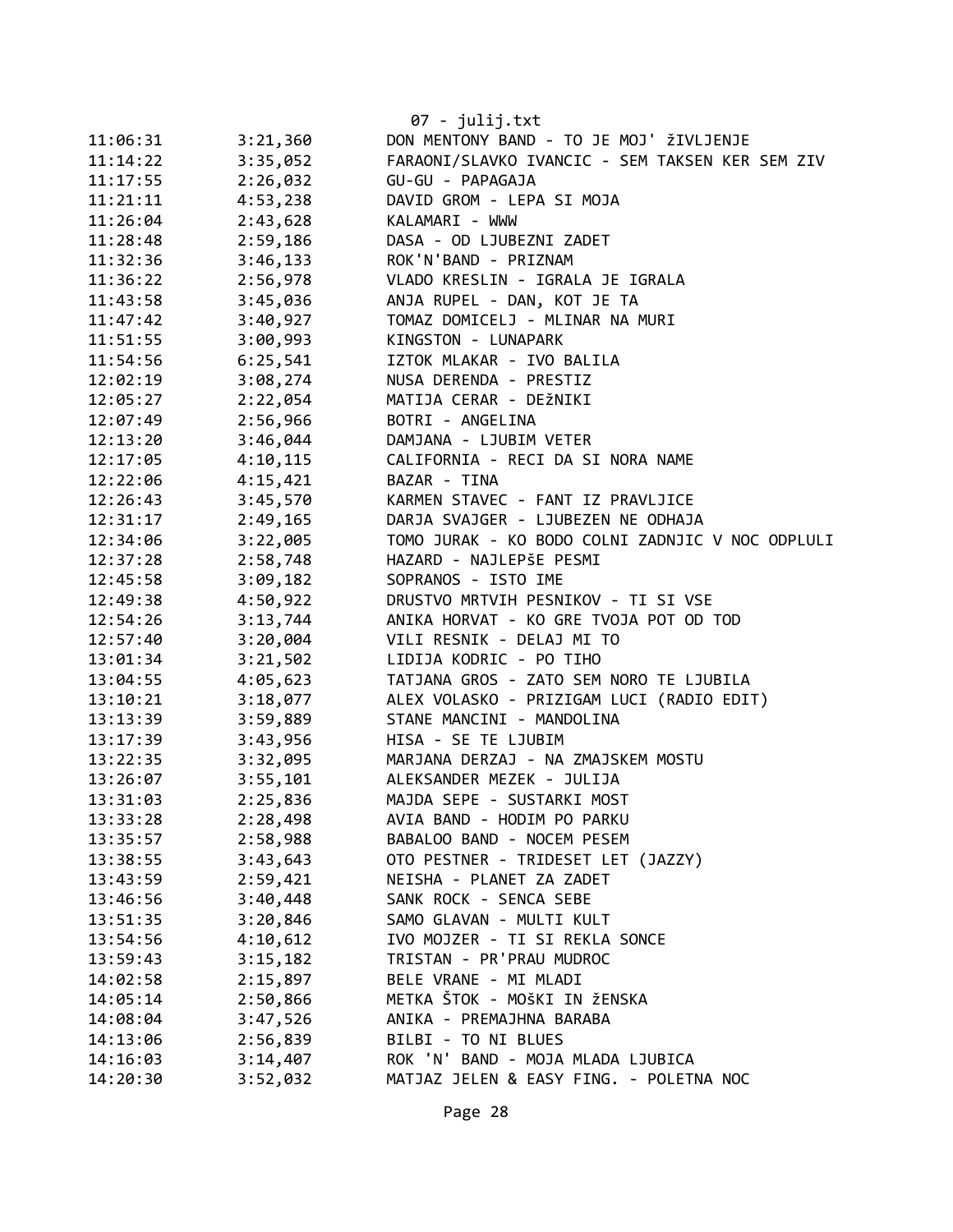|          |          | 07 - julij.txt                         |
|----------|----------|----------------------------------------|
| 14:24:21 | 3:07,003 | APOLONIA - V VRTINCU                   |
| 14:27:28 | 2:48,394 | BLUEGRASS HOPPERS - ŠTAJERSKA          |
| 14:31:17 | 2:07,967 | RAFKO IRGOLIC - JAHAM SPET V KOLORADO  |
| 14:33:24 | 3:47,200 | NINA PUSLAR - TO MI JE VSEC            |
| 14:37:11 | 3:12,909 | BEPOP - PRISLUHNI SKOLJKI              |
| 14:41:42 | 2:37,108 | JELKA CVETEŽAR - KO BOŠ PRIŠLA NA BLED |
| 14:44:19 | 2:30,027 | CUKI - ODPELJAL TE BOM TJA             |
| 14:46:49 | 4:17,672 | ADI SMOLAR - JAZ BI TE                 |
| 14:52:06 | 3:01,050 | ALENKA GODEC - POGLEJ ME V OCI         |
| 14:55:07 | 3:25,872 | ANDREJ SIFRER - SAMO ŠE TEBE IMAM      |
| 14:58:32 | 4:18,623 | AGROPOP - TI SI MOJ SONCEK             |
| 15:03:26 | 3:53,998 | LEELOOJAMAIS - NE ZAMERI MI            |
| 15:07:16 | 4:38,051 | ANDRAZ HRIBAR - KAJ MI DELAS           |
| 15:13:14 | 2:06,070 | NECA FALK - BALADA                     |
| 15:15:20 | 4:00,021 | NUDE - NEKJE VMES                      |
| 15:20:33 | 2:35,034 | SING & SONG - ZENSKE                   |
| 15:23:07 | 4:15,095 | DAMJANA GOLAVSEK - PRETEKLOST JE MIMO  |
| 15:27:44 | 2:29,320 | ELDA VILER - TI SI MOJA LJUBEZEN       |
| 15:31:13 | 3:10,113 | DON MENTONY BAND - MORSKI POZDRAV      |
| 15:34:23 | 3:32,479 | PLANET GROOVE - SONCE                  |
| 15:37:56 | 4:01,426 | GU-GU - MOJA MALA LUCIJA               |
| 15:43:17 | 3:36,912 | FARAONI - SKRIVNOST                    |
| 15:46:54 | 3:00,015 | PEPEL IN KRI - PRIDI V SVET LJUBEZNI   |
| 15:50:53 | 3:20,745 | MANOUCHE - STISN SE K MEN              |
| 15:54:13 | 3:15,005 | IGOR - ROZMARINKA                      |
| 15:57:28 | 2:42,998 | IRENA VRCKOVNIK - POVABI ME            |
| 16:00:48 | 3:51,047 | OBVEZNA SMER - SRCE JE POPOTNIK        |
| 16:04:39 | 2:11,002 | BERTA AMBROŽ - DAN KOT DNEVI VSI       |
| 16:06:49 | 4:40,562 | TOMAZ DOMICELJ - MOJ DOM JE LJUBLJANA  |
| 16:12:50 | 3:26,045 | ROK'N'BAND - OSTANI SE MINUTO          |
| 16:16:14 | 2:45,918 | VICTORY - LE POVEJTE JI                |
| 16:18:57 | 2:39,973 | BRANKA KRANER - POLETNI GIGOLO         |
| 16:22:50 | 4:25,378 | VLADO KRESLIN - LILI MARLEN            |
| 16:27:15 | 3:01,778 | JANA SUSTERSIC - GLAS SRCA             |
| 16:31:17 | 3:11,538 | SPIN - ALI TVOJA MAMA VE               |
| 16:34:28 | 4:15,927 | PANDA - EN KORAK                       |
| 16:38:44 | 3:16,885 | ANJA RUPEL - SE ENKRAT ME POLJUBI      |
| 16:43:20 | 3:58,859 | IRENA KOHONT - ŠEL SI MIMO             |
| 16:47:19 | 3:05,612 | MERRISA IN FREEWAY - FENOMENALEN DAN   |
| 16:51:23 | 4:25,068 | MAJA SINK - POLETNI POLJUB             |
| 16:55:48 | 4:10,334 | CALIFORNIA - NE GOVORI                 |
| 17:00:40 | 3:20,077 | JAN PLESTENJAK - SMEH IN SOLZE         |
| 17:04:00 | 3:12,247 | NUSA DERENDA - TO JE LJUBEZEN          |
| 17:07:12 | 3:50,489 | BAZAR - DOBER DAN                      |
| 17:11:58 | 3:04,569 | KALAMARI - OB STIRIH IN POL            |
| 17:15:02 | 4:32,338 | DARJA SVAJGER - BREZ SANJ SEM SLEPA    |
| 17:20:47 | 4:22,037 | IZTOK MLAKAR - KARLO SPACAPAN          |
| 17:25:09 | 3:17,030 | KINGSTON - HOTEL MODRO NEBO            |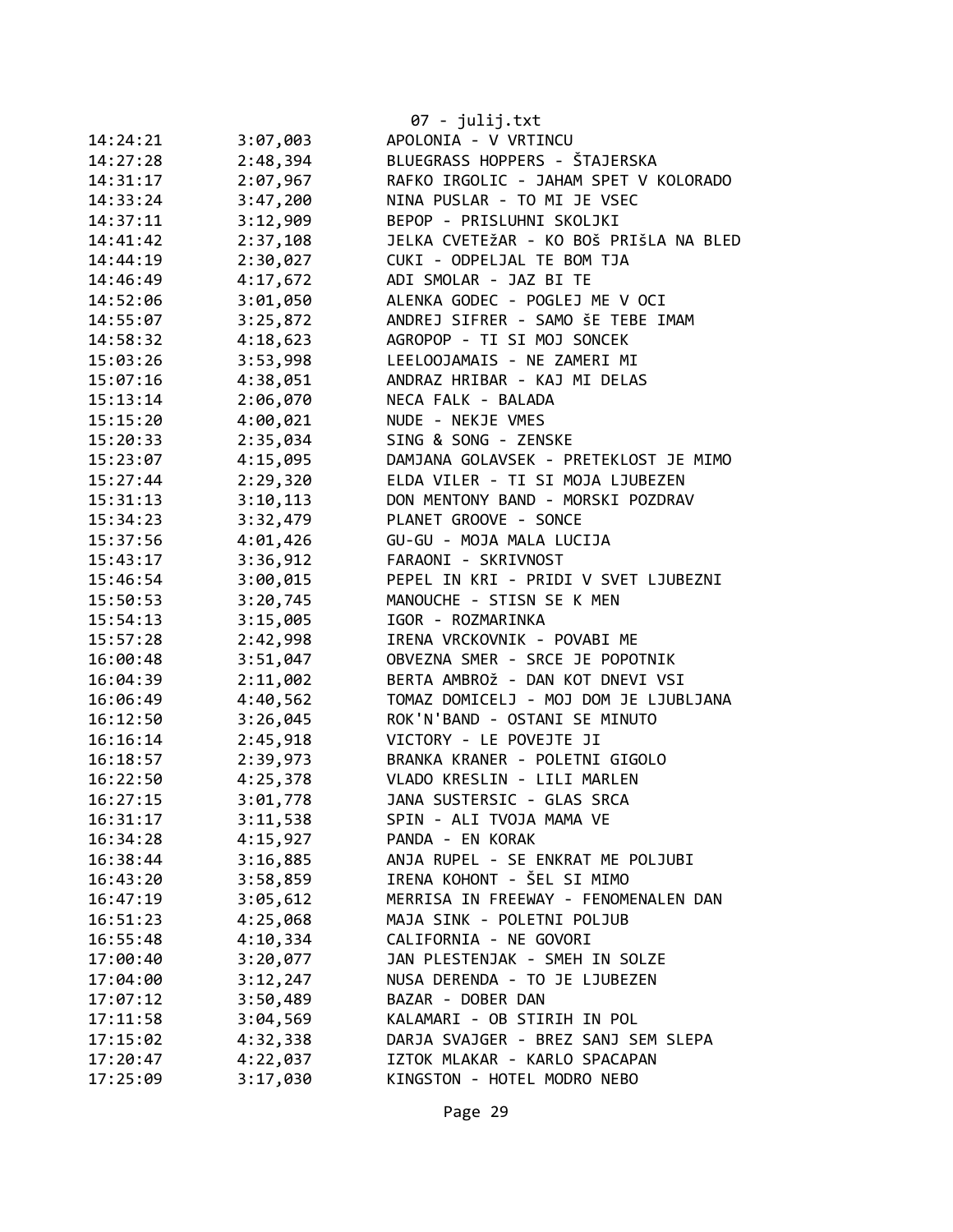| 07 - julij.txt |          |                                                 |  |
|----------------|----------|-------------------------------------------------|--|
| 17:28:21       | 2:59,518 | DAMJANA - NASMEH                                |  |
| 17:32:19       | 2:47,016 | JANKO ROPRET - ZIMZELEN                         |  |
| 17:35:06       | 3:41,361 | STEREOTIPU - PLES V DEZJU                       |  |
| 17:38:47       | 2:53,386 | MARJANA DERZAJ - ORION                          |  |
| 17:43:00       | 3:28,030 | AVTOMOBILI - ARGENTINA                          |  |
| 17:46:28       | 3:33,483 | SUNNY ORCHESTRA - MY COMMANDING WIFE            |  |
| 17:51:14       | 4:02,538 | AVIA BAND - LJUBEZEN NA PRVI POGLED             |  |
| 17:55:13       | 4:11,439 | ANIKA HORVAT - ORFEJ                            |  |
| 18:00:07       | 3:31,041 | DAN D - CAS                                     |  |
| 18:03:31       | 4:39,652 | OLIVIJA - KADAR SVA SAMA                        |  |
| 18:08:10       | 4:05,544 | ALEX VOLASKO - KRATEK DIH                       |  |
| 18:13:12       | 4:22,250 | KARMEN STAVEC - V REDU JE                       |  |
| 18:17:31       | 4:32,823 | JANEZ ZMAZEK - ZGODBA O LJUDEH                  |  |
| 18:23:16       | 3:23,965 | BOTRI - SONCE PO DEZJU                          |  |
| 18:27:01       | 3:37,567 | FOLKROLA - DOBRO JUTRO MADAME                   |  |
| 18:31:37       | 3:44,200 | LETECI POTEPUHI - POJEM BLUES                   |  |
| 18:35:21       | 2:32,028 | STANE MANCINI - MARTINA                         |  |
| 18:37:52       | 2:10,517 | OPTIMISTI - STARI MEDO                          |  |
| 18:40:59       | 2:32,558 | BELE VRANE - MALA TERASA                        |  |
| 18:43:31       | 3:17,704 | SUPERNOVA - NINA                                |  |
| 18:46:49       | 2:42,873 | OTO PESTNER - SEPET POLETNIH TRAV               |  |
| 18:50:44       | 3:55,018 | ALEKSANDER MEZEK - LJUBLJANSKE CESTE            |  |
| 18:54:39       | 3:48,986 | MARTA ZORE - PESEM JE VSE KAR IMAM              |  |
| 18:58:28       | 2:38,027 | ALENKA VIDRIH - VRTILJAK                        |  |
| 19:01:49       | 3:47,108 | SOPRANOS - JUNAK                                |  |
| 19:05:35       | 4:11,552 | K.U.D. GAS - EROTIKA                            |  |
| 19:10:43       | 4:50,798 | BLUEGRASS HOPPERS - VENCEK NEVARNIH             |  |
| 19:15:33       | 2:59,434 | SAMO GLAVAN - SVOBODEN                          |  |
| 19:18:33       | 3:48,866 | MILAN PECOVNIK PIDZI - COWBOY PIDZI             |  |
| 19:23:33       | 2:53,448 | MATIJA CERAR - KMALU BOM SPET PRI TEBI [I'LL BE |  |
| HOME ]         |          |                                                 |  |
| 19:26:27       | 3:16,310 | NEISHA - OGENJ POD NOGAMI                       |  |
| 19:30:41       | 3:33,427 | JURKI & BASISTI - GROBARJEVA PESEM              |  |
| 19:34:14       | 3:50,999 | ADI SMOLAR - J.C.VAN DAMME                      |  |
| 19:38:03       | 3:06,609 | ANDREJ SIFRER - MAJHNI PSI                      |  |
| 19:42:05       | 2:59,594 | ANDRAZ HRIBAR - ZASPALA SI                      |  |
| 19:45:05       | 3:30,992 | CUKI - LAHKO BI BIL                             |  |
| 19:48:36       | 3:28,890 | NATASA & ZIBELNIK - DAN JE LEP                  |  |
| 19:53:17       | 3:46,596 | ALENKA GODEC - ZA NASMEH                        |  |
| 19:57:04       | 2:54,388 | NINA PUSLAR - KDO SE VERJAME                    |  |
| 20:00:41       | 3:16,348 | SELL OUT - SAMOTA                               |  |
| 20:03:57       | 3:37,258 | KATRINAS - LETIM                                |  |
| 20:07:34       | 3:25,920 | VILI RESNIK - ZDAJ JE CAS                       |  |
| 20:16:06       | 3:04,711 | DITKA HABERL - NAD MESTOM SE DANI               |  |
| 20:20:06       | 4:04,260 | MAJDA SEPE - NA LJUBLJANSKEM GRADU              |  |
| 20:24:11       | 3:36,016 | FLIRT - KO JE NI                                |  |
| 20:27:46       | 3:54,764 | EVA HREN - REKLA SVA                            |  |
| 20:32:53       | 4:12,652 | SANK ROCK - PRAVLJICA O MAVRICNIH LJUDEH        |  |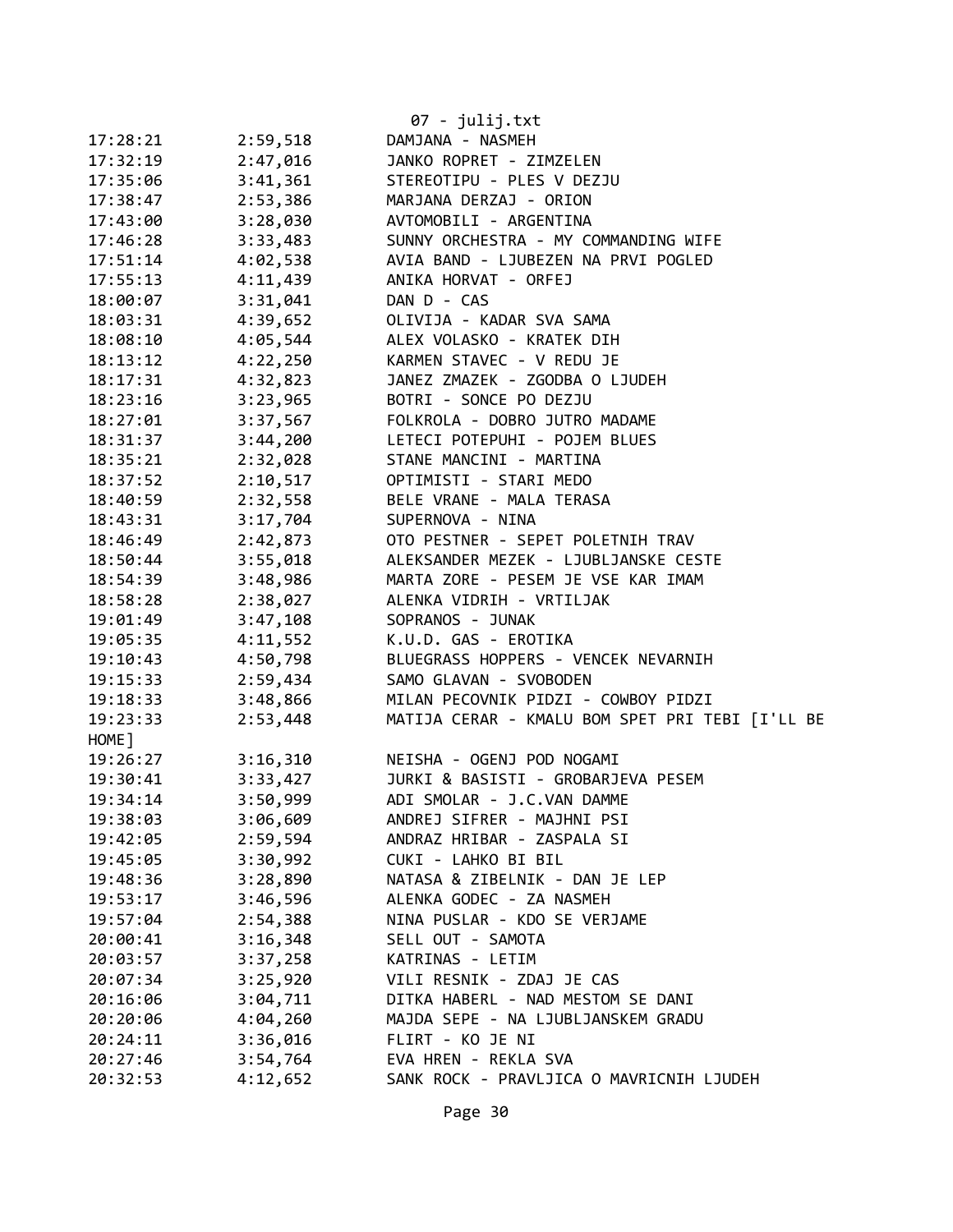|          |          | 07 - julij.txt                                 |
|----------|----------|------------------------------------------------|
| 20:37:04 | 3:08,648 | PEPEL IN KRI - LJUBLJANSKI GRAD                |
| 20:44:11 | 2:25,024 | GU-GU - PAPAGAJA                               |
| 20:46:36 | 4:05,943 | NAPOLEON - TINA                                |
| 20:51:40 | 3:12,879 | MANOUCHE - SUPERFAJN                           |
| 20:54:54 | 3:36,489 | HAZARD - VSAK JE SAM                           |
| 20:58:30 | 4:16,590 | FARAONI - PASJE ZIVLJENJE                      |
| 21:03:43 | 3:03,127 | DADI DAZ - KRALJICA SRCA                       |
| 21:06:46 | 3:14,998 | IRENA VRCKOVNIK - VSAK MOSKI NAJ               |
| 21:13:52 | 4:03,781 | ELDA VILER - LASTOVKE                          |
| 21:17:56 | 3:46,992 | POLONA - NEKAJ LEPIH BESED                     |
| 21:22:56 | 3:59,417 | ANJA RUPEL - NE POZABI ME                      |
| 21:26:55 | 3:53,994 | NUSA DERENDA - V OGENJ ZDAJ OBLECI ME          |
| 21:32:01 | 3:16,402 | TOMAZ DOMICELJ - KO SE ZJUTRAJ ZBUDIŠ          |
| 21:35:17 | 3:09,459 | LINTVERN - NEDELJA LEP JE DAN                  |
| 21:38:26 | 2:39,221 | ANABEL - POZITIVA                              |
| 21:47:18 | 4:30,975 | VLADO KRESLIN - CESTA (RADIO EDIT)             |
| 21:52:47 | 4:08,112 | JAN PLESTENJAK - ZADNJE SLOVO                  |
| 21:56:55 | 2:21,113 | NECA FALK - BANANE                             |
| 22:00:12 | 5:05,083 | DON MENTONY BAND - B'LA JE SREDA               |
| 22:05:17 | 3:09,144 | KATJA FASINK & ROK FEREGJA - NOVA POMLAD       |
| 22:08:26 | 3:09,242 | ROK'N'BAND - NINA                              |
| 22:16:05 | 2:58,981 | CALIFORNIA/MZ HEKTOR - 1 MILJO OD OBALE        |
| 22:20:15 | 3:30,727 | METKA ŠTOK - OSAMLJENA ( ALONE AGAIN )         |
| 22:23:45 | 4:35,007 | AVTOMOBILI - SKOZI LETA                        |
| 22:28:20 | 4:57,184 | DRUŠTVO MRTVIH PESNIKOV - KO OSTANEM SAM       |
| 22:34:29 | 2:51,344 | KALAMARI - SVEZE VRTNICE                       |
| 22:37:20 | 3:40,710 | AVIA BAND - TELESKOP                           |
| 22:45:40 | 3:31,517 | DARJA SVAJGER - ODPELJI ME                     |
| 22:50:09 | 3:22,000 | AYNEE - TO JE TA                               |
| 22:53:31 | 2:43,347 | ROK 'N' BAND - DEJ RUK'N ME                    |
| 22:56:14 | 3:18,997 | PANDA - NEPREMAGLJIVI                          |
| 23:00:29 | 3:41,719 | DAMJANA - VZEMI ME ŠE ENKRAT NOCOJ             |
| 23:04:11 | 2:42,982 | IZTOK MLAKAR - VALENTIN                        |
| 23:06:54 | 3:53,389 | MAJDA ARH - LJUBEZEN JE KOT VINO               |
| 23:13:23 | 4:25,044 | AGROPOP - SAMO MILIJON NAS SE ZIVI             |
| 23:17:45 | 2:37,786 | IRENA KOHONT - ŠPANSKI HARLEM [SPANISH HARLEM] |
| 23:21:36 | 2:20,588 | LIDIJA KODRIC - PASTIR KOSTJA                  |
| 23:23:56 | 4:18,902 | PERPETUUM JAZZILE - POLETNA NOC                |
| 23:28:15 | 3:35,112 | BELE VRANE - LJUBIL BOM LE                     |
| 23:33:02 | 3:50,775 | MARJANA DERZAJ - MUZIKA                        |
| 23:36:53 | 3:25,352 | BOTRI - OB TEBI SE MI ZROLA                    |
| 23:45:49 | 4:15,060 | FOLKROLA - MARUSKA                             |
| 23:51:02 | 3:01,300 | ALEKSANDER MEZEK - SIVA POT                    |
| 23:54:03 | 2:32,023 | SUPERNOVA - DON'S GREM ZURAT                   |
| 23:56:35 | 4:25,867 | HALO - DAM TI JUTRA                            |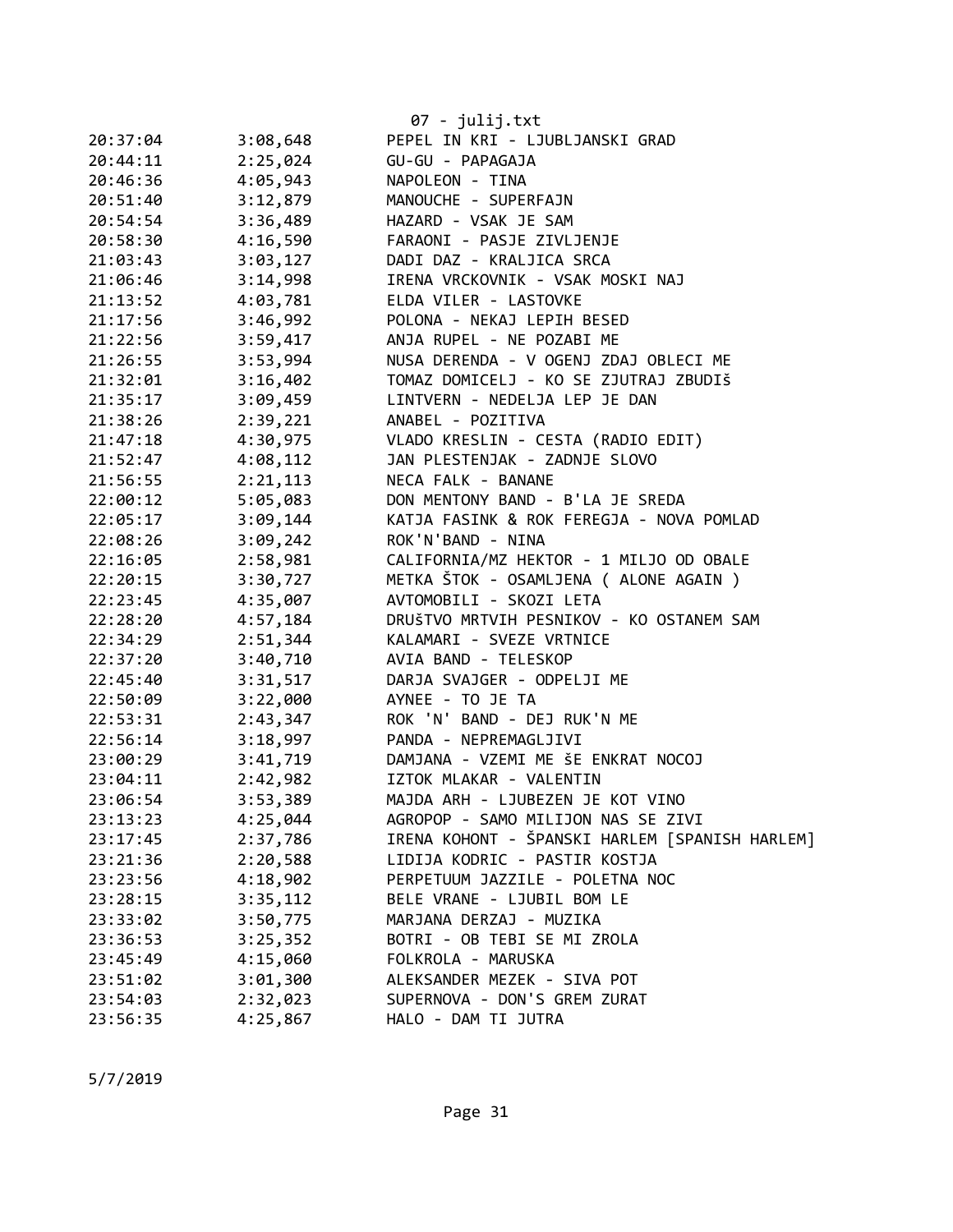07 - julij.txt

| $0:01:56$ 3:28,010   | ANDREJ SIFRER - USPAVANKA ZA EVO            |
|----------------------|---------------------------------------------|
| $0:05:24$ 3:55,083   | ALEKSANDER MEZEK - LJUBLJANSKE CESTE        |
| $0:09:18$ 3:34,992   | OTO PESTNER - CIGANSKA KRI (BIG BAND MIX)   |
| $0:12:56$ 4:45,010   | ALENKA GODEC - DRUGACNA                     |
| $0:17:41$ 3:10,406   | ALEX VOLASKO - TVOJI NASMEHI                |
| $0:20:51$ 2:37,985   | MAJDA SEPE - LJUBLJANSKE ULICE              |
| $0:23:31$ 3:15,908   | GU-GU - MANGO BANANA                        |
| $0:26:45$ 3:30,059   | ADI SMOLAR - JE TREBA DELAT                 |
| $0:30:09$ 3:17,904   | CUKI - PUNCKA Z LANENIMI LASMI              |
| $0:33:29$ 3:27,992   | MARJANA DERZAJ - GRENKA REKA                |
| $0:36:57$ 2:55,006   | NECA FALK - DOBRO JUTRO, DOBER DAN          |
| 0:39:51 2:32,024     | BELE VRANE - NA VRHU NEBOTICNIKA            |
| 0:42:25 3:47,269     | VLADO KRESLIN - KRASNI NOVI SVET            |
| $0:46:12$ 2:18,758   | IZTOK MLAKAR - PUNTARSKA                    |
| $0:48:31$ 3:39,635   | KINGSTON - TRI KRASNE                       |
| $0:52:11$ 4:15,960   | ANJA RUPEL - PLASC LJUBEZNI                 |
| $0:56:27$ 3:31,134   | NINA PUSLAR - OBJEMI ME ZDAJ                |
| $0:59:53$ 2:21,940   | RAFKO IRGOLIC - SLOVO V PRISTANISCU         |
| $1:02:18$ $2:15,997$ | ANIKA HORVAT - POLETNA NOC                  |
| 1:04:33 2:55,010     | STANE MANCINI - PRIDES KAKOR VETER          |
| $1:07:28$ 3:08,558   | IRENA VRCKOVNIK - SLADKE BESEDE             |
| $1:10:39$ $4:20,017$ | AVIA BAND - DVE SONCI                       |
| $1:14:59$ 3:41,573   | NEISHA - LE KAJ SE SKRIVA                   |
| $1:18:40$ $3:15,115$ | KARMEN STAVEC - VZEMI MOJO DLAN             |
| 1:21:54 2:57,654     | FARAONI - IMEJ ME VEDNO S SEBOJ             |
| 1:24:49 3:31,950     | KALAMARI - POLETJE 2000                     |
| 1:28:21 2:22,834     | BRANKA KRANER - PREDRAMI ME                 |
| 1:30:44 3:52,643     | VILI RESNIK - NE MOREM BREZ NJE             |
| 1:34:36 3:28,834     | BABALOO BAND - POT DOMOV                    |
| 1:38:05 3:33,243     | CALIFORNIA - STARA BARKA                    |
| 1:41:40 3:33,719     | DON MENTONY BAND/JANEZ ZMAZEK ZAN - LENOBA  |
| 1:45:14 3:35,895     | BAZAR - FEHTARJI                            |
| 1:48:50 2:51,238     | SELL OUT - ZOMBI V KATAKOMBI                |
| $1:51:43$ 3:56,033   | ROK'N'BAND - ZVEZDICA                       |
| 1:55:36 3:45,027     | AVTOMOBILI - V MRZLIH DVORANAH              |
| 1:59:19 3:26,161     | NUSA DERENDA - BOGINJA                      |
| $2:02:45$ 3:54,058   | PEPEL IN KRI - KOT NEKDO, KI IMEL ME BO RAD |
| 2:06:39 3:01,853     | HAZARD - MARIE NE PISI PESMI VEC            |
| 2:09:43 3:36,030     | MARTA ZORE - POVEJ MI ZAKAJ                 |
| 2:13:19 2:42,072     | VICTORY - ONA JE KOT SLADKA KAVA            |
| 2:16:01 2:56,056     | ANDRAZ HRIBAR - KADAR SI TU                 |
| 2:19:00 3:52,884     | BOTRI - VROCA HLADNA                        |
| 2:22:55 3:51,747     | SANK ROCK - EO (RADIO EDIT)                 |
| 2:26:47 3:16,005     | TOMAZ DOMICELJ - HONDOIDI                   |
| 2:30:08 3:00,007     | NUDE - SI'Z D BES                           |
| 2:33:12 2:57,038     | FOLKROLA - DVIGNIL BOM ZASTAV               |
| 2:37:54 3:43,070     | TOM TOM - LE SPOMIN                         |
|                      |                                             |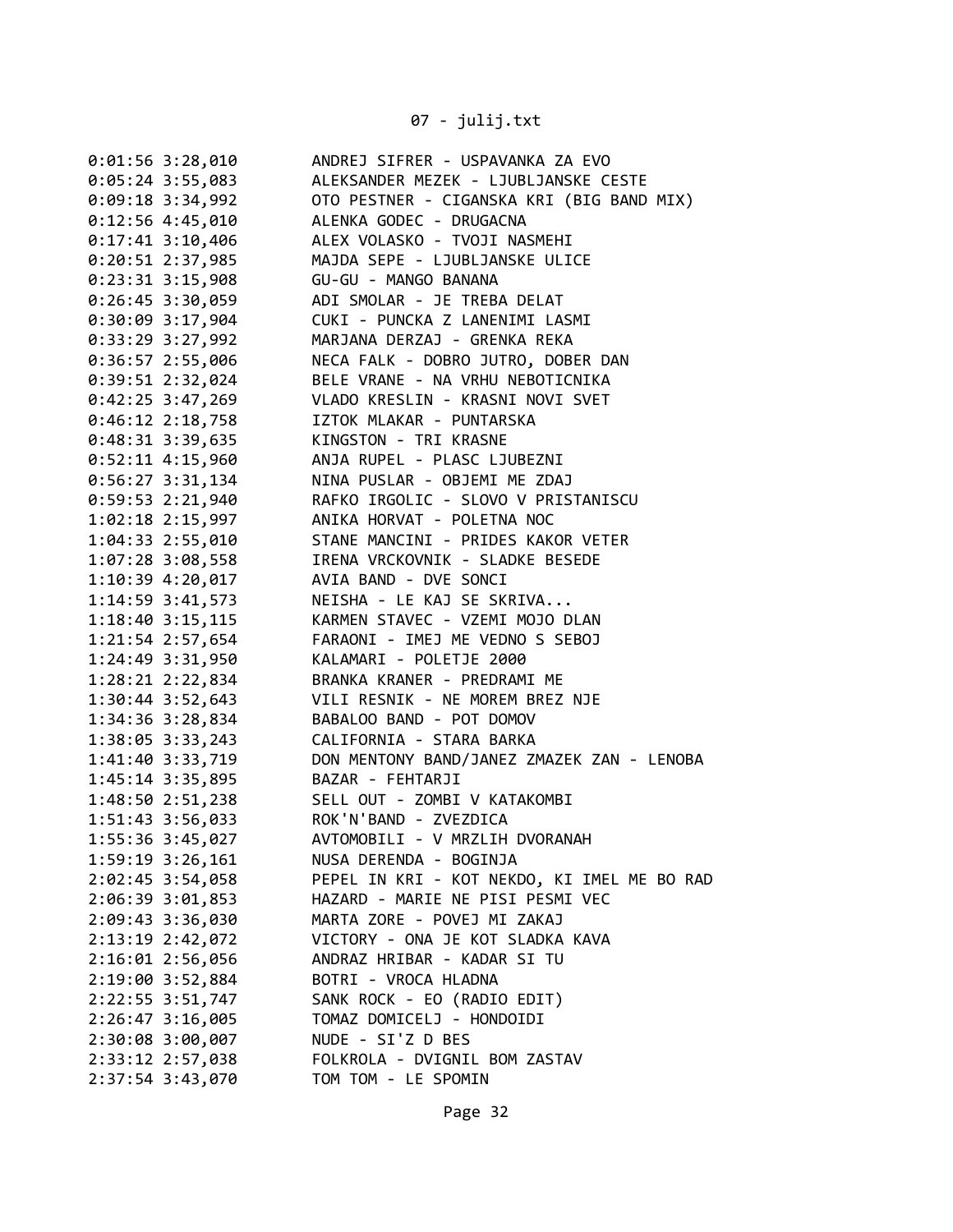|                      | 07 - julij.txt                                  |
|----------------------|-------------------------------------------------|
| 2:41:37 3:27,817     | LETECI POTEPUHI - LJUBEZEN NA PRVI POGLED       |
| 2:45:04 3:38,299     | MANOUCHE - BI SLA NAPREJ                        |
| 2:48:45 3:22,996     | 4 FUN - POKLICI ME                              |
| 2:52:08 4:20,022     | ANIKA - CUTIM DA ZIVIM                          |
| 2:56:28 3:40,885     | BIG BIBLS BROTHERS BAND - STARE IGRE            |
| $3:00:11$ 2:24,862   | FLIRRT - GREM RADIOEDIT                         |
| $3:02:36$ $3:23,048$ | SLEEPWALKERS - IME ROZE                         |
| 3:05:58 3:10,317     | ALEKSANDER NOVAK - KAKO SE POCUTIS (RADIO EDIT) |
| 3:09:11 4:02,025     | IVAN HUDNIK - SVOJE DUSE NE PRODAM              |
| 3:13:13 2:47,910     | SONJA GABERSCEK - ANDREJ                        |
| 3:16:01 4:00,960     | KATJA FASINK - MOJE ZIVLJENJE                   |
| 3:20:05 3:33,759     | BEPOP - ZAPLESI Z NAMI                          |
| 3:23:37 3:46,586     | TANGELS - TI SI POLETJE                         |
| 3:27:23 3:15,876     | DANILO KOCJANCIC - POGUM                        |
| 3:30:41 3:05,047     | AYNEE - ZVECER                                  |
| 3:33:46 3:04,979     | KATRINAS - ZELEN ZAFRAN                         |
| 3:36:51 3:40,308     | DADI DAZ - OPOLNOCI                             |
| 3:40:34 4:15,004     | DAMJANA GOLAVSEK - PRETEKLOST JE MIMO           |
| 3:44:48 2:59,011     | ZABJAK TRIO - GORENJSKA                         |
| $3:47:47$ 4:10,012   | DAZ - PODOBEN SEM ZMAJU                         |
| 3:51:58 3:01,674     | POP DESIGN - ZATE SLOVENIJA                     |
| 3:55:00 5:06,559     | AURORA - BLIZJE SONCU                           |
| 4:00:06 3:30,011     | DARJA SVAJGER - NEKAJ, KAR NE MINE              |
| 4:03:38 2:55,930     | HAMO & TRIBUTE 2 LOVE - DEJVA BIT CIST BLIZ     |
| 4:06:34 4:05,802     | FLIRT - PRVIC                                   |
| 4:10:39 3:44,029     | DAN D - ROKE                                    |
| 4:14:24 4:51,701     | ALEKSANDER MEZEK - LJUBLJANA V MAJU             |
| 4:19:16 3:21,005     | MARJAN NOVINA - PUNCA TEBE RAB'M                |
| 4:22:36 4:20,796     | ANDREJ SIFRER - 10 TONSKI KAMIJON               |
| 4:26:59 3:27,987     | SARA JAGRIC - VSE KAR VREDNO JE                 |
| 4:30:27 4:09,313     | MASA - A ME MAS MALO RAD                        |
| 4:34:36 3:28,077     | GINO - DAN BREZ SKRBI                           |
| 4:38:06 3:55,034     | KOMET - ANA                                     |
| 4:42:01 2:39,009     | MILAN PECOVNIK PIDZI - JESSE JAMES              |
| 4:44:40 2:56,015     | BLUEGRASS HOPPERS - IRENA, LAHKO NOC            |
| 4:47:38 3:28,894     | NATASA & ZIBELNIK - DAN JE LEP                  |
| 4:51:07 3:19,846     | ANETTE - DANES                                  |
| $4:54:27$ 3:54,144   | ZAN SERCIC - KAJ PA MIDVA                       |
| $4:58:23$ $3:11,019$ | VLADO KRESLIN/MARTIN KRPAN - LAHKO BI ZLETELA   |
| $5:02:04$ 2:43,196   | BERTA AMBROŽ - BREZ BESED                       |
| $5:04:47$ $3:02,812$ | EVA BOTO - VERJAMEM                             |
| 5:07:49 4:13,020     | REGINA - ŠOK                                    |
| 5:12:36 3:30,056     | SARA JAGRICC - POBEGNI Z MANO                   |
| $5:16:05$ 4:27,819   | GU-GU - SAM PO PARKU                            |
| 5:21:19 3:33,963     | BILBI - PESEM OD VCERAJ                         |
| 5:24:53 3:44,523     | DARJA SVAJGER - DIVJA                           |
| 5:28:37 3:03,033     | BOTRI - UGASN' ME                               |
| 5:32:29 4:45,958     | ANDREJ SIFRER - PTICA Z NEBES                   |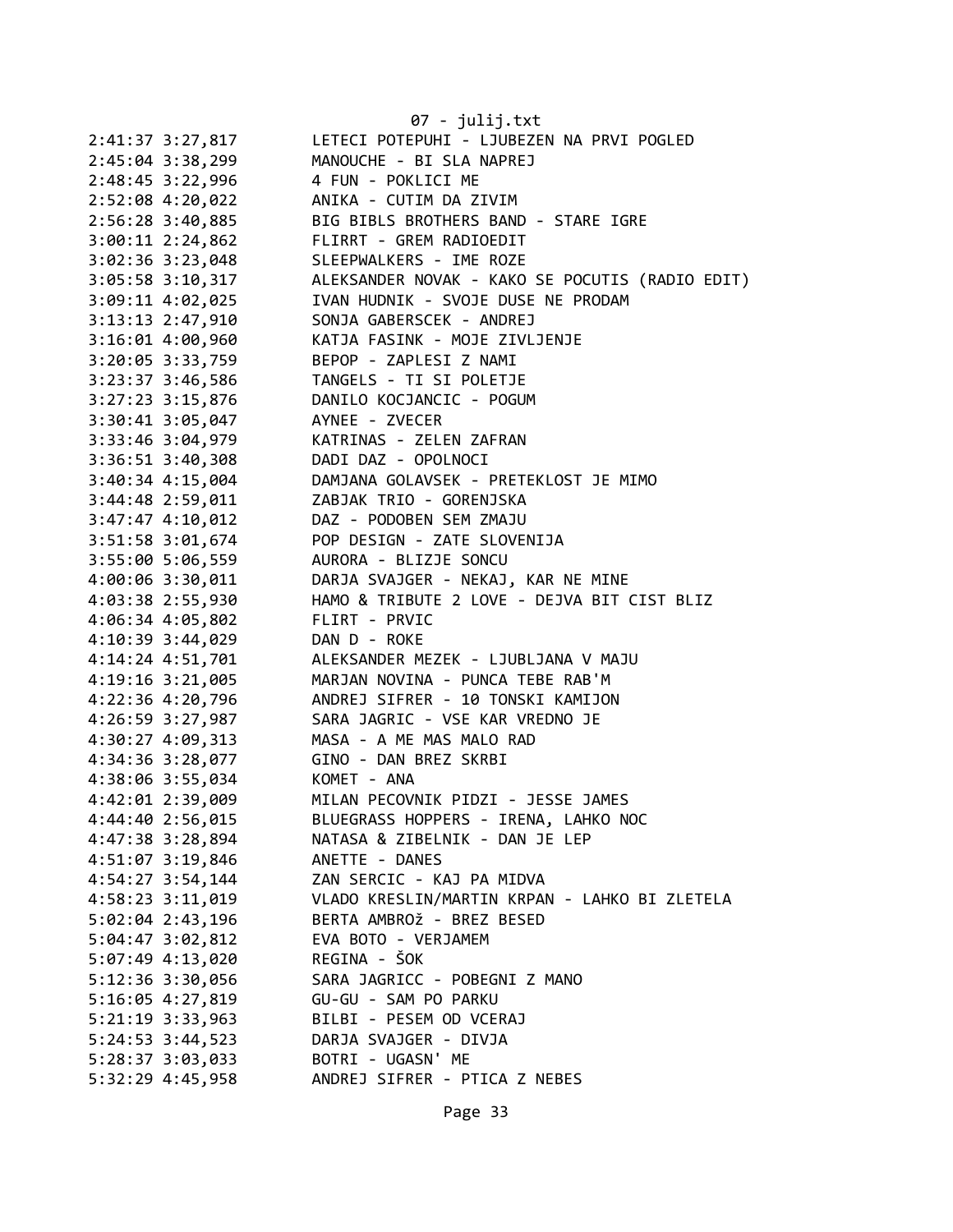|                      | 07 - julij.txt                                      |  |  |
|----------------------|-----------------------------------------------------|--|--|
| 5:37:15 3:21,895     | FARAONI - TI IN JAZ                                 |  |  |
| 5:41:10 4:19,696     | SLOVENSKI EXPRESS - IZGUBLJEN                       |  |  |
| 5:45:30 3:46,798     | DAVID GROM - NAJ PADA ZDAJ DEZ                      |  |  |
| 5:50:06 2:55,488     | TOMAZ DOMICELJ - PUNCA ZA VSE                       |  |  |
| 5:53:02 3:51,996     | DAN D - JUTRANJA (ORIGINAL)                         |  |  |
| 5:56:55 3:02,027     | MARTA ZORE - POJDI Z NJO                            |  |  |
| $6:00:32$ 1:47,599   | RAFKO IRGOLIC - KAVBOJEVA LJUBICA                   |  |  |
| $6:02:20$ 3:46,871   | OTO PESTNER - ZA LJUBEZEN HVALA TI                  |  |  |
| $6:06:06$ 4:22,013   | CALIFORNIA/MZ HEKTOR - KRALJICA POROCNEGA POTOVANJA |  |  |
| $6:10:59$ 3:31,613   | MARJANA DERZAJ - CEZ VELIKO LET                     |  |  |
| 6:14:30 3:08,775     | ANA KARNEZA - ZBUDI SE                              |  |  |
| $6:17:39$ $3:19,618$ | SUNNY ORCHESTRA - AFRO ŽUR                          |  |  |
| 6:21:44 3:37,886     | ZABJAK TRIO - PISMO                                 |  |  |
| 6:25:44 3:28,576     | ALEKSANDER MEZEK - MESTO BREZ SRCA                  |  |  |
| $6:30:01$ $3:37,847$ | SARA KOBOLT - NE ZNAM NA KONEC NEBA                 |  |  |
| 6:33:39 3:33,336     | ALENKA GODEC - POT ZA DVA                           |  |  |
| $6:37:12$ $3:16,042$ | NECA FALK - ON JE REKEL SONCE                       |  |  |
| $6:41:02$ $2:56,383$ | PEPEL IN KRI - VODA NA MOJ MLIN                     |  |  |
| $6:43:58$ $3:31,256$ | DRUSTVO MRTVIH PESNIKOV - ME ZE MA DA BI TE         |  |  |
| $6:47:28$ 3:33,215   | ANJA RUPEL - PRIHAJA JESEN                          |  |  |
| 6:51:51 3:25,036     | MAJDA SEPE - RIBIC, RIBIC ME JE UJEL                |  |  |
| $6:55:14$ 3:30,280   | GASPER RIFELJ - KRIV SEM                            |  |  |
| 6:58:44 4:25,336     | BABALOO BAND - DOBRO JUTRO DELOVNI LJUDJE           |  |  |
| 7:03:44 2:45,963     | JOZE KOBLAR - VSE BI ZATE DAL                       |  |  |
| 7:06:30 3:38,765     | HAZARD - NENA                                       |  |  |
| 7:10:42 3:22,959     | NINA PUSLAR - ODHAJAM Z VETROM                      |  |  |
| 7:14:05 2:09,039     | MATIJA CERAR - KAJ MI MAR                           |  |  |
| 7:16:14 3:23,994     | SANK ROCK - JAZ NIMAM NOC ZA SPANJE                 |  |  |
| 7:20:24 4:12,923     | DON MENTONY BAND - MRTVE ROŽE                       |  |  |
| 7:24:37 4:08,021     | DMP - NEBO NAD BERLINOM                             |  |  |
| 7:28:44 3:20,924     | BAZAR - AMERIKA                                     |  |  |
| 7:32:55 3:18,873     | ALJA KRUSIC - A BOS MALO MOJ                        |  |  |
| 7:36:13 3:37,452     | DAMJANA - RIME                                      |  |  |
| 7:40:24 3:09,064     | ROK'N'BAND - TINA                                   |  |  |
| 7:43:30 3:24,998     | ANIKA HORVAT - 10 MAREC OB 19 30                    |  |  |
| 7:46:55 2:58,005     | PLATIN - STO IN ENA ZGODBA                          |  |  |
| 7:50:43 3:14,891     | AVIA BAND - VRATA V RAJ                             |  |  |
| 7:53:57 3:58,615     | LIDIJA KODRIC - SRECA JE                            |  |  |
| 7:57:56 2:54,153     | MAJA KEUC - ZMOREM                                  |  |  |
| 8:01:25 3:26,119     | D'KWASCHEN & RETASHY - VRAUCHE                      |  |  |
| 8:04:51 3:49,567     | KINGSTON - KOCKA JE PADLA NATE                      |  |  |
| 8:08:39 2:44,085     | SAMO GLAVAN - VREDNOTE GENOCIDA                     |  |  |
| 8:11:57 4:04,709     | SKEEBEEP - ENOSTAVNO                                |  |  |
| 8:16:01 3:23,394     | ELDA VILER - TU SI TI                               |  |  |
| 8:20:11 3:21,013     | KASTELO - VSE KAR LJUBIM                            |  |  |
| 8:23:27 3:25,136     | ANA DEŽMAN - RADA BI                                |  |  |
| 8:26:52 4:24,862     | SIMONA VODOPIVEC - GLASBA JE VSE, KAR IMAM          |  |  |
| 8:32:06 3:27,626     | SOPRANOS - SONG ZA VSE LJUDI                        |  |  |
|                      |                                                     |  |  |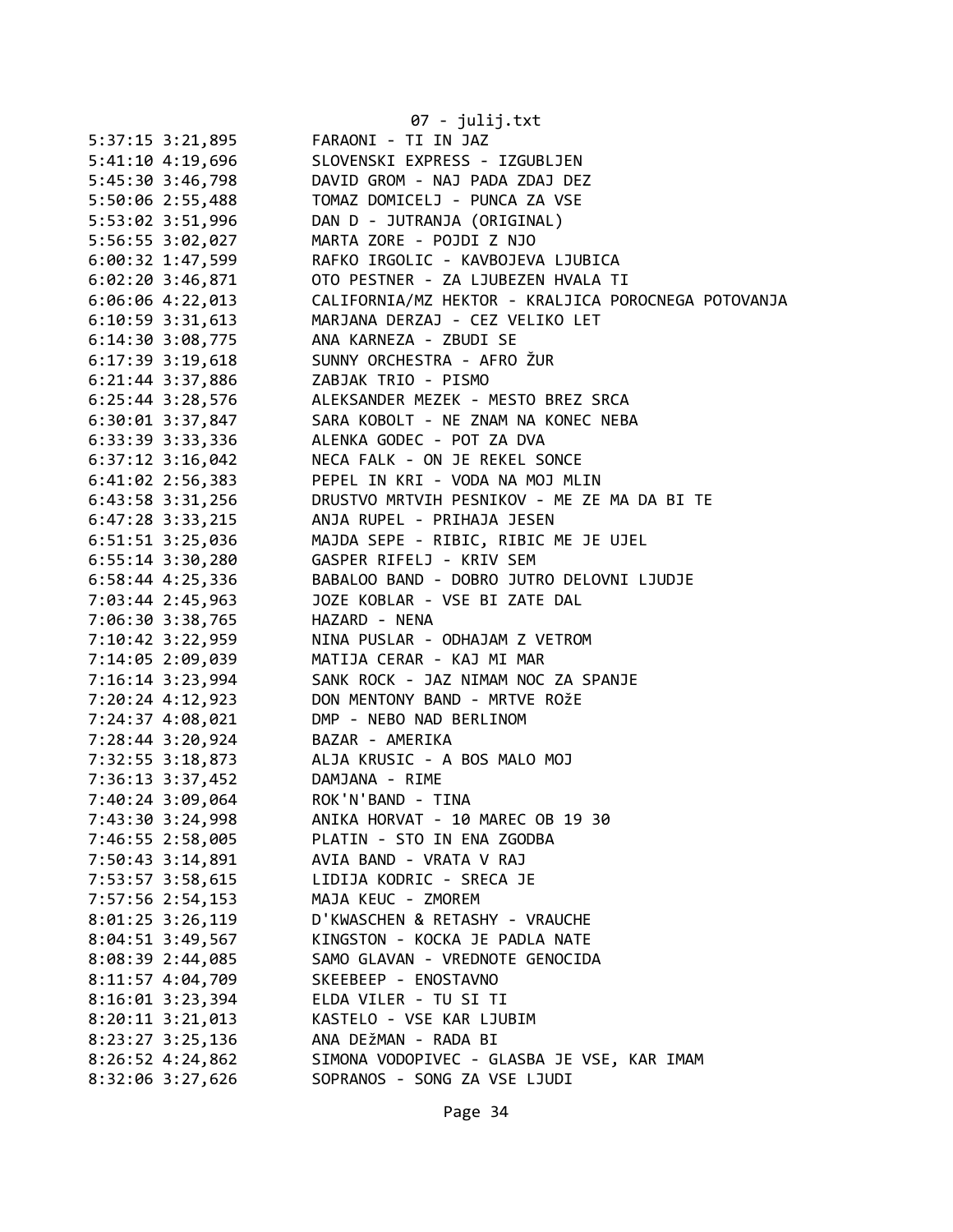| 07 - julij.txt       |                                                                                                           |  |  |  |
|----------------------|-----------------------------------------------------------------------------------------------------------|--|--|--|
| 8:35:34 3:08,928     | PAPIR - DOMOTOZJA                                                                                         |  |  |  |
| 8:38:42 3:01,831     | JANA SUSTERSIC - GLAS SRCA                                                                                |  |  |  |
| 8:42:18 3:09,346     | SLAPOVI & NUSA DERENDA - SKUPAJ NA POTI                                                                   |  |  |  |
| 8:45:27 2:55,518     | ADI SMOLAR - BOGNEDAJ DA BI CRKNU TELEVIZOR                                                               |  |  |  |
| $8:48:22$ 2:56,621   | CHATEAU - ZARADI TEBE                                                                                     |  |  |  |
| 8:52:08 3:55,060     | IRENA VRCKOVNIK - PESEM O POMLADI                                                                         |  |  |  |
| 8:56:05 3:39,394     | MAJDA ARH - SANJAJVA                                                                                      |  |  |  |
| 9:00:21 3:06,686     | FRENK NOVA - NOV JE DAN                                                                                   |  |  |  |
| $9:03:28$ 2:41,181   | BELE VRANE - MINI MAXI                                                                                    |  |  |  |
| 9:06:09 4:04,761     | VILI RESNIK - NAJ MI KDO POVE                                                                             |  |  |  |
| 9:16:17 3:03,980     | IRENA KOHONT - AMOR MON AMOUR                                                                             |  |  |  |
| 9:19:53 3:11,470     | SPIN - ALI TVOJA MAMA VE                                                                                  |  |  |  |
| 9:23:05 4:33,356     | KATRINAS - MOJ ODER JE NEBO                                                                               |  |  |  |
| 9:27:59 3:32,915     | BAND 501 - ÈAS SE USTAVI                                                                                  |  |  |  |
| 9:32:44 2:08,897     | BLUEGRASS HOPPERS - PO NOVEM LETU BOLJSE BO                                                               |  |  |  |
| 9:34:52 3:24,816     | FOLKROLA - TUMASTI OŽBI                                                                                   |  |  |  |
| 9:38:17 2:19,997     | MATEJA GOLOB - CU-CU                                                                                      |  |  |  |
|                      | 9:44:41 3:02,701 BOJANA GLATZ - ON ME NI                                                                  |  |  |  |
| 9:47:43 3:39,796     | DEŽUR - KAM SI NAMENJEN DRAGI MOJ                                                                         |  |  |  |
| $9:52:12$ $3:24,124$ | ANGEE - VEDNO BO TAKO                                                                                     |  |  |  |
| 9:55:35 3:58,163     | NUDE - BOLJSI JUTRI                                                                                       |  |  |  |
| 10:00:06             | 3:43,353 AVTOMOBILI - NAVADEN DAN                                                                         |  |  |  |
|                      | 10:03:49 2:40,468 ANABEL - OB KAVI                                                                        |  |  |  |
|                      | 10:06:29 3:14,014 HALO - NEVESTA                                                                          |  |  |  |
|                      | 10:00:23<br>10:14:10 3:31,988 PETER AMBROŽ - NA PLESU<br>10:17:42 2:52,785 TRISTAN - POLETJE SE POSLAVLJA |  |  |  |
|                      |                                                                                                           |  |  |  |
|                      | 10:21:40 3:45,469 MARTA ZORE - ŠE SI TU                                                                   |  |  |  |
| $10:25:25$ 3:29,548  | NEISHA - PRIDEJO CASI                                                                                     |  |  |  |
| 10:28:51             | 2:53,566<br>TOMAZ DOMICELJ - KAMIONAR                                                                     |  |  |  |
| 10:32:56             | 3:37,001<br>ANDREJ SIFRER - DRZAVA                                                                        |  |  |  |
| 10:36:33             | 3:43,566 DARJA SVAJGER - JESENSKI LIST                                                                    |  |  |  |
| 10:42:38             | 2:43,057<br>IZTOK MLAKAR - VALENTIN                                                                       |  |  |  |
| 2:46,917<br>10:45:20 | RAFKO IRGOLIC - TO JE MOJ DRAGI DOM (GREEN GREEN                                                          |  |  |  |
| GRASS                |                                                                                                           |  |  |  |
| 10:48:07<br>4:55,611 | NAPOLEON - VRNI SE                                                                                        |  |  |  |
| 3:12,883<br>10:53:52 | AGROPOP - ZIVELE SLOVENKE                                                                                 |  |  |  |
| 4:31,642<br>10:57:04 | GU-GU - LJUBIL BI SE                                                                                      |  |  |  |
| 3:46,982<br>11:02:08 | BEPOP - MOJE SONCE                                                                                        |  |  |  |
| 2:55,669<br>11:05:52 | ANDRAZ HRIBAR - MOJA MOJA                                                                                 |  |  |  |
| 3:38,114<br>11:08:48 | ZAN SERCIC - ZATE                                                                                         |  |  |  |
| 3:14,997<br>11:17:37 | BETI JURKOVIC - PRISLA JE POMLAD                                                                          |  |  |  |
| 3:04,419<br>11:21:58 | MAJDA SEPE - POJDI SPET NA BLED                                                                           |  |  |  |
| 4:13,007<br>11:25:02 | 7.OKTOBER - TA DAN                                                                                        |  |  |  |
| 3:39,400<br>11:30:26 | MARTIN KRPAN - MALI BOGOVI                                                                                |  |  |  |
| 3:45,938<br>11:34:05 | MARINO LEGOVIC & ZBOR - PO PRAZNIKIH DISI                                                                 |  |  |  |
| 4:13,785<br>11:37:51 | ALEKSANDER MEZEK - NA DLANI MESTA                                                                         |  |  |  |
| 4:22,986<br>11:46:54 | BOTRI - SRECEN Z NJO                                                                                      |  |  |  |
| 11:52:01<br>3:29,552 | DRUŠTVO MRTVIH PESNIKOV - 25                                                                              |  |  |  |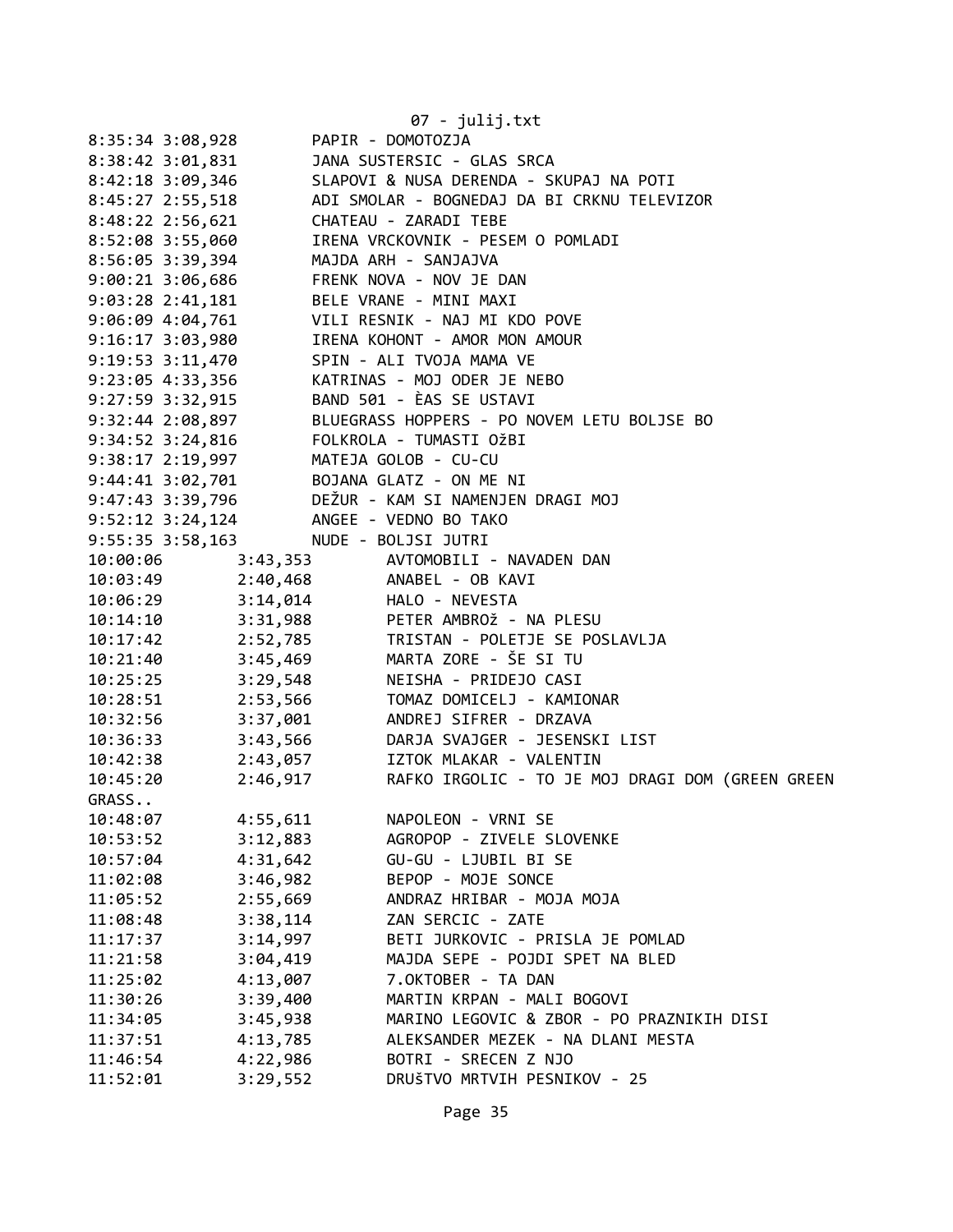|          |          | 07 - julij.txt                           |
|----------|----------|------------------------------------------|
| 11:55:32 | 2:54,011 | MELANHOLIKI - ANJA                       |
| 11:58:26 | 2:41,246 | PEPEL IN KRI - CHANSON D'AMOUR           |
| 12:01:39 | 4:03,986 | OTO PESTNER - BISERE IMAS V OCEH         |
| 12:05:43 | 4:32,048 | JAN PLESTENJAK - BOLEZEN                 |
| 12:13:38 | 3:47,680 | KALAMARI - CAKAM TE ZAMAN                |
| 12:17:25 | 4:03,998 | MARJAN MARJAN - PUNCA TEBE RAB'M         |
| 12:22:35 | 3:21,195 | BANHOF - KAKO JE TO LEPO                 |
| 12:26:17 | 4:12,868 | FLIRT - POLJUBI ME                       |
| 12:31:41 | 3:38,983 | NOCNA PTICA - GLAS SIREN                 |
|          |          |                                          |
| 12:35:20 | 2:25,933 | BERTA AMBROŽ - JOKALA BOM BREZ SOLZ      |
| 12:37:46 | 2:39,071 | CUKI - AVTOSTOP                          |
| 12:45:17 | 3:26,513 | ANJA RUPEL - ZADNJI POLJUB               |
| 12:48:44 | 3:35,443 | MARTINA SRAJ - HOCEM NAZAJ               |
| 12:53:08 | 2:54,557 | SAMO GLAVAN - MOJA PUNCA                 |
| 12:56:02 | 3:31,142 | MITJA PODLESNIK - DO SRCA                |
| 13:00:09 | 4:42,550 | LINTVERN - KRAVATA                       |
| 13:04:51 | 4:02,034 | MATEVZ SALEHAR HAMO - PRIHAJAS           |
| 13:08:53 | 3:39,026 | DANILO KOCJANCIC & MEF - TA MOSKA        |
| 13:14:00 | 4:13,363 | ALENKA GODEC - POZABI                    |
| 13:18:14 | 3:15,873 | BILBI - KOT SVA BILA                     |
| 13:22:23 | 3:26,500 | KINGSTON - PUSTI SONCU V SRCE            |
| 13:25:48 | 3:15,734 | DON MENTONY BAND - NA OBALI              |
| 13:29:51 | 3:21,563 | LIDIJA KODRIC - PO TIHO                  |
| 13:33:13 | 3:02,039 | BRANE KAC - ZASANJANA                    |
| 13:36:15 | 3:19,985 | NINO ROBIC - POSLEDNJA POSTAJA           |
| 13:41:02 | 4:58,016 | REGINA - NOVO LETO                       |
| 13:46:00 | 3:19,558 | SLAVKO IVANCIC - TISTO KAR OSTANE        |
| 13:50:07 | 2:52,119 | MATIJA CERAR - OBLEDELA SLIKA            |
| 13:52:58 | 4:22,922 | CALIFORNIA - DAN POTEM                   |
| 13:57:21 | 3:59,825 | GAL IN GALERIST I- PRIDI SEM.WAV -       |
| 14:01:56 | 3:29,970 | PETER PAN - VROCE USTNICE                |
| 14:05:26 | 3:21,388 | ALJA KRUSIC - DAJ MI POLJUB              |
| 14:08:47 | 3:14,756 | KARMEN STAVEC - VZEMI MOJO DLAN          |
| 14:13:30 | 2:56,235 | NINA PUSLAR - BILO LEPO BI               |
| 14:16:26 | 2:56,984 | MARKO JURCA - POVEJ MU                   |
| 14:20:16 | 3:15,114 | PERPETUUM JAZZILE - AVSENIK MEDLEY       |
| 14:23:31 | 3:39,068 | AVIA BAND - ZEMLJA PLESE                 |
| 14:27:10 | 3:06,605 | ROK'N'BAND - MALA MAJA                   |
| 14:31:04 | 3:25,823 | MALI OGLASI BAND - VROCA KRI             |
| 14:34:30 | 3:35,841 | CARPE DIEM - ORIGINAL                    |
| 14:38:05 | 3:21,106 | ADI SMOLAR - EASY COME-EASY GO           |
| 14:42:54 | 3:22,583 | DAN D - KOZLAM                           |
| 14:46:17 | 3:28,031 | AVTOMOBILI - ARGENTINA                   |
| 14:50:31 | 2:36,730 | BABALOO BAND - MOJE SRCE                 |
| 14:53:08 | 3:12,950 | MILAN PECOVNIK PIDZI - LE V SANJAH SI TU |
| 14:56:22 | 3:02,508 | BLACK CAT - NIKOLI                       |
| 15:00:00 | 3:08,729 | PAPIR - SLUTNJA                          |
| 15:03:08 | 2:54,029 | MARJANA DERZAJ - ORION                   |
|          |          |                                          |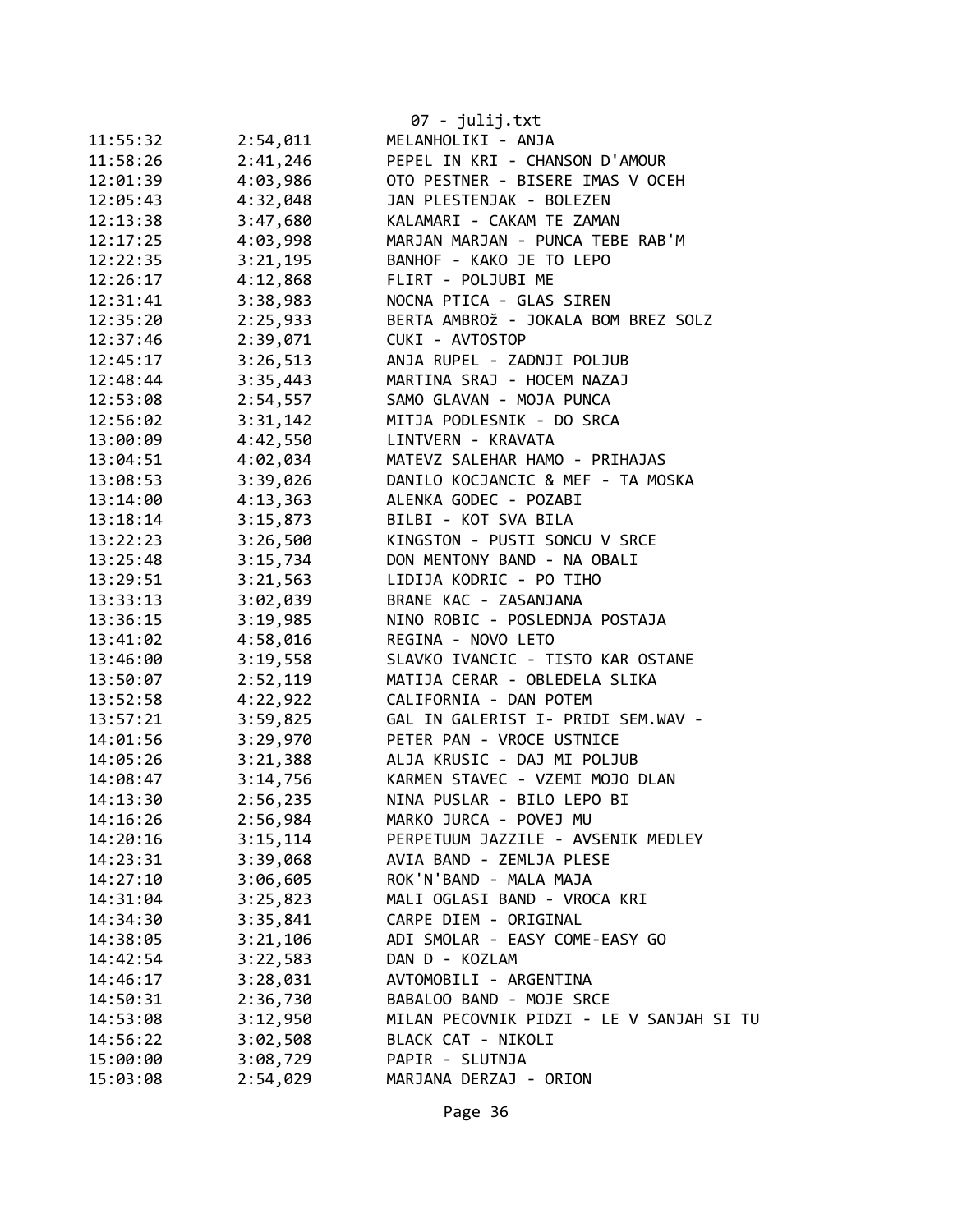|            |          | 07 - julij.txt                               |
|------------|----------|----------------------------------------------|
| 15:06:02   | 3:31,814 | TOM TOM - ZVEZDE VEDO                        |
| 15:11:02   | 3:33,985 | KATRINAS - DO NEBA                           |
| 15:14:36   | 2:56,075 | KALAMARI & ORKESTER RTV - POPOLDNE           |
| 15:17:32   | 2:25,766 | NULA KELVINA - MASKERADA                     |
| 15:20:51   | 2:55,973 | IRENA KOHONT - POVABI ME NA LUNO             |
| 15:23:46   | 3:14,220 | ANA STOKELJ - MIDVA SVA ZALJUBLJENA          |
| 15:27:22   | 3:23,598 | DON SERGIO - TUDI TI                         |
| 15:31:33   | 2:11,013 | RAFKO IRGOLIC - DIKSI ZA NOCOJ               |
| 15:33:44   | 3:42,693 | TOMAZ DOMICELJ - ZLOBNA ŽENSKA               |
| 15:37:27   | 3:12,684 | ALEX VOLASKO - TATU                          |
| 15:42:07   | 3:03,854 | SUNNY ORCHESTRA - NA KARIBE                  |
| 15:45:11   | 3:22,391 | COVERLOVER - V SRCE                          |
| 15:48:33   | 4:18,225 | ANDREJ SIFRER - ROMANJE                      |
| 15:53:38   | 3:08,233 | NEISHA - TISTE LEPE DNI                      |
| 15:56:46   | 3:49,931 | NUSA DERENDA - VZEMI ME VETER                |
| 16:01:11   | 4:23,615 | GU-GU - AEROBIK                              |
| 16:05:35   | 2:40,153 | PRIMOZ P RAM SITER - NOVA SENZACIJA          |
| 16:08:15   | 2:59,410 | ANDRAZ HRIBAR - ŽIVLJENJE JE                 |
| 16:12:42   | 3:26,021 | AURORA - ODPELJI ME                          |
| 16:16:04   | 3:41,011 | IVAN HUDNIK - ZELENE LIVADE S TEBOJ          |
| 16:20:38   | 1:52,354 | OPTIMISTI - LIMUZINA                         |
| 16:22:30   | 3:24,060 | IZTOK MLAKAR - POLITIK GUIDO                 |
| 16:25:54   | 3:56,931 | DARJA SVAJGER - BODI VETER                   |
| 16:30:38   | 2:56,986 | DAMJANA IN HOT HOT HOT - JE TO LJUBEZEN      |
| 16:33:35   | 3:54,045 | PEPEL IN KRI - KOT NEKDO, KI IMEL ME BO RAD  |
| 16:37:29   | 2:41,351 | DAMJANA - PRIJATELJ                          |
| 16:41:38   | 3:01,023 | DAMJANA GOLAVSEK - NASMEH                    |
| 16:44:39   | 3:36,628 | MONIKA PUCELJ - DA BIL BI TI                 |
| 16:48:16   | 2:59,826 | AYNEE - NAJLEPŠI DAN                         |
| 16:52:02   | 2:55,008 | STANE MANCINI - OTOZNI TANGO                 |
| 16:54:57   | 4:11,429 | OTO PESTNER & PERPETUM JAZZILE - MATI BODIVA |
| PRIJATELJA |          |                                              |
| 16:59:43   | 3:28,535 | MAJDA SEPE - KJE JE TISTA TRAVA              |
| 17:03:12   | 3:03,420 | FOLKROLA - CYBER BABY                        |
| 17:06:15   | 2:55,523 | BETI JURKOVIC - ZVIZGA                       |
| 17:10:15   | 3:22,550 | IVO MOJZER - KO SI DAVI SE ZBUDILA           |
| 17:13:37   | 3:12,199 | BEPOP - BODI ZVEZDA                          |
| 17:16:50   | 3:21,829 | BERTA AMBROŽ - PISES MI                      |
| 17:21:36   | 3:05,543 | MANOUCHE - KJE SI LUBI                       |
| 17:24:35   | 5:39,974 | DADI DAZ - VEDNO                             |
| 17:31:20   | 2:44,038 | MAJDA ARH - POISCI ME                        |
| 17:34:04   | 3:13,114 | ALEKSANDER MEZEK - NEBO PO DEŽJU             |
| 17:37:17   | 3:22,783 | LEA SIRK - TAKO JE                           |
| 17:42:07   | 3:47,205 | ANJA RUPEL - NEKAJ UR ZA NOROST              |
| 17:45:54   | 3:58,246 | SOPRANOS - CAS ZA NOROSTI (RADIO EDIT)       |
| 17:50:48   | 3:27,348 | JANKO ROPRET - VRNI SE                       |
| 17:54:17   | 2:58,027 | HAZARD - ROZE ZA ELZO                        |
| 17:57:14   | 3:38,683 | FLIRT - KO JE NI                             |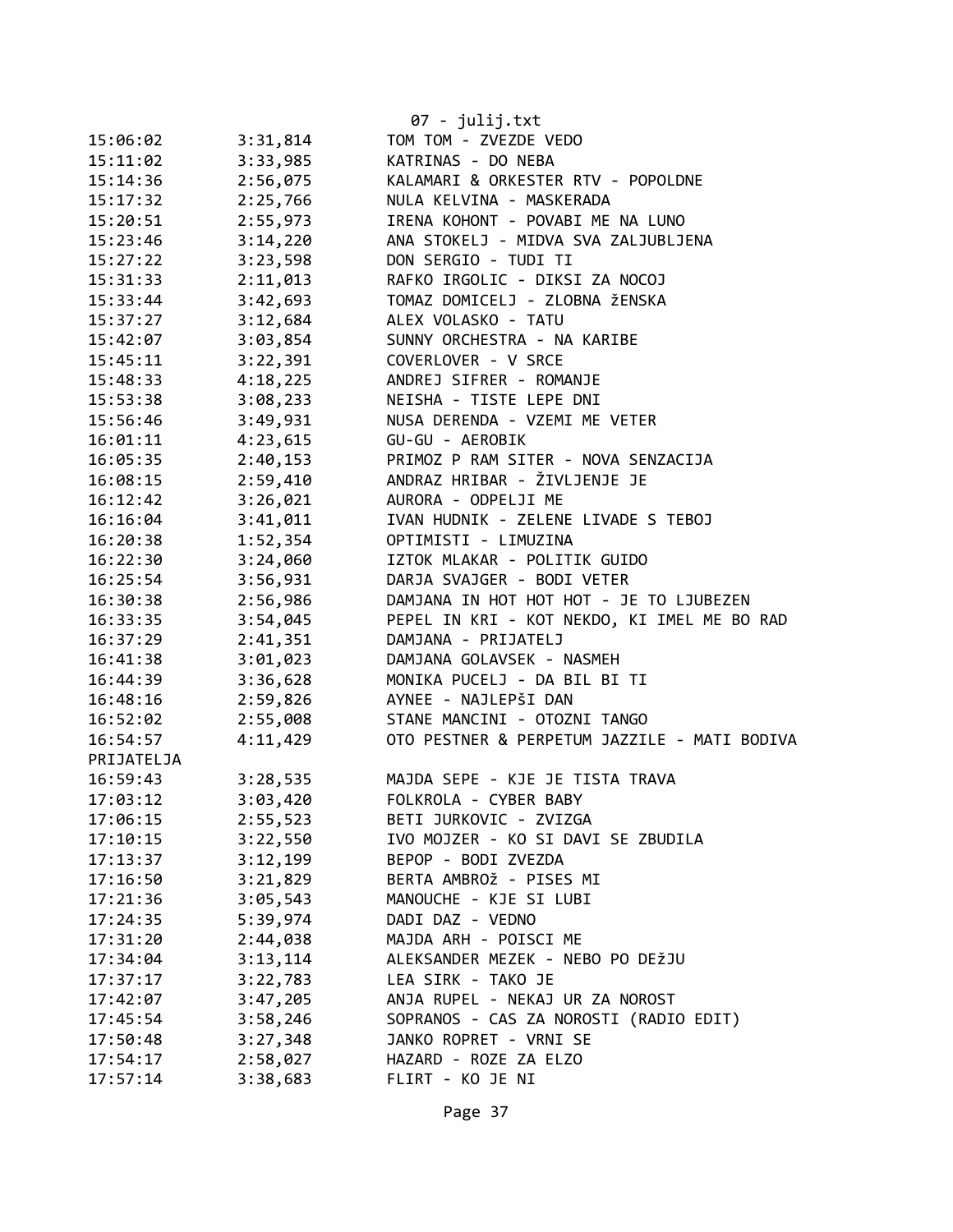|          |          | 07 - julij.txt<br>OTO PESTNER - SNEG JE POVSOD |
|----------|----------|------------------------------------------------|
| 18:01:28 | 2:55,039 | SAMO GLAVAN - KRETENIZACIJA                    |
| 18:04:23 | 4:43,341 |                                                |
| 18:10:11 | 2:55,276 | VLADO KRESLIN - DEKLE MOJE                     |
| 18:13:04 | 3:22,490 | JAN PLESTENJAK - PRAVE KARTE                   |
| 18:16:27 | 2:52,995 | DAMJANA G. & IRENA V. - SNEG JE TU             |
| 18:20:44 | 3:20,929 | BAZAR - AMERIKA                                |
| 18:24:26 | 2:57,016 | CUDEZNA POLJA - BOOGIE DAMA                    |
| 18:27:23 | 1:58,300 | MATIJA CERAR - KRAMLJANJE V MRAKU              |
| 18:31:18 | 3:36,924 | BOTRI - NAZAJ                                  |
| 18:36:33 | 3:59,869 | ALENKA GODEC - JE TO RES LJUBEZEN              |
| 18:41:35 | 3:54,534 | DOMINIK KOZARIC - REKA LUCI                    |
| 18:45:27 | 3:35,608 | BILBI - RESETIRAJ ME                           |
| 18:49:58 | 2:50,035 | VICTORY - HOCES ME ALI NOCES ME                |
| 18:52:46 | 4:27,954 | PRO ANIMA SINGERS - POLETNA NOC                |
| 18:57:14 | 3:15,927 | JOZICA SVETE & I.KRASEVEC - TRI SRCA           |
| 19:01:05 | 3:13,105 | SUPERNOVA - KJE SPI                            |
| 19:04:18 | 3:45,100 | XEQUTIFZ - DALEC STRAN                         |
| 19:08:03 | 3:02,610 | DITKA HABERL - NAD MESTOM SE DANI              |
| 19:12:10 | 4:02,897 | LAMAI - SPET TE SLISIM                         |
| 19:16:12 | 3:53,044 | JANEZ ZMAZEK - BREZ VEZE                       |
| 19:21:29 | 3:43,675 | CUKI - U U U                                   |
| 19:25:13 | 2:49,880 | BELE VRANE - ŽAREK TVOJE LJUBEZNI              |
| 19:28:03 | 3:19,358 | YUHUBANDA/KATJA KOREN - CE JE TO SLOVO         |
| 19:32:24 | 3:06,059 | SIMON - HEJ, MALA HEJ                          |
| 19:35:30 | 5:11,969 | ANIKA HORVAT - POGREŠAM TE                     |
| 19:41:47 | 2:58,034 | DON MENTONY BAND - HOPLA KONOPLA               |
| 19:44:45 | 1:56,181 | JELKA CVETEŽAR - ROŽNATO PISEMCE               |
| 19:46:41 | 3:14,683 | MAJA ZUPANCIC - VABILO NA SORBET               |
| 19:50:51 | 3:09,431 | KARMEN STAVEC - SEM KAR SEM                    |
| 19:54:00 | 3:43,108 | RAAY - ZIMSKA                                  |
| 19:57:43 | 2:44,230 | ROK'N'BAND - MOJCA                             |
| 20:01:02 | 3:57,047 | VILI RESNIK - KER VES, DA TE LJUBIM            |
| 20:04:59 | 3:30,048 | ADI SMOLAR - IMAM DEKLE                        |
| 20:08:29 | 3:07,803 | NECA FALK - PLAVO MORJE JE MOJ DOM             |
| 20:17:36 | 3:07,327 | BLUEGRASS HOPPERS - BREZ SONCA CVETJA NI       |
| 20:21:49 | 3:36,922 | MIRAN RUDAN - POLETJA NE BO                    |
| 20:25:22 | 3:34,252 | ATLANTIX - ATLANTIS                            |
| 20:28:56 | 3:19,241 | 3CELOS - MADAMME                               |
| 20:33:40 | 2:22,950 | TOMAZ DOMICELJ - HEJ, MERI                     |
| 20:36:03 | 3:00,004 | REGINA - DAN NAJLEPSIH SANJ                    |
| 20:43:06 | 3:18,672 | AVIA BAND - NEKAJ JE V ZRAKU                   |
| 20:46:25 | 2:09,016 | BRANKA KRANER - CAO                            |
| 20:48:34 | 2:46,901 | TOMAZ PENGOV IN MLADI LEVI - ODA IRENI         |
| 20:52:25 | 3:15,891 | SLOVENSKI EXPRESS - VRAZJE USNJE               |
| 20:55:43 | 3:01,717 | MLADI LEVI - ODA IRENI                         |
| 20:58:44 | 2:55,215 | YLENIA ZOBEC - PRIZNAM                         |
| 21:02:44 | 3:02,136 | DARJA SVAJGER - SE TISOC LET                   |
| 21:05:46 | 3:46,262 | MASA - A SI MISLIL NAME                        |
|          |          |                                                |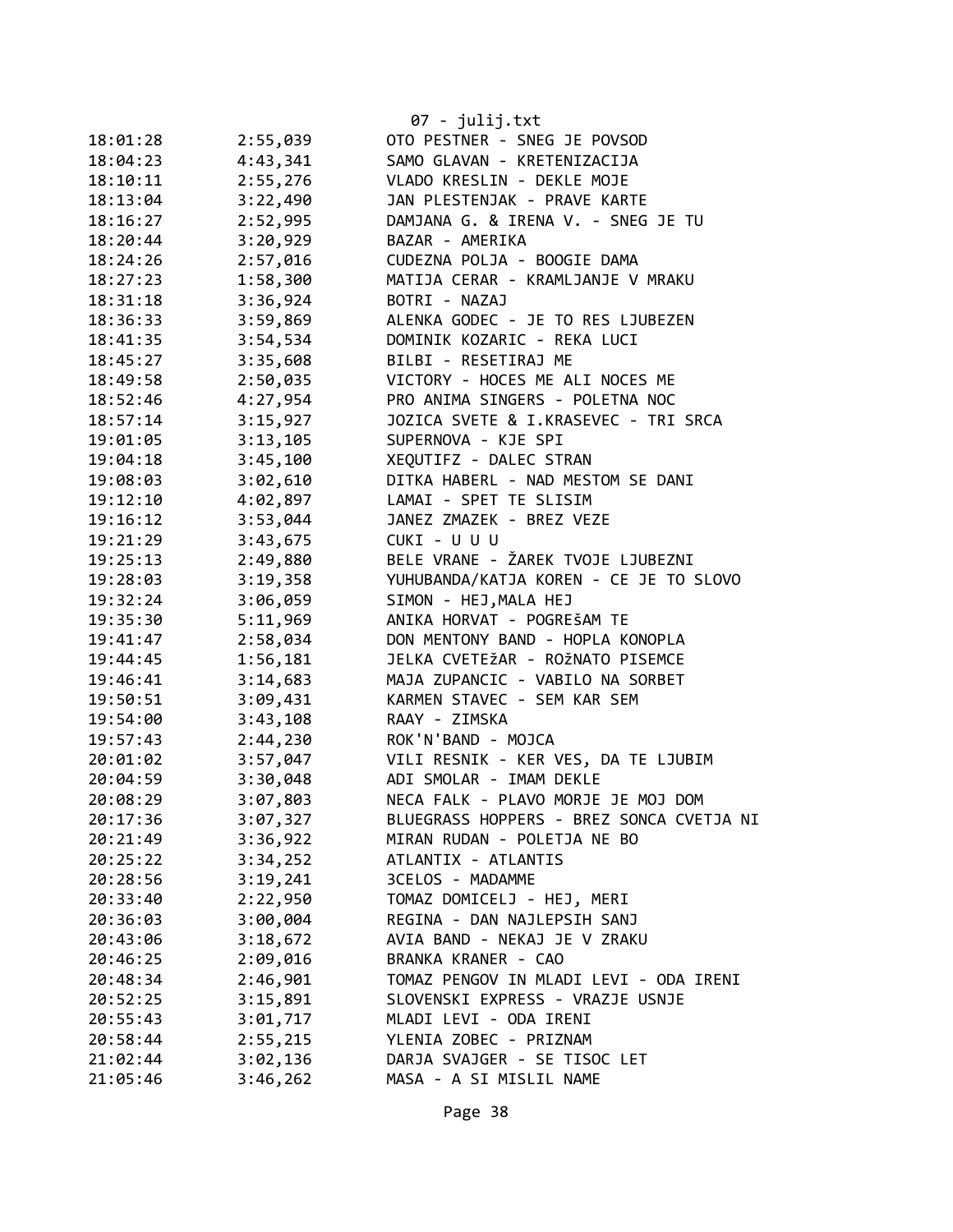|          |          | $07 - julij.txt$                          |
|----------|----------|-------------------------------------------|
| 21:13:59 | 2:49,533 | ANDREJ SIFRER - DAJVA SI NAGAJAT          |
| 21:16:49 | 2:55,019 | IRENA VRCKOVNIK - REKA LAZI               |
| 21:20:39 | 2:55,713 | ANDRAZ HRIBAR - KADAR SI TU               |
| 21:23:34 | 3:43,690 | DEJAN LAPANJA - TU IN ZDAJ                |
| 21:27:18 | 4:40,426 | HISA - LEDENE CESTE                       |
| 21:33:23 | 3:37,038 | PANDA - CESNJEV CVET                      |
| 21:36:59 | 2:59,829 | NUDE - TAKO LEPO SI ZLOMILA MI SRCE       |
| 21:42:21 | 3:59,170 | NINA PUSLAR - MAMIN SIN                   |
| 21:46:20 | 4:31,676 | GU-GU - LJUBIL BI SE                      |
| 21:51:56 | 3:22,034 | PEPEL IN KRI - LJUDJE POMLADI             |
| 21:55:16 | 3:14,544 | KALAMARI - NISEN KRIV                     |
| 21:58:30 | 3:18,095 | ALEX VOLASKO - PRIZIGAM LUCI (RADIO EDIT) |
| 22:02:53 | 3:03,771 | ROYAL FLASH - VSE BI DAL                  |
| 22:05:57 | 2:18,306 | MARJANA DERZAJ - VOZI ME VLAK V DALJAVE   |
| 22:08:15 | 4:24,611 | CALIFORNIA/MZ HEKTOR - MOJE HREPENENJE    |
| 22:17:51 | 2:25,216 | DAMJANA - SAMBA                           |
| 22:21:11 | 4:07,629 | KANTOR - TATU                             |
| 22:25:18 | 3:10,465 | SUNDR BAND - BICIKL                       |
| 22:28:28 | 4:53,558 | SUNNY ORCHESTRA - RELAX                   |
| 22:34:46 | 3:00,020 | MARINA MARTENSSON - BLIZU                 |
| 22:37:46 | 4:24,326 | IZTOK MLAKAR - CIKORIJA IN KAFE           |
| 22:46:59 | 3:17,010 | SLAVKO IVANCIC - CRTA                     |
| 22:51:20 | 3:00,951 | FOLKROLA - UJEMI ME                       |
| 22:54:21 | 3:30,004 | AVTOMOBILI - POLETJE LJUBEZNI             |
| 22:57:51 | 1:57,740 | ROK 'N' BAND - NE TEŽIT                   |
| 23:00:53 | 3:26,025 | RITEM PLANET - NEBO JE BREZ OBLACKA       |
| 23:04:17 | 3:42,627 | BABALOO BAND - JOKAL BOM JUTRI            |
| 23:07:59 | 3:52,017 | MATJAZ JELEN & EASY FING. - POLETNA NOC   |
| 23:15:13 | 2:33,347 | ALEKSANDER MEZEK - SANJAM SAM             |
| 23:17:47 | 2:55,892 | BEPOP - NE SEKIRAJ SE                     |
| 23:21:35 | 2:33,338 | MATIJA CERAR - HIJA-HO                    |
| 23:24:09 | 2:15,992 | STANE MANCINI - TAM, KAMOR GRE VETER SPAT |
| 23:26:24 | 4:21,967 | ALENKA GODEC - KLIC DOBROTE               |
| 23:32:11 | 3:17,030 | KINGSTON - HOTEL MODRO NEBO               |
| 23:35:23 | 3:57,862 | SAMO GLAVAN - NOV DAN                     |
| 23:44:13 | 3:34,560 | MANOUCHE - MEN SI FENSI                   |
| 23:47:48 | 3:48,894 | BOTRI - AVGUŠTINA                         |
| 23:52:41 | 4:01,072 | DADI DAZ - KO SE STOPIL BO SNEG           |
| 23:56:42 | 3:33,999 | BAZAR - PRVI MAJ                          |

| $0:01:21$ 3:44,057 | ANDRAZ HRIBAR - OGNJENI OBROC          |
|--------------------|----------------------------------------|
| $0:05:04$ 3:50,103 | ANDREJ SIFRER - ZENSKE, KI PIJEJO PIVO |
| $0:08:53$ 3:56,000 | FRANCO MERKATORI - MA, NE OKOL' GOVORT |
| $0:12:52$ 3:05,012 | AVTOMOBILI - LJUBEZEN NE STANUJE TU    |
| $0:15:55$ 3:00,102 | MAJA KEUC - VANILIJA                   |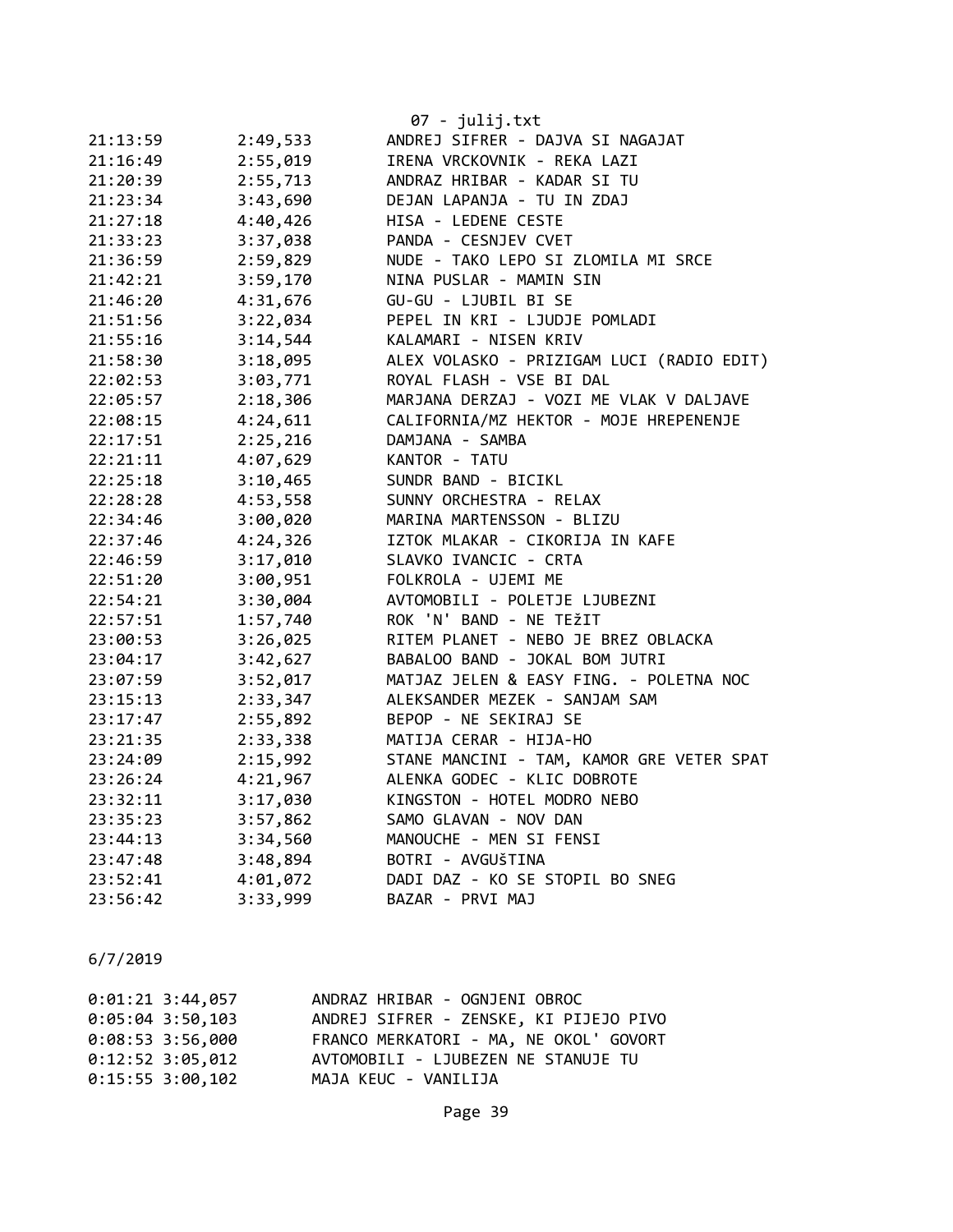|                      | 07 - julij.txt                              |
|----------------------|---------------------------------------------|
| $0:18:55$ 3:49,036   | KARAMELA - KO SI MI PRVIC REKLA NE          |
| $0:22:46$ 3:34,022   | OTO PESTNER - MATI BODIVA PRIJATELJA        |
| 0:26:204:02,214      | SKUPINA FONEM - POLETNA ROMANCA             |
| $0:30:22$ 2:38,982   | STANE MANCINI - BESEDA LJUBLJANA            |
| $0:33:03$ 3:42,108   | VILI RESNIK/MARTA ZORE - VSE KAR SVA BILA   |
| 0:36:45 4:04,876     | KINGSTON - IZGUBIVA SE V NOC                |
| $0:40:44$ 3:29,976   | TANGELS - NAJIN                             |
| $0:44:17$ 4:03,063   | IZTOK MLAKAR - VANDIMA                      |
| 0:48:19 3:27,084     | ANIKA - TI ZAVAJAJ ME                       |
| $0:51:46$ 3:28,976   | AVIA BAND - LJUBEZEN JE ODSLA               |
| $0:55:17$ 2:56,052   | ADI SMOLAR - BOGNEDAJ DA BI CRKNU TELEVIZOR |
| 0:58:13 2:57,040     | VLADO KRESLIN - IGRALA JE IGRALA            |
| 1:01:09 3:59,960     | DEMMY - VEDNO BOM S TEBOJ                   |
| $1:05:12$ $4:51,528$ | ALEKSANDER MEZEK - TU SEM DOMA              |
| 1:10:03 3:05,001     | LIDIJA KODRIC - PRIDI ZA MOJ ROJSTNI DAN    |
| 1:13:08 2:39,983     | DAMJANA GOLAVSEK - LJUBIM LJUBIS            |
| 1:15:51 3:14,993     | TOMAZ DOMICELJ - KO SE ZJUTRAJ ZBUDIS       |
| 1:19:06 3:22,919     | ZABJAK TRIO - BARILOCHE                     |
| 1:22:28 3:39,998     | ALENKA GODEC - VZEMI ME                     |
| 1:26:11 2:36,368     | MARTINA SRAJ - DOVOLJ LJUBEZNI              |
| 1:28:47 3:12,295     | NUSA DERENDA - TO JE LJUBEZEN               |
| 1:31:59 2:58,016     | JAKA SVOLJSAK - Z VLAKOM NA MORJE           |
| 1:34:59 2:57,531     | BRANE DRVARIC - NE ISCI ME                  |
| 1:37:56 3:03,991     | FOLKROLA - CYBER BABY                       |
| 1:41:00 2:45,956     | VICTORY - LE POVEJTE JI                     |
| 1:43:47 4:15,021     | BLUEGRASS HOPPERS - AVTOMAT                 |
| 1:48:01 2:25,595     | IVANKA KRASEVEC - PRESERN - STARA PLOSCA    |
| 1:50:27 3:12,015     | CALIFORNIA - VRAG NAJ TE VZAME              |
| 1:53:41 4:12,828     | NAPOLEON - LE TEBE ZELIM SI                 |
| 1:57:53 3:38,950     | MARTIN KRPAN - TO NI POLITICEN SONG         |
| 2:01:32 4:43,717     | SIMONA VODOPIVEC - ONA NOCE VEDETI          |
| $2:06:18$ 3:42,331   | BILBI - TISTE SNOVI                         |
| 2:10:00 3:14,119     | SONJA GABRSCEK - PILULA ZA SRECO            |
| 2:13:13 3:27,759     | TRISTAN - SRECA SE RODI V PRICAKOVANJU      |
| 2:16:44 3:56,036     | BOTRI - MAL'PREKRATKA                       |
| $2:20:40$ 3:06,057   | THE TWINS - HOCEM VEDETI                    |
| 2:23:45 2:44,973     | BABALOO BAND - KRALJ SVETA                  |
| 2:26:33 3:44,874     | PEPEL IN KRI - LISICKA IN LISJAK            |
| 2:30:17 3:01,974     | MATJAZ JELEN - LEBDIM                       |
| 2:33:19 2:31,980     | SUPERNOVA - DON'S GREM ZURAT                |
| 2:35:54 3:15,880     | GU-GU - MANGO BANANA                        |
| 2:39:08 3:07,914     | NEISHA - ZARADI UPANJA                      |
| 2:42:16 2:57,033     | LETECI POTEPUHI - KURJA LOJTRA              |
| 2:45:13 2:36,728     | ROK KLEMENC - PREPIR                        |
| 2:47:50 3:15,021     | IRENA VRCKOVNIK - VSAK MOSKI NAJ            |
| 2:51:05 3:51,046     | GAL - KAJ VSE BI DAL                        |
| 2:54:58 4:14,033     | FARAONI/SLAVKO IVANCIC - JAZ TE NIMAM RAD   |
| 2:59:06 2:59,152     | YLENIA ZOBEC - DAN KOT IZ SANJ              |

Page 40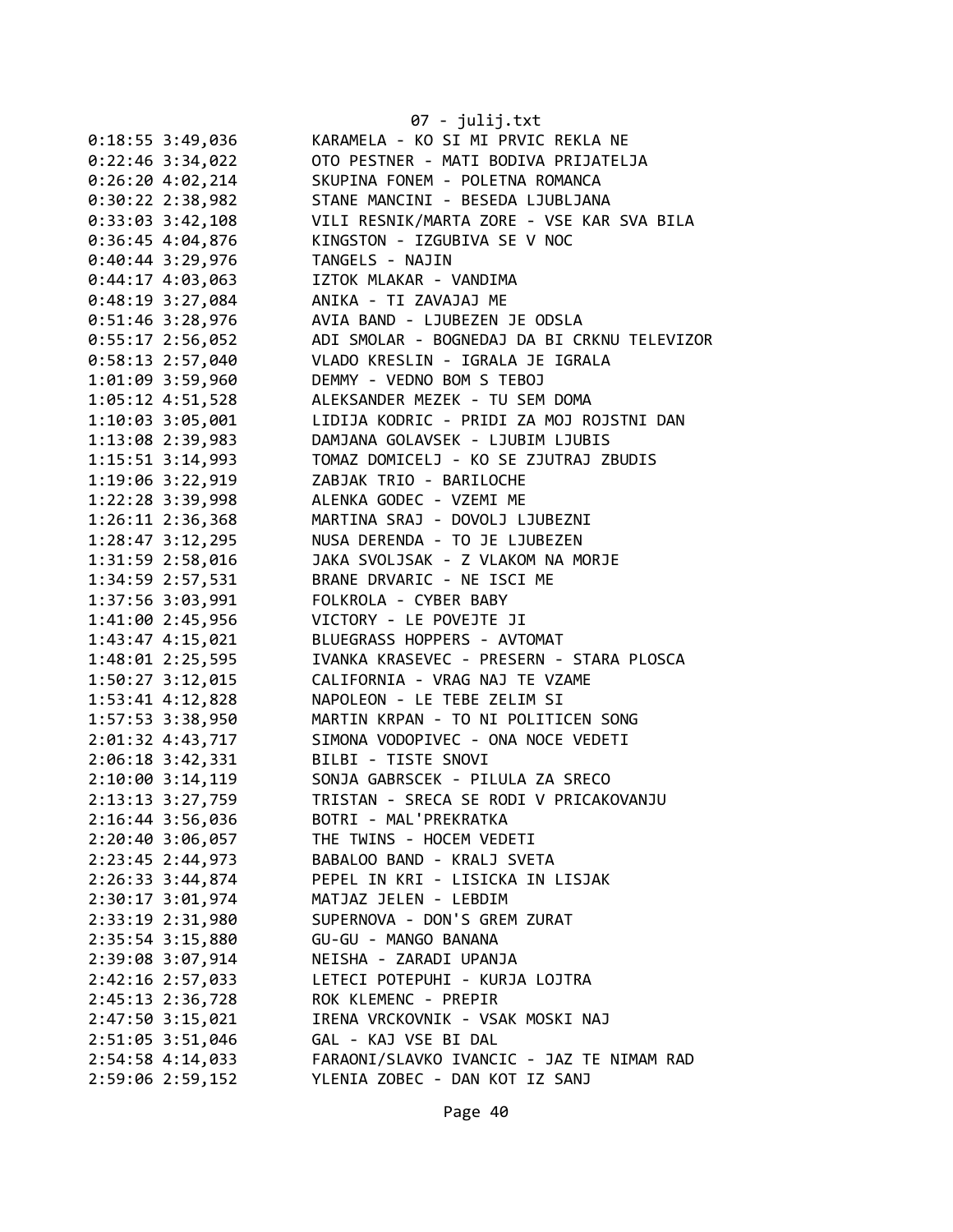|                      | $07 - julij.txt$                             |
|----------------------|----------------------------------------------|
| $3:02:05$ 3:41,017   | K.U.T. GAS - FASHION                         |
| 3:05:49 3:14,008     | WOLF - ZASAVSKI ZVONOVI                      |
| 3:09:02 2:47,012     | SANJA, DAMJANA IN IRENA - IGRA JE KONCANA    |
| 3:11:49 3:20,752     | FLIRRT - V VAKUUMU                           |
| $3:15:12$ $3:49,077$ | NINA PUSLAR - SAJ SVA SKUPAJ                 |
| $3:19:01$ $3:10,986$ | NANA MILCINSKI - POLETNE IMPRESIJE           |
| 3:22:12 3:13,785     | GINO - BODI TU                               |
| 3:25:28 3:34,586     | DEZUR - MORJE CAKA                           |
| $3:29:03$ 2:48,992   | ALENKA LESJAK - MIDVA                        |
| 3:31:51 3:48,023     | KALAMARI - TVOJA SLED                        |
| 3:35:42 3:20,357     | ALEX VOLASKO - A BI Z MANO SLA               |
| 3:39:02 3:00,882     | DARJA SVAJGER - SE TISOC LET                 |
| 3:42:03 4:05,092     | SANK ROCK - KER TE LJUBIM                    |
| $3:46:09$ $3:10,054$ | SPIN - ALI TVOJA MAMA VE                     |
| 3:49:19 3:51,880     | APOLONIA - TA OBCUTEK                        |
| $3:53:10$ 2:37,106   | ALEKSANDRA CERMELJ - BEZNE MISLI             |
| 3:55:50 4:16,007     | ANJA RUPEL - PLASC LJUBEZNI                  |
| $4:00:05$ 3:26,622   | NECA FALK - ZA TOPOLI NEKJE SI TI            |
| 4:03:32 3:04,947     | KAMNIK MILAN - POT NA KOROSKO                |
| 4:06:39 4:59,021     | ALENKA VIDRIH - ZAVESA                       |
| $4:11:38$ $3:11,207$ | LEA SIRK - MOJ PROFIL                        |
|                      | DEKAMERONI - SAVA SUMI                       |
| 4:14:49 3:03,013     |                                              |
| 4:17:53 3:59,584     | NUDE - NEKJE VMES                            |
| 4:21:52 3:35,051     | AURORA - SRCE PREBUDI                        |
| 4:25:27 3:27,869     | BAZAR - NA ZAVAJAJ ME VEC                    |
| 4:28:57 2:45,642     | KATRINAS - KOT PRAVLJICA                     |
| 4:31:42 3:34,028     | ROK'N'BAND - NIKA                            |
| 4:35:07 2:54,001     | CHATEAU - MLINAR NA MURI                     |
| 4:38:03 3:00,500     | MAJA KEUC - ZMOREM                           |
| 4:41:03 3:28,998     | MIRAN RUDAN - LAURE NI VEC                   |
| 4:44:29 3:22,084     | MARKO VOZELJ - TUKAJ SI                      |
| 4:47:54 3:27,051     | STANE MANCINI - SPOMINCICA                   |
| 4:51:21 3:23,004     | REVERB - TINA                                |
| 4:54:43 3:16,639     | KATARINA GALIC - POVEJ MI                    |
| 4:58:02 2:06,577     | MAJDA SEPE - USPAVANKA ZA DNEVNO RABO        |
| 5:00:09 2:39,507     | MARJANA DERZAJ - VALETA (& BELE VRANE)       |
| 5:02:48 4:18,040     | ANDREJ SIFRER - CAKAM                        |
| 5:07:03 3:47,124     | DON MENTONY BAND - NE VERJEMI                |
| 5:10:49 4:07,673     | OTO PESTNER - MOJE TVOJE ULICE               |
| $5:14:57$ $3:51,190$ | TOMAZ DOMICELJ - BIL JE TAKO PRIKUPNO ZMEDEN |
| 5:18:48 3:13,990     | SING & SONG - PLAVA KUVERTA                  |
| 5:21:57 4:09,097     | SUNNY ORCHESTRA - KO SPIŠ NA TLEH            |
| 5:26:06 3:14,140     | SELL OUT - POPOLN DAN                        |
| 5:29:20 4:08,314     | GU-GU - TUJCA                                |
| 5:33:28 3:09,862     | VIP BAND - KA PA TO                          |
| 5:36:37 3:44,825     | PAPIR - VELIKI KORAK                         |
| 5:40:22 2:38,993     | BELE VRANE - SANJE O KALIFORNIJI             |
| 5:43:01 3:41,524     | ROK 'N' BAND - GIRI GIRI                     |
|                      |                                              |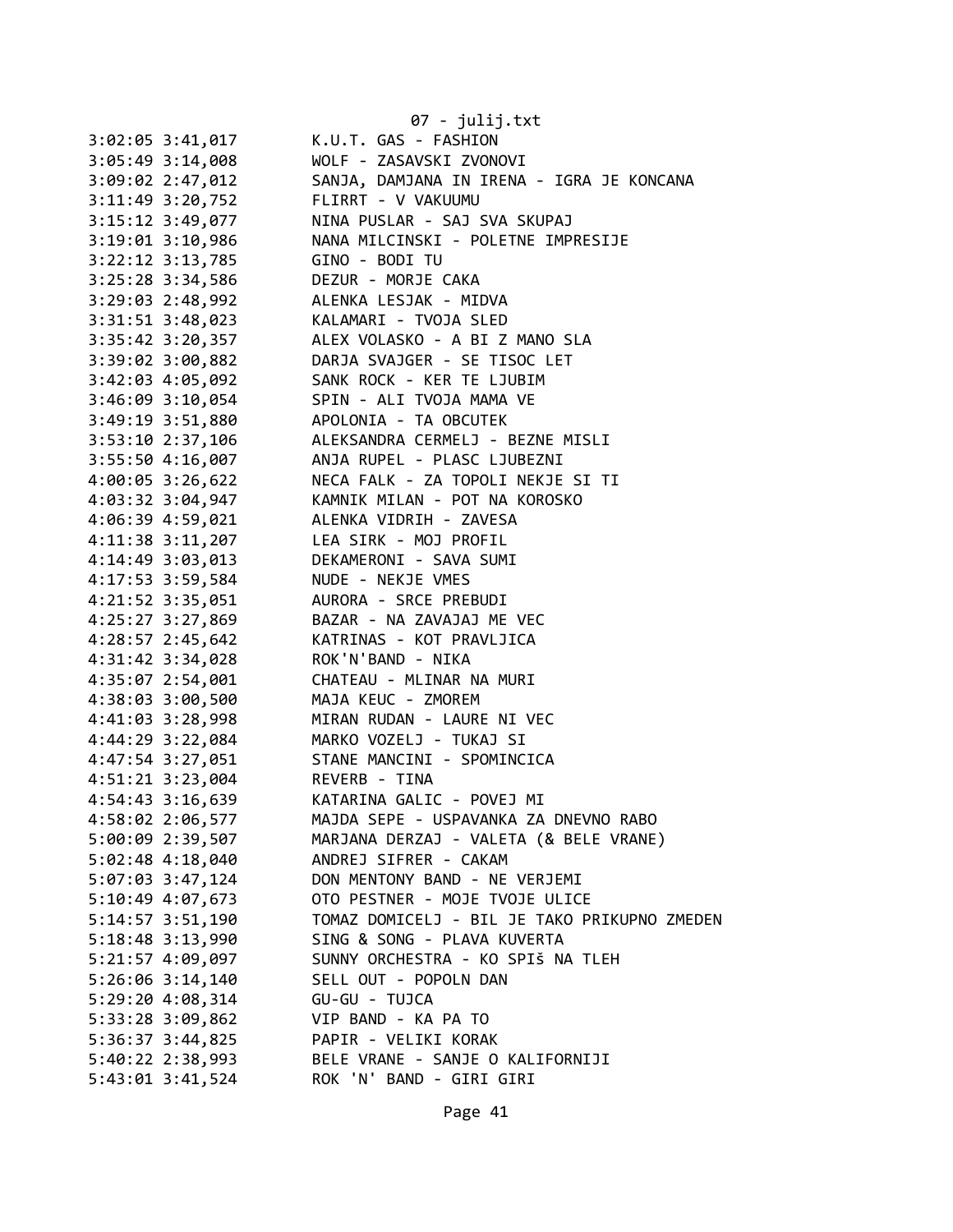|                                      | $07 - julij.txt$                                                 |
|--------------------------------------|------------------------------------------------------------------|
| 5:46:42 2:59,951                     | PEPEL IN KRI - PRIDI V SVET LJUBEZNI                             |
| 5:49:42 3:55,265                     | DEŽUR - PO POMLADI DIŠI                                          |
| 5:53:37 2:58,949                     | KARMEN STAVEC - OSTANI TU                                        |
| 5:56:35 2:25,670                     | IZTOK MLAKAR - PUBI, USIDMA SE                                   |
| 5:59:01 2:41,009                     | ALEKSANDER MEZEK - ZALJUBITI SE JE RES LAHKO                     |
| 6:01:42 2:45,195                     | BERTA AMBROŽ - PESEM ZAPOJ MI NOCOJ                              |
| 6:04:27 2:45,511                     | ANDRAZ HRIBAR - RAPAD TEPE IPI MAPAM                             |
| $6:07:11$ 2:55,983                   | ANJA RUPEL - V LJUBLJANO                                         |
| $6:10:07$ 3:44,363                   | KINGSTON - CIST EN MEJHEN RADIO                                  |
| $6:13:51$ $4:11,020$                 | ANIKA HORVAT - PLIMA                                             |
| $6:18:02$ 3:40,908                   | KALAMARI - NE BODI JEZNA NAME                                    |
| $6:21:42$ 3:51,886                   | AVTOMOBILI - POT DOMOV                                           |
| $6:25:56$ $3:24,162$                 | BRO FEAT. POLONA LEBEN - RAZSTA                                  |
| $6:37:18$ 3:30,504                   | CALIFORNIA - LEDENA PTICA                                        |
| $6:40:49$ 3:45,723                   | NINA PUSLAR FEAT. STISKI KVARTET - VSE KAR RECES MI              |
| 6:44:34 3:08,387                     | REGINA - NAJ LJUBEZEN ZDRUŽI VSE LJUDI                           |
| 6:47:42 2:58,672                     | MILAN PECOVNIK PIDZI - NE CAKAJ SPET                             |
| 6:50:41 3:39,719                     | NECA FALK - PRVA LJUBEZEN                                        |
| $6:54:20$ 3:37,258                   | GAL - CAS BO NA MOJI STRANI                                      |
| 6:57:57 3:13,855                     | DARJA SVAJGER - KJE JE KDO                                       |
| 7:03:07 3:58,571                     | ALENKA GODEC - DOVOLJ MI JE                                      |
| 7:08:44 3:58,442                     | AVIA BAND - GLEJ                                                 |
|                                      | BOTRI - VROCA HLADNA                                             |
| 7:13:45 3:52,863<br>7:17:37 2:56,827 | BAZAR - OD ENIH DO TREH                                          |
|                                      | BRANKA KRANER - PREDRAMI ME                                      |
| 7:20:34 2:22,848                     | KATJA LEVSTIK - ORION                                            |
| 7:22:54 3:40,779<br>7:26:35 3:13,896 | DITKA - NE BODI KOT DRUGI                                        |
| 7:32:09 2:34,472                     | STANE MANCINI - NON CAPITO                                       |
| 7:35:56 3:29,865                     | BLUEGRASS HOPPERS - SLOVENSKEGA NARODA SIN                       |
| 7:41:44 2:38,626                     | ADI SMOLAR - DVAJSET LJUBIC                                      |
| 7:44:22 3:15,200                     | TRISTAN - PR'PRAU MUDROC                                         |
| 7:47:37 3:14,296                     | WOLF - GOODBYE MICHELLE                                          |
| 7:50:52 4:22,796                     | BABEWATCH - LADJICE                                              |
| 7:55:12 2:43,331                     | AYNEE - ZDAJ SEM TU                                              |
| 7:57:56 2:56,507                     | INDIGO - VESNA                                                   |
| $8:02:27$ 3:20,555                   | IVO MOJZER & OTO PESTNER - LJUDJE POMLADI                        |
| $8:10:21$ 2:35,095                   | PRO ANIMA SINGERS & ELDA VILER - TI SI MOJA LJUBEZEN             |
|                                      | IVO MOJZER - CIFRA MOŽ                                           |
| $8:14:43$ 3:29,622                   |                                                                  |
| $8:18:13$ 3:07,544                   | BILBI - LIMONADA<br>FOLKROLA - DVIGNIL BOM ZASTAVO               |
| $8:21:20$ 2:55,941                   |                                                                  |
| $8:24:16$ 2:58,998                   | HAZARD - BISTRO                                                  |
| $8:27:15$ 4:15,915                   | SAMO GLAVAN - TUJERODNA INVAZIJA                                 |
| $8:44:10$ 3:25,646                   | FRENK NOVA - TIKA TAKA (RADIO EDIT)<br>BABALOO BAND - KO SEM SAM |
| 8:47:36 3:49,415                     | MANOUCHE - SUPERFAJN                                             |
| 8:51:25 3:13,327                     |                                                                  |
| 8:54:39 3:35,050                     | ROK'N'BAND - SOLZE IN SMEH                                       |
| $8:58:14$ 3:02,668                   | ELDA VILER - ZLATI PRAH IMAS V OCEH                              |
| $9:01:54$ 2:25,674                   | METKA ŠTOK - LJUBEZEN NA PRODAJ NI                               |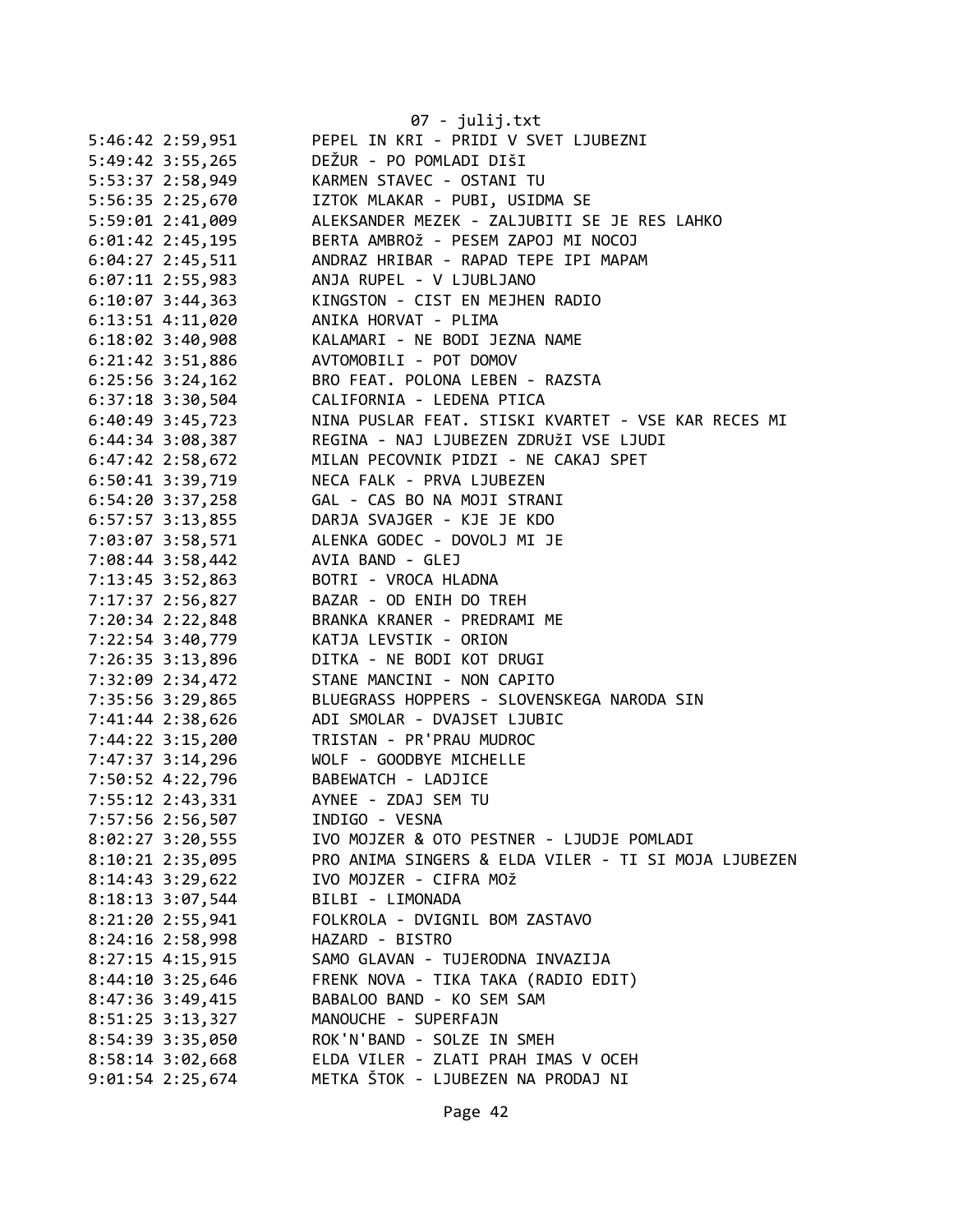|                      |                      | 07 - julij.txt                                      |
|----------------------|----------------------|-----------------------------------------------------|
| $9:04:20$ 3:32,004   |                      | FARAONI - TU JE MOJ DOM                             |
| 9:07:52 3:47,514     |                      | SLOVENSKI EXPRESS - IZI                             |
| 9:15:01 4:39,636     |                      | ANDREJ SIFRER & KENNY LOGGINS - KORA/PTICA IZ NEBES |
| $9:20:18$ 3:17,194   |                      | TATJANA DREMELJ - DALA SEM TI VSE                   |
| 9:23:35 3:33,738     |                      | MARTINA MAJERLE - LUNA NAD OBALO                    |
| 9:27:302:40,586      |                      | JAZZ STATION - NAGAJIV NASMEH                       |
| $9:31:13$ $3:48,006$ |                      | SIMONA VODOPIVEC - DOBROJE, DA ZENSKA SEM           |
| $9:35:01$ 2:47,299   |                      | DELIAL - ZVON LJUBEZNI                              |
| 9:37:48 3:37,000     |                      | JANEZ BONCINA BENC - NAVALI NAROD NA GOSTILNE       |
| $9:44:17$ $4:02,038$ |                      | KATRINAS - SLADKI SVET                              |
| $9:48:19$ 3:53,683   |                      | NUSA DERENDA - CEZ DVAJSET LET                      |
| 9:52:49 2:48,930     |                      | HISA - ODKRIJ OTROKOM SVET                          |
| 9:55:38 3:37,192     |                      | NEZA DROBNIC - MOJA DEZELA                          |
| 10:00:01             | 4:45,986             | JANEZ ZMAZEK - NA DRUGI STRANI                      |
| 10:04:46             | 3:47,794             | CUKI - POLETNA                                      |
| 10:08:34             |                      | NIKKA - SKRIVNOST (RADIO EDIT)                      |
| 10:15:41             | 3:39,480<br>2:01,925 | MATIJA CERAR - MILIJON ŽELJA                        |
| 10:17:43             | 3:49,686             | AGROPOP - FRANCEK PIROMANCEK                        |
| 10:22:38             | 3:39,151             | DON MENTONY BAND - DOST' 'MAM                       |
| 10:26:17             | 4:27,026             | ANDREJ SIFRER - SLISIM TRAVO RAST                   |
| 10:31:47             | 2:22,308             | OTO PESTNER - TRIDESET LET (KRATKA)                 |
| 10:34:09             | 3:59,009             | TOMAZ DOMICELJ - UCILNA ZIDANA                      |
| 10:38:08             | 4:39,065             | PAPIR - OBJEM                                       |
| 10:47:05             | 3:10,574             | NANA MILCINSKI - PESEM O VETRU                      |
| 10:50:56             | 3:27,657             | DITKA HABERL - MATI                                 |
| 10:54:23             | 3:35,832             | NEW SWING QUARTET - OBRTNIKI                        |
| 10:57:59             | 4:02,759             | MAJDA ARH - NORI DAN                                |
| 11:02:47             | 4:05,249             | VLADO KRESLIN - OGLEDALCE POVEJ                     |
| 11:06:52             | 3:14,382             | ROK 'N' BAND - MOJA MLADA LJUBICA                   |
| 11:12:51             | 3:16,639             | PETER JANUS - ZATE                                  |
| 11:16:02             | 4:03,266             | NAPOLEON - SANJAM                                   |
| 11:21:11             | 3:29,001             | GORAZD LAMPE - TRAVNIK IN DREVO                     |
| 11:24:39             | 2:52,081             | GU-GU - GU-GU GRE V HOLLYWOOD                       |
| 11:27:31             | 3:47,008             | PRAH - SEZONA SENC                                  |
| 11:32:21             | 4:00,123             | MARJANA DERZAJ - VRNI SE ŠE KDAJ V LJUBLJANO        |
| 11:36:21             | 3:05,019             | ALEKSANDER MEZEK - VREMENSKA NAPOVED                |
| 11:44:26             | 2:08,043             | ALENKA GODEC - PESEM                                |
| 11:46:33             | 4:11,641             | 7.OKTOBER - NI SE CAS                               |
| 11:51:25             | 2:45,481             | BELE VRANE - MESTO MLADIH                           |
| 11:54:12             | 3:11,631             | DAMJANA GOLAVSEK - OLJKA                            |
| 11:57:23             | 4:34,173             | ANJA RUPEL - RADA IMAM                              |
| 12:02:43             | 3:04,722             | DAN IN NOC - DAN IN NOC GARA                        |
| 12:05:47             | 4:05,617             | TATJANA GROS - ZATO SEM NORO TE LJUBILA             |
| 12:14:29             | 3:18,014             | ALES VOLK - KAJ SPOMIN MI BO                        |
| 12:17:47             | 4:50,874             | AVTOMOBILI - HVALA ZA PISMA                         |
| 12:23:43             | 4:12,050             | ANKA COP - VSAK TVOJ TRENUTEK                       |
| 12:28:16             | 2:46,816             | ANIKA HORVAT - ŠUŠTARSKI MOST                       |
| 12:32:06             | 3:25,792             | KINGSTON - MENE LUNA NOSI                           |
|                      |                      |                                                     |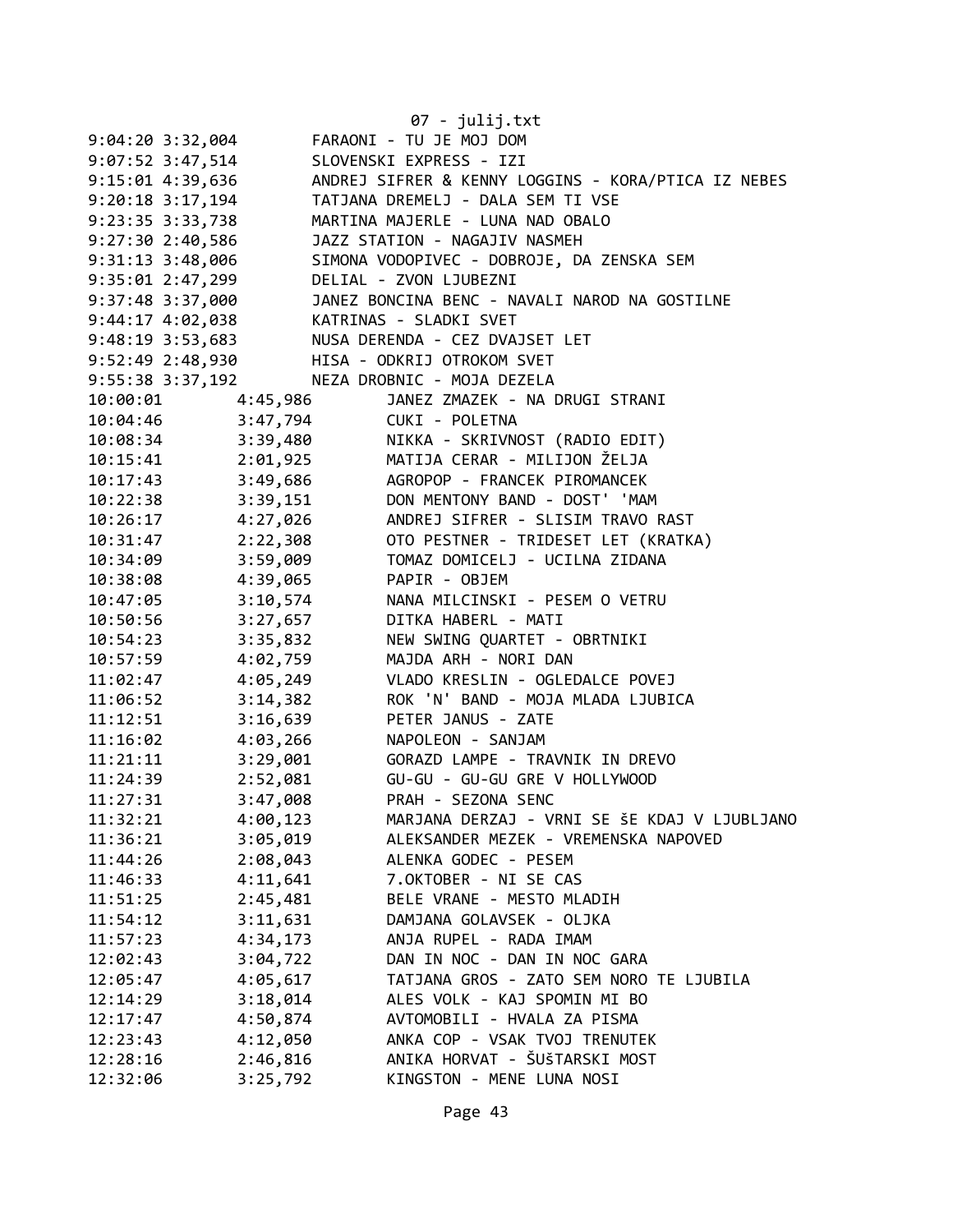|          |          | 07 - julij.txt                              |
|----------|----------|---------------------------------------------|
| 12:35:32 | 3:10,897 | PANDA - LINO                                |
| 12:38:42 | 3:42,831 | ANDRAZ HRIBAR - OGNJENI OBROC               |
| 12:46:37 | 3:34,517 | PEPEL IN KRI - JEANETTE                     |
| 12:50:51 | 3:23,998 | LINTVERN - CE TE SRECAM                     |
| 12:54:15 | 2:39,399 | MAJDA SEPE - DREVO                          |
| 12:56:54 | 2:53,123 | ALEX VOLASKO - INSTA                        |
| 12:59:46 | 2:34,413 | BILBI - ISKRICE                             |
| 13:02:20 | 2:59,394 | SANJA GROHAR - GREH V PESKU                 |
| 13:05:19 | 3:12,284 | SAMO GLAVAN - KOSOVIRJI LAHKO               |
| 13:08:31 | 3:02,017 | BYE THE WAY - NEMIR V MENI                  |
| 13:12:52 | 3:23,672 | KARMEN STAVEC - ENA SOLZICA                 |
| 13:16:15 | 4:50,994 | IZTOK MLAKAR - BOZICNA                      |
| 13:22:10 | 2:58,113 | HAZARD - ZABLODA V MODRIH KAVBOJKAH         |
| 13:25:08 | 3:06,350 | MIT - MIT                                   |
| 13:28:14 | 4:00,558 | AVIA BAND - TEBE SI ŽELIM                   |
| 13:32:58 | 4:05,831 | FRENK NOVA - DEZ IN SONCE                   |
| 13:37:03 | 2:07,960 | BLUEGRASS HOPPERS - PO NOVEM LETU BOLJŠE BO |
| 13:40:30 | 3:04,114 | IRENA VRCKOVNIK - FANT Z ULICE              |
| 13:43:34 | 3:19,188 | DARJA SVAJGER - OB MENI                     |
| 13:46:53 | 5:05,571 | CALIFORNIA/MZ HEKTOR - V MENI JE CALIFORNIA |
| 13:52:46 | 2:54,720 | NECA FALK - DOBRO JUTRO, DOBER DAN          |
| 13:55:41 | 2:39,980 | MILAN KAMNIK - GREMO NA KAVO V PORTOROZ     |
| 13:58:20 | 1:58,543 | BERTA AMBROŽ - MALI VRAGEC V OCEH           |
| 14:00:19 | 2:05,331 | ADI SMOLAR - HUJSE MUKE NI                  |
| 14:02:24 | 2:48,084 | AYNEE - NA MORJE                            |
| 14:05:12 | 3:05,731 | JANEZ ZMAZEK ZAN - NA DOPUSTU               |
| 14:08:17 | 5:39,104 | HISA - PALE SAM NA SVETU                    |
| 14:15:15 | 3:24,347 | NINA PUSLAR - ROK TRAJANJA                  |
| 14:18:36 | 5:09,318 | FLIRT - ROMEO IN JULIJA                     |
| 14:24:48 | 3:24,797 | ZABJAK TRIO - MORALITETA                    |
| 14:28:13 | 3:23,951 | DAVID GROM - POLNA LUNA                     |
| 14:32:20 | 3:02,252 | BOTRI - UGASN'<br>ME                        |
| 14:35:22 | 2:07,991 | RAFKO IRGOLIC - JAHAM SPET V KOLORADO       |
| 14:37:30 | 2:20,211 | LUCKY CUPIDS - STECI STRAN                  |
| 14:41:09 | 3:09,301 | SOPRANOS - ISTO IME                         |
| 14:44:18 | 3:33,605 | KATRINAS - FUNKY BEAT                       |
| 14:47:51 | 4:16,958 | SANK ROCK/MATJAZ JELEN - METULJ             |
| 14:53:01 | 3:09,963 | OTO PESTNER & ELDA VILER - MOJA DEZELA      |
| 14:56:12 | 3:55,987 | ANIKA - NISVA DOBER PAR                     |
| 15:00:08 | 2:37,431 | ELDA VILER - KDO SI, NE VEM                 |
| 15:02:45 | 3:42,530 | MARE B - EDINA                              |
| 15:06:27 | 2:53,942 | 1X BAND - TIH DEŽEVEN DAN                   |
| 15:10:40 | 2:42,845 | ROK'N'BAND - RAD JO IMAM                    |
| 15:13:14 | 4:45,547 | TOMAZ DOMICELJ - TEŽEK DEŽ                  |
| 15:17:59 | 3:15,861 | NULA KELVINA - KAKO NAJ TE POGRESAM         |
| 15:22:19 | 3:06,279 | MANOUCHE - TAMALA                           |
| 15:25:46 | 3:34,925 | FOLK ROLA - DANES                           |
| 15:30:04 | 2:56,409 | ANDREJ SIFRER - MAR NAJ ZATO ZNORIM         |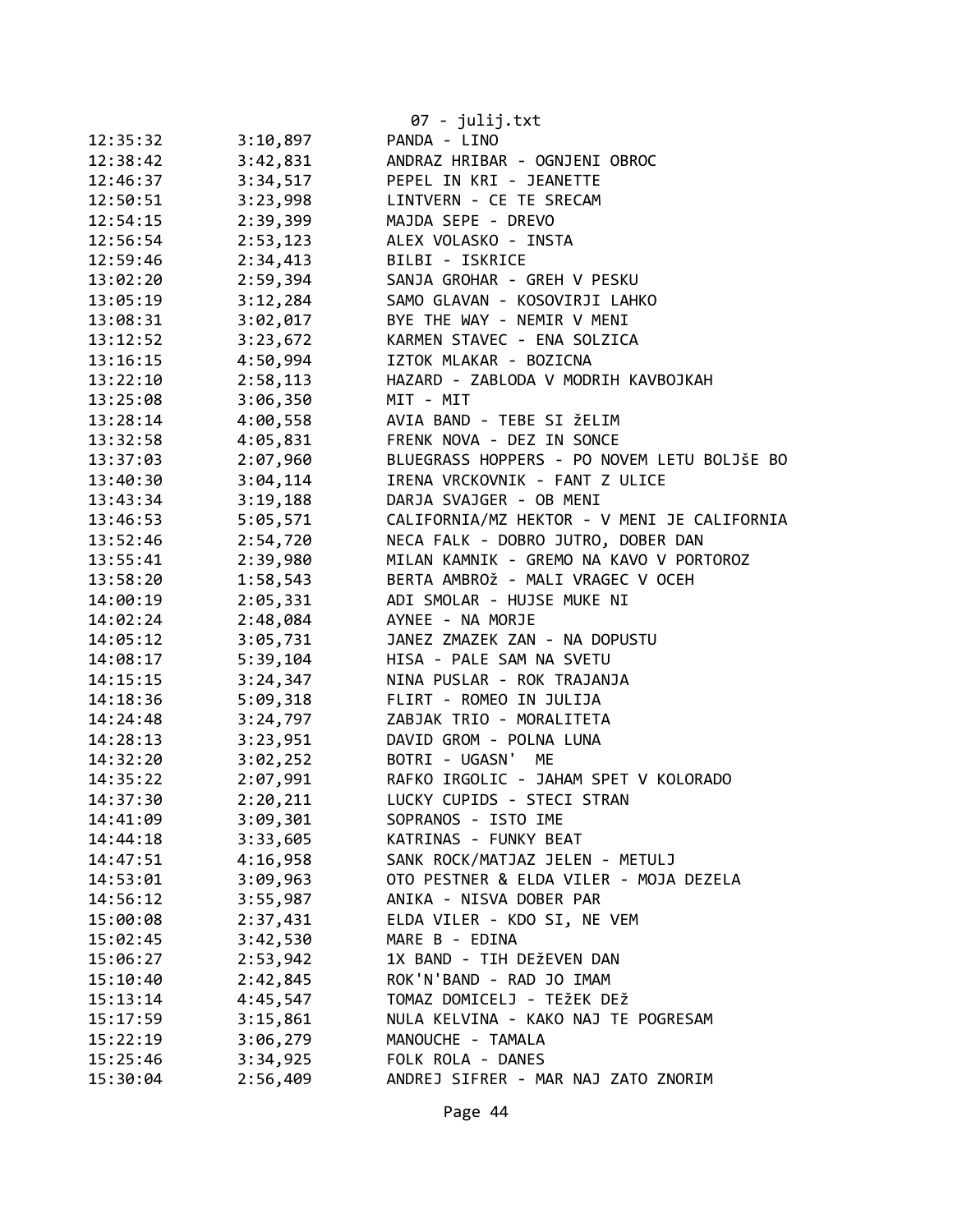| 15:33:01 | 3:31,723             | $07 - julij.txt$<br>ROK FERENGJA - LJUBI ME |
|----------|----------------------|---------------------------------------------|
| 15:36:32 | 5:52,043             | PAPIR - MOJE SRCE ODHAJA                    |
| 15:43:43 | 3:22,960             | MANUELLA - V TVOJEM OGNJU (INFERNO)         |
| 15:47:05 | 3:14,890             | EDVIN FLISER - TAM KJER SEM DOMA            |
| 15:51:13 | 2:55,785             | CUKI - STO NA URO                           |
| 15:54:08 | 3:17,654             | DADI DAZ - IN GREM NAPREJ                   |
| 15:57:26 |                      | RITEM PLANET - USTNICE BREZ POLJUBOV        |
|          | 3:21,988<br>5:36,213 | TATJANA DREMELJ - CE NE LJUBIS ME VEC       |
| 16:00:47 |                      | MONIKA PUCELJ - POTISKAS ME OB TLA          |
| 16:06:23 | 3:56,630             |                                             |
| 16:11:38 | 2:33,925             | MAJDA SEPE IN NINO ROBIC - BELE LADJE       |
| 16:14:12 | 4:03,037             | SIMPLE - SAM                                |
| 16:18:15 | 3:16,957             | FOLKROLA - HELENA                           |
| 16:22:35 | 3:54,005             | NUSA DERENDA - V OGENJ ZDAJ OBLECI ME       |
| 16:26:29 | 2:21,282             | BELE VRANE - HOROSKOP                       |
| 16:28:50 | 3:28,847             | ALENKA VIDRIH - PRISLUHNI                   |
| 16:44:59 | 2:48,716             | MAJDA ARH - POŠLJI MU VETER POZDRAV         |
| 16:47:47 | 2:59,047             | BABALOO BAND - NOCEM PESEM                  |
| 16:51:39 | 3:04,858             | GU-GU - F ROMANCA V KINU SLOGA              |
| 16:54:43 | 3:39,662             | ALJA OMLADIC - NE JEMLJI ME ZARES           |
| 16:58:23 | 3:47,885             | JAN PLESTENJAK - AMORE MIO                  |
| 17:02:41 | 3:22,085             | ZAN SERCIC - SATELITI                       |
| 17:06:03 | 3:28,553             | ALEKSANDER MEZEK - MESTO BREZ SRCA          |
| 17:10:24 | 2:51,252             | SELL OUT - ZOMBI V KATAKOMBI                |
| 17:13:15 | 4:25,815             | AGROPOP - SAMO MILIJON                      |
| 17:17:40 | 2:33,055             | OTO PESTNER - NAJ SNEZI                     |
| 17:21:17 | 2:43,379             | ROK 'N' BAND - DEJ RUK'N ME                 |
| 17:24:00 | 3:21,989             | LIDIJA KODRIC - NEIZPETA MELODIJA           |
| 17:27:22 | 3:42,146             | MAJDA SEPE - PLAZ                           |
| 17:31:49 | 2:55,652             | NEZA BRACUN - MOJ REFREN                    |
| 17:34:44 | 3:19,365             | ALENKA GODEC - SONCE SI TI                  |
| 17:38:03 | 3:54,547             | TULIO FURLANIC - TOCNO VMES                 |
| 17:43:17 | 3:32,861             | BAZAR - URA STRASTI                         |
| 17:46:49 | 3:19,523             | NEISHA - MALO TU MALO TAM                   |
| 17:51:01 | 3:42,675             | DON MENTONY BAND - ZBUDI SE                 |
| 17:54:45 | 2:51,405             | KALAMARI - SVEZE VRTNICE                    |
| 17:57:36 | 2:48,521             | DITKA HABERL - V MENI RASTE DREVO           |
| 18:00:55 | 4:01,048             | STANE MANCINI - MANDOLINA                   |
| 18:04:54 | 3:34,950             | MARTA ZORE - POVEJ MI ZAKAJ                 |
| 18:08:29 | 2:15,036             | BRANKA KRANER - BARVICE SI KUPI             |
| 18:11:36 | 2:29,178             | ANIKA HORVAT - MINI IN MAXI                 |
| 18:14:05 | 3:16,805             | JERICA HABER - ZIVLJENJE SE SMEJI           |
| 18:17:22 | 4:01,717             | VILI RESNIK - REKA ZELJA                    |
| 18:22:28 | 3:52,006             | DAMJANA - DAJ MI LJUBEZEN NAZAJ             |
| 18:26:41 | 5:18,215             | IZTOK MLAKAR - BLUES                        |
| 18:34:20 | 2:54,477             | SAMO GLAVAN - MOJA PUNCA                    |
| 18:38:27 | 2:51,137             | MARJANA DERZAJ - V LJUBLJANO                |
| 18:43:36 | 2:47,061             | DELIALI - ZVON LJUBEZNI                     |
| 18:46:23 | 2:41,094             | MATIJA CERAR - TRI DEKLICE                  |
|          |                      |                                             |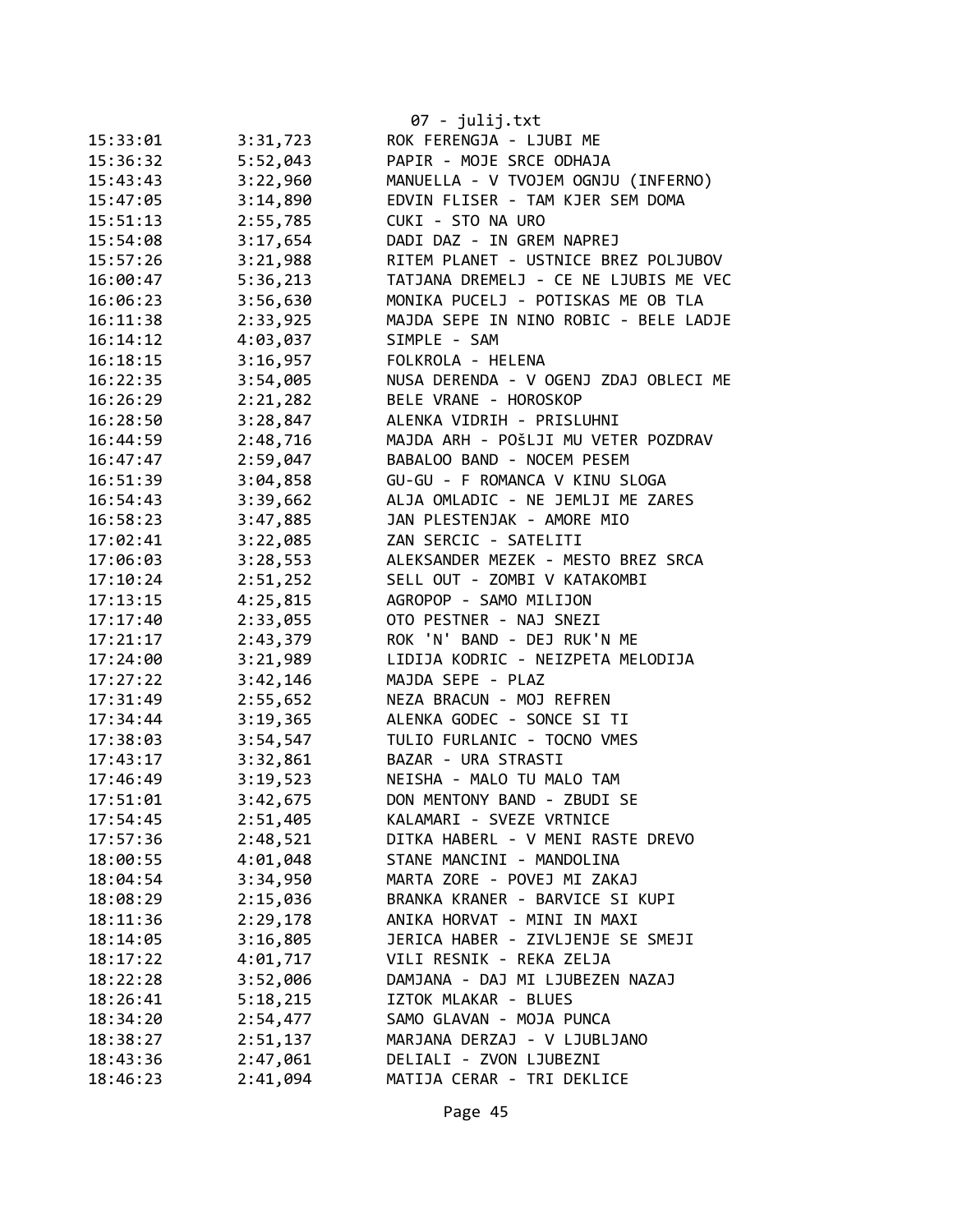|          |          | 07 - julij.txt                              |
|----------|----------|---------------------------------------------|
| 18:49:56 | 3:01,149 | GAL GJURIN - NISEM KRIV                     |
| 18:52:57 | 2:56,322 | MATJAŽ JELEN - ODKAR SI ŠLA                 |
| 18:55:53 | 3:34,021 | BOZIDAR WOLFGANG WOLF - ZAJOKAL BOM         |
| 18:59:58 | 3:48,653 | DAN D - GOOGLE ME                           |
| 19:03:46 | 3:36,105 | ADI SMOLAR - GENOCID                        |
| 19:07:22 | 3:54,042 | LEELOOJAMAIS - NE ZAMERI MI                 |
| 19:12:05 | 4:30,788 | HISA - MOSTOVI SO PADLI                     |
| 19:16:35 | 3:46,935 | VLADO KRESLIN - VRANE                       |
| 19:21:26 | 2:49,070 | DEŽUR - HASTA MANANA                        |
| 19:24:15 | 3:59,119 | DREVORED - POLETNA NOC                      |
| 19:28:14 | 3:17,314 | JANKO ROPRET - NIMA SMISLA DA LAŽEŠ         |
| 19:32:16 | 4:07,042 | FLIRT - JUTRANJI STRIPTIS                   |
| 19:36:23 | 3:38,119 | DARJA SVAJGER - SONCE SI                    |
| 19:40:53 | 3:36,688 | KINGSTON - NON STOP                         |
| 19:44:29 | 3:17,154 | ALJA KRUSIC - A BOS MALO MOJ                |
| 19:47:46 | 1:46,301 | IVANKA KRAŠEVEC - HOT DIGGITY               |
| 19:50:25 | 3:03,710 | NECA FALK - SAMA FANTA NASLA SI BOM         |
| 19:53:28 | 4:47,468 | BIG FOOT MAMA - BULDOŽER                    |
| 19:58:16 | 4:29,857 | SOULGREG ARTIST - NOVI SVET                 |
| 20:03:15 | 2:27,633 | ANDREJ SIFRER - DEBELUHI                    |
| 20:05:43 | 2:03,940 | OTO PESTNER &P.UGRIN BAND - KAKOR MADONNA   |
| 20:07:47 | 3:36,568 | LINTVERN - ZBOGOM BLUES                     |
| 20:14:44 | 3:09,048 | FARAONI/SLAVKO IVANCIC - KAR JE RES, JE RES |
| 20:17:48 | 2:53,570 | TOMAZ DOMICELJ - KAMIONAR                   |
| 20:21:34 | 4:08,093 | ANIKA - LAHKO NOC PIRAN                     |
| 20:25:42 | 3:15,482 | FRENK NOVA - KO TE NI                       |
| 20:28:57 | 3:59,857 | VICTORY - POLETNE MACKE                     |
| 20:34:00 | 2:50,926 | PEPEL IN KRI - PO BITKI SO GENERALI VSI     |
| 20:36:51 | 2:19,568 | BETI JURKOVIC - TALISMAN                    |
| 20:42:02 | 3:44,912 | BOTRI - V NOVO JUTRO                        |
| 20:45:47 | 3:31,738 | PANDA - SIVE CESTE                          |
| 20:50:02 | 2:04,461 | GAUDEAMUS - PESEM ZA ŠPAS                   |
| 20:52:06 | 4:01,429 | DOMINIK KOZARIC - REKA LUCI (ORIGINAL)      |
| 20:56:08 | 3:00,343 | JELKA CVETEŽAR - SIMFONY                    |
| 21:00:00 | 3:46,821 | DRUSTVO MRTVIH PESNIKOV - RABM              |
| 21:03:47 | 3:37,509 | KARMEN STAVEC - FANT IZ PRAVLJICE           |
| 21:07:24 | 3:41,411 | CUKI - ZGODBA O PRIJATELJSTVU               |
| 21:14:33 | 3:17,330 | BELE VRANE - KAM SI NAMENJEN                |
| 21:17:51 | 3:32,408 | MIRAN RUDAN - NE MISLI DA UMIRAM            |
| 21:22:14 | 3:03,824 | BABILON - RABIM TVOJ SMEH                   |
| 21:25:18 | 3:56,660 | OBJEM - ODSEL BOM                           |
| 21:30:19 | 3:42,761 | ALENKA VIDRIH - HARMONIKAR                  |
| 21:34:01 | 2:37,516 | ALEŠ HADALIN - KAKO LEPO JE                 |
| 21:36:39 | 3:06,066 | ANU - VZEM' SI CAS                          |
| 21:44:03 | 3:06,067 | HAZARD - OTROCI PANKRTOV                    |
| 21:47:09 | 3:51,871 | DAMJANA GOLAVSEK - MASKARADA                |
| 21:51:46 | 3:19,987 | JAZZ STATION - DELAM KAR SE NE SME          |
| 21:55:05 | 2:19,024 | PREZRTI - NA SKALAH IN MIVKI                |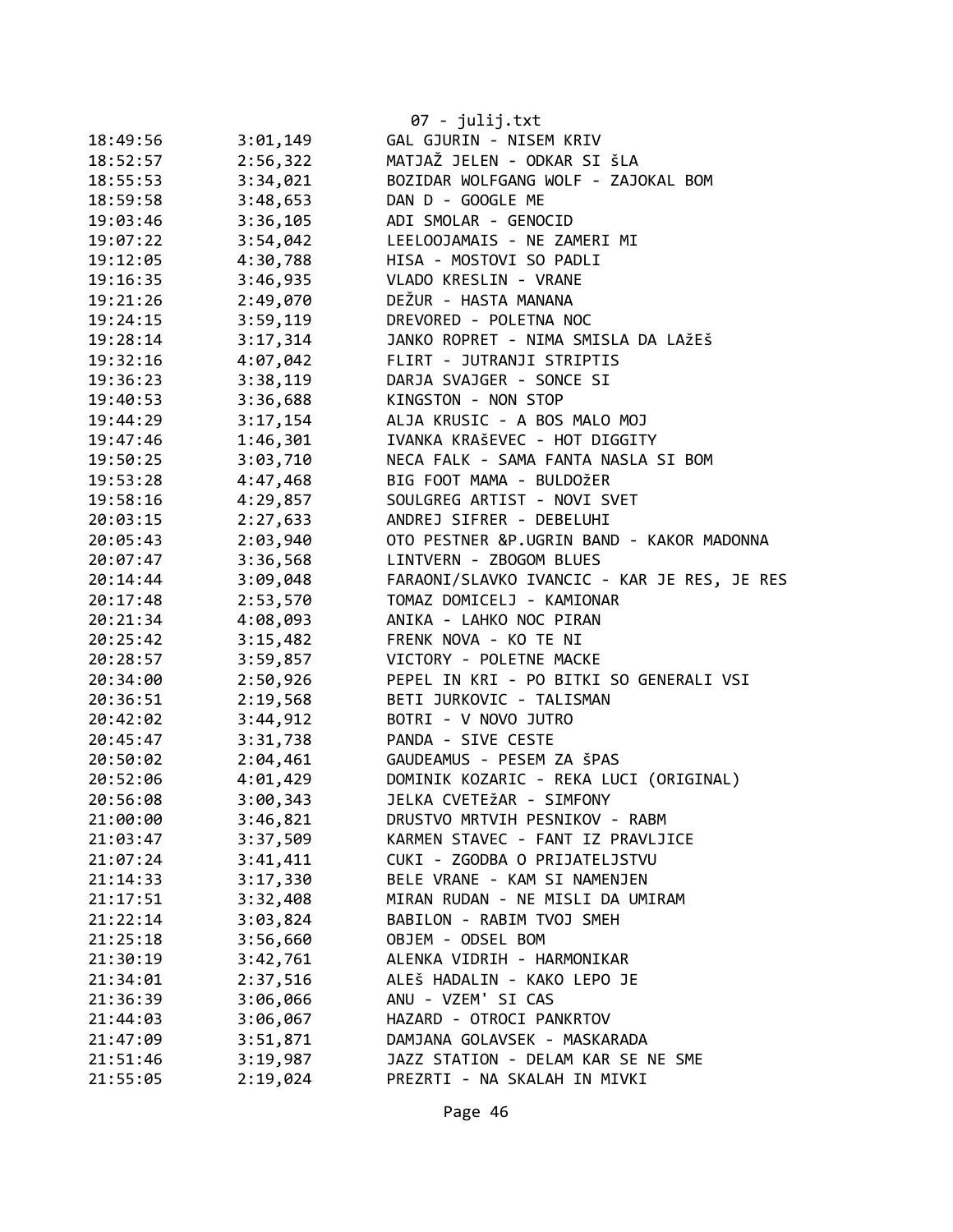|          |          | $07 - julij.txt$                           |
|----------|----------|--------------------------------------------|
| 21:57:24 | 3:26,544 | NINA PUSLAR - POZDRAV Z LJUBEZNIJO         |
| 22:01:43 | 2:23,940 | MAJDA SEPE - ŠUŠTARSKI MOST                |
| 22:04:07 | 3:09,267 | ROK'N'BAND - NINA                          |
| 22:07:15 | 3:17,086 | DON MENTONY BAND - REKLA JE NE             |
| 22:13:16 | 4:22,806 | O. ROUS IN LEA LIKAR - LJUBLJENA           |
| 22:17:39 | 3:28,129 | GU-GU - DNEVI, KI PRIHAJAJO                |
| 22:21:59 | 3:13,849 | AVIA BAND - KAKO JI JE IME                 |
| 22:25:12 | 4:06,070 | FOLKROLA - MAVRICA                         |
| 22:30:22 | 3:33,971 | BLUEGRASS HOPPERS - SLOVENSKEGA NARODA SIN |
| 22:33:56 | 3:29,360 | ALEKSANDER MEZEK - AJDA PA ZNOVA CVETI     |
| 22:37:25 | 3:54,859 | MATJAZ JELEN - VSE SE V PRAVO SMER VRTI    |
| 22:46:20 | 3:31,593 | ALENKA GODEC - KAR SEM S TEBOJ             |
| 22:50:36 | 4:20,087 | SLOVENSKI EXPRESS - IZGUBLJEN              |
| 22:54:56 | 2:42,457 | OTO PESTNER - MNOGO SRECNIH LET OD TOD     |
| 22:57:38 | 3:28,757 | DELIAL - SEJEM ZELJA                       |
| 23:01:59 | 3:50,248 | NAPOLEON - BODI MOJA                       |
| 23:05:49 | 3:41,579 | IVANA HONSIC - RDECA NIT                   |
| 23:14:07 | 4:21,539 | BAZAR - SI ŠE JEZNA NAME                   |
| 23:18:28 | 3:38,740 | JANEZ BONCINA BENC - TA NOC JE MOJA        |
| 23:22:59 | 2:42,070 | METKA ŠTOK - KO BOM 64                     |
| 23:25:41 | 2:08,013 | MATIJA CERAR - PESEM ZA DINAR              |
| 23:27:49 | 4:08,105 | ADI SMOLAR - SPOMIN NA MAJ                 |
| 23:33:01 | 2:58,013 | STANE MANCINI - NAMESTO PISMA              |
| 23:35:59 | 3:26,137 | TATJANA DREMELJ - OSTANI TAKŠEN KOT SI     |
| 23:43:36 | 4:45,035 | IZTOK MLAKAR - PEPI ZBARADORIA             |
| 23:48:21 | 3:27,814 | PAPIR - NACIN                              |
| 23:52:34 | 2:55,201 | ELABANDA - GOODBYE MORNING                 |
| 23:55:29 | 3:55,612 | SAMO GLAVAN - HLAPCI                       |

| 0:00:16 3:34,873                       | PEPEL IN KRI - DAN LJUBEZNI                                           |
|----------------------------------------|-----------------------------------------------------------------------|
| 0:03:50 3:37,692 PANDA - CESNJEV CVET  |                                                                       |
| 0:07:27 3:56,023 ROK'N'BAND - ZVEZDICA |                                                                       |
|                                        | 0:11:21 3:01,002 ALENKA GODEC - POGLEJ ME V OCI                       |
|                                        |                                                                       |
|                                        | 0:17:28 2:38,863         IVANKA KRASEVEC - PRESERN - O TASCE, TASCICE |
|                                        | 0:20:09 3:20,154 ALFI NIPIC - POLJANE DOM PRELEPIH DNI                |
|                                        | 0:23:29 3:00,120 AVIA BAND - VSAJ SE TRENUTEK                         |
|                                        | 0:26:26 3:46,201 TANGELS - NAJIN (CHR RMX)                            |
|                                        | 0:30:15 3:44,059 PHONOMONICS - POHITIVA                               |
| 0:33:59 3:16,957 SLAVKO IVANCIC - CRTA |                                                                       |
| 0:37:15 3:32,951 DAZ - SRECEN          |                                                                       |
|                                        | 0:40:49 3:55,021 ANJA RUPEL - ZVEZDE SO NA NJENI STRANI               |
| 0:44:42 3:54,972 IVAN HUDNIK - TANJA   |                                                                       |
| 0:48:37 3:20,016 NUDE - NI CIST GREH   |                                                                       |
|                                        | 0:51:57 3:21,654 ALENKA SMID - ENKRAT KO BOS SAM                      |
|                                        |                                                                       |

Page 47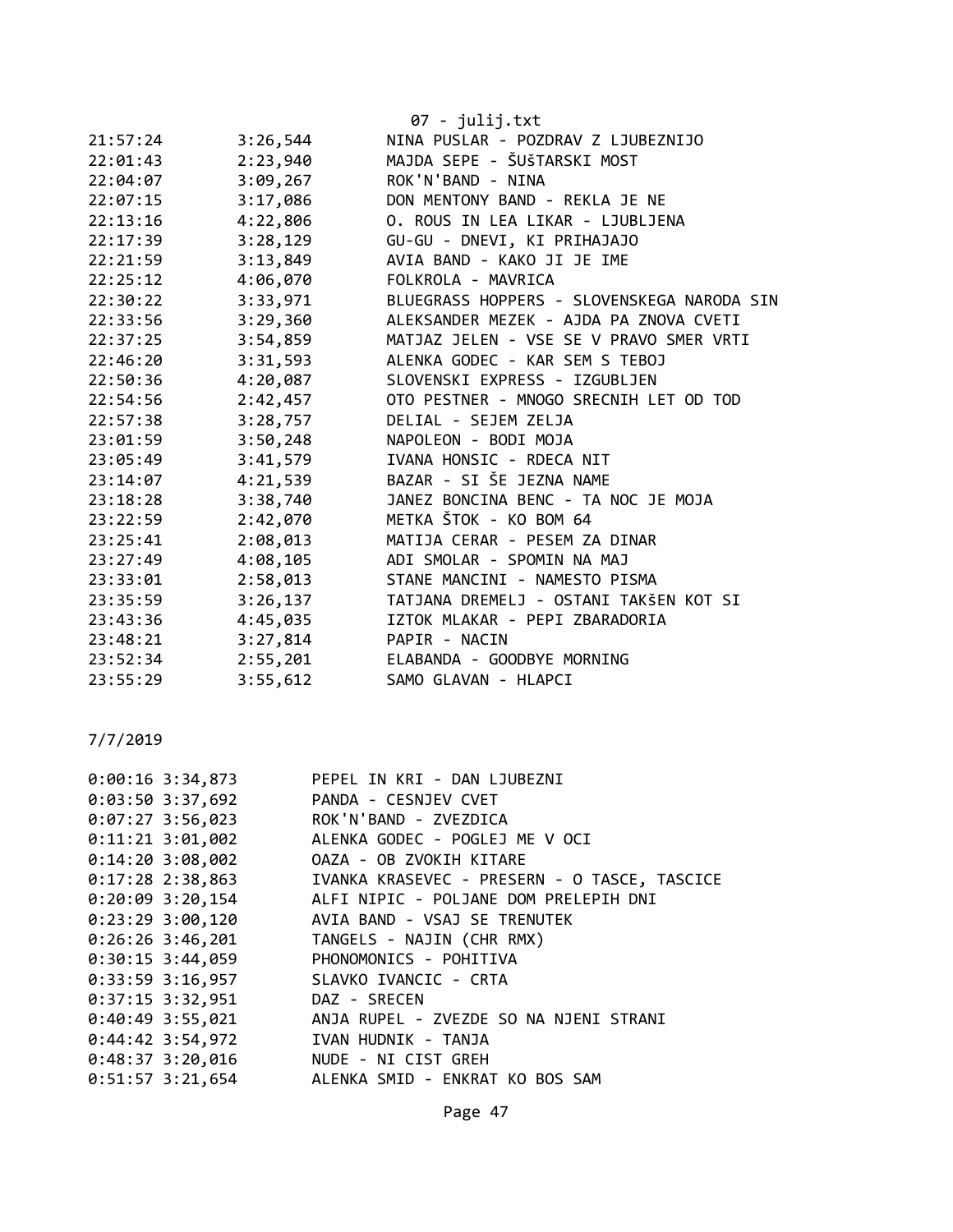|                        | 07 - julij.txt                                        |
|------------------------|-------------------------------------------------------|
| $0:55:19$ 3:45,042     | ADI SMOLAR - ZAVOD ZA ZAPOSLOVANJE                    |
| $0:59:04$ 3:15,993     | BOZIDAR WOLFGANG WOLF - ANGEL VARUH                   |
| 1:02:22 3:19,738       | MARTIN KRPAN - JE V SISKI SE KAJ ODPRTEGA             |
| 1:05:42 3:57,020       | GOLDEN EYE - DO KONCA                                 |
| 1:09:39 4:59,192       | VLADO KRESLIN - TISOC LET                             |
| 1:14:39 3:29,689       | PETER PAN - KEKCEVA PESEM                             |
| 1:18:09 4:24,388       | GAL IN GALERISTI - POGLEJ VEN, DEZUJE                 |
| $1:22:33$ $3:41,127$   | ALEKSANDER MEZEK - JULIJA                             |
| $1:26:16$ 4:00,002     | HAZARD - ANDREJA                                      |
| $1:30:16$ $3:18,401$   | ALEKSANDER NOVAK - DA BI (RADIO EDIT)                 |
| 1:33:34 2:54,624       | BLUEGRASS HOPPERS - KAMIONAR                          |
| 1:36:31 3:10,097       | CUKI - CRNE OCI                                       |
| 1:39:41 3:42,019       | BAZAR - BARABE                                        |
| 1:43:22 4:50,881       | DRUSTVO MRTVIH PESNIKOV - TI SI VSE                   |
| 1:48:13 4:22,066       | IZTOK MLAKAR - KARLO SPACAPAN                         |
| 1:52:35 4:32,681       | DON MENTONY BAND - MEDLEY (REKLA JE NE, DOBRA MRHA, ) |
| 1:57:07 3:24,798       | FARAONI - TO JE ZIVLJENJE BREZ NEBA                   |
| 2:00:34 3:07,035       | KANTOR - LJUBEZEN IZ SOLSKIH DNI                      |
| 2:03:41 2:57,924       | ALJA KRUSIC - NISI SAM                                |
| 2:06:39 3:17,655       | MALITA GOLOB - MOJA DEZELA SLOVENIJA                  |
| 2:09:59 3:31,816       | KINGSTON - MINI BIKINI                                |
| 2:13:29 3:06,994       | BETI JURKOVIC - ENKRAT SE                             |
| 2:16:36 2:42,034       | VICTORY - ONA JE KOT SLADKA KAVA                      |
| 2:19:19 3:26,986       | KALAMARI - SOVRAZIM JUTRA                             |
| 2:22:46 2:44,065       | SPIN - SUSTARSKI MOST                                 |
| 2:25:29 3:29,871       | MILAN PECOVNIK PIDZI - NOCOJ BOM PLESAL LE S TEBOJ    |
| 2:29:02 3:22,474       | IRENA VRCKOVNIK - POLEPSAJ SVET Z LJUBEZNIJO          |
| 2:32:24 3:00,029       | FRENK NOVA - KO TE NI                                 |
| 2:35:24 3:33,303       | LUNA NAD OBALO - MARTINA MAJERLE                      |
| 2:39:00 2:57,511       | IRENA KOHONT - POVABI ME NA LUNO                      |
| 2:41:57 3:57,791       | MAJDA SEPE - POJ KITARA MOJEGA SRCA                   |
| 2:45:54 3:20,780       | DITKA - DRUGI BREG ZELJA                              |
| 2:49:17 2:57,613       | BELE VRANE - TUDI DEZ                                 |
| 2:52:15 3:40,664       | GAL GJURIN IN TEMNA GODBA - KO POLETIS NAD OBLAKI     |
| 2:55:55 2:20,577       | LIDIJA KODRIC - PASTIR KOSTJA                         |
| 2:58:18 2:30,935       | ANDREJ SIFRER - BOM SPLEZOV NA CESNJO                 |
| $3:00:49$ 4:09,355     | NINA PUSLAR - TI GRES                                 |
| $3:04:58$ $3:18,006$   | NATASA & ZIBELNIK - LUNA ME NOSI                      |
| $3:08:18$ 4:10,336     | CALIFORNIA - NE GOVORI                                |
| $3:12:28$ $2:42,872$   | OTO PESTNER - SEPET POLETNIH TRAV                     |
| $3:15:10$ $3:25,205$   | ENZO HROVATIN - SPREMINJAM SE                         |
| $3:18:38$ $2:55,035$   | SUNNY ORCHESTRA - NA KARIBE                           |
| $3:21:29$ $2:54,207$   | NINA PUSLAR FEAT. STISKI KVARTET - KDO SE VERJAME     |
| 3:24:23 3:52,030       | NECA FALK - LJUBIMEC MOJ                              |
| $3:28:17$ $3:14$ , 144 | NUSA DERENDA & MARKO VOZELJ - NAJ NAMA SODI LE NEBO   |
| 3:31:31 2:53,010       | RDECI DECKI & E.FLISER - NOC ZA ROCK'N'ROLL           |
| $3:34:24$ 1:44,823     | MATIJA CERAR - KUHARCKOV TWIST                        |
| $3:36:11$ $3:23,886$   | BOTRI - SONCE PO DEZJU                                |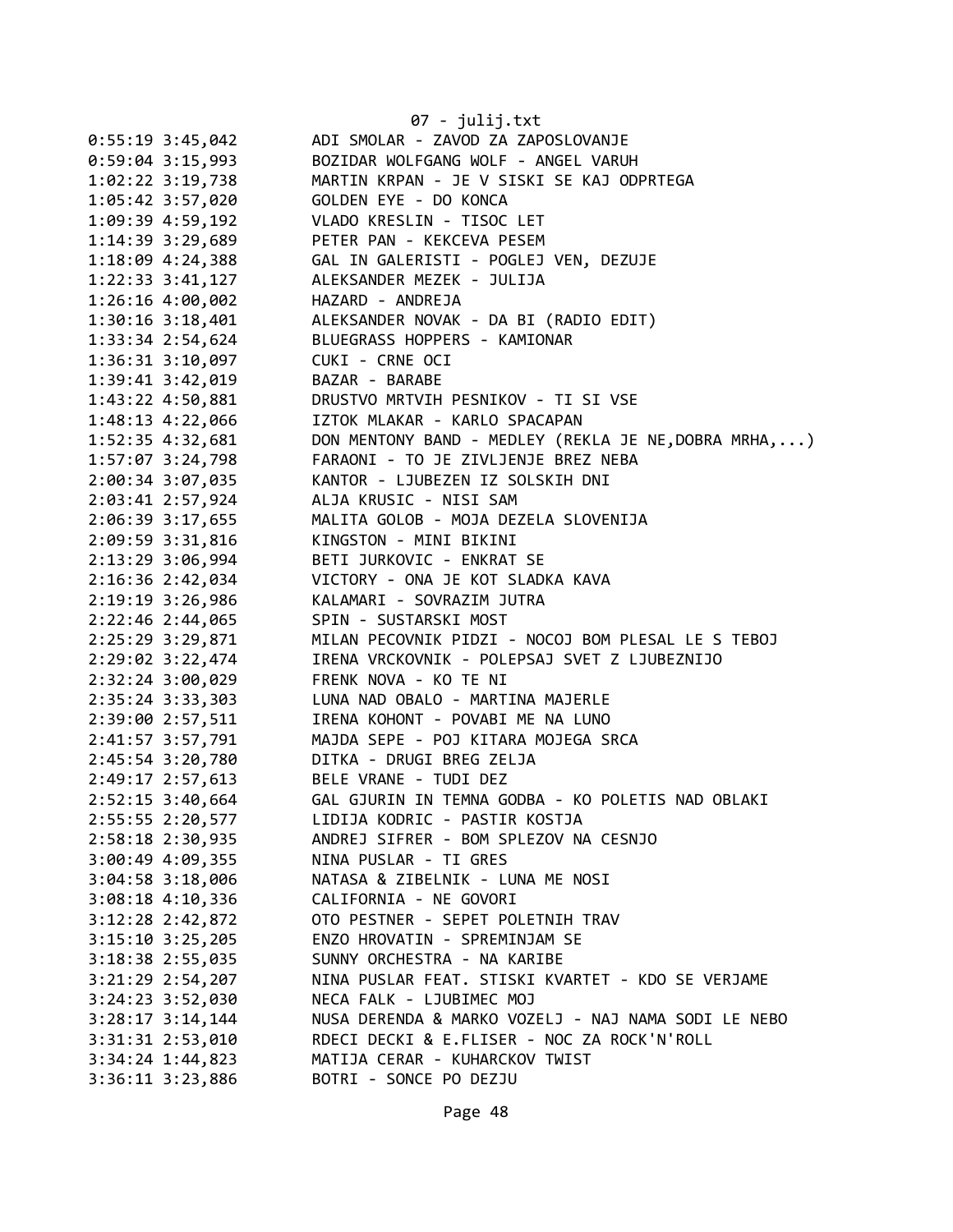|                      | $07 - julij.txt$                           |
|----------------------|--------------------------------------------|
| 3:39:35 3:53,726     | SELEKCIJA - BELA GOLOBICA                  |
| 3:43:28 3:27,228     | BE - OK SI                                 |
| $3:46:58$ $3:48,101$ | DANI DANDOSA - KOGA LJUBIS ZJUTRAJ         |
| 3:50:46 3:42,213     | AVTOMOBILI - PALME GORIJO                  |
| 3:54:28 2:33,996     | BRANKA KRANER - RUM IN COCA COLA           |
| 3:57:04 2:42,619     | ANIKA - NE CAKAJ NA MAJ                    |
| 3:59:47 2:48,023     | HELENA, IRENA, LADO, NINO - VRTILJAK       |
| 4:02:34 3:04,007     | BABILON - RABIM TVOJ SMEH                  |
| 4:05:37 4:36,573     | NE ME JUGAT - JUTRO                        |
| 4:10:13 3:16,165     | SELL OUT - SAMOTA                          |
| 4:13:29 4:03,025     | MIRAN RUDAN - LJUBI NEZNO                  |
| 4:17:32 3:16,027     | SIMONA VODOPIVEC - DIVJI KONJI             |
| 4:20:48 4:40,604     | TOMAZ DOMICELJ - MOJ DOM JE LJUBLJANA      |
| 4:25:28 2:55,046     | STANE MANCINI - PRIDES KAKOR VETER         |
| 4:28:26 4:13,902     | DAMJANA IN HOT HOT HOT - CE BI MI SRCE DAL |
| 4:32:39 4:25,098     | AGROPOP - SAMO MILIJON NAS SE ZIVI         |
| 4:37:01 3:04,693     | DITKA HABERL - NAD MESTOM SE DANI          |
| 4:40:08 2:56,996     | KARMEN STAVEC - ENA IN EDINA               |
| 4:43:02 3:13,856     | PANDA - KAKO GA CUTIM                      |
| 4:46:12 3:08,869     | VILI RESNIK - KO VRBE JOKAJO               |
| 4:49:23 3:42,712     | DAN D - VODA                               |
| 4:53:04 3:54,174     | MAJA ZALOZNIK & PAPAS - VZEMI, VSE TI DAM  |
| 4:56:58 3:15,150     | ALMA MERKLIN - SAMA V MESTU                |
| 5:00:13 2:57,957     | BERTA AMBROŽ - POSLEDNJA NOC LJUBEZNI      |
| 5:03:11 3:12,986     | VLADO KRESLIN - ZVEZDICE BELE              |
| 5:06:24 4:22,345     | ALENKA GODEC - KER TO ŽIVLJENJE JE         |
| 5:10:46 4:05,560     | ALEKSANDRA - VERJAMEM V LJUBEZEN           |
|                      | ANDREJ SIFRER - ZBOGOM RAJ                 |
| 5:14:51 4:50,830     | KALAMARI - JAZ BOM OB TEBI                 |
| 5:19:42 3:15,743     | ADI SMOLAR - NEPRILAGOJEN                  |
| 5:22:58 3:28,726     | CUKI - ODPELJAL TE BOM TJA                 |
| $5:26:26$ 2:30,015   |                                            |
| 5:28:56 2:54,556     | TOMAZ DOMICELJ - SOL                       |
| 5:31:50 3:32,700     | LEA LIKAR - PRIDE TAK DAN                  |
| 5:35:23 4:48,525     | PAPIR - LEPO MI JE S TEBOJ                 |
| $5:40:11$ $4:12,642$ | SANK ROCK - PRAVLJICA O MAVRICNIH LJUDEH   |
| 5:44:22 3:13,754     | GU-GU - HONOLULU BABY                      |
| 5:47:36 3:41,567     | AVTOMOBILI - KAJ SI HOTEL                  |
| $5:51:17$ 2:45,152   | KATRINAS - KOT PRAVLJICA                   |
| 5:54:03 1:57,934     | MATIJA CERAR - ZACARALA ME JE DEKLICA      |
| 5:56:01 3:38,761     | HAZARD - NENA                              |
| 5:59:40 4:07,953     | NINA PUSLAR - NI ONA                       |
| $6:03:44$ 2:38,490   | MAJDA SEPE - LJUBLJANSKE ULICE             |
| $6:06:22$ 4:14,854   | FARAONI - NE VDAJ SE                       |
| $6:10:37$ 4:22,676   | HALO - ZVEZDA                              |
| $6:15:00$ 2:25,991   | ALEKSANDER MEZEK - SIVA POT                |
| 6:17:22 3:07,727     | BELE VRANE - LETALOVLAK                    |
| $6:20:30$ 3:53,102   | MIRAN RUDAN - ZARADI NJE                   |
| 6:24:43 3:17,495     | KARMEN STAVEC - 100 NORIH IDEJ             |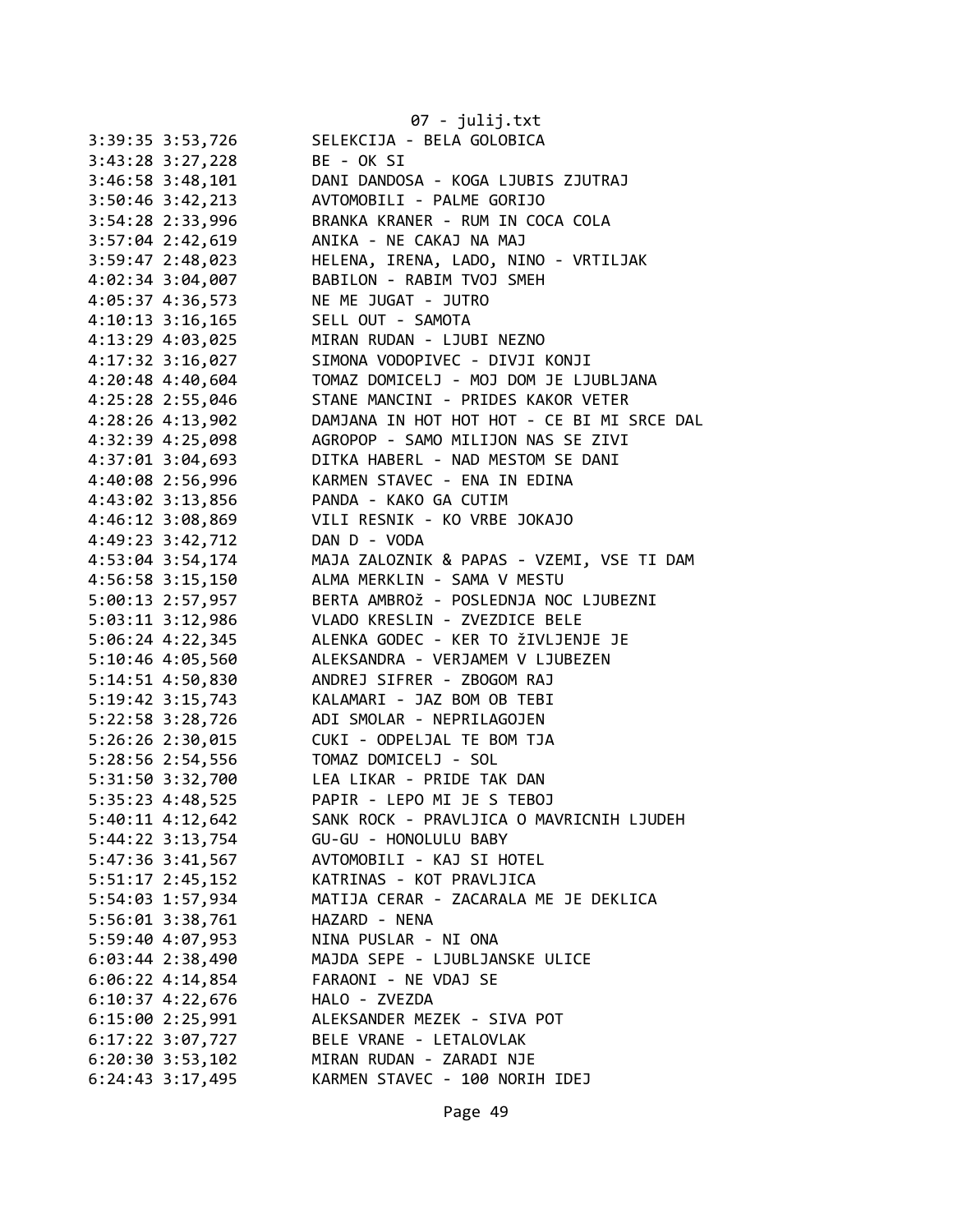|                                 | 07 - julij.txt                                                                                                                                     |
|---------------------------------|----------------------------------------------------------------------------------------------------------------------------------------------------|
| $6:28:00$ 3:26,014              | DADI DAZ - MAMIN SIN                                                                                                                               |
|                                 | 6:31:24 5:27,544 IZTOK MLAKAR - ŠTEFANA IN BARTOLIN                                                                                                |
|                                 | 6:36:52 3:26,096 NUSA DERENDA - BOGINJA                                                                                                            |
|                                 | 6:40:17 3:39,773 ANJA RUPEL - VSE                                                                                                                  |
|                                 | 6:43:57 3:51,030 DANILO KOCJANCIC/MATJAZ JELEN - POISCI ME                                                                                         |
|                                 | 6:47:48 3:33,415 CALIFORNIA - STARA BARKA                                                                                                          |
|                                 | 6:51:21 3:50,036<br>6:55:03 3:35,301<br>6:58:38 2:48,066<br>RITEM PLANET - ZGOREJ BREZ<br>RITEM PLANET - ZGOREJ BREZ<br>RITEM PLANET - ZGOREJ BREZ |
|                                 |                                                                                                                                                    |
|                                 |                                                                                                                                                    |
|                                 | 7:01:22 3:47,927 DITKA HABERL - LJUBIMEC BREZ IMENA                                                                                                |
|                                 | 7:05:09 3:19,013 PRIZMA - OD ENIH DO TREH                                                                                                          |
|                                 | 7:08:28 3:09,080 IRENA KOHONT - ZAPRLA SEM VSA OKNA                                                                                                |
| 7:11:37 3:49,929 DAN D - PLESES |                                                                                                                                                    |
|                                 |                                                                                                                                                    |
|                                 |                                                                                                                                                    |
|                                 | 7:15:27 3:44,385<br>7:19:11 3:56,923<br>7:23:07 2:56,122<br>ROK'N'BAND - ZDAJ SEM TU<br>ROK'N'BAND - ZDAJ SEM TU                                   |
|                                 | 7:26:03 3:38,003 STANE MANCINI - KO BI SE ENKRAT                                                                                                   |
|                                 | 7:29:41 4:22,973 MARTA ZORE - POZABIL SI NA VSE                                                                                                    |
|                                 | 7:34:04 2:56,864 BILBI - TO NI BLUES                                                                                                               |
|                                 | 7:37:00 3:22,017 OTO PESTNER - ZGODBA ZA DVA                                                                                                       |
|                                 |                                                                                                                                                    |
|                                 |                                                                                                                                                    |
|                                 | 7:40:22 4:03,063<br>7:44:25 4:24,777<br>7:48:50 3:35,070<br>BAZAR - PRVI MAJ<br>BAZAR - PRVI MAJ<br>PAZAR - PRVI MAJ                               |
|                                 | 7:52:24 2:54,060 BLUEGRASS HOPPERS - KAMIONAR                                                                                                      |
|                                 | 7:55:18 3:38,589 SLOVENAID - EN SVET (RADIO EDIT)                                                                                                  |
| 7:58:57 2:56,181                | DEŽUR - NA VRH SVETA                                                                                                                               |
|                                 | 8:09:51 4:38,018 ANDRAZ HRIBAR - KAJ MI DELAS                                                                                                      |
| 8:14:29 3:20,927                | SAMO GLAVAN - MULTI KULT                                                                                                                           |
| 8:17:50 1:56,998                | LIDIJA KODRIC - DAN ZA NAJU DVA                                                                                                                    |
|                                 |                                                                                                                                                    |
|                                 | 8:22:23 2:51,539 PEPEL IN KRI - PO BITKI SO GENERALI VSI                                                                                           |
|                                 | 8:25:14 3:26,010 AYNEE - SI TO TI                                                                                                                  |
|                                 | 8:28:40 2:50,694 IRENA VRCKOVNIK - DANES MI JE SESTNAJST LET                                                                                       |
| 8:33:06 3:04,215                | BOTRI - JAZ SEM IN                                                                                                                                 |
| 8:40:44 2:45,850                | DARJA SVAJGER - PRISLUHNI MI                                                                                                                       |
| 8:45:17 3:00,480                | ROK 'N' BAND - DEKLE MOJEGA                                                                                                                        |
| 8:48:17 3:16,881                | MERISSA IN FREEWAY - ZA MINUTO                                                                                                                     |
| 8:51:33 2:51,911                | DON MENTONY BAND - MARJETKA                                                                                                                        |
| $8:54:27$ 3:44,806              | FOLKROLA - TUMASTI OZBI                                                                                                                            |
| 8:58:11 2:26,042                | NINO ROBIC - VCASIH KO SE SRECAVA                                                                                                                  |
| $9:01:18$ 3:03,809              | JANEZ ZMAZEK - LAHKO NARDIM ŠE BOLJŠ                                                                                                               |
| 9:04:22 3:46,026                | FOXY TEENS - NAJ PADA ZDAJ DEZ                                                                                                                     |
| $9:08:04$ 2:40,001              | MARJANA DERZAJ - VALETA                                                                                                                            |
| $9:14:18$ 3:55,014              | VILI RESNIK - KJER MODRA SPI                                                                                                                       |
| $9:18:13$ $3:11,513$            | EDVIN FLISER - SOLZA, KI JE NE PRODAM                                                                                                              |
| $9:22:05$ $2:25,754$            | BRANKA KRANER - MON MONSIEUR                                                                                                                       |
| $9:24:52$ $2:40,237$            | STARI MACKI - MOJA BABY [YES SIR, THAT'S MY BABY]                                                                                                  |
| $9:27:32$ 4:25,692              | NUDE - RAZLOG                                                                                                                                      |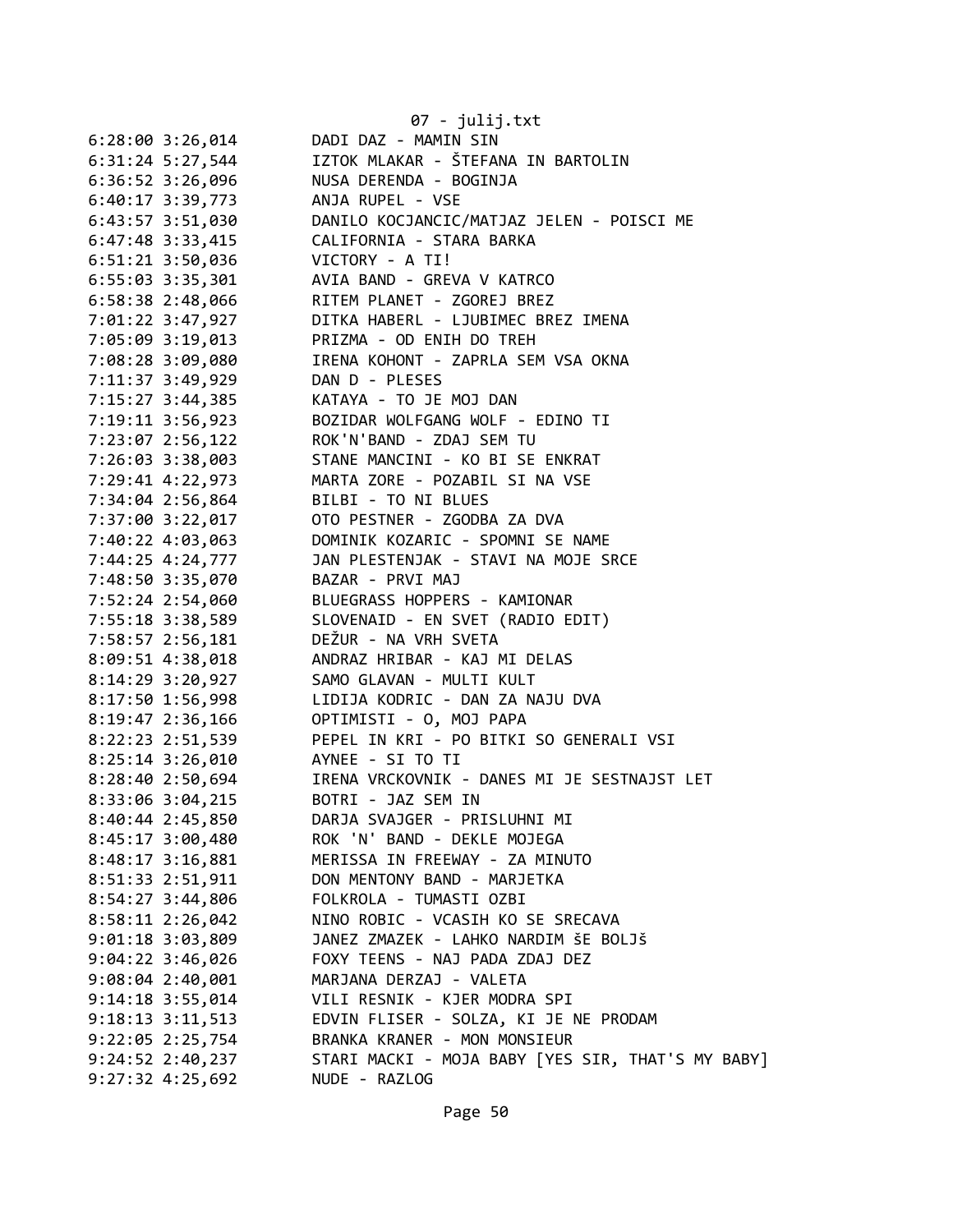|                  |                                      | 07 - julij.txt                                                              |
|------------------|--------------------------------------|-----------------------------------------------------------------------------|
| 9:33:27 2:29,530 |                                      | DAMJANA - V MOJ SVET VSTOPIL SI TI                                          |
|                  | 9:35:57 3:38,200                     | SOPRANOS - POD ZVEZDAMI                                                     |
|                  | $9:43:13$ $4:28,600$                 | ROK N BAND - BAMBINA                                                        |
|                  |                                      |                                                                             |
|                  |                                      | 9:47:42 4:05,529 ALEX VOLASKO - KRATEK DIH<br>ALENKA GODEC - ZDAJ GA POZNAM |
|                  | 9:52:35 4:16,491<br>9:56:51 3:36,963 | IGOR - ZALJUBLJENA                                                          |
|                  |                                      |                                                                             |
| 10:01:09         | 3:37,067<br>2:08,010                 | HISA - ZAMAN<br>VULTURE AND THE GURU - NE STRELJAJ NAME                     |
| 10:04:46         |                                      | MAJDA ARH - ZALJUBLJENA                                                     |
| 10:06:54         | 3:39,563                             | KALAMARI - STABO DRZIM                                                      |
| 10:14:41         | 3:41,052                             |                                                                             |
| 10:18:22         | 2:08,544                             | GAUDEAMUS - KO BOŠ PRIŠLA NA BLED                                           |
| 10:21:20         | 3:34,593                             | JANEZ BONCINA BENC - KADAR OGNJI DOGORIJO                                   |
| 10:24:54         | 2:59,061                             | MAJA KEUC - VANILIJA                                                        |
| 10:27:53         | 3:33,169                             | EVA CERNE - LE SANJE                                                        |
| 10:32:56         | 3:37,221                             | ANIKA HORVAT - VSE SI TI                                                    |
| 10:36:33         | 3:22,000                             | TOMO JURAK - KO BODO COLNI ZADNJIC V NOC ODPLULI                            |
| 10:45:35         | 1:35,555                             | MATIJA CERAR - PROMETNIK                                                    |
| 10:47:10         | 2:42,025                             | CASABLANCA - 0, MAMA                                                        |
| 10:50:39         | 3:07,069                             | FARAONI - NE POZABI NIKDAR NAME                                             |
| 10:53:46         | 3:30,578                             | GU-GU - DNEVI, KI PRIHAJAJO                                                 |
| 10:57:17         | 3:06,996                             | DANIEL RAMPRE - DOST' 'MAM TEGA                                             |
| 11:01:04         | 2:48,000                             | DITKA HABERI - MLADE OCI                                                    |
| 11:03:52         | 4:04,054                             | AVTOMOBILI - OBLJUBLJENA                                                    |
| 11:07:56         | 3:00,523                             | MLADI LEVI - ODA IRENI                                                      |
| 11:15:02         | 3:01,644                             | ANDREJ SIFRER - VASOVALEC                                                   |
| 11:18:04         | 4:30,045                             | KGV - KAKSEN DAN                                                            |
| 11:23:23         | 3:27,776                             | ADI SMOLAR - LJUDJE PA PRAVIJO                                              |
| 11:26:50         | 3:17,426                             | PAPIR - SLUTNJA                                                             |
| 11:31:37         | 2:01,655                             | BELE VRANE - STOPI NA TLA                                                   |
| 11:33:39         | 3:50,999                             | CUKI - SONCNI ZAREK                                                         |
| 11:37:29         | 3:20,442                             | REGINA - BODI TU                                                            |
| 11:44:44         | 2:36,616                             | ALENKA VIDRIH - VRTILJAK                                                    |
| 11:47:21         | 4:44,837                             | IZTOK MLAKAR - PEPI ŽBARADORIJA                                             |
| 11:52:53         | 3:14,885                             | BABILON IN DADA - KOT OCEAN (EMA 99)                                        |
| 11:56:08         | 3:58,503                             | MAJDA SEPE - STIHI MOJEGA SPOMINA                                           |
| 12:00:47         | 3:48,038                             | OTO PESTNER - MARY ANN                                                      |
| 12:04:35         | 4:11,186                             | ANJA RUPEL - BREZ LJUBEZNI                                                  |
| 12:08:46         | 3:50,004                             | BABALOO BAND - KO SEM SAM                                                   |
| 12:16:41         | 3:41,155                             | ROK'N'BAND - LJUBIM JO                                                      |
| 12:21:11         | 4:13,067                             | MIRAN RUDAN - NE ODPUSTI MI                                                 |
| 12:25:40         | 3:18,750                             | NEISHA - MALO TU MALO TAM                                                   |
| 12:28:58         | 4:08,201                             | GAL GJURIN - DUSA IN TELO                                                   |
| 12:34:36         | 4:13,836                             | BAZAR - MEHKA DEKLETA                                                       |
| 12:38:49         | 3:45,818                             | MARKO VOZELJ - ZVEZDE SO Z NAMA                                             |
| 12:50:45         | 4:00,440                             | AVIA BAND - KO BI JI MISLI BRAL                                             |
| 12:54:45         | 3:31,983                             | PANDA - KAKSNO SONCE KAKSEN DAN                                             |
| 12:58:17         | 3:55,597                             | JANKO ROPRET - NE BODI OBJESTNO DEKLE                                       |
| 13:02:13         | 3:12,940                             | BEPOP - PRISLUHNI SKOLJKI                                                   |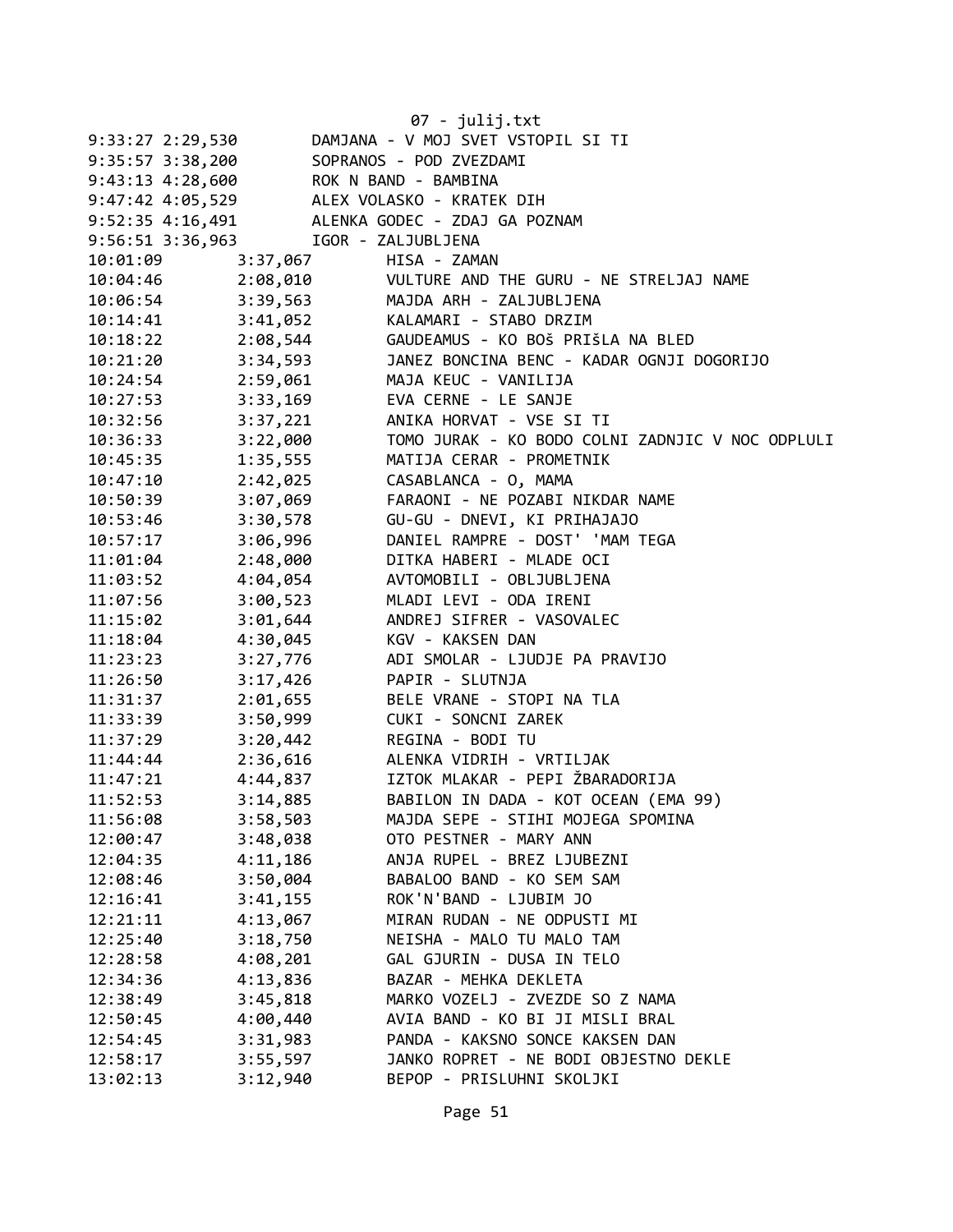|          |          | 07 - julij.txt                               |
|----------|----------|----------------------------------------------|
| 13:05:23 | 3:23,564 | BILBI - KOT SVA BILA                         |
| 13:08:46 | 3:51,457 | XEQUTIFZ - BIL JE PLES                       |
| 13:14:07 | 3:54,932 | VLADO KRESLIN - NEKEGA JUTRA, KO SE ZDANI    |
| 13:18:01 | 2:39,320 | ICE - STARA GARA                             |
| 13:22:13 | 3:25,151 | JELKA CVETEZAR - TOM PILIBI                  |
| 13:25:38 | 4:56,235 | CALIFORNIA - RAD LETEL BI                    |
| 13:31:48 | 4:15,116 | FOLKROLA - MARUŠKA                           |
| 13:36:03 | 3:43,746 | LUNAPARK - ALARM                             |
| 13:41:15 | 3:55,004 | ALEKSANDER MEZEK - LJUBLJANSKE CESTE         |
| 13:45:10 | 3:49,698 | DAMJANA IN HOT HOT HOT - ZIVLJENJE           |
| 13:49:00 | 4:13,123 | JAN PLESTENJAK - PO NEVIHTI                  |
| 13:54:04 | 3:16,714 | NATASA & ZIBELNIK - CAS JE DA SE PREBUDIM    |
| 13:57:21 | 2:59,761 | PEPEL IN KRI - PRIDI V SVET LJUBEZNI         |
| 14:00:21 | 3:51,816 | TOMAZ DOMICELJ - OPROSTI, KER TE MOTIM       |
| 14:04:12 | 2:29,576 | JANEZ ZMAZEK - HOPLA KONOPLA                 |
| 14:06:41 | 3:14,038 | BIG FOOT MAMA - ROLA SE                      |
| 14:11:24 | 4:01,027 | HAZARD - ANDREJA                             |
| 14:15:24 | 2:39,110 | BLUEGRASS HOPPERS - STARA MAMA               |
| 14:18:03 | 3:59,771 | ZVEZDE - NOVE ZVEZDE NAD EVROPO              |
| 14:23:35 | 4:24,015 | NUSA DERENDA - ROKO NA SRCE                  |
| 14:27:59 | 2:06,861 | LUCKY CUPIDS - DAJ LJUBI ME                  |
| 14:31:23 | 3:57,511 | ADAM - ALFA                                  |
| 14:35:21 | 2:57,024 | MARJANA DERZAJ - TELSTAR                     |
| 14:38:18 | 3:02,019 | VILI RESNIK - NAJ BOGOVI SLISIJO             |
| 14:42:48 | 4:15,830 | ALENKA GODEC - POT DO SRCA                   |
| 14:47:04 | 3:38,707 | JANEZ BONCINA BENC - MAJA Z BISERI           |
| 14:51:34 | 3:15,293 | NECA FALK - ON JE REKEL SONCE                |
| 14:54:51 | 3:47,058 | POLONA - NEKAJ LEPIH BESED                   |
| 14:58:38 | 4:39,618 | PETER PAN - OH, SABINA                       |
| 15:03:17 | 4:07,529 | ESKOBARS - HLADNE NOCI                       |
| 15:07:25 | 3:24,069 | TATJANA DREMELJ - SAJ VEŠ DA RADA TE IMAM    |
| 15:12:17 | 3:43,657 | TINA OSTERMAN - TRENUTEK (RADIO MASTER)      |
| 15:16:01 | 4:11,868 | DAMJANA - LJUBIMEC                           |
| 15:21:45 | 2:55,056 | KARMEN STAVEC - LJUBIM TE                    |
| 15:25:00 | 4:49,480 | ALEKSANDER MEŽE K- LJUBLJANA V MAJU.WAV -    |
| 15:31:07 | 3:42,363 | GASPER RIFELJ - HOTEL ZA 2                   |
| 15:34:47 | 4:15,054 | DON MENTONY BAND - RES NE VEM                |
| 15:40:30 | 3:31,542 | POLONA FURLAN - TAKA KOT SEM                 |
| 15:44:02 | 3:56,192 | HISA - V NOVO JUTRO                          |
| 15:47:58 | 3:53,797 | HALO - ANITA NI NIKOLI                       |
| 15:52:43 | 1:54,224 | MATIJA CERAR - Z MOJCO PLESAL BI CHA-CHA-CHA |
| 15:54:37 | 2:37,007 | FELIKS LANGUS - LJUBEZEN NA DALJAVO          |
| 15:57:14 | 3:11,477 | DARJA SVAJGER - NAJ VIDIMO LJUDI             |
| 16:00:25 | 3:03,100 | CUKI - A TI SPLOH VES                        |
| 16:03:28 | 3:42,509 | GU-GU - LJUBICA MOJ'GA SRCA                  |
| 16:07:10 | 3:35,908 | AVTOMOBILI - LIPE                            |
| 16:12:12 | 3:43,362 | EVA HREN - KDAJ                              |
| 16:15:55 | 2:47,865 | VOCABELLA - MED VRSTICAMI                    |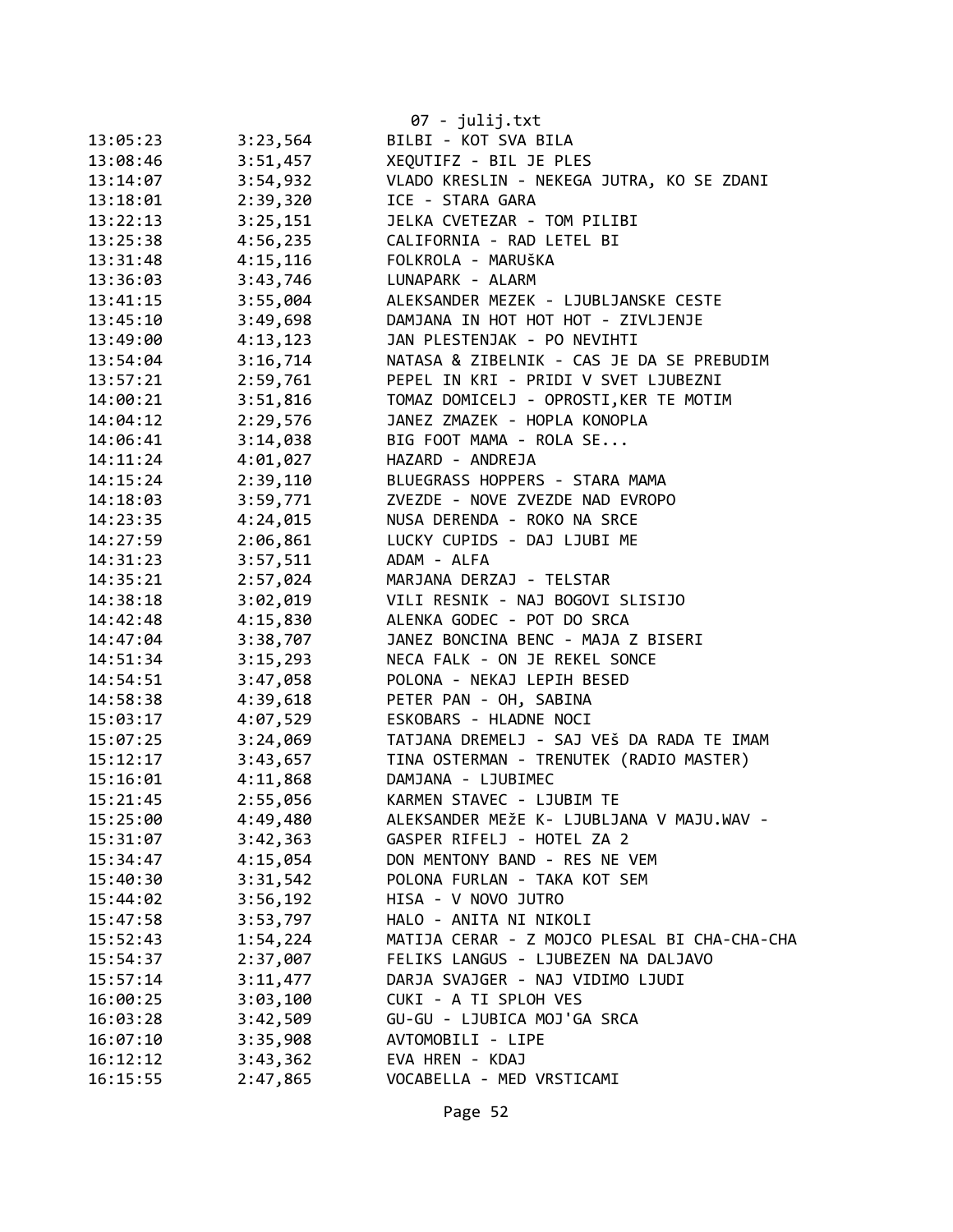|             |          | $07 - julij.txt$                               |
|-------------|----------|------------------------------------------------|
| 16:18:43    | 4:55,293 | SAMO GLAVAN - POGREB IN ZABLODA                |
| 16:25:10    | 2:59,018 | MILAN PECOVNIK PIDZI - LJUBIM JO               |
| 16:28:09    | 3:35,925 | MANOUCHE - BI ŠLA NAPREJ                       |
| 16:33:21    | 2:15,028 | STANE MANCINI - TAM, KAMOR GRE VETER SPAT      |
| 16:40:09    | 2:43,090 | BELE VRANE - 1,2,3                             |
| 16:44:39    | 3:50,500 | ADI SMOLAR - ZIVELE RAZLIKE                    |
| 16:48:25    | 2:51,405 | ANIKA HORVAT - ORION                           |
| 16:52:09    | 4:05,968 | VICTORY - DAN BREZ TEBE (ORIGINAL)             |
| 16:56:14    | 3:17,239 | DON JUAN - JULIJA                              |
| 17:00:08    | 3:39,799 | SLAVKO IVANCIC - CRN DEZ                       |
| 17:03:45    | 3:13,429 | ANDREJ SIFRER - FANTJE MOJI, NI PROBLEMA       |
| 17:06:58    | 3:44,286 | NUDE - PADAM V LJUBEZEN                        |
| 17:11:50    | 1:42,518 | MAJDA SEPE - ROMANCA                           |
| 17:13:32    | 2:59,943 | SPEKTER - RECEPT ZA DEZEVEN DAN                |
| 17:16:32    | 3:04,510 | KALAMARI - OB ŠTIRIH IN POL                    |
| 17:20:27    | 3:49,602 | MAMA REKLA - SPRIJETA V OMAMI, NEKAJ NAJU MAMI |
| 17:24:16    | 3:42,143 | BAZAR - BARABE                                 |
| 17:27:58    | 2:38,779 | BETI JURKOVIC - POJEM IN ZVIZGAM               |
| 17:31:21    | 3:20,868 | LETECI POTEPUHI - BICIKL                       |
| 17:34:42    | 3:15,003 | TOMAZ PENGOV - CRNA PEGA CEZ OCI               |
| 17:37:57    | 2:01,028 | IVANKA KRASEVEC - PRESERN - KRESOVANJE         |
| 17:41:26    | 3:30,060 | MAJDA ARH - GRAD ŽELJA                         |
| 17:44:56    | 3:18,824 | MARTINA SRAJ - LE BODI TU                      |
| 17:48:15    | 4:01,449 | JANKO ROPRET - LEPA SI NOCOJ                   |
| 17:53:26    | 2:54,513 | DEZUR - CISTO DROBNA ZELJA                     |
| 17:56:22    | 3:38,456 | BOTRI - PLAZILCI                               |
| 18:00:37    | 2:30,796 | RAFKO IRGOLIC - CARMEN                         |
| 18:03:08    | 4:53,590 | IZTOK MLAKAR - MARJO SPINEL                    |
| 18:08:01    | 3:19,060 | SANK ROCK - NEKAJ VEC                          |
| 18:12:28    | 3:26,904 | IRENA KOHONT - MODRI SPEV [SONG SUNG BLUE]     |
| 18:15:54    | 3:53,864 | TOMAZ AHACIC - FOGL - POVEJ MI, KOLIKO TI SE   |
| POMENIM JAZ |          |                                                |
| 18:20:38    | 3:42,742 | PAPIR - SRAJCA                                 |
| 18:24:42    | 3:12,011 | GEJA - VZEL SI SONCE                           |
| 18:27:54    | 3:22,132 | PEPEL IN KRI - NAJ BO BABY                     |
| 18:43:56    | 3:55,433 | KING FOO - NENAVADNO JE OK                     |
| 18:47:51    | 3:08,514 | MARTA ZORE - MIDVA                             |
| 18:52:10    | 6:12,980 | ALEKSANDER MEZEK - SIN OCETA                   |
| 18:58:23    | 3:57,266 | TOMAZ DOMICELJ - POGREŠAM TE                   |
| 19:02:56    | 4:04,525 | ANJA RUPEL - SANJAM TE                         |
| 19:07:01    | 4:19,750 | AVIA BAND - DVE SONCI                          |
| 19:12:28    | 3:27,578 | KINGSTON - TRI PRSTE TEQUILE                   |
| 19:15:55    | 3:23,767 | MATJAZ JELEN - POCASI  JE LEPO                 |
| 19:20:09    | 3:34,013 | BILBI - HVALA ZA VIJOLICE                      |
| 19:23:43    | 3:26,201 | MONIKA PUCELJ - FESTA                          |
| 19:27:08    | 2:56,520 | HORIZONT - TE IGRE BO KONEC                    |
| 19:30:49    | 3:20,061 | VLADO KRESLIN & NEISHA - KAKOR ZVEZDI NA NEBU  |
| 19:34:09    | 3:26,460 | MARJANA DERZAJ - SAMO ZA NAJU DVA              |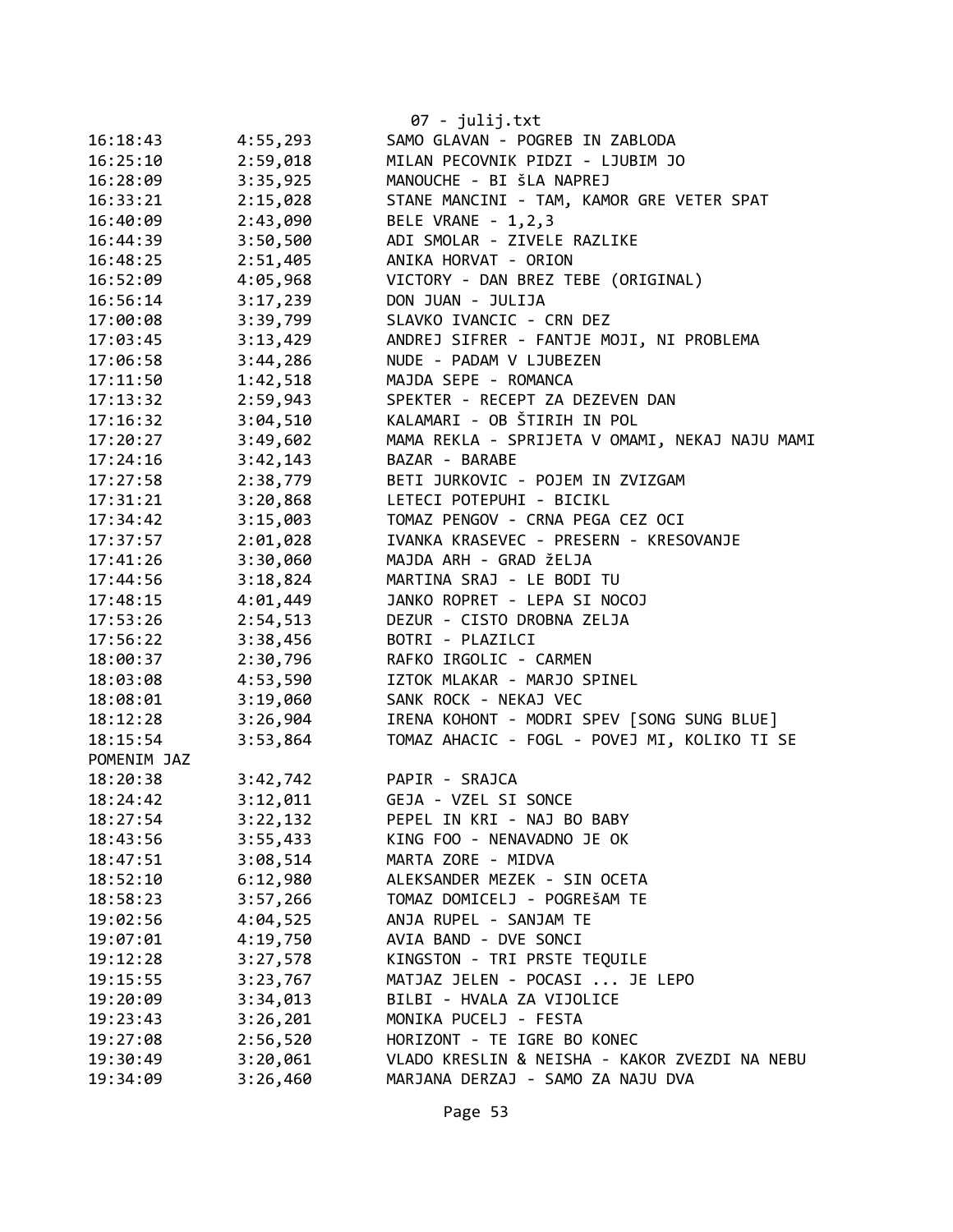|          |          | 07 - julij.txt                                |
|----------|----------|-----------------------------------------------|
| 19:37:35 | 3:08,017 | BLUEGRASS HOPPERS - BREZ SONCA CVETJA NI      |
| 19:41:48 | 4:01,618 | DAMJANA - SOLZE                               |
| 19:45:49 | 3:46,275 | MIRAN RUDAN - ROJEN, DA TE LJUBIM             |
| 19:50:45 | 3:32,167 | ROK 'N' BAND - V OBLAKIH                      |
| 19:54:17 | 2:50,071 | SUPERNOVA - KJE STE VSI                       |
| 19:57:07 | 3:02,209 | FOLKROLA - KLOBUK V KATEREGA DEŽUJE           |
| 20:00:46 | 3:35,978 | MOULIN ROUGE - TI SI MOJ BOMBONCEK            |
| 20:04:22 | 3:31,843 | PANDA - SIVE CESTE                            |
| 20:07:53 | 3:08,233 | NUSA DERENDA - PRESTIZ                        |
| 20:14:35 | 3:12,663 | MAJA SLATINŠEK - DO NEBA                      |
| 20:17:48 | 3:00,618 | MAJA P - DRUGACNA                             |
| 20:21:56 | 3:56,330 | OTO PESTNER - PRAZEN VRT                      |
| 20:25:52 | 2:57,769 | LIDIJA KODRIC - KDOR ZIVI RAD V MIRU          |
| 20:28:49 | 3:27,223 | BABALOO BAND - POT DOMOV                      |
| 20:33:07 | 3:15,041 | MOJCA - ZATE                                  |
| 20:36:22 | 3:53,098 | HAZARD - LJUDJE KI SEDIJO V PARKIH            |
| 20:43:53 | 3:20,322 | NEISHA - OBCUTEK                              |
| 20:47:13 | 2:46,118 | MATIJA CERAR - LJUBEZEN V APRILU [APRIL LOVE] |
| 20:50:44 | 3:55,035 | AVTOMOBILI - PROTI LUNI                       |
| 20:54:40 | 3:51,213 | HALO - ANITA NI NIKOLI                        |
| 20:58:31 | 3:30,015 | NINA PUSLAR - STIRJE LETNI CASI               |
| 21:03:05 | 2:39,853 | BRANKA KRANER - POLETNI GIGOLO                |
| 21:05:44 | 3:49,047 | ANIKA - PREDALA SE NE BOM                     |
| 21:13:40 | 4:12,303 | FARAONI - JAZ TE NIMAM RAD                    |
| 21:17:52 | 3:11,055 | VILI RESNIK - HEROJ                           |
| 21:22:13 | 3:31,277 | SAMO GLAVAN - NAPACNI NACIN                   |
| 21:25:44 | 3:12,983 | PROF. KLEMEN - TI PRAVIS                      |
| 21:28:56 | 2:47,397 | ALENKA GODEC - MONA LISA                      |
| 21:32:33 | 2:58,537 | IRENA VRCKOVNIK - TAKSNA SEM                  |
| 21:35:32 | 2:26,313 | ORLEK - LOJZI GOBC                            |
| 21:37:58 | 2:43,951 | OBJEM - LEP SONCEN DAN                        |
| 21:46:22 | 3:53,819 | DON MENTONY BAND - A STEKAS                   |
| 21:51:00 | 2:31,822 | ALMA - PEGASTI MILIJONAR                      |
| 21:53:32 | 3:45,248 | TATJANA DREMELJ - ZALJUBLJENA                 |
| 21:57:17 | 2:55,890 | MANOUCHE - PRIDEM ZVECER                      |
| 22:01:20 | 3:58,283 | MAJDA SEPE - POJ KITARA MOJEGA SRCA           |
| 22:05:18 | 3:54,578 | DAVID GROM - EN KLIC STRAN                    |
| 22:13:18 | 3:30,166 | ADI SMOLAR - JE TREBA DELAT                   |
| 22:16:48 | 2:59,851 | DAMJANA GOLAVSEK - NASMEH                     |
| 22:20:58 | 2:15,905 | BELE VRANE - MI MLADI                         |
| 22:23:14 | 3:40,009 | NECA FALK - PRVA LJUBEZEN                     |
| 22:26:54 | 3:19,235 | KALAMARI- BYE BYE.WAV -                       |
| 22:31:03 | 2:46,608 | CORVUS - S TEBOJ LETET                        |
| 22:33:49 | 3:22,094 | ANDREJ SIFRER - ŠKRIPA                        |
| 22:37:11 | 4:31,031 | PETER PAN - CAR NOCI                          |
| 22:45:35 | 4:29,581 | JANEZ ZMAZEK - DOST JE BLO BESED              |
| 22:50:49 | 3:41,756 | VICTORY - MI MAMO SE FAJN                     |
| 22:54:31 | 3:51,262 | ROK'N'BAND - PRVI PLES                        |
|          |          |                                               |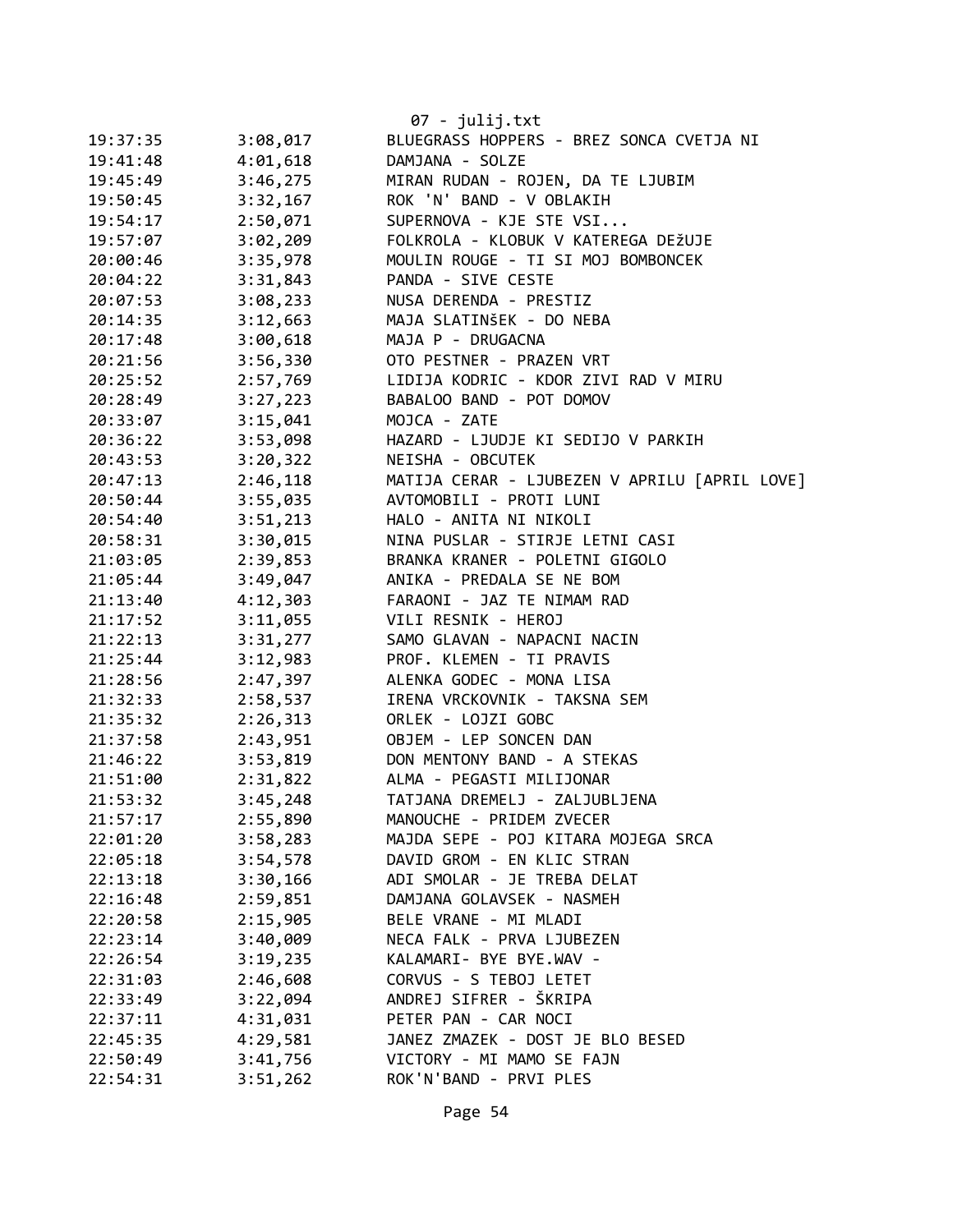|          |          | 07 - julij.txt                                |
|----------|----------|-----------------------------------------------|
| 22:58:22 | 4:19,928 | CUKI - GREVA GOR V HRIBE                      |
| 23:03:45 | 3:28,557 | SUNNY ORCHESTRA - TAT ZMIKAVT                 |
| 23:07:13 | 3:30,006 | DASHA - V PRELEPI LJUBLJANI                   |
| 23:14:48 | 3:51,160 | DITKA HABERL - KO SEM ZALJUBLJENA             |
| 23:18:39 | 3:38,079 | PLIS - METULJI                                |
| 23:23:27 | 3:12,732 | OPTIMISTI - SANJE                             |
| 23:26:40 | 2:58,007 | TOMAZ DOMICELJ - STARA MAMA                   |
| 23:30:28 | 3:38,023 | FLIRT - NJENA BALADA (V TEBI IN MENI)         |
| 23:34:06 | 4:18,619 | AGROPOP - TI SI MOJ SONCEK                    |
| 23:38:22 | 3:10,142 | ALEKSANDER MEZEK - OSAMLJENA SENCA            |
| 23:48:54 | 3:35,024 | SPIN - SPUSTI SE NA TLA                       |
| 23:53:10 | 4:31,620 | MARTA ZORE - OB KLICU SLOVESA (& OTO PESTNER) |
| 23:57:42 | 3:28,209 | KINGSTON - TROPIKANA KLUB                     |
|          |          |                                               |

| $0:02:17$ 4:03,133                      | NINA PUSLAR - SLECENO SRCE                        |
|-----------------------------------------|---------------------------------------------------|
| 0:06:204:36,031                         | MATJAZ JELEN - 100 X LAZJE                        |
| $0:11:06$ 3:22,898                      | ADI SMOLAR - LJUBEZEN, PESEM IN PIJACA            |
| $0:14:28$ 3:18,028                      | RAF - NE MOREM MISLITI NA NJO                     |
| $0:17:46$ 2:54,953                      | NECA FALK - TAKO DEKLE                            |
|                                         | 0:20:40 3:31,982 ALENKA GODEC - NI ME STRAH       |
| $0:24:15$ 2:51,149                      | ANDRAZ HRIBAR - TI NE VES                         |
| $0:27:05$ 3:16,940                      | VLADO KRESLIN - SPET DOMA                         |
| $0:30:20$ 3:30,514                      | MAJDA SEPE - USPAVANKA ZA MRTVE VAGABUNDE         |
| $0:33:53$ 2:35,049                      | DON MENTONY BAND - PRIDNE PUNCE                   |
|                                         | 0:36:28 3:35,994 ROK'N'BAND - SOLZE IN SMEH       |
| $0:40:02$ 3:08,907                      | BRANKA KRANER - LJUBLJANSKI ZVON                  |
| $0:43:11$ 3:25,040                      | PEPEL IN KRI - V MENI ZIV JE SMEH                 |
| $0:46:36$ 3:48,552                      | ANDREJ SIFRER - NAJ SE JE, PIJE, UZIVA IN POCIVA  |
| $0:50:24$ 3:27,028                      | MARJANA DERZAJ - SAMO ZA NAJU DVA                 |
| 0:53:53 3:10,997 RED QUA - VAL MORJA    |                                                   |
| $0:57:04$ 3:44,999                      | FOXY TEENS - VZEMI ME V NAROCJE                   |
| 1:00:45 4:53,205                        | DAVID GROM - LEPA SI MOJA                         |
| $1:05:41$ 3:47,542                      | SLOVENSKI EXPRESS - IZI                           |
| 1:09:28 3:10,910 REGINA - LJUBEZEN BEZI |                                                   |
| 1:12:39 3:02,020                        | NUDE - VESOLJKA                                   |
|                                         | 1:15:43 3:27,701 MARTA ZORE - CUJ MOJ GLAS        |
| 1:19:09 3:53,497 SAN DI EGO - JULIJA    |                                                   |
| 1:23:02 3:34,152 HOSTNIK - U LUBLAN     |                                                   |
| 1:26:39 4:20,018 AVIA BAND - DVE SONCI  |                                                   |
|                                         | 1:30:59 3:54,013 MAJDA ARH - LJUBEZEN JE KOT VINO |
| $1:34:52$ $3:33,731$                    | VICTORY - NOV SE DAN BUDI                         |
|                                         | 1:38:28 2:57,874 ABADON - POZITIVNA ENERGIJA      |
|                                         | 1:41:26 3:28,415 NUSA DERENDA - ZA STARE CASE     |
|                                         | 1:44:54 3:02,279 MARIJAN NOVINA - ANGEL IN HUDIC  |
| 1:47:59 3:48,902                        | ANU - DEKLE Z NASLOVNICE                          |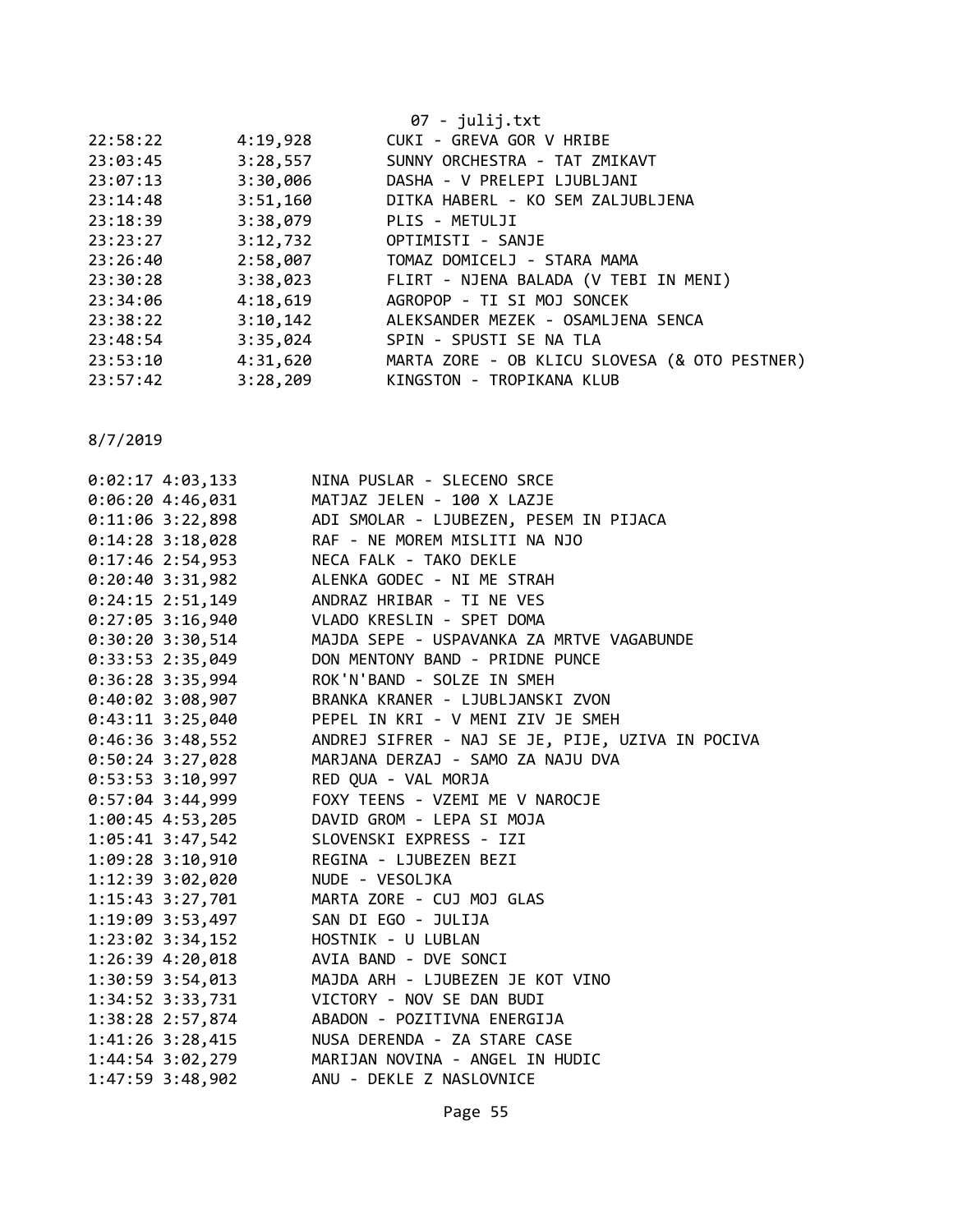|                      | 07 - julij.txt                              |
|----------------------|---------------------------------------------|
| 1:51:48 4:21,036     | BABILON - NAJLEPSA NOC                      |
| 1:56:09 3:18,503     | FLORA EMA LOTRIC & PARIS - JUTRANJA ROSA    |
| 1:59:29 3:43,209     | POTECI LENUHI - ZZ TOP                      |
| 2:03:09 3:13,973     | IRENA VRCKOVNIK - VCERAJ IN DANES           |
| 2:06:23 3:46,924     | GU-GU - MI 'MAMO SE FAJN                    |
| 2:10:13 2:54,009     | NEW SWING QUARTET - TI ALI SOLA             |
| 2:13:06 2:28,004     | BELE VRANE - HVALA VAM ZA VSE               |
| 2:15:34 2:59,203     | DASA - OD LJUBEZNI ZADET                    |
| 2:18:36 3:11,717     | ALEKSANDER MEZEK - PAF                      |
| 2:21:47 4:44,045     | TOMAZ DOMICELJ - SPRICER BLUES              |
| 2:26:31 3:58,998     | KALAMARI - SVET BREZ NAPAKE                 |
| 2:30:33 3:36,702     | ELECTRIX - RADIO                            |
| 2:34:09 3:57,532     | EVA BOTO - NA KOZO PISANA                   |
| 2:38:06 4:08,342     | MARTINA SRAJ - PLESETA                      |
| 2:42:17 2:59,694     | MONIKA PUCELJ - MI PASE                     |
| 2:45:15 3:24,051     | CALIFORNIA/MZ HEKTOR - TISOC KILOMETROV     |
| 2:48:37 4:11,729     | ANIKA - PLIMA                               |
| 2:52:51 4:07,038     | ANJA RUPEL - LJUBI ME IN NE SPRASUJ         |
| 2:56:57 2:01,991     | MATIJA CERAR - MILIJON ZELJA                |
| 2:58:59 3:16,703     | LIDIJA KODRIC - DO GLOBIN PREK VISAV        |
| $3:02:18$ 2:16,608   | FRANE MILICINSKI JEZEK - GLAZEK VINCKA      |
| 3:04:35 3:28,747     | POPSING - VPRASAJ NOCOJ SRCE                |
| 3:08:03 3:32,017     | BAZAR - DOBER DAN                           |
| 3:11:31 3:17,083     | CUKI - LIZA                                 |
| 3:14:48 4:50,638     | BLUEGRASS HOPPERS - VENCEK NEVARNIH         |
| 3:19:39 3:54,664     | GUSTI/POLONA KASAL - MINE LETO              |
| 3:23:32 2:32,016     | STANE MANCINI - MARTINA                     |
| $3:26:04$ 3:38,532   | DAN D - REKLI SO (CISTA RAZLICICA)          |
| 3:29:42 3:13,759     | IVANKA KRASEVEC - PRESERN - VIOLINA TZIGANO |
| 3:32:58 3:36,950     | GAL GJURIN IN NINA PUSLAR - TO JE TO        |
| $3:36:35$ $2:41,013$ | AYNEE - TVOJA ROZA                          |
| 3:39:16 2:47,675     | HAMO & TRIBUTE 2 LOVE - GREMO SE IGRAT BOGA |
| 3:42:06 2:58,828     | DITKA - NEKAJ JE V ZRAKU                    |
|                      |                                             |
| 3:45:04 3:41,709     | BOR GOSTISA - BOLJ BEL KOT BLED             |
| 3:48:46 3:36,776     | FLIRT - KOGA SANJA                          |
| $3:52:21$ $3:25,025$ | D.A.Z. - BODI MOJA KRI                      |
| 3:55:46 3:32,693     | OTO PESTNER - HVALNICO POJEM BOGU           |
| 3:59:19 2:46,934     | SANJA GROHAR - POLETNA NOC                  |
| 4:02:08 3:53,869     | MOULIN ROUGE - NE KLICI ZVEZDE Z NEBA       |
| 4:06:02 4:32,559     | PAPIR - PERON 9                             |
| 4:10:29 2:37,873     | JELKA CVETEZER - KO BOS PRISLA NA BLED      |
| 4:13:09 3:10,987     | ALENKA VIDRIH - SPRENEVEDANJA               |
| 4:16:20 4:03,997     | ELDA VILER - LASTOVKE                       |
| 4:20:24 3:34,486     | KINGSTON - DANES JE MOJ DAN                 |
| 4:24:01 3:00,053     | FOLKROLA - POLNA LUNA                       |
| 4:27:01 3:15,007     | IGOR - ROZMARINKA                           |
| $4:30:16$ $4:11,982$ | IZTOK MLAKAR - REPUBLIKA PALMA DE COCCO     |
| 4:34:30 3:51,031     | VINDY BAND - CAROBNA NOC                    |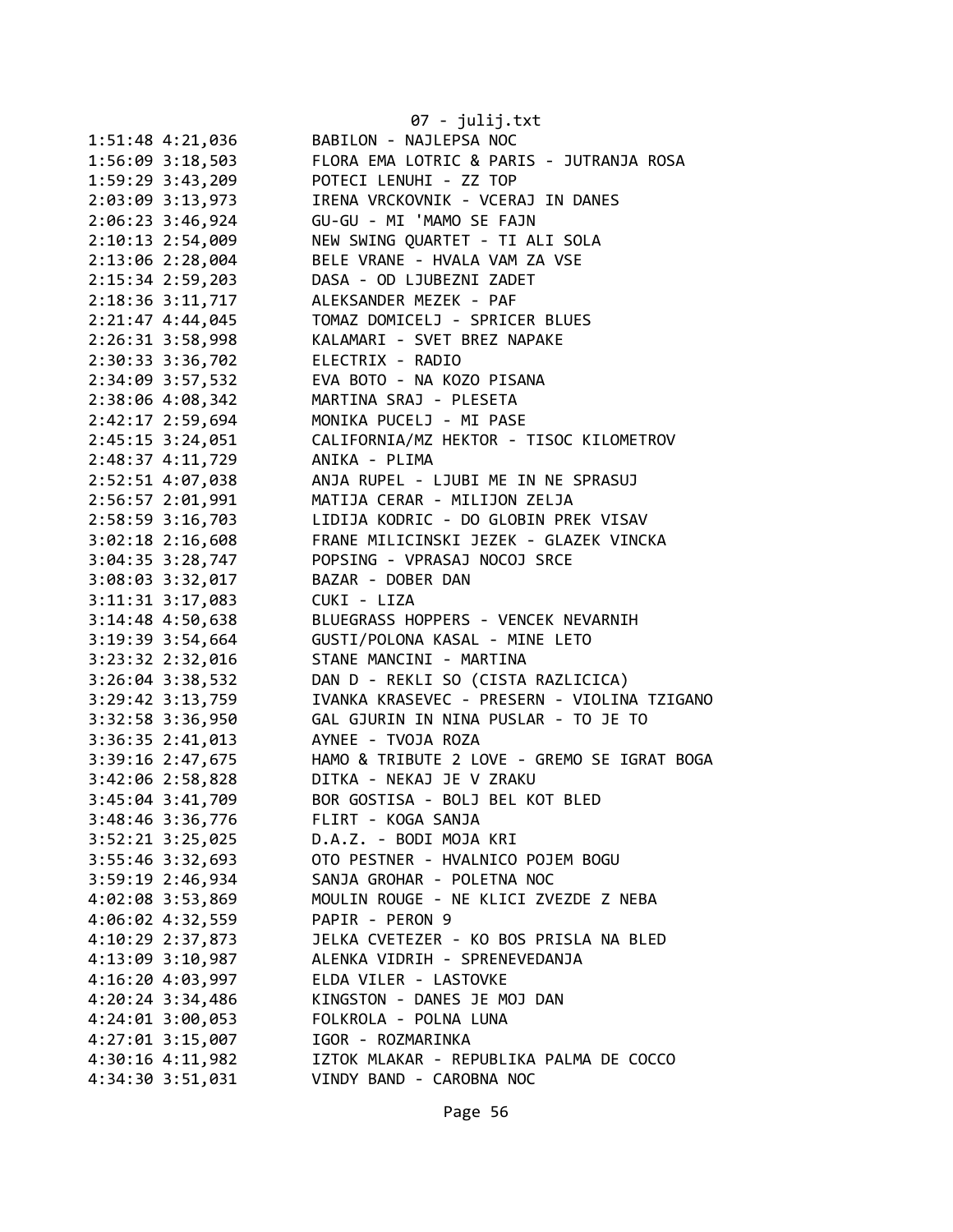|                      | $07 - julij.txt$                                |
|----------------------|-------------------------------------------------|
| 4:38:21 3:17,729     | FARAONI - SLAVOSPEV                             |
| 4:41:38 3:40,501     | SANK ROCK - SENCA SEBE                          |
| 4:45:21 2:22,285     | MESTNI POSTOPACI - ELEKTRIK SONJA               |
| 4:47:43 3:48,975     | KARMEN STAVEC - LJUBEZEN JE                     |
| 4:51:32 2:59,047     | TULIO FURLANIC & PIHALNI ORKESTER KOPER - AGATA |
| 4:54:33 3:32,519     | PLANET GROOVE - SONCE                           |
| 4:58:06 3:19,827     | PEPEL IN KRI - ZA VSE LJUDI SVETA               |
| 5:02:04 3:21,135     | MARJANA DERZAJ - DIXIELAND BAND                 |
| 5:05:25 3:02,006     | ANDREJ SIFRER - VASOVALEC                       |
| 5:08:26 4:01,810     | DARJA SVAJGER - DARILA                          |
| 5:13:25 2:47,024     | ANDRAZ HRIBAR - LETIM NAPREJ                    |
| $5:16:12$ $3:46,762$ | TOMAZ DOMICELJ - TEZKO JE POSTATI HEROJ         |
| 5:19:59 4:31,010     | VLADO KRESLIN - CESTA (RADIO EDIT)              |
| 5:24:30 3:43,658     | AVTOMOBILI - V MRZLIH DVORANAH                  |
| 5:28:13 3:33,777     | KINGSTON - KATARINA NIZA BISERE                 |
| $5:32:26$ 1:21,241   | SAMO GLAVAN - OMEJEN                            |
| 5:33:48 3:07,009     | IRENA KOHONT - BIL JE TAKO PRIKUPNO ZMEDEN      |
| $5:36:50$ $3:18,164$ | AVIA BAND - VSAJ ŠE TRENUTEK                    |
| 5:41:05 4:10,600     | IVO MOJZER - TI SI REKLA SONCE                  |
| 5:45:16 3:01,288     | ALEKSANDER MEZEK - SIVA POT                     |
| 5:48:17 3:36,009     | MARTA ZORE - POVEJ MI ZAKAJ                     |
| 5:52:46 3:20,634     | ALENKA GODEC - JULIJA                           |
| 5:56:08 3:40,035     | MARTIN KRPAN - MALI BOGOVI                      |
| $6:00:26$ 2:22,069   | OTO PESTNER - LAHKO VPRAŠANJE                   |
| $6:02:48$ 3:45,219   | LAVENDER - DAN SE PREBUJA                       |
| $6:06:33$ 3:26,170   | MAJDA SEPE - PESEM O POMLADI IN PRIJATELJSTVU   |
| $6:10:56$ 3:23,253   | FLORA & PARIS - VSE SI TI                       |
| $6:14:19$ 4:08,409   | HALO - JIMMY HUE                                |
| 6:18:27 4:36,031     | RAF - NA DRUGI STRANI SVETA                     |
| $6:23:00$ 4:15,261   | BAZAR - TINA                                    |
| 6:27:37 3:46,999     | BABALOO BAND - PAJAC                            |
| 6:32:04 3:31,731     | DON MENTONY BAND - N'KOL SI NAM ODPUSTU         |
| $6:35:35$ 2:34,188   | GINO - PRAZNA POSTELJA                          |
| $6:38:09$ 3:46,434   | GU-GU - MI 'MAMO SE FAJN                        |
| 6:42:53 3:16,977     | ALEX VOLASKO - SONG                             |
| $6:46:10$ 3:38,861   | NEISHA - LE KAJ SE SKRIVA                       |
| $6:50:41$ 3:30,665   | FLIRRT - ZATE BI SNEL DOL NEBO                  |
| $6:54:12$ $2:52,466$ | NECA FALK - TAKO DEKLE                          |
| $6:57:04$ 4:14,871   | ESKOBARS - ILUZIJA                              |
| 7:01:57 4:08,046     | KATRINAS - V RITMU SANJ                         |
| 7:06:05 4:08,298     | VRNI SE - MITHANS                               |
| $7:11:10$ 3:26,708   | TATJANA DREMELJ - TI SI ZAME VSE                |
| 7:14:37 5:13,809     | VITA - LAZNJIVE OCI                             |
| 7:19:50 3:40,904     | MARKO VOZELJ - MAVRICA                          |
| 7:23:31 4:13,441     | ANJA RUPEL - KOT DA TE NI                       |
| 7:27:44 4:22,244     | KARMEN STAVEC - V REDU JE                       |
| 7:32:43 3:24,872     | ANIKA HORVAT - 10 MAREC OB 19 30                |
| 7:36:08 3:32,905     | CUKI - GOSPOD MERCI                             |
|                      |                                                 |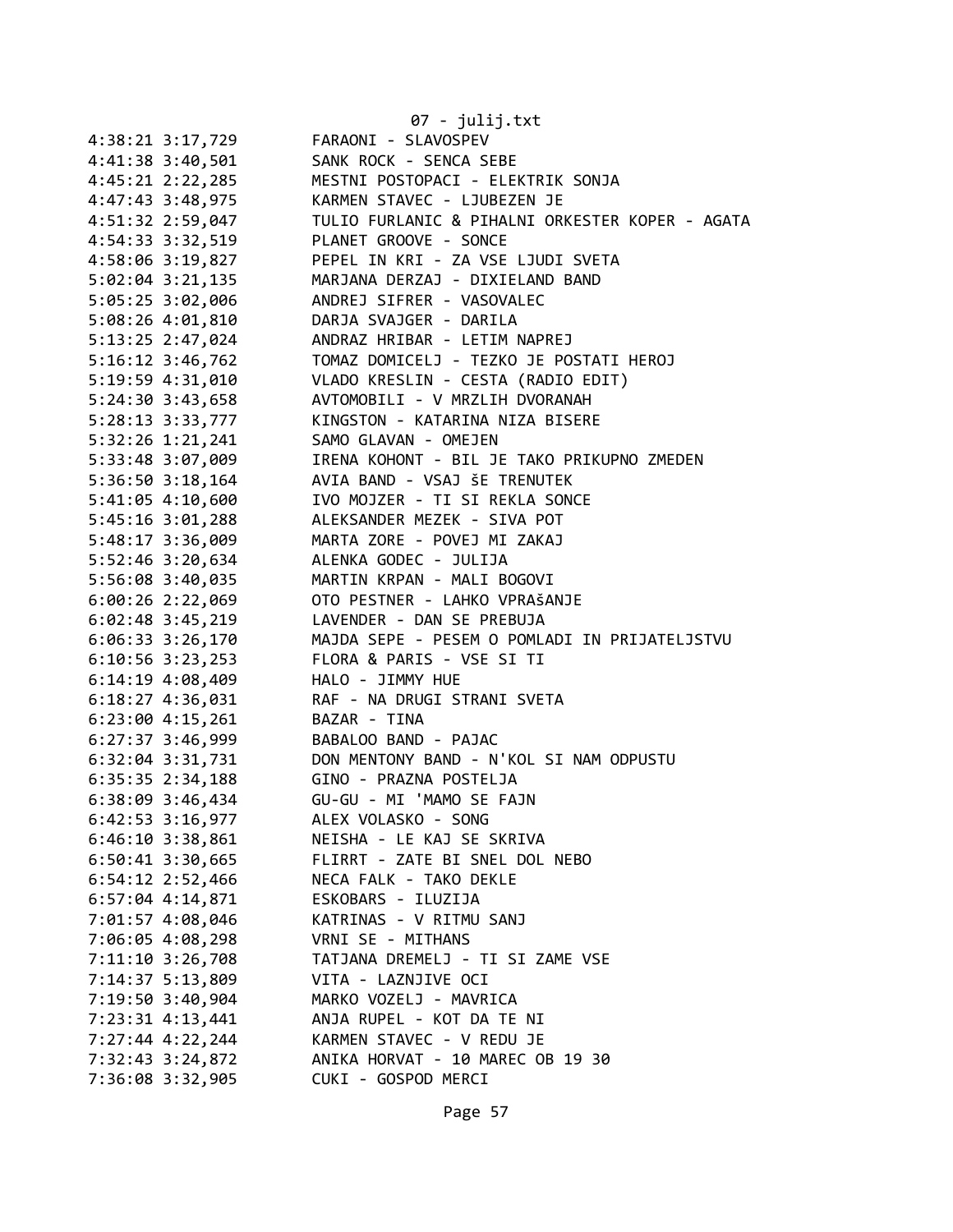|                      | 07 - julij.txt                                            |
|----------------------|-----------------------------------------------------------|
| 7:40:38 3:50,153     | ADI SMOLAR - J                                            |
| 7:44:28 3:21,996     | JANKO ROPRET - LJUBLJANCANKE                              |
| 7:47:49 3:16,584     | BELE VRANE - BREZ BESED                                   |
| 7:51:59 3:31,941     | KALAMARI - POLETJE 2000                                   |
| 7:55:30 3:49,625     | SUNNY ORCHESTRA - ODHAJAM                                 |
| 7:59:58 4:16,667     | FARAONI - PASJE ZIVLJENJE                                 |
| 8:04:15 3:19,042     | PANDA - NEPREMAGLJIVI                                     |
| 8:07:33 3:00,080     | FOLKROLA - POLNA LUNA                                     |
| 8:11:31 3:48,924     | BRANKA KRANER - SNEG V MAJU                               |
| 8:15:13 2:35,662     | AYNEE - NOCEM ZIVET                                       |
| $8:17:48$ 3:29,026   | MONIKA BAJUK - POGLEJ V NEBO                              |
| $8:21:17$ 3:46,051   | DAMJANA - LJUBIM VETER                                    |
| $8:25:03$ 3:44,204   | LETECI POTEPUHI - POJEM BLUES                             |
| $8:28:47$ 4:08,802   | ELEVATORS - NA KRILIH LJUBEZNI                            |
| 8:33:35 3:39,597     | BILBI - KAJ PA TI                                         |
| 8:37:14 2:33,940     | RAFKO IRGOLIC - MOJ CRNI KONJ                             |
| 8:40:43 3:29,010     | ANIKA - ZDAJ KO SI SAMA                                   |
| 8:44:11 3:45,271     | BRIGITA ŠULER - PESEM V MENI                              |
| 8:47:56 2:52,110     | NUSA DERENDA - SE V SEBI SKRIVAM                          |
| 8:51:41 2:57,424     | HAZARD - ROŽE ZA ELZO                                     |
| 8:54:40 3:06,930     | FRENK NOVA - NA LUNO IN NAZAJ                             |
| 8:57:47 4:02,453     | LINTERA - SE JE CAS                                       |
| $9:02:22$ 3:55,001   | NAPOLEON - HOCEM TE NAZAJ                                 |
| $9:06:17$ 3:00,008   | NUDE - SI'Z D BES                                         |
| $9:13:05$ 3:54,188   | BOTRI - MAL' PREKRATKA                                    |
| 9:16:59 2:33,867     | DOCA MAROLT - ZIVLJENJE JE LEPO                           |
| 9:20:27 6:07,517     | ORLEK - ADIJO KNAPI                                       |
| 9:26:56 4:07,574     | IRENA VRCKOVNIK/SLAVKO IVANCIC - KAR SEM JAZ IN KAR SI TI |
| 9:31:59 4:45,532     | GUSTI/POLONA KASAL - MOJE SANJE                           |
| $9:36:42 \ 3:24,560$ | PEPEL IN KRI - V MENI ŽIV JE SMEH                         |
| $9:45:32 \ 3:23,023$ | U'REDU - NA SMARNO GORO                                   |
| $9:48:55$ 3:50,842   | GAL GJURIN IN TEMNA GODBA - MILE OCI                      |
| 9:53:43 4:33,911     | FLIRT - NJENA BALADA (V MENI IN TEBI)                     |
| 9:58:12 2:34,999     | SING & SONG - ZENSKE                                      |
| 3:14,851<br>10:01:45 | ROK'N'BAND - VERJEMI                                      |
| 3:22,005<br>10:05:00 | JANEZ ZMAZEK ZAN - DOTAKN SE ME Z OBCUTKOM                |
| 3:27,053<br>10:08:22 | MARJANA DERZAJ - CABARET                                  |
| 3:32,004<br>10:14:05 | ALENKA VIDRIH - KAKO SI                                   |
| 4:50,932<br>10:17:37 | ALENKA GODEC - NI ME STRAH                                |
| 3:03,402<br>10:23:20 | JAZZ STATION - NOV JE DAN                                 |
| 4:13,770<br>10:26:23 | ALEKSANDER MEZEK - NA DLANI MESTA                         |
| 10:31:32<br>4:06,768 | FRENK NOVA FT. ZIBELNIK & KONECNIK - GREMO NASI           |
| BIATLONCI            |                                                           |
| 10:35:38<br>4:31,565 | PAPIR - PERON 9                                           |
| 3:28,213<br>10:43:32 | JAN PLESTENJAK - SAM DA TI MAS MENE RADA                  |
| 10:47:00<br>3:46,881 | OTO PESTNER - ZA LJUBEZEN HVALA TI                        |
| 2:28,487<br>10:51:44 | DAZ - RAD BI TE VIDEL ZGORAJ BREZ<br>2015                 |
| 3:33,217<br>10:54:13 | STEREOTIPI - LJUBI ME                                     |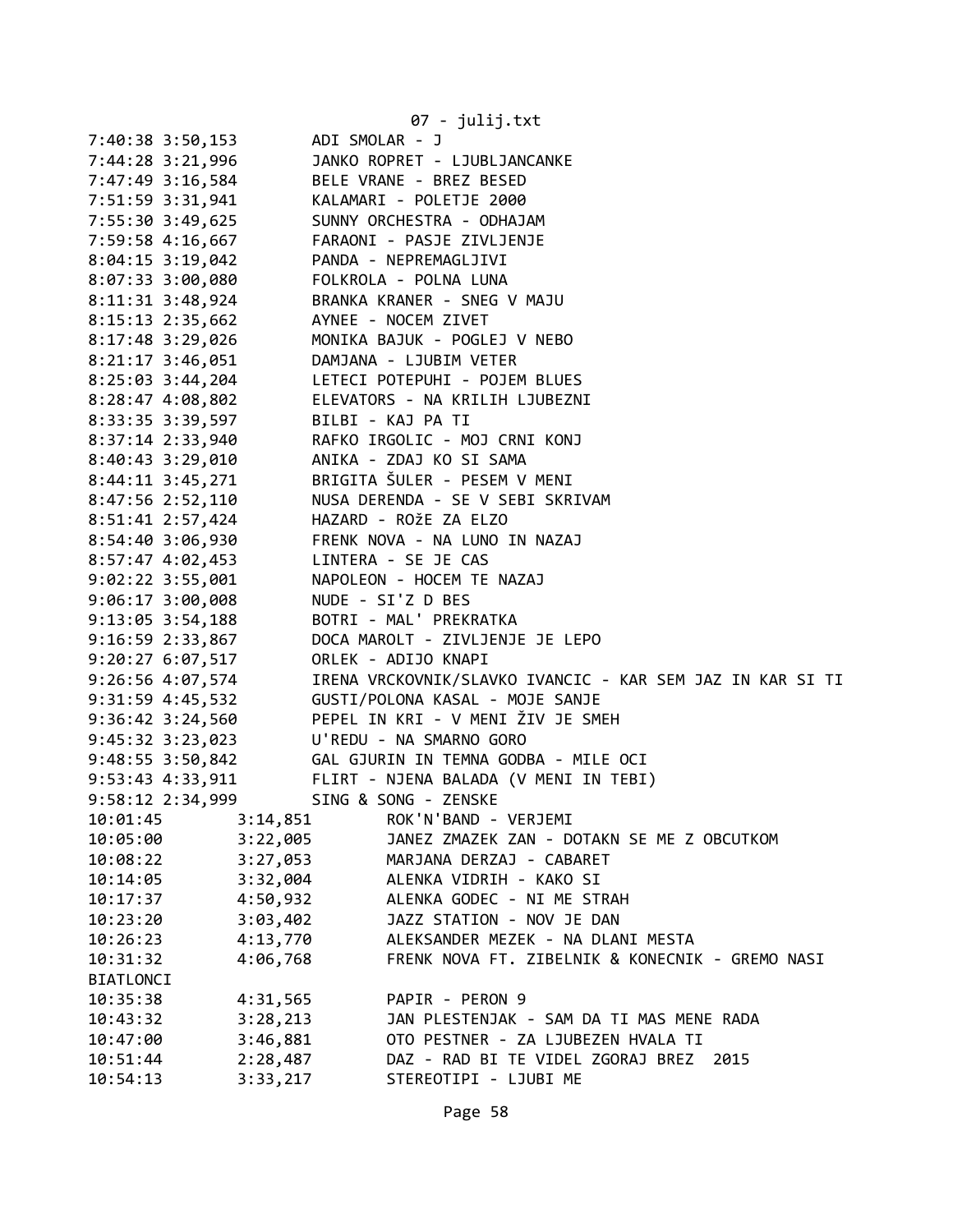|          |          | 07 - julij.txt                            |
|----------|----------|-------------------------------------------|
| 10:57:43 | 3:34,148 | SAMO GLAVAN - SAHIST                      |
| 11:02:15 | 3:55,927 | VICTORY - ZIVETI SPET                     |
| 11:06:11 | 4:12,138 | AVIA BAND - SANJAL BOM KOSTANJE           |
| 11:15:32 | 3:29,029 | IZTOK MLAKAR - BETULA                     |
| 11:19:53 | 3:29,073 | ANDREJ SIFRER - USPAVANKA ZA EVO          |
| 11:23:22 | 3:34,831 | CALIFORNIA/MZ HEKTOR - STARA BARKA        |
| 11:26:54 | 2:24,029 | MAJDA SEPE - PRELEPA SI BELA LJUBLJANA    |
| 11:30:13 | 3:41,006 | MARTA ZORE - LJUBEZEN                     |
| 11:33:51 | 3:55,819 | DON MENTONY BAND - PRESERJE BLUES         |
| 11:37:46 | 3:24,008 | TONI ROM - TIVOLI                         |
| 11:44:39 | 3:23,076 | NECA FALK - STORILA BOM TO                |
| 11:48:02 | 3:46,620 | NINA PUSLAR - LEPA SI                     |
| 11:52:43 | 4:29,433 | DARJA SVAJGER - LETIM                     |
| 11:57:13 | 3:57,029 | BEPOP - ODPELJI ME                        |
| 12:02:06 | 4:39,792 | TOMAZ DOMICELJ - MOJ DOM JE LUBLANA       |
| 12:06:45 | 2:56,886 | STANE MANCINI - NOC SREDI POLETJA         |
| 12:14:12 | 3:28,551 | AVTOMOBILI - ARGENTINA                    |
| 12:17:41 | 3:12,996 | CEDAHUCI - JE MIMO LETO                   |
| 12:21:45 | 4:27,718 | META MOCNIK & OTO PESTNER - TRENUTKI BEZE |
| 12:26:34 | 3:57,003 | POLONA - SI POZABIL                       |
| 12:31:27 | 3:33,725 | DRUŠTVO MRTVIH PESNIKOV - RABM            |
| 12:35:00 | 3:07,478 | ALEX VOLASKO - TAM NA OBALI               |
| 12:38:07 | 3:55,902 | BAZAR - PORTOROŽ 1905                     |
| 12:46:27 | 3:41,369 | STEREOTIPU - PLES V DEZJU                 |
| 12:51:06 | 2:01,951 | MATIJA CERAR - MILIJON ŽELJA              |
| 12:53:07 | 3:12,566 | NEISHA - MUZA TVOJ'GA BLUZA               |
| 12:56:20 | 3:17,508 | SUNNY ORCHESTRA - GROBAR                  |
| 13:00:12 | 3:49,004 | BOZIDAR WOLFGANG WOLF - PRIZNAJ           |
| 13:04:00 | 3:53,144 | GU-GU - HULA HULA                         |
| 13:07:53 | 2:55,432 | NUSKA DRASCEK - NE ZAPUSTI ME ZDAJ        |
| 13:12:12 | 4:24,664 | MAJDA ARH - ZDAJ VEM                      |
| 13:16:36 | 5:00,795 | VLADO KRESLIN - PREKO MURE, PREKO DRAVE   |
| 13:21:59 | 2:55,027 | CUKI/PIKA BOZIC - KOMAR                   |
| 13:24:52 | 4:12,025 | FOLKROLA - KÄRNTEN                        |
| 13:29:53 | 4:33,379 | DRUSTVO MRTVIH PESNIKOV - PINGVIN         |
| 13:34:16 | 3:51,399 | HISA - MELODIJA                           |
| 13:38:07 | 4:04,802 | DAN D - POCASI                            |
| 13:43:36 | 2:55,971 | ADI SMOLAR - KO SPREGOVORIŠ               |
| 13:46:32 | 2:42,955 | JASMINA CAFNIK - TUDI KO TE Z MANO NI     |
| 13:50:03 | 3:56,696 | BELE VRANE - TO BIL JE DAN                |
| 13:54:00 | 2:53,003 | VILI RESNIK - DALEC JE AMERIKA            |
| 13:56:51 | 3:22,238 | BERTA AMBROŽ - PISES MI                   |
| 14:00:47 | 3:16,955 | ANIKA HORVAT - NOCEM                      |
| 14:04:04 | 4:36,866 | ANJA RUPEL - PREPOZNO                     |
| 14:08:41 | 2:40,994 | IRENA VRCKOVNIK - POLJUB POVE VSE         |
| 14:12:46 | 3:01,153 | PEPEL IN KRI - EVROPA 92                  |
| 14:15:47 | 3:03,014 | SAN DI EGO - BREZ TEBE                    |
| 14:18:50 | 4:16,237 | INDIGO - DRUGACNA                         |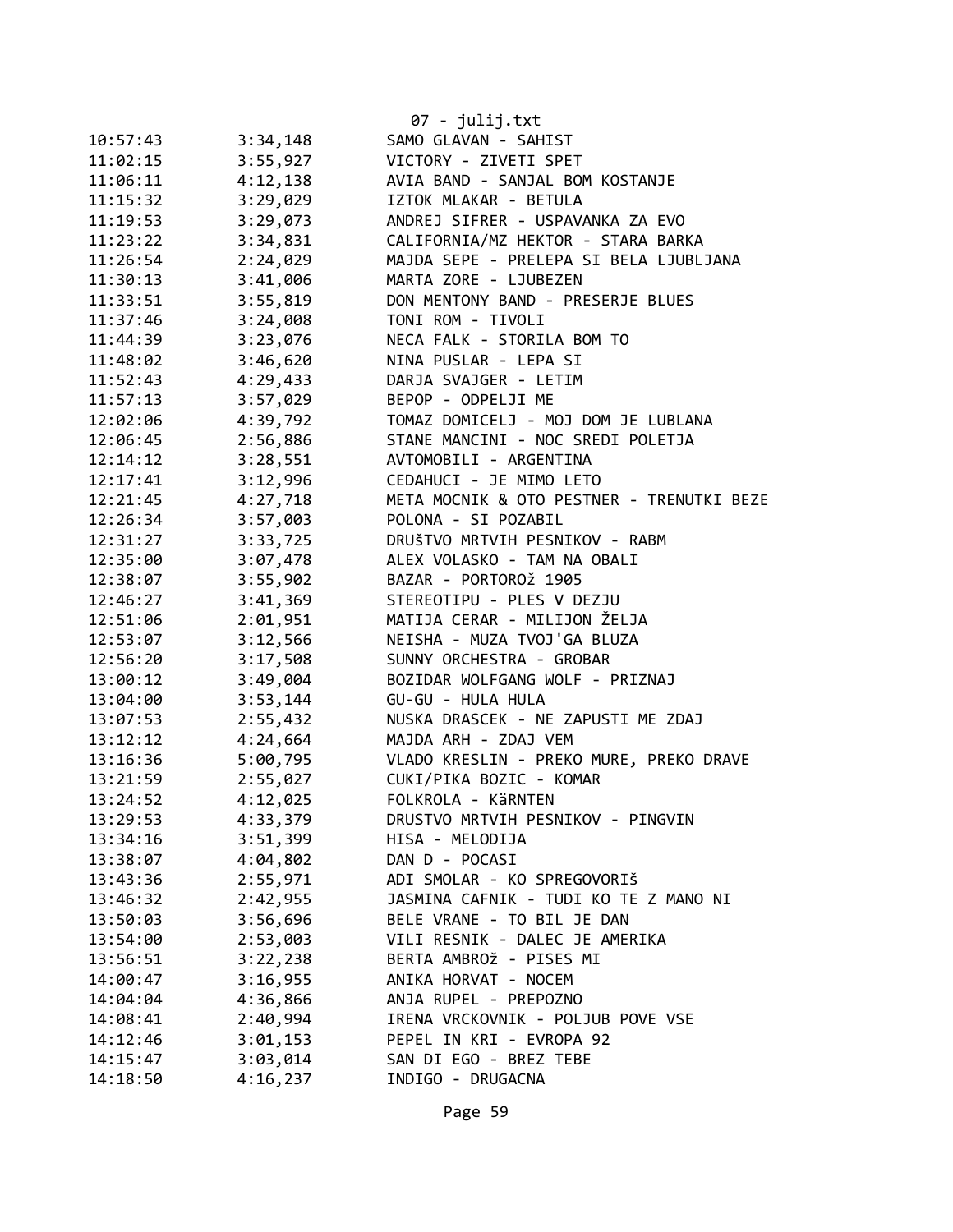|          |          | 07 - julij.txt                                    |
|----------|----------|---------------------------------------------------|
| 14:23:45 | 3:51,058 | OBVEZNA SMER - SRCE JE POPOTNIK                   |
| 14:27:36 | 3:02,621 | ANDRAZ HRIBAR - POMLAD                            |
| 14:31:27 | 3:18,306 | ANDREJ SIFRER & TINA - TAKI LJUDJE                |
| 14:34:45 | 3:47,030 | BOSSA DE NOVO - SESTANEK POD RJUHO                |
| 14:38:32 | 3:52,643 | FARAONI - HOCEM TE                                |
| 14:43:44 | 2:44,765 | BABALOO BAND - KRALJ SVETA                        |
| 14:46:29 | 3:28,284 | JAN PLESTENJAK & LARA - SOBA 102                  |
| 14:50:46 | 4:27,020 | BLUEGRASS HOPPERS - DRAVSKI MOST                  |
| 14:55:14 | 3:00,989 | KARMEN STAVEC - BREZ ZAMERE IN SOLZA              |
| 14:58:15 | 2:33,928 | MAJDA SEPE IN NINO ROBIC - BELE LADJE             |
| 15:01:23 | 3:04,856 | JANEZ ZMAZEK ZAN - LAHKO NARDIM SE BOLJS          |
| 15:04:27 | 3:02,562 | DAMJANA - NAJ VSEM LJUDEM SE DOGODI               |
| 15:07:30 | 3:27,825 | DAMIAN - SI KOT POLETJE                           |
| 15:12:17 | 3:26,650 | ROK'N'BAND - OSTANI ŠE MINUTO                     |
| 15:15:44 | 2:47,639 | MARJANA DERZAJ - BASIN STREET BLUES               |
| 15:18:31 | 2:43,961 | BOTRI - NA ZABAVI                                 |
| 15:21:54 | 3:56,087 | NEW SWING QUARTET - FANTJE                        |
| 15:26:12 | 3:32,840 | OTO PESTNER - MATI BODIVA PRIJATELJA              |
| 15:30:33 | 3:18,813 | SIMONA VODOPIVEC - TITANIC LJUBEZNI               |
| 15:33:52 | 3:05,031 | MANOUCHE - MED ZVEZDE IN NAZAJ                    |
| 15:36:56 | 2:58,014 | HAZARD - ZABLODA V MODRIH KAVBOJKAH               |
| 15:41:14 | 2:29,270 | VIDEOSEX - VOZI ME VLAK V DALJAVE                 |
| 15:43:43 | 3:20,022 | PRIZMA - POGUM                                    |
| 15:47:01 | 3:23,975 | ALENKA GODEC - ZLATA OBALA                        |
| 15:51:13 | 2:58,347 | MATJAZ JELEN - NOV DAN                            |
| 15:54:11 | 4:22,305 | PAVLE KAVEC & OKO - VSE SEM DAL TI                |
| 15:58:34 | 3:49,797 | NUSA DERENDA - LUC                                |
| 16:02:54 | 2:40,160 | STARI MACKI - MOJA BABY [YES SIR, THAT'S MY BABY] |
| 16:05:34 | 3:00,547 | MITJA PODLESNIK - TOTALNO HUDA                    |
| 16:08:35 | 4:42,909 | DON MENTONY BAND - GOSPOD SODNIK                  |
| 16:14:37 | 1:24,998 | FRANE MILICINSKI JEZEK - MOJ NAROBE SVET          |
| 16:16:02 | 2:19,849 | SAMO GLAVAN - OBUP                                |
| 16:18:22 | 4:00,011 | ZABJAK TRIO - LENORA                              |
| 16:23:01 | 3:26,102 | AVIA BAND - NORA KRILA                            |
| 16:26:27 | 3:44,997 | ALEKSANDER MEZEK - ZVESTO SRCE                    |
| 16:31:00 | 4:09,308 | IVO MOJZER - TI SI REKLA SONCE                    |
| 16:35:09 | 2:21,623 | IVANKA KRASEVEC - PRESERN - PRODAJALKA VIJOLIC    |
| 16:37:31 | 3:30,871 | MARTA ZORE - ON                                   |
| 16:42:21 | 2:51,937 | MIRAN RUDAN - CVETJE IN VRTOVI                    |
| 16:45:12 | 3:04,034 | ANDREJ SIFRER - ŽIVEL JE MOŽ                      |
| 16:48:16 | 4:18,846 | PANDA - SAMA PROTI VSEM                           |
| 16:53:23 | 4:04,575 | NINA PUSLAR - NI ONA                              |
| 16:57:27 | 3:41,263 | DANI DANDOSA - GREVA TJA DO MURE                  |
| 17:01:44 | 2:53,774 | PRELOM - LJUBEZEN IZ ŠOLSKIH DNI                  |
| 17:04:38 | 3:05,022 | LIDIJA KODRIC - MOJ KLAVIR                        |
| 17:07:43 | 1:42,535 | MAJDA SEPE - ROMANCA                              |
| 17:10:10 | 3:07,030 | TOMAZ DOMICELJ - JAMAJKA                          |
| 17:13:17 | 3:15,364 | DITKA - NE SPREMINJAJ ME                          |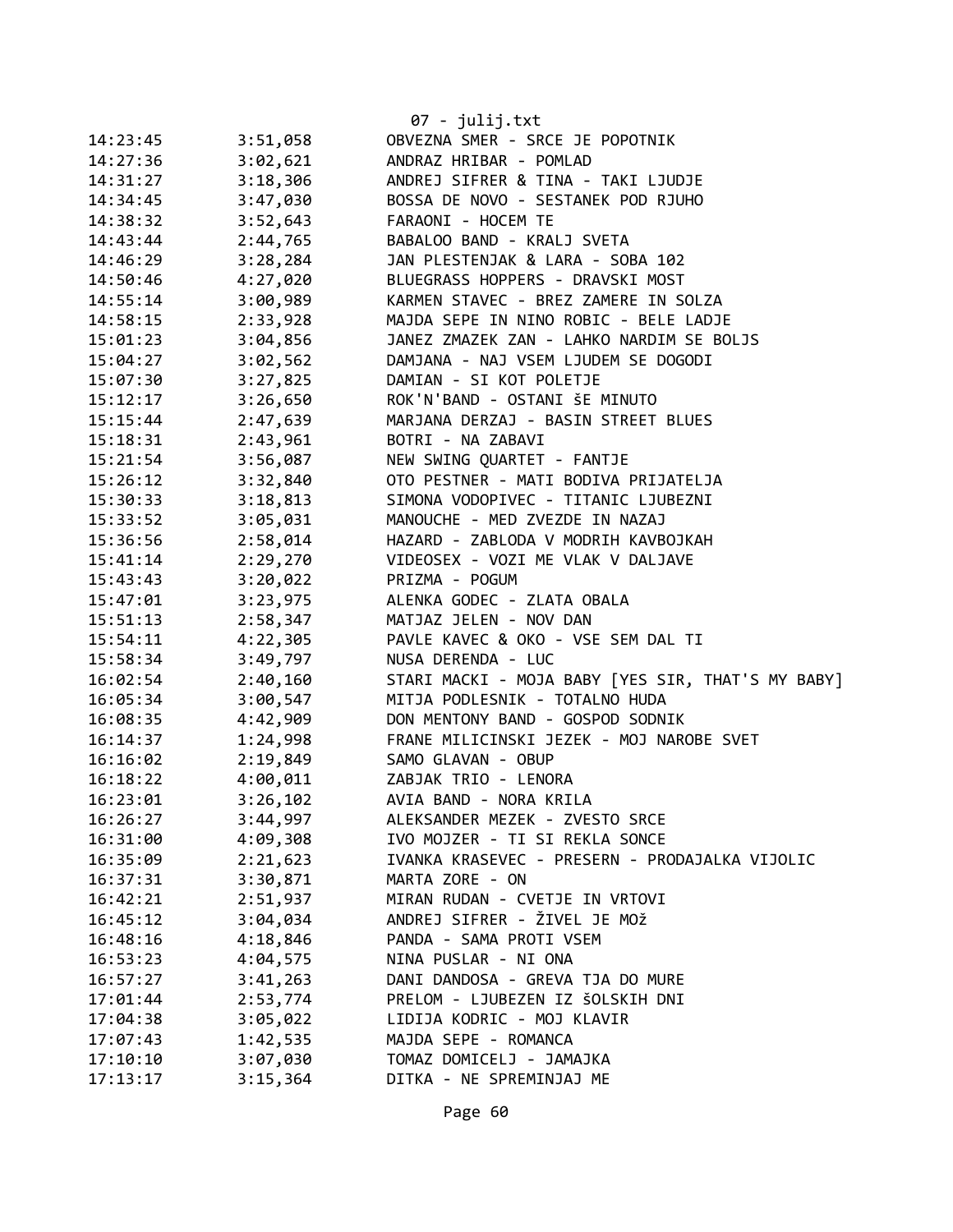|          |          | $07 - julij.txt$                           |
|----------|----------|--------------------------------------------|
| 17:16:32 | 3:51,599 | NECA FALK - LJUBIMEC MOJ                   |
| 17:21:13 | 4:10,008 | CALIFORNIA - RECI DA SI NORA NAME          |
| 17:25:23 | 3:38,081 | DARJA SVAJGER - TVOJ OBRAZ                 |
| 17:29:39 | 3:38,648 | MONROE - JAZ POTREBUJEM VEC                |
| 17:33:17 | 2:18,728 | IZTOK MLAKAR - PUNTARSKA                   |
| 17:35:36 | 4:01,975 | BILBI - KO TVOJA SEM ŠE BLA                |
| 17:40:58 | 3:54,985 | AVTOMOBILI - POT DOMOV                     |
| 17:44:48 | 4:02,809 | DAMJANA GOLAVSEK - SOLZE                   |
| 17:48:50 | 3:09,686 | URSKA - STARA DOBRA PRAVLJICA              |
| 17:52:57 | 4:03,814 | ELDA VILER - LASTOVKE                      |
| 17:57:02 | 4:05,140 | VLADO KRESLIN - V PARKU ZA GRADOM          |
| 18:01:42 | 4:31,561 | HALO - GRETA                               |
| 18:06:14 | 3:23,021 | KINGSTON - KDOR ZNA TA ZNA                 |
| 18:10:21 | 3:27,006 | BRANKA KRANER - LJUBEZEN                   |
| 18:13:48 | 2:52,700 | GU-GU - GU-GU GRE V HOLLYWOOD              |
| 18:16:40 | 3:26,079 | SUNNY ORCHESTRA - V NOV KRAJ               |
| 18:20:56 | 2:49,315 | ALEX VOLASKO - PRAVLJICA                   |
| 18:23:45 | 2:32,881 | DOCA MAROLT - ŽIVLJENJE JE LEPO            |
| 18:26:40 | 3:17,611 | NEISHA - MALO TU MALO TAM                  |
| 18:30:32 | 3:46,243 | KATRINAS - PESEM O LJUBEZNI                |
| 18:34:18 | 3:35,828 | NATASA & ZIBELNIK - NOCEM ZVEZD            |
| 18:37:54 | 3:45,639 | HISA - SPOZNAL SEM                         |
| 18:42:24 | 4:14,989 | FOLKROLA - MARUSKA                         |
| 18:46:39 | 3:49,535 | DON SERGIO - SPOMIN NA LJUBEZEN            |
| 18:51:25 | 4:16,961 | DAN D - KO HODIS NAD OBLAKI                |
| 18:55:42 | 4:59,851 | SAN DI EGO BAND - SONCE JE TAM KJER SI TI  |
| 19:01:17 | 3:09,043 | IRENA KOHONT - ZAPRLA SEM VSA OKNA         |
| 19:04:26 | 3:14,013 | ADI SMOLAR - AJAJAJ, SLOVENIJA             |
| 19:07:38 | 3:45,129 | BABALOO BAND - PAJAC                       |
| 19:12:07 | 3:57,726 | CUKI - VSEPOVSOD LJUBEZEN                  |
| 19:16:05 | 2:45,500 | ANIKA HORVAT - TEENAGERSKA BALADA          |
| 19:18:50 | 2:39,160 | ANABEL - POZITIVA                          |
| 19:22:19 | 3:35,171 | FARAONI - SEM TAKŠEN, KER SEM ŽIV          |
| 19:25:54 | 3:26,948 | FLIRT - INJA                               |
| 19:29:59 | 3:30,565 | BOR GOSTIŠA - DOVOLJ JE SRCE, KI ZATE GORI |
| 19:33:29 | 2:56,922 | BOZIDAR WOLFGANG WOLF - O NE CHERIE        |
| 19:36:26 | 4:20,947 | JAN PLESTENJAK - TRIKRAT ME POLJUBI        |
| 19:41:31 | 5:03,714 | LOPATIC FAMILY BAND - USODA                |
| 19:46:35 | 3:34,304 | PEPEL IN KRI - DAN LJUBEZNI                |
| 19:51:06 | 3:31,880 | VICTORY - KAKO NAJ CAS USTAVIM             |
| 19:54:37 | 4:17,099 | ANJA RUPEL - NA ZADNJI POSTAJI             |
| 19:58:53 | 2:56,976 | IRENA VRCKOVNIK - TVOJA PESEM              |
| 20:02:26 | 4:06,725 | GAL IN GALERISTI - PRIDI SEM               |
| 20:06:32 | 2:27,184 | BARBARA JARC - ZAPLEŠIMO TWIST             |
| 20:08:59 | 2:51,909 | ALENKA LESJAK - NAJINI MOSTOVI             |
| 20:15:45 | 1:14,040 | ALENKA GODEC - RECI MI                     |
| 20:16:59 | 5:07,245 | NINA PUSLAR FT. JAN PLESTENJAK - TEBE IMAM |
| 20:22:51 | 2:41,460 | ROK 'N' BAND - RAD JO IMAM                 |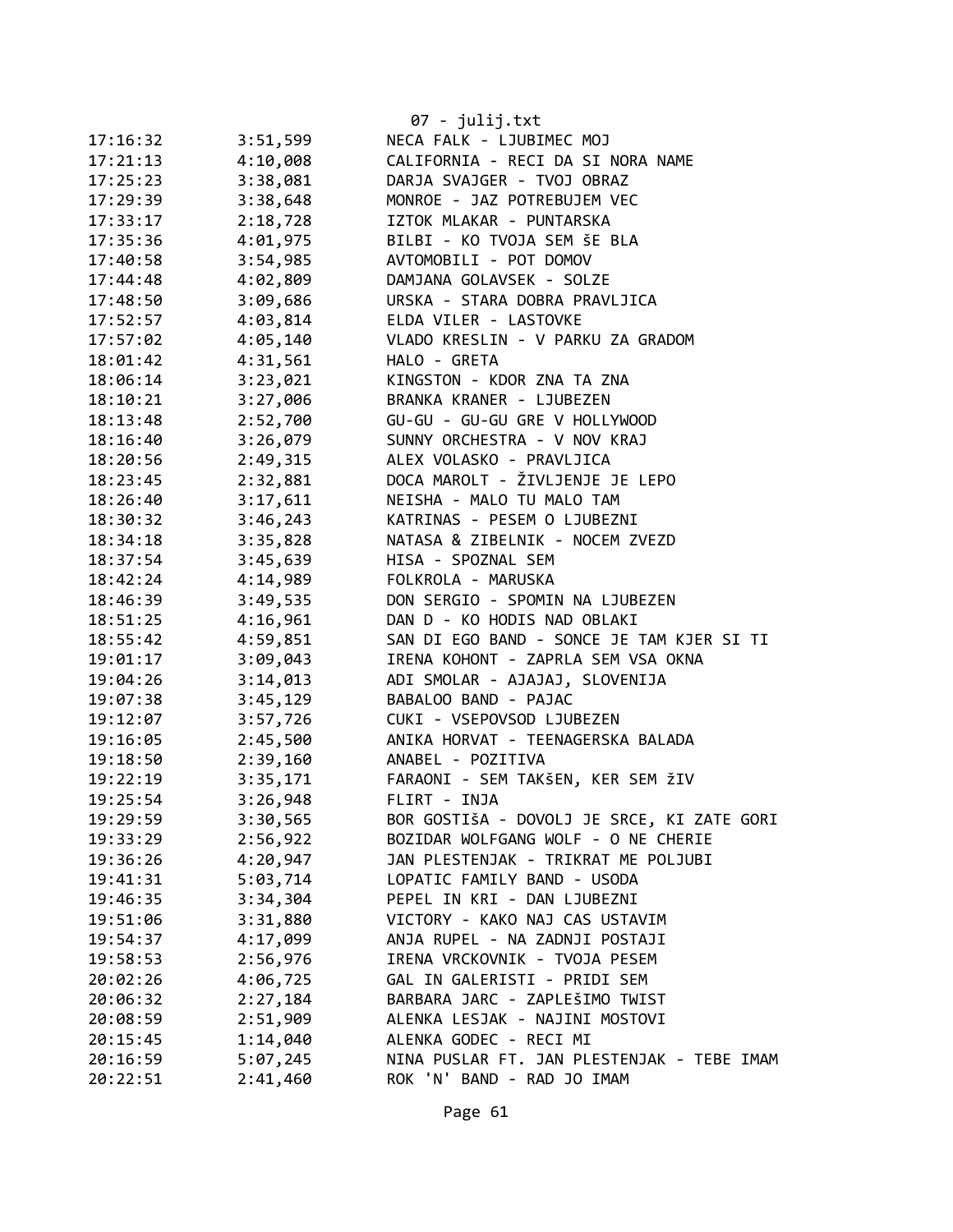|          |          | 07 - julij.txt                            |
|----------|----------|-------------------------------------------|
| 20:25:32 | 3:02,035 | KALAMARI - NA DRUGEM SVETU                |
| 20:28:34 | 3:53,524 | REGINA - LIZA LJUBI JAZZ                  |
| 20:33:18 | 3:30,760 | MARJANA DERZAJ - PTICJE STRASILO          |
| 20:36:48 | 3:27,840 | JANKO ROPRET - KAJ JE TO                  |
| 20:45:41 | 3:18,003 | OTO PESTNER - DAN ZA ZALJUBLJENE          |
| 20:48:59 | 3:27,027 | MAJDA ARH - KAKOR LED IN OGENJ            |
| 20:53:03 | 3:02,071 | KARMEN STAVEC - SE IN SE                  |
| 20:56:07 | 3:38,220 | BAZAR - TA MOŠKA                          |
| 21:00:30 | 4:05,799 | BABILON - VSAK DEL NEBA                   |
| 21:04:28 | 4:12,208 | MARTIN KRPAN - SOVRAZNIK NE SPI           |
| 21:08:40 | 3:35,493 | MANOUCHE - RESNICNA ROMANSA               |
| 21:14:32 |          | 3:11,207 BELE VRANE - MOJE DEKLE          |
| 21:17:43 | 2:59,658 | EVA CERNE - CUDEZI SMEHLJAJA              |
| 21:21:38 | 2:10,526 | OPTIMISTI - STARI MEDO                    |
| 21:23:48 | 2:22,011 | MATIJA CERAR - DEZNIKI                    |
| 21:26:10 | 3:21,536 | BOTRI - SONCE PO DEŽJU                    |
| 21:30:21 | 3:33,026 | ANDREJ SIFRER - JARCEVA HRUSKA            |
| 21:33:54 | 2:01,190 | SAMO GLAVAN - JOZKOTI                     |
| 21:35:55 | 3:14,033 | AYNEE - ZJUTRAJ                           |
| 21:42:31 | 4:00,968 | AVIA BAND - LJUBEZEN NA PRVI POGLED       |
| 21:46:32 | 3:11,000 | TIP TOP - LEPO MI JE                      |
| 21:50:21 | 3:22,195 | TOMAZ DOMICELJ - GOSPOD DIREKTOR          |
| 21:53:43 | 3:11,750 | POP DESIGN - ZATE                         |
| 21:56:54 | 2:57,597 | DAMJANA - JE TO LJUBEZEN                  |
| 22:00:37 | 3:02,548 | AURORA - REKLA JE                         |
| 22:03:39 | 3:06,732 | ALEKSANDER MEZEK - VREMENSKA NAPOVED      |
| 22:06:45 | 3:37,853 | FOXY TEENS - SE SE SPOMNIS                |
| 22:15:32 | 4:18,185 | DON MENTONY BAND - TETA MARIJA            |
| 22:20:47 | 2:52,312 | EVA BEUS - NAZAJ K MAMI                   |
| 22:23:39 | 4:00,213 | PANDA - VZEMI ME                          |
| 22:27:39 | 3:40,803 | KATJA LEVSTIK - ORION                     |
| 22:32:10 | 3:32,004 | DAZ - OPROSTI MI                          |
| 22:35:35 |          |                                           |
|          | 4:03,474 | NAPOLEON - MORSKA PTICA                   |
| 22:43:07 | 4:30,586 | CHATEAU - NASMEHNI SE                     |
| 22:47:37 | 3:25,483 | NECA FALK - ZA TOPOLI NEKJE SI TI         |
| 22:51:41 | 3:50,214 | SANK ROCK - NAJINA PESEM                  |
| 22:55:28 | 3:42,506 | DARJA SVAJGER - PRAVLJICA                 |
| 22:59:56 | 2:50,236 | SKALP - VEM DA LAHKO                      |
| 23:02:46 | 2:38,606 | BLUEGRASS HOPPERS - STARA MAMA            |
| 23:05:24 | 2:43,005 | I.VRCKOVNIK & HAPPY BAND - POVABI ME      |
| 23:08:07 | 3:17,831 | MYSELF - LJUBEZEN V ZRAKU JE (RADIO EDIT) |
| 23:15:55 | 4:04,378 | VLADO KRESLIN - JOUŽEK                    |
| 23:20:56 | 2:50,500 | ALEX VOLASKO - DA DA DI DA                |
| 23:23:46 | 3:56,179 | NUSA DERENDA - MODRO MORJE                |
| 23:27:40 | 4:09,189 | ORLEK - PUNCA S ŠOHTA                     |
| 23:32:39 | 3:00,122 | ROK'N'BAND - JAGODE IN COKOLADA           |
| 23:35:38 | 2:42,051 | METKA ŠTOK - KO BOM 64                    |
| 23:38:20 | 2:43,496 | D KWASCHEN RETASHY - ROZALIJA             |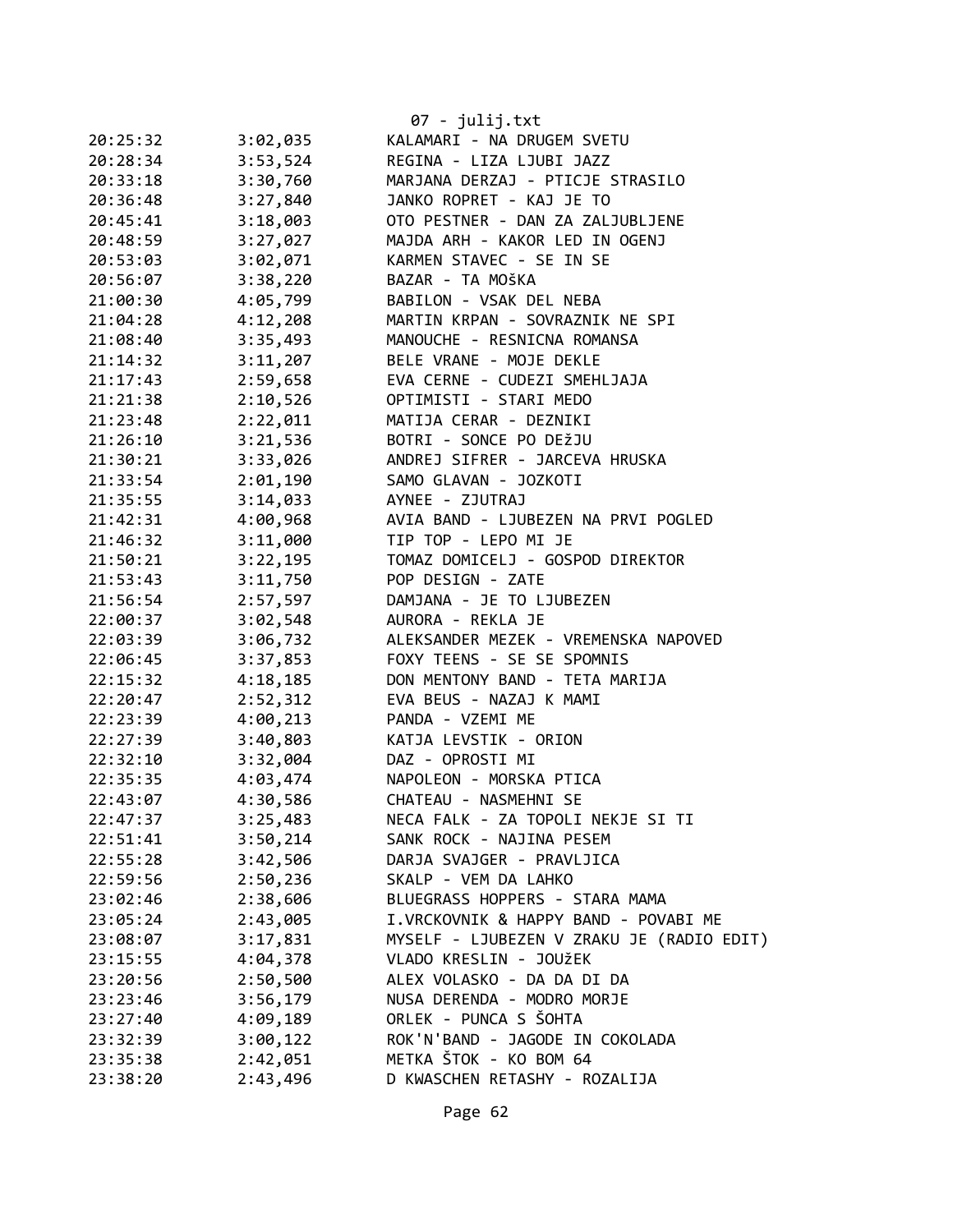|          |          | 07 - julij.txt                     |
|----------|----------|------------------------------------|
| 23:45:28 | 3:44.311 | ADI SMOLAR - ZAVOD ZA ZAPOSLOVANJE |
| 23:49:50 | 3:04,060 | CUKI - SRECA ME JE ZAPUSTILA       |
| 23:52:53 | 3:48,866 | GU-GU - ŽELIM SI NA JAMAJKO        |
| 23:56:42 | 3:01,704 | POP ART - SE JE CAS                |

| $0:00:28$ 4:20,598   | DRUSTVO MRTVIH PESNIKOV - CUTIM TE         |
|----------------------|--------------------------------------------|
| $0:04:45$ 3:24,332   | MATJAZ JELEN - BREZ TEBE PADAM             |
| 0:08:09 3:00,949     | MITJA PODLESNIK - TOTALNO HUDA             |
| 0:11:12 4:52,044     | ANDREJ SIFRER - ZBOGOM RAJ                 |
| $0:16:04$ 3:47,207   | MAJA JAJALO - BESEDE BREZ POMENA           |
| $0:19:51$ 3:14,006   | IRENA VRCKOVNIK - SIRENA                   |
| $0:23:08$ 3:20,257   | LETECI POTEPUHI - BICIKL                   |
| $0:26:28$ 3:19,545   | ADI SMOLAR - PISMO DEDKU MRAZU             |
| 0:29:47 3:51,064     | AVIA BAND - NAJINO LETO                    |
| 0:33:38 3:53,776     | BEPOP - LOKOMOTIVA                         |
| $0:37:27$ 3:38,765   | VLADO KRESLIN - ZIBAJ ME                   |
| $0:41:05$ 3:33,225   | DREVORED - ZUNAJ JE ZIMA                   |
| $0:44:41$ 3:11,747   | BELE VRANE - MOJE DEKLE                    |
| $0:47:52$ 3:46,989   | IVANCIC SLAVKO/LAVANDA - KO MENE VEC NE BO |
| $0:51:39$ 3:48,964   | ZAN SERCIC - TO POLETJE                    |
| $0:55:27$ 2:57,663   | NUSA DERENDA - NE, NI RES                  |
| 0:58:23 3:47,723     | OTO PESTNER - LJUBLJANA JE ZAKON           |
| 1:02:10 3:16,563     | AVTOMOBILI - VSE ZA SVOBODO                |
| 1:05:26 2:33,994     | STANE MANCINI - KAM LETIJO LASTOVKE        |
| 1:08:00 4:07,762     | PEPEL IN KRI - DEKLE IZ ZLATE LADJICE      |
| 1:12:07 2:54,979     | ALEKSANDER MEZEK - SUZENJ                  |
| 1:15:05 4:28,032     | DON MENTONY BAND - OBCUTEK JE VAZEN        |
| 1:19:33 3:22,709     | IVO MOJZER - DECEK Z ULICE                 |
| 1:22:55 3:38,013     | FOLKROLA - DOBRO JUTRO MADAME              |
| 1:26:35 3:47,687     | PAPIR - SRAJCA                             |
| $1:30:23$ 3:43,253   | ESTEFANIO BIG - POISCIVA SONCE             |
| 1:34:06 3:56,990     | AYNEE - AVTO                               |
|                      | 1:38:05 3:05,989 FOXY TEENS - MODRE OCI    |
| $1:41:11$ $3:33,356$ | ALENKA GODEC - KLICEM TE                   |
| 1:44:44 4:08,836     | GU-GU - MOJA MALA LUCIJA                   |
| 1:48:55 3:50,925     | ANDRAZ HRIBAR - PO CEM DISI TA DAN         |
| 1:52:46 3:59,988     | ANJA RUPEL - NE POZABI ME                  |
| 1:56:44 4:46,989     | ORLEK - ADIJO KNAPI                        |
| 2:01:33 3:01,005     | KINGSTON - LUNAPARK                        |
| 2:04:33 3:15,030     | KARMEN STAVEC - VZEMI MOJO DLAN            |
| 2:07:44 2:54,254     | NINA PUSLAR - KDO SE VERJAME               |
| 2:10:41 3:55,451     | KATJA KOREN - NA SKRIVAJ                   |
| 2:14:36 3:39,499     | ROK'N'BAND - NE NE NE                      |
| 2:18:07 2:46,919     | DARJA SVAJGER - PRISLUHNI MI               |
| 2:20:56 3:26,007     | VILI RESNIK - ZDAJ JE CAS                  |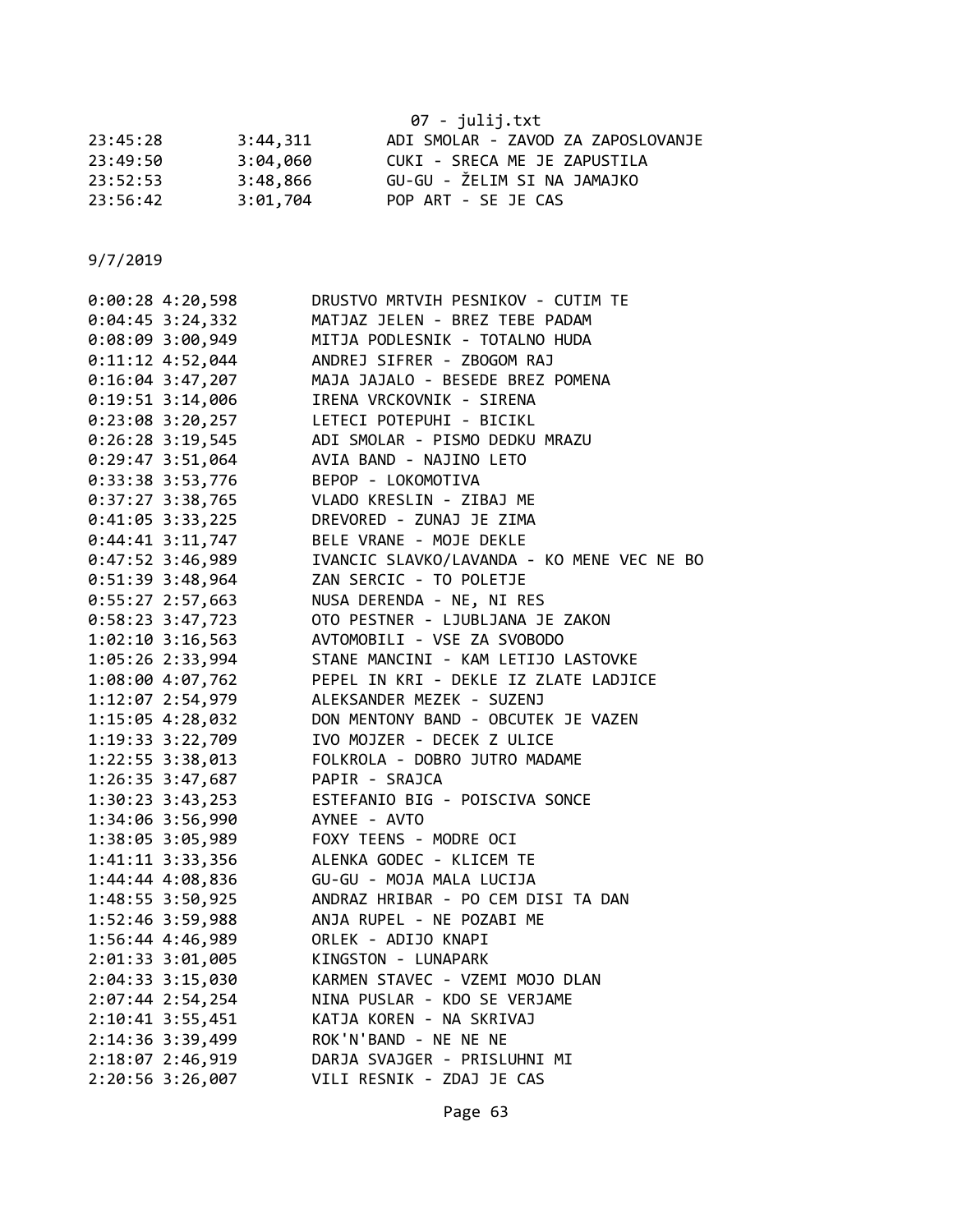|                                      | 07 - julij.txt                                                            |
|--------------------------------------|---------------------------------------------------------------------------|
| 2:24:22 3:42,717                     | SANK ROCK - HITRO DRUGAM                                                  |
| 2:28:04 3:10,005                     | FARAONI - BOZICNI ZVON                                                    |
| 2:31:17 3:47,613                     | BAZAR - KO ODBIJE POLNOC                                                  |
| 2:35:04 3:59,950                     | TOMAZ DOMICELJ - POGRESAM TE                                              |
| 2:39:04 3:49,840                     | D.KOCJANCIC & M.JELEN - POISCI ME                                         |
| 2:42:56 2:47,023                     | JANKO ROPRET - ZIMZELEN                                                   |
| 2:45:43 3:19,823                     | SELEKCIJA - SPOMIN                                                        |
| 2:49:03 2:41,006                     | MATIJA CERAR - TRI DEKLICE                                                |
| 2:51:46 2:53,409                     | TANGELS - KAJ IN KAM (ORIGINAL)                                           |
| 2:54:40 4:28,957                     | CUKI - SONCE                                                              |
| 2:59:08 3:05,138                     | LEA LIKAR - ODMIK OD TAL                                                  |
| $3:02:16$ 2:40,112                   | TOMO JURAK - CE JO NEBI VZEL BI BIL BEDAK                                 |
| 3:04:56 3:29,780                     | MARKO VOZELJ - LETIVA V NEBO                                              |
| 3:08:26 3:41,735                     | A.KOLMAN & G.RIJAVEC - NA BOZICNO NOC                                     |
| 3:12:09 3:50,779                     | PETRA PETAN - ON JE BIL TA                                                |
| 3:16:00 2:57,379                     | LARA KADIS - ZDAJ SEM TU                                                  |
| 3:18:57 3:06,567                     | FRENK NOVA - NA LUNO IN NAZAJ                                             |
| 3:22:06 2:54,802                     | 1 X BAND - TIH DEZEVEN DAN                                                |
|                                      | PETER PAN - ODPELJAL TE BOM                                               |
| 3:24:59 4:30,000<br>3:29:29 3:28,658 | SOPRANOS - PRIVLACNO                                                      |
|                                      | HAPPY DAY - VONJ POLETJA                                                  |
| 3:33:01 2:51,661                     |                                                                           |
| 3:35:52 3:49,019                     | MZ HEKTOR/CALIFORNIA - MAKSIMALNO DOBER DAN<br>ANIKA HORVAT - POLETNA NOC |
| 3:39:41 2:16,001                     |                                                                           |
| 3:41:59 3:10,975                     | KALAMARI - VSE ME IMAJO RAJSI                                             |
| 3:45:10 3:14,020                     | HAZARD - VRTNAR                                                           |
| 3:48:24 3:39,026                     | KATRINAS - LETIM                                                          |
| 3:52:05 2:05,516                     | MARJANA DERZAJ - V LJUBLJANO                                              |
| $3:54:11$ $3:27,908$                 | MAJDA SEPE - LONEC BREZ MEDU                                              |
| 3:57:38 3:01,069                     | MAJA ZALOZNIK - MI POVES                                                  |
| 4:00:42 3:11,554                     | ALEX VOLASKO - NAJIN TRENUTEK                                             |
| 4:03:53 3:12,791                     | PETER DIRNBEK - PRVA SLUZBA                                               |
| 4:07:06 3:38,507                     | NATASA & ZIBELNIK - PRIZNAJ DA NI LAHKO                                   |
| 4:10:47 3:00,808                     | NUDE - TAKO LEPO SI ZLOMILA MI SRCE                                       |
| 4:13:47 3:22,555                     | MIRAN RUDAN - RAD JO IMAM                                                 |
| 4:17:09 2:57,774                     | ANDREJA CAMERNIK - UJEMIVA VETER                                          |
| $4:20:10$ 3:42,769                   | MARTA ZORE - VSE, KAR SVA BILA                                            |
| 4:23:52 4:09,010                     | BABALOO BAND - JAZ IN TI                                                  |
| 4:28:01 4:15,956                     | PANDA - EN KORAK                                                          |
| 4:32:19 2:35,007                     | BERTA AMBROZ - TIPITIPITI                                                 |
| 4:34:54 2:12,044                     | ANDREJ SIFRER - MOJE MISKE                                                |
| 4:37:06 3:29,363                     | FLIRRT - V TVOJEM TELESU                                                  |
| 4:40:37 3:35,720                     | NEZA DROBNIC - BREZ BESED                                                 |
| 4:44:13 4:54,996                     | IZTOK MLAKAR - MARJO SPINEL                                               |
| 4:49:04 4:35,920                     | FLORA & PARIS - OLJE IN VODA                                              |
| 4:53:42 3:50,702                     | URSA & PR - KJE SO TISTE STEZICE                                          |
| 4:57:30 3:08,414                     | REGINA - MOJE SANJE                                                       |
| 5:01:18 2:45,173                     | BERTA AMBROŽ - PESEM ZAPOJ MI NOCOJ                                       |
| $5:04:03$ 4:13,033                   | VETER - BELA SNEZINKA                                                     |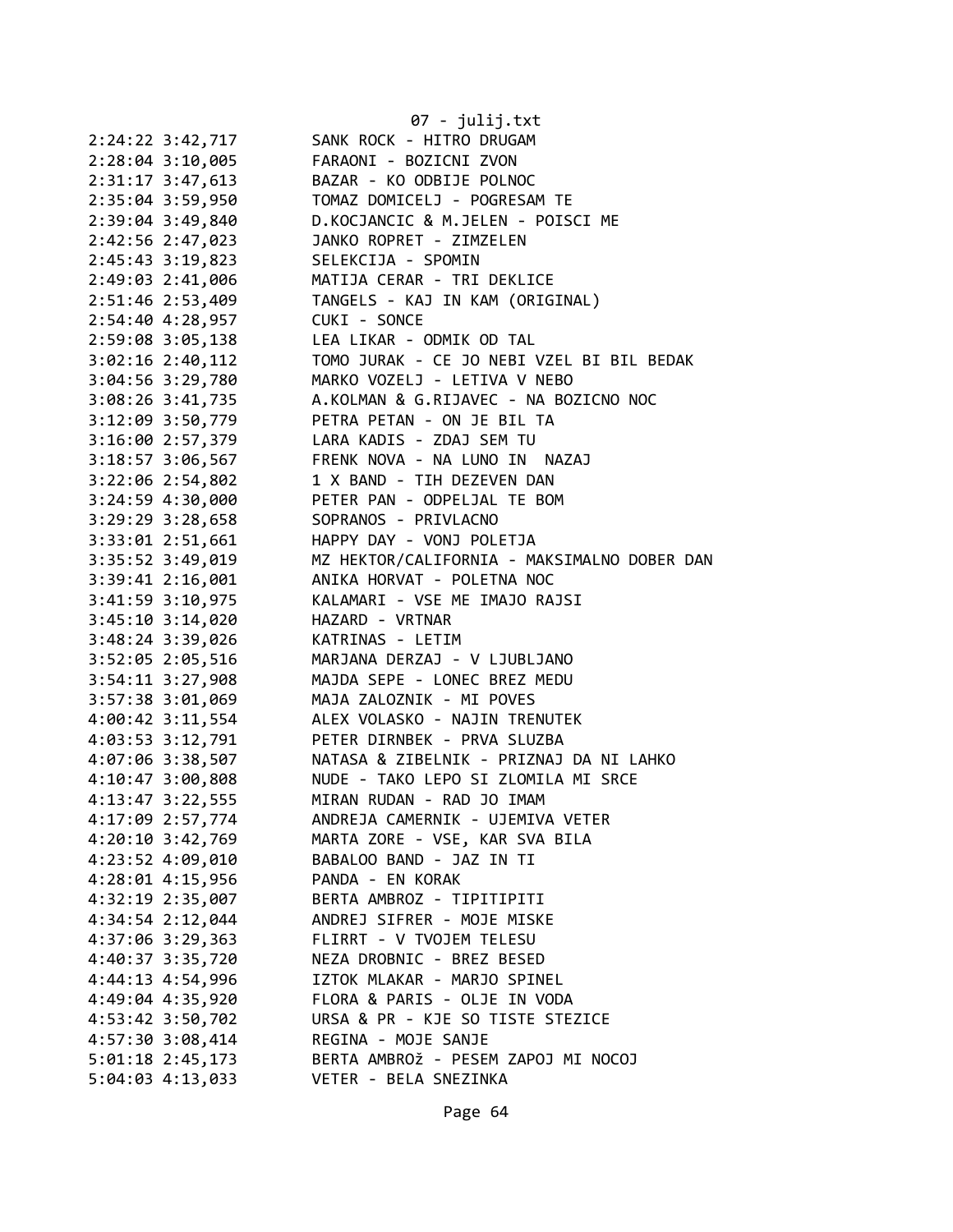|                      | 07 - julij.txt                                      |
|----------------------|-----------------------------------------------------|
| $5:08:15$ 3:25,608   | ANJA RUPEL - NAJ TE SONCE PREBUDI                   |
| 5:12:38 1:59,004     | BETI JURKOVIC - PRODAJALKA VIJOLIC                  |
| $5:14:37$ $3:00,111$ | BELE VRANE - MOJA LJUBEZEN                          |
| 5:17:37 2:35,040     | STANE MANCINI - NON CAPITO                          |
| 5:21:20 3:49,865     | ALENKA GODEC - ODKAR SI TU                          |
| $5:25:10$ $3:41,961$ | FARAONI - PIJEM KAR TAKO                            |
| 5:28:52 3:36,472     | HAZARD - VSAK JE SAM                                |
| 5:33:28 3:00,002     | KING FOO - ZIVE SANJE                               |
| 5:36:27 2:57,829     | MARTIN KRPAN - NJEN TRENUTEK PRIHAJA                |
| 5:40:23 3:41,953     | CUKI - HOZNTREGARJI                                 |
| $5:44:04$ 3:44,454   | ANDREJ SIFRER - KO BOM UMRL                         |
| 5:47:49 4:25,936     | PEPEL IN KRI - MISSISSIPPI                          |
| 5:53:22 5:31,461     | DON MENTONY BAND - NA VASI                          |
| 5:59:35 3:11,860     | VENERA - DISKO KLUB                                 |
| $6:02:46$ 3:07,882   | TOMAZ DOMICELJ - AVTOMAT                            |
| $6:05:54$ 3:27,954   | LIDIJA KODRIC - MESTO SPI                           |
| $6:10:19$ 3:58,487   | MAJDA SEPE - STIHI MOJEGA SPOMINA                   |
| $6:14:18$ 3:31,866   | ALMA MERKLIN - VSAKA MINUTA                         |
| $6:17:49$ 3:24,080   | ADI SMOLAR - JAZ SEM NOR                            |
| $6:22:22$ 4:05,663   | CALIFORNIA/MZ HEKTOR - RECI DA SI NORA NAME         |
| $6:26:47$ 3:30,295   | HISA - NA ZDRAVJE SVET                              |
| $6:31:17$ $3:02,928$ | IVANKA KRASEVEC - PRESERN - BREZ TEBE (WITHOUT YOU) |
| $6:34:19$ $3:39,023$ | NUDE - PEPELKA (RAD TE IMAM)                        |
|                      |                                                     |
| $6:37:58$ $3:18,772$ | POLONA - CUTIM, DA ZIVIM                            |
| $6:42:11$ $3:50,423$ | BAZAR - DOBER DAN                                   |
| $6:46:02$ 3:28,701   | SONJA GABERSCEK - BRESKVICE                         |
| $6:50:43$ 3:44,465   | AVIA BAND - ZEMLJA PLEŠE                            |
| $6:54:27$ $4:00,000$ | VICTORY - TEQUILA IZ TVOJEGA POPKA                  |
| $6:58:27$ 3:10,199   | SAMO GLAVAN - JASTREBI                              |
| 7:02:16 3:28,040     | MARJANA DERZAJ - CABARET                            |
| 7:05:44 5:21,431     | SUNNY ORCHESTRA - WELCOME TO THE PARTY              |
| 7:12:03 3:16,019     | EDVIN FLISER - LETI, LETI LASTOVKA                  |
| 7:15:19 3:59,032     | GU-GU - GU-GU PLAY FOR YOU                          |
| 7:20:26 3:41,049     | AVTOMOBILI - GOSPODAR                               |
| 7:23:58 3:31,972     | PETER AMBROŽ - NA PLESU                             |
| 7:27:30 2:57,561     | ALEX VOLASKO - V HISI VECNIH SANJ                   |
| 7:31:27 3:43,987     | BOTRI - GALEBI                                      |
| 7:35:11 3:27,894     | GASPER RIFELJ - MOZAIK                              |
| 7:38:39 4:11,408     | ANIKA HORVAT - ORFEJ                                |
| 7:43:47 1:53,076     | MATIJA CERAR - Z MOJCO PLESAL BI CHA CHA CHA        |
| 7:45:40 3:41,448     | MARTA ZORE - VSE, KAR SVA BILA (& VILI RESNIK)      |
| 7:50:34 3:58,022     | ALFI NIPIC - V AVTU PRED MENOJ                      |
| 7:54:32 4:02,711     | IZTOK MLAKAR - VANDIMA                              |
| 7:58:34 3:41,736     | NEISHA - VZEMI ME                                   |
| 8:02:55 3:03,670     | DAMJANA - BOŽJI DAR                                 |
| 8:05:59 2:36,735     | VLADO KRESLIN - TVOJE JUTRO                         |
| 8:08:35 2:47,236     | OTO PESTNER - LETIVA                                |
| 8:12:20 3:32,010     | SLAVKO IVANCIC - OGOLJUFAN                          |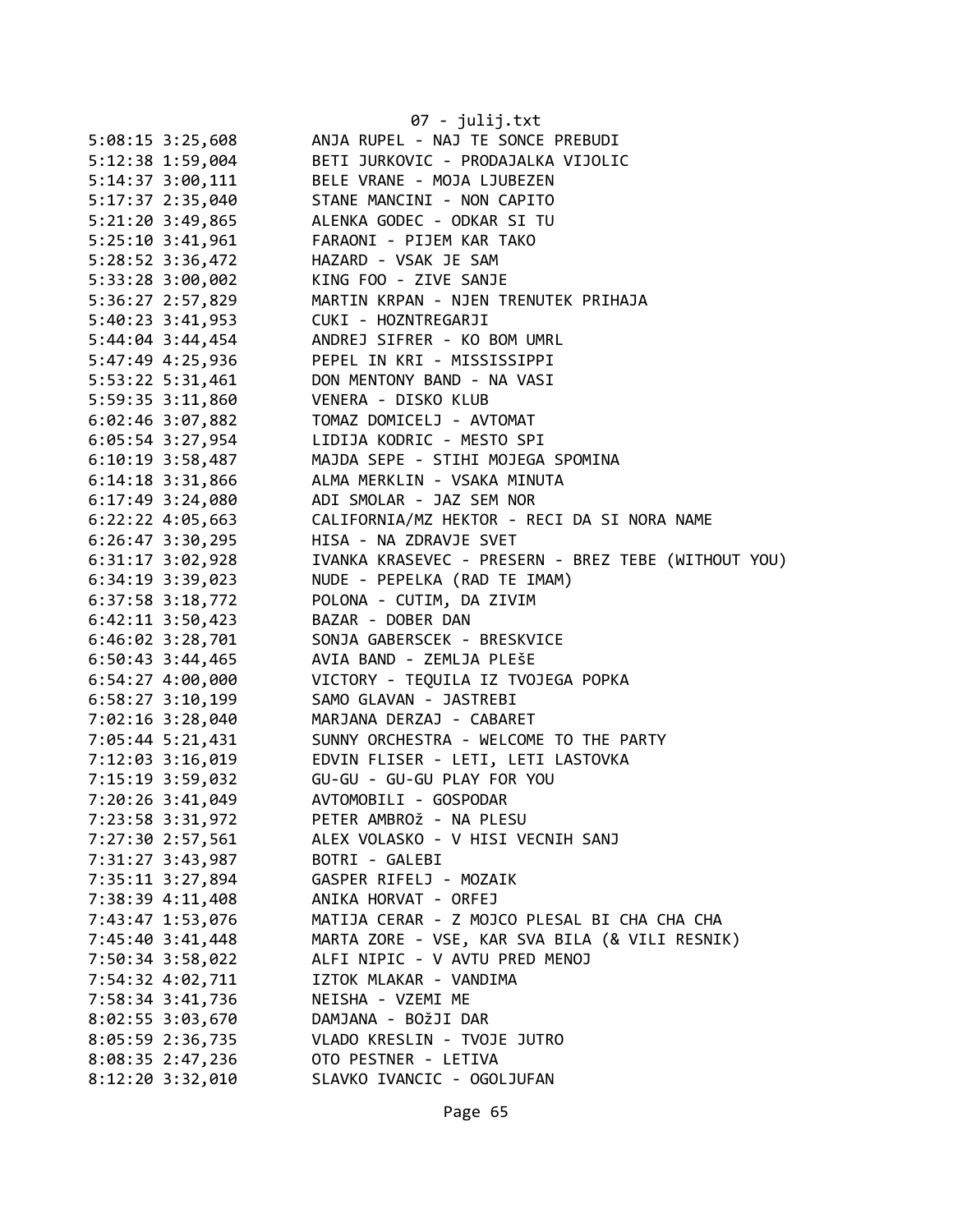|                    |                                        | 07 - julij.txt                                                                                                                                                                                                                                                             |
|--------------------|----------------------------------------|----------------------------------------------------------------------------------------------------------------------------------------------------------------------------------------------------------------------------------------------------------------------------|
|                    |                                        | 8:15:52 3:20,416 NUSA DERENDA - ZA SLOVENIJO ŽIVIM                                                                                                                                                                                                                         |
| $8:20:21$ 4:20,035 |                                        | ANKA COP - METROPOLE                                                                                                                                                                                                                                                       |
| $8:24:40$ 3:24,400 | ROK'N'BAND - PAZI                      |                                                                                                                                                                                                                                                                            |
| 8:28:05 3:36,791   |                                        | VILI RESNIK - RAD BI BIL S TEBOJ                                                                                                                                                                                                                                           |
| 8:32:41 2:37,832   |                                        | IRENA KOHONT - ŠPANSKI HARLEM [SPANISH HARLEM]                                                                                                                                                                                                                             |
| 8:35:18 3:28,641   |                                        | TANGELS - LIFE GOES UP                                                                                                                                                                                                                                                     |
| 8:38:47 3:06,108   |                                        | MANOUCHE - KJE SI LUBI                                                                                                                                                                                                                                                     |
| 8:42:50 4:44,037   |                                        | SANK ROCK - TIH' BOD' IN IGRAJ<br>VITA CREPINSEK - KO NAJINA POGLEDA                                                                                                                                                                                                       |
| 8:47:34 3:16,972   |                                        |                                                                                                                                                                                                                                                                            |
| 8:52:03 3:13,080   |                                        | IVA STANIC - NORE NEZNOSTI                                                                                                                                                                                                                                                 |
| 8:55:18 3:28,270   |                                        | KLEPAC IN GUSTINCIC - MOJE OCI                                                                                                                                                                                                                                             |
|                    |                                        | 8:58:44 3:07,560 BRANKA KRANER - LJUBLJANSKI ZVON                                                                                                                                                                                                                          |
|                    |                                        | 9:02:24 2:26,615 EDVIN FLISER & PRESSTIGE - DIANA                                                                                                                                                                                                                          |
|                    |                                        | 9:04:50 3:24,315 BABALOO BAND - NENAJAVLJEN GOST                                                                                                                                                                                                                           |
|                    |                                        |                                                                                                                                                                                                                                                                            |
|                    |                                        | 9:08:14 3:49,984<br>9:15:59 2:48,376<br>9:18:47 3:51,997<br>ALEKSANDER MEZEK - NASA LADJA                                                                                                                                                                                  |
|                    |                                        |                                                                                                                                                                                                                                                                            |
|                    | 9:23:42 3:34,409 FOLKROLA - DANES      |                                                                                                                                                                                                                                                                            |
|                    | 9:27:37 3:38,000 ALENKA VIDRIH - UJETA |                                                                                                                                                                                                                                                                            |
|                    |                                        | 9:32:22 4:18,550 JANEZ BONCINA BENC - OB SANKU                                                                                                                                                                                                                             |
|                    |                                        | 9:36:40 2:37,082 JELKA CVETEŽAR - KO BOŠ PRIŠLA NA BLED                                                                                                                                                                                                                    |
|                    |                                        |                                                                                                                                                                                                                                                                            |
|                    |                                        | 9:42:52 5:09,587<br>9:42:52 5:09,587<br>9:47:57 3:46,659<br>9:52:41 3:33,013<br>ALENKA GODEC/PERPETUUM JAZZILE - MESTO SANJ                                                                                                                                                |
|                    |                                        |                                                                                                                                                                                                                                                                            |
|                    | 9:56:13 3:49,714 HAZARD - MAKALONCA    |                                                                                                                                                                                                                                                                            |
| 10:01:05           |                                        | 3:44,462 NINA PUSLAR - ZA VEDNO                                                                                                                                                                                                                                            |
|                    |                                        |                                                                                                                                                                                                                                                                            |
|                    |                                        | 10:04:49<br>10:08:51<br>10:17:16<br>10:17:16<br>10:21:30<br>2:58,838<br>10:24:29<br>10:24:29<br>10:24:29<br>10:24:29<br>10:41:104<br>2:41:104<br>10:17:29<br>2:41:104<br>2:41:104<br>2:41:104<br>2:41:104<br>2:41:104<br>2:41:104<br>2:41:104<br>2:41:104<br>2:41:104<br>2 |
|                    |                                        |                                                                                                                                                                                                                                                                            |
|                    |                                        |                                                                                                                                                                                                                                                                            |
|                    |                                        |                                                                                                                                                                                                                                                                            |
|                    |                                        | 10:27:31 2:41,104 BELE VRANE - ŽENITOVANJSKA                                                                                                                                                                                                                               |
| 10:31:18           |                                        |                                                                                                                                                                                                                                                                            |
| 10:34:26           | 3:05,563                               | MERRISA IN FREEWAY - FENOMENALEN DAN                                                                                                                                                                                                                                       |
| 10:37:31           | 2:40,769                               | JANEZ PUH - BREZ SONCA CVETJA NI                                                                                                                                                                                                                                           |
| 10:42:43           | 4:21,041                               | SIMONA VODOPIVEC - KO SE ODSELILA BOM                                                                                                                                                                                                                                      |
| 10:47:03           | 2:15,011                               | STANE MANCINI - TAM, KAMOR GRE VETER SPAT                                                                                                                                                                                                                                  |
| 10:50:16           | 3:45,635                               | ANDREJ SIFRER - ZOBOBLUES                                                                                                                                                                                                                                                  |
| 10:54:01           | 4:57,762                               | DON MENTONY BAND - DAJ POVEJ MI                                                                                                                                                                                                                                            |
| 10:58:59           | 4:18,995                               | PETER PAN - SOCI                                                                                                                                                                                                                                                           |
| 11:04:20           | 3:08,063                               | TOMAZ DOMICELJ - JAMAJKA                                                                                                                                                                                                                                                   |
| 11:07:28           | 4:08,007                               | AURORA - SVOJE DUSE POET                                                                                                                                                                                                                                                   |
| 11:16:45           | 4:26,157                               | KATRINAS - ARIANA                                                                                                                                                                                                                                                          |
| 11:22:08           | 3:30,059                               | ADI SMOLAR - JE TREBA DELAT                                                                                                                                                                                                                                                |
| 11:25:33           | 3:20,534                               | PEPEL IN KRI - LJUDJE POMLADI                                                                                                                                                                                                                                              |
| 11:28:53           | 3:45,637                               | DITKA HABERL - SAMO NASMEH JE BOLJ GRENAK                                                                                                                                                                                                                                  |
| 11:33:45           | 3:21,292                               | FARAONI - MI LJUDJE SMO KOT MORJE                                                                                                                                                                                                                                          |
| 11:37:06           | 3:12,819                               | KINGSTON - NOCOJ JE DRUGA REKLA MI                                                                                                                                                                                                                                         |
|                    |                                        |                                                                                                                                                                                                                                                                            |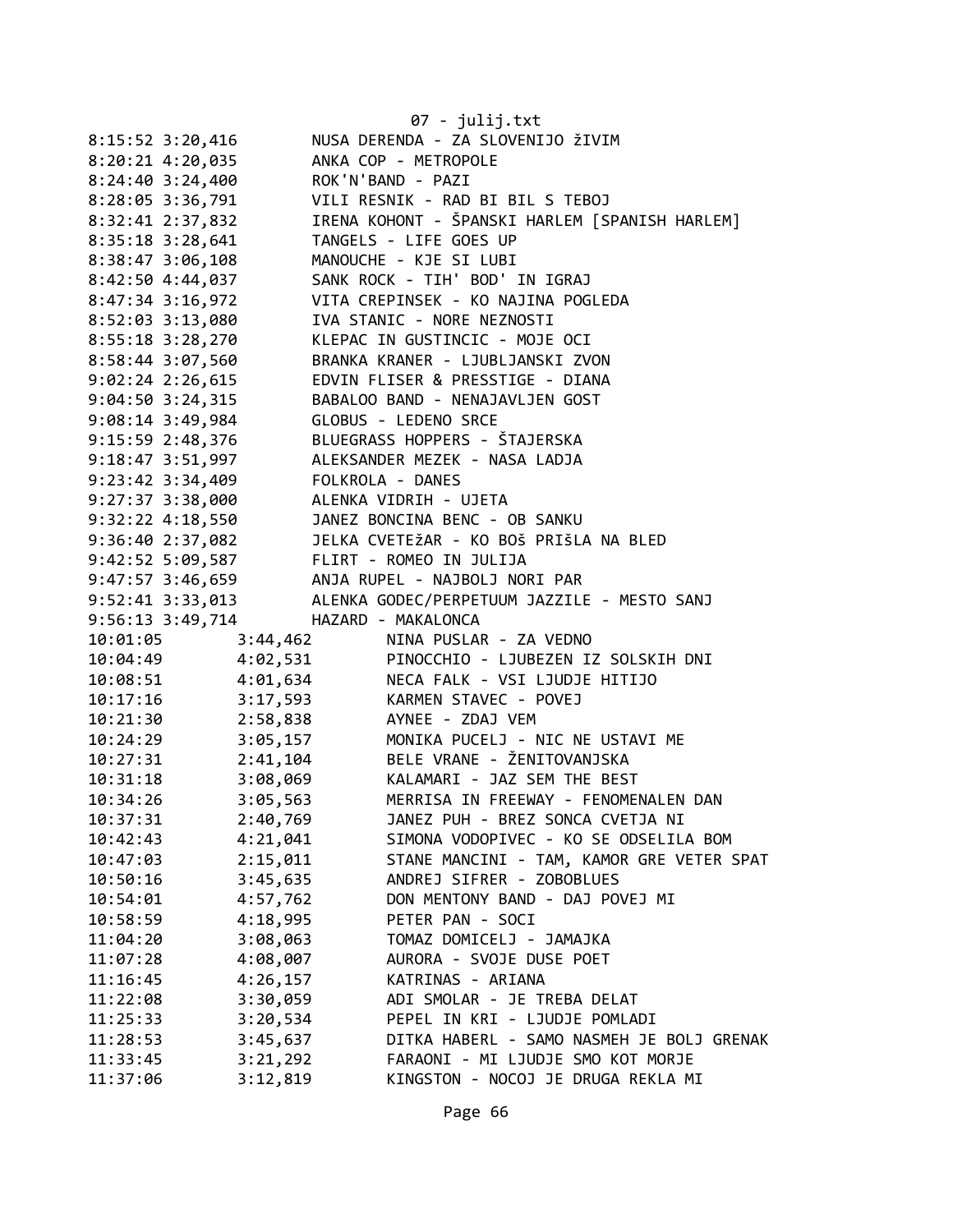|          |          | 07 - julij.txt                                    |
|----------|----------|---------------------------------------------------|
| 11:44:00 | 3:17,983 | MAJDA SEPE - MED ISKRENIMI LJUDMI                 |
| 11:47:18 | 3:22,675 | DARJA SVAJGER - OTOK LJUBEZNI                     |
| 11:51:38 | 3:58,040 | ANIKA - OGENJ IN LED                              |
| 11:55:36 | 3:30,065 | MIHA MERLAK - RANJENO SRCE                        |
| 12:00:09 | 1:54,226 | MATIJA CERAR - Z MOJCO PLESAL BI CHA-CHA-CHA      |
| 12:02:03 | 2:42,135 | FELIKS LANGUS - DISKO RAJ (DISCO RAJ)             |
| 12:04:45 | 3:47,834 | AVTOMOBILI - MRAZ                                 |
| 12:08:33 | 3:29,774 | IVO MOJZER - CIFRA MOZ                            |
| 12:17:15 | 3:20,623 | BAZAR - DOBRODOŠLI                                |
| 12:21:33 | 4:22,859 | CUKI - POSLEDNJI ROD                              |
| 12:26:12 | 3:40,040 | AVIA BAND - TELESKOP                              |
| 12:30:58 | 2:53,014 | VICTORY - HELENA                                  |
| 12:33:51 | 3:37,133 | SAMO GLAVAN - USMERJENCKI                         |
| 12:37:28 | 3:14,872 | ANIKA HORVAT - SAMA DOMA                          |
| 12:44:55 | 3:10,412 | ALEX VOLASKO - TVOJI NASMEHI                      |
| 12:48:05 | 3:04,468 | PAPIR - DOMOTOZJA                                 |
| 12:52:07 | 4:16,355 | MARTA ZORE - ZDAJ GA POZNAM (& ALENKA GODEC)      |
| 12:56:23 | 3:49,985 | IGOR LIJA - KO TE NI                              |
| 13:00:44 | 2:26,057 | GU-GU - PAPAGAJA                                  |
| 13:03:10 | 4:24,790 | DRUSTVO MRTVIH PESNIKOV - BOJNA CRTA (RADIO EDIT) |
| 13:07:35 | 2:07,390 | MARJANA DERZAJ - PESEM ZA DINAR                   |
| 13:11:02 | 4:02,890 | MONI KOVACIC - BREZ LJUBEZNI MI ZIVETI NI         |
| 13:15:04 | 3:35,439 | BOTRI - VRTILJAK                                  |
| 13:18:40 | 3:47,148 | KATJA KOREN - DAJ UPAJ SI                         |
| 13:23:49 | 3:52,004 | MZ HEKTOR/CALIFORNIA - POLETJA NE BO'98           |
| 13:27:41 | 3:52,443 | NUSA DERENDA - CEZ DVAJSET LET                    |
| 13:32:21 | 4:32,038 | JAN PLESTENJAK - BOLEZEN                          |
| 13:36:53 | 3:37,421 | OTO PESTNER - VSE JE LEPŠE KER TE LJUBIM          |
| 13:41:50 | 3:43,968 | HISA - SE TE LJUBIM                               |
| 13:45:34 | 3:08,623 | SABINA - NE BOVA PAR                              |
| 13:48:42 | 3:48,830 | FIREFLIES - NE SEZUVAJ SE                         |
| 13:53:12 | 4:11,675 | PANDA - DAJ NASMEH MI NAZAJ                       |
| 13:57:23 | 3:23,400 | ELDA VILER - TU SI TI                             |
| 14:01:18 | 3:47,932 | MARKO BRECELJ - ALOJZ VALCEK                      |
| 14:05:06 | 4:23,342 | ANJA RUPEL - MOJE SANJE                           |
| 14:10:48 | 3:13,027 | REMI - LE TEBE SE SPOZNAM                         |
| 14:13:59 | 3:21,211 | HAMO & TRIBUTE 2 LOVE - VIJA VAJA VEN             |
| 14:17:20 | 4:08,565 | SLAVKO IVANCIC - DAN OB TEBI                      |
| 14:22:51 | 4:25,284 | VLADO KRESLIN - LILI MARLEN                       |
| 14:27:16 | 2:06,070 | LIDIJA KODRIC - DANES MI JE 16 LET                |
| 14:30:10 | 7:44,021 | MAJDA ARH - MM MIX (MAJDA MEGA MIX)               |
| 14:37:53 | 2:58,775 | POP DESIGN - PUSTI SONCU V SRCE                   |
| 14:42:12 | 3:32,455 | DAMJANA - NOCOJ LJUBILA BI SE S TEBOJ             |
| 14:45:44 | 4:05,960 | TATJANA GROS - ZATO SEM NORO TE LJUBILA           |
| 14:50:31 | 5:04,440 | ALEKSANDER MEZEK - STARI MUZIKANT                 |
| 14:55:37 | 2:15,903 | JOZICA SVETE - SONCE SIJE NA PORTOROZ             |
| 14:57:52 | 2:25,906 | BERTA AMBROŽ - JOKALA BOM BREZ SOLZ               |
| 15:00:49 | 3:20,510 | IVANKA KRASEVEC - PRESERN - NISEM SANJALA         |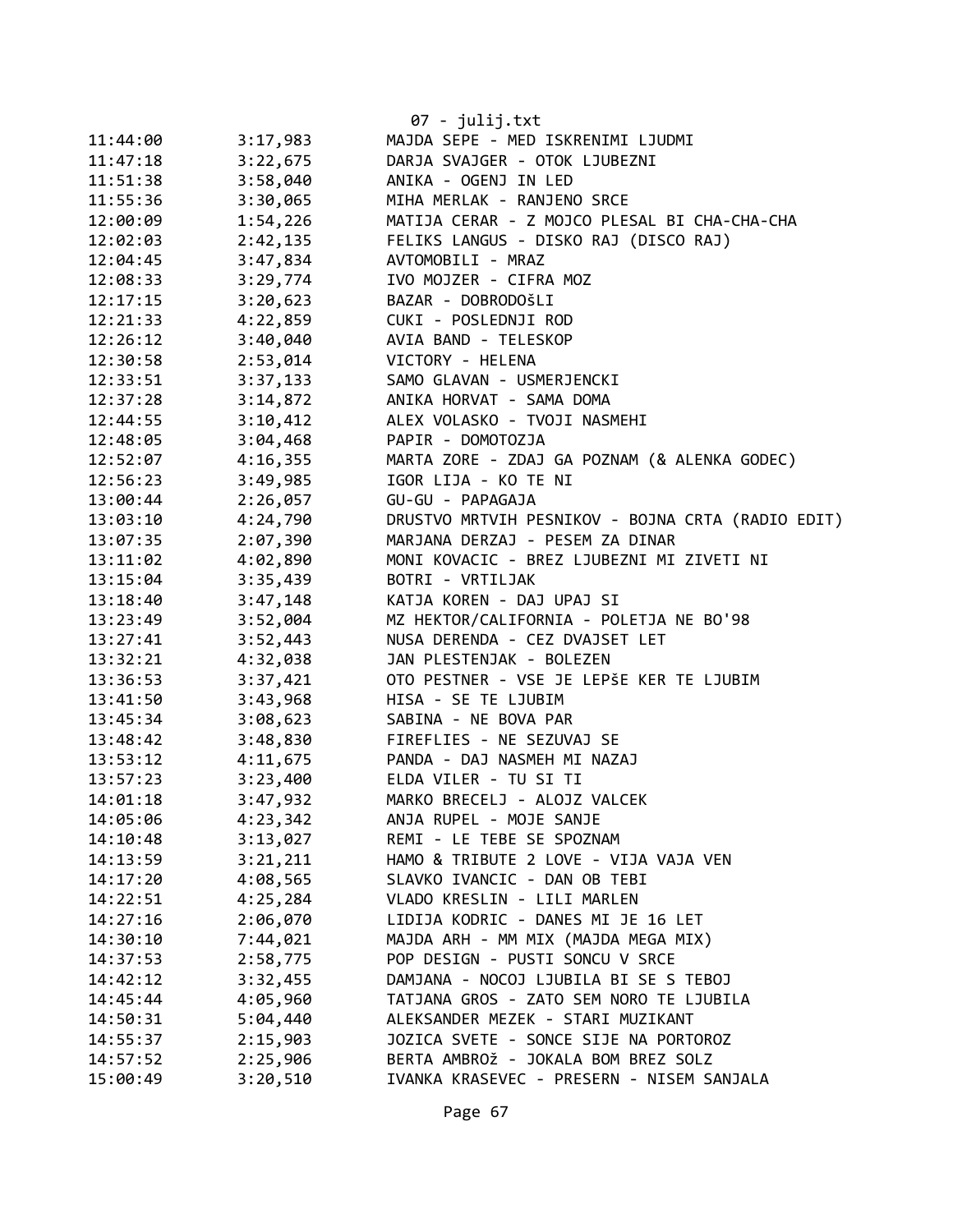|          |          | 07 - julij.txt                                    |
|----------|----------|---------------------------------------------------|
| 15:04:10 | 5:06,064 | ALENKA GODEC - STOJ MARIJA                        |
| 15:10:35 | 3:34,074 | RADIC FT. DASA - DOPUSTI SI (V PRELEPI LJUBLJANI) |
| 15:14:09 | 3:48,194 | HAZARD - NI CVETJA BREZ TRNJA                     |
| 15:17:57 | 2:51,607 | FOXY TEENS - PRVA LJUBEZEN                        |
| 15:22:11 | 2:54,356 | KARMEN STAVEC - LJUBIM TE                         |
| 15:25:27 | 4:15,996 | BEPOP - BELA SNEZINKA                             |
| 15:30:31 | 3:34,950 | ANDREJ SIFRER - NA ZDRAVJE NAŠIH ŽENA             |
| 15:34:05 | 3:02,810 | MLADI LEVI - ODA IRENI                            |
| 15:37:08 | 2:32,004 | BELE VRANE - NA VRHU NEBOTICNIKA                  |
| 15:40:59 | 2:06,074 | NECA FALK - BALADA                                |
| 15:43:05 | 3:36,658 | MANOUCHE - KONEC TEDNA                            |
| 15:46:42 | 4:11,499 | K.U.D. GAS - EROTIKA                              |
| 15:51:34 | 3:46,115 | ROK'N'BAND - PRIZNAM                              |
| 15:55:20 | 4:25,988 | TATJANA MIHELJ - SVET V ZNAMENJU SRCA             |
| 16:00:17 | 1:52,343 | OPTIMISTI - LIMUZINA                              |
| 16:02:09 | 3:41,024 | KINGSTON - KAM HITIS?                             |
| 16:05:50 | 3:04,788 | DON MENTONY BAND - ZDEJ S'M PA MIŠKO              |
| 16:08:55 | 3:31,143 | NINA PUSLAR - OBJEMI ME ZDAJ                      |
| 16:13:41 | 4:44,315 | TOMAZ DOMICELJ - ŠPRICER BLUES                    |
| 16:18:25 | 4:13,022 | SUPERNOVA - POBEGNI Z MANO                        |
| 16:24:00 | 4:17,691 | ADI SMOLAR - JAZ BI TE                            |
| 16:28:18 | 3:28,869 | MATEJ ZALAR - KO TE NI                            |
| 16:32:32 | 4:11,209 | IZTOK MLAKAR - REPUBLIKA PALMA DE COCCO           |
| 16:36:43 | 3:57,019 | MOULIN ROUGE - NAJSLAJSI POLJUBI                  |
| 16:41:52 | 2:57,330 | ALMA - Z MANO GRES                                |
| 16:44:49 | 3:38,541 | GAL GJURIN - PLESEM PO MUZIKI                     |
| 16:48:28 | 4:02,487 | AYNEE - SPOMLADI                                  |
| 16:53:11 | 3:33,873 | E.V.A. - KAKO LEPO TE SRE AT BO SPET              |
| 16:56:45 | 3:27,155 | PEPEL IN KRI - PESEM ZA DINAR                     |
| 17:00:50 | 2:24,038 | IRENA VRCKOVNIK - SONCE IN LUNA                   |
| 17:03:13 | 3:04,445 | IRENA KOHONT - LJUBEZEN JE NAJLEPŠI DAR           |
| 17:06:18 | 4:11,703 | LEELOOJAMAIS - TIK TAK (RADIO RMX)                |
| 17:11:28 | 3:19,540 | AVIA BAND - EN KORAK                              |
| 17:14:47 | 3:25,995 | POLONA - PODNEVI MANJ BOLI                        |
| 17:18:13 | 3:18,155 | ANIKA HORVAT - HVALA TI                           |
| 17:22:25 | 4:18,043 | NUDE - PRI VODNJAKU                               |
| 17:26:43 | 3:41,615 | AVTOMOBILI - GOSPODAR                             |
| 17:31:15 | 2:52,564 | NANA MILCINSKI - ZAKAJ GRES MIMO                  |
| 17:34:07 | 2:59,443 | SAMO GLAVAN - SVOBODEN                            |
| 17:37:06 | 2:38,727 | ZLATA OGNJANOVIC - NE CAKAJ NA MAJ                |
| 17:41:05 | 2:36,515 | NEISHA - CVETNI PRAH LJUBEZNI                     |
| 17:43:41 | 3:03,795 | CUKI - BARVE                                      |
| 17:46:45 | 2:33,038 | STANE MANCINI - VOLNENI SAL                       |
| 17:50:09 | 4:34,964 | BAZAR - LJUBOSUMJE                                |
| 17:54:45 | 3:03,015 | CHATEAU/DADI DAZ - SOLZICE                        |
| 17:57:48 | 4:04,268 | MAJDA SEPE - NA LJUBLJANSKEM GRADU                |
| 18:02:30 | 2:44,834 | VICTORY - ZAPRI OCI                               |
| 18:05:14 | 3:16,772 | FARAONI - SLAVOSPEV                               |
|          |          |                                                   |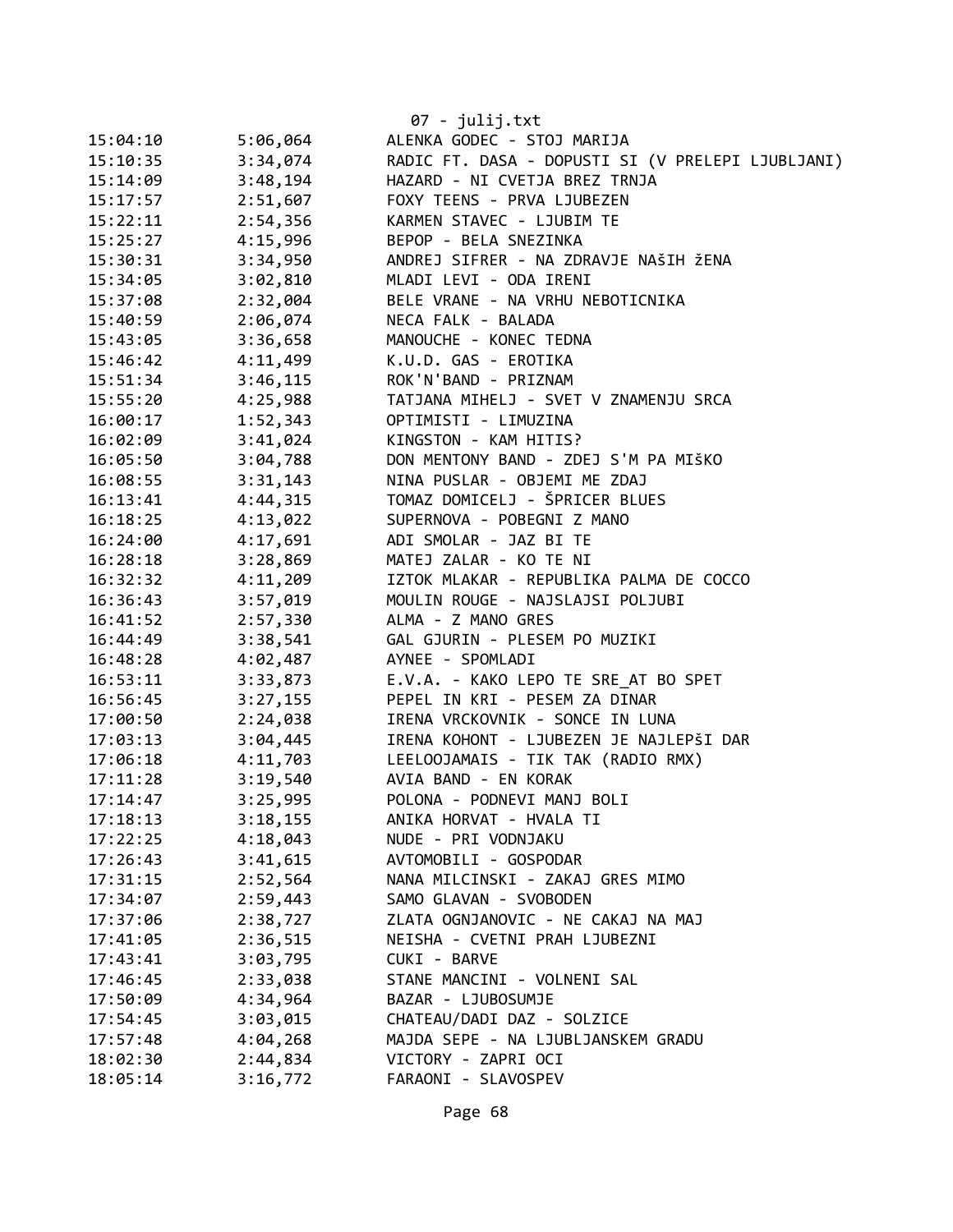|          |          | $07 - julij.txt$                                  |
|----------|----------|---------------------------------------------------|
| 18:08:31 | 2:43,987 | IVO MOJZER - NJENE CRNE OCI                       |
| 18:12:14 | 4:32,027 | GU-GU - LJUBIL BI SE                              |
| 18:16:45 | 3:25,843 | ALJA KRUSIC - NAJIN PLES                          |
| 18:21:05 | 3:23,505 | PAPIR - NIC MI NI                                 |
| 18:24:50 | 3:40,699 | EVA CERNE - KDAJ CE NE ZDAJ                       |
| 18:28:31 | 3:17,057 | OTO PESTNER - CAS ZA ZALJUBLJENE                  |
| 18:32:38 | 3:28,709 | FOLKROLA - MONA                                   |
| 18:36:06 | 4:23,480 | NUSA DERENDA - ROKO NA SRCE                       |
| 18:41:28 | 3:20,006 | SVAROGOV - V PORTOROZU NA POSTAJI                 |
| 18:44:48 | 2:34,801 | PRO ANIMA SINGERS - TI SI MOJA LJUBEZEN           |
| 18:47:23 | 3:33,628 | DAMJANA IN HOT HOT HOT - NOCOJ LJUBILA BI SE S    |
| TEBOJ    |          |                                                   |
| 18:51:48 | 3:27,071 | MARJANA DERZAJ - CABARET                          |
| 18:55:15 | 3:34,133 | KALAMARI - MI ZNAMO                               |
| 18:58:48 | 3:15,065 | BOTRI - KER VEM                                   |
| 19:02:41 | 3:08,006 | MARTA ZORE - NE BO TI LAHKO                       |
| 19:05:45 | 3:32,022 | DAMJANA GOLAVSEK - MODRI HORIZONT                 |
| 19:10:16 | 4:02,204 | ANJA RUPEL - SANJAM TE                            |
| 19:14:18 | 3:01,000 | ALENKA VIDRIH - ZAUPANJE                          |
| 19:17:19 | 1:53,018 | MATIJA CERAR - Z MOJCO PLESAL BI CHA CHA CHA      |
| 19:20:06 | 2:49,108 | DARJA SVAJGER - LJUBEZEN NE ODHAJA                |
| 19:22:55 | 2:42,893 | EVA SRSEN - LJUBI, LJUBI, LJUBI                   |
| 19:25:37 | 3:33,163 | LEA LIKAR - VSI VEDO                              |
| 19:29:59 | 3:53,802 | VILI RESNIK - NA FUZBAL ME PUST                   |
| 19:33:52 | 3:05,007 | SMILE - OD JUTRA DO JUTRA (RMX BY STAYERC)        |
| 19:36:57 | 2:25,652 | METKA ŠTOK - LJUBEZEN NA PRODAJ NI                |
| 19:40:21 | 4:15,686 | SLAPOVI & NUSA DERENDA - KO MI RECES DA ME LJUBIS |
| 19:44:37 | 3:49,441 | DAMJANA - ŽIVLJENJE                               |
| 19:48:26 | 3:36,891 | ANDREJ SIFRER - POGLEJ GA NOVO JUTRO              |
| 19:52:54 | 2:27,582 | IVANKA KRASEVEC - PRESERN - POVSOD PO PRAZNIKIH   |
| DISI     |          |                                                   |
| 19:55:22 | 4:08,621 | ALENKA GODEC - TO JE DAN                          |
| 20:00:08 | 2:33,828 | FLIRRT - NAJIN DAN                                |
| 20:02:41 | 3:28,824 | BOSTJAN KOROSEC - KJE JE TISTA TRAVA              |
| 20:06:10 | 3:47,024 | EDVIN FLISER IN ZBOR - OTROCI MORJA               |
| 20:13:51 | 3:45,643 | NIKKA - ZA TVOJ NASMEH                            |
| 20:17:37 | 3:09,544 | KARMEN STAVEC - SEM KAR SEM                       |
| 20:21:45 | 2:54,814 | NATASA & ZIBELNIK - ZAME SI                       |
| 20:24:38 | 3:20,042 | NINO ROBIC - POSLEDNJA POSTAJA                    |
| 20:27:57 | 3:51,736 | SANK ROCK - EO (RADIO EDIT)                       |
| 20:32:43 | 3:30,627 | DON MENTONY BAND - AMERIKA                        |
| 20:36:14 | 4:27,035 | VLADO KRESLIN - TISTA CRNA KITARA                 |
| 20:44:15 | 2:25,505 | HISA - USPAVANKA                                  |
| 20:46:40 | 3:13,465 | ROK'N'BAND - VERJEMI                              |
| 20:50:43 | 3:17,981 | BELLAMI - NE BOM TI PRAVIL (DJT BY DNE 2008 RMX)  |
| 20:54:02 | 2:29,326 | BELE VRANE - SPOMIN                               |
| 20:56:31 | 3:42,012 | BABALOO BAND - JOKAL BOM JUTRI                    |
| 21:01:12 | 3:31,020 | DAN D - CAS                                       |
|          |          |                                                   |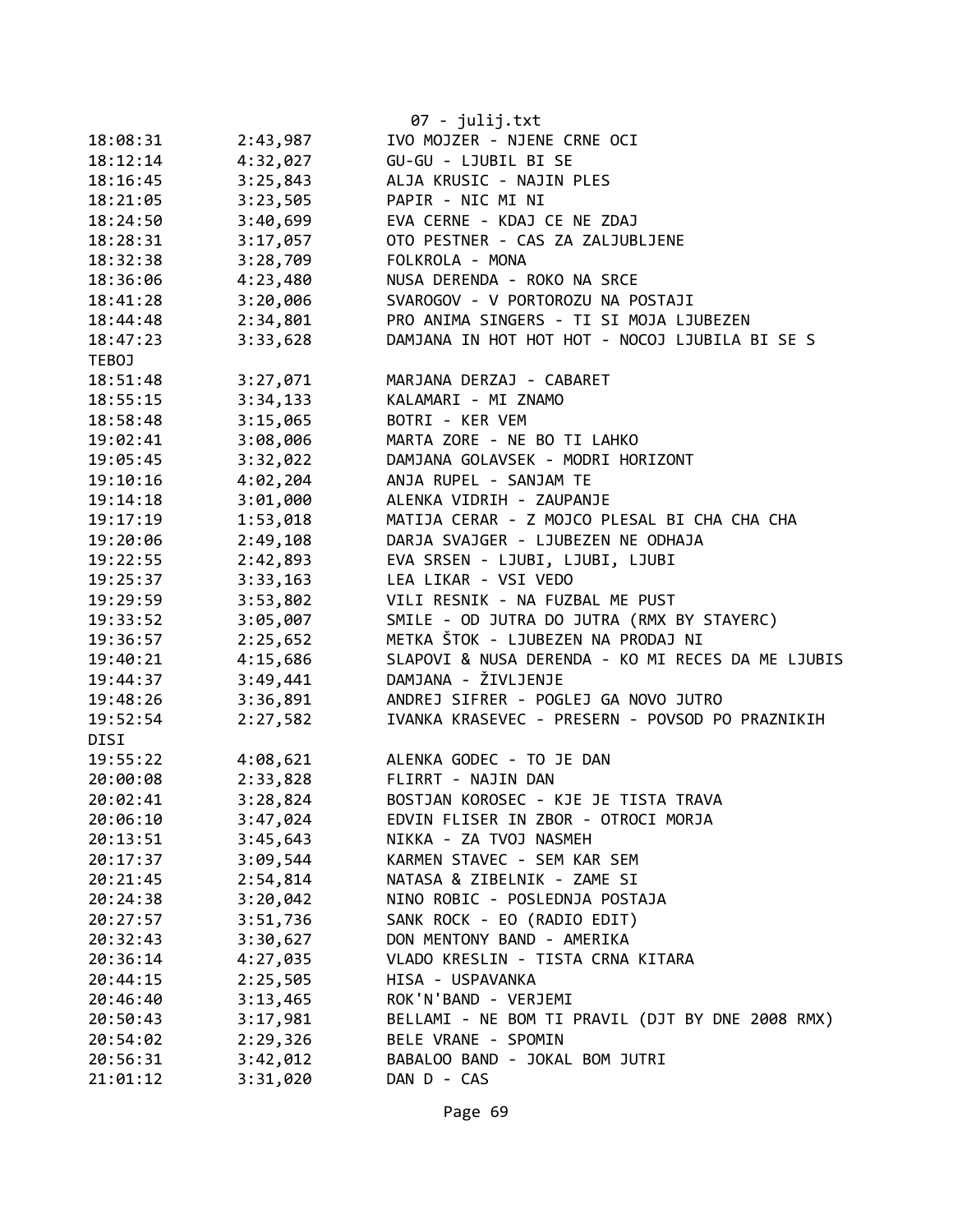|          |          | 07 - julij.txt                                 |
|----------|----------|------------------------------------------------|
| 21:04:36 | 3:37,692 | TOMAZ DOMICELJ - BLUES NA DEŽEVEN DAN          |
| 21:08:13 | 3:25,932 | SWEETSOLOGY - GREVA TJA (RADIO EDIT)           |
| 21:16:02 | 3:12,028 | ALEKSANDER MEZEK - NEBO PO DEZJU               |
| 21:20:05 | 2:29,327 | ELDA VILER - TI SI MOJA LJUBEZEN               |
| 21:22:34 | 1:42,008 | MATEJ KOSIR - Z LJUBEZNIJO                     |
| 21:24:16 | 3:37,614 | ADI SMOLAR - NAŠ SVET SE PA VRTI               |
| 21:27:53 | 2:07,826 | ROBERTO - POLETJE ODHAJA                       |
| 21:30:55 | 2:41,061 | PEPEL IN KRI - KDO                             |
| 21:33:36 | 3:20,003 | AVIA BAND - EN KORAK                           |
| 21:36:56 | 3:30,287 | KINGSTON - 3 PRSTE TEKILE                      |
| 21:42:57 | 3:47,533 | ANIKA - PREMAJHNA BARABA                       |
| 21:46:38 | 3:12,020 | MAJDA ARH - NE JOCI ZA NJIM SRCE               |
| 21:50:40 | 2:43,018 | IRENA VRCKOVNIK - POVABI ME                    |
| 21:53:23 | 6:25,736 | IZTOK MLAKAR - IVO BALILA                      |
| 22:00:47 | 2:58,980 | CALIFORNIA/MZ HEKTOR - 1 MILJO OD OBALE        |
| 22:03:44 | 3:30,019 | DRUSTVO MRTVIH PESNIKOV - 25                   |
| 22:07:12 | 3:41,763 | NECA FALK - DRAVSKI MOST                       |
| 22:16:03 | 2:34,464 | STANE MANCINI - NON CAPITO                     |
| 22:18:37 | 2:59,480 | NEISHA - PLANET ZA ZADET                       |
| 22:22:25 | 2:33,911 | BETI JURKOVIC - COLNIC                         |
| 22:24:59 | 3:15,844 | SAMO GLAVAN - SMRDECA                          |
| 22:28:15 | 3:42,996 | NINA PUSLAR - VSE KAR RECES MI                 |
| 22:32:50 | 3:33,008 | AVTOMOBILI - NEZMOTLJIVI                       |
| 22:36:21 | 4:05,334 | BAZAR - THE END                                |
| 22:44:07 | 4:15,994 | MOULIN ROUGE - JUTRO SE PREBUJA 2002 (RNB RMX) |
| 22:48:23 | 2:25,695 | DITKA HABERL - VSE ALI NIC                     |
| 22:51:39 | 3:48,735 | MILAN PECOVNIK PIDZI - COWBOY PIDZI            |
| 22:55:28 | 3:05,831 | S.MUGERLIH & R.ROLIH - NA TVOJI STRANI         |
| 22:58:33 | 4:00,128 | MARJANA DERZAJ - VRNI SE ŠE KDAJ V LJUBLJANO   |
| 23:03:32 | 3:21,475 | CUKI - POD KROSNJO STAREGA BORA                |
| 23:06:53 | 3:16,985 | NUSA DERENDA - NI MI ZAL                       |
| 23:15:20 | 3:03,363 | ANIKA HORVAT - V LJUBLJANO                     |
| 23:18:23 | 2:56,697 | FOLKROLA - DVIGNIL BOM ZASTAV                  |
| 23:22:11 | 3:31,174 | GU-GU - RIBA SMRDI PRI GLAVI                   |
| 23:25:42 | 2:31,600 | HAZARD - BISTRO                                |
| 23:28:13 | 2:53,966 | IVO MOJZER - POLNOCNI KAVBOJ                   |
| 23:32:01 | 4:14,704 | FARAONI/SLAVKO IVANCIC - DRUGACEN              |
| 23:36:16 | 3:00,024 | MAJDA SEPE - TOPLO-HLADNO MORJE                |
| 23:43:28 | 3:23,099 | TANGELS - BOZICNI VECER                        |
| 23:46:51 | 2:59,799 | OTO PESTNER - SPET PO STARI POTI               |
| 23:50:40 | 3:00,083 | PAX - KO SO LIPE CVETELE                       |
| 23:53:40 | 1:46,345 | IVANKA KRAŠEVEC - HOT DIGGITY                  |
| 23:55:26 | 3:12,575 | KALAMARI - PREDEN ZASPI                        |
| 23:58:39 | 3:18,171 | MARTA ZORE - MENI SI ŽIVLJENJE                 |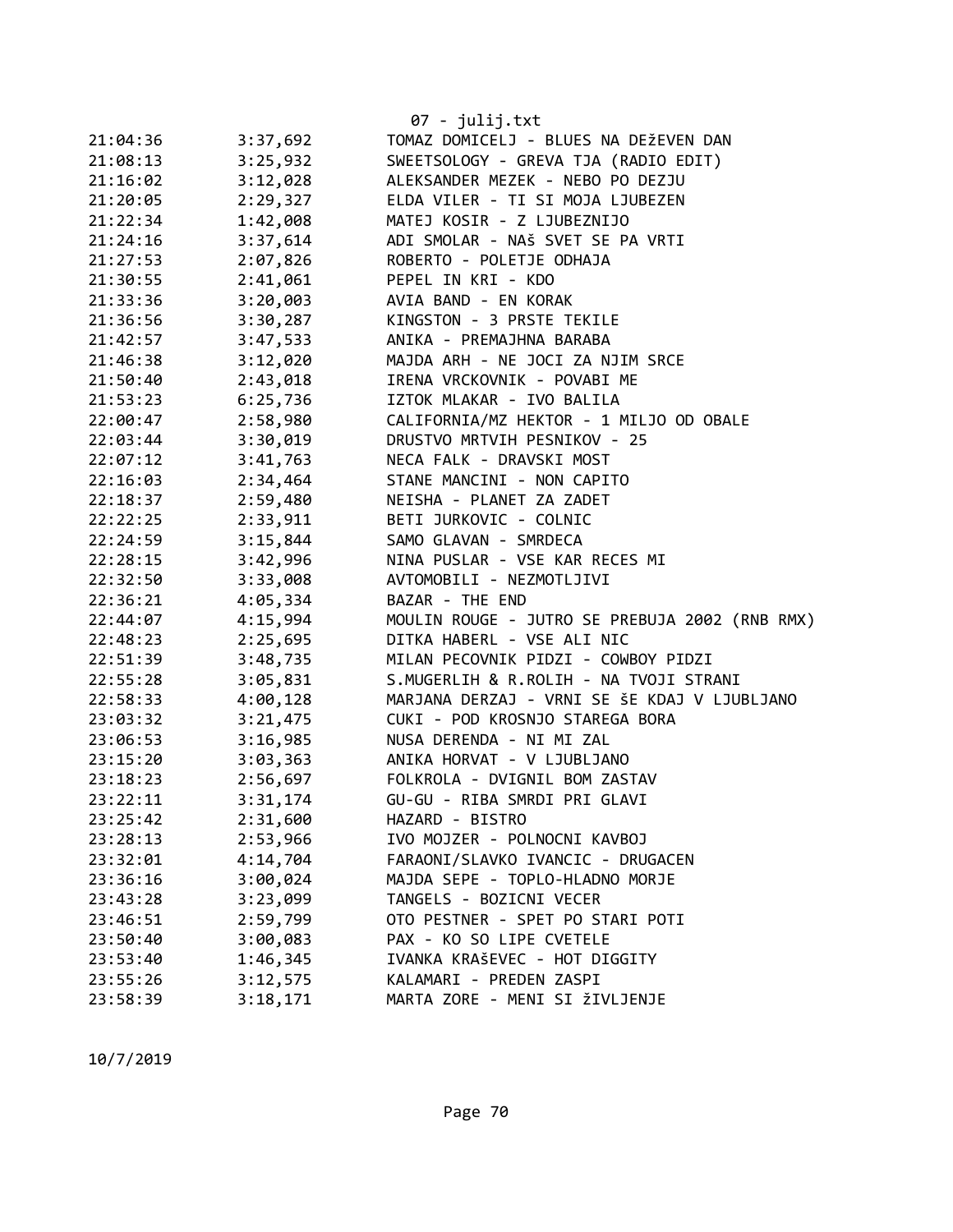|                      | 07 - julij.txt                                                         |
|----------------------|------------------------------------------------------------------------|
| $0:02:55$ 3:07,708   | ANDREJ SIFRER - BREZ PRIJATELJEV                                       |
| $0:06:03$ 3:44,228   | AVTOMOBILI - V MRZLIH DVORANAH                                         |
| $0:09:42$ 4:03,058   | BAZAR - POISCI ME                                                      |
| $0:13:47$ 3:22,141   | AYNEE - TO JE TA                                                       |
| 0:17:09 4:56,538     | ROK'N'BAND - CUDNE IGRE                                                |
| $0:22:04$ 4:01,767   | CUKI - NA LICU BELA SOLZA                                              |
| $0:26:09$ 3:37,046   | ADI SMOLAR - JAZ NE GREM V SOLO                                        |
| $0:29:39$ 3:59,118   | AVIA BAND - TEBE SI ZELIM                                              |
| $0:33:38$ 3:07,938   | ALENKA GODEC - V MENI JE MOC                                           |
| $0:36:49$ 3:17,713   | FOXY TEENS - MOJA SIMPATIJA                                            |
| $0:40:06$ 4:19,039   | JANEZ BONCINA BENC - NA NOGE                                           |
| $0:44:25$ 3:45,103   | CALIFORNIA/MZ HEKTOR - USTAVIL BI CAS                                  |
| $0:48:11$ 2:28,972   | PEPEL IN KRI - CUJ, DEKLICA                                            |
| $0:50:38$ 2:42,768   | NINO ROBIC - URA BREZ KAZALCEV                                         |
| $0:53:21$ 4:43,818   | ZABJAK TRIO - KURTIZANA                                                |
| $0:58:07$ 3:55,099   | ALEKSANDER MEZEK - LJUBLJANSKE CESTE                                   |
| 1:02:02 3:30,113     | MARTIN KRPAN - KAR JE STARO SE NOVO ZDI                                |
| 1:05:31 3:15,066     | PANDA - MORDA                                                          |
| 1:08:49 2:52,756     | ANIKA HORVAT - ORION                                                   |
| $1:11:42$ $3:00,996$ | TOMAZ DOMICELJ - SLOVENSKEGA NARODA SIN                                |
| $1:14:41$ $3:47,254$ | VLADO KRESLIN - KRASNI NOVI SVET                                       |
| 1:18:30 2:19,574     | MARJANA DERZAJ - VOZI ME VLAK V DALJAVE                                |
| 1:20:49 1:56,782     | MATIJA CERAR - VESELO NA POT                                           |
| 1:22:46 6:32,575     | IZTOK MLAKAR - OD FRANCA FRANCESKINA GOD                               |
|                      | NUDE - PRI VODNJAKU                                                    |
| 1:29:21 4:18,019     |                                                                        |
| 1:33:37 4:07,097     | HALO - JIMMY HUE<br>GU-GU - HONOLULU BABY                              |
| 1:37:44 3:13,976     |                                                                        |
| 1:41:00 3:39,698     | KINGSTON - TRI KRASNE                                                  |
| 1:44:38 3:10,584     | NUSA DERENDA - DANES VRACAM SE                                         |
| 1:47:48 3:41,640     | NEISHA - LE KAJ SE SKRIVA                                              |
| 1:51:32 2:29,847     | ELDA VILER - TI SI MOJA LJUBEZEN                                       |
|                      | 1:54:02 3:40,824 FARAONI/SLAVKO IVANCIC - NE BOM POZABIL NA STARE CASE |
| $1:57:43$ $3:10,014$ | VILI RESNIK - NAJ OSTANE TO MED NAMA                                   |
| 2:00:55 2:46,061     | POP DESIGN - NEKOC BOM ZBRAL POGUM                                     |
| 2:03:41 2:59,016     | IRENA VRCKOVNIK - MAJHNA LUCKA                                         |
| 2:06:40 5:05,001     | DON MENTONY BAND - B'LA JE SREDA                                       |
| $2:11:47$ 3:30,965   | D.A.Z. - OPROSTI MI (2015 EDIT)                                        |
| $2:15:18$ 3:25,058   | BABALOO BAND - NENAJAVLJEN GOST                                        |
| 2:18:43 2:56,035     | MATEJ KOSIR - VSO LJUBEZEN                                             |
| 2:21:41 3:38,029     | BOTRI - JA IN NE                                                       |
| 2:25:16 4:14,516     | REGINA - TEBE NI                                                       |
| $2:29:33$ $3:24,157$ | NINA PUSLAR - POZDRAV Z LJUBEZNIJO                                     |
| 2:32:57 4:19,013     | OTO PESTNER - TRIDESET LET                                             |
| 2:37:19 4:34,560     | HULAHOOP - PARITVENI PLES                                              |
| 2:41:53 3:43,992     | LETECI POTEPUHI - POJEM BLUES                                          |
| 2:45:37 3:29,558     | ZAN SERCIC - LJUBEZEN NA PRVI POGLED                                   |
| 2:49:09 3:49,926     | ALENKA VIDRIH - OBLJUBLJENA                                            |
| $2:52:58$ 3:16,052   | EDVIN FLISER - TAM KJER SEM DOMA                                       |
|                      |                                                                        |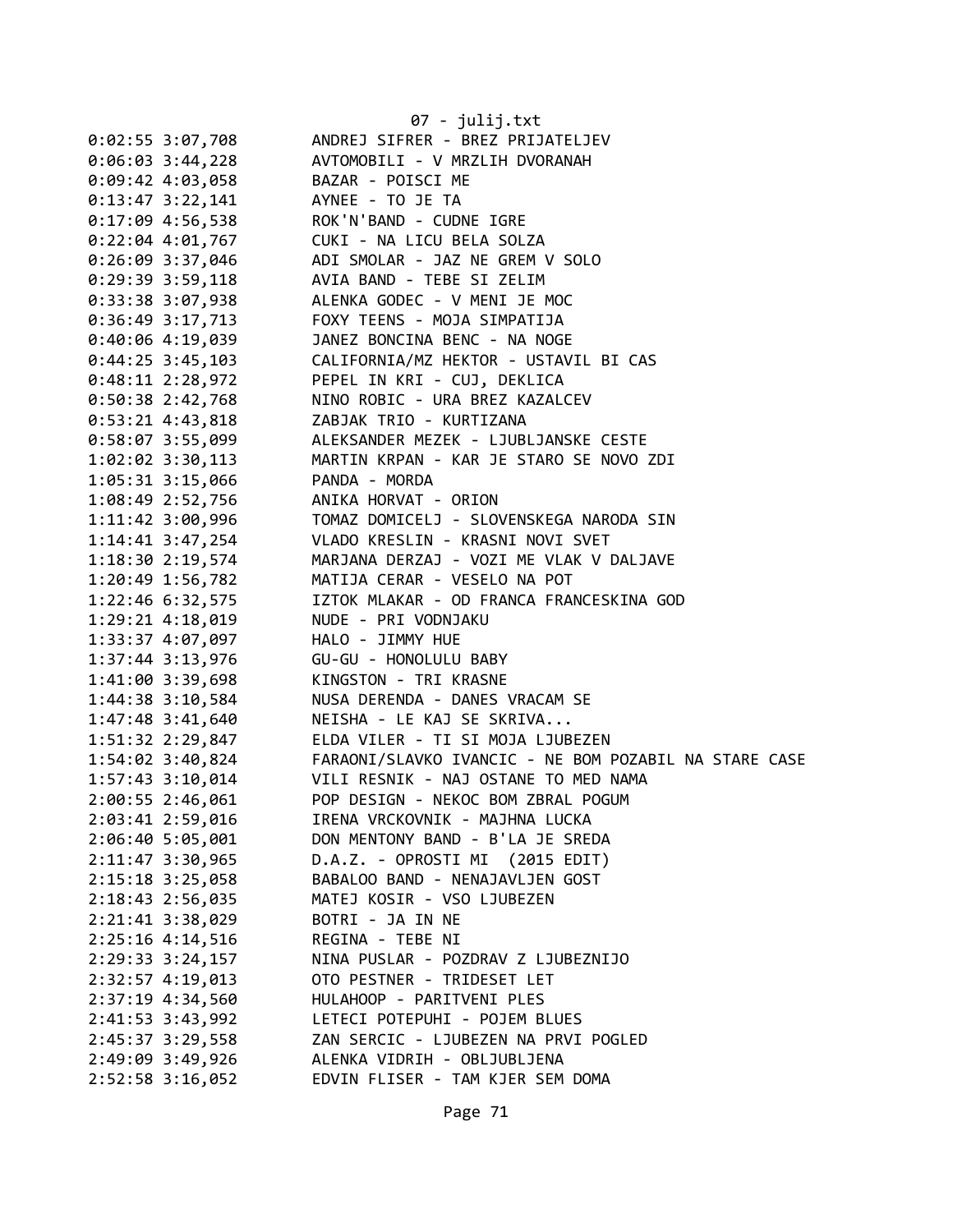| 07 - julij.txt                              |
|---------------------------------------------|
| HAZARD - VSAK JE SAM                        |
| SPELA MAROLT - VSAK NOV DAN                 |
| KALAMARI - OB STIRIH IN POL                 |
| LIDIJA KODRIC - SUBI DUBI                   |
| DRUSTVO MRTVIH PESNIKOV - POD OBLAKOM       |
| FRENK NOVA - RABIM TVOJ SMEH                |
| ANJA RUPEL - DAN KOT JE TA                  |
| VICTORY - SKUPAJ S TEBOJ                    |
| MONI KOVACIC - NASMEH POLETNIH DNI          |
| SUNNY ORCHESTRA - TAT ZMIKAVT               |
| BELE VRANE - KAM SI NAMENJEN                |
| ANDRAZ HRIBAR - SE VEDNO SI MI VSEC         |
| BLUEGRASS HOPPERS - STARI PIJANCEK          |
| ULA LOZAR - NISI SAM (SLO TEXT)             |
| MATJAZ JELEN - POLJUBI ME V DEZJU           |
| DAMJANA IN HOT HOT HOT - SUM DEZJA          |
| BABILON/05 - ZEMLJA IN NEBO                 |
| KATRINAS - V RITMU SANJ                     |
| IGOR - PAULA                                |
| NECA FALK - VSAK JE SVOJE SRECE KOVAC       |
| DAN D - POZITIVNE MISLI                     |
| MAJDA ARH - NORI DAN                        |
| STANE MANCINI - SOPEK VRTNIC                |
| SANK ROCK - AL' OSTANEM AL' NAJ GREM        |
| KARMEN STAVEC - LEP POLETNI DAN             |
| APOLONIA - MED VRSTICAMI                    |
|                                             |
| SANJA - MOJE SANJE                          |
| ANDREJ SIFRER - BIL SEM MLAD                |
| MANOUCHE - KJE SI LUBI                      |
| ANU - NIKOLI DOVOLJ                         |
| AVIA BAND - RDECI SAL                       |
| POLONA - UJEL SI SE                         |
| MARTA ZORE - SE SI TU                       |
| CUKI - SVETILNIK LJUBEZNI                   |
| FOLKROLA - V TVOJI SOBI SE DISI             |
| BILBI - V DNEVNI DOMA                       |
| MATIJA CERAR - TRI DEKLICE                  |
| FARAONI - MI LJUDJE SMO KOT MORJE           |
| ADI SMOLAR - KDO IMA PRAV                   |
| TOMAZ DOMICELJ - KAM SO SLE VSE ROZICE      |
| ANDREJ SIFRER - SREBRO V LASE, ZLATO V ZOBE |
| HAZARD - KOPALNICO IMA                      |
| KALAMARI - NISEN KRIV                       |
| DON MENTONY BAND - N'KOL SI NAM ODPUSTU     |
| SAMO GLAVAN - ZGODOVINA OBSTOJA             |
| KINGSTON - REPUBLIKA BANANA                 |
| DARJA SVAJGER - POGREŠAM TE                 |
| IRENA VRCKOVNIK - NAJ                       |
| 4:41:30 2:56,637                            |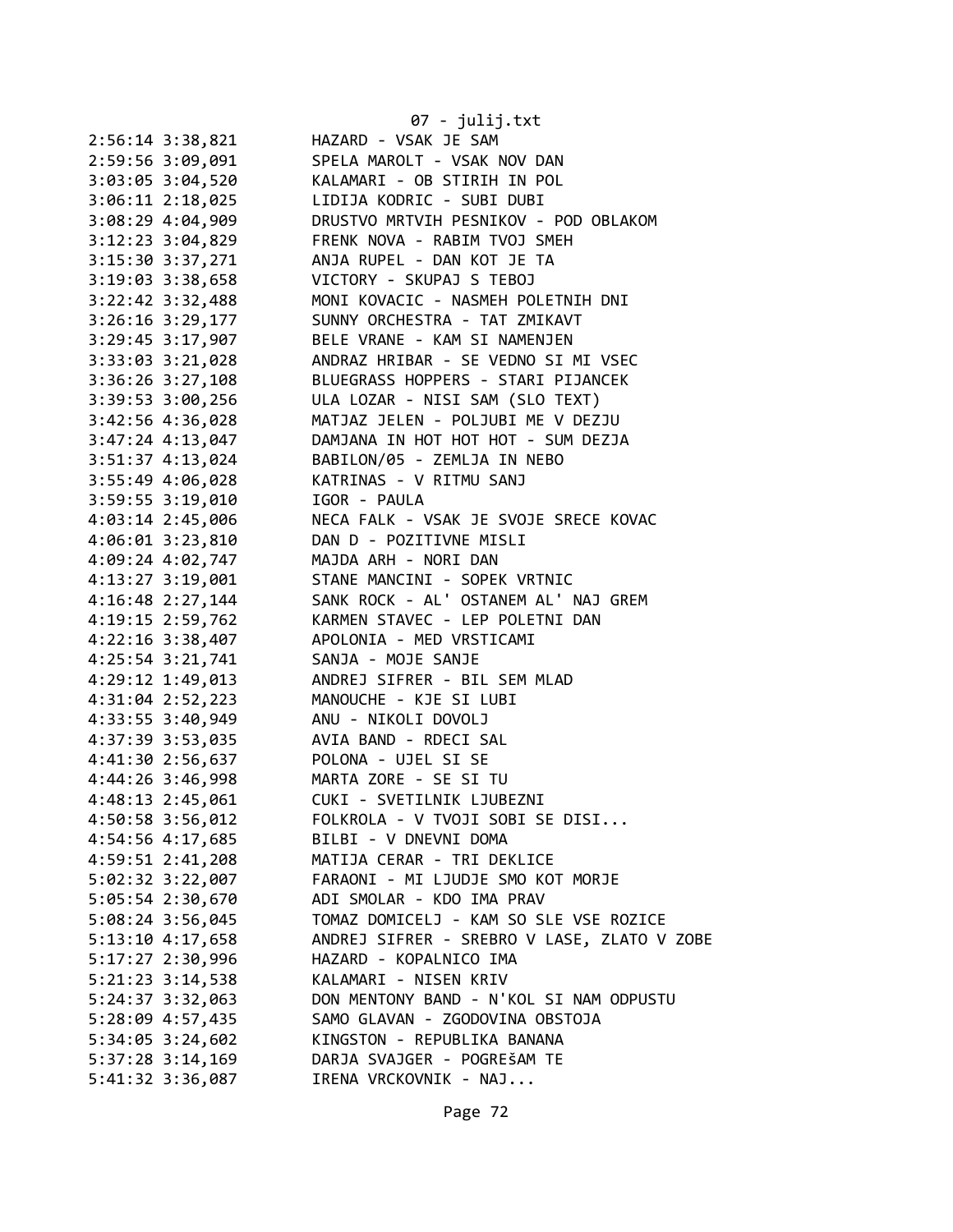|                      | 07 - julij.txt                                  |
|----------------------|-------------------------------------------------|
| 5:45:08 2:39,046     | BELE VRANE - SANJE O KALIFORNIJI                |
| 5:47:47 3:25,657     | OTO PESTNER - VEM, NEKJE ZIVETI MORA            |
| 5:51:12 3:40,407     | ALENKA GODEC - VZEMI ME                         |
| 5:54:54 2:02,075     | ALEKSANDER MEZEK - 0, LOJZIKA                   |
| 5:56:56 2:21,136     | NECA FALK - BANANE                              |
| 5:59:55 3:19,032     | IVO MOJZER - VOZIM SE                           |
| $6:03:13$ $3:21,190$ | MARJANA DERZAJ - DIXIELAND BAND                 |
| 6:06:34 4:30,716     | AVTOMOBILI - ENAKONOCJE                         |
| $6:11:55$ 4:13,450   | ANJA RUPEL - KOT DA TE NI                       |
| $6:16:08$ 2:43,715   | VLADO KRESLIN & SEVERA GJURIN - ABEL IN KAIN    |
| 6:18:51 3:52,670     | PEPEL IN KRI - KOT NEKDO KI IMEL ME BO RAD      |
| $6:24:30$ $4:45,283$ | NUDE - NAVIJALA SLOVENIJA                       |
| $6:30:15$ 3:27,249   | BABALOO BAND - POT DOMOV                        |
| 6:33:42 2:39,929     | BRANKA KRANER - POLETNI GIGOLO                  |
| $6:36:21$ 4:10,519   | BAZAR - ZATE                                    |
| 6:41:21 3:38,769     | VILI RESNIK - KOT PTICA                         |
| $6:45:00$ 2:48,129   | AYNEE - NA MORJE                                |
| $6:47:48$ 3:56,046   | ROK'N'BAND - LJUBEZNI NAJIN CAS                 |
| $6:51:40$ $5:01,780$ | VLADO KRESLIN - DALEC JE MOJ ROJSTNI KRAJ       |
| $6:56:42$ $4:12,302$ | MARTIN KRPAN - SOVRAZNIK NE SPI                 |
| 7:01:32 3:57,816     | DAN D - POCASI                                  |
| 7:05:25 3:14,740     | GU-GU - MANGO BANANA                            |
| 7:08:40 3:04,996     | NANA MILICINSKI - DRAGI                         |
| 7:12:35 3:03,956     | IRENA KOHONT - AMOR MON AMOUR                   |
| 7:15:38 3:32,670     | ORLEK - HENRIK IN ROZIKA                        |
| 7:20:36 4:02,793     | MAJDA ARH - NORI DAN                            |
| 7:24:38 3:33,275     | CALIFORNIA - STARA BARKA                        |
| 7:28:11 4:50,361     | IZTOK MLAKAR - VARSE CECA                       |
| 7:34:01 2:58,951     | ANDRAZ HRIBAR - ZIVLJENJE JE                    |
| 7:36:59 3:10,974     | PANDA - LINO                                    |
| 7:41:00 3:48,507     | REGINA - RITEM ULICE                            |
| 7:44:48 3:59,015     | MILAN PECOVNIK PIDZI - RAD SE VRACAM NA KOROSKO |
| 7:48:47 3:37,682     | FOLKROLA - DOBRO JUTRO MADAME                   |
| 7:52:24 3:40,073     | CUKI - ZGODBA O PRIJATELJSTVU                   |
| 7:56:04 3:06,958     | APOLONIA - V VRTINCU                            |
| 7:59:49 3:54,183     | BOTRI - MAL' PREKRATKA                          |
| $8:03:43$ 3:40,699   | AVIA BAND - TELESKOP                            |
| $8:07:23$ 3:45,609   | KARMEN STAVEC - FANT IZ PRAVLJICE               |
| $8:11:59$ $3:15,610$ | MAJDA SEPE - MED ISKRENIMI LJUDMI               |
| $8:15:14$ 4:31,537   | HALO - GRETA                                    |
| $8:21:10$ $2:21,957$ | RAFKO IRGOLIC - SLOVO V PRISTANISCU             |
| 8:23:32 2:40,645     | JAZZ STATION - NAGAJIV NASMEH                   |
| $8:26:12$ 3:36,065   | FLIRT - KO JE NI                                |
| 8:30:47 3:52,582     | NUSA DERENDA - KAKOR PTICA, KAKOR PESEM         |
| 8:34:39 4:19,779     | SLOVENSKI EXPRESS - IZGUBLJEN                   |
| 8:38:59 4:40,334     | LEONART - NOV DAN                               |
| 8:44:29 3:14,949     | NEISHA - 'MAS SE KJE CAS                        |
| 8:47:44 3:02,647     | DAMJANA - NAJ VSEM LJUDEM SE DOGODI             |
|                      |                                                 |

Page 73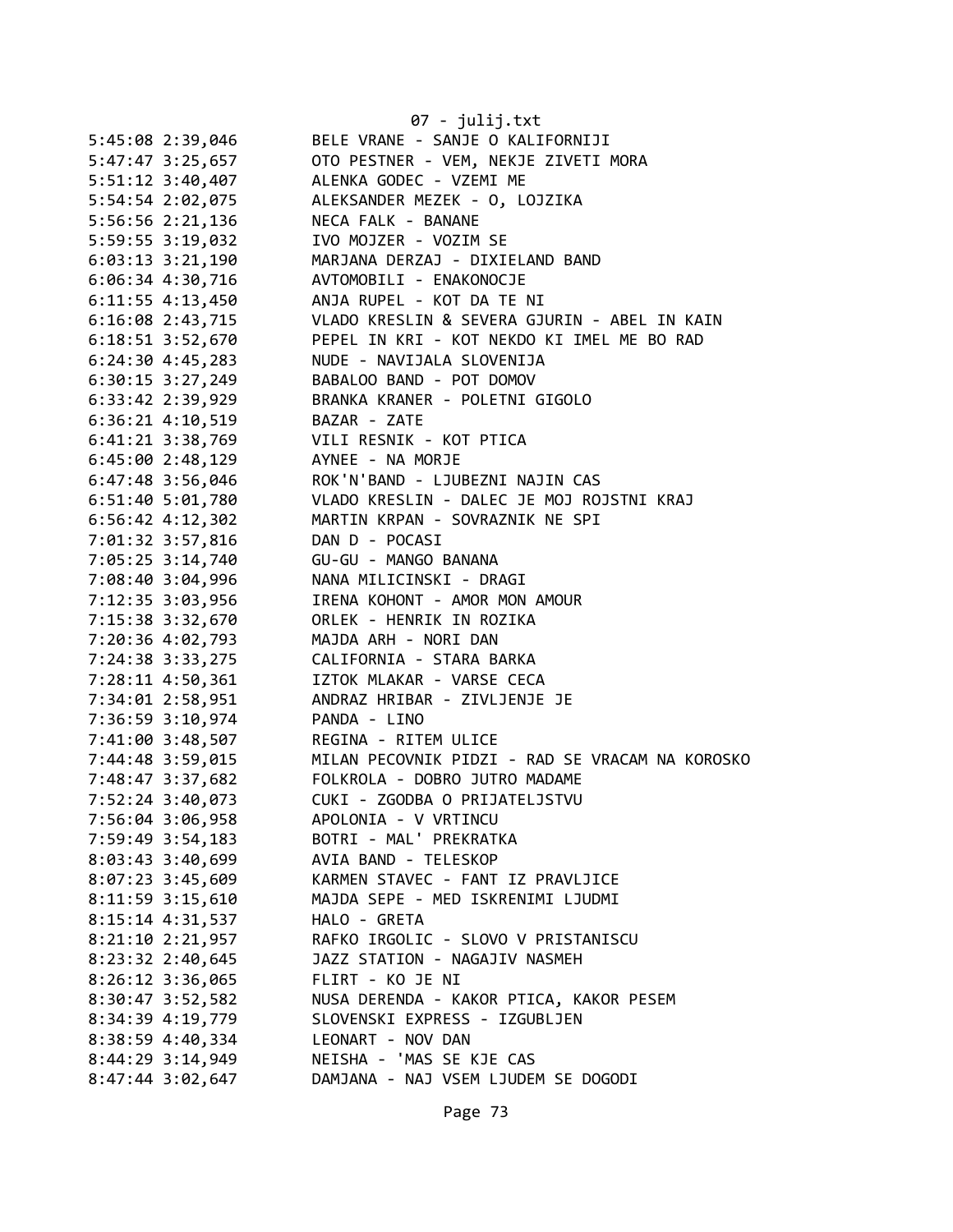|                       |          | 07 - julij.txt                                                                                                                                                                       |
|-----------------------|----------|--------------------------------------------------------------------------------------------------------------------------------------------------------------------------------------|
| 8:50:46 3:05,551      |          | LOS VENTILOS & TOKAC - NE GLEDAM NAZAJ                                                                                                                                               |
| 8:53:51 2:58,265      |          | BERTA AMBROŽ - POSLEDNJA NOC LJUBEZNI                                                                                                                                                |
| 8:56:50 4:05,999      |          | NAPOLEON - TINA                                                                                                                                                                      |
| 9:01:32 4:05,895      |          | FRENK NOVA - VSAK DEL NEBA                                                                                                                                                           |
| 9:05:38 3:56,739      |          | BEPOP - KOMAJ CAKAM                                                                                                                                                                  |
| 9:13:11 4:31,589      |          | MARTA ZORE - OB KLICU SLOVESA (& OTO PESTNER)                                                                                                                                        |
| $9:17:43$ 3:59,733    |          | MIRAN RUDAN - POSKUSI POZABITI                                                                                                                                                       |
| 9:22:59 2:45,856      |          | KAMN'S - DEJ, STOP' NA MOJO STRAN                                                                                                                                                    |
| 9:26:04 3:21,154      |          | BANHOF - KAKO JE TO LEPO                                                                                                                                                             |
| 9:30:09 3:43,382      |          | SANK ROCK - NI SRECE BREZ R'N'R                                                                                                                                                      |
| 9:33:51 3:35,918      |          | MANOUCHE - BI ŠLA NAPREJ                                                                                                                                                             |
| 9:37:26 3:39,987      |          | DAMJANA IN HOT HOT HOT - LJUBIM NORO                                                                                                                                                 |
| 9:45:58 2:37,432      |          | ELDA VILER - KDO SI, NE VEM                                                                                                                                                          |
|                       |          | DON MENTONY BAND - ZDEJ S'M PA MISKO                                                                                                                                                 |
|                       |          | 9.43.38 2.37, -32<br>9.48:35 3.05, 089 DON MENTONY BAND - ZDEJ S'M PA N<br>9.52:37 3.07, 042 FARAONI - NE POZABI NIKDAR NAME                                                         |
|                       |          | 9:55:44 4:15,756 ADI SMOLAR - KAKO JE BITI SAM                                                                                                                                       |
| 10:01:19              | 2:58,803 | HAZARD - NAJLEPŠE PESMI                                                                                                                                                              |
|                       |          | 10:04:18  4:02,136  BILBI - KO TVOJA SEM SE BLA                                                                                                                                      |
|                       |          | 10:08:20 5:40,049 DADI DAZ - VEDNO                                                                                                                                                   |
|                       |          |                                                                                                                                                                                      |
|                       |          | 10:16:57<br>10:20:24<br>10:29:24<br>10:23:30<br>2:23,008<br>10:25:53<br>3:12,691<br>MAJA SLATINŠEK - DO NEBA<br>10:25:53<br>10:25:40<br>2:53<br>2:23,008<br>MAJA SLATINŠEK - DO NEBA |
|                       |          |                                                                                                                                                                                      |
|                       |          |                                                                                                                                                                                      |
|                       |          | 10:29:48 3:53,889 MONIKA PUCELJ - MENE JE STRAH                                                                                                                                      |
|                       |          | 10:33:42   2:53,160   NINA PUSLAR - MED VRSTICAMI                                                                                                                                    |
|                       |          | 10:36:35 3:59,950 ZVEZDE - NOVE ZVEZDE NAD EVROPO                                                                                                                                    |
| 10:44:43 3:58,665     |          | SOULGREG - PROSIM VRNI SE (NISI ŽENSKA ZAME-PART                                                                                                                                     |
| II)                   |          |                                                                                                                                                                                      |
| 10:48:42 2:51,151     |          | MARJANA DERZAJ - V LJUBLJANO                                                                                                                                                         |
| $10:52:21$ $2:32,637$ |          | BELE VRANE - MALA TERASA                                                                                                                                                             |
| 10:54:53 3:22,499     |          | JAN PLESTENJAK - PRAVE KARTE                                                                                                                                                         |
|                       |          | 10:58:15 3:46,848 AVTOMOBILI - NAVADEN DAN                                                                                                                                           |
| 11:03:22              |          | 3:05,501 PEPEL IN KRI - MATERIN NASMEH                                                                                                                                               |
| 11:06:27              | 2:45,027 | STANE MANCINI - CIKLAME                                                                                                                                                              |
| 11:12:18              | 2:59,230 | MAJA KEUC - VANILIJA                                                                                                                                                                 |
| 11:15:16              | 3:38,862 | KALAMARI - S TABO DRZIM                                                                                                                                                              |
| 11:18:55              | 3:10,025 | ALEKSANDER MEZEK - OSAMLJENA SRCA                                                                                                                                                    |
| 11:22:49              | 4:02,447 | AYNEE - SPOMLADI                                                                                                                                                                     |
| 11:26:51              | 3:52,675 | VILI RESNIK - NE MOREM BREZ NJE                                                                                                                                                      |
| 11:31:27              | 3:05,815 | BELVI BAND/ROBERT KRESLIN - MI SMO BELVI 2006                                                                                                                                        |
| (MITHANS RMX)         |          |                                                                                                                                                                                      |
| 11:34:33              | 4:42,658 | LINTVERN - KRAVATA                                                                                                                                                                   |
| 11:42:41              | 2:22,042 | IRENA VRCKOVNIK - MOJI TIGRI                                                                                                                                                         |
| 11:45:03              | 2:24,150 | LIDIJA KODRIC - PRIDI V SOBOTO                                                                                                                                                       |
| 11:47:27              | 3:30,798 | METKA ŠTOK - OSAMLJENA ( ALONE AGAIN )                                                                                                                                               |
| 11:51:45              | 3:27,010 | GAL GJURIN - SEDEMNAJST                                                                                                                                                              |
| 11:55:14              | 3:24,008 | ALENKA GODEC - ZLATA OBALA                                                                                                                                                           |
| 11:58:38              | 3:16,893 | ANJA RUPEL - SE ENKRAT ME POLJUBI                                                                                                                                                    |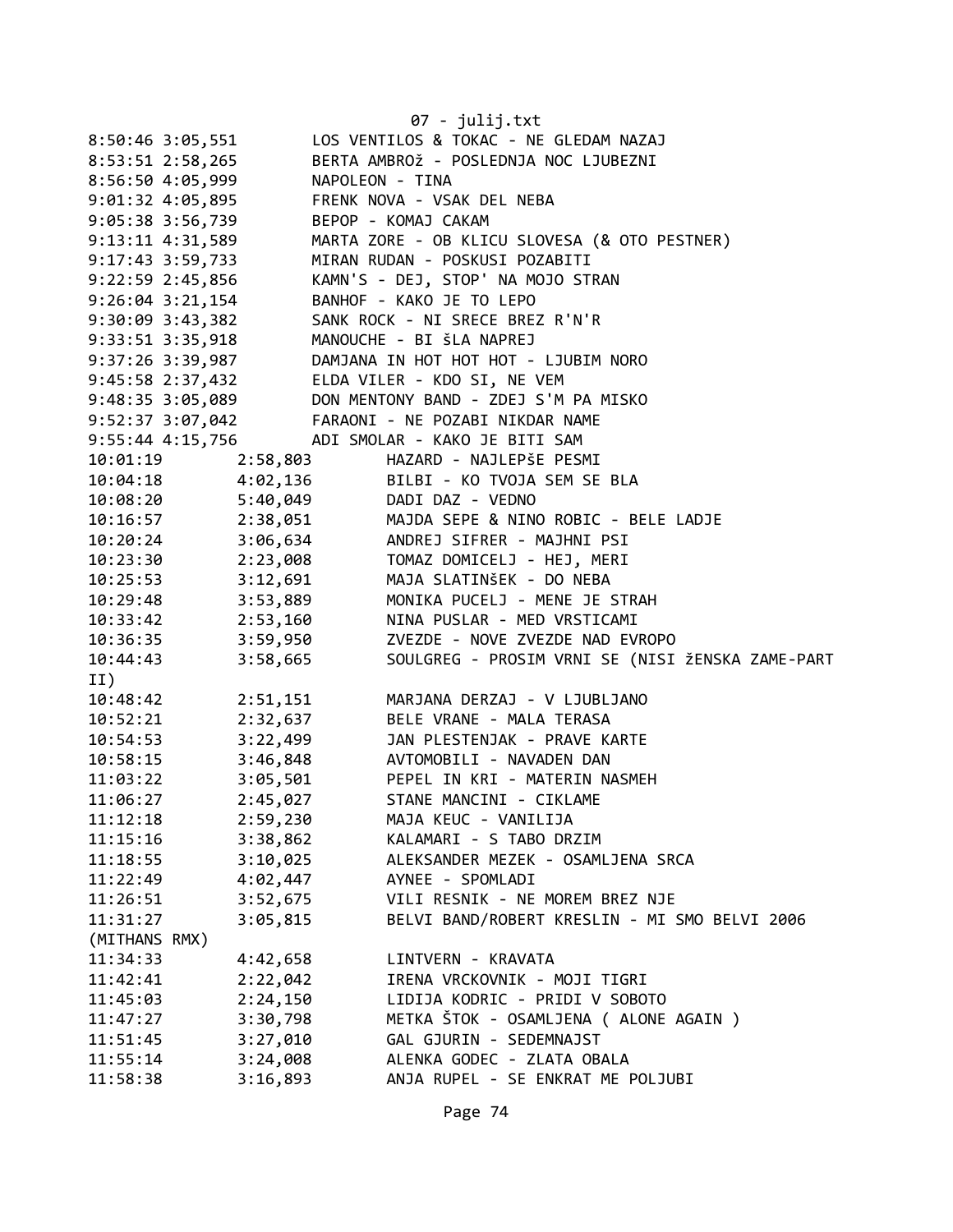|          |          | 07 - julij.txt                                  |
|----------|----------|-------------------------------------------------|
| 12:03:13 | 3:11,025 | CALIFORNIA - V MENI JE CALIFORNIA (RADIO CUT)   |
| 12:06:23 | 3:08,416 | REGINA - NAJ LJUBEZEN ZDRUŽI VSE LJUDI          |
| 12:12:38 | 3:30,357 | VLADO KRESLIN - Z GORICKEGA V PIRAN             |
| 12:16:06 | 3:35,455 | KINGSTON - V SOBOTO ZVECER                      |
| 12:20:30 | 3:13,874 | DARJA SVAJGER - KJE JE KDO                      |
| 12:23:43 | 3:00,752 | SAN DI EGO - TO JE TO                           |
| 12:27:05 | 2:56,029 | ANDRAZ HRIBAR - MOJA MOJA                       |
| 12:30:43 | 4:02,150 | KATRINAS - SLADKI SVET                          |
| 12:34:45 | 2:33,038 | OTO PESTNER - SAH                               |
| 12:37:18 | 3:25,847 | ROK'N'BAND - PAZI                               |
| 12:45:05 | 2:53,449 | MATIJA CERAR - KMALU BOM SPET PRI TEBI [I'LL BE |
| HOME ]   |          |                                                 |
| 12:47:58 | 3:15,677 | NUSA DERENDA - NAJ MI DEZ NAPOLNI DLAN          |
| 12:52:01 | 3:03,885 | BABILON - RABIM TVOJ SMEH                       |
| 12:55:05 | 3:22,904 | CUKI - KO SE ZALJUBIS                           |
| 12:58:27 | 3:24,019 | KARMEN STAVEC - ENA SOLZICA                     |
| 13:02:27 | 3:43,428 | EVA HREN - KDAJ                                 |
| 13:06:10 | 2:53,332 | GREGOR RAVNIK - ZDAJ JE CAS                     |
| 13:10:17 | 3:32,124 | BAZAR - URA STRASTI                             |
| 13:13:49 | 3:54,965 | FOLKROLA - V TVOJI SOBI ŠE DIŠI                 |
| 13:17:44 | 4:02,597 | AVIA BAND - LJUBEZEN NA PRVI POGLED             |
| 13:22:59 | 4:12,156 | PANDA - GREM SVOJO POT                          |
| 13:27:11 | 3:03,852 | SUNNY ORCHESTRA - NA KARIBE                     |
| 13:31:01 | 4:00,078 | GU-GU - GU-GU PLAY FOR YOU                      |
| 13:35:01 | 3:10,036 | BRATJE BOSTJANCIC - ZVEZDE PADAJO V NOC         |
| 13:38:11 | 2:24,046 | MAJDA SEPE - ŠUŠTARSKI MOST                     |
| 13:41:51 | 2:59,282 | COVERLOVER - DJ DEJ NAPOVEJ                     |
| 13:44:50 | 5:52,115 | PAPIR - MOJE SRCE ODHAJA                        |
| 13:51:33 | 4:54,923 | IZTOK MLAKAR - SOCA                             |
| 13:56:27 | 2:29,567 | JANEZ ZMAZEK - HOPLA KONOPLA                    |
| 13:58:57 | 2:51,574 | BOTRI - BAMBINA                                 |
| 14:02:25 | 4:11,845 | DAMJANA - LJUBIMEC                              |
| 14:06:37 | 3:30,903 | VICTORY - UPAJ SI                               |
| 14:11:24 | 4:03,311 | NUDE - NAJLEPSA PESEM                           |
| 14:15:28 | 3:19,564 | SLAVKO IVANCIC - TISTO KAR OSTANE               |
| 14:18:47 | 3:38,931 | NEISHA - LE KAJ SE SKRIVA                       |
| 14:23:41 | 3:01,758 | MLADI LEVI - ODA IRENI                          |
| 14:26:43 | 3:28,801 | BABALOO BAND - POT DOMOV                        |
| 14:30:58 | 3:39,171 | DON MENTONY BAND - DOST' 'MAM                   |
| 14:34:37 | 3:36,930 | FARAONI - SKRIVNOST                             |
| 14:38:13 | 3:23,162 | NECA FALK - STORILA BOM TO                      |
| 14:42:53 | 3:23,003 | ADI SMOLAR - PRAVICE NI - PRAVICA JE            |
| 14:46:16 | 3:20,045 | JAZZ STATION - DELAM KAR SE NE SME              |
| 14:50:26 | 2:44,153 | SAMO GLAVAN - VREDNOTE GENOCIDA                 |
| 14:53:10 | 3:34,026 | HAZARD - NENA                                   |
| 14:56:45 | 5:09,275 | FLIRT - ROMEO IN JULIJA                         |
| 15:02:32 | 3:48,043 | DITKA HABERL - LJUBIMEC BREZ IMENA              |
| 15:06:20 | 3:34,506 | BILBI - HVALA ZA VIJOLICE                       |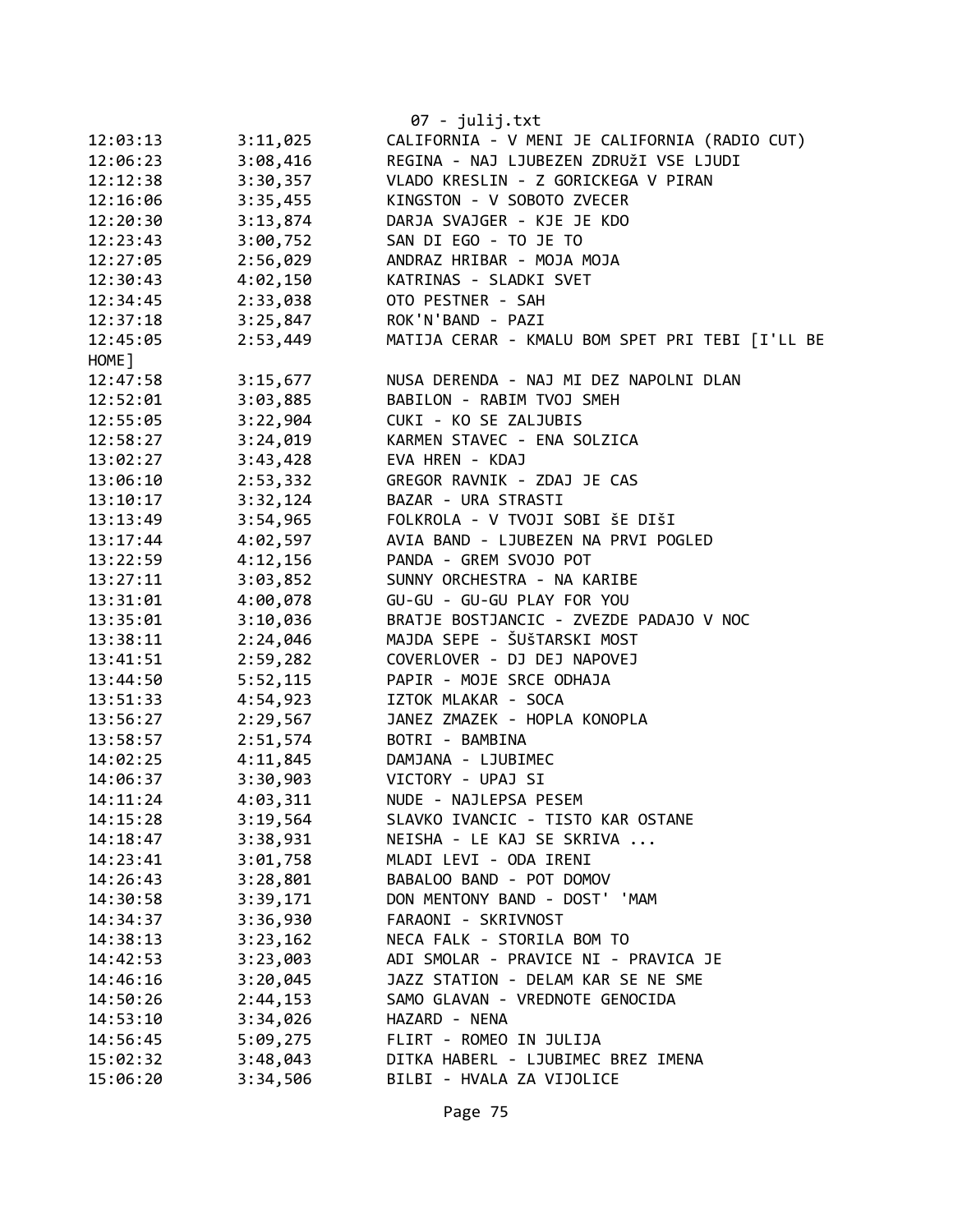|          |          | 07 - julij.txt                                      |
|----------|----------|-----------------------------------------------------|
| 15:11:11 | 3:05,076 | MANOUCHE - MED ZVEZDE IN NAZAJ                      |
| 15:14:15 | 4:12,652 | SANK ROCK - LAHKA DAMA                              |
| 15:18:28 | 2:04,463 | GAUDEAMUS - PESEM ZA ŠPAS                           |
| 15:21:50 | 5:06,528 | MIA ZNIDARIC - PESEM NAMESTO ZLATNIKOV              |
| 15:27:18 | 3:06,038 | ANDREJ SIFRER - MARTINOV LULCEK                     |
| 15:31:10 | 3:53,410 | MAJDA ARH - LJUBEZEN JE KOT VINO                    |
| 15:35:04 | 3:09,051 | KALAMARI - BREZ TEBE                                |
| 15:38:12 | 3:35,282 | TOMAZ DOMICELJ - LAŽ                                |
| 15:43:04 | 1:58,036 | MARJETKA RAMSAK - SRECA NA VRVICI                   |
| 15:44:59 | 3:39,404 | MARTIN KRPAN - MALI BOGOVI                          |
| 15:48:39 | 2:55,290 | ZLATI MUZIKANTI - PEPELKA                           |
| 15:52:24 | 3:27,780 | JANKO ROPRET - KAJ JE TO                            |
| 15:55:52 | 3:41,560 | MARTA ZORE - VSE, KAR SVA BILA (& VILI RESNIK)      |
| 16:00:10 | 4:37,551 | FRENK NOVA - TIKA TAKA                              |
| 16:04:48 | 4:24,282 | ANIKA HORVAT - PREBUDI SE                           |
| 16:10:28 | 3:30,056 | NINA PUSLAR - OBJEMI ME ZDAJ                        |
| 16:13:58 | 4:03,303 | NAPOLEON - SANJAM                                   |
| 16:18:01 | 4:14,178 | EDVIN FLISER - NJEJ, KI SEM JO LJUBIL               |
| 16:23:34 | 4:05,695 | TATJANA GROS - ZATO SEM NORO TE LJUBILA             |
| 16:27:39 | 3:35,001 | PEPEL IN KRI - JEANETTE                             |
| 16:32:00 | 2:57,106 | MARJANA DERZAJ - TELSTAR                            |
| 16:34:57 | 3:47,063 | AJDA IVSEK & BEST COMPANY - NAJ TE OMAMA NE PREMAMI |
| 16:38:44 | 4:50,975 | AVTOMOBILI - HVALA ZA PISMA                         |
| 16:44:51 | 3:35,975 | ANJA RUPEL - LEP JE DAN                             |
| 16:48:27 | 3:27,030 | BRANKA KRANER - LJUBEZEN                            |
| 16:52:44 | 4:02,698 | AYNEE - SPOMLADI                                    |
| 16:56:47 | 4:32,358 | DARJA SVAJGER - BREZ SANJ SEM SLEPA                 |
| 17:01:48 | 3:06,747 | ALEKSANDER MEZEK - JOK NA DEZJU                     |
| 17:04:54 | 2:38,616 | BLUEGRASS HOPPERS - STARA MAMA                      |
| 17:07:33 | 4:04,074 | IRENA VRCKOVNIK - POJEM PESEM                       |
| 17:12:34 | 3:59,834 | GAL IN GALERIST I- PRIDI SEM.WAV -                  |
| 17:16:33 | 3:57,527 | DMP - KISIK                                         |
| 17:21:21 | 4:22,372 | PAVLE KAVEC & OKO - VSE SEM DAL TI                  |
| 17:25:43 | 4:22,651 | HALO - ZVEZDA                                       |
| 17:31:03 | 3:12,771 | OPTIMISTI - SANJE                                   |
| 17:34:15 | 3:11,554 | ALEX VOLASKO - NE BOM TE ZGUBU                      |
| 17:37:24 | 4:12,109 | FOLKROLA - KÄRNTEN                                  |
| 17:42:53 | 3:11,066 | CUKI - ROCK AND ROLL ZA ZMERAJ                      |
| 17:46:04 | 3:41,520 | ROK 'N' BAND - GIRI GIRI                            |
| 17:50:43 | 3:58,675 | CALIFORNIA/MZ HEKTOR - LE SPOMINI (MODERNI MIX)     |
| 17:54:39 | 3:40,118 | AVIA BAND - TELESKOP                                |
| 17:58:18 | 2:19,041 | NECA FALK & ALFI NIPIC - KAKO SVA SI RAZLICNA       |
| 18:01:05 | 3:35,067 | ROK'N'BAND - SOLZE IN SMEH                          |
| 18:04:39 | 3:53,684 | KINGSTON - MODERNE SIRENE                           |
| 18:08:25 | 3:03,141 | DADI DAZ - KRALJICA SRCA                            |
| 18:12:25 | 3:48,036 | ALENKA GODEC - RAJE MI PRIZNAJ                      |
| 18:16:13 | 2:15,946 | BELE VRANE - MI MLADI                               |
| 18:18:29 | 4:20,761 | OTO PESTNER - 30 LET                                |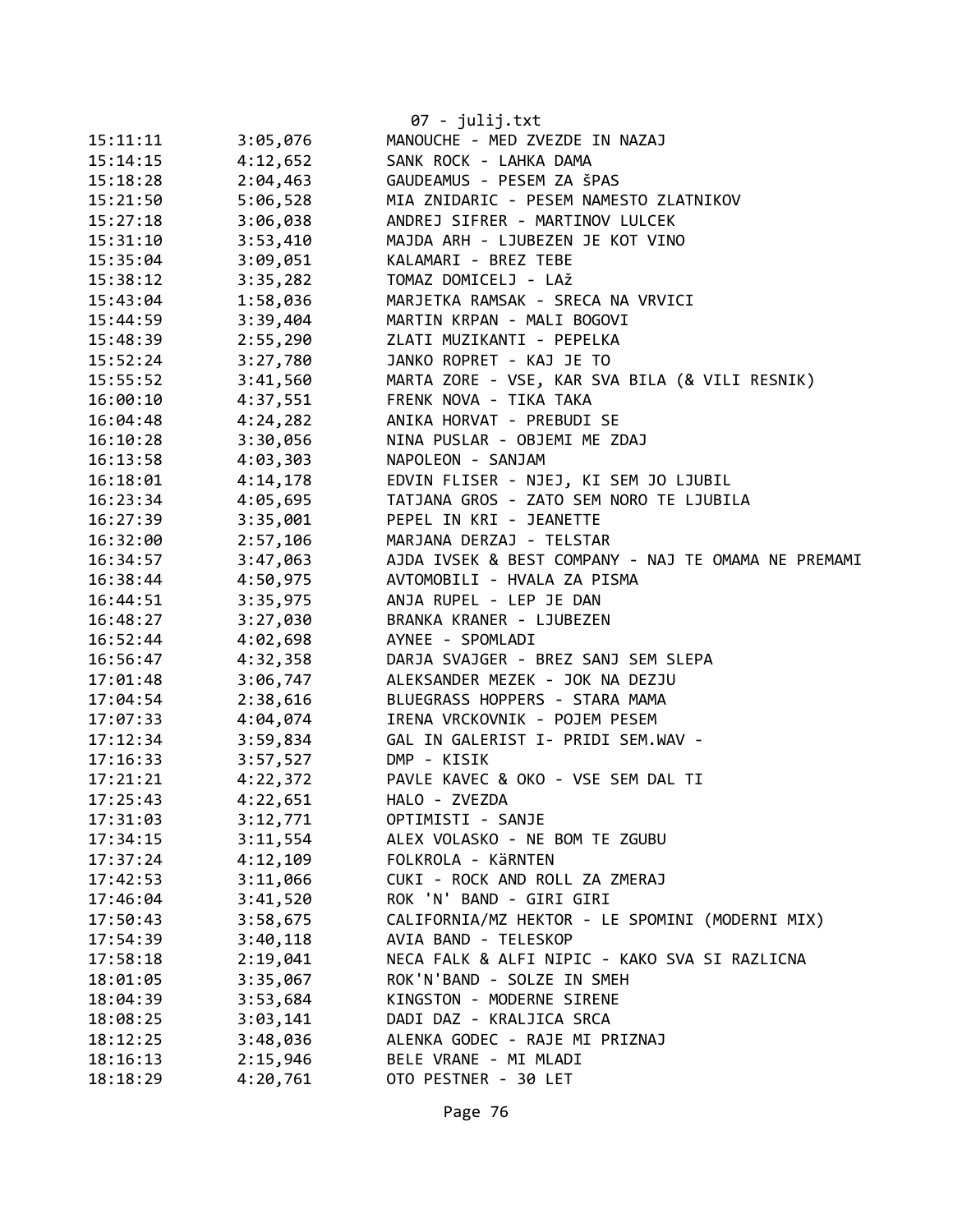|               |          | 07 - julij.txt                                       |
|---------------|----------|------------------------------------------------------|
| 18:23:40      | 2:59,602 | ANDRAZ HRIBAR - ŽIVLJENJE JE                         |
| 18:27:01      | 4:40,060 | VLADO KRESLIN/JONAS Z. - SAMO TIJ                    |
| 18:32:38      | 2:54,130 | BERTA AMBROŽ - TIVOLSKI PASTIRCEK                    |
| 18:35:32      | 3:53,282 | VICTORY - LJUBEZEN NISO METRI                        |
| 18:40:16      | 3:38,496 | BOTRI - PLAZILCI                                     |
| 18:43:54      | 4:28,063 | GU-GU - SAM PO PARKU  (OSAMLJEN)                     |
| 18:48:22      | 2:53,968 | PRELOM - LJUBEZEN IZ ŠOLSKIH DNI                     |
| 18:52:14      | 3:11,014 | KARMEN STAVEC - CE SI PRAVI                          |
| 18:55:25      | 3:29,555 | DRUŠTVO MRTVIH PESNIKOV - 25                         |
| 18:58:54      | 4:09,388 | IVO MOJZER - TI SI REKLA SONCE                       |
| 19:03:32      | 3:13,141 | SUPERNOVA - KJE SPI                                  |
| 19:06:45      | 3:38,934 | BAZAR - PORTOROZ 1905                                |
| 19:11:21      | 4:30,847 | HISA - MOSTOVI SO PADLI                              |
| 19:15:52      | 3:54,165 | EVA BOTO - PLUS IN MINUS                             |
| 19:20:36      | 3:32,480 | DAMJANA - NOCOJ LJUBILA BI SE S TEBOJ                |
| 19:24:08      | 3:27,662 | NUSA DERENDA - ZA STARE CASE                         |
| 19:27:36      | 4:24,403 | IZTOK MLAKAR - CIKORIJA IN KAFE                      |
| 19:32:57      | 3:52,746 | NUDE - DAN LJUBEZNI                                  |
| 19:36:49      | 2:14,907 | JOŽICA SVETE - SONCE SIJE NA PORTOROZ                |
| 19:40:01      | 3:09,353 | JAN PLESTENJAK - 7 LET NAZAJ (NOR SEM, DA TE LJUBIM) |
| 19:43:05      | 3:28,762 | ADI SMOLAR - NEPRILAGOJEN                            |
| 19:46:34      | 3:25,533 | PANDA - DALEC STRAN                                  |
| 19:50:57      | 3:38,796 | HAZARD - NENA                                        |
| 19:54:36      | 2:55,046 | NECA FALK - DOBRO JUTRO, DOBER DAN                   |
| 19:57:29      | 3:39,831 | BILBI - KAJ PA TI                                    |
| 20:01:38      | 3:57,298 | ANDREJ SIFRER - KDAJ SI ZADNJIC KAKSNO STVAR         |
| NAREDIL PRVIC |          |                                                      |
| 20:05:33      | 2:35,160 | PRO ANIMA SINGERS & ELDA VILER - TI SI MOJA          |
| LJUBEZEN      |          |                                                      |
| 20:08:08      | 2:38,021 | MAJDA SEPE - LJUBLJANSKE ULICE                       |
| 20:14:23      | 3:28,487 | SUNNY ORCHESTRA - TAT ZMIKAVT                        |
| 20:17:51      | 1:21,284 | SAMO GLAVAN - OMEJEN                                 |
| 20:20:09      | 3:48,192 | STATIC - PROBLEM                                     |
| 20:23:57      | 3:49,580 | DON SERGIO - SPOMIN NA LJUBEZEN                      |
| 20:27:47      | 3:07,672 | MATIJA CERAR - GOSPOD V KRAVATI                      |
| 20:31:45      | 2:27,464 | DAN D - MOJ PROBLEM                                  |
| 20:34:12      | 3:59,968 | STANE MANCINI - MANDOLINA                            |
| 20:38:12      | 3:17,050 | MAJDA ARH - OSTANI TAM                               |
| 20:46:24      | 3:09,172 | KATJA FASINK & ROK FEREGJA - NOVA POMLAD             |
| 20:50:30      | 2:25,762 | MARJANA DERZAJ - TO JE MOJ ZLATI SIN                 |
| 20:52:55      | 2:47,041 | TOMAZ PENGOV IN MLADI LEVI - ODA IRENI               |
| 20:55:43      | 2:56,040 | KALAMARI - PO NAVADI                                 |
| 20:58:39      | 3:35,229 | FARAONI - SEM TAKŠEN, KER SEM ŽIV                    |
| 21:03:11      | 2:57,972 | NINA PUSLAR - DEZ                                    |
| 21:06:09      | 3:02,675 | DITKA HABERL - NAD MESTOM SE DANI                    |
| 21:12:09      | 2:56,250 | DEŽUR - NA VRH SVETA                                 |
| 21:15:05      | 3:27,957 | PEPEL IN KRI - MOJA SRECNA ZVEZDA                    |
| 21:18:30      | 3:24,922 | ANIKA HORVAT - 10 MAREC OB 19 30                     |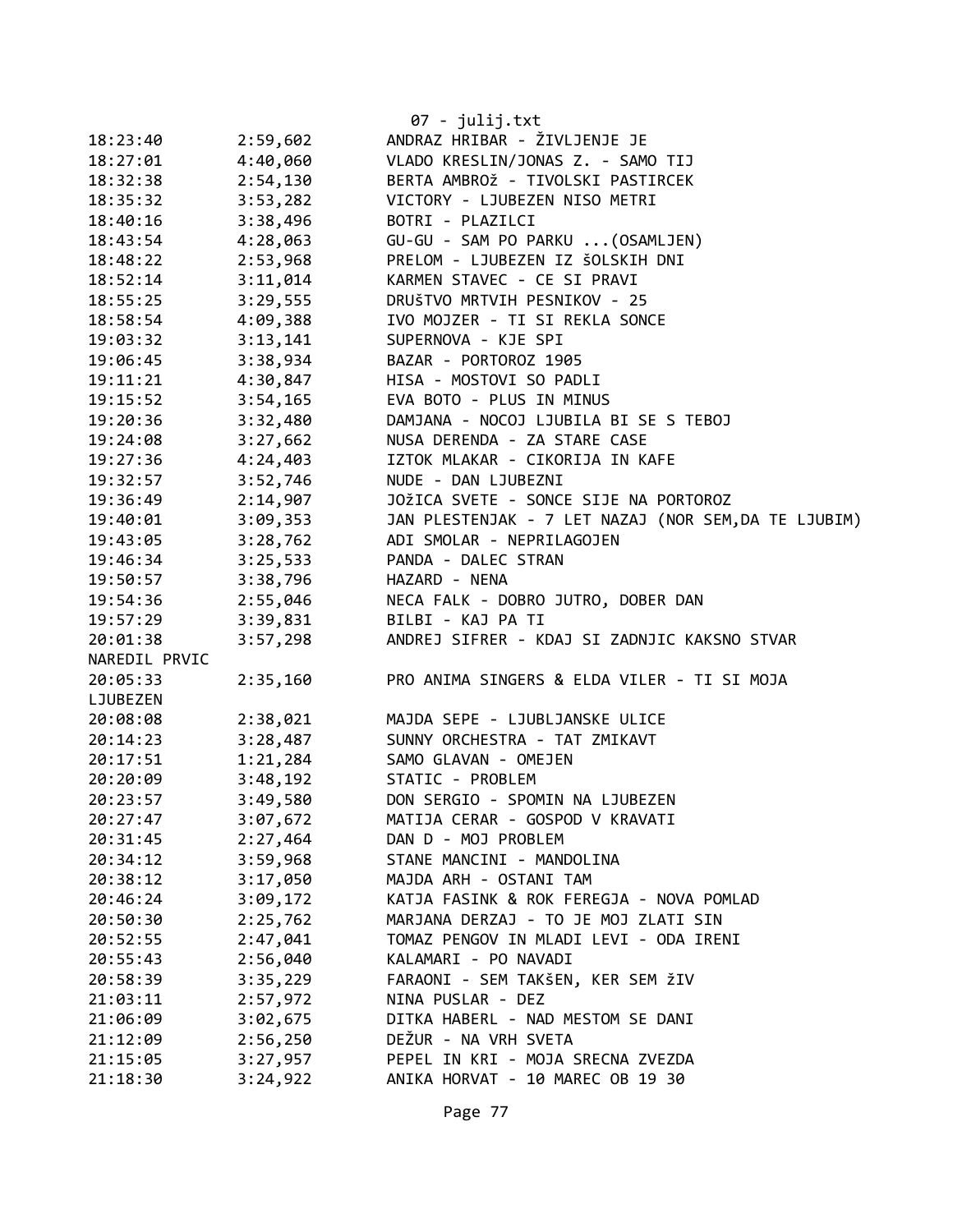|          |          | 07 - julij.txt                            |
|----------|----------|-------------------------------------------|
| 21:22:53 | 4:13,856 | TOMAZ DOMICELJ - BREZ SONCA CVETJA NI     |
| 21:27:06 | 4:15,077 | DON MENTONY BAND - RES NE VEM             |
| 21:32:12 | 3:55,741 | JANKO ROPRET - NE BODI OBJESTNO DEKLE     |
| 21:36:07 | 3:15,707 | SANK ROCK/MATJAZ JELEN - VZEMI ALI PUSTI  |
| 21:43:31 | 2:51,016 | METKA ŠTOK - MOŠKI IN ŽENSKA              |
| 21:46:22 | 3:29,005 | ALEKSANDER MEZEK - AJDA PA ZNOVA CVETI    |
| 21:50:46 | 3:39,934 | ANJA RUPEL - VSE                          |
| 21:54:25 | 3:20,557 | IVO MOJZER & OTO PESTNER - LJUDJE POMLADI |
| 21:57:46 | 2:54,880 | IRENA VRCKOVNIK - HEJ, FANT HEJ           |
| 22:01:38 | 3:51,182 | HALO - ANITA NI NIKOLI                    |
| 22:05:29 | 3:35,388 | NEISHA - ZVEZDNI PRAH                     |
| 22:12:09 | 4:55,617 | NAPOLEON - VRNI SE                        |
| 22:17:05 | 3:50,035 | SUNNY ORCESTRA - ODHAJAM                  |
| 22:21:53 | 2:06,866 | LUCKY CUPIDS - DAJ LJUBI ME               |
| 22:23:59 | 3:20,012 | VILI RESNIK - DELAJ MI TO                 |
| 22:27:17 | 4:48,575 | PAPIR - LEPO MI JE S TEBOJ                |
| 22:32:56 | 3:19,047 | MARJAN NOVINA - LE S TEBOJ MI JE LEPO     |
| 22:36:15 | 3:26,193 | TATJANA DREMELJ - OSTANI TAKŠEN KOT SI    |
| 22:43:06 | 4:22,000 | AVTOMOBILI - ENKRAT V ZIVLJENJU           |
| 22:47:22 | 1:56,180 | JELKA CVETEŽAR - ROŽNATO PISEMCE          |
| 22:50:15 | 2:21,047 | CUKI - TISOC ITALIJANOV                   |
| 22:52:36 | 3:52,799 | MARTA ZORE - TI                           |
| 22:56:28 | 2:53,094 | BELE VRANE - MACEK V ZAKLJU               |
| 23:00:18 | 3:24,508 | ROK'N'BAND - PAZI                         |
| 23:03:42 | 3:55,709 | ALENKA GODEC - VSE JE LJUBEZEN            |
| 23:07:38 | 4:33,478 | KATRINAS - MOJ ODER JE NEBO               |
| 23:15:17 | 2:38,010 | VLADO KRESLIN/HORIZONT - TE IGRE BO KONEC |
| 23:17:55 | 3:37,525 | OTO PESTNER - VSE JE LEPŠE KER TE LJUBIM  |
| 23:22:31 | 3:13,041 | MANOUCHE - SUPERFAJN                      |
| 23:25:43 | 3:16,955 | COVERLOVER - VSE JE V GLAVI               |
| 23:29:00 | 3:09,934 | OTO PESTNER & ELDA VILER - MOJA DEZELA    |
| 23:33:00 | 4:19,817 | AVIA BAND - DVE SONCI                     |
| 23:37:20 | 3:30,222 | CALIFORNIA/MZ HEKTOR - LEDENA PTICA       |
| 23:45:09 | 2:29,321 | VIDEOSEX - VOZI ME VLAK V DALJAVE         |
| 23:47:38 | 3:58,942 | ORLEK - NA KUM                            |
| 23:52:34 | 2:43,212 | BERTA AMBROŽ - BREZ BESED                 |
| 23:55:17 | 2:59,712 | ADI SMOLAR - ROKENROL U D-DURU            |
| 23:58:13 | 3:46,065 | DAMJANA - LJUBIM VETER                    |

| $0:02:56$ 3:21,702 | KINGSTON - VZEMI VSE                            |
|--------------------|-------------------------------------------------|
| $0:06:16$ 3:47,075 | NINA PUSLAR - TO MI JE VSEC                     |
| $0:10:03$ 3:35,028 | FARAONI/SLAVKO IVANCIC - SEM TAKSEN KER SEM ZIV |
| $0:13:38$ 3:10,054 | ADI SMOLAR - NEPRILAGOJEN                       |
| $0:16:47$ 4:04,080 | KALAMARI - NISEM TE SPOZNAL                     |
| $0:20:51$ 3:46,197 | CUKI - BARBARA                                  |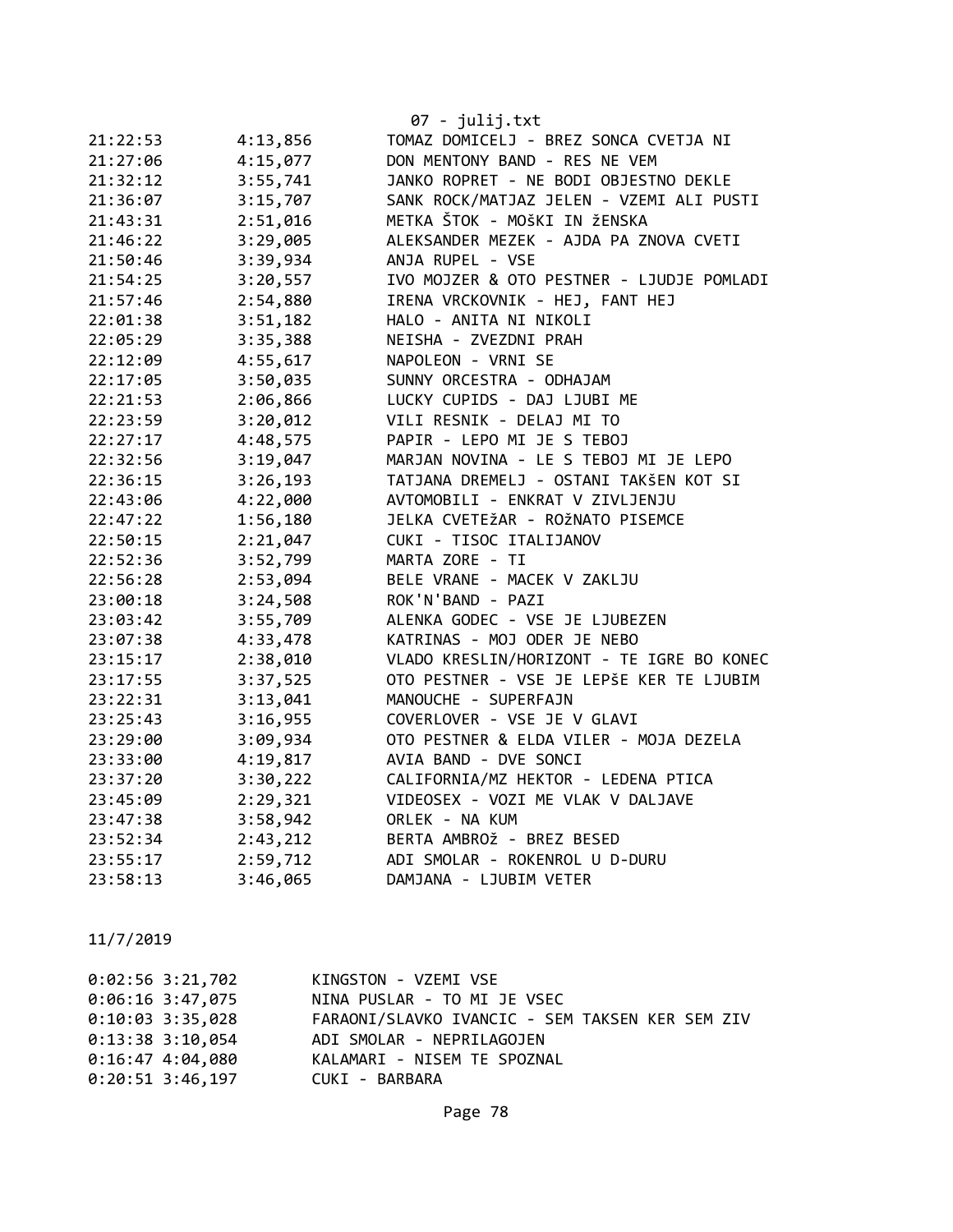|                    | 07 - julij.txt                                                                                                                                                                                                                                                                                                                                                                                                                                                                                                                                                                                                                                                                                                                                                                                                                       |
|--------------------|--------------------------------------------------------------------------------------------------------------------------------------------------------------------------------------------------------------------------------------------------------------------------------------------------------------------------------------------------------------------------------------------------------------------------------------------------------------------------------------------------------------------------------------------------------------------------------------------------------------------------------------------------------------------------------------------------------------------------------------------------------------------------------------------------------------------------------------|
| $0:24:34$ 4:21,602 | MAJDA ARH - ZDAJ VEM                                                                                                                                                                                                                                                                                                                                                                                                                                                                                                                                                                                                                                                                                                                                                                                                                 |
|                    | 0:28:56 3:34,138 KARMEN STAVEC - SRCA TI VEC NE DAM                                                                                                                                                                                                                                                                                                                                                                                                                                                                                                                                                                                                                                                                                                                                                                                  |
|                    | 0:32:29 3:45,724 ANDREJ SIFRER - SUM NA SRCU                                                                                                                                                                                                                                                                                                                                                                                                                                                                                                                                                                                                                                                                                                                                                                                         |
|                    | 0:36:16 3:02,790 ALENKA GODEC - CE VERJAMES ALI NE                                                                                                                                                                                                                                                                                                                                                                                                                                                                                                                                                                                                                                                                                                                                                                                   |
|                    | 0:39:19 1:42,048 MAJDA SEPE - ROMANCA                                                                                                                                                                                                                                                                                                                                                                                                                                                                                                                                                                                                                                                                                                                                                                                                |
|                    | 0:41:01 3:27,989 PEPEL IN KRI - PESEM ZA DINAR                                                                                                                                                                                                                                                                                                                                                                                                                                                                                                                                                                                                                                                                                                                                                                                       |
|                    |                                                                                                                                                                                                                                                                                                                                                                                                                                                                                                                                                                                                                                                                                                                                                                                                                                      |
|                    |                                                                                                                                                                                                                                                                                                                                                                                                                                                                                                                                                                                                                                                                                                                                                                                                                                      |
|                    |                                                                                                                                                                                                                                                                                                                                                                                                                                                                                                                                                                                                                                                                                                                                                                                                                                      |
|                    | 0:56:55 2:45,908 AVIA BAND - NE IZDAJTE ME                                                                                                                                                                                                                                                                                                                                                                                                                                                                                                                                                                                                                                                                                                                                                                                           |
|                    | 0:59:41 3:11,969 VLADO KRESLIN - DAN NESKONCNIH SANJ                                                                                                                                                                                                                                                                                                                                                                                                                                                                                                                                                                                                                                                                                                                                                                                 |
|                    | 1:02:49 4:11,018 VICTORY - ZELENA DEZELA                                                                                                                                                                                                                                                                                                                                                                                                                                                                                                                                                                                                                                                                                                                                                                                             |
|                    | 1:06:57 3:16,121 REGINA - PRAVLJICNA LJUBEZEN                                                                                                                                                                                                                                                                                                                                                                                                                                                                                                                                                                                                                                                                                                                                                                                        |
|                    |                                                                                                                                                                                                                                                                                                                                                                                                                                                                                                                                                                                                                                                                                                                                                                                                                                      |
|                    |                                                                                                                                                                                                                                                                                                                                                                                                                                                                                                                                                                                                                                                                                                                                                                                                                                      |
|                    |                                                                                                                                                                                                                                                                                                                                                                                                                                                                                                                                                                                                                                                                                                                                                                                                                                      |
|                    | 1:20:04 2:44,008 ROK'N'BAND - DEJ RUKN' ME                                                                                                                                                                                                                                                                                                                                                                                                                                                                                                                                                                                                                                                                                                                                                                                           |
|                    | 1:22:50 3:29,008 NUSA DERENDA - KOT DA JE PRVIC                                                                                                                                                                                                                                                                                                                                                                                                                                                                                                                                                                                                                                                                                                                                                                                      |
|                    | 1:26:19 3:11,529 AYNEE - LJUBEZEN JE CUDNA STVAR                                                                                                                                                                                                                                                                                                                                                                                                                                                                                                                                                                                                                                                                                                                                                                                     |
|                    |                                                                                                                                                                                                                                                                                                                                                                                                                                                                                                                                                                                                                                                                                                                                                                                                                                      |
|                    |                                                                                                                                                                                                                                                                                                                                                                                                                                                                                                                                                                                                                                                                                                                                                                                                                                      |
|                    |                                                                                                                                                                                                                                                                                                                                                                                                                                                                                                                                                                                                                                                                                                                                                                                                                                      |
|                    |                                                                                                                                                                                                                                                                                                                                                                                                                                                                                                                                                                                                                                                                                                                                                                                                                                      |
|                    | 1:40:25 4:04,313 NECA FALK - VSI LJUDJE HITIJO                                                                                                                                                                                                                                                                                                                                                                                                                                                                                                                                                                                                                                                                                                                                                                                       |
|                    |                                                                                                                                                                                                                                                                                                                                                                                                                                                                                                                                                                                                                                                                                                                                                                                                                                      |
|                    | 1:48:39 2:58,991 ANDRAZ HRIBAR - ZIVLJENJE JE                                                                                                                                                                                                                                                                                                                                                                                                                                                                                                                                                                                                                                                                                                                                                                                        |
|                    | 1:51:38 3:27,071 AVTOMOBILI - DRUGACNO NEBO                                                                                                                                                                                                                                                                                                                                                                                                                                                                                                                                                                                                                                                                                                                                                                                          |
|                    |                                                                                                                                                                                                                                                                                                                                                                                                                                                                                                                                                                                                                                                                                                                                                                                                                                      |
|                    | BEPOP - BREZ TEBE                                                                                                                                                                                                                                                                                                                                                                                                                                                                                                                                                                                                                                                                                                                                                                                                                    |
|                    | 2:02:54 3:47,176 HAZARD - LJUDJE KI SEDIJO V PARKIH                                                                                                                                                                                                                                                                                                                                                                                                                                                                                                                                                                                                                                                                                                                                                                                  |
|                    | 2:06:40 3:05,989 IRENA VRCKOVNIK - CEPRAV BOM SPET SAMA                                                                                                                                                                                                                                                                                                                                                                                                                                                                                                                                                                                                                                                                                                                                                                              |
|                    | 2:09:51 5:02,047 PANDA - V POZNIH NOCNIH URAH                                                                                                                                                                                                                                                                                                                                                                                                                                                                                                                                                                                                                                                                                                                                                                                        |
|                    | 2:14:55 3:29,012 FOLKROLA - V DEZELI KRAVAT                                                                                                                                                                                                                                                                                                                                                                                                                                                                                                                                                                                                                                                                                                                                                                                          |
|                    | MARTA ZORE - NI MI ZAL                                                                                                                                                                                                                                                                                                                                                                                                                                                                                                                                                                                                                                                                                                                                                                                                               |
|                    | BAZAR - KO PRIDE NOC                                                                                                                                                                                                                                                                                                                                                                                                                                                                                                                                                                                                                                                                                                                                                                                                                 |
|                    | MANOUCHE - STISN SE K MEN                                                                                                                                                                                                                                                                                                                                                                                                                                                                                                                                                                                                                                                                                                                                                                                                            |
|                    | BELE VRANE - MINI MAXI                                                                                                                                                                                                                                                                                                                                                                                                                                                                                                                                                                                                                                                                                                                                                                                                               |
|                    | LETECI POTEPUHI - KO TI VSE NAROBE GRE                                                                                                                                                                                                                                                                                                                                                                                                                                                                                                                                                                                                                                                                                                                                                                                               |
|                    | DARJA SVAJGER - SONCEN DAN                                                                                                                                                                                                                                                                                                                                                                                                                                                                                                                                                                                                                                                                                                                                                                                                           |
|                    | DANILO KOCJANCIC - POGUM                                                                                                                                                                                                                                                                                                                                                                                                                                                                                                                                                                                                                                                                                                                                                                                                             |
|                    | RAFKO IRGOLIC - TO JE MOJ DRAGI DOM (GREEN GREEN GRASS                                                                                                                                                                                                                                                                                                                                                                                                                                                                                                                                                                                                                                                                                                                                                                               |
|                    | DAMJANA IN HOT HOT HOT - ZIVLJENJE                                                                                                                                                                                                                                                                                                                                                                                                                                                                                                                                                                                                                                                                                                                                                                                                   |
|                    | DAVID GROM - EN KLIC STRAN                                                                                                                                                                                                                                                                                                                                                                                                                                                                                                                                                                                                                                                                                                                                                                                                           |
|                    | ALENKA LESJAK - MIDVA                                                                                                                                                                                                                                                                                                                                                                                                                                                                                                                                                                                                                                                                                                                                                                                                                |
|                    | BETI JURKOVIC - ZVIZGA                                                                                                                                                                                                                                                                                                                                                                                                                                                                                                                                                                                                                                                                                                                                                                                                               |
|                    | POP DESIGN - NEKOC BOM ZBRAL POGUM                                                                                                                                                                                                                                                                                                                                                                                                                                                                                                                                                                                                                                                                                                                                                                                                   |
|                    | ULA LOZAR - NISI SAM (SLO TEXT)                                                                                                                                                                                                                                                                                                                                                                                                                                                                                                                                                                                                                                                                                                                                                                                                      |
|                    | KATRINAS - ZELEN ZAFRAN                                                                                                                                                                                                                                                                                                                                                                                                                                                                                                                                                                                                                                                                                                                                                                                                              |
|                    |                                                                                                                                                                                                                                                                                                                                                                                                                                                                                                                                                                                                                                                                                                                                                                                                                                      |
|                    | 0:44:31 3:50,774<br>0:48:22 3:23,773<br>0:51:45 5:06,956<br>0:51:45 5:06,956<br>0:51:45 2:45<br>0:51:45<br>0:51:45<br>0:52<br>0:52<br>0:52<br>0:42<br>0:42<br>0:42<br>0:42<br>0:42<br>0:42<br>0:42<br>0:45<br>0:45<br>0:45<br>0:45<br>0:45<br>0:45<br>0:45<br>0:45<br>0:50<br>0:50<br>1:32:14 2:24,000<br>1:34:37 3:16,744 DON MENTONY BAND - NA OBALI<br>1:37:54 2:28,840 ALEKSANDER MEZEK - DAN ZA DNEM<br>1:37:54 2:28,840 ALEKSANDER MEZEK - DAN ZA DNEM<br>1:44:28 4:11,130 CALIFORNIA - GOLOBA<br>1:59:10 3:46,054<br>2:18:30 5:14,069<br>2:23:48 3:20,029<br>2:27:08 3:20,694<br>2:30:32 2:44,031<br>2:33:24 2:57,906<br>2:36:34 3:31,548<br>2:41:32 3:15,869<br>2:44:51 2:46,928<br>2:47:37 3:49,677<br>2:51:27 3:54,556<br>2:55:24 2:49,135<br>2:58:12 2:55,526<br>3:01:08 2:45,975<br>3:03:56 3:00,508<br>3:06:56 3:05,074 |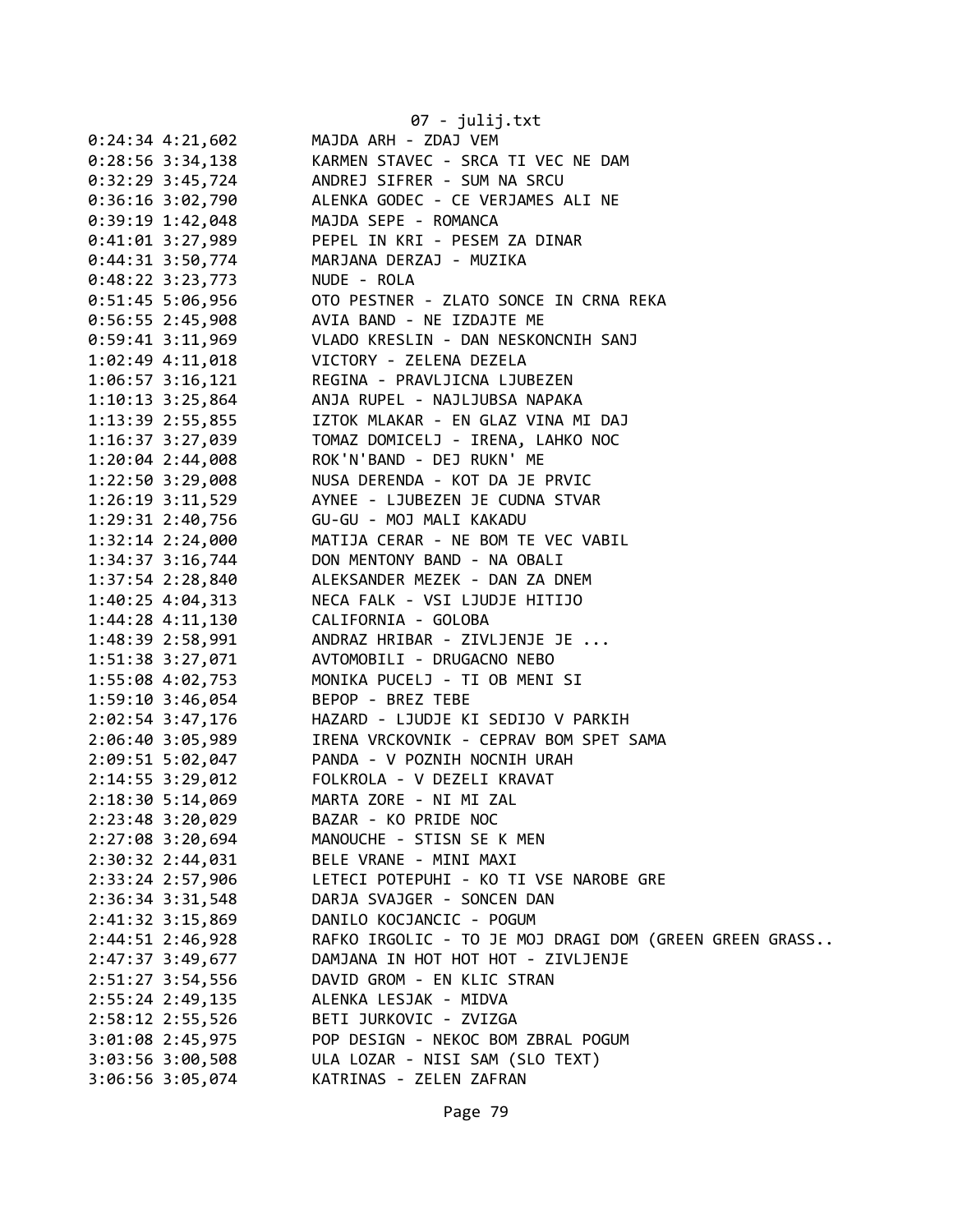|                                        | 07 - julij.txt                                     |
|----------------------------------------|----------------------------------------------------|
| $3:10:01$ $3:26,238$                   | AURORA - ODPELJI ME                                |
| $3:13:26$ $3:16,877$                   | MERISSA IN FREEWAY - ZA MINUTO                     |
| 3:16:43 2:07,874                       | ROBERTO - POLETJE ODHAJA                           |
| 3:18:50 3:43,687                       | DEJAN LAPANJA - TU IN ZDAJ                         |
| 3:22:36 3:39,100                       | DANILO KOCJANCIC & MEF - TA MOSKA                  |
| $3:26:15$ $3:17,922$                   | RAF - NE MOREM MISLITI NA NJO                      |
| $3:29:33$ $3:21,569$                   | ALENKA SMID - ENKRAT KO BOS SAM                    |
| 3:32:57 3:13,008                       | PROF. KLEMEN - TI PRAVIS                           |
| 3:36:09 2:51,567                       | FOXY TEENS - PRVA LJUBEZEN                         |
| 3:39:00 3:07,467                       | ALEX VOLASKO - TAM NA OBALI                        |
| 3:42:10 4:05,581                       | ALEKSANDRA - VERJAMEM V LJUBEZEN                   |
| 3:46:15 3:27,856                       | DAMIAN - SI KOT POLETJE                            |
| 3:49:43 2:56,482                       | INDIGO - VESNA                                     |
| 3:52:41 2:35,036                       | STANE MANCINI - NON CAPITO                         |
| 3:55:16 3:34,052                       | RADIC FT. DASA - DOPUSTI SI (V PRELEPI LJUBLJANI)  |
| 3:58:50 3:54,543                       | DOMINIK KOZARIC - REKA LUCI                        |
| $4:02:45$ 3:18,463                     | SIMONA VODOPIVEC - TITANIC LJUBEZNI                |
| 4:06:03 3:53,980                       | MOULIN ROUGE - NE KLICI ZVEZDE Z NEBA              |
| 4:09:57 3:48,536                       | DAN D - GOOGLE ME                                  |
|                                        | BRANKA KRANER - MON MONSIEUR                       |
| 4:13:47 2:25,851<br>$4:16:13$ 3:47,486 |                                                    |
|                                        | ANIKA - PREMAJHNA BARABA                           |
| 4:19:54 3:47,009                       | BABALOO BAND - PAJAC                               |
| 4:23:44 3:27,074                       | BLUEGRASS HOPPERS - STARI PIJANCEK                 |
| $4:27:11$ $3:50,205$                   | SANK ROCK - NAJINA PESEM                           |
| 4:30:59 3:49,845                       | ALENKA VIDRIH - OBLJUBLJENA                        |
| 4:34:51 2:37,116                       | FELIKS LANGUS - LJUBEZEN NA DALJAVO                |
| 4:37:27 2:40,003                       | MILAN KAMNIK - GREMO NA KAVO V PORTOROZ            |
| 4:40:07 2:57,660                       | FARAONI - IMEJ ME VEDNO S SEBOJ                    |
| 4:43:06 3:29,943                       | MILAN PECOVNIK PIDZI - NOCOJ BOM PLESAL LE S TEBOJ |
| 4:46:35 2:51,335                       | KALAMARI - SVEZE VRTNICE                           |
| 4:49:26 3:51,009                       | ADI SMOLAR - J.C.VAN DAMME                         |
| 4:53:17 2:57,843                       | LIDIJA KODRIC - KDOR ZIVI RAD V MIRU               |
| 4:56:15 3:19,733                       | MARTIN KRPAN - JE V SISKI SE KAJ ODPRTEGA          |
| 5:00:11 3:26,139                       | MAJDA SEPE - PESEM O POMLADI IN PRIJATELJSTVU      |
| 5:03:37 4:13,985                       | ANJA RUPEL - KLJUC DO SRCA                         |
| 5:07:51 4:00,690                       | ALENKA GODEC - DEKLE IZ ZLATE LADJICE              |
| 5:12:25 3:41,039                       | NEISHA - SLAB DAN                                  |
| 5:16:03 4:20,678                       | IZTOK MLAKAR - BRISKULA                            |
| 5:21:27 3:06,779                       | ALEKSANDER MEZEK - JOK NA DEZJU                    |
| 5:24:34 4:25,279                       | BABALOO BAND - DOBRO JUTRO DELOVNI LJUDJE          |
| 5:28:59 4:13,975                       | DAMJANA IN HOT HOT HOT - CE BI MI SRCE DAL         |
| 5:34:03 3:36,485                       | HAZARD - VSAK JE SAM                               |
| 5:37:39 3:11,055                       | VILI RESNIK - HEROJ                                |
| 5:41:24 2:59,863                       | AYNEE - NAJLEPŠI DAN                               |
| 5:44:23 3:12,829                       | PETER DIRNBEK - PRVA SLUZBA                        |
| 5:47:36 3:29,866                       | BLUEGRASS HOPPERS - SLOVENSKEGA NARODA SIN         |
| 5:52:21 3:16,136                       | REGINA - PRAVLJICNA LJUBEZEN                       |
| 5:55:57 3:51,873                       | AVTOMOBILI - POT DOMOV                             |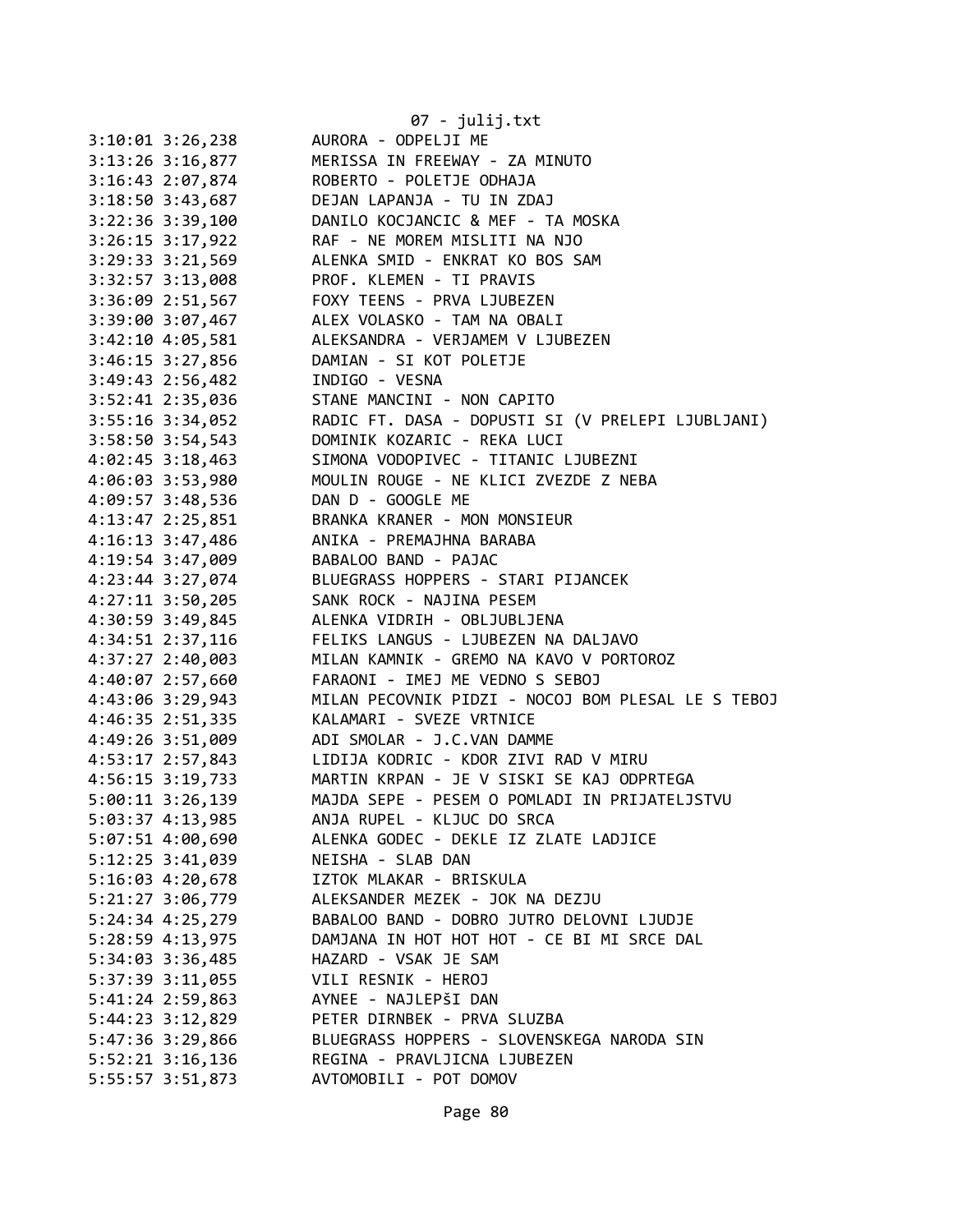|                      | 07 - julij.txt                            |
|----------------------|-------------------------------------------|
| $6:00:25$ 3:58,722   | LIDIJA KODRIC - SRECA JE                  |
| $6:04:24$ 3:15,821   | SAMO GLAVAN - SMRDECA                     |
| $6:07:39$ 2:56,613   | POLONA - UJEL SI SE                       |
| 6:11:09 1:58,326     | MATIJA CERAR - KRAMLJANJE V MRAKU         |
|                      | IRENA VRCKOVNIK - POJEM PESEM             |
| 6:13:07 4:04,024     | DAMJANA - BOŽJI DAR                       |
| 6:17:11 3:03,633     | PEPEL IN KRI - DEKLE IZ ZLATE LADJICE     |
| 6:21:19 4:07,731     |                                           |
| 6:25:48 3:00,383     | ROK 'N' BAND - DEKLE MOJEGA               |
| 6:28:48 3:43,705     | LUNAPARK - ALARM                          |
| 6:33:22 4:03,466     | NAPOLEON - MORSKA PTICA                   |
| 6:37:25 2:19,535     | MARJANA DERZAJ - VOZI ME VLAK V DALJAVE   |
| $6:40:18$ $4:01,447$ | JANKO ROPRET - LEPA SI NOCOJ              |
| 6:44:19 3:03,739     | CUKI - TVOJA LICA PEGASTA                 |
| 6:47:23 3:31,784     | DON MENTONY BAND - N'KOL SI NAM ODPUSTU   |
| $6:52:10$ 3:27,572   | NUSA DERENDA - ZA STARE CASE              |
| 6:55:37 3:25,516     | NECA FALK - ZA TOPOLI NEKJE SI TI         |
| 6:59:39 2:54,037     | CHATEAU - MLINAR NA MURI                  |
| 7:02:33 3:23,422     | PAPIR - NIC MI NI                         |
| 7:05:56 3:11,569     | ALEX VOLASKO - NE BOM TE ZGUBU            |
| 7:09:38 3:40,897     | TOMAZ DOMICELJ - MLINAR NA MURI           |
| 7:13:19 4:08,625     | SLAVKO IVANCIC - DAN OB TEBI              |
| 7:17:27 2:11,031     | BERTA AMBROŽ - DAN KOT DNEVI VSI          |
| 7:20:42 3:01,048     | KINGSTON - LUNAPARK                       |
| 7:23:42 3:08,863     | BOTRI - NA JUG                            |
| 7:26:51 3:42,022     | BAZAR - BARABE                            |
| 7:31:23 5:36,239     | TATJANA DREMELJ - CE NE LJUBIS ME VEC     |
| 7:36:59 2:48,040     | HELENA, IRENA, LADO, NINO - VRTILJAK      |
| 7:40:20 4:00,602     | AVIA BAND - TEBE SI ŽELIM                 |
| 7:44:20 3:30,293     | GASPER RIFELJ - KRIV SEM                  |
| 7:47:50 4:24,460     | ANIKA HORVAT - TUKAJ JAZ ŽIVIM            |
| 7:53:30 3:20,621     | KARMEN STAVEC - POVEJ                     |
| 7:56:50 4:01,991     | BILBI - KO TVOJA SEM ŠE BLA               |
| 8:01:29 4:02,567     | LINTERA - SE JE CAS                       |
| 8:05:31 4:18,292     | OTO PESTNER - TRIDESET LET (DOLGA)        |
| $8:10:23$ 2:56,818   | BOZIDAR WOLFGANG WOLF - O NE CHERIE       |
| $8:13:19$ 3:44,332   | ADI SMOLAR - ZAVOD ZA ZAPOSLOVANJE        |
| 8:17:04 4:23,524     | GU-GU - AEROBIK                           |
| $8:22:31$ $2:56,201$ | ROK'N'BAND - ZDAJ SEM TU                  |
| 8:25:27 3:57,392     | DMP - KISIK                               |
| 8:30:15 2:56,091     | IRENA KOHONT - POVABI ME NA LUNO          |
| 8:33:11 3:20,381     | IVANKA KRASEVEC - PRESERN - NISEM SANJALA |
| 8:36:31 3:54,802     | EVA HREN - REKLA SVA                      |
| 8:40:59 3:00,821     | NUDE - TAKO LEPO SI ZLOMILA MI SRCE       |
| 8:43:59 3:07,702     | BELE VRANE - LETALOVLAK                   |
| 8:47:07 3:13,904     | GINO - BODI TU                            |
|                      |                                           |
| 8:51:36 2:56,339     | MATJAŽ JELEN - ODKAR SI ŠLA               |
| 8:54:52 3:25,134     | ANDREJ SIFRER - POZDRAVI DOMA SVOJO ZENO  |
| 8:58:17 3:41,040     | MARTA ZORE - LJUBEZEN                     |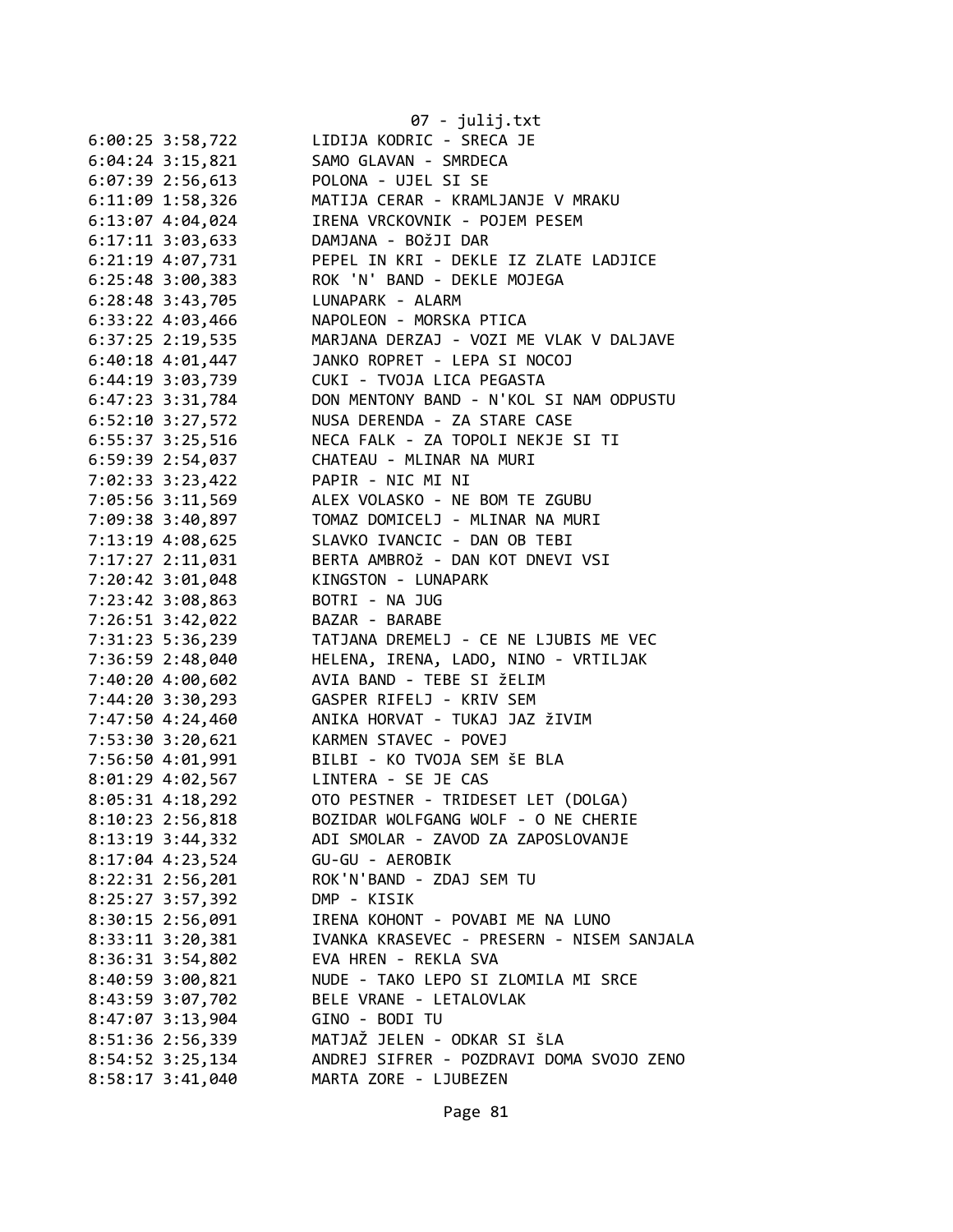|                                  |          | 07 - julij.txt                                                                                                  |
|----------------------------------|----------|-----------------------------------------------------------------------------------------------------------------|
| $9:02:26$ 3:11,486               |          | DARJA SVAJGER - NAJ VIDIMO LJUDI                                                                                |
| 9:05:37 3:40,888                 |          | MARKO VOZELJ - MAVRICA                                                                                          |
| $9:14:14$ 3:14,983               |          | TOMAZ PENGOV - CRNA PEGA CEZ OCI                                                                                |
| 9:17:29 2:53,340                 |          | GREGOR RAVNIK - ZDAJ JE CAS                                                                                     |
| $9:20:55$ 3:46,302               |          | KATRINAS - PESEM O LJUBEZNI                                                                                     |
| 9:25:03 3:22,728                 |          | IVO MOJZER - DECEK Z ULICE                                                                                      |
| 9:29:16 3:51,462 HISA - MELODIJA |          |                                                                                                                 |
|                                  |          |                                                                                                                 |
|                                  |          | 9:33:08 2:42,700<br>9:33:08 2:42,700 ANIKA - NE CAKAJ NA MAJ<br>9:35:50 2:38,454 MAJDA SEPE - LJUBLJANSKE ULICE |
|                                  |          | 9:38:28 3:35,568 ALENKA GODEC - ZIVLJENJE JE LEPO                                                               |
|                                  |          | 9:45:34 3:13,454 NINA PUSLAR - SLADOLED Z VESOLJEM PROSIM                                                       |
|                                  |          | 9:48:47 3:03,987 BABILON - RABIM TVOJ SMEH                                                                      |
|                                  |          | 9:52:50 3:30,444 CALIFORNIA - LEDENA PTICA                                                                      |
|                                  |          | 9:56:20 3:50,842 GAL GJURIN IN TEMNA GODBA - MILE OCI                                                           |
| 10:00:46                         | 2:43,736 | KALAMARI - WWW                                                                                                  |
| 10:03:30                         | 3:29,034 | MONIKA BAJUK - POGLEJ V NEBO                                                                                    |
| 10:06:59                         |          | 3:31,210 MITJA PODLESNIK - DO SRCA                                                                              |
| 10:14:28                         |          | 2:16,049 STANE MANCINI - TAM, KAMOR GRE VETER SPAT                                                              |
| 10:16:44                         |          | 3:13,031 REMI - LE TEBE SE SPOZNAM                                                                              |
| 10:20:51                         |          | 3:53,072 JANEZ ZMAZEK - BREZ VEZE                                                                               |
| 10:24:44                         |          | 4:08,320 VRNI SE - MITHANS                                                                                      |
| 10:28:52                         |          | 5:04,353 ALEKSANDER MEZEK - STARI MUZIKANT                                                                      |
| 10:34:48                         |          | 3:54,564 TULIO FURLANIC - TOCNO VMES                                                                            |
| 10:38:42                         |          | 2:46,110 MATIJA CERAR - LJUBEZEN V APRILU [APRIL LOVE]                                                          |
| 10:45:37                         |          | 4:05,164 VLADO KRESLIN - V PARKU ZA GRADOM                                                                      |
| 10:50:43                         | 3:58,792 | DAMJANA - PRIJATELJ IN LJUBIMEC                                                                                 |
| 10:54:42                         | 4:13,002 | MIRAN RUDAN - NE ODPUSTI MI                                                                                     |
| 10:58:49                         | 3:30,578 | BOR GOSTIŠA - DOVOLJ JE SRCE, KI ZATE GORI                                                                      |
| 11:02:55                         | 2:56,045 | ANDRAZ HRIBAR - KADAR SI TU                                                                                     |
| 11:05:51                         |          | 3:31,148 FARAONI - TU JE MOJ DOM                                                                                |
| 11:13:55                         |          | 3:40,992 ANU - NIKOLI DOVOLJ                                                                                    |
| 11:17:36                         |          | 2:48,354 BLUEGRASS HOPPERS - ŠTAJERSKA                                                                          |
| 11:21:21                         |          | 4:43,717 SIMONA VODOPIVEC - ONA NOCE VEDETI                                                                     |
| 11:26:04                         | 4:11,180 | ANJA RUPEL - BREZ LJUBEZNI                                                                                      |
| 11:31:06                         | 3:49,021 | KARAMELA - KO SI MI PRVIC REKLA NE                                                                              |
| 11:34:55                         | 2:41,468 | ROK 'N' BAND - RAD JO IMAM                                                                                      |
| 11:37:36                         | 3:37,086 | IGOR - ZALJUBLJENA                                                                                              |
| 11:45:27                         | 4:57,276 | DRUŠTVO MRTVIH PESNIKOV - KO OSTANEM SAM                                                                        |
| 11:51:26                         | 2:45,019 | BABALOO BAND - KRALJ SVETA                                                                                      |
| 11:54:30                         | 6:25,688 | IZTOK MLAKAR - IVO BALILA                                                                                       |
| 12:01:32                         | 2:19,014 | PREZRTI - NA SKALAH IN MIVKI                                                                                    |
| 12:03:50                         | 2:10,995 | MARJANA DERZAJ - JANEZ                                                                                          |
| 12:06:01                         | 2:50,402 | ALEX VOLASKO - DA DA DI DA                                                                                      |
| 12:08:51                         | 3:43,945 | BOTRI - GALEBI                                                                                                  |
| 12:17:47                         | 2:54,907 | NECA FALK - TAKO DEKLE                                                                                          |
| 12:21:38                         | 3:34,248 | SAMO GLAVAN - SAHIST                                                                                            |
| 12:25:34                         | 4:05,979 | TATJANA GROS - ZATO SEM NORO TE LJUBILA                                                                         |
| 12:30:30                         | 4:02,331 | MAJDA ARH - OPROSTI MI                                                                                          |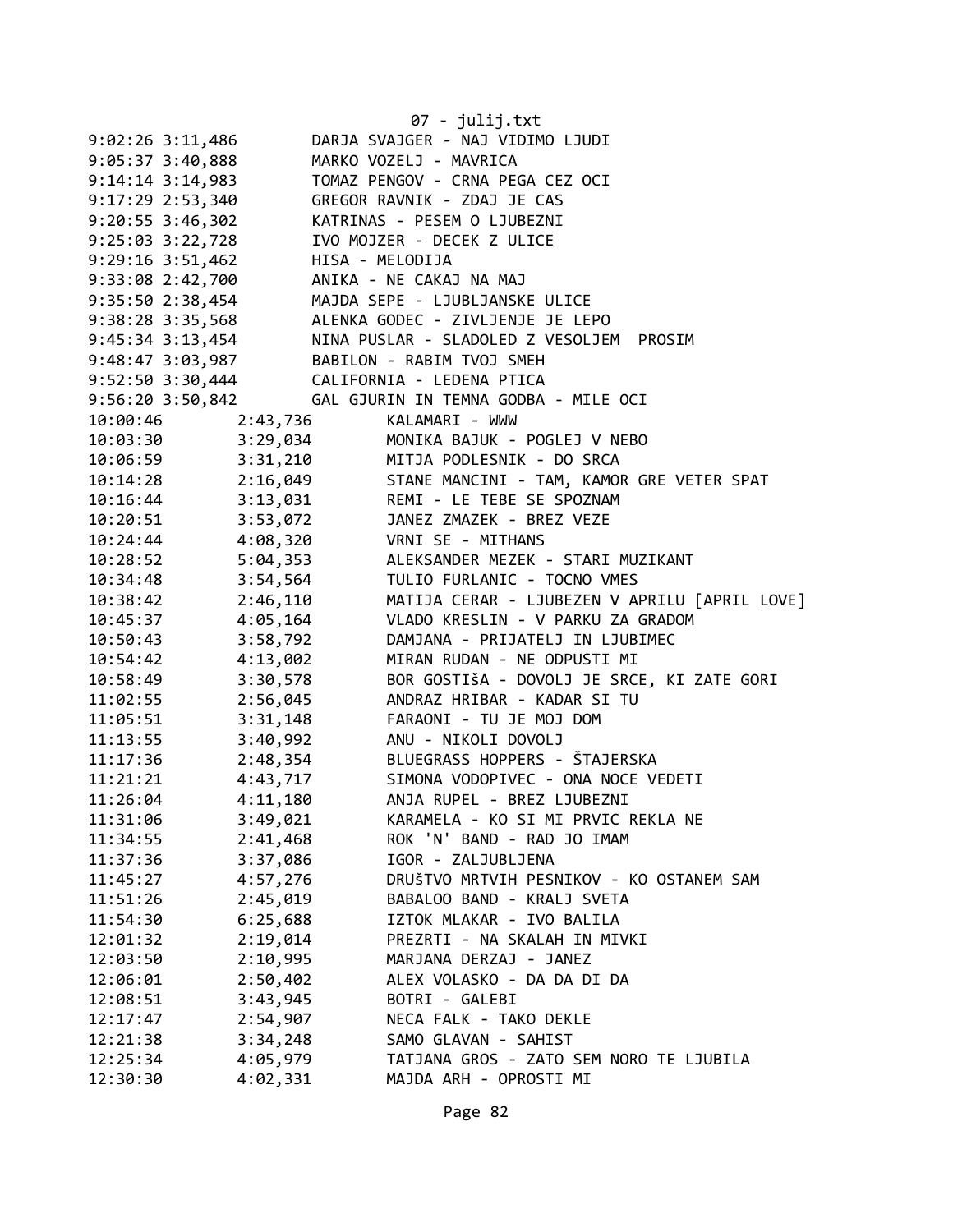|          |          | 07 - julij.txt                              |
|----------|----------|---------------------------------------------|
| 12:34:33 | 3:38,447 | DAN D - REKLI SO (CISTA RAZLICICA)          |
| 12:38:11 | 4:05,273 | BAZAR - THE END                             |
| 12:46:05 | 2:55,022 | IRENA VRCKOVNIK - REKA LAZI                 |
| 12:49:00 | 2:43,346 | AYNEE - ZDAJ SEM TU                         |
| 12:52:45 | 3:41,014 | K.U.T. GAS - FASHION                        |
| 12:56:26 | 3:17,285 | JANKO ROPRET - NIMA SMISLA DA LAŽEŠ         |
| 12:59:44 | 2:29,786 | ELDA VILER - TI SI MOJA LJUBEZEN            |
| 13:02:14 | 3:30,635 | DON MENTONY BAND - AMERIKA                  |
| 13:05:44 | 3:58,281 | SOPRANOS - CAS ZA NOROSTI (RADIO EDIT)      |
| 13:10:52 | 2:02,863 | TOMAZ DOMICELJ - PO NOVEM LETU BOLJŠE BO    |
| 13:12:55 | 3:28,192 | KINGSTON - TROPIKANA KLUB                   |
| 13:16:23 | 2:58,869 | JELKA CVETEŽAR - JUTRO NA PLANINI           |
| 13:20:11 | 3:51,460 | XEQUTIFZ - BIL JE PLES                      |
| 13:24:03 | 3:17,531 | AVIA BAND - COOL                            |
| 13:27:20 | 3:38,722 | VILI RESNIK - KOT PTICA                     |
| 13:31:59 | 3:26,676 | ROK'N'BAND - OSTANI ŠE MINUTO               |
| 13:35:25 | 3:10,024 | ADI SMOLAR - NEPRILAGOJEN                   |
| 13:38:34 | 3:17,000 | FOLKROLA - HELENA                           |
| 13:43:01 | 2:57,038 | LETECI POTEPUHI - KURJA LOJTRA              |
| 13:45:55 | 3:24,941 | OTO PESTNER - VEM, NEKJE ŽIVETI MORA        |
| 13:50:22 | 4:07,025 | FLIRT - JUTRANJI STRIPTIS                   |
| 13:54:29 | 2:59,841 | NUDE - TAKO LEPO SI ZLOMILA MI SRCE         |
| 13:57:28 | 3:48,735 | FIREFLIES - NE SEZUVAJ SE                   |
| 14:01:52 | 2:59,759 | PEPEL IN KRI - PRIDI V SVET LJUBEZNI        |
| 14:04:51 | 3:10,547 | NUSA DERENDA - DANES VRACAM SE              |
| 14:08:02 | 3:37,611 | KARMEN STAVEC - FANT IZ PRAVLJICE           |
| 14:12:49 | 4:30,757 | AVTOMOBILI - ENAKONOCJE                     |
| 14:17:19 | 3:49,509 | ANDREJ SIFRER - OSTANI Z NAMI               |
| 14:21:59 | 2:55,874 | HAMO & TRIBUTE 2 LOVE - DEJVA BIT CIST BLIZ |
| 14:24:54 | 3:42,111 | MAJDA SEPE - PLAZ                           |
| 14:28:36 | 3:41,284 | DANI DANDOSA - GREVA TJA DO MURE            |
| 14:33:18 | 3:42,510 | DARJA SVAJGER - PRAVLJICA                   |
| 14:37:00 | 3:17,024 | SLAVKO IVANCIC - CRTA                       |
| 14:41:26 | 3:11,500 | EDVIN FLISER - SOLZA, KI JE NE PRODAM       |
| 14:44:37 | 3:05,010 | LIDIJA KODRIC - PRIDI ZA MOJ ROJSTNI DAN    |
| 14:47:42 | 3:24,878 | ALENKA GODEC - MAJA Z BISERI                |
| 14:52:09 | 2:57,521 | BRANE DRVARIC - NE ISCI ME                  |
| 14:55:26 | 2:01,675 | BELE VRANE - STOPI NA TLA                   |
| 14:57:27 | 2:52,684 | ANIKA HORVAT - ORION                        |
| 15:00:54 | 4:12,979 | REGINA - ŠOK                                |
| 15:05:07 | 3:09,712 | URSKA - STARA DOBRA PRAVLJICA               |
| 15:08:16 | 3:48,861 | GU-GU - ŽELIM SI NA JAMAJKO                 |
| 15:13:15 | 3:32,880 | DAZ - SRECEN                                |
| 15:16:46 | 4:09,344 | MASA - A ME MAS MALO RAD                    |
| 15:21:45 | 4:49,464 | ALEKSANDER MEŽE K- LJUBLJANA V MAJU.WAV -   |
| 15:26:56 | 3:02,796 | MLADI LEVI - ODA IRENI                      |
| 15:30:59 | 2:22,014 | MATIJA CERAR - DEŽNIKI                      |
| 15:33:21 | 3:35,813 | NATASA & ZIBELNIK - NOCEM ZVEZD             |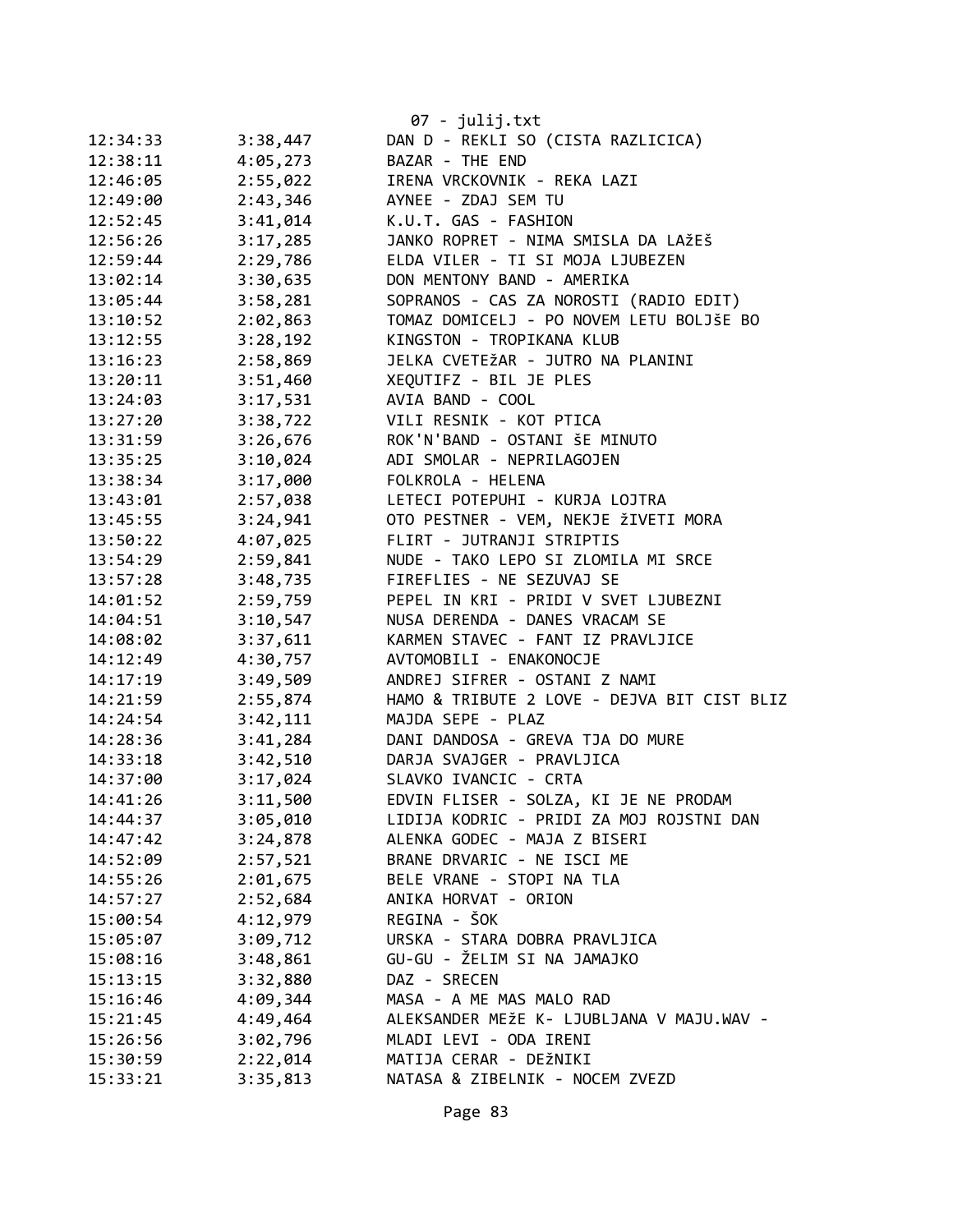|            |          | 07 - julij.txt                               |
|------------|----------|----------------------------------------------|
| 15:36:57   | 2:34,384 | BILBI - ISKRICE                              |
| 15:40:41   | 3:46,764 | TANGELS - TI SI POLETJE                      |
| 15:44:27   | 4:40,457 | HISA - LEDENE CESTE                          |
| 15:50:09   | 3:31,536 | POLONA FURLAN - TAKA KOT SEM                 |
| 15:53:40   | 3:02,659 | ANDRAZ HRIBAR - POMLAD                       |
| 15:56:43   | 2:37,966 | MAJDA SEPE & NINO ROBIC - BELE LADJE         |
| 15:59:55   | 3:07,530 | BRANKA KRANER - LJUBLJANSKI ZVON             |
| 16:03:03   | 2:32,020 | SUPERNOVA - DON'S GREM ZURAT                 |
| 16:05:35   | 3:37,270 | KATRINAS - LETIM                             |
| 16:10:22   | 3:32,006 | ALENKA VIDRIH - KAKO SI                      |
| 16:13:53   | 2:07,969 | BLUEGRASS HOPPERS - PO NOVEM LETU BOLJŠE BO  |
| 16:16:01   | 3:12,519 | NEISHA - MUZA TVOJ'GA BLUZA                  |
| 16:20:03   | 3:55,300 | DEŽUR - PO POMLADI DIŠI                      |
| 16:23:59   | 3:10,039 | FARAONI - BOZICNI ZVON                       |
| 16:27:08   | 4:11,430 | OTO PESTNER & PERPETUM JAZZILE - MATI BODIVA |
| PRIJATELJA |          |                                              |
| 16:32:20   | 2:35,022 | SING & SONG - ZENSKE                         |
| 16:34:55   | 2:57,762 | MARJANA DERZAJ - PRIŠLA JE POMLAD            |
| 16:37:52   | 3:47,026 | MARTA ZORE - SE SI TU                        |
| 16:42:46   | 3:26,054 | D'KWASCHEN & RETASHY - VRAUCHE               |
| 16:46:12   | 2:55,958 | CUKI - TI LUNA NAGAJIVA                      |
| 16:50:09   | 3:55,028 | ALEKSANDER MEZEK - LJUBLJANSKE CESTE         |
| 16:54:04   | 4:12,630 | SANK ROCK - PRAVLJICA O MAVRICNIH LJUDEH     |
| 16:58:15   | 4:39,640 | OLIVIJA - KADAR SVA SAMA                     |
| 17:03:28   | 3:33,192 | EVA CERNE - LE SANJE                         |
| 17:07:01   | 2:54,490 | SAMO GLAVAN - MOJA PUNCA                     |
| 17:10:52   | 3:15,031 | PANDA - MORDA                                |
| 17:14:07   | 4:25,753 | AGROPOP - SAMO MILIJON                       |
| 17:18:33   | 3:36,883 | MIRAN RUDAN - POLETJA NE BO                  |
| 17:23:05   | 2:20,219 | LUCKY CUPIDS - STECI STRAN                   |
| 17:25:25   | 3:28,318 | JAN PLESTENJAK & LARA - SOBA 102             |
| 17:28:53   | 4:28,670 | ANJA RUPEL - ŽIVLJENJE JE KOT IGRA           |
| 17:34:15   | 3:22,901 | ZABJAK TRIO - BARILOCHE                      |
| 17:37:38   | 4:44,899 | IZTOK MLAKAR - PEPI ŽBARADORIJA              |
| 17:43:33   | 3:30,865 | VICTORY - UPAJ SI                            |
| 17:47:03   | 3:25,197 | JELKA CVETEZAR - TOM PILIBI                  |
| 17:51:20   | 2:55,990 | MANOUCHE - PRIDEM ZVECER                     |
| 17:54:35   | 3:35,457 | BOTRI - VRTILJAK                             |
| 17:58:10   | 3:11,735 | POP DESIGN - ZATE                            |
| 18:01:55   | 3:41,323 | NECA FALK - DRAVSKI MOST                     |
| 18:05:36   | 3:26,490 | KINGSTON - PUSTI SONCU V SRCE                |
| 18:09:59   | 3:17,722 | DADI DAZ - IN GREM NAPREJ                    |
| 18:13:16   | 2:33,813 | DOCA MAROLT - ZIVLJENJE JE LEPO              |
| 18:15:46   | 4:15,285 | BAZAR - TINA                                 |
| 18:20:59   | 3:31,039 | DAN D - CAS                                  |
| 18:24:45   | 3:03,788 | JANEZ ZMAZEK - LAHKO NARDIM ŠE BOLJŠ         |
| 18:27:48   | 2:59,005 | HAZARD - BISTRO                              |
| 18:31:41   | 3:14,388 | ROK 'N' BAND - MOJA MLADA LJUBICA            |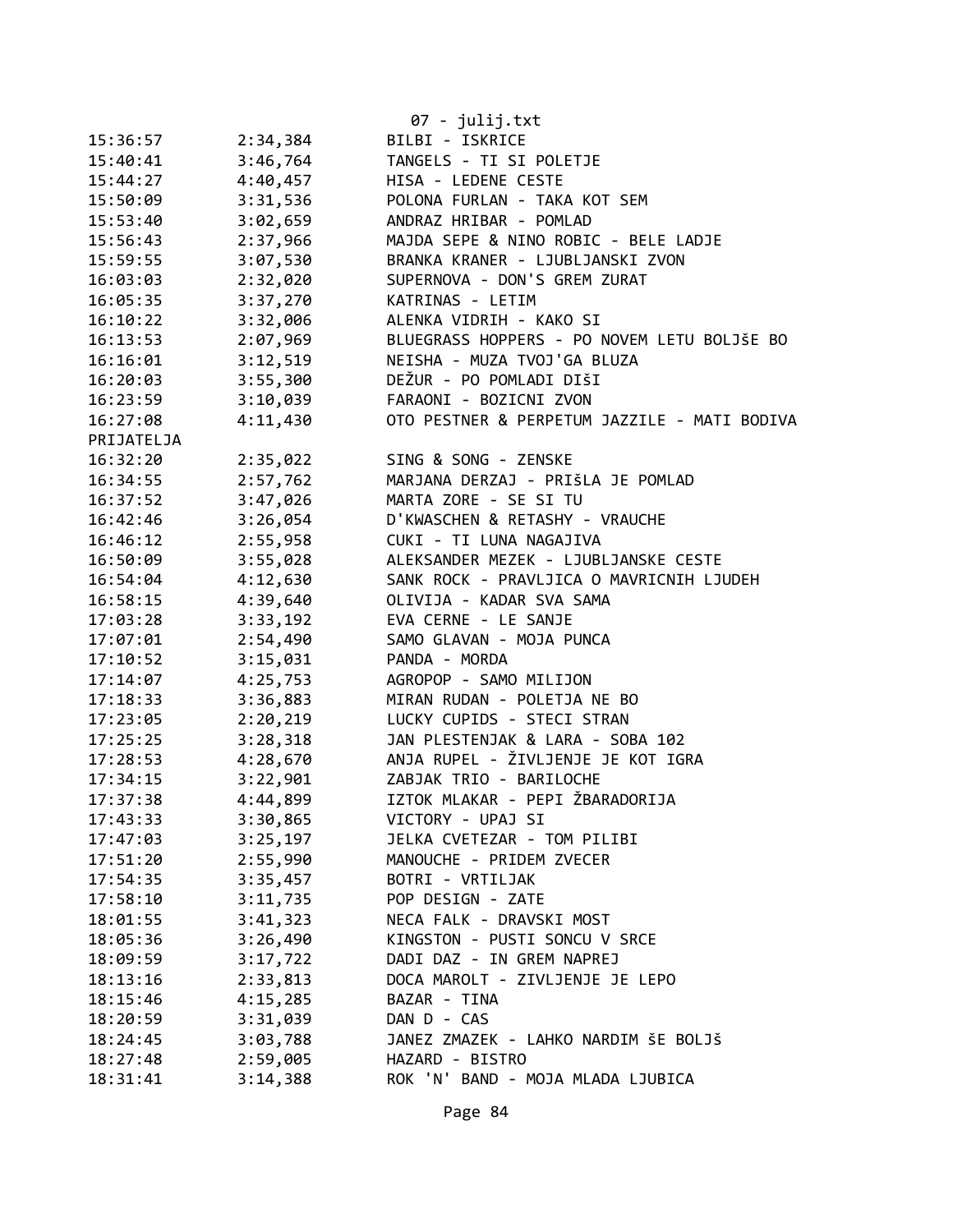| 18:34:55             | 1:47,522             | 07 - julij.txt<br>RAFKO IRGOLIC - KAVBOJEVA LJUBICA                   |
|----------------------|----------------------|-----------------------------------------------------------------------|
| 18:36:43             | 3:13,022             | IVA STANIC - NORE NEZNOSTI                                            |
| 18:40:52             | 3:12,108             | GEJA - VZEL SI SONCE                                                  |
| 18:44:04             | 3:22,575             | IVO MOJZER - KO SI DAVI SE ZBUDILA                                    |
| 18:47:27             | 4:05,508             | ALEX VOLASKO - KRATEK DIH                                             |
| 18:52:24             | 3:58,857             | IRENA KOHONT - ŠEL SI MIMO                                            |
| 18:56:22             | 3:47,248             | VLADO KRESLIN - KRASNI NOVI SVET                                      |
| 19:00:43             | 3:39,304             | MAJDA ARH - SANJAJVA                                                  |
| 19:04:22             | 3:28,031             | AVTOMOBILI - ARGENTINA                                                |
| 19:07:49             | 2:40,899             | PEPEL IN KRI - KDO                                                    |
| 19:11:27             | 3:18,319             | ANDREJ SIFRER & TINA - TAKI LJUDJE                                    |
| 19:14:45             | 4:11,561             | FOLKROLA - FRANCI KORAJŽA                                             |
| 19:18:57             | 2:56,015             | IRENA VRCKOVNIK - NAJ BO VESELA JESEN                                 |
| 19:22:50             | 3:29,095             | ANDREJ SIFRER - USPAVANKA ZA EVO                                      |
|                      |                      | FLIRT - INJA                                                          |
| 19:26:19             | 3:26,935             | DAMJANA - ŽIVLJENJE                                                   |
| 19:30:40             | 3:49,387             | STANE MANCINI - NOC SREDI POLETJA                                     |
| 19:34:29             | 2:56,896             | MARJAN MARJAN - PUNCA TEBE RAB'M                                      |
| 19:37:26<br>19:42:27 | 4:04,003             | DON MENTONY BAND - NA OBALI                                           |
|                      | 3:15,723<br>3:51,847 | DAMJANA GOLAVSEK - MASKARADA                                          |
| 19:45:42             |                      |                                                                       |
| 19:50:26             | 2:40,822             | JANEZ PUH - BREZ SONCA CVETJA NI<br>KARMEN STAVEC - POVEJ             |
| 19:53:06             | 3:17,701             |                                                                       |
| 19:56:24             | 2:39,364             | MAJDA SEPE - DREVO                                                    |
| 19:59:36             | 3:44,164             | LETECI POTEPUHI - POJEM BLUES                                         |
| 20:03:20             | 2:44,767             | BABALOO BAND - KRALJ SVETA<br>TRISTAN - POLETJE SE POSLAVLJA          |
| 20:06:05             | 2:52,815             |                                                                       |
| 20:08:57             | 3:10,407             | GU-GU - O JA JA, O NE NE<br>ALENKA GODEC - IGRA                       |
| 20:17:03<br>20:22:24 | 4:24,021<br>2:55,968 | ADI SMOLAR - KO SPREGOVORIŠ                                           |
| 20:25:20             | 3:47,919             | MARKO BRECELJ - ALOJZ VALCEK                                          |
| 20:30:06             | 3:04,153             | TOMAZ DOMICELJ - NA VRHU                                              |
| 20:33:10             | 2:38,863             |                                                                       |
| 20:35:49             | 3:15,503             | IVANKA KRASEVEC - PRESERN - O TASCE, TASCICE<br>FRENK NOVA - KO TE NI |
| 20:42:34             | 3:04,015             | MATIJA CERAR - NAJINA NOVA SRECA                                      |
| 20:45:38             | 2:49,676             | OTO PESTNER - ŽIVLJENJE ODVZETO                                       |
| 20:48:28             | 2:26,628             | EDVIN FLISER & PRESSTIGE - DIANA                                      |
| 20:51:48             | 3:15,187             | PERPETUUM JAZZILE - AVSENIK MEDLEY                                    |
| 20:55:23             | 3:45,869             | MARKO VOZELJ - ZVEZDE SO Z NAMA                                       |
| 21:00:05             | 3:00,104             | BELE VRANE - MOJA LJUBEZEN                                            |
| 21:03:05             | 3:15,155             | ALMA MERKLIN - SAMA V MESTU                                           |
| 21:06:20             | 3:00,344             | JELKA CVETEŽAR - SIMFONY                                              |
| 21:13:19             | 3:49,044             | BOZIDAR WOLFGANG WOLF - PRIZNAJ                                       |
| 21:17:08             | 3:04,482             | KALAMARI - OB ŠTIRIH IN POL                                           |
| 21:21:04             | 3:51,064             | DANILO KOCJANCIC/MATJAZ JELEN - POISCI ME                             |
| 21:24:55             | 2:26,216             | ORLEK - LOJZI GOBC                                                    |
| 21:27:21             | 3:22,083             | ZAN SERCIC - SATELITI                                                 |
| 21:31:41             | 3:34,979             | MARTA ZORE - POVEJ MI ZAKAJ                                           |
| 21:35:15             | 3:16,027             | EDVIN FLISER - TAM KJER SEM DOMA                                      |
|                      |                      |                                                                       |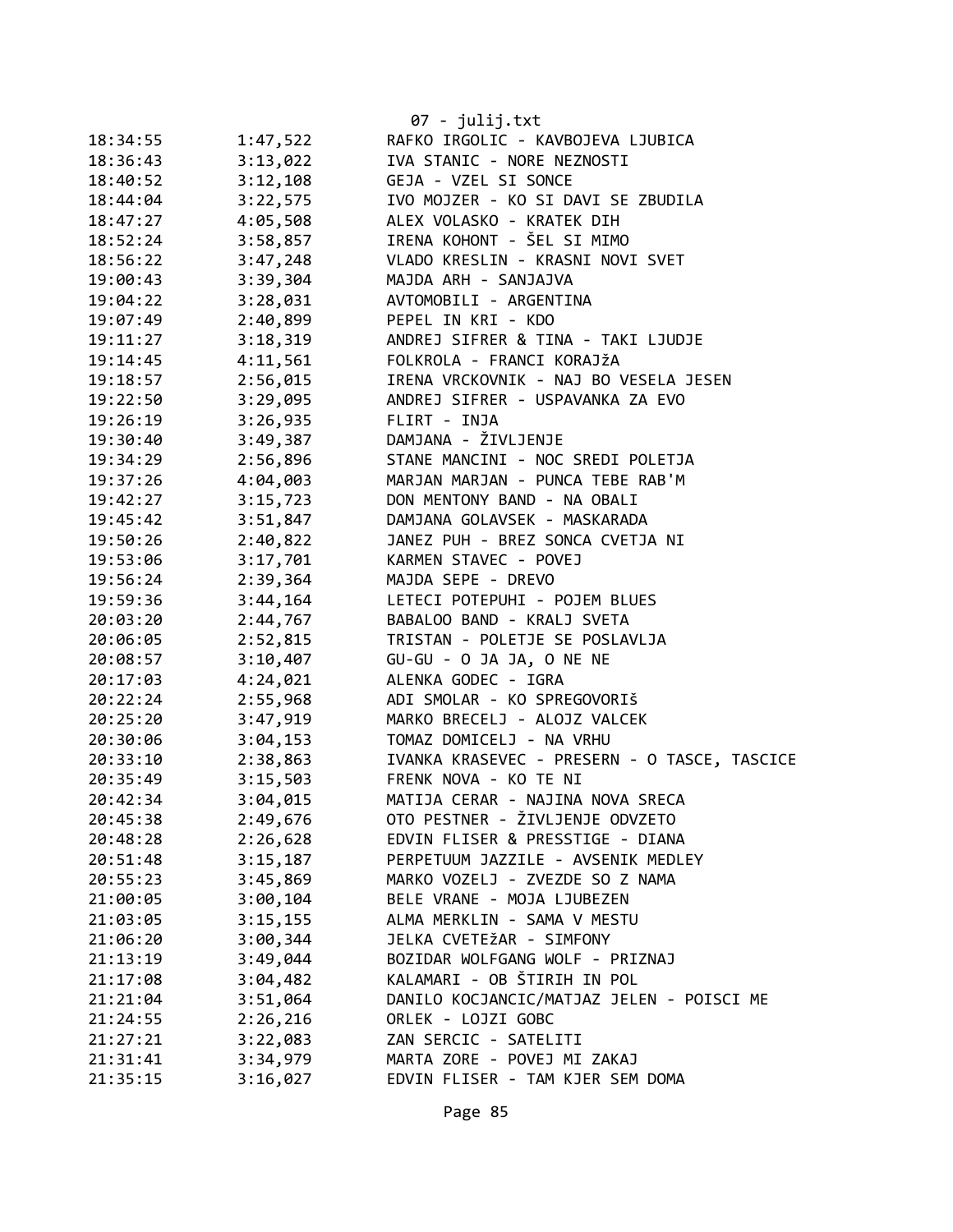|          |          | 07 - julij.txt                              |
|----------|----------|---------------------------------------------|
| 21:38:31 | 4:13,790 | ALEKSANDER MEZEK - NA DLANI MESTA           |
| 21:46:54 | 4:11,506 | K.U.D. GAS - EROTIKA                        |
| 21:51:59 | 3:34,234 | ATLANTIX - ATLANTIS                         |
| 21:55:33 | 3:05,206 | LEA LIKAR - ODMIK OD TAL                    |
| 21:58:38 | 3:27,632 | DITKA HABERL - MATI                         |
| 22:03:03 | 3:11,576 | AYNEE - LJUBEZEN JE CUDNA STVAR             |
| 22:06:14 | 2:45,832 | DARJA SVAJGER - PRISLUHNI MI                |
| 22:09:00 | 3:21,705 | LIDIJA KODRIC - PO TIHO                     |
| 22:16:54 | 3:07,682 | ROK'N'BAND - POPULAREN PAR                  |
| 22:20:53 | 2:54,141 | MAJA KEUC - ZMOREM                          |
| 22:23:47 | 3:26,513 | MARJANA DERZAJ - SAMO ZA NAJU DVA           |
| 22:27:13 | 4:57,971 | REGINA - NOVO LETO                          |
| 22:33:09 | 3:39,033 | NUDE - PEPELKA (RAD TE IMAM)                |
| 22:36:48 | 4:05,688 | CALIFORNIA/MZ HEKTOR - RECI DA SI NORA NAME |
| 22:45:06 | 2:51,397 | ANIKA HORVAT - ORION                        |
| 22:47:57 | 2:59,204 | DASA - OD LJUBEZNI ZADET                    |
| 22:51:50 | 3:58,434 | AVIA BAND - GLEJ                            |
| 22:55:48 | 3:59,170 | NINA PUSLAR - MAMIN SIN                     |
| 23:00:44 | 4:21,537 | BAZAR - SI ŠE JEZNA NAME                    |
| 23:05:06 | 3:13,803 | PANDA - KAKO GA CUTIM                       |
| 23:08:16 | 4:24,731 | JAN PLESTENJAK - STAVI NA MOJE SRCE         |
| 23:17:51 | 3:29,346 | FLIRRT - V TVOJEM TELESU                    |
| 23:22:12 | 2:09,031 | SAMO GLAVAN - BANDA                         |
| 23:24:21 | 4:01,072 | DADI DAZ - KO SE STOPIL BO SNEG             |
| 23:28:22 | 3:19,202 | KALAMARI- BYE BYE.WAV -                     |
| 23:32:39 | 3:37,201 | NEZA DROBNIC - MOJA DEZELA                  |
| 23:36:16 | 2:45,925 | JOZE KOBLAR - VSE BI ZATE DAL               |
| 23:42:51 | 3:26,909 | IRENA KOHONT - MODRI SPEV [SONG SUNG BLUE]  |
| 23:46:18 | 3:10,006 | SPIN - ALI TVOJA MAMA VE                    |
| 23:50:21 | 3:09,460 | LINTVERN - NEDELJA LEP JE DAN               |
| 23:53:30 | 3:24,540 | FARAONI - PESKADOR                          |
| 23:56:55 | 2:31,137 | ANDREJ SIFRER - UMAZANCI                    |

| $0:00:23$ 3:44,032 | DAN D - ROKE                               |
|--------------------|--------------------------------------------|
| $0:04:04$ 3:25,969 | SWEETSOLOGY - GREVA TJA (RADIO EDIT)       |
|                    | 0:07:30 3:06,471 CUKI - DVOJNE POCITNICE   |
| $0:10:38$ 3:00,732 | SAN DI EGO - TO JE TO                      |
|                    | 0:13:39 3:01,014 DAMJANA GOLAVSEK - NASMEH |
|                    | 0:16:39 3:25,834 ALJA KRUSIC - NAJIN PLES  |
|                    | 0:20:08 3:22,074 ADI SMOLAR - CE NEBI PIL  |
| $0:23:29$ 2:55,073 | STANE MANCINI - PRIDES KAKOR VETER         |
| $0:26:24$ 4:33,409 | DRUSTVO MRTVIH PESNIKOV - PINGVIN          |
| $0:30:50$ 4:22,823 | O. ROUS IN LEA LIKAR - LJUBLJENA           |
| $0:35:13$ 4:21,009 | SIMONA VODOPIVEC - KO SE ODSELILA BOM      |
| $0:39:34$ 2:54,994 | MARTIN KRPAN - MI NIKOL NE TARNAMO         |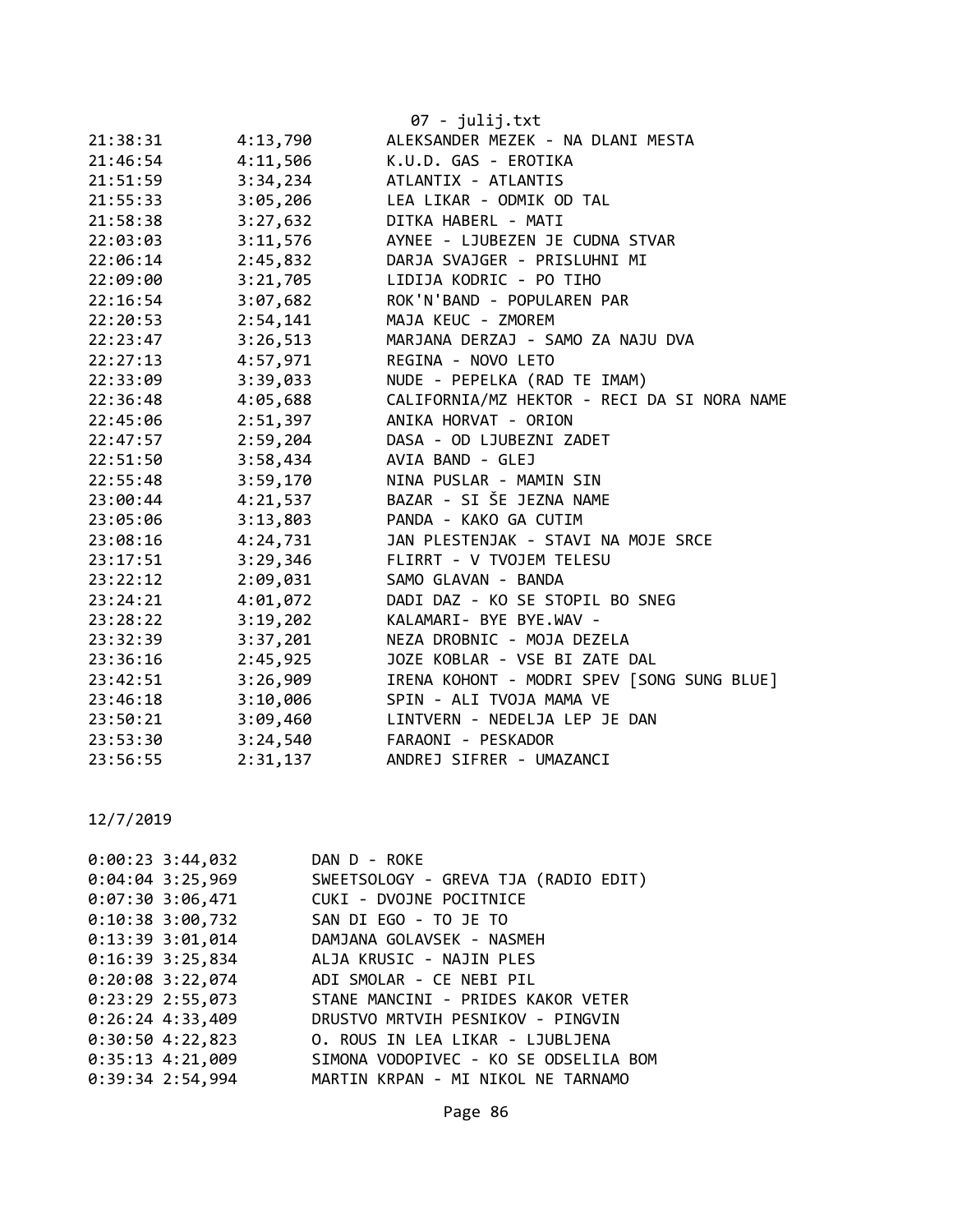|                      | 07 - julij.txt                                         |
|----------------------|--------------------------------------------------------|
| $0:42:27$ 3:30,664   | GU-GU - DNEVI, KI PRIHAJAJO                            |
| $0:45:57$ 3:40,972   | KALAMARI - STABO DRZIM                                 |
| $0:49:38$ 4:15,683   | SLAPOVI & NUSA DERENDA - KO MI RECES DA ME LJUBIS      |
| $0:53:56$ 3:12,307   | NUSA DERENDA - TO JE LJUBEZEN                          |
| $0:57:09$ 3:38,775   | VLADO KRESLIN - ZIBAJ ME                               |
| 1:00:47 3:48,031     | OTO PESTNER - MARY ANN                                 |
| $1:04:37$ 3:48,129   | STATIC - PROBLEM                                       |
| $1:08:25$ 3:56,078   | BOTRI - MAL'PREKRATKA                                  |
| $1:12:21$ $2:40,988$ | AYNEE - TVOJA ROZA                                     |
| 1:15:04 3:57,735     | MAJDA SEPE - POJ KITARA MOJEGA SRCA                    |
| 1:19:02 3:41,029     | KINGSTON - KAM HITIS?                                  |
| 1:22:43 3:17,991     | BELE VRANE - KAM SI NAMENJEN                           |
| 1:26:03 2:55,022     | NECA FALK - DOBRO JUTRO, DOBER DAN                     |
|                      | 1:28:57 3:41,764 A.KOLMAN & G.RIJAVEC - NA BOZICNO NOC |
|                      | 1:32:39 3:54,120 EVA BOTO - PLUS IN MINUS              |
| 1:36:35 3:55,001     | IRENA VRCKOVNIK - PESEM O POMLADI                      |
| $1:40:30$ $3:21,013$ | ANDRAZ HRIBAR - SE VEDNO SI MI VSEC                    |
| 1:43:50 4:45,878     | MATJAZ JELEN - 100 X LAZJE                             |
| 1:48:39 2:34,051     | MARJANA DERZAJ - ZVEZDE PADAJO V NOC                   |
| 1:51:13 1:56,717     | MATIJA CERAR - VESELO NA POT                           |
| $1:53:09$ $3:17,391$ | PAPIR - SLUTNJA                                        |
| 1:56:29 2:57,798     | NINA PUSLAR - DEZ                                      |
| 1:59:27 3:49,034     | ALEKSANDER MEZEK - VARUH                               |
| 2:03:16 3:30,028     | DARJA SVAJGER - NEKAJ, KAR NE MINE                     |
| 2:06:48 4:21,999     | AVTOMOBILI - ENKRAT V ZIVLJENJU                        |
| 2:11:04 3:23,016     | ANDREJ SIFRER - BREZ PRIJATELJEV SI IZGUBLJEN          |
| 2:14:26 3:21,994     | JANEZ ZMAZEK ZAN - DOTAKN SE ME Z OBCUTKOM             |
| 2:17:51 2:50,267     | SKALP - VEM DA LAHKO                                   |
| 2:20:41 2:54,824     | NATASA & ZIBELNIK - ZAME SI                            |
| 2:23:33 3:21,998     | DON MENTONY BAND - ZMIKAVTI                            |
| $2:26:58$ 3:08,235   | NEISHA - TISTE LEPE DNI                                |
| 2:30:06 3:19,058     | MARJAN NOVINA - LE S TEBOJ MI JE LEPO                  |
| 2:33:24 3:07,517     | BILBI - LIMONADA                                       |
| 2:36:35 3:08,030     | BLUEGRASS HOPPERS - BREZ SONCA CVETJA NI               |
| 2:39:40 3:25,513     | PANDA - DALEC STRAN                                    |
| 2:43:05 3:31,998     | DAZ - OPROSTI MI                                       |
| $2:46:32$ 4:11,624   | 7.OKTOBER - NI SE CAS                                  |
| 2:50:43 3:05,075     | SMILE - OD JUTRA DO JUTRA (RMX BY STAYERC)             |
| 2:53:48 3:29,758     | IVO MOJZER - CIFRA MOZ                                 |
| 2:57:20 4:00,030     | NUDE - NEKJE VMES                                      |
| 3:01:20 3:38,113     | ZAN SERCIC - ZATE                                      |
| $3:04:58$ 4:12,886   | DAMJANA IN HOT HOT HOT - SUM DEZJA                     |
| 3:09:13 2:55,427     | NUSKA DRASCEK - NE ZAPUSTI ME ZDAJ                     |
| 3:12:07 2:48,718     | MARTA ZORE - V TEBI JE MOC                             |
| 3:14:56 4:04,640     | SKEEBEEP - ENOSTAVNO                                   |
| 3:19:03 3:13,908     | AVIA BAND - KAKO JI JE IME                             |
| 3:22:16 2:57,008     | MARKO JURCA - POVEJ MU                                 |
| 3:25:13 3:11,240     | LEA SIRK - MOJ PROFIL                                  |
|                      |                                                        |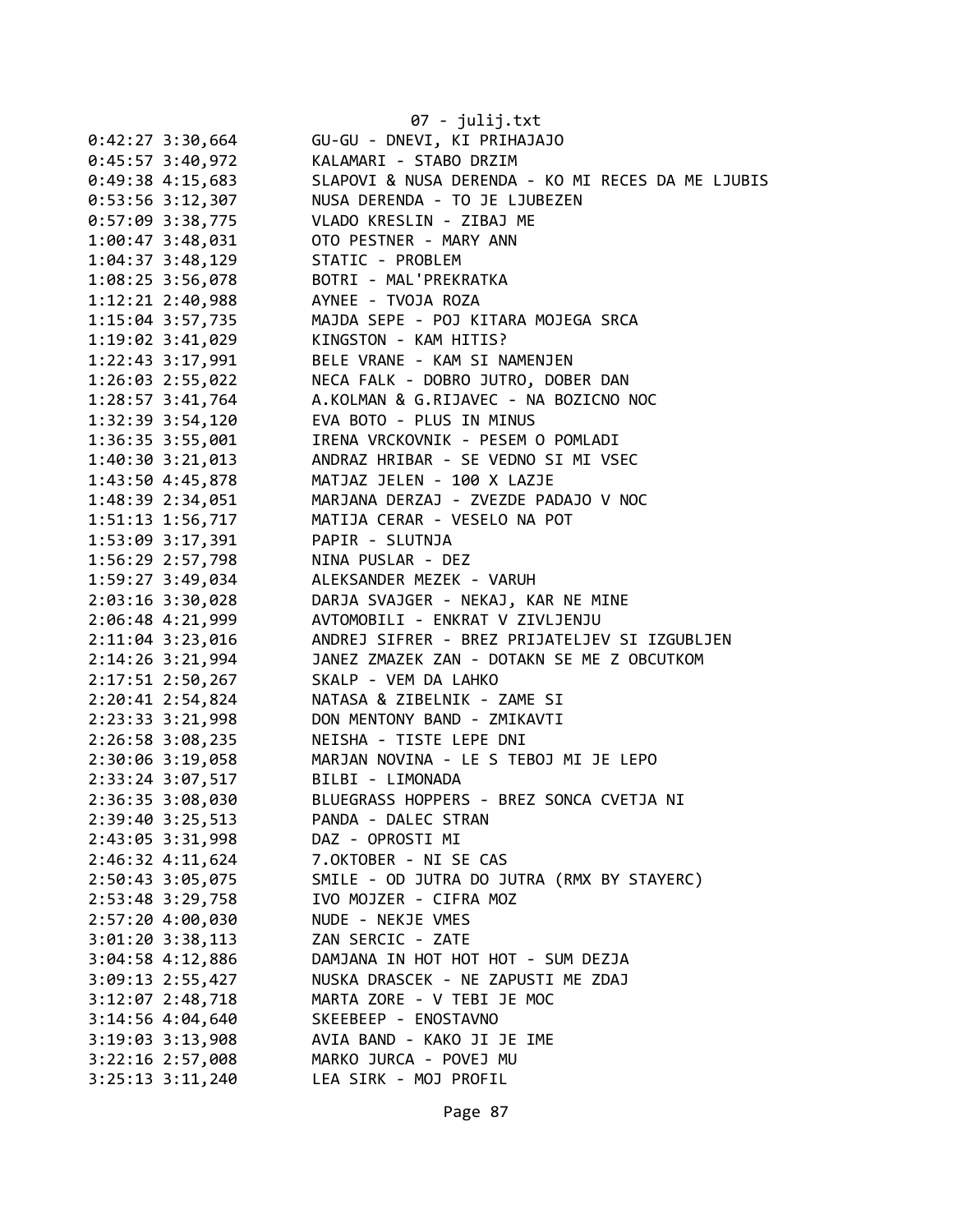|                      | 07 - julij.txt                                        |
|----------------------|-------------------------------------------------------|
| 3:28:26 3:37,468     | GAL - CAS BO NA MOJI STRANI                           |
| 3:32:03 3:57,481     | ADAM - ALFA                                           |
| 3:36:01 3:07,005     | IRENA KOHONT - BIL JE TAKO PRIKUPNO ZMEDEN            |
| 3:39:06 3:46,292     | MIRAN RUDAN - ROJEN, DA TE LJUBIM                     |
| 3:42:52 4:05,798     | BABILON - VSAK DEL NEBA                               |
| $3:46:51$ $3:58,010$ | POP DESIGN/VILI RESNIK - KO SI NA TLEH                |
| 3:50:51 3:40,776     | FARAONI/SLAVKO IVANCIC - NE BOM POZABIL NA STARE CASE |
| $3:54:32$ $3:10,308$ | ALEKSANDER NOVAK - KAKO SE POCUTIS (RADIO EDIT)       |
| 3:57:42 3:19,998     | ALFI NIPIC - POLJANE DOM PRELEPIH DNI                 |
| 4:01:04 3:48,963     | ANU - DEKLE Z NASLOVNICE                              |
| $4:04:53$ 2:44,022   | ROK'N'BAND - DEJ RUKN' ME                             |
| 4:07:37 2:54,273     | NINA PUSLAR FEAT. STISKI KVARTET - KDO SE VERJAME     |
| 4:10:34 3:13,795     | IVANKA KRASEVEC - PRESERN - VIOLINA TZIGANO           |
| 4:13:47 2:53,848     | KARMEN STAVEC - OB TEBI ZASPIM                        |
| 4:16:41 3:04,706     | DITKA HABERL - NAD MESTOM SE DANI                     |
| $4:19:48$ $4:24,052$ | BAZAR - TINA                                          |
| 4:24:01 2:33,994     | BRANKA KRANER - RUM IN COCA COLA                      |
| 4:26:35 4:05,794     | FRENK NOVA - DEZ IN SONCE                             |
| $4:30:43$ $2:42,030$ | ADI SMOLAR - DVAJSET LJUBIC                           |
| $4:33:25$ $3:11,624$ | DAMJANA GOLAVSEK - OLJKA                              |
| 4:36:37 4:02,049     | IVAN HUDNIK - SVOJE DUSE NE PRODAM                    |
| $4:40:41$ $4:14,995$ | FOLKROLA - MARUSKA                                    |
| 4:44:56 2:59,367     | SANJA GROHAR - GREH V PESKU                           |
| 4:47:55 3:12,906     | BEPOP - PRISLUHNI SKOLJKI                             |
| 4:51:08 3:10,881     | CALIFORNIA - V MENI JE CALIFORNIA (RADIO CUT)         |
| 4:54:19 3:14,045     | SING & SONG - PLAVA KUVERTA                           |
| 4:57:28 3:43,646     | CUKI - U U U                                          |
| $5:01:50$ 3:25,847   | MALI OGLASI BAND - VROCA KRI                          |
| $5:05:16$ 3:24,060   | IZTOK MLAKAR - POLITIK GUIDO                          |
| 5:08:39 4:53,538     | SUNNY ORCHESTRA - RELAX                               |
| 5:14:28 2:52,088     | NUSA DERENDA - SE V SEBI SKRIVAM                      |
| 5:17:20 4:17,497     | ANDREJ SIFRER - SREBRO V LASE, ZLATO V ZOBE           |
| $5:22:24$ $2:25,622$ | IVANKA KRASEVEC - PRESERN - STARA PLOSCA              |
| 5:24:49 3:27,062     | FOLKROLA - MONA                                       |
| 5:28:16 3:44,261     | NUDE - PADAM V LJUBEZEN                               |
| 5:32:50 3:46,794     | TOMAZ DOMICELJ - TEZKO JE POSTATI HEROJ               |
| 5:36:37 3:14,035     | HALO - NEVESTA                                        |
| 5:40:46 3:33,620     | KATRINAS - FUNKY BEAT                                 |
| 5:44:19 4:20,055     | AVIA BAND - DVE SONCI                                 |
| 5:48:39 3:14,106     | HAZARD - VRTNAR                                       |
| 5:52:37 3:09,091     | SPELA MAROLT - VSAK NOV DAN                           |
| 5:56:05 4:30,760     | DON MENTONY BAND - NE VERJAMEM                        |
| $6:01:14$ 3:01,172   | GAL GJURIN - NISEM KRIV                               |
| $6:04:15$ 2:45,418   | BELE VRANE - MESTO MLADIH                             |
| $6:07:01$ 4:03,013   | DOMINIK KOZARIC - SPOMNI SE NAME                      |
| $6:11:59$ $2:24,103$ | MAJDA SEPE - PRELEPA SI BELA LJUBLJANA                |
| 6:14:23 2:58,986     | ZABJAK TRIO - GORENJSKA                               |
| $6:17:22$ 4:13,814   | ALENKA GODEC - POZABI                                 |
|                      |                                                       |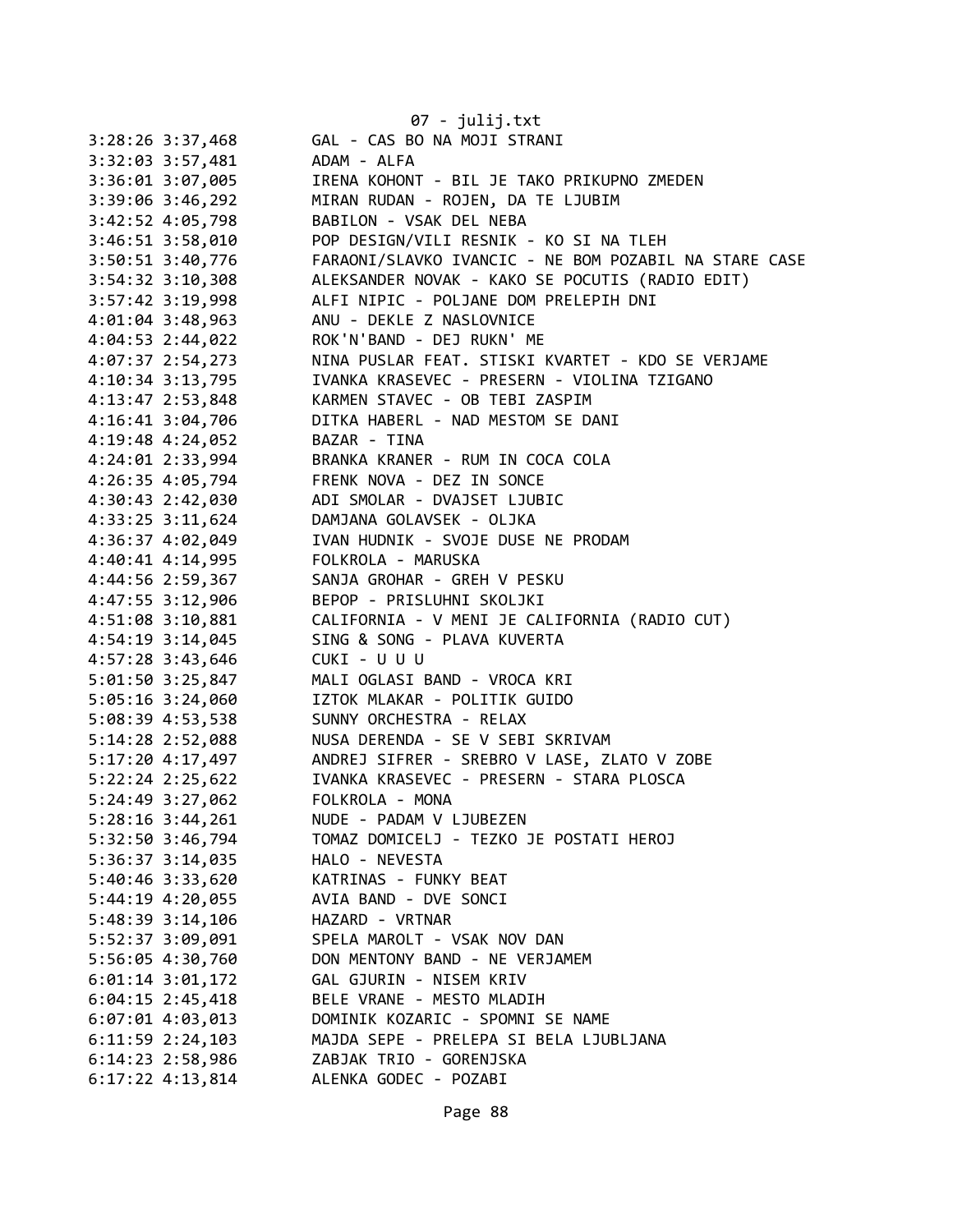|                      | $07 - julij.txt$                              |
|----------------------|-----------------------------------------------|
| $6:22:21$ 3:38,554   | NATASA & ZIBELNIK - PRIZNAJ DA NI LAHKO       |
| $6:26:21$ $3:20,861$ | SAMO GLAVAN - MULTI KULT                      |
| 6:30:32 3:42,885     | ANDRAZ HRIBAR - OGNJENI OBROC                 |
| 6:34:15 2:25,272     | DAMJANA - SAMBA                               |
| 6:36:40 3:38,715     | JANEZ BONCINA BENC - MAJA Z BISERI            |
| 6:41:14 3:29,698     | GU-GU - RIBA SMRDI PRI GLAVI                  |
| 6:44:43 3:31,866     | ALMA MERKLIN - VSAKA MINUTA                   |
| 6:48:15 3:39,826     | DEŽUR - KAM SI NAMENJEN DRAGI MOJ             |
| 6:52:39 3:04,513     | PAPIR - DOMOTOZJA                             |
| 6:55:43 2:46,829     | ANIKA HORVAT - ŠUŠTARSKI MOST                 |
| $6:58:30$ $3:24,001$ | ADI SMOLAR - JAZ SEM NOR                      |
| 7:02:32 4:29,571     | JANEZ ZMAZEK - DOST JE BLO BESED              |
| 7:07:01 3:21,154     | HAMO & TRIBUTE 2 LOVE - VIJA VAJA VEN         |
| 7:11:18 3:51,123     | DITKA HABERL - KO SEM ZALJUBLJENA             |
| 7:15:08 3:48,614     | FARAONI/SLAVKO IVANCIC - TI ZNAS              |
| 7:18:55 2:36,153     | OPTIMISTI - O, MOJ PAPA                       |
| 7:22:18 3:16,018     | BOZIDAR WOLFGANG WOLF - ANGEL VARUH           |
| 7:25:33 3:38,119     | DARJA SVAJGER - TVOJ OBRAZ                    |
| 7:30:02 2:02,010     | ALEKSANDER MEZEK - 0, LOJZIKA                 |
| 7:32:03 4:25,309     | VLADO KRESLIN - LILI MARLEN                   |
| 7:36:29 3:43,988     | IRENA VRCKOVNIK - KDAJ SE ZACNE IN KDAJ KONCA |
| 7:41:08 3:48,945     | BOTRI - AVGUŠTINA                             |
| 7:44:56 5:05,587     | CALIFORNIA/MZ HEKTOR - V MENI JE CALIFORNIA   |
| 7:50:41 2:41,262     | PEPEL IN KRI - CHANSON D'AMOUR                |
| 7:53:22 3:12,219     | BEPOP - BODI ZVEZDA                           |
| 7:56:35 3:58,945     | ANJA RUPEL - NE POZABI ME                     |
| 8:01:12 3:12,272     | NINA PUSLAR - CE TI ZAVEZEM OCI               |
| 8:04:24 2:08,559     | GAUDEAMUS - KO BOŠ PRIŠLA NA BLED             |
| 8:06:33 2:38,008     | OTO PESTNER - BOLJ KO LJUBIM VEC IMAM         |
| 8:10:06 3:33,746     | DRUŠTVO MRTVIH PESNIKOV - RABM                |
| 8:13:39 3:31,828     | KINGSTON - MINI BIKINI                        |
| $8:17:10$ 3:42,156   | BAZAR - BARABE                                |
| 8:21:38 2:48,010     | DITKA HABERI - MLADE OCI                      |
| 8:24:26 2:33,301     | MATIJA CERAR - HIJA-HO                        |
| 8:26:59 4:05,093     | SANK ROCK - KER TE LJUBIM                     |
| 8:31:53 3:23,667     | KARMEN STAVEC - ENA SOLZICA                   |
| 8:35:17 2:54,797     | 1 X BAND - TIH DEZEVEN DAN                    |
| 8:38:10 2:54,717     | NECA FALK - DOBRO JUTRO, DOBER DAN            |
| 8:42:00 3:00,527     | MAJA KEUC - ZMOREM                            |
| 8:45:00 3:26,027     | AYNEE - SI TO TI                              |
| 8:48:26 3:35,333     | NEISHA - ZVEZDNI PRAH                         |
| 8:52:45 3:17,251     | TATJANA DREMELJ - DALA SEM TI VSE             |
| 8:56:22 3:11,059     | NANA MILCINSKI - POLETNE IMPRESIJE            |
| 9:00:15 3:44,309     | KATAYA - TO JE MOJ DAN                        |
| $9:03:59$ 3:12,542   | KALAMARI - PREDEN ZASPI                       |
| $9:07:11$ 3:07,355   | BLUEGRASS HOPPERS - BREZ SONCA CVETJA NI      |
| 9:15:01 4:03,024     | MIRAN RUDAN - LJUBI NEZNO                     |
| 9:19:33 3:46,999     | POLONA - NEKAJ LEPIH BESED                    |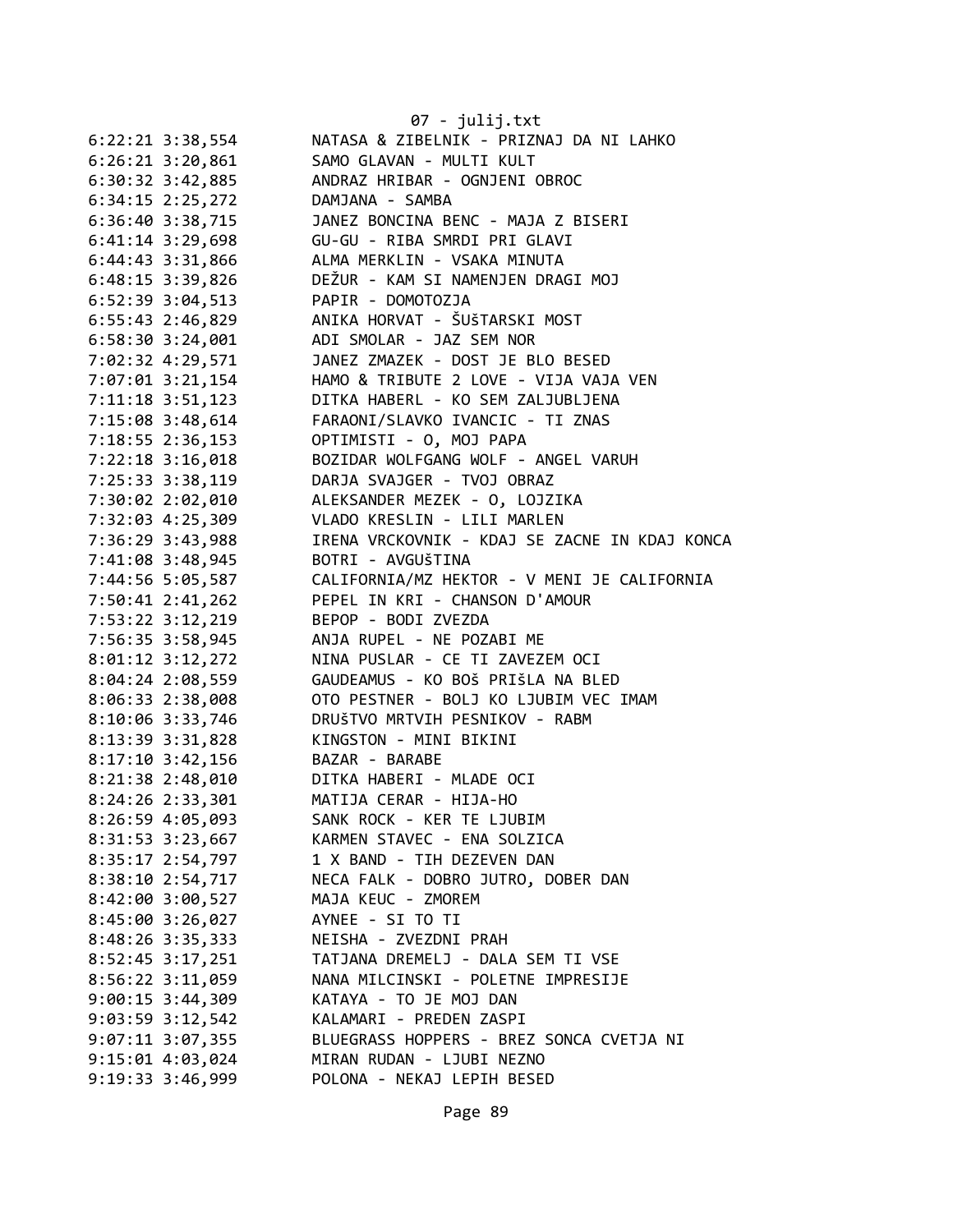|                      |                   | 07 - julij.txt                                                                                                                                                                                    |
|----------------------|-------------------|---------------------------------------------------------------------------------------------------------------------------------------------------------------------------------------------------|
| $9:23:19$ $2:56,544$ |                   | HORIZONT - TE IGRE BO KONEC                                                                                                                                                                       |
| $9:26:37$ $3:27,976$ |                   | LIDIJA KODRIC - MESTO SPI                                                                                                                                                                         |
| $9:31:18$ 1:58,483   |                   | BERTA AMBROŽ - MALI VRAGEC V OCEH                                                                                                                                                                 |
| 9:33:16 3:02,910     |                   | IVANKA KRASEVEC - PRESERN - BREZ TEBE (WITHOUT YOU)                                                                                                                                               |
| 9:36:19 2:36,705     |                   | BABALOO BAND - MOJE SRCE                                                                                                                                                                          |
| 9:38:55 3:29,989     |                   | MARTIN KRPAN - KAR JE STARO SE NOVO ZDI                                                                                                                                                           |
|                      |                   |                                                                                                                                                                                                   |
|                      |                   | 9:30:33 3:23,332<br>9:46:39 2:26,947 ANDREJ SIFRER - LEPI LJUDJE<br>9:49:59 2:55,874 IZTOK MLAKAR - EN GLAZ VINA<br>IZTOK MLAKAR - EN GLAZ VINA MI DAJ                                            |
|                      |                   | 9:52:55 3:33,995 BILBI - HVALA ZA VIJOLICE                                                                                                                                                        |
|                      |                   | 9:56:28 3:30,227 AVTOMOBILI - POLETJE LJUBEZNI                                                                                                                                                    |
|                      | 10:00:29 4:09,259 | ORLEK - PUNCA S ŠOHTA                                                                                                                                                                             |
|                      |                   | 10:04:38 3:46,758 DRUSTVO MRTVIH PESNIKOV - RABM                                                                                                                                                  |
|                      |                   | 10:08:25 4:22,945 MARTA ZORE - POZABIL SI NA VSE                                                                                                                                                  |
|                      |                   |                                                                                                                                                                                                   |
|                      |                   |                                                                                                                                                                                                   |
|                      |                   | 10:17:52<br>10:22:30<br>10:25:42<br>10:25:42<br>10:25:42<br>10:25:42<br>10:25:42<br>10:25:42<br>10:25:42<br>10:25:42<br>10:25:42<br>10:25:42<br>20:33,444<br>SUNNY ORCHESTRA - MY COMMANDING WIFE |
|                      |                   | 10:30:28 2:11,038 RAFKO IRGOLIC - DIKSI ZA NOCOJ                                                                                                                                                  |
|                      |                   | 10:32:39 4:27,887 PRO ANIMA SINGERS - POLETNA NOC                                                                                                                                                 |
| 10:37:06             |                   |                                                                                                                                                                                                   |
| 10:47:17             |                   | 2:53,412 MARJANA DERZAJ - ORION                                                                                                                                                                   |
| 10:51:03             | 2:59,845          | KING FOO - ZIVE SANJE                                                                                                                                                                             |
| 10:54:02             | 3:25,156          | ANA DEŽMAN - RADA BI                                                                                                                                                                              |
| 10:57:27             | 4:30,990          | CUKI - SRECO TI ZELIM                                                                                                                                                                             |
| 11:02:29             | 4:01,110          | HAZARD - ANDREJA                                                                                                                                                                                  |
| 11:06:30             |                   | 2:56,707 ANDRAZ HRIBAR - KADAR SI TU                                                                                                                                                              |
| 11:14:01             | 4:48,836          | ALENKA GODEC - VSE KAR ŽELIM                                                                                                                                                                      |
| 11:18:49             | 3:48,322          | REGINA - RITEM ULICE                                                                                                                                                                              |
| 11:23:37             | 4:12,426          | TOMAZ DOMICELJ - BREZ SONCA CVETJA NI                                                                                                                                                             |
| 11:27:49             | 3:19,918          | SVAROGOV - V PORTOROZU NA POSTAJI                                                                                                                                                                 |
| 11:32:22             |                   | 4:01,755 VILI RESNIK - REKA ZELJA                                                                                                                                                                 |
| 11:36:23             |                   | 3:51,884 APOLONIA - TA OBCUTEK                                                                                                                                                                    |
| 11:43:59             |                   | 2:19,839 SAMO GLAVAN - OBUP                                                                                                                                                                       |
| 11:46:19             |                   | 3:25,761 ROK'N'BAND - PAZI                                                                                                                                                                        |
| 11:50:37             | 3:49,955          | NUSA DERENDA - VZEMI ME VETER                                                                                                                                                                     |
| 11:54:46             | 3:10,928          | RED QUA - VAL MORJA                                                                                                                                                                               |
| 11:57:57             | 3:32,141          | ROK 'N' BAND - V OBLAKIH                                                                                                                                                                          |
| 12:02:00             | 3:43,968          | HISA - SE TE LJUBIM                                                                                                                                                                               |
| 12:05:44             | 4:04,129          | MAJDA SEPE - PISMO ZA MARY BROWN                                                                                                                                                                  |
| 12:13:42             | 3:06,702          | FRENK NOVA - NOV JE DAN                                                                                                                                                                           |
| 12:16:49             | 2:55,528          | ADI SMOLAR - BOGNEDAJ DA BI CRKNU TELEVIZOR                                                                                                                                                       |
| 12:20:44             | 3:15,903          | SLOVENSKI EXPRESS - VRAZJE USNJE                                                                                                                                                                  |
| 12:23:59             | 4:05,838          | PRELOM - NAD SRCEM TVOJIM SIJE SONCE                                                                                                                                                              |
| 12:28:27             | 3:47,017          | AJDA IVSEK & BEST COMPANY - NAJ TE OMAMA NE PREMAMI                                                                                                                                               |
| 12:33:26             | 4:08,036          | JAN PLESTENJAK - ZADNJE SLOVO                                                                                                                                                                     |
| 12:37:34             | 3:28,291          | KLEPAC IN GUSTINCIC - MOJE OCI                                                                                                                                                                    |
| 12:45:54             | 3:13,772          | ANIKA HORVAT - KO GRE TVOJA POT OD TOD                                                                                                                                                            |
| 12:50:00             | 4:23,001          | CALIFORNIA - DAN POTEM                                                                                                                                                                            |
| 12:54:23             | 3:40,529          | DON MENTONY BAND - SUZANA                                                                                                                                                                         |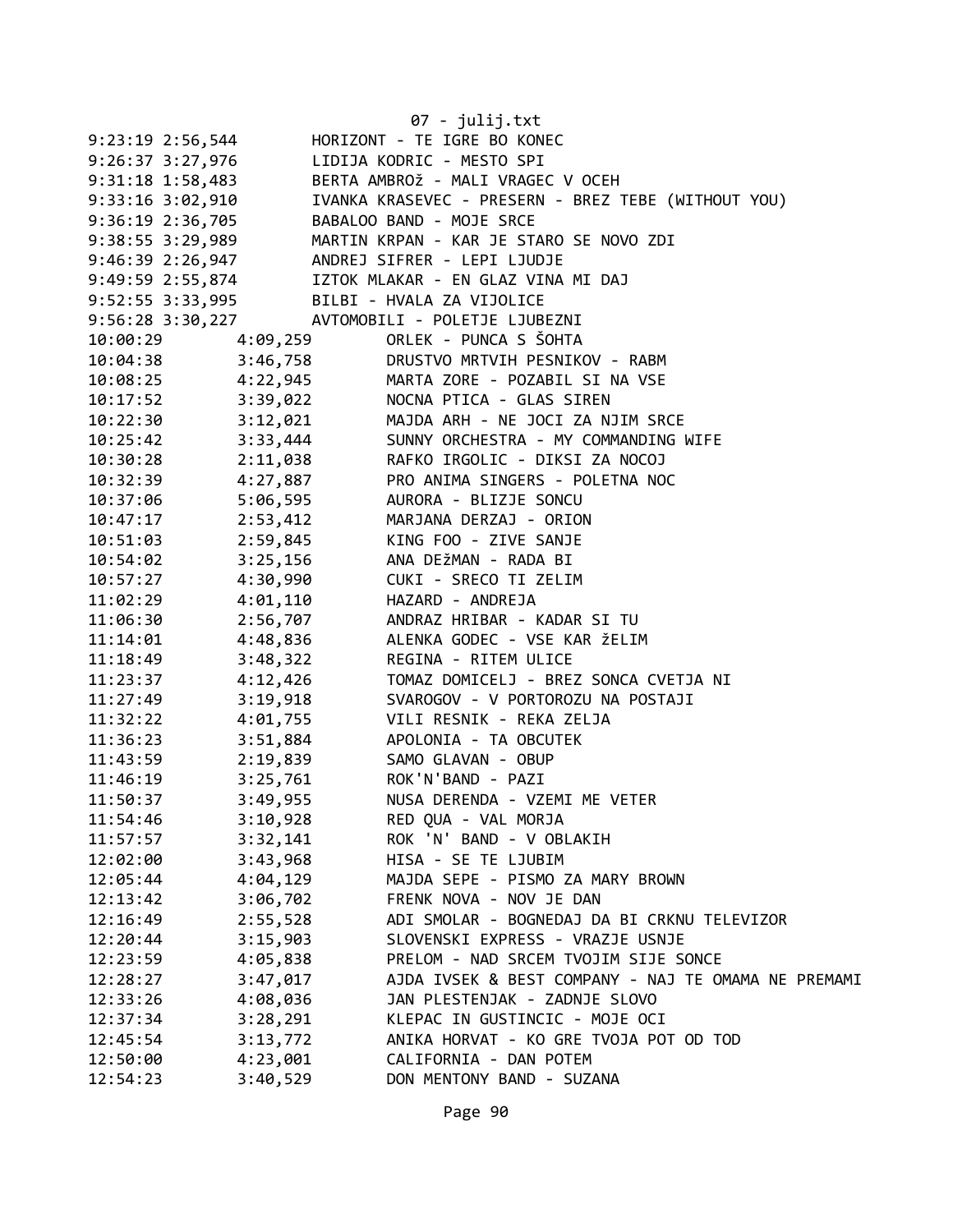|          |          | 07 - julij.txt                                                             |
|----------|----------|----------------------------------------------------------------------------|
| 12:58:04 | 4:51,662 | ALEKSANDER MEZEK - LJUBLJANA V MAJU                                        |
| 13:03:30 | 3:11,269 | BELE VRANE - MOJE DEKLE                                                    |
| 13:06:41 | 2:56,017 | KALAMARI & ORKESTER RTV - POPOLDNE                                         |
| 13:10:56 | 3:38,681 | FLIRT - KO JE NI                                                           |
| 13:14:34 | 3:45,019 | FOXY TEENS - VZEMI ME V NAROCJE                                            |
| 13:18:15 | 3:59,024 | GU-GU - GU-GU PLAY FOR YOU                                                 |
| 13:23:08 | 3:05,627 | MERRISA IN FREEWAY - FENOMENALEN DAN                                       |
| 13:26:13 | 1:35,483 | MATIJA CERAR - PROMETNIK                                                   |
| 13:27:48 | 3:22,056 | TOMO JURAK - KO BODO COLNI ZADNJIC V NOC ODPLULI                           |
| 13:32:00 | 3:18,790 | AVIA BAND - NEKAJ JE V ZRAKU                                               |
| 13:35:19 | 2:33,812 | FLIRRT - NAJIN DAN                                                         |
| 13:37:52 | 3:14,274 | WOLF - GOODBYE MICHELLE                                                    |
|          | 3:03,761 | NECA FALK - SAMA FANTA NASLA SI BOM                                        |
| 13:42:25 |          |                                                                            |
| 13:45:29 | 3:36,930 | BOTRI - NAZAJ                                                              |
| 13:50:12 | 3:25,033 | FARAONI - PUSTI ME                                                         |
| 13:53:36 | 3:51,648 | NEISHA/VLADO KRESLIN - NJEN TRENUTEK PRIHAJA<br>DARJA SVAJGER - ODPELJI ME |
| 13:57:27 | 3:31,507 |                                                                            |
| 14:01:33 | 3:14,779 | MAJA ZUPANCIC - VABILO NA SORBET                                           |
| 14:04:48 | 3:55,893 | BAZAR - PORTOROŽ 1905                                                      |
| 14:08:44 | 2:34,216 | GINO - PRAZNA POSTELJA                                                     |
| 14:12:37 | 4:26,214 | KATRINAS - ARIANA                                                          |
| 14:17:02 | 3:53,723 | KINGSTON - MODERNE SIRENE                                                  |
| 14:21:42 | 3:46,892 | OTO PESTNER - ZA LJUBEZEN HVALA TI                                         |
| 14:25:29 | 3:24,342 | MATJAZ JELEN - BREZ TEBE PADAM                                             |
| 14:28:53 | 2:42,012 | VICTORY - ONA JE KOT SLADKA KAVA                                           |
| 14:32:24 | 3:08,757 | PAPIR - SLUTNJA                                                            |
| 14:35:32 | 3:37,969 | STANE MANCINI - KO BI SE ENKRAT                                            |
| 14:40:29 | 2:39,843 | BRANKA KRANER - POLETNI GIGOLO                                             |
| 14:43:08 | 3:08,941 | SLAPOVI & NUSA DERENDA - SKUPAJ NA POTI                                    |
| 14:46:17 | 3:37,408 | NINA PUSLAR - POLJUB NA KLOPCI                                             |
| 14:51:00 | 4:11,716 | LEELOOJAMAIS - TIK TAK (RADIO RMX)                                         |
| 14:55:31 | 3:10,632 | ALEX VOLASKO - TVOJI NASMEHI                                               |
| 14:58:42 | 4:01,871 | ANJA RUPEL - SANJAM TE                                                     |
| 15:03:19 | 3:00,018 | PAX - KO SO LIPE CVETELE                                                   |
| 15:06:18 | 3:27,077 | ANDREJ SIFRER - ZA PRIJATELJE                                              |
| 15:11:04 | 2:08,973 | BLUEGRASS HOPPERS - PO NOVEM LETU BOLJSE BO                                |
| 15:13:13 | 2:57,853 | MARTIN KRPAN - NJEN TRENUTEK PRIHAJA                                       |
| 15:16:10 | 3:08,995 | KALAMARI - BREZ TEBE                                                       |
| 15:20:13 | 2:25,705 | IZTOK MLAKAR - PUBI, USIDMA SE                                             |
| 15:22:39 | 3:03,466 | JAZZ STATION - NOV JE DAN                                                  |
| 15:26:03 | 2:39,469 | MARJANA DERZAJ - VALETA (& BELE VRANE)                                     |
| 15:28:43 | 3:30,033 | DASHA - V PRELEPI LJUBLJANI                                                |
| 15:33:03 | 4:08,541 | ALENKA GODEC - TO JE DAN                                                   |
| 15:37:11 | 3:41,345 | STEREOTIPU - PLES V DEZJU                                                  |
| 15:42:11 | 2:58,837 | HAZARD - NAJLEPŠE PESMI                                                    |
| 15:45:10 | 4:02,633 | DAMJANA GOLAVSEK - SOLZE                                                   |
| 15:50:18 | 3:33,390 | JURKI & BASISTI - GROBARJEVA PESEM                                         |
| 15:53:51 | 3:54,118 | MAJA ZALOZNIK & PAPAS - VZEMI, VSE TI DAM                                  |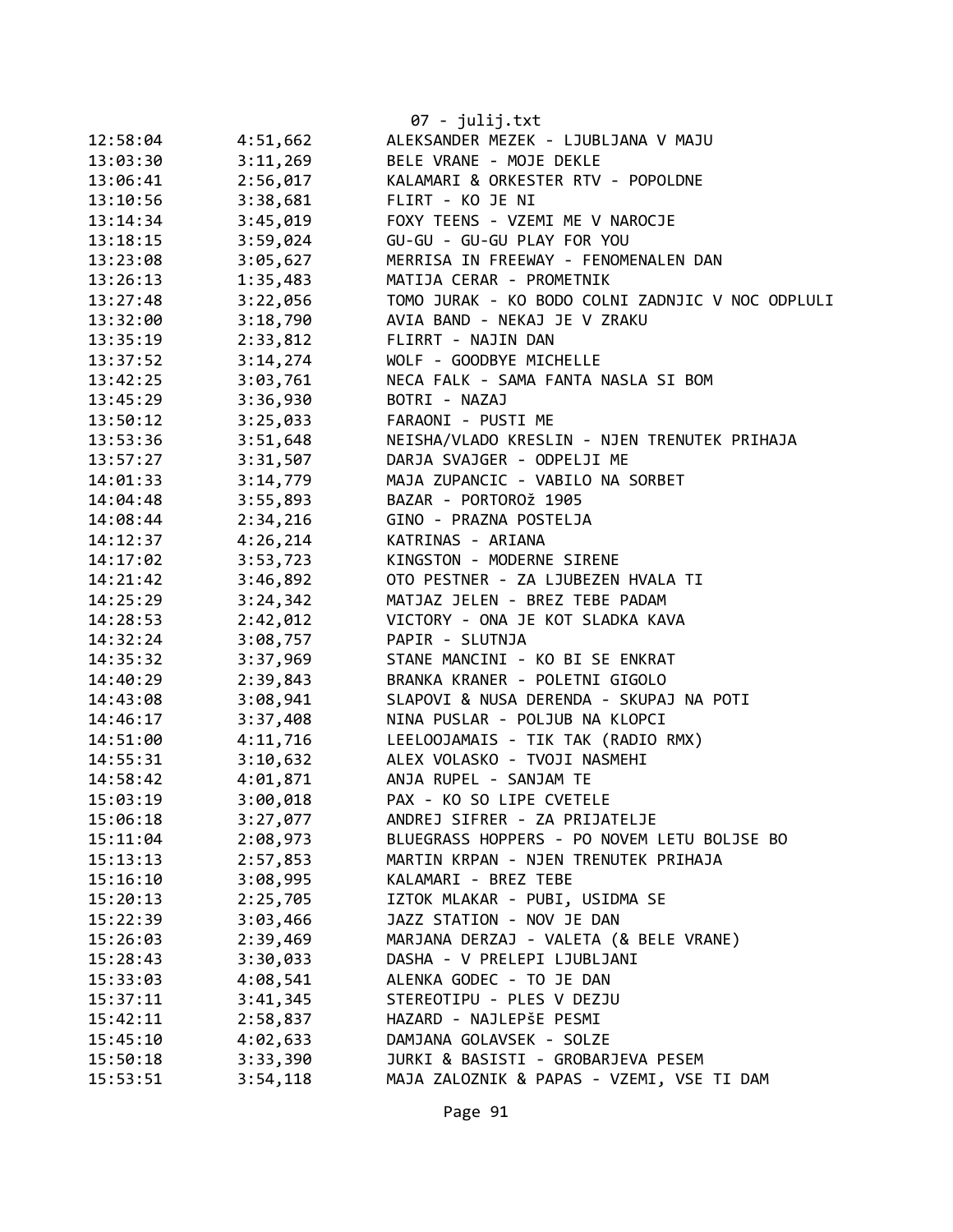|          |          | 07 - julij.txt                                      |
|----------|----------|-----------------------------------------------------|
| 15:57:45 | 4:30,109 | PEPEL IN KRI - SONCE POMLADI                        |
| 16:02:50 | 3:55,017 | IVAN HUDNIK - TANJA                                 |
| 16:06:45 | 2:37,577 | ALEŠ HADALIN - KAKO LEPO JE                         |
| 16:10:41 | 2:44,027 | SPIN - SUSTARSKI MOST                               |
| 16:13:25 | 3:43,325 | ESTEFANIO BIG - POISCIVA SONCE                      |
| 16:17:08 | 3:27,018 | MAJDA ARH - KAKOR LED IN OGENJ                      |
| 16:21:29 | 4:02,862 | MONI KOVACIC - BREZ LJUBEZNI MI ZIVETI NI           |
| 16:25:31 | 3:27,324 | JANKO ROPRET - VRNI SE                              |
| 16:28:58 | 3:56,720 | BEPOP - KOMAJ CAKAM                                 |
| 16:33:44 | 3:32,666 | MAJDA SEPE - S TEBOJ                                |
| 16:37:16 | 4:19,899 | SLOVENSKI EXPRESS - IZGUBLJEN                       |
| 16:42:55 | 4:15,134 | FOLKROLA - MARUŠKA                                  |
|          | 2:57,889 | LETECI POTEPUHI - KO TI VSE NAROBE GRE              |
| 16:47:10 | 2:48,944 |                                                     |
| 16:51:13 | 3:41,050 | HISA - ODKRIJ OTROKOM SVET                          |
| 16:54:02 | 2:37,276 | AVTOMOBILI - GOSPODAR                               |
| 16:57:35 |          | ADI SMOLAR - VSE ZA DOBER BIZNIS                    |
| 17:00:48 | 3:22,667 | MIRAN RUDAN - RAD JO IMAM                           |
| 17:04:10 | 3:31,725 | PANDA - SIVE CESTE                                  |
| 17:07:42 | 4:24,896 | SIMONA VODOPIVEC - GLASBA JE VSE, KAR IMAM          |
| 17:13:00 | 3:36,574 | LINTVERN - ZBOGOM BLUES                             |
| 17:16:37 | 3:34,939 | FOLK ROLA - DANES                                   |
| 17:21:09 | 4:57,350 | SAMO GLAVAN - ZGODOVINA OBSTOJA                     |
| 17:26:06 | 3:13,983 | SONJA GABRSCEK - PILULA ZA SRECO                    |
| 17:30:15 | 4:16,369 | MARTA ZORE - ZDAJ GA POZNAM (& ALENKA GODEC)        |
| 17:34:31 | 4:18,989 | PETER PAN - SOCI                                    |
| 17:38:50 | 2:58,113 | TOMAZ DOMICELJ - STARA MAMA                         |
| 17:43:07 | 3:37,999 | ALENKA VIDRIH - UJETA                               |
| 17:46:44 | 2:09,047 | MATIJA CERAR - KAJ MI MAR                           |
| 17:48:53 | 3:24,018 | CALIFORNIA/MZ HEKTOR - TISOC KILOMETROV             |
| 17:53:07 | 3:24,380 | BABALOO BAND - NENAJAVLJEN GOST                     |
| 17:56:51 | 3:35,986 | IRENA VRCKOVNIK - NAJ                               |
| 18:01:03 | 2:43,065 | BELE VRANE - 1, 2, 3                                |
| 18:03:46 | 4:08,764 | ELEVATORS - NA KRILIH LJUBEZNI                      |
| 18:07:54 | 3:06,052 | MANOUCHE - KJE SI LUBI                              |
| 18:11:54 | 3:39,803 | SLAVKO IVANCIC - CRN DEZ                            |
| 18:15:31 | 4:11,414 | ANIKA HORVAT - ORFEJ                                |
| 18:20:39 | 4:17,999 | NUDE - PRI VODNJAKU                                 |
| 18:25:19 | 2:57,604 | DAMJANA - JE TO LJUBEZEN                            |
| 18:28:16 | 3:01,833 | JANA SUSTERSIC - GLAS SRCA                          |
| 18:33:22 | 4:12,092 | AVIA BAND - SANJAL BOM KOSTANJE                     |
| 18:39:11 | 2:45,069 | KATRINAS - KOT PRAVLJICA                            |
| 18:43:31 | 4:08,059 | GU-GU - TUJCA                                       |
| 18:47:39 | 3:15,015 | IGOR - ROZMARINKA                                   |
| 18:51:46 | 3:33,816 | DON MENTONY BAND - LENOBA                           |
| 18:55:19 | 4:39,656 | ANDREJ SIFRER & KENNY LOGGINS - KORA/PTICA IZ NEBES |
| 19:00:27 | 4:25,040 | AGROPOP - SAMO MILIJON NAS SE ZIVI                  |
| 19:04:49 | 3:28,987 | GORAZD LAMPE - TRAVNIK IN DREVO                     |
| 19:08:18 | 5:21,426 | SUNNY ORCHESTRA - WELCOME TO THE PARTY              |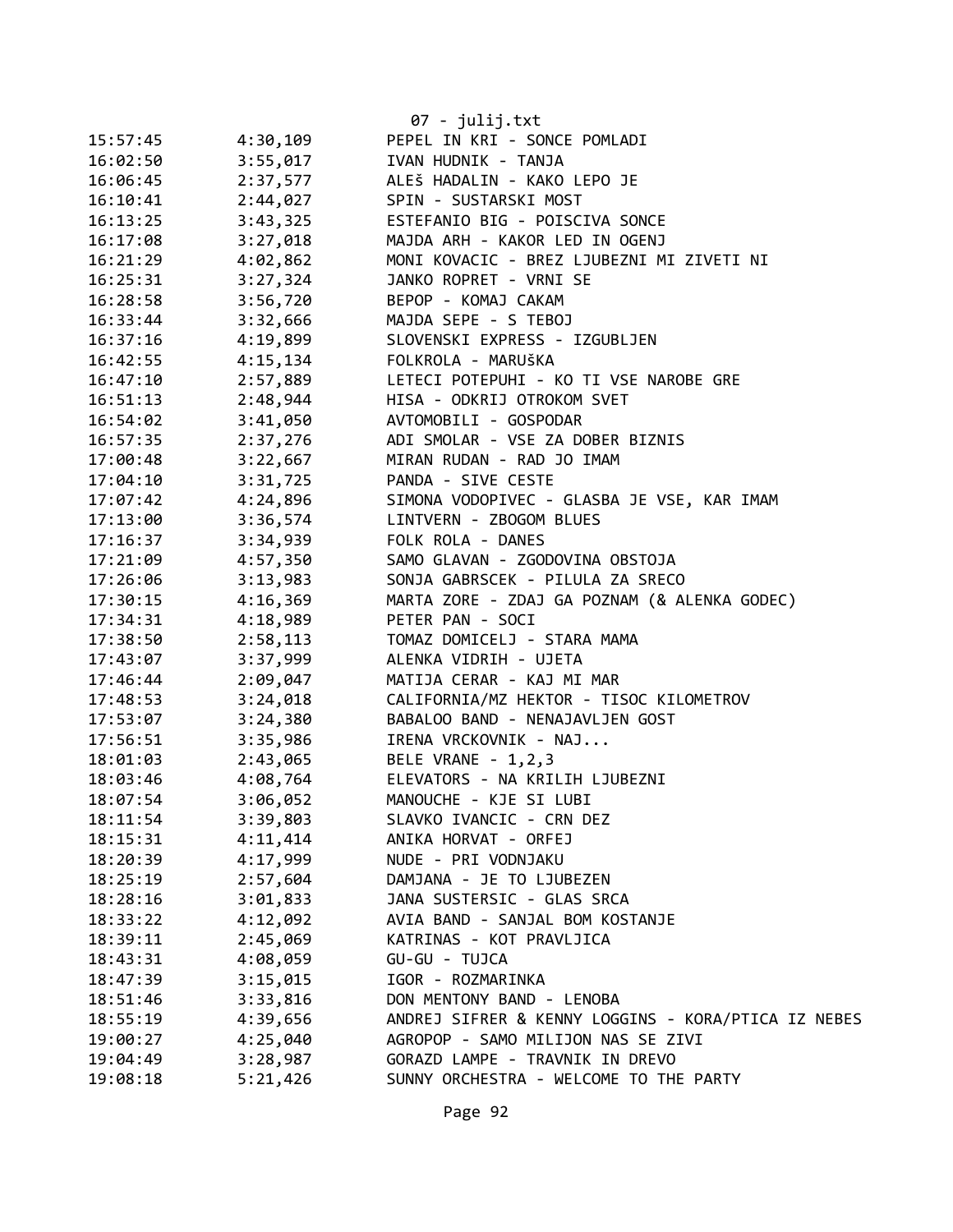|          |          | 07 - julij.txt                            |
|----------|----------|-------------------------------------------|
| 19:14:33 | 2:36,566 | NEISHA - CVETNI PRAH LJUBEZNI             |
| 19:17:09 | 3:50,372 | BAZAR - DOBER DAN                         |
| 19:21:56 | 3:18,102 | ALEX VOLASKO - PRIZIGAM LUCI (RADIO EDIT) |
| 19:25:14 | 3:23,522 | BILBI - KOT SVA BILA                      |
| 19:28:38 | 4:07,008 | HALO - JIMMY HUE                          |
| 19:33:40 | 4:28,588 | ROK N BAND - BAMBINA                      |
| 19:38:08 | 4:29,009 | CUKI - SONCE                              |
| 19:43:31 | 3:16,802 | FARAONI - SLAVOSPEV                       |
| 19:46:47 | 2:31,980 | STANE MANCINI - MARTINA                   |
| 19:50:10 | 4:00,974 | KATJA FASINK - MOJE ZIVLJENJE             |
| 19:54:11 | 3:42,722 | PAPIR - SRAJCA                            |
| 19:57:54 | 2:31,991 | OTO PESTNER - ZDRAVICA MARIJA             |
| 20:01:02 | 2:32,855 | DOCA MAROLT - ŽIVLJENJE JE LEPO           |
| 20:03:34 | 2:55,283 | ELABANDA - GOODBYE MORNING                |
| 20:06:30 | 3:35,411 | MARJANA DERZAJ - BREZA MOJE MLADOSTI      |
| 20:14:48 | 5:27,683 | IZTOK MLAKAR - STEFANA IN BERTOLIN        |
| 20:21:09 | 3:17,284 | DON JUAN - JULIJA                         |
| 20:24:26 | 3:34,005 | KALAMARI - MI ZNAMO                       |
| 20:28:00 | 3:27,153 | PEPEL IN KRI - PESEM ZA DINAR             |
| 20:32:24 | 4:22,265 | KARMEN STAVEC - V REDU JE                 |
| 20:36:43 | 3:37,964 | FLIRT - NJENA BALADA (V TEBI IN MENI)     |
| 20:44:35 | 3:40,838 | ANJA RUPEL - PREDEN GRE                   |
| 20:48:14 | 3:28,538 | ALEKSANDER MEZEK - MESTO BREZ SRCA        |
| 20:52:38 | 2:58,731 | MILAN PECOVNIK PIDZI - NE CAKAJ SPET      |
| 20:55:56 | 3:58,506 | ALENKA GODEC - DOVOLJ MI JE               |
| 21:00:48 | 3:46,055 | FOXY TEENS - NAJ PADA ZDAJ DEZ            |
| 21:04:31 | 3:51,603 | NECA FALK - LJUBIMEC MOJ                  |
| 21:08:22 | 3:22,971 | 4 FUN - POKLICI ME                        |
| 21:16:49 | 3:47,881 | JAN PLESTENJAK - AMORE MIO                |
| 21:21:28 | 2:57,997 | HAZARD - ZABLODA V MODRIH KAVBOJKAH       |
| 21:24:26 | 4:18,117 | ANDREJ SIFRER - BOŽJE OKO                 |
| 21:28:44 | 3:52,534 | NUSA DERENDA - KAKOR PTICA, KAKOR PESEM   |
| 21:33:33 | 3:04,386 | MAJDA SEPE - POJDI SPET NA BLED           |
| 21:36:38 | 3:16,997 | MAJDA ARH - OSTANI TAM                    |
| 21:44:58 | 2:55,914 | FOLKROLA - DVIGNIL BOM ZASTAVO            |
| 21:47:54 | 2:40,081 | PRIMOZ P RAM SITER - NOVA SENZACIJA       |
| 21:51:29 | 2:48,493 | DITKA HABERL - V MENI RASTE DREVO         |
| 21:54:17 | 3:38,308 | APOLONIA - MED VRSTICAMI                  |
| 21:57:55 | 3:20,430 | REGINA - BODI TU                          |
| 22:02:09 | 3:57,105 | VILI RESNIK - KER VES, DA TE LJUBIM       |
| 22:06:06 | 4:26,969 | BLUEGRASS HOPPERS - DRAVSKI MOST          |
| 22:15:07 | 3:30,036 | NINA PUSLAR - OBJEMI ME ZDAJ              |
| 22:18:37 | 4:45,941 | JANEZ ZMAZEK - NA DRUGI STRANI            |
| 22:24:14 | 3:49,819 | D.KOCJANCIC & M.JELEN - POISCI ME         |
| 22:28:04 | 3:27,645 | SOPRANOS - SONG ZA VSE LJUDI              |
| 22:32:28 | 3:44,910 | BOTRI - V NOVO JUTRO                      |
| 22:36:13 | 3:46,304 | MASA - A SI MISLIL NAME                   |
| 22:43:43 | 3:07,038 | DANIEL RAMPRE - DOST' 'MAM TEGA           |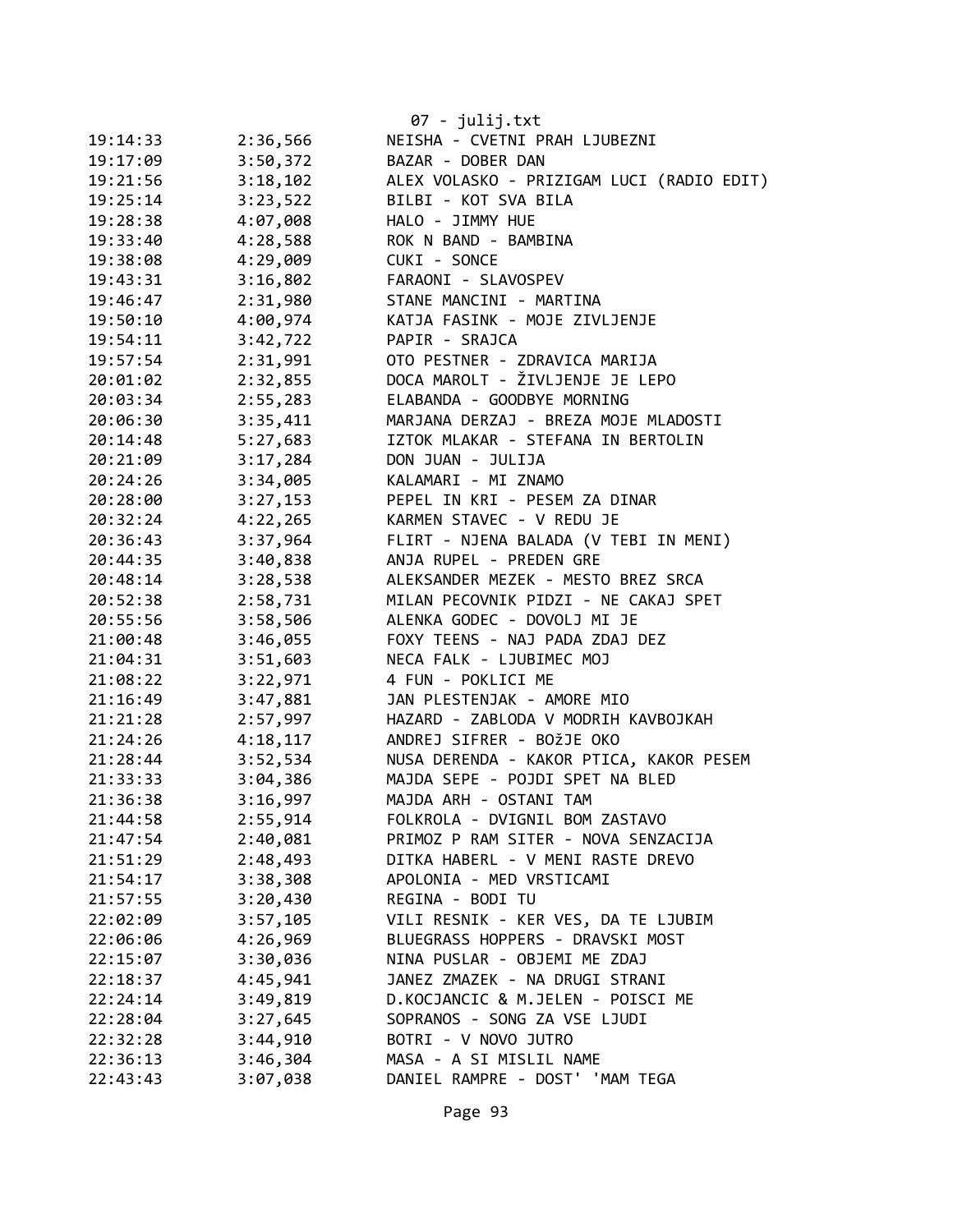|                      | $07 - julij.txt$                              |
|----------------------|-----------------------------------------------|
| 3:15,139             | TRISTAN - PR'PRAU MUDROC                      |
| 2:37,457             | ELDA VILER - KDO SI, NE VEM                   |
| 2:50,694             | IRENA VRCKOVNIK - DANES MI JE SESTNAJST LET   |
| 2:54,698             | ADI SMOLAR - LJUBOSUMNEŽ                      |
| 23:00:16             | 2:53,039 DAMJANA G. & IRENA V. - SNEG JE TU   |
| 23:03:09             | 4:55,510 SAMO GLAVAN - POGREB IN ZABLODA      |
| 3:38,988             | AVIA BAND - ZEMLJA PLESE                      |
| 3:14,704<br>23:15:38 | DAMJANA - FANT IZ IPANEME                     |
| 2:41,994             | CASABLANCA - 0, MAMA                          |
| 3:23,642             | TOMAZ DOMICELJ - ŽIVLJENJE JE LEPO            |
| 3:57,014<br>23:25:48 | BEPOP - ODPELJI ME                            |
| 3:36,062<br>23:30:39 | MOULIN ROUGE - TI SI MOJ BOMBONCEK            |
| 23:34:15             | 4:04,309 VLADO KRESLIN - JOUŽEK               |
| 3:23,040             | TANGELS - BOZICNI VECER                       |
| 2:58,857             | AYNEE - ZDAJ VEM                              |
| 3:05,790             | BELVI BAND/ROBERT KRESLIN - MI SMO BELVI 2006 |
| (MITHANS RMX)        |                                               |
| 1:35,535             | MATIJA CERAR - PROMETNIK                      |
| 4:05,945             | KATRINAS - V RITMU SANJ                       |
|                      |                                               |

| $0:00:10$ 4:11,034                      | VICTORY - ZELENA DEZELA                                       |
|-----------------------------------------|---------------------------------------------------------------|
| $0:04:16$ 2:55,831                      | CUKI - STO NA URO                                             |
| $0:07:12$ 3:32,597                      | ORLEK - HENRIK IN ROZIKA                                      |
|                                         | 0:10:47 3:01,066 KARMEN STAVEC - BREZ ZAMERE IN SOLZA         |
| $0:13:48$ 3:21,975                      | ADI SMOLAR - VROCI TELEFON                                    |
|                                         | 0:17:09 4:14,999 DAMJANA GOLAVSEK - PRETEKLOST JE MIMO        |
| $0:21:26$ 2:54,025                      | NEW SWING QUARTET - TI ALI SOLA                               |
| $0:24:20$ 5:14,003                      | MARTA ZORE - NI MI ZAL                                        |
| 0:29:34 3:46,947 BEPOP - MOJE SONCE     |                                                               |
|                                         | 0:33:21 3:22,027 RITEM PLANET - USTNICE BREZ POLJUBOV         |
|                                         | 0:36:43 3:29,034 SUNNY ORCHESTRA - TAT ZMIKAVT                |
| 0:40:12 2:33,880 BETI JURKOVIC - COLNIC |                                                               |
| $0:42:48$ 3:42,523                      | MARE B - EDINA                                                |
| $0:46:30$ 3:33,012                      | ALENKA GODEC/PERPETUUM JAZZILE - MESTO SANJ                   |
| $0:50:01$ 3:14,988                      | MOJCA - ZATE                                                  |
|                                         | 0:53:19 1:52,975 MATIJA CERAR - Z MOJCO PLESAL BI CHA CHA CHA |
| $0:55:11$ 4:36,630                      | NE ME JUGAT - JUTRO                                           |
| 0:59:48 3:36,950 FARAONI - SKRIVNOST    |                                                               |
| 1:03:27 3:02,247                        | MARIJAN NOVINA - ANGEL IN HUDIC                               |
| 1:06:29 3:35,544                        | MANOUCHE - RESNICNA ROMANSA                                   |
| 1:10:05 2:06,534                        | MAJDA SEPE - USPAVANKA ZA DNEVNO RABO                         |
| $1:12:13$ $2:58,402$                    | MATJAZ JELEN - NOV DAN                                        |
| 1:15:12 3:32,510                        | MONI KOVACIC - NASMEH POLETNIH DNI                            |
| 1:18:43 4:13,005 7. OKTOBER - TA DAN    |                                                               |
| 1:22:59 3:26,215                        | MONIKA PUCELJ - FESTA                                         |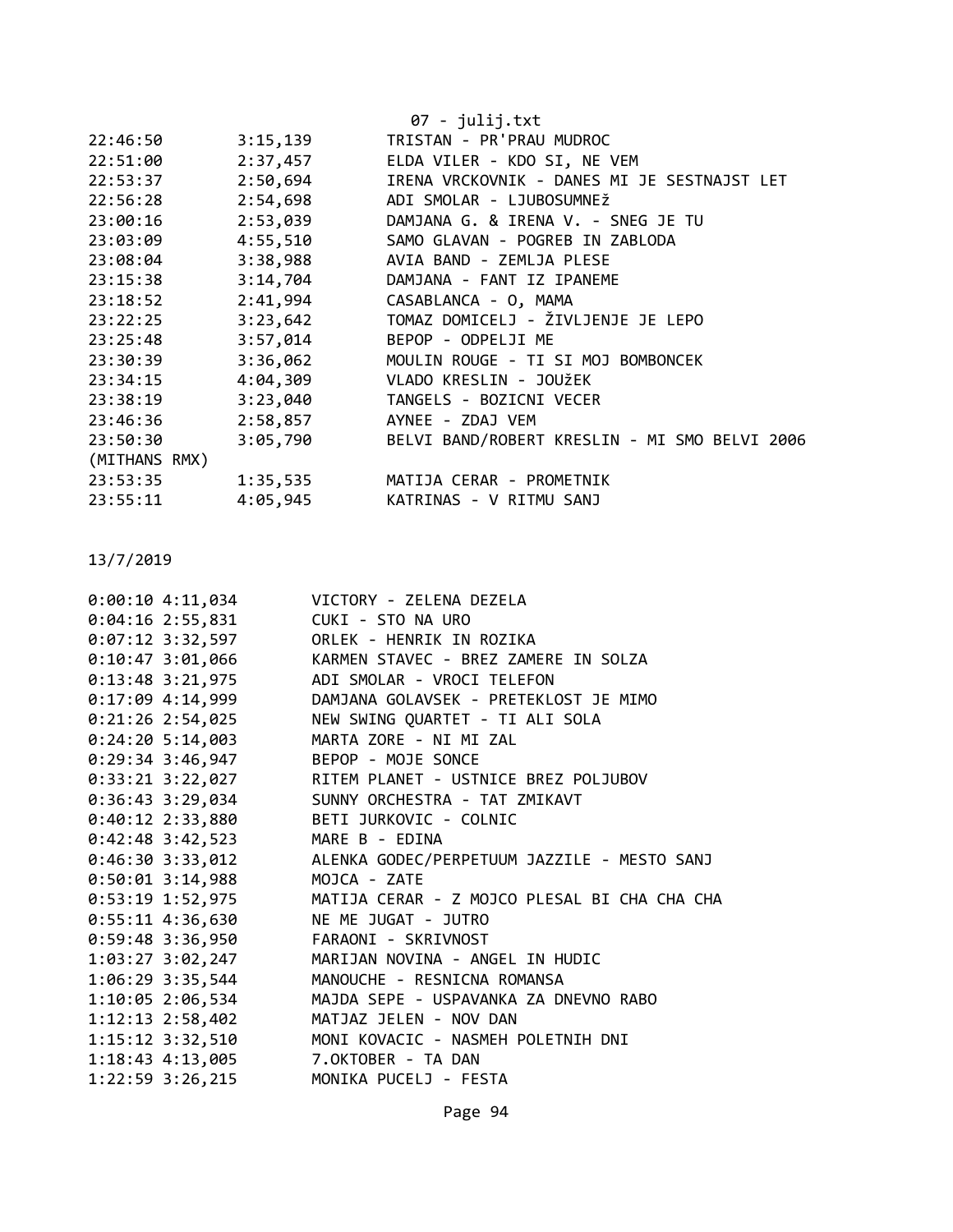|                      | 07 - julij.txt                                      |
|----------------------|-----------------------------------------------------|
| $1:26:24$ 3:42,035   | BABALOO BAND - JOKAL BOM JUTRI                      |
| 1:30:06 2:24,877     | FLIRRT - GREM RADIOEDIT                             |
| $1:32:33$ $3:16,788$ | DON MENTONY BAND - NA OBALI                         |
| 1:35:50 4:03,060     | IZTOK MLAKAR - VANDIMA                              |
| 1:39:52 3:25,964     | NUSA DERENDA - BOGINJA                              |
| 1:43:21 3:04,704     | DAN IN NOC - DAN IN NOC GARA                        |
| 1:46:26 3:47,704     | OTO PESTNER - LJUBLJANA JE ZAKON                    |
| 1:50:13 3:53,772     | HALO - ANITA NI NIKOLI                              |
| 1:54:09 3:24,789     | ZABJAK TRIO - MORALITETA                            |
| 1:57:34 3:19,005     | PANDA - NEPREMAGLJIVI                               |
| $2:00:53$ 3:14,017   | GU-GU - HONOLULU BABY                               |
| $2:04:09$ 3:40,580   | AVIA BAND - TELESKOP                                |
| 2:07:50 3:26,892     | MAJDA ARH - KAKOR LED IN OGENJ                      |
| 2:11:16 3:22,518     | IRENA VRCKOVNIK - POLEPSAJ SVET Z LJUBEZNIJO        |
| $2:14:41$ $4:56,543$ | ROK'N'BAND - CUDNE IGRE                             |
| 2:19:37 3:25,709     | FRENK NOVA - TIKA TAKA (RADIO EDIT)                 |
| 2:23:02 3:19,463     | NEISHA - MALO TU MALO TAM                           |
| $2:26:24$ $3:02,671$ | ELDA VILER - ZLATI PRAH IMAS V OCEH                 |
| 2:29:26 3:33,276     | DREVORED - ZUNAJ JE ZIMA                            |
| 2:32:59 4:02,992     | SIMPLE - SAM                                        |
| 2:37:05 4:13,034     | BABILON/05 - ZEMLJA IN NEBO                         |
| 2:41:14 3:36,826     | FLIRT - KOGA SANJA                                  |
| 2:44:47 3:55,977     | FRANCO MERKATORI - MA, NE OKOL' GOVORT              |
| 2:48:45 4:15,056     | BLUEGRASS HOPPERS - AVTOMAT                         |
| 2:53:00 3:35,001     | ANDREJ SIFRER - NA ZDRAVJE NASIH ZENA               |
| 2:56:35 3:29,028     | ALEKSANDER MEZEK - AJDA PA ZNOVA CVETI              |
| 3:00:05 3:16,041     | SIMONA VODOPIVEC - DIVJI KONJI                      |
| 3:03:21 2:31,010     | HAZARD - KOPALNICO IMA                              |
| 3:05:51 3:39,516     | NIKKA - SKRIVNOST (RADIO EDIT)                      |
| 3:09:33 3:12,909     | AGROPOP - ZIVELE SLOVENKE                           |
| $3:12:46$ 4:10,939   | VLADO KRESLIN - ODPIRAM OKNO                        |
| $3:16:51$ $3:25,876$ | VILI RESNIK - ZDAJ JE CAS                           |
| 3:20:20 3:45,778     | NINA PUSLAR FEAT. STISKI KVARTET - VSE KAR RECES MI |
| 3:24:05 2:59,248     | COVERLOVER - DJ DEJ NAPOVEJ                         |
| $3:27:04$ 3:46,975   | PRAH - SEZONA SENC                                  |
| $3:30:54$ 2:28,603   | DAZ - RAD BI TE VIDEL ZGORAJ BREZ 2015              |
| 3:33:22 3:14,951     | TOMAZ DOMICELJ - KO SE ZJUTRAJ ZBUDIS               |
| 3:36:37 3:38,854     | KALAMARI - S TABO DRZIM                             |
| 3:40:18 3:14,031     | WOLF - ZASAVSKI ZVONOVI                             |
| 3:43:32 3:28,124     | PEPEL IN KRI - PESEM ZA DINAR                       |
| 3:46:59 4:13,942     | EDVIN FLISER - NJEJ, KI SEM JO LJUBIL               |
| 3:51:16 2:57,863     | ALJA KRUSIC - NISI SAM                              |
| 3:54:14 2:45,021     | STANE MANCINI - CIKLAME                             |
|                      | KINGSTON - CIST EN MEJHEN RADIO                     |
| 3:56:58 3:44,385     |                                                     |
| 4:00:45 3:30,934     | D.A.Z. - OPROSTI MI (2015 EDIT)                     |
| 4:04:16 4:07,672     | KANTOR - TATU                                       |
| 4:08:22 3:11,514     | SPIN - ALI TVOJA MAMA VE                            |
| 4:11:37 3:01,071     | MAJA ZALOZNIK - MI POVES                            |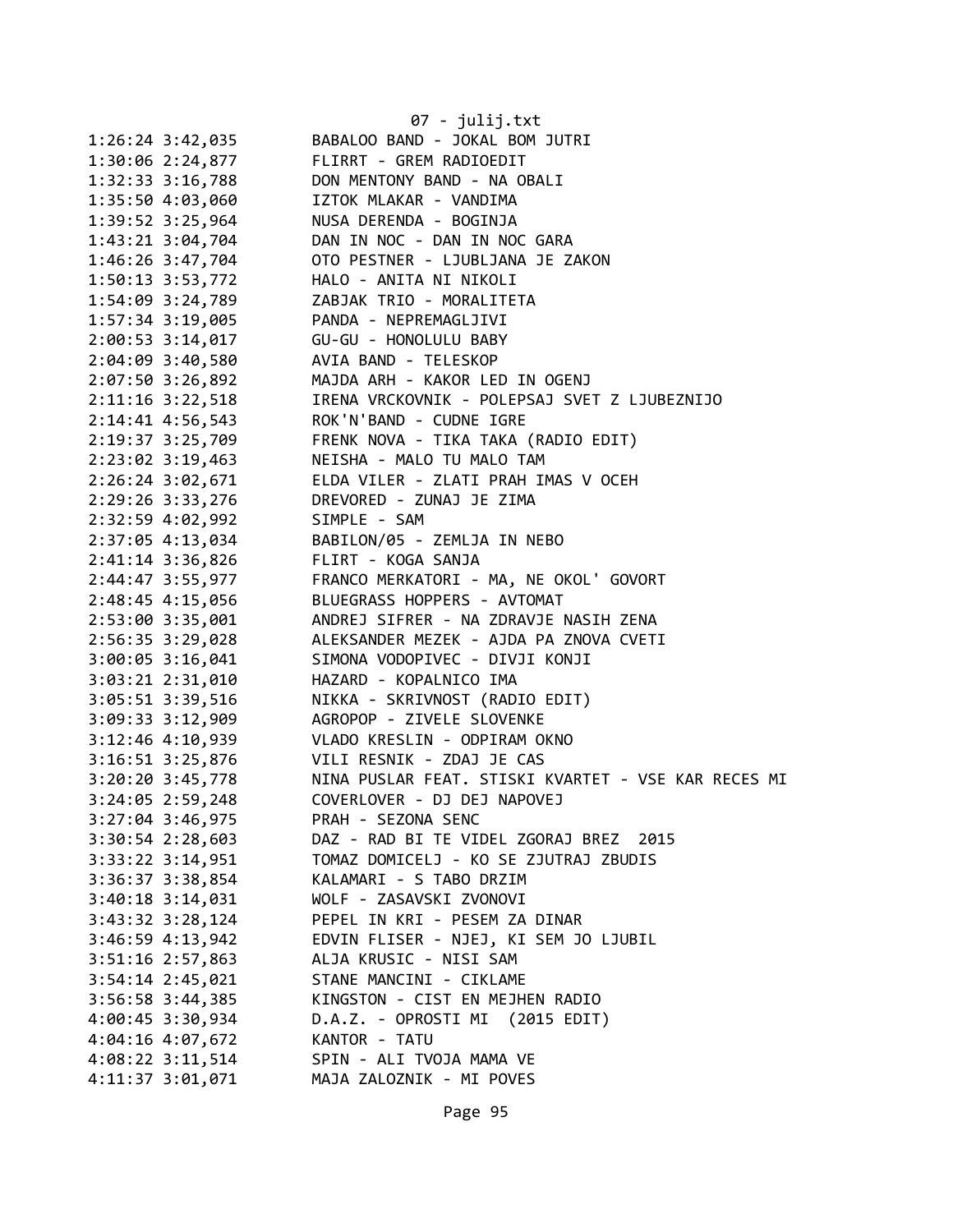|                                        | 07 - julij.txt                                                                    |
|----------------------------------------|-----------------------------------------------------------------------------------|
| 4:14:37 2:27,375                       | DAN D - MOJ PROBLEM                                                               |
| $4:17:05$ 2:16,609                     | FRANE MILICINSKI JEZEK - GLAZEK VINCKA                                            |
| 4:19:23 2:51,719                       | HAPPY DAY - VONJ POLETJA                                                          |
| $4:22:15$ $4:44,017$                   | SANK ROCK - TIH' BOD' IN IGRAJ                                                    |
| 4:26:59 3:05,990                       | SIMON - HEJ, MALA HEJ                                                             |
| 4:30:07 3:47,721                       | PAPIR - SRAJCA                                                                    |
| 4:33:55 4:30,002                       | PETER PAN - ODPELJAL TE BOM                                                       |
| $4:38:25$ $4:45,182$                   | NUDE - NAVIJALA SLOVENIJA                                                         |
| 4:43:12 3:08,886                       | BRANKA KRANER - LJUBLJANSKI ZVON                                                  |
| $4:46:19$ 3:40,631                     | GAL GJURIN IN TEMNA GODBA - KO POLETIS NAD OBLAKI                                 |
| 4:49:59 3:17,936                       | CUKI - PUNCKA Z LANENIMI LASMI                                                    |
| 4:53:20 2:32,000                       | BELE VRANE - NA VRHU NEBOTICNIKA                                                  |
| 4:55:51 2:55,036                       | KARMEN STAVEC - LJUBIM TE                                                         |
| 4:58:45 2:59,975                       | SPEKTER - RECEPT ZA DEZEVEN DAN                                                   |
| 5:01:45 2:33,921                       | MAJDA SEPE IN NINO ROBIC - BELE LADJE                                             |
| 5:04:18 2:39,894                       | BRANKA KRANER - POLETNI GIGOLO                                                    |
| 5:06:58 3:38,670                       | DON MENTONY BAND - DOBRA MRHA                                                     |
| 5:10:36 3:07,013                       | BETI JURKOVIC - ENKRAT SE                                                         |
| 5:13:43 2:27,459                       | SAMO GLAVAN - BUTALCI                                                             |
| $5:16:11$ $3:31,032$                   | CUKI - ZOBAR                                                                      |
| 5:19:39 3:30,909                       | MARTA ZORE - ON                                                                   |
| 5:23:10 3:32,716                       | ANDREJ SIFRER - DEC NE MORE                                                       |
| 5:26:42 3:39,691                       | NECA FALK - PRVA LJUBEZEN                                                         |
| 5:30:21 2:58,957                       | IRENA VRCKOVNIK - MAJHNA LUCKA                                                    |
| 5:33:20 2:44,129                       | BOTRI - NA ZABAVI                                                                 |
| 5:36:04 3:48,097                       | DANI DANDOSA - KOGA LJUBIS ZJUTRAJ                                                |
| 5:39:52 3:37,713                       | TOMAZ DOMICELJ - BLUES NA DEŽEVEN DAN                                             |
| 5:43:29 4:43,797                       | ZABJAK TRIO - KURTIZANA                                                           |
| 5:48:13 4:09,119                       | SUNNY ORCHESTRA - KO SPIŠ NA TLEH                                                 |
| $5:52:22$ $3:46,042$                   | MARINO LEGOVIC & ZBOR - PO PRAZNIKIH DISI                                         |
|                                        |                                                                                   |
|                                        | 5:56:27 3:05,531 PEPEL IN KRI - MATERIN NASMEH                                    |
| 5:59:33 3:34,992 AURORA - SRCE PREBUDI |                                                                                   |
|                                        | 6:03:07 4:04,125 MAJDA SEPE - PISMO ZA MARY BROWN<br>ALEKSANDER MEZEK - SIN OCETA |
| $6:07:11$ $6:12,981$                   | ADI SMOLAR - JAZ BI TE                                                            |
| 6:13:24 4:17,649                       |                                                                                   |
| $6:17:41$ 3:44,025                     | LETECI POTEPUHI - POJEM BLUES                                                     |
| $6:21:25$ $2:30,084$                   | ANIKA HORVAT - URA BREZ KAZALCEV                                                  |
| $6:23:55$ 3:26,624                     | NINA PUSLAR - POZDRAV Z LJUBEZNIJO                                                |
| $6:27:43$ 3:54,414                     | ALENKA GODEC - SANJE                                                              |
| $6:39:28$ 3:56,804                     | BOZIDAR WOLFGANG WOLF - EDINO TI                                                  |
| $6:43:25$ 3:38,202                     | BAZAR - TA MOŠKA                                                                  |
| $6:47:03$ 3:09,278                     | SOPRANOS - ISTO IME                                                               |
| $6:50:12$ 3:43,549                     | DARJA SVAJGER - JESENSKI LIST                                                     |
| $6:53:55$ 3:19,020                     | PRIZMA - OD ENIH DO TREH                                                          |
| $6:57:14$ $3:41,122$                   | ROK'N'BAND - LJUBIM JO                                                            |
| 7:03:00 3:35,612                       | BILBI - RESETIRAJ ME                                                              |
| 7:08:12 2:59,567                       | DAMJANA - NASMEH                                                                  |
| 7:12:46 1:58,033                       | MARJETKA RAMSAK - SRECA NA VRVICI                                                 |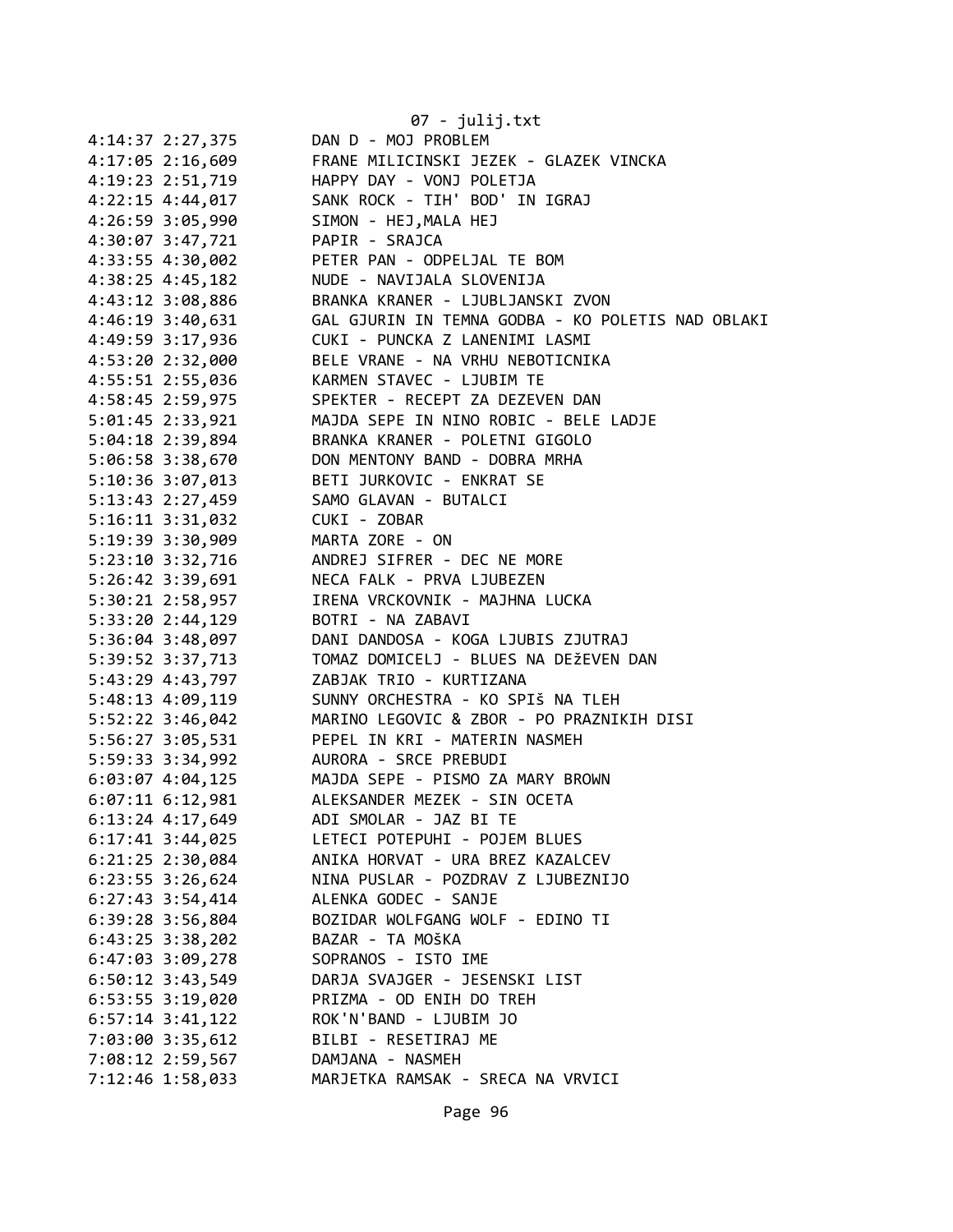| 7:14:42 3:00,068     |          | $07 - julij.txt$<br>FOLKROLA - POLNA LUNA                 |
|----------------------|----------|-----------------------------------------------------------|
| 7:17:42 3:37,877     |          | SARA KOBOLT - NE ZNAM NA KONEC NEBA                       |
|                      |          | GU-GU - HULA HULA                                         |
| 7:21:19 3:53,048     |          |                                                           |
| 7:25:12 5:07,244     |          | NINA PUSLAR FT. JAN PLESTENJAK - TEBE IMAM                |
| 7:32:24 3:30,698     |          | METKA ŠTOK - OSAMLJENA ( ALONE AGAIN )                    |
| 7:37:39 4:13,815     |          | TOMAZ DOMICELJ - KAJ NAJ JEM                              |
| 7:43:10 2:40,208     |          | STARI MACKI - MOJA BABY [YES SIR, THAT'S MY BABY]         |
| 7:45:50 3:09,887     |          | VIP BAND - KA PA TO                                       |
| 7:49:00 2:28,534     |          | AVIA BAND - HODIM PO PARKU                                |
| 7:51:28 4:02,176     |          | SKUPINA FONEM - POLETNA ROMANCA                           |
| 7:55:30 2:41,120     |          | BELE VRANE - ŽENITOVANJSKA                                |
| 7:58:11 2:31,809     |          | ALMA - PEGASTI MILIJONAR                                  |
| 8:03:03 4:11,198     |          | IZTOK MLAKAR - REPUBLIKA PALMA DE COCCO                   |
| 8:11:29 2:52,435     |          | NECA FALK - TAKO DEKLE                                    |
| 8:17:32 3:42,598     |          | BABALOO BAND - JOKAL BOM JUTRI                            |
| $8:21:15$ 3:00,615   |          | MAJA P - DRUGACNA                                         |
| $8:24:15$ 2:58,126   |          | HAZARD - ZABLODA V MODRIH KAVBOJKAH                       |
| 8:27:13 3:38,946     |          | MARTIN KRPAN - TO NI POLITICEN SONG                       |
| 8:42:43 4:08,030     |          | KATRINAS - V RITMU SANJ                                   |
| 8:46:51 2:38,022     |          | ALENKA VIDRIH - VRTILJAK                                  |
| 8:49:29 3:44,377     |          | DITKA HABERL - SAMO NASMEH JE BOLJ GRENAK                 |
| 8:53:13 2:44,008     |          | MAJDA ARH - POISCI ME                                     |
| 8:56:16 2:59,534     |          | ANDRAZ HRIBAR - ZASPALA SI                                |
| 8:59:39 3:15,437     |          | VLADO KRESLIN - KDO SI                                    |
| 9:02:54 6:07,491     |          | ORLEK - ADIJO KNAPI                                       |
| 9:13:42 2:42,890     |          | OTO PESTNER - SEPET POLETNIH TRAV                         |
| 9:16:24 4:03,874     |          | ELDA VILER - LASTOVKE                                     |
| $9:21:07$ $3:11,054$ |          | KALAMARI - VSE ME IMAJO RAJSI                             |
| 9:24:39 3:09,424     |          | KARMEN STAVEC - SEM KAR SEM                               |
| 9:27:48 3:34,536     |          | KINGSTON - DANES JE MOJ DAN                               |
| 9:32:18 3:17,658     |          | MALITA GOLOB - MOJA DEZELA SLOVENIJA                      |
|                      |          | 9:35:36 3:07,087 FARAONI - KAKO SI LEPA NOCOJ             |
| 9:38:42 3:07,979     |          | OAZA - OB ZVOKIH KITARE                                   |
| 9:44:48 4:18,586     |          | JANEZ BONCINA BENC - OB SANKU                             |
| 9:50:08 4:13,224     |          | JAN PLESTENJAK - PO NEVIHTI                               |
|                      |          | FRENK NOVA FT. ZIBELNIK & KONECNIK - GREMO NASI BIATLONCI |
| 9:54:21 4:06,769     |          |                                                           |
| 9:58:28 3:20,694     |          | MANOUCHE - STISN SE K MEN                                 |
| 10:02:27             | 3:25,621 | ANJA RUPEL - NAJ TE SONCE PREBUDI                         |
| 10:05:53             | 3:32,005 | SLAVKO IVANCIC - OGOLJUFAN                                |
| 10:13:35             | 3:45,649 | HISA - SPOZNAL SEM                                        |
| 10:17:20             | 2:55,585 | NEZA BRACUN - MOJ REFREN                                  |
| 10:21:09             | 3:09,040 | IRENA KOHONT - ZAPRLA SEM VSA OKNA                        |
| 10:24:18             | 3:53,689 | NUSA DERENDA - CEZ DVAJSET LET                            |
| 10:28:08             | 3:47,138 | DON MENTONY BAND - NE VERJEMI                             |
| 10:32:50             | 2:21,918 | RAFKO IRGOLIC - SLOVO V PRISTANISCU                       |
| 10:35:12             | 1:57,728 | ROK 'N' BAND - NE TEŽIT                                   |
| 10:37:10             | 3:33,229 | STEREOTIPI - LJUBI ME                                     |
| 10:45:34             | 3:18,771 | NEISHA - MALO TU MALO TAM                                 |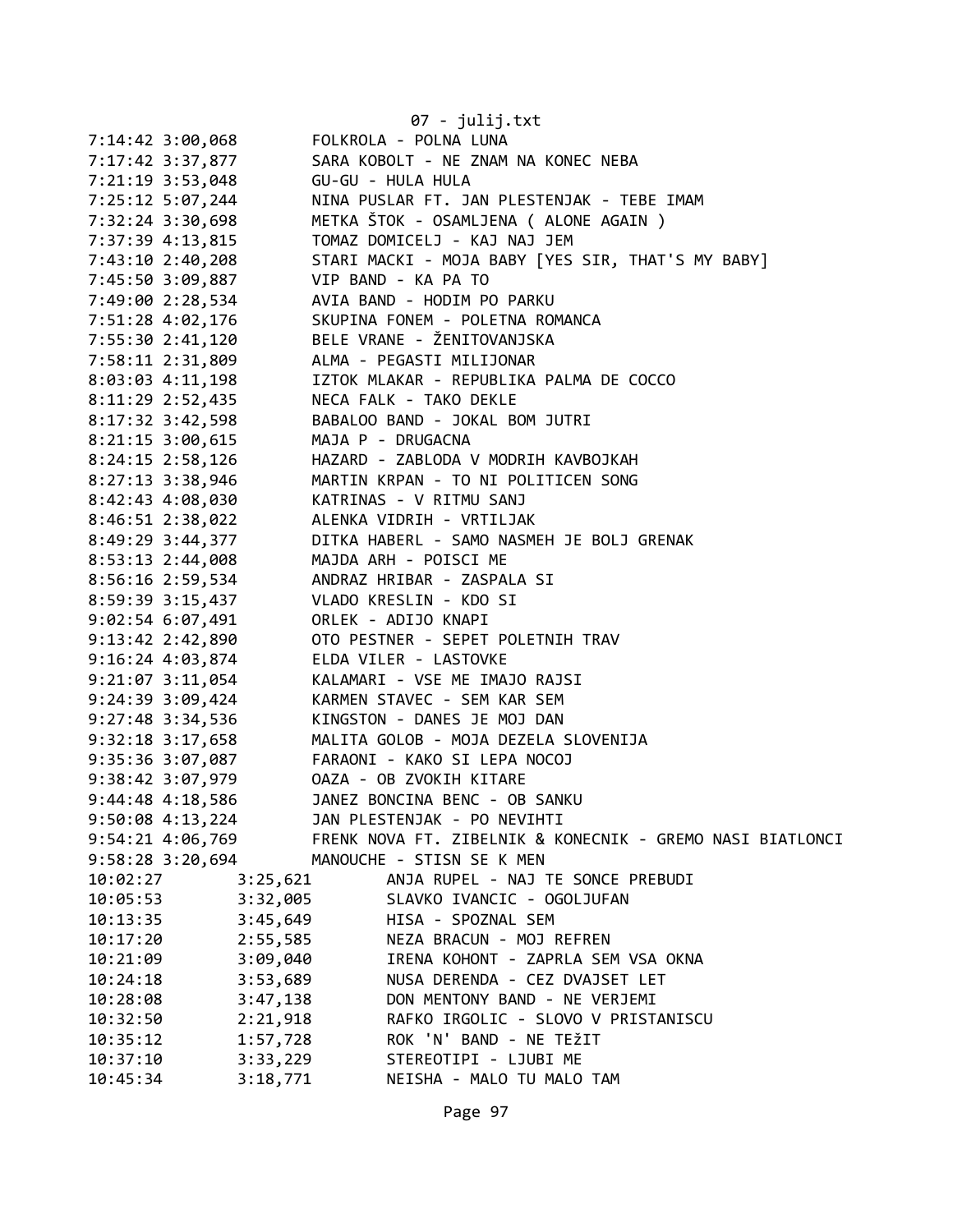|          |          | 07 - julij.txt                                 |
|----------|----------|------------------------------------------------|
| 10:48:52 | 3:49,561 | MAMA REKLA - SPRIJETA V OMAMI, NEKAJ NAJU MAMI |
| 10:53:44 | 3:55,096 | ALEKSANDER MEZEK - JULIJA                      |
| 10:57:39 | 2:24,983 | ANDREJ SIFRER - UMAZANCI                       |
| 11:00:43 | 3:04,257 | BOTRI - JAZ SEM IN                             |
| 11:03:47 | 2:46,989 | SANJA, DAMJANA IN IRENA - IGRA JE KONCANA      |
| 11:06:33 | 3:18,839 | MARTINA SRAJ - LE BODI TU                      |
| 11:15:40 | 4:08,399 | HALO - JIMMY HUE                               |
| 11:20:42 | 3:37,161 | PANDA - CESNJEV CVET                           |
| 11:24:19 | 3:24,146 | TATJANA DREMELJ - SAJ VEŠ DA RADA TE IMAM      |
| 11:27:42 | 3:17,012 | VITA CREPINSEK - KO NAJINA POGLEDA             |
| 11:31:55 | 3:22,265 | BERTA AMBROŽ - PISES MI                        |
| 11:35:17 | 3:29,557 | ZAN SERCIC - LJUBEZEN NA PRVI POGLED           |
| 11:38:46 | 3:23,637 | DON SERGIO - TUDI TI                           |
| 11:45:47 | 2:59,845 | DAMJANA GOLAVSEK - NASMEH                      |
| 11:48:47 | 3:33,348 | CALIFORNIA - STARA BARKA                       |
| 11:53:22 | 3:37,924 | FOXY TEENS - SE SE SPOMNIS                     |
| 11:57:19 | 4:17,584 | ALENKA GODEC - ZGUBLJAM TE                     |
| 12:02:16 | 3:34,997 | SPIN - SPUSTI SE NA TLA                        |
| 12:05:47 | 3:32,902 | BAZAR - URA STRASTI                            |
| 12:16:08 | 3:16,011 | EDVIN FLISER - LETI, LETI LASTOVKA             |
| 12:20:17 | 2:49,078 | DARJA SVAJGER - LJUBEZEN NE ODHAJA             |
| 12:23:06 | 3:03,032 | GU-GU - F.ROMANCA V KINU SLOGA                 |
| 12:26:30 | 3:01,139 | PEPEL IN KRI - EVROPA 92                       |
| 12:30:27 | 3:06,945 | APOLONIA - V VRTINCU                           |
| 12:33:34 | 3:30,076 | ADI SMOLAR - IMAM DEKLE                        |
| 12:37:03 | 2:55,990 | BLUEGRASS HOPPERS - IRENA, LAHKO NOC           |
| 12:44:54 | 2:01,185 | SAMO GLAVAN - JOZKOTI                          |
| 12:46:55 | 2:42,993 | JASMINA CAFNIK - TUDI KO TE Z MANO NI          |
| 12:50:40 | 1:58,321 | MATIJA CERAR - KRAMLJANJE V MRAKU              |
| 12:52:38 | 3:30,839 | MARJANA DERZAJ - PTICJE STRASILO               |
| 12:56:09 | 3:35,294 | AVIA BAND - GREVA V KATRCO                     |
| 13:00:15 | 3:06,106 | IRENA VRCKOVNIK - CEPRAV BOM SPET SAMA         |
| 13:03:20 | 3:14,854 | ROK'N'BAND - VERJEMI                           |
| 13:06:35 | 3:10,442 | SUNDR BAND - BICIKL                            |
| 13:11:08 | 3:37,430 | DAMJANA - RIME                                 |
| 13:14:45 | 3:06,803 | FRENK NOVA - NA LUNO IN NAZAJ                  |
| 13:17:51 | 2:31,567 | HAZARD - BISTRO                                |
| 13:21:15 | 3:05,005 | AYNEE - ZVECER                                 |
| 13:24:20 | 3:17,668 | SUPERNOVA - NINA                               |
| 13:27:37 | 1:24,979 | FRANE MILICINSKI JEZEK - MOJ NAROBE SVET       |
| 13:29:53 | 3:19,921 | TOMAZ DOMICELJ - KER TE NIMA RAD               |
| 13:33:13 | 3:40,030 | NECA FALK - PRVA LJUBEZEN                      |
| 13:36:53 | 4:18,925 | PERPETUUM JAZZILE - POLETNA NOC                |
| 13:42:34 | 4:12,834 | NAPOLEON - LE TEBE ZELIM SI                    |
| 13:46:45 | 4:20,027 | ANIKA - CUTIM DA ZIVIM                         |
| 13:51:54 | 2:29,283 | ELDA VILER - TI SI MOJA LJUBEZEN               |
| 13:54:23 | 3:05,024 | LIDIJA KODRIC - MOJ KLAVIR                     |
| 13:57:28 | 3:33,975 | KATRINAS - DO NEBA                             |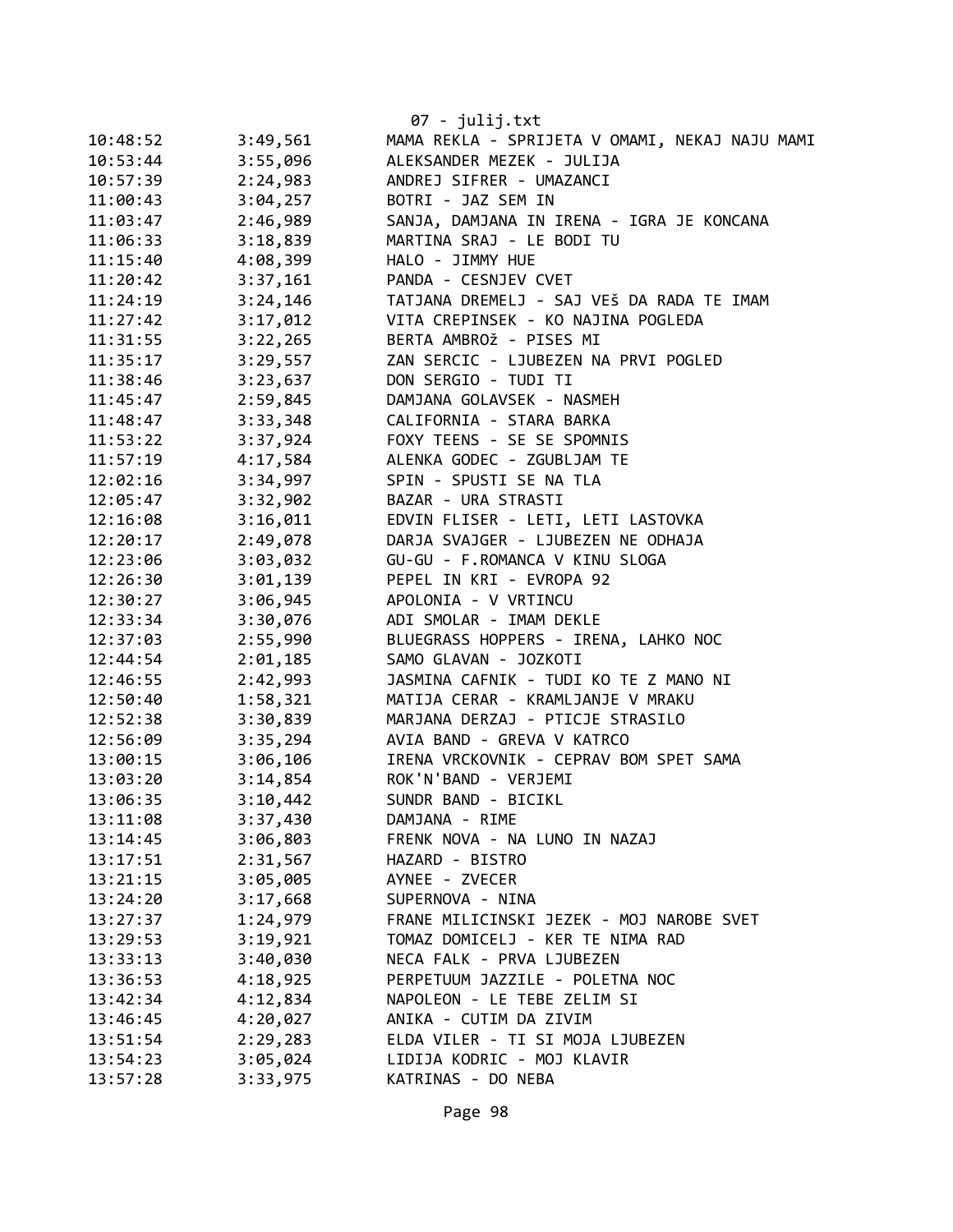|          |          | 07 - julij.txt                                  |
|----------|----------|-------------------------------------------------|
| 14:01:32 | 3:19,019 | ANDRAZ HRIBAR - MED NAMI                        |
| 14:04:51 | 3:32,817 | OTO PESTNER - MATI BODIVA PRIJATELJA            |
| 14:08:24 | 2:53,004 | VICTORY - HELENA                                |
| 14:12:39 | 4:00,551 | KARMEN STAVEC - TISTEGA DNE                     |
| 14:16:39 | 2:21,597 | IVANKA KRASEVEC - PRESERN - PRODAJALKA VIJOLIC  |
| 14:19:53 | 2:29,255 | ANIKA HORVAT - MINI IN MAXI                     |
| 14:22:22 | 3:52,647 | FARAONI - HOCEM TE                              |
| 14:26:14 | 3:44,785 | PAPIR - VELIKI KORAK                            |
| 14:30:50 | 2:37,898 | JELKA CVETEZER - KO BOS PRISLA NA BLED          |
| 14:33:28 | 4:27,708 | META MOCNIK & OTO PESTNER - TRENUTKI BEZE       |
| 14:37:55 | 4:10,572 | IVO MOJZER - TI SI REKLA SONCE                  |
| 14:43:28 | 3:30,305 | KINGSTON - 3 PRSTE TEKILE                       |
| 14:46:58 | 3:14,142 | SELL OUT - POPOLN DAN                           |
| 14:51:01 | 2:49,903 | BELE VRANE - ŽAREK TVOJE LJUBEZNI               |
| 14:53:50 | 3:32,913 | CUKI - GOSPOD MERCI                             |
| 14:57:43 | 2:34,425 | STANE MANCINI - NON CAPITO                      |
| 15:00:48 | 3:52,742 | VILI RESNIK - NE MOREM BREZ NJE                 |
| 15:04:40 | 3:04,760 | DON MENTONY BAND - ZDEJ S'M PA MIŠKO            |
| 15:07:45 | 3:10,996 | TIP TOP - LEPO MI JE                            |
| 15:12:18 | 3:55,028 | VLADO KRESLIN - NEKEGA JUTRA, KO SE ZDANI       |
| 15:16:13 | 2:59,954 | REGINA - DAN NAJLEPSIH SANJ                     |
| 15:20:04 | 3:00,991 | FOLKROLA - UJEMI ME                             |
| 15:23:05 | 2:53,951 | MELANHOLIKI - ANJA                              |
| 15:26:20 | 3:34,617 | JANEZ BONCINA BENC - KADAR OGNJI DOGORIJO       |
| 15:30:46 | 3:47,134 | NINA PUSLAR - TO MI JE VSEC                     |
| 15:34:33 | 5:18,215 | IZTOK MLAKAR - BLUES                            |
| 15:41:13 | 3:34,581 | DEZUR - MORJE CAKA                              |
| 15:44:47 | 2:53,979 | 1X BAND - TIH DEŽEVEN DAN                       |
| 15:47:41 | 3:37,817 | ZABJAK TRIO - PISMO                             |
| 15:52:08 | 2:34,763 | PRO ANIMA SINGERS - TI SI MOJA LJUBEZEN         |
| 15:54:42 | 3:48,061 | ANJA RUPEL - NEKAJ UR ZA NOROST                 |
| 15:58:30 | 3:31,960 | PETER AMBROŽ - NA PLESU                         |
| 16:02:33 | 3:01,007 | ALENKA VIDRIH - ZAUPANJE                        |
| 16:05:33 | 3:25,925 | NUSA DERENDA - BOGINJA                          |
| 16:08:59 | 3:31,270 | DRUSTVO MRTVIH PESNIKOV - ME ZE MA DA BI TE     |
| 16:13:52 | 2:33,357 | ALEKSANDER MEZEK - SANJAM SAM                   |
| 16:16:25 | 3:58,727 | CALIFORNIA/MZ HEKTOR - LE SPOMINI (MODERNI MIX) |
| 16:21:11 | 3:47,534 | SLOVENSKI EXPRESS - IZI                         |
| 16:24:58 | 3:30,005 | TANGELS - NAJIN                                 |
| 16:28:28 | 4:09,679 | ANDREJ SIFRER - VSE MANJ JE DOBRIH GOSTILN      |
| 16:44:29 | 3:21,026 | MARJAN NOVINA - PUNCA TEBE RAB'M                |
| 16:47:50 | 3:28,563 | AVTOMOBILI - ARGENTINA                          |
| 16:52:07 | 2:42,775 | NINO ROBIC - URA BREZ KAZALCEV                  |
| 16:54:50 | 3:28,083 | GINO - DAN BREZ SKRBI                           |
| 16:58:17 | 3:21,517 | BOTRI - SONCE PO DEŽJU                          |
| 17:02:12 | 3:08,696 | SABINA - NE BOVA PAR                            |
| 17:05:20 | 3:12,991 | MILAN PECOVNIK PIDZI - LE V SANJAH SI TU        |
| 17:08:33 | 3:27,025 | MARJANA DERZAJ - CABARET                        |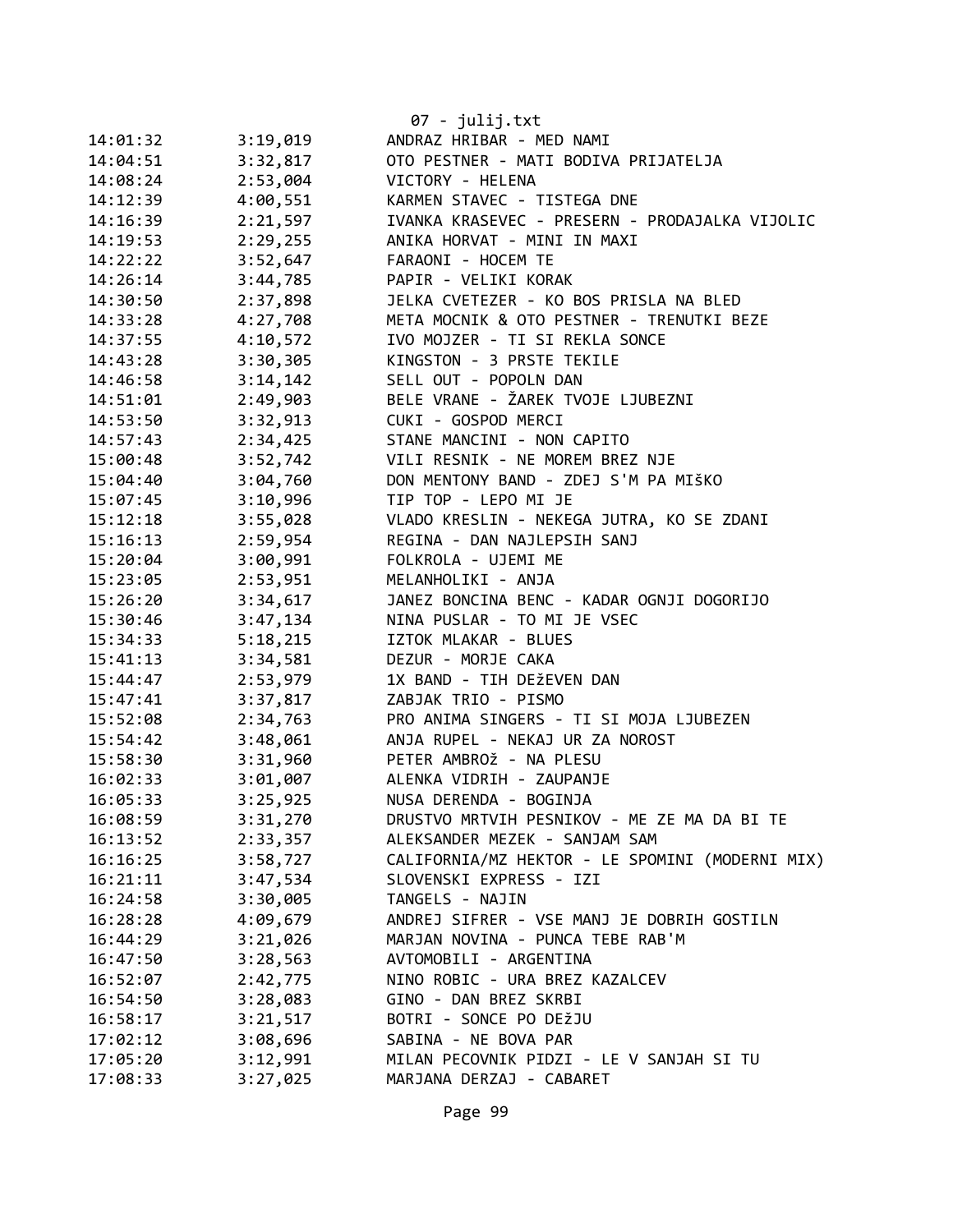|          |          | $07 - julij.txt$                             |
|----------|----------|----------------------------------------------|
| 17:12:29 | 3:34,364 | HOSTNIK - U LUBLAN                           |
| 17:16:03 | 4:41,746 | ADI SMOLAR - KLOŠAR                          |
| 17:21:35 | 4:02,906 | LAMAI - SPET TE SLISIM                       |
| 17:25:37 | 3:14,860 | EDVIN FLISER - TAM KJER SEM DOMA             |
| 17:28:52 | 4:01,427 | DOMINIK KOZARIC - REKA LUCI (ORIGINAL)       |
| 17:33:42 | 4:01,019 | AVIA BAND - LJUBEZEN NA PRVI POGLED          |
| 17:37:43 | 3:52,646 | NUDE - DAN LJUBEZNI                          |
| 17:42:58 | 3:28,045 | GU-GU - DNEVI, KI PRIHAJAJO                  |
| 17:46:26 | 3:42,762 | SANK ROCK - HITRO DRUGAM                     |
| 17:51:08 | 3:20,056 | JAN PLESTENJAK - SMEH IN SOLZE               |
| 17:54:47 | 2:42,995 | IRENA VRCKOVNIK - POVABI ME                  |
| 17:57:30 | 2:59,426 | SAMO GLAVAN - SVOBODEN                       |
| 18:01:02 | 3:40,029 | ALENKA GODEC - VZEMI ME                      |
| 18:04:42 | 3:22,013 | PEPEL IN KRI - LJUDJE POMLADI                |
| 18:08:01 | 3:36,001 | MARTA ZORE - POVEJ MI ZAKAJ                  |
| 18:12:06 | 1:52,341 | OPTIMISTI - LIMUZINA                         |
| 18:13:58 | 3:25,004 | MAJDA SEPE - RIBIC, RIBIC ME JE UJEL         |
| 18:17:21 | 4:24,884 | HALO - DAM TI JUTRA                          |
| 18:22:36 | 3:58,025 | ANIKA - OGENJ IN LED                         |
| 18:26:55 | 2:55,452 | TOMAZ DOMICELJ - PUNCA ZA VSE                |
| 18:31:55 | 3:51,254 | ROK'N'BAND - PRVI PLES                       |
| 18:37:31 | 1:54,232 | MATIJA CERAR - Z MOJCO PLESAL BI CHA-CHA-CHA |
| 18:40:43 | 3:01,340 | KALAMARI - ZA DVAJSET LET                    |
| 18:43:44 | 3:41,710 | DAMJANA - VZEMI ME ŠE ENKRAT NOCOJ           |
| 18:47:25 | 3:25,222 | ENZO HROVATIN - SPREMINJAM SE                |
| 18:51:49 | 3:56,462 | OTO PESTNER - PRAZEN VRT                     |
| 18:55:46 | 4:24,480 | GAL IN GALERISTI - POGLEJ VEN, DEZUJE        |
| 19:00:43 | 3:06,247 | MANOUCHE - TAMALA                            |
| 19:03:49 | 3:46,792 | DAVID GROM - NAJ PADA ZDAJ DEZ               |
| 19:07:35 | 2:19,575 | BETI JURKOVIC - TALISMAN                     |
| 19:10:24 | 4:29,467 | DARJA SVAJGER - LETIM                        |
| 19:14:53 | 3:16,747 | JERICA HABER - ZIVLJENJE SE SMEJI            |
| 19:18:10 | 3:25,049 | D.A.Z. - BODI MOJA KRI                       |
| 19:22:25 | 3:04,426 | IRENA KOHONT - LJUBEZEN JE NAJLEPŠI DAR      |
| 19:25:30 | 3:15,927 | JOZICA SVETE & I.KRASEVEC - TRI SRCA         |
| 19:28:45 | 3:08,961 | PAPIR - DOMOTOZJA                            |
| 19:32:45 | 3:02,061 | KARMEN STAVEC - SE IN SE                     |
| 19:35:47 | 3:30,231 | HISA - NA ZDRAVJE SVET                       |
| 19:39:46 | 3:51,029 | VINDY BAND - CAROBNA NOC                     |
| 19:43:37 | 3:49,420 | BABALOO BAND - KO SEM SAM                    |
| 19:47:26 | 3:29,789 | MARKO VOZELJ - LETIVA V NEBO                 |
| 19:51:55 | 3:47,079 | BOSSA DE NOVO - SESTANEK POD RJUHO           |
| 19:55:42 | 2:36,481 | MARTINA SRAJ - DOVOLJ LJUBEZNI               |
| 19:58:18 | 3:53,784 | DON MENTONY BAND - A STEKAS                  |
| 20:02:44 | 3:16,840 | COVERLOVER - VSE JE V GLAVI                  |
| 20:06:01 | 4:23,622 | BAZAR - IGRA ZA DVA                          |
| 20:15:04 | 3:38,581 | MONROE - JAZ POTREBUJEM VEC                  |
| 20:18:43 | 3:47,034 | SOPRANOS - JUNAK                             |
|          |          |                                              |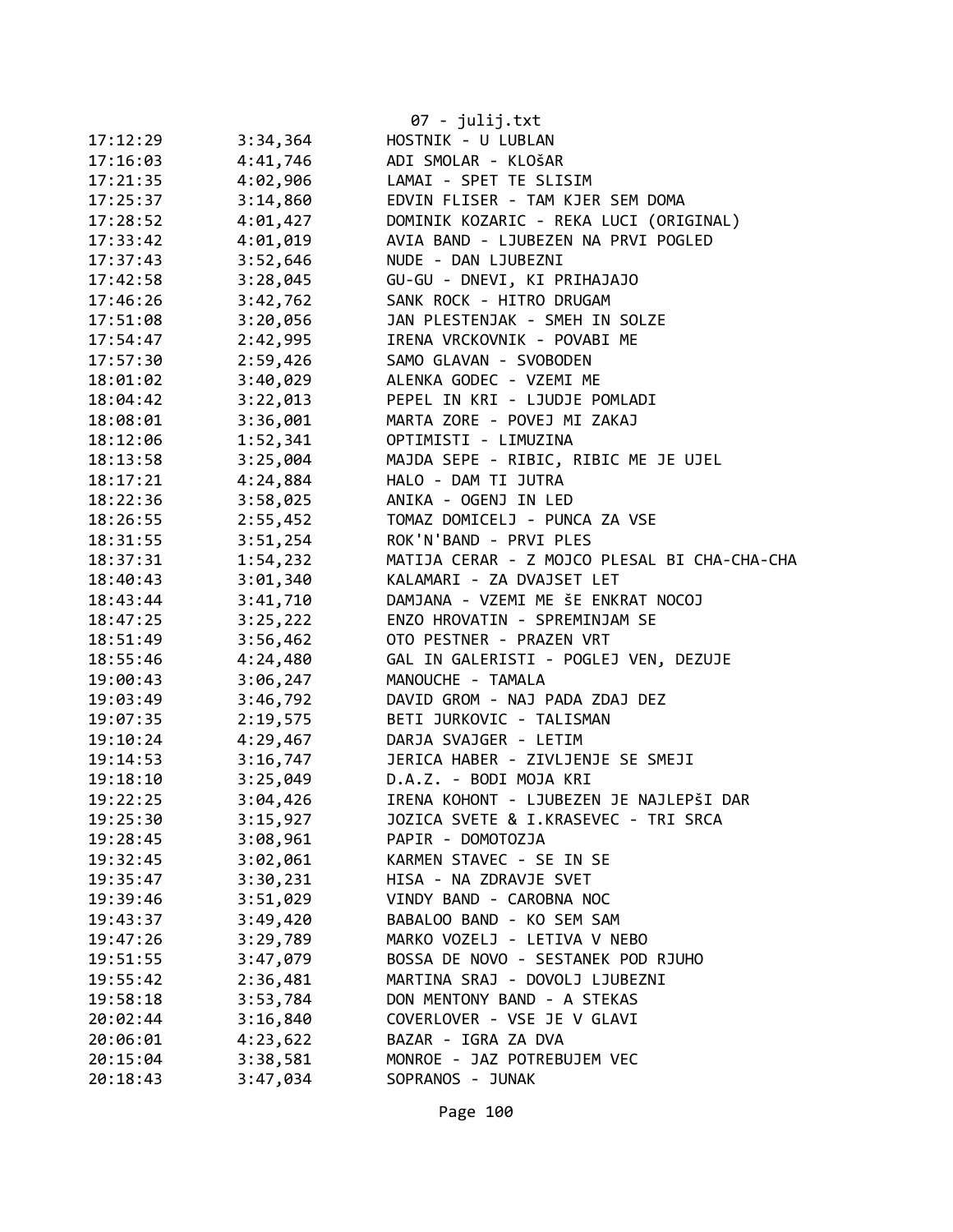|          |          | $07 - julij.txt$                       |
|----------|----------|----------------------------------------|
| 20:22:59 | 4:18,873 | PANDA - SAMA PROTI VSEM                |
| 20:27:17 | 3:43,199 | POTECI LENUHI - ZZ TOP                 |
| 20:31:48 | 2:37,151 | JELKA CVETEŽAR - KO BOŠ PRIŠLA NA BLED |
| 20:34:25 | 3:27,002 | GAL GJURIN - SEDEMNAJST                |
| 20:37:52 | 3:03,358 | FOLKROLA - CYBER BABY                  |
| 20:43:52 | 3:08,245 | NUSA DERENDA - PRESTIZ                 |
| 20:47:00 | 3:29,656 | IVO MOJZER - CIFRA MOŽ                 |
| 20:51:20 | 3:00,025 | FRENK NOVA - KO TE NI                  |
| 20:54:40 | 3:48,317 | ANJA RUPEL - LJUBI ME IN NE SPRAŠUJ    |
| 20:58:28 | 3:12,842 | KINGSTON - NOCOJ JE DRUGA REKLA MI     |
| 21:02:10 | 3:10,070 | ALEKSANDER MEZEK - OSAMLJENA SENCA     |
| 21:05:20 | 2:36,767 | VLADO KRESLIN - TVOJE JUTRO            |
| 21:07:56 | 2:48,672 | MAJDA ARH - POŠLJI MU VETER POZDRAV    |
| 21:14:55 | 3:58,043 | ALFI NIPIC - V AVTU PRED MENOJ         |
| 21:18:53 | 3:27,832 | IZTOK MLAKAR - BETULA                  |
| 21:23:20 | 2:45,886 | KAMN'S - DEJ, STOP' NA MOJO STRAN      |
| 21:26:04 | 2:49,044 | DEŽUR - HASTA MANANA                   |
| 21:28:53 | 3:05,043 | KAMNIK MILAN - POT NA KOROSKO          |
| 21:32:48 | 2:21,137 | NECA FALK - BANANE                     |
| 21:35:09 | 3:48,978 | ZAN SERCIC - TO POLETJE                |
| 21:38:55 | 3:26,508 | MARJANA DERZAJ - SAMO ZA NAJU DVA      |
| 21:47:15 | 3:19,008 | STANE MANCINI - SOPEK VRTNIC           |
| 21:51:25 | 3:47,782 | AVTOMOBILI - MRAZ                      |
| 21:55:12 | 2:40,005 | DAMJANA GOLAVSEK - LJUBIM LJUBIS       |
| 21:57:52 | 3:56,714 | BELE VRANE - TO BIL JE DAN             |
| 22:02:18 | 2:59,439 | NEISHA - PLANET ZA ZADET               |
| 22:05:15 | 2:55,717 | ANDRAZ HRIBAR - MOJA MOJA              |
| 22:08:10 | 4:26,015 | TATJANA MIHELJ - SVET V ZNAMENJU SRCA  |
| 22:18:24 | 2:49,521 | ANDREJ SIFRER - DAJVA SI NAGAJAT       |
| 22:22:12 | 3:47,017 | HAZARD - LJUDJE KI SEDIJO V PARKIH     |
| 22:25:55 | 3:16,223 | ADI SMOLAR - MENI SE MUDI              |
| 22:30:02 | 3:55,030 | NAPOLEON - HOCEM TE NAZAJ              |
| 22:33:57 | 2:55,180 | ZLATI MUZIKANTI - PEPELKA              |
| 22:36:52 | 3:15,206 | BOTRI - KER VEM                        |
| 22:43:44 | 3:21,915 | FARAONI - MI LJUDJE SMO KOT MORJE      |
| 22:47:06 | 3:20,997 | KASTELO - VSE KAR LJUBIM               |
| 22:51:13 | 2:27,028 | BARBARA JARC - ZAPLEŠIMO TWIST         |
| 22:53:40 | 3:29,007 | ANIKA - ZDAJ KO SI SAMA                |
| 22:57:09 | 2:47,488 | ALENKA GODEC - MONA LISA               |
| 23:00:25 | 3:17,187 | ALJA KRUSIC - A BOS MALO MOJ           |
| 23:03:42 | 4:45,550 | TOMAZ DOMICELJ - TEŽEK DEŽ             |
| 23:08:28 | 2:38,998 | CUKI - AVTOSTOP                        |
| 23:17:55 | 4:32,030 | JAN PLESTENJAK - BOLEZEN               |
| 23:23:26 | 2:57,825 | ANDREJA CAMERNIK - UJEMIVA VETER       |
| 23:26:23 | 3:24,579 | PEPEL IN KRI - V MENI ŽIV JE SMEH      |
| 23:30:38 | 4:14,051 | CALIFORNIA/MZ HEKTOR - NE POZABI ME    |
| 23:34:52 | 3:18,127 | MARTA ZORE - MENI SI ŽIVLJENJE         |
| 23:38:10 | 3:06,111 | ANU - VZEM' SI CAS                     |
|          |          |                                        |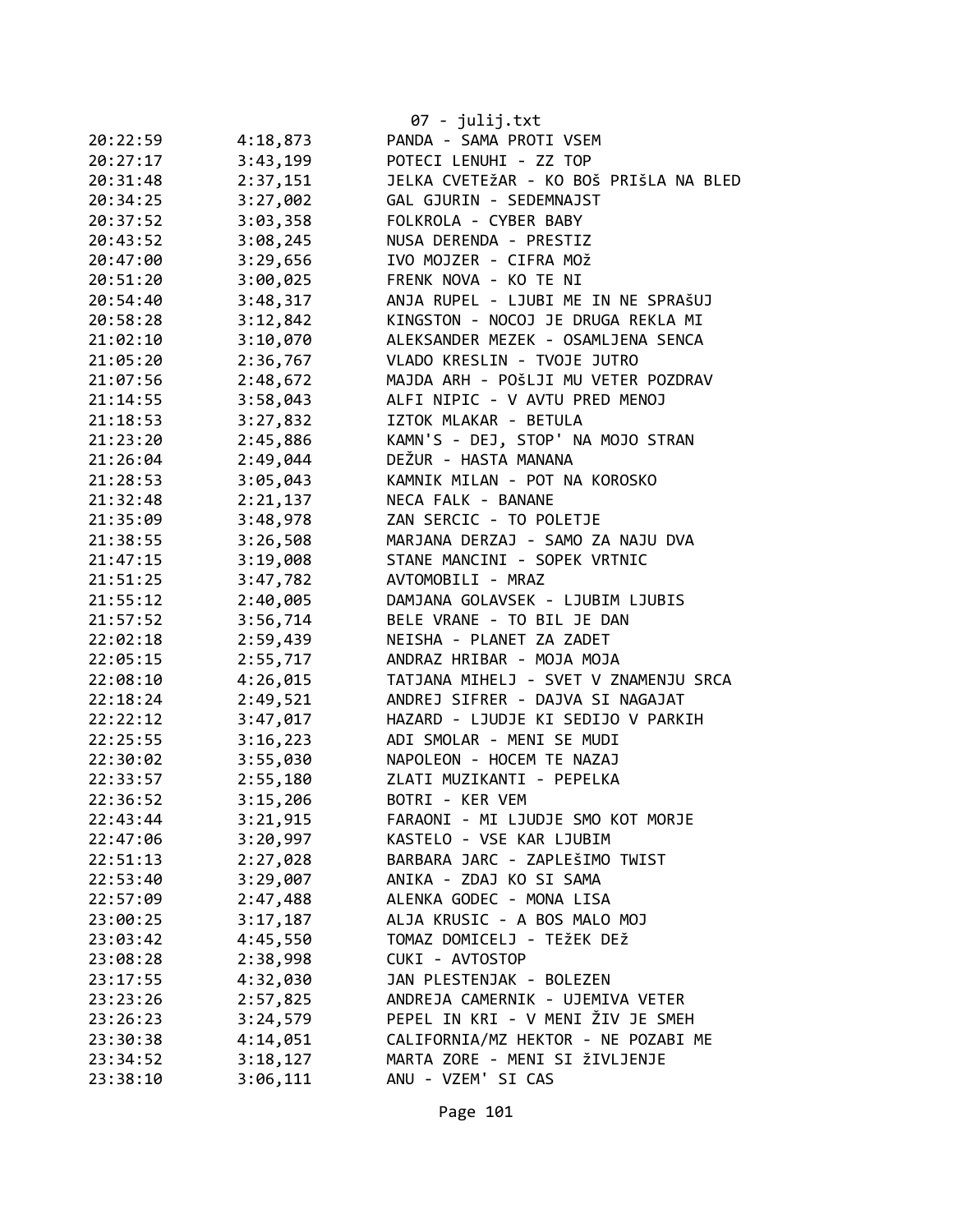|          |          | 07 - julij.txt                        |
|----------|----------|---------------------------------------|
| 23:46:11 | 2:52,107 | GU-GU - GU-GU GRE V HOLLYWOOD         |
| 23:49:54 | 3:03,992 | IRENA VRCKOVNIK - FANT Z ULICE        |
| 23:52:57 | 4:00,436 | AVIA BAND - KO BI JI MISLI BRAL       |
| 23:56:58 | 4:33,869 | FLIRT - NJENA BALADA (V MENI IN TEBI) |

| $0:01:56$ 3:43,139   | RAAY - ZIMSKA                                        |
|----------------------|------------------------------------------------------|
| $0:05:39$ 2:49,454   | ALEX VOLASKO - PRAVLJICA                             |
| $0:08:28$ 3:15,727   | KALAMARI - JAZ BOM OB TEBI                           |
| $0:11:46$ 3:30,595   | MAJDA SEPE - USPAVANKA ZA MRTVE VAGABUNDE            |
| $0:15:16$ 3:46,672   | NINA PUSLAR - LEPA SI                                |
| 0:19:00 3:36,612     | MONIKA PUCELJ - DA BIL BI TI                         |
| 0:22:395:01,737      | VLADO KRESLIN - DALEC JE MOJ ROJSTNI KRAJ            |
| $0:27:40$ 4:10,313   | CALIFORNIA - NE GOVORI                               |
| $0:31:49$ 2:22,877   | BRANKA KRANER - PREDRAMI ME                          |
| $0:34:12$ 1:53,015   | MATIJA CERAR - Z MOJCO PLESAL BI CHA CHA CHA         |
| $0:36:05$ 2:53,030   | RDECI DECKI & E.FLISER - NOC ZA ROCK'N'ROLL          |
| $0:38:58$ 5:05,006   | DON MENTONY BAND - B'LA JE SREDA                     |
| $0:44:05$ 3:00,822   | DARJA SVAJGER - SE TISOC LET                         |
| $0:47:06$ 3:37,233   | ANJA RUPEL - DAN KOT JE TA                           |
| $0:50:39$ 3:15,688   | SANK ROCK/MATJAZ JELEN - VZEMI ALI PUSTI             |
| $0:53:57$ 3:27,037   | TOMAZ DOMICELJ - IRENA, LAHKO NOC                    |
| $0:57:24$ 4:01,827   | CUKI - NA LICU BELA SOLZA                            |
| 1:01:25 3:58,635     | SOULGREG - PROSIM VRNI SE (NISI ŽENSKA ZAME-PART II) |
| $1:05:26$ 5:03,633   | LOPATIC FAMILY BAND - USODA                          |
| $1:10:30$ $3:08,360$ | REGINA - MOJE SANJE                                  |
| 1:13:38 4:00,706     | ALEKSANDER MEZEK - WAR IN AFRICA                     |
| $1:17:41$ $4:20,986$ | BABILON - NAJLEPSA NOC                               |
| 1:22:02 4:34,524     | HULAHOOP - PARITVENI PLES                            |
| $1:26:36$ $2:53,387$ | TANGELS - KAJ IN KAM (ORIGINAL)                      |
| 1:29:32 3:25,047     | PEPEL IN KRI - V MENI ZIV JE SMEH                    |
| $1:32:57$ 3:36,909   | ANDREJ SIFRER - POGLEJ GA NOVO JUTRO                 |
| $1:36:34$ $3:33,753$ | BEPOP - ZAPLESI Z NAMI                               |
| $1:40:08$ 3:23,051   | KINGSTON - KO BO PADAL DEZ                           |
| 1:43:31 3:55,594     | ALENKA GODEC - VSE JE LJUBEZEN                       |
| 1:47:27 3:35,866     | BAZAR - FEHTARJI                                     |
| 1:51:05 3:47,001     | EDVIN FLISER IN ZBOR - OTROCI MORJA                  |
| 1:54:52 3:05,812     | JANEZ ZMAZEK ZAN - NA DOPUSTU                        |
| 1:57:57 2:57,432     | ALMA - Z MANO GRES                                   |
| 2:00:57 3:36,043     | ROK'N'BAND - SOLZE IN SMEH                           |
| $2:04:31$ 3:52,044   | NECA FALK - LJUBIMEC MOJ                             |
| $2:08:23$ 3:34,140   | KARMEN STAVEC - SRCA TI VEC NE DAM                   |
| 2:11:58 3:23,028     | REVERB - TINA                                        |
| 2:15:21 2:46,610     | CORVUS - S TEBOJ LETET                               |
| 2:18:07 3:18,995     | IVO MOJZER - VOZIM SE                                |
| 2:21:29 3:14,147     | NUSA DERENDA & MARKO VOZELJ - NAJ NAMA SODI LE NEBO  |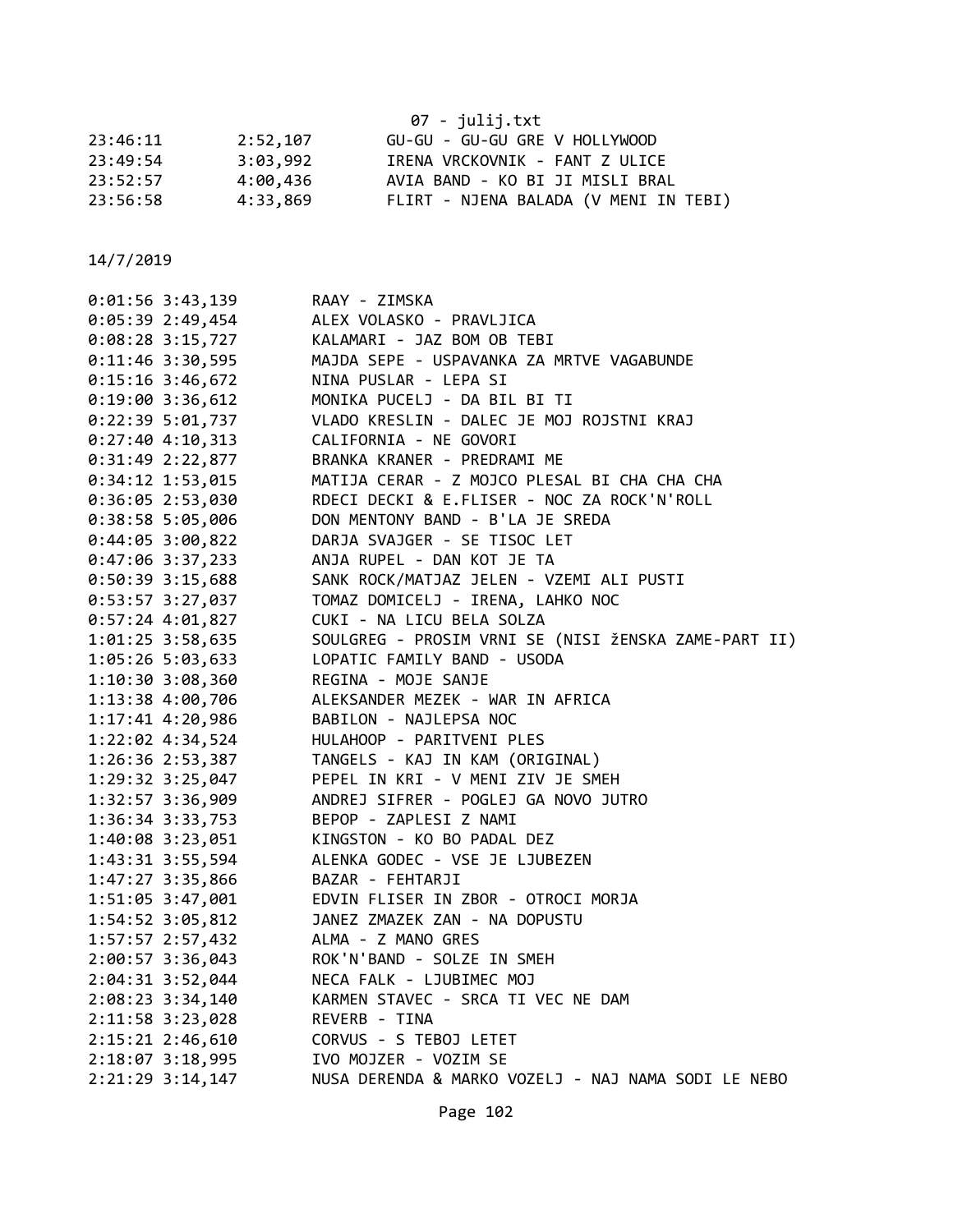| 2:24:43 3:20,889     | 07 - julij.txt<br>LETECI POTEPUHI - BICIKL      |
|----------------------|-------------------------------------------------|
| 2:28:03 2:50,036     | SUPERNOVA - KJE STE VSI                         |
| 2:30:56 3:07,110     | HAZARD - OTROCI PANKRTOV                        |
| 2:34:03 3:55,039     | AVTOMOBILI - POT DOMOV                          |
| 2:37:53 3:37,031     | JANEZ BONCINA BENC - NAVALI NAROD NA GOSTILNE   |
| 2:41:32 3:45,656     | NIKKA - ZA TVOJ NASMEH                          |
| 2:45:18 2:25,733     | DITKA HABERL - VSE ALI NIC                      |
| 2:47:43 3:57,832     | DAN D - POCASI                                  |
| 2:51:39 3:18,957     | IGOR - PAULA                                    |
| 2:54:58 4:15,931     | PANDA - EN KORAK                                |
| 2:59:14 3:25,731     | AVIA BAND/JASMINA CAFNIK & DARE - SAVA SUMI     |
| 3:02:40 3:35,299     | MARTINA SRAJ - HOCEM NAZAJ                      |
| 3:06:15 3:14,022     | IRENA VRCKOVNIK - SIRENA                        |
| 3:09:29 2:56,981     | DAMJANA IN HOT HOT HOT - JE TO LJUBEZEN         |
| 3:12:28 3:35,024     | FARAONI/SLAVKO IVANCIC - SEM TAKSEN KER SEM ZIV |
| 3:16:01 3:30,092     | DRUSTVO MRTVIH PESNIKOV - 25                    |
| 3:19:30 3:28,972     | FOLKROLA - V DEZELI KRAVAT                      |
| 3:23:01 2:39,006     | BELE VRANE - SANJE O KALIFORNIJI                |
| 3:25:40 2:58,010     | JAKA SVOLJSAK - Z VLAKOM NA MORJE               |
| 3:28:37 3:56,966     | AYNEE - AVTO                                    |
| 3:32:37 3:31,991     | MARJANA DERZAJ - NA ZMAJSKEM MOSTU              |
| 3:36:09 2:52,115     | MANOUCHE - KJE SI LUBI                          |
| $3:39:01$ $2:24,023$ | LIDIJA KODRIC - PRIDI V SOBOTO                  |
| $3:41:27$ $3:47,133$ | KATJA KOREN - DAJ UPAJ SI                       |
| $3:45:14$ 4:54,855   | IZTOK MLAKAR - SOCA                             |
| 3:50:09 3:13,926     | DITKA - NE BODI KOT DRUGI                       |
| 3:53:25 3:30,004     | MIHA MERLAK - RANJENO SRCE                      |
| 3:56:55 2:45,902     | VICTORY - LE POVEJTE JI                         |
| 3:59:39 3:07,911     | NEISHA - ZARADI UPANJA                          |
| 4:02:49 3:49,989     | GU-GU - ZELIM SI NA JAMAJKO                     |
| 4:06:34 2:46,979     | SANJA GROHAR - POLETNA NOC                      |
| 4:09:21 3:18,399     | ALEKSANDER NOVAK - DA BI (RADIO EDIT)           |
| 4:12:42 3:00,059     | MARINA MARTENSSON - BLIZU                       |
| 4:15:42 4:08,015     | ANIKA - LAHKO NOC PIRAN                         |
| 4:19:50 3:06,355     | MIT - MIT                                       |
| 4:22:58 3:17,856     | MYSELF - LJUBEZEN V ZRAKU JE (RADIO EDIT)       |
| $4:26:16$ 3:22,905   | ADI SMOLAR - LJUBEZEN, PESEM IN PIJACA          |
| 4:29:35 3:14,958     | BABILON IN DADA - KOT OCEAN (EMA 99)            |
| 4:32:51 3:02,894     | SAN DI EGO - BREZ TEBE                          |
| 4:35:53 3:19,262     | 3CELOS - MADAMME                                |
| 4:39:12 4:10,030     | DAZ - PODOBEN SEM ZMAJU                         |
| 4:43:23 3:01,997     | BRANE KAC - ZASANJANA                           |
| 4:46:25 3:01,988     | VILI RESNIK - NAJ BOGOVI SLISIJO                |
| 4:49:27 4:09,036     | BABALOO BAND - JAZ IN TI                        |
| 4:53:39 4:08,241     | GAL GJURIN - DUSA IN TELO                       |
| 4:57:47 3:22,350     | COVERLOVER - V SRCE                             |
| $5:01:09$ 2:43,281   | BERTA AMBROŽ - BREZ BESED                       |
| 5:03:52 3:25,969     | DADI DAZ - MAMIN SIN                            |
|                      |                                                 |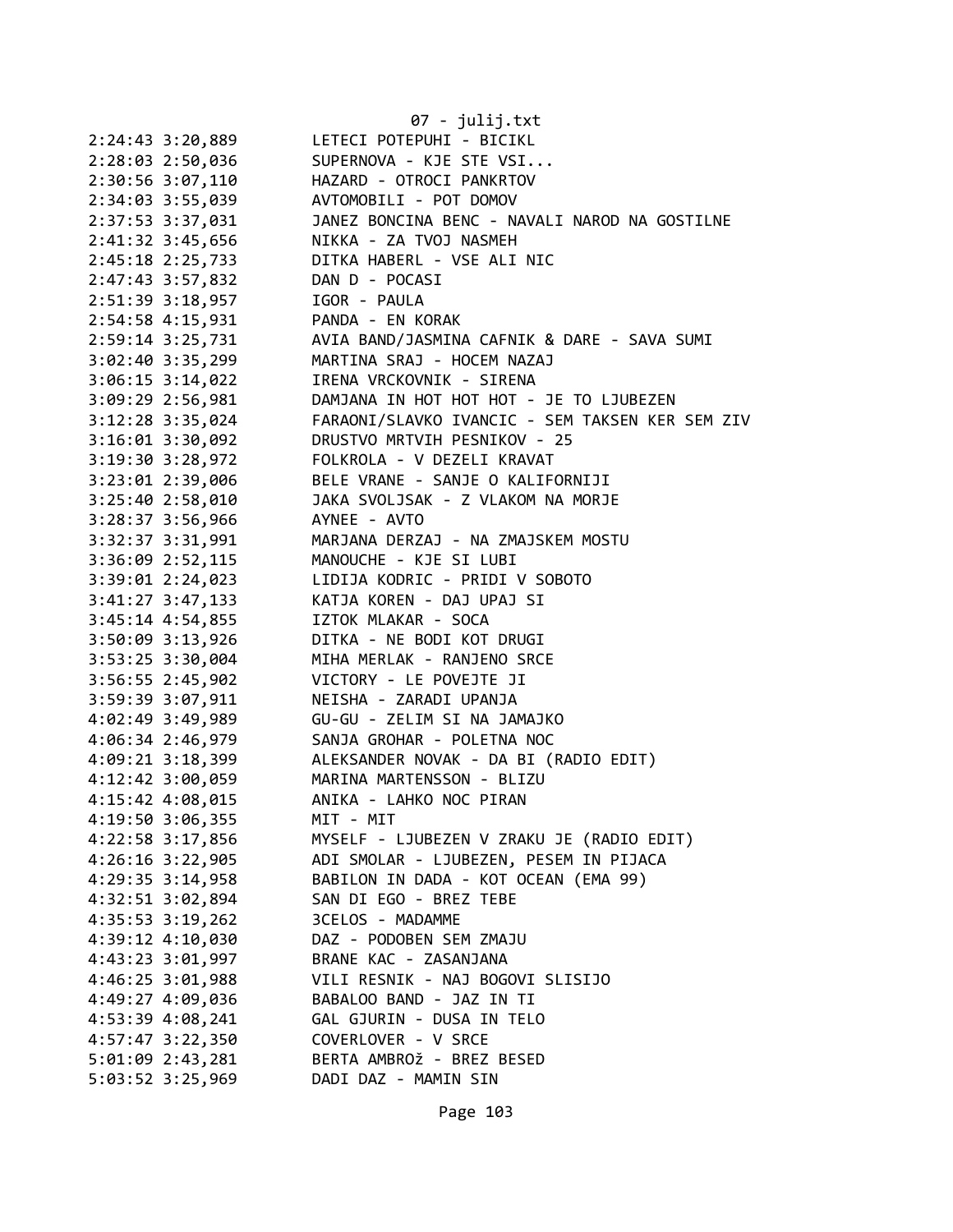|                                        | 07 - julij.txt                                    |
|----------------------------------------|---------------------------------------------------|
| $5:07:16$ 2:38,640                     | ADI SMOLAR - DVAJSET LJUBIC                       |
| 5:09:54 3:59,961                       | ANJA RUPEL - NE POZABI ME                         |
| 5:13:52 4:45,935                       | ANDREJ SIFRER - PTICA Z NEBES                     |
| 5:18:38 3:22,925                       | MANUELLA - V TVOJEM OGNJU (INFERNO)               |
| 5:22:00 3:45,527                       | MARTA ZORE - ŠE SI TU                             |
| 5:25:46 4:23,992                       | NUSA DERENDA - ROKO NA SRCE                       |
| 5:30:09 2:44,338                       | ROK'N'BAND - MOJCA                                |
| 5:32:53 3:54,003                       | LEELOOJAMAIS - NE ZAMERI MI                       |
| 5:36:44 3:38,869                       | NEISHA - LE KAJ SE SKRIVA                         |
| 5:40:22 3:50,033                       | IGOR LIJA - KO TE NI                              |
|                                        | 5:44:12 3:26,707 TATJANA DREMELJ - TI SI ZAME VSE |
| 5:47:38 3:19,872                       | PEPEL IN KRI - ZA VSE LJUDI SVETA                 |
| 5:50:58 4:16,495                       | ALENKA GODEC - ZDAJ GA POZNAM                     |
| 5:55:34 3:11,006                       | ALENKA VIDRIH - SPRENEVEDANJA                     |
| 5:58:45 4:55,317                       | SAMO GLAVAN - VENTILATORSKA PESEM                 |
| 6:03:40 3:45,579                       | KARMEN STAVEC - FANT IZ PRAVLJICE                 |
| 6:07:25 1:42,548                       | MAJDA SEPE - ROMANCA                              |
| 6:09:08 3:15,424                       | DITKA - NE SPREMINJAJ ME                          |
| $6:12:23$ $3:22,737$                   | DARJA SVAJGER - OTOK LJUBEZNI                     |
| $6:15:45$ 4:10,130                     | CALIFORNIA - RECI DA SI NORA NAME                 |
| $6:19:55$ 3:17,435                     | TOMAZ DOMICELJ - HONDOIDI                         |
| $6:23:12$ $4:12,007$                   | IZTOK MLAKAR - REPUBLIKA PALMA DE COCCO           |
| $6:27:46$ 3:48,672                     | KALAMARI - NARIŠI VELIKO SRCE                     |
| 6:31:34 2:55,978                       | MATEJ KOSIR - VSO LJUBEZEN                        |
| $6:34:30$ $3:26,060$                   | ALEKSANDER MEZEK - DNEVI KAKOR JE TA              |
| 6:37:56 2:51,964                       | MIRAN RUDAN - CVETJE IN VRTOVI                    |
| $6:40:47$ 5:32,225                     | DON MENTONY BAND - SEDEM LET                      |
| 6:46:18 2:58,006                       | STANE MANCINI - NAMESTO PISMA                     |
| $6:49:16$ $2:42,431$                   | OTO PESTNER - MNOGO SRECNIH LET OD TOD            |
| 6:51:59 3:09,348                       | KINGSTON - TAM TAM TAM                            |
| 6:55:08 4:01,588                       | DAMJANA - SOLZE                                   |
|                                        | 6:59:09 2:46,981 ANDRAZ HRIBAR - LETIM NAPREJ     |
| 7:01:56 4:13,829 BAZAR - MEHKA DEKLETA |                                                   |
| 7:06:09 4:20,022                       | ANKA COP - METROPOLE                              |
| 7:10:29 2:37,818                       | IRENA KOHONT - ŠPANSKI HARLEM [SPANISH HARLEM]    |
| 7:13:07 4:00,267                       | PANDA - VZEMI ME                                  |
| 7:17:07 3:14,884                       | AVIA BAND - VRATA V RAJ                           |
| 7:20:22 4:04,261                       | NECA FALK - VSI LJUDJE HITIJO                     |
| 7:24:24 2:47,358                       | DELIAL - ZVON LJUBEZNI                            |
| 7:27:11 3:34,495                       | MANOUCHE - MEN SI FENSI                           |
| 7:30:46 3:27,793                       | PAPIR - NACIN                                     |
| 7:34:13 2:40,759                       | GU-GU - MOJ MALI KAKADU                           |
| 7:36:54 3:33,972                       | BLUEGRASS HOPPERS - SLOVENSKEGA NARODA SIN        |
|                                        |                                                   |
| 7:40:28 4:06,057                       | FOLKROLA - MAVRICA                                |
| 7:44:34 3:24,007                       | TONI ROM - TIVOLI                                 |
| 7:47:57 2:39,042                       | BELE VRANE - SANJE O KALIFORNIJI                  |
| 7:50:36 2:24,142                       | MATIJA CERAR - NE BOM TE VEC VABIL                |
| 7:53:00 3:26,011                       | SUNNY ORCHESTRA - V NOV KRAJ                      |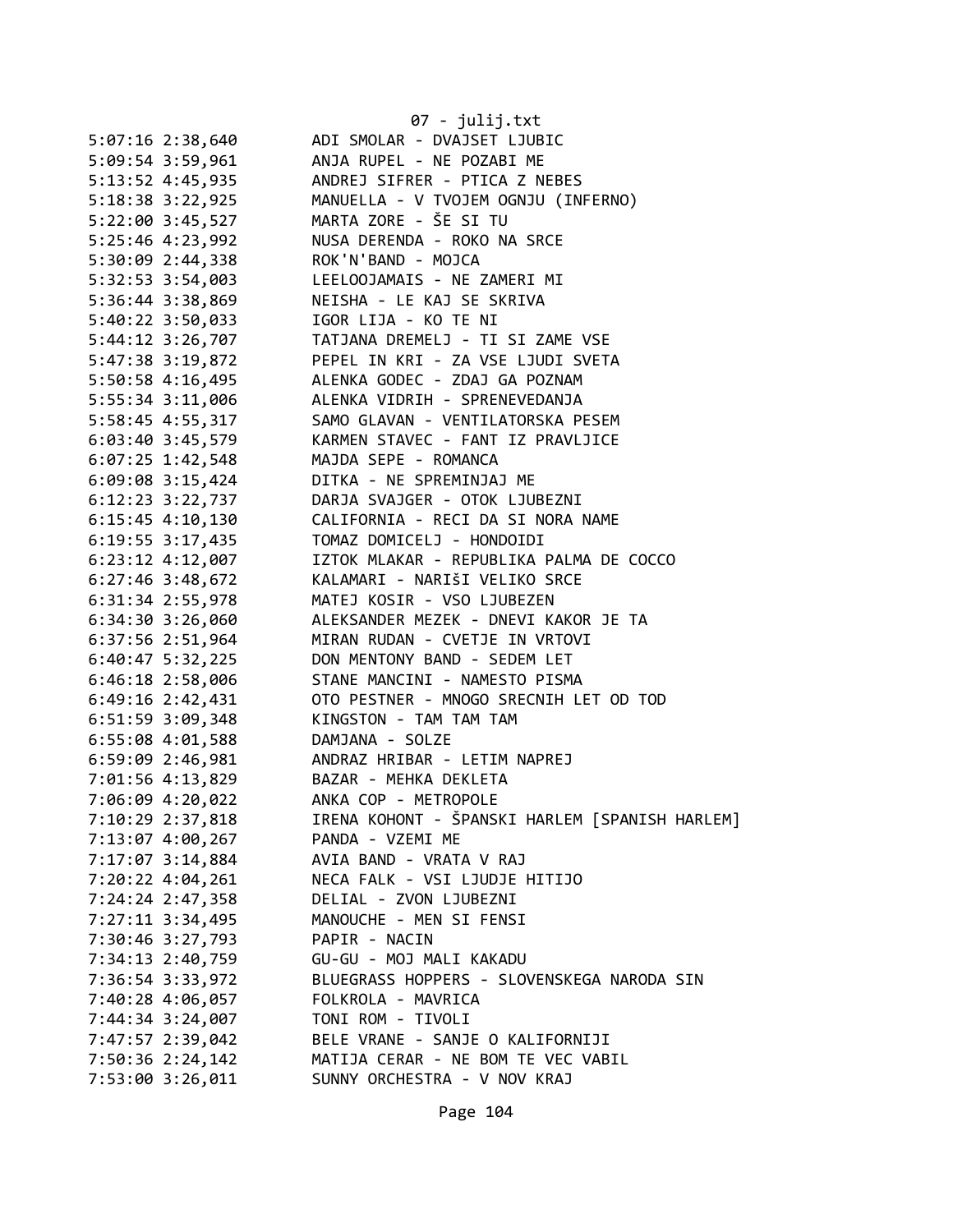|                                      |                                         | 07 - julij.txt                                                                                                                                                                                                            |
|--------------------------------------|-----------------------------------------|---------------------------------------------------------------------------------------------------------------------------------------------------------------------------------------------------------------------------|
|                                      |                                         | ALENKA LESJAK - NAJINI MOSTOVI                                                                                                                                                                                            |
| 7:56:26 2:52,509<br>8:07:09 3:41,569 |                                         | IVANA HONSIC - RDECA NIT                                                                                                                                                                                                  |
| 8:10:50 3:35,397                     |                                         | MARJANA DERZAJ - BREZA MOJE MLADOSTI                                                                                                                                                                                      |
| $8:14:26$ 3:50,688                   |                                         | URSA & PR - KJE SO TISTE STEZICE                                                                                                                                                                                          |
| 8:18:13 4:37,370                     |                                         | FRENK NOVA - TIKA TAKA                                                                                                                                                                                                    |
| 8:22:50 3:53,097                     |                                         | HAZARD - LJUDJE KI SEDIJO V PARKIH                                                                                                                                                                                        |
|                                      |                                         |                                                                                                                                                                                                                           |
| $8:26:43$ 2:40,016                   |                                         | TOMO JURAK - CE JO NEBI VZEL BI BIL BEDAK<br>ANJA RUPEL - RADA IMAM                                                                                                                                                       |
| 8:31:43 4:34,237                     |                                         |                                                                                                                                                                                                                           |
| 8:40:32 4:41,731                     |                                         | ALENKA GODEC - KONEC JE                                                                                                                                                                                                   |
| 8:48:24 4:04,081                     |                                         | AVTOMOBILI - OBLJUBLJENA                                                                                                                                                                                                  |
| 8:52:28 3:34,132                     |                                         | BILBI - PESEM OD VCERAJ                                                                                                                                                                                                   |
|                                      |                                         | 8:56:22 3:07,040 CUKI - KAVBOJCI IN INDIJANCI                                                                                                                                                                             |
| $9:00:01$ 4:12,302                   |                                         | FARAONI - JAZ TE NIMAM RAD                                                                                                                                                                                                |
|                                      |                                         | 9:00:01 4.12, 052<br>9:04:13 2:47, 058 DELIALI - ZVON LJUBEZNI<br>9:07:00 2:38, 996 MILAN PECOVNIK PIDZI - JESSE JAMES                                                                                                    |
|                                      |                                         |                                                                                                                                                                                                                           |
|                                      | MAJDA ARH - ZDAJ VEM                    |                                                                                                                                                                                                                           |
|                                      | 9:17:29 4:25,677 NUDE - RAZLOG          |                                                                                                                                                                                                                           |
|                                      | 9:22:41 3:56,276 HISA - V NOVO JUTRO    |                                                                                                                                                                                                                           |
|                                      | 9:26:59 3:44,108 PHONOMONICS - POHITIVA |                                                                                                                                                                                                                           |
| 9:31:50 1:56,153                     |                                         | JELKA CVETEŽAR - ROŽNATO PISEMCE                                                                                                                                                                                          |
|                                      |                                         | 9:33:46 3:28,758 BABALOO BAND - POT DOMOV                                                                                                                                                                                 |
|                                      |                                         |                                                                                                                                                                                                                           |
|                                      |                                         | 9:37:14 3:27,748<br>9:46:02 3:50,007<br>ANDREJ SIFRER - ZENSKE, KI PIJEJO PIVO                                                                                                                                            |
|                                      |                                         | 9:50:39 3:37,078 ANIKA HORVAT - VSE SI TI                                                                                                                                                                                 |
|                                      | 9:54:16 3:03,037 DEKAMERONI - SAVA SUMI |                                                                                                                                                                                                                           |
|                                      | 9:57:16 3:32,501 PLANET GROOVE - SONCE  |                                                                                                                                                                                                                           |
|                                      |                                         | 10:01:36 3:39,657 ALJA OMLADIC - NE JEMLJI ME ZARES                                                                                                                                                                       |
|                                      |                                         | 10:05:15 3:02,222 BOTRI - UGASN' ME                                                                                                                                                                                       |
|                                      |                                         | 10:03:15<br>10:08:17<br>10:14:58<br>10:14:58<br>10:18:12<br>10:18:12<br>10:18:12<br>10:18:12<br>10:18:12<br>10:18:12<br>10:18:12<br>10:03:28<br>20:03:28<br>20:04<br>20:05<br>AYNEE - ZJUTRAJ<br>20:05<br>AYNEE - ZJUTRAJ |
|                                      |                                         |                                                                                                                                                                                                                           |
|                                      |                                         |                                                                                                                                                                                                                           |
|                                      |                                         | 10:22:26 3:22,109 MARKO VOZELJ - TUKAJ SI                                                                                                                                                                                 |
| 10:25:48                             |                                         | 5:06,487 MIA ZNIDARIC - PESEM NAMESTO ZLATNIKOV                                                                                                                                                                           |
| 10:32:02                             | 3:36,071                                | FLIRT - KO JE NI                                                                                                                                                                                                          |
| 10:35:38                             | 3:44,521                                | DARJA SVAJGER - DIVJA                                                                                                                                                                                                     |
| 10:42:11                             | 2:48,618                                | ROK'N'BAND - CISTO TVOJ                                                                                                                                                                                                   |
| 10:44:59                             | 3:50,025                                | VICTORY - A TI!                                                                                                                                                                                                           |
| 10:48:41                             | 3:50,287                                | NAPOLEON - BODI MOJA                                                                                                                                                                                                      |
| 10:53:18                             | 3:38,942                                | NEISHA - LE KAJ SE SKRIVA                                                                                                                                                                                                 |
| 10:56:54                             | 3:20,546                                | PEPEL IN KRI - LJUDJE POMLADI                                                                                                                                                                                             |
| 11:01:01                             | 3:09,367                                | JAN PLESTENJAK - 7 LET NAZAJ (NOR SEM, DA TE LJUBIM)                                                                                                                                                                      |
| 11:04:06                             | 4:12,629                                | SANK ROCK - LAHKA DAMA                                                                                                                                                                                                    |
| 11:08:18                             | 3:43,198                                | SAMO GLAVAN - NIMAMO                                                                                                                                                                                                      |
| 11:14:53                             | 3:00,978                                | MITJA PODLESNIK - TOTALNO HUDA                                                                                                                                                                                            |
| 11:17:54                             | 4:32,821                                | JANEZ ZMAZEK - ZGODBA O LJUDEH                                                                                                                                                                                            |
| 11:23:24                             | 3:53,762                                | BEPOP - LOKOMOTIVA                                                                                                                                                                                                        |
| 11:27:12                             | 3:54,524                                | GUSTI/POLONA KASAL - MINE LETO                                                                                                                                                                                            |
| 11:32:10                             | 3:23,419                                | ELDA VILER - TU SI TI                                                                                                                                                                                                     |
|                                      |                                         |                                                                                                                                                                                                                           |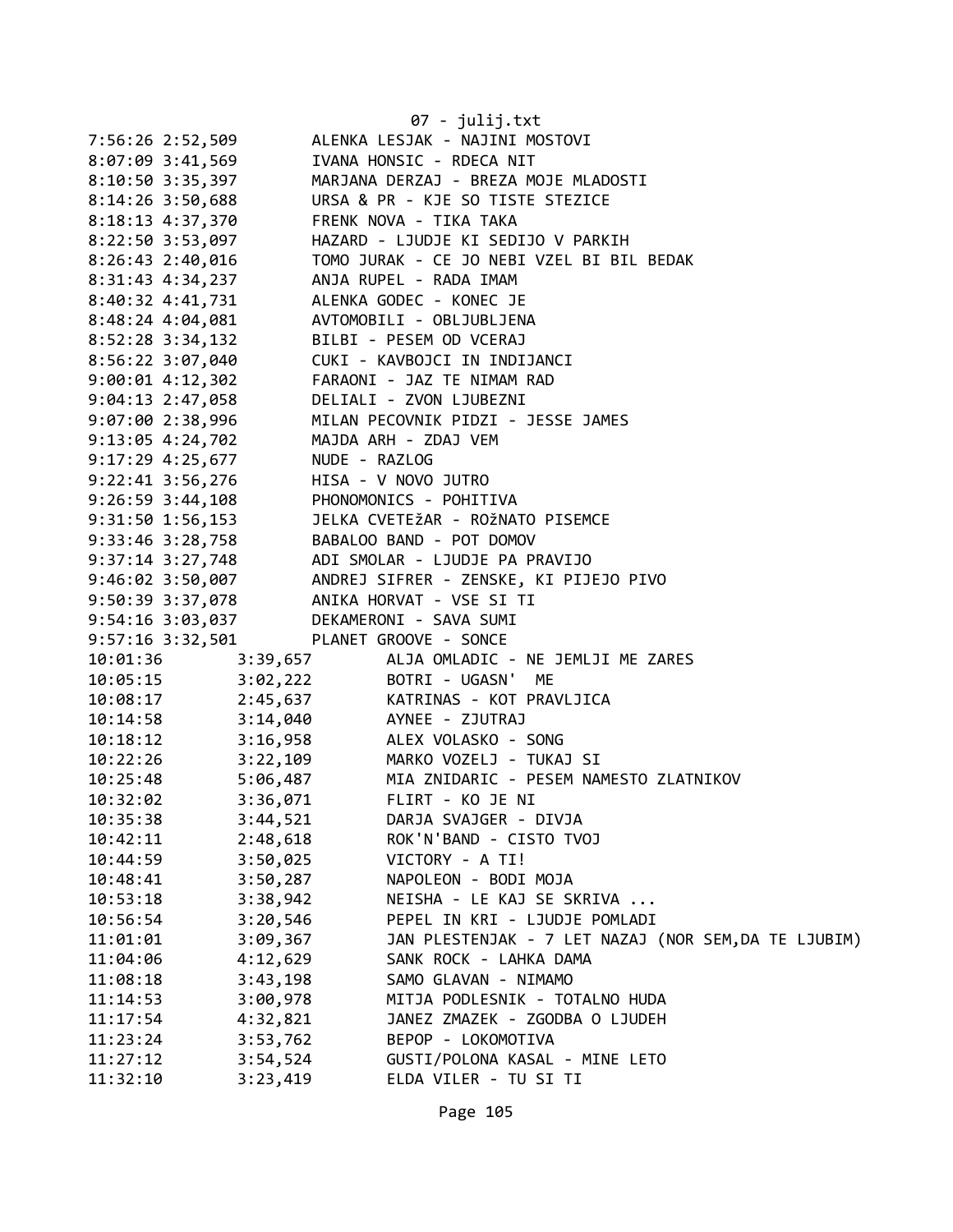|          |          | 07 - julij.txt                                    |
|----------|----------|---------------------------------------------------|
| 11:35:33 | 2:37,109 | ALEKSANDRA CERMELJ - BEZNE MISLI                  |
| 11:38:10 | 3:44,467 | AVIA BAND - ZEMLJA PLEŠE                          |
| 11:45:56 | 4:02,559 | PINOCCHIO - LJUBEZEN IZ SOLSKIH DNI               |
| 11:50:46 | 2:58,498 | TOMAZ DOMICELJ - SLOVENSKEGA NARODA SIN           |
| 11:53:44 | 3:35,060 | OTO PESTNER - CIGANSKA KRI (BIG BAND MIX)         |
| 11:57:39 | 3:42,526 | DON MENTONY BAND - ZBUDI SE                       |
| 12:02:08 | 3:31,144 | NINA PUSLAR - OBJEMI ME ZDAJ                      |
| 12:05:34 | 5:27,518 | IZTOK MLAKAR - ŠTEFANA IN BARTOLIN                |
| 12:15:04 | 3:04,815 | JANEZ ZMAZEK ZAN - LAHKO NARDIM SE BOLJS          |
| 12:18:08 | 3:41,715 | KARMEN STAVEC - LEP POLETNI DAN '04               |
| 12:22:47 | 1:42,034 | MATEJ KOSIR - Z LJUBEZNIJO                        |
| 12:24:50 | 3:45,229 | TATJANA DREMELJ - ZALJUBLJENA                     |
| 12:28:35 | 3:35,685 | NEZA DROBNIC - BREZ BESED                         |
| 12:33:18 | 3:10,002 | VILI RESNIK - NAJ OSTANE TO MED NAMA              |
| 12:36:28 | 2:06,049 | NECA FALK - BALADA                                |
| 12:38:34 | 2:47,679 | HAMO & TRIBUTE 2 LOVE - GREMO SE IGRAT BOGA       |
| 12:45:54 | 2:10,994 | MARJANA DERZAJ - JANEZ                            |
| 12:48:05 | 2:58,011 | PLATIN - STO IN ENA ZGODBA                        |
| 12:51:50 | 3:49,640 | SUNNY ORCHESTRA - ODHAJAM                         |
| 12:55:39 | 2:52,588 | NANA MILCINSKI - ZAKAJ GRES MIMO                  |
| 12:58:32 | 3:49,708 | HAZARD - MAKALONCA                                |
| 13:02:55 | 3:00,051 | FOLKROLA - POLNA LUNA                             |
| 13:05:55 | 3:04,960 | NANA MILICINSKI - DRAGI                           |
| 13:09:00 | 3:29,357 | ALEKSANDER MEZEK - AJDA PA ZNOVA CVETI            |
| 13:13:52 | 1:57,099 | LIDIJA KODRIC - DAN ZA NAJU DVA                   |
| 13:15:49 | 2:57,879 | ABADON - POZITIVNA ENERGIJA                       |
| 13:18:46 | 3:21,002 | BAZAR - AMERIKA                                   |
| 13:23:12 | 2:38,089 | KALAMARI - V VETRU RDECIH ZASTAV                  |
| 13:25:50 | 3:28,637 | SONJA GABERSCEK - BRESKVICE                       |
| 13:30:05 | 4:12,086 | PANDA - GREM SVOJO POT                            |
| 13:34:17 | 2:41,213 | MATIJA CERAR - TRI DEKLICE                        |
| 13:36:58 | 7:43,996 | MAJDA ARH - MM MIX (MAJDA MEGA MIX)               |
| 13:46:04 | 3:33,338 | ALENKA GODEC - POT ZA DVA                         |
| 13:50:29 | 3:57,056 | MOULIN ROUGE - NAJSLAJSI POLJUBI                  |
| 13:54:19 | 2:56,820 | ANJA RUPEL - V LJUBLJANO                          |
| 13:57:15 | 3:43,294 | AVTOMOBILI - NAVADEN DAN                          |
| 14:01:33 | 3:54,232 | ZAN SERCIC - KAJ PA MIDVA                         |
| 14:05:27 | 2:58,784 | POP DESIGN - PUSTI SONCU V SRCE                   |
| 14:08:25 | 2:38,204 | DAMJANA - KAJ PA TI                               |
| 14:12:26 | 3:54,005 | NUSA DERENDA - V OGENJ ZDAJ OBLECI ME             |
| 14:16:20 | 4:01,395 | GU-GU - MOJA MALA LUCIJA                          |
| 14:21:26 | 3:01,638 | POP ART - SE JE CAS                               |
| 14:24:27 | 3:08,525 | MARTA ZORE - MIDVA                                |
| 14:27:36 | 4:01,908 | KINGSTON - LUNA NAD OBALO                         |
| 14:32:21 | 4:24,688 | DRUSTVO MRTVIH PESNIKOV - BOJNA CRTA (RADIO EDIT) |
| 14:36:46 | 3:15,563 | MAJDA SEPE - MED ISKRENIMI LJUDMI                 |
| 14:41:24 | 4:25,037 | ANDREJ SIFRER - LEPA DEKLETA                      |
| 14:45:37 | 3:17,039 | VLADO KRESLIN - SPET DOMA                         |
|          |          |                                                   |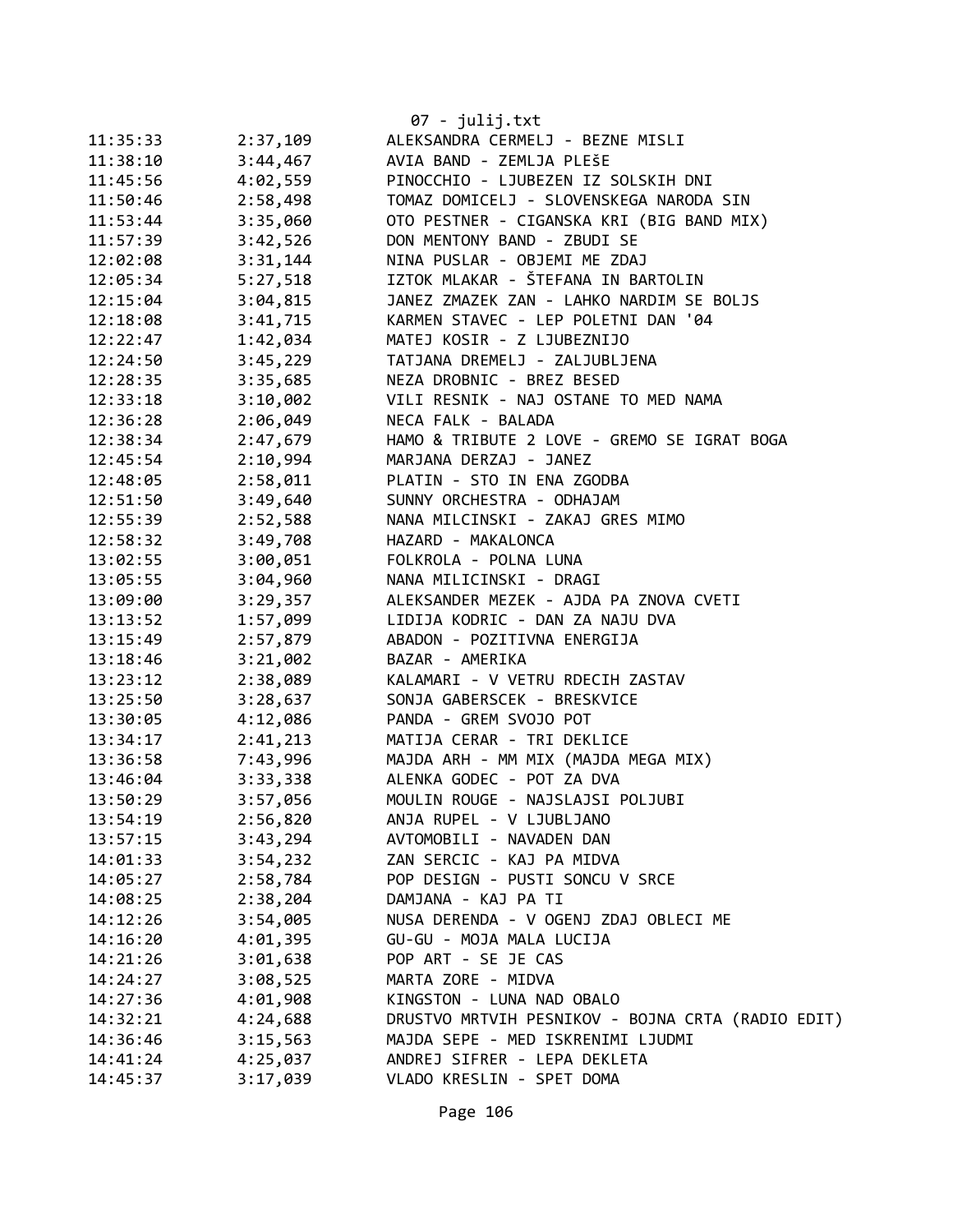|          |          | 07 - julij.txt                                  |
|----------|----------|-------------------------------------------------|
| 14:48:51 | 3:03,358 | ANIKA HORVAT - V LJUBLJANO                      |
| 14:52:46 | 4:24,652 | CALIFORNIA/MZ HEKTOR - MOJE HREPENENJE          |
| 14:57:30 | 4:39,631 | PETER PAN - OH, SABINA                          |
| 15:02:44 | 2:55,045 | CUKI/PIKA BOZIC - KOMAR                         |
| 15:05:37 | 2:21,195 | BELE VRANE - HOROSKOP                           |
| 15:07:58 | 3:42,366 | GASPER RIFELJ - HOTEL ZA 2                      |
| 15:13:00 | 4:08,073 | ADI SMOLAR - SPOMIN NA MAJ                      |
| 15:17:08 | 3:24,018 | LINTVERN - CE TE SRECAM                         |
| 15:21:37 | 2:25,546 | HISA - USPAVANKA                                |
| 15:24:24 | 2:59,011 | TULIO FURLANIC & PIHALNI ORKESTER KOPER - AGATA |
| 15:27:23 | 3:21,276 | FARAONI - MI LJUDJE SMO KOT MORJE               |
| 15:31:31 | 2:57,502 | IRENA KOHONT - POVABI ME NA LUNO                |
| 15:34:28 | 3:23,049 | SLEEPWALKERS - IME ROZE                         |
| 15:37:51 | 2:15,017 | STANE MANCINI - TAM, KAMOR GRE VETER SPAT       |
| 15:41:28 | 3:13,293 | MANOUCHE - SUPERFAJN                            |
| 15:44:41 | 4:47,457 | BIG FOOT MAMA - BULDOŽER                        |
| 15:50:20 | 3:00,571 | MITJA PODLESNIK - TOTALNO HUDA                  |
| 15:53:20 | 3:57,877 | SAMO GLAVAN - NOV DAN                           |
| 15:57:18 | 2:37,018 | ROK KLEMENC - PREPIR                            |
| 16:00:29 | 3:52,897 | BOTRI - VROCA HLADNA                            |
| 16:04:22 | 3:14,981 | PEPEL IN KRI - LJUBLJANSKI GRAD                 |
| 16:07:36 | 3:14,994 | IRENA VRCKOVNIK - VSAK MOSKI NAJ                |
| 16:12:14 | 5:09,571 | FLIRT - ROMEO IN JULIJA                         |
| 16:17:19 | 3:13,517 | ROK'N'BAND - VERJEMI                            |
| 16:21:36 | 2:22,230 | MESTNI POSTOPACI - ELEKTRIK SONJA               |
| 16:23:58 | 3:25,802 | MALI OGLASI BAND - VROCA KRI                    |
| 16:27:24 | 4:40,591 | TOMAZ DOMICELJ - MOJ DOM JE LJUBLJANA           |
| 16:34:24 | 2:25,966 | BERTA AMBROŽ - JOKALA BOM BREZ SOLZ             |
| 16:41:05 | 3:22,332 | TOMAZ DOMICELJ - PRIŠLA JE KOT POMLAD           |
| 16:47:38 | 4:09,184 | DON MENTONY BAND - NEKAM BOM ŠEL                |
| 16:52:38 | 3:41,728 | BOR GOSTISA - BOLJ BEL KOT BLED                 |
| 16:56:20 | 3:23,003 | IZTOK MLAKAR - POLITIK GVIDO                    |
| 17:00:17 | 3:44,442 | NINA PUSLAR - ZA VEDNO                          |
| 17:04:01 | 2:55,630 | ANDRAZ HRIBAR - KADAR SI TU                     |
| 17:06:56 | 3:27,736 | TRISTAN - SRECA SE RODI V PRICAKOVANJU          |
| 17:10:59 | 2:59,815 | OTO PESTNER - SPET PO STARI POTI                |
| 17:13:58 | 4:08,009 | AURORA - SVOJE DUSE POET                        |
| 17:18:06 | 3:18,184 | AVIA BAND - VSAJ ŠE TRENUTEK                    |
| 17:22:18 | 4:00,080 | VICTORY - TEQUILA IZ TVOJEGA POPKA              |
| 17:26:17 | 4:59,868 | SAN DI EGO BAND - SONCE JE TAM KJER SI TI       |
| 17:32:06 | 3:38,141 | DARJA SVAJGER - SONCE SI                        |
| 17:35:44 | 3:49,972 | SUNNY ORCESTRA - ODHAJAM                        |
| 17:40:56 | 3:22,614 | DAN D - KOZLAM                                  |
| 17:44:19 | 2:33,312 | MATIJA CERAR - HIJA-HO                          |
| 17:46:52 | 3:03,031 | CHATEAU/DADI DAZ - SOLZICE                      |
| 17:50:50 | 3:19,695 | SUNNY ORCHESTRA - AFRO ŽUR                      |
| 17:54:30 | 3:16,146 | SELL OUT - SAMOTA                               |
| 17:57:45 | 3:00,010 | MAJA KEUC - VANILIJA                            |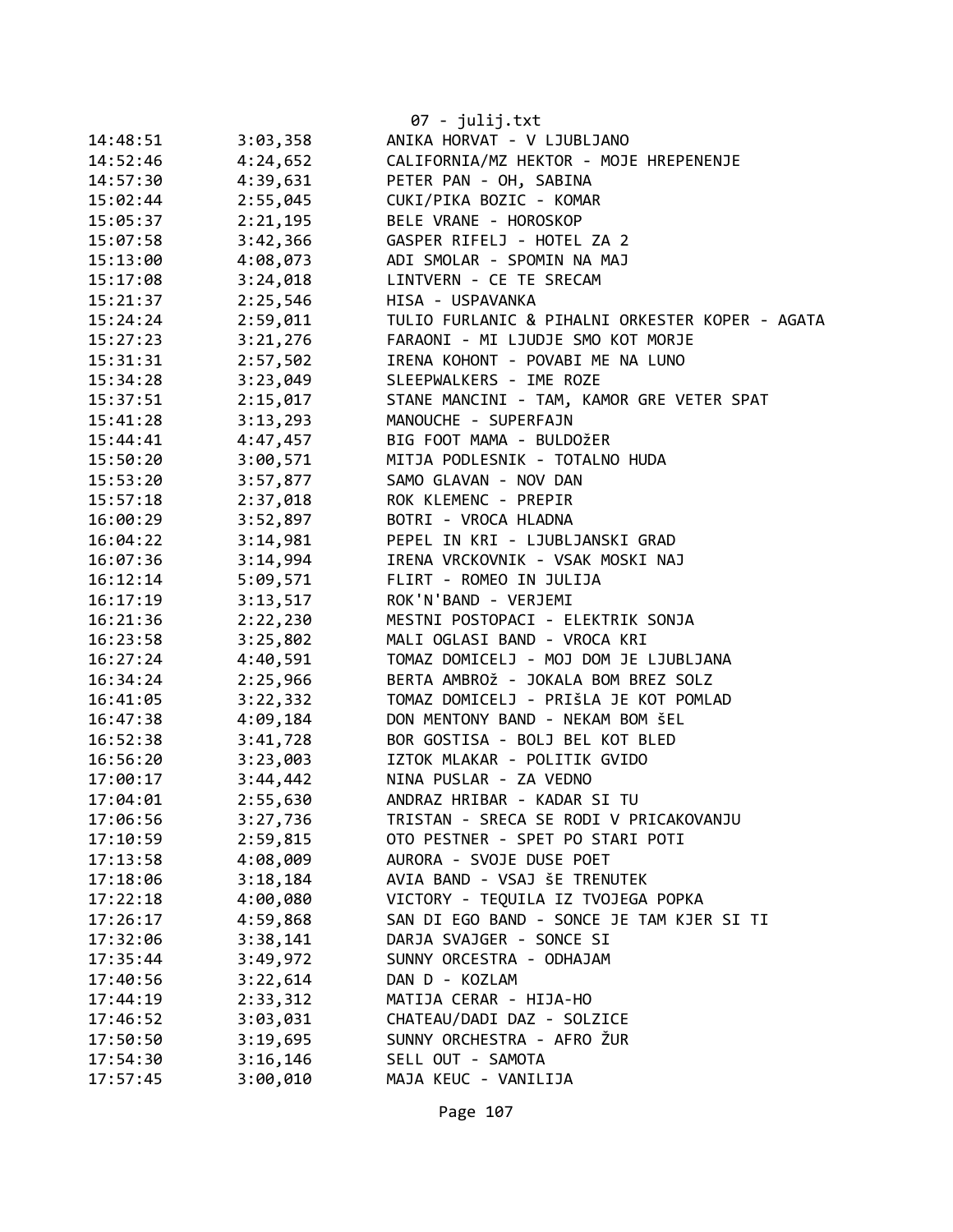|          |          | 07 - julij.txt                                 |
|----------|----------|------------------------------------------------|
| 18:01:20 | 4:03,027 | BAZAR - POISCI ME                              |
| 18:05:23 | 3:15,216 | NECA FALK - ON JE REKEL SONCE                  |
| 18:08:38 | 3:26,010 | RITEM PLANET - NEBO JE BREZ OBLACKA            |
| 18:12:36 | 3:16,662 | KATARINA GALIC - POVEJ MI                      |
| 18:15:52 | 3:57,670 | EVA BOTO - NA KOZO PISANA                      |
| 18:20:43 | 3:34,373 | FOLKROLA - DANES                               |
| 18:24:39 | 3:18,807 | POLONA - CUTIM, DA ZIVIM                       |
| 18:27:54 | 3:41,715 | NEISHA - VZEMI ME                              |
| 18:43:27 | 2:14,839 | JOŽICA SVETE - SONCE SIJE NA PORTOROZ          |
| 18:45:42 | 3:40,848 | NUDE - PEPELKA                                 |
| 18:50:15 | 3:02,006 | MARTA ZORE - POJDI Z NJO                       |
| 18:53:17 | 3:02,784 | ALENKA GODEC - CE VERJAMES ALI NE              |
| 18:56:19 | 3:13,132 | ALEKSANDER MEZEK - NEBO PO DEŽJU               |
| 19:00:07 | 3:59,704 | MIRAN RUDAN - POSKUSI POZABITI                 |
| 19:04:03 | 4:20,999 | JAN PLESTENJAK - TRIKRAT ME POLJUBI            |
| 19:08:24 | 4:04,503 | ANJA RUPEL - SANJAM TE                         |
| 19:13:03 | 2:57,456 | HAZARD - ROŽE ZA ELZO                          |
| 19:16:00 | 4:18,988 | JANEZ BONCINA BENC - NA NOGE                   |
| 19:21:13 | 3:14,789 | KARMEN STAVEC - VZEMI MOJO DLAN                |
| 19:24:27 | 4:12,003 | ANKA COP - VSAK TVOJ TRENUTEK                  |
| 19:28:39 | 3:51,750 | SANK ROCK - EO (RADIO EDIT)                    |
| 19:33:19 | 4:31,590 | PAPIR - PERON 9                                |
| 19:37:51 | 2:47,618 | MARJANA DERZAJ - BASIN STREET BLUES            |
| 19:41:13 | 3:40,005 | MARTIN KRPAN - MALI BOGOVI                     |
| 19:44:53 | 2:23,944 | MAJDA SEPE - ŠUŠTARSKI MOST                    |
| 19:47:17 | 3:02,018 | KALAMARI - NA DRUGEM SVETU                     |
| 19:51:14 | 3:30,071 | MAJDA ARH - GRAD ŽELJA                         |
| 19:54:44 | 3:49,738 | VLADO KRESLIN - ENA PESEM                      |
| 19:58:34 | 4:18,253 | ANDREJ SIFRER - ROMANJE                        |
| 20:03:27 | 3:15,767 | NULA KELVINA - KAKO NAJ TE POGRESAM            |
| 20:06:42 | 3:36,165 | ADI SMOLAR - GENOCID                           |
| 20:13:45 | 2:55,013 | STANE MANCINI - OTOZNI TANGO                   |
| 20:16:39 | 3:28,452 | NUSA DERENDA - ZA STARE CASE                   |
| 20:20:42 | 2:20,553 | LIDIJA KODRIC - PASTIR KOSTJA                  |
| 20:23:03 | 2:26,070 | GU-GU - PAPAGAJA                               |
| 20:25:29 | 3:10,019 | BRATJE BOSTJANCIC - ZVEZDE PADAJO V NOC        |
| 20:28:38 | 2:09,005 | BRANKA KRANER - CAO                            |
| 20:31:41 | 3:35,153 | BELE VRANE - LJUBIL BOM LE                     |
| 20:35:16 | 3:33,657 | DAMJANA IN HOT HOT HOT - NOCOJ LJUBILA BI SE S |
| TEBOJ    |          |                                                |
| 20:38:49 | 3:00,323 | JELKA CVETEŽAR - SIMFONY                       |
| 20:47:09 | 4:14,944 | FARAONI - NE VDAJ SE                           |
| 20:52:13 | 3:30,251 | AVTOMOBILI - ZASEBNI RAJ                       |
| 20:56:02 | 4:16,200 | INDIGO - DRUGACNA                              |
| 21:00:53 | 2:56,368 | PEPEL IN KRI - VODA NA MOJ MLIN                |
| 21:03:49 | 3:36,960 | GAL GJURIN IN NINA PUSLAR - TO JE TO           |
| 21:07:26 | 3:33,842 | E.V.A. - KAKO LEPO TE SRE AT BO SPET           |
| 21:14:56 | 3:00,036 | ROK'N'BAND - JAGODE IN COKOLADA                |

Page 108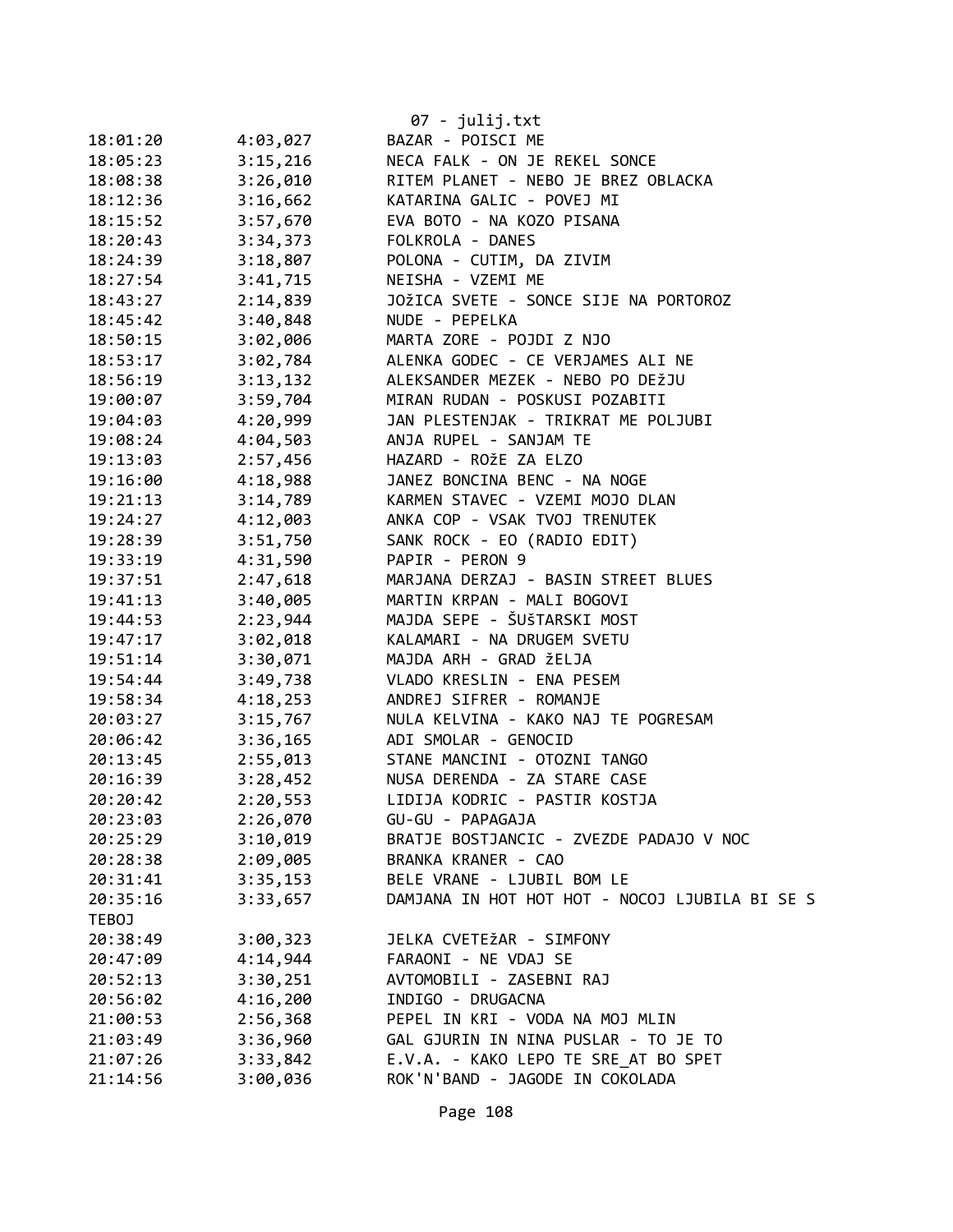|          |          | 07 - julij.txt                        |
|----------|----------|---------------------------------------|
| 21:17:56 | 4:16,012 | BEPOP - BELA SNEZINKA                 |
| 21:23:07 | 3:22,008 | JANKO ROPRET - LJUBLJANCANKE          |
| 21:26:29 | 4:20,586 | DRUSTVO MRTVIH PESNIKOV - CUTIM TE    |
| 21:31:40 | 3:20,430 | ALEX VOLASKO - A BI Z MANO SLA        |
| 21:35:00 | 3:46,302 | SAMO GLAVAN - NATEGNJENCI             |
| 21:38:46 | 3:48,997 | ANIKA - PREDALA SE NE BOM             |
| 21:45:22 | 2:55,966 | IRENA KOHONT - POVABI ME NA LUNO      |
| 21:48:17 | 3:32,908 | BAND 501 - ÈAS SE USTAVI              |
| 21:52:39 | 4:32,235 | DON MENTONY BAND - RAD BI BIL BARABA  |
| 21:57:11 | 3:23,272 | FLORA & PARIS - VSE SI TI             |
| 22:01:09 | 3:08,083 | TOMAZ DOMICELJ - JAMAJKA              |
| 22:04:17 | 2:54,829 | IRENA VRCKOVNIK - HEJ, FANT HEJ       |
| 22:07:11 | 3:02,131 | DARJA SVAJGER - SE TISOC LET          |
| 22:13:05 | 3:39,668 | KINGSTON - TRI KRASNE                 |
| 22:16:43 | 2:22,210 | OTO PESTNER - TRIDESET LET (KRATKA)   |
| 22:20:01 | 3:28,988 | MATEJ ZALAR - KO TE NI                |
| 22:23:27 | 3:15,845 | BILBI - KOT SVA BILA                  |
| 22:26:43 | 5:11,972 | ANIKA HORVAT - POGREŠAM TE            |
| 22:32:48 | 3:20,020 | PRIZMA - POGUM                        |
| 22:36:06 | 3:38,515 | GAL GJURIN - PLESEM PO MUZIKI         |
| 22:43:46 | 3:57,011 | GOLDEN EYE - DO KONCA                 |
| 22:47:43 | 3:01,685 | MLADI LEVI - ODA IRENI                |
| 22:51:33 | 3:44,759 | CUKI - KROKODILCKI                    |
| 22:55:17 | 3:24,899 | FOLKROLA - TUMASTI OŽBI               |
| 22:58:42 | 2:42,116 | FELIKS LANGUS - DISKO RAJ (DISCO RAJ) |
| 23:01:59 | 4:01,818 | NECA FALK - VSI LJUDJE HITIJO         |
| 23:06:00 | 2:02,068 | MATIJA CERAR - MILIJON ZELJA          |
| 23:08:02 | 4:35,936 | MATJAZ JELEN - POLJUBI ME V DEZJU     |
| 23:16:33 | 3:16,665 | PETER JANUS - ZATE                    |
| 23:20:40 | 3:34,059 | BOZIDAR WOLFGANG WOLF - ZAJOKAL BOM   |
| 23:24:14 | 4:53,618 | IZTOK MLAKAR - MARJO SPINEL           |
| 23:30:01 | 3:05,962 | FOXY TEENS - MODRE OCI                |
| 23:33:07 | 3:24,275 | AVIA BAND - UTRIP SRCA                |
| 23:36:31 | 4:03,105 | NINA PUSLAR - SLECENO SRCE            |
| 23:45:06 | 4:53,277 | DAVID GROM - LEPA SI MOJA             |
| 23:50:48 | 3:20,038 | NINO ROBIC - POSLEDNJA POSTAJA        |
| 23:54:08 | 3:20,291 | LETECI POTEPUHI - BICIKL              |
| 23:57:28 | 3:47,214 | ANJA RUPEL - NEKAJ UR ZA NOROST       |

| 0:01:504:12,874    | FLIRT - POLJUBI ME                   |
|--------------------|--------------------------------------|
| $0:06:02$ 4:19,081 | OTO PESTNER - TRIDESET LET           |
| $0:10:21$ 3:21,478 | KALAMARI - RITEM SONCA               |
| $0:13:45$ 3:38,981 | BAZAR - PORTOROZ 1905                |
| $0:17:24$ 3:28,837 | BOSTJAN KOROSEC - KJE JE TISTA TRAVA |
| $0:20:52$ 2:24,901 | GU-GU - PAPAGAJA                     |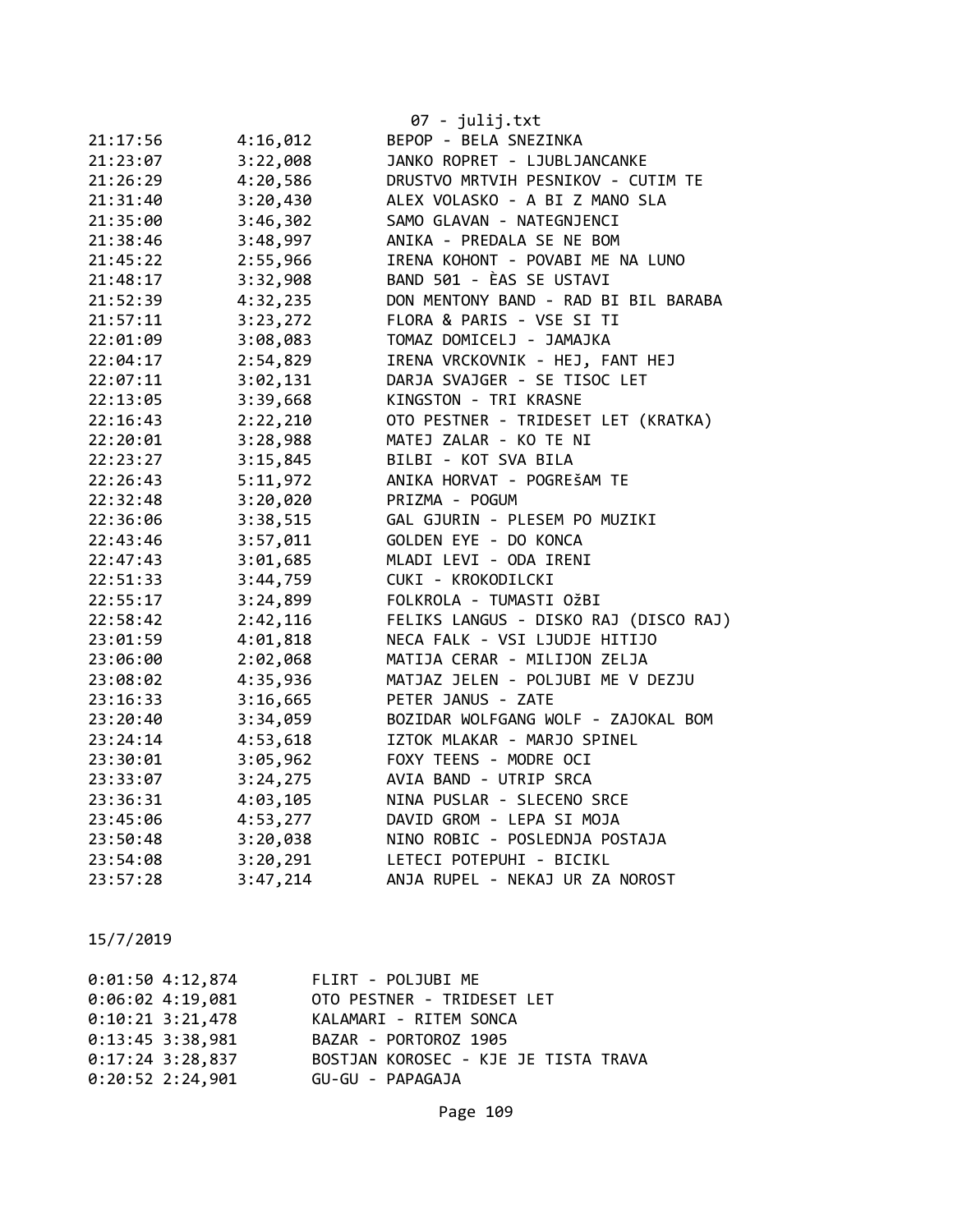|                      | 07 - julij.txt                                            |
|----------------------|-----------------------------------------------------------|
| $0:23:20$ 3:50,762   | PETRA PETAN - ON JE BIL TA                                |
| $0:27:10$ 3:53,619   | SELEKCIJA - BELA GOLOBICA                                 |
| $0:31:04$ 2:28,963   | PEPEL IN KRI - CUJ, DEKLICA                               |
| $0:33:34$ 3:21,461   | CUKI - POD KROSNJO STAREGA BORA                           |
| $0:36:55$ 3:53,530   | SAN DI EGO - JULIJA                                       |
| 0:40:48 3:07,926     | ALENKA GODEC - V MENI JE MOC                              |
| $0:43:59$ 3:02,547   | AURORA - REKLA JE                                         |
| $0:47:01$ 2:55,033   | SUNNY ORCHESTRA - NA KARIBE                               |
| $0:49:52$ 2:11,329   | ADI SMOLAR - LJUBIM JO                                    |
| $0:52:06$ 3:00,010   | ROK'N'BAND - JAGODE IN COKOLADA                           |
| $0:55:06$ 4:59,111   | ALENKA VIDRIH - ZAVESA                                    |
| 1:00:05 3:08,772     | ANA KARNEZA - ZBUDI SE                                    |
| 1:03:16 2:16,018     | ANIKA HORVAT - POLETNA NOC                                |
| $1:05:32$ 3:41,682   | VICTORY - MI MAMO SE FAJN                                 |
| 1:09:13 3:00,539     | MLADI LEVI - ODA IRENI                                    |
| $1:12:16$ 3:53,766   | VILI RESNIK - NA FUZBAL ME PUST                           |
| 1:16:10 3:28,046     | SARA JAGRIC - VSE KAR VREDNO JE                           |
| 1:19:38 2:58,014     | TOMAZ DOMICELJ - STARA MAMA                               |
| 1:22:38 3:30,267     | CALIFORNIA/MZ HEKTOR - LEDENA PTICA                       |
| 1:26:06 3:55,996     | ANIKA - NISVA DOBER PAR                                   |
| 1:30:02 2:48,001     | RITEM PLANET - ZGOREJ BREZ                                |
| 1:32:48 3:39,079     | KATRINAS - LETIM                                          |
| $1:36:27$ 3:46,942   | VLADO KRESLIN - VRANE                                     |
| 1:40:13 4:08,037     | DMP - NEBO NAD BERLINOM                                   |
| 1:44:24 3:19,823     | ANETTE - DANES                                            |
| $1:47:43$ 3:27,854   | GASPER RIFELJ - MOZAIK                                    |
| $1:51:11$ $3:09,921$ | KINGSTON - BOSSA NOGA                                     |
| $1:54:21$ $3:28,687$ | DELIAL - SEJEM ZELJA                                      |
| 1:57:50 2:55,205     | YLENIA ZOBEC - PRIZNAM                                    |
| $2:00:45$ 3:24,352   | NINA PUSLAR - ROK TRAJANJA                                |
| 2:04:08 3:24,981     | NUSA DERENDA - NE KLICI ME                                |
| 2:07:32 2:26,048     | IZTOK MLAKAR - PUBI, USIDIMO SE                           |
| 2:09:57 3:23,687     | DAN D - POZITIVNE MISLI                                   |
| 2:13:23 3:47,586     | SLOVENSKI EXPRESS - IZI                                   |
| 2:17:11 3:05,964     | S.MUGERLIH & R.ROLIH - NA TVOJI STRANI                    |
| 2:20:16 4:07,559     | IRENA VRCKOVNIK/SLAVKO IVANCIC - KAR SEM JAZ IN KAR SI TI |
| 2:24:27 4:28,073     | DON MENTONY BAND - OBCUTEK JE VAZEN                       |
| 2:28:54 2:41,032     | ALEKSANDER MEZEK - ZALJUBITI SE JE RES LAHKO              |
| 2:31:35 3:33,823     | HAZARD - NENA                                             |
| 2:35:12 2:39,019     | BLUEGRASS HOPPERS - STARA MAMA                            |
| 2:37:51 3:43,001     | TOM TOM - LE SPOMIN                                       |
| 2:41:33 3:31,932     | PANDA - KAKSNO SONCE KAKSEN DAN                           |
| 2:45:08 3:06,061     | THE TWINS - HOCEM VEDETI                                  |
| 2:48:13 2:57,020     | BOTRI - ANGELINA                                          |
| 2:51:08 2:59,629     | EVA CERNE - CUDEZI SMEHLJAJA                              |
| 2:54:08 4:11,023     | AVTOMOBILI - ODPRI OCI                                    |
| 2:58:19 4:02,721     | MAJDA ARH - NORI DAN                                      |
| 3:02:21 3:10,879     | KARMEN STAVEC - CE SI PRAVI                               |
|                      |                                                           |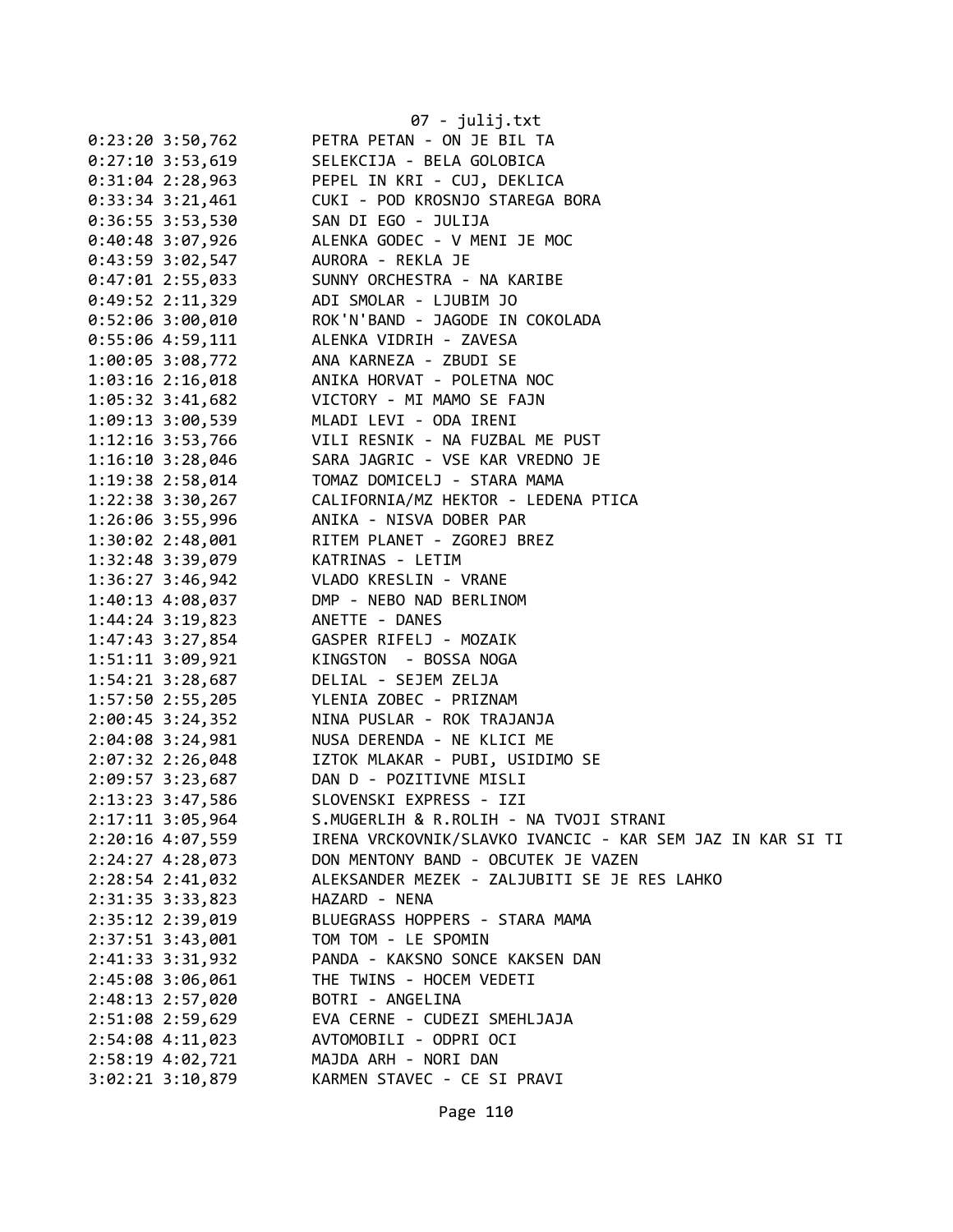|                      | 07 - julij.txt                                                 |
|----------------------|----------------------------------------------------------------|
| $3:05:35$ 3:49,971   | BABALOO BAND - KO SEM SAM                                      |
| $3:09:24$ 2:30,855   | RAFKO IRGOLIC - CARMEN                                         |
| 3:11:55 2:57,629     | BELE VRANE - TUDI DEZ                                          |
| 3:14:55 2:45,480     | ANDRAZ HRIBAR - RAPAD TEPE IPI MAPAM                           |
| 3:17:39 4:36,018     | RAF - NA DRUGI STRANI SVETA                                    |
| $3:22:12$ $3:26,499$ | NECA FALK - ZA TOPOLI NEKJE SI TI                              |
| $3:25:41$ $3:18,873$ | ALJA KRUSIC - A BOS MALO MOJ                                   |
| 3:29:00 2:46,996     | JANKO ROPRET - ZIMZELEN                                        |
| 3:31:47 3:17,013     | ANDREJ SIFRER - ZAGORSKI ZVONOVI                               |
| 3:35:07 2:51,226     | SELL OUT - ZOMBI V KATAKOMBI                                   |
| 3:37:58 2:54,018     | MARJANA DERZAJ - ORION                                         |
| 3:40:51 3:02,686     | BOJANA GLATZ - ON ME NI                                        |
| 3:43:56 2:52,022     | MATIJA CERAR - OBLEDELA SLIKA                                  |
| 3:46:48 2:01,034     | IVANKA KRASEVEC - PRESERN - KRESOVANJE                         |
| 3:48:49 3:28,988     | AVIA BAND - LJUBEZEN JE ODSLA                                  |
| $3:52:20$ 2:42,941   | EVA SRSEN - LJUBI, LJUBI, LJUBI                                |
| 3:55:03 3:54,929     | MATJAZ JELEN - VSE SE V PRAVO SMER VRTI                        |
| 3:58:57 4:01,976     | MATEVZ SALEHAR HAMO - PRIHAJAS                                 |
| 4:03:02 2:38,789     | BETI JURKOVIC - POJEM IN ZVIZGAM                               |
| 4:05:40 3:03,728     | ROYAL FLASH - VSE BI DAL                                       |
| 4:08:44 3:55,992     |                                                                |
|                      | NEW SWING QUARTET - FANTJE<br>KANTOR - LJUBEZEN IZ SOLSKIH DNI |
| 4:12:43 3:07,009     |                                                                |
| 4:15:49 1:41,991     | MAJDA SEPE - ROMANCA                                           |
| 4:17:31 2:54,024     | IVO MOJZER - POLNOCNI KAVBOJ                                   |
| 4:20:27 3:45,223     | LAVENDER - DAN SE PREBUJA                                      |
| 4:24:12 3:06,537     | KALAMARI - SNEG                                                |
| 4:27:19 3:36,634     | MANOUCHE - KONEC TEDNA                                         |
| 4:30:58 3:35,044     | BAZAR - PRVI MAJ                                               |
| 4:34:33 2:56,773     | BILBI - TO NI BLUES                                            |
| 4:37:29 2:39,014     | STANE MANCINI - BESEDA LJUBLJANA                               |
| 4:40:10 2:19,030     | NECA FALK & ALFI NIPIC - KAKO SVA SI RAZLICNA                  |
| 4:42:27 4:30,721     | CHATEAU - NASMEHNI SE                                          |
| 4:46:58 4:04,860     | DRUSTVO MRTVIH PESNIKOV - POD OBLAKOM                          |
| 4:50:54 2:43,450     | D KWASCHEN RETASHY - ROZALIJA                                  |
| 4:53:38 3:13,521     | ANJA RUPEL - VSE ALI NIC                                       |
| 4:56:51 2:59,017     | MILAN PECOVNIK PIDZI - LJUBIM JO                               |
| 5:00:20 3:58,423     | MAJDA SEPE - POJ KITARA MOJEGA SRCA                            |
| 5:04:18 2:51,969     | TOMAZ DOMICELJ - KAMIJONAR                                     |
| 5:07:08 2:30,921     | DON MENTONY BAND - REKLA JE ŠE                                 |
| 5:10:37 3:17,608     | NEISHA - MALO TU MALO TAM                                      |
| 5:13:52 3:16,541     | ANDREJ SIFRER - POBEGNIVA!                                     |
| 5:17:08 2:53,019     | VILI RESNIK - DALEC JE AMERIKA                                 |
| 5:21:17 4:50,957     | ALENKA GODEC - NI ME STRAH                                     |
| 5:26:08 2:32,563     | BELE VRANE - MALA TERASA                                       |
| $5:28:40$ $3:22,031$ | OTO PESTNER - ZGODBA ZA DVA                                    |
| 5:32:39 4:35,978     | FLORA & PARIS - OLJE IN VODA                                   |
| 5:37:15 3:26,634     | ADI SMOLAR - KO SEM BIL MLAD, SEM BIL TRAPAST                  |
| 5:41:40 3:17,084     | NUSA DERENDA - NI MI ZAL                                       |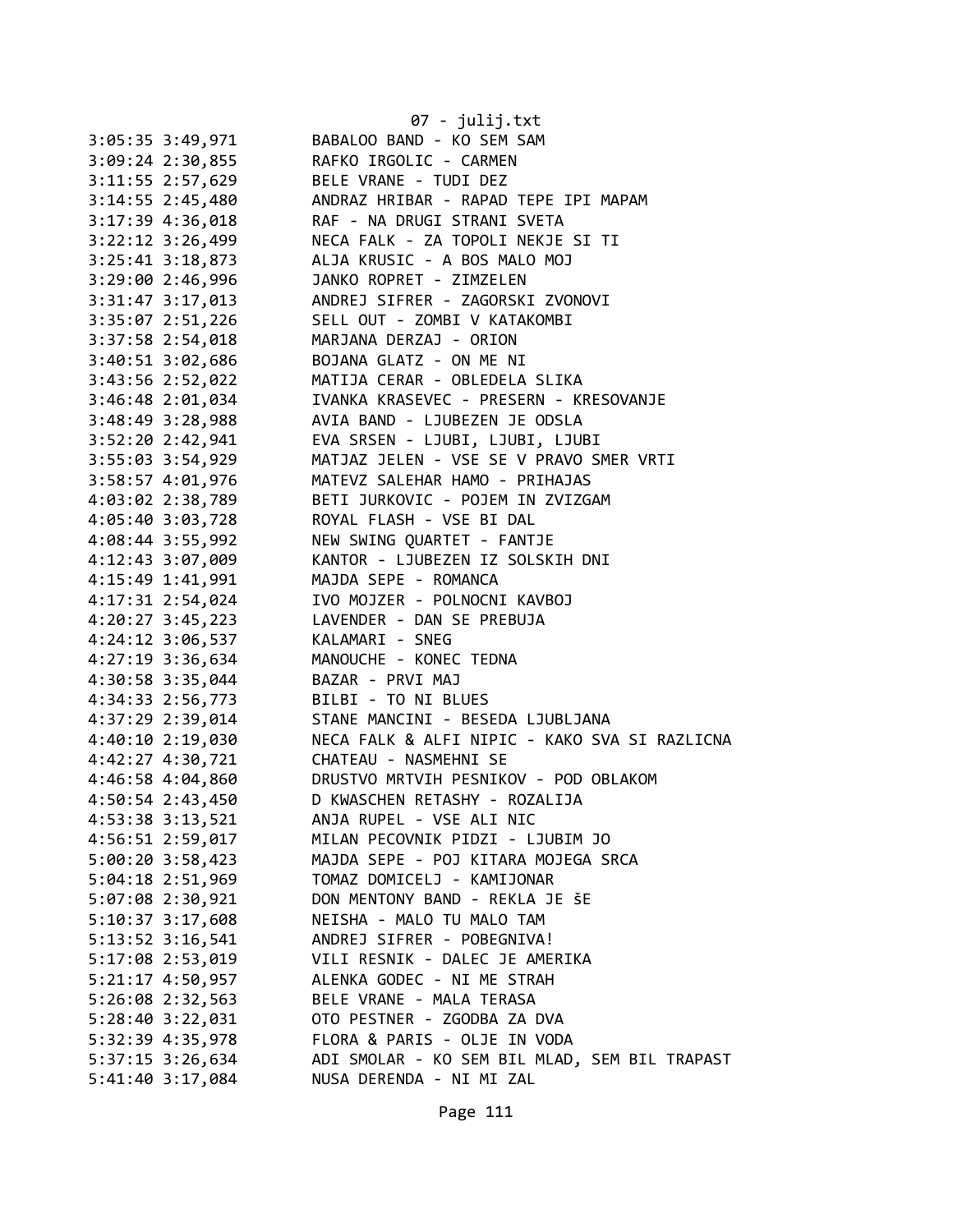|                      | 07 - julij.txt                                       |
|----------------------|------------------------------------------------------|
| 5:44:54 4:43,358     | SAMO GLAVAN - KRETENIZACIJA                          |
| 5:50:15 1:57,939     | MATIJA CERAR - ZACARALA ME JE DEKLICA                |
| 5:52:13 3:25,413     | BOTRI - OB TEBI SE MI ZROLA                          |
| 5:55:58 3:00,014     | PEPEL IN KRI - PRIDI V SVET LJUBEZNI                 |
| 5:58:57 4:34,841     | BAZAR - LJUBOSUMJE                                   |
| $6:04:03$ 3:33,284   | LUNA NAD OBALO - MARTINA MAJERLE                     |
| $6:07:36$ 1:58,540   | BERTA AMBROŽ - MALI VRAGEC V OCEH                    |
| $6:10:32$ 3:52,989   | MIRAN RUDAN - ZARADI NJE                             |
| $6:14:24$ 3:41,603   | AVTOMOBILI - GOSPODAR                                |
| 6:18:05 2:05,535     | MARJANA DERZAJ - V LJUBLJANO                         |
| 6:21:28 2:56,736     | CHATEAU - ZARADI TEBE                                |
| 6:24:46 2:29,527     | DAMJANA - V MOJ SVET VSTOPIL SI TI                   |
|                      | 6:27:16 3:30,582 FLIRRT - ZATE BI SNEL DOL NEBO      |
|                      | 6:31:24 3:50,977 CUKI - SONCNI ZAREK                 |
| $6:35:14$ $3:26,476$ | ANJA RUPEL - ZADNJI POLJUB                           |
| 6:38:41 3:06,645     | ROK'N'BAND - MALA MAJA                               |
| 6:42:45 3:23,947     | DAVID GROM - POLNA LUNA                              |
| 6:46:09 3:52,019     | ALEKSANDER MEZEK - NASA LADJA                        |
| 6:50:39 3:14,706     | GU-GU - MANGO BANANA                                 |
| 6:53:53 3:35,896     | NEW SWING QUARTET - OBRTNIKI                         |
| $6:57:29$ 2:50,831   | METKA ŠTOK - MOŠKI IN ŽENSKA                         |
| 7:00:50 3:47,637     | KALAMARI - CAKAM TE ZAMAN                            |
| 7:04:38 3:49,016     | MARTA ZORE - PESEM JE VSE KAR IMAM                   |
| 7:08:26 3:13,981     | BIG FOOT MAMA - ROLA SE                              |
| 7:12:38 3:05,199     | MONIKA PUCELJ - NIC NE USTAVI ME                     |
| 7:15:39 3:50,114     | AVIA BAND - NAJINO LETO                              |
| 7:20:47 3:30,017     | NINA PUSLAR - STIRJE LETNI CASI                      |
| 7:24:13 3:30,059     | SARA JAGRICC - POBEGNI Z MANO                        |
| 7:27:43 3:09,049     | FARAONI/SLAVKO IVANCIC - KAR JE RES, JE RES          |
| 7:31:24 4:40,319     | LEONART - NOV DAN                                    |
|                      | 7:36:04 3:17,446 KARMEN STAVEC - 100 NORIH IDEJ      |
| 7:40:20 3:47,962     | SIMONA VODOPIVEC - DOBROJE, DA ZENSKA SEM            |
|                      | 7:44:07 2:51,929 AYNEE - NEPRESPANE NOCI             |
| 7:46:59 2:10,506     | OPTIMISTI - STARI MEDO                               |
| 7:49:48 3:12,088     | CALIFORNIA - VRAG NAJ TE VZAME                       |
| 7:52:59 3:56,954     | DARJA SVAJGER - BODI VETER                           |
| 7:56:56 3:38,839     | HAZARD - VSAK JE SAM                                 |
| $8:01:05$ 3:18,776   | IRENA VRCKOVNIK - MED NEBOM IN MENOJ                 |
| 8:04:24 2:27,506     | IVANKA KRASEVEC - PRESERN - POVSOD PO PRAZNIKIH DISI |
| $8:06:51$ 6:32,682   | IZTOK MLAKAR - OD FRANCA FRANCESKINA GOD             |
| 8:14:22 3:39,633     | MAJDA ARH - ZALJUBLJENA                              |
| 8:18:01 2:45,008     | NECA FALK - VSAK JE SVOJE SRECE KOVAC                |
| $8:22:04$ 3:00,013   | NUDE - SI'Z D BES                                    |
| 8:24:58 3:51,958     | DAN D - JUTRANJA (ORIGINAL)                          |
| 8:28:49 2:58,855     | ANDRAZ HRIBAR - ZIVLJENJE JE                         |
| 8:32:26 3:46,032     | BEPOP - BREZ TEBE                                    |
| 8:36:09 3:35,859     | CARPE DIEM - ORIGINAL                                |
| $8:40:43$ 3:04,783   | FRENK NOVA - RABIM TVOJ SMEH                         |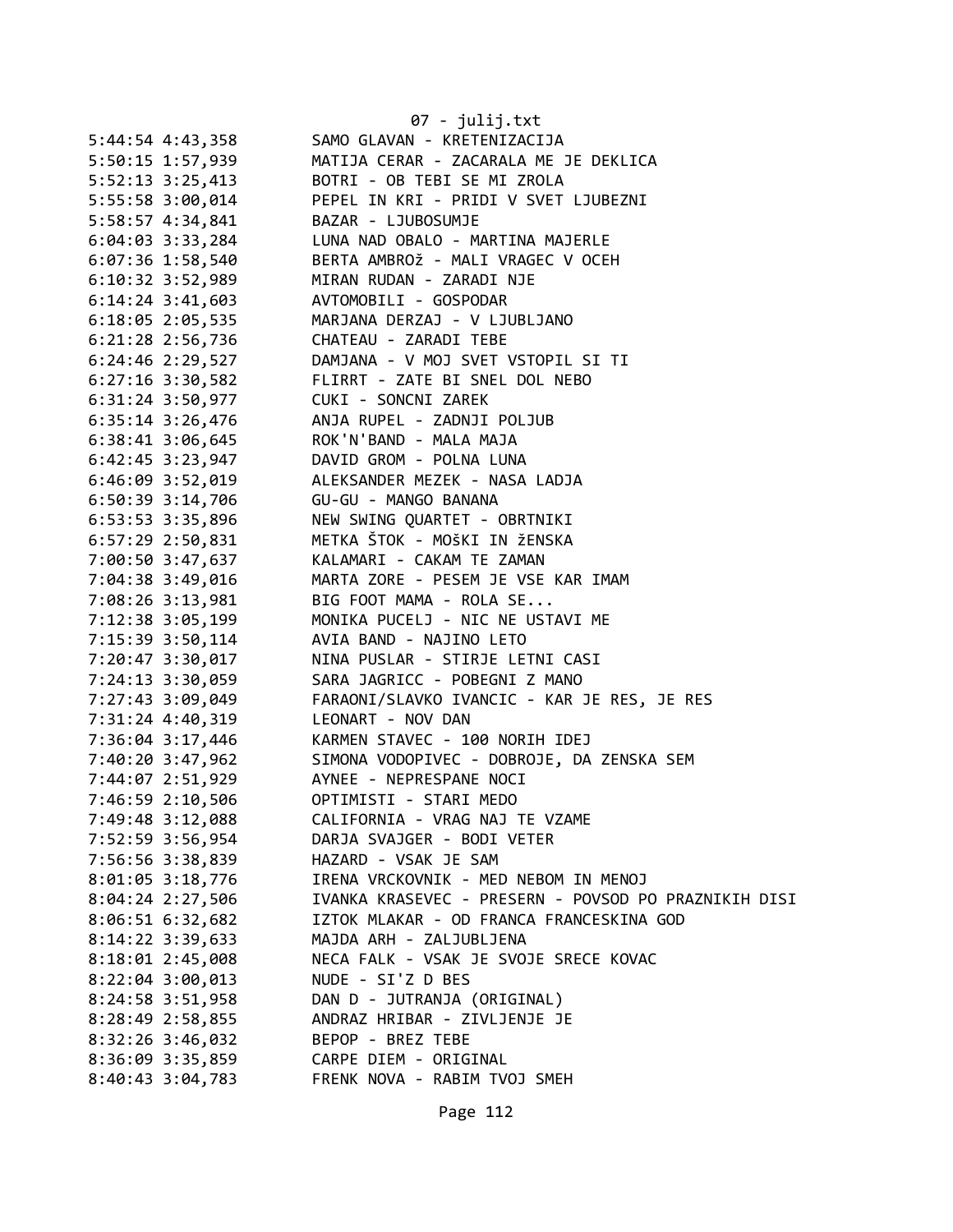|                      |                      | 07 - julij.txt                              |
|----------------------|----------------------|---------------------------------------------|
| 8:43:48 3:27,720     |                      | LETECI POTEPUHI - LJUBEZEN NA PRVI POGLED   |
| 8:47:15 4:00,020     |                      | ZABJAK TRIO - LENORA                        |
| 8:51:53 2:43,978     |                      | IVO MOJZER - NJENE CRNE OCI                 |
| $8:54:57$ $3:13,011$ |                      | VLADO KRESLIN - ZVEZDICE BELE               |
| 8:58:09 2:54,648     |                      | BLUEGRASS HOPPERS - KAMIONAR                |
| 9:01:37 3:40,020     |                      | PANDA - MORJE IN                            |
| $9:05:09$ 1:46,322   |                      | IVANKA KRAŠEVEC - HOT DIGGITY               |
| 9:06:55 4:18,589     |                      | AGROPOP - TI SI MOJ SONCEK                  |
| $9:16:07$ $3:31,901$ |                      | VICTORY - KAKO NAJ CAS USTAVIM              |
| 9:20:23 2:59,025     |                      | BABALOO BAND - NOCEM PESEM                  |
| 9:23:21 3:17,021     |                      | ANIKA HORVAT - NOCEM                        |
| 9:27:002:08,012      |                      | VULTURE AND THE GURU - NE STRELJAJ NAME     |
| 9:29:58 3:25,772     |                      | KINGSTON - MENE LUNA NOSI                   |
| 9:33:24 3:46,998     |                      | IVANCIC SLAVKO/LAVANDA - KO MENE VEC NE BO  |
| $9:37:10$ 3:45,093   |                      | XEQUTIFZ - DALEC STRAN                      |
| $9:44:24$ $3:41,033$ |                      | IVAN HUDNIK - ZELENE LIVADE S TEBOJ         |
| $9:48:04$ 2:58,843   |                      | JELKA CVETEŽAR - JUTRO NA PLANINI           |
| 9:51:48 3:43,674     |                      | TINA OSTERMAN - TRENUTEK (RADIO MASTER)     |
| 9:55:32 3:49,842     |                      | ALENKA GODEC - ODKAR SI TU                  |
| 10:00:06             |                      | 3:11,739 VENERA - DISKO KLUB                |
| 10:03:18             | 3:34,874             | ANDREJ SIFRER - NA ZDRAVJE NAŠIH ŽENA       |
| 10:06:53             | 2:38,039             | MAJDA SEPE - LJUBLJANSKE ULICE              |
| 10:14:44             | 3:10,111             | DON MENTONY BAND - MORSKI POZDRAV           |
| 10:17:54             | 4:16,299             | ADI SMOLAR - DNEVI SO KRATKI, NOCI PA DOLGE |
| 10:23:07             | 2:08,010             | RAFKO IRGOLIC - JAHAM SPET V KOLORADO       |
| 10:25:15             | 3:19,331             | YUHUBANDA/KATJA KOREN - CE JE TO SLOVO      |
| 10:28:31             | 3:07,871             | TOMAZ DOMICELJ - AVTOMAT                    |
| 10:32:29             | 2:39,213             | ANABEL - POZITIVA                           |
| 10:35:08             | 3:28,936             | NATASA & ZIBELNIK - DAN JE LEP              |
| 10:38:37             | 3:38,681             | JANEZ BONCINA BENC - TA NOC JE MOJA         |
| 10:47:22             | 3:21,151             | MARJANA DERZAJ - DIXIELAND BAND             |
| 10:51:28             | 3:17,022             | CUKI - LIZA                                 |
| 10:54:45             | 3:46,655             | ANJA RUPEL - NAJBOLJ NORI PAR               |
| 10:58:31             | 3:41,637             | NEISHA - LE KAJ SE SKRIVA                   |
| 11:02:57             | 2:57,601             | ALEX VOLASKO - V HISI VECNIH SANJ           |
| 11:05:55             | 2:51,546             | PEPEL IN KRI - PO BITKI SO GENERALI VSI     |
| 11:08:46             | 3:51,044             | GAL - KAJ VSE BI DAL                        |
| 11:15:02             | 3:23,014             | U'REDU - NA SMARNO GORO                     |
| 11:18:25             | 3:00,126             | BELE VRANE - MOJA LJUBEZEN                  |
| 11:22:22             | 3:28,649             | FOLKROLA - MONA                             |
| 11:25:50             | 4:11,736             | ANIKA - PLIMA                               |
| 11:30:52             | 2:49,004             | HISA - ODKRIJ OTROKOM SVET                  |
| 11:33:41             | 3:28,670             | SOPRANOS - PRIVLACNO                        |
| 11:37:09             |                      | BERTA AMBROŽ - DAN KOT DNEVI VSI            |
| 11:41:57             | 2:10,980<br>3:40,923 | KALAMARI - NE BODI JEZNA NAME               |
| 11:45:38             | 2:33,032             | OTO PESTNER - SAH                           |
| 11:48:11             | 3:10,186             | SAMO GLAVAN - JASTREBI                      |
| 11:52:06             |                      |                                             |
|                      | 3:56,216             | NUSA DERENDA - MODRO MORJE                  |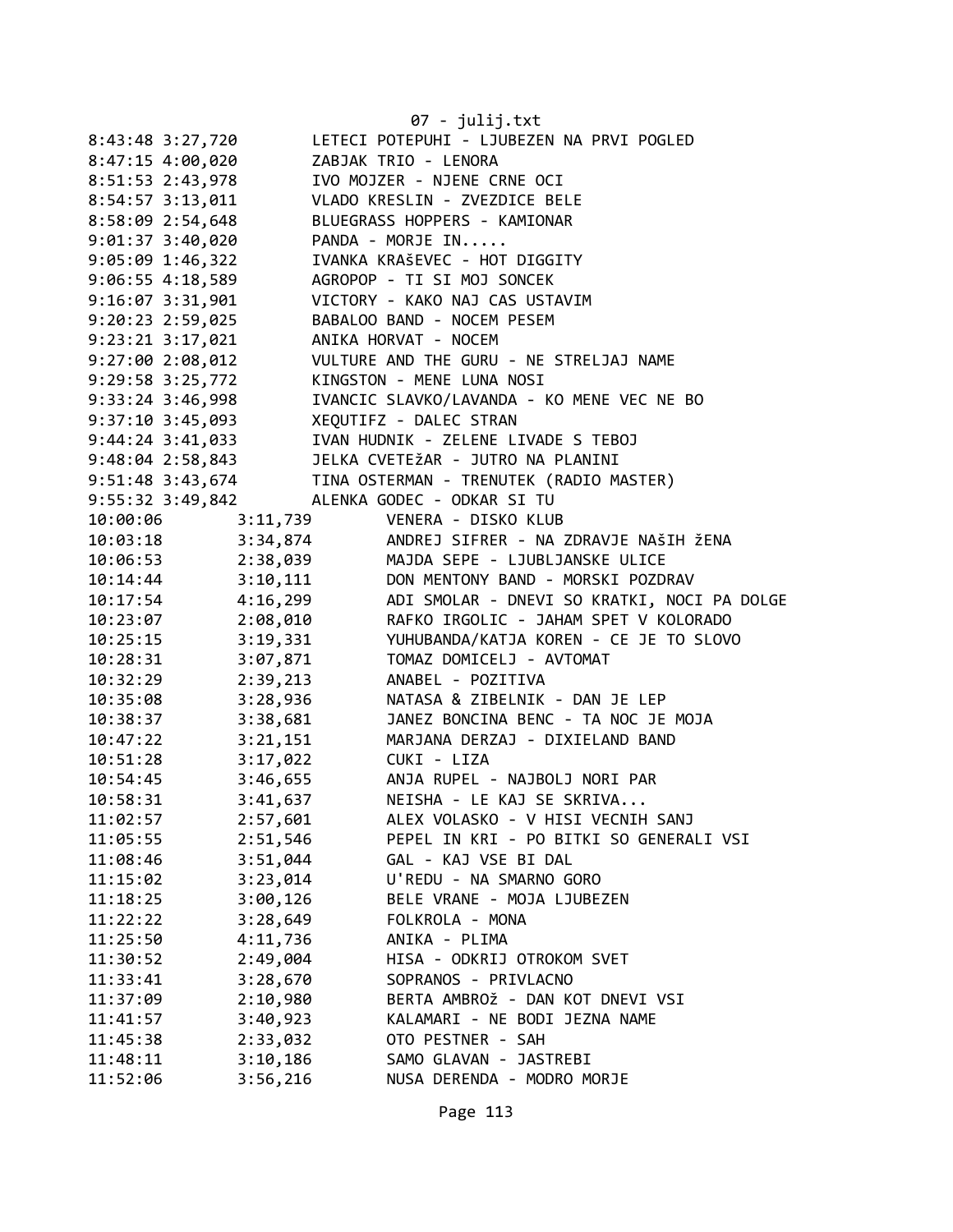|          |          | 07 - julij.txt                                  |
|----------|----------|-------------------------------------------------|
| 11:56:19 | 1:59,011 | BETI JURKOVIC - PRODAJALKA VIJOLIC              |
| 11:58:18 | 2:08,525 | GAUDEAMUS - KO BOŠ PRIŠLA NA BLED               |
| 12:01:11 | 3:49,014 | NINA PUSLAR - SAJ SVA SKUPAJ                    |
| 12:05:00 | 4:14,668 | FARAONI/SLAVKO IVANCIC - DRUGACEN               |
| 12:12:15 | 4:05,774 | PRELOM - NAD SRCEM TVOJIM SIJE SONCE            |
| 12:16:20 | 4:30,006 | ROK'N'BAND - BAMBINA                            |
| 12:21:47 | 4:00,016 | DEMMY - VEDNO BOM S TEBOJ                       |
| 12:26:08 | 3:29,330 | ALEKSANDER MEZEK - AJDA PA ZNOVA CVETI          |
| 12:30:28 | 3:34,497 | BILBI - HVALA ZA VIJOLICE                       |
| 12:34:02 | 3:58,839 | IRENA KOHONT - ŠEL SI MIMO                      |
| 12:38:01 | 4:45,583 | GUSTI/POLONA KASAL - MOJE SANJE                 |
| 12:46:34 | 2:51,520 | BOTRI - BAMBINA                                 |
| 12:50:10 | 2:58,123 | HAZARD - ZABLODA V MODRIH KAVBOJKAH             |
| 12:53:08 | 2:52,679 | GU-GU - GU-GU GRE V HOLLYWOOD                   |
| 12:56:01 | 3:22,025 | AYNEE - TO JE TA                                |
| 13:00:02 | 3:39,700 | NECA FALK - PRVA LJUBEZEN                       |
| 13:03:41 | 3:34,844 | CALIFORNIA/MZ HEKTOR - STARA BARKA              |
| 13:07:13 | 3:59,037 | MILAN PECOVNIK PIDZI - RAD SE VRACAM NA KOROSKO |
| 13:12:31 | 3:55,867 | BAZAR - PORTOROŽ 1905                           |
| 13:16:26 | 3:21,718 | SANJA - MOJE SANJE                              |
| 13:20:40 | 5:18,247 | IZTOK MLAKAR - BLUES                            |
| 13:25:58 | 3:24,045 | BRO FEAT. POLONA LEBEN - RAZSTA                 |
| 13:30:32 | 2:36,155 | OPTIMISTI - 0, MOJ PAPA                         |
| 13:33:08 | 3:02,798 | EVA BOTO - VERJAMEM                             |
| 13:36:10 | 3:28,812 | ALENKA VIDRIH - PRISLUHNI                       |
| 13:40:58 | 2:47,272 | DELIAL - ZVON LJUBEZNI                          |
| 13:43:45 | 3:36,791 | VILI RESNIK - RAD BI BIL S TEBOJ                |
| 13:47:22 | 3:42,715 | DAN D - VODA                                    |
| 13:52:01 | 2:43,340 | ROK 'N' BAND - DEJ RUK'N ME                     |
| 13:54:44 | 4:02,604 | AVIA BAND - LJUBEZEN NA PRVI POGLED             |
| 13:58:41 | 3:23,741 | NUDE - ROLA                                     |
| 14:02:43 | 3:27,350 | JANKO ROPRET - VRNI SE                          |
| 14:06:10 | 2:58,496 | IRENA VRCKOVNIK - TAKSNA SEM                    |
| 14:10:28 | 2:25,207 | DAMJANA - SAMBA                                 |
| 14:12:53 | 3:16,700 | LIDIJA KODRIC - DO GLOBIN PREK VISAV            |
| 14:16:09 | 3:29,885 | BLUEGRASS HOPPERS - SLOVENSKEGA NARODA SIN      |
| 14:20:35 | 3:16,615 | AVTOMOBILI - VSE ZA SVOBODO                     |
| 14:23:48 | 2:25,686 | METKA ŠTOK - LJUBEZEN NA PRODAJ NI              |
| 14:26:13 | 3:42,210 | ANDREJ SIFRER - VSE MANJ JE DOBRIH GOSTILN      |
| 14:31:03 | 3:33,742 | DRUŠTVO MRTVIH PESNIKOV - RABM                  |
| 14:34:36 | 3:56,984 | POLONA - SI POZABIL                             |
| 14:38:33 | 2:26,252 | ORLEK - LOJZI GOBC                              |
| 14:42:18 | 2:57,047 | CUDEZNA POLJA - BOOGIE DAMA                     |
| 14:45:15 | 3:43,533 | DARJA SVAJGER - JESENSKI LIST                   |
| 14:48:58 | 2:43,654 | VLADO KRESLIN & SEVERA GJURIN - ABEL IN KAIN    |
| 14:52:39 | 3:14,401 | WOLF - GOODBYE MICHELLE                         |
| 14:56:13 | 3:46,266 | TANGELS - NAJIN (CHR RMX)                       |
| 15:00:38 | 3:41,468 | MARTA ZORE - VSE, KAR SVA BILA (& VILI RESNIK)  |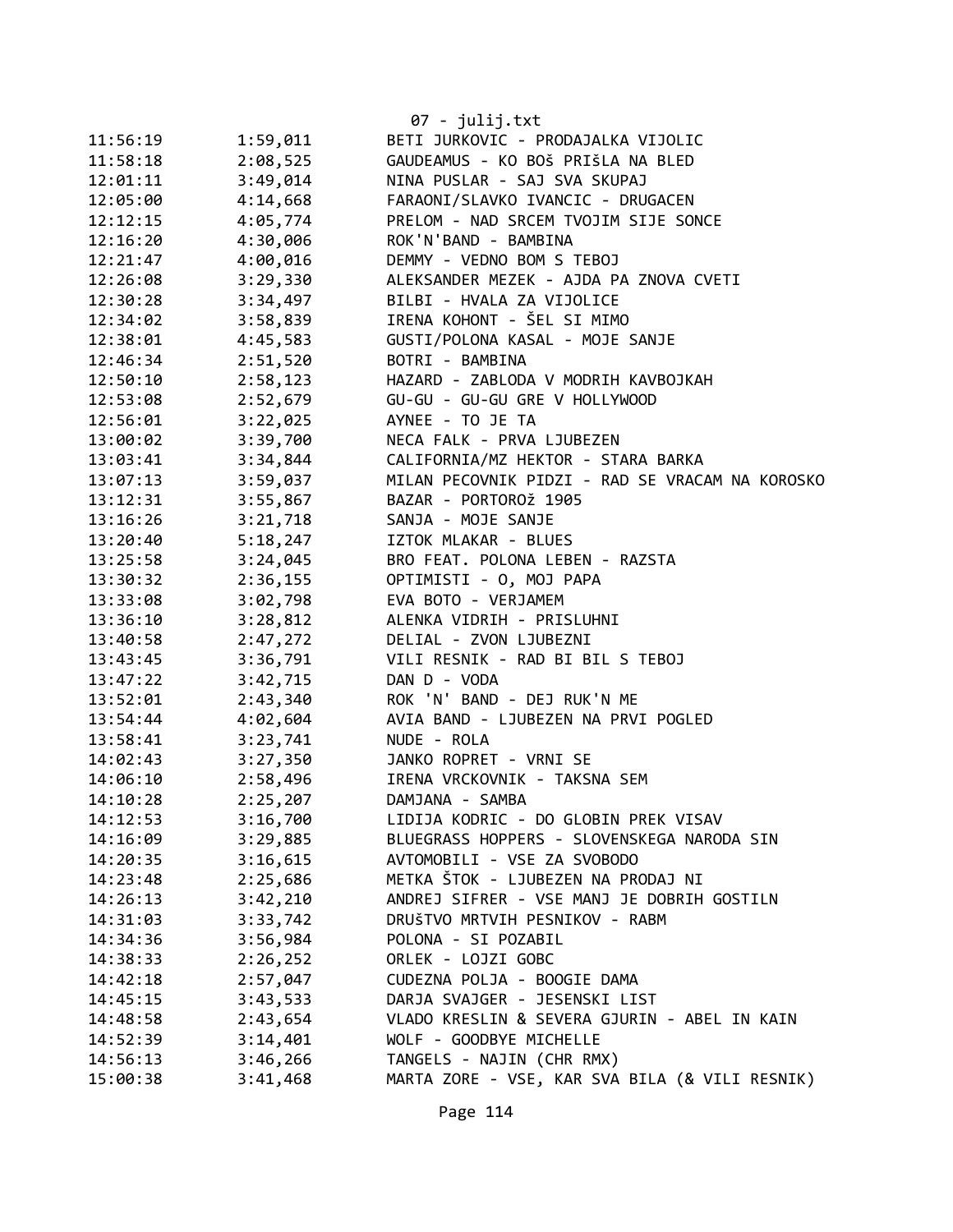|             |          | 07 - julij.txt                               |
|-------------|----------|----------------------------------------------|
| 15:04:19    | 3:33,845 | KINGSTON - KATARINA NIZA BISERE              |
| 15:07:53    | 4:24,490 | ANIKA HORVAT - TUKAJ JAZ ŽIVIM               |
| 15:13:36    | 3:37,908 | PANDA - CESNJEV CVET                         |
| 15:17:14    | 2:53,995 | 1X BAND - TIH DEŽEVEN DAN                    |
| 15:21:04    | 3:28,066 | MAJDA SEPE - LONEC BREZ MEDU                 |
| 15:24:53    | 2:54,488 | DEZUR - CISTO DROBNA ZELJA                   |
| 15:27:47    | 2:53,358 | MARJANA DERZAJ - ORION                       |
| 15:31:50    | 3:32,658 | LEA LIKAR - PRIDE TAK DAN                    |
| 15:35:22    | 3:19,220 | KALAMARI- BYE BYE.WAV -                      |
| 15:38:41    | 3:41,940 | CUKI - LJUBI ME, LJUBI                       |
| 15:43:40    | 3:51,167 | TOMAZ DOMICELJ - BIL JE TAKO PRIKUPNO ZMEDEN |
| 15:47:31    | 3:50,994 | OBVEZNA SMER - SRCE JE POPOTNIK              |
| 15:52:19    | 3:26,078 | D'KWASCHEN & RETASHY - VRAUCHE               |
| 15:55:45    | 3:16,889 | ANJA RUPEL - SE ENKRAT ME POLJUBI            |
| 15:59:39    | 3:08,702 | PEPEL IN KRI - LJUBLJANSKI GRAD              |
| 16:02:48    | 3:50,003 | ADI SMOLAR - MI SMO PA SPILAL                |
| 16:06:38    | 3:46,175 | DON MENTONY BAND - SPET DOMA                 |
| 16:11:43    | 2:58,875 | DITKA - NEKAJ JE V ZRAKU                     |
| 16:14:41    | 3:51,123 | DITKA HABERL - KO SEM ZALJUBLJENA            |
| 16:18:32    | 4:59,283 | VLADO KRESLIN - TAM NA KONCU DREVOREDA       |
| 16:24:27    | 5:06,039 | ALENKA GODEC - STOJ MARIJA                   |
| 16:30:42    | 3:53,914 | TOMAZ AHACIC - FOGL - POVEJ MI, KOLIKO TI SE |
| POMENIM JAZ |          |                                              |
| 16:34:36    | 3:20,557 | IVO MOJZER & OTO PESTNER - LJUDJE POMLADI    |
| 16:37:56    | 3:02,021 | BYE THE WAY - NEMIR V MENI                   |
| 16:42:17    | 2:09,084 | MATIJA CERAR - KAJ MI MAR                    |
| 16:44:26    | 2:16,068 | JOZICA SVETE - SONCE SIJE NA PORTOROZ        |
| 16:46:42    | 3:17,480 | KARMEN STAVEC - 100 NORIH IDEJ               |
| 16:50:57    | 3:30,017 | PETER PAN - VROCE USTNICE                    |
| 16:54:26    | 2:21,183 | BELE VRANE - HOROSKOP                        |
| 16:56:47    | 2:25,972 | NINO ROBIC - VCASIH KO SE SRECAVA            |
| 16:59:50    | 2:48,760 | MAJDA ARH - POŠLJI MU VETER POZDRAV          |
| 17:02:39    | 3:55,447 | KING FOO - NENAVADNO JE OK                   |
| 17:06:34    | 2:46,953 | TOMAZ PENGOV IN MLADI LEVI - ODA IRENI       |
| 17:10:18    | 2:53,149 | NINA PUSLAR - MED VRSTICAMI                  |
| 17:13:10    | 5:21,460 | SUNNY ORCHESTRA - WELCOME TO THE PARTY       |
| 17:18:32    | 4:48,079 | OTO PESTNER - VRACA SE POMLAD                |
| 17:24:58    | 4:55,400 | SAMO GLAVAN - POGREB IN ZABLODA              |
| 17:30:53    | 4:04,121 | KALAMARI - NISEM TE SPOZNAL                  |
| 17:34:57    | 3:20,501 | REGINA - BODI TU                             |
| 17:38:17    | 3:49,669 | AGROPOP - FRANCEK PIROMANCEK                 |
| 17:43:26    | 4:22,376 | PAVLE KAVEC & OKO - VSE SEM DAL TI           |
| 17:47:48    | 3:27,266 | BE - OK SI                                   |
| 17:52:26    | 3:26,962 | IRENA KOHONT - MODRI SPEV [SONG SUNG BLUE]   |
| 17:56:13    | 3:40,906 | BIG BIBLS BROTHERS BAND - STARE IGRE         |
| 18:00:31    | 4:19,760 | SLOVENSKI EXPRESS - IZGUBLJEN                |
| 18:04:51    | 3:23,906 | BOTRI - SONCE PO DEZJU                       |
| 18:08:15    | 3:07,020 | DANIEL RAMPRE - DOST' 'MAM TEGA              |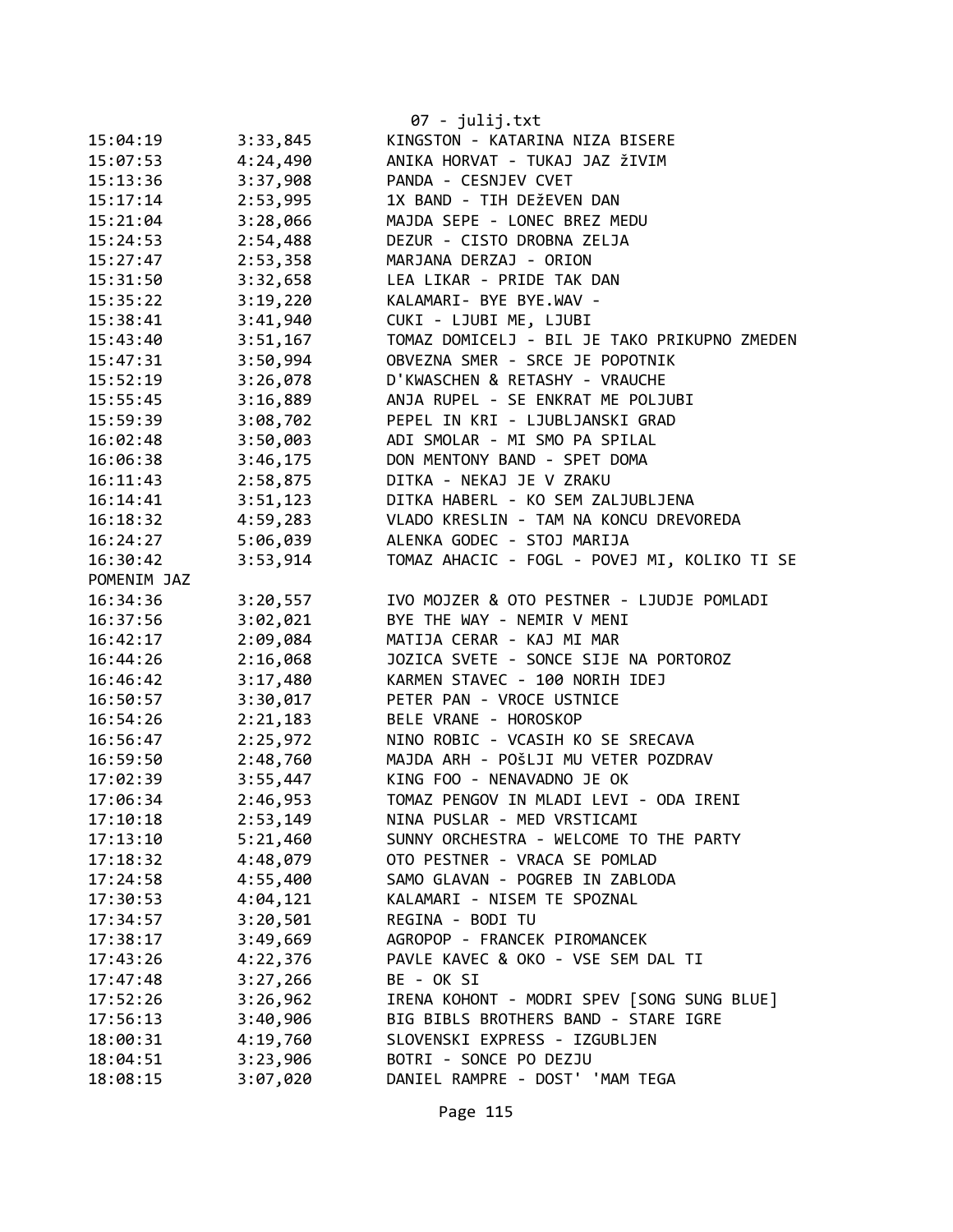|          |          | 07 - julij.txt                                |
|----------|----------|-----------------------------------------------|
| 18:12:19 | 4:14,868 | ESKOBARS - ILUZIJA                            |
| 18:16:33 | 3:25,986 | AYNEE - SI TO TI                              |
| 18:21:37 | 3:38,092 | FOLKROLA - DOBRO JUTRO MADAME                 |
| 18:25:36 | 4:49,416 | ALEKSANDER MEŽE K- LJUBLJANA V MAJU.WAV -     |
| 18:31:26 | 2:20,022 | MATEJA GOLOB - CU-CU                          |
| 18:33:46 | 4:32,813 | JANEZ ZMAZEK - ZGODBA O LJUDEH                |
| 18:38:18 | 3:10,599 | NANA MILCINSKI - PESEM O VETRU                |
| 18:42:26 | 3:00,055 | ROK'N'BAND - JAGODE IN COKOLADA               |
| 18:45:26 | 3:01,673 | POP DESIGN - ZATE SLOVENIJA                   |
| 18:48:27 | 3:05,039 | MANOUCHE - MED ZVEZDE IN NAZAJ                |
| 18:52:43 | 5:04,755 | ALEKSANDER MEZEK - STARI MUZIKANT             |
| 18:57:47 | 2:40,793 | JANEZ PUH - BREZ SONCA CVETJA NI              |
| 19:01:05 | 2:54,065 | BERTA AMBROŽ - TIVOLSKI PASTIRCEK             |
| 19:03:59 | 3:41,764 | NECA FALK - DRAVSKI MOST                      |
| 19:07:41 | 4:29,424 | DARJA SVAJGER - LETIM                         |
| 19:13:07 | 2:25,845 | NULA KELVINA - MASKERADA                      |
| 19:15:33 | 3:46,395 | ANDREJ SIFRER - ZOBOBLUES                     |
| 19:20:57 | 2:06,003 | LIDIJA KODRIC - DANES MI JE 16 LET            |
| 19:23:03 | 2:37,582 | ALEŠ HADALIN - KAKO LEPO JE                   |
| 19:25:40 | 3:38,590 | SLOVENAID - EN SVET (RADIO EDIT)              |
| 19:30:19 | 3:48,859 | GU-GU - ŽELIM SI NA JAMAJKO                   |
| 19:34:07 | 3:50,930 | ANDRAZ HRIBAR - PO CEM DISI TA DAN            |
| 19:37:58 | 4:08,441 | HALO - JIMMY HUE                              |
| 19:43:03 | 3:41,968 | FARAONI - PIJEM KAR TAKO                      |
| 19:46:45 | 2:54,089 | BLUEGRASS HOPPERS - KAMIONAR                  |
| 19:50:51 | 2:03,989 | OTO PESTNER &P.UGRIN BAND - KAKOR MADONNA     |
| 19:52:54 | 4:23,573 | NUSA DERENDA - ROKO NA SRCE                   |
| 19:57:18 | 3:58,408 | NUDE - SE IMAM TE RAD                         |
| 20:01:54 | 3:14,490 | ROK 'N' BAND - MOJA MLADA LJUBICA             |
| 20:05:08 | 3:42,718 | ALENKA VIDRIH - HARMONIKAR                    |
| 20:08:51 | 3:59,898 | STANE MANCINI - MANDOLINA                     |
| 20:17:46 | 3:19,003 | AVIA BAND - EN KORAK                          |
| 20:22:01 | 4:03,351 | NAPOLEON - SANJAM                             |
| 20:26:05 | 3:37,999 | CUKI - ZANZIBAR                               |
| 20:31:20 | 2:23,017 | TOMAZ DOMICELJ - HEJ, MERI                    |
| 20:33:43 | 2:59,142 | YLENIA ZOBEC - DAN KOT IZ SANJ                |
| 20:36:42 | 3:27,826 | PAPIR - NACIN                                 |
| 20:43:38 | 4:03,995 | ELDA VILER - LASTOVKE                         |
| 20:47:42 | 3:45,312 | TATJANA DREMELJ - ZALJUBLJENA                 |
| 20:52:27 | 4:17,639 | BILBI - V DNEVNI DOMA                         |
| 20:57:04 | 4:31,660 | MARTA ZORE - OB KLICU SLOVESA (& OTO PESTNER) |
| 21:02:32 | 3:19,089 | SANK ROCK - NEKAJ VEC                         |
| 21:05:51 | 4:21,531 | BAZAR - SI ŠE JEZNA NAME                      |
| 21:15:27 | 3:36,692 | KINGSTON - NON STOP                           |
| 21:20:15 | 3:47,027 | SOPRANOS - JUNAK                              |
| 21:24:02 | 3:52,040 | MATJAZ JELEN & EASY FING. - POLETNA NOC       |
| 21:27:54 | 4:27,955 | PRO ANIMA SINGERS - POLETNA NOC               |
| 21:33:59 | 3:40,305 | DADI DAZ - OPOLNOCI                           |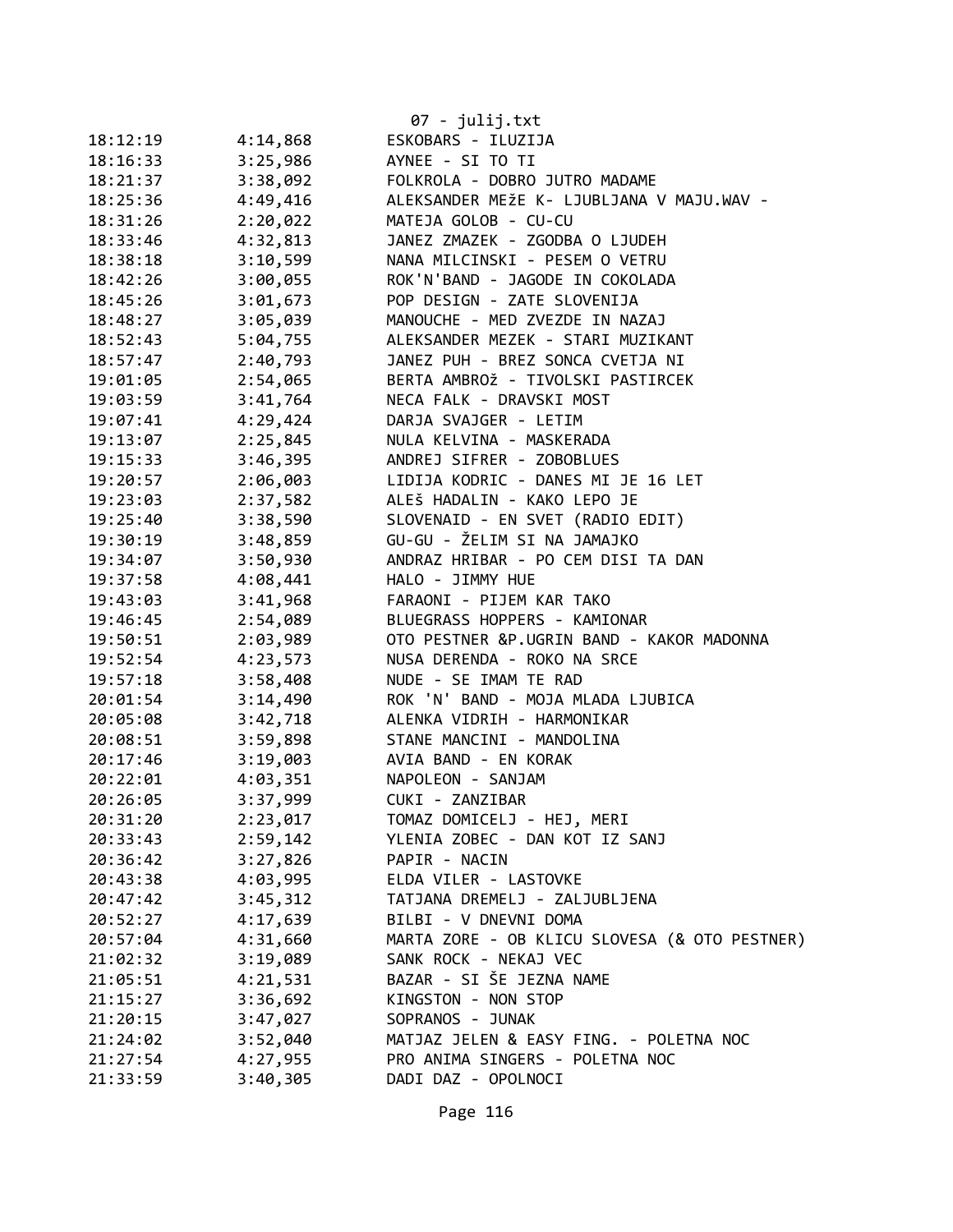|          |          | 07 - julij.txt                                  |
|----------|----------|-------------------------------------------------|
| 21:37:39 | 2:57,757 | MARJANA DERZAJ - PRIŠLA JE POMLAD               |
| 21:45:43 | 4:00,036 | HAZARD - ANDREJA                                |
| 21:50:43 | 3:24,162 | ADI SMOLAR - JAZ SEM NOR                        |
| 21:54:07 | 4:06,717 | KALAMARI - KDO TE LJUBI ZDAJ                    |
| 21:58:13 | 4:50,324 | IZTOK MLAKAR - VARSE CECA                       |
| 22:04:01 | 4:16,005 | ANJA RUPEL - PLASC LJUBEZNI                     |
| 22:08:16 | 4:57,198 | DRUŠTVO MRTVIH PESNIKOV - KO OSTANEM SAM        |
| 22:15:39 | 3:32,983 | AVTOMOBILI - NEZMOTLJIVI                        |
| 22:20:22 | 3:47,039 | BOSSA DE NOVO - SESTANEK POD RJUHO              |
| 22:24:08 | 3:00,998 | ALENKA GODEC - POGLEJ ME V OCI                  |
| 22:27:08 | 3:53,792 | DON MENTONY BAND - A STEKAS                     |
| 22:32:39 | 3:56,659 | OBJEM - ODSEL BOM                               |
| 22:36:36 | 3:22,116 | PEPEL IN KRI - NAJ BO BABY                      |
| 22:42:35 | 2:55,043 | OTO PESTNER - SNEG JE POVSOD                    |
| 22:45:30 | 3:09,416 | KARMEN STAVEC - SEM KAR SEM                     |
| 22:48:39 | 3:58,881 | ORLEK - NA KUM                                  |
| 22:53:38 | 3:17,316 | JANKO ROPRET - NIMA SMISLA DA LAŽEŠ             |
| 22:56:55 | 3:52,023 | MZ HEKTOR/CALIFORNIA - POLETJA NE BO'98         |
| 23:01:44 | 2:42,112 | METKA ŠTOK - KO BOM 64                          |
| 23:04:26 | 3:40,626 | EVA CERNE - KDAJ CE NE ZDAJ                     |
| 23:08:06 | 3:44,292 | KATAYA - TO JE MOJ DAN                          |
| 23:14:51 | 4:16,006 | MOULIN ROUGE - JUTRO SE PREBUJA 2002 (RNB RMX)  |
| 23:20:18 | 2:45,531 | BELE VRANE - MESTO MLADIH                       |
| 23:23:03 | 3:55,366 | KATJA KOREN - NA SKRIVAJ                        |
| 23:26:58 | 3:09,448 | LINTVERN - NEDELJA LEP JE DAN                   |
| 23:31:46 | 4:13,057 | SUPERNOVA - POBEGNI Z MANO                      |
| 23:35:59 | 3:26,991 | BRANKA KRANER - LJUBEZEN                        |
| 23:43:14 | 3:52,013 | DAMJANA - DAJ MI LJUBEZEN NAZAJ                 |
| 23:47:06 | 4:13,035 | REGINA - ŠOK                                    |
| 23:52:19 |          | 4:46,027 MARTIN KRPAN/VLADO KRESLIN - SE JE CAS |
| 23:57:01 | 3:55,581 | SAMO GLAVAN - HLAPCI                            |

| $0:01:54$ 3:51,017 |                    | ANDREJ SIFRER - OSTANI Z NAMI                       |
|--------------------|--------------------|-----------------------------------------------------|
|                    | 0:05:36 4:30,067   | KGV - KAKSEN DAN                                    |
| $0:10:06$ 4:11,991 |                    | ANJA RUPEL - BREZ LJUBEZNI                          |
| $0:14:14$ 3:03,009 |                    | IRENA VRCKOVNIK - CLOVEK                            |
| $0:17:17$ 4:47,034 |                    | ORLEK - ADIJO KNAPI                                 |
| $0:22:04$ 3:45,053 |                    | ADI SMOLAR - ZAVOD ZA ZAPOSLOVANJE                  |
|                    | $0:25:51$ 4:13,020 | VETER - BELA SNEZINKA                               |
| $0:30:04$ 2:41,009 |                    | MATIJA CERAR - TRI DEKLICE                          |
| $0:32:45$ 3:16,279 |                    | NEISHA - OGENJ POD NOGAMI                           |
| $0:36:03$ 4:22,010 |                    | CALIFORNIA/MZ HEKTOR - KRALJICA POROCNEGA POTOVANJA |
| $0:40:22$ 3:54,958 |                    | KOMET - ANA                                         |
| $0:44:17$ 3:23,044 |                    | KINGSTON - KDOR ZNA TA ZNA                          |
| $0:47:42$ 3:20,011 |                    | NUDE - NI CIST GREH                                 |
|                    |                    |                                                     |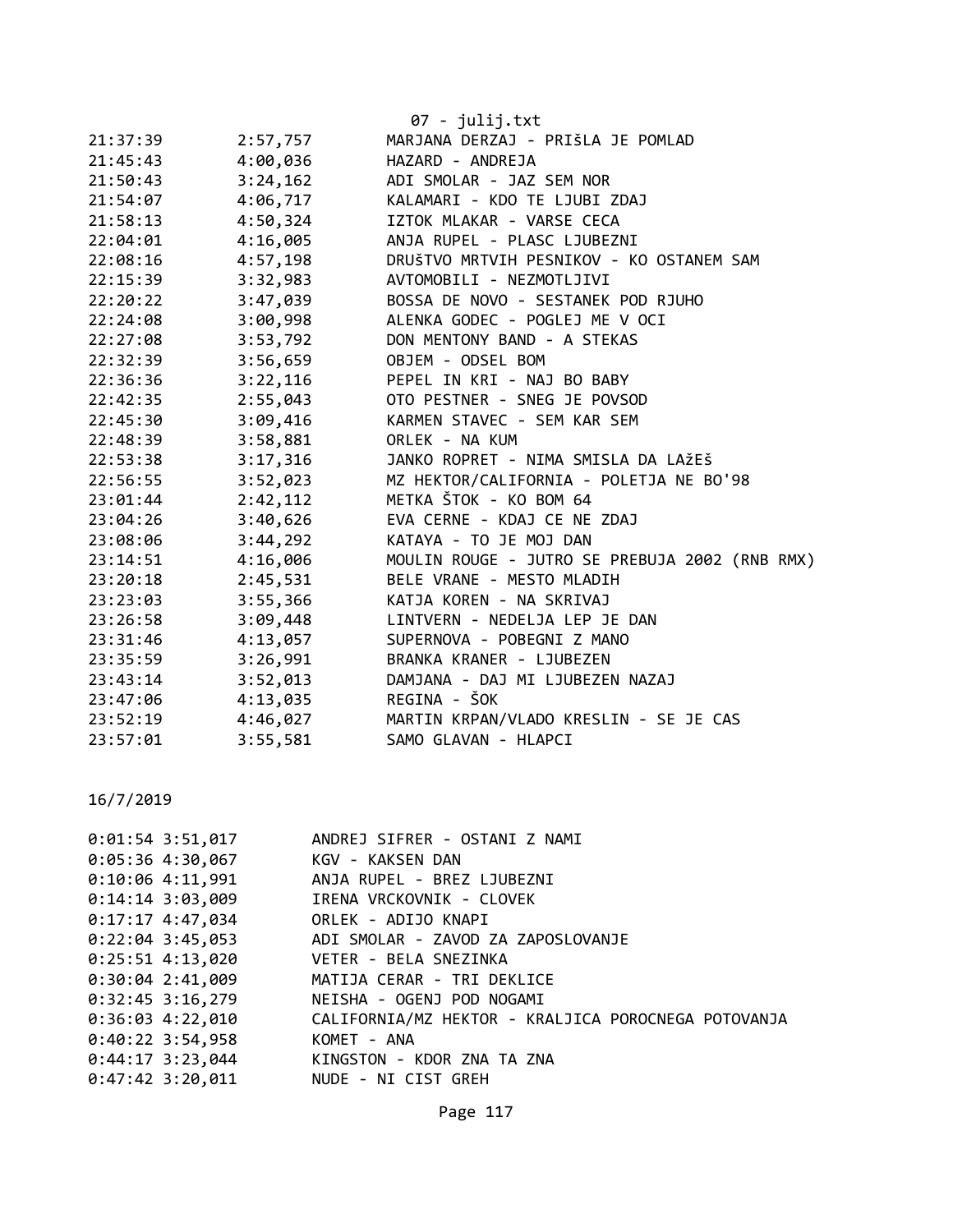|                                      | $07 - julij.txt$                                 |
|--------------------------------------|--------------------------------------------------|
| 0:51:00 4:38,005                     | ANDRAZ HRIBAR - KAJ MI DELAS                     |
| $0:55:38$ 3:21,014                   | BAZAR - AMERIKA                                  |
| $0:59:01$ 3:59,848                   | VICTORY - POLETNE MACKE                          |
| 1:03:00 3:42,978                     | CUKI - PESEM O KRALJESTVU KI VZEL GA JE CAS      |
| 1:06:43 3:48,020                     | KALAMARI - TVOJA SLED                            |
| $1:10:34$ $3:11,999$                 | ALEKSANDER MEZEK - NEBO PO DEZJU                 |
| 1:13:45 2:45,780                     | AVIA BAND - NE IZDAJTE ME                        |
| $1:16:30$ $3:50,760$                 | MARJANA DERZAJ - MUZIKA                          |
| 1:20:24 3:09,961                     | DON MENTONY BAND - MORSKI POZDRAV                |
| 1:23:33 3:46,967                     | GU-GU - MI 'MAMO SE FAJN                         |
| $1:27:20$ 3:22,984                   | MAJDA ARH - DAN ZA ZABAVO                        |
| 1:30:45 3:24,074                     | NINA PUSLAR - POZDRAV Z LJUBEZNIJO               |
| 1:34:09 2:27,487                     | TOMAZ DOMICELJ - DANES BO SRECEN DAN             |
| $1:36:35$ $3:32,423$                 | MIRAN RUDAN - NE MISLI DA UMIRAM                 |
| $1:40:08$ 3:00,008                   | MAJDA SEPE - TOPLO-HLADNO MORJE                  |
| 1:43:06 3:04,066                     | FOLKROLA - CYBER BABY                            |
| $1:46:10$ $3:14,156$                 | ANA STOKELJ - MIDVA SVA ZALJUBLJENA              |
| 1:49:27 3:11,013                     | VLADO KRESLIN/MARTIN KRPAN - LAHKO BI ZLETELA    |
| 1:52:31 2:47,752                     | VOCABELLA - MED VRSTICAMI                        |
| 1:55:19 4:35,004                     | AVTOMOBILI - SKOZI LETA                          |
| 1:59:57 3:20,010                     | VLADO KRESLIN & NEISHA - KAKOR ZVEZDI NA NEBU    |
| 2:03:16 3:15,152                     | ALENKA GODEC - SONCEN DAN                        |
| 2:06:31 3:31,214                     | DARJA SVAJGER - SONCEN DAN                       |
| $2:10:04$ 3:23,804                   | MATJAZ JELEN - POCASI  JE LEPO                   |
| 2:13:28 3:25,969                     | POLONA - PODNEVI MANJ BOLI                       |
|                                      | PEPEL IN KRI - DAN LJUBEZNI                      |
| 2:16:54 3:34,839<br>2:20:30 2:42,984 | I.VRCKOVNIK & HAPPY BAND - POVABI ME             |
| 2:23:13 2:19,894                     | OTO PESTNER - RITEM JUTRA                        |
| $2:25:33$ $3:24,805$                 | FARAONI - TO JE ZIVLJENJE BREZ NEBA              |
| 2:29:00 3:48,920                     | BRANKA KRANER - SNEG V MAJU                      |
|                                      | 2:32:41 4:06,727 GAL IN GALERISTI - PRIDI SEM    |
|                                      | 2:36:48 3:15,127 KARMEN STAVEC - VZEMI MOJO DLAN |
| 2:40:02 3:21,989                     | LIDIJA KODRIC - NEIZPETA MELODIJA                |
| 2:43:24 3:03,066                     | BOTRI - UGASN' ME                                |
| 2:46:26 3:38,304                     | MANOUCHE - BI SLA NAPREJ                         |
| 2:50:07 3:06,659                     | FRENK NOVA - NA LUNO IN NAZAJ                    |
| 2:53:13 3:17,943                     | BELLAMI - NE BOM TI PRAVIL (DJT BY DNE 2008 RMX) |
| 2:56:31 3:28,211                     | JAN PLESTENJAK - SAM DA TI MAS MENE RADA         |
| $3:00:02$ 3:34,051                   | ROK'N'BAND - NIKA                                |
| $3:03:26$ 5:13,847                   | VITA - LAZNJIVE OCI                              |
| $3:08:40$ 3:56,614                   | MONIKA PUCELJ - POTISKAS ME OB TLA               |
| 3:12:39 3:39,996                     | DAMJANA IN HOT HOT HOT - LJUBIM NORO             |
| $3:16:19$ 2:40,401                   | ANABEL - OB KAVI                                 |
| 3:19:02 3:33,761                     | MARTINA MAJERLE - LUNA NAD OBALO                 |
| $3:22:35$ $3:17,023$                 | BELE VRANE - BREZ BESED                          |
| 3:25:52 3:15,008                     | BETI JURKOVIC - PRISLA JE POMLAD                 |
| $3:29:09$ $4:02,165$                 | BILBI - KO TVOJA SEM SE BLA                      |
| 3:33:11 3:20,770                     | DITKA - DRUGI BREG ZELJA                         |
|                                      |                                                  |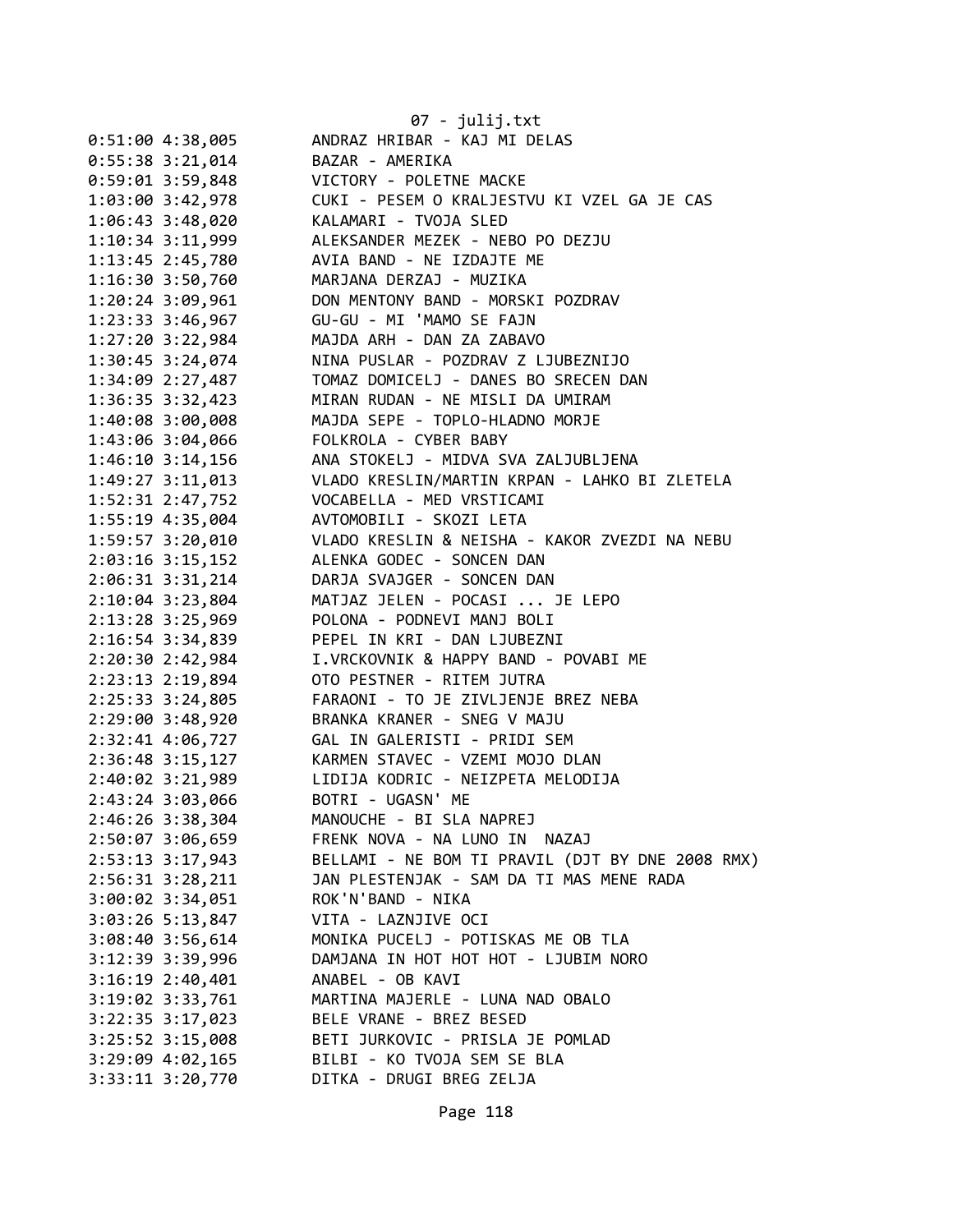|                      | 07 - julij.txt                              |
|----------------------|---------------------------------------------|
| 3:36:31 5:02,026     | PANDA - V POZNIH NOCNIH URAH                |
| 3:41:36 3:15,693     | NUSA DERENDA - NAJ MI DEZ NAPOLNI DLAN      |
| 3:44:51 2:52,304     | EVA BEUS - NAZAJ K MAMI                     |
| 3:47:43 3:22,794     | LEA SIRK - TAKO JE                          |
| 3:51:08 4:32,612     | PAPIR - PERON 9                             |
| 3:55:38 2:35,018     | BERTA AMBROZ - TIPITIPITI                   |
| 3:58:13 4:04,689     | VILI RESNIK - NAJ MI KDO POVE               |
| 4:02:20 4:22,090     | IZTOK MLAKAR - KARLO SPACAPAN               |
| 4:06:42 3:38,224     | SOPRANOS - POD ZVEZDAMI                     |
| 4:10:20 3:19,806     | SELEKCIJA - SPOMIN                          |
| 4:13:42 2:39,381     | ICE - STARA GARA                            |
| 4:16:21 2:57,336     | LARA KADIS - ZDAJ SEM TU                    |
| 4:19:18 3:14,863     | ANIKA HORVAT - SAMA DOMA                    |
| 4:22:34 3:44,610     | ANDREJ SIFRER - ZA PRIJATELJE               |
| 4:26:14 3:32,012     | DAMJANA GOLAVSEK - MODRI HORIZONT           |
| 4:29:46 3:27,164     | ANIKA - TI ZAVAJAJ ME                       |
| 4:33:15 3:48,854     | MILAN PECOVNIK PIDZI - COWBOY PIDZI         |
| 4:37:04 2:21,991     | IRENA VRCKOVNIK - MOJI TIGRI                |
| 4:39:26 4:08,768     | MARTINA SRAJ - PLESETA                      |
| 4:43:36 3:46,701     | ADI SMOLAR - NIC NISI VREDEN                |
| 4:47:23 3:01,812     | HAZARD - MARIE NE PISI PESMI VEC            |
|                      | MAJA JAJALO - BESEDE BREZ POMENA            |
| 4:50:27 3:47,172     |                                             |
| 4:54:14 3:36,759     | ELECTRIX - RADIO                            |
| 4:57:50 3:12,661     | ALEX VOLASKO - TATU                         |
| 5:01:42 2:39,502     | MARJANA DERZAJ - VALETA (& BELE VRANE)      |
| 5:04:22 2:35,051     | DON MENTONY BAND - PRIDNE PUNCE             |
| 5:06:56 3:25,113     | ANA DEŽMAN - RADA BI                        |
| 5:11:18 4:18,057     | ANDREJ SIFRER - CAKAM                       |
| 5:15:32 4:44,300     | TOMAZ DOMICELJ - ŠPRICER BLUES              |
| 5:21:13 2:33,070     | OTO PESTNER - NAJ SNEZI                     |
| 5:23:46 2:55,536     | ADI SMOLAR - BOGNEDAJ DA BI CRKNU TELEVIZOR |
| $5:26:42$ $3:42,002$ | VILI RESNIK/MARTA ZORE - VSE KAR SVA BILA   |
| $5:31:41$ $2:41,263$ | BELE VRANE - MINI MAXI                      |
| 5:34:22 4:17,114     | ANJA RUPEL - NA ZADNJI POSTAJI              |
| 5:38:39 3:17,031     | KINGSTON - HOTEL MODRO NEBO                 |
| $5:42:48$ 3:46,408   | GU-GU - MI 'MAMO SE FAJN                    |
| 5:46:34 4:32,026     | JAN PLESTENJAK - BOLEZEN                    |
| 5:51:58 3:09,176     | KATJA FASINK & ROK FEREGJA - NOVA POMLAD    |
| 5:55:26 3:35,922     | AVTOMOBILI - LIPE                           |
| 5:58:59 4:30,092     | PEPEL IN KRI - SONCE POMLADI                |
| $6:04:09$ 2:30,049   | CUKI - ODPELJAL TE BOM TJA                  |
| $6:06:38$ 3:03,949   | IRENA KOHONT - AMOR MON AMOUR               |
| $6:10:39$ $2:54,277$ | NINA PUSLAR - KDO SE VERJAME                |
| $6:13:33$ $4:12,308$ | FARAONI - JAZ TE NIMAM RAD                  |
| $6:17:45$ 3:10,056   | ALEKSANDER MEZEK - OSAMLJENA SRCA           |
| $6:21:47$ $4:05,308$ | BAZAR - THE END                             |
| $6:26:14$ 3:33,354   | ALENKA GODEC - KLICEM TE                    |
| $6:31:05$ 5:09,248   | FLIRT - ROMEO IN JULIJA                     |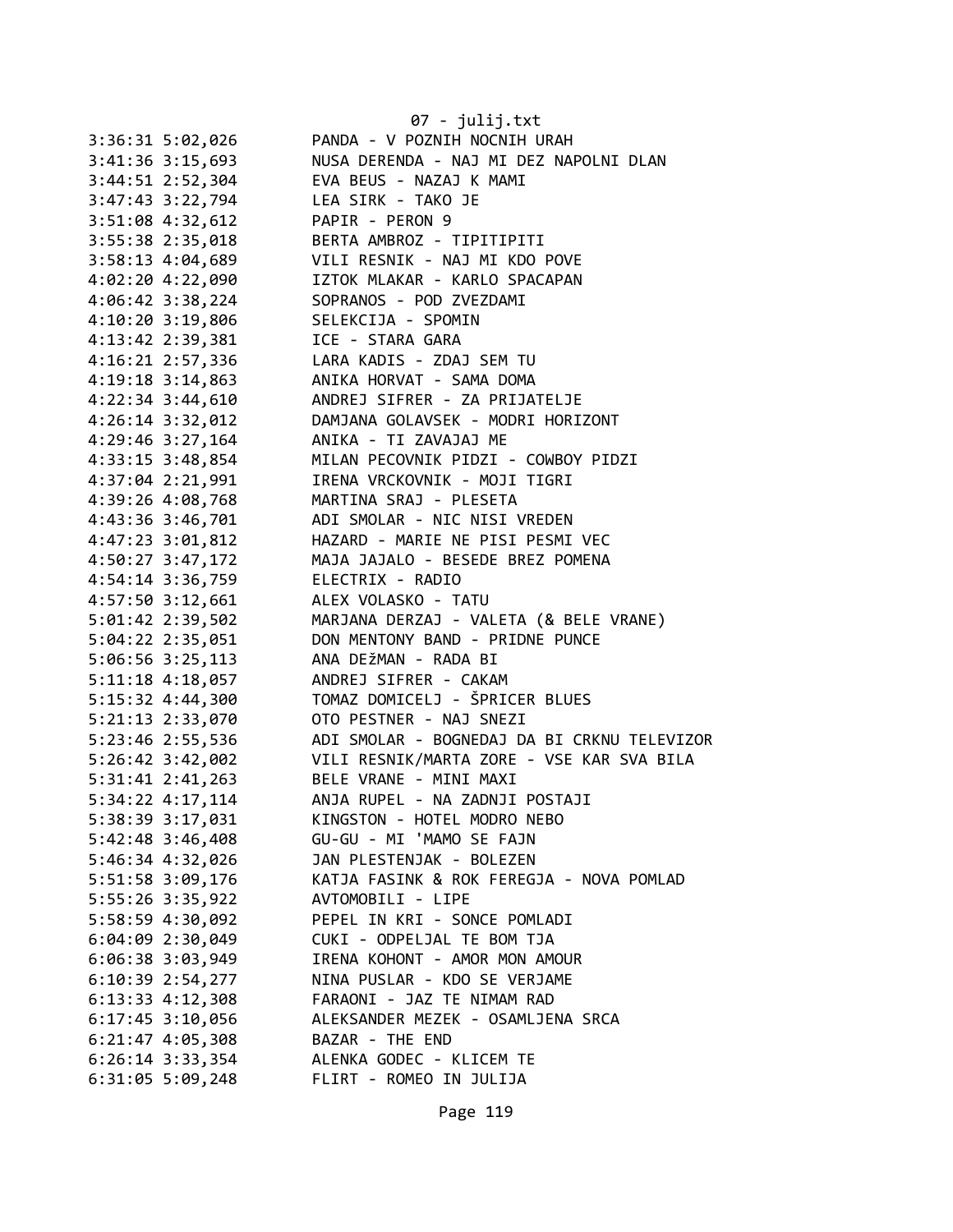|                      | $07 - julij.txt$                            |
|----------------------|---------------------------------------------|
| $6:36:14$ $3:33,168$ | LEA LIKAR - VSI VEDO                        |
| $6:40:41$ 3:22,576   | IVO MOJZER - KO SI DAVI SE ZBUDILA          |
| 6:44:03 3:31,973     | KALAMARI - POLETJE 2000                     |
| 6:47:35 2:58,845     | AYNEE - ZDAJ VEM                            |
| $6:51:25$ 2:34,053   | STANE MANCINI - KAM LETIJO LASTOVKE         |
| 6:53:59 3:51,432     | HISA - MELODIJA                             |
| $6:57:50$ 2:56,159   | ANIKA HORVAT - DA BO OKOLJE IZGLEDALO BOLJE |
| 7:01:26 4:02,031     | KATRINAS - SLADKI SVET                      |
| 7:05:28 4:27,069     | VLADO KRESLIN - TISTA CRNA KITARA           |
| 7:10:51 1:57,754     | ROK 'N' BAND - NE TEŽIT                     |
| 7:12:48 3:49,109     | KARMEN STAVEC - LJUBEZEN JE                 |
| 7:16:37 2:39,416     | MAJDA SEPE - DREVO                          |
| 7:20:13 4:02,813     | MONIKA PUCELJ - TI OB MENI SI               |
| 7:24:13 3:17,009     | FOLKROLA - HELENA                           |
| 7:27:30 3:00,855     | MAJDA ARH - POSLJI MU VETER POZDRAV         |
| 7:31:49 2:39,866     | BRANKA KRANER - POLETNI GIGOLO              |
| 7:34:28 3:14,079     | HAZARD - VRTNAR                             |
| 7:37:42 3:31,569     | DARJA SVAJGER - ODPELJI ME                  |
| 7:42:10 2:44,101     | SAMO GLAVAN - VREDNOTE GENOCIDA             |
| 7:44:54 4:11,020     | CALIFORNIA - GOLOBA                         |
| 7:49:56 3:53,094     | JANEZ ZMAZEK - BREZ VEZE                    |
| 7:53:49 4:23,026     | BOTRI - SRECEN Z NJO                        |
| 7:58:07 3:30,648     | BOR GOSTIŠA - DOVOLJ JE SRCE, KI ZATE GORI  |
| 8:02:18 4:17,003     | SANK ROCK/MATJAZ JELEN - METULJ             |
| 8:06:34 3:45,291     | BRIGITA ŠULER - PESEM V MENI                |
| 8:11:16 4:11,685     | PANDA - DAJ NASMEH MI NAZAJ                 |
| 8:15:27 6:07,569     | ORLEK - ADIJO KNAPI                         |
| 8:22:31 3:04,889     | NUSA DERENDA - PESEK V OCI                  |
| 8:25:35 3:12,764     | OPTIMISTI - SANJE                           |
| 8:28:47 3:42,756     | PAPIR - SRAJCA                              |
| 8:33:48 2:44,067     | OBJEM - LEP SONCEN DAN                      |
| 8:36:32 6:25,781     | IZTOK MLAKAR - IVO BALILA                   |
| 8:43:53 4:02,091     | DADI DAZ/MZ HEKTOR - VODNJAK LJUBEZNI       |
| 8:47:52 3:51,199     | HALO - ANITA NI NIKOLI                      |
| 8:52:35 3:20,821     | FLIRRT - V VAKUUMU                          |
| $8:56:15$ 3:15,117   | TOMAZ PENGOV - CRNA PEGA CEZ OCI            |
| 9:00:04 3:56,044     | ROK'N'BAND - ZVEZDICA                       |
| 9:03:54 2:59,864     | NUDE - TAKO LEPO SI ZLOMILA MI SRCE         |
| $9:06:54$ 4:14,545   | REGINA - TEBE NI                            |
| 9:14:42 4:04,827     | DAN D - POCASI                              |
| 9:18:47 3:49,444     | BABALOO BAND - KO SEM SAM                   |
| $9:23:21$ 5:01,042   | AVIA BAND - PANDORINA SKRINJICA             |
| 9:29:38 4:27,006     | BLUEGRASS HOPPERS - DRAVSKI MOST            |
| 9:34:05 3:31,739     | ROK FERENGJA - LJUBI ME                     |
| 9:37:36 3:31,623     | MARJANA DERZAJ - CEZ VELIKO LET             |
| 9:44:33 2:58,008     | DON MENTONY BAND - HOPLA KONOPLA            |
| 9:47:31 4:22,950     | MARTA ZORE - POZABIL SI NA VSE              |
| 9:52:46 1:32,570     | ANDREJ SIFRER - RDECI CVET                  |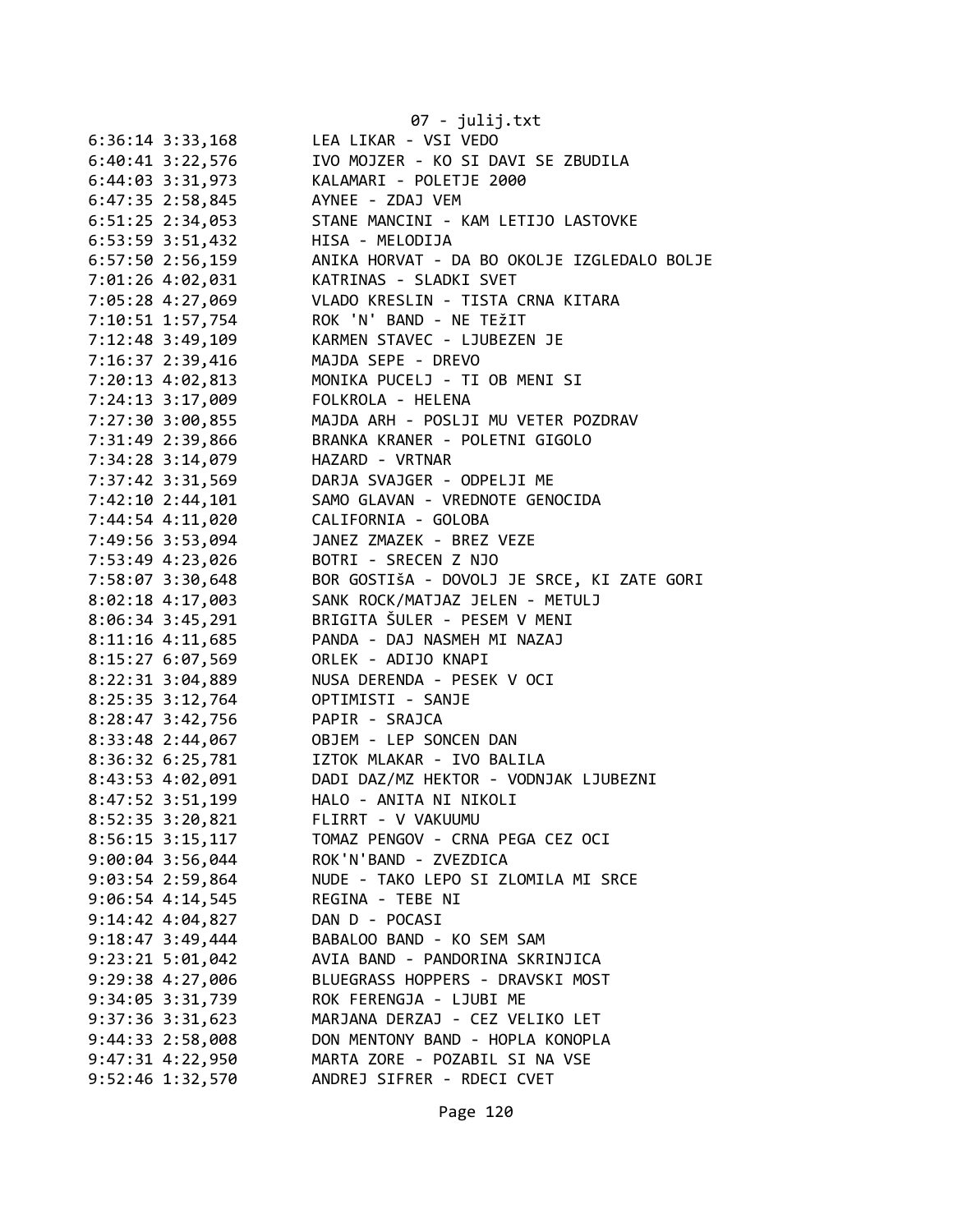|                  |          | 07 - julij.txt                                  |
|------------------|----------|-------------------------------------------------|
| 9:54:18 3:22,159 |          | TOMAZ DOMICELJ - GOSPOD DIREKTOR                |
| 9:57:40 4:29,759 |          | SOULGREG ARTIST - NOVI SVET                     |
| 10:02:54         | 4:17,660 | ADI SMOLAR - JAZ BI TE                          |
| 10:07:12         | 5:06,979 | OTO PESTNER - ZLATO SONCE IN CRNA REKA          |
| 10:14:54         | 2:34,808 | PRO ANIMA SINGERS - TI SI MOJA LJUBEZEN         |
| 10:17:28         | 2:59,588 | ANDRAZ HRIBAR - ZASPALA SI                      |
| 10:21:11         | 3:05,477 | LOS VENTILOS & TOKAC - NE GLEDAM NAZAJ          |
| 10:24:17         | 3:11,545 | EDVIN FLISER - SOLZA, KI JE NE PRODAM           |
| 10:27:28         | 4:07,613 | ESKOBARS - HLADNE NOCI                          |
| 10:32:32         | 4:28,626 | ROK N BAND - BAMBINA                            |
| 10:37:00         | 3:02,505 | BLACK CAT - NIKOLI                              |
| 10:45:08         | 2:46,144 | MATIJA CERAR - LJUBEZEN V APRILU [APRIL LOVE]   |
| 10:47:54         | 3:07,892 | FARAONI - KAKO SI LEPA NOCOJ                    |
| 10:51:54         | 3:29,193 | ALENKA GODEC - V DOBREM IN SLABEM               |
| 10:55:23         | 3:32,040 | BAZAR - URA STRASTI                             |
| 10:58:55         | 3:17,196 | TATJANA DREMELJ - DALA SEM TI VSE               |
| 11:02:57         | 2:18,019 | LIDIJA KODRIC - SUBI DUBI                       |
| 11:05:15         | 3:59,895 | ZVEZDE - NOVE ZVEZDE NAD EVROPO                 |
| 11:11:39         | 2:56,890 | IRENA VRCKOVNIK - TVOJA PESEM                   |
| 11:14:36         | 3:04,853 | GU-GU - F ROMANCA V KINU SLOGA                  |
| 11:17:41         | 3:10,029 | CUKI - CRNE OCI                                 |
| 11:21:34         | 3:32,512 | DAMJANA - NOCOJ LJUBILA BI SE S TEBOJ           |
| 11:25:06         | 3:11,471 | ALEX VOLASKO - NAJIN TRENUTEK                   |
| 11:28:18         | 3:15,258 | NECA FALK - ON JE REKEL SONCE                   |
| 11:32:29         | 2:28,909 | ALEKSANDER MEZEK - DAN ZA DNEM                  |
| 11:34:58         | 4:01,704 | VILI RESNIK - REKA ZELJA                        |
| 11:38:59         | 2:33,975 | RAFKO IRGOLIC - MOJ CRNI KONJ                   |
| 11:44:48         | 2:35,156 | PRO ANIMA SINGERS & ELDA VILER - TI SI MOJA     |
| LJUBEZEN         |          |                                                 |
| 11:47:23         | 4:31,044 | ANJA RUPEL - ZIVLJENJE JE KOT IGRA              |
| 11:52:46         | 4:04,315 | MAJDA SEPE - NA LJUBLJANSKEM GRADU              |
| 11:57:09         | 3:24,642 | KINGSTON - REPUBLIKA BANANA                     |
| 12:01:17         | 4:06,169 | FOLKROLA - MAVRICA                              |
| 12:05:23         | 3:33,807 | VICTORY - NOV SE DAN BUDI                       |
| 12:08:56         | 2:53,935 | PRELOM - LJUBEZEN IZ ŠOLSKIH DNI                |
| 12:15:38         | 3:15,008 | NEISHA - 'MAS SE KJE CAS                        |
| 12:18:53         | 4:26,211 | KATRINAS - ARIANA                               |
| 12:24:24         | 2:46,941 | DARJA SVAJGER - PRISLUHNI MI                    |
| 12:27:11         | 2:31,095 | SAMO GLAVAN - MOJSTRI                           |
| 12:30:38         | 2:56,277 | NINA PUSLAR - BILO LEPO BI                      |
| 12:33:34         | 3:39,619 | BILBI - KAJ PA TI                               |
| 12:37:13         | 3:44,944 | PEPEL IN KRI - LISICKA IN LISJAK                |
| 12:47:19         | 2:31,568 | HAZARD - BISTRO                                 |
| 12:50:42         | 2:28,009 | BELE VRANE - HVALA VAM ZA VSE                   |
| 12:53:10         | 3:49,621 | SUNNY ORCHESTRA - ODHAJAM                       |
| 12:57:00         | 5:56,037 | MARTIN KRPAN/VLADO KRESLIN - OD VISINE SE ZVRTI |
| 13:03:27         | 2:45,526 | ANIKA HORVAT - TEENAGERSKA BALADA               |
| 13:06:12         | 4:05,855 | FRENK NOVA - VSAK DEL NEBA                      |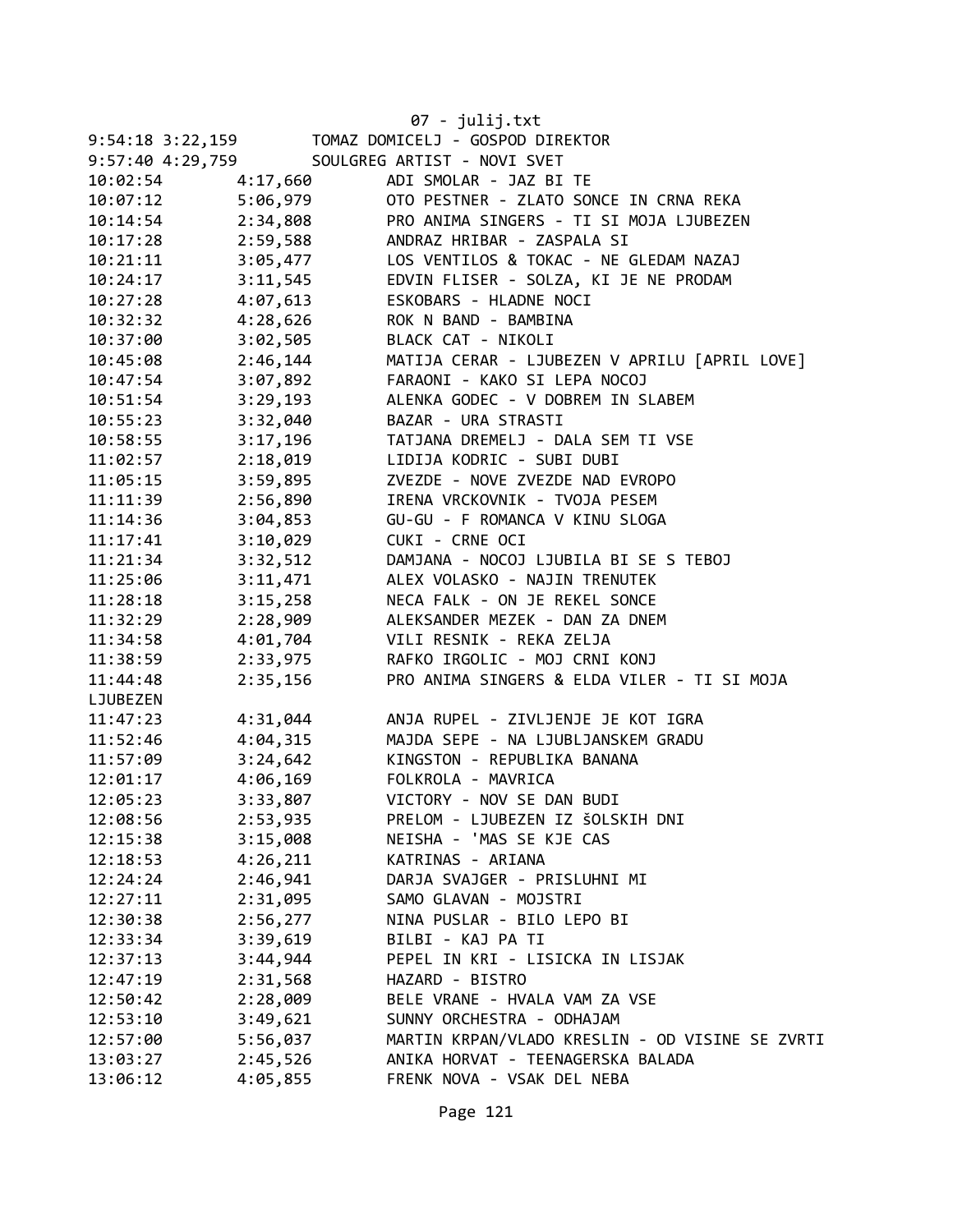| 13:11:31 | 3:40,808             | 07 - julij.txt<br>KATJA LEVSTIK - ORION           |
|----------|----------------------|---------------------------------------------------|
| 13:15:12 | 3:31,802             | TOM TOM - ZVEZDE VEDO                             |
| 13:18:43 | 4:02,461             | AYNEE - SPOMLADI                                  |
| 13:23:34 | 5:39,079             | HISA - PALE SAM NA SVETU                          |
| 13:30:05 | 3:08,004             | KALAMARI - JAZ SEM THE BEST                       |
| 13:33:13 | 3:36,939             | BOTRI - NAZAJ                                     |
|          |                      |                                                   |
| 13:36:50 | 2:55,913             | BEPOP - NE SEKIRAJ SE<br>ROK 'N' BAND - V OBLAKIH |
| 13:40:56 | 3:32,143<br>3:28,986 | MIRAN RUDAN - LAURE NI VEC                        |
| 13:44:28 |                      |                                                   |
| 13:47:55 | 3:37,508             | KARMEN STAVEC - FANT IZ PRAVLJICE                 |
| 13:52:31 | 3:05,494             | MANOUCHE - KJE SI LUBI                            |
| 13:55:30 | 4:05,608             | TATJANA GROS - ZATO SEM NORO TE LJUBILA           |
| 14:00:09 | 4:05,779             | FLIRT - PRVIC                                     |
| 14:04:14 | 4:18,967             | PERPETUUM JAZZILE - POLETNA NOC                   |
| 14:08:33 | 3:04,982             | AVTOMOBILI - LJUBEZEN NE STANUJE TU               |
| 14:12:48 | 3:46,142             | ROK'N'BAND - PRIZNAM                              |
| 14:16:34 | 3:53,983             | MAJDA ARH - LJUBEZEN JE KOT VINO                  |
| 14:21:16 | 2:58,005             | BERTA AMBROŽ - POSLEDNJA NOC LJUBEZNI             |
| 14:24:14 | 3:50,495             | ADI SMOLAR - ZIVELE RAZLIKE                       |
| 14:28:00 | 2:30,889             | DON MENTONY BAND - REKLA JE ŠE                    |
| 14:31:24 | 3:21,378             | ALJA KRUSIC - DAJ MI POLJUB                       |
| 14:34:45 | 2:56,544             | HORIZONT - TE IGRE BO KONEC                       |
| 14:37:41 | 4:52,011             | ANDREJ SIFRER - ZBOGOM RAJ                        |
| 14:43:46 | 3:20,040             | JAN PLESTENJAK - SMEH IN SOLZE                    |
| 14:47:06 | 3:01,899             | MATJAZ JELEN - LEBDIM                             |
| 14:51:07 | 3:31,874             | PANDA - SIVE CESTE                                |
| 14:54:58 | 3:59,984             | TOMAZ DOMICELJ - POGRESAM TE                      |
| 14:58:58 | 3:44,796             | PAPIR - VELIKI KORAK                              |
| 15:03:16 | 3:53,002             | AVIA BAND - RDECI SAL                             |
| 15:07:07 | 3:55,615             | JANKO ROPRET - NE BODI OBJESTNO DEKLE             |
| 15:12:15 | 3:10,945             | REGINA - LJUBEZEN BEZI                            |
| 15:15:26 | 3:15,011             | OTO PESTNER - IMEL SEM JO RAD                     |
| 15:18:39 | 3:59,095             | DREVORED - POLETNA NOC                            |
| 15:23:26 | 2:22,070             | MATIJA CERAR - DEŽNIKI                            |
| 15:26:10 | 4:01,020             | STANE MANCINI - MANDOLINA                         |
| 15:31:03 | 3:56,164             | ALENKA GODEC - TISTI SI TI                        |
| 15:34:59 | 4:28,023             | GU-GU - SAM PO PARKU  (OSAMLJEN)                  |
| 15:40:39 | 3:33,374             | CALIFORNIA - STARA BARKA                          |
| 15:44:13 | 3:49,794             | NUSA DERENDA - LUC                                |
| 15:47:59 | 3:28,993             | IZTOK MLAKAR - BETULA                             |
| 15:52:27 | 4:15,328             | BAZAR - TINA                                      |
| 15:56:42 | 3:43,334             | SANK ROCK - NI SRECE BREZ R'N'R                   |
| 16:00:57 | 3:30,876             | MARTA ZORE - ON                                   |
| 16:04:28 | 2:51,032             | ANDRAZ HRIBAR - TI NE VES                         |
| 16:07:19 | 3:04,070             | CUKI - SRECA ME JE ZAPUSTILA                      |
| 16:11:35 | 4:50,686             | BLUEGRASS HOPPERS - VENCEK NEVARNIH               |
| 16:16:26 | 3:26,163             | MAJDA SEPE - PESEM O POMLADI IN PRIJATELJSTVU     |
| 16:20:40 | 2:50,030             | VICTORY - HOCES ME ALI NOCES ME                   |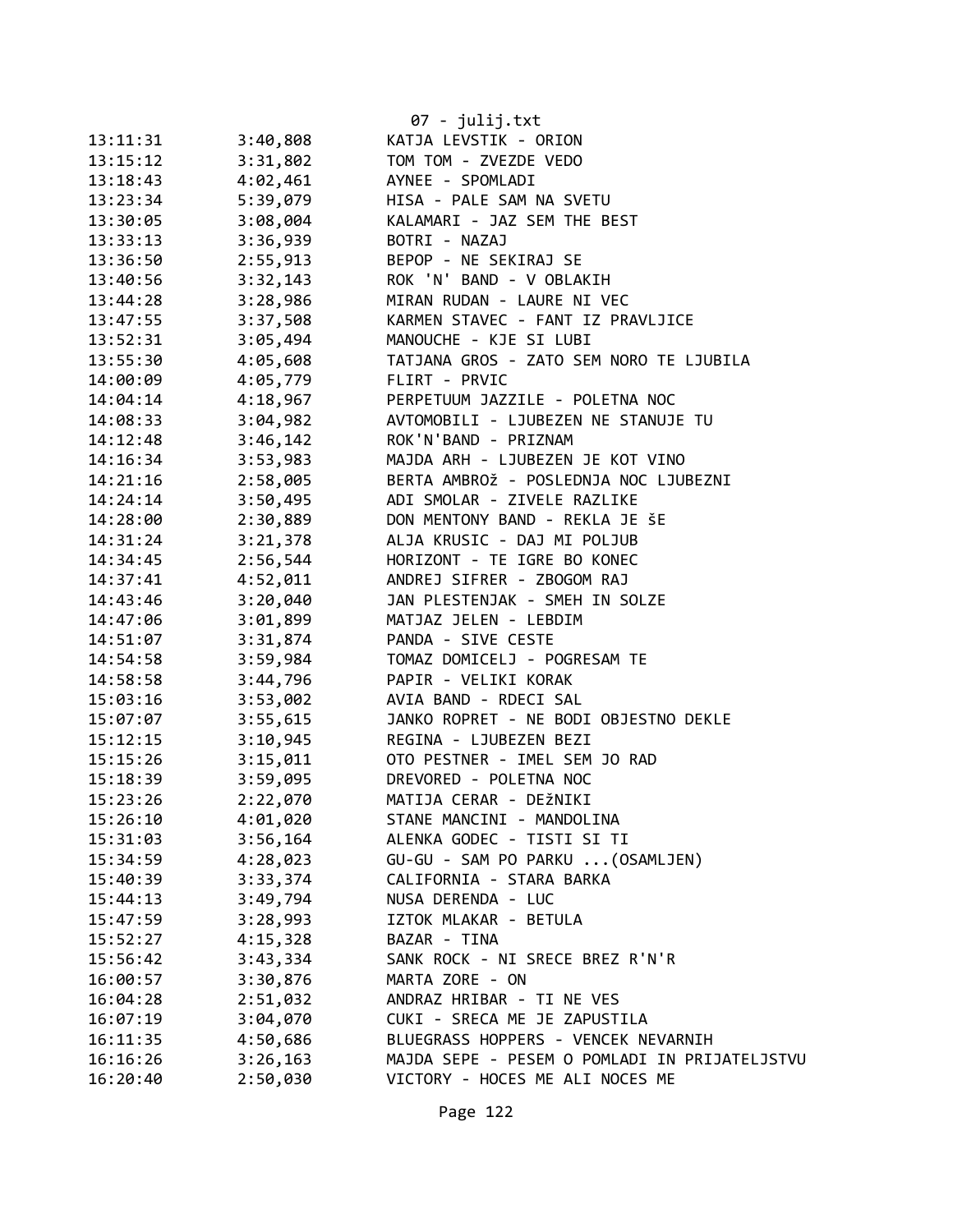|            |          | 07 - julij.txt                               |
|------------|----------|----------------------------------------------|
| 16:23:29   | 3:24,833 | FOLKROLA - TUMASTI OŽBI                      |
| 16:26:53   | 2:27,021 | MARJANA DERZAJ - KO GRE TVOJA POT OD TOD     |
| 16:30:13   | 3:26,146 | TATJANA DREMELJ - OSTANI TAKŠEN KOT SI       |
| 16:33:39   | 2:24,056 | IRENA VRCKOVNIK - SONCE IN LUNA              |
| 16:36:03   | 3:21,159 | BANHOF - KAKO JE TO LEPO                     |
| 16:40:37   | 2:26,018 | ALEKSANDER MEZEK - SIVA POT                  |
| 16:43:00   | 4:50,927 | DRUSTVO MRTVIH PESNIKOV - TI SI VSE          |
| 16:47:47   | 3:17,654 | SUPERNOVA - NINA                             |
| 16:52:04   | 2:53,103 | ALEX VOLASKO - INSTA                         |
| 16:54:55   | 3:21,641 | KINGSTON - VZEMI VSE                         |
| 16:58:15   | 4:42,663 | LINTVERN - KRAVATA                           |
| 17:03:36   | 3:16,968 | SLAVKO IVANCIC - CRTA                        |
| 17:06:52   | 3:44,413 | DITKA HABERL - SAMO NASMEH JE BOLJ GRENAK    |
| 17:11:17   | 3:34,918 | PEPEL IN KRI - JEANETTE                      |
| 17:14:52   | 4:01,972 | BILBI - KO TVOJA SEM ŠE BLA                  |
| 17:18:54   | 3:53,861 | MONIKA PUCELJ - MENE JE STRAH                |
| 17:23:34   | 4:01,736 | NECA FALK - VSI LJUDJE HITIJO                |
| 17:27:36   | 3:35,076 | ANJA RUPEL - NISI MOJ                        |
| 17:31:54   | 4:46,027 | JANEZ ZMAZEK - NA DRUGI STRANI               |
| 17:36:40   | 3:38,030 | PLIS - METULJI                               |
| 17:41:31   | 4:25,313 | VLADO KRESLIN - LILI MARLEN                  |
| 17:45:56   | 3:20,281 | NEISHA - OBCUTEK                             |
| 17:50:11   | 3:13,425 | NINA PUSLAR - SLADOLED Z VESOLJEM<br>PROSIM  |
| 17:53:24   | 4:11,489 | OTO PESTNER & PERPETUM JAZZILE - MATI BODIVA |
| PRIJATELJA |          |                                              |
| 17:57:55   | 3:16,667 | NATASA & ZIBELNIK - CAS JE DA SE PREBUDIM    |
| 18:01:50   | 4:11,824 | DAMJANA - LJUBIMEC                           |
| 18:06:01   | 3:01,989 | FARAONI - PINO IN MARINO                     |
| 18:09:44   | 4:09,344 | IVO MOJZER - TI SI REKLA SONCE               |
| 18:13:53   | 2:47,943 | SONJA GABERSCEK - ANDREJ                     |
| 18:16:41   | 4:00,526 | KARMEN STAVEC - TISTEGA DNE                  |
| 18:21:28   | 3:37,113 | ANIKA HORVAT - VSE SI TI                     |
| 18:25:26   | 4:31,017 | PETER PAN - CAR NOCI                         |
| 18:30:41   | 3:44,499 | DARJA SVAJGER - DIVJA                        |
| 18:34:25   | 3:26,961 | KALAMARI - SOVRAZIM JUTRA                    |
| 18:37:52   | 3:37,055 | HISA - ZAMAN                                 |
| 18:42:09   | 3:55,025 | VILI RESNIK - KJER MODRA SPI                 |
| 18:46:04   | 2:27,460 | SAMO GLAVAN - BUTALCI                        |
| 18:48:31   | 3:12,939 | CEDAHUCI - JE MIMO LETO                      |
| 18:52:39   | 3:13,007 | IVA STANIC - NORE NEZNOSTI                   |
| 18:55:52   | 4:16,975 | DAN D - KO HODIS NAD OBLAKI                  |
| 19:00:47   | 3:36,486 | HAZARD - VSAK JE SAM                         |
| 19:04:23   | 2:45,143 | BERTA AMBROŽ - PESEM ZAPOJ MI NOCOJ          |
| 19:07:08   | 4:39,014 | ADI SMOLAR - DALEC JE ZA NAJU POMLAD         |
| 19:12:26   | 4:32,063 | JAN PLESTENJAK - BOLEZEN                     |
| 19:16:58   | 3:28,015 | ANDREJ SIFRER - USPAVANKA ZA EVO             |
| 19:21:13   | 3:37,697 | TOMAZ DOMICELJ - BLUES NA DEŽEVEN DAN        |
| 19:24:50   | 4:31,550 | HALO - GRETA                                 |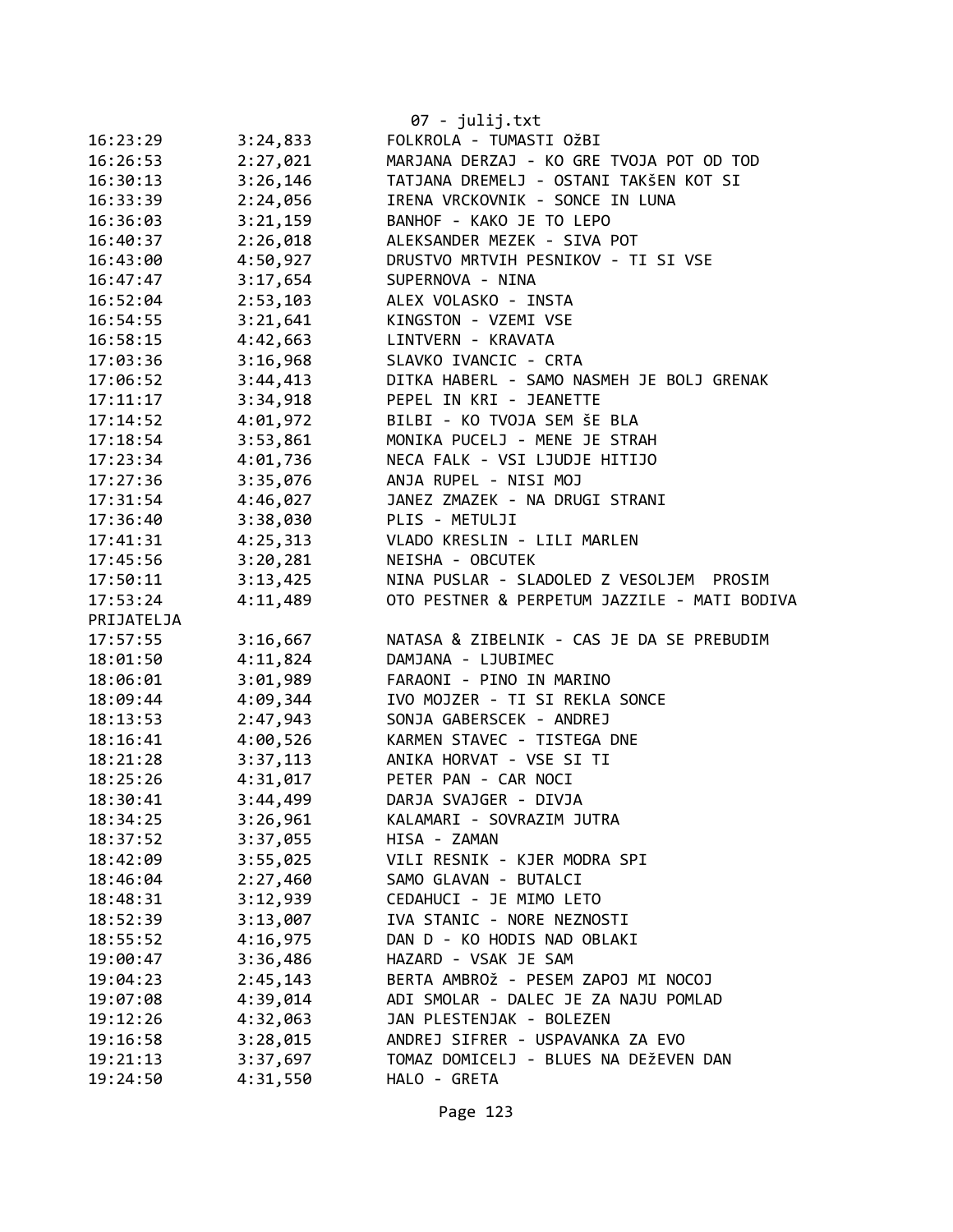|          |          | 07 - julij.txt                                  |
|----------|----------|-------------------------------------------------|
| 19:30:05 | 3:24,155 | ANGEE - VEDNO BO TAKO                           |
| 19:33:28 | 2:52,028 | DON MENTONY BAND - MARJETKA                     |
| 19:36:20 | 3:43,632 | AVTOMOBILI - V MRZLIH DVORANAH                  |
| 19:40:44 | 4:32,711 | ROK'N'BAND - BABY BABY                          |
| 19:45:17 | 4:26,924 | BELE VRANE - NAJ SIJE SONCE                     |
| 19:50:38 | 3:18,016 | ALES VOLK - KAJ SPOMIN MI BO                    |
| 19:53:56 | 3:44,932 | BOTRI - V NOVO JUTRO                            |
| 19:57:41 | 3:17,716 | FOXY TEENS - MOJA SIMPATIJA                     |
| 20:01:36 | 2:53,504 | MATIJA CERAR - KMALU BOM SPET PRI TEBI [I'LL BE |
| HOME ]   |          |                                                 |
| 20:04:30 | 2:27,021 | SANK ROCK - AL' OSTANEM AL' NAJ GREM            |
| 20:06:56 | 3:59,814 | GAL IN GALERIST I- PRIDI SEM.WAV -              |
| 20:14:30 | 3:25,012 | BABALOO BAND - NENAJAVLJEN GOST                 |
| 20:17:55 | 3:24,936 | OTO PESTNER - VEM, NEKJE ŽIVETI MORA            |
| 20:22:00 | 4:45,042 | IZTOK MLAKAR - PEPI ZBARADORIA                  |
| 20:26:45 | 4:53,529 | SUNNY ORCHESTRA - RELAX                         |
| 20:32:25 | 3:28,702 | POPSING - VPRASAJ NOCOJ SRCE                    |
| 20:35:54 | 4:08,072 | GU-GU - TUJCA                                   |
| 20:43:27 | 3:28,567 | TANGELS - LIFE GOES UP                          |
| 20:46:55 | 3:10,927 | PANDA - LINO                                    |
| 20:50:49 | 3:00,166 | AVIA BAND - VSAJ SE TRENUTEK                    |
| 20:53:46 | 3:34,027 | BAZAR - PRVI MAJ                                |
| 20:57:40 | 3:02,028 | NUDE - VESOLJKA                                 |
| 21:01:22 | 3:08,396 | REGINA - NAJ LJUBEZEN ZDRUŽI VSE LJUDI          |
| 21:04:30 | 4:00,153 | MARJANA DERZAJ - VRNI SE ŠE KDAJ V LJUBLJANO    |
| 21:08:30 | 4:45,036 | ALENKA GODEC - DRUGACNA                         |
| 21:15:51 | 3:00,949 | FOLKROLA - UJEMI ME                             |
| 21:18:51 | 3:31,023 | CUKI - LAHKO BI BIL                             |
| 21:23:17 | 3:26,716 | TATJANA DREMELJ - TI SI ZAME VSE                |
| 21:26:44 | 3:08,558 | IRENA VRCKOVNIK - SLADKE BESEDE                 |
| 21:30:39 | 3:37,922 | FLIRT - NJENA BALADA (V TEBI IN MENI)           |
| 21:34:17 | 2:33,023 | STANE MANCINI - VOLNENI SAL                     |
| 21:36:50 | 3:52,756 | MARTA ZORE - TI                                 |
| 21:45:48 | 4:05,954 | VICTORY - DAN BREZ TEBE (ORIGINAL)              |
| 21:50:37 | 3:54,987 | ALEKSANDER MEZEK - LJUBLJANSKE CESTE            |
| 21:54:32 | 3:50,053 | GLOBUS - LEDENO SRCE                            |
| 21:58:22 | 4:48,502 | PAPIR - LEPO MI JE S TEBOJ                      |
| 22:03:51 | 4:56,260 | CALIFORNIA - RAD LETEL BI                       |
| 22:08:44 | 2:29,266 | VIDEOSEX - VOZI ME VLAK V DALJAVE               |
| 22:13:38 | 3:04,448 | MAJDA SEPE - POJDI SPET NA BLED                 |
| 22:16:42 | 3:27,771 | NINA PUSLAR - ROK TRAJANJA                      |
| 22:21:04 | 2:41,575 | DAMJANA - PRIJATELJ                             |
| 22:23:46 | 3:21,885 | FARAONI - TI IN JAZ                             |
| 22:27:07 | 4:30,946 | VLADO KRESLIN - CESTA (RADIO EDIT)              |
| 22:32:25 | 4:02,181 | ANJA RUPEL - SANJAM TE                          |
| 22:36:27 | 2:38,737 | ZLATA OGNJANOVIC - NE CAKAJ NA MAJ              |
| 22:42:23 | 2:52,459 | NECA FALK - TAKO DEKLE                          |
| 22:45:15 | 3:05,847 | KINGSTON - CELA ULICA NORI                      |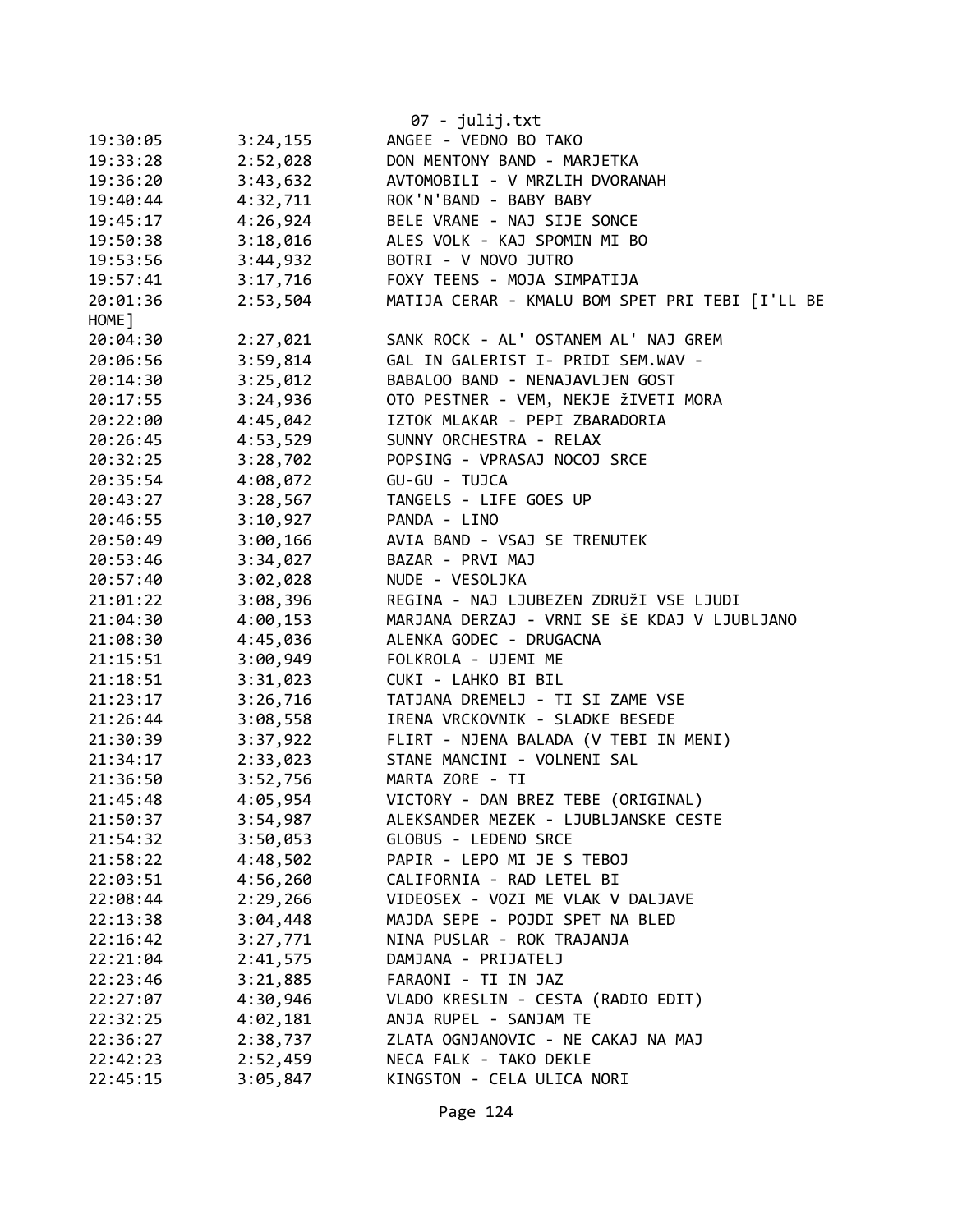|          |          | $07 - julij.txt$                        |
|----------|----------|-----------------------------------------|
| 22:48:18 | 4:33,329 | KATRINAS - MOJ ODER JE NEBO             |
| 22:53:35 | 2:15,084 | BRANKA KRANER - BARVICE SI KUPI         |
| 22:55:50 | 2:50,807 | PEPEL IN KRI - PO BITKI SO GENERALI VSI |
| 22:58:40 | 3:13,130 | SUPERNOVA - KJE SPI                     |
| 23:02:34 | 3:42,357 | BILBI - TISTE SNOVI                     |
| 23:06:16 | 2:57,651 | NUSA DERENDA - NE, NI RES               |
| 23:13:00 | 3:50,025 | DAN D - PLESES                          |
| 23:16:49 | 3:17,603 | DADI DAZ - IN GREM NAPREJ               |
| 23:21:02 | 2:59,025 | KARMEN STAVEC - OSTANI TU               |
| 23:23:59 | 2:09,031 | SAMO GLAVAN - BANDA                     |
| 23:26:07 | 2:56,039 | KALAMARI - PO NAVADI                    |
| 23:29:50 | 4:47,568 | BIG FOOT MAMA - BULDOŽER                |
| 23:34:38 | 2:56,046 | ANDRAZ HRIBAR - MOJA MOJA               |
| 23:37:32 | 2:41,408 | ROK 'N' BAND - RAD JO IMAM              |
| 23:46:34 | 3:29,583 | PETER PAN - KEKCEVA PESEM               |
| 23:50:47 | 3:06,336 | MANOUCHE - TAMALA                       |
| 23:53:53 | 3:23,595 | DON SERGIO - TUDI TI                    |
| 23:57:16 | 2:59,689 | MONIKA PUCELJ - MI PASE                 |
|          |          |                                         |

|  | 0:00:55 2:44,799                | ANDREJ SIFRER - ENA BOLHA                                 |
|--|---------------------------------|-----------------------------------------------------------|
|  |                                 | 0:03:39 4:15,790 PEPEL IN KRI - ENAKONOCJE                |
|  |                                 | 0:07:53 3:56,166 ROK'N'BAND - LJUBEZNI NAJIN CAS          |
|  | $0:11:48$ 3:42,745              | MARTA ZORE - VSE, KAR SVA BILA                            |
|  |                                 | 0:15:31 3:30,363 VLADO KRESLIN - Z GORICKEGA V PIRAN      |
|  | $0:18:59$ 4:32,703              | DON MENTONY BAND - MEDLEY (REKLA JE NE, DOBRA MRHA, )     |
|  |                                 | 0:23:34 4:18,037 NUDE - PRI VODNJAKU                      |
|  |                                 | 0:27:50 3:43,003 NINA PUSLAR - VSE KAR RECES MI           |
|  |                                 | 0:31:31 2:18,715 IZTOK MLAKAR - PUNTARSKA                 |
|  |                                 | 0:33:52 3:32,054 FARAONI - TU JE MOJ DOM                  |
|  |                                 | 0:37:24 2:59,986 KALAMARI - DAN IN POL                    |
|  |                                 | 0:40:22 3:45,101 CALIFORNIA/MZ HEKTOR - USTAVIL BI CAS    |
|  |                                 | 0:44:08 3:23,327 ALENKA GODEC - NEZNA PESEM               |
|  |                                 | 0:47:31 3:44,998 AVTOMOBILI - SAMA                        |
|  |                                 | 0:51:05 2:56,992 KARMEN STAVEC - ENA IN EDINA             |
|  |                                 | 0:54:02 3:35,926 ANJA RUPEL - LEP JE DAN                  |
|  |                                 | 0:57:37 4:15,708 ADI SMOLAR - KAKO JE BITI SAM            |
|  |                                 | 1:01:53 3:18,512 FLORA EMA LOTRIC & PARIS - JUTRANJA ROSA |
|  |                                 | 1:05:14 4:04,125 OTO PESTNER - BISERE IMAS V OCEH         |
|  |                                 | 1:09:17 3:24,057 TOMAZ DOMICELJ - SI-SI-SIMONA            |
|  |                                 | 1:12:41 3:20,010 VILI RESNIK - DELAJ MI TO                |
|  |                                 | 1:16:02 3:37,767 BOTRI - JA IN NE                         |
|  |                                 | 1:19:37 3:07,676 MATIJA CERAR - GOSPOD V KRAVATI          |
|  | 1:22:44 3:28,992 CUKI - TA VLAK |                                                           |
|  |                                 | 1:26:16 3:18,088 NATASA & ZIBELNIK - LUNA ME NOSI         |
|  |                                 | 1:29:33 3:27,008 ALEKSANDER MEZEK - DNEVI KOT JE TA       |
|  |                                 |                                                           |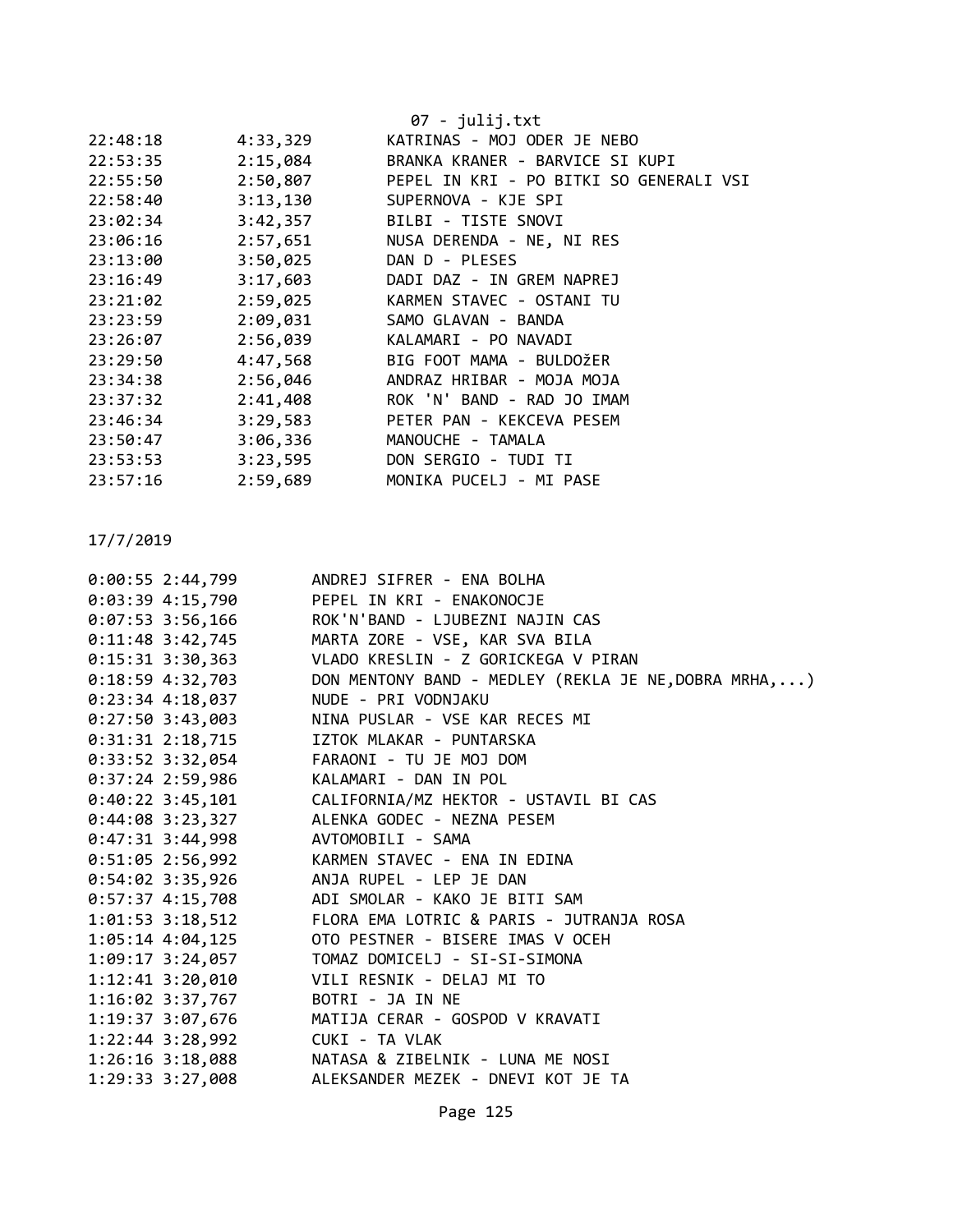|                      | 07 - julij.txt                                  |
|----------------------|-------------------------------------------------|
| $1:32:59$ 3:55,917   | VICTORY - ZIVETI SPET                           |
| 1:36:58 3:24,000     | SANK ROCK - JAZ NIMAM NOC ZA SPANJE             |
| $1:40:22$ 3:14,003   | IRENA VRCKOVNIK - VCERAJ IN DANES               |
| 1:43:35 4:02,580     | AYNEE - SPOMLADI                                |
| 1:47:40 4:00,174     | GU-GU - GU-GU PLAY FOR YOU                      |
| 1:51:40 3:27,007     | STANE MANCINI - SPOMINCICA                      |
| 1:55:10 3:59,122     | AVIA BAND - TEBE SI ZELIM                       |
| 1:59:08 3:04,763     | KINGSTON - SONCNA UPRAVA                        |
| 2:02:13 3:28,025     | MARJANA DERZAJ - GRENKA REKA                    |
| 2:05:43 2:53,687     | NUSA DERENDA - PRVIC IN ZADNJIC                 |
| 2:08:38 2:25,810     | MAJDA SEPE - SUSTARKI MOST                      |
| 2:11:06 3:45,635     | DITKA HABERL - SAMO NASMEH JE BOLJ GRENAK       |
| 2:14:51 3:44,801     | FOLKROLA - TUMASTI OZBI                         |
| 2:18:38 4:11,110     | PANDA - LJUBIMEC BREZ                           |
| 2:22:49 3:20,009     | BAZAR - KO PRIDE NOC                            |
| 2:26:14 3:16,085     | NECA FALK - ON JE REKEL SONCE                   |
| 2:29:30 2:57,999     | HAZARD - ROZE ZA ELZO                           |
| 2:32:36 2:44,014     | BELE VRANE - MINI MAXI                          |
| 2:35:35 4:21,558     | MAJDA ARH - ZDAJ VEM                            |
| $2:40:10$ 4:38,345   | ANDRAZ HRIBAR - KAJ MI DELAS                    |
| 2:46:22 3:52,039     | MATJAZ JELEN & EASY FING. - POLETNA NOC         |
| 2:50:17 3:03,795     | ROYAL FLASH - VSE BI DAL                        |
| 2:53:20 4:43,787     | ZABJAK TRIO - KURTIZANA                         |
| 2:58:04 4:13,012     | SUPERNOVA - POBEGNI Z MANO                      |
| $3:02:19$ $3:52,169$ | DAMJANA - DAJ MI LJUBEZEN NAZAJ                 |
| $3:06:11$ $3:45,138$ | XEQUTIFZ - DALEC STRAN                          |
| 3:09:56 3:37,751     | SARA KOBOLT - NE ZNAM NA KONEC NEBA             |
| 3:13:36 4:31,995     | JAN PLESTENJAK - BOLEZEN                        |
| 3:18:08 3:04,588     | PAPIR - DOMOTOZJA                               |
| 3:21:12 2:55,505     | BETI JURKOVIC - ZVIZGA                          |
| $3:24:10$ $4:13,044$ | 7.OKTOBER - TA DAN                              |
| $3:28:23$ $3:00,660$ | MITJA PODLESNIK - TOTALNO HUDA                  |
| 3:31:23 3:42,367     | BILBI - TISTE SNOVI                             |
| 3:35:08 2:59,705     | EVA CERNE - CUDEZI SMEHLJAJA                    |
| 3:38:06 4:12,044     | ANKA COP - VSAK TVOJ TRENUTEK                   |
| $3:42:18$ $3:10,924$ | NANA MILCINSKI - POLETNE IMPRESIJE              |
| $3:45:31$ $3:23,150$ | 4 FUN - POKLICI ME                              |
| $3:48:54$ $3:55,015$ | KOMET - ANA                                     |
| 3:52:48 2:54,792     | 1 X BAND - TIH DEZEVEN DAN                      |
| $3:55:45$ $3:49,711$ | DAMJANA IN HOT HOT HOT - ZIVLJENJE              |
| 3:59:34 3:11,740     | POP DESIGN - ZATE                               |
| $4:02:46$ $2:26,015$ | NINO ROBIC - VCASIH KO SE SRECAVA               |
| $4:05:13$ $3:10,338$ | ALEKSANDER NOVAK - KAKO SE POCUTIS (RADIO EDIT) |
| $4:08:23$ 3:10,961   | RED QUA - VAL MORJA                             |
| 4:11:34 3:09,634     | URSKA - STARA DOBRA PRAVLJICA                   |
| 4:14:46 3:57,051     | GOLDEN EYE - DO KONCA                           |
| $4:18:43$ 3:38,632   | MONROE - JAZ POTREBUJEM VEC                     |
| $4:22:21$ $3:54,003$ | ANDREJ SIFRER - KO ZVONOVI ZAPOJO               |
|                      |                                                 |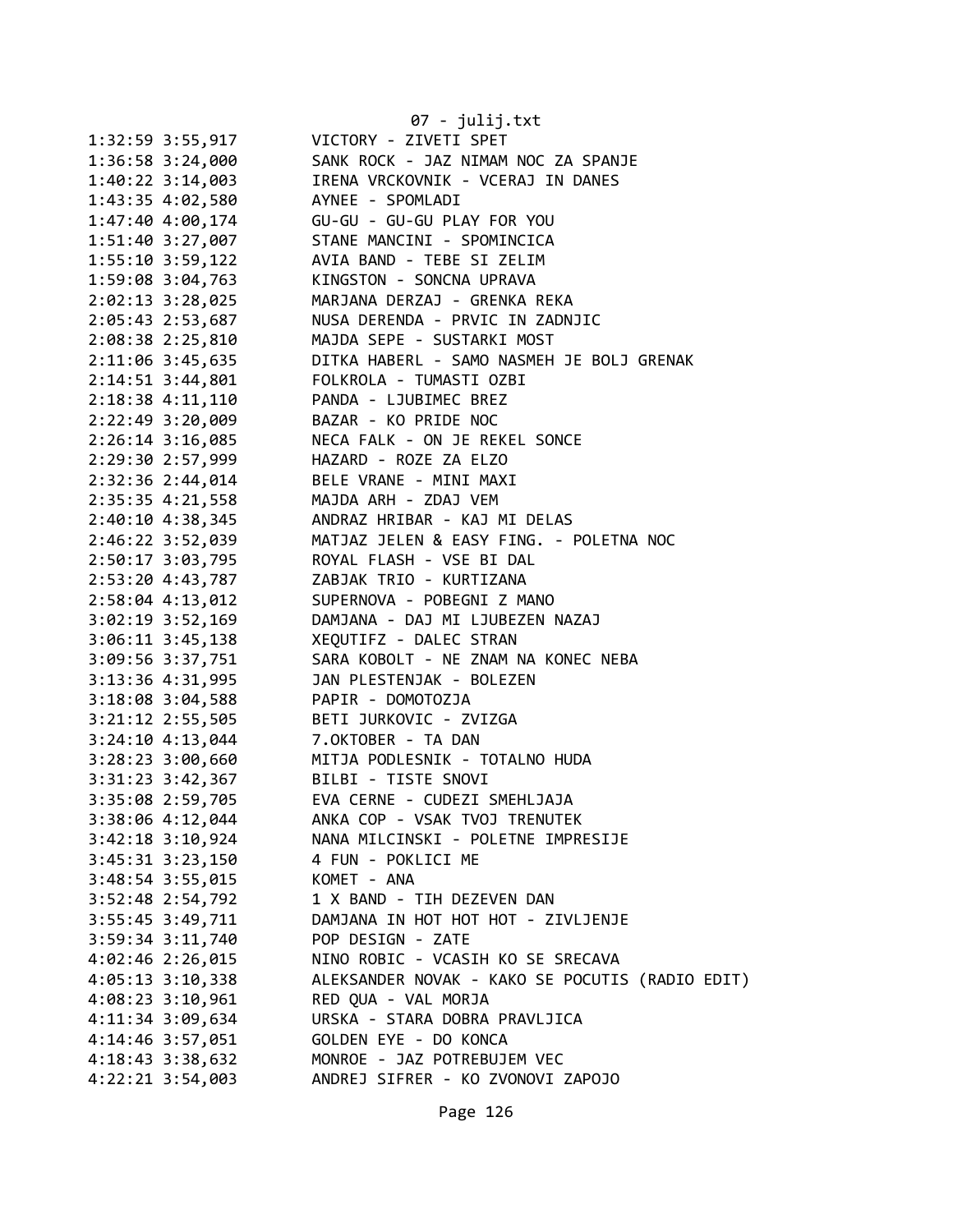|                                         | 07 - julij.txt                                       |
|-----------------------------------------|------------------------------------------------------|
| 4:26:18 3:51,109                        | GAL - KAJ VSE BI DAL                                 |
| 4:30:09 3:04,005                        | BABILON - RABIM TVOJ SMEH                            |
| 4:33:09 3:14,022                        | SONJA GABRSCEK - PILULA ZA SRECO                     |
|                                         | 4:36:25 1:47,564 RAFKO IRGOLIC - KAVBOJEVA LJUBICA   |
| 4:38:13 4:30,655 CHATEAU - NASMEHNI SE  |                                                      |
| 4:42:43 3:42,682                        | DAN D - VODA                                         |
| $4:46:27$ $4:28,044$                    | DON MENTONY BAND - OBCUTEK JE VAZEN                  |
| 4:50:55 2:59,979                        | NUDE - SI'Z D BES                                    |
| 4:53:48 3:38,423                        | SOPRANOS - POD ZVEZDAMI                              |
| 4:57:29 3:37,182                        | NEZA DROBNIC - MOJA DEZELA                           |
| 5:01:40 2:14,835                        | JOŽICA SVETE - SONCE SIJE NA PORTOROZ                |
| 5:03:55 3:32,490                        | MONI KOVACIC - NASMEH POLETNIH DNI                   |
| 5:07:27 4:22,367                        | ALENKA GODEC - KER TO ŽIVLJENJE JE                   |
| 5:12:36 2:02,995                        | TOMAZ DOMICELJ - PO NOVEM LETU BOLJSE BO             |
| 5:14:38 2:47,228                        | OTO PESTNER - LETIVA                                 |
| 5:17:25 3:14,750                        | MAJA ZUPANCIC - VABILO NA SORBET                     |
| 5:21:31 3:37,550                        |                                                      |
|                                         | ADI SMOLAR - NAŠ SVET SE PA VRTI                     |
| 5:25:09 3:10,906 REGINA - LJUBEZEN BEZI |                                                      |
| 5:28:19 1:21,259 SAMO GLAVAN - OMEJEN   |                                                      |
|                                         | 5:30:31 2:32,019  SUPERNOVA - DON'S GREM ZURAT       |
| 5:36:43 4:37,374 FRENK NOVA - TIKA TAKA | 5:33:02 3:40,559 AVIA BAND - GRAJSKA DAMA            |
|                                         |                                                      |
| 5:42:07 3:28,562                        | ALEKSANDER MEZEK - MESTO BREZ SRCA                   |
| 5:45:35 2:24,004                        | MATIJA CERAR - NE BOM TE VEC VABIL                   |
| 5:47:59 4:36,829                        | ANJA RUPEL - PREPOZNO                                |
| 5:53:31 3:16,654                        | KATARINA GALIC - POVEJ MI                            |
|                                         | 5:57:25 2:56,365 ANDREJ SIFRER - MAR NAJ ZATO ZNORIM |
|                                         | 6:00:55 4:02,994 DOMINIK KOZARIC - SPOMNI SE NAME    |
| $6:04:58$ 2:10,963                      | MARJANA DERZAJ - JANEZ                               |
| 6:07:09 3:49,993                        | IGOR LIJA - KO TE NI                                 |
| $6:11:46$ 3:13,858                      | DARJA SVAJGER - KJE JE KDO                           |
|                                         | 6:14:59 3:25,221 ENZO HROVATIN - SPREMINJAM SE       |
| 6:18:24 3:41,117 ROK'N'BAND - LJUBIM JO |                                                      |
| 6:22:57 2:53,066                        | BELE VRANE - MACEK V ZAKLJU                          |
| $6:26:11$ $3:34,229$                    | ATLANTIX - ATLANTIS                                  |
| $6:30:35$ $3:11,015$                    | CUKI - ROCK AND ROLL ZA ZMERAJ                       |
| $6:33:46$ $2:30,094$                    | ANIKA HORVAT - URA BREZ KAZALCEV                     |
| $6:36:16$ 3:54,988                      | IVAN HUDNIK - TANJA                                  |
| $6:40:58$ 3:19,548                      | SLAVKO IVANCIC - TISTO KAR OSTANE                    |
| 6:44:17 4:39,996                        | VLADO KRESLIN/JONAS Z. - SAMO TIJ                    |
| 6:48:57 4:07,687                        | PEPEL IN KRI - DEKLE IZ ZLATE LADJICE                |
| 6:53:59 4:26,014                        | TATJANA MIHELJ - SVET V ZNAMENJU SRCA                |
| 6:58:25 4:42,881                        | DON MENTONY BAND - GOSPOD SODNIK                     |
| 7:03:42 3:57,798                        | MAJDA SEPE - POJ KITARA MOJEGA SRCA                  |
| 7:07:40 4:01,393                        | GU-GU - MOJA MALA LUCIJA                             |
| 7:12:28 2:57,034                        | BOTRI - ANGELINA                                     |
| 7:15:22 3:32,008                        | PETER AMBROŽ - NA PLESU                              |
| 7:18:54 2:43,987                        | OBJEM - LEP SONCEN DAN                               |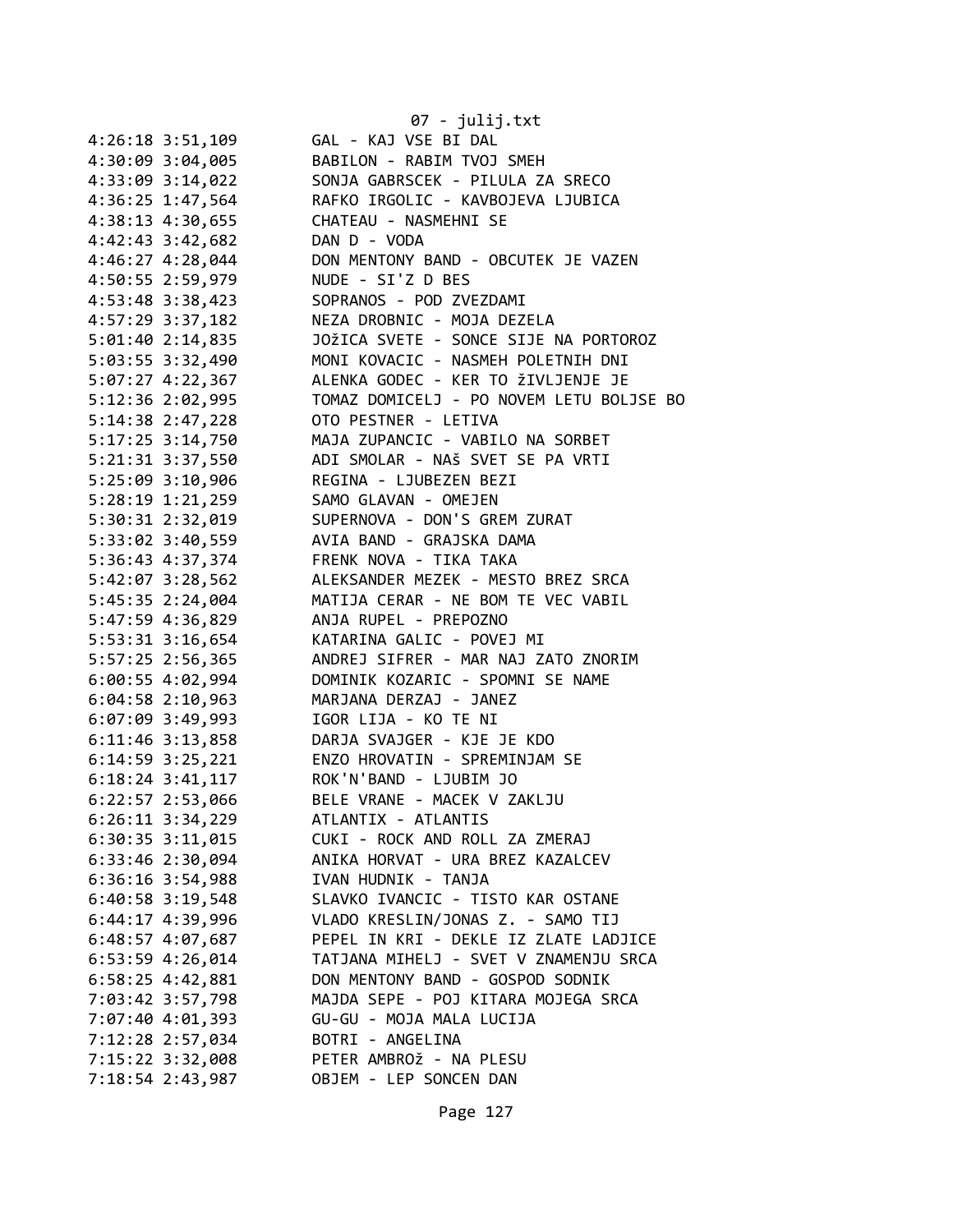|                                       |          | $07 - julij.txt$                                                                                                                                                                                                                   |
|---------------------------------------|----------|------------------------------------------------------------------------------------------------------------------------------------------------------------------------------------------------------------------------------------|
| 7:22:29 2:38,139                      |          | DAMJANA - KAJ PA TI                                                                                                                                                                                                                |
|                                       |          | 7:25:07 3:14,891 NEISHA - 'MAS SE KJE CAS                                                                                                                                                                                          |
| 7:28:22 4:40,273 LEONART - NOV DAN    |          |                                                                                                                                                                                                                                    |
|                                       |          | 7:33:52 2:55,746 ANDRAZ HRIBAR - MOJA MOJA                                                                                                                                                                                         |
|                                       |          | 7:36:47 4:13,035 BABILON/05 - ZEMLJA IN NEBO                                                                                                                                                                                       |
| 7:41:44 4:01,007 HAZARD - ANDREJA     |          |                                                                                                                                                                                                                                    |
|                                       |          |                                                                                                                                                                                                                                    |
|                                       |          | 7:45:44 3:52,643 VILI RESNIK - NE MOREM BREZ NJE<br>7:50:32 3:47,853 JAN PLESTENJAK - AMORE MIO                                                                                                                                    |
|                                       |          | 7:54:20 2:54,966 STANE MANCINI - PRIDES KAKOR VETER                                                                                                                                                                                |
|                                       |          | 7:57:14 3:00,486 ROK 'N' BAND - DEKLE MOJEGA                                                                                                                                                                                       |
| 8:00:49 3:24,037 TONI ROM - TIVOLI    |          |                                                                                                                                                                                                                                    |
|                                       |          | 8:04:13 3:49,468 DON SERGIO - SPOMIN NA LJUBEZEN                                                                                                                                                                                   |
|                                       |          |                                                                                                                                                                                                                                    |
|                                       |          |                                                                                                                                                                                                                                    |
|                                       |          |                                                                                                                                                                                                                                    |
|                                       |          | 8:08:02 2:59,653<br>8:11:46 2:07,972<br>8:11:46 2:07,972<br>8:13:54 4:05,779<br>8:18:00 3:23,441<br>8:18:00 3:23,441<br>8:18:00 3:23,441<br>8:18:00 3:23,441<br>8:18:00 3:23,441<br>8:18:00 3:23,441<br>8:18:00 5:00 FLIRT - PRVIC |
| 8:22:14 3:25,029 FARAONI - PUSTI ME   |          |                                                                                                                                                                                                                                    |
|                                       |          | 8:25:39 3:03,121 DADI DAZ - KRALJICA SRCA                                                                                                                                                                                          |
| 8:28:42 3:30,874 VICTORY - UPAJ SI    |          |                                                                                                                                                                                                                                    |
|                                       |          |                                                                                                                                                                                                                                    |
|                                       |          | 8:33:03 3:30,581<br>8:36:33 3:31,257 DRUSTVO MRTVIH PESNIKOV - ME ZE MA DA BI TE<br>8:40:50 4:03,484 NAPOLEON - MORSKA PTICA<br>8:44:54 3:06.006                                                                                   |
|                                       |          |                                                                                                                                                                                                                                    |
|                                       |          | 8:44:54 3:06,006 IRENA VRCKOVNIK - CEPRAV BOM SPET SAMA                                                                                                                                                                            |
|                                       |          | 8:47:59 4:11,212 IZTOK MLAKAR - REPUBLIKA PALMA DE COCCO                                                                                                                                                                           |
|                                       |          | 8:53:06 3:58,068 ALFI NIPIC - V AVTU PRED MENOJ                                                                                                                                                                                    |
|                                       |          | 8:57:41 3:28,505 SUNNY ORCHESTRA - TAT ZMIKAVT                                                                                                                                                                                     |
|                                       |          | 9:01:41 3:58,668 LIDIJA KODRIC - SRECA JE                                                                                                                                                                                          |
|                                       |          | 9:05:39 2:52,034 ALENKA LESJAK - NAJINI MOSTOVI                                                                                                                                                                                    |
|                                       |          |                                                                                                                                                                                                                                    |
|                                       |          | 9:08:31 3:27,238<br>9:15:46 3:41,029<br>RALAMARI - STABO DRZIM                                                                                                                                                                     |
|                                       |          | 9:20:15 3:14,905 EDVIN FLISER - TAM KJER SEM DOMA                                                                                                                                                                                  |
|                                       |          | 9:23:30 3:18,881 ALJA KRUSIC - A BOS MALO MOJ                                                                                                                                                                                      |
|                                       |          | 9:27:10 2:57,968 BERTA AMBROŽ - POSLEDNJA NOC LJUBEZNI                                                                                                                                                                             |
| $9:30:57$ 3:15,026                    |          | OTO PESTNER - IMEL SEM JO RAD                                                                                                                                                                                                      |
| 9:34:10 3:39,022                      |          | NUDE - PEPELKA (RAD TE IMAM)                                                                                                                                                                                                       |
| 9:37:49 3:53,634                      |          | SELEKCIJA - BELA GOLOBICA                                                                                                                                                                                                          |
|                                       |          | 9:45:27 3:33,200 TOMAZ DOMICELJ - SVETI PETER                                                                                                                                                                                      |
|                                       |          | 9:49:00 4:16,953 SANK ROCK/MATJAZ JELEN - METULJ                                                                                                                                                                                   |
| 9:54:03 2:08,014 ALENKA GODEC - PESEM |          |                                                                                                                                                                                                                                    |
| 9:56:11 3:08,652 SABINA - NE BOVA PAR |          |                                                                                                                                                                                                                                    |
| 10:00:08                              | 3:51,593 | NECA FALK - LJUBIMEC MOJ                                                                                                                                                                                                           |
| 10:03:59                              | 2:46,998 | DELIALI - ZVON LJUBEZNI                                                                                                                                                                                                            |
| 10:06:46                              | 3:15,121 | PERPETUUM JAZZILE - AVSENIK MEDLEY                                                                                                                                                                                                 |
| 10:13:26                              | 4:18,587 | JANEZ BONCINA BENC - OB SANKU                                                                                                                                                                                                      |
| 10:17:44                              | 3:48,000 | DITKA HABERL - LJUBIMEC BREZ IMENA                                                                                                                                                                                                 |
| 10:22:20                              | 4:06,762 | FRENK NOVA FT. ZIBELNIK & KONECNIK - GREMO NASI                                                                                                                                                                                    |
| <b>BIATLONCI</b>                      |          |                                                                                                                                                                                                                                    |
| 10:26:27                              | 3:37,383 | NINA PUSLAR - POLJUB NA KLOPCI                                                                                                                                                                                                     |
|                                       |          |                                                                                                                                                                                                                                    |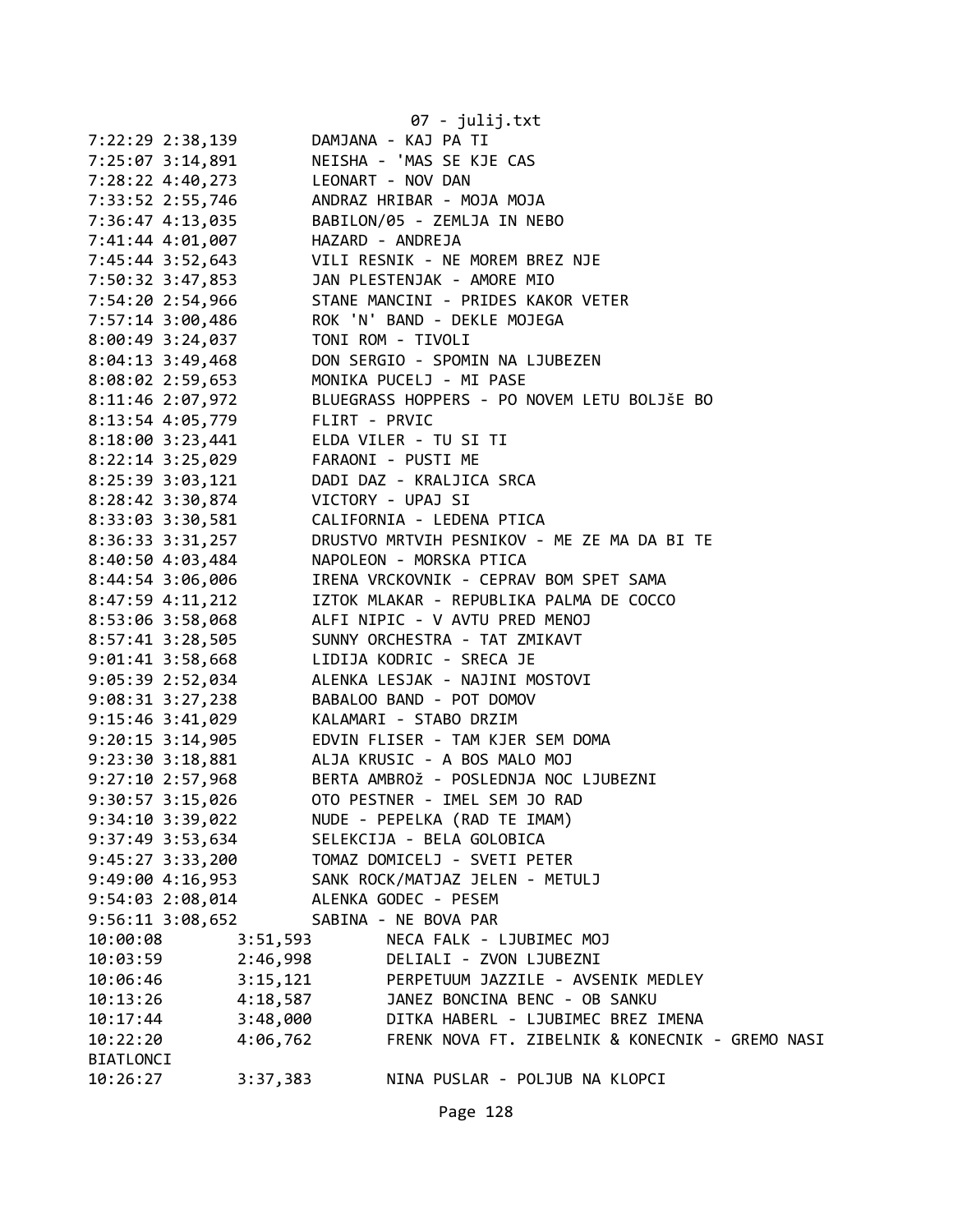|          |          | 07 - julij.txt                             |
|----------|----------|--------------------------------------------|
| 10:30:53 | 3:41,287 | DANI DANDOSA - GREVA TJA DO MURE           |
| 10:34:34 | 4:10,394 | BAZAR - ZATE                               |
| 10:38:44 | 4:25,023 | AGROPOP - SAMO MILIJON NAS SE ZIVI         |
| 10:48:11 | 2:42,074 | METKA ŠTOK - KO BOM 64                     |
| 10:51:40 | 3:22,835 | ANDREJ SIFRER - SKRIPA                     |
| 10:55:02 | 3:55,018 | FOLKROLA - V TVOJI SOBI ŠE DIŠI            |
| 10:58:57 | 3:13,853 | GINO - BODI TU                             |
| 11:02:59 | 4:27,712 | META MOCNIK & OTO PESTNER - TRENUTKI BEZE  |
| 11:07:26 | 3:00,019 | PAX - KO SO LIPE CVETELE                   |
| 11:13:31 | 3:17,463 | AVIA BAND - COOL                           |
| 11:16:48 | 4:35,923 | FLORA & PARIS - OLJE IN VODA               |
| 11:22:12 | 2:41,181 | BELE VRANE - ŽENITOVANJSKA                 |
| 11:24:53 | 3:45,597 | KARMEN STAVEC - FANT IZ PRAVLJICE          |
| 11:28:39 | 3:11,500 | DARJA SVAJGER - NAJ VIDIMO LJUDI           |
| 11:32:39 | 3:31,022 | CUKI - ZOBAR                               |
| 11:36:07 | 3:20,850 | SAMO GLAVAN - MULTI KULT                   |
| 11:43:50 | 3:42,500 | KINGSTON - DAJ POVEJ, DAJ POVEJ            |
| 11:47:32 | 3:25,607 | ANJA RUPEL - NAJ TE SONCE PREBUDI          |
| 11:51:44 | 3:48,936 | ANU - DEKLE Z NASLOVNICE                   |
| 11:56:10 | 3:51,276 | ROK'N'BAND - PRVI PLES                     |
| 12:00:49 | 3:21,974 | JANKO ROPRET - LJUBLJANCANKE               |
| 12:04:11 | 2:51,146 | MARJANA DERZAJ - V LJUBLJANO               |
| 12:07:02 | 3:34,011 | BOZIDAR WOLFGANG WOLF - ZAJOKAL BOM        |
| 12:14:42 | 3:54,885 | EVA HREN - REKLA SVA                       |
| 12:18:36 | 3:14,037 | SELL OUT - POPOLN DAN                      |
| 12:22:38 | 3:18,226 | ANIKA HORVAT - HVALA TI                    |
| 12:26:18 | 3:23,155 | U'REDU - NA SMARNO GORO                    |
| 12:30:30 | 4:41,789 | ADI SMOLAR - KLOŠAR                        |
| 12:35:11 | 3:27,965 | MAJDA SEPE - LONEC BREZ MEDU               |
| 12:38:39 | 3:01,253 | ALEKSANDER MEZEK - SIVA POT                |
| 12:46:07 | 3:37,789 | ZABJAK TRIO - PISMO                        |
| 12:50:31 | 5:17,375 | DAMJANA - KJE SI ZDAJ                      |
| 12:55:48 | 3:51,959 | DAN D - JUTRANJA (ORIGINAL)                |
| 13:00:24 | 2:58,819 | HAZARD - NAJLEPŠE PESMI                    |
| 13:03:22 | 2:03,976 | OTO PESTNER &P.UGRIN BAND - KAKOR MADONNA  |
| 13:05:26 | 4:12,910 | DON MENTONY BAND - MRTVE ROŽE              |
| 13:10:51 | 3:19,931 | PEPEL IN KRI - ZA VSE LJUDI SVETA          |
| 13:14:11 | 2:06,817 | LUCKY CUPIDS - DAJ LJUBI ME                |
| 13:16:18 | 3:15,013 | MOJCA - ZATE                               |
| 13:20:42 | 1:35,595 | MATIJA CERAR - PROMETNIK                   |
| 13:22:17 | 5:07,242 | NINA PUSLAR FT. JAN PLESTENJAK - TEBE IMAM |
| 13:27:24 | 4:13,106 | JAN PLESTENJAK - PO NEVIHTI                |
| 13:32:32 | 3:21,056 | KASTELO - VSE KAR LJUBIM                   |
| 13:35:48 | 3:56,635 | OBJEM - ODSEL BOM                          |
| 13:40:57 | 3:07,132 | FARAONI - KAKO SI LEPA NOCOJ               |
| 13:44:04 | 3:37,981 | STANE MANCINI - KO BI SE ENKRAT            |
| 13:47:41 | 2:38,584 | BLUEGRASS HOPPERS - STARA MAMA             |
| 13:50:20 | 3:38,613 | GAL GJURIN - PLESEM PO MUZIKI              |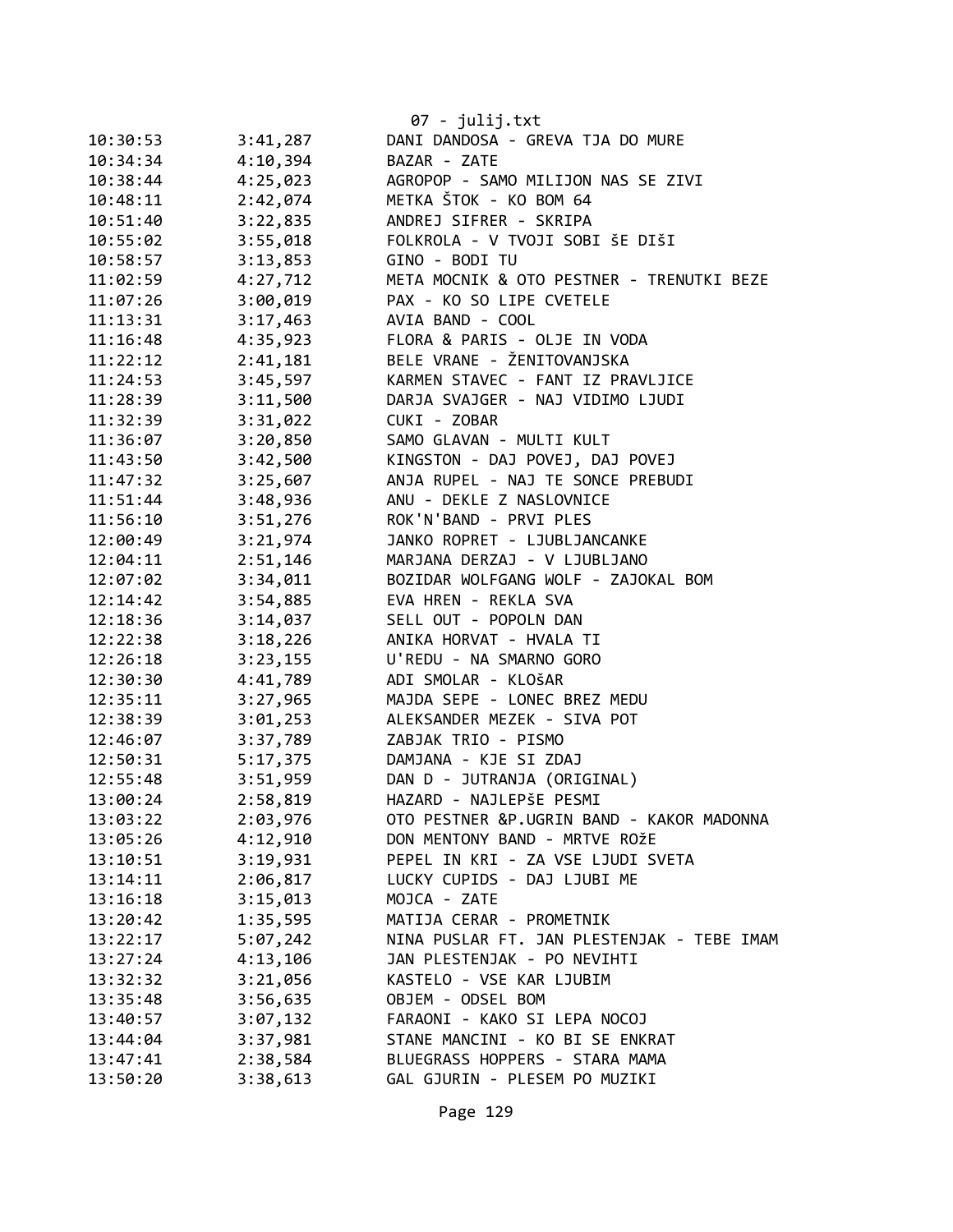|          |          | 07 - julij.txt                                  |
|----------|----------|-------------------------------------------------|
| 13:53:58 | 3:21,539 | BOTRI - SONCE PO DEŽJU                          |
| 13:57:20 | 2:42,120 | FELIKS LANGUS - DISKO RAJ (DISCO RAJ)           |
| 14:00:45 | 3:24,161 | TATJANA DREMELJ - SAJ VEŠ DA RADA TE IMAM       |
| 14:04:09 | 3:08,136 | OAZA - OB ZVOKIH KITARE                         |
| 14:07:17 | 2:55,671 | ANDRAZ HRIBAR - KADAR SI TU                     |
| 14:11:25 | 3:14,001 | IRENA VRCKOVNIK - SIRENA                        |
| 14:14:38 | 3:56,335 | HISA - V NOVO JUTRO                             |
| 14:18:34 | 3:05,955 | THE TWINS - HOCEM VEDETI                        |
| 14:22:49 | 2:37,443 | ELDA VILER - KDO SI, NE VEM                     |
| 14:25:27 | 3:33,767 | BEPOP - ZAPLESI Z NAMI                          |
| 14:28:58 | 2:36,701 | BABALOO BAND - MOJE SRCE                        |
| 14:32:30 | 3:26,011 | POLONA - PODNEVI MANJ BOLI                      |
| 14:35:56 | 2:42,456 | OTO PESTNER - MNOGO SRECNIH LET OD TOD          |
| 14:38:38 | 3:36,953 | GAL GJURIN IN NINA PUSLAR - TO JE TO            |
| 14:43:27 | 2:47,536 | ALENKA GODEC - MONA LISA                        |
| 14:46:14 | 3:30,042 | SARA JAGRICC - POBEGNI Z MANO                   |
| 14:49:44 | 3:41,292 | NECA FALK - DRAVSKI MOST                        |
| 14:53:25 | 4:02,789 | MAJDA ARH - NORI DAN                            |
| 14:57:47 | 2:43,346 | AYNEE - ZDAJ SEM TU                             |
| 15:01:14 | 3:31,957 | KALAMARI - POLETJE 2000                         |
| 15:04:46 | 3:07,566 | BRANKA KRANER - LJUBLJANSKI ZVON                |
| 15:07:53 | 5:55,985 | MARTIN KRPAN/VLADO KRESLIN - OD VISINE SE ZVRTI |
| 15:15:00 | 3:55,280 | DEŽUR - PO POMLADI DIŠI                         |
| 15:18:55 | 3:02,823 | MLADI LEVI - ODA IRENI                          |
| 15:23:07 | 4:48,438 | TOMAZ DOMICELJ - LOŠKI GRAD                     |
| 15:28:16 | 2:38,008 | ALENKA VIDRIH - VRTILJAK                        |
| 15:31:49 | 2:36,153 | OPTIMISTI - 0, MOJ PAPA                         |
| 15:34:25 | 3:34,535 | BILBI - HVALA ZA VIJOLICE                       |
| 15:37:59 | 3:38,828 | NEISHA - LE KAJ SE SKRIVA                       |
| 15:42:50 | 3:32,043 | BAZAR - DOBER DAN                               |
| 15:46:16 | 4:18,229 | ANDREJ SIFRER - ROMANJE                         |
| 15:50:34 | 2:35,012 | SING & SONG - ZENSKE                            |
| 15:53:09 | 3:00,055 | FOLKROLA - POLNA LUNA                           |
| 15:56:09 | 3:05,577 | MERRISA IN FREEWAY - FENOMENALEN DAN            |
| 15:59:58 | 4:53,577 | IZTOK MLAKAR - MARJO SPINEL                     |
| 16:04:51 | 3:53,812 | HALO - ANITA NI NIKOLI                          |
| 16:08:45 | 4:04,559 | NINA PUSLAR - NI ONA                            |
| 16:14:02 | 3:42,998 | TOM TOM - LE SPOMIN                             |
| 16:17:45 | 2:38,061 | MAJDA SEPE & NINO ROBIC - BELE LADJE            |
| 16:21:32 | 4:50,899 | AVTOMOBILI - HVALA ZA PISMA                     |
| 16:26:22 | 3:58,020 | POP DESIGN/VILI RESNIK - KO SI NA TLEH          |
| 16:31:15 | 2:15,837 | BELE VRANE - MI MLADI                           |
| 16:33:31 | 3:35,877 | CARPE DIEM - ORIGINAL                           |
| 16:37:06 | 2:53,357 | MARJANA DERZAJ - ORION                          |
| 16:41:12 | 4:05,620 | ALEKSANDRA - VERJAMEM V LJUBEZEN                |
| 16:45:17 | 4:12,125 | AVIA BAND - SANJAL BOM KOSTANJE                 |
| 16:49:29 | 3:33,285 | DREVORED - ZUNAJ JE ZIMA                        |
| 16:53:02 | 5:11,991 | ANIKA HORVAT - POGREŠAM TE                      |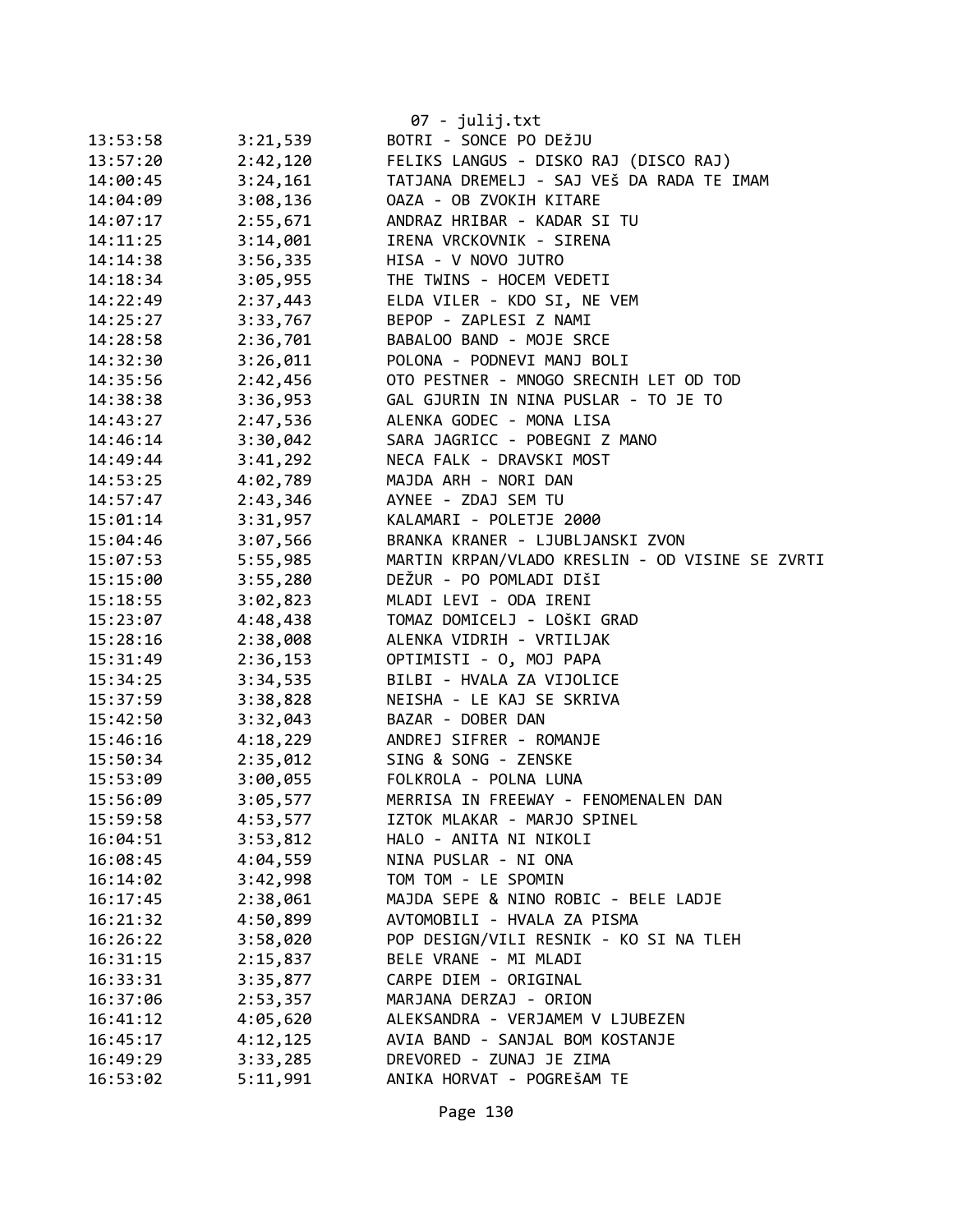|          |                      | $07 - julij.txt$                                          |
|----------|----------------------|-----------------------------------------------------------|
| 16:58:14 | 3:12,774             | PETER DIRNBEK - PRVA SLUZBA                               |
| 17:02:02 | 3:45,470             | MARTA ZORE - ŠE SI TU                                     |
| 17:05:47 | 4:01,977             | MATEVZ SALEHAR HAMO - PRIHAJAS                            |
| 17:10:31 | 3:07,698             | ROK'N'BAND - POPULAREN PAR                                |
| 17:13:39 | 2:35,027             | BERTA AMBROZ - TIPITIPITI                                 |
| 17:16:13 | 3:19,623             | SUNNY ORCHESTRA - AFRO ŽUR                                |
| 17:20:27 | 4:11,556             | K.U.D. GAS - EROTIKA                                      |
| 17:24:38 | 3:29,611             | IVO MOJZER - CIFRA MOŽ                                    |
| 17:28:08 | 3:14,937             | BABILON IN DADA - KOT OCEAN (EMA 99)                      |
| 17:31:58 | 3:41,706             | KARMEN STAVEC - LEP POLETNI DAN '04                       |
| 17:35:39 | 3:56,199             | NUSA DERENDA - MODRO MORJE                                |
| 17:40:46 | 2:32,892             | DOCA MAROLT - ŽIVLJENJE JE LEPO                           |
| 17:43:18 | 3:54,559             | TULIO FURLANIC - TOCNO VMES                               |
| 17:47:13 | 3:58,298             | MAJDA SEPE - POJ KITARA MOJEGA SRCA                       |
| 17:51:59 | 3:12,978             | PROF. KLEMEN - TI PRAVIS                                  |
| 17:55:30 | 3:38,121             | DARJA SVAJGER - SONCE SI                                  |
| 17:59:43 | 2:25,828             | NULA KELVINA - MASKERADA                                  |
| 18:02:08 | 4:57,374             | SAMO GLAVAN - ZGODOVINA OBSTOJA                           |
| 18:07:06 | 3:24,022             | KINGSTON - ONA SANJA                                      |
| 18:11:12 | 3:08,757             | PAPIR - SLUTNJA                                           |
| 18:14:20 | 3:40,825             | NUDE - PEPELKA                                            |
| 18:17:57 | 4:31,691             | GU-GU - LJUBIL BI SE                                      |
| 18:23:23 | 3:27,675             | SOPRANOS - SONG ZA VSE LJUDI                              |
| 18:27:12 | 3:50,243             | NAPOLEON - BODI MOJA                                      |
| 18:31:40 | 3:03,722             | CUKI - TVOJA LICA PEGASTA                                 |
| 18:34:43 | 2:20,229             | LUCKY CUPIDS - STECI STRAN                                |
| 18:37:03 | 4:11,646             | PANDA - DAJ NASMEH MI NAZAJ                               |
| 18:41:57 | 3:35,912             | MANOUCHE - BI ŠLA NAPREJ                                  |
| 18:45:33 | 2:48,011             | RITEM PLANET - ZGOREJ BREZ                                |
| 18:48:16 | 3:06,705             | ALEKSANDER MEZEK - VREMENSKA NAPOVED                      |
| 18:52:10 | 3:03,033             | CHATEAU/DADI DAZ - SOLZICE                                |
| 18:55:13 | 2:09,025             | MATIJA CERAR - KAJ MI MAR                                 |
| 18:57:22 | 3:43,991             | LETECI POTEPUHI - POJEM BLUES                             |
| 19:01:41 | 3:42,549             | DON MENTONY BAND - ZBUDI SE                               |
| 19:05:23 | 3:49,007             | BOZIDAR WOLFGANG WOLF - PRIZNAJ                           |
| 19:09:54 | 3:06,040             | HAZARD - OTROCI PANKRTOV                                  |
| 19:13:00 | 2:45,911             | VICTORY - LE POVEJTE JI                                   |
| 19:15:44 | 3:49,400             | DAMJANA - ŽIVLJENJE                                       |
| 19:20:27 | 3:15,040             | IGOR - ROZMARINKA                                         |
| 19:23:42 | 2:48,483             | DITKA HABERL - V MENI RASTE DREVO                         |
| 19:26:30 | 3:26,001             | AURORA - ODPELJI ME                                       |
| 19:30:30 | 3:47,207             | ANJA RUPEL - NEKAJ UR ZA NOROST                           |
| 19:34:17 | 3:17,865             | RAF - NE MOREM MISLITI NA NJO                             |
|          |                      | HISA - LEDENE CESTE                                       |
| 19:37:34 | 4:40,501             |                                                           |
| 19:42:57 | 4:11,740<br>2:29,532 | LEELOOJAMAIS - TIK TAK (RADIO RMX)                        |
| 19:47:09 |                      | JANEZ ZMAZEK - HOPLA KONOPLA<br>FRENK NOVA - DEZ IN SONCE |
| 19:50:26 | 4:05,800             |                                                           |
| 19:54:31 | 3:58,806             | SOULGREG - PROSIM VRNI SE (NISI ŽENSKA ZAME-PART          |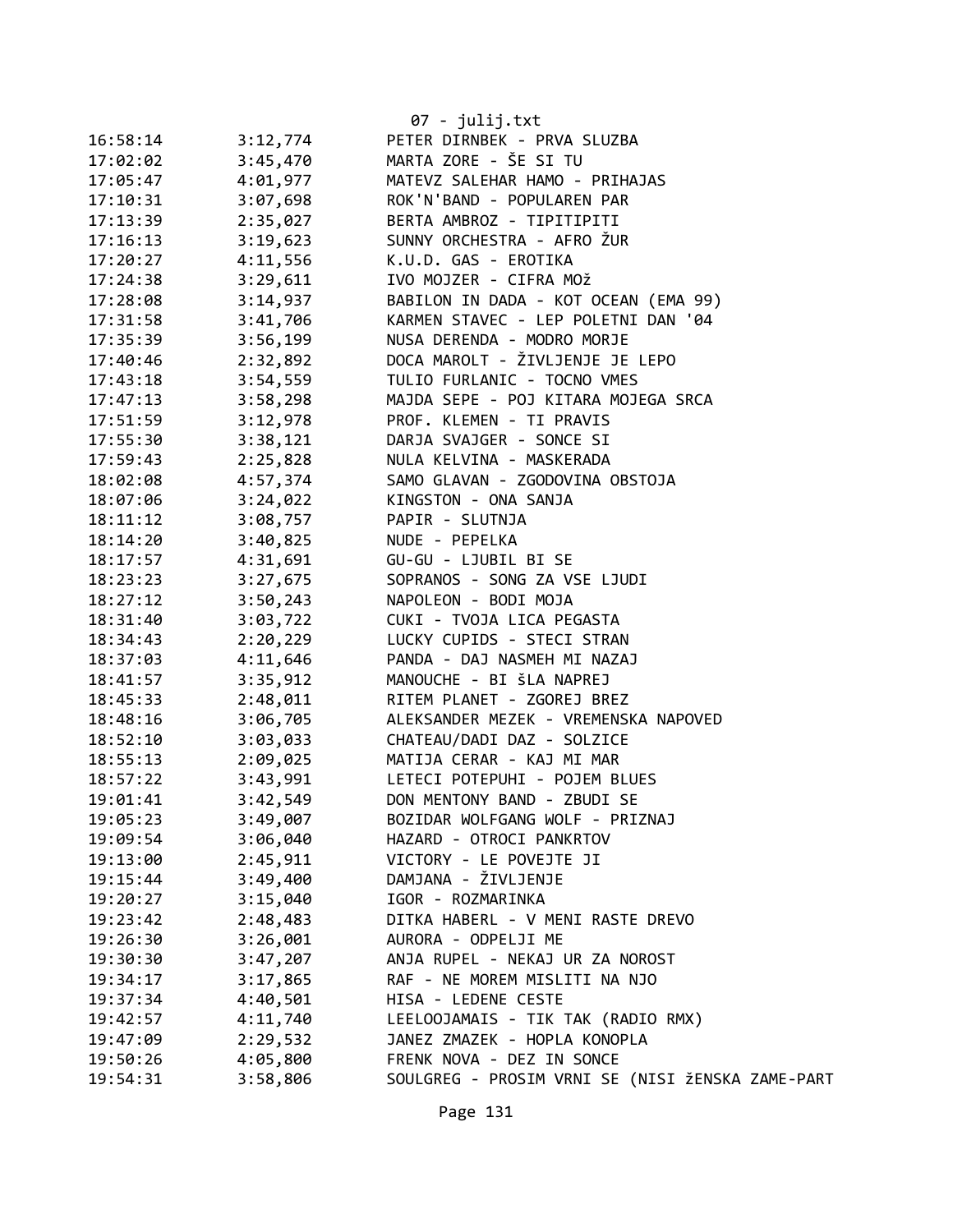|          |          | 07 - julij.txt                                              |
|----------|----------|-------------------------------------------------------------|
| II)      |          |                                                             |
| 19:58:30 | 3:25,790 | MALI OGLASI BAND - VROCA KRI                                |
| 20:02:30 | 2:57,515 | BRANE DRVARIC - NE ISCI ME                                  |
| 20:05:28 | 4:08,108 | ADI SMOLAR - SPOMIN NA MAJ                                  |
| 20:13:23 | 3:50,765 | PETRA PETAN - ON JE BIL TA                                  |
| 20:17:14 | 3:42,149 | BAZAR - BARABE                                              |
| 20:21:38 | 3:40,022 | MARTIN KRPAN - MALI BOGOVI                                  |
| 20:25:18 | 3:19,376 | ALENKA GODEC - SONCE SI TI                                  |
| 20:28:37 | 3:41,995 | BABALOO BAND - JOKAL BOM JUTRI                              |
| 20:33:13 | 3:25,060 | TOMAZ DOMICELJ - POVEJ KAR MISLIŠ                           |
| 20:36:38 | 3:32,749 | ANDREJ SIFRER - DEC NE MORE                                 |
| 20:43:55 | 3:48,645 | KALAMARI - NARIŠI VELIKO SRCE                               |
| 20:47:43 | 3:49,032 | ANIKA - PREDALA SE NE BOM                                   |
| 20:52:08 | 3:56,077 | BOTRI - MAL'PREKRATKA                                       |
|          |          |                                                             |
| 20:56:23 | 4:39,597 | PETER PAN - OH, SABINA<br>IRENA VRCKOVNIK - VCERAJ IN DANES |
| 21:01:45 | 3:14,106 |                                                             |
| 21:04:59 | 3:47,012 | PRAH - SEZONA SENC                                          |
| 21:08:46 | 3:04,370 | IRENA KOHONT - LJUBEZEN JE NAJLEPŠI DAR                     |
| 21:15:15 | 3:57,583 | EVA BOTO - NA KOZO PISANA                                   |
| 21:20:00 | 3:16,857 | FARAONI - SLAVOSPEV                                         |
| 21:23:16 | 4:00,993 | STANE MANCINI - MANDOLINA                                   |
| 21:27:16 | 3:37,430 | OTO PESTNER - VSE JE LEPŠE KER TE LJUBIM                    |
| 21:31:48 | 3:34,606 | DEZUR - MORJE CAKA                                          |
| 21:35:22 | 3:44,456 | AVIA BAND - ZEMLJA PLEŠE                                    |
| 21:44:11 | 2:47,006 | ANDRAZ HRIBAR - LETIM NAPREJ                                |
| 21:46:58 | 3:28,010 | MARJANA DERZAJ - CABARET                                    |
| 21:51:04 | 3:53,492 | MAJDA ARH - LJUBEZEN JE KOT VINO                            |
| 21:54:57 | 3:30,346 | VLADO KRESLIN - Z GORICKEGA V PIRAN                         |
| 21:58:25 | 4:14,789 | PEPEL IN KRI - ENAKONOCJE                                   |
| 22:03:22 | 3:41,599 | AVTOMOBILI - KAJ SI HOTEL                                   |
| 22:07:03 | 3:35,601 | BILBI - RESETIRAJ ME                                        |
| 22:13:44 | 2:56,140 | ANIKA HORVAT - DA BO OKOLJE IZGLEDALO BOLJE                 |
| 22:16:40 | 3:53,838 | MONIKA PUCELJ - MENE JE STRAH                               |
| 22:21:21 | 3:20,034 | NINO ROBIC - POSLEDNJA POSTAJA                              |
| 22:24:41 | 3:40,490 | SANK ROCK - SENCA SEBE                                      |
| 22:28:21 | 3:18,137 | MARTA ZORE - MENI SI ŽIVLJENJE                              |
| 22:32:33 | 3:10,488 | ALEX VOLASKO - TVOJI NASMEHI                                |
| 22:35:43 | 3:27,836 | IZTOK MLAKAR - BETULA                                       |
| 22:43:33 | 3:34,891 | FOLK ROLA - DANES                                           |
| 22:47:08 | 4:08,024 | KATRINAS - V RITMU SANJ                                     |
| 22:51:53 | 3:22,760 | LEA SIRK - TAKO JE                                          |
| 22:55:16 | 3:09,906 | OTO PESTNER & ELDA VILER - MOJA DEZELA                      |
| 22:58:25 | 3:56,015 | FOLKROLA - V TVOJI SOBI SE DISI                             |
| 23:03:03 | 3:38,117 | DARJA SVAJGER - TVOJ OBRAZ                                  |
| 23:06:41 | 3:01,890 | MATJAZ JELEN - LEBDIM                                       |
| 23:13:49 | 3:07,734 | BELE VRANE - LETALOVLAK                                     |
| 23:16:56 | 2:18,995 | PREZRTI - NA SKALAH IN MIVKI                                |
| 23:20:03 | 2:59,073 | MAJA KEUC - VANILIJA                                        |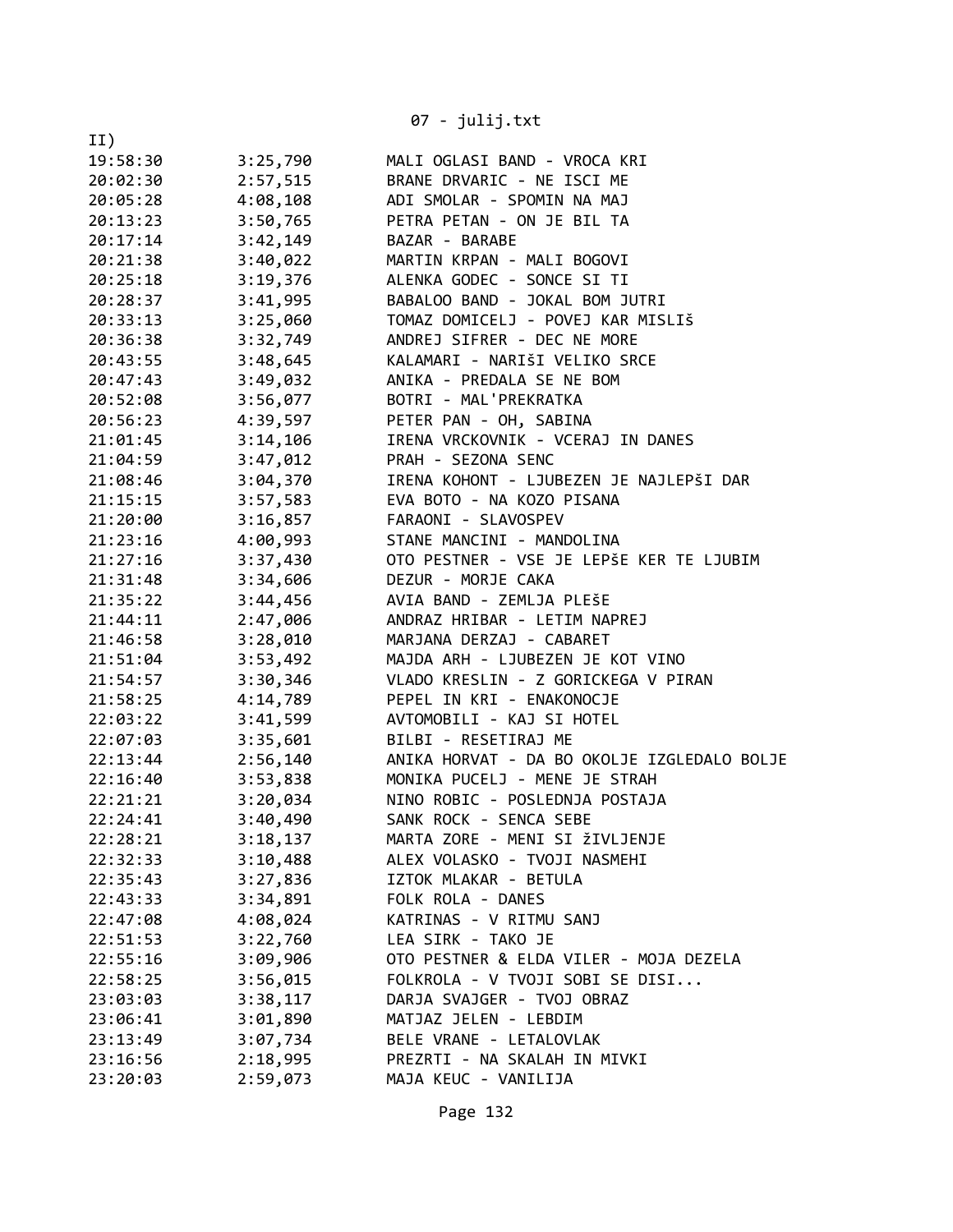|          |          | $07 - julij.txt$                                |
|----------|----------|-------------------------------------------------|
| 23:23:02 | 4:34,534 | HULAHOOP - PARITVENI PLES                       |
| 23:27:36 | 2:21,107 | NECA FALK - BANANE                              |
| 23:30:51 | 2:20,567 | LIDIJA KODRIC - PASTIR KOSTJA                   |
| 23:33:11 | 2:53,461 | MATIJA CERAR - KMALU BOM SPET PRI TEBI [I'LL BE |
| HOME ]   |          |                                                 |
| 23:36:04 | 2:42,994 | I.VRCKOVNIK & HAPPY BAND - POVABI ME            |
| 23:38:47 | 4:27,602 | DON MENTONY BAND - KARIERA                      |
| 23:47:41 | 3:24,065 | NINA PUSLAR - POZDRAV Z LJUBEZNIJO              |
| 23:51:43 | 3:27,817 | JANKO ROPRET - KAJ JE TO                        |
| 23:55:10 | 3:53,549 | NUDE - DAN LJUBEZNI                             |
| 23:59:45 | 2:42,767 | NINO ROBIC - URA BREZ KAZALCEV                  |

| $0:02:28$ 3:15,957 | DANILO KOCJANCIC - POGUM                  |
|--------------------|-------------------------------------------|
| $0:05:44$ 4:31,047 | ANJA RUPEL - ZIVLJENJE JE KOT IGRA        |
| $0:10:17$ 4:19,084 | OTO PESTNER - TRIDESET LET                |
| $0:14:36$ 4:00,018 | HAZARD - ANDREJA                          |
| $0:18:36$ 3:22,890 | ZABJAK TRIO - BARILOCHE                   |
| $0:22:01$ 2:54,180 | MAJA KEUC - ZMOREM                        |
| $0:24:55$ 4:28,010 | GU-GU - SAM PO PARKU  (OSAMLJEN)          |
| 0:29:23 3:14,013   | SING & SONG - PLAVA KUVERTA               |
| 0:32:34 3:06,375   | MIT - MIT                                 |
| 0:35:407:44,010    | MAJDA ARH - MM MIX (MAJDA MEGA MIX)       |
| $0:43:24$ 2:30,929 | ANDREJ SIFRER - BOM SPLEZOV NA CESNJO     |
| $0:45:58$ 4:12,659 | SANK ROCK - LAHKA DAMA                    |
| 0:50:10 2:59,987   | MARINA MARTENSSON - BLIZU                 |
| 0:53:10 3:28,724   | DELIAL - SEJEM ZELJA                      |
| $0:56:41$ 3:16,052 | REGINA - PRAVLJICNA LJUBEZEN              |
| $0:59:56$ 3:10,056 | DON MENTONY BAND - MORSKI POZDRAV         |
| 1:03:06 3:12,225   | NUSA DERENDA - TO JE LJUBEZEN             |
| 1:06:21 3:13,036   | REMI - LE TEBE SE SPOZNAM                 |
| 1:09:32 3:02,896   | EVA BOTO - VERJAMEM                       |
| 1:12:34 4:16,953   | DAN D - KO HODIS NAD OBLAKI               |
| 1:16:53 2:51,410   | KALAMARI - SVEZE VRTNICE                  |
| 1:19:44 2:56,611   | POLONA - UJEL SI SE                       |
| 1:22:41 2:47,011   | SANJA, DAMJANA IN IRENA - IGRA JE KONCANA |
| 1:25:30 3:12,829   | KINGSTON - NOCOJ JE DRUGA REKLA MI        |
| 1:28:43 6:32,588   | IZTOK MLAKAR - OD FRANCA FRANCESKINA GOD  |
| 1:35:16 3:29,044   | MONIKA BAJUK - POGLEJ V NEBO              |
| 1:38:47 3:56,722   | BOZIDAR WOLFGANG WOLF - EDINO TI          |
| 1:42:43 2:42,860   | EVA SRSEN - LJUBI, LJUBI, LJUBI           |
| 1:45:26 2:39,030   | MILAN PECOVNIK PIDZI - JESSE JAMES        |
| 1:48:07 3:33,316   | CALIFORNIA - STARA BARKA                  |
| 1:51:40 3:50,686   | URSA & PR - KJE SO TISTE STEZICE          |
| 1:55:28 4:05,157   | VLADO KRESLIN - V PARKU ZA GRADOM         |
| 1:59:36 4:33,409   | DRUSTVO MRTVIH PESNIKOV - PINGVIN         |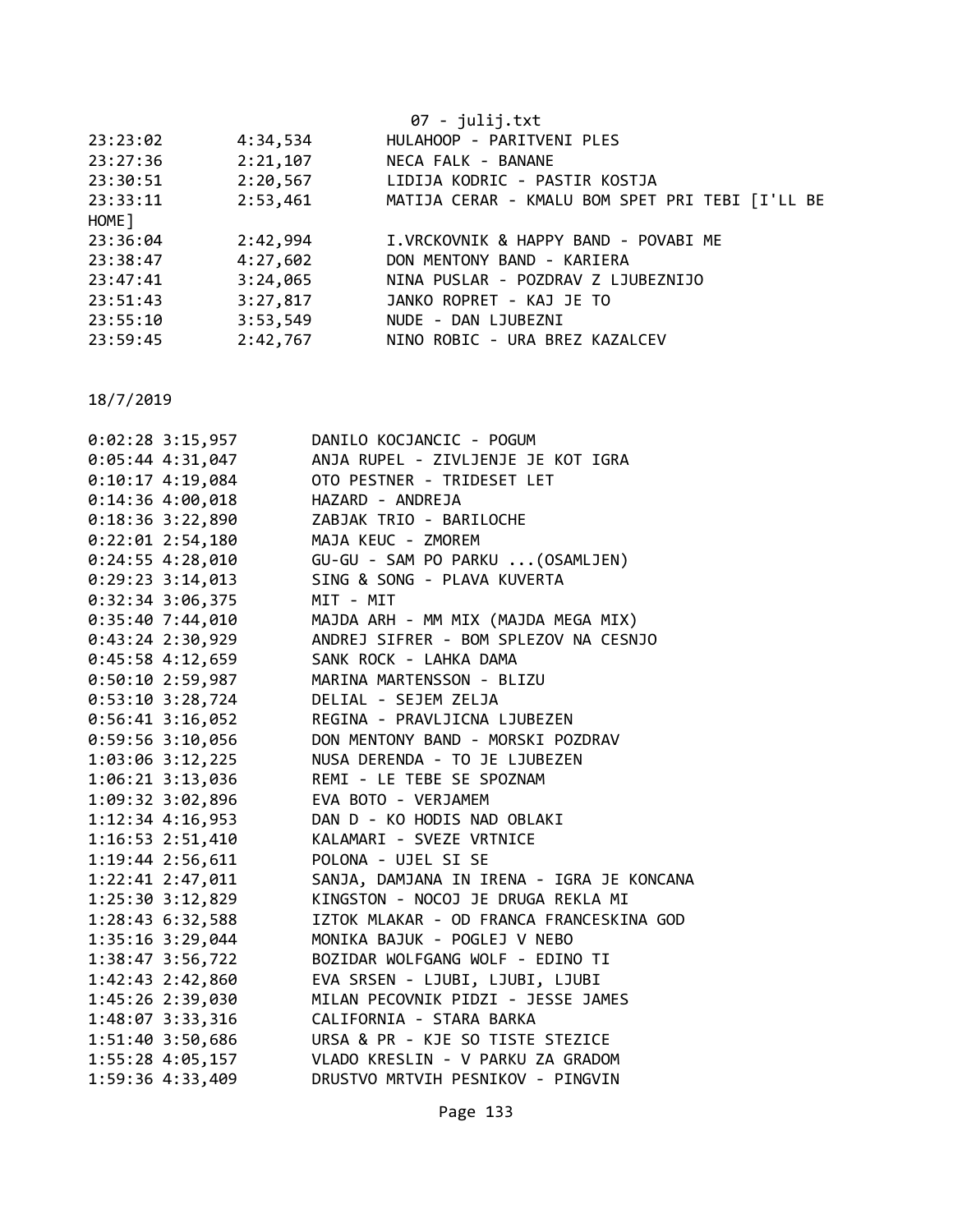|                      | 07 - julij.txt                                        |
|----------------------|-------------------------------------------------------|
| 2:03:59 3:19,978     | VLADO KRESLIN & NEISHA - KAKOR ZVEZDI NA NEBU         |
| 2:07:19 2:22,993     | TOMAZ DOMICELJ - HEJ, MERI                            |
| 2:09:44 2:34,006     | STANE MANCINI - KAM LETIJO LASTOVKE                   |
| 2:12:18 4:20,015     | ANIKA - CUTIM DA ZIVIM                                |
| $2:16:37$ 5:06,548   | AURORA - BLIZJE SONCU                                 |
| $2:21:46$ 3:19,552   | NEISHA - MALO TU MALO TAM                             |
| 2:25:06 3:41,703     | VICTORY - MI MAMO SE FAJN                             |
| 2:28:47 3:58,989     | ALEKSANDER MEZEK - KJE SO TISTE STEZICE/MOZJE V CRNEM |
| 2:32:48 3:31,846     | ALMA MERKLIN - VSAKA MINUTA                           |
| $2:36:19$ 4:18,038   | NUDE - PRI VODNJAKU                                   |
| 2:40:35 3:25,752     | AVIA BAND/JASMINA CAFNIK & DARE - SAVA SUMI           |
| 2:44:02 3:20,952     | HAMO & TRIBUTE 2 LOVE - VIJA VAJA VEN                 |
| 2:47:23 4:02,057     | IVAN HUDNIK - SVOJE DUSE NE PRODAM                    |
| 2:51:24 4:17,557     | BILBI - V DNEVNI DOMA                                 |
| 2:55:45 4:28,967     | CUKI - SONCE                                          |
| $3:00:13$ $3:21,979$ | AYNEE - TO JE TA                                      |
| $3:03:35$ $3:23,041$ | SLEEPWALKERS - IME ROZE                               |
| $3:07:01$ $3:19,835$ | MARTIN KRPAN - JE V SISKI SE KAJ ODPRTEGA             |
| $3:10:20$ $3:19,335$ | YUHUBANDA/KATJA KOREN - CE JE TO SLOVO                |
| 3:13:37 3:10,019     | SPIN - ALI TVOJA MAMA VE                              |
| $3:16:49$ $2:50,733$ | IRENA VRCKOVNIK - DANES MI JE SESTNAJST LET           |
| 3:19:39 3:09,902     | VIP BAND - KA PA TO                                   |
| 3:22:49 3:07,979     | BLUEGRASS HOPPERS - BREZ SONCA CVETJA NI              |
| 3:25:57 3:38,702     | VILI RESNIK - KOT PTICA                               |
| 3:29:35 3:46,850     | DAVID GROM - NAJ PADA ZDAJ DEZ                        |
| 3:33:22 2:56,783     | ANDRAZ HRIBAR - KADAR SI TU                           |
| 3:36:21 3:32,065     | PANDA - KAKSNO SONCE KAKSEN DAN                       |
| 3:39:53 4:02,755     | MONIKA PUCELJ - TI OB MENI SI                         |
| 3:43:53 3:07,446     | ALEX VOLASKO - TAM NA OBALI                           |
| $3:47:02$ $3:14,028$ | BIG FOOT MAMA - ROLA SE                               |
| $3:50:16$ $3:42,358$ | GASPER RIFELJ - HOTEL ZA 2                            |
| $3:53:55$ $3:28,999$ | FOLKROLA - V DEZELI KRAVAT                            |
| $3:57:27$ 4:10,026   | DAZ - PODOBEN SEM ZMAJU                               |
| 4:01:36 3:01,893     | JANA SUSTERSIC - GLAS SRCA                            |
| 4:04:37 4:59,817     | SAN DI EGO BAND - SONCE JE TAM KJER SI TI             |
| 4:09:39 3:18,511     | FLORA EMA LOTRIC & PARIS - JUTRANJA ROSA              |
| 4:12:58 3:19,946     | SVAROGOV - V PORTOROZU NA POSTAJI                     |
| 4:16:17 2:55,273     | SUNNY ORCHESTRA - NA KARIBE                           |
| 4:19:11 3:28,005     | SARA JAGRIC - VSE KAR VREDNO JE                       |
| 4:22:39 2:19,010     | NECA FALK & ALFI NIPIC - KAKO SVA SI RAZLICNA         |
| 4:24:56 3:14,847     | ANIKA HORVAT - SAMA DOMA                              |
| 4:28:11 3:02,493     | BLACK CAT - NIKOLI                                    |
| 4:31:14 3:20,758     | DITKA - DRUGI BREG ZELJA                              |
| 4:34:34 3:06,986     | IRENA KOHONT - BIL JE TAKO PRIKUPNO ZMEDEN            |
| 4:37:39 2:52,325     | EVA BEUS - NAZAJ K MAMI                               |
| 4:40:31 3:30,599     | FLIRRT - ZATE BI SNEL DOL NEBO                        |
| 4:44:01 3:13,017     | FARAONI - SAMO TI                                     |
| 4:47:16 3:39,782     | SLAVKO IVANCIC - CRN DEZ                              |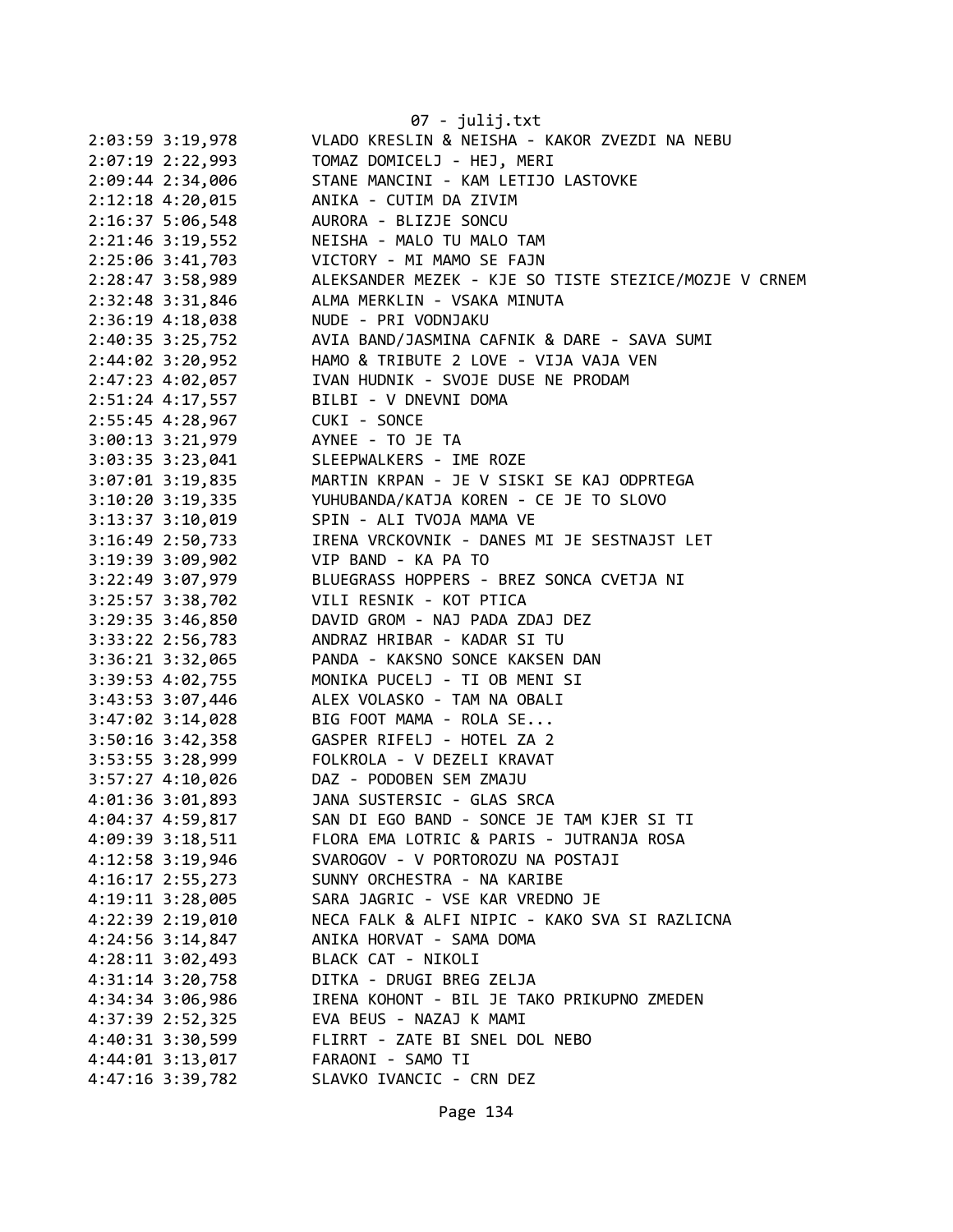|                      |                      | 07 - julij.txt                                  |
|----------------------|----------------------|-------------------------------------------------|
| 4:50:53 3:22,555     |                      | MIRAN RUDAN - RAD JO IMAM                       |
|                      | 4:54:16 3:56,987     | BEPOP - ODPELJI ME                              |
| 4:58:12 3:43,038     |                      | NINA PUSLAR - VSE KAR RECES MI                  |
| 5:01:53 2:34,426     |                      | STANE MANCINI - NON CAPITO                      |
| 5:04:27 3:45,016     |                      | ADI SMOLAR - ZAVOD ZA ZAPOSLOVANJE              |
|                      | 5:08:12 2:57,589     | DAMJANA - JE TO LJUBEZEN                        |
| 5:11:51 3:26,502     |                      | KINGSTON - PUSTI SONCU V SRCE                   |
| 5:15:17 3:01,612     |                      | ANDREJ SIFRER - VASOVALEC                       |
| $5:18:18$ 2:51,242   |                      | SELL OUT - ZOMBI V KATAKOMBI                    |
|                      | 5:22:06 3:23,538     | BILBI - KOT SVA BILA                            |
|                      | 5:25:29 3:59,996     | NUDE - NEKJE VMES                               |
|                      | 5:30:33 3:24,845     | ANIKA HORVAT - 10 MAREC OB 19 30                |
|                      | 5:33:58 2:51,058     | ANDRAZ HRIBAR - TI NE VES                       |
|                      | 5:36:48 2:40,550     | JAZZ STATION - NAGAJIV NASMEH                   |
| $5:40:10$ $3:11,802$ |                      | VENERA - DISKO KLUB                             |
| 5:43:22 2:06,062     |                      | NECA FALK - BALADA                              |
| 5:45:28 3:18,950     |                      | IGOR - PAULA                                    |
| 5:48:47 3:21,310     |                      | FARAONI - MI LJUDJE SMO KOT MORJE               |
|                      | 5:52:50 2:25,783     | BRANKA KRANER - MON MONSIEUR                    |
|                      | 5:55:35 2:58,199     | TOMAZ DOMICELJ - STARA MAMA                     |
| 5:58:33 4:03,002     |                      | MIRAN RUDAN - LJUBI NEZNO                       |
|                      | $6:02:33$ $3:03,957$ | IRENA KOHONT - AMOR MON AMOUR                   |
| $6:05:37$ 3:14,017   |                      | AYNEE - ZJUTRAJ                                 |
|                      | $6:08:51$ 3:39,835   | DEŽUR - KAM SI NAMENJEN DRAGI MOJ               |
|                      | $6:13:12$ $4:05,852$ | FRENK NOVA - VSAK DEL NEBA                      |
|                      | $6:17:18$ 2:29,289   | BELE VRANE - SPOMIN                             |
| $6:20:44$ 3:34,907   |                      | PEPEL IN KRI - JEANETTE                         |
| 6:24:40 4:31,566     |                      | PAPIR - PERON 9                                 |
| 6:30:15 2:59,054     |                      | TULIO FURLANIC & PIHALNI ORKESTER KOPER - AGATA |
| 6:33:14 3:07,322     |                      | BLUEGRASS HOPPERS - BREZ SONCA CVETJA NI        |
|                      | 6:36:21 2:55,178     | ZLATI MUZIKANTI - PEPELKA                       |
|                      | $6:39:58$ $3:47,816$ | AVTOMOBILI - MRAZ                               |
|                      | $6:43:45$ 3:37,260   | ANJA RUPEL - DAN KOT JE TA                      |
| $6:47:19$ $4:34,814$ |                      | BAZAR - LJUBOSUMJE                              |
| 6:52:36 3:41,926     |                      | CUKI - LJUBI ME, LJUBI                          |
| $6:56:15$ 3:58,613   |                      | ALENKA GODEC - DOVOLJ MI JE                     |
| 7:00:13 3:50,188     |                      | SANK ROCK - NAJINA PESEM                        |
| 7:04:01 2:33,368     |                      | ALEKSANDER MEZEK - SANJAM SAM                   |
|                      |                      | AURORA - SRCE PREBUDI                           |
| 7:06:34 3:34,999     |                      |                                                 |
| 7:10:51 2:07,498     |                      | MARJANA DERZAJ - PESEM ZA DINAR                 |
| 7:12:58 3:38,796     |                      | KALAMARI - S TABO DRZIM                         |
| 7:16:37 3:42,498     |                      | DARJA SVAJGER - PRAVLJICA                       |
| 7:21:16 3:39,533     |                      | ROK'N'BAND - NE NE NE                           |
| 7:24:47 3:37,119     |                      | SAMO GLAVAN - USMERJENCKI                       |
| 7:28:24 3:43,695     |                      | LUNAPARK - ALARM                                |
| 7:33:11 3:15,722     |                      | DON MENTONY BAND - NA OBALI                     |
| 7:36:26 3:05,722     |                      | JANEZ ZMAZEK ZAN - NA DOPUSTU                   |
| 7:40:13 2:49,716     |                      | OTO PESTNER - ŽIVLJENJE ODVZETO                 |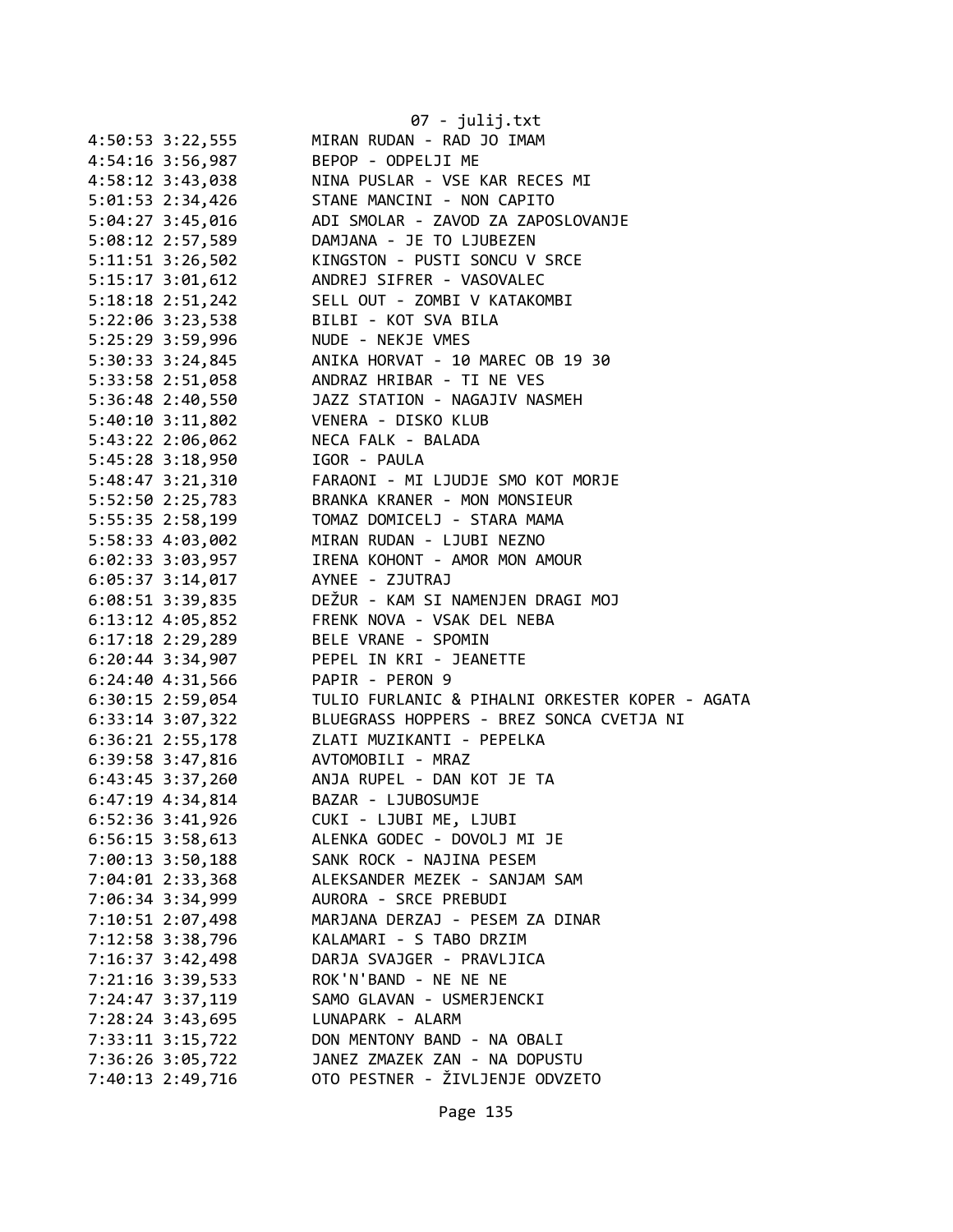|                                                                                                    |          | 07 - julij.txt                                                                                                                                                                                                                                                               |
|----------------------------------------------------------------------------------------------------|----------|------------------------------------------------------------------------------------------------------------------------------------------------------------------------------------------------------------------------------------------------------------------------------|
| 7:43:03 2:55,916 BEPOP - NE SEKIRAJ SE                                                             |          |                                                                                                                                                                                                                                                                              |
|                                                                                                    |          |                                                                                                                                                                                                                                                                              |
|                                                                                                    |          |                                                                                                                                                                                                                                                                              |
|                                                                                                    |          |                                                                                                                                                                                                                                                                              |
|                                                                                                    |          |                                                                                                                                                                                                                                                                              |
|                                                                                                    |          | 8:01:55 4:12,193 MARTIN KRPAN - SOVRAZNIK NE SPI                                                                                                                                                                                                                             |
|                                                                                                    |          | 8:06:07 4:24,888 SIMONA VODOPIVEC - GLASBA JE VSE, KAR IMAM                                                                                                                                                                                                                  |
|                                                                                                    |          |                                                                                                                                                                                                                                                                              |
|                                                                                                    |          |                                                                                                                                                                                                                                                                              |
|                                                                                                    |          |                                                                                                                                                                                                                                                                              |
| 8:14:42 4:11,033<br>8:18:53 2:39,376<br>8:22:29 3:16,637<br>8:22:29 3:16,637<br>PETER JANUS - ZATE |          |                                                                                                                                                                                                                                                                              |
| 8:25:40 3:39,306 MAJDA ARH - SANJAJVA                                                              |          |                                                                                                                                                                                                                                                                              |
|                                                                                                    |          | 8:30:23 3:21,431 ALJA KRUSIC - DAJ MI POLJUB                                                                                                                                                                                                                                 |
|                                                                                                    |          | 8:33:44 2:49,960 SUPERNOVA - KJE STE VSI                                                                                                                                                                                                                                     |
|                                                                                                    |          | 8:36:34 3:33,390<br>8:40:49 3:51,018<br>8:44:40 3:59,005<br>8:44:40 3:59,005<br>8:48:39 3:01,610<br>8:52:22 3:17,048<br>2:52:22 3:17,048<br>2:55:57 3:57 057<br>2:57 2:57 057<br>2:57 2:57 2:57 2:57<br>2:41:40<br>2:52:22 3:17,048<br>2:55:57 2:57 2:                       |
|                                                                                                    |          |                                                                                                                                                                                                                                                                              |
|                                                                                                    |          |                                                                                                                                                                                                                                                                              |
|                                                                                                    |          |                                                                                                                                                                                                                                                                              |
|                                                                                                    |          |                                                                                                                                                                                                                                                                              |
|                                                                                                    |          | 8:55:57 3:57,057 VILI RESNIK - KER VES, DA TE LJUBIM                                                                                                                                                                                                                         |
| 9:00:25 3:38,587 BOTRI - PLAZILCI                                                                  |          |                                                                                                                                                                                                                                                                              |
| 9:04:03 3:33,106 LEA LIKAR - VSI VEDO                                                              |          |                                                                                                                                                                                                                                                                              |
|                                                                                                    |          | 9:07:34 3:30,287<br>9:14:28 3:26,179<br>9:17:54 2:58,796<br>9:17:54 2:58,796<br>17:31 17:34 17:31<br>17:31<br>17:31<br>17:31<br>17:31<br>17:31<br>17:32<br>17:32<br>17:32<br>17:32<br>17:32<br>17:32<br>17:32<br>17:45<br>17:45<br>17:45<br>17:45<br>17:45<br>17:45<br>17:54 |
|                                                                                                    |          |                                                                                                                                                                                                                                                                              |
|                                                                                                    |          |                                                                                                                                                                                                                                                                              |
|                                                                                                    |          | 9:21:45 3:21,521 LIDIJA KODRIC - PO TIHO                                                                                                                                                                                                                                     |
| 9:25:28 3:11,220 ADI SMOLAR - TO BO HIT                                                            |          |                                                                                                                                                                                                                                                                              |
|                                                                                                    |          | 9:29:53 3:24,021 KARMEN STAVEC - ENA SOLZICA                                                                                                                                                                                                                                 |
|                                                                                                    |          | 9:33:15 3:27,036 STANE MANCINI - SPOMINCICA                                                                                                                                                                                                                                  |
|                                                                                                    |          | 9:36:42 3:42,604<br>9:43:46 4:15,017 DAMJANA GOLAVSEK - PRETEKLOST JE MIMO<br>9:48:01 4:02,728 IZTOK MLAKAR - VANDIMA<br>PARTIER MARIA - VANDIMA                                                                                                                             |
|                                                                                                    |          |                                                                                                                                                                                                                                                                              |
|                                                                                                    |          |                                                                                                                                                                                                                                                                              |
| $9:52:47$ 2:28,526                                                                                 |          | DAZ - RAD BI TE VIDEL ZGORAJ BREZ 2015                                                                                                                                                                                                                                       |
| 9:55:16 3:25,932                                                                                   |          | NUSA DERENDA - BOGINJA                                                                                                                                                                                                                                                       |
| 9:58:41 3:15,165                                                                                   |          | TRISTAN - PR'PRAU MUDROC                                                                                                                                                                                                                                                     |
| 10:02:49                                                                                           | 3:32,943 | BAND 501 - ÈAS SE USTAVI                                                                                                                                                                                                                                                     |
| 10:06:22                                                                                           | 4:08,073 | JAN PLESTENJAK - ZADNJE SLOVO                                                                                                                                                                                                                                                |
| 10:13:45                                                                                           | 3:07,705 | MATIJA CERAR - GOSPOD V KRAVATI                                                                                                                                                                                                                                              |
| 10:16:52                                                                                           | 3:02,616 | DITKA HABERL - NAD MESTOM SE DANI                                                                                                                                                                                                                                            |
| 10:20:39                                                                                           | 2:46,992 | SANJA GROHAR - POLETNA NOC                                                                                                                                                                                                                                                   |
| 10:23:26                                                                                           | 3:25,133 | JELKA CVETEZAR - TOM PILIBI                                                                                                                                                                                                                                                  |
| 10:26:51                                                                                           | 2:33,831 | FLIRRT - NAJIN DAN                                                                                                                                                                                                                                                           |
| 10:30:38                                                                                           | 3:30,307 | KINGSTON - 3 PRSTE TEKILE                                                                                                                                                                                                                                                    |
| 10:34:08                                                                                           | 2:27,532 | IVANKA KRASEVEC - PRESERN - POVSOD PO PRAZNIKIH                                                                                                                                                                                                                              |
| DISI                                                                                               |          |                                                                                                                                                                                                                                                                              |
| 10:36:36                                                                                           | 4:03,937 | ANDREJ SIFRER - EGO                                                                                                                                                                                                                                                          |
| 10:43:24                                                                                           | 4:07,982 | ANIKA - LAHKO NOC PIRAN                                                                                                                                                                                                                                                      |
| 10:47:32                                                                                           | 2:59,519 | DAMJANA - NASMEH                                                                                                                                                                                                                                                             |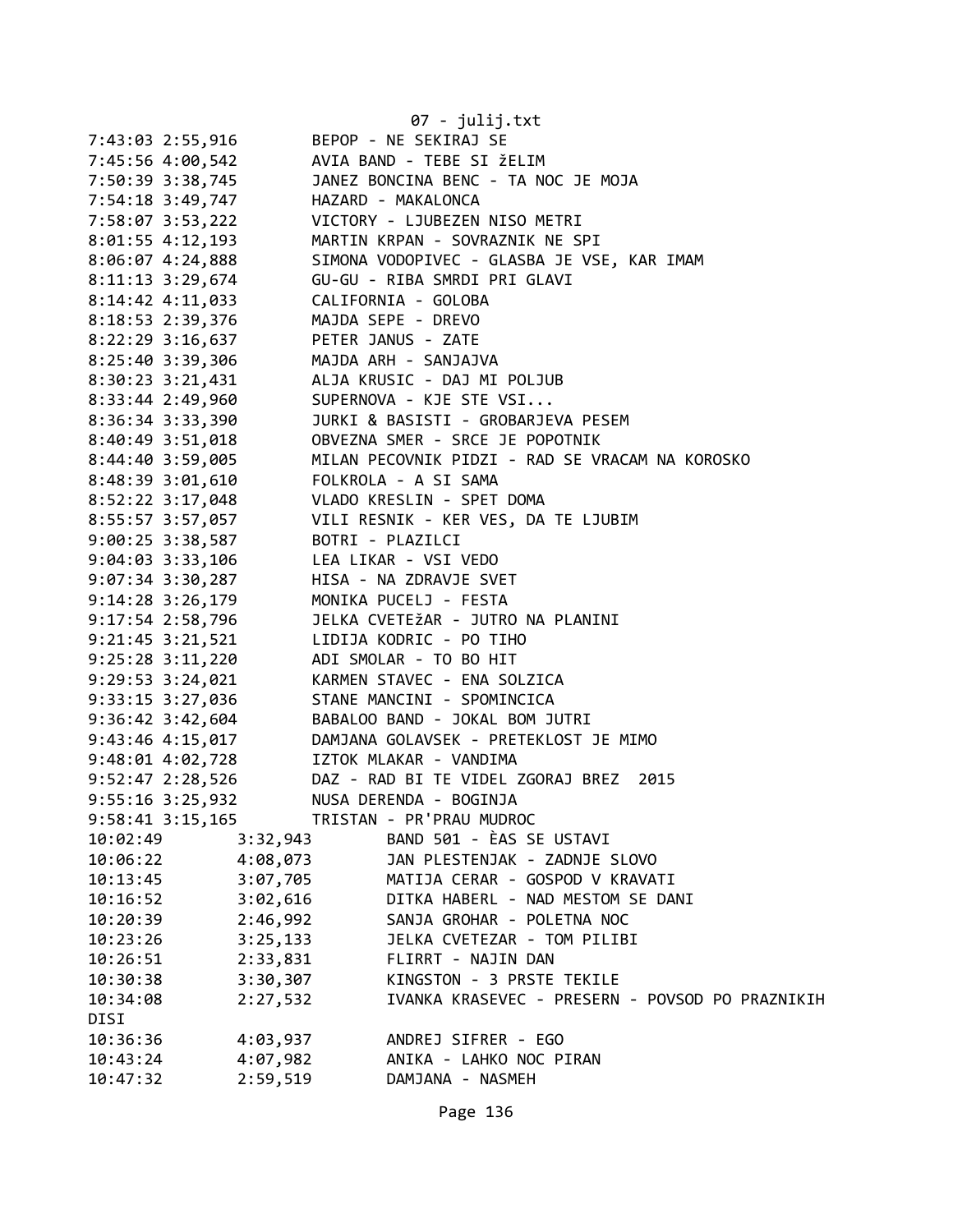|          |          | 07 - julij.txt                                 |
|----------|----------|------------------------------------------------|
| 10:51:15 | 3:41,385 | STEREOTIPU - PLES V DEZJU                      |
| 10:54:57 | 3:16,380 | TOMAZ DOMICELJ - KO SE ZJUTRAJ ZBUDIŠ          |
| 10:58:13 | 3:22,051 | ZAN SERCIC - SATELITI                          |
| 11:02:27 | 3:17,308 | DON JUAN - JULIJA                              |
| 11:05:44 | 3:48,101 | DANI DANDOSA - KOGA LJUBIS ZJUTRAJ             |
| 11:14:47 | 3:35,137 | BELE VRANE - LJUBIL BOM LE                     |
| 11:18:22 | 2:54,011 | NEW SWING QUARTET - TI ALI SOLA                |
| 11:22:00 | 4:22,643 | HALO - ZVEZDA                                  |
| 11:26:23 | 2:45,860 | KAMN'S - DEJ, STOP' NA MOJO STRAN              |
| 11:30:21 | 4:11,014 | ANIKA HORVAT - PLIMA                           |
| 11:34:32 | 4:45,174 | NUDE - NAVIJALA SLOVENIJA                      |
| 11:43:39 | 1:58,560 | BERTA AMBROŽ - MALI VRAGEC V OCEH              |
| 11:45:38 | 3:47,134 | MAJA JAJALO - BESEDE BREZ POMENA               |
| 11:50:09 | 3:30,311 | AVTOMOBILI - ZASEBNI RAJ                       |
| 11:53:39 | 2:53,020 | DAMJANA G. & IRENA V. - SNEG JE TU             |
| 11:56:51 | 3:24,595 | PEPEL IN KRI - V MENI ŽIV JE SMEH              |
| 12:01:08 | 2:22,845 | BRANKA KRANER - PREDRAMI ME                    |
| 12:03:28 | 3:31,729 | DON MENTONY BAND - N'KOL SI NAM ODPUSTU        |
| 12:07:00 | 2:53,121 | ALEX VOLASKO - INSTA                           |
| 12:13:03 | 3:27,914 | DAMIAN - SI KOT POLETJE                        |
| 12:16:31 | 3:24,876 | ALENKA GODEC - MAJA Z BISERI                   |
| 12:20:40 | 3:05,015 | ALEKSANDER MEZEK - VREMENSKA NAPOVED           |
| 12:23:44 | 3:38,234 | BAZAR - TA MOŠKA                               |
| 12:27:43 | 3:02,051 | KALAMARI - NA DRUGEM SVETU                     |
| 12:31:59 | 3:33,715 | KATRINAS - FUNKY BEAT                          |
| 12:35:32 | 3:55,362 | KATJA KOREN - NA SKRIVAJ                       |
| 12:42:32 | 4:05,820 | BABILON - VSAK DEL NEBA                        |
| 12:46:31 | 3:04,374 | MAJDA SEPE - POJDI SPET NA BLED                |
| 12:50:20 | 3:29,075 | MATEJ ZALAR - KO TE NI                         |
| 12:53:45 | 2:45,847 | DARJA SVAJGER - PRISLUHNI MI                   |
| 12:56:31 | 3:49,979 | VICTORY - A TI!                                |
| 13:00:45 | 2:54,682 | NECA FALK - DOBRO JUTRO, DOBER DAN             |
| 13:03:40 | 3:34,644 | JANEZ BONCINA BENC - KADAR OGNJI DOGORIJO      |
| 13:07:14 | 3:07,035 | FARAONI - NE POZABI NIKDAR NAME                |
| 13:11:43 | 2:40,046 | MARJANA DERZAJ - VALETA                        |
| 13:14:23 | 3:59,050 | GU-GU - GU-GU PLAY FOR YOU                     |
| 13:18:21 | 3:42,985 | CUKI - PESEM O KRALJESTVU KI VZEL GA JE CAS    |
| 13:23:08 | 3:35,300 | AVIA BAND - GREVA V KATRCO                     |
| 13:26:43 | 3:50,124 | ANJA RUPEL - ODSLA BOM SE TO NOC               |
| 13:31:22 | 4:36,639 | NE ME JUGAT - JUTRO                            |
| 13:35:58 | 3:29,529 | DRUŠTVO MRTVIH PESNIKOV - 25                   |
| 13:40:49 | 3:51,789 | SANK ROCK - EO (RADIO EDIT)                    |
| 13:44:41 | 2:42,855 | ROK'N'BAND - RAD JO IMAM                       |
| 13:47:15 | 2:37,830 | IRENA KOHONT - ŠPANSKI HARLEM [SPANISH HARLEM] |
| 13:50:41 | 2:59,703 | ADI SMOLAR - ROKENROL U D-DURU                 |
| 13:53:38 | 3:14,801 | KARMEN STAVEC - VZEMI MOJO DLAN                |
| 13:56:52 | 4:43,714 | SIMONA VODOPIVEC - ONA NOCE VEDETI             |
| 14:02:08 | 3:54,994 | VLADO KRESLIN - NEKEGA JUTRA, KO SE ZDANI      |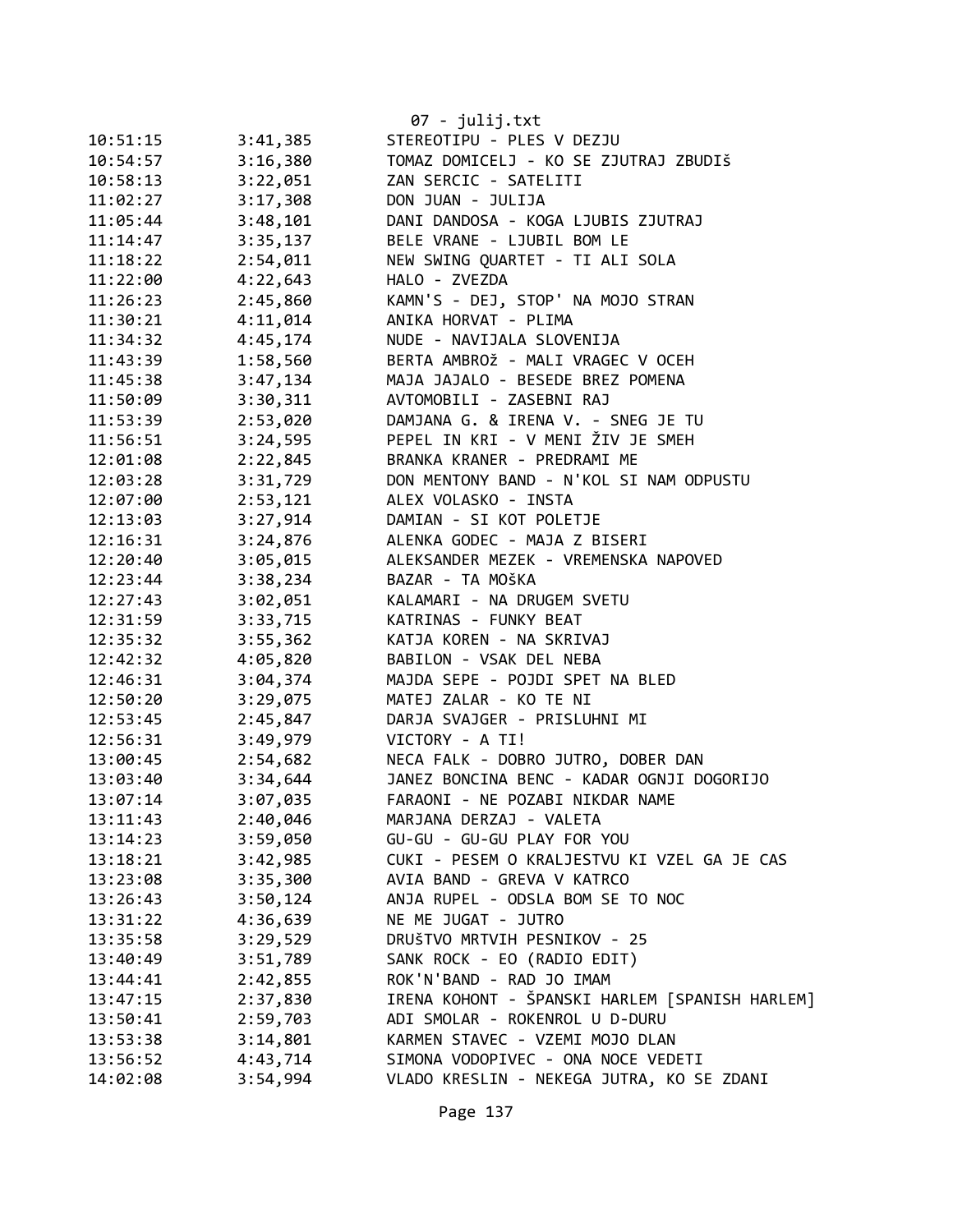|          |          | $07 - julij.txt$                          |
|----------|----------|-------------------------------------------|
| 14:06:03 | 5:09,544 | FLIRT - ROMEO IN JULIJA                   |
| 14:12:30 | 3:25,402 | BOTRI - OB TEBI SE MI ZROLA               |
| 14:15:55 | 3:08,538 | IRENA VRCKOVNIK - SLADKE BESEDE           |
| 14:20:07 | 2:48,405 | BLUEGRASS HOPPERS - ŠTAJERSKA             |
| 14:22:56 | 3:03,637 | JAZZ STATION - NOV JE DAN                 |
| 14:25:59 | 3:12,747 | MANOUCHE - SUPERFAJN                      |
| 14:30:00 | 3:16,029 | EDVIN FLISER - TAM KJER SEM DOMA          |
| 14:33:16 | 3:46,898 | OTO PESTNER - ZA LJUBEZEN HVALA TI        |
| 14:37:03 | 4:08,294 | VRNI SE - MITHANS                         |
| 14:42:33 | 4:39,098 | PAPIR - OBJEM                             |
| 14:47:12 | 3:29,012 | GORAZD LAMPE - TRAVNIK IN DREVO           |
| 14:51:29 | 3:43,219 | SAMO GLAVAN - NIMAMO                      |
| 14:55:31 | 3:16,757 | JERICA HABER - ZIVLJENJE SE SMEJI         |
| 14:58:48 | 3:30,739 | METKA ŠTOK - OSAMLJENA ( ALONE AGAIN )    |
| 15:02:51 | 3:22,407 | COVERLOVER - V SRCE                       |
| 15:06:13 | 4:02,346 | MAJDA ARH - OPROSTI MI                    |
| 15:11:37 | 3:28,185 | KINGSTON - TROPIKANA KLUB                 |
| 15:15:05 | 4:30,748 | HISA - MOSTOVI SO PADLI                   |
| 15:20:39 | 3:41,700 | BOR GOSTISA - BOLJ BEL KOT BLED           |
| 15:24:42 | 2:49,081 | DEŽUR - HASTA MANANA                      |
| 15:27:31 | 3:47,934 | MARKO BRECELJ - ALOJZ VALCEK              |
| 15:32:08 | 3:16,532 | ANDREJ SIFRER - POBEGNIVA!                |
| 15:35:24 | 3:29,865 | MARKO VOZELJ - LETIVA V NEBO              |
| 15:38:54 | 4:25,340 | BABALOO BAND - DOBRO JUTRO DELOVNI LJUDJE |
| 15:44:41 | 3:21,759 | SANJA - MOJE SANJE                        |
| 15:47:59 | 3:12,254 | NINA PUSLAR - CE TI ZAVEZEM OCI           |
| 15:52:00 | 3:33,525 | SUNNY ORCHESTRA - MY COMMANDING WIFE      |
| 15:55:33 | 3:28,277 | JAN PLESTENJAK & LARA - SOBA 102          |
| 15:59:33 | 5:36,221 | TATJANA DREMELJ - CE NE LJUBIS ME VEC     |
| 16:05:09 | 4:38,019 | ANDRAZ HRIBAR - KAJ MI DELAS              |
| 16:11:09 | 2:25,906 | BERTA AMBROŽ - JOKALA BOM BREZ SOLZ       |
| 16:13:34 | 4:19,007 | PETER PAN - SOCI                          |
| 16:17:53 | 2:59,868 | AYNEE - NAJLEPŠI DAN                      |
| 16:21:57 | 3:11,029 | ALENKA VIDRIH - SPRENEVEDANJA             |
| 16:25:08 | 3:20,552 | PEPEL IN KRI - LJUDJE POMLADI             |
| 16:28:28 | 3:02,997 | SAN DI EGO - BREZ TEBE                    |
| 16:32:20 | 4:55,625 | NAPOLEON - VRNI SE                        |
| 16:37:15 | 3:00,593 | MAJA P - DRUGACNA                         |
| 16:41:37 | 4:45,576 | TOMAZ DOMICELJ - TEŽEK DEŽ                |
| 16:46:23 | 3:31,742 | PANDA - SIVE CESTE                        |
| 16:50:42 | 4:24,758 | JAN PLESTENJAK - STAVI NA MOJE SRCE       |
| 16:55:07 | 4:02,188 | SKUPINA FONEM - POLETNA ROMANCA           |
| 16:59:45 | 4:01,470 | JANKO ROPRET - LEPA SI NOCOJ              |
| 17:03:46 | 4:18,637 | AGROPOP - TI SI MOJ SONCEK                |
| 17:08:03 | 3:46,038 | DAMJANA - LJUBIM VETER                    |
| 17:12:29 | 3:15,889 | NULA KELVINA - KAKO NAJ TE POGRESAM       |
| 17:15:45 | 2:46,781 | ANIKA HORVAT - ŠUŠTARSKI MOST             |
| 17:18:31 | 3:17,577 | NEISHA - MALO TU MALO TAM                 |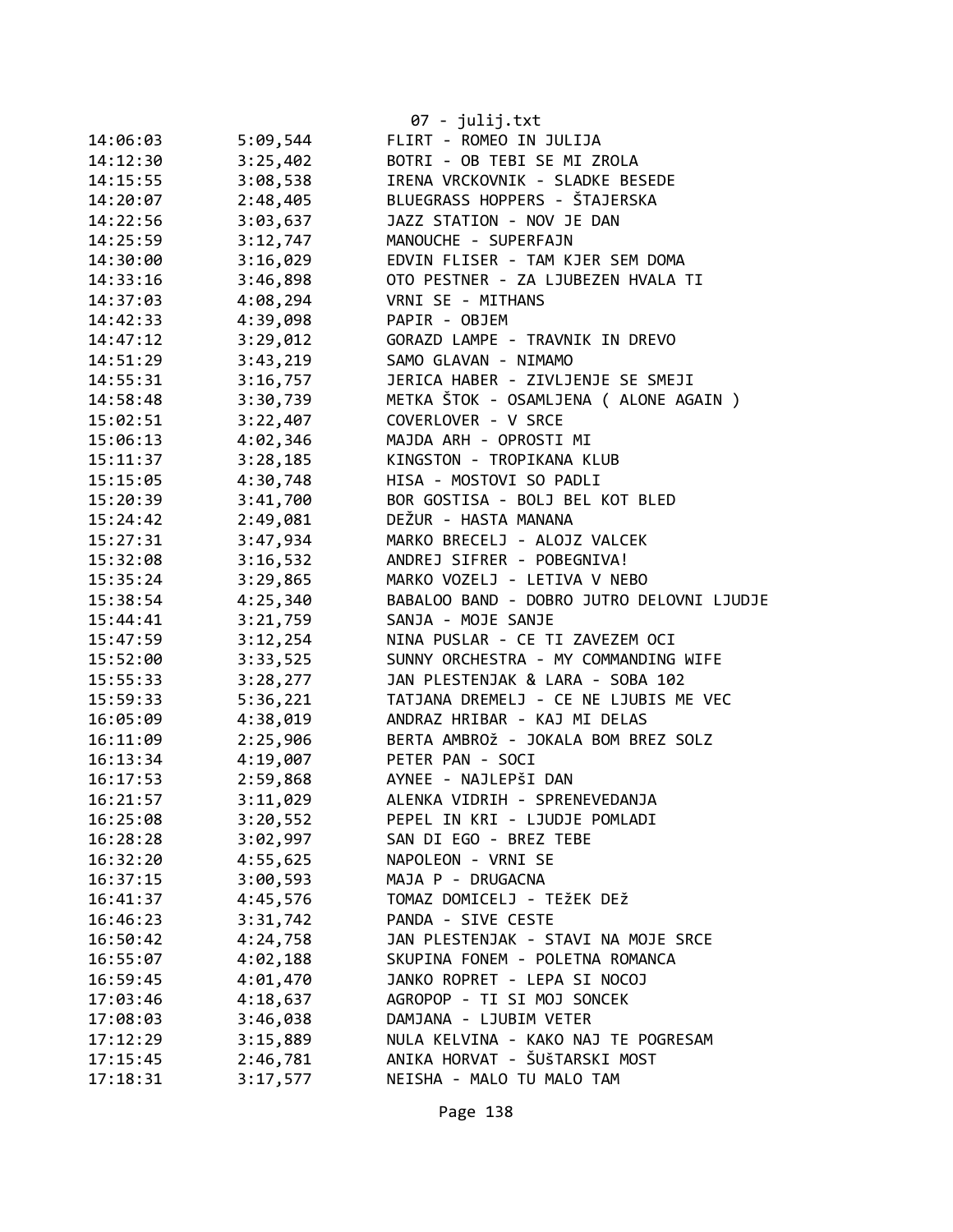|          |          | $07 - julij.txt$                                    |
|----------|----------|-----------------------------------------------------|
| 17:23:02 | 3:42,133 | MAJDA SEPE - PLAZ                                   |
| 17:26:44 | 5:13,971 | MARTA ZORE - NI MI ZAL                              |
| 17:32:55 | 3:03,832 | JANEZ ZMAZEK - LAHKO NARDIM ŠE BOLJŠ                |
| 17:35:59 | 3:02,279 | MARIJAN NOVINA - ANGEL IN HUDIC                     |
| 17:40:23 | 3:50,409 | BAZAR - DOBER DAN                                   |
| 17:44:13 | 3:00,511 | MAJA KEUC - ZMOREM                                  |
| 17:47:13 | 3:59,863 | ALENKA GODEC - JE TO RES LJUBEZEN                   |
| 17:52:11 | 3:28,793 | POPSING - VPRASAJ NOCOJ SRCE                        |
| 17:55:59 | 4:09,211 | ORLEK - PUNCA S ŠOHTA                               |
| 18:00:44 | 2:55,849 | HAMO & TRIBUTE 2 LOVE - DEJVA BIT CIST BLIZ         |
| 18:03:40 | 3:53,479 | REGINA - LIZA LJUBI JAZZ                            |
| 18:07:33 | 2:55,020 | ALEKSANDER MEZEK - SUZENJ                           |
| 18:11:09 | 4:27,809 | GU-GU - SAM PO PARKU                                |
| 18:15:36 | 3:45,762 | NINA PUSLAR FEAT. STISKI KVARTET - VSE KAR RECES MI |
| 18:20:38 | 5:39,969 | DADI DAZ - VEDNO                                    |
| 18:26:40 | 3:01,703 | POP ART - SE JE CAS                                 |
| 18:30:38 | 4:20,667 | IZTOK MLAKAR - BRISKULA                             |
| 18:34:59 | 2:57,039 | CUDEZNA POLJA - BOOGIE DAMA                         |
| 18:37:55 | 2:10,478 | OPTIMISTI - STARI MEDO                              |
| 18:40:46 | 3:47,852 | CUKI - POLETNA                                      |
| 18:44:34 | 4:15,020 | DON MENTONY BAND - RES NE VEM                       |
| 18:48:49 | 2:51,591 | FOXY TEENS - PRVA LJUBEZEN                          |
| 18:52:38 | 4:14,911 | ESKOBARS - ILUZIJA                                  |
| 18:56:53 | 3:22,678 | DARJA SVAJGER - OTOK LJUBEZNI                       |
| 19:00:52 | 2:56,004 | KALAMARI - PO NAVADI                                |
| 19:03:47 | 2:01,654 | BELE VRANE - STOPI NA TLA                           |
| 19:05:49 | 3:34,081 | RADIC FT. DASA - DOPUSTI SI (V PRELEPI LJUBLJANI)   |
| 19:10:03 | 3:41,612 | AVTOMOBILI - GOSPODAR                               |
| 19:13:45 | 4:05,982 | KATRINAS - V RITMU SANJ                             |
| 19:17:51 | 2:04,379 | GAUDEAMUS - PESEM ZA ŠPAS                           |
| 19:21:11 | 2:15,896 | JOZICA SVETE - SONCE SIJE NA PORTOROZ               |
| 19:23:27 | 4:23,382 | ANJA RUPEL - MOJE SANJE                             |
| 19:27:50 | 2:53,335 | TANGELS - KAJ IN KAM (ORIGINAL)                     |
| 19:31:40 | 3:41,587 | IVANA HONSIC - RDECA NIT                            |
| 19:35:22 | 5:06,496 | MIA ZNIDARIC - PESEM NAMESTO ZLATNIKOV              |
| 19:41:09 | 4:59,146 | VLADO KRESLIN - TISOC LET                           |
| 19:46:07 | 3:34,007 | BILBI - HVALA ZA VIJOLICE                           |
| 19:50:39 | 3:19,094 | SANK ROCK - NEKAJ VEC                               |
| 19:53:58 | 3:43,664 | OTO PESTNER - TRIDESET LET (JAZZY)                  |
| 19:57:41 | 3:46,816 | DRUSTVO MRTVIH PESNIKOV - RABM                      |
| 20:02:04 | 2:56,365 | MATJAŽ JELEN - ODKAR SI ŠLA                         |
| 20:05:00 | 3:20,034 | AVIA BAND - EN KORAK                                |
| 20:08:20 | 3:23,053 | NECA FALK - STORILA BOM TO                          |
| 20:15:07 | 3:58,322 | NUDE - SE IMAM TE RAD                               |
| 20:19:46 | 2:28,493 | ADI SMOLAR - PO SLUŽBI                              |
| 20:22:14 | 3:30,010 | DASHA - V PRELEPI LJUBLJANI                         |
| 20:25:44 | 2:54,781 | NATASA & ZIBELNIK - ZAME SI                         |
| 20:28:37 | 4:24,649 | MAJDA ARH - ZDAJ VEM                                |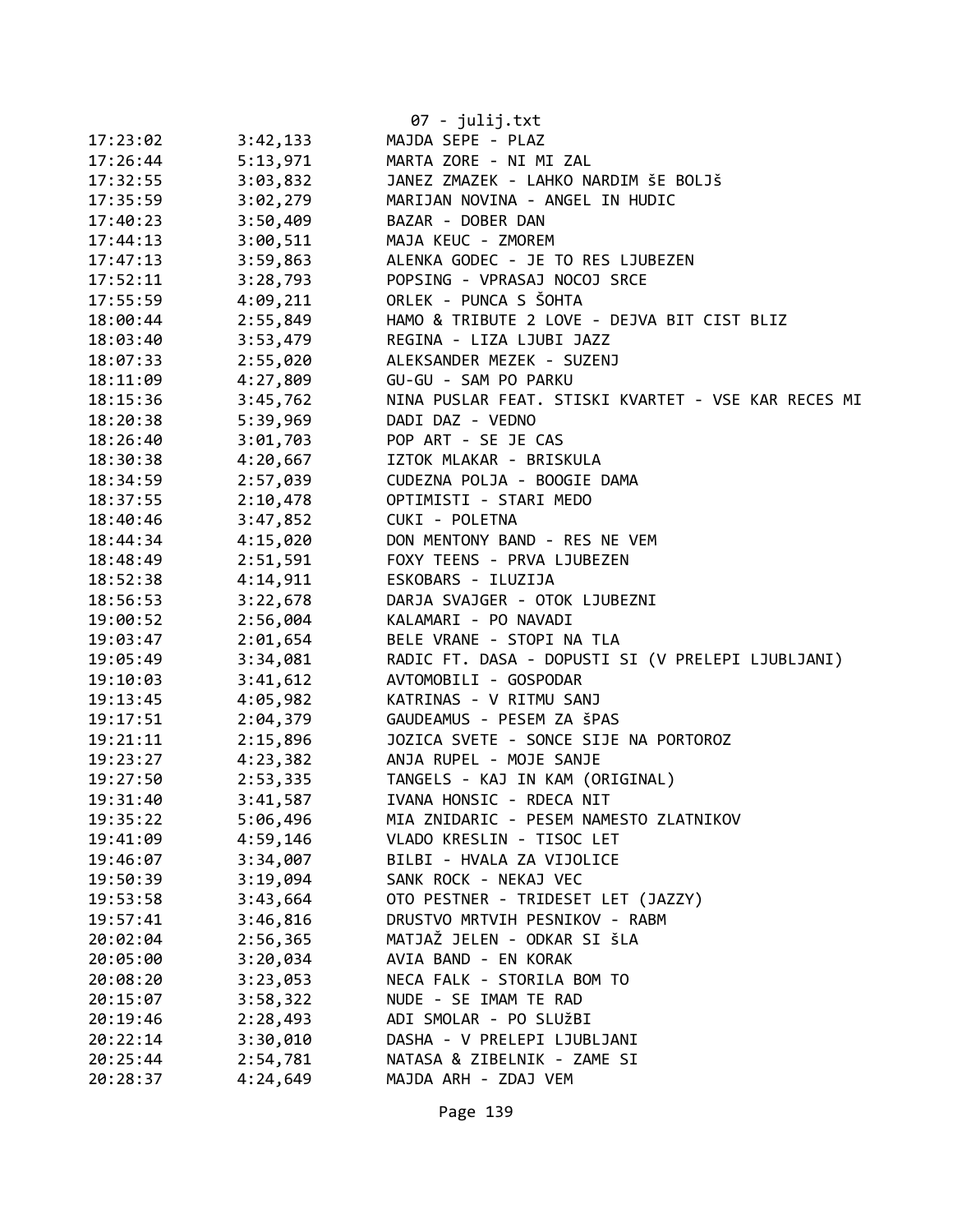|          |          | $07 - julij.txt$                                |
|----------|----------|-------------------------------------------------|
| 20:34:17 | 2:24,028 | IRENA VRCKOVNIK - SONCE IN LUNA                 |
| 20:36:41 | 3:26,626 | ROK'N'BAND - OSTANI ŠE MINUTO                   |
| 20:43:29 | 1:53,021 | MATIJA CERAR - Z MOJCO PLESAL BI CHA CHA CHA    |
| 20:45:22 | 1:46,307 | IVANKA KRAŠEVEC - HOT DIGGITY                   |
| 20:47:08 | 3:00,280 | ULA LOZAR - NISI SAM (SLO TEXT)                 |
| 20:51:05 | 2:43,992 | BOTRI - NA ZABAVI                               |
| 20:53:49 | 3:41,551 | ANDREJ SIFRER - JAMNISKI ZVON                   |
| 20:57:50 | 2:01,200 | SAMO GLAVAN - JOZKOTI                           |
| 21:00:32 | 4:09,329 | MASA - A ME MAS MALO RAD                        |
| 21:04:41 | 3:01,028 | DAMJANA GOLAVSEK - NASMEH                       |
| 21:07:42 | 3:34,495 | PEPEL IN KRI - JEANETTE                         |
| 21:14:31 | 2:46,759 | CORVUS - S TEBOJ LETET                          |
| 21:17:17 | 3:23,453 | PAPIR - NIC MI NI                               |
| 21:21:39 | 2:33,962 | RAFKO IRGOLIC - MOJ CRNI KONJ                   |
| 21:24:09 | 3:38,763 | HAZARD - NENA                                   |
| 21:27:48 | 3:05,176 | MONIKA PUCELJ - NIC NE USTAVI ME                |
| 21:32:06 | 4:39,642 | OLIVIJA - KADAR SVA SAMA                        |
| 21:36:45 | 3:24,525 | FARAONI - PESKADOR                              |
| 21:42:54 | 3:02,072 | MARJANA DERZAJ - ZADNJI VALCEK (THE LAST WALTZ) |
| 21:45:56 | 2:54,080 | BERTA AMBROŽ - TIVOLSKI PASTIRCEK               |
| 21:48:50 | 3:31,263 | MITJA PODLESNIK - DO SRCA                       |
| 21:53:18 | 3:58,821 | DAMJANA - PRIJATELJ IN LJUBIMEC                 |
| 21:57:17 | 3:55,984 | NEW SWING QUARTET - FANTJE                      |
| 22:01:53 | 3:05,064 | SMILE - OD JUTRA DO JUTRA (RMX BY STAYERC)      |
| 22:04:58 | 3:36,585 | LINTVERN - ZBOGOM BLUES                         |
| 22:08:34 | 4:06,972 | HALO - JIMMY HUE                                |
| 22:17:56 | 2:58,361 | MATJAZ JELEN - NOV DAN                          |
| 22:21:52 | 4:15,128 | FOLKROLA - MARUŠKA                              |
| 22:26:07 | 2:16,047 | ANIKA HORVAT - POLETNA NOC                      |
| 22:28:23 | 3:46,948 | BEPOP - MOJE SONCE                              |
| 22:33:24 | 3:06,066 | MANOUCHE - KJE SI LUBI                          |
| 22:36:30 | 3:51,999 | MZ HEKTOR/CALIFORNIA - POLETJA NE BO'98         |
| 22:44:44 | 3:25,188 | TOMAZ DOMICELJ - SI SI SIMONA                   |
| 22:48:09 | 3:06,797 | FRENK NOVA - NA LUNO IN NAZAJ                   |
| 22:52:13 | 3:15,582 | MAJDA SEPE - MED ISKRENIMI LJUDMI               |
| 22:55:28 | 4:45,020 | ALENKA GODEC - DRUGACNA                         |
| 23:00:54 | 3:26,114 | SUNNY ORCHESTRA - V NOV KRAJ                    |
| 23:04:20 | 2:56,998 | KARMEN STAVEC - ENA IN EDINA                    |
| 23:07:13 | 4:13,841 | BAZAR - MEHKA DEKLETA                           |
| 23:14:39 | 3:29,581 | ZAN SERCIC - LJUBEZEN NA PRVI POGLED            |
| 23:18:08 | 3:02,041 | MARTA ZORE - POJDI Z NJO                        |
| 23:22:08 | 3:40,915 | BIG BIBLS BROTHERS BAND - STARE IGRE            |
| 23:25:49 | 2:50,176 | SKALP - VEM DA LAHKO                            |
| 23:28:39 | 3:43,690 | DEJAN LAPANJA - TU IN ZDAJ                      |
| 23:33:38 | 3:14,737 | GU-GU - MANGO BANANA                            |
| 23:36:53 | 3:20,994 | ANDRAZ HRIBAR - SE VEDNO SI MI VSEC             |
| 23:43:18 | 3:52,424 | NUSA DERENDA - CEZ DVAJSET LET                  |
| 23:47:11 | 3:57,740 | CUKI - VSEPOVSOD LJUBEZEN                       |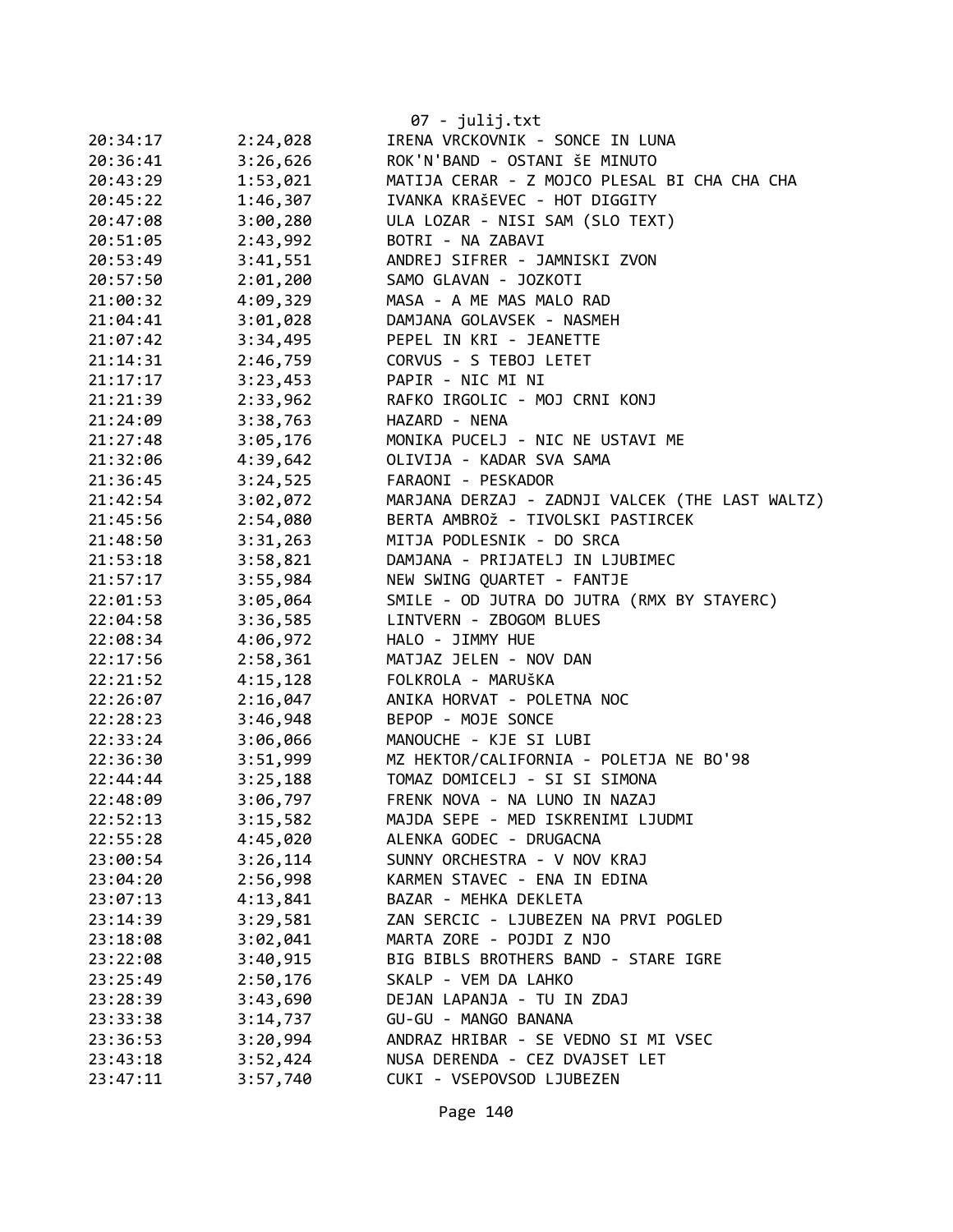|          |          | 07 - julij.txt                        |
|----------|----------|---------------------------------------|
| 23:52:05 | 3:13,111 | ALEKSANDER MEZEK - NEBO PO DEŽJU      |
| 23:55:18 | 3:17,050 | SLAVKO IVANCIC - CRTA                 |
| 23:58:34 | 2:33.953 | MAJDA SEPE IN NINO ROBIC - BELE LADJE |

| $0:01:49$ 2:45,009                   | BABALOO BAND - KRALJ SVETA                                           |
|--------------------------------------|----------------------------------------------------------------------|
| $0:04:34$ 3:27,591                   | NUSA DERENDA - ZA STARE CASE                                         |
| $0:08:01$ 2:40,000                   | TOMO JURAK - CE JO NEBI VZEL BI BIL BEDAK                            |
| $0:10:44$ 3:24,003                   | ADI SMOLAR - JAZ SEM NOR                                             |
| 0:14:075:19,016                      | ANDREJ SIFRER - ZIVLJENJE JE DRAG SPORT                              |
| 0:19:26 3:47,116                     | KATJA KOREN - DAJ UPAJ SI                                            |
| $0:23:16$ 3:49,682                   | VLADO KRESLIN - ENA PESEM                                            |
| 0:27:05 3:37,980                     | ALENKA VIDRIH - UJETA                                                |
| 0:30:43 3:04,980                     | KAMNIK MILAN - POT NA KOROSKO                                        |
| 0:33:50 4:20,035                     | ANKA COP - METROPOLE                                                 |
| $0:38:10$ 3:32,033                   | ALENKA GODEC - NI ME STRAH                                           |
| $0:41:42$ 3:04,802                   | JANEZ ZMAZEK ZAN - LAHKO NARDIM SE BOLJS                             |
| 0:44:49 3:08,030                     | MARTA ZORE - NE BO TI LAHKO                                          |
| $0:47:53$ 2:43,015                   | JASMINA CAFNIK - TUDI KO TE Z MANO NI                                |
| $0:50:36$ 3:07,015                   | KANTOR - LJUBEZEN IZ SOLSKIH DNI                                     |
| 0:53:45 3:14,002                     | GU-GU - HONOLULU BABY                                                |
| $0:56:59$ 3:50,996                   | DANILO KOCJANCIC/MATJAZ JELEN - POISCI ME                            |
| 1:00:50 3:27,863                     | GASPER RIFELJ - MOZAIK                                               |
| 1:04:20 5:03,921                     | TOMAZ DOMICELJ - ZA VEDNO MLAD                                       |
| 1:09:24 2:44,790                     | VICTORY - ZAPRI OCI                                                  |
| 1:12:09 2:52,778                     | TRISTAN - POLETJE SE POSLAVLJA                                       |
| 1:15:04 3:48,954                     | ZAN SERCIC - TO POLETJE                                              |
| 1:18:50 4:16,021                     | MOULIN ROUGE - JUTRO SE PREBUJA 2002 (RNB RMX)                       |
| 1:23:05 3:22,684                     | IVO MOJZER - DECEK Z ULICE                                           |
| 1:26:30 3:03,998                     | FOLKROLA - CYBER BABY                                                |
| 1:29:34 3:38,116                     | PLIS - METULJI                                                       |
| 1:33:12 2:51,507                     | PEPEL IN KRI - PO BITKI SO GENERALI VSI                              |
| 1:36:06 2:32,611                     | BELE VRANE - MALA TERASA                                             |
| 1:38:38 4:20,027                     | AVIA BAND - DVE SONCI                                                |
| 1:42:58 5:05,000                     | DON MENTONY BAND - B'LA JE SREDA                                     |
| 1:48:06 3:34,209                     | HOSTNIK - U LUBLAN                                                   |
| 1:51:40 2:31,809                     | ALMA - PEGASTI MILIJONAR                                             |
| 1:54:11 5:04,791                     | ALEKSANDER MEZEK - STARI MUZIKANT                                    |
| 1:59:17 3:12,577                     | KALAMARI - PREDEN ZASPI                                              |
| 2:02:29 4:45,555                     | GUSTI/POLONA KASAL - MOJE SANJE                                      |
| 2:07:16 3:17,006                     | KINGSTON - HOTEL MODRO NEBO                                          |
| 2:10:28 3:46,998                     | POLONA - NEKAJ LEPIH BESED                                           |
| 2:14:15 3:37,776                     | FOXY TEENS - SE SE SPOMNIS                                           |
| 2:17:55 1:57,008                     |                                                                      |
|                                      | LIDIJA KODRIC - DAN ZA NAJU DVA                                      |
| 2:19:52 2:08,019<br>2:22:00 2:55,028 | VULTURE AND THE GURU - NE STRELJAJ NAME<br>KARMEN STAVEC - LJUBIM TE |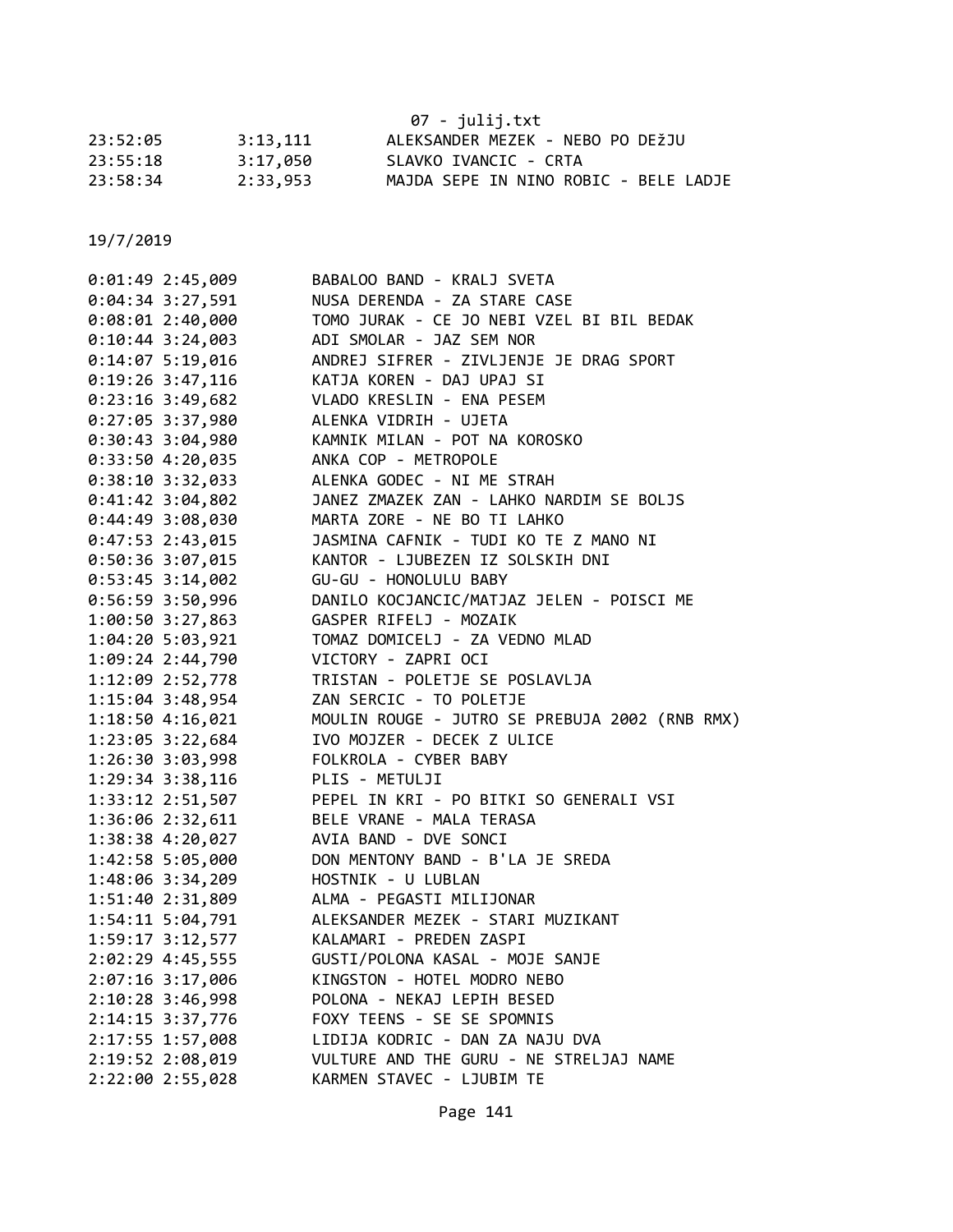|                      | 07 - julij.txt                                         |
|----------------------|--------------------------------------------------------|
| 2:24:56 3:20,375     | NEISHA - OBCUTEK                                       |
| $2:28:16$ 3:34,836   | CALIFORNIA/MZ HEKTOR - STARA BARKA                     |
| $2:31:48$ $2:35,001$ | STANE MANCINI - NON CAPITO                             |
| $2:34:25$ $2:53,342$ | GREGOR RAVNIK - ZDAJ JE CAS                            |
| 2:37:16 3:35,028     | FARAONI/SLAVKO IVANCIC - SEM TAKSEN KER SEM ZIV        |
| 2:40:49 3:00,855     | MAJDA ARH - POSLJI MU VETER POZDRAV                    |
| 2:43:52 3:19,024     | PRIZMA - OD ENIH DO TREH                               |
| $2:47:11$ $3:32,006$ | DAZ - OPROSTI MI                                       |
| $2:50:36$ 3:16,875   | ANJA RUPEL - SE ENKRAT ME POLJUBI                      |
| 2:53:54 3:50,995     | CUKI - SONCNI ZAREK                                    |
| 2:57:45 4:02,518     | PINOCCHIO - LJUBEZEN IZ SOLSKIH DNI                    |
| $3:01:47$ $2:34,002$ | BRANKA KRANER - RUM IN COCA COLA                       |
| $3:04:23$ $3:31,788$ | ROK FERENGJA - LJUBI ME                                |
| $3:07:55$ $3:10,039$ | VILI RESNIK - NAJ OSTANE TO MED NAMA                   |
| $3:11:05$ 3:30,900   | D.A.Z. - OPROSTI MI (2015 EDIT)                        |
| $3:14:38$ $3:48,807$ | FIREFLIES - NE SEZUVAJ SE                              |
| $3:18:27$ $3:15,058$ | IRENA VRCKOVNIK - VSAK MOSKI NAJ                       |
| $3:21:42$ $3:51,449$ | XEQUTIFZ - BIL JE PLES                                 |
| $3:25:35$ 4:32,587   | PAPIR - PERON 9                                        |
| $3:30:03$ $3:06,563$ | FRENK NOVA - NA LUNO IN NAZAJ                          |
| 3:33:09 4:04,012     | OTO PESTNER - BISERE IMAS V OCEH                       |
| $3:37:15$ $3:24,086$ | IZTOK MLAKAR - POLITIK GUIDO                           |
| 3:40:39 2:56,000     | ANDRAZ HRIBAR - MOJA MOJA                              |
| 3:43:33 3:17,973     | NATASA & ZIBELNIK - LUNA ME NOSI                       |
| 3:46:54 3:02,696     | ELDA VILER - ZLATI PRAH IMAS V OCEH                    |
| 3:49:57 3:36,010     | ROK'N'BAND - SOLZE IN SMEH                             |
| $3:53:31$ $3:08,405$ | REGINA - MOJE SANJE                                    |
| $3:56:41$ $3:32,010$ | DAMJANA GOLAVSEK - MODRI HORIZONT                      |
| 4:00:13 3:59,197     | NINA PUSLAR - MAMIN SIN                                |
| $4:04:12$ $2:38,732$ | ZLATA OGNJANOVIC - NE CAKAJ NA MAJ                     |
| 4:06:53 3:34,050     | HAZARD - NENA                                          |
|                      | 4:10:27 3:41,714 A.KOLMAN & G.RIJAVEC - NA BOZICNO NOC |
| 4:14:09 3:56,914     | AYNEE - AVTO                                           |
| 4:18:08 2:26,618     | EDVIN FLISER & PRESSTIGE - DIANA                       |
| 4:20:34 2:51,638     | HAPPY DAY - VONJ POLETJA                               |
| 4:23:26 2:57,569     | ALEX VOLASKO - V HISI VECNIH SANJ                      |
| 4:26:26 4:04,005     | MARJAN MARJAN - PUNCA TEBE RAB'M                       |
| 4:30:30 4:15,783     | ADI SMOLAR - KAKO JE BITI SAM                          |
| 4:34:45 2:39,980     | MILAN KAMNIK - GREMO NA KAVO V PORTOROZ                |
| 4:37:28 4:00,029     | DEMMY - VEDNO BOM S TEBOJ                              |
| 4:41:28 2:39,203     | ANABEL - POZITIVA                                      |
| 4:44:07 4:22,017     | ANDREJ SIFRER - MOJA CEBELA                            |
| 4:48:31 3:17,180     | ALJA KRUSIC - A BOS MALO MOJ                           |
| 4:51:48 3:40,007     | ALENKA GODEC - VZEMI ME                                |
| 4:55:28 2:38,815     | IVANKA KRASEVEC - PRESERN - O TASCE, TASCICE           |
| 4:58:09 3:30,012     | DARJA SVAJGER - NEKAJ, KAR NE MINE                     |
| 5:02:12 4:03,754     | ELDA VILER - LASTOVKE                                  |
| 5:06:15 2:06,077     | LIDIJA KODRIC - DANES MI JE 16 LET                     |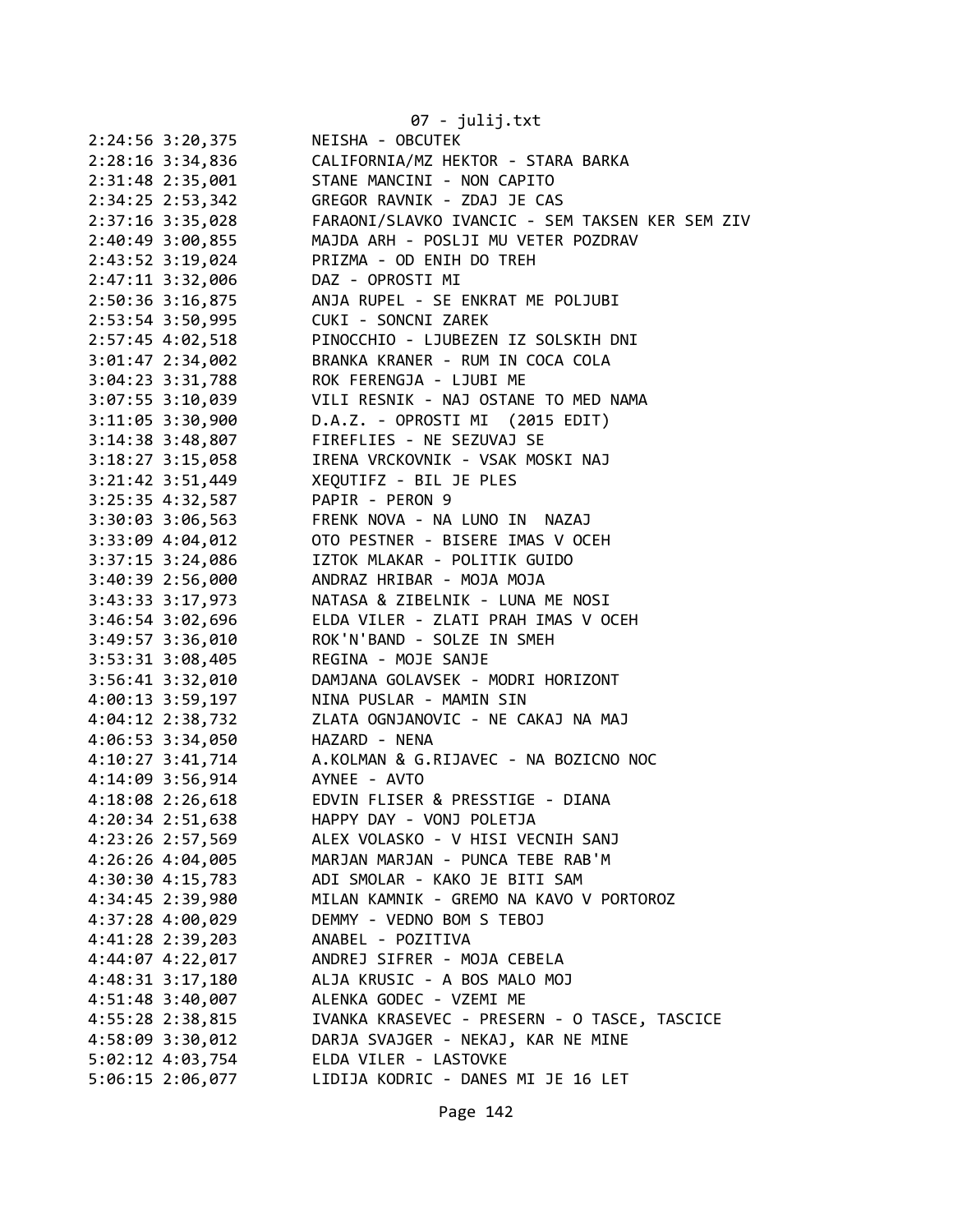|                                      | 07 - julij.txt                                           |
|--------------------------------------|----------------------------------------------------------|
| 5:08:21 3:45,097                     | ANJA RUPEL - DAN, KOT JE TA                              |
| 5:12:52 3:04,021                     | MATIJA CERAR - NAJINA NOVA SRECA                         |
| 5:15:55 5:04,402                     | ALEKSANDER MEZEK - STARI MUZIKANT                        |
| 5:22:02 3:17,004                     | ANDREJ SIFRER - POBEGNIVA                                |
| 5:25:19 4:32,231                     | DON MENTONY BAND - RAD BI BIL BARABA                     |
| 5:30:37 2:57,009                     | VLADO KRESLIN - IGRALA JE IGRALA                         |
| 5:33:34 3:20,921                     | BAZAR - AMERIKA                                          |
| 5:36:55 3:59,696                     | MIRAN RUDAN - POSKUSI POZABITI                           |
| 5:41:37 2:48,091                     | AYNEE - NA MORJE                                         |
| 5:44:25 3:48,026                     | OTO PESTNER - MARY ANN                                   |
| 5:48:13 4:39,749                     | TOMAZ DOMICELJ - MOJ DOM JE LUBLANA                      |
| 5:53:42 3:28,647                     | MAJDA SEPE - KJE JE TISTA TRAVA                          |
| 5:57:30 3:02,197                     | FOLKROLA - KLOBUK V KATEREGA DEŽUJE                      |
| $6:01:04$ 2:54,061                   | IVO MOJZER - POLNOCNI KAVBOJ                             |
| $6:03:58$ 3:14,915                   | ROK'N'BAND - VERJEMI                                     |
| 6:07:13 3:25,873                     | SWEETSOLOGY - GREVA TJA (RADIO EDIT)                     |
| $6:11:24$ 2:10,966                   | BERTA AMBROŽ - DAN KOT DNEVI VSI                         |
| $6:13:35$ $3:28,601$                 | TANGELS - LIFE GOES UP                                   |
| $6:17:04$ 3:23,956                   | ALENKA GODEC - ZLATA OBALA                               |
| 6:21:30 2:22,237                     | MESTNI POSTOPACI - ELEKTRIK SONJA                        |
| 6:23:52 3:31,326                     | SAMO GLAVAN - NAPACNI NACIN                              |
| $6:27:45$ 3:28,013                   | AVTOMOBILI - ARGENTINA                                   |
| 6:31:59 3:26,646                     | ADI SMOLAR - KO SEM BIL MLAD, SEM BIL TRAPAST            |
| $6:35:25$ $3:11,017$                 | KALAMARI - VSE ME IMAJO RAJSI                            |
| 6:38:36 4:44,841                     | IZTOK MLAKAR - PEPI ŽBARADORIJA                          |
| 6:44:06 3:25,802                     | KINGSTON - MENE LUNA NOSI                                |
| 6:47:32 2:28,506                     | AVIA BAND - HODIM PO PARKU                               |
| $6:50:50$ 3:54,190                   | ZAN SERCIC - KAJ PA MIDVA                                |
| 6:54:44 3:03,354                     | ANIKA HORVAT - V LJUBLJANO                               |
| 6:57:47 3:30,587                     | GU-GU - DNEVI, KI PRIHAJAJO                              |
| 7:01:50 3:54,222                     | BOTRI - MAL' PREKRATKA                                   |
| 7:05:44 2:31,026                     | HAZARD - KOPALNICO IMA                                   |
| 7:08:15 3:25,604                     | NECA FALK - ZA TOPOLI NEKJE SI TI                        |
| 7:12:26 3:54,178                     | MAJA ZALOZNIK & PAPAS - VZEMI, VSE TI DAM                |
| 7:16:20 3:01,695                     | MLADI LEVI - ODA IRENI                                   |
| 7:20:24 2:57,023                     | MARKO JURCA - POVEJ MU                                   |
| 7:23:21 3:03,784                     | BABILON - RABIM TVOJ SMEH<br>ABADON - POZITIVNA ENERGIJA |
| 7:26:25 2:57,875                     |                                                          |
| 7:30:09 2:39,034                     | BELE VRANE - SANJE O KALIFORNIJI                         |
| 7:32:47 3:28,417<br>7:36:16 3:17,544 | NUSA DERENDA - ZA STARE CASE<br>SUNNY ORCHESTRA - GROBAR |
| 7:40:19 3:53,544                     | SAN DI EGO - JULIJA                                      |
| 7:44:12 2:59,796                     | PEPEL IN KRI - PRIDI V SVET LJUBEZNI                     |
| 7:47:12 3:41,031                     | MARTA ZORE - LJUBEZEN                                    |
| 7:51:39 3:33,991                     | KATRINAS - DO NEBA                                       |
| 7:55:13 2:53,975                     | CUKI - RDECA MASNA                                       |
| 7:58:07 3:23,653                     | DAN D - POZITIVNE MISLI                                  |
| 8:02:03 3:47,508                     | SLOVENSKI EXPRESS - IZI                                  |
|                                      |                                                          |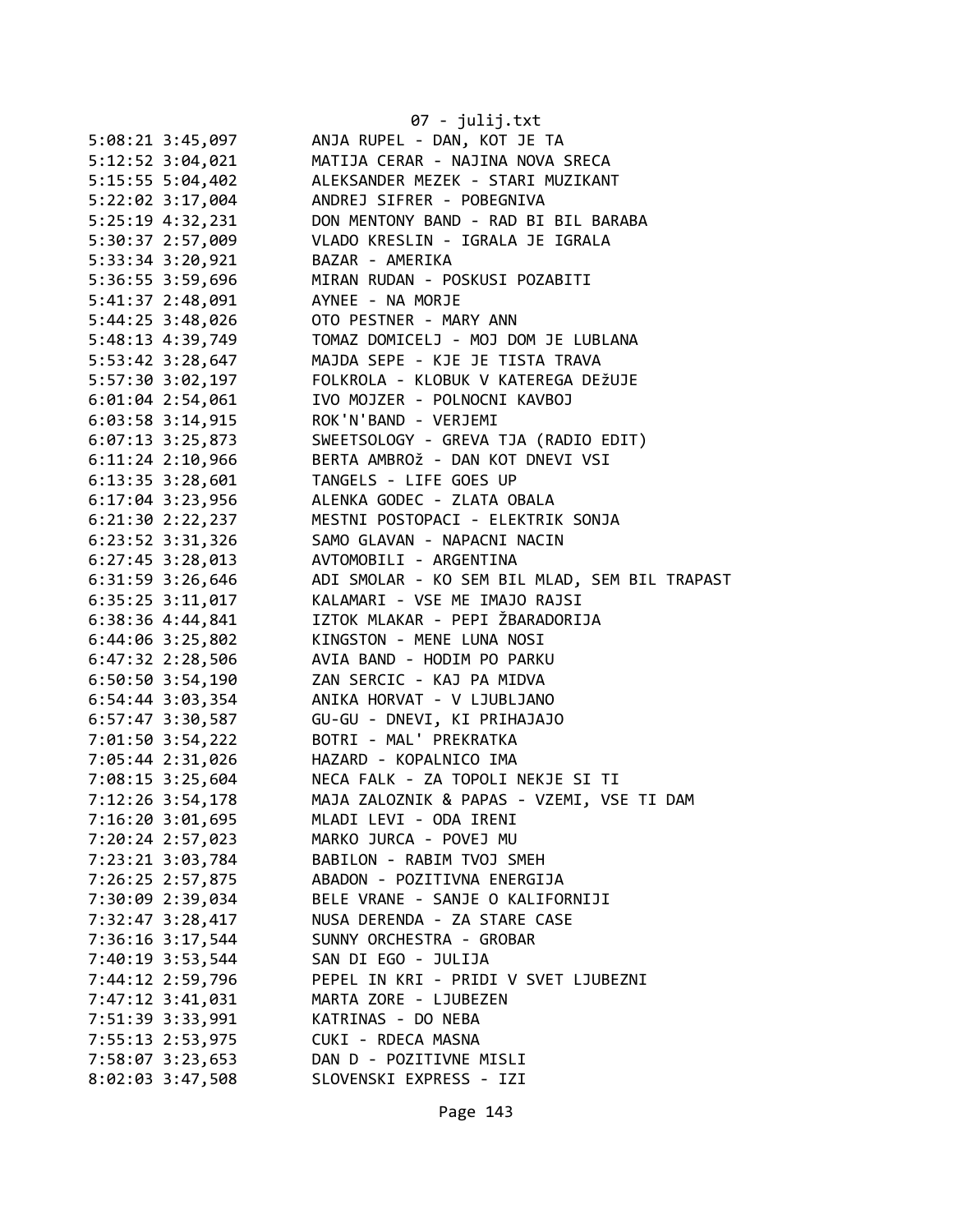|                                         |                      | 07 - julij.txt                                                                                                                                                                                                                                                       |
|-----------------------------------------|----------------------|----------------------------------------------------------------------------------------------------------------------------------------------------------------------------------------------------------------------------------------------------------------------|
| 8:05:50 3:31,810                        |                      | TOM TOM - ZVEZDE VEDO                                                                                                                                                                                                                                                |
| 8:10:08 3:45,642 HISA - SPOZNAL SEM     |                      |                                                                                                                                                                                                                                                                      |
|                                         |                      | 8:13:53 4:08,767 ELEVATORS - NA KRILIH LJUBEZNI                                                                                                                                                                                                                      |
|                                         |                      |                                                                                                                                                                                                                                                                      |
|                                         |                      | 8:22:17 3:17,876 MYSELF - LJUBEZEN V ZRAKU JE (RADIO EDIT)                                                                                                                                                                                                           |
|                                         |                      | 8:25:35 3:12,659 MAJA SLATINŠEK - DO NEBA                                                                                                                                                                                                                            |
|                                         |                      | 8:28:47 2:55,649 NEZA BRACUN - MOJ REFREN                                                                                                                                                                                                                            |
|                                         |                      | 8:32:29 3:27,787 NINA PUSLAR - ROK TRAJANJA                                                                                                                                                                                                                          |
| $8:35:56$ 3:35,142                      |                      | FARAONI - SEM TAKŠEN, KER SEM ŽIV                                                                                                                                                                                                                                    |
| 8:40:17 2:48,003                        |                      | DITKA HABERI - MLADE OCI                                                                                                                                                                                                                                             |
|                                         |                      | 8:43:05 3:37,357 GAL - CAS BO NA MOJI STRANI                                                                                                                                                                                                                         |
| 8:46:42 3:43,326 EVA HREN - KDAJ        |                      |                                                                                                                                                                                                                                                                      |
|                                         |                      | 8:51:15 4:02,060 DADI DAZ/MZ HEKTOR - VODNJAK LJUBEZNI                                                                                                                                                                                                               |
|                                         |                      | 8:55:33 3:18,505 ANDREJ SIFRER & TINA - TAKI LJUDJE                                                                                                                                                                                                                  |
|                                         |                      | 8:58:51 3:41,797 DAMJANA - VZEMI ME ŠE ENKRAT NOCOJ                                                                                                                                                                                                                  |
|                                         |                      |                                                                                                                                                                                                                                                                      |
|                                         |                      | 9:03:07 3:28,809<br>9:06:36 3:40,699 EVA CERNE - KDAJ CE NE ZDAJ<br>9:14:14 2:15,015 STANE MANCINI - TAM, KAMOR GRE VETER SPAT<br>9:14:14 2:15,015 STANE MANCINI - TAM, KAMOR GRE VETER SPAT                                                                         |
|                                         |                      |                                                                                                                                                                                                                                                                      |
|                                         |                      | 9:16:29 4:24,476    GAL IN GALERISTI - POGLEJ VEN, DEZUJE                                                                                                                                                                                                            |
|                                         |                      | 9:21:37 5:52,042 PAPIR - MOJE SRCE ODHAJA                                                                                                                                                                                                                            |
|                                         |                      | 9:27:50 3:10,578 NANA MILCINSKI - PESEM O VETRU                                                                                                                                                                                                                      |
|                                         |                      | 9:31:51 3:15,017 KARMEN STAVEC - VZEMI MOJO DLAN                                                                                                                                                                                                                     |
|                                         |                      | 9:35:02 4:01,783<br>9:45:08 4:00,957<br>9:49:54 4:14,073<br>2:49:54 4:14,073<br>2:49:54 4:14,073<br>2:49:54<br>2:49:54<br>2:49:54<br>2:49:54<br>2:49:54<br>2:49:54<br>2:49:54<br>2:49:54<br>2:49:54<br>2:49:20<br>2:49:54<br>2:49:20<br>2:49:54<br>2:49:20<br>2:49:5 |
|                                         |                      |                                                                                                                                                                                                                                                                      |
|                                         |                      |                                                                                                                                                                                                                                                                      |
| 9:54:08 3:30,020 MAJDA ARH - GRAD ŽELJA |                      |                                                                                                                                                                                                                                                                      |
| 9:57:38 3:38,338                        |                      | MANOUCHE - BI SLA NAPREJ                                                                                                                                                                                                                                             |
| 10:02:00                                | 2:41,015             | IRENA VRCKOVNIK - POLJUB POVE VSE                                                                                                                                                                                                                                    |
| 10:04:40                                | 3:28,016             | MARJANA DERZAJ - GRENKA REKA                                                                                                                                                                                                                                         |
| 10:08:08 3:38,927                       |                      | NEISHA - LE KAJ SE SKRIVA                                                                                                                                                                                                                                            |
|                                         |                      | 10:16:15 2:23,926 MAJDA SEPE - ŠUŠTARSKI<br>10:18:39 4:02,897 LAMAI - SPET TE SLISIM<br>MAJDA SEPE - ŠUŠTARSKI MOST                                                                                                                                                  |
|                                         |                      |                                                                                                                                                                                                                                                                      |
| 10:23:26 3:30,612                       |                      | DON MENTONY BAND - AMERIKA                                                                                                                                                                                                                                           |
| 10:26:56                                | 3:27,032             | ALEKSANDER MEZEK - DNEVI KOT JE TA                                                                                                                                                                                                                                   |
| 10:31:12                                | 2:56,817             | BAZAR - OD ENIH DO TREH                                                                                                                                                                                                                                              |
| 10:34:09                                | 3:56,026             | TOMAZ DOMICELJ - KAM SO SLE VSE ROZICE                                                                                                                                                                                                                               |
| 10:38:05                                | 3:37,588             | FOLKROLA - DOBRO JUTRO MADAME                                                                                                                                                                                                                                        |
| 10:46:26                                | 3:49,999             | SUNNY ORCESTRA - ODHAJAM                                                                                                                                                                                                                                             |
| 10:51:02                                | 3:23,417             | ANDREJ SIFRER - POZDRAVI DOMA SVOJO ŽENO                                                                                                                                                                                                                             |
| 10:54:25                                | 3:45,007<br>4:25,730 | FOXY TEENS - VZEMI ME V NAROCJE                                                                                                                                                                                                                                      |
| 10:58:06                                |                      | AGROPOP - SAMO MILIJON<br>JOZE KOBLAR - VSE BI ZATE DAL                                                                                                                                                                                                              |
| 11:03:15                                | 2:45,948<br>2:56,172 | ROK'N'BAND - ZDAJ SEM TU                                                                                                                                                                                                                                             |
| 11:06:01<br>11:08:57                    | 3:47,008             | EDVIN FLISER IN ZBOR - OTROCI MORJA                                                                                                                                                                                                                                  |
| 11:16:45                                | 4:13,455             | ANJA RUPEL - KOT DA TE NI                                                                                                                                                                                                                                            |
| 11:21:44                                | 3:17,984             | BELLAMI - NE BOM TI PRAVIL (DJT BY DNE 2008 RMX)                                                                                                                                                                                                                     |
| 11:25:02                                | 3:12,632             | ALEX VOLASKO - TATU                                                                                                                                                                                                                                                  |
| 11:28:14                                | 2:43,173             | BERTA AMBROŽ - BREZ BESED                                                                                                                                                                                                                                            |
|                                         |                      |                                                                                                                                                                                                                                                                      |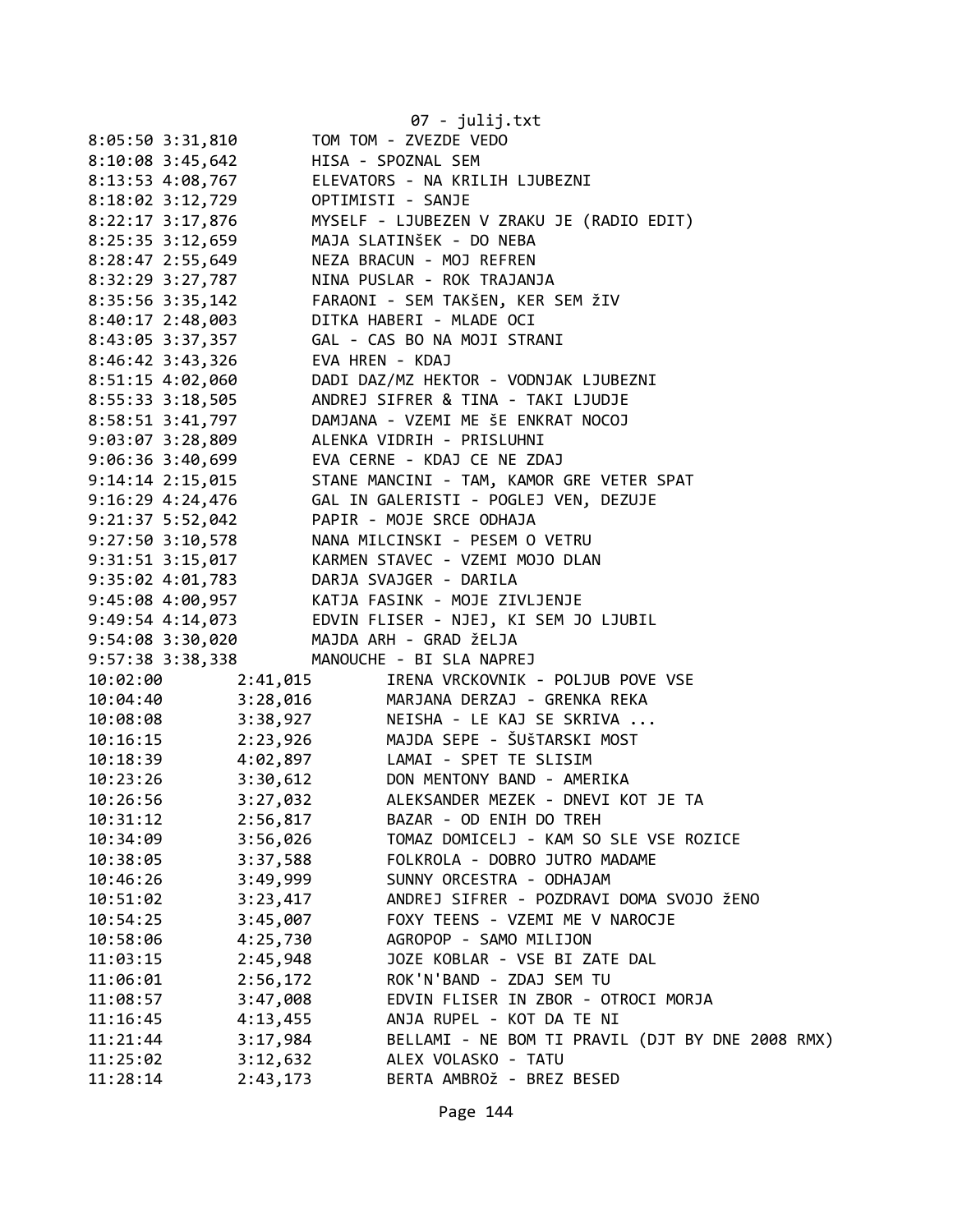|          |          | 07 - julij.txt                            |
|----------|----------|-------------------------------------------|
| 11:31:47 | 2:56,515 | INDIGO - VESNA                            |
| 11:34:43 | 3:22,564 | JAN PLESTENJAK - PRAVE KARTE              |
| 11:38:05 | 4:46,988 | ORLEK - ADIJO KNAPI                       |
| 11:46:34 | 3:15,855 | SAMO GLAVAN - SMRDECA                     |
| 11:50:36 | 3:45,923 | MARINO LEGOVIC & ZBOR - PO PRAZNIKIH DISI |
| 11:54:41 | 2:59,452 | ANDRAZ HRIBAR - ŽIVLJENJE JE              |
| 11:57:40 | 2:39,896 | BRANKA KRANER - POLETNI GIGOLO            |
| 12:01:04 | 3:28,122 | GU-GU - DNEVI, KI PRIHAJAJO               |
| 12:04:32 | 4:08,028 | DMP - NEBO NAD BERLINOM                   |
| 12:08:39 | 4:29,553 | JANEZ ZMAZEK - DOST JE BLO BESED          |
| 12:17:28 | 2:59,860 | KING FOO - ZIVE SANJE                     |
| 12:21:13 | 3:22,042 | OTO PESTNER - ZGODBA ZA DVA               |
| 12:24:57 | 3:16,611 | AVTOMOBILI - VSE ZA SVOBODO               |
| 12:28:10 | 4:05,140 | ALENKA GODEC - VSI LJUDJE HITIJO          |
| 12:33:04 | 3:27,757 | LETECI POTEPUHI - LJUBEZEN NA PRVI POGLED |
| 12:36:32 | 4:24,211 | ANIKA HORVAT - PREBUDI SE                 |
| 12:47:08 | 3:37,038 | PANDA - CESNJEV CVET                      |
| 12:51:31 | 2:22,033 | MATIJA CERAR - DEŽNIKI                    |
| 12:53:53 | 2:57,370 | LARA KADIS - ZDAJ SEM TU                  |
| 12:56:50 | 3:15,208 | BOTRI - KER VEM                           |
| 13:00:40 | 3:02,021 | VILI RESNIK - NAJ BOGOVI SLISIJO          |
| 13:03:42 | 2:21,022 | CUKI - TISOC ITALIJANOV                   |
| 13:06:02 | 3:38,643 | FLIRT - KO JE NI                          |
| 13:11:01 | 5:03,652 | LOPATIC FAMILY BAND - USODA               |
| 13:16:04 | 2:07,861 | ROBERTO - POLETJE ODHAJA                  |
| 13:18:12 | 3:37,247 | KATRINAS - LETIM                          |
| 13:23:04 | 3:32,018 | FARAONI - TU JE MOJ DOM                   |
| 13:26:36 | 3:48,183 | HAZARD - NI CVETJA BREZ TRNJA             |
| 13:31:10 | 3:15,661 | NUSA DERENDA - NAJ MI DEZ NAPOLNI DLAN    |
| 13:34:25 | 2:56,190 | DEŽUR - NA VRH SVETA                      |
| 13:37:21 | 4:57,992 | REGINA - NOVO LETO                        |
| 13:43:39 | 5:27,532 | IZTOK MLAKAR - ŠTEFANA IN BARTOLIN        |
| 13:50:02 | 3:44,901 | PEPEL IN KRI - LISICKA IN LISJAK          |
| 13:53:46 | 2:29,241 | ELDA VILER - TI SI MOJA LJUBEZEN          |
| 13:56:16 | 1:59,031 | BETI JURKOVIC - PRODAJALKA VIJOLIC        |
| 13:58:14 | 3:03,715 | ADI SMOLAR - JAZ SEM IZVISEL              |
| 14:01:53 | 2:56,712 | CHATEAU - ZARADI TEBE                     |
| 14:04:49 | 3:17,276 | BELE VRANE - KAM SI NAMENJEN              |
| 14:08:06 | 3:43,109 | RAAY - ZIMSKA                             |
| 14:13:09 | 3:03,923 | SUNNY ORCHESTRA - NA KARIBE               |
| 14:16:13 | 2:56,011 | MATEJ KOSIR - VSO LJUBEZEN                |
| 14:20:24 | 4:04,837 | KINGSTON - IZGUBIVA SE V NOC              |
| 14:24:23 | 4:01,603 | DAMJANA - SOLZE                           |
| 14:28:24 | 2:57,859 | NINA PUSLAR - DEZ                         |
| 14:32:08 | 3:20,692 | KARMEN STAVEC - POVEJ                     |
| 14:35:28 | 3:58,415 | AVIA BAND - GLEJ                          |
| 14:40:47 | 3:15,858 | BILBI - KOT SVA BILA                      |
| 14:44:02 | 3:46,993 | MARTA ZORE - SE SI TU                     |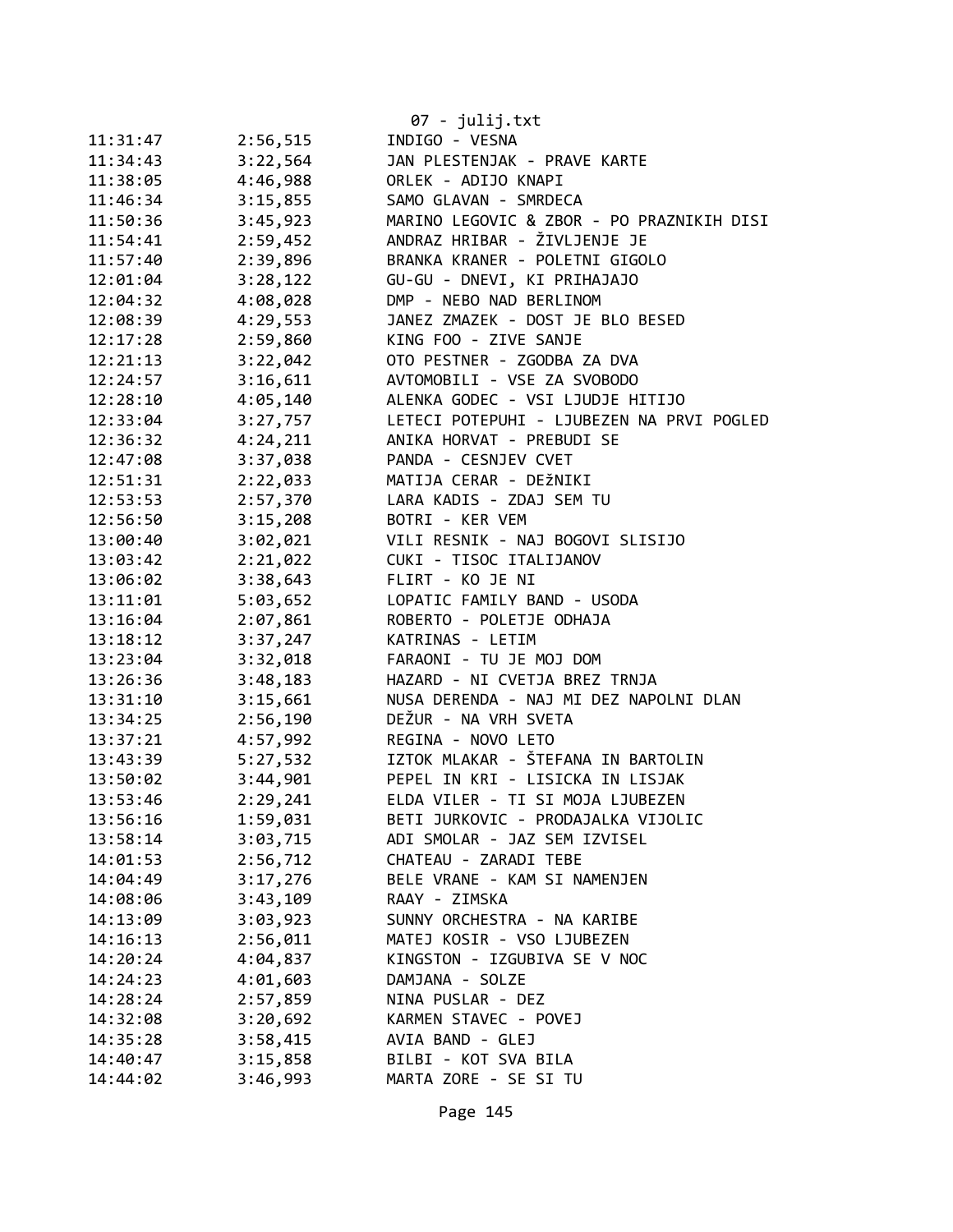|          |          | $07 - julij.txt$                                    |
|----------|----------|-----------------------------------------------------|
| 14:47:46 | 1:56,109 | JELKA CVETEŽAR - ROŽNATO PISEMCE                    |
| 14:50:38 | 2:47,001 | JANKO ROPRET - ZIMZELEN                             |
| 14:53:25 | 4:02,848 | MAJDA ARH - NORI DAN                                |
| 14:57:47 | 3:55,017 | VLADO KRESLIN - NEKEGA JUTRA KO SE ZDANI            |
| 15:02:17 | 3:32,876 | BAZAR - URA STRASTI                                 |
| 15:05:49 | 2:20,024 | MATEJA GOLOB - CU-CU                                |
| 15:08:09 | 3:04,810 | DON MENTONY BAND - ZDEJ S'M PA MIŠKO                |
| 15:12:34 | 3:40,014 | NECA FALK - PRVA LJUBEZEN                           |
| 15:16:14 | 3:17,385 | TOMAZ DOMICELJ - HONDOIDI                           |
| 15:20:46 | 2:21,921 | RAFKO IRGOLIC - SLOVO V PRISTANISCU                 |
| 15:23:07 | 2:57,911 | MARTIN KRPAN - NJEN TRENUTEK PRIHAJA                |
| 15:26:27 | 3:46,317 | MASA - A SI MISLIL NAME                             |
| 15:30:59 | 3:11,653 | DAMJANA GOLAVSEK - OLJKA                            |
| 15:34:10 | 3:20,002 | JAZZ STATION - DELAM KAR SE NE SME                  |
| 15:37:30 | 3:06,911 | APOLONIA - V VRTINCU                                |
| 15:41:57 | 2:25,585 | IVANKA KRASEVEC - PRESERN - STARA PLOSCA            |
| 15:44:22 | 2:24,091 | MAJDA SEPE - PRELEPA SI BELA LJUBLJANA              |
| 15:46:46 | 3:29,975 | TANGELS - NAJIN                                     |
| 15:51:12 | 4:34,227 | ANJA RUPEL - RADA IMAM                              |
| 15:55:46 | 3:45,839 | MARKO VOZELJ - ZVEZDE SO Z NAMA                     |
| 16:00:06 | 3:35,701 | ANDREJ SIFRER - KAKO MI ZADIŠIŠ                     |
| 16:03:42 | 3:20,708 | MANOUCHE - STISN SE K MEN                           |
| 16:07:02 | 3:14,489 | KALAMARI - NISEN KRIV                               |
| 16:11:37 | 3:36,899 | MIRAN RUDAN - POLETJA NE BO                         |
| 16:15:10 | 3:14,175 | ANA STOKELJ - MIDVA SVA ZALJUBLJENA                 |
| 16:18:24 | 4:11,592 | FOLKROLA - FRANCI KORAJŽA                           |
| 16:23:51 | 3:53,767 | BEPOP - LOKOMOTIVA                                  |
| 16:27:39 | 4:13,777 | ALEKSANDER MEZEK - NA DLANI MESTA                   |
| 16:38:11 | 3:04,705 | DITKA HABERL - NAD MESTOM SE DANI                   |
| 16:42:36 | 3:56,997 | DARJA SVAJGER - BODI VETER                          |
| 16:46:33 | 3:16,918 | ALEX VOLASKO - SONG                                 |
| 16:50:45 | 2:33,855 | DOCA MAROLT - ZIVLJENJE JE LEPO                     |
| 16:53:14 | 2:25,630 | METKA ŠTOK - LJUBEZEN NA PRODAJ NI                  |
| 16:55:40 | 3:41,666 | NEISHA - VZEMI ME                                   |
| 16:59:21 | 3:26,449 | ALENKA GODEC - LJUBIM TO LJUBEZEN                   |
| 17:02:47 | 3:38,492 | NATASA & ZIBELNIK - PRIZNAJ DA NI LAHKO             |
| 17:06:26 | 2:54,501 | SAMO GLAVAN - MOJA PUNCA                            |
| 17:10:17 | 4:39,666 | ANDREJ SIFRER & KENNY LOGGINS - KORA/PTICA IZ NEBES |
| 17:14:49 | 4:12,908 | DAMJANA IN HOT HOT HOT - SUM DEZJA                  |
| 17:19:57 | 2:26,038 | GU-GU - PAPAGAJA                                    |
| 17:22:23 | 3:01,031 | ALENKA VIDRIH - ZAUPANJE                            |
| 17:25:24 | 3:15,573 | FRENK NOVA - KO TE NI                               |
| 23:13:53 | 3:02,604 | AURORA - REKLA JE                                   |
| 23:16:55 | 2:44,923 | BABALOO BAND - KRALJ SVETA                          |
| 23:20:30 | 4:04,788 | SKEEBEEP - ENOSTAVNO                                |
| 23:24:35 | 3:56,001 | ROK'N'BAND - ZVEZDICA                               |
| 23:28:25 | 2:39,743 | MARJANA DERZAJ - VALETA (& BELE VRANE)              |
| 23:32:00 | 3:44,059 | ANDRAZ HRIBAR - OGNJENI OBROC                       |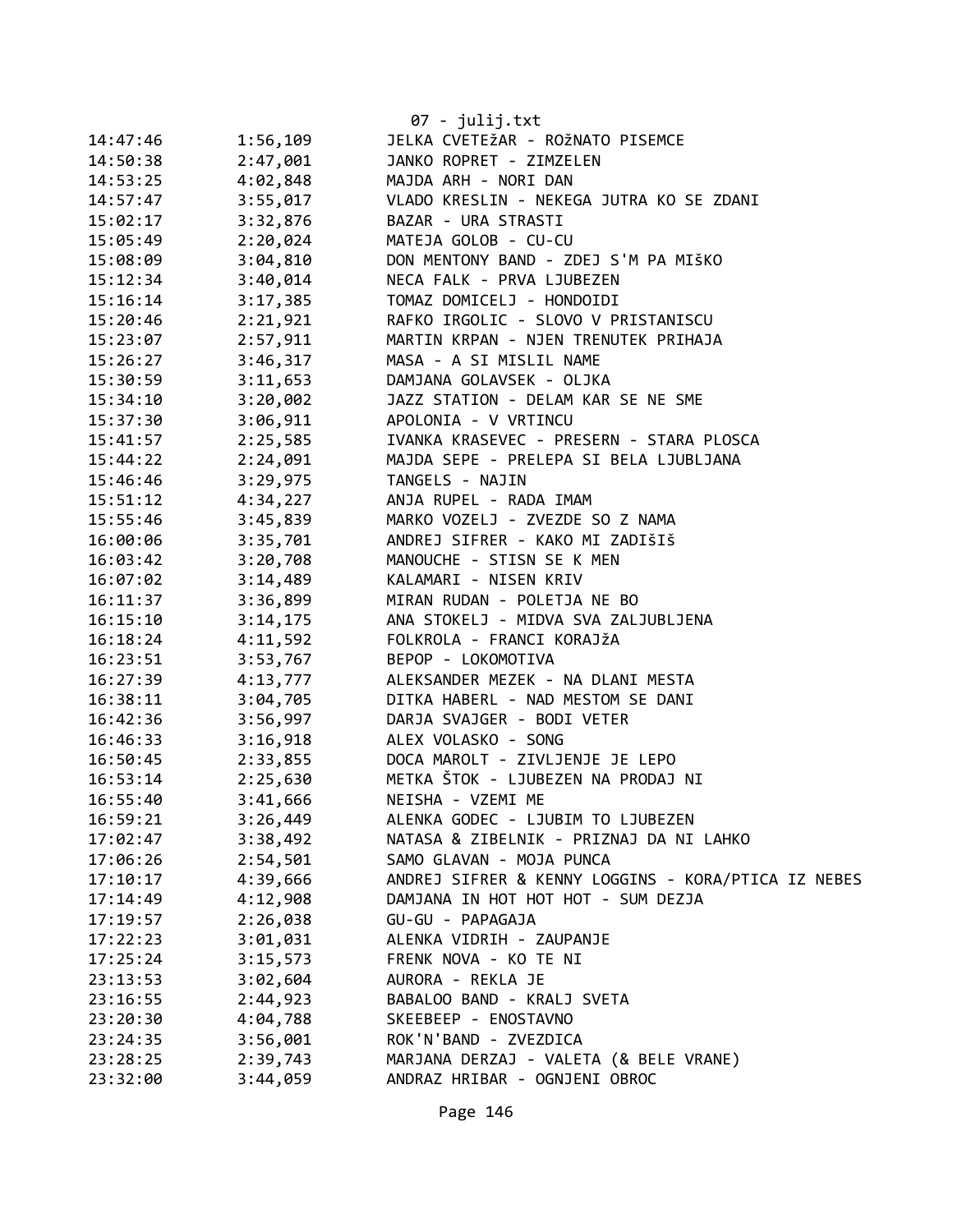|          |          | 07 - julij.txt                  |
|----------|----------|---------------------------------|
| 23:35:42 | 3:49,130 | BOTRI - AVGUŠTINA               |
| 23:45:43 | 3:55,099 | VILI RESNIK - KJER MODRA SPI    |
| 23:50:33 | 3:24,227 | BRO FEAT. POLONA LEBEN - RAZSTA |
| 23:53:57 | 3:11,514 | SPIN - ALI TVOJA MAMA VE        |
| 23:57:08 | 2:51,510 | ANIKA HORVAT - ORION            |

| SPIN - SPUSTI SE NA TLA<br>KALAMARI - NISEM TE SPOZNAL<br>AVTOMOBILI - NEZMOTLJIVI<br>ADI SMOLAR - TAGADA<br>BRANKA KRANER - CAO<br>CALIFORNIA/MZ HEKTOR - TISOC KILOMETROV<br>ZABJAK TRIO - MORALITETA<br>NEISHA - CVETNI PRAH LJUBEZNI<br>MILAN PECOVNIK PIDZI - LJUBIM JO<br>SANK ROCK - AL' OSTANEM AL' NAJ GREM<br>KINGSTON - CIST EN MEJHEN RADIO<br>KINGSTON - CIST EN MEJHEN R/<br>MARTINA SRAJ - PLESETA<br>FARAONI - BOZICNI ZVON<br>MIRAN RUDAN - NE ODPUSTI MI<br>ANDREJ SIFRER - GOZDNI JOZA<br>1:03:21 3:28,277 JAN PLESTENJAK - SAM DA TI MAS MENE RADA<br>IRENA KOHONT - POVABI ME NA LUNO<br>ROK'N'BAND - BAMBINA<br>רוביוביה<br>TOMAZ DOMICELJ - KO SE ZJUTRAJ ZBUDIS<br>KARMEN STAVEC - SRCA TI VEC NE DAM<br>ALENKA GODFC - זכף<br>ALENKA GODEC - IGRA<br>1:21:09 4:24,010<br>GLOBUS - LEDENO SRCE<br>BETI JURKOVIC - COLNIC<br>DRUSTVO MRTVIH PESNIKOV - BOJNA CRTA (RADIO EDIT)<br>BELE VRANE - BREZ BESED<br>1:39:40 3:04,989<br>DON MENTONY BAND - ZDEJ S'M PA MISKO<br>1:42:47 3:00,088<br>PEPEL IN KRI - PRIDI V SVET LJUBEZNI<br>FOLKROLA - POLNA LUNA<br>OTO PESTNER - ZDRAVICA MARIJA<br>NUDE - PADAM V LJUBEZEN<br>CUKI - A TI SPLOH VES<br>ALEKSANDER MEZEK - JOK NA DEZJU<br>MARJANA DERZAJ - ZVEZDE PADAJO V NOC | $0:04:11$ 3:35,007<br>$0:07:42$ 4:04,019<br>0:11:48 3:33,023<br>0:15:202:52,924<br>$0:18:12$ 2:09,016<br>$0:20:24$ 3:24,007<br>$0:23:46$ 3:24,786<br>$0:27:11$ 2:36,530<br>$0:29:50$ 2:59,050<br>$0:32:49$ 2:26,986<br>$0:35:16$ 3:44,419<br>$0:39:02$ 4:08,306<br>$0:43:10$ 3:10,076<br>0:46:204:13,028<br>0:50:30 3:18,081<br>0:53:48 3:13,337 MANOUCHE - SUPERFAJN<br>0:57:01 3:08,749 ANA KARNEZA - ZBUDI SE<br>1:00:12 3:08,963 SLAPOVI & NUSA DERENDA - SKUPAJ NA POTI<br>1:06:49 2:57,485<br>1:09:49 4:30,078<br>1:14:19 3:15,020<br>$1:17:34$ 3:34,160<br>1:25:33 3:49,985<br>1:29:22 2:33,890<br>1:31:59 4:24,730<br>1:36:23 3:17,081<br>1:45:47 3:00,004<br>1:48:49 2:32,007<br>1:51:21 3:44,230<br>1:55:05 3:03,027<br>1:58:11 3:06,687<br>2:01:17 5:02,077 PANDA - V POZNIH NOCNIH URAH<br>2:06:19 2:34,003<br>DASA - OD LJUBEZNI ZADET<br>2:08:56 2:59,230 | $0:00:57$ 3:13,968 | IVANKA KRASEVEC - PRESERN - VIOLINA TZIGANO |
|---------------------------------------------------------------------------------------------------------------------------------------------------------------------------------------------------------------------------------------------------------------------------------------------------------------------------------------------------------------------------------------------------------------------------------------------------------------------------------------------------------------------------------------------------------------------------------------------------------------------------------------------------------------------------------------------------------------------------------------------------------------------------------------------------------------------------------------------------------------------------------------------------------------------------------------------------------------------------------------------------------------------------------------------------------------------------------------------------------------------------------------------------------------------------------------------------------------------------------------------------|-------------------------------------------------------------------------------------------------------------------------------------------------------------------------------------------------------------------------------------------------------------------------------------------------------------------------------------------------------------------------------------------------------------------------------------------------------------------------------------------------------------------------------------------------------------------------------------------------------------------------------------------------------------------------------------------------------------------------------------------------------------------------------------------------------------------------------------------------------------------------|--------------------|---------------------------------------------|
|                                                                                                                                                                                                                                                                                                                                                                                                                                                                                                                                                                                                                                                                                                                                                                                                                                                                                                                                                                                                                                                                                                                                                                                                                                                   |                                                                                                                                                                                                                                                                                                                                                                                                                                                                                                                                                                                                                                                                                                                                                                                                                                                                         |                    |                                             |
|                                                                                                                                                                                                                                                                                                                                                                                                                                                                                                                                                                                                                                                                                                                                                                                                                                                                                                                                                                                                                                                                                                                                                                                                                                                   |                                                                                                                                                                                                                                                                                                                                                                                                                                                                                                                                                                                                                                                                                                                                                                                                                                                                         |                    |                                             |
|                                                                                                                                                                                                                                                                                                                                                                                                                                                                                                                                                                                                                                                                                                                                                                                                                                                                                                                                                                                                                                                                                                                                                                                                                                                   |                                                                                                                                                                                                                                                                                                                                                                                                                                                                                                                                                                                                                                                                                                                                                                                                                                                                         |                    |                                             |
|                                                                                                                                                                                                                                                                                                                                                                                                                                                                                                                                                                                                                                                                                                                                                                                                                                                                                                                                                                                                                                                                                                                                                                                                                                                   |                                                                                                                                                                                                                                                                                                                                                                                                                                                                                                                                                                                                                                                                                                                                                                                                                                                                         |                    |                                             |
|                                                                                                                                                                                                                                                                                                                                                                                                                                                                                                                                                                                                                                                                                                                                                                                                                                                                                                                                                                                                                                                                                                                                                                                                                                                   |                                                                                                                                                                                                                                                                                                                                                                                                                                                                                                                                                                                                                                                                                                                                                                                                                                                                         |                    |                                             |
|                                                                                                                                                                                                                                                                                                                                                                                                                                                                                                                                                                                                                                                                                                                                                                                                                                                                                                                                                                                                                                                                                                                                                                                                                                                   |                                                                                                                                                                                                                                                                                                                                                                                                                                                                                                                                                                                                                                                                                                                                                                                                                                                                         |                    |                                             |
|                                                                                                                                                                                                                                                                                                                                                                                                                                                                                                                                                                                                                                                                                                                                                                                                                                                                                                                                                                                                                                                                                                                                                                                                                                                   |                                                                                                                                                                                                                                                                                                                                                                                                                                                                                                                                                                                                                                                                                                                                                                                                                                                                         |                    |                                             |
|                                                                                                                                                                                                                                                                                                                                                                                                                                                                                                                                                                                                                                                                                                                                                                                                                                                                                                                                                                                                                                                                                                                                                                                                                                                   |                                                                                                                                                                                                                                                                                                                                                                                                                                                                                                                                                                                                                                                                                                                                                                                                                                                                         |                    |                                             |
|                                                                                                                                                                                                                                                                                                                                                                                                                                                                                                                                                                                                                                                                                                                                                                                                                                                                                                                                                                                                                                                                                                                                                                                                                                                   |                                                                                                                                                                                                                                                                                                                                                                                                                                                                                                                                                                                                                                                                                                                                                                                                                                                                         |                    |                                             |
|                                                                                                                                                                                                                                                                                                                                                                                                                                                                                                                                                                                                                                                                                                                                                                                                                                                                                                                                                                                                                                                                                                                                                                                                                                                   |                                                                                                                                                                                                                                                                                                                                                                                                                                                                                                                                                                                                                                                                                                                                                                                                                                                                         |                    |                                             |
|                                                                                                                                                                                                                                                                                                                                                                                                                                                                                                                                                                                                                                                                                                                                                                                                                                                                                                                                                                                                                                                                                                                                                                                                                                                   |                                                                                                                                                                                                                                                                                                                                                                                                                                                                                                                                                                                                                                                                                                                                                                                                                                                                         |                    |                                             |
|                                                                                                                                                                                                                                                                                                                                                                                                                                                                                                                                                                                                                                                                                                                                                                                                                                                                                                                                                                                                                                                                                                                                                                                                                                                   |                                                                                                                                                                                                                                                                                                                                                                                                                                                                                                                                                                                                                                                                                                                                                                                                                                                                         |                    |                                             |
|                                                                                                                                                                                                                                                                                                                                                                                                                                                                                                                                                                                                                                                                                                                                                                                                                                                                                                                                                                                                                                                                                                                                                                                                                                                   |                                                                                                                                                                                                                                                                                                                                                                                                                                                                                                                                                                                                                                                                                                                                                                                                                                                                         |                    |                                             |
|                                                                                                                                                                                                                                                                                                                                                                                                                                                                                                                                                                                                                                                                                                                                                                                                                                                                                                                                                                                                                                                                                                                                                                                                                                                   |                                                                                                                                                                                                                                                                                                                                                                                                                                                                                                                                                                                                                                                                                                                                                                                                                                                                         |                    |                                             |
|                                                                                                                                                                                                                                                                                                                                                                                                                                                                                                                                                                                                                                                                                                                                                                                                                                                                                                                                                                                                                                                                                                                                                                                                                                                   |                                                                                                                                                                                                                                                                                                                                                                                                                                                                                                                                                                                                                                                                                                                                                                                                                                                                         |                    |                                             |
|                                                                                                                                                                                                                                                                                                                                                                                                                                                                                                                                                                                                                                                                                                                                                                                                                                                                                                                                                                                                                                                                                                                                                                                                                                                   |                                                                                                                                                                                                                                                                                                                                                                                                                                                                                                                                                                                                                                                                                                                                                                                                                                                                         |                    |                                             |
|                                                                                                                                                                                                                                                                                                                                                                                                                                                                                                                                                                                                                                                                                                                                                                                                                                                                                                                                                                                                                                                                                                                                                                                                                                                   |                                                                                                                                                                                                                                                                                                                                                                                                                                                                                                                                                                                                                                                                                                                                                                                                                                                                         |                    |                                             |
|                                                                                                                                                                                                                                                                                                                                                                                                                                                                                                                                                                                                                                                                                                                                                                                                                                                                                                                                                                                                                                                                                                                                                                                                                                                   |                                                                                                                                                                                                                                                                                                                                                                                                                                                                                                                                                                                                                                                                                                                                                                                                                                                                         |                    |                                             |
|                                                                                                                                                                                                                                                                                                                                                                                                                                                                                                                                                                                                                                                                                                                                                                                                                                                                                                                                                                                                                                                                                                                                                                                                                                                   |                                                                                                                                                                                                                                                                                                                                                                                                                                                                                                                                                                                                                                                                                                                                                                                                                                                                         |                    |                                             |
|                                                                                                                                                                                                                                                                                                                                                                                                                                                                                                                                                                                                                                                                                                                                                                                                                                                                                                                                                                                                                                                                                                                                                                                                                                                   |                                                                                                                                                                                                                                                                                                                                                                                                                                                                                                                                                                                                                                                                                                                                                                                                                                                                         |                    |                                             |
|                                                                                                                                                                                                                                                                                                                                                                                                                                                                                                                                                                                                                                                                                                                                                                                                                                                                                                                                                                                                                                                                                                                                                                                                                                                   |                                                                                                                                                                                                                                                                                                                                                                                                                                                                                                                                                                                                                                                                                                                                                                                                                                                                         |                    |                                             |
|                                                                                                                                                                                                                                                                                                                                                                                                                                                                                                                                                                                                                                                                                                                                                                                                                                                                                                                                                                                                                                                                                                                                                                                                                                                   |                                                                                                                                                                                                                                                                                                                                                                                                                                                                                                                                                                                                                                                                                                                                                                                                                                                                         |                    |                                             |
|                                                                                                                                                                                                                                                                                                                                                                                                                                                                                                                                                                                                                                                                                                                                                                                                                                                                                                                                                                                                                                                                                                                                                                                                                                                   |                                                                                                                                                                                                                                                                                                                                                                                                                                                                                                                                                                                                                                                                                                                                                                                                                                                                         |                    |                                             |
|                                                                                                                                                                                                                                                                                                                                                                                                                                                                                                                                                                                                                                                                                                                                                                                                                                                                                                                                                                                                                                                                                                                                                                                                                                                   |                                                                                                                                                                                                                                                                                                                                                                                                                                                                                                                                                                                                                                                                                                                                                                                                                                                                         |                    |                                             |
|                                                                                                                                                                                                                                                                                                                                                                                                                                                                                                                                                                                                                                                                                                                                                                                                                                                                                                                                                                                                                                                                                                                                                                                                                                                   |                                                                                                                                                                                                                                                                                                                                                                                                                                                                                                                                                                                                                                                                                                                                                                                                                                                                         |                    |                                             |
|                                                                                                                                                                                                                                                                                                                                                                                                                                                                                                                                                                                                                                                                                                                                                                                                                                                                                                                                                                                                                                                                                                                                                                                                                                                   |                                                                                                                                                                                                                                                                                                                                                                                                                                                                                                                                                                                                                                                                                                                                                                                                                                                                         |                    |                                             |
|                                                                                                                                                                                                                                                                                                                                                                                                                                                                                                                                                                                                                                                                                                                                                                                                                                                                                                                                                                                                                                                                                                                                                                                                                                                   |                                                                                                                                                                                                                                                                                                                                                                                                                                                                                                                                                                                                                                                                                                                                                                                                                                                                         |                    |                                             |
|                                                                                                                                                                                                                                                                                                                                                                                                                                                                                                                                                                                                                                                                                                                                                                                                                                                                                                                                                                                                                                                                                                                                                                                                                                                   |                                                                                                                                                                                                                                                                                                                                                                                                                                                                                                                                                                                                                                                                                                                                                                                                                                                                         |                    |                                             |
|                                                                                                                                                                                                                                                                                                                                                                                                                                                                                                                                                                                                                                                                                                                                                                                                                                                                                                                                                                                                                                                                                                                                                                                                                                                   |                                                                                                                                                                                                                                                                                                                                                                                                                                                                                                                                                                                                                                                                                                                                                                                                                                                                         |                    |                                             |
|                                                                                                                                                                                                                                                                                                                                                                                                                                                                                                                                                                                                                                                                                                                                                                                                                                                                                                                                                                                                                                                                                                                                                                                                                                                   |                                                                                                                                                                                                                                                                                                                                                                                                                                                                                                                                                                                                                                                                                                                                                                                                                                                                         |                    |                                             |
|                                                                                                                                                                                                                                                                                                                                                                                                                                                                                                                                                                                                                                                                                                                                                                                                                                                                                                                                                                                                                                                                                                                                                                                                                                                   |                                                                                                                                                                                                                                                                                                                                                                                                                                                                                                                                                                                                                                                                                                                                                                                                                                                                         |                    |                                             |
|                                                                                                                                                                                                                                                                                                                                                                                                                                                                                                                                                                                                                                                                                                                                                                                                                                                                                                                                                                                                                                                                                                                                                                                                                                                   |                                                                                                                                                                                                                                                                                                                                                                                                                                                                                                                                                                                                                                                                                                                                                                                                                                                                         |                    |                                             |
|                                                                                                                                                                                                                                                                                                                                                                                                                                                                                                                                                                                                                                                                                                                                                                                                                                                                                                                                                                                                                                                                                                                                                                                                                                                   |                                                                                                                                                                                                                                                                                                                                                                                                                                                                                                                                                                                                                                                                                                                                                                                                                                                                         |                    |                                             |
|                                                                                                                                                                                                                                                                                                                                                                                                                                                                                                                                                                                                                                                                                                                                                                                                                                                                                                                                                                                                                                                                                                                                                                                                                                                   |                                                                                                                                                                                                                                                                                                                                                                                                                                                                                                                                                                                                                                                                                                                                                                                                                                                                         |                    |                                             |
|                                                                                                                                                                                                                                                                                                                                                                                                                                                                                                                                                                                                                                                                                                                                                                                                                                                                                                                                                                                                                                                                                                                                                                                                                                                   |                                                                                                                                                                                                                                                                                                                                                                                                                                                                                                                                                                                                                                                                                                                                                                                                                                                                         |                    |                                             |
|                                                                                                                                                                                                                                                                                                                                                                                                                                                                                                                                                                                                                                                                                                                                                                                                                                                                                                                                                                                                                                                                                                                                                                                                                                                   |                                                                                                                                                                                                                                                                                                                                                                                                                                                                                                                                                                                                                                                                                                                                                                                                                                                                         |                    |                                             |
|                                                                                                                                                                                                                                                                                                                                                                                                                                                                                                                                                                                                                                                                                                                                                                                                                                                                                                                                                                                                                                                                                                                                                                                                                                                   |                                                                                                                                                                                                                                                                                                                                                                                                                                                                                                                                                                                                                                                                                                                                                                                                                                                                         |                    |                                             |
|                                                                                                                                                                                                                                                                                                                                                                                                                                                                                                                                                                                                                                                                                                                                                                                                                                                                                                                                                                                                                                                                                                                                                                                                                                                   |                                                                                                                                                                                                                                                                                                                                                                                                                                                                                                                                                                                                                                                                                                                                                                                                                                                                         |                    |                                             |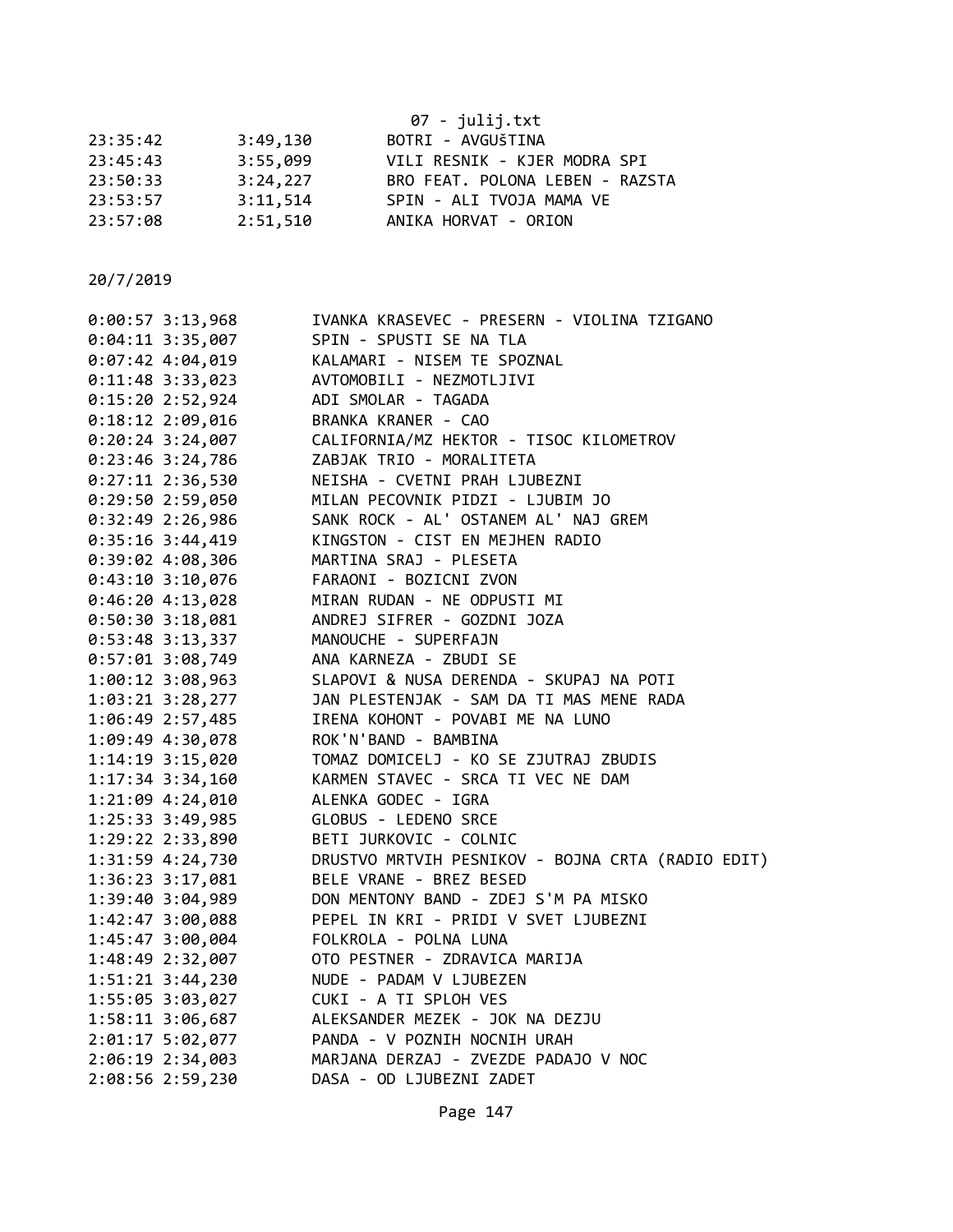|                                      | 07 - julij.txt                                       |
|--------------------------------------|------------------------------------------------------|
| $2:11:55$ 3:00,061                   | FRENK NOVA - KO TE NI                                |
| 2:14:55 3:16,827                     | COVERLOVER - VSE JE V GLAVI                          |
| $2:18:14$ 3:28,267                   | KLEPAC IN GUSTINCIC - MOJE OCI                       |
| 2:21:40 2:37,062                     | ROK KLEMENC - PREPIR                                 |
| $2:24:17$ $4:30,931$                 | VLADO KRESLIN - CESTA (RADIO EDIT)                   |
| 2:28:50 4:53,222                     | DAVID GROM - LEPA SI MOJA                            |
| 2:33:43 3:32,050                     | SLAVKO IVANCIC - OGOLJUFAN                           |
| $2:37:15$ $3:08,225$                 | NUSA DERENDA - PRESTIZ                               |
| 2:40:26 2:58,114                     | STANE MANCINI - NAMESTO PISMA                        |
| 2:43:23 3:50,938                     | GAL GJURIN IN TEMNA GODBA - MILE OCI                 |
| 2:47:14 3:15,891                     | GU-GU - MANGO BANANA                                 |
| 2:50:31 4:45,128                     | IZTOK MLAKAR - PEPI ZBARADORIA                       |
| 2:55:16 2:55,261                     | ELABANDA - GOODBYE MORNING                           |
| 2:58:11 2:53,005                     | VILI RESNIK - DALEC JE AMERIKA                       |
| 3:01:05 3:16,916                     | MAJDA ARH - OSTANI TAM                               |
| $3:04:21$ $2:16,640$                 | FRANE MILICINSKI JEZEK - GLAZEK VINCKA               |
| 3:06:38 1:58,052                     | MARJETKA RAMSAK - SRECA NA VRVICI                    |
| 3:08:36 3:56,721                     | BEPOP - KOMAJ CAKAM                                  |
| $3:12:31$ $2:40,005$                 | DAMJANA GOLAVSEK - LJUBIM LJUBIS                     |
| $3:15:11$ $3:35,825$                 | NEW SWING QUARTET - OBRTNIKI                         |
| $3:18:49$ 2:40,058                   | PRIMOZ P RAM SITER - NOVA SENZACIJA                  |
| 3:21:29 3:04,987                     | NANA MILICINSKI - DRAGI                              |
| $3:24:34$ 4:07,531                   | ESKOBARS - HLADNE NOCI                               |
| $3:28:44$ 4:04,285                   | NECA FALK - VSI LJUDJE HITIJO                        |
| 3:32:47 3:27,170                     | BLUEGRASS HOPPERS - STARI PIJANCEK                   |
| $3:36:13$ $3:41,002$                 | ANU - NIKOLI DOVOLJ                                  |
| 3:39:57 1:41,971                     | MAJDA SEPE - ROMANCA                                 |
| $3:41:38$ $3:05,048$                 | LIDIJA KODRIC - MOJ KLAVIR                           |
| 3:44:43 3:33,637                     | DAMJANA IN HOT HOT HOT - NOCOJ LJUBILA BI SE S TEBOJ |
| 3:48:19 3:59,842                     | VICTORY - POLETNE MACKE                              |
|                                      | TRISTAN - SRECA SE RODI V PRICAKOVANJU               |
| 3:52:18 3:27,817                     |                                                      |
|                                      | 3:55:45 3:13,926 DITKA - NE BODI KOT DRUGI           |
|                                      | 3:59:02 2:45,817 AVIA BAND - NE IZDAJTE ME           |
| 4:01:47 3:56,072<br>4:05:43 3:35,712 | ANIKA - NISVA DOBER PAR<br>NEZA DROBNIC - BREZ BESED |
|                                      |                                                      |
| 4:09:21 2:58,025                     | JAKA SVOLJSAK - Z VLAKOM NA MORJE                    |
| $4:12:19$ $3:01,193$                 | GAL GJURIN - NISEM KRIV                              |
| 4:15:20 2:49,032                     | ALENKA LESJAK - MIDVA                                |
| $4:18:11$ $4:21,636$                 | ADI SMOLAR - JAZ BI TE                               |
| $4:22:33$ $3:40,860$                 | ANJA RUPEL - PREDEN GRE                              |
| 4:26:12 2:43,648                     | VLADO KRESLIN & SEVERA GJURIN - ABEL IN KAIN         |
| 4:28:58 4:12,813                     | NAPOLEON - LE TEBE ZELIM SI                          |
| 4:33:09 3:29,952                     | PETER PAN - VROCE USTNICE                            |
| 4:36:39 2:10,993                     | RAFKO IRGOLIC - DIKSI ZA NOCOJ                       |
| 4:38:53 2:45,668                     | KATRINAS - KOT PRAVLJICA                             |
| 4:41:38 3:54,515                     | GUSTI/POLONA KASAL - MINE LETO                       |
| 4:45:29 4:05,999                     | TATJANA GROS - ZATO SEM NORO TE LJUBILA              |
| 4:49:37 2:52,780                     | ANIKA HORVAT - ORION                                 |
|                                      |                                                      |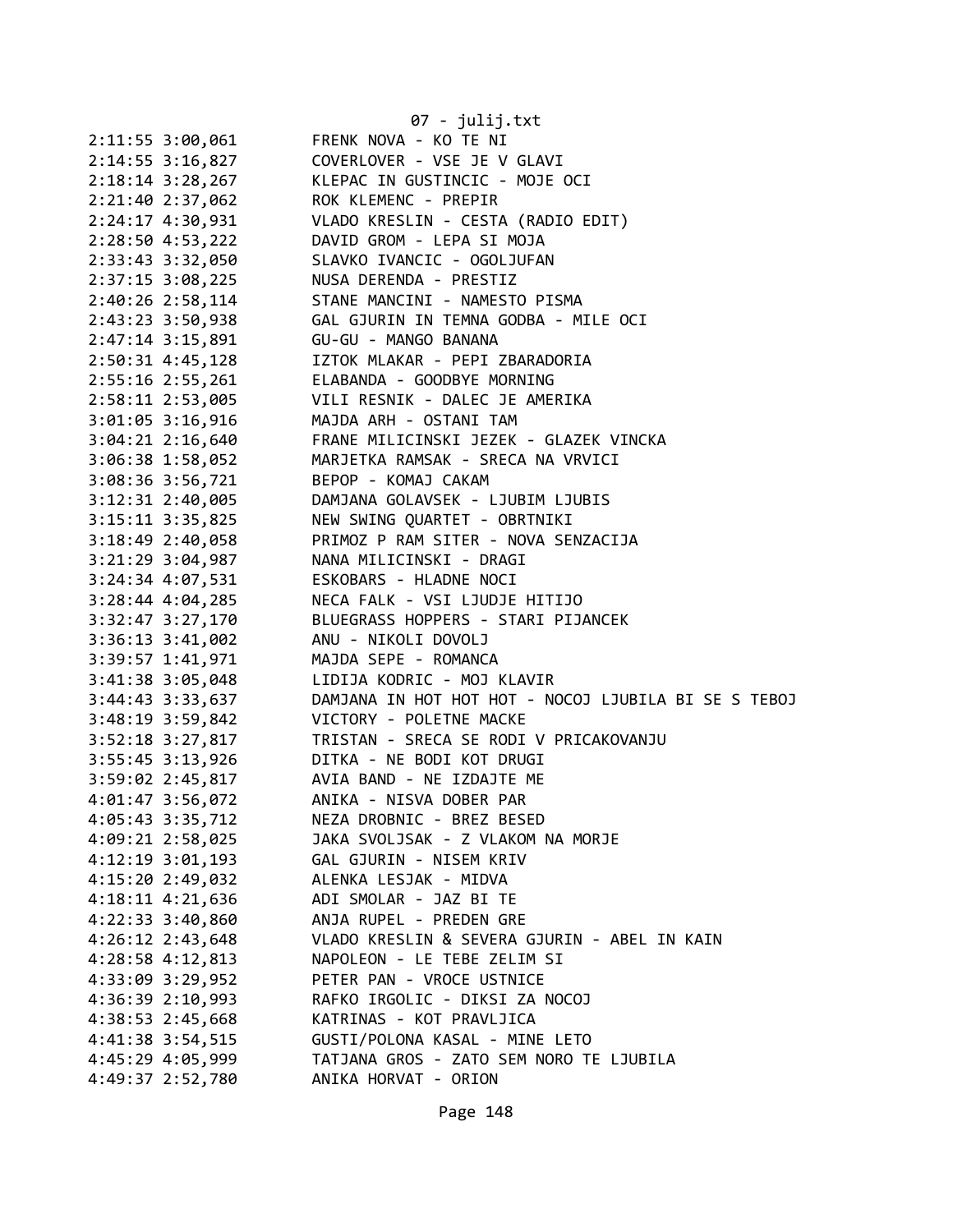|                      | 07 - julij.txt                        |
|----------------------|---------------------------------------|
| 4:52:30 3:00,521     | MLADI LEVI - ODA IRENI                |
| 4:55:30 3:38,044     | BOTRI - JA IN NE                      |
| 4:59:05 3:31,578     | MARJANA DERZAJ - CEZ VELIKO LET       |
| 5:02:37 3:00,004     | MAJA KEUC - VANILIJA                  |
| 5:05:37 3:47,647     | ALENKA GODEC - TVOJA                  |
| 5:09:24 2:55,967     | MANOUCHE - PRIDEM ZVECER              |
| 5:12:20 4:21,862     | ANDREJ SIFRER - SRCE, MOJ MALI KLOVN  |
| 5:16:41 4:00,033     | ZABJAK TRIO - LENORA                  |
| 5:20:41 4:57,797     | DON MENTONY BAND - DAJ POVEJ MI       |
| 5:25:39 2:38,009     | OTO PESTNER - BOLJ KO LJUBIM VEC IMAM |
| 5:28:17 2:56,392     | PEPEL IN KRI - VODA NA MOJ MLIN       |
| 5:31:13 2:33,010     | STANE MANCINI - VOLNENI SAL           |
| 5:33:46 3:04,534     | KALAMARI - OB ŠTIRIH IN POL           |
| 5:36:50 3:45,008     | AVTOMOBILI - SAMA                     |
| $5:40:24$ 3:20,666   | BAZAR - DOBRODOŠLI                    |
| 5:43:44 3:39,038     | DANILO KOCJANCIC & MEF - TA MOSKA     |
| 5:47:23 3:26,444     | ANJA RUPEL - ZADNJI POLJUB            |
| 5:50:49 3:10,482     | SUNDR BAND - BICIKL                   |
| 5:54:00 3:23,214     | FLORA & PARIS - VSE SI TI             |
| 5:57:42 4:04,251     | MAJDA SEPE - NA LJUBLJANSKEM GRADU    |
| 6:01:46 3:47,689     | PAPIR - SRAJCA                        |
| 6:05:34 3:36,143     | ADI SMOLAR - GENOCID                  |
| $6:09:10$ 3:48,590   | DAN D - GOOGLE ME                     |
| 6:12:58 4:12,456     | TOMAZ DOMICELJ - BREZ SONCA CVETJA NI |
| 6:17:11 4:14,008     | CALIFORNIA/MZ HEKTOR - NE POZABI ME   |
| 6:21:24 3:49,980     | NUSA DERENDA - VZEMI ME VETER         |
| 6:25:36 3:51,991     | ALEKSANDER MEZEK - NASA LADJA         |
| $6:37:18$ $3:11,249$ | BELE VRANE - MOJE DEKLE               |
| $6:40:29$ 3:35,452   | KINGSTON - V SOBOTO ZVECER            |
| $6:44:04$ 3:34,945   | MARTA ZORE - POVEJ MI ZAKAJ           |
| 6:47:39 3:38,021     | CUKI - ZANZIBAR                       |
| 6:51:16 3:54,024     | LEELOOJAMAIS - NE ZAMERI MI           |
| 6:55:07 4:11,994     | FOLKROLA - KäRNTEN                    |
| 7:01:14 4:24,884     | HALO - DAM TI JUTRA                   |
| 7:07:31 4:05,947     | NAPOLEON - TINA                       |
| 7:12:32 3:49,990     | BABALOO BAND - KO SEM SAM             |
| $7:16:22$ $3:12,287$ | SAMO GLAVAN - KOSOVIRJI LAHKO         |
| 7:19:34 3:40,663     | AVIA BAND - TELESKOP                  |
| 7:23:14 3:09,178     | IRENA KOHONT - ZAPRLA SEM VSA OKNA    |
| 7:26:23 3:58,157     | NUDE - BOLJSI JUTRI                   |
| 7:32:41 2:33,311     | MATIJA CERAR - HIJA-HO                |
| 7:37:21 3:08,009     | TOMAZ DOMICELJ - JAMAJKA              |
| 7:42:14 4:32,363     | DARJA SVAJGER - BREZ SANJ SEM SLEPA   |
| 7:46:46 3:31,023     | GU-GU - RIBA SMRDI PRI GLAVI          |
| 7:50:17 2:44,228     | ROK'N'BAND - MOJCA                    |
| 7:53:01 3:01,644     | POP DESIGN - ZATE SLOVENIJA           |
| 7:56:03 2:45,114     | KATRINAS - KOT PRAVLJICA              |
| 7:58:48 2:54,247     | NINA PUSLAR - KDO SE VERJAME          |
|                      |                                       |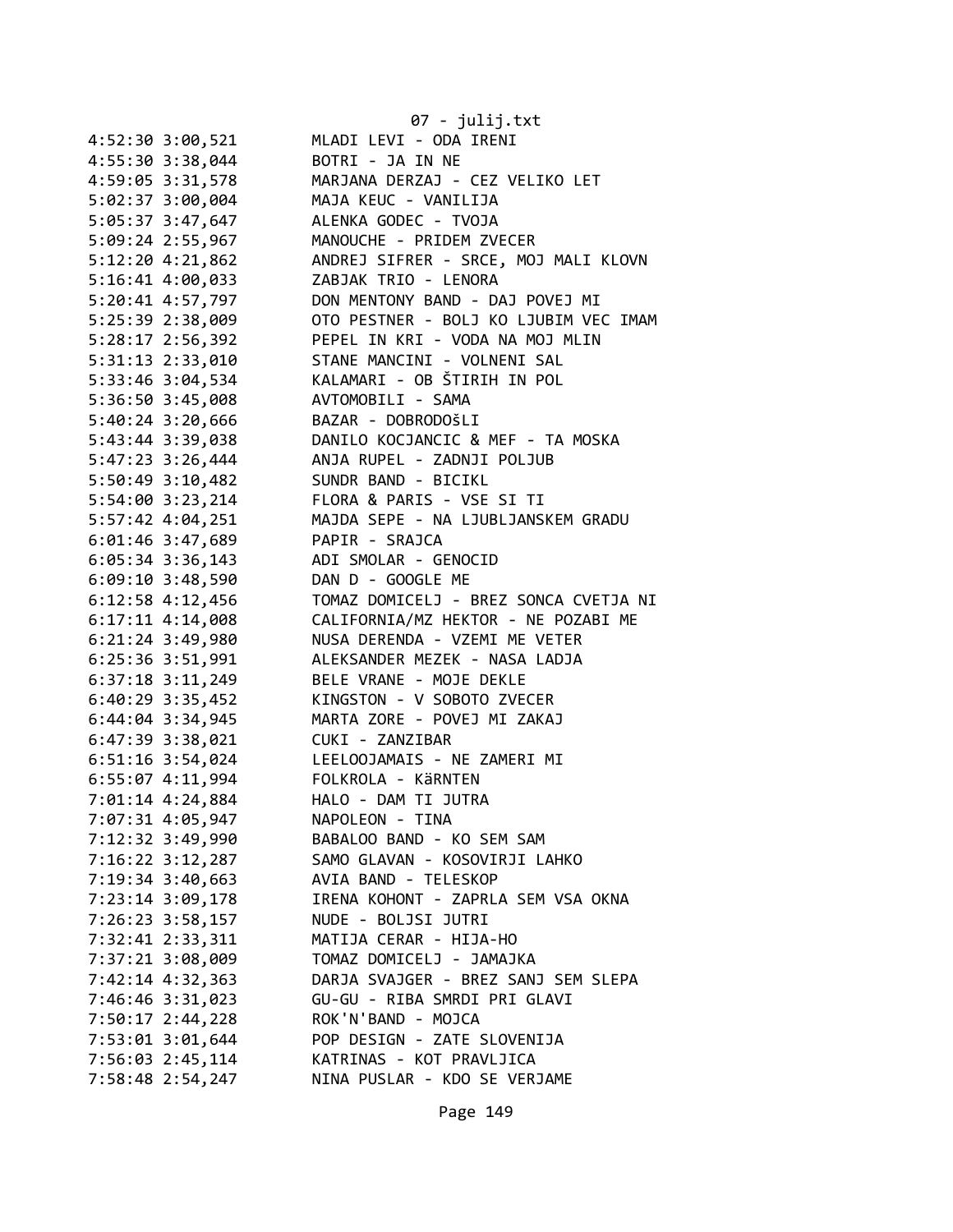|                                      |                 | 07 - julij.txt                                                                                                                                                                   |
|--------------------------------------|-----------------|----------------------------------------------------------------------------------------------------------------------------------------------------------------------------------|
| $8:03:25$ 3:00,841                   |                 | ANDREJ SIFRER - TO SE GOVORI                                                                                                                                                     |
| 8:08:55 3:52,639                     |                 | PEPEL IN KRI - KOT NEKDO KI IMEL ME BO RAD                                                                                                                                       |
| 8:15:38 3:20,033                     |                 | VILI RESNIK - DELAJ MI TO                                                                                                                                                        |
| 8:18:56 3:08,919                     | BOTRI - NA JUG  |                                                                                                                                                                                  |
| $8:22:04$ 4:50,992                   |                 | IZTOK MLAKAR - BOZICNA                                                                                                                                                           |
| $8:26:55$ 3:05,382                   |                 | LOS VENTILOS & TOKAC - NE GLEDAM NAZAJ                                                                                                                                           |
| $8:45:03$ 2:34,361                   | BILBI - ISKRICE |                                                                                                                                                                                  |
| 8:47:38 4:29,986                     |                 | PETER PAN - ODPELJAL TE BOM                                                                                                                                                      |
| 8:52:07 3:22,093                     |                 | MARKO VOZELJ - TUKAJ SI                                                                                                                                                          |
| 8:55:49 2:50,840                     |                 | METKA ŠTOK - MOŠKI IN ŽENSKA                                                                                                                                                     |
| 8:58:39 3:58,228                     |                 | SOPRANOS - CAS ZA NOROSTI (RADIO EDIT)                                                                                                                                           |
| 9:03:13 3:27,005                     |                 | MAJDA ARH - KAKOR LED IN OGENJ                                                                                                                                                   |
| 9:06:40 3:26,491                     |                 | NECA FALK - ZA TOPOLI NEKJE SI TI                                                                                                                                                |
| $9:13:34$ $3:31,144$                 |                 | FARAONI - TU JE MOJ DOM                                                                                                                                                          |
| 9:15.54 5:11,517<br>9:17:05 3:11,517 |                 | AYNEE - LJUBEZEN JE CUDNA STVAR                                                                                                                                                  |
| $9:21:15$ $3:13,810$                 |                 | PANDA - KAKO GA CUTIM                                                                                                                                                            |
| 9:24:46 4:20,996                     |                 | JAN PLESTENJAK - TRIKRAT ME POLJUBI                                                                                                                                              |
| 9:30:01 3:41,019                     |                 | NEISHA - SLAB DAN                                                                                                                                                                |
| 9:33:39 3:43,362                     |                 | SANK ROCK - NI SRECE BREZ R'N'R                                                                                                                                                  |
| 9:37:21 2:56,833                     |                 | IRENA VRCKOVNIK - TVOJA PESEM                                                                                                                                                    |
|                                      |                 | 9:44:47 2:38,025 VLADO KRESLIN/HORIZONT - TE IGRE BO KONEC                                                                                                                       |
|                                      |                 | 9:47:25 3:27,040 MARJANA DERZAJ - CABARET                                                                                                                                        |
|                                      |                 | 9:51:44 3:00,032 REGINA - DAN NAJLEPSIH SANJ                                                                                                                                     |
|                                      |                 | 9:54:44 3:46,435 ALENKA GODEC - RAJE MI PRIZNAJ                                                                                                                                  |
| 9:58:30 3:26,943 FLIRT - INJA        |                 |                                                                                                                                                                                  |
| 10:02:55                             | 3:09,023        | SPELA MAROLT - VSAK NOV DAN                                                                                                                                                      |
| 10:06:04                             |                 | 3:02,633 ANDRAZ HRIBAR - POMLAD                                                                                                                                                  |
| 10:14:12                             |                 | BLUEGRASS HOPPERS - VENCEK NEVARNIH                                                                                                                                              |
| 10:19:52                             |                 | 4:50,635<br>4:06,759<br>4:04,068<br>AUTOMOBILI - OBLJUBLJENA<br>AUTOMOBILI - OBLJUBLJENA<br>AUTOMOBILI - OBLJUBLJENA<br>AUTOMOBILI - OBLJUBLJENA<br>KALAMARI - KDO TE LJUBI ZDAJ |
| 10:23:59                             |                 |                                                                                                                                                                                  |
| 10:28:02                             |                 | 2:50,029 VICTORY - HOCES ME ALI NOCES ME                                                                                                                                         |
| 10:31:45                             |                 | 3:57,999 ANIKA - OGENJ IN LED                                                                                                                                                    |
| 10:35:42                             | 2:51,914        | DON MENTONY BAND - MARJETKA                                                                                                                                                      |
| 10:38:34                             | 2:57,331        | ALMA - Z MANO GRES                                                                                                                                                               |
| 10:45:50                             | 3:12,871        | AGROPOP - ZIVELE SLOVENKE                                                                                                                                                        |
| 10:49:53                             | 2:37,086        | JELKA CVETEŽAR - KO BOŠ PRIŠLA NA BLED                                                                                                                                           |
| 10:52:30                             | 3:47,016        | ANJA RUPEL - NAJBOLJ NORI PAR                                                                                                                                                    |
| 10:56:17                             | 3:30,155        | ADI SMOLAR - JE TREBA DELAT                                                                                                                                                      |
| 11:00:46                             | 3:39,692        | ALJA OMLADIC - NE JEMLJI ME ZARES                                                                                                                                                |
| 11:04:25                             | 4:30,008        | KGV - KAKSEN DAN                                                                                                                                                                 |
| 11:08:55                             | 4:16,353        | MARTA ZORE - ZDAJ GA POZNAM (& ALENKA GODEC)                                                                                                                                     |
| 11:17:40                             | 3:29,770        | IVO MOJZER - CIFRA MOZ                                                                                                                                                           |
| 11:21:59                             | 3:16,025        | BOZIDAR WOLFGANG WOLF - ANGEL VARUH                                                                                                                                              |
| 11:25:15                             | 3:03,653        | DAMJANA - BOŽJI DAR                                                                                                                                                              |
| 11:28:18                             | 3:43,672        | TINA OSTERMAN - TRENUTEK (RADIO MASTER)                                                                                                                                          |
| 11:32:56                             | 3:26,099        | ALEKSANDER MEZEK - DNEVI KAKOR JE TA                                                                                                                                             |
| 11:36:22                             | 3:02,687        | BOJANA GLATZ - ON ME NI                                                                                                                                                          |
| 11:42:42                             | 4:09,112        | SUNNY ORCHESTRA - KO SPIŠ NA TLEH                                                                                                                                                |
|                                      |                 |                                                                                                                                                                                  |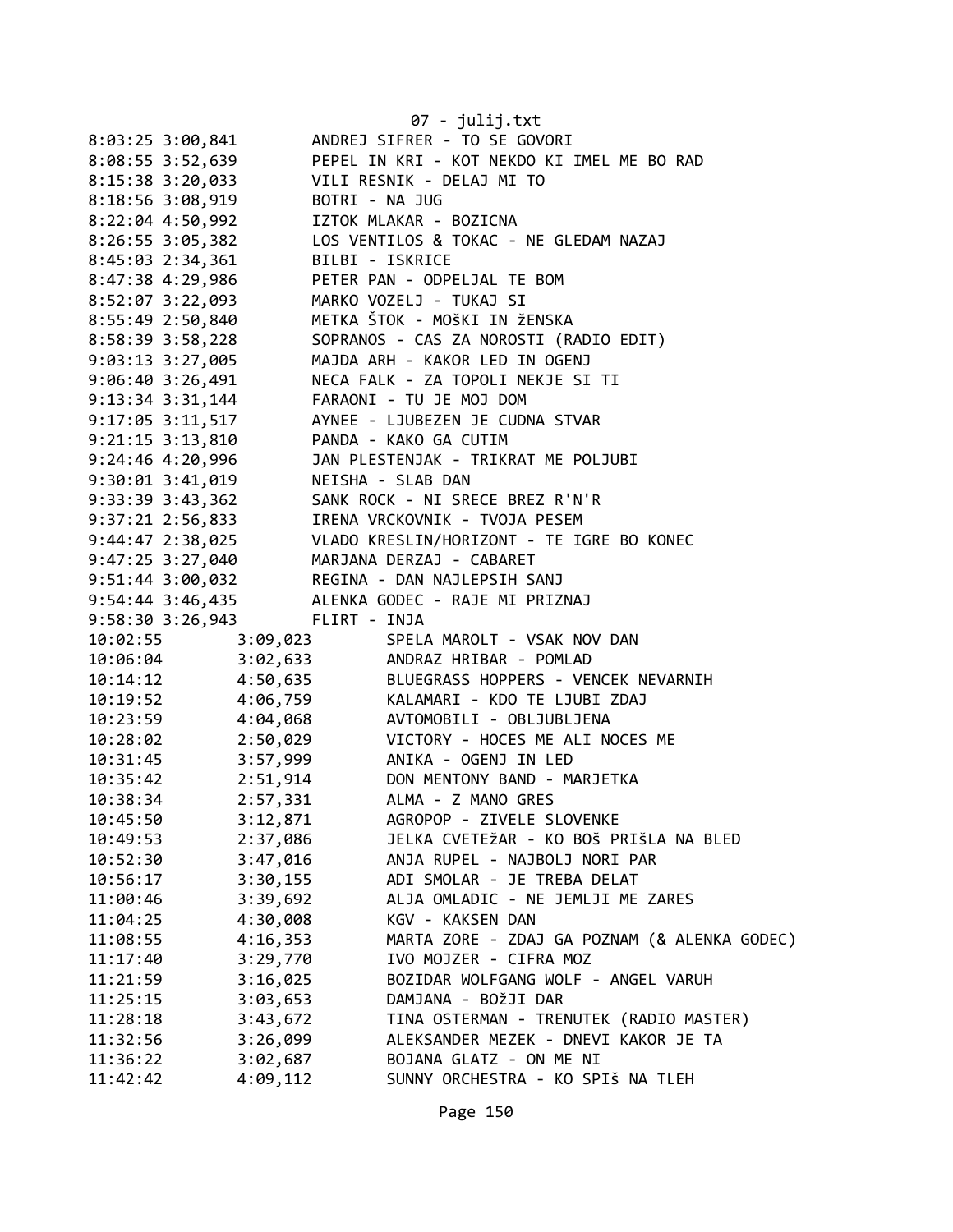|          |          | 07 - julij.txt                             |
|----------|----------|--------------------------------------------|
| 11:46:51 | 2:59,842 | DAMJANA GOLAVSEK - NASMEH                  |
| 11:50:42 | 3:22,020 | LIDIJA KODRIC - NEIZPETA MELODIJA          |
| 11:54:24 | 4:04,124 | MAJDA SEPE - PISMO ZA MARY BROWN           |
| 11:58:28 | 3:09,240 | ROK'N'BAND - NINA                          |
| 12:02:35 | 2:45,021 | CUKI - SVETILNIK LJUBEZNI                  |
| 12:05:20 | 4:56,238 | CALIFORNIA - RAD LETEL BI                  |
| 12:15:19 | 3:50,123 | AVIA BAND - NAJINO LETO                    |
| 12:19:58 | 2:47,947 | SONJA GABERSCEK - ANDREJ                   |
| 12:22:46 | 2:48,003 | HELENA, IRENA, LADO, NINO - VRTILJAK       |
| 12:25:55 | 3:24,322 | BABALOO BAND - NENAJAVLJEN GOST            |
| 12:30:13 | 3:02,066 | KARMEN STAVEC - SE IN SE                   |
| 12:33:15 | 4:08,196 | GAL GJURIN - DUSA IN TELO                  |
| 12:37:23 | 3:08,959 | PAPIR - DOMOTOZJA                          |
| 12:44:00 | 3:14,028 | HALO - NEVESTA                             |
| 12:47:14 | 3:23,033 | KINGSTON - KO BO PADAL DEZ                 |
| 12:51:28 | 1:58,362 | MATIJA CERAR - KRAMLJANJE V MRAKU          |
| 12:53:26 | 3:36,895 | ANDREJ SIFRER - POGLEJ GA NOVO JUTRO       |
| 12:57:03 | 3:46,987 | IVANCIC SLAVKO/LAVANDA - KO MENE VEC NE BO |
| 13:01:31 | 2:19,923 | SAMO GLAVAN - OBUP                         |
| 13:03:50 | 3:35,501 | MANOUCHE - RESNICNA ROMANSA                |
| 13:07:26 | 3:34,373 | FOLKROLA - DANES                           |
| 13:12:14 | 3:02,634 | DITKA HABERL - NAD MESTOM SE DANI          |
| 13:15:17 | 3:17,000 | NUSA DERENDA - NI MI ZAL                   |
| 13:18:31 | 3:14,145 | DARJA SVAJGER - POGREŠAM TE                |
| 13:22:58 | 3:39,037 | KATRINAS - LETIM                           |
| 13:26:37 | 4:07,678 | PEPEL IN KRI - DEKLE IZ ZLATE LADJICE      |
| 13:31:46 | 5:27,661 | IZTOK MLAKAR - STEFANA IN BERTOLIN         |
| 13:37:13 | 2:53,125 | NINA PUSLAR - MED VRSTICAMI                |
| 13:41:21 | 2:40,838 | JANEZ PUH - BREZ SONCA CVETJA NI           |
| 13:44:01 | 3:48,864 | MILAN PECOVNIK PIDZI - COWBOY PIDZI        |
| 13:47:50 | 2:45,143 | BERTA AMBROŽ - PESEM ZAPOJ MI NOCOJ        |
| 13:51:38 | 3:01,097 | MAJA ZALOZNIK - MI POVES                   |
| 13:54:39 | 3:25,502 | PANDA - DALEC STRAN                        |
| 13:58:04 | 3:14,867 | EDVIN FLISER - TAM KJER SEM DOMA           |
| 14:01:59 | 3:17,034 | VITA CREPINSEK - KO NAJINA POGLEDA         |
| 14:05:16 | 3:02,178 | BOTRI - UGASN' ME                          |
| 14:08:18 | 3:03,044 | IRENA VRCKOVNIK - CLOVEK                   |
| 14:12:36 | 3:33,223 | TOMAZ DOMICELJ - SVETI PETER               |
| 14:16:09 | 4:14,692 | FARAONI/SLAVKO IVANCIC - DRUGACEN          |
| 14:21:37 | 3:18,759 | NEISHA - MALO TU MALO TAM                  |
| 14:24:55 | 3:40,000 | DAMJANA IN HOT HOT HOT - LJUBIM NORO       |
| 14:28:35 | 3:41,473 | ROK 'N' BAND - GIRI GIRI                   |
| 14:33:18 | 2:56,985 | LETECI POTEPUHI - KURJA LOJTRA             |
| 14:36:12 | 4:31,020 | PETER PAN - CAR NOCI                       |
| 14:41:57 | 4:11,425 | ANIKA HORVAT - ORFEJ                       |
| 14:46:09 | 2:47,786 | VOCABELLA - MED VRSTICAMI                  |
| 14:48:56 | 3:26,912 | IRENA KOHONT - MODRI SPEV [SONG SUNG BLUE] |
| 14:53:26 | 3:38,997 | NOCNA PTICA - GLAS SIREN                   |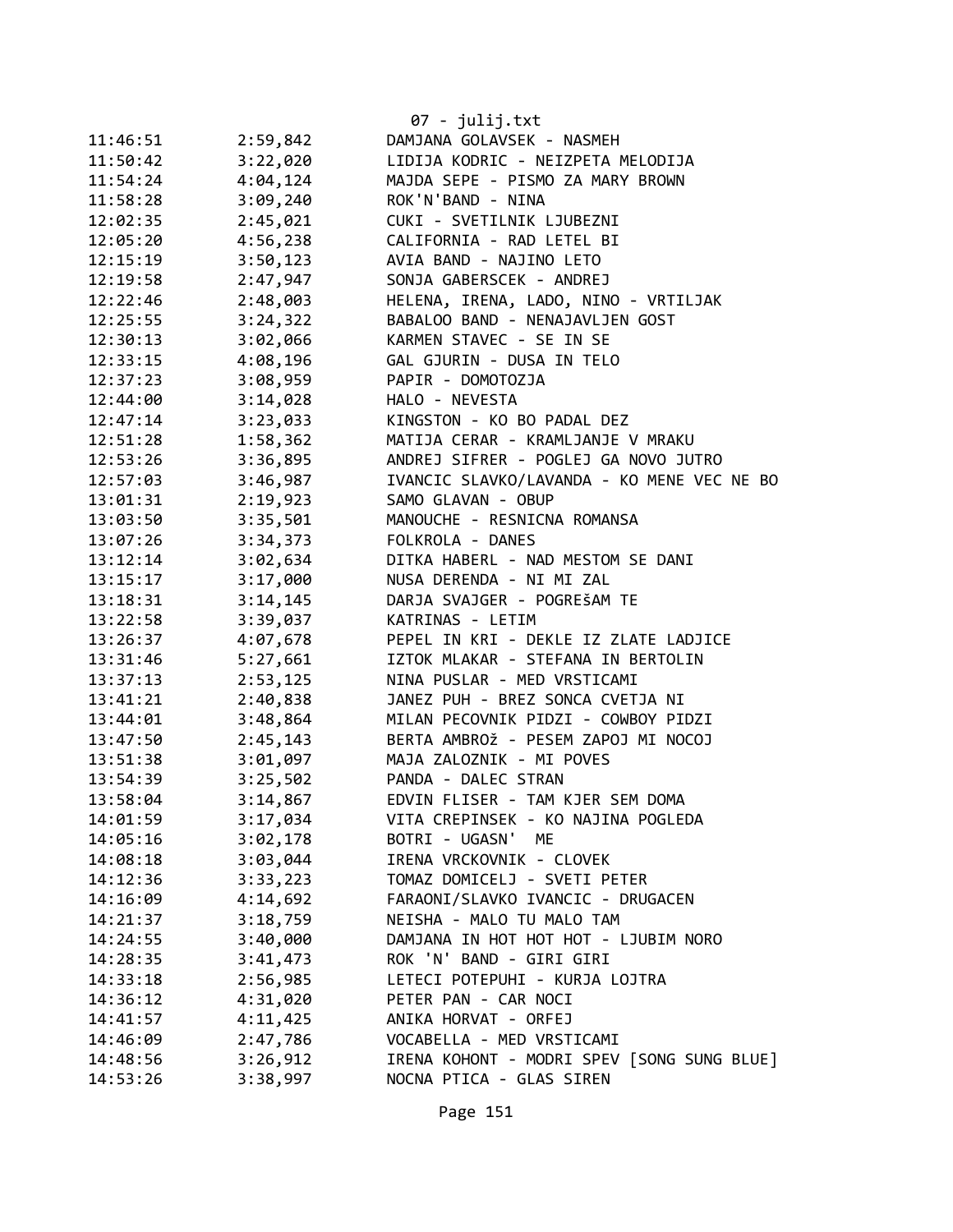|          |          | 07 - julij.txt                         |
|----------|----------|----------------------------------------|
| 14:57:24 | 3:22,182 | DON MENTONY BAND - ZMIKAVTI            |
| 15:01:27 | 4:10,929 | VLADO KRESLIN - ODPIRAM OKNO           |
| 15:05:33 | 2:31,588 | HAZARD - BISTRO                        |
| 15:08:04 | 3:32,926 | DAZ - SRECEN                           |
| 15:12:50 | 4:49,094 | ALENKA GODEC - MOJ PRIJATELJ SI        |
| 15:17:39 | 2:55,032 | MARTIN KRPAN - MI NIKOL NE TARNAMO     |
| 15:21:44 | 3:14,355 | WOLF - GOODBYE MICHELLE                |
| 15:25:20 | 4:01,014 | DADI DAZ - KO SE STOPIL BO SNEG        |
| 15:30:21 | 2:43,696 | KALAMARI - WWW                         |
| 15:33:05 | 3:44,093 | PHONOMONICS - POHITIVA                 |
| 15:36:49 | 4:01,680 | NECA FALK - VSI LJUDJE HITIJO          |
| 15:42:05 | 3:31,490 | POLONA FURLAN - TAKA KOT SEM           |
| 15:45:36 | 3:38,499 | DAN D - REKLI SO (CISTA RAZLICICA)     |
| 15:50:17 | 3:50,435 | BAZAR - DOBER DAN                      |
| 15:54:08 | 3:12,027 | MAJDA ARH - NE JOCI ZA NJIM SRCE       |
| 15:57:19 | 3:40,820 | KATJA LEVSTIK - ORION                  |
| 16:01:41 | 3:19,257 | 3CELOS - MADAMME                       |
| 16:05:00 | 3:21,069 | ADI SMOLAR - EASY COME-EASY GO         |
| 16:08:21 | 5:13,850 | VITA - LAZNJIVE OCI                    |
| 16:14:49 | 4:09,216 | ORLEK - PUNCA S ŠOHTA                  |
| 16:18:58 | 3:23,037 | REVERB - TINA                          |
| 16:23:35 | 2:55,956 | ANJA RUPEL - V LJUBLJANO               |
| 16:26:30 | 3:19,033 | MARJAN NOVINA - LE S TEBOJ MI JE LEPO  |
| 16:44:52 | 2:48,988 | HISA - ODKRIJ OTROKOM SVET             |
| 16:47:41 | 4:19,906 | SLOVENSKI EXPRESS - IZGUBLJEN          |
| 16:53:04 | 3:07,069 | BETI JURKOVIC - ENKRAT SE              |
| 16:56:10 | 2:46,874 | TOMAZ PENGOV IN MLADI LEVI - ODA IRENI |
| 16:58:57 | 3:42,726 | ALENKA VIDRIH - HARMONIKAR             |
| 17:03:16 | 3:37,431 | DAMJANA - RIME                         |
| 17:06:53 | 3:34,007 | OTO PESTNER - MATI BODIVA PRIJATELJA   |
| 17:11:09 | 3:47,021 | BOSSA DE NOVO - SESTANEK POD RJUHO     |
| 17:14:56 | 3:17,709 | MALITA GOLOB - MOJA DEZELA SLOVENIJA   |
| 17:18:13 | 2:57,774 | MARJANA DERZAJ - PRIŠLA JE POMLAD      |
| 17:22:55 | 3:35,999 | MOULIN ROUGE - TI SI MOJ BOMBONCEK     |
| 17:26:31 | 4:00,426 | AVIA BAND - KO BI JI MISLI BRAL        |
| 17:31:45 | 4:15,058 | BLUEGRASS HOPPERS - AVTOMAT            |
| 17:36:00 | 3:26,970 | BRANKA KRANER - LJUBEZEN               |
| 17:40:41 | 3:24,026 | LINTVERN - CE TE SRECAM                |
| 17:44:05 | 3:48,947 | MARTA ZORE - PESEM JE VSE KAR IMAM     |
| 17:47:54 | 2:59,937 | SPEKTER - RECEPT ZA DEZEVEN DAN        |
| 17:51:43 | 2:56,254 | ROK'N'BAND - ZDAJ SEM TU               |
| 17:54:59 | 2:02,075 | ALEKSANDER MEZEK - 0, LOJZIKA          |
| 17:57:01 | 2:55,909 | FOLKROLA - DVIGNIL BOM ZASTAVO         |
| 18:00:32 | 2:45,508 | ANDRAZ HRIBAR - RAPAD TEPE IPI MAPAM   |
| 18:03:17 | 2:54,526 | SAMO GLAVAN - MOJA PUNCA               |
| 18:06:11 | 2:55,910 | CUKI - TI LUNA NAGAJIVA                |
| 18:09:49 | 3:46,235 | TANGELS - NAJIN (CHR RMX)              |
| 18:13:35 | 2:32,864 | DOCA MAROLT - ŽIVLJENJE JE LEPO        |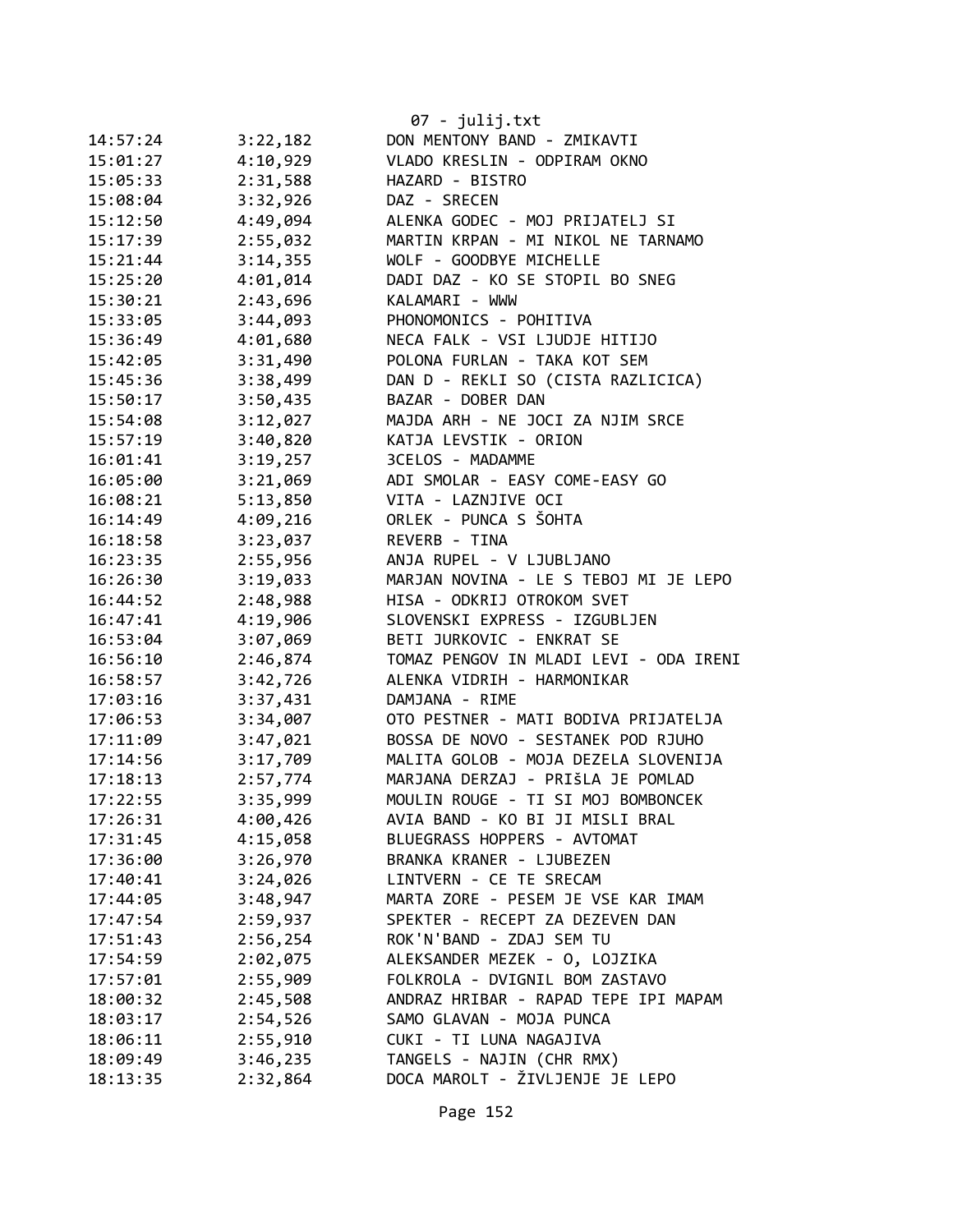|             |          | $07 - julij.txt$                                  |
|-------------|----------|---------------------------------------------------|
| 18:16:08    | 4:02,153 | BILBI - KO TVOJA SEM SE BLA                       |
| 18:21:54    | 3:58,489 | MAJDA SEPE - STIHI MOJEGA SPOMINA                 |
| 18:26:14    | 2:56,004 | IRENA VRCKOVNIK - NAJ BO VESELA JESEN             |
| 18:31:30    | 3:26,145 | TATJANA DREMELJ - OSTANI TAKŠEN KOT SI            |
| 18:37:03    | 2:01,936 | MATIJA CERAR - MILIJON ŽELJA                      |
| 18:40:50    | 3:05,923 | FOXY TEENS - MODRE OCI                            |
| 18:43:56    | 3:22,573 | IVO MOJZER - KO SI DAVI SE ZBUDILA                |
| 18:47:18    | 3:45,629 | DITKA HABERL - SAMO NASMEH JE BOLJ GRENAK         |
| 18:51:53    | 3:16,038 | JOZICA SVETE & I.KRASEVEC - TRI SRCA              |
| 18:55:09    | 3:31,842 | PANDA - SIVE CESTE                                |
| 18:58:40    | 2:51,976 | TOMAZ DOMICELJ - KAMIJONAR                        |
| 19:02:06    | 3:43,330 | AVTOMOBILI - NAVADEN DAN                          |
| 19:05:49    | 4:22,029 | IZTOK MLAKAR - KARLO SPACAPAN                     |
| 19:10:53    | 2:43,108 | BELE VRANE - 1, 2, 3                              |
| 19:13:36    | 3:52,884 | BOTRI - VROCA HLADNA                              |
| 19:17:29    | 3:02,129 | DARJA SVAJGER - SE TISOC LET                      |
| 19:22:15    | 3:23,065 | ANDREJ SIFRER - BREZ PRIJATELJEV SI IZGUBLJEN     |
| 19:25:38    | 2:06,893 | LUCKY CUPIDS - DAJ LJUBI ME                       |
| 19:27:45    | 4:23,565 | GU-GU - AEROBIK                                   |
| 19:33:22    | 2:40,270 | STARI MACKI - MOJA BABY [YES SIR, THAT'S MY BABY] |
| 19:36:02    | 3:27,968 | PEPEL IN KRI - MOJA SRECNA ZVEZDA                 |
| 19:40:09    | 3:31,608 | ALENKA GODEC - KAR SEM S TEBOJ                    |
| 19:43:40    | 3:43,186 | POTECI LENUHI - ZZ TOP                            |
| 19:47:20    | 5:11,994 | ANIKA HORVAT - POGREŠAM TE                        |
| 19:53:22    | 3:12,994 | VLADO KRESLIN - ZVEZDICE BELE                     |
| 19:56:35    | 3:31,668 | DON MENTONY BAND - NKOL SI NAM ODPUSTU            |
| 20:00:42    | 2:57,656 | FARAONI - IMEJ ME VEDNO S SEBOJ                   |
| 20:03:37    | 3:14,123 | HAZARD - VRTNAR                                   |
| 20:06:51    | 3:23,783 | NUDE - ROLA                                       |
| 20:13:42    | 3:46,245 | KATRINAS - PESEM O LJUBEZNI                       |
| 20:17:28    | 3:11,565 | ALEX VOLASKO - NE BOM TE ZGUBU                    |
| 20:21:20    | 3:06,971 | DANIEL RAMPRE - DOST' 'MAM TEGA                   |
| 20:24:26    | 3:03,008 | DEKAMERONI - SAVA SUMI                            |
| 20:27:27    | 2:54,338 | KARMEN STAVEC - LJUBIM TE                         |
| 20:32:05    | 3:24,023 | SANK ROCK - JAZ NIMAM NOC ZA SPANJE               |
| 20:35:29    | 2:53,873 | PRELOM - LJUBEZEN IZ ŠOLSKIH DNI                  |
| 20:38:23    | 3:11,104 | VILI RESNIK - HEROJ                               |
| 20:46:04    | 3:00,320 | JELKA CVETEŽAR - SIMFONY                          |
| 20:50:18    | 3:46,764 | ADI SMOLAR - NIC NISI VREDEN                      |
| 20:54:24    | 3:11,190 | LEA SIRK - MOJ PROFIL                             |
| 20:57:35    | 3:51,626 | NECA FALK - LJUBIMEC MOJ                          |
| 21:02:08    | 3:16,935 | MERISSA IN FREEWAY - ZA MINUTO                    |
| 21:05:25    | 3:39,803 | ANJA RUPEL - VSE                                  |
| 21:14:10    | 3:53,851 | TOMAZ AHACIC - FOGL - POVEJ MI, KOLIKO TI SE      |
| POMENIM JAZ |          |                                                   |
| 21:18:04    | 3:49,511 | KINGSTON - KOCKA JE PADLA NATE                    |
| 21:22:42    | 3:39,611 | MAJDA ARH - ZALJUBLJENA                           |
| 21:26:21    | 3:20,005 | KALAMARI - PRIDE DAN                              |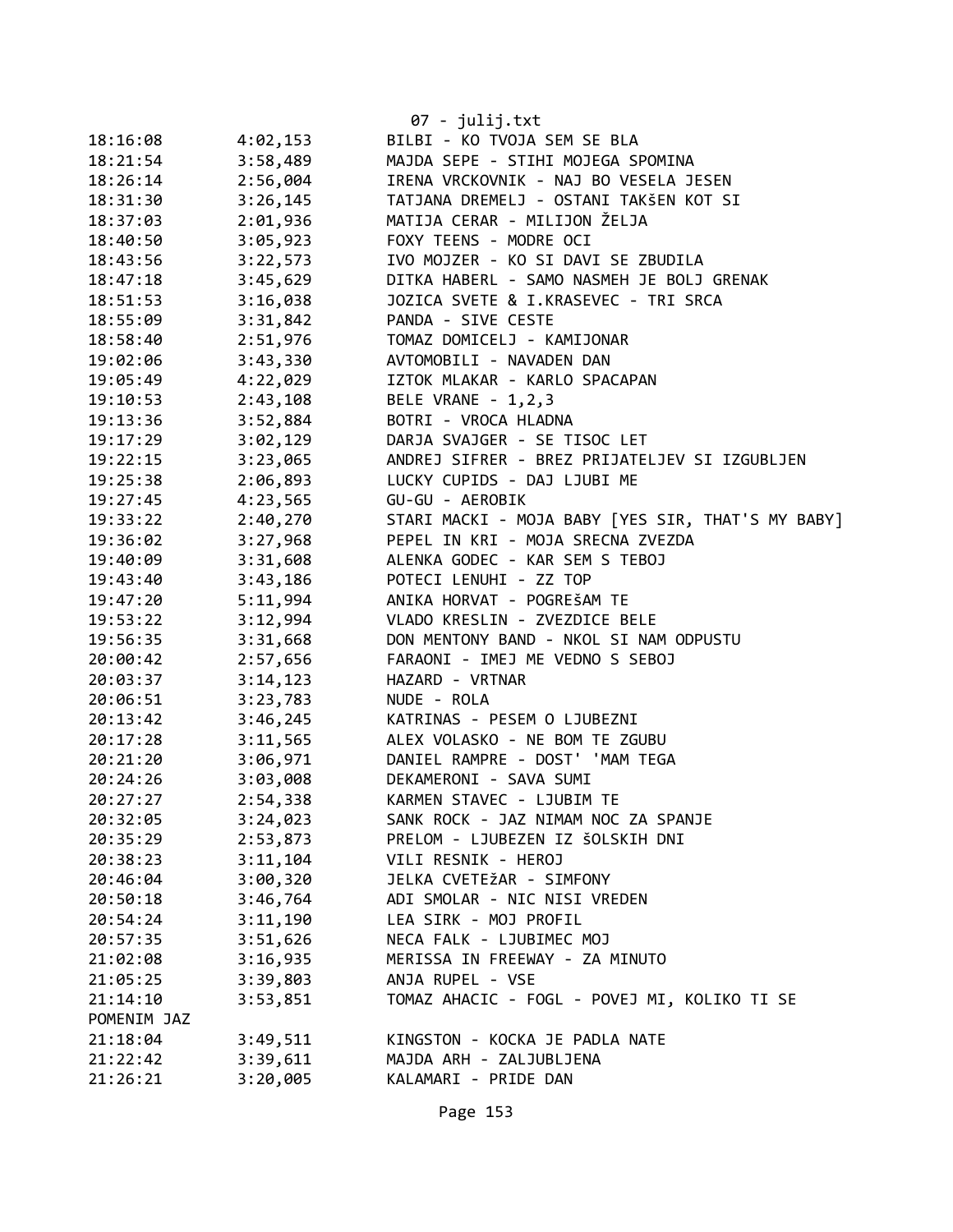|          |          | 07 - julij.txt                                |
|----------|----------|-----------------------------------------------|
| 21:31:25 | 3:11,010 | CALIFORNIA - V MENI JE CALIFORNIA (RADIO CUT) |
| 21:34:36 | 3:10,577 | NUSA DERENDA - DANES VRACAM SE                |
| 21:37:46 | 4:10,383 | BAZAR - ZATE                                  |
| 21:46:15 | 2:54,048 | CHATEAU - MLINAR NA MURI                      |
| 21:50:22 | 2:57,060 | MARJANA DERZAJ - TELSTAR                      |
| 21:53:19 | 3:00,649 | SAN DI EGO - TO JE TO                         |
| 21:56:20 | 3:23,968 | DAVID GROM - POLNA LUNA                       |
| 22:00:26 | 3:30,361 | HISA - NA ZDRAVJE SVET                        |
| 22:03:56 | 3:44,177 | LETECI POTEPUHI - POJEM BLUES                 |
| 22:07:40 | 3:45,123 | BABALOO BAND - PAJAC                          |
| 22:15:54 | 4:04,005 | ELDA VILER - LASTOVKE                         |
| 22:20:47 | 2:34,813 | PRO ANIMA SINGERS - TI SI MOJA LJUBEZEN       |
| 22:23:22 | 3:36,013 | AVIA BAND - GREVA V KATRCO                    |
| 22:26:58 | 3:39,378 | MARTIN KRPAN - MALI BOGOVI                    |
| 22:32:21 | 2:54,026 | MELANHOLIKI - ANJA                            |
| 22:35:15 | 2:22,131 | OTO PESTNER - LAHKO VPRAŠANJE                 |
| 22:37:37 | 3:31,989 | ALENKA VIDRIH - KAKO SI                       |
| 22:44:26 | 2:54,758 | BLUEGRASS HOPPERS - KAMIONAR                  |
| 22:47:21 | 4:28,555 | ROK N BAND - BAMBINA                          |
| 22:53:03 | 3:36,605 | MONIKA PUCELJ - DA BIL BI TI                  |
| 22:56:39 | 2:46,086 | MATIJA CERAR - LJUBEZEN V APRILU [APRIL LOVE] |
| 23:00:07 | 3:55,040 | NAPOLEON - HOCEM TE NAZAJ                     |
| 23:04:02 | 3:08,508 | MARTA ZORE - MIDVA                            |
| 23:07:11 | 2:58,890 | ANDRAZ HRIBAR - ZIVLJENJE JE                  |
| 23:15:16 | 4:05,643 | TATJANA GROS - ZATO SEM NORO TE LJUBILA       |
| 23:20:11 | 2:39,013 | CUKI - AVTOSTOP                               |
| 23:22:50 | 3:36,749 | FLIRT - KOGA SANJA                            |
| 23:26:22 | 3:06,677 | ALEKSANDER MEZEK - VREMENSKA NAPOVED          |
| 23:31:13 | 4:32,679 | ROK'N'BAND - BABY BABY                        |
| 23:35:46 | 3:51,872 | DAMJANA GOLAVSEK - MASKARADA                  |
| 23:43:06 | 3:07,562 | BRANKA KRANER - LJUBLJANSKI ZVON              |
| 23:46:13 | 2:59,363 | SANJA GROHAR - GREH V PESKU                   |
| 23:50:26 | 3:57,142 | POLONA - SI POZABIL                           |
| 23:54:23 | 2:29,244 | VIDEOSEX - VOZI ME VLAK V DALJAVE             |
| 23:56:52 | 2:57,784 | ANDREJA CAMERNIK - UJEMIVA VETER              |

| $0:00:32$ 3:05,824 | KINGSTON - CELA ULICA NORI               |
|--------------------|------------------------------------------|
| $0:03:35$ 3:11,740 | BELE VRANE - MOJE DEKLE                  |
| $0:06:46$ 4:11,028 | VICTORY - ZELENA DEZELA                  |
|                    | 0:10:55 2:42,981 IZTOK MLAKAR - VALENTIN |
| $0:13:38$ 3:49,955 | D.KOCJANCIC & M.JELEN - POISCI ME        |
| $0:17:28$ 3:27,989 | PEPEL IN KRI - PESEM ZA DINAR            |
| $0:20:58$ 3:25,024 | BABALOO BAND - NENAJAVLJEN GOST          |
| $0:24:23$ 3:48,150 | STATIC - PROBLEM                         |
| $0:28:11$ 3:05,013 | KATRINAS - ZELEN ZAFRAN                  |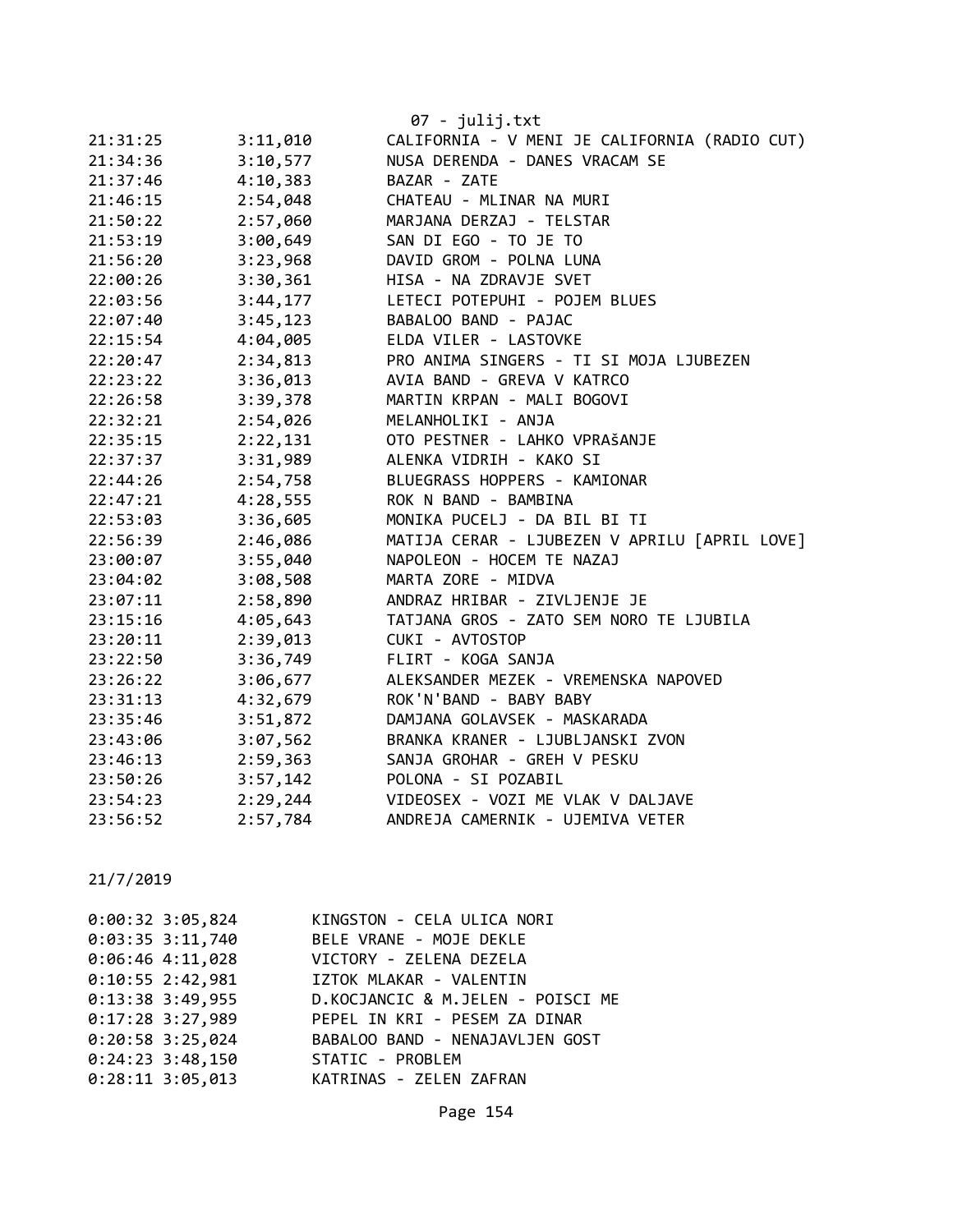|                      | 07 - julij.txt                                     |
|----------------------|----------------------------------------------------|
| $0:31:18$ 3:05,689   | CUKI - DVOJNE POCITNICE                            |
| $0:34:24$ 3:21,959   | FARAONI - MI LJUDJE SMO KOT MORJE                  |
| $0:37:45$ 4:17,951   | ANDREJ SIFRER - SREBRO V LASE ZLATO V ZOBE         |
| 0:42:06 3:13,835     | AVIA BAND - KAKO JI JE IME                         |
| $0:45:18$ 3:29,997   | MIHA MERLAK - RANJENO SRCE                         |
| $0:48:48$ 3:36,770   | VILI RESNIK - RAD BI BIL S TEBOJ                   |
| $0:52:27$ 3:20,996   | MARJAN NOVINA - PUNCA TEBE RAB'M                   |
| 0:55:48 3:30,007     | NINA PUSLAR - OBJEMI ME ZDAJ                       |
| 0:59:18 3:47,662     | KALAMARI - CAKAM TE ZAMAN                          |
| 1:03:08 3:06,909     | TOMAZ DOMICELJ - AVTOMAT                           |
| $1:06:15$ 3:27,952   | LIDIJA KODRIC - MESTO SPI                          |
| 1:09:43 3:15,015     | BETI JURKOVIC - PRISLA JE POMLAD                   |
| 1:13:00 3:04,869     | NUSA DERENDA - PESEK V OCI                         |
| 1:16:03 3:29,567     | PETER PAN - KEKCEVA PESEM                          |
| 1:19:32 4:03,991     | IRENA VRCKOVNIK - POJEM PESEM                      |
|                      | NECA FALK - LJUBIMEC MOJ                           |
| 1:23:39 3:52,038     | JANEZ BONCINA BENC - NAVALI NAROD NA GOSTILNE      |
| 1:27:31 3:37,036     | O. ROUS IN LEA LIKAR - LJUBLJENA                   |
| 1:31:08 4:22,803     |                                                    |
| 1:35:33 3:49,905     | ALENKA VIDRIH - OBLJUBLJENA                        |
| 1:39:23 3:12,937     | BEPOP - PRISLUHNI SKOLJKI<br>NEISHA - ZVEZDNI PRAH |
| 1:42:33 3:35,297     |                                                    |
| 1:46:11 2:58,980     | ANDRAZ HRIBAR - ZIVLJENJE JE                       |
| 1:49:08 3:24,294     | MATJAZ JELEN - BREZ TEBE PADAM                     |
| 1:52:32 3:25,988     | RITEM PLANET - NEBO JE BREZ OBLACKA                |
| 1:55:58 2:56,021     | KALAMARI & ORKESTER RTV - POPOLDNE                 |
| 1:58:54 2:37,019     | FELIKS LANGUS - LJUBEZEN NA DALJAVO                |
| 2:01:31 3:46,751     | AVTOMOBILI - NAVADEN DAN                           |
| 2:05:20 3:32,673     | OTO PESTNER - HVALNICO POJEM BOGU                  |
| 2:08:52 3:11,711     | ALEKSANDER MEZEK - PAF                             |
| $2:12:04$ 3:11,434   | ALEX VOLASKO - NAJIN TRENUTEK                      |
| 2:15:18 2:52,172     | MANOUCHE - KJE SI LUBI                             |
| 2:18:10 3:55,655     | ALENKA GODEC - VSE JE LJUBEZEN                     |
| 2:22:05 3:16,173     | SELL OUT - SAMOTA                                  |
| 2:25:23 3:02,046     | ROK'N'BAND - LJUBI ME, PAZI ME                     |
| 2:28:25 3:19,872     | ANETTE - DANES                                     |
| 2:31:45 2:25,760     | MAJDA SEPE - SUSTARKI MOST                         |
| 2:34:13 2:56,014     | ADI SMOLAR - BOGNEDAJ DA BI CRKNU TELEVIZOR        |
| 2:37:09 4:07,008     | ANJA RUPEL - LJUBI ME IN NE SPRASUJ                |
| 2:41:14 3:03,034     | GU-GU - F.ROMANCA V KINU SLOGA                     |
| 2:44:20 2:56,033     | BLUEGRASS HOPPERS - IRENA, LAHKO NOC               |
| 2:47:15 3:19,991     | ALFI NIPIC - POLJANE DOM PRELEPIH DNI              |
| 2:50:35 3:37,051     | IGOR - ZALJUBLJENA                                 |
| 2:54:14 2:45,055     | STANE MANCINI - CIKLAME                            |
| 2:56:59 3:01,864     | HAZARD - MARIE NE PISI PESMI VEC                   |
| 3:00:01 5:05,584     | CALIFORNIA/MZ HEKTOR - V MENI JE CALIFORNIA        |
| 3:05:05 3:09,264     | SOPRANOS - ISTO IME                                |
| $3:08:14$ $3:32,480$ | PLANET GROOVE - SONCE                              |
| 3:11:46 3:28,999     | SUNNY ORCHESTRA - TAT ZMIKAVT                      |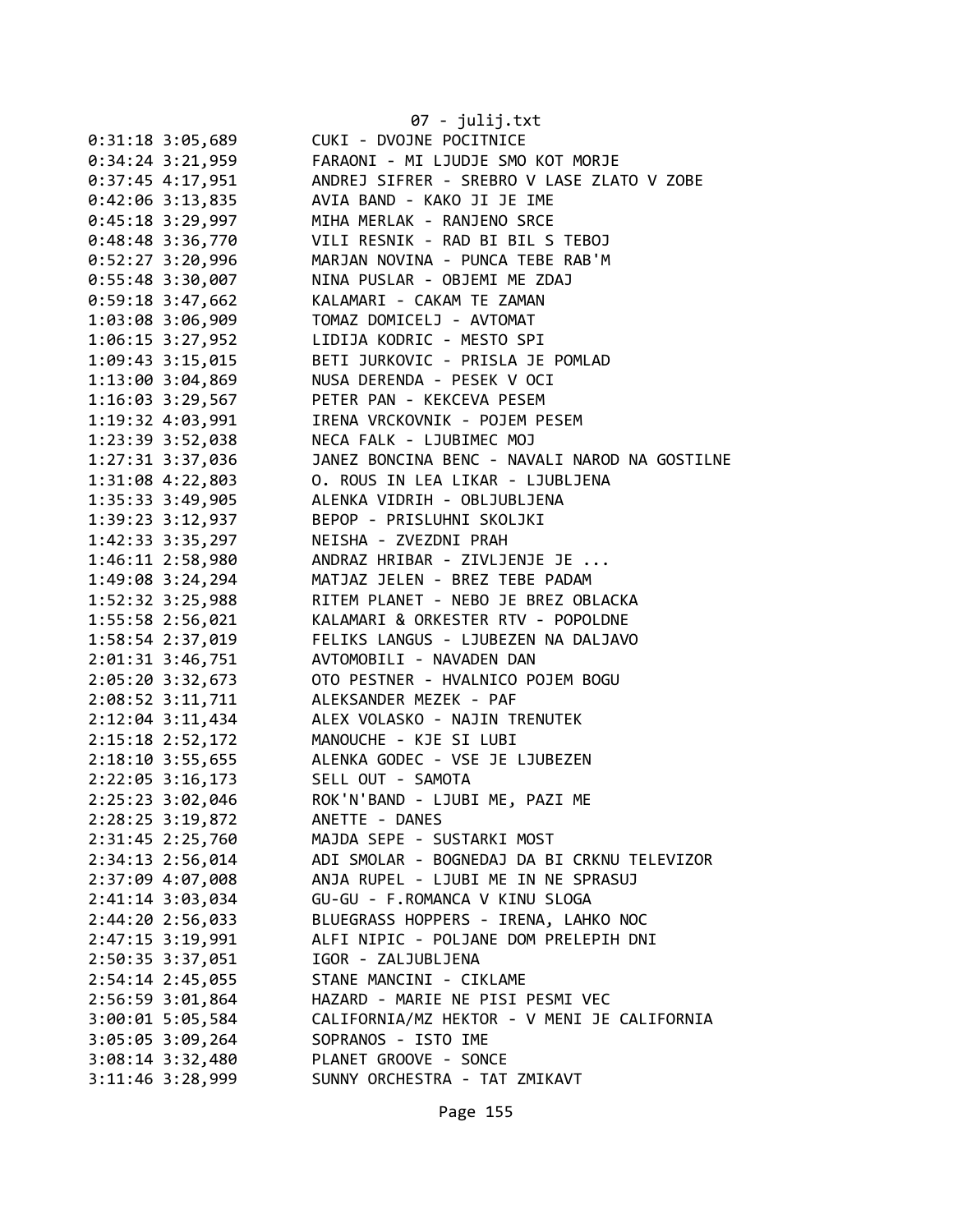|                                 | 07 - julij.txt                                                                                                                                                                                |
|---------------------------------|-----------------------------------------------------------------------------------------------------------------------------------------------------------------------------------------------|
| 3:15:17 3:17,669                | FOXY TEENS - MOJA SIMPATIJA                                                                                                                                                                   |
| $3:18:34$ $3:18,987$            | IVO MOJZER - VOZIM SE                                                                                                                                                                         |
| $3:21:53$ 4:15,002              | FOLKROLA - MARUSKA                                                                                                                                                                            |
|                                 | 3:26:11 3:32,018 BAZAR - URA STRASTI                                                                                                                                                          |
|                                 | 3:29:43 3:27,697 MARTA ZORE - CUJ MOJ GLAS                                                                                                                                                    |
|                                 |                                                                                                                                                                                               |
|                                 | 3:33:08 2:30,786<br>3:35:41 2:01,012 IVANKA KRASEVEC - PRESERN - KRESOVANJE<br>3:37:42 2:58,698 MILAN PECOVNIK PIDZI - NE CAKAJ SPET<br>3:40:41 3:30 366 MILAN PECOVNIK PIDZI - NE CAKAJ SPET |
|                                 |                                                                                                                                                                                               |
| $3:40:41$ $3:20,766$            | FLIRRT - V VAKUUMU                                                                                                                                                                            |
|                                 | 3:44:04 4:12,120 PANDA - GREM SVOJO POT                                                                                                                                                       |
|                                 | 3:48:16 3:21,538 ALENKA SMID - ENKRAT KO BOS SAM                                                                                                                                              |
| 3:51:37 3:42,462 MARE B - EDINA |                                                                                                                                                                                               |
|                                 | 3:55:22 4:13,014<br>3:59:35 3:47,539<br>4:03:22 2:57,897<br>4:06:33 3:47,939<br>4:06:33 3:47,939<br>4:06:33 3:43 084<br>1156<br>1156<br>55 TE 11115M                                          |
|                                 |                                                                                                                                                                                               |
|                                 |                                                                                                                                                                                               |
| 4:06:22 3:43,984                | HISA - SE TE LJUBIM                                                                                                                                                                           |
| 4:10:06 3:04,842                | FRENK NOVA - RABIM TVOJ SMEH                                                                                                                                                                  |
|                                 | 4:13:11 3:16,703 NATASA & ZIBELNIK - CAS JE DA SE PREBUDIM                                                                                                                                    |
|                                 | 4:16:30 2:37,118 ALEKSANDRA CERMELJ - BEZNE MISLI                                                                                                                                             |
|                                 | 4:19:07 3:25,079 D.A.Z. - BODI MOJA KRI                                                                                                                                                       |
|                                 |                                                                                                                                                                                               |
|                                 |                                                                                                                                                                                               |
|                                 | 4:22:32 3:41,008 IVAN HUDNIK - ZELENE LIVADE S TEBOJ<br>4:26:15 3:15,018 PEPEL IN KRI - LJUBLJANSKI GRAD<br>4:29:30 3:32,765 LEA LIKAR - PRIDE TAK DAN                                        |
|                                 | 4:33:02 3:33,830 E.V.A. - KAKO LEPO TE SRE_AT BO SPET                                                                                                                                         |
|                                 | 4:36:39 3:47,287 VLADO KRESLIN - KRASNI NOVI SVET                                                                                                                                             |
| $4:40:26$ 3:24,100              | ANGEE - VEDNO BO TAKO                                                                                                                                                                         |
| 4:43:49 2:34,984                | DON MENTONY BAND - PRIDNE PUNCE                                                                                                                                                               |
| 4:46:27 3:46,648                |                                                                                                                                                                                               |
| 4:50:13 3:16,991                | TANGELS - TI SI POLETJE<br>SLAVKO IVANCIC - CRTA<br>KINGSTON - TRI PRSTE TEQUILE                                                                                                              |
| 4:53:30 3:27,550                |                                                                                                                                                                                               |
| 4:57:00 3:21,881                | FARAONI - TI IN JAZ                                                                                                                                                                           |
|                                 | 5:00:21 4:00,103 MARJANA DERZAJ - VRNI SE ŠE KDAJ V LJUBLJANO                                                                                                                                 |
|                                 | 5:04:21 3:46,274 MIRAN RUDAN - ROJEN, DA TE LJUBIM                                                                                                                                            |
| 5:08:07 4:16,130                | ALENKA GODEC - PREBUJENA                                                                                                                                                                      |
| 5:12:23 3:51,989                | ALEKSANDER MEZEK - KRILA                                                                                                                                                                      |
| $5:16:15$ $3:20,597$            | BAZAR - DOBRODOŠLI                                                                                                                                                                            |
| 5:19:35 2:54,266                | NINA PUSLAR FEAT. STISKI KVARTET - KDO SE VERJAME                                                                                                                                             |
| 5:22:30 2:30,670                | ADI SMOLAR - KDO IMA PRAV                                                                                                                                                                     |
| 5:25:00 2:55,319                | VLADO KRESLIN - DEKLE MOJE                                                                                                                                                                    |
|                                 | PEPEL IN KRI - DAN LJUBEZNI                                                                                                                                                                   |
| $5:27:53$ $3:34,413$            |                                                                                                                                                                                               |
| 5:31:28 3:29,900                | MILAN PECOVNIK PIDZI - NOCOJ BOM PLESAL LE S TEBOJ<br>AVIA BAND - VSAJ ŠE TRENUTEK                                                                                                            |
| $5:34:57$ $3:18,168$            | JANEZ ZMAZEK ZAN - DOTAKN SE ME Z OBCUTKOM                                                                                                                                                    |
| 5:38:15 3:21,988                |                                                                                                                                                                                               |
| 5:41:37 3:36,561                | HAZARD - VSAK JE SAM                                                                                                                                                                          |
| 5:45:13 4:11,020                | AVTOMOBILI - ODPRI OCI                                                                                                                                                                        |
| 5:49:24 5:32,148                | DON MENTONY BAND - SEDEM LET                                                                                                                                                                  |
| 5:55:16 2:31,993                | BELE VRANE - NA VRHU NEBOTICNIKA                                                                                                                                                              |
| 5:57:47 2:56,448                | ANDREJ SIFRER - MAR NAJ ZATO ZNORIM                                                                                                                                                           |

Page 156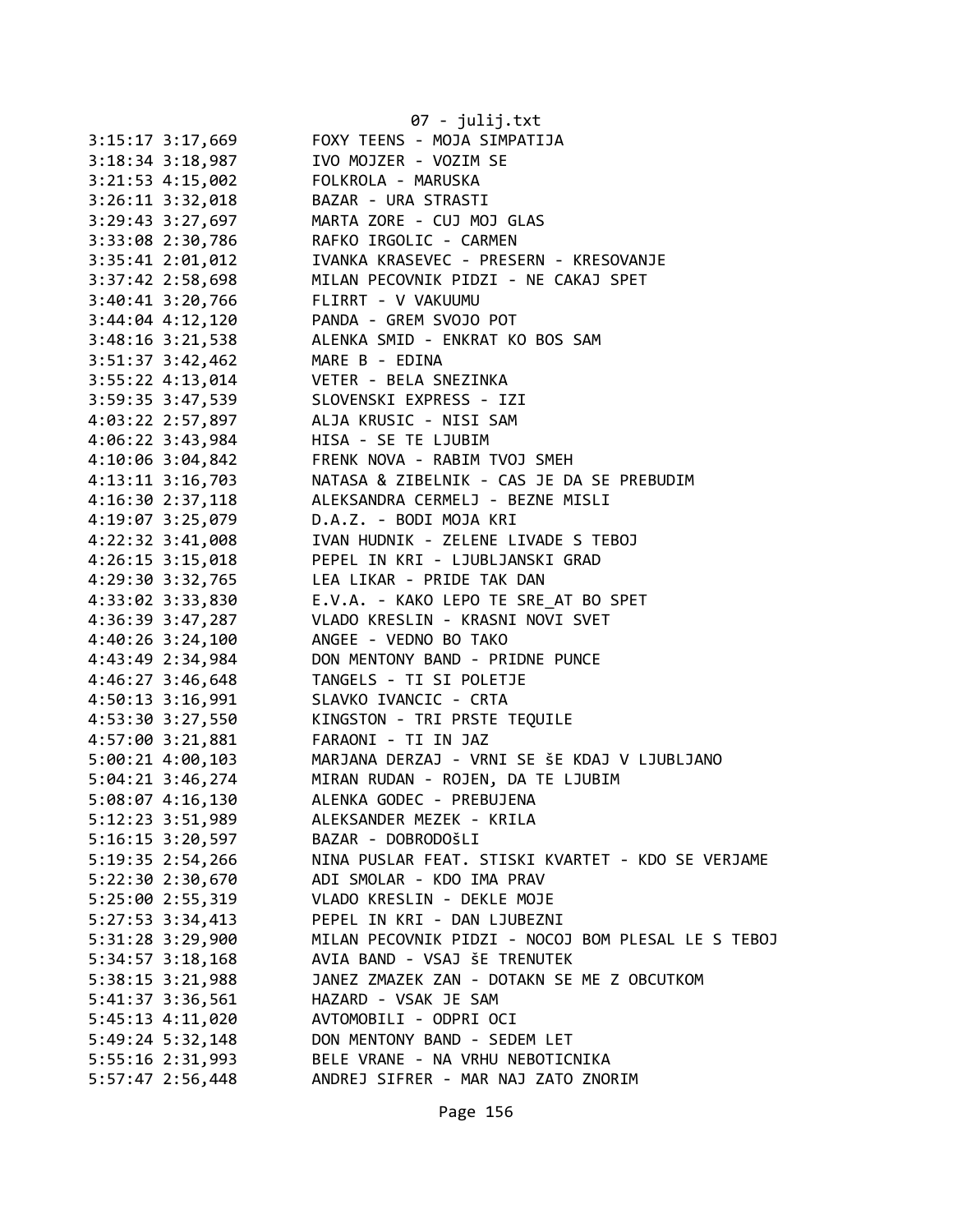|                    | 07 - julij.txt                                     |
|--------------------|----------------------------------------------------|
| 6:00:43 4:14,000   | ANJA RUPEL - KLJUC DO SRCA                         |
| 6:04:57 2:55,955   | IRENA KOHONT - POVABI ME NA LUNO                   |
| 6:07:53 2:57,876   | LETECI POTEPUHI - KO TI VSE NAROBE GRE             |
| $6:10:51$ 3:43,983 | BOTRI - GALEBI                                     |
| 6:14:34 2:42,998   | IRENA VRCKOVNIK - POVABI ME                        |
| $6:17:17$ 3:17,185 | TATJANA DREMELJ - DALA SEM TI VSE                  |
| 6:20:34 3:15,749   | SANK ROCK/MATJAZ JELEN - VZEMI ALI PUSTI           |
| 6:23:49 2:48,685   | MARTA ZORE - V TEBI JE MOC                         |
| 6:26:59 4:11,594   | TOMAZ DOMICELJ - VZEMI ME NA KRAJ SVETA            |
| 6:31:11 4:21,002   | SIMONA VODOPIVEC - KO SE ODSELILA BOM              |
| 6:35:32 4:17,958   | NUDE - PRI VODNJAKU                                |
| 6:39:49 2:43,342   | ROK 'N' BAND - DEJ RUK'N ME                        |
| 6:42:33 4:02,621   | AYNEE - SPOMLADI                                   |
| $6:46:35$ 2:57,910 | CUKI - SA-LA-LA                                    |
| 6:49:33 2:52,476   | NECA FALK - TAKO DEKLE                             |
| 6:52:25 2:57,801   | LIDIJA KODRIC - KDOR ZIVI RAD V MIRU               |
| 6:55:22 1:42,545   | MAJDA SEPE - ROMANCA                               |
| $6:57:05$ 2:40,490 | ANABEL - OB KAVI                                   |
| 6:59:45 3:17,407   | PAPIR - SLUTNJA                                    |
| 7:03:02 5:18,276   | IZTOK MLAKAR - BLUES                               |
| 7:08:21 3:28,831   | BOSTJAN KOROSEC - KJE JE TISTA TRAVA               |
| 7:11:49 2:38,985   | STANE MANCINI - BESEDA LJUBLJANA                   |
| 7:14:28 3:26,583   | ROK'N'BAND - OSTANI ŠE MINUTO                      |
| 7:17:54 4:12,917   | FLIRT - POLJUBI ME                                 |
| 7:22:07 3:08,923   | BRANKA KRANER - LJUBLJANSKI ZVON                   |
| 7:25:14 3:14,702   | GU-GU - MANGO BANANA                               |
| 7:28:28 4:11,625   | 7.OKTOBER - NI SE CAS                              |
| 7:38:58 4:00,033   | VICTORY - TEQUILA IZ TVOJEGA POPKA                 |
| 7:42:58 3:07,308   | BLUEGRASS HOPPERS - BREZ SONCA CVETJA NI           |
| 7:46:05 2:53,684   | NUSA DERENDA - PRVIC IN ZADNJIC                    |
| 7:48:56 3:22,268   | BERTA AMBROŽ - PISES MI                            |
| 7:52:18 3:33,884   | BILBI - PESEM OD VCERAJ                            |
| 7:55:52 3:23,027   | MAJDA ARH - DAN ZA ZABAVO                          |
| 8:05:14 2:51,425   | ANIKA HORVAT - ORION                               |
| 8:08:05 3:51,916   | APOLONIA - TA OBCUTEK                              |
| 8:11:57 3:55,435   | KING FOO - NENAVADNO JE OK                         |
| 8:15:52 3:37,408   | OTO PESTNER - VSE JE LEPŠE KER TE LJUBIM           |
|                    | MITJA PODLESNIK - TOTALNO HUDA                     |
| 8:19:29 3:00,940   |                                                    |
| 8:22:30 2:56,545   | HORIZONT - TE IGRE BO KONEC                        |
| 8:25:26 4:15,992   | BEPOP - BELA SNEZINKA                              |
| 8:31:25 3:46,622   | ALENKA GODEC - ZA NASMEH<br>AVTOMOBILI - POT DOMOV |
| 8:37:41 3:51,853   |                                                    |
| 8:44:23 3:26,023   | DADI DAZ - MAMIN SIN                               |
| 8:47:47 4:01,454   | JANKO ROPRET - LEPA SI NOCOJ                       |
| 8:51:49 2:44,031   | IVO MOJZER - NJENE CRNE OCI                        |
| 8:54:52 2:41,140   | MATIJA CERAR - TRI DEKLICE                         |
| 8:57:33 4:15,937   | PANDA - EN KORAK                                   |
| 9:02:27 2:56,219   | NINA PUSLAR - BILO LEPO BI                         |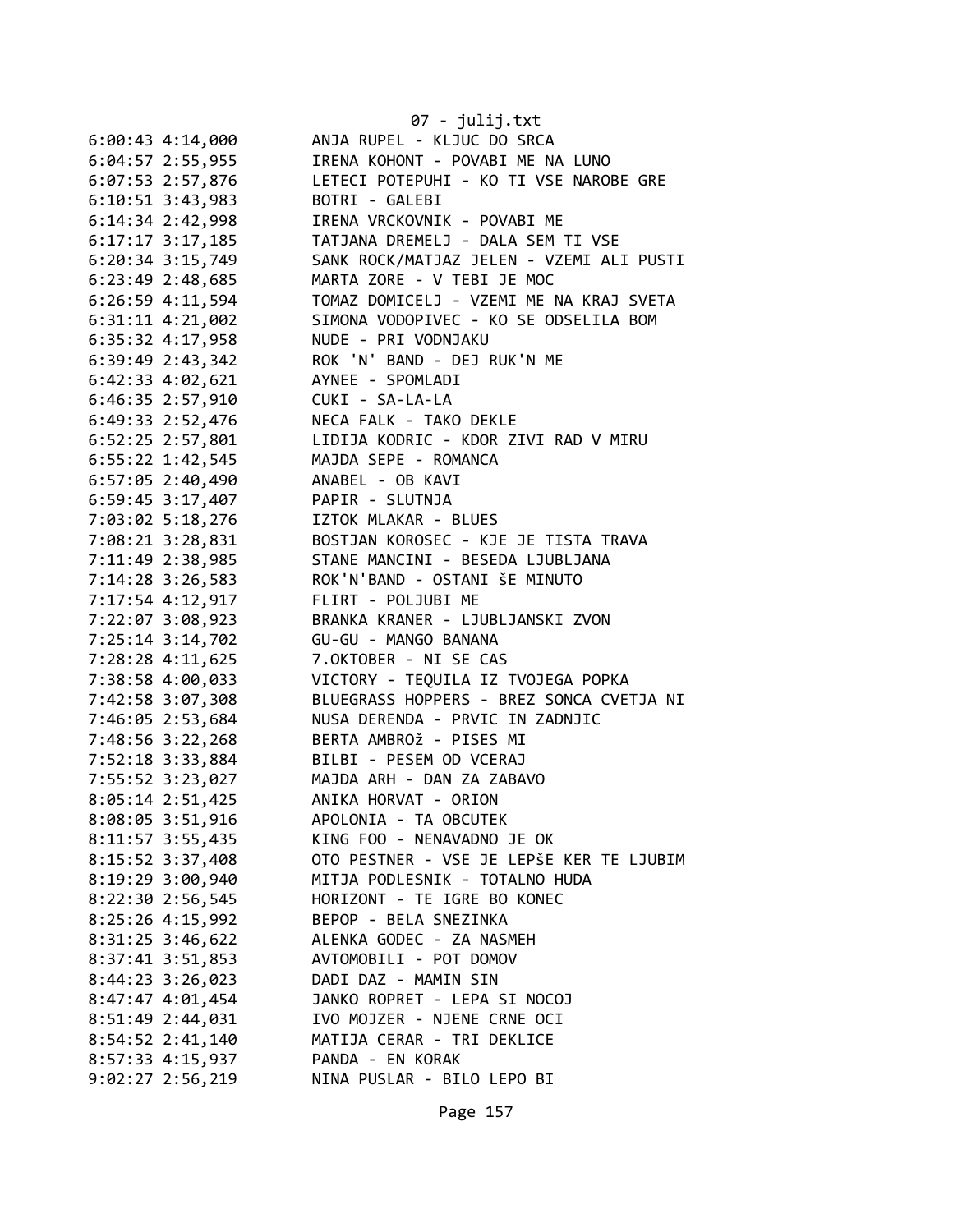|                                        |          | 07 - julij.txt                                        |
|----------------------------------------|----------|-------------------------------------------------------|
| $9:05:23$ 3:56,585                     |          | MONIKA PUCELJ - POTISKAS ME OB TLA                    |
| 9:13:11 3:45,115                       |          | CALIFORNIA/MZ HEKTOR - USTAVIL BI CAS                 |
| $9:16:55$ 2:01,215                     |          | SAMO GLAVAN - JOZKOTI                                 |
| $9:18:56$ $3:29,341$                   |          | FLIRRT - V TVOJEM TELESU                              |
| 9:23:08 3:47,058                       |          | BABALOO BAND - PAJAC                                  |
|                                        |          | 9:27:17 4:05,783 PRELOM - NAD SRCEM TVOJIM SIJE SONCE |
| $9:32:31$ 4:36,042                     |          | RAF - NA DRUGI STRANI SVETA                           |
| $9:37:04$ 4:16,174                     |          | INDIGO - DRUGACNA                                     |
| 9:45:35 3:51,165                       |          | DITKA HABERL - KO SEM ZALJUBLJENA                     |
| 9:50:26 3:47,008                       |          | AJDA IVSEK & BEST COMPANY - NAJ TE OMAMA NE PREMAMI   |
|                                        |          | 9:54:12 3:35,548 MARJANA DERZAJ - BREZA MOJE MLADOSTI |
|                                        |          | 9:57:48 3:01,993 BYE THE WAY - NEMIR V MENI           |
| 10:01:33                               | 3:29,007 | ANIKA - ZDAJ KO SI SAMA                               |
| 10:05:01 3:55,893<br>10:08:57 3:46,000 |          | BAZAR - PORTOROŽ 1905                                 |
|                                        |          | FOXY TEENS - NAJ PADA ZDAJ DEZ                        |
| 10:17:00 3:07,872                      |          | FARAONI - KAKO SI LEPA NOCOJ                          |
| 10:20:56 3:05,443                      |          | PEPEL IN KRI - MATERIN NASMEH                         |
| 10:24:01                               | 3:58,875 | ORLEK - NA KUM                                        |
| 10:28:00 4:51,492                      |          | ALEKSANDER MEZEK - TU SEM DOMA                        |
| 10:34:00                               | 3:10,005 | ADI SMOLAR - NEPRILAGOJEN                             |
| 10:37:08                               | 3:39,687 | KINGSTON - TRI KRASNE                                 |
| 10:46:11                               | 4:11,402 | OTO PESTNER & PERPETUM JAZZILE - MATI BODIVA          |
| PRIJATELJA                             |          |                                                       |
| 10:51:22                               | 3:30,324 | GASPER RIFELJ - KRIV SEM                              |
| 10:54:52                               | 1:52,330 | OPTIMISTI - LIMUZINA                                  |
| 10:56:44                               | 3:28,903 | NATASA & ZIBELNIK - DAN JE LEP                        |
| 11:00:56                               | 3:33,907 | DON MENTONY BAND - LENOBA                             |
| 11:04:30                               | 1:48,968 | ANDREJ SIFRER - BIL SEM MLAD                          |
| 11:06:18                               | 3:46,327 | TOMAZ DOMICELJ - ŽELIM SI STARIH PRAVLJIC             |
| 11:12:53                               | 2:27,416 | DAN D - MOJ PROBLEM                                   |
| 11:15:20                               | 2:52,990 | RDECI DECKI & E.FLISER - NOC ZA ROCK'N'ROLL           |
| 11:18:13                               | 3:56,711 | BELE VRANE - TO BIL JE DAN                            |
| 11:22:57                               |          | 3:37,264 CUKI - STORKLJE                              |
| 11:26:33                               | 4:19,026 | JANEZ BONCINA BENC - NA NOGE                          |
| 11:32:00                               | 3:23,143 | NECA FALK - STORILA BOM TO                            |
| 11:35:23                               | 3:29,997 | DRUSTVO MRTVIH PESNIKOV - 25                          |
| 11:38:52                               | 3:25,841 | ANJA RUPEL - NAJLJUBSA NAPAKA                         |
| 11:46:52                               | 3:56,170 | HISA - V NOVO JUTRO                                   |
| 11:51:48                               | 4:02,983 | MONI KOVACIC - BREZ LJUBEZNI MI ZIVETI NI             |
| 11:56:10                               | 3:26,158 | MAJDA SEPE - PESEM O POMLADI IN PRIJATELJSTVU         |
| 12:00:19                               | 3:03,023 | BOTRI - UGASN' ME                                     |
| 12:03:22                               | 3:09,480 | KARMEN STAVEC - SEM KAR SEM                           |
| 12:06:31                               | 3:53,628 | NUSA DERENDA - CEZ DVAJSET LET                        |
| 12:14:14                               | 3:29,643 | GU-GU - RIBA SMRDI PRI GLAVI                          |
| 12:17:43                               | 3:40,557 | GAL GJURIN IN TEMNA GODBA - KO POLETIS NAD OBLAKI     |
| 12:22:12                               | 4:08,011 | KATRINAS - V RITMU SANJ                               |
| 12:26:42                               | 3:15,855 | SLOVENSKI EXPRESS - VRAZJE USNJE                      |
| 12:31:06                               | 6:25,759 | IZTOK MLAKAR - IVO BALILA                             |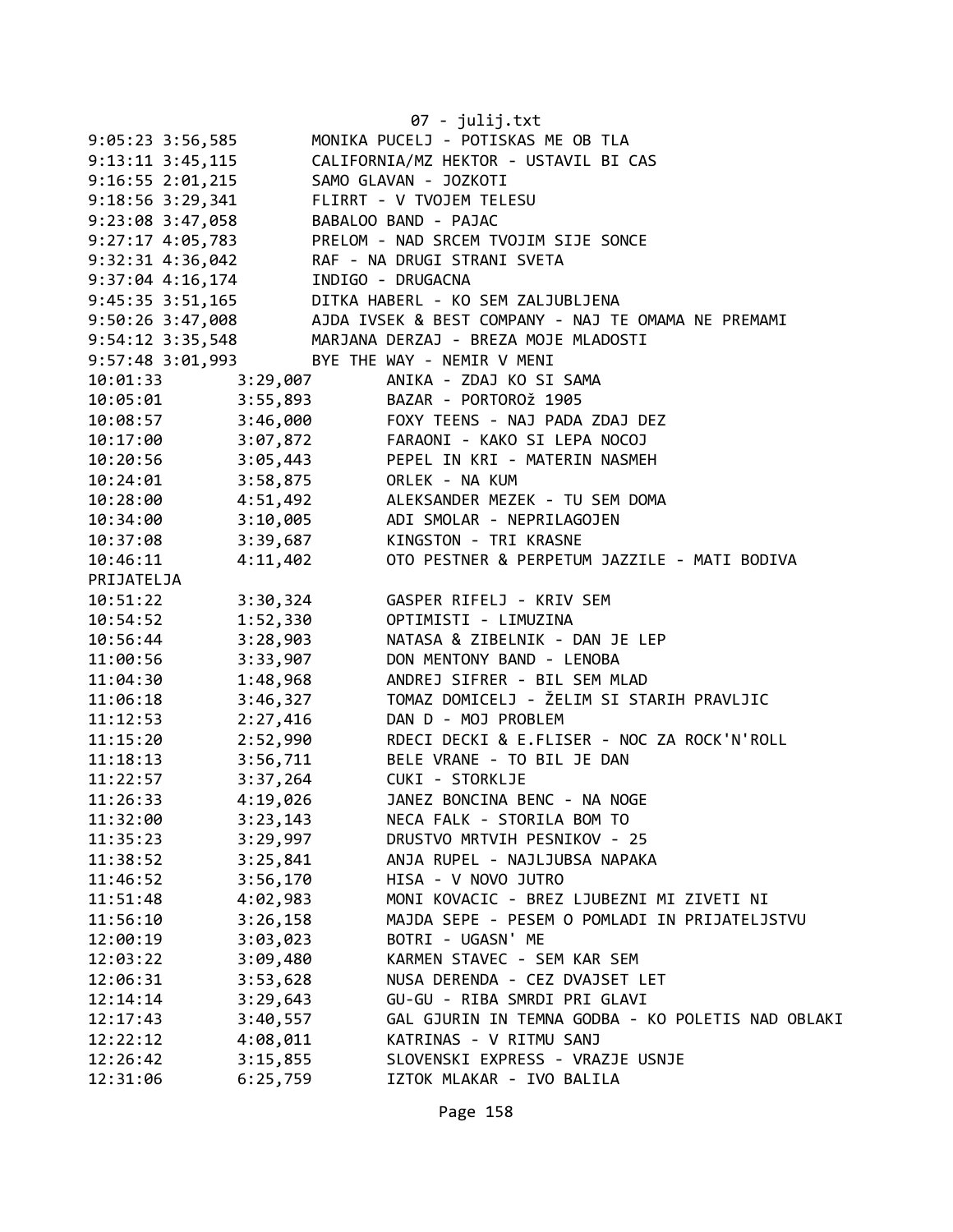|          |          | 07 - julij.txt                              |
|----------|----------|---------------------------------------------|
| 12:37:32 | 3:55,942 | ROK'N'BAND - LJUBEZNI NAJIN CAS             |
| 12:44:54 | 3:49,368 | DAMJANA - ŽIVLJENJE                         |
| 12:48:43 | 3:00,846 | DARJA SVAJGER - SE TISOC LET                |
| 12:52:43 | 3:34,007 | KALAMARI - MI ZNAMO                         |
| 12:56:17 | 4:05,934 | NAPOLEON - TINA                             |
| 13:01:02 | 4:46,034 | MARTIN KRPAN/VLADO KRESLIN - SE JE CAS      |
| 13:05:43 | 3:45,158 | TATJANA DREMELJ - ZALJUBLJENA               |
| 13:10:38 | 3:20,438 | ALEX VOLASKO - A BI Z MANO SLA              |
| 13:13:58 | 3:58,851 | IRENA KOHONT - ŠEL SI MIMO                  |
| 13:17:57 | 2:16,002 | STANE MANCINI - TAM, KAMOR GRE VETER SPAT   |
| 13:21:16 | 3:45,492 | MARTA ZORE - ŠE SI TU                       |
| 13:25:01 | 2:08,015 | MATIJA CERAR - PESEM ZA DINAR               |
| 13:27:09 | 2:46,823 | ANIKA HORVAT - ŠUŠTARSKI MOST               |
| 13:30:47 | 3:44,453 | NINA PUSLAR - ZA VEDNO                      |
| 13:34:30 | 4:39,081 | PAPIR - OBJEM                               |
| 13:40:19 | 3:02,049 | BRANE KAC - ZASANJANA                       |
| 13:43:21 | 2:35,086 | PRO ANIMA SINGERS & ELDA VILER - TI SI MOJA |
| LJUBEZEN |          |                                             |
| 13:45:56 | 3:16,675 | LIDIJA KODRIC - DO GLOBIN PREK VISAV        |
| 13:50:18 | 3:47,814 | AVTOMOBILI - MRAZ                           |
| 13:54:06 | 3:20,515 | IVANKA KRASEVEC - PRESERN - NISEM SANJALA   |
| 13:57:26 | 3:15,001 | TOMAZ PENGOV - CRNA PEGA CEZ OCI            |
| 14:01:20 | 4:33,880 | FLIRT - NJENA BALADA (V MENI IN TEBI)       |
| 14:05:49 | 4:41,719 | ALENKA GODEC - KONEC JE                     |
| 14:11:40 | 3:59,155 | DREVORED - POLETNA NOC                      |
| 14:15:39 | 3:11,518 | EDVIN FLISER - SOLZA, KI JE NE PRODAM       |
| 14:18:50 | 3:06,702 | FRENK NOVA - NOV JE DAN                     |
| 14:23:00 | 3:26,528 | MARJANA DERZAJ - SAMO ZA NAJU DVA           |
| 14:26:26 | 3:05,141 | LEA LIKAR - ODMIK OD TAL                    |
| 14:30:22 | 2:49,073 | DEŽUR - HASTA MANANA                        |
| 14:33:11 | 2:37,889 | JELKA CVETEZER - KO BOS PRISLA NA BLED      |
| 14:35:49 | 3:15,826 | SAMO GLAVAN - SMRDECA                       |
| 14:40:14 | 3:54,578 | DAVID GROM - EN KLIC STRAN                  |
| 14:44:09 | 3:03,830 | SUNNY ORCHESTRA - NA KARIBE                 |
| 14:47:12 | 3:00,808 | NUDE - TAKO LEPO SI ZLOMILA MI SRCE         |
| 14:51:18 | 4:01,126 | HAZARD - ANDREJA                            |
| 14:55:39 | 3:06,136 | ANU - VZEM' SI CAS                          |
| 14:58:45 | 3:30,016 | MAJDA ARH - GRAD ŽELJA                      |
| 15:02:53 | 2:38,832 | BETI JURKOVIC - POJEM IN ZVIZGAM            |
| 15:05:32 | 2:49,685 | OTO PESTNER - ŽIVLJENJE ODVZETO             |
| 15:08:21 | 3:07,941 | NEISHA - ZARADI UPANJA                      |
| 15:12:39 | 2:54,811 | IRENA VRCKOVNIK - HEJ, FANT HEJ             |
| 15:15:33 | 4:13,841 | BAZAR - MEHKA DEKLETA                       |
| 15:20:50 | 2:54,513 | DEZUR - CISTO DROBNA ZELJA                  |
| 15:23:44 | 3:53,087 | MIRAN RUDAN - ZARADI NJE                    |
| 15:27:58 | 4:30,793 | DON MENTONY BAND - NE VERJAMEM              |
| 15:33:19 | 3:54,827 | MATJAZ JELEN - VSE SE V PRAVO SMER VRTI     |
| 15:37:14 | 3:30,626 | BOR GOSTIŠA - DOVOLJ JE SRCE, KI ZATE GORI  |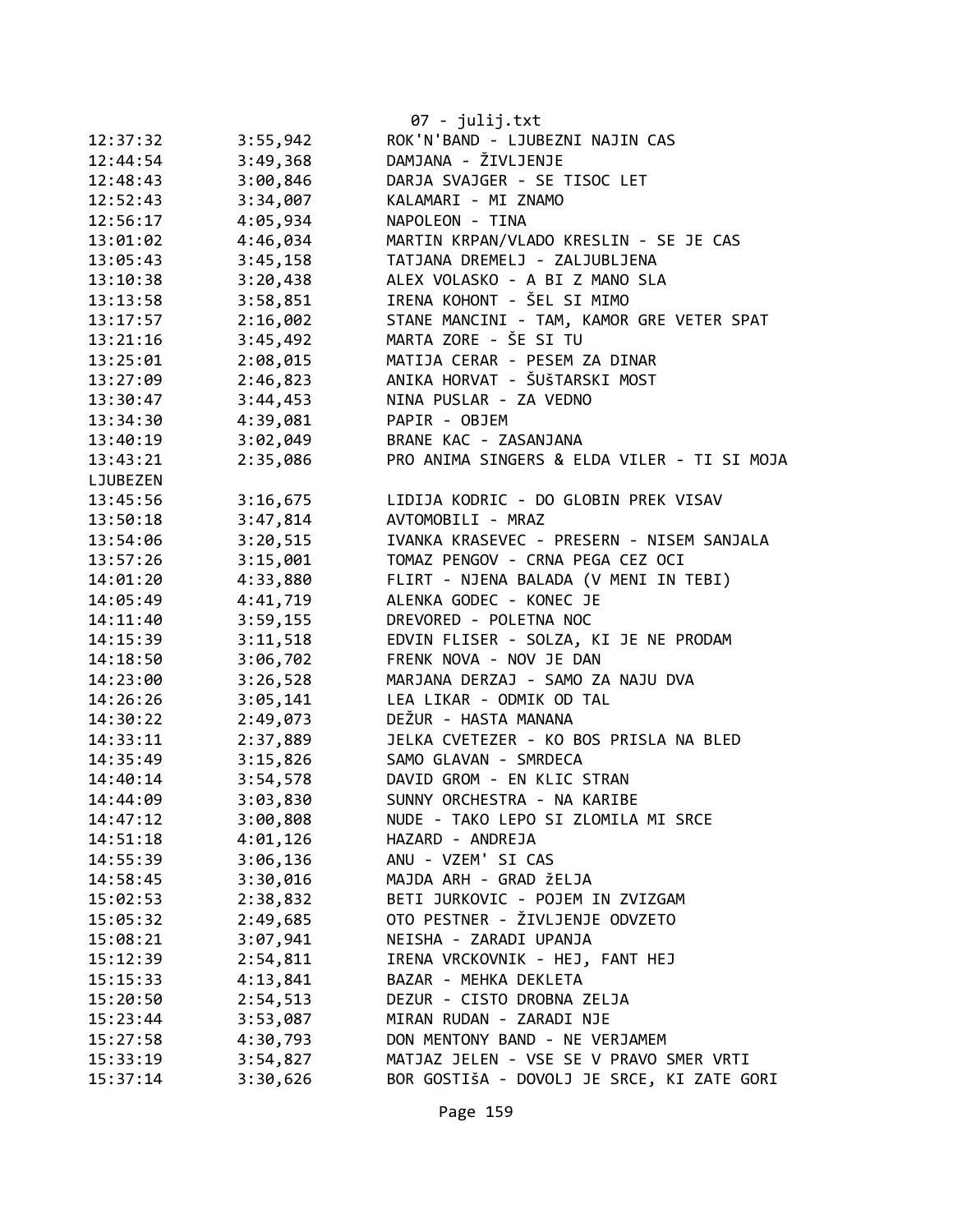|          |          | 07 - julij.txt                              |
|----------|----------|---------------------------------------------|
| 15:41:54 | 2:26,037 | ALEKSANDER MEZEK - SIVA POT                 |
| 15:44:17 | 2:36,721 | BABALOO BAND - MOJE SRCE                    |
| 15:46:54 | 3:07,854 | ANDREJ SIFRER - MOJI PSI                    |
| 15:51:07 | 3:48,007 | DITKA HABERL - LJUBIMEC BREZ IMENA          |
| 15:54:55 | 3:40,924 | MARKO VOZELJ - MAVRICA                      |
| 15:58:36 | 4:32,058 | JAN PLESTENJAK - BOLEZEN                    |
| 16:03:46 | 3:39,503 | NIKKA - SKRIVNOST (RADIO EDIT)              |
| 16:07:26 | 3:59,596 | TOMAZ DOMICELJ - JUTRI BO VSE DOBRO         |
| 16:12:35 | 3:15,005 | PANDA - MORDA                               |
| 16:15:50 | 2:59,059 | MAJA KEUC - VANILIJA                        |
| 16:18:48 | 3:15,397 | DITKA - NE SPREMINJAJ ME                    |
| 16:23:07 | 6:07,510 | ORLEK - ADIJO KNAPI                         |
| 16:30:58 | 3:21,148 | MARJANA DERZAJ - DIXIELAND BAND             |
| 16:36:48 | 3:51,415 | HISA - MELODIJA                             |
| 16:43:30 | 2:58,040 | PLATIN - STO IN ENA ZGODBA                  |
| 16:46:28 | 3:32,662 | MAJDA SEPE - S TEBOJ                        |
| 16:51:06 | 3:30,996 | DAN D - CAS                                 |
| 16:54:30 | 3:24,799 | FOLKROLA - TUMASTI OŽBI                     |
| 16:57:55 | 3:38,719 | JANEZ BONCINA BENC - MAJA Z BISERI          |
| 17:02:11 | 3:32,159 | ROK 'N' BAND - V OBLAKIH                    |
| 17:05:43 | 3:46,872 | GU-GU - MI 'MAMO SE FAJN                    |
| 17:10:28 | 4:25,757 | AGROPOP - SAMO MILIJON                      |
| 17:14:54 | 3:25,883 | ALJA KRUSIC - NAJIN PLES                    |
| 17:18:20 | 2:54,663 | NECA FALK - DOBRO JUTRO, DOBER DAN          |
| 17:22:13 | 4:05,065 | SANK ROCK - KER TE LJUBIM                   |
| 17:26:17 | 3:18,133 | AVIA BAND - VSAJ ŠE TRENUTEK                |
| 17:30:22 | 3:41,435 | CUKI - ZGODBA O PRIJATELJSTVU               |
| 17:34:03 | 3:22,116 | PEPEL IN KRI - NAJ BO BABY                  |
| 17:37:25 | 3:09,046 | FARAONI/SLAVKO IVANCIC - KAR JE RES, JE RES |
| 17:41:38 | 4:22,653 | HALO - ZVEZDA                               |
| 17:46:01 | 3:27,137 | ANIKA - TI ZAVAJAJ ME                       |
| 17:50:14 | 2:49,875 | BELE VRANE - ŽAREK TVOJE LJUBEZNI           |
| 17:53:04 | 3:36,753 | ELECTRIX - RADIO                            |
| 17:57:00 | 3:59,916 | STANE MANCINI - MANDOLINA                   |
| 18:01:37 | 3:22,031 | RITEM PLANET - USTNICE BREZ POLJUBOV        |
| 18:04:58 | 4:01,933 | BILBI - KO TVOJA SEM ŠE BLA                 |
| 18:09:59 | 4:03,047 | IZTOK MLAKAR - VANDIMA                      |
| 18:14:02 | 2:47,248 | DELIAL - ZVON LJUBEZNI                      |
| 18:16:49 | 3:33,226 | STEREOTIPI - LJUBI ME                       |
| 18:21:17 | 2:58,861 | AYNEE - ZDAJ VEM                            |
| 18:24:38 | 4:08,047 | AURORA - SVOJE DUSE POET                    |
| 18:28:46 | 3:17,270 | JANKO ROPRET - NIMA SMISLA DA LAŽEŠ         |
| 18:47:06 | 3:13,525 | ANJA RUPEL - VSE ALI NIC                    |
| 18:51:06 | 4:02,048 | KATRINAS - SLADKI SVET                      |
| 18:55:08 | 3:09,349 | KINGSTON - TAM TAM TAM                      |
| 18:58:17 | 4:24,450 | ANIKA HORVAT - TUKAJ JAZ ŽIVIM              |
| 19:03:19 | 3:19,571 | ADI SMOLAR - PISMO DEDKU MRAZU              |
| 19:06:38 | 2:56,320 | MATJAŽ JELEN - ODKAR SI ŠLA                 |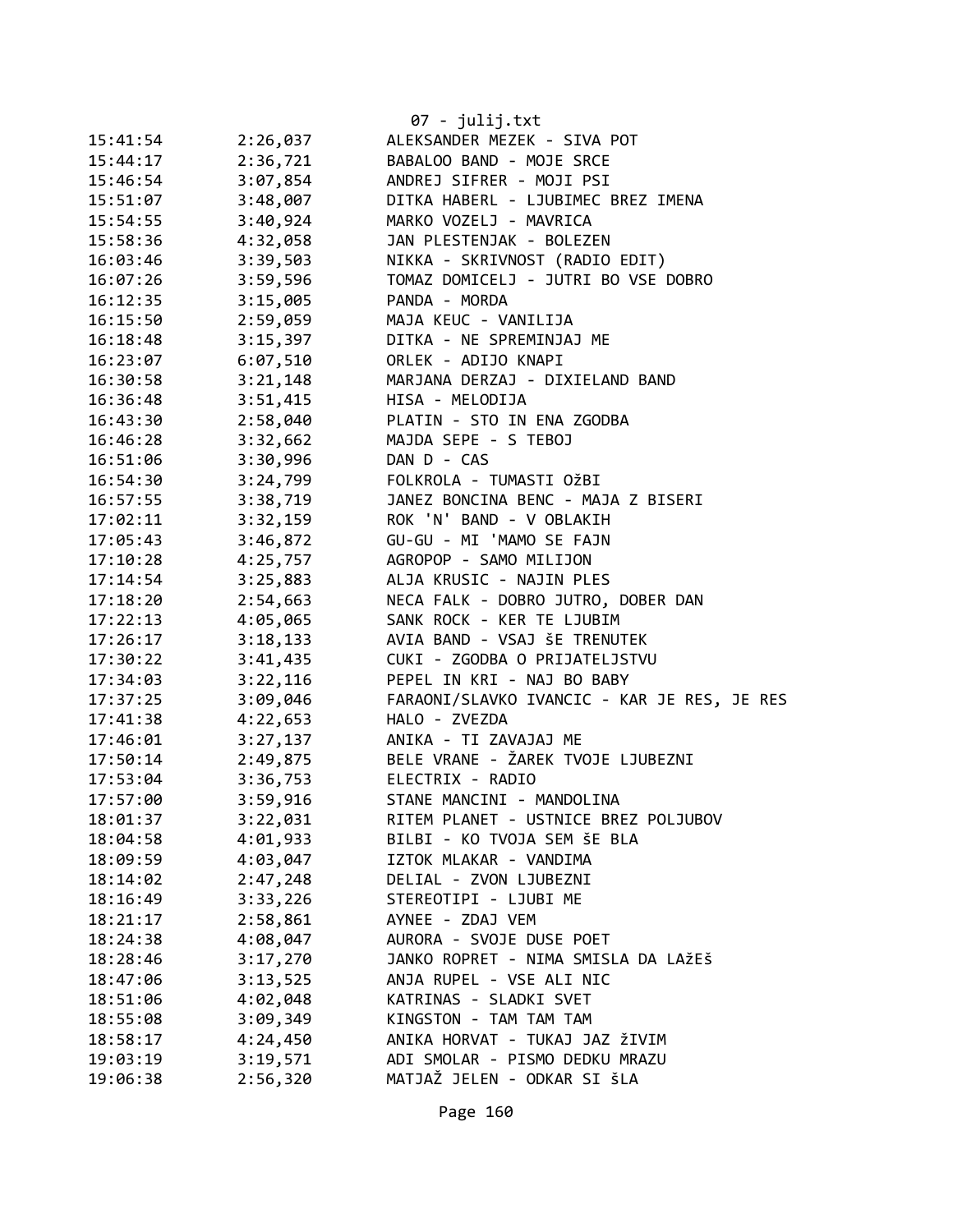|          |          | $07 - julij.txt$                                 |
|----------|----------|--------------------------------------------------|
| 19:10:33 | 3:18,784 | POLONA - CUTIM, DA ZIVIM                         |
| 19:13:48 | 2:46,006 | POP DESIGN - NEKOC BOM ZBRAL POGUM               |
| 19:16:34 | 1:54,245 | MATIJA CERAR - Z MOJCO PLESAL BI CHA-CHA-CHA     |
| 19:18:28 | 3:05,990 | SIMON - HEJ, MALA HEJ                            |
| 19:22:32 | 3:59,935 | ALENKA GODEC - JE TO RES LJUBEZEN                |
| 19:26:32 | 2:54,978 | OTO PESTNER - SNEG JE POVSOD                     |
| 19:30:14 | 3:47,106 | NINA PUSLAR - TO MI JE VSEC                      |
| 19:34:01 | 4:57,188 | DRUŠTVO MRTVIH PESNIKOV - KO OSTANEM SAM         |
| 19:38:58 | 4:21,027 | BABILON - NAJLEPSA NOC                           |
| 19:44:18 | 3:46,299 | SAMO GLAVAN - NATEGNJENCI                        |
| 19:48:04 | 3:12,231 | BEPOP - BODI ZVEZDA                              |
| 19:52:03 | 3:31,512 | DARJA SVAJGER - ODPELJI ME                       |
| 19:55:34 | 2:23,980 | LIDIJA KODRIC - PRIDI V SOBOTO                   |
| 19:57:58 | 2:59,357 | COVERLOVER - DJ DEJ NAPOVEJ                      |
| 20:01:35 | 3:25,990 | NUSA DERENDA - BOGINJA                           |
| 20:05:00 | 3:38,835 | HAZARD - VSAK JE SAM                             |
| 20:08:39 | 3:42,733 | MARTA ZORE - VSE, KAR SVA BILA                   |
| 20:16:13 | 3:48,523 | ANDREJ SIFRER - NAJ SE JE, PIJE, UZIVA IN POCIVA |
| 20:21:00 | 3:08,963 | PAPIR - DOMOTOZJA                                |
| 20:24:09 | 3:26,893 | MAJDA ARH - KAKOR LED IN OGENJ                   |
| 20:27:36 | 4:27,005 | BLUEGRASS HOPPERS - DRAVSKI MOST                 |
| 20:33:01 | 3:30,035 | MARTIN KRPAN - KAR JE STARO SE NOVO ZDI          |
| 20:36:31 | 3:21,150 | BANHOF - KAKO JE TO LEPO                         |
| 20:44:07 | 3:01,330 | KALAMARI - ZA DVAJSET LET                        |
| 20:47:08 | 3:33,390 | CALIFORNIA - STARA BARKA                         |
| 20:51:28 | 3:50,936 | ANDRAZ HRIBAR - PO CEM DISI TA DAN               |
| 20:55:38 | 3:42,519 | DON MENTONY BAND - ZBUDI SE                      |
| 21:00:20 | 2:28,870 | ALEKSANDER MEZEK - DAN ZA DNEM                   |
| 21:02:48 | 4:27,922 | PRO ANIMA SINGERS - POLETNA NOC                  |
| 21:07:16 | 3:35,979 | FLIRT - KO JE NI                                 |
| 21:15:12 | 2:57,582 | DAMJANA - JE TO LJUBEZEN                         |
| 21:18:09 | 3:44,005 | IRENA VRCKOVNIK - KDAJ SE ZACNE IN KDAJ KONCA    |
| 21:22:40 | 3:42,136 | BAZAR - BARABE                                   |
| 21:26:22 | 3:53,781 | VILI RESNIK - NA FUZBAL ME PUST                  |
| 21:31:14 | 3:09,090 | IRENA KOHONT - ZAPRLA SEM VSA OKNA               |
| 21:34:22 | 4:59,018 | ALENKA VIDRIH - ZAVESA                           |
| 21:44:46 | 4:29,576 | JANEZ ZMAZEK - DOST JE BLO BESED                 |
| 21:50:02 | 3:24,027 | TOMAZ DOMICELJ - SI-SI-SIMONA                    |
| 21:53:26 | 3:00,414 | ROK 'N' BAND - DEKLE MOJEGA                      |
| 21:56:27 | 3:20,016 | NUDE - NI CIST GREH                              |
| 22:00:43 | 3:50,256 | NAPOLEON - BODI MOJA                             |
| 22:04:33 | 4:06,704 | GAL IN GALERISTI - PRIDI SEM                     |
| 22:08:40 | 3:20,526 | IVO MOJZER & OTO PESTNER - LJUDJE POMLADI        |
| 22:14:49 | 3:36,656 | MANOUCHE - KONEC TEDNA                           |
| 22:18:25 | 3:43,952 | BOTRI - GALEBI                                   |
| 22:22:56 | 2:58,898 | DITKA - NEKAJ JE V ZRAKU                         |
| 22:25:54 | 3:53,146 | GU-GU - HULA HULA                                |
| 22:30:46 | 3:45,682 | NIKKA - ZA TVOJ NASMEH                           |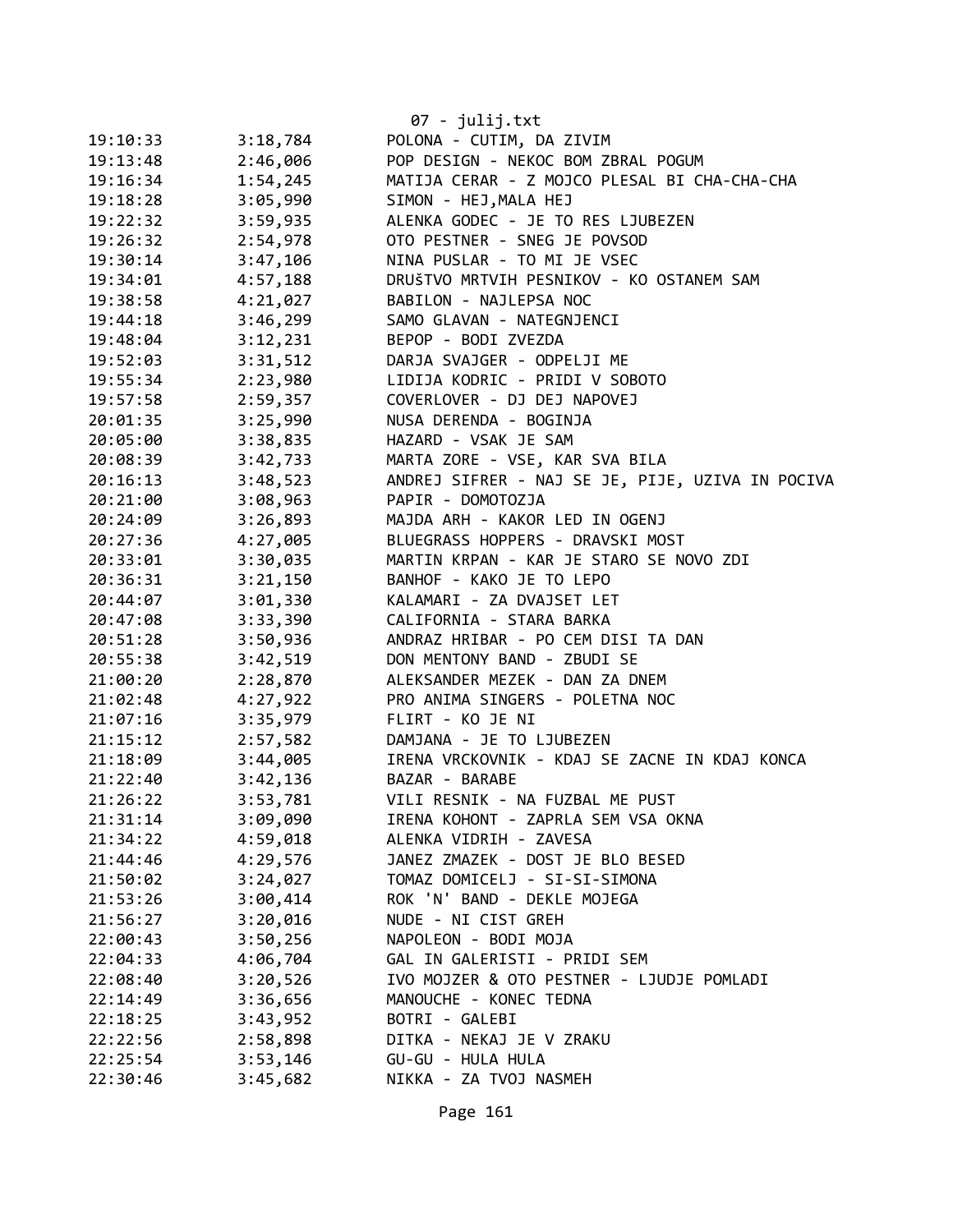|          |          | 07 - julij.txt                               |
|----------|----------|----------------------------------------------|
| 22:34:31 | 2:56,176 | DEŽUR - NA VRH SVETA                         |
| 22:37:27 | 2:43,493 | D KWASCHEN RETASHY - ROZALIJA                |
| 22:44:45 | 3:51,292 | ROK'N'BAND - PRVI PLES                       |
| 22:48:36 | 3:54,040 | EVA BOTO - PLUS IN MINUS                     |
| 22:53:17 | 3:30,703 | METKA ŠTOK - OSAMLJENA ( ALONE AGAIN )       |
| 22:56:47 | 3:22,881 | CUKI - KO SE ZALJUBIS                        |
| 23:01:09 | 3:41,734 | KARMEN STAVEC - LEP POLETNI DAN '04          |
| 23:04:50 | 3:51,646 | NEISHA/VLADO KRESLIN - NJEN TRENUTEK PRIHAJA |
| 23:08:41 | 4:22,311 | PAVLE KAVEC & OKO - VSE SEM DAL TI           |
| 23:16:56 | 3:52,586 | FARAONI - HOCEM TE                           |
| 23:21:35 | 3:26,063 | SUNNY ORCHESTRA - V NOV KRAJ                 |
| 23:25:01 | 2:56,810 | BOZIDAR WOLFGANG WOLF - O NE CHERIE          |
| 23:27:58 | 2:41,213 | BELE VRANE - MINI MAXI                       |
| 23:31:37 | 4:13,886 | DAMJANA IN HOT HOT HOT - CE BI MI SRCE DAL   |
| 23:35:51 | 3:09,449 | LINTVERN - NEDELJA LEP JE DAN                |
| 23:42:30 | 4:55,025 | IZTOK MLAKAR - MARJO SPINEL                  |
| 23:47:21 | 2:25,470 | HISA - USPAVANKA                             |
| 23:50:33 | 3:43,629 | AVTOMOBILI - V MRZLIH DVORANAH               |
| 23:54:17 | 3:40,298 | DADI DAZ - OPOLNOCI                          |
| 23:57:57 | 2:56,353 | PEPEL IN KRI - VODA NA MOJ MLIN              |

| $0:01:52$ 2:22,097                      | IRENA VRCKOVNIK - MOJI TIGRI                                 |
|-----------------------------------------|--------------------------------------------------------------|
|                                         | 0:04:14 2:46,993 DARJA SVAJGER - PRISLUHNI MI                |
| 0:07:00 3:41,963 CUKI - HOZNTREGARJI    |                                                              |
|                                         | 0:10:44 3:47,990 SIMONA VODOPIVEC - DOBROJE, DA ZENSKA SEM   |
| 0:14:32 3:15,398 VLADO KRESLIN - KDO SI |                                                              |
| $0:17:47$ 3:28,758                      | BABALOO BAND - POT DOMOV                                     |
| $0:21:19$ 4:04,865                      | DRUSTVO MRTVIH PESNIKOV - POD OBLAKOM                        |
|                                         | 0:25:13 3:41,995 VILI RESNIK/MARTA ZORE - VSE KAR SVA BILA   |
| $0:28:54$ 3:48,986                      | NINA PUSLAR - SAJ SVA SKUPAJ                                 |
|                                         |                                                              |
|                                         | 0:35:11 2:25,002 ANDREJ SIFRER - UMAZANCI                    |
|                                         | 0:37:36 5:03,721 ALEKSANDER MEZEK - PODARJENO SRCU-SLOVENIJA |
|                                         | 0:42:41 3:00,911 ROK'N'BAND - AFRIKA RUSIJA                  |
| 0:45:40 3:12,086 GEJA - VZEL SI SONCE   |                                                              |
| 0:48:52 3:47,980 ALENKA GODEC - TVOJA   |                                                              |
|                                         | 0:52:43 2:19,544 MARJANA DERZAJ - VOZI ME VLAK V DALJAVE     |
|                                         | 0:55:02 3:34,615 MANOUCHE - MEN SI FENSI                     |
|                                         | 0:58:37 3:32,639 ORLEK - HENRIK IN ROZIKA                    |
| 1:02:11 3:36,865 FARAONI - SKRIVNOST    |                                                              |
| 1:05:48 4:02,574 LINTERA - SE JE CAS    |                                                              |
|                                         | 1:09:50 3:00,008 MAJDA SEPE - TOPLO-HLADNO MORJE             |
|                                         | 1:12:51 3:54,814 AVTOMOBILI - PROTI LUNI                     |
|                                         | 1:16:46 2:05,323 ADI SMOLAR - HUJSE MUKE NI                  |
|                                         | 1:18:51 2:52,565 NANA MILCINSKI - ZAKAJ GRES MIMO            |

Page 162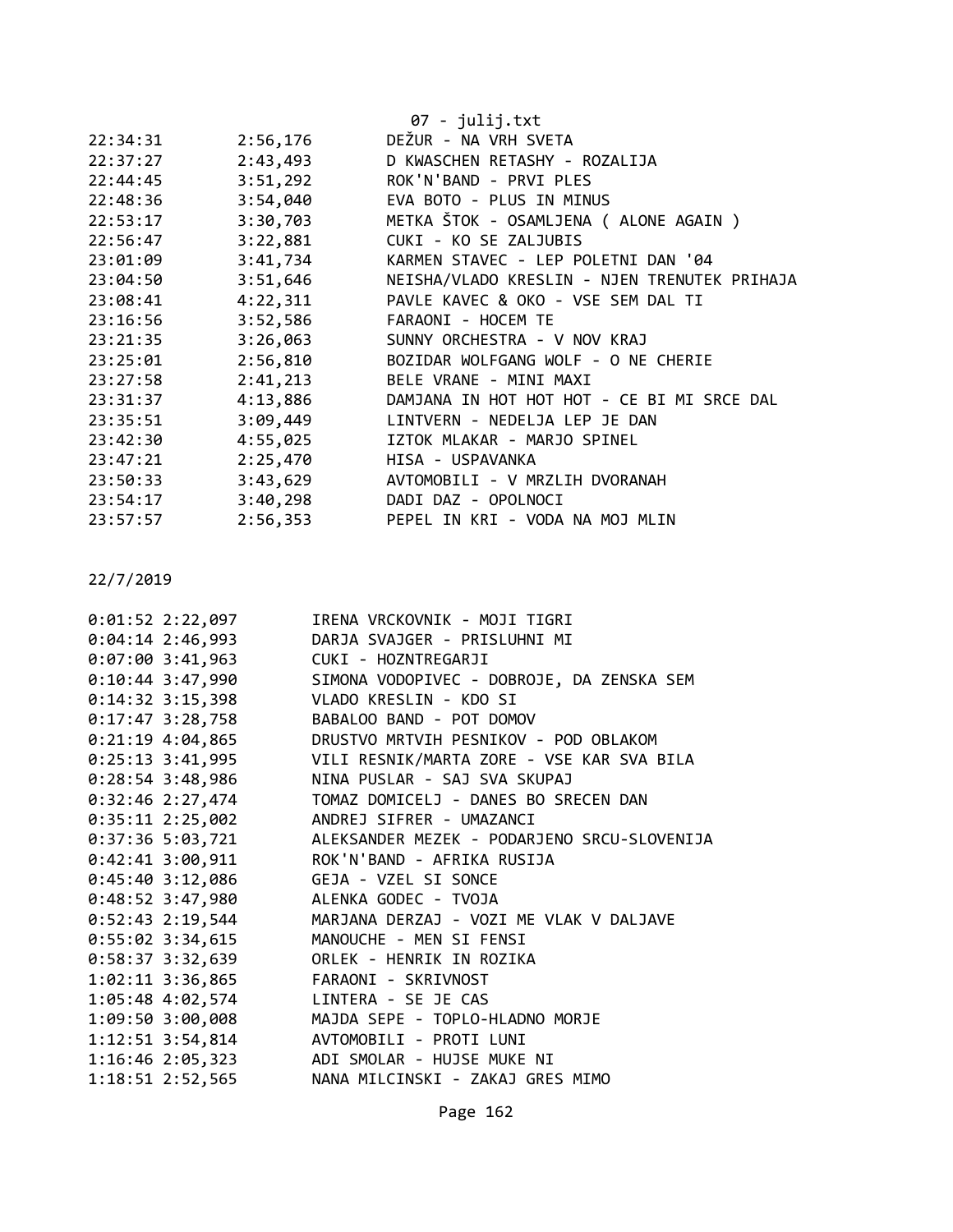|                      | 07 - julij.txt                                        |
|----------------------|-------------------------------------------------------|
| $1:21:45$ $2:59,485$ | NEISHA - PLANET ZA ZADET                              |
| $1:24:42$ $3:23,752$ | MATJAZ JELEN - POCASI  JE LEPO                        |
| 1:28:05 3:19,017     | ANDRAZ HRIBAR - MED NAMI                              |
| 1:31:27 3:18,988     | AVIA BAND - EN KORAK                                  |
| 1:34:46 4:48,090     | OTO PESTNER - VRACA SE POMLAD                         |
| 1:39:33 4:31,995     | GU-GU - LJUBIL BI SE                                  |
| 1:44:08 2:41,999     | VICTORY - ONA JE KOT SLADKA KAVA                      |
| 1:46:48 2:36,338     | MARTINA SRAJ - DOVOLJ LJUBEZNI                        |
| 1:49:24 3:43,970     | DAN D - ROKE                                          |
| $1:53:09$ $2:25,457$ | DITKA HABERL - VSE ALI NIC                            |
| $1:55:34$ 3:18,985   | PANDA - NEPREMAGLJIVI                                 |
| $1:58:53$ $2:57,633$ | NUSA DERENDA - NE, NI RES                             |
| 2:01:51 3:28,663     | SONJA GABERSCEK - BRESKVICE                           |
| $2:05:20$ 3:22,913   | MANUELLA - V TVOJEM OGNJU (INFERNO)                   |
| $2:08:45$ 4:10,643   | IVO MOJZER - TI SI REKLA SONCE                        |
| 2:12:55 4:10,377     | CALIFORNIA - NE GOVORI                                |
| 2:17:05 4:15,979     | ANJA RUPEL - PLASC LJUBEZNI                           |
| 2:21:23 3:44,790     | FOLKROLA - TUMASTI OZBI                               |
| 2:25:08 2:19,601     | BETI JURKOVIC - TALISMAN                              |
| 2:27:27 3:53,984     | MAJDA ARH - LJUBEZEN JE KOT VINO                      |
| 2:31:24 3:27,004     | GAL GJURIN - SEDEMNAJST                               |
| 2:34:51 3:36,667     | KINGSTON - NON STOP                                   |
| 2:38:27 4:32,696     | DON MENTONY BAND - MEDLEY (REKLA JE NE, DOBRA MRHA, ) |
| 2:43:02 3:09,522     | KARMEN STAVEC - SEM KAR SEM                           |
| 2:46:11 2:39,043     | BELE VRANE - SANJE O KALIFORNIJI                      |
| 2:48:50 4:03,240     | NUDE - NAJLEPSA PESEM                                 |
| 2:52:56 2:22,001     | MATIJA CERAR - DEZNIKI                                |
| 2:55:18 3:06,634     | KALAMARI - SNEG                                       |
| 2:58:24 2:56,902     | STANE MANCINI - NOC SREDI POLETJA                     |
| 3:01:23 3:57,414     | DMP - KISIK                                           |
| 3:05:20 1:25,084     | FRANE MILICINSKI JEZEK - MOJ NAROBE SVET              |
| $3:06:45$ 3:20,994   | BAZAR - AMERIKA                                       |
| $3:10:08$ 3:25,672   | FRENK NOVA - TIKA TAKA (RADIO EDIT)                   |
| 3:13:34 2:58,763     | POP DESIGN - PUSTI SONCU V SRCE                       |
| 3:16:32 3:45,205     | LAVENDER - DAN SE PREBUJA                             |
| 3:20:20 3:16,000     | EDVIN FLISER - LETI, LETI LASTOVKA                    |
| 3:23:36 2:47,713     | HAMO & TRIBUTE 2 LOVE - GREMO SE IGRAT BOGA           |
| $3:26:24$ 4:03,049   | SIMPLE - SAM                                          |
| 3:30:29 3:49,571     | MAMA REKLA - SPRIJETA V OMAMI, NEKAJ NAJU MAMI        |
| $3:34:18$ $2:15,013$ | BRANKA KRANER - BARVICE SI KUPI                       |
| 3:36:33 2:59,004     | ZABJAK TRIO - GORENJSKA                               |
| 3:39:35 3:41,755     | NECA FALK - DRAVSKI MOST                              |
| $3:43:16$ 4:44,041   | SANK ROCK - TIH' BOD' IN IGRAJ                        |
| 3:48:00 2:58,013     | HAZARD - ZABLODA V MODRIH KAVBOJKAH                   |
| 3:51:00 3:54,598     | DOMINIK KOZARIC - REKA LUCI                           |
| 3:54:52 4:29,772     | SOULGREG ARTIST - NOVI SVET                           |
| 3:59:22 2:49,332     | ALEX VOLASKO - PRAVLJICA                              |
| $4:02:14$ 3:13,043   | CEDAHUCI - JE MIMO LETO                               |
|                      |                                                       |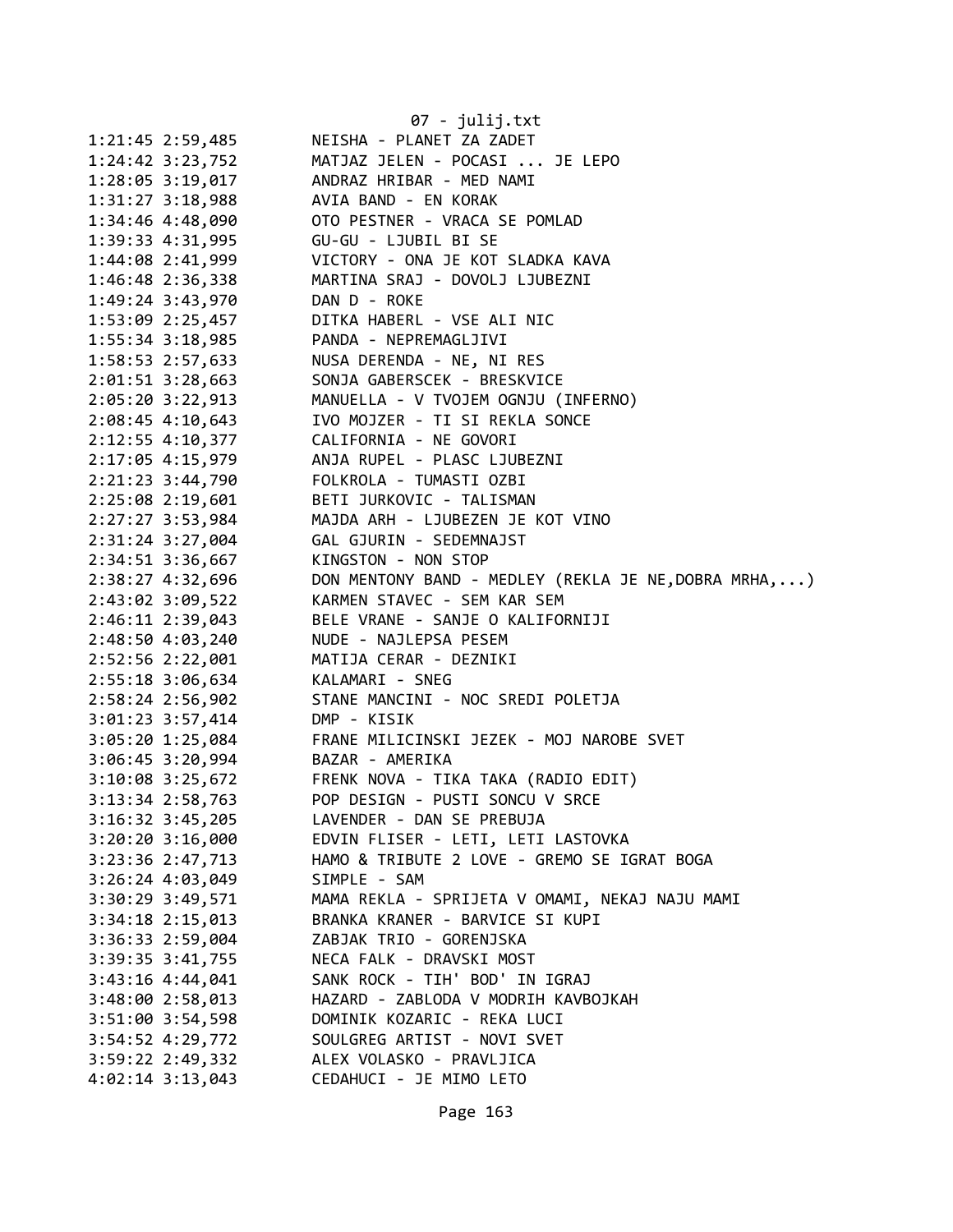| 4:05:27 3:13,040                       | 07 - julij.txt<br>MILAN PECOVNIK PIDZI - LE V SANJAH SI TU |
|----------------------------------------|------------------------------------------------------------|
| 4:08:39 2:56,828                       | BILBI - TO NI BLUES                                        |
| 4:11:39 2:07,937                       | RAFKO IRGOLIC - JAHAM SPET V KOLORADO                      |
| 4:13:47 3:53,854                       | MOULIN ROUGE - NE KLICI ZVEZDE Z NEBA                      |
| 4:17:43 3:03,795                       | CUKI - BARVE                                               |
|                                        | SIMONA VODOPIVEC - TITANIC LJUBEZNI                        |
| $4:20:46$ 3:18,861<br>4:24:05 3:57,490 | ADAM - ALFA                                                |
|                                        |                                                            |
| 4:28:05 3:49,683                       | AGROPOP - FRANCEK PIROMANCEK                               |
| 4:31:55 3:47,547                       | ANIKA - PREMAJHNA BARABA                                   |
| 4:35:36 3:03,998                       | IRENA VRCKOVNIK - FANT Z ULICE                             |
| 4:38:42 2:24,855                       | FLIRRT - GREM RADIOEDIT                                    |
| 4:41:07 3:22,996                       | TOMAZ DOMICELJ - ZIVLJENJE JE LEPO                         |
| 4:44:29 4:04,716                       | VILI RESNIK - NAJ MI KDO POVE                              |
| 4:48:36 4:27,103                       | ANDREJ SIFRER - SLISIM TRAVO RAST                          |
| 4:53:03 3:41,028                       | K.U.T. GAS - FASHION                                       |
| 4:56:44 3:20,875                       | LETECI POTEPUHI - BICIKL                                   |
| $5:00:40$ 2:40,208                     | STARI MACKI - MOJA BABY [YES SIR, THAT'S MY BABY]          |
| 5:03:20 3:49,792                       | NUSA DERENDA - LUC                                         |
| 5:07:06 3:27,751                       | ADI SMOLAR - LJUDJE PA PRAVIJO                             |
| 5:11:24 4:31,097                       | PEPEL IN KRI - SONCE POMLADI                               |
| $5:15:55$ $3:43,627$                   | OTO PESTNER - TRIDESET LET (JAZZY)                         |
| 5:20:42 2:56,019                       | ANDRAZ HRIBAR - KADAR SI TU                                |
| 5:23:38 2:54,010                       | 1X BAND - TIH DEŽEVEN DAN                                  |
| 5:26:32 3:06,225                       | ANDREJ SIFRER - OCE                                        |
| 5:30:30 4:09,334                       | IVO MOJZER - TI SI REKLA SONCE                             |
| 5:34:39 3:45,908                       | CUKI - BARBARA                                             |
| 5:38:19 3:44,532                       | DARJA SVAJGER - DIVJA                                      |
| 5:42:54 3:31,981                       | MARJANA DERZAJ - NA ZMAJSKEM MOSTU                         |
| $5:46:26$ $5:12,643$                   | TOMAZ DOMICELJ - BODI MOJA DEKLICA                         |
| 5:52:53 3:30,262                       | CALIFORNIA/MZ HEKTOR - LEDENA PTICA                        |
| 5:56:41 4:06,066                       | FOLKROLA - MAVRICA                                         |
| $6:01:22$ 3:33,166                     | EVA CERNE - LE SANJE                                       |
| $6:04:55$ 2:01,662                     | BELE VRANE - STOPI NA TLA                                  |
| 6:06:57 3:28,992                       | AVIA BAND - LJUBEZEN JE ODSLA                              |
| 6:11:16 1:42,566                       | MAJDA SEPE - ROMANCA                                       |
| $6:12:58$ 3:32,985                     | ALENKA GODEC/PERPETUUM JAZZILE - MESTO SANJ                |
| $6:16:29$ 4:36,807                     | ANJA RUPEL - PREPOZNO                                      |
| $6:22:10$ 3:48,478                     | REGINA - RITEM ULICE                                       |
| $6:26:20$ 2:26,045                     | GU-GU - PAPAGAJA                                           |
| $6:28:46$ 3:19,987                     | BAZAR - KO PRIDE NOC                                       |
| $6:32:57$ $3:12,981$                   | IVA STANIC - NORE NEZNOSTI                                 |
| 6:36:10 2:36,713                       | VLADO KRESLIN - TVOJE JUTRO                                |
| $6:38:46$ 3:31,261                     | SAMO GLAVAN - NAPACNI NACIN                                |
| 6:43:08 3:50,004                       | DAN D - PLESES                                             |
| $6:46:57$ 4:15,015                     | DON MENTONY BAND - RES NE VEM                              |
| 6:52:28 3:12,026                       | ALEKSANDER MEZEK - NEBO PO DEZJU                           |
| $6:55:39$ 2:48,455                     | DITKA HABERL - V MENI RASTE DREVO                          |
| $6:58:27$ 3:38,134                     | ZAN SERCIC - ZATE                                          |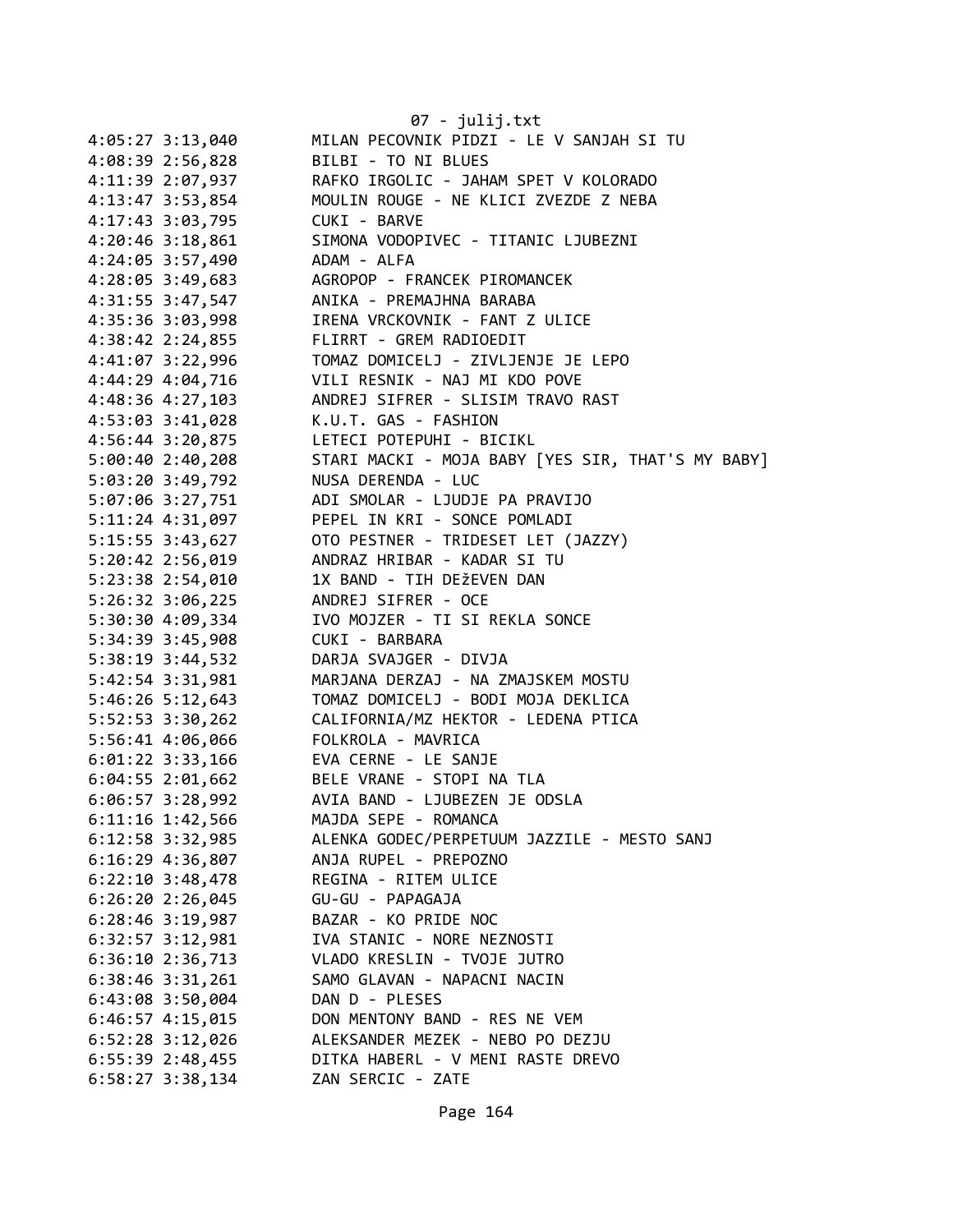|                      |                  | 07 - julij.txt                                                                                                                |
|----------------------|------------------|-------------------------------------------------------------------------------------------------------------------------------|
|                      | 7:02:40 2:34,377 | BILBI - ISKRICE                                                                                                               |
|                      |                  |                                                                                                                               |
|                      |                  | 7:05:15 3:18,769 IRENA VRCKOVNIK - MED NEBOM IN MENOJ<br>7:08:33 3:13,803 ANIKA HORVAT - KO GRE TVOJA POT OD TOD              |
|                      |                  |                                                                                                                               |
|                      |                  | 7:17:12 2:01,936 MATIJA CERAR - MILIJON ŽELJA                                                                                 |
|                      |                  | 7:20:17 4:36,015 MATJAZ JELEN - POLJUBI ME V DEZJU                                                                            |
|                      |                  |                                                                                                                               |
|                      |                  | 7:28:46 3:32,447 MIRAN RUDAN - NE MISLI DA UMIRAM                                                                             |
|                      |                  | 7:33:09 3:39,698<br>7:33:09 3:39,698 NECA FALK - PRVA LJUBEZEN<br>7:36:48 3:10,025 BRATJE BOSTJANCIC - ZVEZDE PADAJO V NOC    |
|                      |                  |                                                                                                                               |
|                      |                  | 7:40:48 3:18,757 NEISHA - MALO TU MALO TAM                                                                                    |
|                      |                  | 7:44:07 3:33,932 BLUEGRASS HOPPERS - SLOVENSKEGA NARODA SIN                                                                   |
|                      |                  | 7:47:41 3:27,836 JANKO ROPRET - KAJ JE TO                                                                                     |
|                      |                  | 7:52:24 3:25,951 VILI RESNIK - ZDAJ JE CAS                                                                                    |
|                      |                  |                                                                                                                               |
|                      |                  | 7:55:49 3:15,199<br>7:59:40 3:09,938<br>8:02:48 3:00,029<br>8:05:47 4:07,019<br>8:05:47 1:07,019<br>PLIRT - JUTRANJI STRIPTIS |
|                      |                  |                                                                                                                               |
|                      |                  |                                                                                                                               |
|                      |                  | 8:10:44 3:36,628 LINTVERN - ZBOGOM BLUES                                                                                      |
|                      |                  | 8:14:21 2:59,002 KARMEN STAVEC - OSTANI TU                                                                                    |
|                      |                  | 8:17:18 4:11,756 ANIKA - PLIMA                                                                                                |
|                      |                  | 8:22:33 2:25,718 METKA ŠTOK - LJUBEZEN NA PRODAJ NI                                                                           |
|                      |                  |                                                                                                                               |
|                      |                  | 8:24:59 3:28,090 GINO - DAN BREZ SKRBI<br>8:28:27 3:26,069 D'KWASCHEN & RETASHY - VRAUCHE                                     |
|                      |                  | 8:32:44 1:41,988 MATEJ KOSIR - Z LJUBEZNIJO                                                                                   |
|                      |                  |                                                                                                                               |
|                      |                  | 8:36:34 3:18,107 ALEX VOLASKO - PRIZIGAM LUCI (RADIO EDIT)                                                                    |
|                      |                  | 8:40:42 3:42,579 BABALOO BAND - JOKAL BOM JUTRI                                                                               |
|                      |                  | 8:44:25 3:55,925 VICTORY - ZIVETI SPET                                                                                        |
|                      |                  | 8:48:21 3:27,854<br>8:53:04 3:33,713 MARTINA MAJERLE - LUNA NAD OBALO<br>8:56:57 4:19,716 SLOVENSKI EXPRESS - IZGUBLJEN       |
|                      |                  |                                                                                                                               |
|                      |                  |                                                                                                                               |
|                      |                  | 9:01:54 4:09,350 NINA PUSLAR - TI GRES                                                                                        |
| 9:06:03 4:18,857     |                  | PANDA - SAMA PROTI VSEM                                                                                                       |
| $9:14:08$ 3:44,303   |                  | KATAYA - TO JE MOJ DAN                                                                                                        |
| 9:17:52 3:05,482     |                  | MANOUCHE - KJE SI LUBI                                                                                                        |
| 9:21:36 3:48,893     |                  | BRANKA KRANER - SNEG V MAJU                                                                                                   |
| 9:25:39 1:58,520     |                  | BERTA AMBROŽ - MALI VRAGEC V OCEH                                                                                             |
| $9:27:37$ $2:17,998$ |                  | LIDIJA KODRIC - SUBI DUBI                                                                                                     |
| $9:30:43$ $3:12,732$ |                  | MAJA SLATINŠEK - DO NEBA                                                                                                      |
| 9:33:56 3:53,978     |                  | NUSA DERENDA - V OGENJ ZDAJ OBLECI ME                                                                                         |
| $9:37:50$ $3:20,537$ |                  | PEPEL IN KRI - LJUDJE POMLADI                                                                                                 |
| 9:44:28 2:58,997     |                  | HAZARD - BISTRO                                                                                                               |
| 9:47:27 3:21,098     |                  | ADI SMOLAR - EASY COME-EASY GO                                                                                                |
| 9:51:42 2:46,929     |                  | RAFKO IRGOLIC - TO JE MOJ DRAGI DOM (GREEN GREEN GRASS                                                                        |
| 9:54:29 3:32,930     |                  | OTO PESTNER - MATI BODIVA PRIJATELJA                                                                                          |
| 9:58:02 3:28,371     |                  | SUNNY ORCHESTRA - TAT ZMIKAVT                                                                                                 |
| 10:02:15             | 3:05,858         | S.MUGERLIH & R.ROLIH - NA TVOJI STRANI                                                                                        |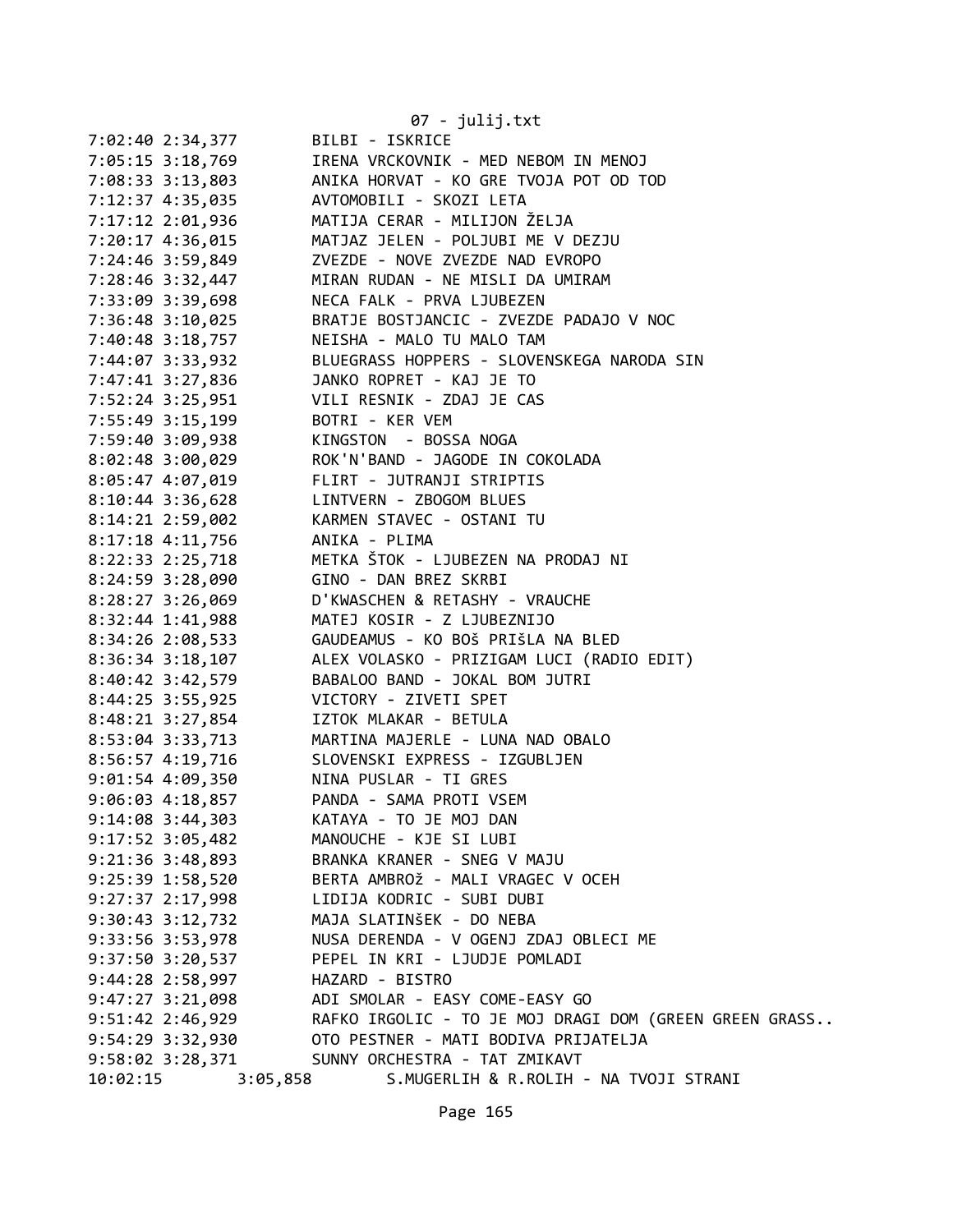|          |          | 07 - julij.txt                                   |
|----------|----------|--------------------------------------------------|
| 10:05:21 | 3:26,718 | TATJANA DREMELJ - TI SI ZAME VSE                 |
| 10:08:47 | 3:27,284 | BE - OK SI                                       |
| 10:20:43 | 4:31,581 | HALO - GRETA                                     |
| 10:25:15 | 3:49,032 | KARAMELA - KO SI MI PRVIC REKLA NE               |
| 10:29:51 | 4:01,465 | DOMINIK KOZARIC - REKA LUCI (ORIGINAL)           |
| 10:33:51 | 3:27,043 | MARJANA DERZAJ - CABARET                         |
| 10:37:18 | 3:17,981 | MAJDA SEPE - MED ISKRENIMI LJUDMI                |
| 10:44:29 | 4:21,935 | ALENKA GODEC - KLIC DOBROTE                      |
| 10:48:51 | 3:35,066 | ANJA RUPEL - NISI MOJ                            |
| 10:53:21 | 3:52,336 | ANDREJ SIFRER - LUKNJA V DUŠI                    |
| 10:57:13 | 3:48,584 | FARAONI/SLAVKO IVANCIC - TI ZNAS                 |
| 11:01:45 | 3:58,472 | AVIA BAND - GLEJ                                 |
| 11:05:43 | 3:43,987 | ANDRAZ HRIBAR - OGNJENI OBROC                    |
| 11:11:50 | 3:46,816 | TOMAZ DOMICELJ - TEZKO JE POSTATI HEROJ          |
| 11:15:37 | 3:10,019 | CUKI - CRNE OCI                                  |
| 11:18:47 | 3:54,792 | EVA HREN - REKLA SVA                             |
| 11:23:41 | 2:44,039 | MAJDA ARH - POISCI ME                            |
| 11:26:25 | 3:18,968 | STANE MANCINI - SOPEK VRTNIC                     |
| 11:30:32 | 5:40,013 | DADI DAZ - VEDNO                                 |
| 11:36:12 | 2:43,982 | SPIN - SUSTARSKI MOST                            |
| 11:38:55 | 3:21,421 | KALAMARI - RITEM SONCA                           |
| 11:47:30 | 2:10,473 | OPTIMISTI - STARI MEDO                           |
| 11:50:35 | 4:23,989 | BAZAR - TINA                                     |
| 11:55:08 | 4:39,628 | PETER PAN - OH, SABINA                           |
| 12:00:33 | 3:31,225 | DARJA SVAJGER - SONCEN DAN                       |
| 12:04:04 | 3:46,421 | GU-GU - MI 'MAMO SE FAJN                         |
| 12:07:50 | 3:21,967 | TOMO JURAK - KO BODO COLNI ZADNJIC V NOC ODPLULI |
| 12:15:41 | 3:20,424 | REGINA - BODI TU                                 |
| 12:20:01 | 2:58,959 | CALIFORNIA/MZ HEKTOR - 1 MILJO OD OBALE          |
| 12:22:58 | 2:41,457 | ROK 'N' BAND - RAD JO IMAM                       |
| 12:26:01 | 3:38,735 | VLADO KRESLIN - ZIBAJ ME                         |
| 12:30:27 | 2:55,984 | FOLKROLA - DVIGNIL BOM ZASTAVO                   |
| 12:33:23 | 3:05,021 | AVTOMOBILI - LJUBEZEN NE STANUJE TU              |
| 12:36:26 | 3:09,905 | OTO PESTNER & ELDA VILER - MOJA DEZELA           |
| 12:43:56 | 2:41,011 | AYNEE - TVOJA ROZA                               |
| 12:46:37 | 5:32,154 | DON MENTONY BAND - SEDEM LET                     |
| 12:53:04 | 3:15,171 | ALMA MERKLIN - SAMA V MESTU                      |
| 12:56:19 | 3:17,320 | BELE VRANE - KAM SI NAMENJEN                     |
| 13:00:07 | 3:35,826 | NATASA & ZIBELNIK - NOCEM ZVEZD                  |
| 13:03:42 | 3:25,885 | MALI OGLASI BAND - VROCA KRI                     |
| 13:07:08 | 3:42,732 | SANK ROCK - HITRO DRUGAM                         |
| 13:12:14 | 3:59,825 | GAL IN GALERIST I- PRIDI SEM.WAV -               |
| 13:16:13 | 3:23,019 | KINGSTON - KDOR ZNA TA ZNA                       |
| 13:20:58 | 3:37,143 | SAMO GLAVAN - USMERJENCKI                        |
| 13:24:35 | 3:29,525 | NEISHA - PRIDEJO CASI                            |
| 13:28:01 | 4:01,626 | DAMJANA - SOLZE                                  |
| 13:32:53 | 3:20,059 | PRIZMA - POGUM                                   |
| 13:36:10 | 3:29,913 | BLUEGRASS HOPPERS - SLOVENSKEGA NARODA SIN       |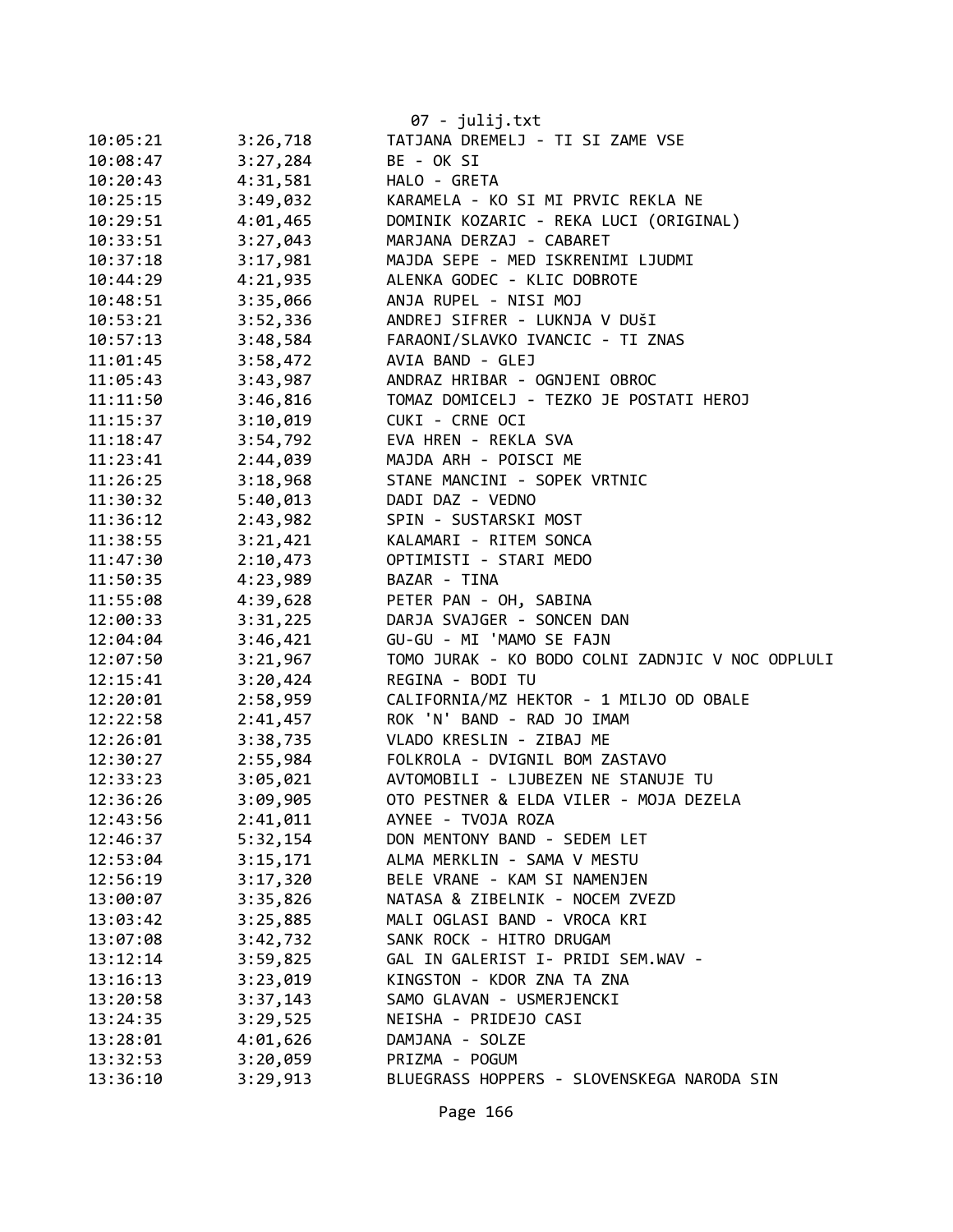|          |          | 07 - julij.txt                            |
|----------|----------|-------------------------------------------|
| 13:41:03 | 4:51,715 | ALEKSANDER MEZEK - LJUBLJANA V MAJU       |
| 13:45:55 | 3:17,451 | KARMEN STAVEC - 100 NORIH IDEJ            |
| 13:49:53 | 2:55,844 | IZTOK MLAKAR - EN GLAZ VINA MI DAJ        |
| 13:52:48 | 3:31,869 | VICTORY - KAKO NAJ CAS USTAVIM            |
| 13:56:19 | 3:02,199 | BOTRI - UGASN'<br>ME                      |
| 13:59:52 | 3:29,031 | MIRAN RUDAN - LAURE NI VEC                |
| 14:03:18 | 5:39,079 | HISA - PALE SAM NA SVETU                  |
| 14:08:57 | 3:16,003 | NECA FALK - ON JE REKEL SONCE             |
| 14:13:36 | 2:43,173 | BERTA AMBROŽ - BREZ BESED                 |
| 14:16:19 | 2:55,445 | NUSKA DRASCEK - NE ZAPUSTI ME ZDAJ        |
| 14:20:35 | 3:29,532 | DRUŠTVO MRTVIH PESNIKOV - 25              |
| 14:24:04 | 3:46,656 | NINA PUSLAR - LEPA SI                     |
| 14:27:48 | 4:27,696 | META MOCNIK & OTO PESTNER - TRENUTKI BEZE |
| 14:33:06 | 4:03,019 | ADI SMOLAR - CE SVET PRIJAZEN BI POSTAL   |
| 14:37:09 | 3:47,857 | JAN PLESTENJAK - AMORE MIO                |
| 14:42:20 | 3:40,005 | PANDA - MORJE IN                          |
| 14:45:51 | 3:24,925 | OTO PESTNER - VEM, NEKJE ŽIVETI MORA      |
| 14:49:56 | 3:29,013 | NUSA DERENDA - KOT DA JE PRVIC            |
| 14:53:25 | 3:23,587 | BILBI - KOT SVA BILA                      |
| 14:57:08 | 3:38,770 | HAZARD - NENA                             |
| 15:01:17 | 4:25,707 | NUDE - RAZLOG                             |
| 15:05:43 | 3:23,440 | PAPIR - NIC MI NI                         |
| 15:10:30 | 3:36,012 | MARTA ZORE - POVEJ MI ZAKAJ               |
| 15:14:05 | 3:24,414 | ROK'N'BAND - PAZI                         |
| 15:17:30 | 2:41,099 | MATIJA CERAR - TRI DEKLICE                |
| 15:21:32 | 4:07,646 | KANTOR - TATU                             |
| 15:26:01 | 5:09,225 | FLIRT - ROMEO IN JULIJA                   |
| 15:32:00 | 4:12,001 | ANJA RUPEL - BREZ LJUBEZNI                |
| 15:36:06 | 3:24,812 | ANIKA HORVAT - 10 MAREC OB 19 30          |
| 15:40:54 | 3:15,152 | ALENKA GODEC - SONCEN DAN                 |
| 15:44:08 | 3:17,549 | AVIA BAND - COOL                          |
| 15:47:26 | 3:35,982 | IRENA VRCKOVNIK - NAJ                     |
| 15:51:42 | 3:23,060 | TANGELS - BOZICNI VECER                   |
| 15:55:05 | 3:51,053 | VINDY BAND - CAROBNA NOC                  |
| 15:58:56 | 3:08,617 | PEPEL IN KRI - LJUBLJANSKI GRAD           |
| 16:02:35 | 3:03,827 | JANEZ ZMAZEK - LAHKO NARDIM ŠE BOLJŠ      |
| 16:05:39 | 3:18,811 | MARTINA SRAJ - LE BODI TU                 |
| 16:08:57 | 2:12,336 | ANDREJ SIFRER - MOJE MIŠKE                |
| 16:12:33 | 3:01,013 | TOMAZ DOMICELJ - SLOVENSKEGA NARODA SIN   |
| 16:15:32 | 4:04,234 | MAJDA SEPE - NA LJUBLJANSKEM GRADU        |
| 16:20:58 | 2:55,032 | CUKI/PIKA BOZIC - KOMAR                   |
| 16:23:51 | 3:17,524 | SUNNY ORCHESTRA - GROBAR                  |
| 16:27:09 | 3:48,009 | KALAMARI - TVOJA SLED                     |
| 16:31:47 | 3:17,756 | FARAONI - SLAVOSPEV                       |
| 16:35:04 | 2:59,479 | ANDRAZ HRIBAR - ŽIVLJENJE JE              |
| 16:38:04 | 3:55,993 | FRANCO MERKATORI - MA, NE OKOL' GOVORT    |
| 16:43:23 | 2:05,542 | MARJANA DERZAJ - V LJUBLJANO              |
| 16:45:29 | 3:46,232 | KATRINAS - PESEM O LJUBEZNI               |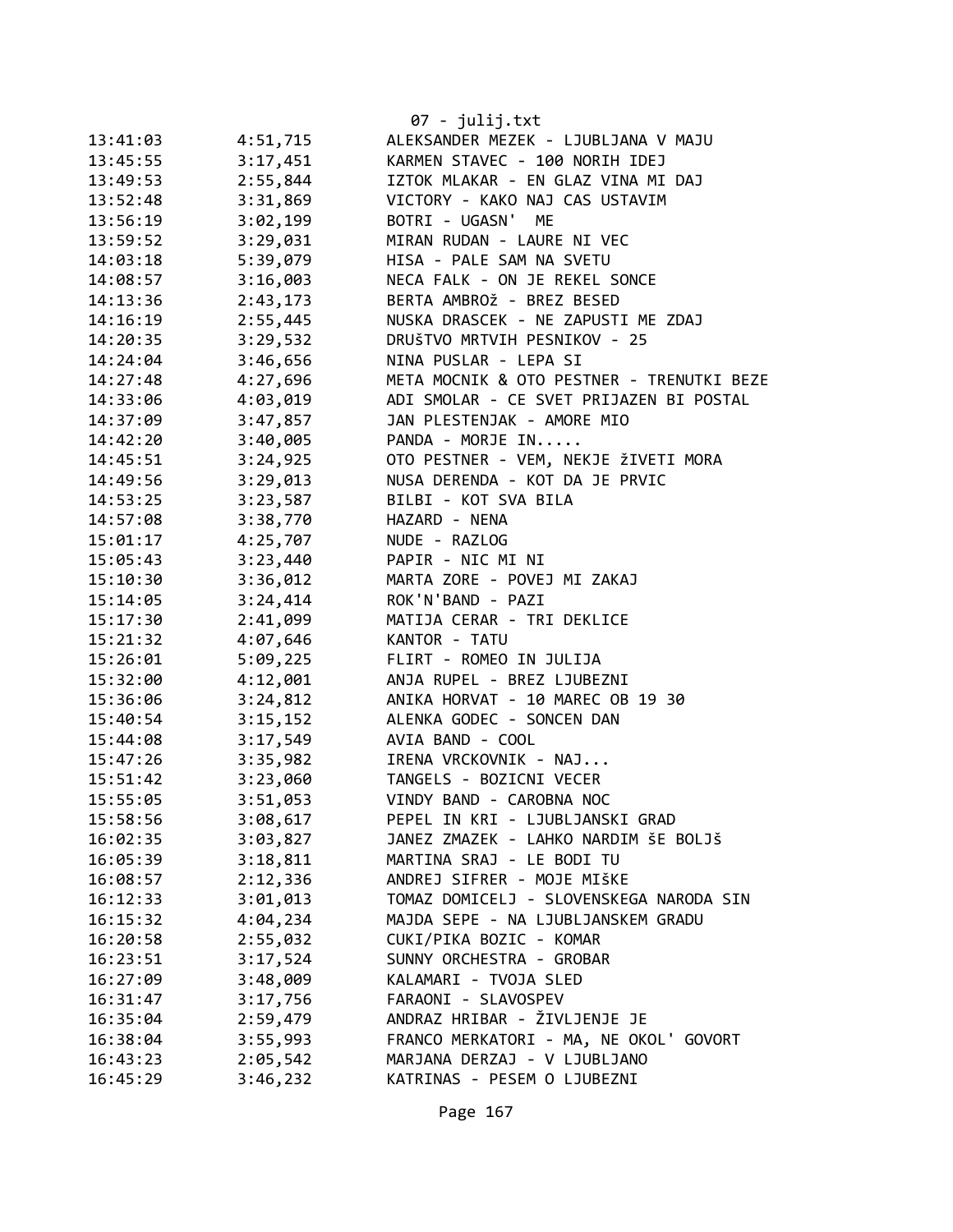|          |          | 07 - julij.txt                             |
|----------|----------|--------------------------------------------|
| 16:49:56 | 3:38,931 | MARTIN KRPAN - TO NI POLITICEN SONG        |
| 16:53:34 | 3:44,440 | DITKA HABERL - SAMO NASMEH JE BOLJ GRENAK  |
| 16:57:19 | 2:29,762 | ELDA VILER - TI SI MOJA LJUBEZEN           |
| 17:00:21 | 3:47,054 | SOPRANOS - JUNAK                           |
| 17:04:08 | 4:08,608 | SLAVKO IVANCIC - DAN OB TEBI               |
| 17:08:16 | 2:20,200 | LUCKY CUPIDS - STECI STRAN                 |
| 17:11:10 | 3:05,023 | LIDIJA KODRIC - PRIDI ZA MOJ ROJSTNI DAN   |
| 17:14:15 | 1:56,086 | JELKA CVETEŽAR - ROŽNATO PISEMCE           |
| 17:16:11 | 4:09,007 | BABALOO BAND - JAZ IN TI                   |
| 17:21:09 | 3:01,602 | FOLKROLA - A SI SAMA                       |
| 17:24:10 | 3:12,111 | CALIFORNIA - VRAG NAJ TE VZAME             |
| 17:27:22 | 3:38,217 | BAZAR - TA MOŠKA                           |
| 17:31:50 | 3:33,994 | DON MENTONY BAND/JANEZ ZMAZEK ZAN - LENOBA |
| 17:35:23 | 3:20,039 | JAZZ STATION - DELAM KAR SE NE SME         |
| 17:38:43 | 2:56,989 | DAMJANA IN HOT HOT HOT - JE TO LJUBEZEN    |
| 17:43:03 | 2:59,134 | YLENIA ZOBEC - DAN KOT IZ SANJ             |
| 17:46:02 | 2:43,343 | AYNEE - ZDAJ SEM TU                        |
| 17:48:46 | 4:08,866 | GU-GU - MOJA MALA LUCIJA                   |
| 17:53:40 | 3:11,335 | BELE VRANE - MOJE DEKLE                    |
| 17:57:11 | 4:04,786 | DAN D - POCASI                             |
| 18:01:48 | 2:26,283 | ORLEK - LOJZI GOBC                         |
| 18:04:15 | 5:00,850 | VLADO KRESLIN - PREKO MURE, PREKO DRAVE    |
| 18:08:58 | 3:58,921 | IRENA KOHONT - ŠEL SI MIMO                 |
| 18:13:30 | 3:48,905 | BOTRI - AVGUŠTINA                          |
| 18:17:19 | 3:55,031 | AVTOMOBILI - POT DOMOV                     |
| 18:21:58 | 2:44,096 | SAMO GLAVAN - VREDNOTE GENOCIDA            |
| 18:25:04 | 3:12,532 | NEISHA - MUZA TVOJ'GA BLUZA                |
| 18:28:16 | 3:27,054 | MAJDA ARH - KAKOR LED IN OGENJ             |
| 18:32:33 | 2:39,370 | ICE - STARA GARA                           |
| 18:35:12 | 3:55,119 | ALEKSANDER MEZEK - JULIJA                  |
| 18:39:41 | 4:00,555 | KARMEN STAVEC - TISTEGA DNE                |
| 18:43:41 | 3:38,306 | APOLONIA - MED VRSTICAMI                   |
| 18:47:19 | 3:55,633 | JANKO ROPRET - NE BODI OBJESTNO DEKLE      |
| 18:52:00 | 3:33,792 | VICTORY - NOV SE DAN BUDI                  |
| 18:55:34 | 3:55,299 | DEŽUR - PO POMLADI DIŠI                    |
| 19:00:02 | 3:38,595 | SLOVENAID - EN SVET (RADIO EDIT)           |
| 19:03:41 | 2:38,596 | BLUEGRASS HOPPERS - STARA MAMA             |
| 19:06:19 | 3:22,248 | BERTA AMBROŽ - PISES MI                    |
| 19:10:15 | 2:41,962 | ADI SMOLAR - DVAJSET LJUBIC                |
| 19:12:56 | 3:15,112 | PERPETUUM JAZZILE - AVSENIK MEDLEY         |
| 19:16:11 | 4:20,622 | DRUSTVO MRTVIH PESNIKOV - CUTIM TE         |
| 19:21:17 | 2:25,672 | IZTOK MLAKAR - PUBI, USIDMA SE             |
| 19:23:43 | 3:41,023 | KINGSTON - KAM HITIS?                      |
| 19:27:24 | 3:13,089 | SUPERNOVA - KJE SPI                        |
| 19:31:27 | 3:53,167 | HAZARD - LJUDJE KI SEDIJO V PARKIH         |
| 19:35:19 | 3:49,967 | NUSA DERENDA - VZEMI ME VETER              |
| 19:39:43 | 3:31,136 | NINA PUSLAR - OBJEMI ME ZDAJ               |
| 19:43:09 | 3:17,026 | OTO PESTNER - CAS ZA ZALJUBLJENE           |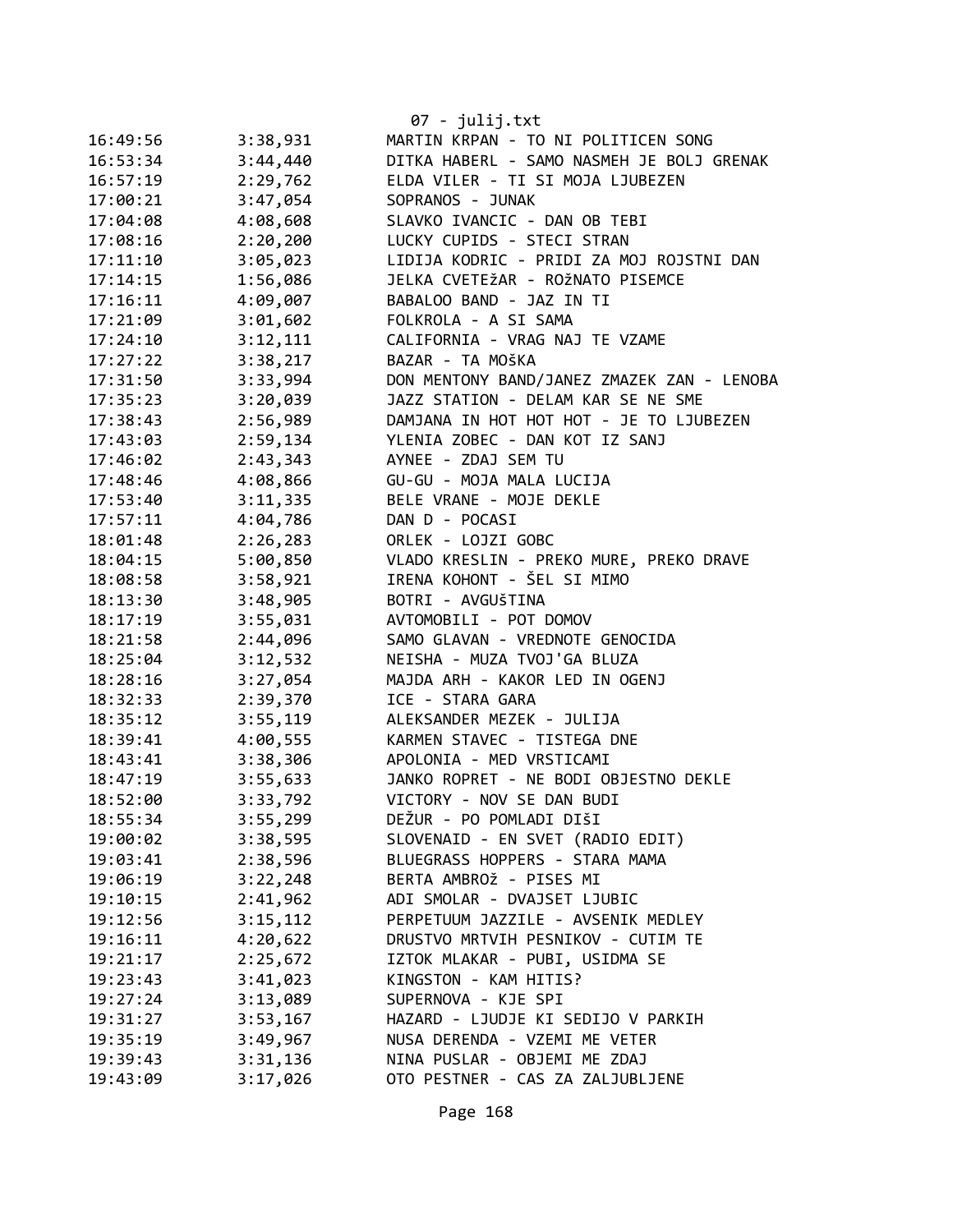|               |          | 07 - julij.txt                                    |
|---------------|----------|---------------------------------------------------|
| 19:46:26      | 3:07,556 | BILBI - LIMONADA                                  |
| 19:50:19      | 3:03,664 | DAMJANA - BOŽJI DAR                               |
| 19:53:23      | 4:00,224 | PANDA - VZEMI ME                                  |
| 19:57:23      | 4:40,506 | HISA - LEDENE CESTE                               |
| 20:02:36      | 2:32,004 | STANE MANCINI - MARTINA                           |
| 20:05:08      | 2:42,058 | METKA ŠTOK - KO BOM 64                            |
| 20:07:50      | 2:21,567 | IVANKA KRASEVEC - PRESERN - PRODAJALKA VIJOLIC    |
| 20:13:57      | 1:14,037 | ALENKA GODEC - RECI MI                            |
| 20:15:11      | 2:06,100 | DAN IN NOC - DAN IN NOC GARA                      |
| 20:17:13      | 3:14,388 | ROK 'N' BAND - MOJA MLADA LJUBICA                 |
| 20:21:01      | 3:41,439 | MARTA ZORE - VSE, KAR SVA BILA (& VILI RESNIK)    |
| 20:24:42      | 4:02,749 | DAMJANA GOLAVSEK - SOLZE                          |
| 20:28:45      | 2:59,755 | PEPEL IN KRI - PRIDI V SVET LJUBEZNI              |
| 20:32:34      | 2:58,552 | IRENA VRCKOVNIK - TAKSNA SEM                      |
| 20:35:32      | 4:02,141 | ANJA RUPEL - SANJAM TE                            |
| 20:42:52      | 4:49,405 | ALEKSANDER MEŽE K- LJUBLJANA V MAJU.WAV -         |
| 20:47:41      | 3:53,025 | AVIA BAND - RDECI SAL                             |
| 20:52:22      | 4:03,488 | NAPOLEON - MORSKA PTICA                           |
| 20:56:45      | 2:42,634 | ANIKA - NE CAKAJ NA MAJ                           |
| 21:00:01      | 2:06,052 | NECA FALK - BALADA                                |
| 21:02:06      | 3:16,917 | ANIKA HORVAT - NOCEM                              |
| 21:05:23      | 3:35,468 | MARJANA DERZAJ - BREZA MOJE MLADOSTI              |
| 21:08:58      | 3:28,740 | SOPRANOS - PRIVLACNO                              |
| 21:20:42      | 3:39,448 | MARTIN KRPAN - MALI BOGOVI                        |
| 21:24:22      | 2:55,876 | CUKI - STO NA URO                                 |
| 21:27:17      | 3:15,556 | ANDREJ SIFRER - GOZDNI JOŽA                       |
| 21:31:22      | 2:50,432 | ALEX VOLASKO - DA DA DI DA                        |
| 21:34:12      | 3:49,609 | SUNNY ORCHESTRA - ODHAJAM                         |
| 21:38:01      | 3:25,012 | MAJDA SEPE - RIBIC, RIBIC ME JE UJEL              |
| 21:45:17      | 4:39,824 | TOMAZ DOMICELJ - MOJ DOM JE LUBLANA               |
| 21:50:47      | 3:15,029 | KALAMARI - NISEM KRIV                             |
| 21:54:01      | 4:42,578 | LINTVERN - KRAVATA                                |
| 21:58:44      | 2:39,898 | BRANKA KRANER - POLETNI GIGOLO                    |
| 22:01:57      | 2:49,122 | DARJA SVAJGER - LJUBEZEN NE ODHAJA                |
| 22:04:46      | 4:15,637 | SLAPOVI & NUSA DERENDA - KO MI RECES DA ME LJUBIS |
| 22:11:26      | 3:42,015 | FARAONI - PIJEM KAR TAKO                          |
| 22:15:08      | 2:55,964 | IRENA KOHONT - POVABI ME NA LUNO                  |
| 22:18:04      | 2:40,999 | MATIJA CERAR - TRI DEKLICE                        |
| 22:21:31      | 3:31,608 | DON MENTONY BAND - NKOL SI NAM ODPUSTU            |
| 22:25:02      | 3:33,347 | LUNA NAD OBALO - MARTINA MAJERLE                  |
| 22:28:35      | 4:04,276 | VLADO KRESLIN - JOUŽEK                            |
| 22:33:29      | 2:40,783 | GU-GU - MOJ MALI KAKADU                           |
| 22:36:09      | 5:52,077 | PAPIR - MOJE SRCE ODHAJA                          |
| 22:47:15      | 3:05,756 | BELVI BAND/ROBERT KRESLIN - MI SMO BELVI 2006     |
| (MITHANS RMX) |          |                                                   |
| 22:51:10      | 3:20,399 | LETECI POTEPUHI - BICIKL                          |
| 22:54:30      | 3:45,267 | BRIGITA ŠULER - PESEM V MENI                      |
| 22:58:15      | 4:22,986 | CALIFORNIA - DAN POTEM                            |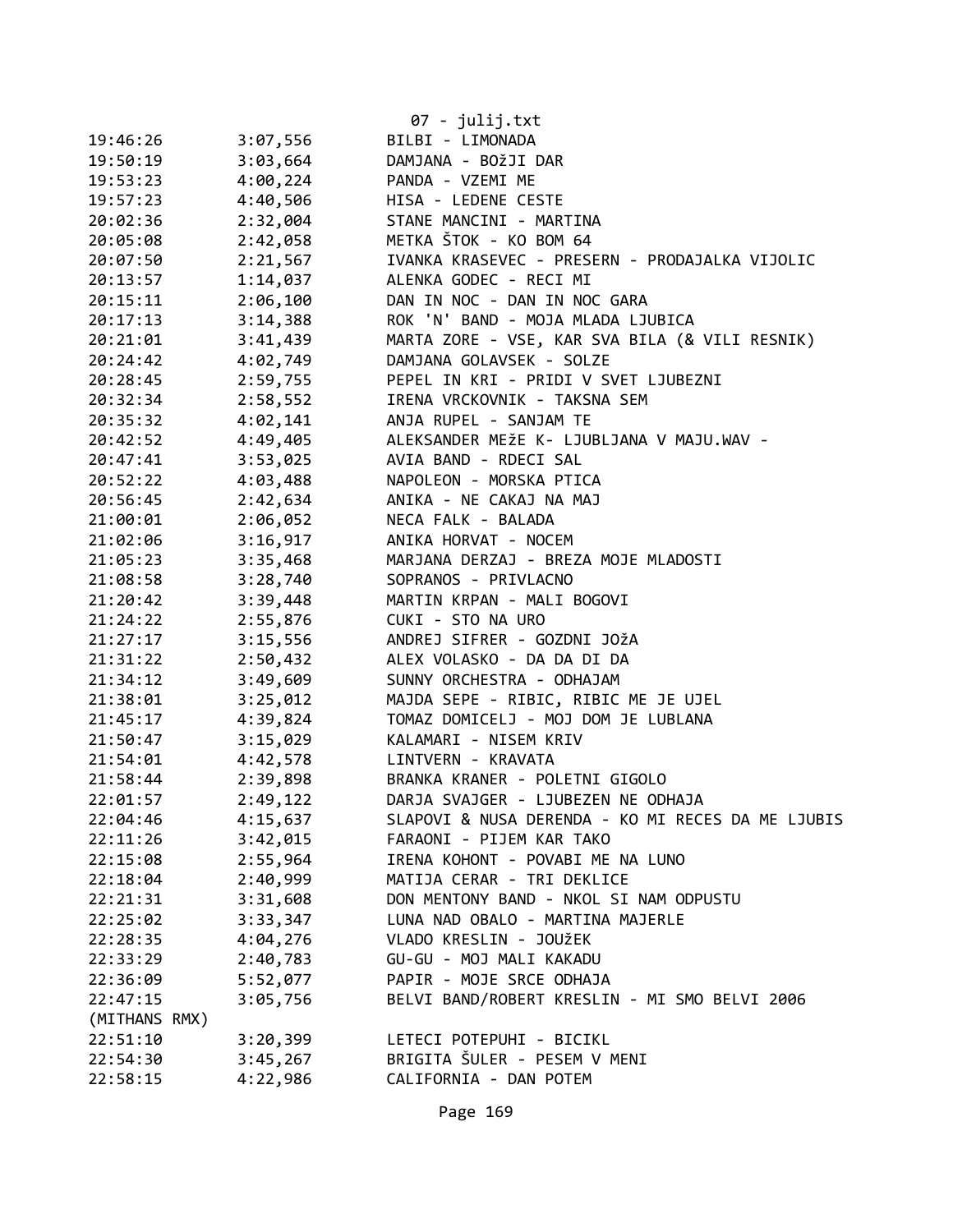|          |          | 07 - julij.txt                           |
|----------|----------|------------------------------------------|
| 23:03:12 | 3:35,552 | MARTINA SRAJ - HOCEM NAZAJ               |
| 23:06:47 | 3:46,032 | BEPOP - BREZ TEBE                        |
| 23:15:00 | 3:20,929 | BAZAR - AMERIKA                          |
| 23:18:21 | 4:12,638 | SANK ROCK - PRAVLJICA O MAVRICNIH LJUDEH |
| 23:23:18 | 3:32,043 | PETER AMBROŽ - NA PLESU                  |
| 23:26:50 | 2:43,989 | BELE VRANE - MINI MAXI                   |
| 23:30:23 | 3:47,534 | SLOVENSKI EXPRESS - IZI                  |
| 23:34:10 | 3:57,805 | DAN D - POCASI                           |
| 23:38:04 | 2:51,943 | AYNEE - NEPRESPANE NOCI                  |
| 23:45:17 | 3:03,815 | BABILON - RABIM TVOJ SMEH                |
| 23:48:20 | 3:08,865 | VILI RESNIK - KO VRBE JOKAJO             |
| 23:52:19 | 3:10,076 | ALEKSANDER MEZEK - OSAMLJENA SENCA       |
| 23:55:29 | 3:33,783 | ADI SMOLAR - ZLO POCAS                   |
| 23:59:00 | 3:02,622 | ANDRAZ HRIBAR - POMLAD                   |
|          |          |                                          |

| $0:02:36$ 3:50,801                     | ADI SMOLAR - J.C.VAN DAMME                             |
|----------------------------------------|--------------------------------------------------------|
| $0:06:24$ 3:59,113                     | KALAMARI - SVET BREZ NAPAKE                            |
|                                        | 0:10:23 4:52,006 ANDREJ SIFRER - ZBOGOM RAJ            |
|                                        | 0:15:17 2:18,681 IZTOK MLAKAR - PUNTARSKA              |
| 0:17:36 3:21,617 KINGSTON - VZEMI VSE  |                                                        |
|                                        | 0:20:55 3:13,977 WOLF - ZASAVSKI ZVONOVI               |
|                                        | 0:24:12 3:59,051 ALEKSANDER MEZEK - NASA LADJA         |
|                                        | 0:28:11 3:50,756 MARJANA DERZAJ - MUZIKA               |
|                                        | 0:32:01 3:16,747 DON MENTONY BAND - NA OBALI           |
|                                        | 0:35:21 4:25,956 PEPEL IN KRI - MISSISSIPPI            |
|                                        | 0:39:42 3:17,924 CUKI - PUNCKA Z LANENIMI LASMI        |
|                                        | 0:43:02 3:45,014 AVTOMOBILI - V MRZLIH DVORANAH        |
|                                        | 0:46:42 4:00,074 GU-GU - GU-GU PLAY FOR YOU            |
| $0:50:42$ 2:54,875                     | NECA FALK - TAKO DEKLE                                 |
| $0:53:39$ 3:16,049                     | SIMONA VODOPIVEC - DIVJI KONJI                         |
|                                        | 0:56:55 1:57,914 MATIJA CERAR - ZACARALA ME JE DEKLICA |
|                                        | 0:58:52 3:18,380 ALEKSANDER NOVAK - DA BI (RADIO EDIT) |
| $1:02:13$ 4:42,612                     | ALENKA GODEC - KONEC JE                                |
| 1:06:56 3:24,960                       | NUSA DERENDA - NE KLICI ME                             |
| 1:10:19 2:58,002 HAZARD - ROZE ZA ELZO |                                                        |
| 1:13:20 4:14,560 REGINA - TEBE NI      |                                                        |
|                                        | 1:17:34 3:10,849 KARMEN STAVEC - CE SI PRAVI           |
| $1:20:45$ 3:23,868                     | BOTRI - SONCE PO DEZJU                                 |
|                                        |                                                        |
|                                        |                                                        |
| 1:32:31 2:54,989                       | STANE MANCINI - OTOZNI TANGO                           |
| 1:35:29 2:52,988 VICTORY - HELENA      |                                                        |
|                                        | 1:38:21 3:16,675 IRENA VRCKOVNIK - TISTO NOC           |
|                                        | 1:41:38 3:08,152 NEISHA - TISTE LEPE DNI               |
| 1:44:49 3:11,042                       | VLADO KRESLIN/MARTIN KRPAN - LAHKO BI ZLETELA          |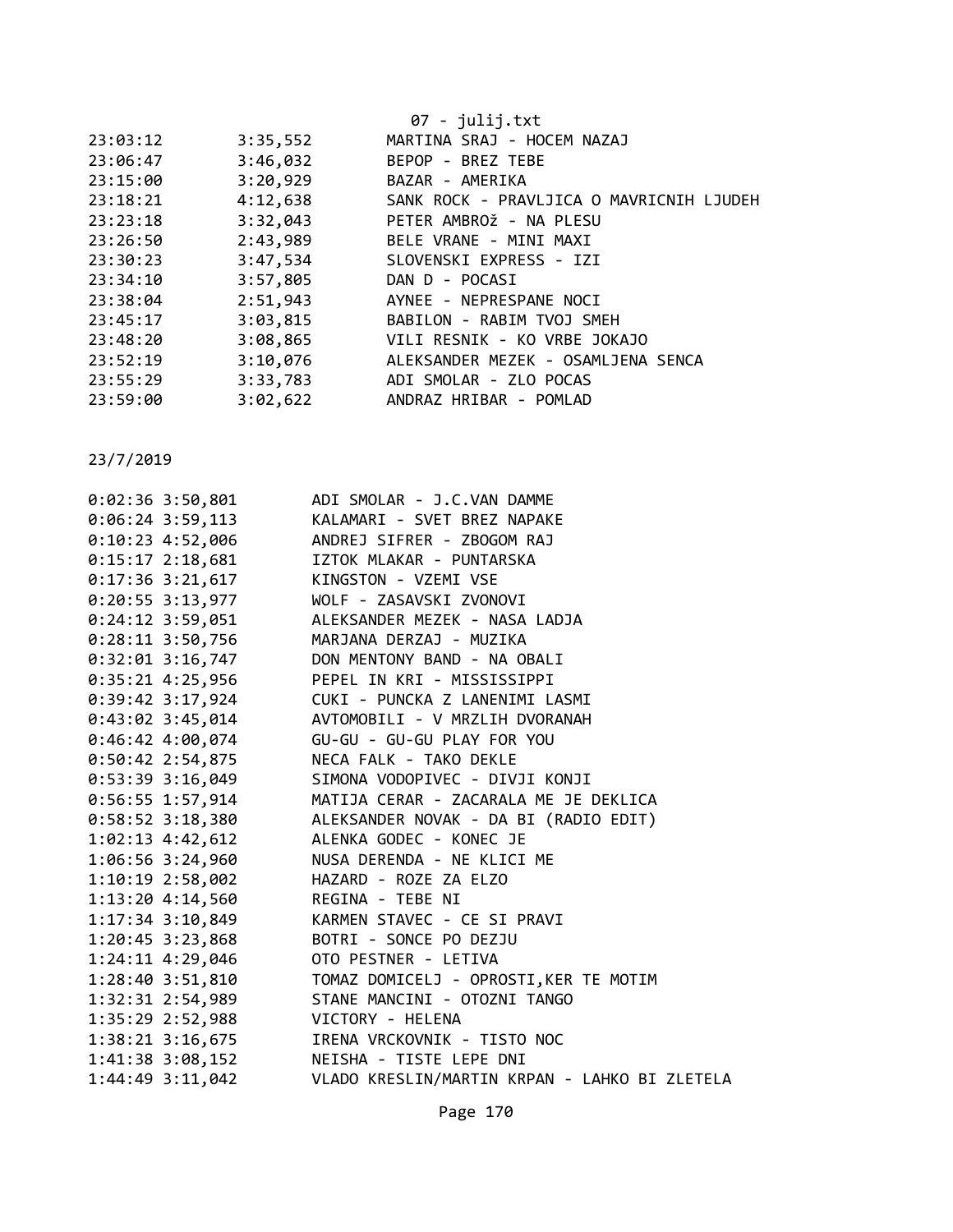|                      | 07 - julij.txt                                        |
|----------------------|-------------------------------------------------------|
| $1:47:54$ $4:11,122$ | PANDA - LJUBIMEC BREZ                                 |
| $1:52:04$ 3:40,988   | AVIA BAND - MALA MOJA                                 |
| 1:55:48 4:04,464     | ANJA RUPEL - SANJAM TE                                |
| 1:59:52 3:09,372     | JAN PLESTENJAK - 7 LET NAZAJ (NOR SEM, DA TE LJUBIM)  |
| $2:02:57$ 3:13,473   | ROK'N'BAND - VERJEMI                                  |
| $2:06:11$ 4:45,885   | MATJAZ JELEN - 100 X LAZJE                            |
| 2:10:57 3:17,974     | ALES VOLK - KAJ SPOMIN MI BO                          |
| 2:14:15 2:38,978     | BLUEGRASS HOPPERS - STARA MAMA                        |
| 2:16:56 3:47,606     | BAZAR - KO ODBIJE POLNOC                              |
| $2:20:44$ 3:19,797   | SELEKCIJA - SPOMIN                                    |
| 2:24:03 2:51,944     | MIRAN RUDAN - CVETJE IN VRTOVI                        |
| 2:26:56 2:06,554     | MAJDA SEPE - USPAVANKA ZA DNEVNO RABO                 |
| 2:29:03 2:42,025     | CASABLANCA - O, MAMA                                  |
| 2:31:47 3:28,695     | FOLKROLA - MONA                                       |
| 2:35:15 3:43,239     | ESTEFANIO BIG - POISCIVA SONCE                        |
| 2:39:01 2:59,031     | BABALOO BAND - NOCEM PESEM                            |
| 2:42:00 3:02,023     | NUDE - VESOLJKA                                       |
| $2:45:01$ $4:10,126$ | CALIFORNIA - RECI DA SI NORA NAME                     |
| 2:49:17 3:22,958     | NINA PUSLAR - ODHAJAM Z VETROM                        |
| 2:52:42 3:57,034     | MOULIN ROUGE - NAJSLAJSI POLJUBI                      |
| 2:56:32 3:02,016     | FARAONI - PINO IN MARINO                              |
| 2:59:37 4:50,926     | DRUSTVO MRTVIH PESNIKOV - TI SI VSE                   |
| 3:04:27 2:27,998     | BELE VRANE - HVALA VAM ZA VSE                         |
| $3:07:00$ 4:21,512   | MAJDA ARH - ZDAJ VEM                                  |
| $3:11:24$ $3:05,016$ | AYNEE - ZVECER                                        |
| $3:14:29$ $3:14,128$ | NUSA DERENDA & MARKO VOZELJ - NAJ NAMA SODI LE NEBO   |
| $3:17:45$ $2:34,178$ | GINO - PRAZNA POSTELJA                                |
| $3:20:22$ $3:02,891$ | IVANKA KRASEVEC - PRESERN - BREZ TEBE (WITHOUT YOU)   |
| 3:23:30 4:05,558     | ALEX VOLASKO - KRATEK DIH                             |
| $3:27:43$ 2:55,645   | YLENIA ZOBEC - PRIZNAM                                |
| 3:32:37 4:38,015     | ANDRAZ HRIBAR - KAJ MI DELAS                          |
| 3:37:57 2:55,988     | KALAMARI & ORKESTER RTV - POPOLDNE                    |
| 3:40:53 3:06,319     | MIT - MIT                                             |
| $3:44:01$ $3:48,146$ | STATIC - PROBLEM                                      |
| 3:47:49 4:26,045     | TATJANA MIHELJ - SVET V ZNAMENJU SRCA                 |
| 3:52:15 3:11,994     | GEJA - VZEL SI SONCE                                  |
| 3:55:30 3:46,807     | DAVID GROM - NAJ PADA ZDAJ DEZ                        |
| 3:59:16 3:29,005     | SUNNY ORCHESTRA - TAT ZMIKAVT                         |
|                      | STEREOTIPU - PLES V DEZJU                             |
| 4:02:45 3:41,359     |                                                       |
| 4:06:29 2:38,040     | ALENKA VIDRIH - VRTILJAK<br>ZAN SERCIC - KAJ PA MIDVA |
| 4:09:07 3:54,162     | LEA LIKAR - ODMIK OD TAL                              |
| 4:13:01 3:05,138     | ABADON - POZITIVNA ENERGIJA                           |
| 4:16:08 2:57,895     |                                                       |
| 4:19:06 3:44,021     | DAN D - ROKE                                          |
| $4:22:48$ 3:41,263   | DANI DANDOSA - GREVA TJA DO MURE                      |
| 4:26:31 3:17,008     | ANDREJ SIFRER - ZAGORSKI ZVONOVI                      |
| 4:29:48 3:22,006     | JANEZ ZMAZEK ZAN - DOTAKN SE ME Z OBCUTKOM            |
| 4:33:10 2:50,029     | SUPERNOVA - KJE STE VSI                               |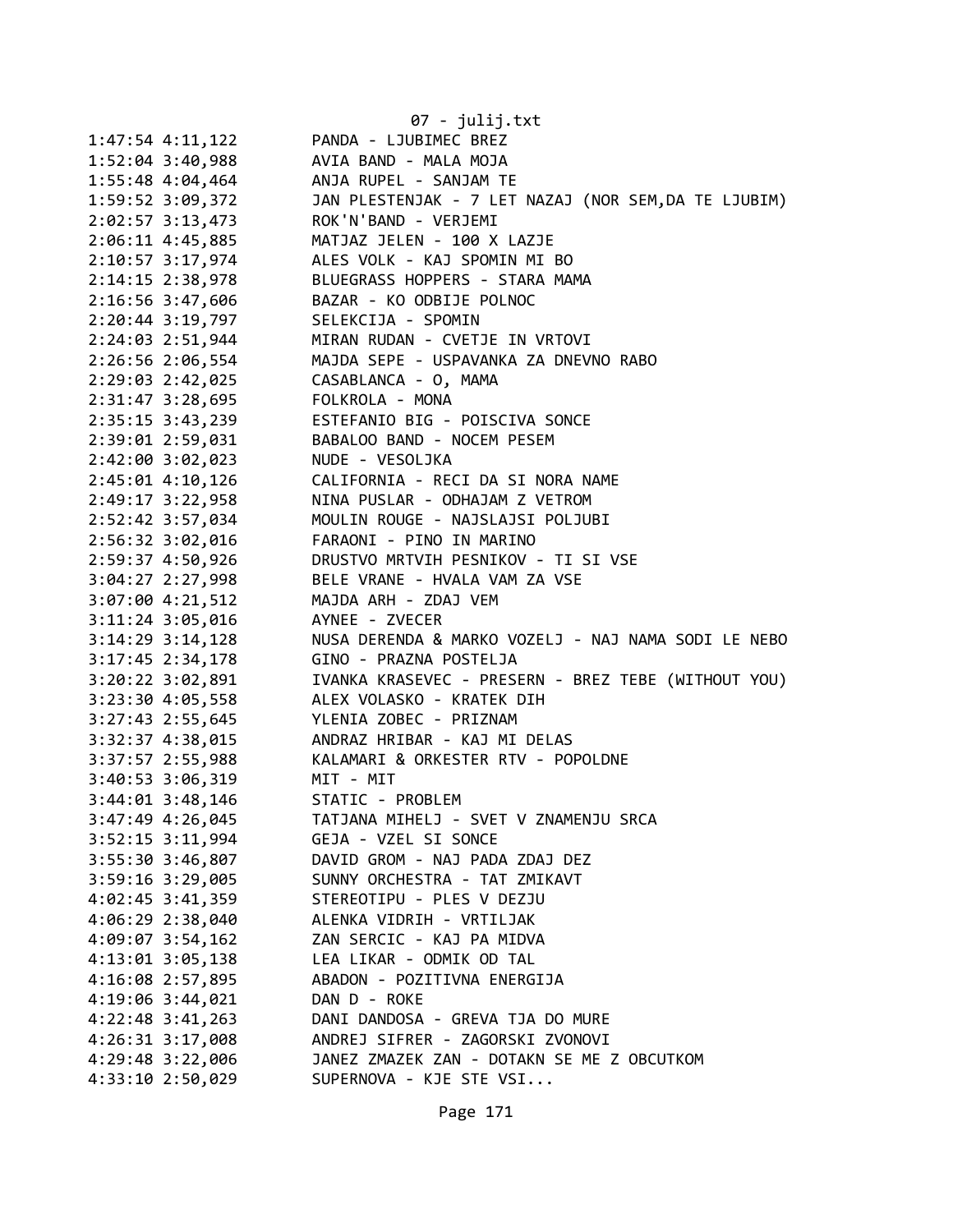| 4:36:02 2:58,811     | 07 - julij.txt<br>DITKA - NEKAJ JE V ZRAKU   |
|----------------------|----------------------------------------------|
| 4:39:01 4:08,002     | DMP - NEBO NAD BERLINOM                      |
| 4:43:09 4:05,945     | KATRINAS - V RITMU SANJ                      |
| 4:47:17 2:53,015     | VILI RESNIK - DALEC JE AMERIKA               |
| 4:50:08 3:27,553     | KINGSTON - TRI PRSTE TEQUILE                 |
| 4:53:36 2:54,012     | IVO MOJZER - POLNOCNI KAVBOJ                 |
| 4:56:32 3:06,560     | KALAMARI - SNEG                              |
| 5:00:17 2:33,320     | MATIJA CERAR - HIJA-HO                       |
| 5:02:50 3:14,219     | ANA STOKELJ - MIDVA SVA ZALJUBLJENA          |
| 5:06:04 3:40,021     | AVIA BAND - TELESKOP                         |
| 5:10:36 2:52,676     | GU-GU - GU-GU GRE V HOLLYWOOD                |
| 5:13:29 2:48,373     | BLUEGRASS HOPPERS - ŠTAJERSKA                |
| $5:16:17$ $4:02,778$ | MONIKA PUCELJ - TI OB MENI SI                |
| $5:21:20$ 4:03,271   | NAPOLEON - SANJAM                            |
| $5:25:23$ $3:42,508$ | KINGSTON - DAJ POVEJ, DAJ POVEJ              |
| 5:29:56 2:42,472     | OTO PESTNER - MNOGO SRECNIH LET OD TOD       |
| 5:32:38 3:00,272     | ULA LOZAR - NISI SAM (SLO TEXT)              |
| 5:35:38 3:27,084     | FOLKROLA - MONA                              |
| 5:39:57 3:35,294     | NEISHA - ZVEZDNI PRAH                        |
| 5:43:32 4:14,785     | PEPEL IN KRI - ENAKONOCJE                    |
| 5:47:47 2:07,871     | ROBERTO - POLETJE ODHAJA                     |
| 5:50:51 3:30,082     | ADI SMOLAR - IMAM DEKLE                      |
| 5:54:41 2:37,981     | MAJDA SEPE - LJUBLJANSKE ULICE               |
| 5:57:18 3:27,079     | ANDREJ SIFRER - ZA PRIJATELJE                |
| $6:01:23$ $4:03,051$ | BAZAR - POISCI ME                            |
|                      | 6:05:25 3:23,367 ELDA VILER - TU SI TI       |
| $6:08:49$ 3:16,995   | CUKI - LIZA                                  |
| $6:12:58$ $3:41,715$ | DAMJANA - VZEMI ME ŠE ENKRAT NOCOJ           |
| $6:16:39$ 2:57,017   | LETECI POTEPUHI - KURJA LOJTRA               |
| 6:20:37 2:58,813     | HAZARD - NAJLEPŠE PESMI                      |
| $6:23:36$ $3:32,410$ | MIRAN RUDAN - NE MISLI DA UMIRAM             |
| $6:27:29$ 3:30,626   | DON MENTONY BAND - AMERIKA                   |
| 6:31:49 2:44,005     | ROK'N'BAND - DEJ RUKN' ME                    |
| 6:34:33 3:25,482     | NECA FALK - ZA TOPOLI NEKJE SI TI            |
| 6:37:59 2:48,997     | ALENKA LESJAK - MIDVA                        |
| $6:41:40$ $4:02,295$ | MAJDA ARH - OPROSTI MI                       |
| 6:45:42 2:38,836     | IVANKA KRASEVEC - PRESERN - O TASCE, TASCICE |
| $6:48:21$ 2:53,568   | TOMAZ DOMICELJ - KAMIONAR                    |
| $6:52:11$ $3:28,763$ | DELIAL - SEJEM ZELJA                         |
| $6:55:39$ 3:48,320   | ANJA RUPEL - LJUBI ME IN NE SPRAŠUJ          |
| 7:00:05 3:49,588     | VLADO KRESLIN - ENA PESEM                    |
| 7:03:55 4:50,332     | IZTOK MLAKAR - VARSE CECA                    |
| 7:08:45 2:44,999     | STANE MANCINI - CIKLAME                      |
| 7:12:22 2:10,975     | BERTA AMBROŽ - DAN KOT DNEVI VSI             |
| 7:14:33 4:02,553     | PINOCCHIO - LJUBEZEN IZ SOLSKIH DNI          |
| 7:18:35 3:54,416     | ALENKA GODEC - SANJE                         |
|                      | ALEX VOLASKO - PRAVLJICA                     |
| 7:23:32 2:49,371     |                                              |
| 7:26:22 3:01,870     | MATJAZ JELEN - LEBDIM                        |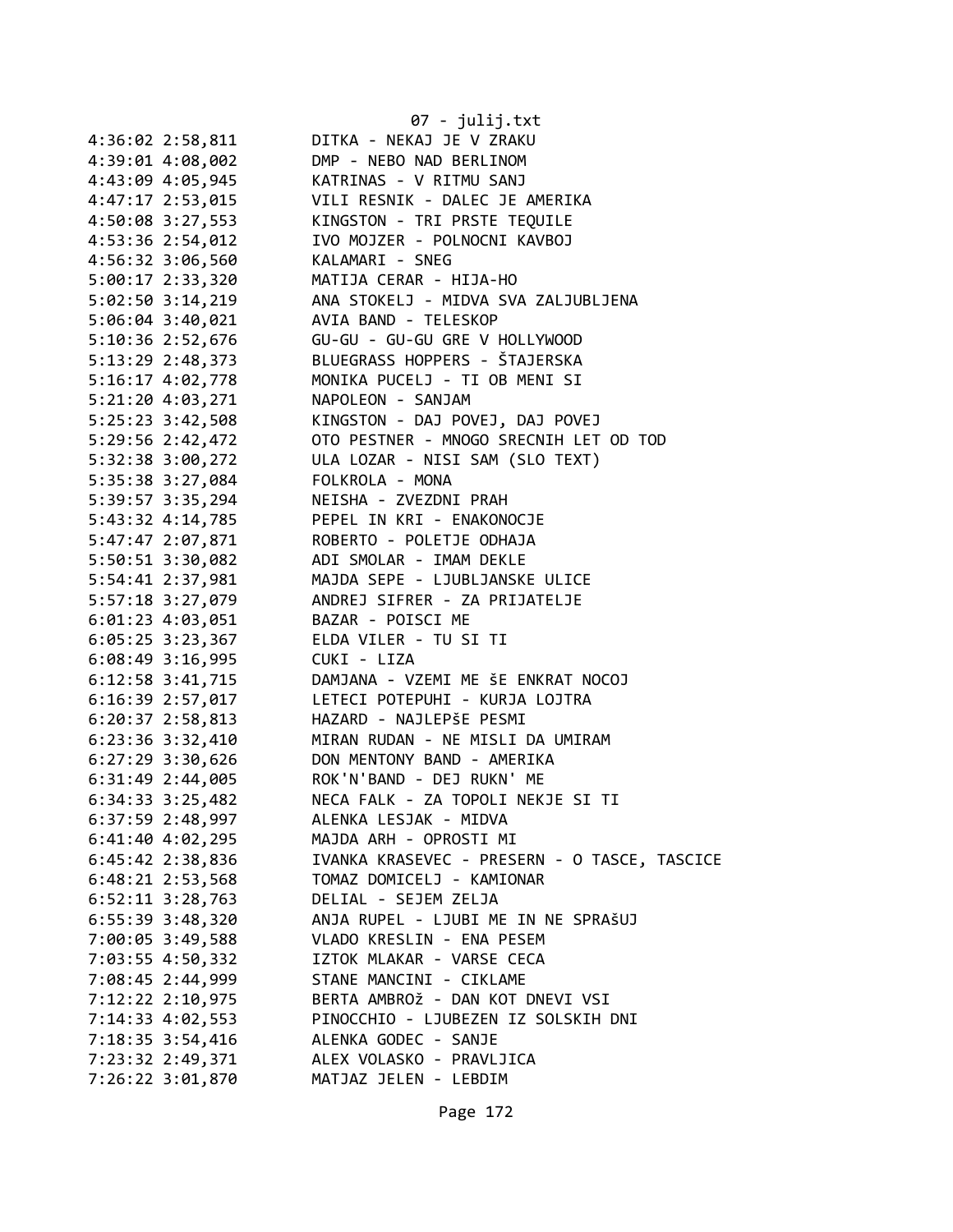|                      |                      | 07 - julij.txt                                        |
|----------------------|----------------------|-------------------------------------------------------|
| 7:30:14 3:39,822     |                      | DEŽUR - KAM SI NAMENJEN DRAGI MOJ                     |
| 7:33:53 3:30,011     |                      | AVTOMOBILI - POLETJE LJUBEZNI                         |
| 7:37:23 3:57,876     |                      | SAMO GLAVAN - NOV DAN                                 |
| 7:42:13 3:55,041     |                      | ALEKSANDER MEZEK - LJUBLJANSKE CESTE                  |
| 7:46:08 3:04,969     |                      | MANOUCHE - MED ZVEZDE IN NAZAJ                        |
| 7:50:10 3:26,009     |                      | RITEM PLANET - NEBO JE BREZ OBLACKA                   |
| 7:53:33 1:57,738     |                      | ROK 'N' BAND - NE TEŽIT                               |
| 7:55:30 3:57,005     |                      | BEPOP - ODPELJI ME                                    |
| 8:00:02 3:17,666     |                      | SUPERNOVA - NINA                                      |
| 8:03:20 4:01,968     |                      | MATEVZ SALEHAR HAMO - PRIHAJAS                        |
| 8:07:21 3:35,111     |                      | BELE VRANE - LJUBIL BOM LE                            |
| 8:11:49 3:53,635     |                      | SELEKCIJA - BELA GOLOBICA                             |
| 8:15:42 4:00,103     |                      | MARJANA DERZAJ - VRNI SE ŠE KDAJ V LJUBLJANO          |
| $8:20:45$ 4:16,193   |                      | INDIGO - DRUGACNA                                     |
| 8:25:01 2:59,846     |                      | NUDE - TAKO LEPO SI ZLOMILA MI SRCE                   |
| 8:28:01 3:38,660     |                      | VICTORY - SKUPAJ S TEBOJ                              |
| 8:32:30 3:37,099     |                      | ANIKA HORVAT - VSE SI TI                              |
| 8:36:06 3:23,002     |                      | U'REDU - NA SMARNO GORO                               |
| $8:40:22$ 3:25,385   |                      | BOTRI - OB TEBI SE MI ZROLA                           |
| 8:43:47 4:39,648     |                      | ANDREJ SIFRER & KENNY LOGGINS - KORA/PTICA IZ NEBES   |
| $8:48:18$ 3:33,223   |                      | STEREOTIPI - LJUBI ME                                 |
| 8:52:45 2:37,585     |                      | ALEŠ HADALIN - KAKO LEPO JE                           |
| 8:55:42 2:57,921     |                      | ALJA KRUSIC - NISI SAM                                |
| 8:58:40 4:30,747     |                      | HISA - MOSTOVI SO PADLI                               |
| 9:03:49 3:48,716     |                      | DAN D - GOOGLE ME                                     |
| $9:07:37$ 2:44,714   |                      | BABALOO BAND - KRALJ SVETA                            |
| 9:13:57 3:36,951     |                      | GAL GJURIN IN NINA PUSLAR - TO JE TO                  |
| 9:17:34 3:02,041     |                      | FARAONI - PINO IN MARINO                              |
| 9:21:28 2:53,458     |                      | MATIJA CERAR - KMALU BOM SPET PRI TEBI [I'LL BE HOME] |
| $9:24:43$ $2:56,013$ |                      | MATEJ KOSIR - VSO LJUBEZEN                            |
| 9:27:39 4:31,575     |                      | MARTA ZORE - OB KLICU SLOVESA (& OTO PESTNER)         |
| $9:34:01$ 5:13,837   |                      | VITA - LAZNJIVE OCI                                   |
| $9:43:34$ 3:27,356   |                      | JANKO ROPRET - VRNI SE                                |
| 9:47:02 3:51,041     |                      | GAL - KAJ VSE BI DAL                                  |
| 9:51:49 2:29,604     |                      | JANEZ ZMAZEK - HOPLA KONOPLA                          |
| 9:54:19 3:54,039     |                      | EVA BOTO - PLUS IN MINUS                              |
| 9:58:12 3:26,026     |                      | AURORA - ODPELJI ME                                   |
| 10:02:27             | 4:01,685             | VILI RESNIK - REKA ZELJA                              |
| 10:06:28             | 3:16,830             | COVERLOVER - VSE JE V GLAVI                           |
| 10:15:37             | 4:31,689             | GU-GU - LJUBIL BI SE                                  |
| 10:21:14             | 4:06,709             | GAL IN GALERISTI - PRIDI SEM                          |
| 10:25:20             | 4:47,484             | BIG FOOT MAMA - BULDOŽER<br>TONI ROM - TIVOLI         |
| 10:31:58<br>10:35:22 | 3:23,997<br>3:29,668 | IVO MOJZER - CIFRA MOŽ                                |
| 10:38:52             | 2:52,992             | DAMJANA G. & IRENA V. - SNEG JE TU                    |
| 10:44:42             | 3:20,038             | NINO ROBIC - POSLEDNJA POSTAJA                        |
| 10:48:02             | 3:26,022             | DADI DAZ - MAMIN SIN                                  |
| 10:52:22             | 3:37,591             | FOLKROLA - DOBRO JUTRO MADAME                         |
|                      |                      |                                                       |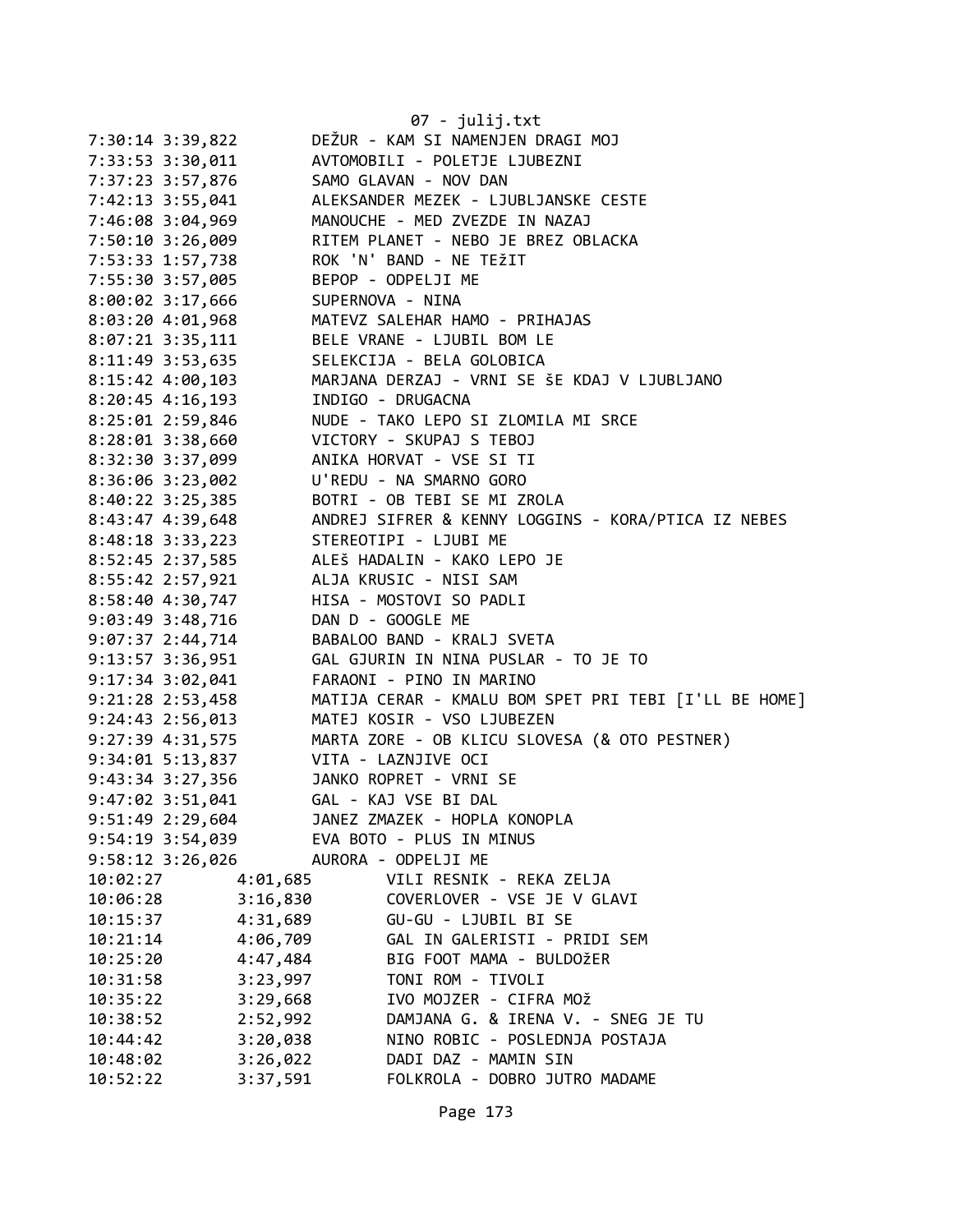|          |          | 07 - julij.txt                               |
|----------|----------|----------------------------------------------|
| 10:56:00 | 2:59,469 | NEISHA - PLANET ZA ZADET                     |
| 10:58:56 | 2:31,078 | ANDREJ SIFRER - UMAZANCI                     |
| 11:02:19 | 3:53,044 | MIRAN RUDAN - ZARADI NJE                     |
| 11:06:11 | 3:38,664 | FLIRT - KO JE NI                             |
| 11:13:08 | 3:30,522 | MAJDA SEPE - USPAVANKA ZA MRTVE VAGABUNDE    |
| 11:16:38 | 3:37,807 | ZABJAK TRIO - PISMO                          |
| 11:21:21 | 3:49,573 | DON MENTONY BAND - VLAK                      |
| 11:25:10 | 2:43,891 | VLADO KRESLIN & SEVERA GJURIN - ABEL IN KAIN |
| 11:27:53 | 3:49,643 | AGROPOP - FRANCEK PIROMANCEK                 |
| 11:33:34 | 4:33,368 | KATRINAS - MOJ ODER JE NEBO                  |
| 11:38:07 | 2:56,075 | ANDRAZ HRIBAR - KADAR SI TU                  |
| 11:44:57 | 4:15,362 | BAZAR - TINA                                 |
| 11:50:09 | 3:25,497 | PANDA - DALEC STRAN                          |
| 11:53:34 | 5:06,567 | MIA ZNIDARIC - PESEM NAMESTO ZLATNIKOV       |
| 11:59:00 | 3:33,153 | LEA LIKAR - VSI VEDO                         |
| 12:03:23 | 3:30,272 | AVTOMOBILI - ZASEBNI RAJ                     |
| 12:06:53 | 3:59,026 | AVIA BAND - TEBE SI ZELIM                    |
| 12:16:06 | 2:58,511 | TOMAZ DOMICELJ - SLOVENSKEGA NARODA SIN      |
| 12:20:10 | 3:59,174 | DREVORED - POLETNA NOC                       |
| 12:24:30 | 4:00,736 | ALENKA GODEC - DEKLE IZ ZLATE LADJICE        |
| 12:28:31 | 4:19,893 | CUKI - GREVA GOR V HRIBE                     |
| 12:34:37 | 3:30,490 | CALIFORNIA - LEDENA PTICA                    |
| 12:38:07 | 3:06,057 | ANU - VZEM' SI CAS                           |
| 12:46:13 | 3:26,494 | ANJA RUPEL - ZADNJI POLJUB                   |
| 12:50:37 | 3:42,502 | MARE B - EDINA                               |
| 12:54:19 | 4:02,736 | IZTOK MLAKAR - VANDIMA                       |
| 12:58:21 | 2:59,822 | DAMJANA GOLAVSEK - NASMEH                    |
| 13:01:52 | 4:17,606 | ADI SMOLAR - JAZ BI TE                       |
| 13:06:09 | 4:15,813 | PEPEL IN KRI - ENAKONOCJE                    |
| 13:11:37 | 2:59,429 | SAMO GLAVAN - SVOBODEN                       |
| 13:14:36 | 3:14,721 | MAJA ZUPANCIC - VABILO NA SORBET             |
| 13:17:50 | 1:52,306 | OPTIMISTI - LIMUZINA                         |
| 13:20:34 | 4:02,558 | AYNEE - SPOMLADI                             |
| 13:24:36 | 3:27,798 | PAPIR - NACIN                                |
| 13:28:04 | 3:06,583 | FRENK NOVA - NA LUNO IN<br><b>NAZAJ</b>      |
| 13:32:26 | 3:49,723 | HAZARD - MAKALONCA                           |
| 13:36:15 | 3:01,278 | KALAMARI - ZA DVAJSET LET                    |
| 13:40:30 | 3:45,141 | BABALOO BAND - PAJAC                         |
| 13:44:15 | 3:29,013 | ANIKA - ZDAJ KO SI SAMA                      |
| 13:47:44 | 2:22,222 | OTO PESTNER - TRIDESET LET (KRATKA)          |
| 13:50:51 | 3:10,969 | NANA MILCINSKI - POLETNE IMPRESIJE           |
| 13:54:01 | 4:18,880 | PERPETUUM JAZZILE - POLETNA NOC              |
| 13:58:20 | 3:09,010 | SPELA MAROLT - VSAK NOV DAN                  |
| 14:01:59 | 2:44,249 | ROK'N'BAND - MOJCA                           |
| 14:04:43 | 2:52,171 | MANOUCHE - KJE SI LUBI                       |
| 14:07:35 | 4:53,568 | SUNNY ORCHESTRA - RELAX                      |
| 14:13:42 | 2:02,021 | ALEKSANDER MEZEK - 0, LOJZIKA                |
| 14:15:44 | 2:54,107 | BLUEGRASS HOPPERS - KAMIONAR                 |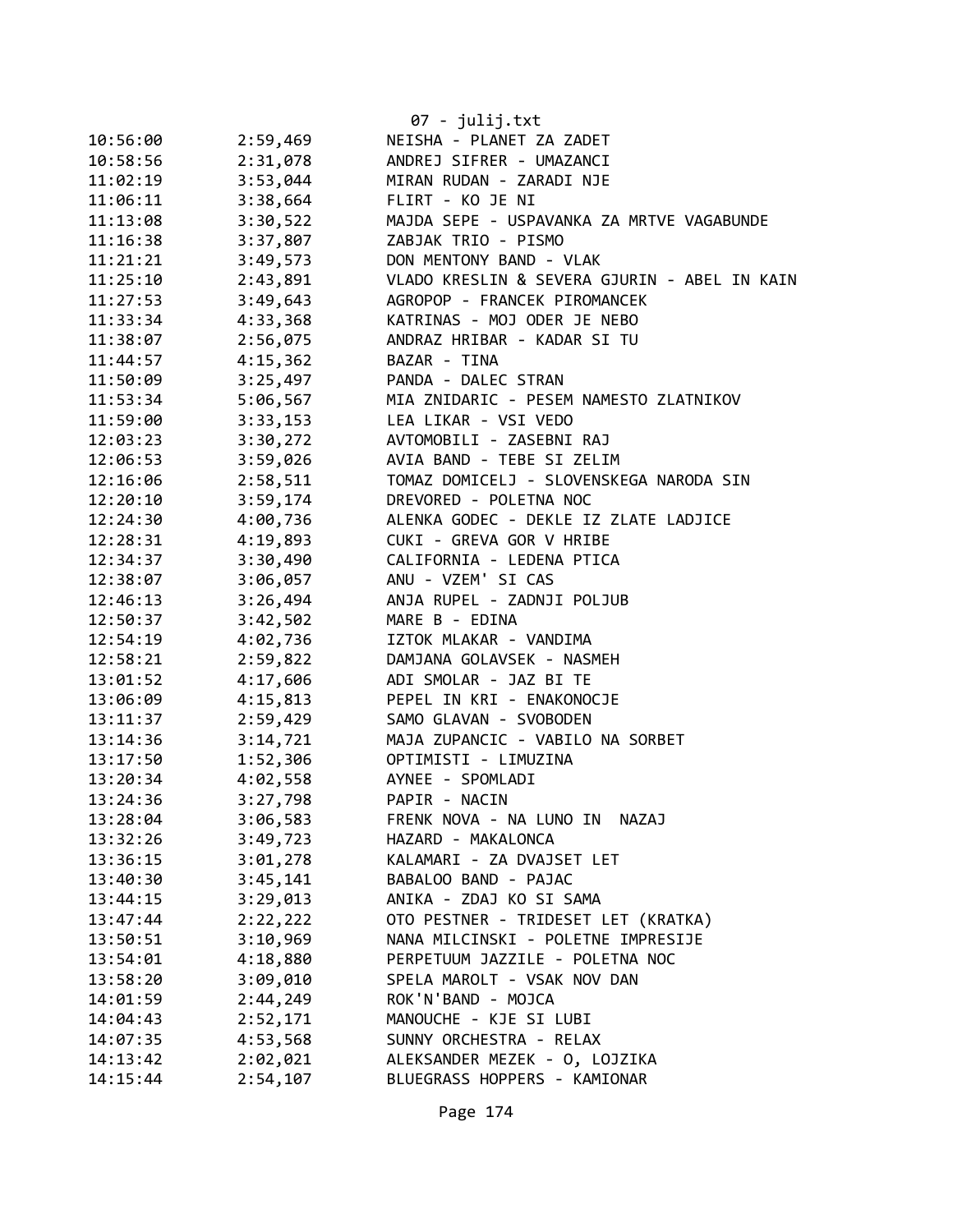| 14:18:38 | 2:11,022 | 07 - julij.txt<br>RAFKO IRGOLIC - DIKSI ZA NOCOJ                           |
|----------|----------|----------------------------------------------------------------------------|
| 14:21:40 | 3:25,134 | JELKA CVETEZAR - TOM PILIBI                                                |
|          | 3:39,994 |                                                                            |
| 14:25:05 |          | DAMJANA IN HOT HOT HOT - LJUBIM NORO<br>MARTA ZORE - PESEM JE VSE KAR IMAM |
| 14:28:45 | 3:49,023 | DANILO KOCJANCIC & MEF - TA MOSKA                                          |
| 14:33:49 | 3:38,999 |                                                                            |
| 14:37:28 | 3:45,644 | HISA - SPOZNAL SEM                                                         |
| 14:42:27 | 3:07,656 | MATIJA CERAR - GOSPOD V KRAVATI                                            |
| 14:45:34 | 3:08,365 | REGINA - NAJ LJUBEZEN ZDRUŽI VSE LJUDI                                     |
| 14:48:42 | 3:15,795 | BILBI - KOT SVA BILA                                                       |
| 14:52:43 | 3:24,132 | TATJANA DREMELJ - SAJ VEŠ DA RADA TE IMAM                                  |
| 14:56:26 | 3:23,923 | BOTRI - SONCE PO DEZJU                                                     |
| 15:00:21 | 2:40,594 | JAZZ STATION - NAGAJIV NASMEH                                              |
| 15:03:01 | 4:11,761 | LEELOOJAMAIS - TIK TAK (RADIO RMX)                                         |
| 15:07:13 | 2:21,128 | NECA FALK - BANANE                                                         |
| 15:10:47 | 2:37,110 | ALEKSANDRA CERMELJ - BEZNE MISLI                                           |
| 15:13:24 | 3:20,394 | NUSA DERENDA - ZA SLOVENIJO ŽIVIM                                          |
| 15:16:44 | 4:13,019 | 7.OKTOBER - TA DAN                                                         |
| 15:21:48 | 2:21,226 | BELE VRANE - HOROSKOP                                                      |
| 15:24:31 | 3:00,011 | MAJA KEUC - VANILIJA                                                       |
| 15:27:30 | 2:51,102 | MARJANA DERZAJ - V LJUBLJANO                                               |
| 15:31:37 | 3:09,931 | KINGSTON - BOSSA NOGA                                                      |
| 15:34:45 | 3:51,200 | HALO - ANITA NI NIKOLI                                                     |
| 15:38:36 | 2:31,846 | ALMA - PEGASTI MILIJONAR                                                   |
| 15:42:21 | 4:26,690 | ANDREJ SIFRER - SLIŠIM TRAVO RAST'                                         |
| 15:46:47 | 3:22,901 | ZABJAK TRIO - BARILOCHE                                                    |
| 15:50:55 | 3:31,105 | FARAONI - TU JE MOJ DOM                                                    |
| 15:54:26 | 4:14,889 | ESKOBARS - ILUZIJA                                                         |
| 15:58:41 | 3:03,358 | ANIKA HORVAT - V LJUBLJANO                                                 |
| 16:02:14 | 3:49,033 | KARMEN STAVEC - LJUBEZEN JE                                                |
| 16:06:03 | 3:13,829 | DARJA SVAJGER - KJE JE KDO                                                 |
| 16:10:30 | 2:32,042 | STANE MANCINI - MARTINA                                                    |
| 16:13:02 | 3:42,491 | GU-GU - LJUBICA MOJ'GA SRCA                                                |
| 16:16:44 | 2:51,561 | FOXY TEENS - PRVA LJUBEZEN                                                 |
| 16:20:27 | 2:38,186 | DAMJANA - KAJ PA TI                                                        |
| 16:23:05 | 2:47,991 | DITKA HABERI - MLADE OCI                                                   |
| 16:25:53 | 3:27,728 | TRISTAN - SRECA SE RODI V PRICAKOVANJU                                     |
| 16:30:36 | 2:37,052 | JELKA CVETEŽAR - KO BOŠ PRIŠLA NA BLED                                     |
| 16:33:13 | 3:14,038 | IRENA VRCKOVNIK - SIRENA                                                   |
| 16:36:26 | 2:48,714 | MAJDA ARH - POŠLJI MU VETER POZDRAV                                        |
| 16:40:28 | 3:43,098 | RAAY - ZIMSKA                                                              |
| 16:44:11 | 4:44,301 | TOMAZ DOMICELJ - ŠPRICER BLUES                                             |
| 16:48:55 | 4:12,012 | ANKA COP - VSAK TVOJ TRENUTEK                                              |
| 16:53:52 | 3:33,617 | KATRINAS - FUNKY BEAT                                                      |
| 16:57:26 | 3:04,956 | NANA MILICINSKI - DRAGI                                                    |
| 17:01:00 | 4:00,969 | KATJA FASINK - MOJE ZIVLJENJE                                              |
| 17:05:01 | 3:19,558 | SLAVKO IVANCIC - TISTO KAR OSTANE                                          |
| 17:08:20 | 3:45,715 | NINA PUSLAR FEAT. STISKI KVARTET - VSE KAR RECES MI                        |
| 17:12:48 | 3:19,345 | YUHUBANDA/KATJA KOREN - CE JE TO SLOVO                                     |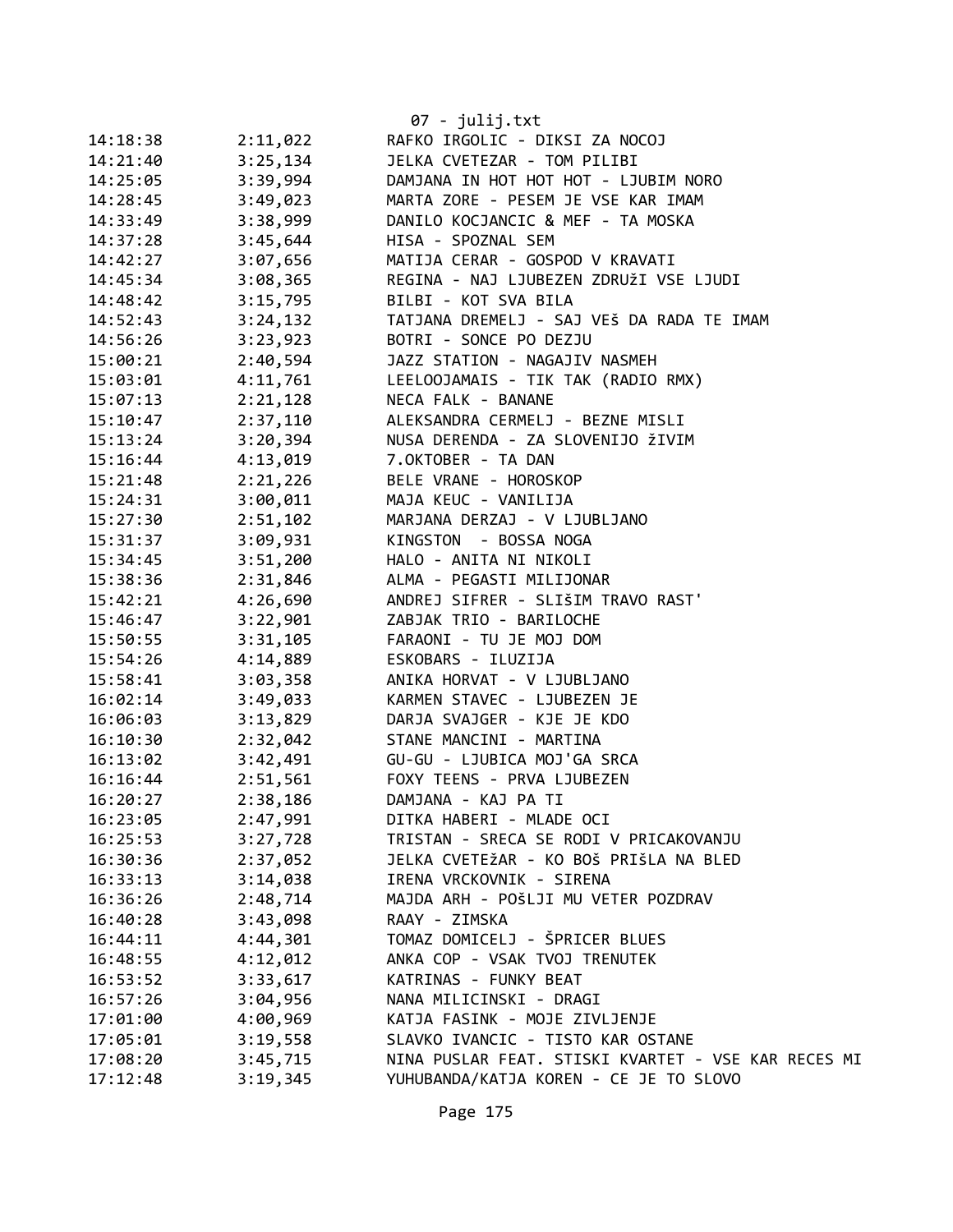|                  |          | $07 - julij.txt$                                |
|------------------|----------|-------------------------------------------------|
| 17:16:05         | 3:18,697 | AVIA BAND - NEKAJ JE V ZRAKU                    |
| 17:20:40         | 3:24,076 | NINA PUSLAR - POZDRAV Z LJUBEZNIJO              |
| 17:24:04         | 2:54,053 | NEW SWING QUARTET - TI ALI SOLA                 |
| 17:26:58         | 3:01,675 | MLADI LEVI - ODA IRENI                          |
| 17:30:38         | 3:03,077 | SAN DI EGO - BREZ TEBE                          |
| 17:33:41         | 2:55,944 | ADI SMOLAR - KO SPREGOVORIŠ                     |
| 17:36:37         | 3:46,267 | MIRAN RUDAN - ROJEN, DA TE LJUBIM               |
| 17:41:36         | 3:24,591 | PEPEL IN KRI - V MENI ŽIV JE SMEH               |
| 17:45:01         | 2:53,312 | GREGOR RAVNIK - ZDAJ JE CAS                     |
| 17:47:51         | 4:17,112 | ANJA RUPEL - NA ZADNJI POSTAJI                  |
| 17:53:01         | 4:10,356 | CALIFORNIA - NE GOVORI                          |
| 17:57:30         | 3:10,173 | SAMO GLAVAN - JASTREBI                          |
| 18:01:10         | 4:05,540 | ALEX VOLASKO - KRATEK DIH                       |
| 18:05:15         | 4:39,667 | OLIVIJA - KADAR SVA SAMA                        |
| 18:10:37         | 3:48,029 | ALENKA GODEC - RAJE MI PRIZNAJ                  |
| 18:14:25         | 3:43,998 | LETECI POTEPUHI - POJEM BLUES                   |
| 18:18:09         | 3:38,676 | DON MENTONY BAND - DOBRA MRHA                   |
| 18:23:04         | 3:43,683 | CUKI - U U U                                    |
| 18:27:09         | 4:34,870 | BAZAR - LJUBOSUMJE                              |
| 18:32:23         | 3:34,189 | HOSTNIK - U LUBLAN                              |
| 18:35:57         | 3:26,925 | IRENA KOHONT - MODRI SPEV [SONG SUNG BLUE]      |
| 18:40:06         | 3:01,024 | ALENKA VIDRIH - ZAUPANJE                        |
| 18:43:07         | 2:59,827 | AYNEE - NAJLEPŠI DAN                            |
| 18:46:06         | 3:21,016 | MARJAN NOVINA - PUNCA TEBE RAB'M                |
| 18:50:21         | 3:07,682 | ROK'N'BAND - POPULAREN PAR                      |
| 18:53:28         | 3:29,031 | IZTOK MLAKAR - BETULA                           |
| 18:56:57         | 3:50,030 | SUNNY ORCESTRA - ODHAJAM                        |
| 19:01:16         | 2:57,403 | HAZARD - ROŽE ZA ELZO                           |
| 19:04:14         | 3:30,001 | DASHA - V PRELEPI LJUBLJANI                     |
| 19:07:43         | 2:55,736 | ANDRAZ HRIBAR - MOJA MOJA                       |
| 19:11:21         | 3:17,876 | RAF - NE MOREM MISLITI NA NJO                   |
| 19:14:39         | 2:37,841 | JELKA CVETEZER - KO BOS PRISLA NA BLED          |
| 19:17:17         | 3:34,032 | BOZIDAR WOLFGANG WOLF - ZAJOKAL BOM             |
| 19:22:07         | 4:03,009 | SIMPLE - SAM                                    |
| 19:26:10         | 3:42,087 | MAJDA SEPE - PLAZ                               |
| 19:30:31         | 5:07,257 | NINA PUSLAR FT. JAN PLESTENJAK - TEBE IMAM      |
| 19:35:38         | 3:06,062 | MANOUCHE - KJE SI LUBI                          |
| 19:38:44         | 2:55,901 | BEPOP - NE SEKIRAJ SE                           |
| 19:42:20         | 4:18,337 | OTO PESTNER - TRIDESET LET (DOLGA)              |
| 19:46:38         | 2:56,658 | FOLKROLA - DVIGNIL BOM ZASTAV                   |
| 19:50:28         | 3:25,133 | ANA DEŽMAN - RADA BI                            |
| 19:53:53         | 3:46,265 | MASA - A SI MISLIL NAME                         |
| 19:57:39         | 3:29,876 | MARKO VOZELJ - LETIVA V NEBO                    |
| 20:01:38         | 3:51,841 | AVTOMOBILI - POT DOMOV                          |
| 20:05:30         | 3:07,935 | NEISHA - ZARADI UPANJA                          |
| 20:08:37         | 4:06,787 | FRENK NOVA FT. ZIBELNIK & KONECNIK - GREMO NASI |
| <b>BIATLONCI</b> |          |                                                 |
| 20:16:20         | 4:12,951 | REGINA - ŠOK                                    |

Page 176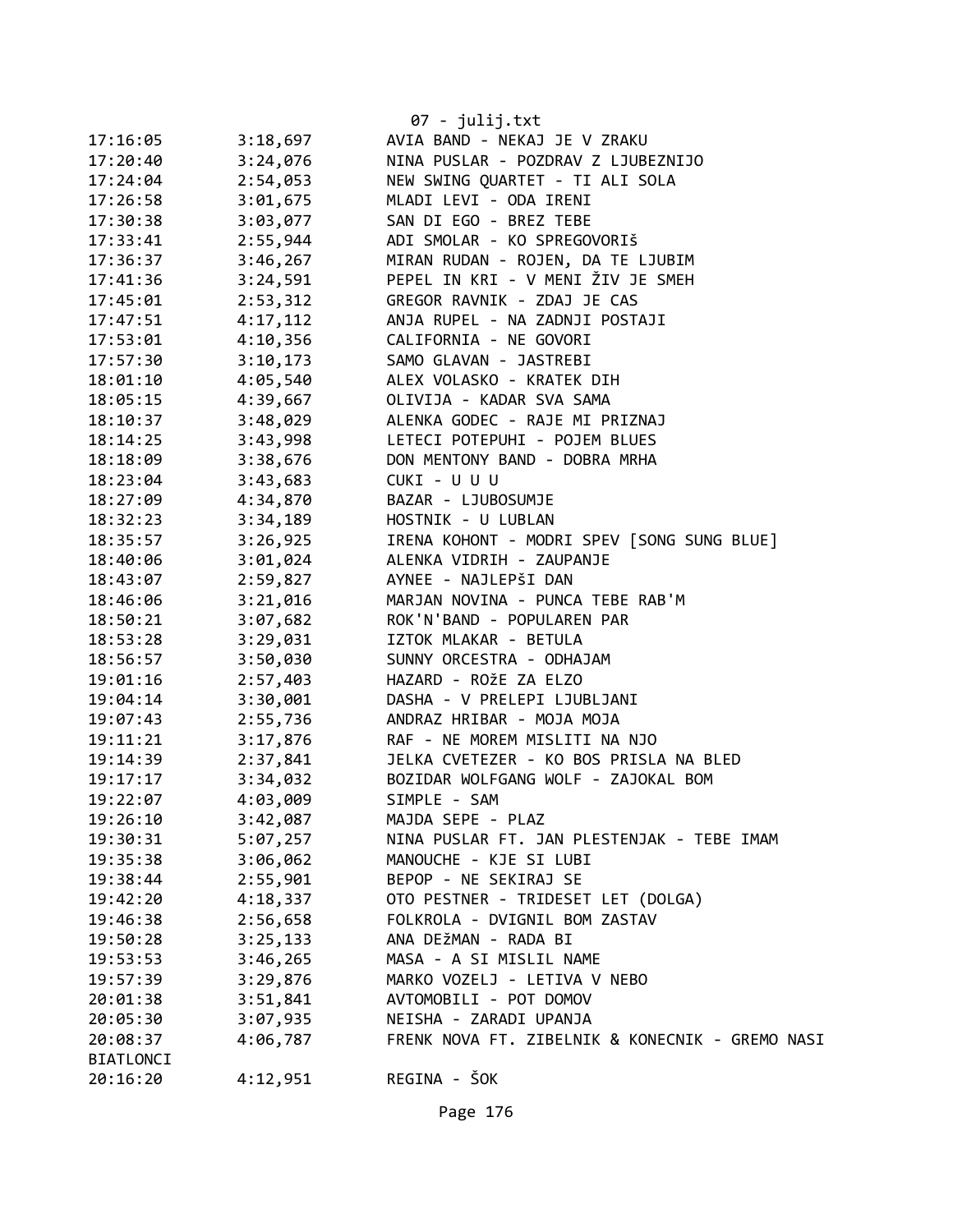|                      |                      | 07 - julij.txt<br>POLONA FURLAN - TAKA KOT SEM |
|----------------------|----------------------|------------------------------------------------|
| 20:21:15<br>20:24:47 | 3:31,472<br>3:11,988 | ALEKSANDER MEZEK - NEBO PO DEZJU               |
| 20:27:58             | 2:36,156             | OPTIMISTI - O, MOJ PAPA                        |
| 20:31:50             | 3:01,847             | JANA SUSTERSIC - GLAS SRCA                     |
| 20:34:52             | 4:32,813             | JANEZ ZMAZEK - ZGODBA O LJUDEH                 |
| 20:43:44             | 4:01,019             | DADI DAZ - KO SE STOPIL BO SNEG                |
|                      |                      | ANDREJ SIFRER - GOSTILNA ŠIFRER                |
| 20:47:45             | 4:02,254             | NUDE - SE IMAM TE RAD                          |
| 20:52:26             | 3:58,369             | FARAONI - MI LJUDJE SMO KOT MORJE              |
| 20:56:44             | 3:21,329             | VICTORY - ZAPRI OCI                            |
| 21:00:47             | 2:44,790             |                                                |
| 21:03:32             | 3:48,844             | GU-GU - ŽELIM SI NA JAMAJKO                    |
| 21:07:21             | 3:30,045             | DRUSTVO MRTVIH PESNIKOV - 25                   |
| 21:16:41             | 3:17,241             | DON JUAN - JULIJA                              |
| 21:20:52             | 2:56,004             | KALAMARI - PO NAVADI                           |
| 21:23:47             | 3:00,104             | BELE VRANE - MOJA LJUBEZEN                     |
| 21:26:47             | 3:34,592             | JANEZ BONCINA BENC - KADAR OGNJI DOGORIJO      |
| 21:31:38             | 3:15,474             | FRENK NOVA - KO TE NI                          |
| 21:34:54             | 3:17,024             | KINGSTON - HOTEL MODRO NEBO                    |
| 21:38:06             | 3:38,999             | MARTIN KRPAN - TO NI POLITICEN SONG            |
| 21:44:42             | 2:14,847             | JOŽICA SVETE - SONCE SIJE NA PORTOROZ          |
| 21:46:57             | 3:32,946             | DAZ - SRECEN                                   |
| 21:51:07             | 3:50,119             | ADI SMOLAR - J                                 |
| 21:54:57             | 4:15,920             | PANDA - EN KORAK                               |
| 21:59:55             | 3:37,699             | TOMAZ DOMICELJ - BLUES NA DEŽEVEN DAN          |
| 22:03:33             | 3:03,750             | ROYAL FLASH - VSE BI DAL                       |
| 22:06:37             | 3:19,158             | DARJA SVAJGER - OB MENI                        |
| 22:13:14             | 3:51,942             | DAN D - JUTRANJA (ORIGINAL)                    |
| 22:17:06             | 3:05,175             | MONIKA PUCELJ - NIC NE USTAVI ME               |
| 22:21:00             | 4:04,602             | NINA PUSLAR - NI ONA                           |
| 22:25:05             | 2:59,388             | SANJA GROHAR - GREH V PESKU                    |
| 22:28:04             | 3:11,761             | POP DESIGN - ZATE                              |
| 22:32:32             | 4:55,681             | NAPOLEON - VRNI SE                             |
| 22:37:27             | 2:47,915             | SONJA GABERSCEK - ANDREJ                       |
| 22:44:09             | 3:32,938             | BAND 501 - ÈAS SE USTAVI                       |
| 22:47:42             | 2:09,023             | MATIJA CERAR - KAJ MI MAR                      |
| 22:50:30             | 3:57,017             | VILI RESNIK - KER VES, DA TE LJUBIM            |
| 22:54:27             | 4:22,929             | MARTA ZORE - POZABIL SI NA VSE                 |
| 22:58:50             | 3:52,032             | NECA FALK - LJUBIMEC MOJ                       |
| 23:03:24             | 2:41,275             | PEPEL IN KRI - CHANSON D'AMOUR                 |
| 23:06:05             | 3:34,543             | DEZUR - MORJE CAKA                             |
| 23:14:54             | 2:55,953             | ANJA RUPEL - V LJUBLJANO                       |
| 23:17:50             | 3:56,007             | ANIKA - NISVA DOBER PAR                        |
| 23:22:39             | 1:21,388             | SAMO GLAVAN - OMEJEN                           |
| 23:24:00             | 3:56,182             | NUSA DERENDA - MODRO MORJE                     |
| 23:27:54             | 4:16,487             | ALENKA GODEC - ZDAJ GA POZNAM                  |
| 23:33:27             | 4:05,191             | VLADO KRESLIN - V PARKU ZA GRADOM              |
| 23:37:32             | 3:32,666             | ORLEK - HENRIK IN ROZIKA                       |
| 23:46:04             | 3:44,489             | AVIA BAND - ZEMLJA PLEŠE                       |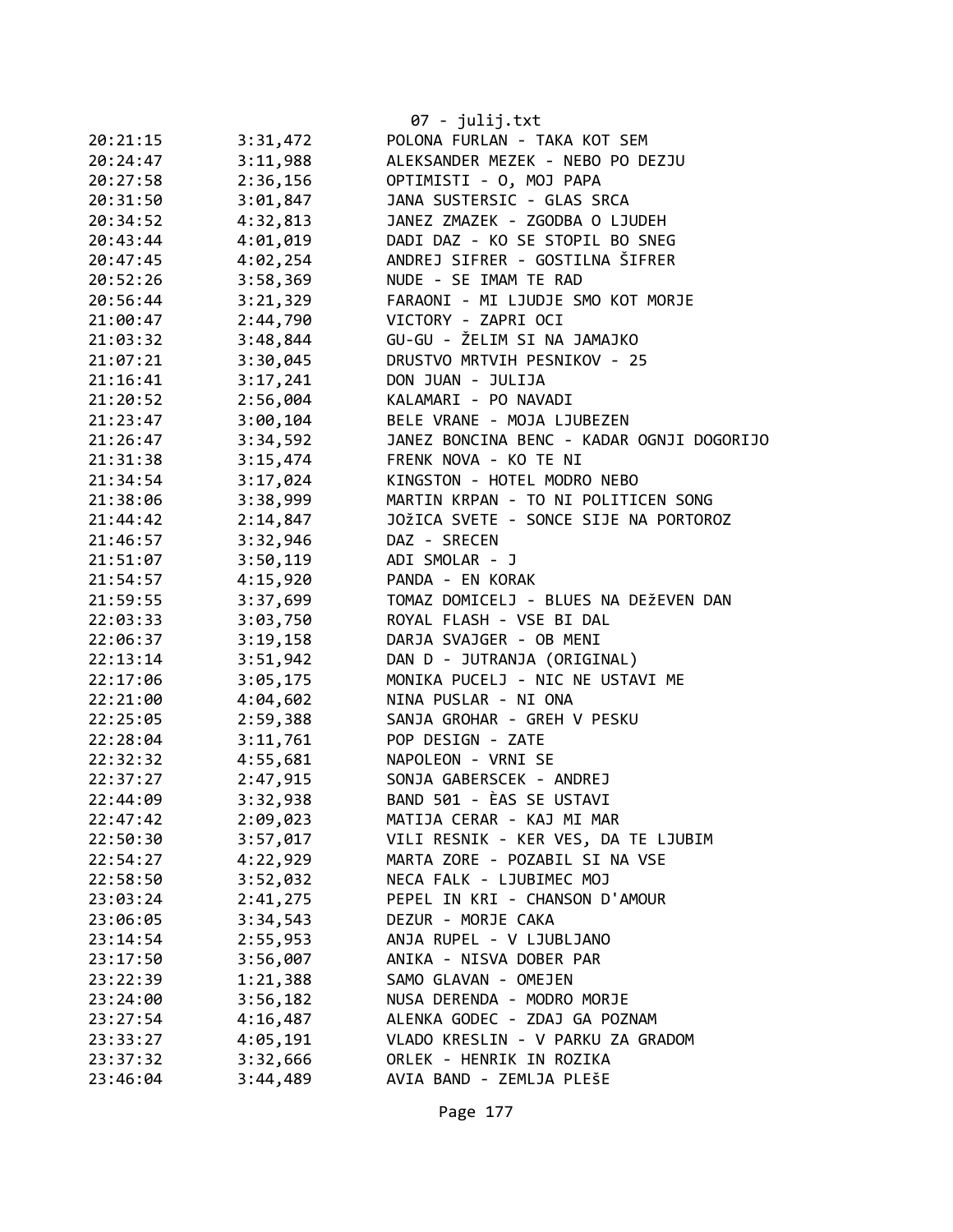|          | 07 - julij.txt |                                        |  |  |
|----------|----------------|----------------------------------------|--|--|
| 23:50:28 | 3:05,837       | S.MUGERLIH & R.ROLIH - NA TVOJI STRANI |  |  |
| 23:53:33 | 4:21,489       | BAZAR - SI ŠE JEZNA NAME               |  |  |
| 23:57:55 | 2:59.879       | KING FOO - ZIVE SANJE                  |  |  |

| 0:01:37 3:36,858     | FARAONI - SKRIVNOST                         |
|----------------------|---------------------------------------------|
| $0:05:13$ 3:22,355   | COVERLOVER - V SRCE                         |
| $0:08:36$ 3:54,972   | IVAN HUDNIK - TANJA                         |
| $0:12:33$ 3:41,771   | VICTORY - MI MAMO SE FAJN                   |
| $0:16:15$ 3:00,016   | MARINA MARTENSSON - BLIZU                   |
| $0:19:15$ 4:04,774   | DAN D - POCASI                              |
| $0:23:22$ 2:58,966   | CALIFORNIA/MZ HEKTOR - 1 MILJO OD OBALE     |
| $0:26:18$ 3:41,896   | CUKI - LJUBI ME, LJUBI                      |
| $0:29:57$ 3:13,978   | GU-GU - HONOLULU BABY                       |
| $0:33:14$ 4:12,664   | SANK ROCK - PRAVLJICA O MAVRICNIH LJUDEH    |
| $0:37:25$ 3:31,806   | KINGSTON - MINI BIKINI                      |
| $0:40:55$ 4:10,946   | VLADO KRESLIN - ODPIRAM OKNO                |
| 0:45:03 3:57,982     | POP DESIGN/VILI RESNIK - KO SI NA TLEH      |
| $0:49:01$ 3:51,012   | ADI SMOLAR - J.C.VAN DAMME                  |
| $0:52:50$ 3:22,539   | MIRAN RUDAN - RAD JO IMAM                   |
| $0:56:14$ 2:33,978   | MARJANA DERZAJ - ZVEZDE PADAJO V NOC        |
| $0:58:48$ 3:18,457   | ALEKSANDER NOVAK - DA BI (RADIO EDIT)       |
| 1:02:06 3:32,975     | ALENKA GODEC/PERPETUUM JAZZILE - MESTO SANJ |
| $1:05:41$ 3:14,986   | PEPEL IN KRI - LJUBLJANSKI GRAD             |
| 1:08:55 3:57,993     | ANIKA - OGENJ IN LED                        |
| 1:12:53 3:46,641     | NINA PUSLAR - LEPA SI                       |
| 1:16:38 4:13,036     | SUPERNOVA - POBEGNI Z MANO                  |
| $1:20:51$ $3:53,773$ | BEPOP - LOKOMOTIVA                          |
| 1:24:40 3:41,039     | NUDE - PEPELKA                              |
| $1:28:20$ $3:38,011$ | BOTRI - JA IN NE                            |
| 1:31:55 2:57,385     | LARA KADIS - ZDAJ SEM TU                    |
| 1:34:52 3:00,547     | MLADI LEVI - ODA IRENI                      |
| 1:37:55 3:53,854     | MOULIN ROUGE - NE KLICI ZVEZDE Z NEBA       |
| 1:41:49 2:58,063     | DON MENTONY BAND - HOPLA KONOPLA            |
| 1:44:46 3:29,515     | NEISHA - PRIDEJO CASI                       |
| 1:48:15 3:49,050     | KARAMELA - KO SI MI PRVIC REKLA NE          |
| $1:52:04$ 3:20,693   | MANOUCHE - STISN SE K MEN                   |
| 1:55:25 3:38,879     | BAZAR - PORTOROZ 1905                       |
| 1:59:06 2:22,229     | MESTNI POSTOPACI - ELEKTRIK SONJA           |
| 2:01:28 3:16,025     | EDVIN FLISER - TAM KJER SEM DOMA            |
| $2:04:44$ 3:14,129   | SELL OUT - POPOLN DAN                       |
| 2:08:00 3:05,037     | AVTOMOBILI - LJUBEZEN NE STANUJE TU         |
| 2:11:03 2:54,782     | NATASA & ZIBELNIK - ZAME SI                 |
| 2:13:55 2:28,437     | DAZ - RAD BI TE VIDEL ZGORAJ BREZ 2015      |
| 2:16:26 3:32,523     | PLANET GROOVE - SONCE                       |
| 2:19:59 2:43,015     | IRENA VRCKOVNIK - POVABI ME                 |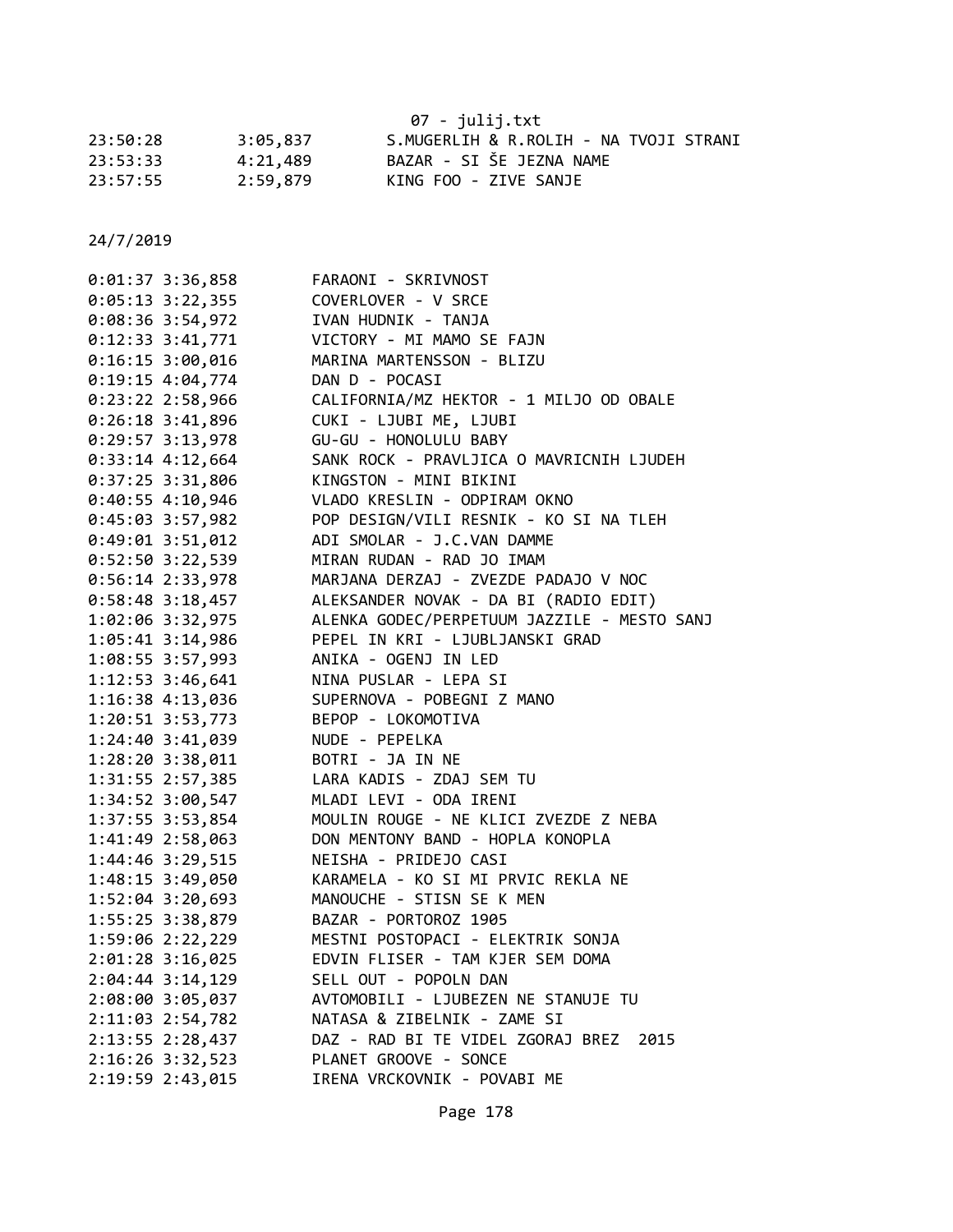|                    | 07 - julij.txt                                 |
|--------------------|------------------------------------------------|
| 2:22:41 3:28,247   | KLEPAC IN GUSTINCIC - MOJE OCI                 |
| 2:26:10 3:28,550   | SONJA GABERSCEK - BRESKVICE                    |
| 2:29:38 4:08,080   | AURORA - SVOJE DUSE POET                       |
| 2:33:46 3:04,996   | LIDIJA KODRIC - PRIDI ZA MOJ ROJSTNI DAN       |
| 2:36:54 3:55,011   | NAPOLEON - HOCEM TE NAZAJ                      |
| 2:40:49 3:24,801   | ZABJAK TRIO - MORALITETA                       |
| 2:44:13 4:08,304   | MARTINA SRAJ - PLESETA                         |
| 2:48:24 3:36,804   | ANDREJ SIFRER - SEDEM PIJANSKIH NOCI           |
| 2:52:00 2:40,488   | ANABEL - OB KAVI                               |
| 2:54:41 2:08,906   | BLUEGRASS HOPPERS - PO NOVEM LETU BOLJSE BO    |
| 2:56:52 3:19,878   | ANETTE - DANES                                 |
| 3:00:12 4:04,840   | DRUSTVO MRTVIH PESNIKOV - POD OBLAKOM          |
| 3:04:05 3:09,014   | ROK'N'BAND - TINA                              |
| 3:07:15 3:30,888   | MITJA PODLESNIK - DO SRCA                      |
| 3:10:46 3:30,899   | D.A.Z. - OPROSTI MI (2015 EDIT)                |
| 3:14:16 3:11,766   | VENERA - DISKO KLUB                            |
| 3:17:31 2:56,035   | ANDRAZ HRIBAR - MOJA MOJA                      |
| 3:20:25 3:38,824   | HAZARD - VSAK JE SAM                           |
| 3:24:04 3:10,961   | RED QUA - VAL MORJA                            |
| 3:27:17 3:32,002   | DAMJANA GOLAVSEK - MODRI HORIZONT              |
| 3:30:49 3:08,903   | BRANKA KRANER - LJUBLJANSKI ZVON               |
| 3:33:56 3:51,880   | APOLONIA - TA OBCUTEK                          |
| 3:37:50 3:19,841   | SELEKCIJA - SPOMIN                             |
| 3:41:09 2:21,541   | IVANKA KRASEVEC - PRESERN - PRODAJALKA VIJOLIC |
| 3:43:31 4:48,000   | OTO PESTNER - VRACA SE POMLAD                  |
| 3:48:21 4:02,852   | MAJDA ARH - NORI DAN                           |
| 3:52:24 3:18,539   | FLORA EMA LOTRIC & PARIS - JUTRANJA ROSA       |
| 3:55:42 3:20,843   | LETECI POTEPUHI - BICIKL                       |
| 3:59:05 4:59,038   | ALENKA VIDRIH - ZAVESA                         |
| 4:04:04 4:05,987   | TATJANA GROS - ZATO SEM NORO TE LJUBILA        |
| 4:08:10 3:34,456   | BILBI - HVALA ZA VIJOLICE                      |
| 4:11:47 3:24,114   | BRO FEAT. POLONA LEBEN - RAZSTA                |
| 4:15:11 2:59,203   | YLENIA ZOBEC - DAN KOT IZ SANJ                 |
| 4:18:10 3:28,058   | GINO - DAN BREZ SKRBI                          |
| 4:21:40 3:03,008   | DEKAMERONI - SAVA SUMI                         |
| 4:24:40 3:26,909   | FLIRT - INJA                                   |
| 4:28:07 3:41,549   | IVANA HONSIC - RDECA NIT                       |
| 4:31:51 3:05,765   | JANEZ ZMAZEK ZAN - NA DOPUSTU                  |
| 4:34:57 3:46,598   | TANGELS - TI SI POLETJE                        |
| 4:38:43 3:16,866   | MERISSA IN FREEWAY - ZA MINUTO                 |
| 4:42:03 3:24,869   | FARAONI - TO JE ZIVLJENJE BREZ NEBA            |
| 4:45:27 3:35,810   | NEW SWING QUARTET - OBRTNIKI                   |
| 4:49:03 3:15,646   | NUSA DERENDA - NAJ MI DEZ NAPOLNI DLAN         |
| 4:52:20 3:56,022   | FRANCO MERKATORI - MA, NE OKOL' GOVORT         |
| 4:56:17 4:16,804   | DAN D - KO HODIS NAD OBLAKI                    |
| 5:01:08 2:29,254   | ELDA VILER - TI SI MOJA LJUBEZEN               |
| 5:03:37 3:50,034   | BABALOO BAND - KO SEM SAM                      |
| $5:07:27$ 4:08,100 | ADI SMOLAR - SPOMIN NA MAJ                     |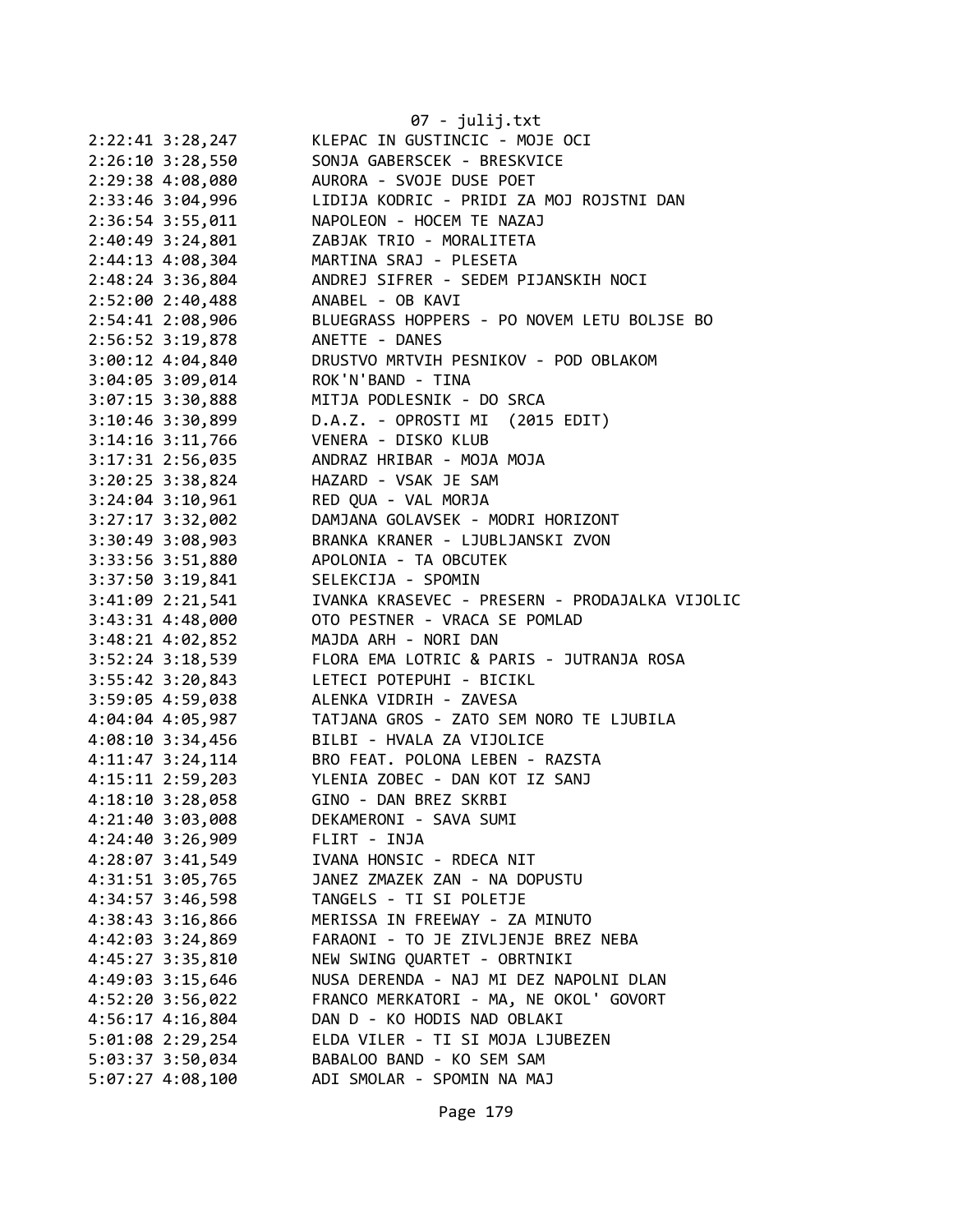|                      | 07 - julij.txt                                                           |
|----------------------|--------------------------------------------------------------------------|
| 5:12:26 2:45,053     | ANDREJ SIFRER - ENA BOLHA                                                |
| 5:15:11 3:34,136     | SAMO GLAVAN - SAHIST                                                     |
| $5:18:45$ 4:04,263   | NECA FALK - VSI LJUDJE HITIJO                                            |
| $5:23:46$ $3:19,222$ | KALAMARI- BYE BYE.WAV -                                                  |
| 5:27:05 2:57,752     | ANDREJA CAMERNIK - UJEMIVA VETER                                         |
| 5:30:54 3:28,079     | GU-GU - DNEVI, KI PRIHAJAJO                                              |
|                      | BYE THE WAY - NEMIR V MENI                                               |
| 5:34:22 3:02,041     | DON MENTONY BAND - DAJ POVEJ MI                                          |
| 5:37:24 4:57,748     |                                                                          |
| 5:43:12 4:05,954     | VICTORY - DAN BREZ TEBE (ORIGINAL)<br>TOMAZ DOMICELJ - ŽIVLJENJE JE LEPO |
| 5:47:18 3:23,510     |                                                                          |
| 5:51:37 3:13,621     | KALAMARI - KOSCEK NEBA                                                   |
| 5:54:50 4:12,206     | MARTIN KRPAN - SOVRAZNIK NE SPI                                          |
| 5:59:37 3:04,786     | DITKA HABERL - NAD MESTOM SE DANI                                        |
| $6:02:41$ 5:02,871   | ALEKSANDER MEZEK - PODARJENO SRCU                                        |
| $6:07:44$ 3:15,892   | DANILO KOCJANCIC - POGUM                                                 |
| $6:11:50$ $3:21,137$ | MARJANA DERZAJ - DIXIELAND BAND                                          |
| $6:15:11$ $3:48,924$ | ANU - DEKLE Z NASLOVNICE                                                 |
| 6:19:59 3:33,237     | ANJA RUPEL - PRIHAJA JESEN                                               |
| $6:23:32$ $3:58,722$ | CALIFORNIA/MZ HEKTOR - LE SPOMINI (MODERNI MIX)                          |
| $6:27:48$ 5:27,548   | IZTOK MLAKAR - ŠTEFANA IN BARTOLIN                                       |
| 6:34:06 4:08,040     | ANIKA - LAHKO NOC PIRAN                                                  |
| $6:38:14$ $4:12,300$ | FARAONI - JAZ TE NIMAM RAD                                               |
| $6:43:17$ 3:09,545   | KARMEN STAVEC - SEM KAR SEM                                              |
| $6:46:26$ 2:29,289   | BELE VRANE - SPOMIN                                                      |
| 6:48:55 3:06,997     | HAZARD - OTROCI PANKRTOV                                                 |
| 6:52:58 4:08,437     | HALO - JIMMY HUE                                                         |
| 6:57:06 3:27,595     | SOPRANOS - SONG ZA VSE LJUDI                                             |
| 7:01:08 3:54,952     | VLADO KRESLIN - NEKEGA JUTRA, KO SE ZDANI                                |
| 7:05:03 4:12,081     | PANDA - GREM SVOJO POT                                                   |
| 7:10:06 3:49,869     | ALENKA GODEC - ODKAR SI TU                                               |
| 7:13:55 3:05,022     | AYNEE - ZVECER                                                           |
| 7:17:00 4:11,007     | ANIKA HORVAT - PLIMA                                                     |
| 7:22:10 2:25,828     | MAJDA SEPE - SUSTARKI MOST                                               |
| 7:24:35 1:35,527     | MATIJA CERAR - PROMETNIK                                                 |
| 7:26:10 2:34,995     | SING & SONG - ZENSKE                                                     |
| 7:28:45 3:36,942     | BOTRI - NAZAJ                                                            |
| 7:33:13 4:14,993     | BLUEGRASS HOPPERS - AVTOMAT                                              |
| 7:37:28 3:37,112     | HISA - ZAMAN                                                             |
| 7:41:56 3:56,735     | BOZIDAR WOLFGANG WOLF - EDINO TI                                         |
| 7:45:52 4:00,414     | AVIA BAND - KO BI JI MISLI BRAL                                          |
| 7:50:48 3:15,783     | NULA KELVINA - KAKO NAJ TE POGRESAM                                      |
| 7:54:03 3:41,715     | A.KOLMAN & G.RIJAVEC - NA BOZICNO NOC                                    |
| 7:57:45 4:01,807     | DARJA SVAJGER - DARILA                                                   |
| 8:02:21 4:24,007     | BAZAR - TINA                                                             |
|                      |                                                                          |
| 8:06:35 2:59,983     | REGINA - DAN NAJLEPSIH SANJ<br>NUSA DERENDA - CEZ DVAJSET LET            |
| 8:10:26 3:52,446     |                                                                          |
| 8:14:18 3:31,799     | TOM TOM - ZVEZDE VEDO                                                    |
| 8:17:49 2:50,857     | PEPEL IN KRI - PO BITKI SO GENERALI VSI                                  |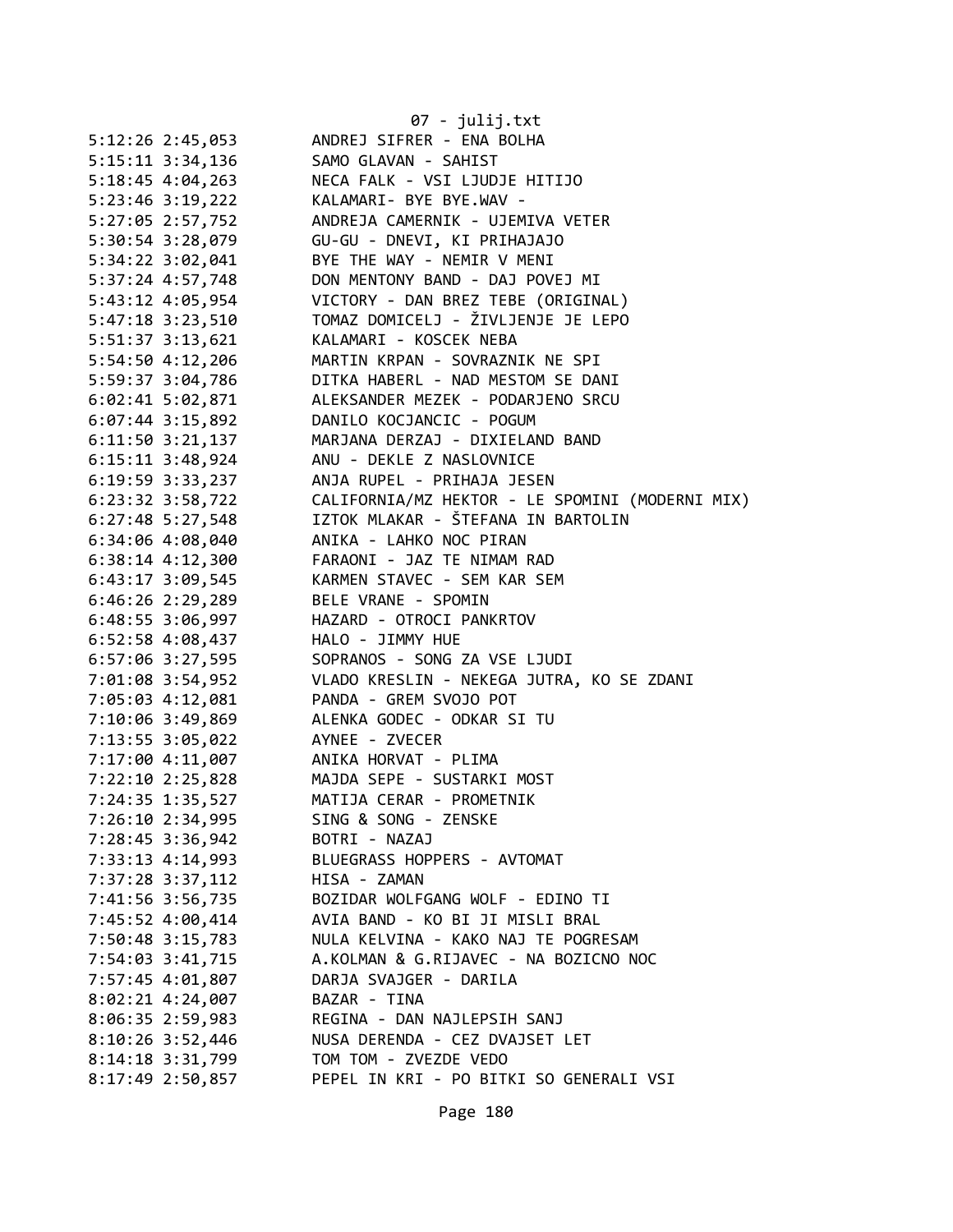|                      |                  | 07 - julij.txt                                                                                             |
|----------------------|------------------|------------------------------------------------------------------------------------------------------------|
|                      | 8:21:39 4:30,051 | PETER PAN - ODPELJAL TE BOM                                                                                |
|                      | 8:26:09 2:27,022 | BARBARA JARC - ZAPLEŠIMO TWIST                                                                             |
|                      |                  | 8:28:35 4:29,951 ROK'N'BAND - BAMBINA                                                                      |
|                      |                  | 8:33:56 2:44,975 CUKI - SVETILNIK LJUBEZNI                                                                 |
| 8:36:41 2:39,942     |                  | TOMO JURAK - CE JO NEBI VZEL BI BIL BEDAK                                                                  |
| 8:40:12 4:02,778     |                  | MAJDA ARH - NORI DAN                                                                                       |
| 8:44:14 3:47,059     |                  | AJDA IVSEK & BEST COMPANY - NAJ TE OMAMA NE PREMAMI                                                        |
| 8:48:01 3:32,447     |                  | MONI KOVACIC - NASMEH POLETNIH DNI                                                                         |
| 8:52:28 2:59,533     |                  | ANDRAZ HRIBAR - ZASPALA SI                                                                                 |
|                      |                  | 8:55:28 3:02,516 BLACK CAT - NIKOLI                                                                        |
|                      |                  |                                                                                                            |
|                      |                  | 9:02:38 3:03,047 DADI DAZ - KRALJICA SRCA                                                                  |
|                      |                  | 9:05:41 3:53,984 LEELOOJAMAIS - NE ZAMERI MI                                                               |
|                      |                  | 9:13:47 2:38,983 STANE MANCINI - BESEDA LJUBLJANA                                                          |
|                      |                  |                                                                                                            |
|                      |                  | 9:16:26 2:54,068 BERTA AMBROŽ - TIVOLSKI PASTIRCEK<br>9:20:12 2:56,979 DAMJANA IN HOT HOT - JE TO LJUBEZEN |
|                      |                  |                                                                                                            |
|                      |                  | 9:23:09 3:42,733 PAPIR - SRAJCA                                                                            |
|                      |                  | 9:27:13 3:57,816 DAN D - POCASI                                                                            |
|                      |                  | 9:32:58 3:16,567 AVTOMOBILI - VSE ZA SVOBODO<br>9:36:10 4:45,942 JANEZ ZMAZEK - NA DRUGI STRANI            |
|                      |                  | 9:44:36 3:37,160 NEZA DROBNIC - MOJA DEZELA                                                                |
|                      |                  |                                                                                                            |
|                      |                  | 9:48:13 2:16,684<br>9:51:26 3:34,228 ATLANTIX - ATLANTIS                                                   |
|                      |                  |                                                                                                            |
| 9:55:00 4:50,907     |                  | DRUSTVO MRTVIH PESNIKOV - TI SI VSE                                                                        |
| 10:00:41             | 4:04,796         | SKEEBEEP - ENOSTAVNO                                                                                       |
| 10:04:45             |                  | 4:16,321 MARTA ZORE - ZDAJ GA POZNAM (& ALENKA GODEC)                                                      |
| 10:13:53<br>10:17:34 |                  | 3:41,004 KINGSTON - KAM HITIS?                                                                             |
|                      |                  | 2:45,983<br>1:46,293 POP DESIGN - NEKOC BOM ZBRAL POGUM<br>3:47,174 MAJA JAJALO - BESEDE BREZ POMENA       |
| 10:21:08             |                  |                                                                                                            |
| 10:22:54             |                  |                                                                                                            |
|                      |                  | 10:26:41  2:41,432  DAMJANA - PRIJATELJ                                                                    |
| 10:30:55             |                  | 3:24,075 ADI SMOLAR - JAZ SEM NOR                                                                          |
| 10:34:19             | 3:28,630         | ALEKSANDER MEZEK - MESTO BREZ SRCA                                                                         |
| 10:37:47             | 3:17,628         | MALITA GOLOB - MOJA DEZELA SLOVENIJA                                                                       |
| 10:44:39             | 3:34,019         | BILBI - HVALA ZA VIJOLICE                                                                                  |
| 10:48:13             | 2:20,532         | LIDIJA KODRIC - PASTIR KOSTJA                                                                              |
| 10:51:25             | 3:00,845         | ANDREJ SIFRER - TO SE GOVORI                                                                               |
| 10:54:26             | 3:41,018         | IVAN HUDNIK - ZELENE LIVADE S TEBOJ                                                                        |
| 10:58:07             | 3:06,230         | MANOUCHE - TAMALA                                                                                          |
| 11:02:04             | 3:00,671         | SAN DI EGO - TO JE TO                                                                                      |
| 11:05:04             | 4:15,827         | SAMO GLAVAN - TUJERODNA INVAZIJA                                                                           |
| 11:14:00             | 3:52,005         | MATJAZ JELEN & EASY FING. - POLETNA NOC                                                                    |
| 11:17:52             | 2:57,843         | MARTIN KRPAN - NJEN TRENUTEK PRIHAJA                                                                       |
| 11:21:37             | 3:10,328         | ALEKSANDER NOVAK - KAKO SE POCUTIS (RADIO EDIT)                                                            |
| 11:24:47             | 2:55,481         | TOMAZ DOMICELJ - PUNCA ZA VSE                                                                              |
| 11:27:43             | 3:32,720         | LEA LIKAR - PRIDE TAK DAN                                                                                  |
| 11:32:49             | 3:40,818         | KATJA LEVSTIK - ORION                                                                                      |
| 11:36:29             | 3:35,124         | ANJA RUPEL - NISI MOJ                                                                                      |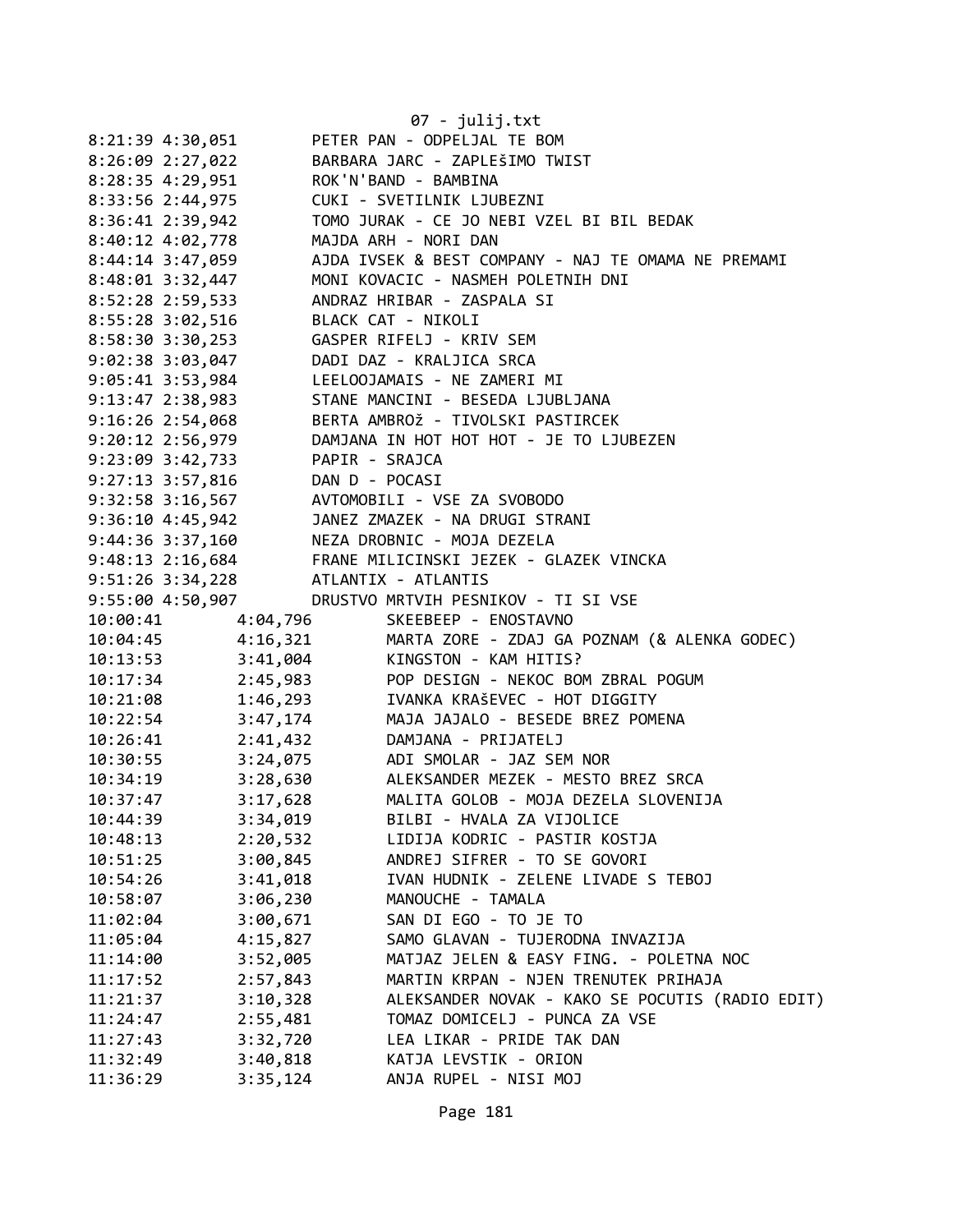|               |          | 07 - julij.txt                                   |
|---------------|----------|--------------------------------------------------|
| 11:44:49      | 4:15,133 | FOLKROLA - MARUŠKA                               |
| 11:49:56      | 3:16,638 | KATARINA GALIC - POVEJ MI                        |
| 11:53:12      | 2:58,128 | HAZARD - ZABLODA V MODRIH KAVBOJKAH              |
| 11:56:10      | 2:26,999 | SANK ROCK - AL' OSTANEM AL' NAJ GREM             |
| 11:58:37      | 3:39,132 | DON MENTONY BAND - DOST' 'MAM                    |
| 12:03:07      | 4:34,458 | HULAHOOP - PARITVENI PLES                        |
| 12:07:41      | 2:15,886 | BELE VRANE - MI MLADI                            |
| 12:14:15      | 3:38,248 | SOPRANOS - POD ZVEZDAMI                          |
| 12:17:53      | 3:37,502 | KARMEN STAVEC - FANT IZ PRAVLJICE                |
| 12:22:18      | 3:10,558 | NANA MILCINSKI - PESEM O VETRU                   |
| 12:25:50      | 2:19,909 | OTO PESTNER - RITEM JUTRA                        |
| 12:28:10      | 4:24,892 | HALO - DAM TI JUTRA                              |
| 12:34:08      | 4:45,238 | NUDE - NAVIJALA SLOVENIJA                        |
| 12:38:53      | 4:11,207 | IZTOK MLAKAR - REPUBLIKA PALMA DE COCCO          |
| 12:47:20      | 3:07,892 | ALENKA GODEC - V MENI JE MOC                     |
| 12:51:20      | 4:03,776 | ELDA VILER - LASTOVKE                            |
| 12:55:24      | 3:25,869 | SWEETSOLOGY - GREVA TJA (RADIO EDIT)             |
| 12:58:49      | 3:10,897 | PANDA - LINO                                     |
| 13:02:37      | 3:14,080 | IRENA VRCKOVNIK - VCERAJ IN DANES                |
| 13:05:51      | 3:15,238 | NECA FALK - ON JE REKEL SONCE                    |
| 13:10:21      | 3:28,689 | POPSING - VPRASAJ NOCOJ SRCE                     |
| 13:13:50      | 3:04,228 | BOTRI - JAZ SEM IN                               |
| 13:16:54      | 3:27,996 | MARJANA DERZAJ - GRENKA REKA                     |
| 13:21:25      | 4:24,212 | ANIKA HORVAT - PREBUDI SE                        |
| 13:25:49      | 2:46,914 | DARJA SVAJGER - PRISLUHNI MI                     |
| 13:28:36      | 3:13,422 | NINA PUSLAR - SLADOLED Z VESOLJEM PROSIM         |
| 13:32:34      | 3:22,049 | TOMO JURAK - KO BODO COLNI ZADNJIC V NOC ODPLULI |
| 13:35:55      | 4:30,076 | PEPEL IN KRI - SONCE POMLADI                     |
| 13:41:41      | 3:50,723 | URSA & PR - KJE SO TISTE STEZICE                 |
| 13:45:29      | 3:24,338 | BABALOO BAND - NENAJAVLJEN GOST                  |
| 13:48:53      | 4:14,002 | CALIFORNIA/MZ HEKTOR - NE POZABI ME              |
| 13:54:15      | 3:04,121 | CUKI - SRECA ME JE ZAPUSTILA                     |
| 13:57:18      | 2:46,093 | MATIJA CERAR - LJUBEZEN V APRILU [APRIL LOVE]    |
| 14:00:41      | 4:33,851 | FLIRT - NJENA BALADA (V MENI IN TEBI)            |
| 14:05:10      | 3:20,022 | JAN PLESTENJAK - SMEH IN SOLZE                   |
| 14:08:30      | 3:10,467 | ALEX VOLASKO - TVOJI NASMEHI                     |
| 14:12:56      | 3:14,957 | ROK'N'BAND - VERJEMI                             |
| 14:16:11      | 4:27,020 | VLADO KRESLIN - TISTA CRNA KITARA                |
| 14:21:41      | 4:04,109 | AVTOMOBILI - OBLJUBLJENA                         |
| 14:25:45      | 2:30,816 | RAFKO IRGOLIC - CARMEN                           |
| 14:28:15      | 2:57,996 | JAKA SVOLJSAK - Z VLAKOM NA MORJE                |
| 14:31:57      | 4:48,537 | PAPIR - LEPO MI JE S TEBOJ                       |
| 14:36:46      | 3:47,972 | SIMONA VODOPIVEC - DOBROJE, DA ZENSKA SEM        |
| 14:41:49      | 3:59,056 | GU-GU - GU-GU PLAY FOR YOU                       |
| 14:45:48      | 3:05,778 | BELVI BAND/ROBERT KRESLIN - MI SMO BELVI 2006    |
| (MITHANS RMX) |          |                                                  |
| 14:48:54      | 3:17,633 | DADI DAZ - IN GREM NAPREJ                        |
| 14:53:19      | 3:40,675 | EVA CERNE - KDAJ CE NE ZDAJ                      |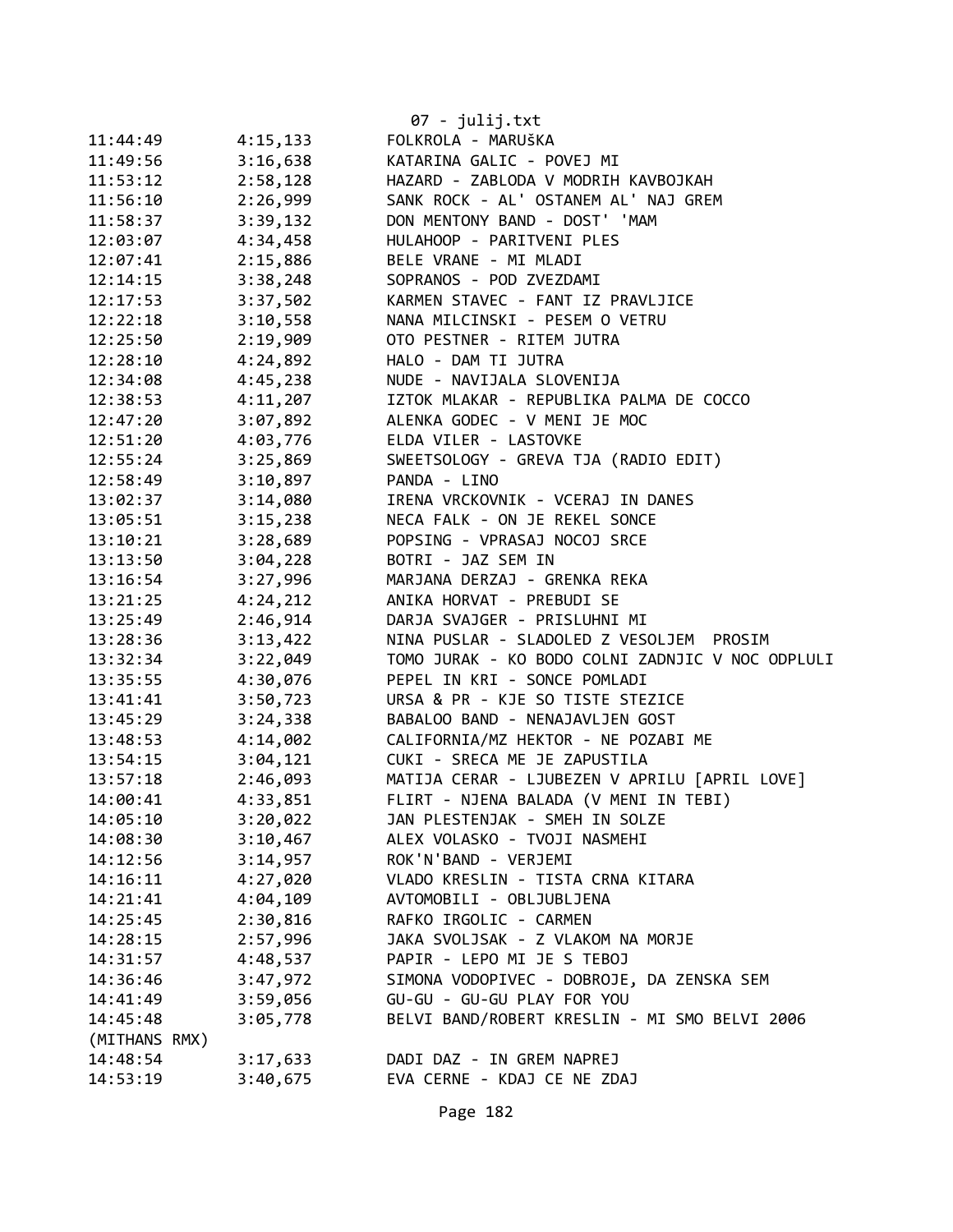|          |          | $07 - julij.txt$                                   |
|----------|----------|----------------------------------------------------|
| 14:56:59 | 3:29,025 | MONIKA BAJUK - POGLEJ V NEBO                       |
| 15:01:05 | 3:58,266 | MAJDA SEPE - POJ KITARA MOJEGA SRCA                |
| 15:05:03 | 4:18,971 | JANEZ BONCINA BENC - NA NOGE                       |
| 15:10:37 | 3:37,282 | KATRINAS - LETIM                                   |
| 15:14:15 | 3:55,934 | VICTORY - ZIVETI SPET                              |
| 15:18:10 | 3:44,398 | ANDREJ SIFRER - KO BOM UMRL                        |
| 15:22:58 | 2:54,704 | BLUEGRASS HOPPERS - KAMIONAR                       |
| 15:26:14 | 3:16,785 | FARAONI - SLAVOSPEV                                |
| 15:30:15 | 4:15,668 | SLAPOVI & NUSA DERENDA - KO MI RECES DA ME LJUBIS  |
| 15:34:31 | 3:19,992 | VLADO KRESLIN & NEISHA - KAKOR ZVEZDI NA NEBU      |
| 15:37:50 | 3:44,350 | ADI SMOLAR - ZAVOD ZA ZAPOSLOVANJE                 |
| 15:42:50 | 3:25,959 | VILI RESNIK - ZDAJ JE CAS                          |
| 15:46:16 | 3:54,987 | ALEKSANDER MEZEK - LJUBLJANSKE CESTE               |
| 15:51:19 | 3:09,911 | VIP BAND - KA PA TO                                |
| 15:54:28 | 3:18,143 | MARTA ZORE - MENI SI ŽIVLJENJE                     |
| 15:57:46 | 3:56,031 | NEW SWING QUARTET - FANTJE                         |
| 16:02:19 | 3:37,795 | SARA KOBOLT - NE ZNAM NA KONEC NEBA                |
| 16:05:56 | 2:50,864 | METKA ŠTOK - MOŠKI IN ŽENSKA                       |
| 16:08:47 | 3:22,571 | DAN D - KOZLAM                                     |
| 16:13:25 | 3:39,353 | MAJDA ARH - SANJAJVA                               |
| 16:17:04 | 4:04,492 | ANJA RUPEL - SANJAM TE                             |
| 16:22:12 | 3:57,315 | TOMAZ DOMICELJ - POGREŠAM TE                       |
| 16:26:09 | 1:59,030 | BETI JURKOVIC - PRODAJALKA VIJOLIC                 |
| 16:28:08 | 3:00,056 | FOLKROLA - POLNA LUNA                              |
| 16:31:52 | 3:32,013 | BAZAR - DOBER DAN                                  |
| 16:35:18 | 3:09,115 | KALAMARI - BREZ TEBE                               |
| 16:38:27 | 2:48,068 | AYNEE - NA MORJE                                   |
| 16:42:31 | 2:38,767 | ZLATA OGNJANOVIC - NE CAKAJ NA MAJ                 |
| 16:45:09 | 3:43,687 | DEJAN LAPANJA - TU IN ZDAJ                         |
| 16:48:53 | 2:25,816 | NULA KELVINA - MASKERADA                           |
| 16:52:26 | 4:43,346 | SAMO GLAVAN - KRETENIZACIJA                        |
| 16:57:09 | 2:59,015 | ZABJAK TRIO - GORENJSKA                            |
| 17:00:42 | 2:15,082 | STANE MANCINI - TAM, KAMOR GRE VETER SPAT          |
| 17:02:56 | 4:47,000 | ORLEK - ADIJO KNAPI                                |
| 17:07:43 | 3:53,496 | REGINA - LIZA LJUBI JAZZ                           |
| 17:12:19 | 3:37,354 | GAL - CAS BO NA MOJI STRANI                        |
| 17:15:56 | 3:23,009 | KINGSTON - KO BO PADAL DEZ                         |
| 17:20:33 | 5:06,044 | ALENKA GODEC - STOJ MARIJA                         |
| 17:25:39 | 3:01,193 | GAL GJURIN - NISEM KRIV                            |
| 17:28:40 | 3:30,019 | MARTIN KRPAN - KAR JE STARO SE NOVO ZDI            |
| 17:33:04 | 4:00,553 | AVIA BAND - TEBE SI ŽELIM                          |
| 17:37:04 | 2:39,330 | ICE - STARA GARA                                   |
| 17:40:59 | 3:22,039 | OTO PESTNER - ZGODBA ZA DVA                        |
| 17:44:21 | 4:19,929 | SLOVENSKI EXPRESS - IZGUBLJEN                      |
| 17:48:41 | 3:14,781 | KARMEN STAVEC - VZEMI MOJO DLAN                    |
| 17:53:05 | 3:29,900 | MILAN PECOVNIK PIDZI - NOCOJ BOM PLESAL LE S TEBOJ |
| 17:56:35 | 2:43,976 | IVO MOJZER - NJENE CRNE OCI                        |
| 17:59:52 | 2:33,939 | MAJDA SEPE IN NINO ROBIC - BELE LADJE              |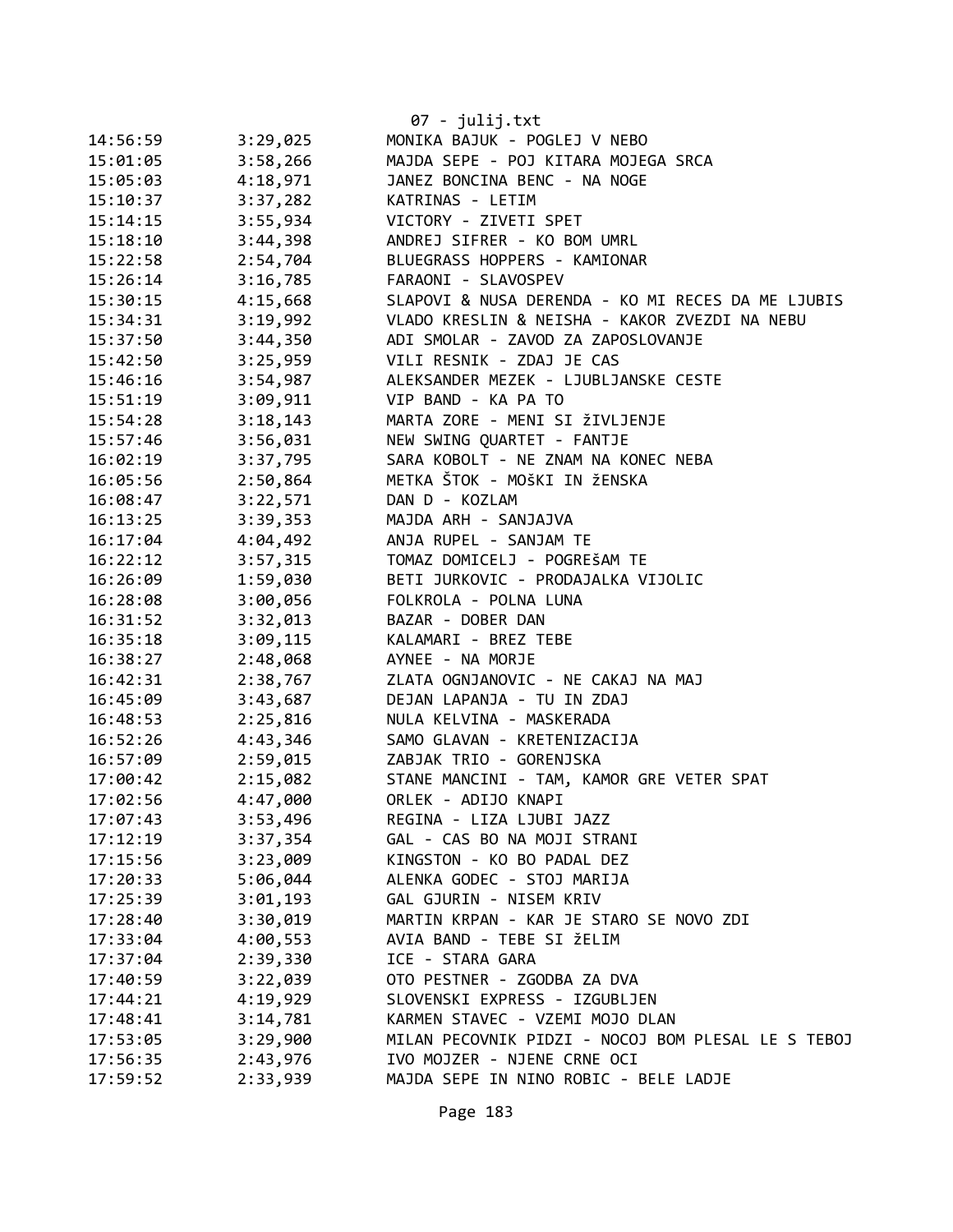|          |          | 07 - julij.txt                            |
|----------|----------|-------------------------------------------|
| 18:02:26 | 3:39,090 | NOCNA PTICA - GLAS SIREN                  |
| 18:06:05 | 3:35,921 | MANOUCHE - BI ŠLA NAPREJ                  |
| 18:10:23 | 4:55,023 | IZTOK MLAKAR - MARJO SPINEL               |
| 18:15:13 | 3:34,524 | PEPEL IN KRI - JEANETTE                   |
| 18:18:48 | 3:33,934 | E.V.A. - KAKO LEPO TE SRE AT BO SPET      |
| 18:23:36 | 3:40,566 | DON MENTONY BAND - SUZANA                 |
| 18:27:37 | 2:32,007 | BELE VRANE - NA VRHU NEBOTICNIKA          |
| 18:31:04 | 3:05,012 | KAMNIK MILAN - POT NA KOROSKO             |
| 18:34:09 | 3:46,064 | DAMJANA - LJUBIM VETER                    |
| 18:37:54 | 3:48,142 | DANI DANDOSA - KOGA LJUBIS ZJUTRAJ        |
| 18:42:24 | 3:43,286 | ESTEFANIO BIG - POISCIVA SONCE            |
| 18:46:08 | 4:09,067 | SUNNY ORCHESTRA - KO SPIŠ NA TLEH         |
| 18:51:26 | 3:33,944 | BILBI - PESEM OD VCERAJ                   |
| 18:55:00 | 2:15,919 | JOZICA SVETE - SONCE SIJE NA PORTOROZ     |
| 18:57:16 | 2:18,262 | MARJANA DERZAJ - VOZI ME VLAK V DALJAVE   |
| 19:00:07 | 2:41,100 | MATIJA CERAR - TRI DEKLICE                |
| 19:02:48 | 2:55,661 | ANDRAZ HRIBAR - KADAR SI TU               |
| 19:05:43 | 3:45,060 | AVTOMOBILI - V MRZLIH DVORANAH            |
| 19:10:05 | 3:54,139 | MAJA ZALOZNIK & PAPAS - VZEMI, VSE TI DAM |
| 19:13:59 | 3:47,016 | EDVIN FLISER IN ZBOR - OTROCI MORJA       |
| 19:17:46 | 2:42,143 | FELIKS LANGUS - DISKO RAJ (DISCO RAJ)     |
| 19:21:42 | 3:14,129 | DARJA SVAJGER - POGREŠAM TE               |
| 19:24:56 | 3:21,767 | SANJA - MOJE SANJE                        |
| 19:28:15 | 3:04,798 | GU-GU - F ROMANCA V KINU SLOGA            |
| 19:32:14 | 3:22,098 | ZAN SERCIC - SATELITI                     |
| 19:35:36 | 4:08,060 | JAN PLESTENJAK - ZADNJE SLOVO             |
| 19:40:26 | 3:28,781 | ALENKA VIDRIH - PRISLUHNI                 |
| 19:43:54 | 3:38,944 | NEISHA - LE KAJ SE SKRIVA                 |
| 19:47:30 | 3:04,383 | IRENA KOHONT - LJUBEZEN JE NAJLEPŠI DAR   |
| 19:51:44 | 3:15,487 | VLADO KRESLIN - KDO SI                    |
| 19:54:59 | 2:30,672 | ADI SMOLAR - KDO IMA PRAV                 |
| 19:57:30 | 2:32,059 | SUPERNOVA - DON'S GREM ZURAT              |
| 20:00:35 | 4:20,101 | ANDREJ SIFRER - GORSKA ROŽA               |
| 20:04:55 | 3:33,265 | LUNA NAD OBALO - MARTINA MAJERLE          |
| 20:08:28 | 3:49,402 | BABALOO BAND - KO SEM SAM                 |
| 20:16:33 | 3:22,722 | LEA SIRK - TAKO JE                        |
| 20:20:38 | 3:03,780 | CUKI - TVOJA LICA PEGASTA                 |
| 20:23:41 | 3:07,034 | FARAONI - NE POZABI NIKDAR NAME           |
| 20:26:48 | 3:43,326 | SANK ROCK - NI SRECE BREZ R'N'R           |
| 20:31:44 | 2:24,017 | LIDIJA KODRIC - PRIDI V SOBOTO            |
| 20:34:08 | 3:44,922 | BOTRI - V NOVO JUTRO                      |
| 20:37:53 | 2:33,907 | DOCA MAROLT - ZIVLJENJE JE LEPO           |
| 20:44:02 | 3:56,037 | ROK'N'BAND - LJUBEZNI NAJIN CAS           |
| 20:47:55 | 2:25,930 | BERTA AMBROŽ - JOKALA BOM BREZ SOLZ       |
| 20:51:15 | 3:36,639 | MONIKA PUCELJ - DA BIL BI TI              |
| 20:54:51 | 3:34,346 | FOLKROLA - DANES                          |
| 20:58:26 | 3:37,759 | PANDA - CESNJEV CVET                      |
| 21:02:45 | 4:40,297 | LEONART - NOV DAN                         |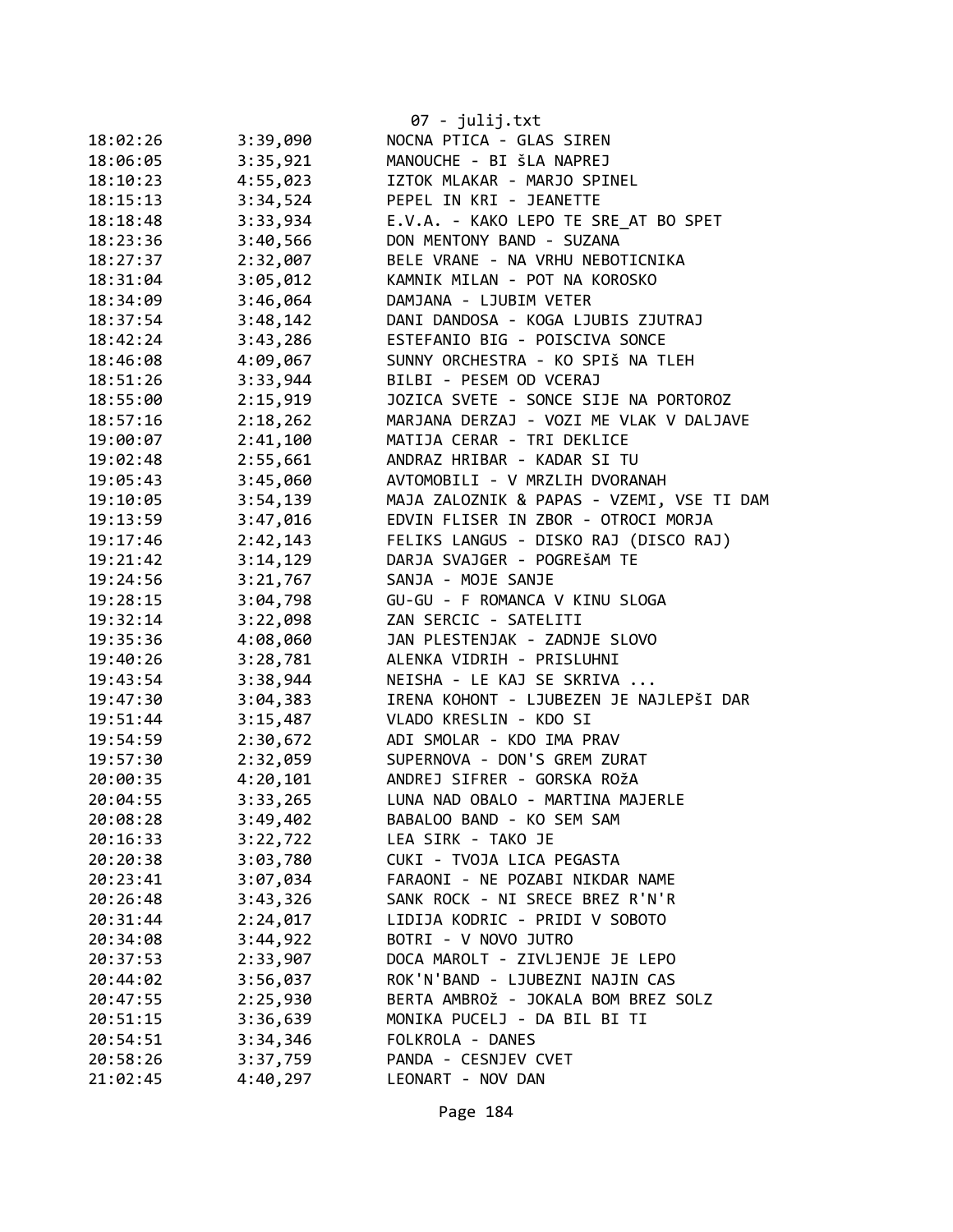|          |          | 07 - julij.txt                           |
|----------|----------|------------------------------------------|
| 21:07:25 | 3:39,552 | MAJDA ARH - ZALJUBLJENA                  |
| 21:15:56 | 4:03,037 | DOMINIK KOZARIC - SPOMNI SE NAME         |
| 21:21:09 | 2:55,051 | ALEKSANDER MEZEK - SUZENJ                |
| 21:24:04 | 3:33,792 | DRUŠTVO MRTVIH PESNIKOV - RABM           |
| 21:27:37 | 2:55,026 | IRENA VRCKOVNIK - REKA LAZI              |
| 21:31:46 | 3:42,789 | TOMAZ DOMICELJ - ZLOBNA ŽENSKA           |
| 21:35:29 | 3:17,012 | SLAVKO IVANCIC - CRTA                    |
| 21:38:45 | 3:29,068 | MATEJ ZALAR - KO TE NI                   |
| 21:45:45 | 3:12,247 | NUSA DERENDA - TO JE LJUBEZEN            |
| 21:48:57 | 2:38,491 | MAJDA SEPE - LJUBLJANSKE ULICE           |
| 21:52:30 | 3:27,801 | NINA PUSLAR - ROK TRAJANJA               |
| 21:55:57 | 3:58,600 | ALENKA GODEC - DOVOLJ MI JE              |
| 22:00:38 | 3:12,843 | KINGSTON - NOCOJ JE DRUGA REKLA MI       |
| 22:03:51 | 3:48,199 | HAZARD - NI CVETJA BREZ TRNJA            |
| 22:07:39 | 4:00,002 | DEMMY - VEDNO BOM S TEBOJ                |
| 22:16:19 | 3:48,646 | KALAMARI - NARIŠI VELIKO SRCE            |
| 22:21:17 | 3:35,919 | ANJA RUPEL - LEP JE DAN                  |
| 22:24:53 | 3:23,756 | NUDE - ROLA                              |
| 22:28:16 | 3:26,125 | AVIA BAND - NORA KRILA                   |
| 22:32:56 | 2:45,928 | VICTORY - LE POVEJTE JI                  |
| 22:35:40 | 4:45,939 | MATJAZ JELEN - 100 X LAZJE               |
| 22:45:11 | 3:55,400 | KATJA KOREN - NA SKRIVAJ                 |
| 22:50:01 | 3:00,352 | JELKA CVETEŽAR - SIMFONY                 |
| 22:53:01 | 2:51,969 | AYNEE - NEPRESPANE NOCI                  |
| 22:55:52 | 4:18,197 | DON MENTONY BAND - TETA MARIJA           |
| 23:00:52 | 3:34,886 | PEPEL IN KRI - DAN LJUBEZNI              |
| 23:04:26 | 3:25,094 | D.A.Z. - BODI MOJA KRI                   |
| 23:07:51 | 3:46,271 | TANGELS - NAJIN (CHR RMX)                |
| 23:15:55 | 3:56,361 | OTO PESTNER - PRAZEN VRT                 |
| 23:21:01 | 3:46,975 | BEPOP - MOJE SONCE                       |
| 23:24:45 |          | 3:43,409 EVA HREN - KDAJ                 |
| 23:28:28 | 3:19,217 | 3CELOS - MADAMME                         |
| 23:33:02 | 3:00,705 | MAJA P - DRUGACNA                        |
| 23:36:02 | 2:25,255 | DAMJANA - SAMBA                          |
| 23:38:27 | 3:04,786 | JANEZ ZMAZEK ZAN - LAHKO NARDIM SE BOLJS |
| 23:45:48 | 3:07,739 | BELE VRANE - LETALOVLAK                  |
| 23:48:56 | 3:26,987 | GAL GJURIN - SEDEMNAJST                  |
| 23:53:17 | 2:53,400 | MARJANA DERZAJ - ORION                   |
| 23:56:10 | 3:04,487 | PAPIR - DOMOTOZJA                        |
| 23:59:57 | 4:31,095 | CUKI - SRECO TI ZELIM                    |

| $0:04:27$ 3:33,212 | DREVORED - ZUNAJ JE ZIMA          |
|--------------------|-----------------------------------|
| $0:08:00$ 3:06,689 | ALEKSANDER MEZEK - JOK NA DEZJU   |
| $0:11:10$ 3:54,028 | ANDREJ SIFRER - KO ZVONOVI ZAPOJO |
| $0:15:04$ 2:35,042 | STANE MANCINI - NON CAPITO        |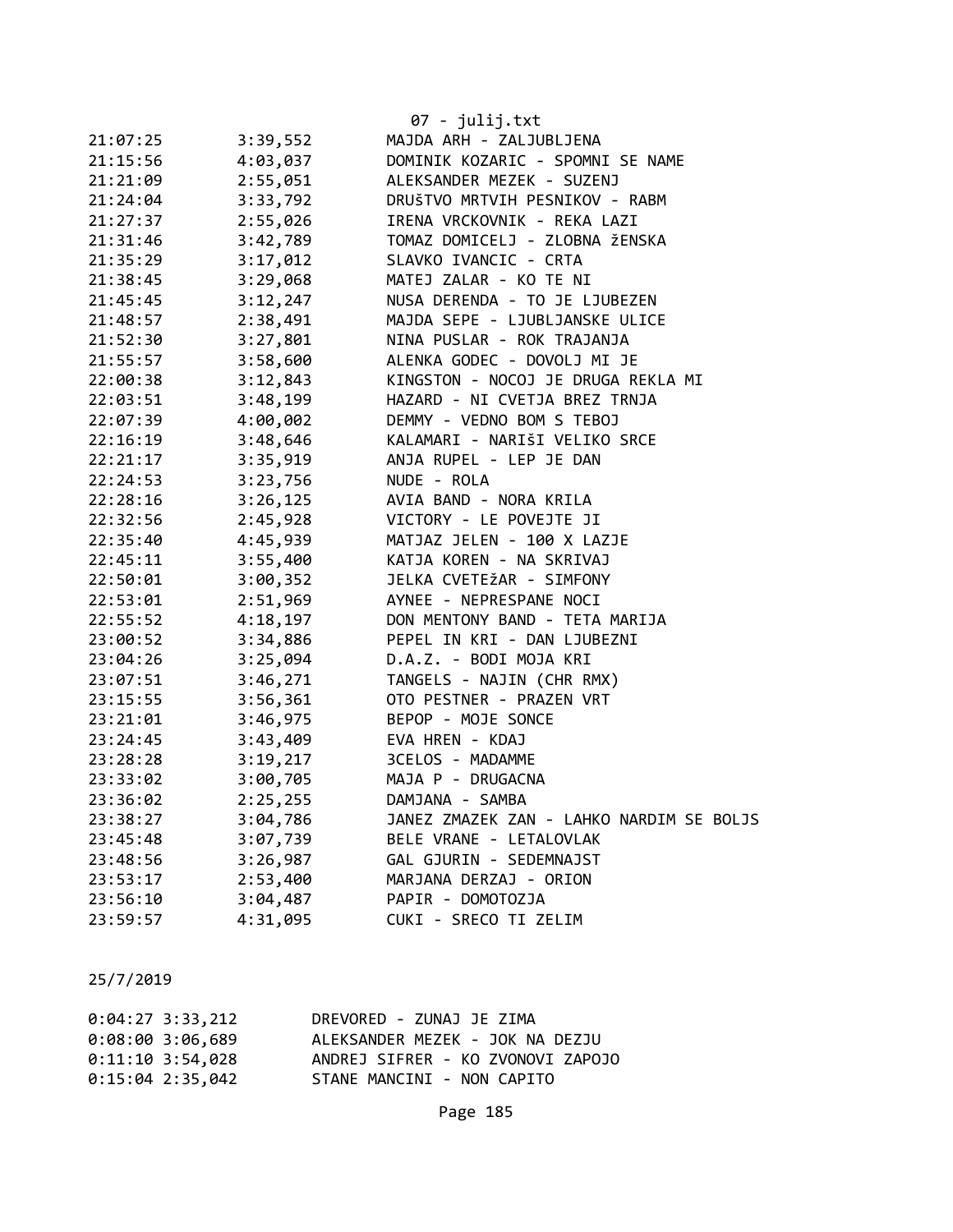|                    |                                | 07 - julij.txt                                                                                                                                       |
|--------------------|--------------------------------|------------------------------------------------------------------------------------------------------------------------------------------------------|
|                    | $0:17:38$ 3:42,332             | BILBI - TISTE SNOVI                                                                                                                                  |
|                    | $0:21:23$ 2:28,066             | BELE VRANE - HVALA VAM ZA VSE                                                                                                                        |
|                    | $0:23:51$ 3:39,515             | NIKKA - SKRIVNOST (RADIO EDIT)                                                                                                                       |
|                    | $0:27:30$ 3:27,010             | BLUEGRASS HOPPERS - STARI PIJANCEK                                                                                                                   |
|                    | $0:31:00$ 3:14,025             | WOLF - ZASAVSKI ZVONOVI                                                                                                                              |
|                    | $0:34:13$ 2:42,645             | ANIKA - NE CAKAJ NA MAJ                                                                                                                              |
|                    | $0:36:56$ 3:45,048             | FOXY TEENS - VZEMI ME V NAROCJE                                                                                                                      |
|                    | $0:40:39$ 3:49,023             | BOZIDAR WOLFGANG WOLF - PRIZNAJ                                                                                                                      |
|                    | $0:44:28$ 3:31,928             | KALAMARI - POLETJE 2000                                                                                                                              |
| $0:48:00$ 3:58,266 |                                | SOPRANOS - CAS ZA NOROSTI (RADIO EDIT)                                                                                                               |
| $0:52:00$ 3:44,012 |                                | ANDRAZ HRIBAR - OGNJENI OBROC                                                                                                                        |
|                    |                                |                                                                                                                                                      |
|                    |                                | $0:58:05$ 3:39,998 PANDA - MORJE IN                                                                                                                  |
|                    |                                | 1:01:40 2:44,008 OBJEM - LEP SONCEN DAN                                                                                                              |
|                    |                                | 1:04:23 3:23,062 ADI SMOLAR - PRAVICE NI - PRAVICA JE                                                                                                |
|                    |                                |                                                                                                                                                      |
|                    |                                | 1:07:46 3:53,833 TOMAZ AHACIC - FOGL - POVEJ MI, KOLIKO TI SE POMENIM JAZ<br>1:11:42 2:46,946 RAFKO IRGOLIC - TO JE MOJ DRAGI DOM (GREEN GREEN GRASS |
|                    |                                | 1:14:29 2:59,632 EVA CERNE - CUDEZI SMEHLJAJA                                                                                                        |
|                    | $1:17:27$ 4:24,668             | DRUSTVO MRTVIH PESNIKOV - BOJNA CRTA (RADIO EDIT)                                                                                                    |
|                    |                                | 1:21:54 3:28,980 NUSA DERENDA - KOT DA JE PRVIC                                                                                                      |
|                    | 1:25:23 4:01,444               | DOMINIK KOZARIC - REKA LUCI (ORIGINAL)                                                                                                               |
|                    | 1:29:23 3:39,987               | NECA FALK - PRVA LJUBEZEN                                                                                                                            |
|                    | 1:33:05 4:18,630               | AGROPOP - TI SI MOJ SONCEK                                                                                                                           |
|                    | $1:37:22$ 3:44,439             | NINA PUSLAR - ZA VEDNO                                                                                                                               |
|                    |                                | 1:41:05 3:17,150 ALJA KRUSIC - A BOS MALO MOJ                                                                                                        |
|                    | 1:44:25 3:57,834               | MAJDA SEPE - POJ KITARA MOJEGA SRCA                                                                                                                  |
|                    |                                | 1:48:22 3:15,012 IGOR - ROZMARINKA                                                                                                                   |
|                    |                                | 1:51:37 3:23,022 4 FUN - POKLICI ME                                                                                                                  |
|                    | 1:55:03 3:23,047 REVERB - TINA |                                                                                                                                                      |
|                    |                                | 1:58:26 4:09,988 DAZ - PODOBEN SEM ZMAJU                                                                                                             |
|                    |                                | 2:02:34 4:08,178 GAL GJURIN - DUSA IN TELO<br>2:06:45 2:53,852 KARMEN STAVEC - OB TEBI ZASPIM                                                        |
|                    |                                |                                                                                                                                                      |
| 2:09:38 2:43,045   |                                | JASMINA CAFNIK - TUDI KO TE Z MANO NI                                                                                                                |
| 2:12:21 3:51,650   |                                | NEISHA/VLADO KRESLIN - NJEN TRENUTEK PRIHAJA                                                                                                         |
| 2:16:14 4:15,979   |                                | ANJA RUPEL - PLASC LJUBEZNI                                                                                                                          |
|                    | 2:20:30 4:05,800               | FLIRT - PRVIC                                                                                                                                        |
| 2:24:36 3:38,060   |                                | PLIS - METULJI                                                                                                                                       |
|                    | 2:28:16 3:32,007               | ALENKA VIDRIH - KAKO SI                                                                                                                              |
| 2:31:48 3:06,050   |                                | SIMON - HEJ, MALA HEJ                                                                                                                                |
| $2:34:54$ 3:28,613 |                                | FOLKROLA - MONA                                                                                                                                      |
|                    | 2:38:25 3:04,010               | MATIJA CERAR - NAJINA NOVA SRECA                                                                                                                     |
|                    | 2:41:29 4:14,565               | REGINA - TEBE NI                                                                                                                                     |
|                    | 2:45:43 4:31,996               | GU-GU - LJUBIL BI SE                                                                                                                                 |
| 2:50:18 3:57,036   |                                | MOULIN ROUGE - NAJSLAJSI POLJUBI                                                                                                                     |
| 2:54:08 3:40,698   |                                | AVIA BAND - TELESKOP                                                                                                                                 |
| 2:57:48 2:44,033   |                                | MAJDA ARH - POISCI ME                                                                                                                                |
| $3:00:34$ 3:40,344 |                                | DADI DAZ - OPOLNOCI                                                                                                                                  |
| 3:04:14 3:01,679   |                                | POP ART - SE JE CAS                                                                                                                                  |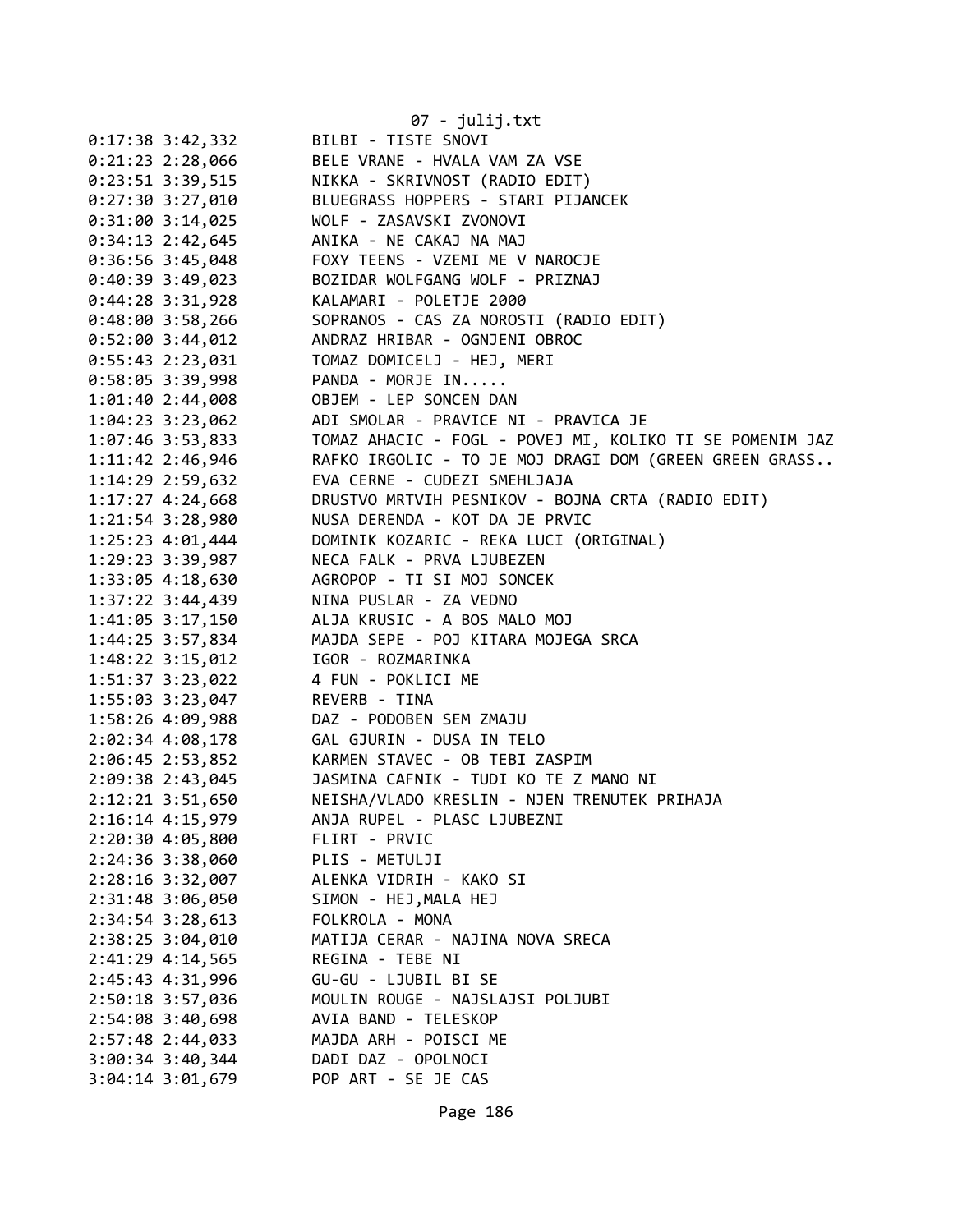|                      | 07 - julij.txt                               |
|----------------------|----------------------------------------------|
| 3:07:16 4:30,010     | KGV - KAKSEN DAN                             |
| 3:11:49 2:57,906     | LETECI POTEPUHI - KO TI VSE NAROBE GRE       |
| 3:14:46 3:00,071     | PEPEL IN KRI - PRIDI V SVET LJUBEZNI         |
| 3:17:46 3:11,547     | AYNEE - LJUBEZEN JE CUDNA STVAR              |
| 3:21:00 2:58,026     | HAZARD - ZABLODA V MODRIH KAVBOJKAH          |
| 3:23:58 3:36,915     | MIRAN RUDAN - POLETJA NE BO                  |
| $3:27:31$ 4:14,049   | FARAONI/SLAVKO IVANCIC - JAZ TE NIMAM RAD    |
| 3:31:42 4:11,036     | AVTOMOBILI - ODPRI OCI                       |
| 3:35:53 3:36,008     | ROK'N'BAND - SOLZE IN SMEH                   |
| 3:39:27 3:38,606     | MONROE - JAZ POTREBUJEM VEC                  |
| 3:43:08 3:45,137     | XEQUTIFZ - DALEC STRAN                       |
| $3:46:53$ 2:46,985   | SANJA, DAMJANA IN IRENA - IGRA JE KONCANA    |
| 3:49:40 2:55,428     | NUSKA DRASCEK - NE ZAPUSTI ME ZDAJ           |
| 3:52:37 3:08,726     | ANA KARNEZA - ZBUDI SE                       |
| 3:55:45 4:12,900     | DAMJANA IN HOT HOT HOT - SUM DEZJA           |
| 3:59:58 3:08,646     | SABINA - NE BOVA PAR                         |
| 4:03:09 3:53,315     | VICTORY - LJUBEZEN NISO METRI                |
| 4:06:57 2:26,007     | IZTOK MLAKAR - PUBI, USIDIMO SE              |
| 4:09:22 3:35,577     | ALENKA GODEC - ZIVLJENJE JE LEPO             |
| 4:13:00 2:41,035     | ALEKSANDER MEZEK - ZALJUBITI SE JE RES LAHKO |
| 4:15:41 2:25,688     | DITKA HABERL - VSE ALI NIC                   |
| 4:18:07 3:15,691     | SANK ROCK/MATJAZ JELEN - VZEMI ALI PUSTI     |
| 4:21:25 3:30,770     | MARJANA DERZAJ - PTICJE STRASILO             |
| 4:24:55 3:42,088     | BAZAR - BARABE                               |
| 4:28:37 3:16,627     | PETER JANUS - ZATE                           |
| 4:31:50 4:59,882     | SAN DI EGO BAND - SONCE JE TAM KJER SI TI    |
| 4:36:50 4:53,297     | DAVID GROM - LEPA SI MOJA                    |
| 4:41:43 3:17,740     | MYSELF - LJUBEZEN V ZRAKU JE (RADIO EDIT)    |
| 4:45:03 3:17,327     | PAPIR - SLUTNJA                              |
| 4:48:20 4:19,003     | PETER PAN - SOCI                             |
| 4:52:39 2:58,991     | BABALOO BAND - NOCEM PESEM                   |
| 4:55:41 3:11,064     | CUKI - ROCK AND ROLL ZA ZMERAJ               |
| 4:58:52 4:02,016     | IVAN HUDNIK - SVOJE DUSE NE PRODAM           |
| 5:02:54 2:34,475     | STANE MANCINI - NON CAPITO                   |
| 5:05:28 5:03,918     | TOMAZ DOMICELJ - ZA VEDNO MLAD               |
| $5:11:32$ $3:31,572$ | ALENKA GODEC - KAR SEM S TEBOJ               |
| 5:15:03 3:13,854     | ADI SMOLAR - GLAVNO DA JE GLAVA CELA         |
| $5:18:12$ $3:23,008$ | IZTOK MLAKAR - POLITIK GVIDO                 |
| 5:22:42 3:40,911     | BIG BIBLS BROTHERS BAND - STARE IGRE         |
| 5:26:23 5:31,448     | DON MENTONY BAND - NA VASI                   |
| 5:33:05 2:52,677     | ANIKA HORVAT - ORION                         |
| 5:35:57 3:36,046     | ANDREJ SIFRER - KA-KA BLUES                  |
| 5:40:33 3:45,992     | FOXY TEENS - NAJ PADA ZDAJ DEZ               |
| 5:44:16 3:53,369     | MAJDA ARH - LJUBEZEN JE KOT VINO             |
| 5:48:09 3:39,838     | SLAVKO IVANCIC - CRN DEZ                     |
| 5:52:46 2:45,436     | BELE VRANE - MESTO MLADIH                    |
| 5:55:31 3:26,563     | NINA PUSLAR - POZDRAV Z LJUBEZNIJO           |
| 5:58:58 3:24,242     | AVIA BAND - UTRIP SRCA                       |
|                      |                                              |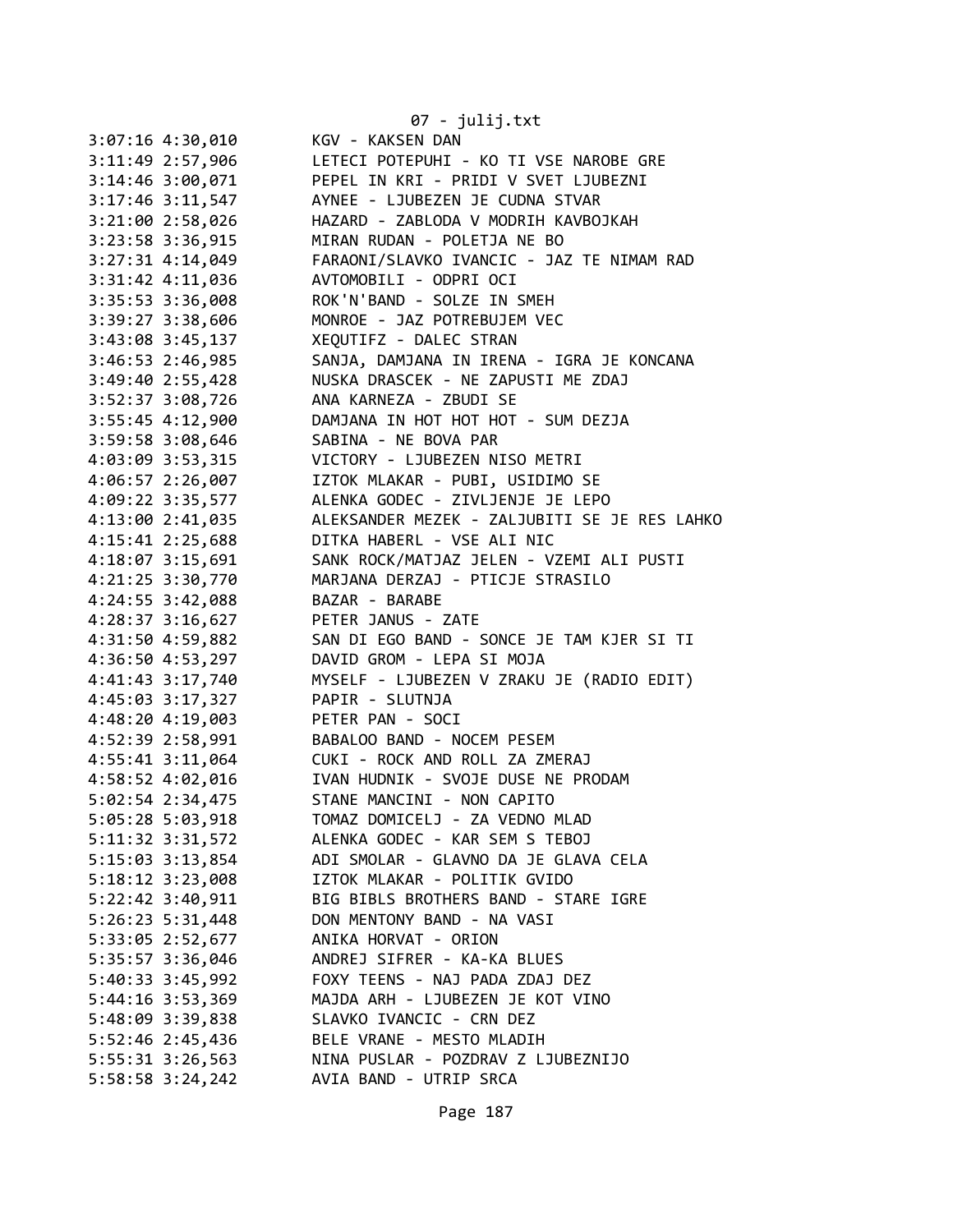|                      | 07 - julij.txt                                                   |
|----------------------|------------------------------------------------------------------|
| $6:02:22$ 3:23,074   | TANGELS - BOZICNI VECER                                          |
| 6:05:44 3:55,024     | VLADO KRESLIN - NEKEGA JUTRA KO SE ZDANI                         |
| $6:10:39$ 2:45,187   | BERTA AMBROŽ - PESEM ZAPOJ MI NOCOJ                              |
| $6:13:24$ $4:18,018$ | NUDE - PRI VODNJAKU                                              |
| 6:17:40 4:13,116     | JAN PLESTENJAK - PO NEVIHTI                                      |
| 6:23:00 3:30,623     | FLIRRT - ZATE BI SNEL DOL NEBO                                   |
| 6:26:52 4:08,121     | GU-GU - TUJCA                                                    |
| 6:32:11 3:52,908     | BOTRI - VROCA HLADNA                                             |
| 6:36:04 4:11,569     | FOLKROLA - FRANCI KORAJŽA                                        |
| 6:41:15 2:53,034     | VICTORY - HELENA                                                 |
| 6:44:08 3:29,332     | ALEKSANDER MEZEK - AJDA PA ZNOVA CVETI                           |
| $6:47:37$ 3:54,557   | DOMINIK KOZARIC - REKA LUCI                                      |
| 6:52:29 4:28,601     | ANJA RUPEL - ŽIVLJENJE JE KOT IGRA                               |
| 6:56:57 3:37,271     | CUKI - STORKLJE                                                  |
| 7:00:33 2:40,872     | PEPEL IN KRI - KDO                                               |
|                      | IRENA VRCKOVNIK - TAKSNA SEM                                     |
| 7:03:13 2:58,519     |                                                                  |
| 7:06:12 3:19,623     | SUNNY ORCHESTRA - AFRO ŽUR<br>CALIFORNIA/MZ HEKTOR - STARA BARKA |
| 7:10:31 3:34,850     |                                                                  |
| 7:14:03 3:02,734     | ELDA VILER - ZLATI PRAH IMAS V OCEH                              |
| 7:17:05 3:03,946     | IRENA KOHONT - AMOR MON AMOUR                                    |
| 7:21:16 3:41,714     | BOR GOSTISA - BOLJ BEL KOT BLED                                  |
| 7:24:58 3:11,538     | DARJA SVAJGER - NAJ VIDIMO LJUDI                                 |
| 7:28:09 2:56,822     | BILBI - TO NI BLUES                                              |
| 7:32:16 3:33,859     | KINGSTON - KATARINA NIZA BISERE                                  |
| 7:35:50 3:38,853     | NEISHA - LE KAJ SE SKRIVA                                        |
| 7:40:29 3:04,849     | FRENK NOVA - RABIM TVOJ SMEH                                     |
| 7:43:33 3:10,004     | SPIN - ALI TVOJA MAMA VE                                         |
| 7:46:43 4:26,173     | KATRINAS - ARIANA                                                |
| 7:52:08 3:13,291     | MANOUCHE - SUPERFAJN                                             |
| 7:55:22 3:31,842     | ALMA MERKLIN - VSAKA MINUTA                                      |
| 7:58:53 4:43,805     | ZABJAK TRIO - KURTIZANA                                          |
| 8:03:37 3:09,270     | SOPRANOS - ISTO IME                                              |
| 8:06:46 2:58,857     | JELKA CVETEŽAR - JUTRO NA PLANINI                                |
| 8:10:45 3:19,000     | ANDRAZ HRIBAR - MED NAMI                                         |
| 8:14:03 2:43,623     | KALAMARI - WWW                                                   |
| 8:16:47 3:34,939     | FOLK ROLA - DANES                                                |
| 8:21:29 3:27,986     | MARJANA DERZAJ - CABARET                                         |
| $8:24:57$ 4:56,552   | ROK'N'BAND - CUDNE IGRE                                          |
| 8:31:03 5:02,001     | PANDA - V POZNIH NOCNIH URAH                                     |
| $8:36:04$ 5:17,333   | DAMJANA - KJE SI ZDAJ                                            |
| 8:42:21 2:55,646     | NEZA BRACUN - MOJ REFREN                                         |
| 8:45:17 2:45,951     | JOZE KOBLAR - VSE BI ZATE DAL                                    |
| 8:48:03 3:34,963     | MARTA ZORE - POVEJ MI ZAKAJ                                      |
| 8:52:37 3:43,668     | TINA OSTERMAN - TRENUTEK (RADIO MASTER)                          |
| 8:56:21 3:20,662     | KARMEN STAVEC - POVEJ                                            |
| $9:00:17$ 2:22,043   | MATIJA CERAR - DEŽNIKI                                           |
| $9:02:39$ $3:07,447$ | ALEX VOLASKO - TAM NA OBALI                                      |
| $9:05:46$ 3:43,333   | AVTOMOBILI - NAVADEN DAN                                         |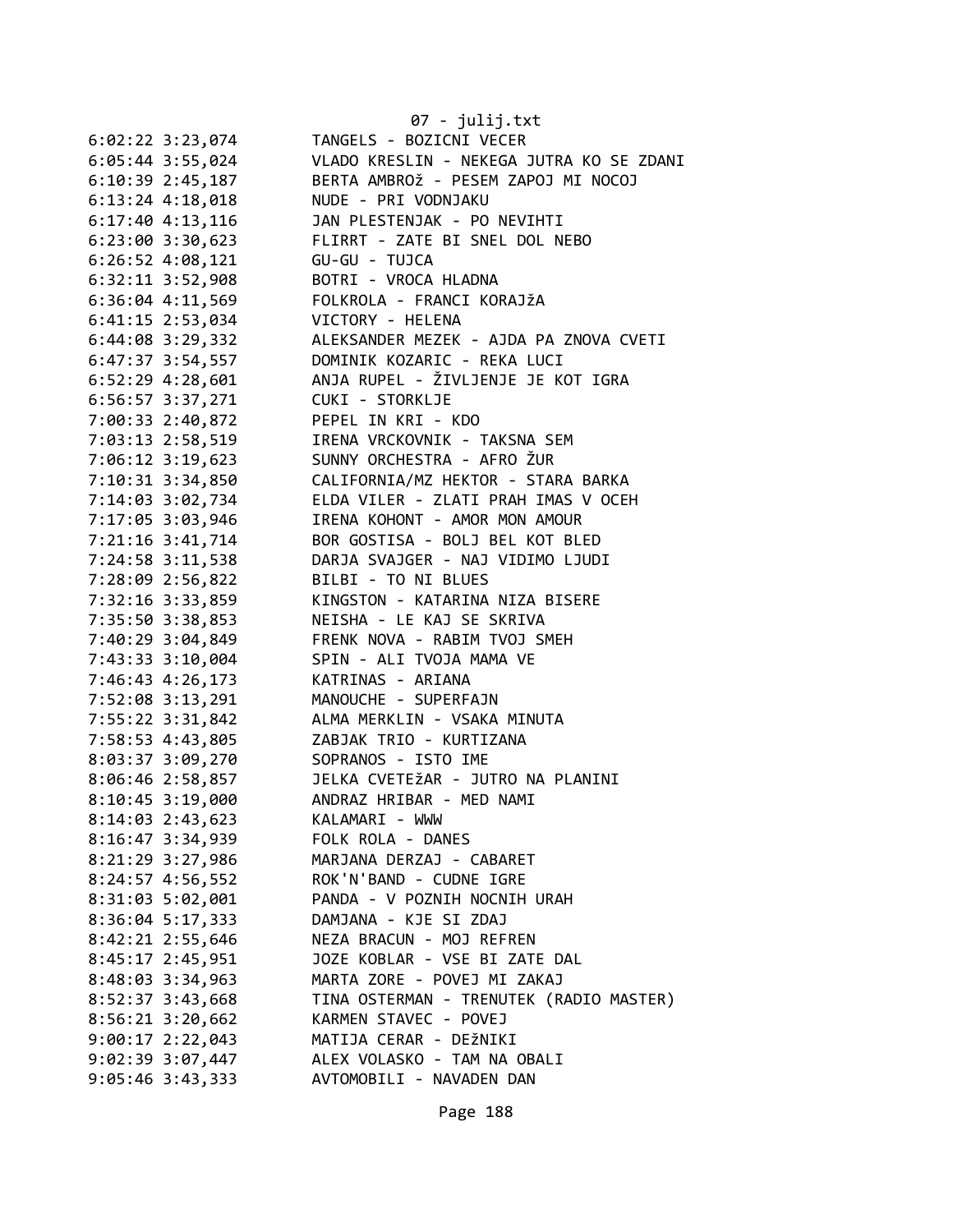|                      |                     | 07 - julij.txt                                     |
|----------------------|---------------------|----------------------------------------------------|
| $9:13:55$ 2:55,254   |                     | ZLATI MUZIKANTI - PEPELKA                          |
| 9:16:50 2:52,774     |                     | TRISTAN - POLETJE SE POSLAVLJA                     |
| $9:20:37$ 3:57,365   | DMP - KISIK         |                                                    |
| $9:24:56$ $4:23,603$ |                     | BAZAR - IGRA ZA DVA                                |
| 9:30:21 2:59,677     |                     | MONIKA PUCELJ - MI PASE                            |
| 9:33:19 3:27,294     |                     | BABALOO BAND - POT DOMOV                           |
| 9:36:46 2:54,990     |                     | OTO PESTNER - SNEG JE POVSOD                       |
| $9:43:08$ 3:44,420   |                     | DITKA HABERL - SAMO NASMEH JE BOLJ GRENAK          |
| $9:46:52$ $2:27,338$ | DAN D - MOJ PROBLEM |                                                    |
|                      |                     | 9:50:04 2:58,030 PLATIN - STO IN ENA ZGODBA        |
|                      |                     | 9:53:02 4:55,231 SAMO GLAVAN - VENTILATORSKA PESEM |
|                      |                     | 9:57:57 4:03,011 MIRAN RUDAN - LJUBI NEZNO         |
| 10:02:51             |                     | 3:59,940 STANE MANCINI - MANDOLINA                 |
| 10:06:51             |                     |                                                    |
| 10:13:11             |                     |                                                    |
| 10:16:20             |                     |                                                    |
| 10:21:00             |                     | 2:39,891 BRANKA KRANER - POLETNI GIGOLO            |
| 10:23:40             |                     | 4:32,544 PAPIR - PERON 9                           |
| 10:28:07             |                     | 2:08,011 ALENKA GODEC - PESEM                      |
| 10:31:17             |                     | 3:22,016 LIDIJA KODRIC - NEIZPETA MELODIJA         |
| 10:34:39             |                     | 4:02,213 ANDREJ SIFRER - GOSTILNA ŠIFRER           |
| 10:38:41             | 3:46,038            | BEPOP - BREZ TEBE                                  |
| 10:46:42             | 3:47,183            | DON MENTONY BAND - NE VERJEMI                      |
| 10:51:13             | 3:38,336            | APOLONIA - MED VRSTICAMI                           |
| 10:54:52             |                     | 4:28,583 ROK N BAND - BAMBINA                      |
| 11:00:14             |                     | 3:13,026 REMI - LE TEBE SE SPOZNAM                 |
| 11:03:25             | 3:49,520            | DON SERGIO - SPOMIN NA LJUBEZEN                    |
| 11:07:14             | 4:08,286            | VRNI SE - MITHANS                                  |
| 11:16:44             | 3:13,776            | ANIKA HORVAT - KO GRE TVOJA POT OD TOD             |
| 11:21:09             | 3:18,318            | ANDREJ SIFRER & TINA - TAKI LJUDJE                 |
| 11:24:27             |                     | 2:37,475 ELDA VILER - KDO SI, NE VEM               |
| 11:27:05             |                     | 4:03,981 MARJAN MARJAN - PUNCA TEBE RAB'M          |
| 11:32:10             |                     | 3:35,196 FARAONI - SEM TAKŠEN, KER SEM ŽIV         |
| 11:35:45             | 3:44,166            | LETECI POTEPUHI - POJEM BLUES                      |
| 11:44:46             | 3:29,856            | BLUEGRASS HOPPERS - SLOVENSKEGA NARODA SIN         |
| 11:48:16             | 4:21,576            | MAJDA ARH - ZDAJ VEM                               |
| 11:53:22             | 3:25,644            | ANJA RUPEL - NAJ TE SONCE PREBUDI                  |
| 11:56:47             | 4:07,003            | FLIRT - JUTRANJI STRIPTIS                          |
| 12:01:48             | 2:35,079            | PRO ANIMA SINGERS & ELDA VILER - TI SI MOJA        |
| LJUBEZEN             |                     |                                                    |
| 12:04:23             | 3:50,009            | GU-GU - ZELIM SI NA JAMAJKO                        |
| 12:08:09             | 3:03,354            | FOLKROLA - CYBER BABY                              |
| 12:17:19             | 4:15,995            | MOULIN ROUGE - JUTRO SE PREBUJA 2002 (RNB RMX)     |
| 12:22:46             | 2:59,841            | PEPEL IN KRI - PRIDI V SVET LJUBEZNI               |
| 12:26:07             | 4:09,321            | MASA - A ME MAS MALO RAD                           |
| 12:31:18             | 3:18,029            | NATASA & ZIBELNIK - LUNA ME NOSI                   |
| 12:34:36             | 2:48,946            | HISA - ODKRIJ OTROKOM SVET                         |
| 12:37:25             | 2:57,019            | CUDEZNA POLJA - BOOGIE DAMA                        |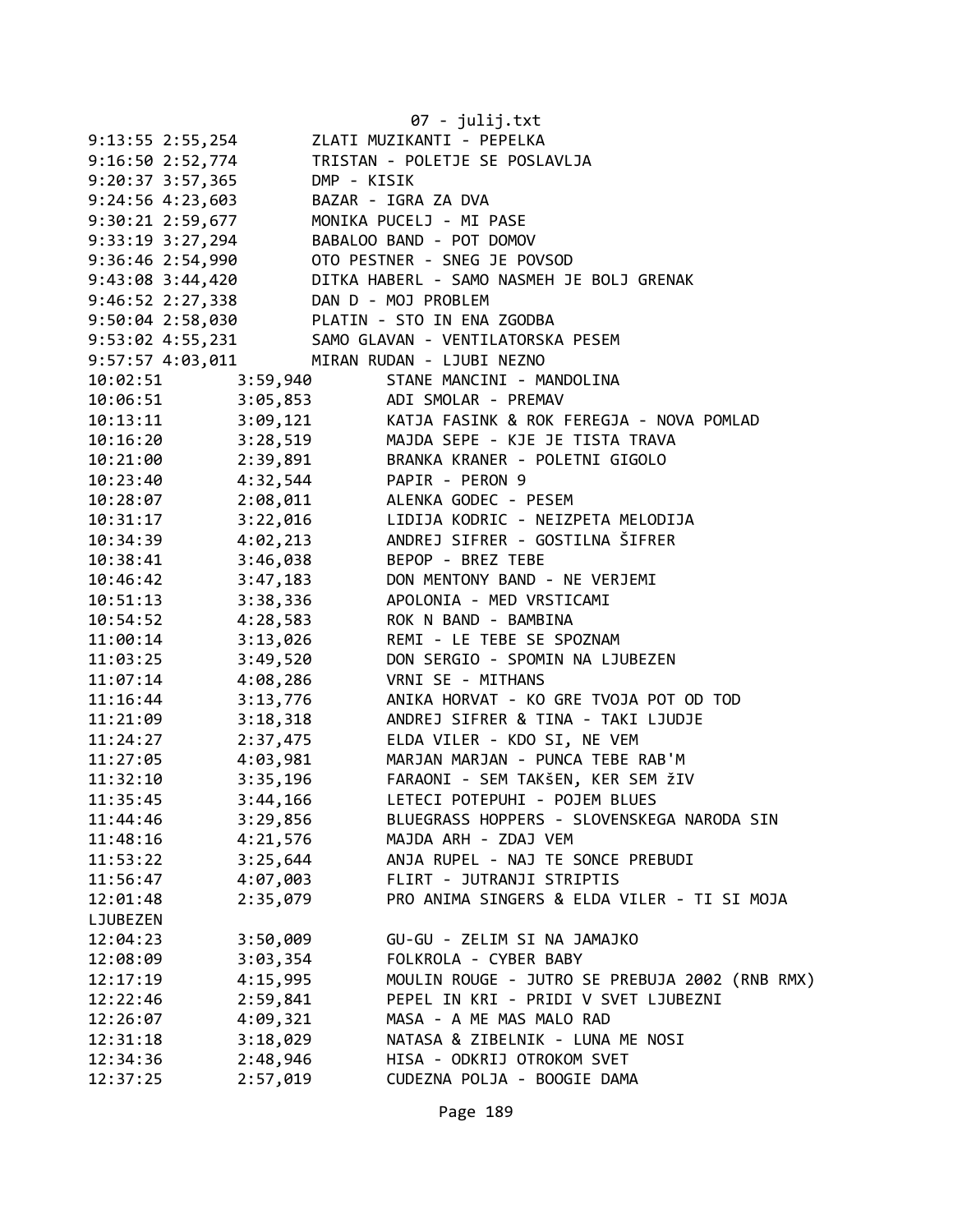|          |          | 07 - julij.txt                                   |
|----------|----------|--------------------------------------------------|
| 12:44:02 | 2:07,399 | MARJANA DERZAJ - PESEM ZA DINAR                  |
| 12:46:10 | 3:48,837 | MILAN PECOVNIK PIDZI - COWBOY PIDZI              |
| 12:50:43 | 3:14,908 | AVIA BAND - VRATA V RAJ                          |
| 12:53:58 | 3:23,755 | MATJAZ JELEN - POCASI  JE LEPO                   |
| 12:57:21 | 3:07,871 | TOMAZ DOMICELJ - AVTOMAT                         |
| 13:01:10 | 3:16,064 | BOZIDAR WOLFGANG WOLF - ANGEL VARUH              |
| 13:04:26 | 3:42,494 | DARJA SVAJGER - PRAVLJICA                        |
| 13:08:08 | 4:05,566 | ALEKSANDRA - VERJAMEM V LJUBEZEN                 |
| 13:13:50 | 3:11,245 | BELE VRANE - MOJE DEKLE                          |
| 13:17:01 | 3:06,694 | FRENK NOVA - NOV JE DAN                          |
| 13:20:58 | 3:22,507 | JAN PLESTENJAK - PRAVE KARTE                     |
| 13:24:21 | 3:38,123 | ZAN SERCIC - ZATE                                |
| 13:27:59 | 3:00,398 | ROK 'N' BAND - DEKLE MOJEGA                      |
| 13:31:42 | 2:55,555 | BETI JURKOVIC - ZVIZGA                           |
| 13:34:37 | 4:02,441 | AYNEE - SPOMLADI                                 |
| 13:38:39 | 4:38,019 | ANDRAZ HRIBAR - KAJ MI DELAS                     |
| 13:44:54 | 2:53,902 | PRELOM - LJUBEZEN IZ ŠOLSKIH DNI                 |
| 13:47:47 | 3:16,987 | SLAVKO IVANCIC - CRTA                            |
| 13:51:45 | 3:12,720 | OPTIMISTI - SANJE                                |
| 13:54:58 | 4:01,910 | KINGSTON - LUNA NAD OBALO                        |
| 13:58:56 | 3:28,527 | AVTOMOBILI - ARGENTINA                           |
| 14:03:06 | 3:32,696 | OTO PESTNER - HVALNICO POJEM BOGU                |
| 14:06:38 | 4:05,279 | BAZAR - THE END                                  |
| 14:12:20 | 3:15,008 | KALAMARI - NISEM KRIV                            |
| 14:15:34 | 3:21,541 | BOTRI - SONCE PO DEŽJU                           |
| 14:18:56 | 3:37,071 | PANDA - CESNJEV CVET                             |
| 14:23:24 | 3:00,015 | ROK'N'BAND - JAGODE IN COKOLADA                  |
| 14:26:23 | 5:05,588 | CALIFORNIA/MZ HEKTOR - V MENI JE CALIFORNIA      |
| 14:32:07 | 3:32,483 | DAMJANA - NOCOJ LJUBILA BI SE S TEBOJ            |
| 14:35:40 | 5:56,032 | MARTIN KRPAN/VLADO KRESLIN - OD VISINE SE ZVRTI  |
| 14:43:10 | 4:49,433 | ALEKSANDER MEŽE K- LJUBLJANA V MAJU.WAV -        |
| 14:47:59 | 1:52,996 | MATIJA CERAR - Z MOJCO PLESAL BI CHA CHA CHA     |
| 14:50:33 | 3:37,432 | NINA PUSLAR - POLJUB NA KLOPCI                   |
| 14:54:30 | 3:17,616 | NEISHA - MALO TU MALO TAM                        |
| 14:57:44 | 3:13,122 | ALEKSANDER MEZEK - NEBO PO DEŽJU                 |
| 15:01:38 | 2:53,105 | ALEX VOLASKO - INSTA                             |
| 15:04:30 | 2:39,370 | MAJDA SEPE - DREVO                               |
| 15:07:09 | 3:54,588 | DAVID GROM - EN KLIC STRAN                       |
| 15:12:40 | 3:53,065 | JANEZ ZMAZEK - BREZ VEZE                         |
| 15:16:32 | 3:47,071 | PRAH - SEZONA SENC                               |
| 15:21:10 | 3:57,940 | SAMO GLAVAN - NOV DAN                            |
| 15:25:30 | 3:35,841 | CARPE DIEM - ORIGINAL                            |
| 15:29:48 | 3:30,162 | ADI SMOLAR - JE TREBA DELAT                      |
| 15:33:18 | 3:48,511 | ANDREJ SIFRER - NAJ SE JE, PIJE, UZIVA IN POCIVA |
| 15:37:06 | 3:27,877 | IZTOK MLAKAR - BETULA                            |
| 15:42:11 | 3:15,178 | ALENKA GODEC - SONCEN DAN                        |
| 15:45:25 | 3:46,194 | DON MENTONY BAND - SPET DOMA                     |
| 15:49:52 | 4:58,012 | REGINA - NOVO LETO                               |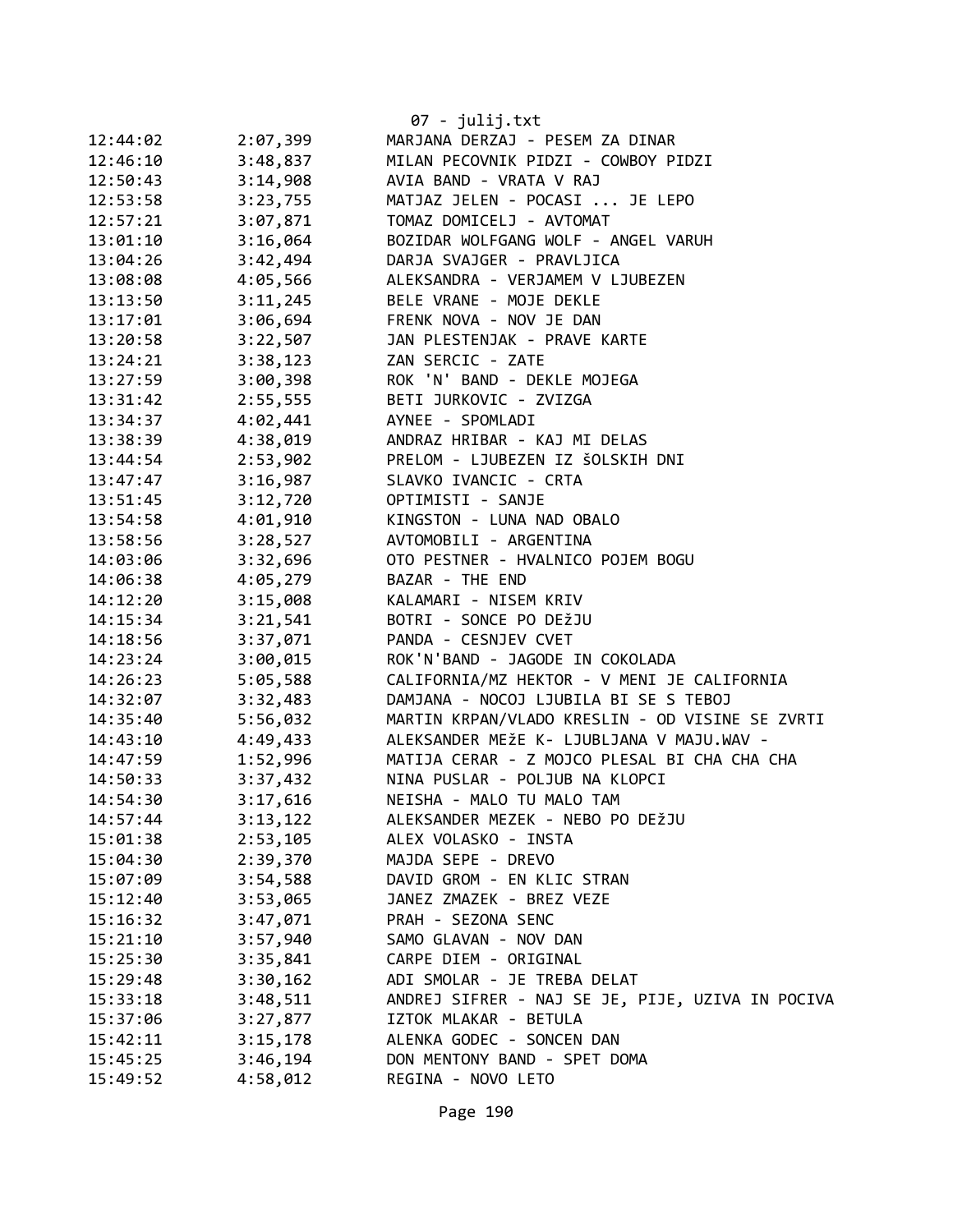|          |          | 07 - julij.txt                                 |
|----------|----------|------------------------------------------------|
| 15:54:50 | 3:25,519 | NECA FALK - ZA TOPOLI NEKJE SI TI              |
| 15:58:15 | 2:51,645 | HAPPY DAY - VONJ POLETJA                       |
| 16:01:47 | 3:05,042 | SMILE - OD JUTRA DO JUTRA (RMX BY STAYERC)     |
| 16:04:52 | 3:53,043 | HAZARD - LJUDJE KI SEDIJO V PARKIH             |
| 16:08:45 | 3:14,933 | BABILON IN DADA - KOT OCEAN (EMA 99)           |
| 16:13:34 | 2:37,830 | IRENA KOHONT - ŠPANSKI HARLEM [SPANISH HARLEM] |
| 16:16:12 | 3:34,528 | MANOUCHE - MEN SI FENSI                        |
| 16:20:37 | 3:33,963 | KATRINAS - DO NEBA                             |
| 16:24:11 | 2:56,848 | ANJA RUPEL - V LJUBLJANO                       |
| 16:27:08 | 2:30,079 | ANIKA HORVAT - URA BREZ KAZALCEV               |
| 16:30:20 | 3:31,071 | GU-GU - RIBA SMRDI PRI GLAVI                   |
| 16:33:51 | 4:31,543 | PAPIR - PERON 9                                |
| 16:38:23 | 3:06,882 | APOLONIA - V VRTINCU                           |
| 16:43:06 | 2:29,290 | VIDEOSEX - VOZI ME VLAK V DALJAVE              |
| 16:45:35 | 2:40,060 | PRIMOZ P RAM SITER - NOVA SENZACIJA            |
| 16:48:15 | 3:02,015 | MARTA ZORE - POJDI Z NJO                       |
| 16:51:57 | 2:55,051 | KARMEN STAVEC - LJUBIM TE                      |
| 16:54:51 | 3:12,812 | PETER DIRNBEK - PRVA SLUZBA                    |
| 16:58:04 | 4:23,471 | NUSA DERENDA - ROKO NA SRCE                    |
| 17:03:02 | 3:07,041 | KANTOR - LJUBEZEN IZ SOLSKIH DNI               |
| 17:06:09 | 3:47,066 | BOSSA DE NOVO - SESTANEK POD RJUHO             |
| 17:10:47 | 1:42,017 | MATEJ KOSIR - Z LJUBEZNIJO                     |
| 17:12:29 | 2:57,047 | MARJANA DERZAJ - TELSTAR                       |
| 17:15:26 | 3:41,425 | CUKI - ZGODBA O PRIJATELJSTVU                  |
| 17:19:54 | 4:19,772 | AVIA BAND - DVE SONCI                          |
| 17:24:14 | 3:14,011 | SING & SONG - PLAVA KUVERTA                    |
| 17:27:23 | 3:16,346 | TOMAZ DOMICELJ - KO SE ZJUTRAJ ZBUDIŠ          |
| 17:31:34 | 3:16,047 | SIMONA VODOPIVEC - DIVJI KONJI                 |
| 17:34:50 | 3:33,469 | SUNNY ORCHESTRA - MY COMMANDING WIFE           |
| 17:38:23 | 4:25,024 | AGROPOP - SAMO MILIJON NAS SE ZIVI             |
| 17:44:22 | 2:46,877 | TOMAZ PENGOV IN MLADI LEVI - ODA IRENI         |
| 17:47:08 | 2:52,317 | EVA BEUS - NAZAJ K MAMI                        |
| 17:50:47 | 3:35,640 | BILBI - RESETIRAJ ME                           |
| 17:54:42 | 2:47,796 | VOCABELLA - MED VRSTICAMI                      |
| 17:57:30 | 3:06,954 | DANIEL RAMPRE - DOST' 'MAM TEGA                |
| 18:01:11 | 3:53,835 | VILI RESNIK - NA FUZBAL ME PUST                |
| 18:05:05 | 2:45,802 | DARJA SVAJGER - PRISLUHNI MI                   |
| 18:07:51 | 2:56,617 | CHATEAU - ZARADI TEBE                          |
| 18:11:39 | 2:48,504 | DITKA HABERL - V MENI RASTE DREVO              |
| 18:14:27 | 3:02,337 | MARIJAN NOVINA - ANGEL IN HUDIC                |
| 18:17:29 | 2:57,937 | BERTA AMBROŽ - POSLEDNJA NOC LJUBEZNI          |
| 18:21:14 | 3:29,769 | IVO MOJZER - CIFRA MOZ                         |
| 18:25:06 | 3:54,984 | FOLKROLA - V TVOJI SOBI ŠE DIŠI                |
| 18:29:55 | 2:55,014 | STANE MANCINI - PRIDES KAKOR VETER             |
| 18:32:50 | 2:40,926 | PEPEL IN KRI - KDO                             |
| 18:35:31 | 3:28,988 | MIRAN RUDAN - LAURE NI VEC                     |
| 18:38:57 | 4:11,661 | 7.OKTOBER - NI SE CAS                          |
| 18:44:01 | 3:24,177 | TATJANA DREMELJ - SAJ VEŠ DA RADA TE IMAM      |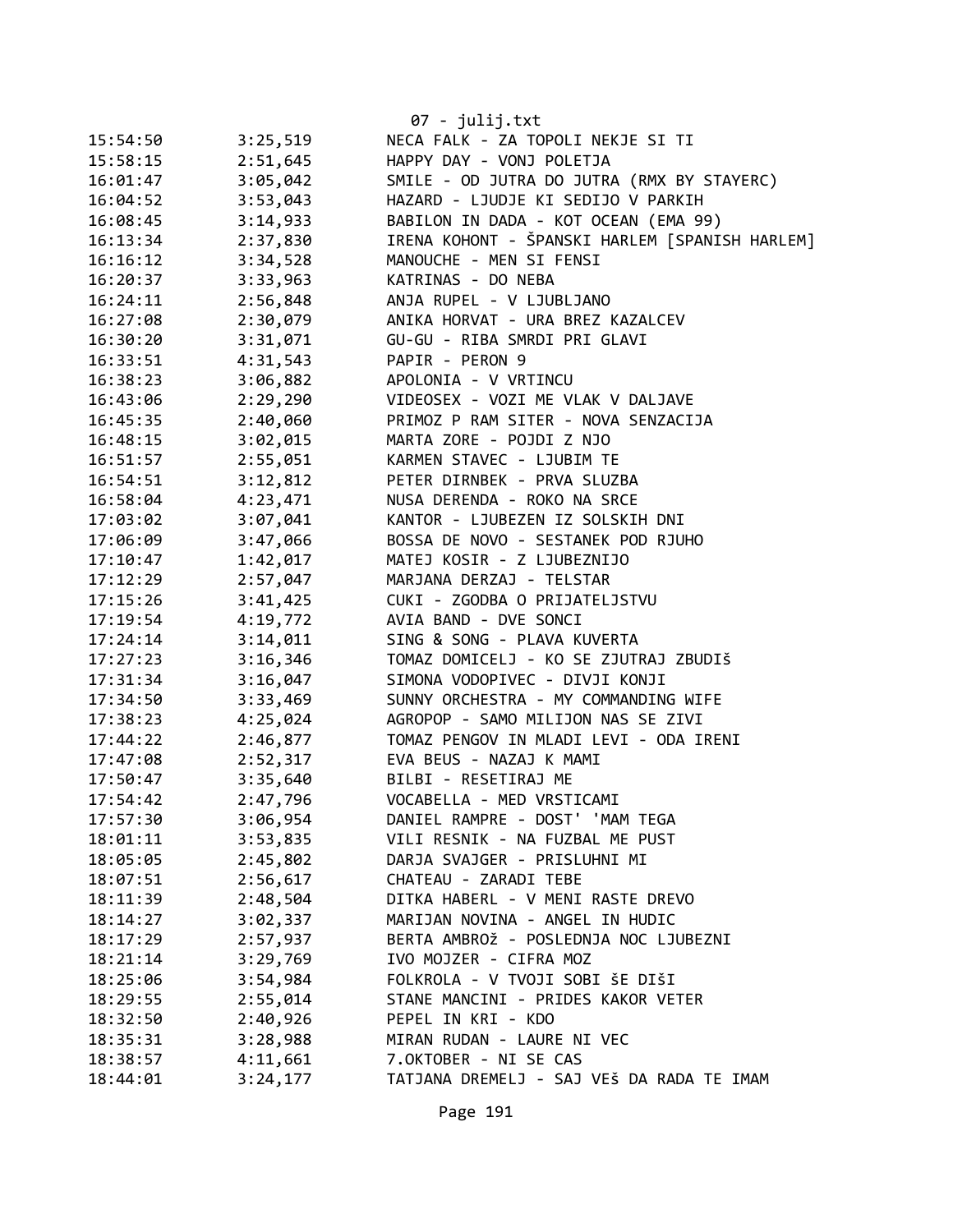|            |          | 07 - julij.txt                                  |
|------------|----------|-------------------------------------------------|
| 18:47:25   | 2:25,547 | IVANKA KRASEVEC - PRESERN - STARA PLOSCA        |
| 18:50:36   | 3:41,637 | AVTOMOBILI - GOSPODAR                           |
| 18:54:18   | 4:07,584 | ESKOBARS - HLADNE NOCI                          |
| 18:58:25   | 3:56,343 | OTO PESTNER - PRAZEN VRT                        |
| 19:02:56   | 3:10,440 | SUNDR BAND - BICIKL                             |
| 19:06:07   | 3:21,891 | FARAONI - TI IN JAZ                             |
| 19:10:20   | 3:07,342 | BLUEGRASS HOPPERS - BREZ SONCA CVETJA NI        |
| 19:13:27   | 3:56,636 | OBJEM - ODSEL BOM                               |
| 19:17:24   | 3:58,549 | MAJDA SEPE - STIHI MOJEGA SPOMINA               |
| 19:22:09   | 3:10,982 | CALIFORNIA - V MENI JE CALIFORNIA (RADIO CUT)   |
| 19:25:20   | 2:29,557 | DAMJANA - V MOJ SVET VSTOPIL SI TI              |
| 19:27:49   | 5:06,546 | AURORA - BLIZJE SONCU                           |
| 19:33:51   | 2:41,452 | ROK 'N' BAND - RAD JO IMAM                      |
| 19:36:32   | 2:58,385 | MATJAZ JELEN - NOV DAN                          |
| 19:40:22   | 3:35,465 | BOTRI - VRTILJAK                                |
| 19:43:57   | 3:08,961 | SLAPOVI & NUSA DERENDA - SKUPAJ NA POTI         |
| 19:47:06   | 4:11,380 | OTO PESTNER & PERPETUM JAZZILE - MATI BODIVA    |
| PRIJATELJA |          |                                                 |
| 19:52:04   | 1:25,016 | FRANE MILICINSKI JEZEK - MOJ NAROBE SVET        |
| 19:53:29   | 3:33,398 | JURKI & BASISTI - GROBARJEVA PESEM              |
| 19:57:02   | 3:12,082 | MAJDA ARH - NE JOCI ZA NJIM SRCE                |
| 20:00:49   | 3:11,569 | EDVIN FLISER - SOLZA, KI JE NE PRODAM           |
| 20:04:00   | 3:51,994 | ALEKSANDER MEZEK - NASA LADJA                   |
| 20:07:52   | 3:23,627 | DON SERGIO - TUDI TI                            |
| 20:15:41   | 2:56,654 | POLONA - UJEL SI SE                             |
| 20:18:38   | 4:13,836 | BAZAR - MEHKA DEKLETA                           |
| 20:23:43   | 3:14,052 | HALO - NEVESTA                                  |
| 20:26:57   | 1:54,238 | MATIJA CERAR - Z MOJCO PLESAL BI CHA-CHA-CHA    |
| 20:28:51   | 3:39,679 | KINGSTON - TRI KRASNE                           |
| 20:33:16   | 2:54,743 | ADI SMOLAR - LJUBOSUMNEŽ                        |
| 20:36:10   | 2:42,843 | ROK'N'BAND - RAD JO IMAM                        |
| 20:38:45   | 5:18,274 | ANDREJ SIFRER - ŽIVLJENJE JE DRAG ŠPORT         |
| 20:47:30   | 3:23,216 | FLORA & PARIS - VSE SI TI                       |
| 20:51:48   | 3:04,493 | KALAMARI - OB ŠTIRIH IN POL                     |
| 20:55:12   | 2:59,012 | TULIO FURLANIC & PIHALNI ORKESTER KOPER - AGATA |
| 20:58:11   | 3:07,537 | BRANKA KRANER - LJUBLJANSKI ZVON                |
| 21:02:10   | 3:55,626 | ALENKA GODEC - VSE JE LJUBEZEN                  |
| 21:06:06   | 3:53,797 | DON MENTONY BAND - A STEKAS                     |
| 21:13:16   | 2:36,766 | VLADO KRESLIN - TVOJE JUTRO                     |
| 21:15:53   | 3:14,091 | HAZARD - VRTNAR                                 |
| 21:19:53   | 2:42,040 | VICTORY - ONA JE KOT SLADKA KAVA                |
| 21:22:34   | 4:20,962 | JAN PLESTENJAK - TRIKRAT ME POLJUBI             |
| 21:26:54   | 2:57,544 | BRANE DRVARIC - NE ISCI ME                      |
| 21:30:39   | 4:55,410 | SAMO GLAVAN - POGREB IN ZABLODA                 |
| 21:35:34   | 3:21,530 | LIDIJA KODRIC - PO TIHO                         |
| 21:38:55   | 2:57,761 | MARJANA DERZAJ - PRIŠLA JE POMLAD               |
| 21:46:10   | 3:20,751 | DITKA - DRUGI BREG ZELJA                        |
| 21:50:25   | 3:26,002 | AYNEE - SI TO TI                                |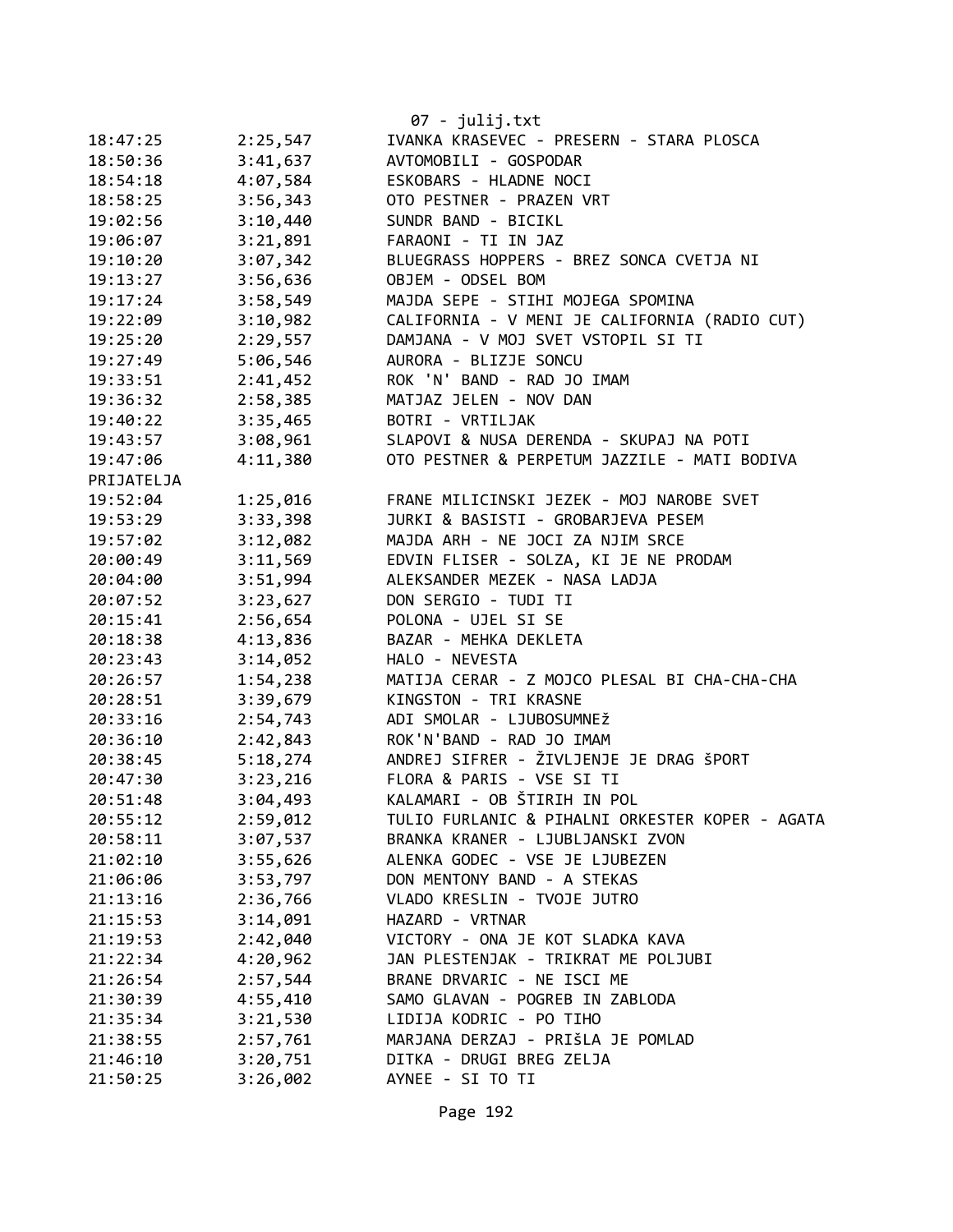|          |          | 07 - julij.txt                             |
|----------|----------|--------------------------------------------|
| 21:53:51 | 2:55,032 | CUKI/PIKA BOZIC - KOMAR                    |
| 21:56:44 | 3:22,149 | TOMAZ DOMICELJ - GOSPOD DIREKTOR           |
| 22:00:58 | 3:35,548 | MANOUCHE - RESNICNA ROMANSA                |
| 22:04:34 | 3:23,715 | KARMEN STAVEC - ENA SOLZICA                |
| 22:07:57 | 3:11,466 | ALEX VOLASKO - NAJIN TRENUTEK              |
| 22:16:31 | 2:26,291 | ORLEK - LOJZI GOBC                         |
| 22:18:57 | 3:18,815 | SIMONA VODOPIVEC - TITANIC LJUBEZNI        |
| 22:23:02 | 3:39,855 | ANJA RUPEL - VSE                           |
| 22:26:42 | 3:21,575 | ALENKA SMID - ENKRAT KO BOS SAM            |
| 22:30:50 | 2:29,196 | ANIKA HORVAT - MINI IN MAXI                |
| 22:33:19 | 3:11,663 | DAMJANA GOLAVSEK - OLJKA                   |
| 22:36:31 | 3:44,833 | PAPIR - VELIKI KORAK                       |
| 22:45:32 | 2:40,749 | GU-GU - MOJ MALI KAKADU                    |
| 22:48:12 | 4:02,734 | IZTOK MLAKAR - VANDIMA                     |
| 22:53:10 | 2:55,047 | NECA FALK - DOBRO JUTRO, DOBER DAN         |
| 22:56:04 | 3:45,636 | DITKA HABERL - SAMO NASMEH JE BOLJ GRENAK  |
| 23:00:41 | 3:51,506 | XEQUTIFZ - BIL JE PLES                     |
| 23:04:32 | 4:22,348 | PAVLE KAVEC & OKO - VSE SEM DAL TI         |
| 23:08:55 | 3:10,032 | VILI RESNIK - NAJ OSTANE TO MED NAMA       |
| 23:18:11 | 3:43,578 | DARJA SVAJGER - JESENSKI LIST              |
| 23:22:41 | 3:50,035 | GLOBUS - LEDENO SRCE                       |
| 23:26:31 | 3:34,392 | PEPEL IN KRI - DAN LJUBEZNI                |
| 23:30:52 | 3:27,913 | GASPER RIFELJ - MOZAIK                     |
| 23:34:20 | 3:19,561 | AVIA BAND - EN KORAK                       |
| 23:37:39 | 3:40,988 | ANU - NIKOLI DOVOLJ                        |
| 23:45:01 | 3:30,570 | BOR GOSTIŠA - DOVOLJ JE SRCE, KI ZATE GORI |
| 23:48:32 | 3:12,502 | NEISHA - MUZA TVOJ'GA BLUZA                |
| 23:52:39 | 3:16,956 | FOLKROLA - HELENA                          |
| 23:55:56 | 3:49,832 | D.KOCJANCIC & M.JELEN - POISCI ME          |

17:28:39 21:05:59,290 TIP TOP - LEPO MI JE

| $0:00:37$ 2:43,062 | IZTOK MLAKAR - VALENTIN                                |
|--------------------|--------------------------------------------------------|
| $0:03:20$ 3:35,028 | SPIN - SPUSTI SE NA TLA                                |
|                    | 0:06:52 3:38,886 KALAMARI - S TABO DRZIM               |
|                    |                                                        |
|                    | 0:14:50 2:34,154 GINO - PRAZNA POSTELJA                |
|                    | 0:17:24 2:42,030 CASABLANCA - 0, MAMA                  |
|                    | 0:20:08 3:30,384 VLADO KRESLIN - Z GORICKEGA V PIRAN   |
|                    | 0:23:37 2:38,029 OTO PESTNER - BOLJ KO LJUBIM VEC IMAM |
|                    | 0:26:15 2:55,005 STANE MANCINI - OTOZNI TANGO          |
| $0:29:12$ 3:46,876 | AVTOMOBILI - NAVADEN DAN                               |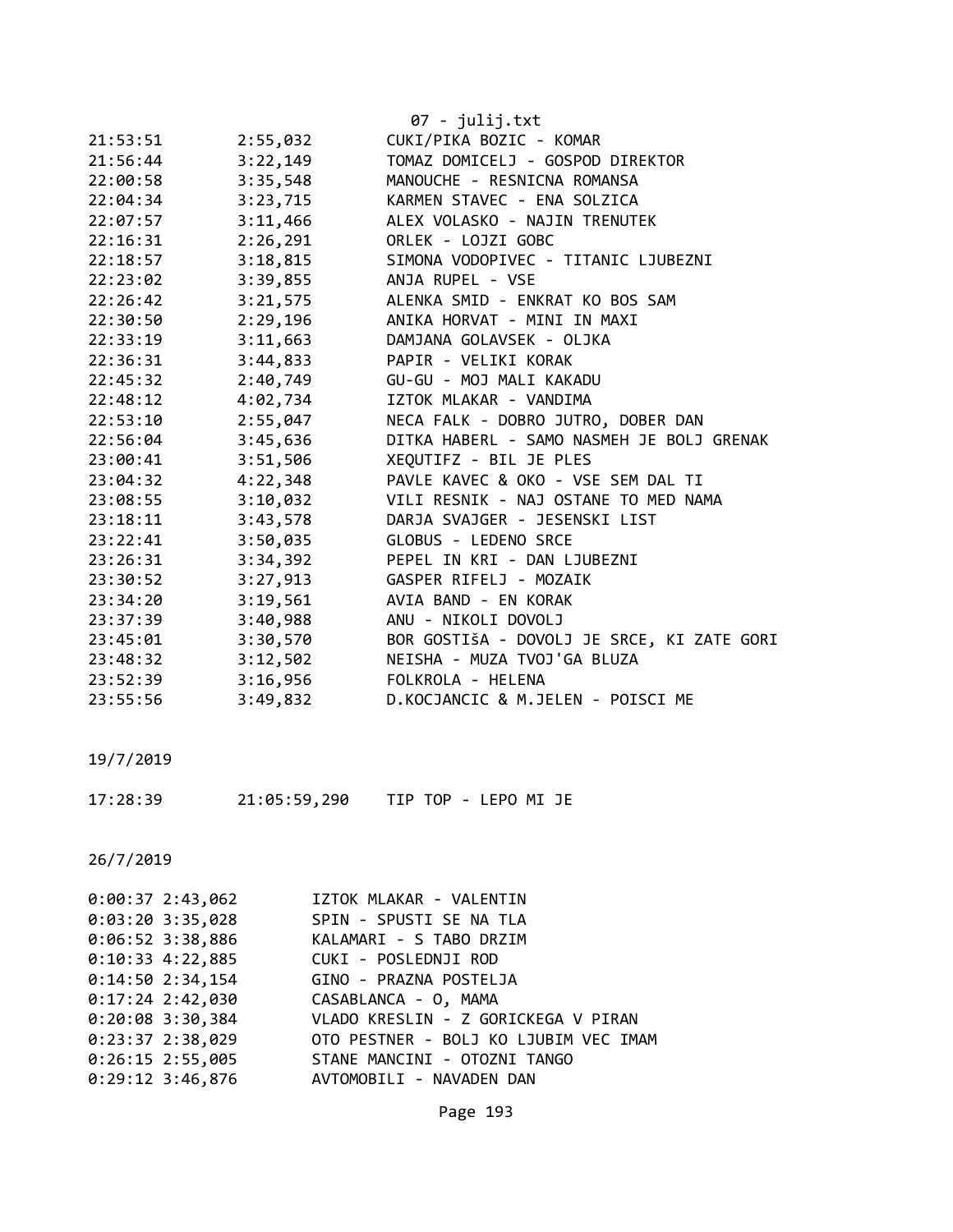|                      | 07 - julij.txt                                  |
|----------------------|-------------------------------------------------|
| $0:32:58$ 3:00,974   | KARMEN STAVEC - BREZ ZAMERE IN SOLZA            |
| $0:35:59$ 3:14,014   | AYNEE - ZJUTRAJ                                 |
| $0:39:16$ 3:20,300   | LETECI POTEPUHI - BICIKL                        |
| $0:42:36$ 4:03,009   | ADI SMOLAR - CE SVET PRIJAZEN BI POSTAL         |
| $0:46:39$ 3:07,877   | FARAONI - KAKO SI LEPA NOCOJ                    |
| $0:49:49$ 2:21,993   | IRENA VRCKOVNIK - MOJI TIGRI                    |
| $0:52:11$ 2:19,013   | PREZRTI - NA SKALAH IN MIVKI                    |
| 0:54:304:00,656      | ALEKSANDER MEZEK - WAR IN AFRICA                |
| $0:58:33$ 4:15,081   | FOLKROLA - MARUSKA                              |
| $1:02:48$ 4:17,990   | ANDREJ SIFRER - SREBRO V LASE ZLATO V ZOBE      |
| $1:07:05$ 3:05,909   | FOXY TEENS - MODRE OCI                          |
| $1:10:14$ 3:28,038   | PEPEL IN KRI - PESEM ZA DINAR                   |
| $1:13:42$ $2:56,092$ | ANIKA HORVAT - DA BO OKOLJE IZGLEDALO BOLJE     |
| 1:16:38 3:25,762     | ROK'N'BAND - PAZI                               |
| 1:20:06 2:08,015     | MATIJA CERAR - PESEM ZA DINAR                   |
| 1:22:13 3:20,045     | VILI RESNIK - DELAJ MI TO                       |
| 1:25:31 3:27,639     | NUSA DERENDA - ZA STARE CASE                    |
| $1:29:01$ $3:47,040$ | GU-GU - MI 'MAMO SE FAJN                        |
| $1:32:48$ $3:24,311$ | NINA PUSLAR - ROK TRAJANJA                      |
| 1:36:08 3:00,042     | MAJDA SEPE - TOPLO-HLADNO MORJE                 |
| 1:39:08 3:50,996     | AVIA BAND - NAJINO LETO                         |
| 1:42:56 3:01,878     | HAZARD - MARIE NE PISI PESMI VEC                |
| 1:45:58 3:22,074     | MARKO VOZELJ - TUKAJ SI                         |
| 1:49:22 3:47,010     | POLONA - NEKAJ LEPIH BESED                      |
| 1:53:09 2:27,485     | TOMAZ DOMICELJ - DANES BO SRECEN DAN            |
| $1:55:34$ $4:11,042$ | PANDA - LJUBIMEC BREZ                           |
| 1:59:48 2:29,778     | ELDA VILER - TI SI MOJA LJUBEZEN                |
| $2:02:18$ 3:33,247   | CALIFORNIA - STARA BARKA                        |
| 2:05:51 3:12,929     | BEPOP - PRISLUHNI SKOLJKI                       |
| 2:09:04 2:55,035     | MARTIN KRPAN - MI NIKOL NE TARNAMO              |
| 2:11:55 3:33,725     | DON MENTONY BAND/JANEZ ZMAZEK ZAN - LENOBA      |
| 2:15:29 3:29,847     | PETER PAN - VROCE USTNICE                       |
| $2:19:01$ $3:38,527$ | NATASA & ZIBELNIK - PRIZNAJ DA NI LAHKO         |
| 2:22:39 2:45,871     | KAMN'S - DEJ, STOP' NA MOJO STRAN               |
| 2:25:23 3:49,549     | MAMA REKLA - SPRIJETA V OMAMI, NEKAJ NAJU MAMI  |
| 2:29:15 3:50,724     | PETRA PETAN - ON JE BIL TA                      |
| 2:33:06 3:00,513     | MAJA KEUC - ZMOREM                              |
| 2:36:06 2:09,035     | BRANKA KRANER - CAO                             |
| $2:38:18$ 3:25,853   | ALJA KRUSIC - NAJIN PLES                        |
| 2:41:43 3:43,952     | HISA - SE TE LJUBIM                             |
| 2:45:27 2:59,975     | PAX - KO SO LIPE CVETELE                        |
| 2:48:29 2:37,034     | ROK KLEMENC - PREPIR                            |
| 2:51:06 3:47,547     | BAZAR - KO ODBIJE POLNOC                        |
| 2:54:53 3:59,031     | MILAN PECOVNIK PIDZI - RAD SE VRACAM NA KOROSKO |
| 2:58:55 3:27,986     | LIDIJA KODRIC - MESTO SPI                       |
| $3:02:23$ $3:41,646$ | NEISHA - LE KAJ SE SKRIVA                       |
| 3:06:04 3:09,691     | URSKA - STARA DOBRA PRAVLJICA                   |
| $3:09:16$ $3:42,370$ | GASPER RIFELJ - HOTEL ZA 2                      |
|                      |                                                 |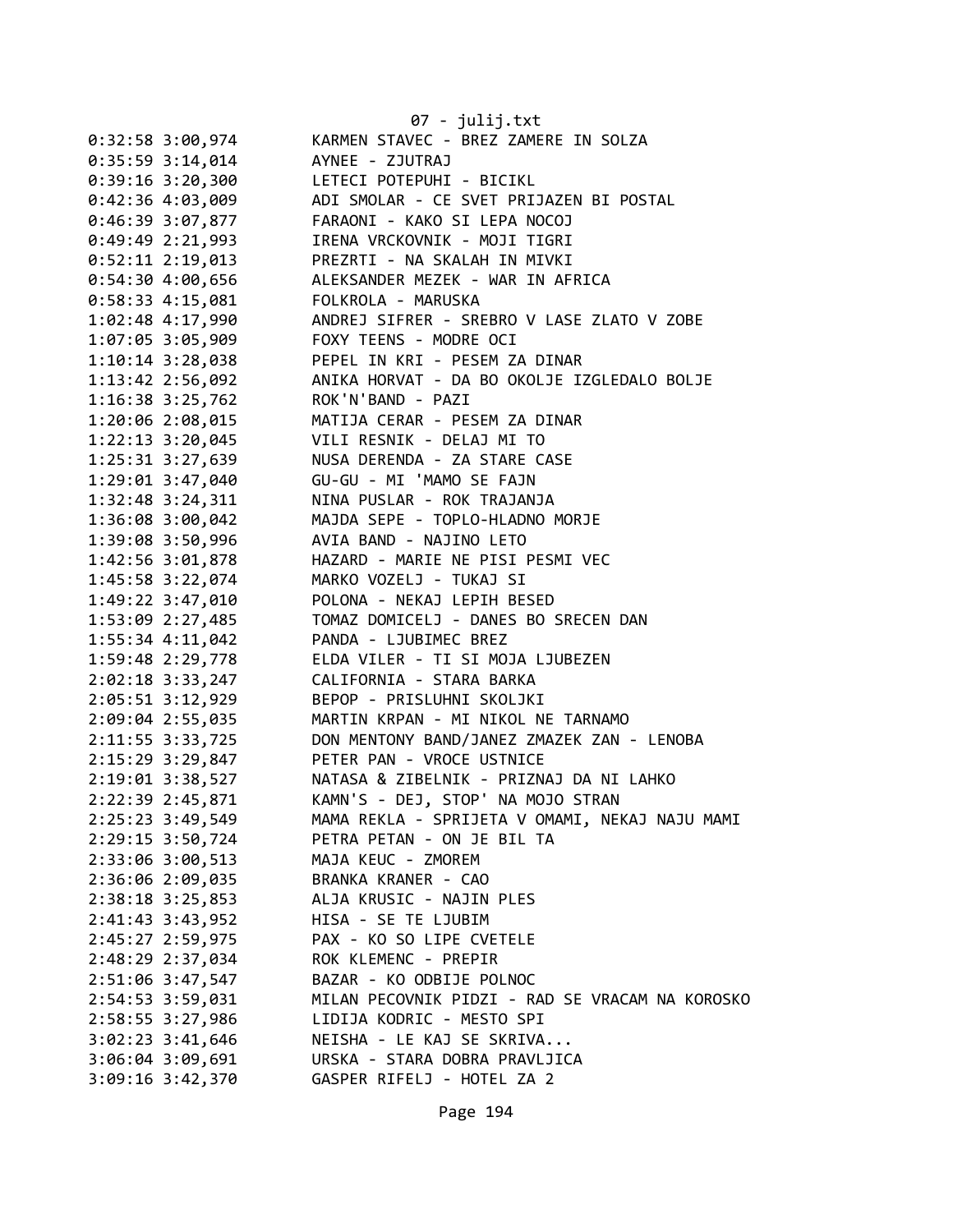| 3:12:56 3:49,553                        | 07 - julij.txt<br>KINGSTON - KOCKA JE PADLA NATE                                         |
|-----------------------------------------|------------------------------------------------------------------------------------------|
| $3:16:44$ $3:16,984$                    | MAJDA ARH - OSTANI TAM                                                                   |
| $3:20:04$ 1:47,591                      | RAFKO IRGOLIC - KAVBOJEVA LJUBICA                                                        |
| 3:21:51 3:07,991                        | OAZA - OB ZVOKIH KITARE                                                                  |
| 3:24:59 3:59,722                        | MIRAN RUDAN - POSKUSI POZABITI                                                           |
| 3:28:58 3:16,005                        | JOZICA SVETE & I.KRASEVEC - TRI SRCA                                                     |
| 3:32:13 3:27,688                        | MARTA ZORE - CUJ MOJ GLAS                                                                |
| 3:35:42 3:07,156                        | BILBI - LIMONADA                                                                         |
|                                         | GAL GJURIN IN TEMNA GODBA - KO POLETIS NAD OBLAKI                                        |
| 3:38:49 3:40,665                        | ANIKA - CUTIM DA ZIVIM                                                                   |
| $3:42:29$ $4:20,027$                    | VETER - BELA SNEZINKA                                                                    |
| 3:46:51 4:13,020                        |                                                                                          |
| $3:51:04$ 3:19,922                      | SVAROGOV - V PORTOROZU NA POSTAJI                                                        |
|                                         | 3:54:24 3:18,096 ALEX VOLASKO - PRIZIGAM LUCI (RADIO EDIT)<br>SLAVKO IVANCIC - OGOLJUFAN |
| 3:57:45 3:32,025                        |                                                                                          |
| $4:01:16$ $3:12,848$                    | AGROPOP - ZIVELE SLOVENKE                                                                |
| $4:04:29$ 3:20,023                      | NUDE - NI CIST GREH                                                                      |
| $4:07:49$ 3:28,886                      | BOSTJAN KOROSEC - KJE JE TISTA TRAVA                                                     |
|                                         | 4:11:18 3:31,277 DARJA SVAJGER - SONCEN DAN                                              |
|                                         | 4:14:49 2:38,977 BELE VRANE - SANJE O KALIFORNIJI                                        |
|                                         | 4:17:30 2:29,994 CUKI - ODPELJAL TE BOM TJA                                              |
|                                         | 4:20:00 3:42,415 ALENKA GODEC - VSAK JE SAM                                              |
|                                         | 4:23:42 3:11,493 SPIN - ALI TVOJA MAMA VE<br>4:26:56 6:32,607 IZTOK MLAKAR - OD FRANCA   |
|                                         | IZTOK MLAKAR - OD FRANCA FRANCESKINA GOD                                                 |
| 4:33:28 3:41,035 KALAMARI - STABO DRZIM |                                                                                          |
|                                         | 4:37:09 2:53,979 CHATEAU - MLINAR NA MURI                                                |
|                                         | 4:40:05 3:33,974 BLUEGRASS HOPPERS - SLOVENSKEGA NARODA SIN                              |
| 4:43:39 3:00,023 FRENK NOVA - KO TE NI  |                                                                                          |
| 4:46:39 3:49,884                        | DAN D - PLESES                                                                           |
| $4:50:31$ $4:13,023$                    | BABILON/05 - ZEMLJA IN NEBO                                                              |
| 4:54:40 3:50,976                        | OBVEZNA SMER - SRCE JE POPOTNIK                                                          |
| 4:58:31 3:37,574 ANJA RUPEL - ODPRI OCI |                                                                                          |
|                                         | 5:02:09 3:15,621 MAJDA SEPE - MED ISKRENIMI LJUDMI                                       |
| 5:05:24 3:19,030                        | STANE MANCINI - SOPEK VRTNIC                                                             |
| 5:08:43 3:26,354                        | ALENKA GODEC - LJUBIM TO LJUBEZEN                                                        |
| 5:13:09 4:25,697                        | NUDE - RAZLOG                                                                            |
| $5:17:34$ $3:24,842$                    | ANIKA HORVAT - 10 MAREC OB 19 30                                                         |
| 5:22:06 3:14,906                        | NEISHA - 'MAS SE KJE CAS                                                                 |
| 5:25:21 2:55,525                        | ADI SMOLAR - BOGNEDAJ DA BI CRKNU TELEVIZOR                                              |
| $5:28:16$ $3:25,012$                    | ANDREJ SIFRER - POZDRAVI DOMA SVOJO ZENO                                                 |
| 5:32:52 3:39,295                        | TOMAZ DOMICELJ - PARADA                                                                  |
| 5:36:31 2:44,035                        | SPIN - SUSTARSKI MOST                                                                    |
| 5:40:15 3:07,392                        | DON MENTONY BAND - NON CAPITO                                                            |
| 5:43:22 2:40,003                        | DAMJANA GOLAVSEK - LJUBIM LJUBIS                                                         |
| 5:46:02 2:25,620                        | IZTOK MLAKAR - PUBI, USIDMA SE                                                           |
| 5:48:27 3:45,883                        | MARKO VOZELJ - ZVEZDE SO Z NAMA                                                          |
| 5:53:13 4:25,389                        | BABALOO BAND - DOBRO JUTRO DELOVNI LJUDJE                                                |
| 5:57:57 3:53,020                        | AVIA BAND - RDECI SAL                                                                    |
| 6:02:24 1:57,776                        | ROK 'N' BAND - NE TEŽIT                                                                  |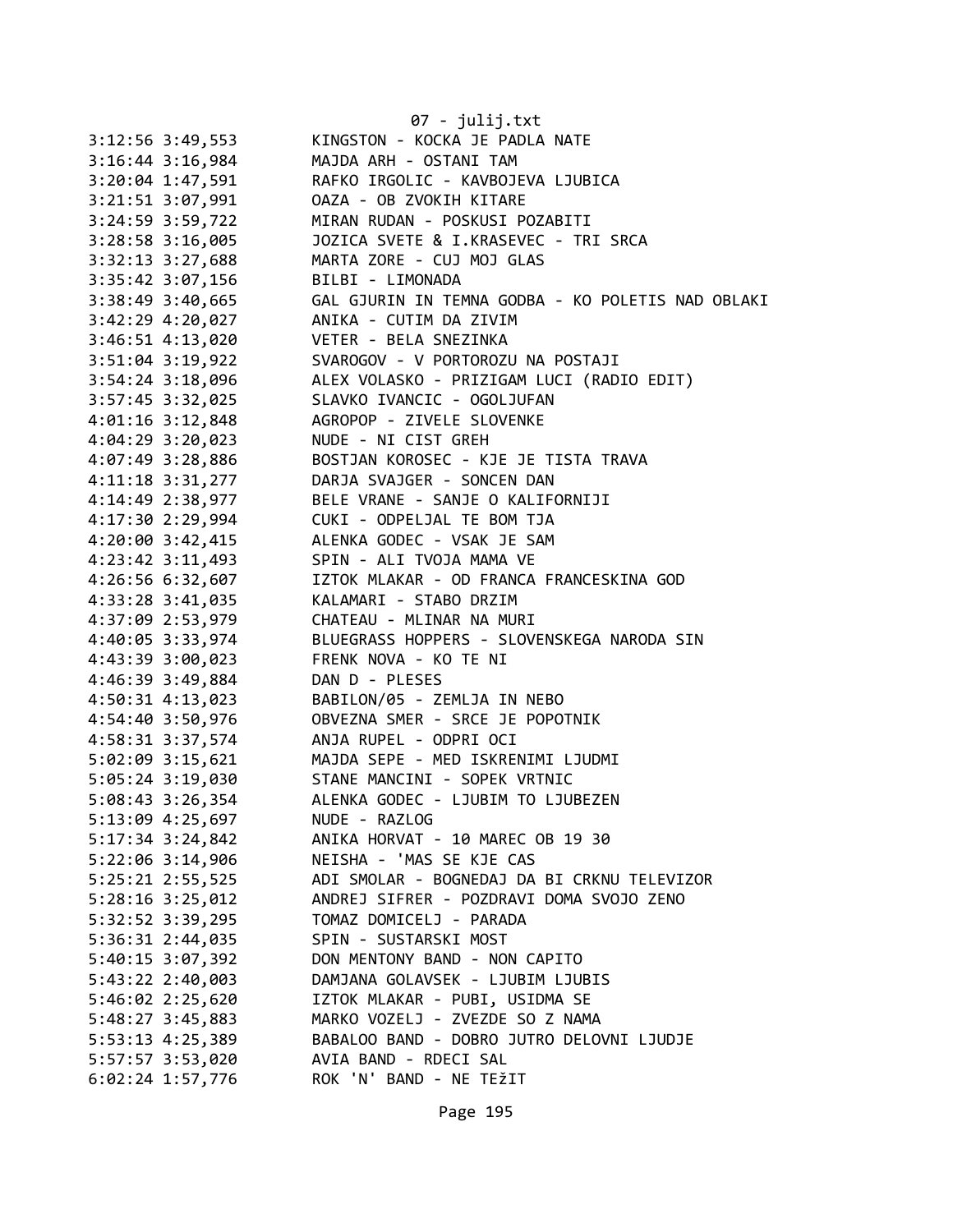|                    |                      | 07 - julij.txt                                       |
|--------------------|----------------------|------------------------------------------------------|
| $6:04:22$ 3:58,632 |                      | SOULGREG - PROSIM VRNI SE (NISI ŽENSKA ZAME-PART II) |
|                    | $6:08:20$ 3:26,530   | MARJANA DERZAJ - SAMO ZA NAJU DVA                    |
|                    | $6:12:27$ 3:30,023   | NINA PUSLAR - OBJEMI ME ZDAJ                         |
|                    | 6:15:57 3:52,748     | MARTA ZORE - TI                                      |
|                    | $6:20:40$ 3:17,011   | ALEX VOLASKO - SONG                                  |
|                    | $6:23:57$ $2:01,179$ | SAMO GLAVAN - JOZKOTI                                |
| $6:26:19$ 3:53,813 |                      | HALO - ANITA NI NIKOLI                               |
| 6:31:35 3:02,600   |                      | DAMJANA - NAJ VSEM LJUDEM SE DOGODI                  |
| 6:34:38 4:23,569   |                      | GU-GU - AEROBIK                                      |
| 6:39:42 2:56,822   |                      | BAZAR - OD ENIH DO TREH                              |
|                    | $6:42:39$ 3:16,087   | EDVIN FLISER - LETI, LETI LASTOVKA                   |
|                    | 6:45:54 4:29,370     | DARJA SVAJGER - LETIM                                |
|                    | $6:51:25$ 3:16,772   | JERICA HABER - ZIVLJENJE SE SMEJI                    |
|                    | $6:54:42$ 3:45,608   | HISA - SPOZNAL SEM                                   |
|                    | $6:58:27$ 2:42,741   | NINO ROBIC - URA BREZ KAZALCEV                       |
|                    | 7:01:46 3:52,460     | NUSA DERENDA - KAKOR PTICA, KAKOR PESEM              |
| 7:05:38 3:36,492   |                      | HAZARD - VSAK JE SAM                                 |
|                    | 7:09:55 4:05,818     | FRENK NOVA - DEZ IN SONCE                            |
|                    | $7:14:01$ $3:14,192$ | NUSA DERENDA & MARKO VOZELJ - NAJ NAMA SODI LE NEBO  |
|                    | $7:17:15$ 3:54,144   | BOTRI - MAL' PREKRATKA                               |
|                    | 7:21:59 3:08,000     | KALAMARI - JAZ SEM THE BEST                          |
| 7:25:07 3:07,692   |                      | BELE VRANE - LETALOVLAK                              |
| 7:28:14 3:51,006   |                      | VINDY BAND - CAROBNA NOC                             |
|                    | 7:33:27 3:07,118     | FARAONI - KAKO SI LEPA NOCOJ                         |
|                    | 7:36:34 3:00,935     | MITJA PODLESNIK - TOTALNO HUDA                       |
|                    | 7:40:16 3:26,141     | TATJANA DREMELJ - OSTANI TAKŠEN KOT SI               |
|                    | 7:43:42 2:18,004     | LIDIJA KODRIC - SUBI DUBI                            |
|                    | 7:46:00 4:24,762     | JAN PLESTENJAK - STAVI NA MOJE SRCE                  |
|                    | 7:51:25 3:36,808     | VILI RESNIK - RAD BI BIL S TEBOJ                     |
|                    | 7:55:02 3:29,643     | IVO MOJZER - CIFRA MOŽ                               |
|                    | 7:58:31 4:25,922     | PEPEL IN KRI - MISSISSIPPI                           |
|                    | $8:03:29$ 4:12,021   | FOLKROLA - KÄRNTEN                                   |
| 8:07:41 3:02,914   |                      | IVANKA KRASEVEC - PRESERN - BREZ TEBE (WITHOUT YOU)  |
| 8:11:24 3:48,044   |                      | DITKA HABERL - LJUBIMEC BREZ IMENA                   |
|                    | 8:15:12 3:39,979     | CUKI - ZGODBA O PRIJATELJSTVU                        |
|                    | $8:18:52$ 1:58,345   | MATIJA CERAR - KRAMLJANJE V MRAKU                    |
|                    | $8:21:40$ 4:44,083   | SANK ROCK - TIH' BOD' IN IGRAJ                       |
|                    | $8:26:24$ 3:18,975   | PANDA - NEPREMAGLJIVI                                |
|                    | 8:31:05 3:09,893     | OTO PESTNER & ELDA VILER - MOJA DEZELA               |
|                    | $8:34:15$ 3:48,994   | MZ HEKTOR/CALIFORNIA - MAKSIMALNO DOBER DAN          |
|                    | 8:38:04 2:43,513     | D KWASCHEN RETASHY - ROZALIJA                        |
|                    | $8:41:28$ 2:20,226   | LUCKY CUPIDS - STECI STRAN                           |
|                    | 8:43:48 3:53,504     | SAN DI EGO - JULIJA                                  |
|                    | 8:47:41 2:45,098     | KATRINAS - KOT PRAVLJICA                             |
|                    | 8:51:28 2:59,047     | MILAN PECOVNIK PIDZI - LJUBIM JO                     |
|                    | 8:54:46 2:59,806     | OTO PESTNER - SPET PO STARI POTI                     |
|                    | 8:57:46 2:54,031     | MELANHOLIKI - ANJA                                   |
|                    | $9:01:11$ $5:21,418$ | SUNNY ORCHESTRA - WELCOME TO THE PARTY               |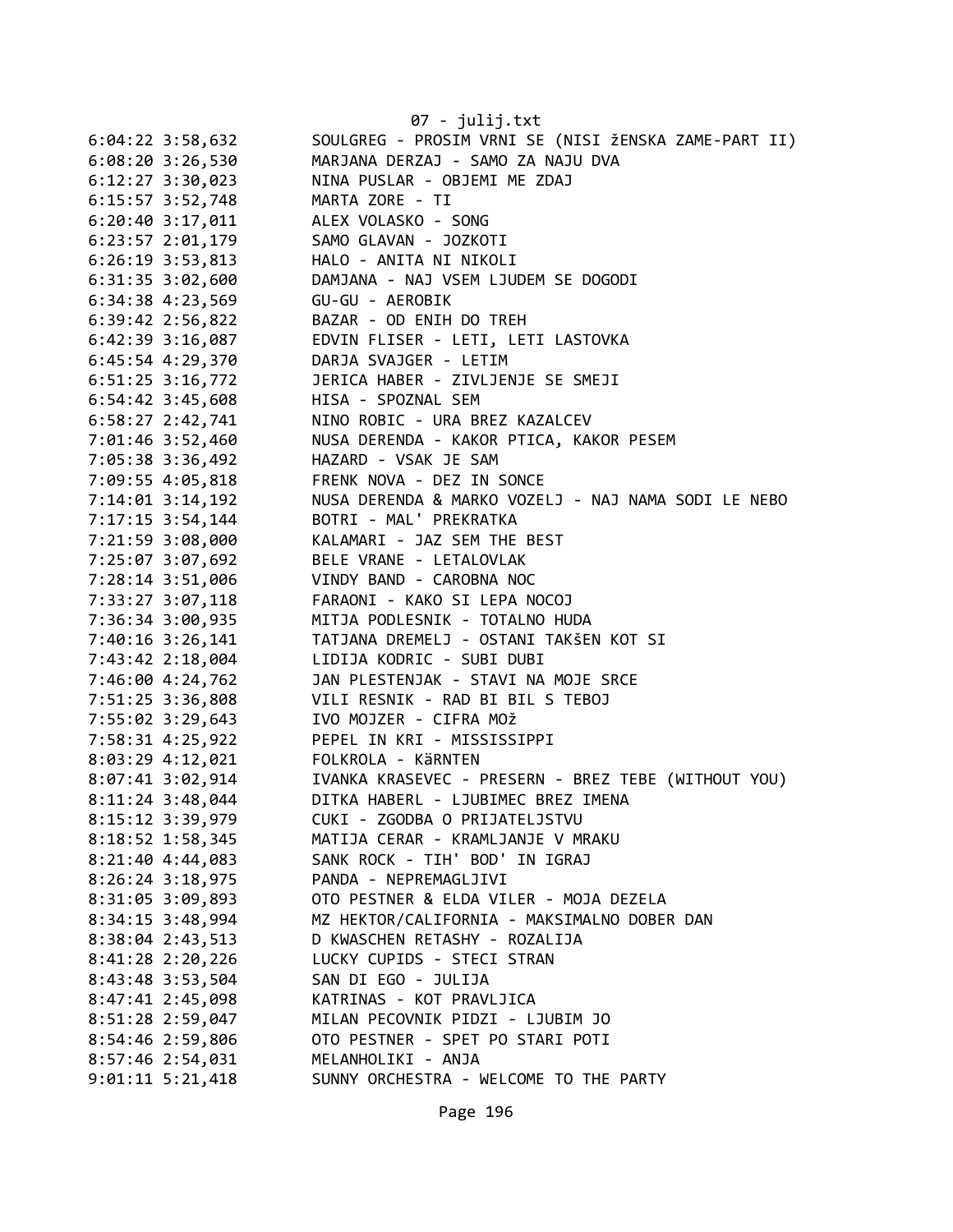|                                         |          | 07 - julij.txt                                                                                       |
|-----------------------------------------|----------|------------------------------------------------------------------------------------------------------|
| $9:06:33$ 3:46,938                      |          | VLADO KRESLIN - VRANE                                                                                |
|                                         |          | 9:14:16 2:54,066 BLUEGRASS HOPPERS - KAMIONAR                                                        |
| 9:17:10 3:00,991 KINGSTON - LUNAPARK    |          |                                                                                                      |
|                                         |          | 9:21:21 3:26,133 MAJDA SEPE - PESEM O POMLADI IN PRIJATELJSTVU                                       |
| 9:25:09 3:13,784 GINO - BODI TU         |          |                                                                                                      |
|                                         |          | 9:29:45 3:39,045 NUDE - PEPELKA (RAD TE IMAM)                                                        |
| 9:33:24 4:02,845 LAMAI - SPET TE SLISIM |          |                                                                                                      |
|                                         |          |                                                                                                      |
|                                         |          |                                                                                                      |
|                                         |          | 9:48:15 4:50,978 ALENKA GODEC - NI ME STRAH                                                          |
|                                         |          | 9:53:48 3:59,981 ANJA RUPEL - NE POZABI ME                                                           |
| 9:57:45 2:52,470 NECA FALK - TAKO DEKLE |          |                                                                                                      |
| 10:01:49                                | 2:47,039 | ANDRAZ HRIBAR - LETIM NAPREJ                                                                         |
|                                         |          |                                                                                                      |
|                                         |          | 10:04:36 3:21,038 KASTELO - VSE KAR LJUBIM<br>10:07:52 4:05,844 PRELOM - NAD SRCEM TVOJIM SIJE SONCE |
| 10:16:36                                | 3:35,996 | IRENA VRCKOVNIK - NAJ                                                                                |
| 10:21:05 4:00,016                       |          | VICTORY - TEQUILA IZ TVOJEGA POPKA                                                                   |
| 10:25:05                                | 3:14,850 | ROK'N'BAND - VERJEMI                                                                                 |
| 10:28:20                                | 7:44,064 | MAJDA ARH - MM MIX (MAJDA MEGA MIX)                                                                  |
| 10:37:26                                | 2:10,978 | MARJANA DERZAJ - JANEZ                                                                               |
| 10:47:05                                | 3:47,504 | ANIKA - PREMAJHNA BARABA                                                                             |
| 10:51:29                                | 3:50,144 | AVIA BAND - NAJINO LETO                                                                              |
| 10:55:19                                | 3:21,984 | RITEM PLANET - USTNICE BREZ POLJUBOV                                                                 |
| 10:58:40                                | 3:58,971 | TOMAZ DOMICELJ - KAM SO ŠLE VSE ROŽICE                                                               |
| 11:03:50                                | 3:25,012 | BABALOO BAND - NENAJAVLJEN GOST                                                                      |
| 11:07:15                                | 2:28,396 | ADI SMOLAR - PO SLUŽBI                                                                               |
| 11:14:02                                | 4:22,063 | ANDREJ SIFRER - MOJA CEBELA                                                                          |
| 11:18:24                                | 4:09,171 | ORLEK - PUNCA S ŠOHTA                                                                                |
| 11:23:26                                | 3:27,822 | DAMIAN - SI KOT POLETJE                                                                              |
| 11:26:54                                | 4:12,896 | DON MENTONY BAND - MRTVE ROŽE                                                                        |
| 11:32:29                                | 3:43,029 | NINA PUSLAR - VSE KAR RECES MI                                                                       |
| 11:36:10                                | 2:47,273 | DELIAL - ZVON LJUBEZNI                                                                               |
| 11:38:57                                | 3:12,999 | PROF. KLEMEN - TI PRAVIS                                                                             |
| 11:46:32                                | 3:30,858 | MARTA ZORE - ON                                                                                      |
| 11:50:45                                | 3:20,826 | FLIRRT - V VAKUUMU                                                                                   |
| 11:54:25                                | 3:12,289 | SAMO GLAVAN - KOSOVIRJI LAHKO                                                                        |
| 11:57:37                                | 2:16,002 | ANIKA HORVAT - POLETNA NOC                                                                           |
| 12:01:04                                | 3:15,916 | GU-GU - MANGO BANANA                                                                                 |
| 12:04:18                                | 3:37,989 | FLIRT - NJENA BALADA (V TEBI IN MENI)                                                                |
| 12:07:56                                | 3:59,997 | HAZARD - ANDREJA                                                                                     |
| 12:15:22                                | 2:40,791 | JANEZ PUH - BREZ SONCA CVETJA NI                                                                     |
| 12:18:03                                | 2:57,640 | NUSA DERENDA - NE, NI RES                                                                            |
| 12:21:52                                | 3:33,635 | DAMJANA IN HOT HOT HOT - NOCOJ LJUBILA BI SE S                                                       |
| TEBOJ                                   |          |                                                                                                      |
| 12:25:47                                | 2:32,888 | DOCA MAROLT - ŽIVLJENJE JE LEPO                                                                      |
| 12:28:20                                | 3:21,180 | HAMO & TRIBUTE 2 LOVE - VIJA VAJA VEN                                                                |
| 12:33:03                                | 3:14,728 | DAMJANA - FANT IZ IPANEME                                                                            |
| 12:36:17                                | 3:23,034 | SLEEPWALKERS - IME ROZE                                                                              |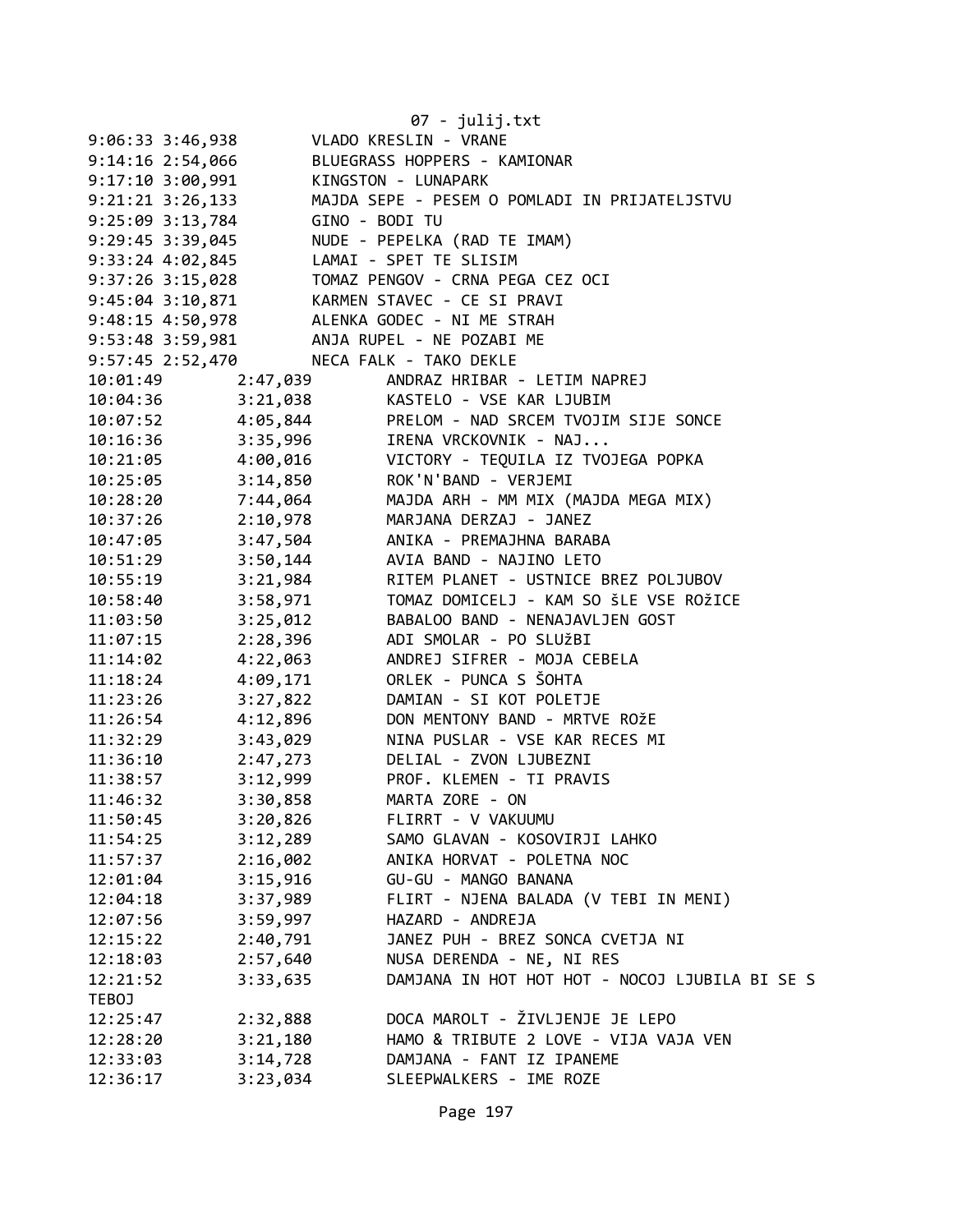|          |          | 07 - julij.txt                                    |
|----------|----------|---------------------------------------------------|
| 12:43:44 | 3:26,708 | TATJANA DREMELJ - TI SI ZAME VSE                  |
| 12:47:10 | 3:52,601 | FARAONI - HOCEM TE                                |
| 12:51:45 | 2:44,054 | BOTRI - NA ZABAVI                                 |
| 12:54:28 | 3:56,702 | BEPOP - KOMAJ CAKAM                               |
| 12:58:24 | 3:56,209 | HISA - V NOVO JUTRO                               |
| 13:02:54 | 3:49,025 | ALEKSANDER MEZEK - VARUH                          |
| 13:06:43 | 2:50,234 | SKALP - VEM DA LAHKO                              |
| 13:11:13 | 3:13,811 | PANDA - KAKO GA CUTIM                             |
| 13:14:23 | 2:34,781 | PRO ANIMA SINGERS - TI SI MOJA LJUBEZEN           |
| 13:16:58 | 3:18,823 | POLONA - CUTIM, DA ZIVIM                          |
| 13:21:36 | 3:39,622 | BILBI - KAJ PA TI                                 |
| 13:25:15 | 3:18,980 | PRIZMA - OD ENIH DO TREH                          |
| 13:28:34 | 2:29,312 | BELE VRANE - SPOMIN                               |
| 13:31:50 | 3:33,022 | AVTOMOBILI - NEZMOTLJIVI                          |
| 13:35:21 | 4:56,204 | CALIFORNIA - RAD LETEL BI                         |
| 13:41:54 | 3:42,204 | BAZAR - BARABE                                    |
| 13:45:36 | 3:53,788 | MONIKA PUCELJ - MENE JE STRAH                     |
| 13:50:13 | 3:38,152 | DARJA SVAJGER - TVOJ OBRAZ                        |
| 13:53:51 | 4:24,843 | SIMONA VODOPIVEC - GLASBA JE VSE, KAR IMAM        |
| 13:58:15 | 4:37,393 | FRENK NOVA - TIKA TAKA                            |
| 14:03:27 | 2:23,937 | MAJDA SEPE - ŠUŠTARSKI MOST                       |
| 14:05:51 | 4:02,900 | MONI KOVACIC - BREZ LJUBEZNI MI ZIVETI NI         |
| 14:11:34 | 4:16,060 | ALENKA GODEC - PREBUJENA                          |
| 14:15:50 | 3:38,718 | JANEZ BONCINA BENC - TA NOC JE MOJA               |
| 14:20:51 | 2:43,405 | ROK 'N' BAND - DEJ RUK'N ME                       |
| 14:23:34 | 2:55,808 | IZTOK MLAKAR - EN GLAZ VINA MI DAJ                |
| 14:26:30 | 4:11,202 | ANJA RUPEL - BREZ LJUBEZNI                        |
| 14:31:27 | 3:11,015 | TIP TOP - LEPO MI JE                              |
| 14:34:38 | 3:28,216 | KINGSTON - TROPIKANA KLUB                         |
| 14:38:06 | 3:34,972 | OTO PESTNER - CIGANSKA KRI (BIG BAND MIX)         |
| 14:43:21 | 2:54,314 | NINA PUSLAR FEAT. STISKI KVARTET - KDO SE VERJAME |
| 14:46:15 | 3:26,957 | KALAMARI - SOVRAZIM JUTRA                         |
| 14:50:25 | 4:05,667 | TATJANA GROS - ZATO SEM NORO TE LJUBILA           |
| 14:54:50 | 2:55,995 | MANOUCHE - PRIDEM ZVECER                          |
| 14:57:46 | 3:12,706 | OPTIMISTI - SANJE                                 |
| 15:01:33 | 3:00,841 | MAJDA ARH - POSLJI MU VETER POZDRAV               |
| 15:04:34 | 3:41,726 | NEISHA - VZEMI ME                                 |
| 15:08:15 | 2:56,358 | PEPEL IN KRI - VODA NA MOJ MLIN                   |
| 15:12:51 | 3:31,024 | CUKI - ZOBAR                                      |
| 15:16:20 | 2:55,178 | YLENIA ZOBEC - PRIZNAM                            |
| 15:20:38 | 4:09,333 | IVO MOJZER - TI SI REKLA SONCE                    |
| 15:25:08 | 3:47,680 | PAPIR - SRAJCA                                    |
| 15:28:56 | 4:45,549 | GUSTI/POLONA KASAL - MOJE SANJE                   |
| 15:34:26 | 3:27,879 | JANKO ROPRET - KAJ JE TO                          |
| 15:37:54 | 3:12,957 | VLADO KRESLIN - ZVEZDICE BELE                     |
| 15:42:47 | 2:15,007 | BRANKA KRANER - BARVICE SI KUPI                   |
| 15:45:01 | 2:16,049 | STANE MANCINI - TAM, KAMOR GRE VETER SPAT         |
| 15:47:17 | 2:29,259 | ELDA VILER - TI SI MOJA LJUBEZEN                  |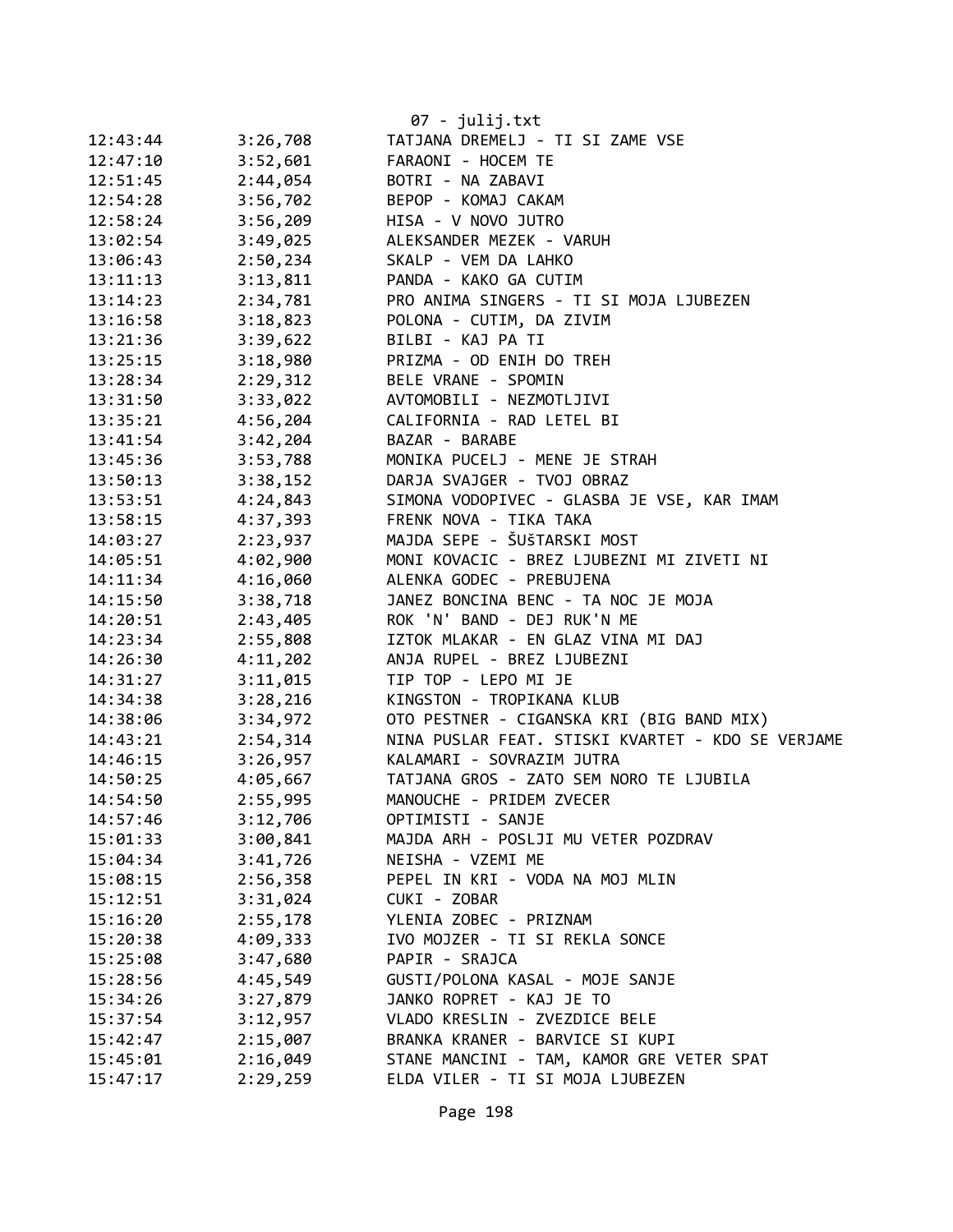|          |          | 07 - julij.txt                                       |
|----------|----------|------------------------------------------------------|
| 15:50:29 | 2:52,823 | ADI SMOLAR - TAGADA                                  |
| 15:53:22 | 3:18,446 | DON MENTONY BAND - MARJETKA [LIVE]                   |
| 15:56:40 | 3:15,887 | SLOVENSKI EXPRESS - VRAZJE USNJE                     |
| 16:00:31 | 3:14,953 | EDVIN FLISER - TAM KJER SEM DOMA                     |
| 16:03:45 | 3:51,837 | DAMJANA GOLAVSEK - MASKARADA                         |
| 16:07:37 | 3:14,030 | BIG FOOT MAMA - ROLA SE                              |
| 16:12:30 | 3:50,206 | ANDREJ SIFRER - STVARI GREDO NA BOLJE                |
| 16:16:20 | 1:53,016 | MATIJA CERAR - Z MOJCO PLESAL BI CHA CHA CHA         |
| 16:18:13 | 4:01,032 | AVIA BAND - LJUBEZEN NA PRVI POGLED                  |
| 16:23:37 | 3:38,722 | VILI RESNIK - KOT PTICA                              |
| 16:27:15 | 2:56,192 | ROK'N'BAND - ZDAJ SEM TU                             |
| 16:35:48 | 3:00,618 | MITJA PODLESNIK - TOTALNO HUDA                       |
| 16:38:48 | 4:50,687 | BLUEGRASS HOPPERS - VENCEK NEVARNIH                  |
| 16:56:51 | 4:45,583 | TOMAZ DOMICELJ - TEŽEK DEŽ                           |
| 17:02:07 | 3:43,000 | TOM TOM - LE SPOMIN                                  |
| 17:05:50 | 5:06,496 | MIA ZNIDARIC - PESEM NAMESTO ZLATNIKOV               |
| 17:12:05 | 2:57,022 | BOTRI - ANGELINA                                     |
| 17:14:59 | 3:02,026 | MARJANA DERZAJ - ZADNJI VALCEK (THE LAST WALTZ)      |
| 17:18:01 | 4:08,141 | GU-GU - TUJCA                                        |
| 17:23:00 | 3:15,056 | IRENA VRCKOVNIK - VSAK MOSKI NAJ                     |
| 17:26:15 | 4:11,747 | ANIKA - PLIMA                                        |
| 17:31:15 | 3:55,636 | SAMO GLAVAN - HLAPCI                                 |
| 17:35:10 | 3:23,646 | DAN D - POZITIVNE MISLI                              |
| 17:38:33 | 3:09,353 | JAN PLESTENJAK - 7 LET NAZAJ (NOR SEM, DA TE LJUBIM) |
| 17:43:18 | 3:03,343 | ANIKA HORVAT - V LJUBLJANO                           |
| 17:46:21 | 4:36,613 | NE ME JUGAT - JUTRO                                  |
| 17:51:46 | 3:15,022 | KARMEN STAVEC - VZEMI MOJO DLAN                      |
| 17:55:17 | 3:16,717 | NATASA & ZIBELNIK - CAS JE DA SE PREBUDIM            |
| 17:58:33 | 2:43,190 | BERTA AMBROŽ - BREZ BESED                            |
| 18:01:47 | 4:18,869 | PANDA - SAMA PROTI VSEM                              |
| 18:06:06 | 3:58,795 | DAMJANA - PRIJATELJ IN LJUBIMEC                      |
| 18:11:13 | 3:58,902 | ORLEK - NA KUM                                       |
| 18:15:12 | 4:15,321 | BAZAR - TINA                                         |
| 18:20:18 | 3:21,046 | ANDRAZ HRIBAR - SE VEDNO SI MI VSEC                  |
| 18:23:39 | 3:31,124 | NINA PUSLAR - OBJEMI ME ZDAJ                         |
| 18:27:27 | 3:37,040 | HISA - ZAMAN                                         |
| 18:32:56 | 3:05,121 | ALENKA GODEC - TVOJE JUTRO                           |
| 18:37:43 | 4:23,355 | ANJA RUPEL - MOJE SANJE                              |
| 18:43:02 | 4:13,044 | MIRAN RUDAN - NE ODPUSTI MI                          |
| 18:47:09 | 3:12,213 | BEPOP - BODI ZVEZDA                                  |
| 18:51:10 | 2:33,380 | ALEKSANDER MEZEK - SANJAM SAM                        |
| 18:53:44 | 3:00,050 | FOLKROLA - POLNA LUNA                                |
| 18:56:43 | 3:38,100 | DARJA SVAJGER - SONCE SI                             |
| 19:00:52 | 3:14,026 | SONJA GABRSCEK - PILULA ZA SRECO                     |
| 19:04:06 | 3:02,637 | DITKA HABERL - NAD MESTOM SE DANI                    |
| 19:07:08 | 4:17,624 | BILBI - V DNEVNI DOMA                                |
| 19:12:34 | 3:32,016 | PETER AMBROŽ - NA PLESU                              |
| 19:16:06 | 2:46,997 | DELIALI - ZVON LJUBEZNI                              |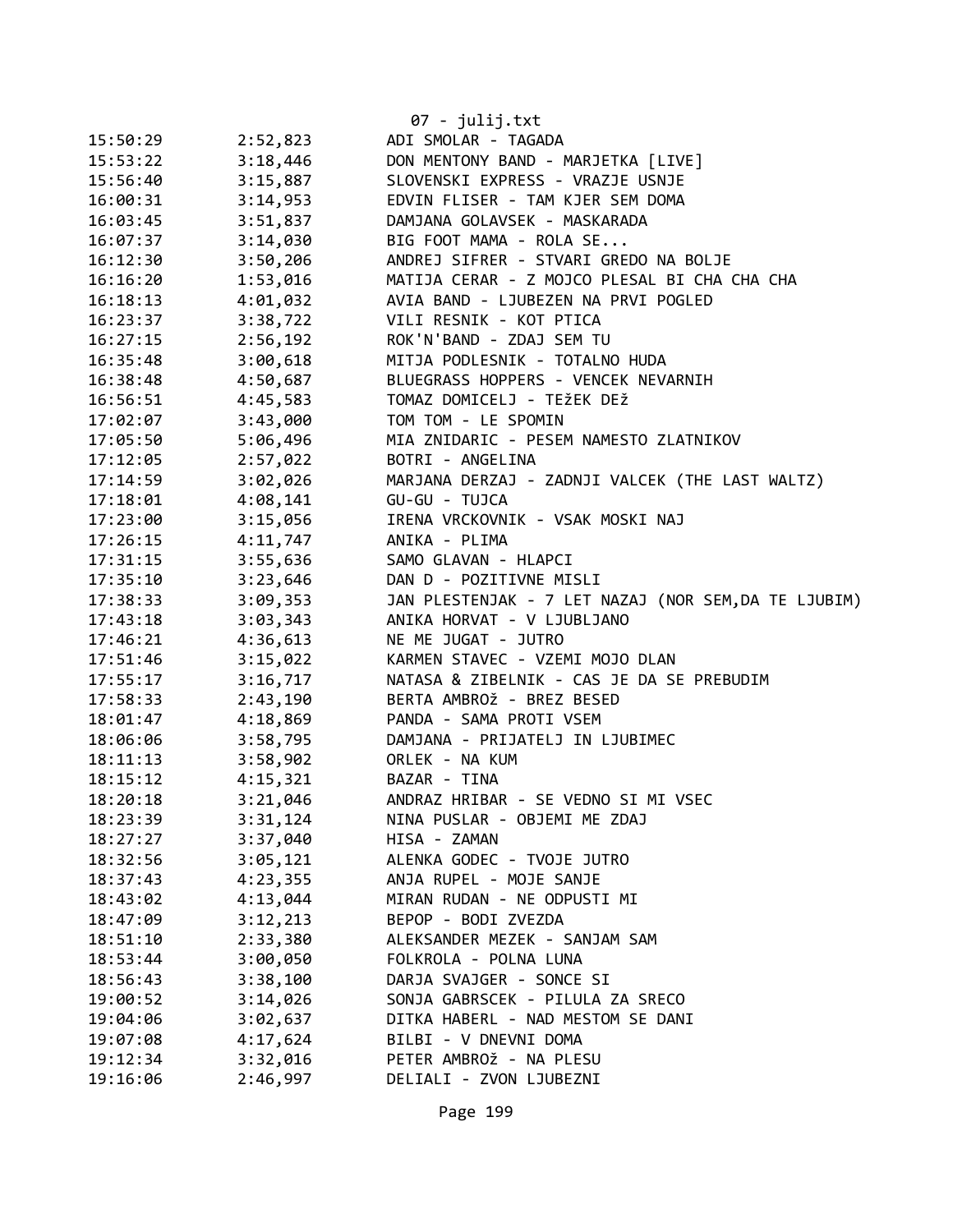|          |          | 07 - julij.txt                              |
|----------|----------|---------------------------------------------|
| 19:18:53 | 3:30,297 | KINGSTON - 3 PRSTE TEKILE                   |
| 19:23:14 | 3:23,975 | DAVID GROM - POLNA LUNA                     |
| 19:26:38 | 2:41,116 | BELE VRANE - ŽENITOVANJSKA                  |
| 19:30:07 | 3:02,040 | BRANE KAC - ZASANJANA                       |
| 19:33:09 | 4:13,909 | DAMJANA IN HOT HOT HOT - CE BI MI SRCE DAL  |
| 19:37:23 | 2:22,249 | OTO PESTNER - TRIDESET LET (KRATKA)         |
| 19:40:53 | 3:25,010 | FARAONI - PUSTI ME                          |
| 19:44:18 | 3:18,074 | MAJDA SEPE - MED ISKRENIMI LJUDMI           |
| 19:47:36 | 3:51,540 | NECA FALK - LJUBIMEC MOJ                    |
| 19:52:16 | 3:02,536 | AURORA - REKLA JE                           |
| 19:55:18 | 3:01,688 | POP DESIGN - ZATE SLOVENIJA                 |
| 19:58:20 | 3:20,612 | IVO MOJZER & OTO PESTNER - LJUDJE POMLADI   |
| 20:02:11 | 3:49,878 | ALENKA VIDRIH - OBLJUBLJENA                 |
| 20:06:01 | 2:58,881 | JELKA CVETEŽAR - JUTRO NA PLANINI           |
| 20:08:59 | 4:12,808 | NAPOLEON - LE TEBE ZELIM SI                 |
| 20:17:08 | 3:24,107 | ADI SMOLAR - JAZ SEM NOR                    |
| 20:21:40 | 3:46,768 | DRUSTVO MRTVIH PESNIKOV - RABM              |
| 20:25:27 | 3:24,593 | PEPEL IN KRI - V MENI ŽIV JE SMEH           |
| 20:28:51 | 3:55,027 | AVTOMOBILI - POT DOMOV                      |
| 20:33:33 | 3:22,166 | DON MENTONY BAND - ZMIKAVTI                 |
| 20:36:55 | 3:58,984 | KALAMARI - SVET BREZ NAPAKE                 |
| 20:45:17 | 3:54,965 | VLADO KRESLIN - NEKEGA JUTRA, KO SE ZDANI   |
| 20:50:00 | 3:28,988 | GORAZD LAMPE - TRAVNIK IN DREVO             |
| 20:53:29 | 2:01,074 | IVANKA KRASEVEC - PRESERN - KRESOVANJE      |
| 20:55:49 | 4:00,995 | HAZARD - ANDREJA                            |
| 21:00:58 | 2:06,062 | LIDIJA KODRIC - DANES MI JE 16 LET          |
| 21:03:04 | 2:25,997 | NINO ROBIC - VCASIH KO SE SRECAVA           |
| 21:05:29 | 4:50,327 | IZTOK MLAKAR - VARSE CECA                   |
| 21:14:57 | 4:01,933 | CUKI - NA LICU BELA SOLZA                   |
| 21:18:59 | 2:01,870 | MATIJA CERAR - MILIJON ŽELJA                |
| 21:21:50 | 2:07,905 | RAFKO IRGOLIC - JAHAM SPET V KOLORADO       |
| 21:23:57 | 2:28,548 | AVIA BAND - HODIM PO PARKU                  |
| 21:26:26 | 2:47,686 | HAMO & TRIBUTE 2 LOVE - GREMO SE IGRAT BOGA |
| 21:30:05 | 3:37,430 | ANDREJ SIFRER - IDEJE IZPOD ODEJE           |
| 21:33:42 | 3:30,057 | SARA JAGRICC - POBEGNI Z MANO               |
| 21:37:12 | 3:57,025 | GOLDEN EYE - DO KONCA                       |
| 21:48:37 | 2:38,581 | BLUEGRASS HOPPERS - STARA MAMA              |
| 21:52:04 | 3:24,959 | NUSA DERENDA - NE KLICI ME                  |
| 21:55:27 | 4:11,446 | K.U.D. GAS - EROTIKA                        |
| 22:00:47 | 4:27,932 | PRO ANIMA SINGERS - POLETNA NOC             |
| 22:05:15 | 2:46,614 | CORVUS - S TEBOJ LETET                      |
| 22:08:01 | 3:02,011 | NUDE - VESOLJKA                             |
| 22:15:22 | 3:23,503 | TOMAZ DOMICELJ - ŽIVLJENJE JE LEPO          |
| 22:18:45 | 3:11,992 | CALIFORNIA - VRAG NAJ TE VZAME              |
| 22:22:46 | 2:51,131 | MARJANA DERZAJ - V LJUBLJANO                |
| 22:25:37 | 3:45,932 | MARINO LEGOVIC & ZBOR - PO PRAZNIKIH DISI   |
| 22:30:14 | 3:15,224 | TRISTAN - PR'PRAU MUDROC                    |
| 22:33:29 | 4:43,334 | SAMO GLAVAN - KRETENIZACIJA                 |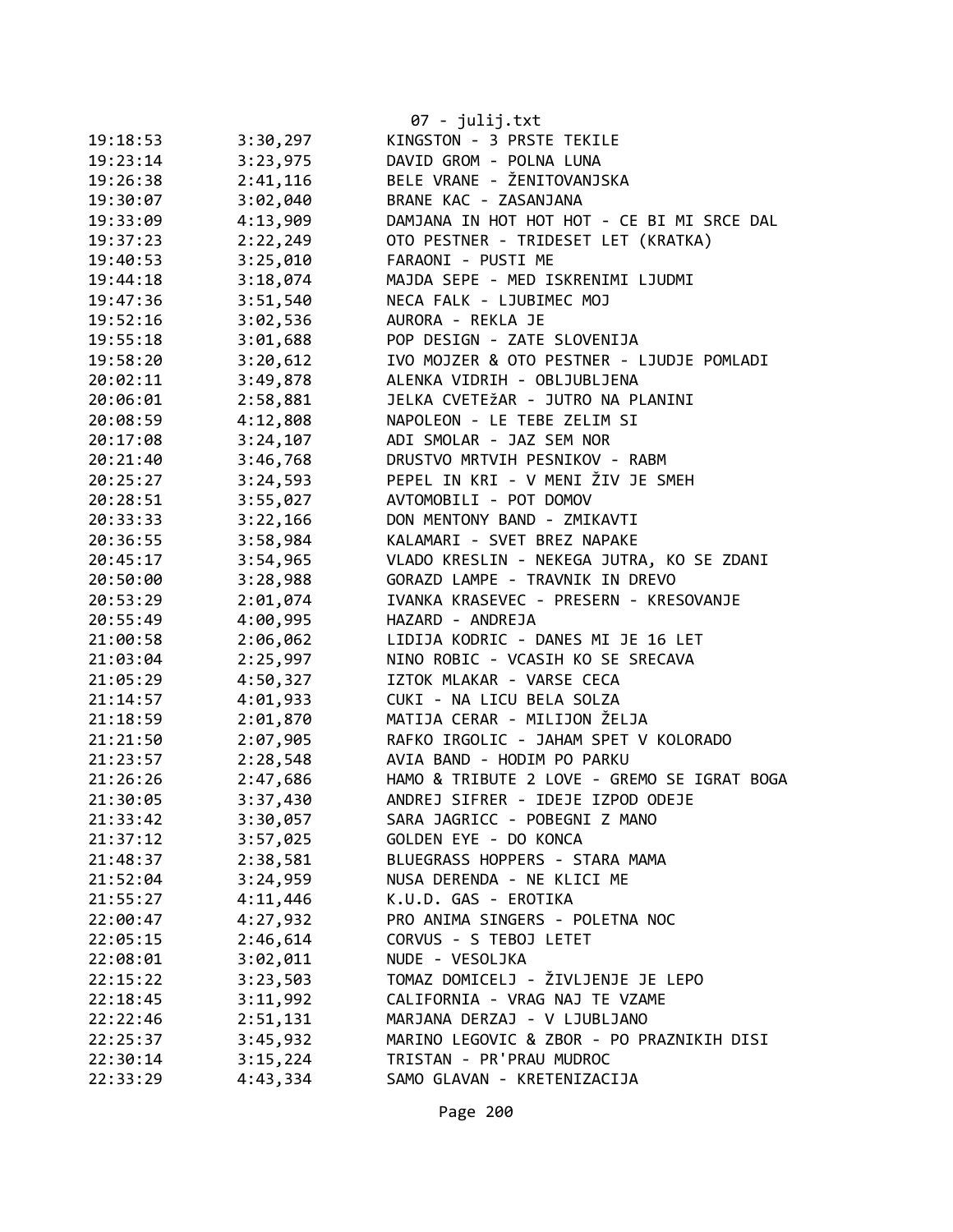|          |          | $07 - julij.txt$                      |
|----------|----------|---------------------------------------|
| 22:38:12 | 2:48,636 | ROK'N'BAND - CISTO TVOJ               |
| 22:45:23 | 2:59,241 | DASA - OD LJUBEZNI ZADET              |
| 22:48:22 | 3:10,385 | GU-GU - O JA JA, O NE NE              |
| 22:52:20 | 3:18,884 | MARTINA SRAJ - LE BODI TU             |
| 22:55:39 | 4:05,092 | SANK ROCK - KER TE LJUBIM             |
| 23:00:52 | 2:06,889 | LUCKY CUPIDS - DAJ LJUBI ME           |
| 23:02:58 |          | 3:20,027 PRIZMA - POGUM               |
| 23:06:16 | 4:22,797 | O. ROUS IN LEA LIKAR - LJUBLJENA      |
| 23:14:05 | 3:14,412 | ROK 'N' BAND - MOJA MLADA LJUBICA     |
| 23:17:19 | 4:02,032 | DADI DAZ/MZ HEKTOR - VODNJAK LJUBEZNI |
| 23:22:07 | 3:59,911 | STANE MANCINI - MANDOLINA             |
| 23:26:06 | 3:56,018 | FOLKROLA - V TVOJI SOBI SE DISI       |
| 23:30:54 |          | 3:19,337 ALENKA GODEC - SONCE SI TI   |
| 23:34:13 | 3:52,645 | VILI RESNIK - NE MOREM BREZ NJE       |
| 23:38:05 | 4:24,214 | ANIKA HORVAT - PREBUDI SE             |
| 23:46:33 | 2:51,995 | MIRAN RUDAN - CVETJE IN VRTOVI        |
| 23:50:11 | 3:28,764 | BABALOO BAND - POT DOMOV              |
| 23:53:40 | 4:13,782 | ALEKSANDER MEZEK - NA DLANI MESTA     |
| 23:57:53 | 2:59,032 | ANDRAZ HRIBAR - ZIVLJENJE JE          |

| $0:01:59$ 2:39,011                      | BLUEGRASS HOPPERS - STARA MAMA                                |
|-----------------------------------------|---------------------------------------------------------------|
|                                         | 0:04:38 3:25,751 KINGSTON - MENE LUNA NOSI                    |
|                                         | 0:08:03 3:33,000 ANDREJ SIFRER - JARCEVA HRUSKA               |
|                                         | 0:11:39 2:54,810 1 X BAND - TIH DEZEVEN DAN                   |
|                                         | 0:14:32 3:53,664 NUSA DERENDA - CEZ DVAJSET LET               |
|                                         | 0:18:22 4:10,995 VICTORY - ZELENA DEZELA                      |
| 0:22:31 2:31,009 HAZARD - KOPALNICO IMA |                                                               |
| 0:25:02 3:41,068 K.U.T. GAS - FASHION   |                                                               |
| $0:28:43$ 3:11,959                      | GU-GU - O JA JA, O NE NE                                      |
|                                         | 0:31:57 3:32,024 FARAONI - TU JE MOJ DOM                      |
|                                         | 0:35:29 3:35,639 NEZA DROBNIC - BREZ BESED                    |
|                                         | 0:39:04 3:30,009 MIHA MERLAK - RANJENO SRCE                   |
|                                         | 0:42:37 4:05,843 FRENK NOVA - VSAK DEL NEBA                   |
|                                         | 0:46:43 3:16,715 LIDIJA KODRIC - DO GLOBIN PREK VISAV         |
|                                         | 0:49:59 3:22,517 IRENA VRCKOVNIK - POLEPSAJ SVET Z LJUBEZNIJO |
|                                         | 0:53:24 4:30,993 PEPEL IN KRI - SONCE POMLADI                 |
| 0:57:55 4:30,605 CHATEAU - NASMEHNI SE  |                                                               |
|                                         | 1:02:25 3:38,353 MANOUCHE - BI SLA NAPREJ                     |
| 1:06:06 3:31,764 PANDA - SIVE CESTE     |                                                               |
| 1:09:37 2:51,505 BOTRI - BAMBINA        |                                                               |
|                                         | 1:12:28 2:24,806 FLIRRT - GREM RADIOEDIT                      |
| 1:14:56 3:35,897 AVTOMOBILI - LIPE      |                                                               |
|                                         | 1:18:28 3:32,037 DON MENTONY BAND - N'KOL SI NAM ODPUSTU      |
| 1:22:00 4:20,677 OTO PESTNER - 30 LET   |                                                               |
|                                         | 1:26:23 3:24,077 IZTOK MLAKAR - POLITIK GUIDO                 |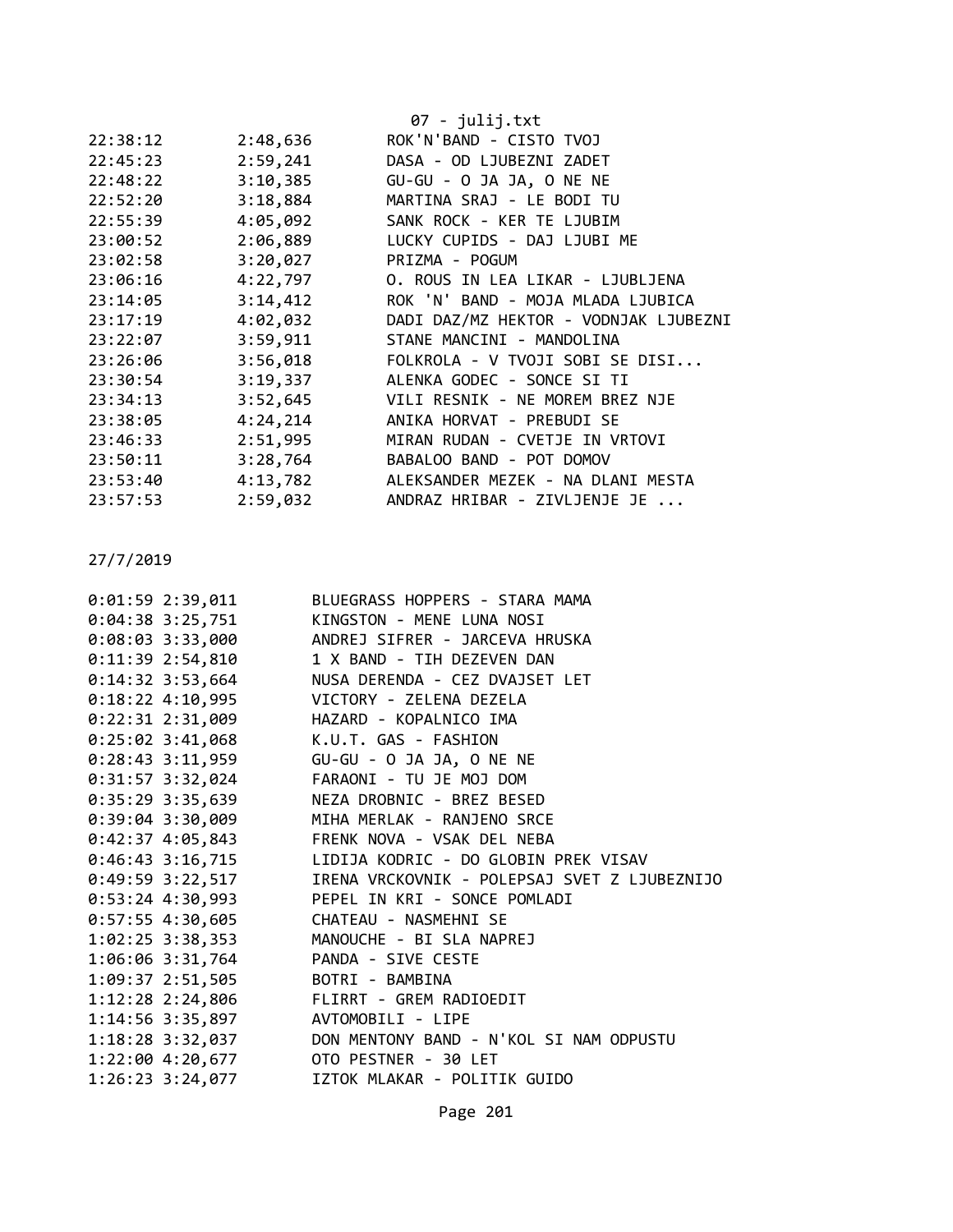|                      | 07 - julij.txt                                |
|----------------------|-----------------------------------------------|
| 1:29:47 2:57,871     | CUKI - SA-LA-LA                               |
| $1:32:45$ $3:22,942$ | NINA PUSLAR - ODHAJAM Z VETROM                |
| $1:36:10$ $3:11,146$ | VILI RESNIK - HEROJ                           |
| 1:39:21 3:27,719     | LETECI POTEPUHI - LJUBEZEN NA PRVI POGLED     |
| 1:42:49 3:11,006     | VLADO KRESLIN/MARTIN KRPAN - LAHKO BI ZLETELA |
| 1:45:56 3:04,040     | BABILON - RABIM TVOJ SMEH                     |
| $1:48:57$ 3:28,243   | JAN PLESTENJAK - SAM DA TI MAS MENE RADA      |
| $1:52:25$ 3:14,803   | ANIKA HORVAT - SAMA DOMA                      |
| 1:55:40 3:05,027     | KATRINAS - ZELEN ZAFRAN                       |
| 1:58:45 3:10,907     | REGINA - LJUBEZEN BEZI                        |
| 2:01:55 2:05,568     | MARJANA DERZAJ - V LJUBLJANO                  |
| 2:04:04 2:39,983     | MILAN KAMNIK - GREMO NA KAVO V PORTOROZ       |
| $2:06:43 \t3:21,428$ | ALJA KRUSIC - DAJ MI POLJUB                   |
| 2:10:05 4:20,004     | ANKA COP - METROPOLE                          |
| $2:14:27$ $3:24,030$ | KARMEN STAVEC - ENA SOLZICA                   |
| $2:17:49$ 3:14,041   | ADI SMOLAR - AJAJAJ, SLOVENIJA                |
| 2:21:00 3:02,796     | MLADI LEVI - ODA IRENI                        |
|                      | LOS VENTILOS & TOKAC - NE GLEDAM NAZAJ        |
| 2:24:06 3:05,404     | CALIFORNIA - RECI DA SI NORA NAME             |
| $2:27:11$ $4:10,159$ |                                               |
| $2:31:21$ $3:16,054$ | TOMAZ DOMICELJ - HONDOIDI                     |
| 2:34:40 4:02,158     | BILBI - KO TVOJA SEM SE BLA                   |
| 2:38:42 2:51,217     | SELL OUT - ZOMBI V KATAKOMBI                  |
| 2:41:33 3:43,179     | POTECI LENUHI - ZZ TOP                        |
| 2:45:15 2:28,827     | ALEKSANDER MEZEK - DAN ZA DNEM                |
| 2:47:44 3:26,923     | MAJDA ARH - KAKOR LED IN OGENJ                |
| 2:51:10 4:24,015     | ALENKA GODEC - IGRA                           |
| 2:55:37 3:11,028     | ALENKA VIDRIH - SPRENEVEDANJA                 |
| 2:58:48 3:57,493     | ADAM - ALFA                                   |
| $3:02:45$ 3:06,006   | THE TWINS - HOCEM VEDETI                      |
| 3:05:53 2:36,572     | NEISHA - CVETNI PRAH LJUBEZNI                 |
| $3:08:30$ $3:47,156$ | KATJA KOREN - DAJ UPAJ SI                     |
| $3:12:17$ $3:06,990$ | BETI JURKOVIC - ENKRAT SE                     |
| $3:15:26$ $3:47,033$ | ANJA RUPEL - NAJBOLJ NORI PAR                 |
| 3:19:13 3:15,017     | MOJCA - ZATE                                  |
| 3:22:28 2:32,539     | BELE VRANE - MALA TERASA                      |
| $3:25:03$ $3:25,000$ | MAJDA SEPE - RIBIC, RIBIC ME JE UJEL          |
| $3:28:25$ 2:58,020   | STANE MANCINI - NAMESTO PISMA                 |
| 3:31:23 3:00,858     | NUDE - TAKO LEPO SI ZLOMILA MI SRCE           |
| 3:34:26 3:57,040     | AYNEE - AVTO                                  |
| 3:38:23 3:51,723     | SANK ROCK - EO (RADIO EDIT)                   |
| 3:42:14 2:53,326     | TANGELS - KAJ IN KAM (ORIGINAL)               |
| 3:45:10 5:03,674     | LOPATIC FAMILY BAND - USODA                   |
| $3:50:13$ $3:24,279$ | MATJAZ JELEN - BREZ TEBE PADAM                |
| 3:53:37 3:11,563     | ALEX VOLASKO - NE BOM TE ZGUBU                |
| 3:56:49 2:42,969     | EVA SRSEN - LJUBI, LJUBI, LJUBI               |
| 3:59:31 3:38,609     | SLOVENAID - EN SVET (RADIO EDIT)              |
| 4:03:10 2:47,833     | KALAMARI - POPOLDNE                           |
| 4:06:00 3:20,054     | BAZAR - KO PRIDE NOC                          |
|                      |                                               |
|                      |                                               |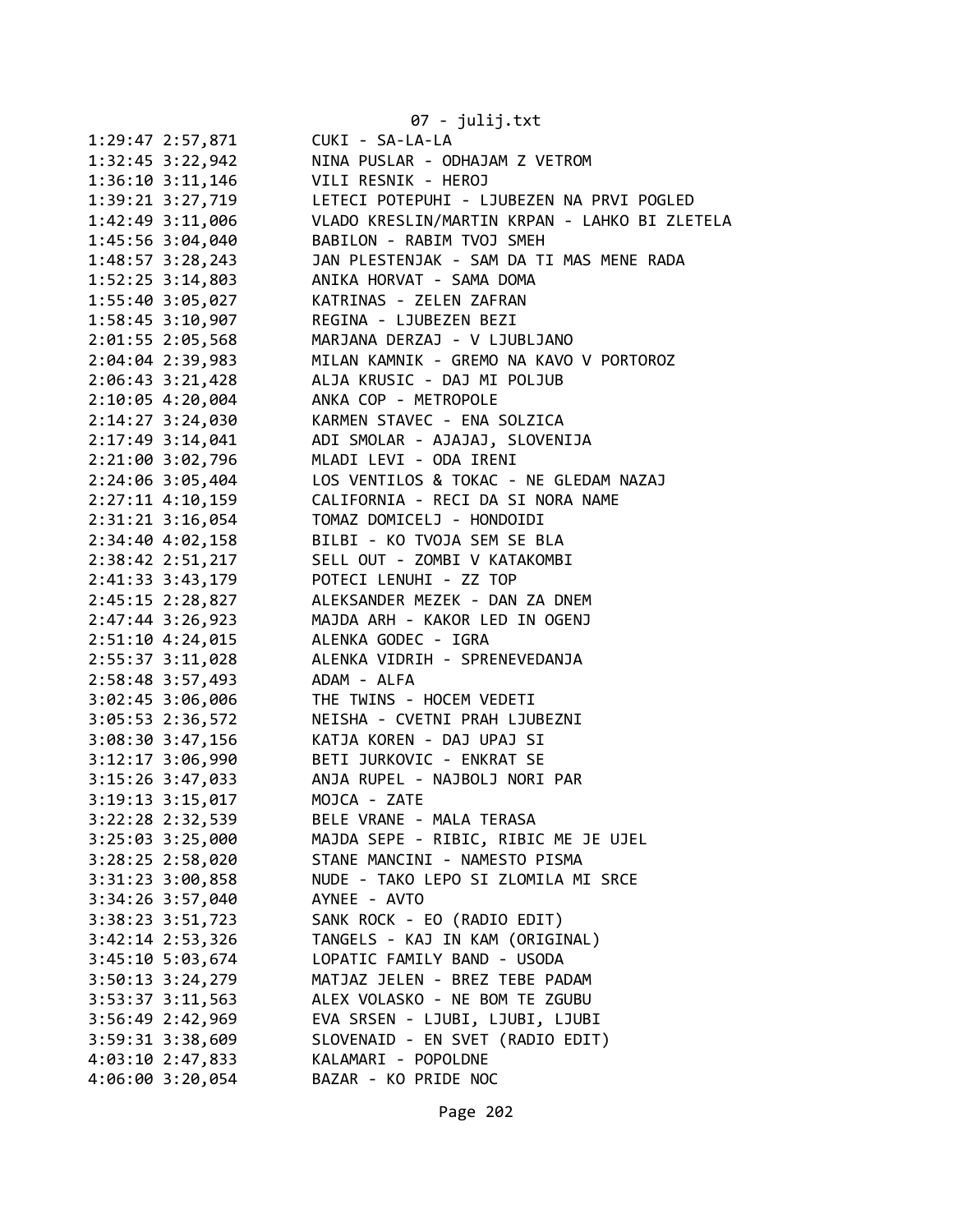|                                        | 07 - julij.txt                                                          |
|----------------------------------------|-------------------------------------------------------------------------|
| 4:09:20 5:13,860                       | MARTA ZORE - NI MI ZAL                                                  |
| 4:14:34 3:20,005                       | ALFI NIPIC - POLJANE DOM PRELEPIH DNI                                   |
| 4:17:56 2:39,198                       | ANABEL - POZITIVA                                                       |
| $4:20:35$ 3:11,228                     | LEA SIRK - MOJ PROFIL                                                   |
| 4:23:46 4:08,515                       | SLAVKO IVANCIC - DAN OB TEBI                                            |
| 4:27:57 3:13,477                       | ROK'N'BAND - VERJEMI                                                    |
| 4:31:09 3:57,302                       | ANDREJ SIFRER - KDAJ SI ZADNJIC KAKSNO STVAR NAREDIL PRVIC              |
| 4:35:04 2:42,928                       | I.VRCKOVNIK & HAPPY BAND - POVABI ME                                    |
| 4:37:49 3:26,024                       | POLONA - PODNEVI MANJ BOLI                                              |
| 4:41:15 3:33,165                       | EVA CERNE - LE SANJE                                                    |
| 4:44:48 2:55,978                       | BLUEGRASS HOPPERS - IRENA, LAHKO NOC                                    |
| 4:47:46 4:31,077                       | PETER PAN - CAR NOCI                                                    |
| 4:52:17 2:37,030                       | FELIKS LANGUS - LJUBEZEN NA DALJAVO                                     |
| 4:54:54 3:09,379                       | KINGSTON - TAM TAM TAM                                                  |
| 4:58:06 2:35,037                       | BERTA AMBROZ - TIPITIPITI                                               |
| 5:00:41 3:58,512                       | MAJDA SEPE - STIHI MOJEGA SPOMINA                                       |
| 5:04:39 3:25,745                       | AVIA BAND/JASMINA CAFNIK & DARE - SAVA SUMI                             |
| 5:08:03 4:05,122                       | ALENKA GODEC - VSI LJUDJE HITIJO                                        |
| 5:12:08 3:50,862                       | GAL GJURIN IN TEMNA GODBA - MILE OCI                                    |
| 5:15:58 4:07,763                       | PEPEL IN KRI - DEKLE IZ ZLATE LADJICE                                   |
| 5:20:06 3:54,834                       | MATJAZ JELEN - VSE SE V PRAVO SMER VRTI                                 |
| 5:24:01 3:37,557                       | KARMEN STAVEC - FANT IZ PRAVLJICE                                       |
| 5:27:38 3:17,908                       | BELLAMI - NE BOM TI PRAVIL (DJT BY DNE 2008 RMX)                        |
| 5:30:56 3:42,503                       | GU-GU - LJUBICA MOJ'GA SRCA                                             |
| 5:34:38 3:42,240                       | AVTOMOBILI - PALME GORIJO                                               |
| 5:38:20 3:56,923                       | DARJA SVAJGER - BODI VETER                                              |
| 5:42:17 2:11,398                       | ADI SMOLAR - LJUBIM JO                                                  |
| 5:44:28 3:00,898                       | ANDREJ SIFRER - TO SE GOVORI                                            |
| 5:47:29 2:55,790                       | CUKI - STO NA URO                                                       |
| 5:50:24 2:59,497                       | ANDRAZ HRIBAR - ŽIVLJENJE JE                                            |
| 5:53:23 4:14,912                       | FARAONI - NE VDAJ SE                                                    |
| 5:57:58 2:39,085                       | BELE VRANE - SANJE O KALIFORNIJI                                        |
| 6:00:36 3:00,958                       | DAMJANA GOLAVSEK - NASMEH                                               |
| $6:03:37$ 2:36,200                     | OPTIMISTI - O, MOJ PAPA                                                 |
| $6:06:13$ 2:52,991                     | RDECI DECKI & E.FLISER - NOC ZA ROCK'N'ROLL                             |
| 6:09:06 4:32,794                       | JANEZ ZMAZEK - ZGODBA O LJUDEH                                          |
| 6:13:39 4:59,200                       | VLADO KRESLIN - TISOC LET                                               |
| 6:18:37 3:37,054                       | ANIKA HORVAT - VSE SI TI                                                |
| 6:22:14 2:52,008                       | TOMAZ DOMICELJ - KAMIJONAR                                              |
| 6:25:25 3:59,309                       | ANJA RUPEL - NE POZABI ME                                               |
| $6:36:39$ $2:41,012$                   | IRENA VRCKOVNIK - POLJUB POVE VSE                                       |
| $6:39:20$ 2:47,231                     | OTO PESTNER - LETIVA                                                    |
| $6:42:07$ 3:13,047                     | MILAN PECOVNIK PIDZI - LE V SANJAH SI TU<br>NAPOLEON - SANJAM           |
| $6:45:20$ 4:03,241                     |                                                                         |
| 6:49:23 3:13,756<br>$6:52:37$ 3:41,323 | IVANKA KRASEVEC - PRESERN - VIOLINA TZIGANO<br>NECA FALK - DRAVSKI MOST |
| $6:56:18$ 2:03,960                     | OTO PESTNER &P.UGRIN BAND - KAKOR MADONNA                               |
| $6:58:21$ 3:45,162                     | BABALOO BAND - PAJAC                                                    |
|                                        |                                                                         |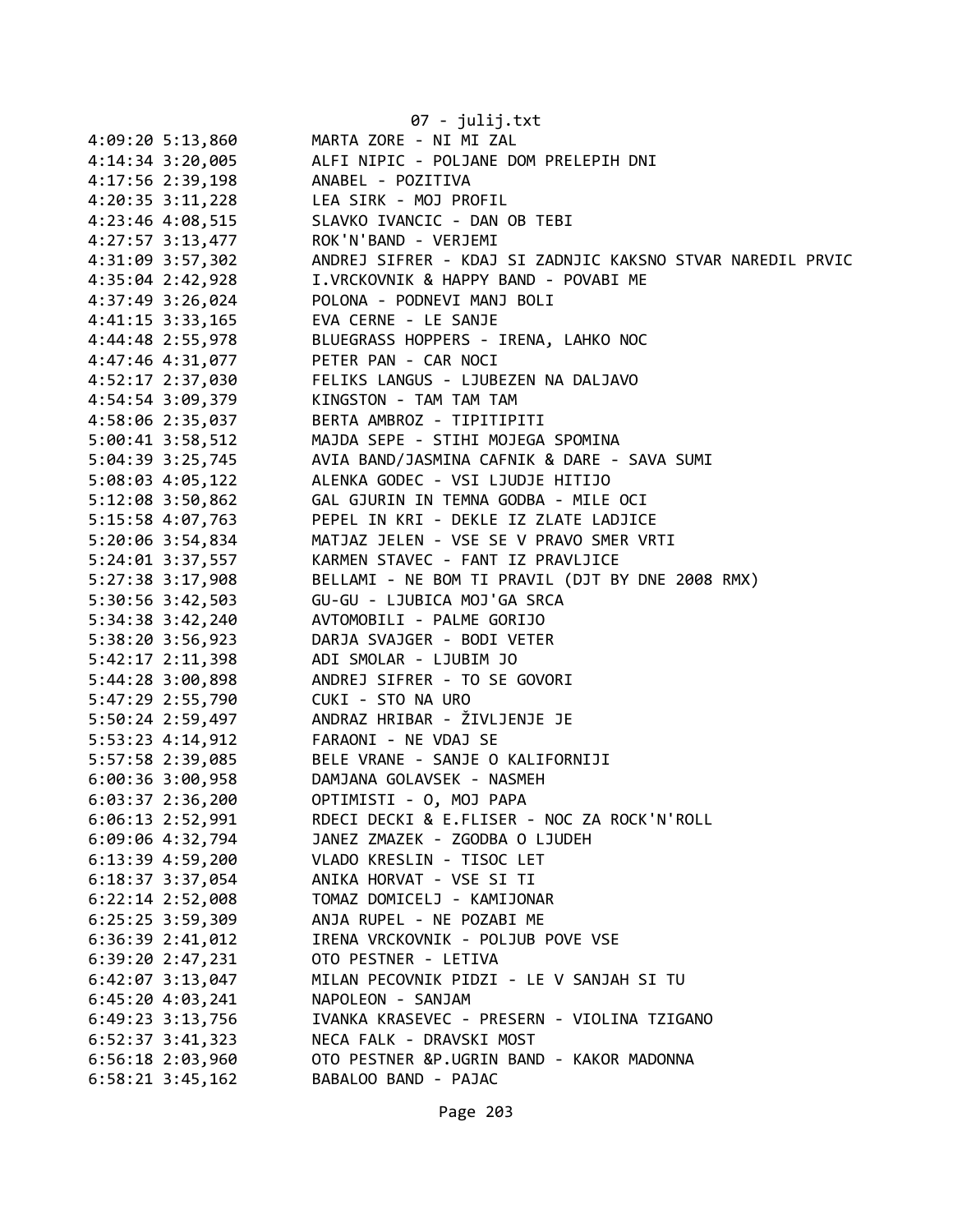|                      |          | 07 - julij.txt                              |
|----------------------|----------|---------------------------------------------|
| 7:03:59 3:20,391     |          | NUSA DERENDA - ZA SLOVENIJO ŽIVIM           |
| 7:09:01 3:49,604     |          | SUNNY ORCHESTRA - ODHAJAM                   |
| 7:13:46 3:42,731     |          | MARTA ZORE - VSE, KAR SVA BILA              |
| 7:17:29 3:26,050     |          | ALEKSANDER MEZEK - DNEVI KAKOR JE TA        |
| 7:20:55 3:38,730     |          | JANEZ BONCINA BENC - MAJA Z BISERI          |
| 7:24:33 2:27,039     |          | BARBARA JARC - ZAPLEŠIMO TWIST              |
| 7:27:00 3:27,039     |          | MARJANA DERZAJ - SAMO ZA NAJU DVA           |
| 7:32:31 4:03,786     |          | ELDA VILER - LASTOVKE                       |
| 7:38:14 2:58,129     |          | HAZARD - ZABLODA V MODRIH KAVBOJKAH         |
| 7:42:54 3:39,628     |          | BILBI - KAJ PA TI                           |
| 7:46:34 3:42,687     |          | DAN D - VODA                                |
| 7:50:15 2:04,425     |          | GAUDEAMUS - PESEM ZA ŠPAS                   |
|                      |          | ALEX VOLASKO - V HISI VECNIH SANJ           |
| 7:52:19 2:57,593     |          |                                             |
| 7:55:16 4:18,952     |          | PERPETUUM JAZZILE - POLETNA NOC             |
| $8:13:22$ 4:02,205   |          | SKUPINA FONEM - POLETNA ROMANCA             |
| $8:17:24$ 3:32,223   |          | ROK 'N' BAND - V OBLAKIH                    |
| 8:20:56 3:48,876     |          | BRANKA KRANER - SNEG V MAJU                 |
| 8:24:38 2:58,882     |          | AYNEE - ZDAJ VEM                            |
| 8:27:36 3:44,030     |          | PHONOMONICS - POHITIVA                      |
| $8:32:57$ $3:04,213$ |          | BOTRI - JAZ SEM IN                          |
| 8:38:54 3:00,027     |          | FOLKROLA - POLNA LUNA                       |
| 8:43:52 5:27,596     |          | IZTOK MLAKAR - ŠTEFANA IN BARTOLIN          |
| 8:49:19 3:48,992     |          | NINA PUSLAR - SAJ SVA SKUPAJ                |
| 8:53:08 2:59,561     |          | DAMJANA - NASMEH                            |
| 8:56:27 3:59,855     |          | VICTORY - POLETNE MACKE                     |
| $9:00:59$ 3:56,361   |          | SAMO GLAVAN - NEGATIVNE POZITIVMOSTI        |
| 9:04:55 3:45,073     |          | CALIFORNIA/MZ HEKTOR - USTAVIL BI CAS       |
| $9:08:38$ $2:15,012$ |          | STANE MANCINI - TAM, KAMOR GRE VETER SPAT   |
| 9:15:09 2:57,015     |          | MARKO JURCA - POVEJ MU                      |
| $9:18:06$ 4:02,012   |          | KATRINAS - SLADKI SVET                      |
| 9:23:06 4:28,079     |          | DON MENTONY BAND - OBCUTEK JE VAZEN         |
| $9:27:56$ $3:34,031$ |          | BAZAR - PRVI MAJ                            |
| $9:32:19$ $3:10,023$ |          | BRATJE BOSTJANCIC - ZVEZDE PADAJO V NOC     |
| 9:35:29 3:39,572     |          | MAJDA ARH - ZALJUBLJENA                     |
| 9:41:53 3:36,809     |          | FLIRT - KOGA SANJA                          |
| $9:45:25$ 1:44,795   |          | MATIJA CERAR - KUHARCKOV TWIST              |
| $9:47:10$ $3:25,119$ |          | ANA DEŽMAN - RADA BI                        |
| 9:51:20 3:48,029     |          | KALAMARI - TVOJA SLED                       |
| 9:55:08 4:20,962     |          | BABILON - NAJLEPSA NOC                      |
| 10:00:27             | 3:35,923 | MANOUCHE - BI ŠLA NAPREJ                    |
| 10:04:03             | 2:55,863 | HAMO & TRIBUTE 2 LOVE - DEJVA BIT CIST BLIZ |
| 10:06:58             | 3:14,261 | WOLF - GOODBYE MICHELLE                     |
| 10:15:08             | 3:54,578 | TULIO FURLANIC - TOCNO VMES                 |
| 10:19:47             | 3:15,603 | MAJDA SEPE - MED ISKRENIMI LJUDMI           |
| 10:23:03             | 3:40,474 | SANK ROCK - SENCA SEBE                      |
| 10:26:43             | 3:23,645 | DON SERGIO - TUDI TI                        |
| 10:30:56             | 3:49,043 | ANIKA - PREDALA SE NE BOM                   |
| 10:34:42             | 4:26,950 | BELE VRANE - NAJ SIJE SONCE                 |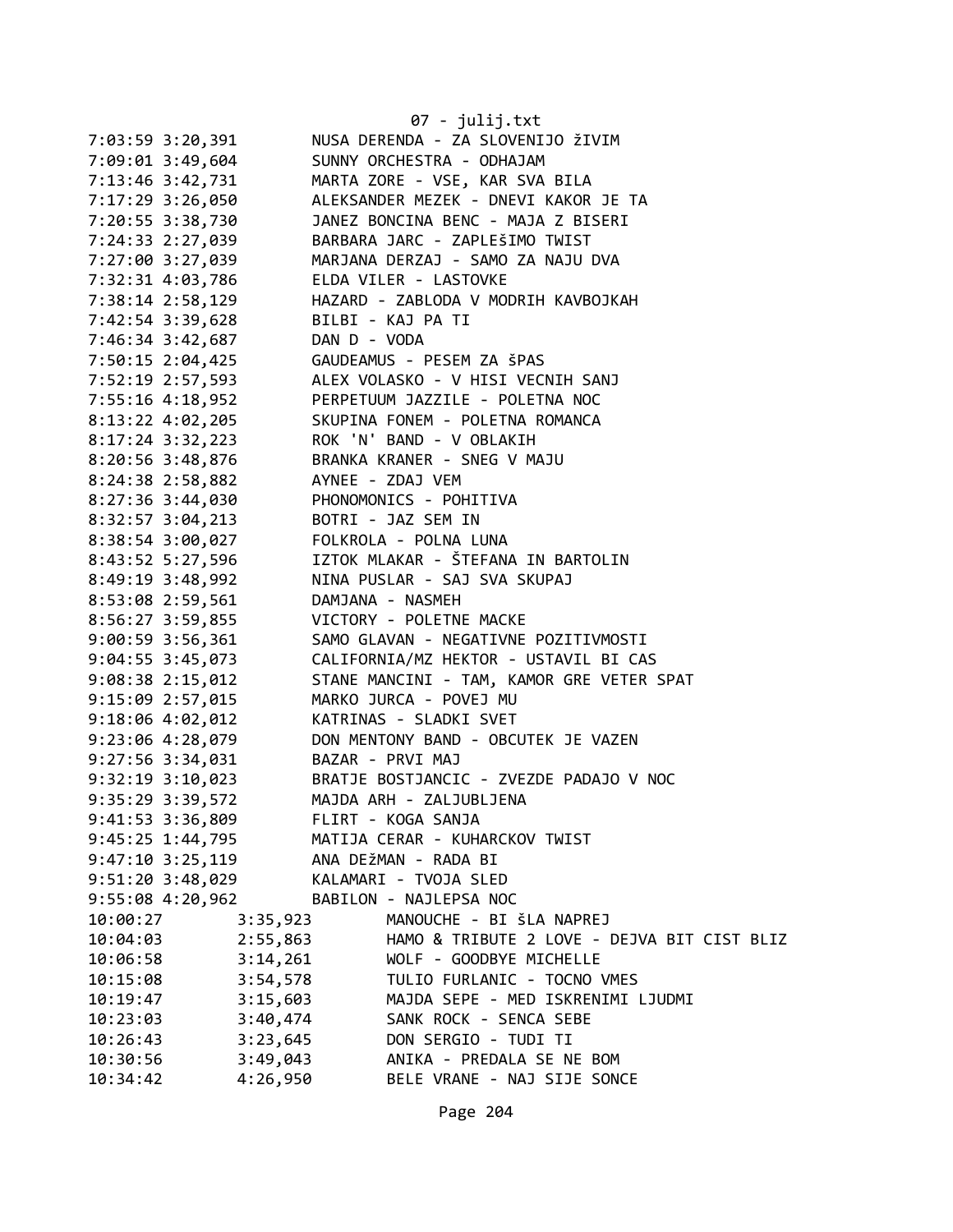|          |          | $07 - julij.txt$                       |
|----------|----------|----------------------------------------|
| 10:42:06 | 3:09,240 | ROK'N'BAND - NINA                      |
| 10:45:14 | 3:10,992 | PANDA - LINO                           |
| 10:48:25 | 1:48,987 | ANDREJ SIFRER - BIL SEM MLAD           |
| 10:50:59 | 3:00,837 | DARJA SVAJGER - SE TISOC LET           |
| 10:54:00 | 4:32,110 | JAN PLESTENJAK - BOLEZEN               |
| 10:58:32 | 3:33,667 | MARTINA MAJERLE - LUNA NAD OBALO       |
| 11:03:03 | 5:36,272 | TATJANA DREMELJ - CE NE LJUBIS ME VEC  |
| 11:08:40 | 2:56,999 | KARMEN STAVEC - ENA IN EDINA           |
| 11:15:37 | 4:17,579 | ALENKA GODEC - ZGUBLJAM TE             |
| 11:20:40 | 3:18,034 | ALES VOLK - KAJ SPOMIN MI BO           |
| 11:23:58 | 2:48,365 | BLUEGRASS HOPPERS - ŠTAJERSKA          |
| 11:26:46 | 3:16,162 | SELL OUT - SAMOTA                      |
| 11:30:51 | 2:33,944 | MAJDA SEPE IN NINO ROBIC - BELE LADJE  |
| 11:33:25 | 3:10,562 | NUSA DERENDA - DANES VRACAM SE         |
| 11:36:35 | 3:02,637 | ANDRAZ HRIBAR - POMLAD                 |
| 11:44:35 | 3:42,709 | ALENKA VIDRIH - HARMONIKAR             |
| 11:48:17 | 4:27,802 | GU-GU - SAM PO PARKU                   |
| 11:53:30 | 3:08,884 | VILI RESNIK - KO VRBE JOKAJO           |
| 11:56:58 | 4:12,105 | AVIA BAND - SANJAL BOM KOSTANJE        |
| 12:02:09 | 3:47,050 | MARTA ZORE - SE SI TU                  |
| 12:05:53 | 3:22,160 | PEPEL IN KRI - NAJ BO BABY             |
| 12:12:39 | 2:26,672 | EDVIN FLISER & PRESSTIGE - DIANA       |
| 12:15:06 | 3:39,418 | MARTIN KRPAN - MALI BOGOVI             |
| 12:18:45 | 3:23,024 | TOMAZ DOMICELJ - ZIVLJENJE JE LEPO     |
| 12:22:53 | 4:25,319 | VLADO KRESLIN - LILI MARLEN            |
| 12:27:39 | 2:33,038 | OTO PESTNER - NAJ SNEZI                |
| 12:31:01 | 3:08,384 | REGINA - NAJ LJUBEZEN ZDRUŽI VSE LJUDI |
| 12:34:10 | 3:50,009 | ADI SMOLAR - MI SMO PA SPILAL          |
| 12:37:59 | 2:54,649 | NECA FALK - DOBRO JUTRO, DOBER DAN     |
| 12:51:07 | 3:55,484 | KING FOO - NENAVADNO JE OK             |
| 12:55:03 | 2:10,968 | BERTA AMBROŽ - DAN KOT DNEVI VSI       |
| 12:57:13 | 5:04,791 | ALEKSANDER MEZEK - STARI MUZIKANT      |
| 13:02:57 | 3:19,546 | SLAVKO IVANCIC - TISTO KAR OSTANE      |
| 13:06:16 | 3:16,889 | ANJA RUPEL - SE ENKRAT ME POLJUBI      |
| 13:11:09 | 3:49,750 | HAZARD - MAKALONCA                     |
| 13:14:58 | 2:57,762 | LIDIJA KODRIC - KDOR ZIVI RAD V MIRU   |
| 13:17:56 | 3:01,644 | FOLKROLA - A SI SAMA                   |
| 13:21:40 | 3:16,018 | CUKI - OE !                            |
| 13:24:56 | 4:20,674 | IZTOK MLAKAR - BRISKULA                |
| 13:30:10 | 3:36,751 | ELECTRIX - RADIO                       |
| 13:33:47 | 3:35,133 | FARAONI - SEM TAKŠEN, KER SEM ŽIV      |
| 13:37:22 | 3:38,548 | GAL GJURIN - PLESEM PO MUZIKI          |
| 13:42:38 | 4:11,037 | ANIKA HORVAT - PLIMA                   |
| 13:46:48 | 3:08,539 | IRENA VRCKOVNIK - SLADKE BESEDE        |
| 13:50:46 | 3:38,480 | BOTRI - PLAZILCI                       |
| 13:54:25 | 4:16,011 | BEPOP - BELA SNEZINKA                  |
| 13:58:40 | 4:30,770 | HISA - MOSTOVI SO PADLI                |
| 14:03:51 | 3:28,333 | JAN PLESTENJAK & LARA - SOBA 102       |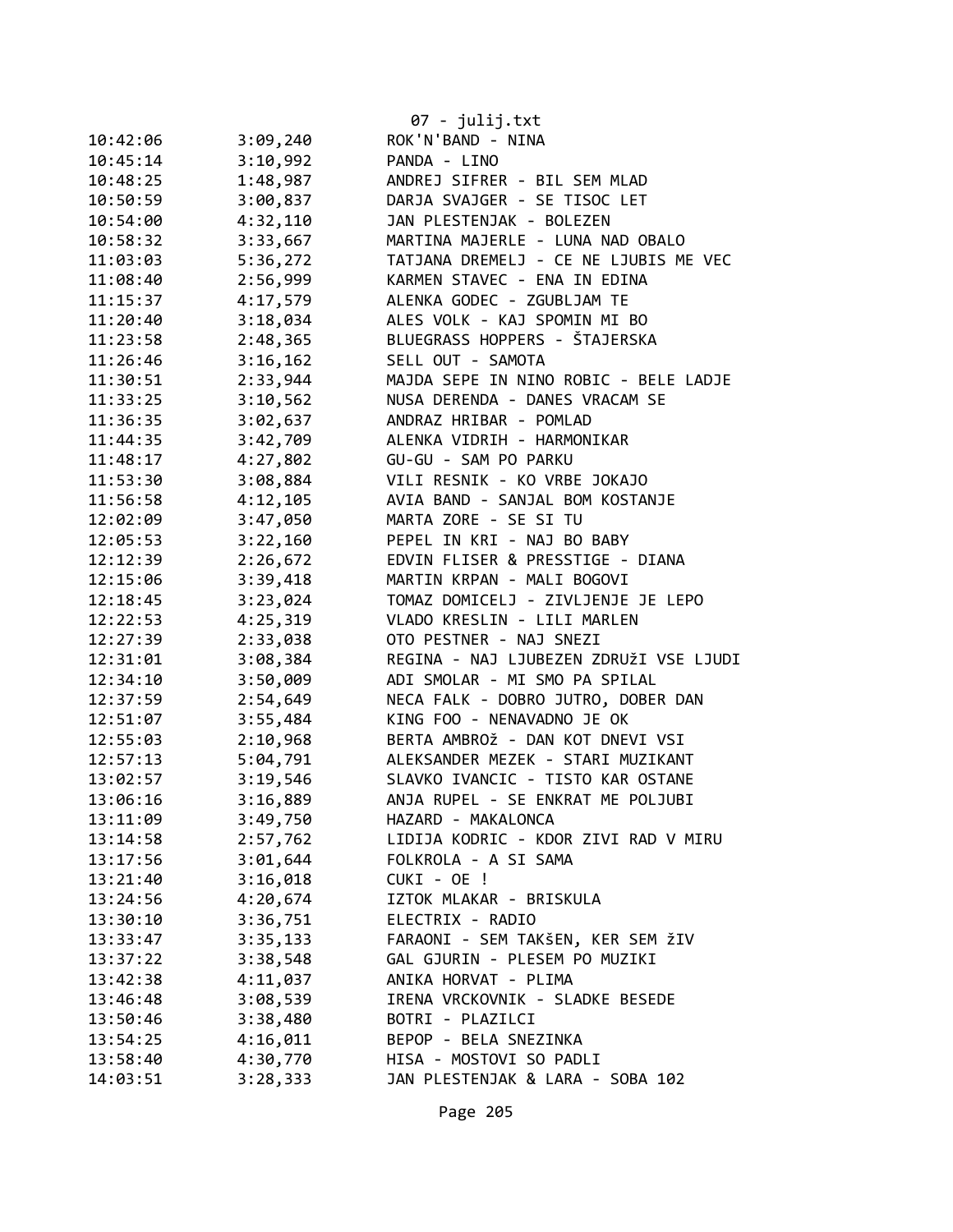|          |          | 07 - julij.txt                          |
|----------|----------|-----------------------------------------|
| 14:07:19 | 2:07,427 | MARJANA DERZAJ - PESEM ZA DINAR         |
| 14:11:04 | 3:36,717 | KINGSTON - NON STOP                     |
| 14:14:40 | 2:56,300 | MATJAŽ JELEN - ODKAR SI ŠLA             |
| 14:17:36 | 1:58,039 | MARJETKA RAMSAK - SRECA NA VRVICI       |
| 14:20:14 | 3:33,386 | CALIFORNIA - STARA BARKA                |
| 14:23:47 | 3:05,597 | MERRISA IN FREEWAY - FENOMENALEN DAN    |
| 14:26:53 | 3:47,121 | DON MENTONY BAND - NE VERJEMI           |
| 14:31:34 | 3:56,650 | MONIKA PUCELJ - POTISKAS ME OB TLA      |
| 14:35:30 | 3:17,305 | JANKO ROPRET - NIMA SMISLA DA LAŽEŠ     |
| 14:38:47 | 3:34,970 | AURORA - SRCE PREBUDI                   |
| 14:44:00 | 3:04,504 | KALAMARI - OB ŠTIRIH IN POL             |
| 14:47:04 | 4:21,031 | SIMONA VODOPIVEC - KO SE ODSELILA BOM   |
| 14:52:14 | 3:43,296 | SAMO GLAVAN - NIMAMO                    |
| 14:56:17 | 3:45,667 | NIKKA - ZA TVOJ NASMEH                  |
| 15:00:43 | 4:01,624 | DAMJANA - SOLZE                         |
| 15:04:44 | 2:19,559 | BETI JURKOVIC - TALISMAN                |
| 15:07:03 | 2:54,283 | NINA PUSLAR - KDO SE VERJAME            |
| 15:11:35 | 2:50,856 | METKA ŠTOK - MOŠKI IN ŽENSKA            |
| 15:14:25 | 3:43,737 | LUNAPARK - ALARM                        |
| 15:18:09 | 2:29,543 | JANEZ ZMAZEK - HOPLA KONOPLA            |
| 15:21:20 | 3:30,003 | TANGELS - NAJIN                         |
|          |          | ROK 'N' BAND - GIRI GIRI                |
| 15:25:12 | 3:41,475 | SANK ROCK - HITRO DRUGAM                |
| 15:28:53 | 3:42,721 |                                         |
| 15:33:30 | 2:40,574 | JAZZ STATION - NAGAJIV NASMEH           |
| 15:36:10 | 4:03,270 | NUDE - NAJLEPSA PESEM                   |
| 15:41:51 | 3:06,608 | ANDREJ SIFRER - MAJHNI PSI              |
| 15:44:57 | 3:17,720 | FOXY TEENS - MOJA SIMPATIJA             |
| 15:48:14 | 3:31,545 | DARJA SVAJGER - ODPELJI ME              |
| 15:52:35 | 3:15,188 | ALMA MERKLIN - SAMA V MESTU             |
| 15:55:50 | 3:20,622 | BAZAR - DOBRODOŠLI                      |
| 15:59:51 | 2:34,012 | STANE MANCINI - KAM LETIJO LASTOVKE     |
| 16:02:24 | 3:49,499 | DON SERGIO - SPOMIN NA LJUBEZEN         |
| 16:06:14 | 4:22,421 | AVTOMOBILI - ENKRAT V ZIVLJENJU         |
| 16:12:07 | 3:31,824 | PANDA - SIVE CESTE                      |
| 16:15:39 | 2:52,030 | ALENKA LESJAK - NAJINI MOSTOVI          |
| 16:18:31 | 2:39,374 | MAJDA SEPE - DREVO                      |
| 16:21:52 | 3:50,958 | ANDRAZ HRIBAR - PO CEM DISI TA DAN      |
| 16:25:43 | 4:21,004 | JAN PLESTENJAK - TRIKRAT ME POLJUBI     |
| 16:43:51 | 2:39,885 | BRANKA KRANER - POLETNI GIGOLO          |
| 16:46:30 | 6:07,539 | ORLEK - ADIJO KNAPI                     |
| 16:53:27 | 3:02,023 | ROK'N'BAND - LJUBI ME, PAZI ME          |
| 16:56:29 | 3:29,210 | ALENKA GODEC - V DOBREM IN SLABEM       |
| 17:00:34 | 3:54,081 | MAJDA ARH - LJUBEZEN JE KOT VINO        |
| 17:04:28 | 2:50,840 | PEPEL IN KRI - PO BITKI SO GENERALI VSI |
| 17:07:18 | 3:26,035 | NUSA DERENDA - BOGINJA                  |
| 17:11:28 | 3:39,825 | DEŽUR - KAM SI NAMENJEN DRAGI MOJ       |
| 17:15:07 | 4:36,031 | MATJAZ JELEN - POLJUBI ME V DEZJU       |
| 17:20:36 | 3:33,820 | VICTORY - NOV SE DAN BUDI               |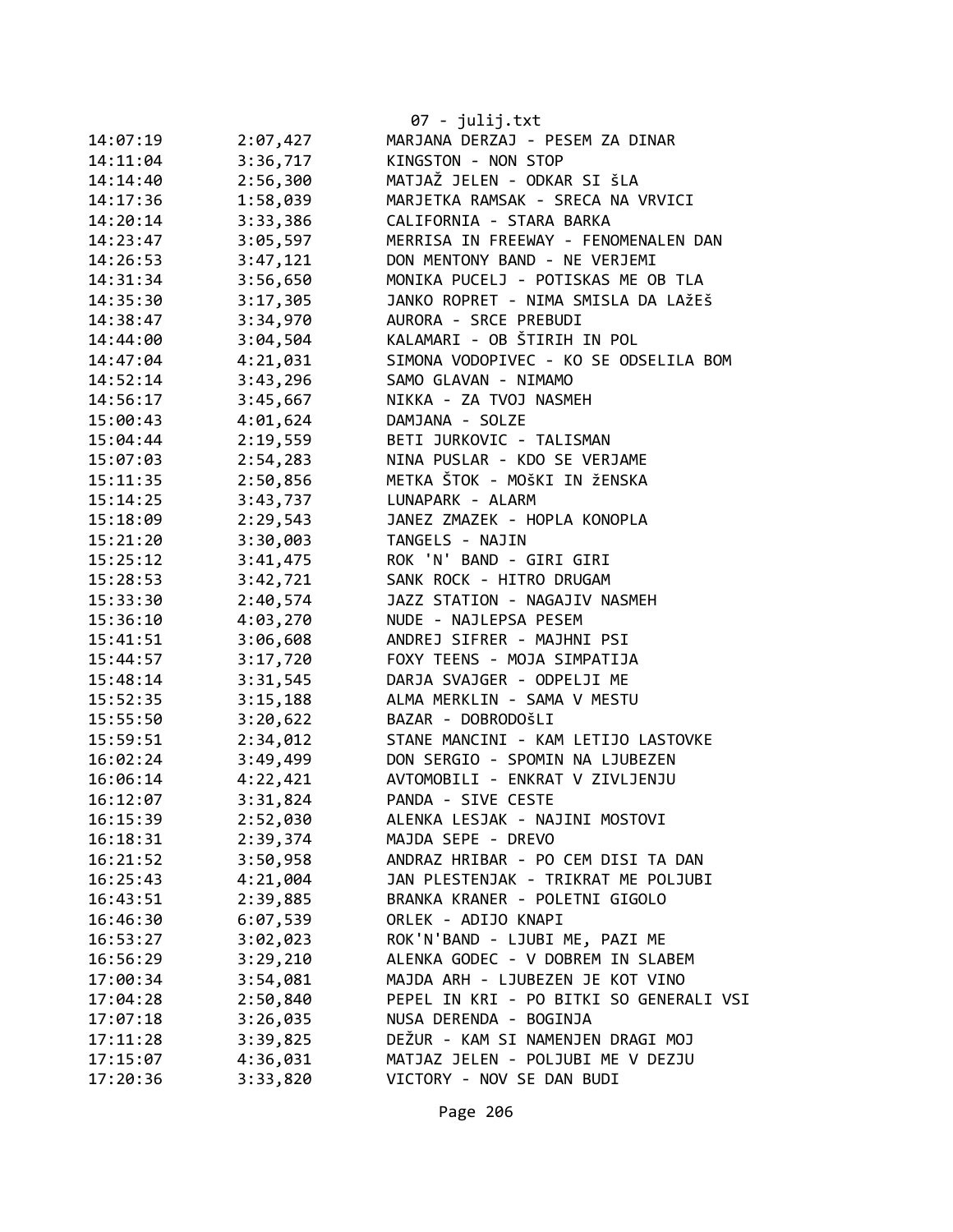|          |          | $07 - julij.txt$                                |
|----------|----------|-------------------------------------------------|
| 17:24:09 | 3:12,654 | MAJA SLATINŠEK - DO NEBA                        |
| 17:27:22 | 2:27,514 | IVANKA KRASEVEC - PRESERN - POVSOD PO PRAZNIKIH |
| DISI     |          |                                                 |
| 17:30:40 | 3:29,690 | GU-GU - RIBA SMRDI PRI GLAVI                    |
| 17:34:10 | 3:39,069 | KATRINAS - LETIM                                |
| 17:37:49 | 1:46,273 | IVANKA KRAŠEVEC - HOT DIGGITY                   |
| 17:41:12 | 3:05,043 | ALEKSANDER MEZEK - VREMENSKA NAPOVED            |
| 17:44:16 | 4:00,573 | AVIA BAND - TEBE SI ŽELIM                       |
| 17:48:16 | 3:27,119 | ANIKA - TI ZAVAJAJ ME                           |
| 17:52:32 | 3:59,705 | TOMAZ DOMICELJ - JUTRI BO VSE DOBRO             |
| 17:56:51 | 2:24,015 | MATIJA CERAR - NE BOM TE VEC VABIL              |
| 17:59:50 | 4:02,097 | BILBI - KO TVOJA SEM ŠE BLA                     |
| 18:03:52 | 3:16,046 | REGINA - PRAVLJICNA LJUBEZEN                    |
| 18:07:08 | 2:49,699 | OTO PESTNER - ŽIVLJENJE ODVZETO                 |
| 18:10:41 | 3:29,374 | FLIRRT - V TVOJEM TELESU                        |
| 18:14:10 | 3:36,605 | LINTVERN - ZBOGOM BLUES                         |
| 18:17:47 | 2:57,497 | IRENA KOHONT - POVABI ME NA LUNO                |
| 18:21:44 | 3:27,647 | DITKA HABERL - MATI                             |
| 18:25:33 | 3:08,013 | MARTA ZORE - NE BO TI LAHKO                     |
| 18:28:37 | 4:13,446 | ANJA RUPEL - KOT DA TE NI                       |
| 18:34:54 | 2:25,492 | HISA - USPAVANKA                                |
| 18:38:59 | 1:58,535 | BERTA AMBROŽ - MALI VRAGEC V OCEH               |
| 18:42:39 | 3:41,011 | NEISHA - SLAB DAN                               |
| 18:46:17 | 2:06,078 | NECA FALK - BALADA                              |
| 18:48:23 | 4:05,824 | BABILON - VSAK DEL NEBA                         |
| 18:53:11 | 3:26,496 | MARJANA DERZAJ - SAMO ZA NAJU DVA               |
| 18:56:37 | 2:57,605 | FARAONI - IMEJ ME VEDNO S SEBOJ                 |
| 19:00:08 | 3:27,806 | PAPIR - NACIN                                   |
| 19:03:36 | 3:56,990 | POLONA - SI POZABIL                             |
| 19:07:33 | 4:24,364 | IZTOK MLAKAR - CIKORIJA IN KAFE                 |
| 19:12:41 | 3:03,088 | IRENA VRCKOVNIK - CLOVEK                        |
| 19:15:43 | 4:30,694 | DON MENTONY BAND - NE VERJAMEM                  |
| 19:21:14 | 3:38,513 | DAN D - REKLI SO (CISTA RAZLICICA)              |
| 19:24:52 | 2:21,201 | BELE VRANE - HOROSKOP                           |
| 19:27:13 | 3:32,007 | DAZ - OPROSTI MI                                |
| 19:31:29 | 3:24,093 | ADI SMOLAR - JAZ SEM NOR                        |
| 19:34:53 | 3:23,992 | KINGSTON - ONA SANJA                            |
| 19:38:17 | 3:55,605 | JANKO ROPRET - NE BODI OBJESTNO DEKLE           |
| 19:42:56 | 3:49,003 | ZAN SERCIC - TO POLETJE                         |
| 19:46:41 | 4:55,619 | NAPOLEON - VRNI SE                              |
| 19:52:25 | 3:21,394 | CUKI - POD KROSNJO STAREGA BORA                 |
| 19:55:47 | 3:38,058 | ALENKA VIDRIH - UJETA                           |
| 20:00:00 | 3:25,843 | MALI OGLASI BAND - VROCA KRI                    |
| 20:03:26 | 2:56,497 | INDIGO - VESNA                                  |
| 20:06:22 | 4:19,675 | SLOVENSKI EXPRESS - IZGUBLJEN                   |
| 20:14:57 | 3:34,198 | KARMEN STAVEC - SRCA TI VEC NE DAM              |
| 20:18:30 | 3:52,345 | ANDREJ SIFRER - LUKNJA V DUŠI                   |
| 20:23:06 | 4:04,744 | VILI RESNIK - NAJ MI KDO POVE                   |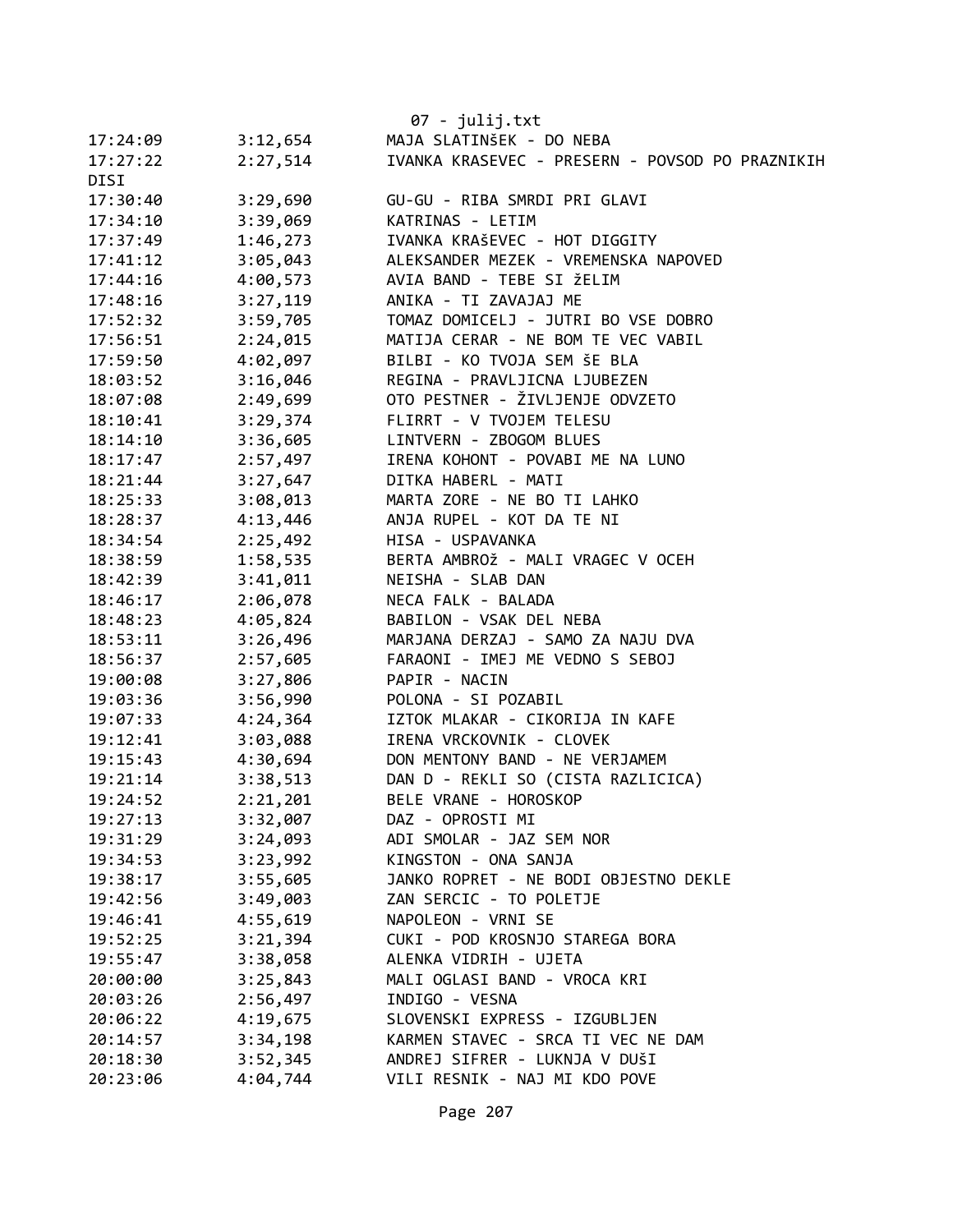|          |          | 07 - julij.txt                                |
|----------|----------|-----------------------------------------------|
| 20:27:10 | 4:53,519 | SUNNY ORCHESTRA - RELAX                       |
| 20:33:03 | 2:58,007 | HAZARD - ROZE ZA ELZO                         |
| 20:36:01 | 3:17,223 | TATJANA DREMELJ - DALA SEM TI VSE             |
| 20:42:03 | 3:13,904 | DITKA - NE BODI KOT DRUGI                     |
| 20:45:16 | 3:16,942 | FOLKROLA - HELENA                             |
| 20:48:33 | 3:18,926 | IGOR - PAULA                                  |
| 20:52:43 | 3:25,286 | ENZO HROVATIN - SPREMINJAM SE                 |
| 20:56:27 | 2:44,674 | BABALOO BAND - KRALJ SVETA                    |
| 20:59:56 | 3:16,915 | ANIKA HORVAT - NOCEM                          |
| 21:03:12 | 3:45,223 | LAVENDER - DAN SE PREBUJA                     |
| 21:06:57 | 2:25,649 | METKA ŠTOK - LJUBEZEN NA PRODAJ NI            |
| 21:14:18 | 1:41,987 | MAJDA SEPE - ROMANCA                          |
| 21:16:00 | 3:44,274 | KATAYA - TO JE MOJ DAN                        |
| 21:20:33 | 5:09,573 | FLIRT - ROMEO IN JULIJA                       |
| 21:25:38 | 3:38,203 | BAZAR - TA MOŠKA                              |
| 21:30:16 | 2:37,999 | KALAMARI - V VETRU RDECIH ZASTAV              |
| 21:32:54 | 4:13,854 | ALENKA GODEC - POZABI                         |
| 21:37:07 | 2:46,926 | SANJA GROHAR - POLETNA NOC                    |
| 21:42:51 | 2:56,516 | HORIZONT - TE IGRE BO KONEC                   |
| 21:45:47 | 4:18,579 | JANEZ BONCINA BENC - OB SANKU                 |
| 21:50:56 | 3:54,174 | BOTRI - MAL' PREKRATKA                        |
| 21:54:50 | 2:19,010 | NECA FALK & ALFI NIPIC - KAKO SVA SI RAZLICNA |
| 21:57:07 | 3:26,585 | ROK'N'BAND - OSTANI ŠE MINUTO                 |
| 22:01:17 | 2:58,768 | POP DESIGN - PUSTI SONCU V SRCE               |
| 22:04:16 | 3:17,661 | DADI DAZ - IN GREM NAPREJ                     |
| 22:07:33 | 2:53,128 | NINA PUSLAR - MED VRSTICAMI                   |
| 22:14:31 | 3:22,679 | IVO MOJZER - DECEK Z ULICE                    |
| 22:17:53 | 3:01,712 | MLADI LEVI - ODA IRENI                        |
| 22:21:43 | 3:02,679 | BOJANA GLATZ - ON ME NI                       |
| 22:24:45 | 4:08,453 | HALO - JIMMY HUE                              |
| 22:28:54 | 3:28,579 | TANGELS - LIFE GOES UP                        |
| 22:33:22 | 3:37,144 | SAMO GLAVAN - USMERJENCKI                     |
| 22:36:59 | 3:58,187 | NUDE - BOLJSI JUTRI                           |
| 22:45:54 | 3:58,824 | DAMJANA - PRIJATELJ IN LJUBIMEC               |
| 22:50:44 | 3:28,999 | ALEKSANDER MEZEK - AJDA PA ZNOVA CVETI        |
| 22:54:11 | 2:28,317 | TOMAZ DOMICELJ - MAMA, DAJ MI DENAR           |
| 22:56:39 | 3:14,999 | BETI JURKOVIC - PRISLA JE POMLAD              |
| 23:00:37 | 3:22,542 | JAN PLESTENJAK - PRAVE KARTE                  |
| 23:04:00 | 2:58,879 | ANDRAZ HRIBAR - ZIVLJENJE JE                  |
| 23:06:58 | 3:32,826 | OTO PESTNER - MATI BODIVA PRIJATELJA          |
| 23:13:56 | 3:47,024 | IVANCIC SLAVKO/LAVANDA - KO MENE VEC NE BO    |
| 23:17:43 | 3:26,095 | AVIA BAND - NORA KRILA                        |
| 23:21:57 | 4:35,949 | FLORA & PARIS - OLJE IN VODA                  |
| 23:26:33 | 3:14,694 | GU-GU - MANGO BANANA                          |
| 23:30:47 | 4:11,727 | PANDA - DAJ NASMEH MI NAZAJ                   |
| 23:34:59 | 3:31,599 | MARJANA DERZAJ - CEZ VELIKO LET               |
| 23:38:30 | 2:18,733 | IZTOK MLAKAR - PUNTARSKA                      |
| 23:51:08 | 2:56,208 | DEŽUR - NA VRH SVETA                          |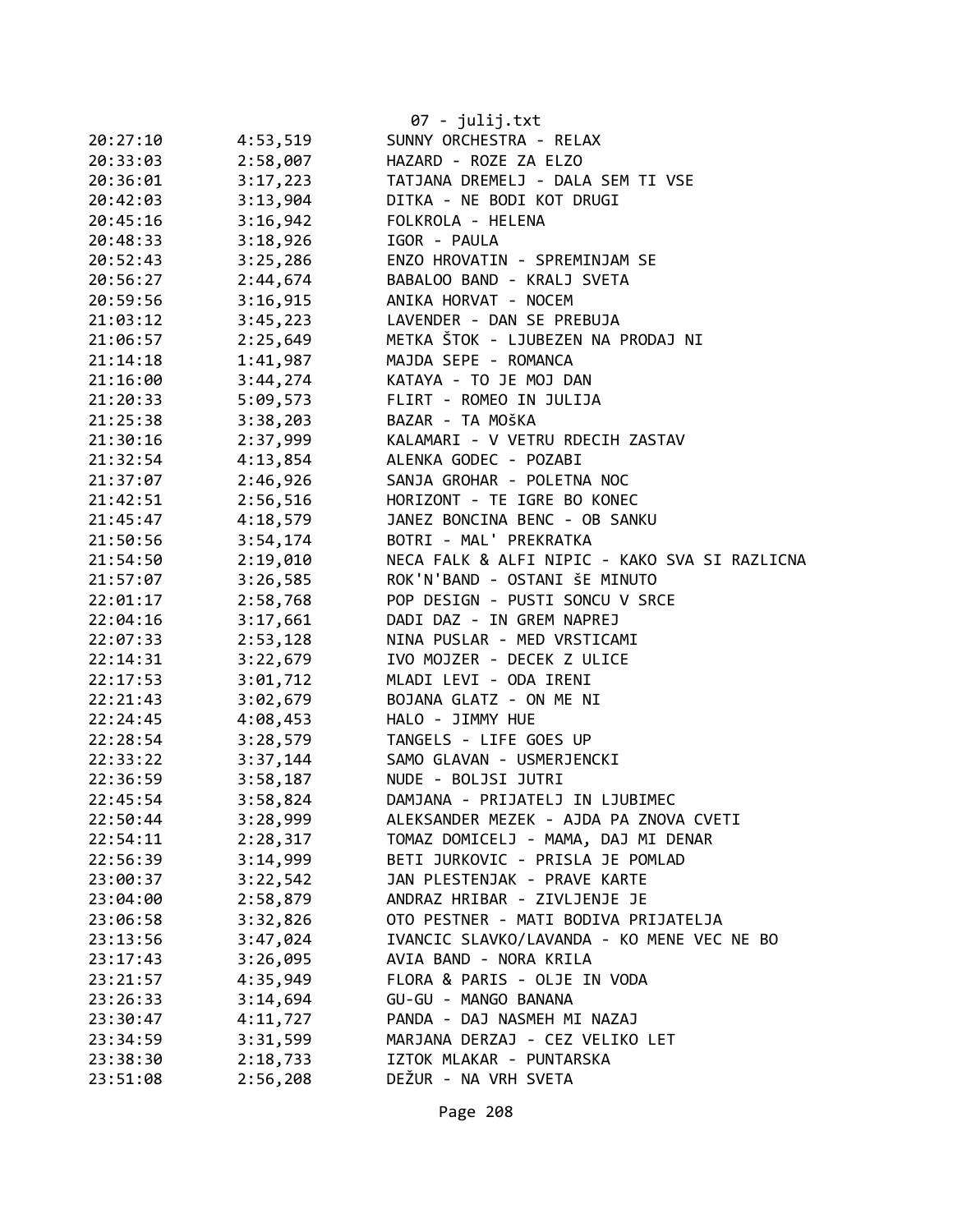|          |          | 07 - julij.txt            |
|----------|----------|---------------------------|
| 23:54:04 | 4:01,009 | STANE MANCINI - MANDOLINA |
| 23:58:03 | 3:16,585 | BELE VRANE - BREZ BESED   |

| $0:02:04$ 2:54,068   | CUKI - RDECA MASNA                     |
|----------------------|----------------------------------------|
| 0:04:57 3:03,002     | BOTRI - UGASN' ME                      |
| $0:08:00$ 3:19,009   | IVO MOJZER - VOZIM SE                  |
| $0:11:21$ 3:09,007   | ANDREJ SIFRER - MOJA ROZIKA 1.DEL      |
| 0:14:30 3:12,970     | CEDAHUCI - JE MIMO LETO                |
| $0:17:43$ 3:20,289   | NEISHA - OBCUTEK                       |
| $0:21:06$ 4:20,028   | AVIA BAND - DVE SONCI                  |
| $0:25:26$ 3:40,923   | KALAMARI - NE BODI JEZNA NAME          |
| $0:29:06$ 3:47,290   | VLADO KRESLIN - KRASNI NOVI SVET       |
| $0:32:56$ 3:35,435   | KINGSTON - V SOBOTO ZVECER             |
| $0:36:31$ 4:14,010   | EDVIN FLISER - NJEJ, KI SEM JO LJUBIL  |
| $0:40:45$ 2:56,740   | ANDRAZ HRIBAR - KADAR SI TU            |
| $0:43:44$ 2:50,471   | ALEX VOLASKO - DA DA DI DA             |
| $0:46:34$ 3:54,481   | GUSTI/POLONA KASAL - MINE LETO         |
| $0:50:25$ 3:50,172   | SANK ROCK - NAJINA PESEM               |
| $0:54:15$ 2:31,957   | OTO PESTNER - ZDRAVICA MARIJA          |
| $0:56:47$ 4:00,320   | PANDA - VZEMI ME                       |
| $1:00:47$ $4:45,018$ | ALENKA GODEC - DRUGACNA                |
| 1:05:34 3:02,684     | ADI SMOLAR - JAZ SEM IZVISU            |
| 1:08:37 3:39,984     | MARTIN KRPAN - MALI BOGOVI             |
| 1:12:17 3:15,025     | TOMAZ DOMICELJ - KO SE ZJUTRAJ ZBUDIS  |
| 1:15:34 3:05,011     | LIDIJA KODRIC - MOJ KLAVIR             |
| 1:18:39 3:08,425     | REGINA - MOJE SANJE                    |
| 1:21:47 3:27,997     | AVTOMOBILI - ARGENTINA                 |
| 1:25:17 2:54,830     | IRENA VRCKOVNIK - HEJ, FANT HEJ        |
| 1:28:12 4:24,556     | GAL IN GALERISTI - POGLEJ VEN, DEZUJE  |
| 1:32:36 3:12,270     | NINA PUSLAR - CE TI ZAVEZEM OCI        |
| 1:35:51 3:32,166     | BAZAR - URA STRASTI                    |
| 1:39:23 2:28,983     | PEPEL IN KRI - CUJ, DEKLICA            |
| 1:41:51 1:57,930     | MATIJA CERAR - ZACARALA ME JE DEKLICA  |
| 1:43:51 4:24,619     | CALIFORNIA/MZ HEKTOR - MOJE HREPENENJE |
| 1:48:15 4:14,980     | DAMJANA GOLAVSEK - PRETEKLOST JE MIMO  |
| 1:52:30 3:49,987     | VICTORY - A TI!                        |
| 1:56:14 4:54,883     | IZTOK MLAKAR - SOCA                    |
| 2:01:09 3:37,017     | IGOR - ZALJUBLJENA                     |
| 2:04:46 3:31,743     | ROK FERENGJA - LJUBI ME                |
| 2:08:20 3:06,699     | ROK'N'BAND - MALA MAJA                 |
| 2:11:27 3:58,006     | ALFI NIPIC - V AVTU PRED MENOJ         |
| 2:15:24 2:48,018     | HELENA, IRENA, LADO, NINO - VRTILJAK   |
| 2:18:14 3:17,004     | VITA CREPINSEK - KO NAJINA POGLEDA     |
| 2:21:31 3:51,973     | ALEKSANDER MEZEK - KRILA               |
| 2:25:22 2:54,005     | MARJANA DERZAJ - ORION                 |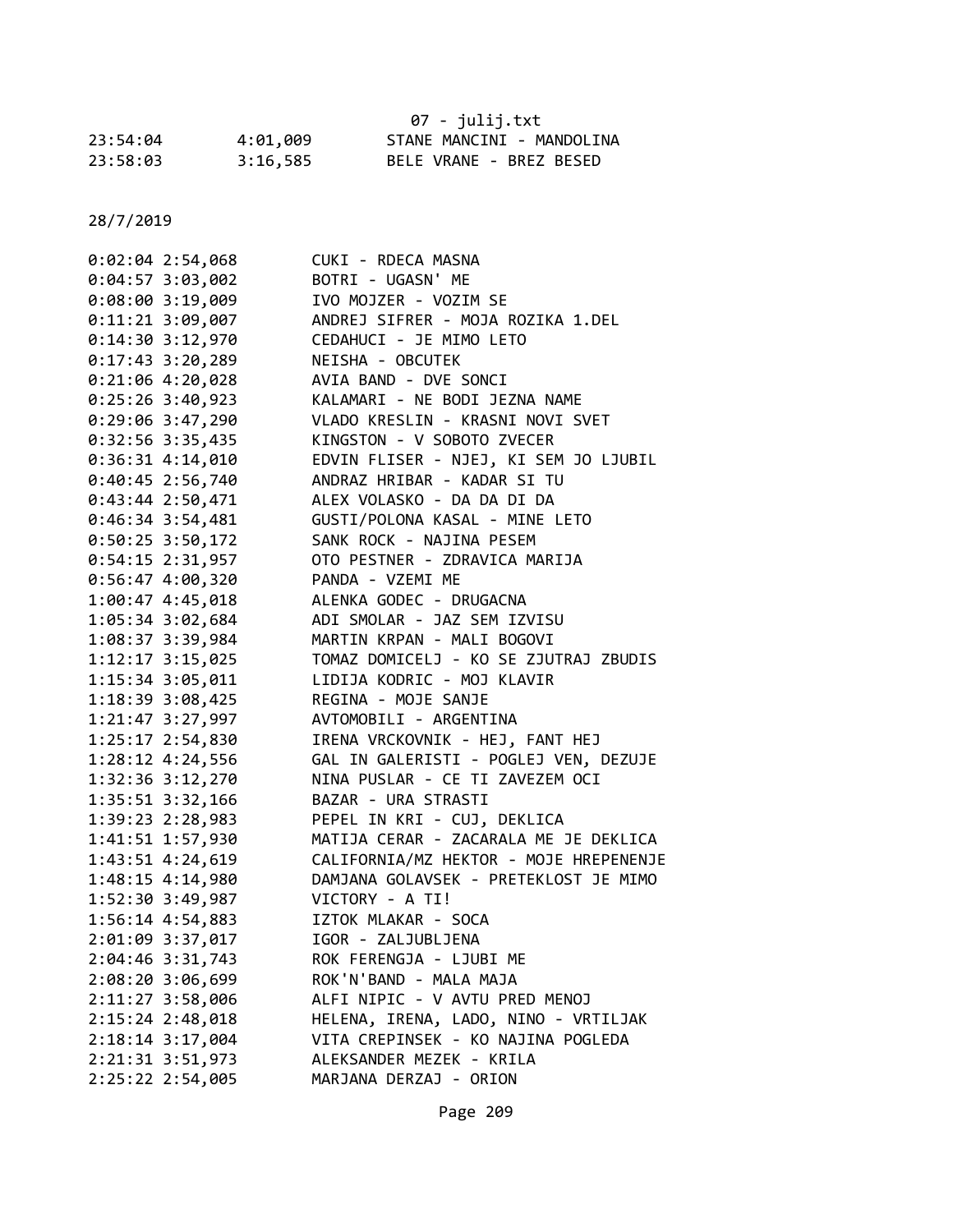|                      | 07 - julij.txt                                        |
|----------------------|-------------------------------------------------------|
| $2:28:19$ $3:04,852$ | NUSA DERENDA - PESEK V OCI                            |
| $2:31:22$ $3:16,760$ | DON MENTONY BAND - NA OBALI                           |
| 2:34:39 3:31,242     | DRUSTVO MRTVIH PESNIKOV - ME ZE MA DA BI TE           |
| $2:38:12$ $3:41,982$ | FARAONI - PIJEM KAR TAKO                              |
| 2:41:54 3:23,033     | MAJDA ARH - DAN ZA ZABAVO                             |
| 2:45:17 3:50,002     | IGOR LIJA - KO TE NI                                  |
| 2:49:09 3:38,036     | FOLKROLA - DOBRO JUTRO MADAME                         |
| 2:52:47 3:07,012     | IRENA KOHONT - BIL JE TAKO PRIKUPNO ZMEDEN            |
| 2:55:49 3:46,985     | BABALOO BAND - PAJAC                                  |
| 2:59:38 4:29,828     | SOULGREG ARTIST - NOVI SVET                           |
| 3:04:08 2:48,020     | RITEM PLANET - ZGOREJ BREZ                            |
| 3:06:51 2:58,936     | KARMEN STAVEC - OSTANI TU                             |
| $3:09:51$ $3:25,685$ | FRENK NOVA - TIKA TAKA (RADIO EDIT)                   |
| $3:13:17$ $3:16,004$ | NECA FALK - ON JE REKEL SONCE                         |
| $3:16:32$ 4:08,744   | ELEVATORS - NA KRILIH LJUBEZNI                        |
| $3:20:44$ 2:56,913   | STANE MANCINI - NOC SREDI POLETJA                     |
| $3:23:41$ $3:35,421$ | MARTINA SRAJ - HOCEM NAZAJ                            |
| $3:27:18$ $2:22,861$ | BRANKA KRANER - PREDRAMI ME                           |
| 3:29:38 3:19,007     | MARJAN NOVINA - LE S TEBOJ MI JE LEPO                 |
| 3:32:57 3:55,016     | ANJA RUPEL - ZVEZDE SO NA NJENI STRANI                |
| $3:36:53$ $3:22,949$ | MANUELLA - V TVOJEM OGNJU (INFERNO)                   |
| $3:40:16$ $3:59,981$ | NUDE - NEKJE VMES                                     |
| $3:44:18$ 4:08,857   | GU-GU - MOJA MALA LUCIJA                              |
| 3:48:27 2:38,998     | MILAN PECOVNIK PIDZI - JESSE JAMES                    |
| 3:51:05 2:37,996     | MAJDA SEPE & NINO ROBIC - BELE LADJE                  |
| 3:53:45 3:36,016     | FLIRT - KO JE NI                                      |
| $3:57:24$ 2:48,700   | MARTA ZORE - V TEBI JE MOC                            |
| $4:00:12$ 2:33,844   | FLIRRT - NAJIN DAN                                    |
| $4:02:46$ 3:15,368   | DITKA - NE SPREMINJAJ ME                              |
| 4:06:04 3:54,992     | KOMET - ANA                                           |
| $4:10:01$ $3:10,074$ | CUKI - CRNE OCI                                       |
|                      | 4:13:11 3:02,880 EVA BOTO - VERJAMEM                  |
|                      | 4:16:14 3:23,993 LINTVERN - CE TE SRECAM              |
| 4:19:40 3:55,028     | VILI RESNIK - KJER MODRA SPI                          |
| 4:23:35 2:21,930     | RAFKO IRGOLIC - SLOVO V PRISTANISCU                   |
| 4:25:56 3:35,955     | MOULIN ROUGE - TI SI MOJ BOMBONCEK                    |
| 4:29:35 2:57,659     | BELE VRANE - TUDI DEZ                                 |
| 4:32:32 2:30,909     | ANDREJ SIFRER - BOM SPLEZOV NA CESNJO                 |
| 4:35:03 3:35,993     | AVIA BAND - GREVA V KATRCO                            |
| $4:38:42$ $3:28,697$ | SOPRANOS - PRIVLACNO                                  |
| $4:42:10$ $2:54,138$ | MAJA KEUC - ZMOREM                                    |
| 4:45:07 3:29,999     | DARJA SVAJGER - NEKAJ, KAR NE MINE                    |
| 4:48:37 3:34,080     | KALAMARI - MI ZNAMO                                   |
| 4:52:10 3:21,557     | KINGSTON - VZEMI VSE                                  |
| 4:55:33 4:22,923     | BOTRI - SRECEN Z NJO                                  |
| 4:59:51 2:53,444     | MATIJA CERAR - KMALU BOM SPET PRI TEBI [I'LL BE HOME] |
| 5:02:44 2:41,025     | AYNEE - TVOJA ROZA                                    |
| 5:05:25 4:22,754     | ALENKA GODEC - POT LJUBEZNI                           |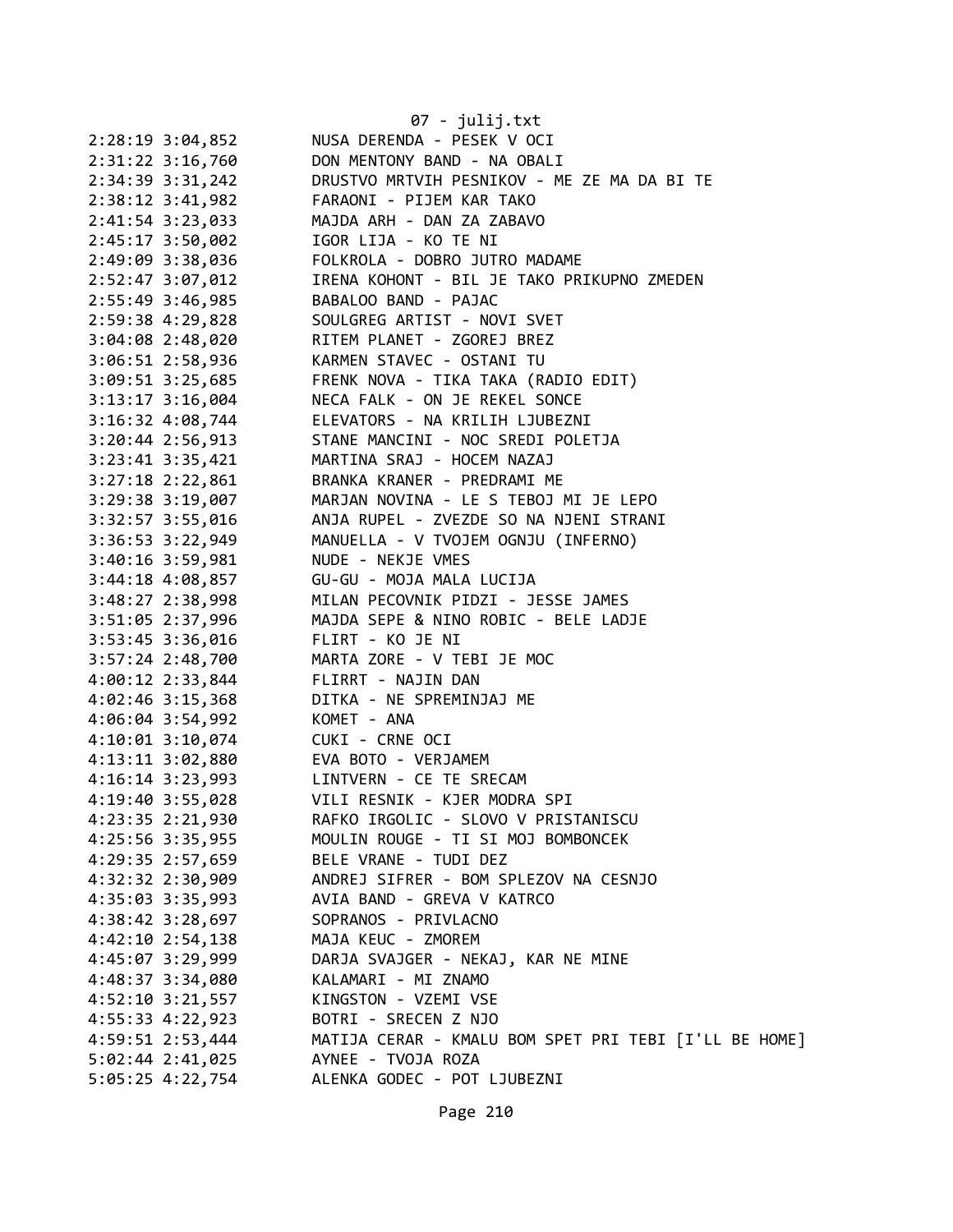|                      | 07 - julij.txt                                        |
|----------------------|-------------------------------------------------------|
| 5:09:47 4:06,955     | ADI SMOLAR - CE TE ENA NOCE, TE PA DRUGA HOCE         |
| $5:13:54$ $3:20,940$ | BAZAR - AMERIKA                                       |
| 5:17:15 3:06,832     | FRENK NOVA - NA LUNO IN NAZAJ                         |
| $5:20:22$ $3:30,023$ | MAJDA ARH - GRAD ŽELJA                                |
| 5:23:51 3:47,702     | ANDREJ SIFRER - ZMIGAJ TELO                           |
| 5:27:32 4:04,376     | VLADO KRESLIN - JOUŽEK                                |
| 5:31:36 2:33,919     | BETI JURKOVIC - COLNIC                                |
| $5:34:10$ $3:25,885$ | NUSA DERENDA - BOGINJA                                |
| 5:37:35 4:31,038     | ANJA RUPEL - ZIVLJENJE JE KOT IGRA                    |
| 5:42:06 5:04,412     | ALEKSANDER MEZEK - STARI MUZIKANT                     |
| 5:47:10 4:17,973     | NUDE - PRI VODNJAKU                                   |
| 5:51:28 4:39,667     | OLIVIJA - KADAR SVA SAMA                              |
| 5:56:27 3:41,998     | VILI RESNIK/MARTA ZORE - VSE KAR SVA BILA             |
| $6:00:09$ 2:19,834   | SAMO GLAVAN - OBUP                                    |
| $6:02:28$ 4:07,626   | KANTOR - TATU                                         |
| $6:06:35$ 3:04,386   | IRENA KOHONT - LJUBEZEN JE NAJLEPŠI DAR               |
| 6:09:39 3:02,031     | PEPEL IN KRI - EVROPA '92                             |
| 6:12:40 3:53,809     | DON MENTONY BAND - A STEKAS                           |
| 6:16:33 3:51,023     | DANILO KOCJANCIC/MATJAZ JELEN - POISCI ME             |
| $6:20:24$ 3:59,155   | GU-GU - GU-GU PLAY FOR YOU                            |
| $6:24:45$ 3:39,558   | ROK'N'BAND - NE NE NE                                 |
| $6:28:16$ $3:13,430$ | NINA PUSLAR - SLADOLED Z VESOLJEM PROSIM              |
| 6:31:29 3:05,984     | IRENA VRCKOVNIK - CEPRAV BOM SPET SAMA                |
| $6:34:35$ $4:48,386$ | TOMAZ DOMICELJ - LOŠKI GRAD                           |
| 6:39:23 2:49,980     | VICTORY - HOCES ME ALI NOCES ME                       |
| $6:42:12$ $3:03,852$ | JANEZ ZMAZEK - LAHKO NARDIM ŠE BOLJŠ                  |
| $6:45:15$ 3:45,892   | CUKI - BARBARA                                        |
| 6:48:56 2:42,509     | OTO PESTNER - MNOGO SRECNIH LET OD TOD                |
| $6:51:38$ 3:44,973   | AVTOMOBILI - SAMA                                     |
| $6:55:12$ 3:53,480   | REGINA - LIZA LJUBI JAZZ                              |
| 6:59:06 3:02,043     | KALAMARI - NA DRUGEM SVETU                            |
| 7:02:07 3:33,778     | BEPOP - ZAPLESI Z NAMI                                |
| 7:05:39 2:37,122     | JELKA CVETEŽAR - KO BOŠ PRIŠLA NA BLED                |
| 7:08:16 3:40,767     | FARAONI/SLAVKO IVANCIC - NE BOM POZABIL NA STARE CASE |
| 7:11:57 2:57,843     | MARTIN KRPAN - NJEN TRENUTEK PRIHAJA                  |
| 7:14:54 2:52,540     | NANA MILCINSKI - ZAKAJ GRES MIMO                      |
| 7:17:47 3:00,144     | BELE VRANE - MOJA LJUBEZEN                            |
| 7:20:47 3:30,236     | CALIFORNIA/MZ HEKTOR - LEDENA PTICA                   |
| 7:24:15 4:24,901     | HALO - DAM TI JUTRA                                   |
| 7:28:39 3:49,658     | DAMJANA IN HOT HOT HOT - ZIVLJENJE                    |
| 7:39:44 2:07,956     | BLUEGRASS HOPPERS - PO NOVEM LETU BOLJŠE BO           |
| 7:41:52 2:33,953     | RAFKO IRGOLIC - MOJ CRNI KONJ                         |
| 7:44:22 5:52,023     | PAPIR - MOJE SRCE ODHAJA                              |
| 7:50:14 3:39,010     | AVIA BAND - ZEMLJA PLESE                              |
| 7:53:53 3:50,090     | ANIKA HORVAT - PLEŠEM V DEŽJU                         |
| 7:57:43 3:02,978     | CHATEAU/DADI DAZ - SOLZICE                            |
| 8:02:22 4:53,581     | IZTOK MLAKAR - MARJO SPINEL                           |
| 8:10:09 3:52,626     | PEPEL IN KRI - KOT NEKDO KI IMEL ME BO RAD            |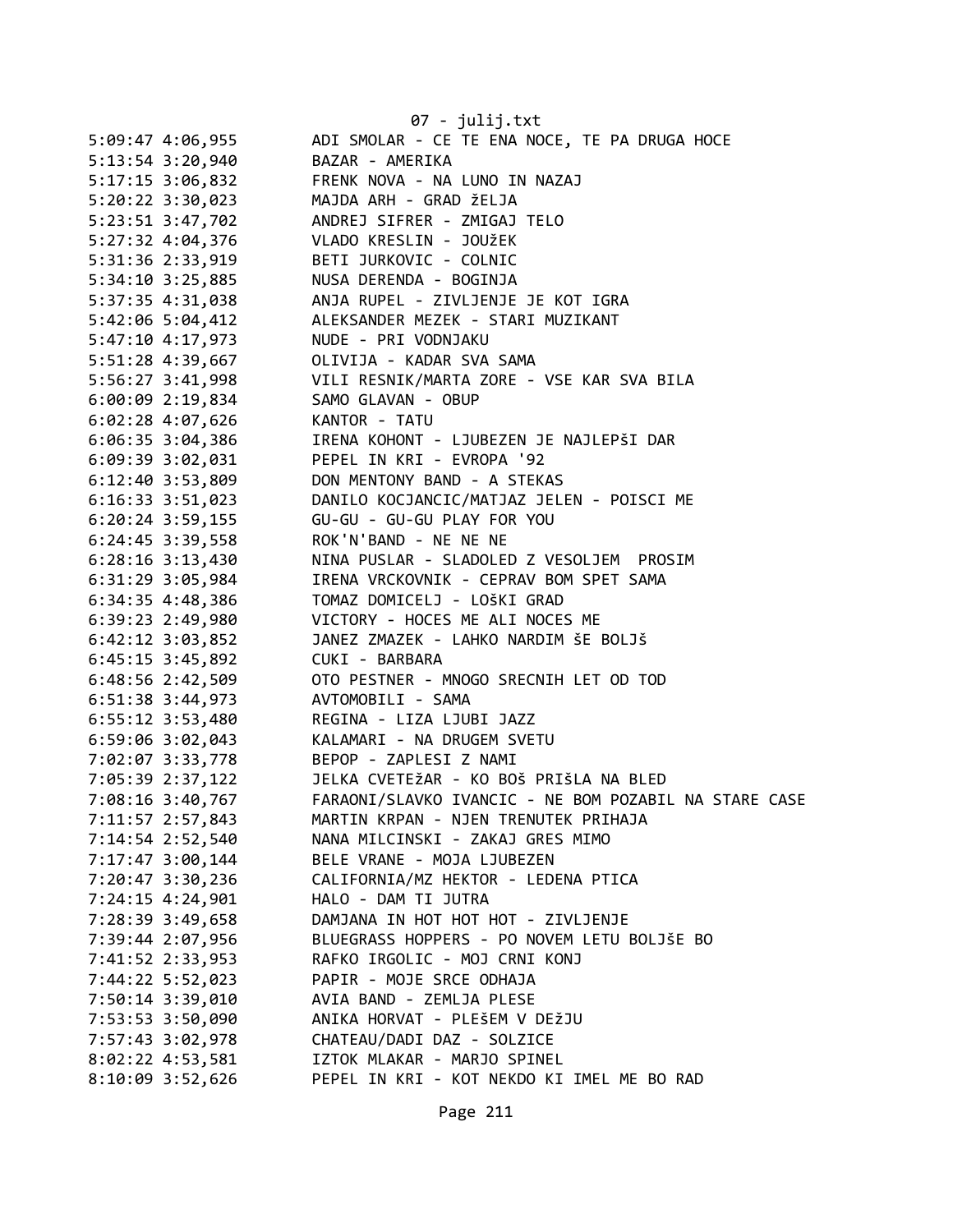|                                           | 07 - julij.txt                                                                                                                                                                                                                                                             |
|-------------------------------------------|----------------------------------------------------------------------------------------------------------------------------------------------------------------------------------------------------------------------------------------------------------------------------|
| 8:15:59 3:37,410                          | DAMJANA - RIME                                                                                                                                                                                                                                                             |
|                                           | 8:19:37 2:26,987 MARJANA DERZAJ - KO GRE TVOJA POT OD TOD                                                                                                                                                                                                                  |
|                                           | 8:22:03 2:58,766<br>8:25:02 3:40,926 MARKO VOZELJ - MAVRICA<br>8:28:43 4:04,123 MAJDA SEPE - PISMO ZA MARY BROWN                                                                                                                                                           |
|                                           |                                                                                                                                                                                                                                                                            |
|                                           |                                                                                                                                                                                                                                                                            |
|                                           | 8:38:23 3:20,543 IVANKA KRASEVEC - PRESERN - NISEM SANJALA                                                                                                                                                                                                                 |
| 8:41:43 3:12,829 MANOUCHE - SUPERFAJN     |                                                                                                                                                                                                                                                                            |
| 8:44:56 4:31,996 JAN PLESTENJAK - BOLEZEN |                                                                                                                                                                                                                                                                            |
|                                           | 8:49:28 3:39,674 NECA FALK - PRVA LJUBEZEN                                                                                                                                                                                                                                 |
|                                           |                                                                                                                                                                                                                                                                            |
|                                           | 8:53:07 2:58,722<br>8:56:25 3:35,709 BILBI - RESETIRAJ ME<br>9:00:33 3:35,882 NATASA & ZIBELNIK - NOCEM ZVEZD                                                                                                                                                              |
|                                           |                                                                                                                                                                                                                                                                            |
|                                           | 9:04:09 3:47,898 MARKO BRECELJ - ALOJZ VALCEK                                                                                                                                                                                                                              |
|                                           | 9:07:57 3:03,827 SUNNY ORCHESTRA - NA KARIBE                                                                                                                                                                                                                               |
|                                           | 9:15:49 2:51,045 ANDRAZ HRIBAR - TI NE VES                                                                                                                                                                                                                                 |
|                                           | 9:18:40 3:34,084 RADIC FT. DASA - DOPUSTI SI (V PRELEPI LJUBLJANI)                                                                                                                                                                                                         |
|                                           |                                                                                                                                                                                                                                                                            |
|                                           | 9:23:02 3:38,754<br>9:27:02 3:38,916<br>9:31:24 4:20,582<br>MANCINI - KO BI SE ENKRAT<br>9:31:24 4:20,582<br>MANCINI - KO BI SE ENKRAT<br>MANCINI - KO BI SE ENKRAT<br>PSINCO - CUTIM TE                                                                                   |
|                                           |                                                                                                                                                                                                                                                                            |
|                                           | 9:35:41 1:54,246 MATIJA CERAR - Z MOJCO PLESAL BI CHA-CHA-CHA                                                                                                                                                                                                              |
| 9:37:35 2:47,005 JANKO ROPRET - ZIMZELEN  |                                                                                                                                                                                                                                                                            |
|                                           | 9:45:20 3:59,850 ZVEZDE - NOVE ZVEZDE NAD EVROPO                                                                                                                                                                                                                           |
| 9:50:03 2:59,022 KARMEN STAVEC - OGENJ    |                                                                                                                                                                                                                                                                            |
| 9:53:02 3:55,849 BAZAR - PORTOROŽ 1905    |                                                                                                                                                                                                                                                                            |
|                                           | 9:56:58 3:19,480 NEISHA - MALO TU MALO TAM                                                                                                                                                                                                                                 |
| 10:01:06 3:25,987 AYNEE - SI TO TI        |                                                                                                                                                                                                                                                                            |
|                                           | 10:04:31 3:33,350 ALENKA GODEC - KLICEM TE                                                                                                                                                                                                                                 |
|                                           |                                                                                                                                                                                                                                                                            |
|                                           |                                                                                                                                                                                                                                                                            |
|                                           | 10:08:04<br>10:13:46<br>10:13:46<br>10:17:15<br>10:21:43<br>10:21:43<br>10:25:15<br>10:28:42<br>2:20,009<br>10:28:42<br>10:28:42<br>10:28:42<br>10:28:42<br>10:28:42<br>10:28:42<br>10:28:42<br>10:28:42<br>10:28:42<br>10:28:42<br>10:28:42<br>10:28:42<br>10:28:42<br>10 |
|                                           |                                                                                                                                                                                                                                                                            |
|                                           |                                                                                                                                                                                                                                                                            |
|                                           |                                                                                                                                                                                                                                                                            |
| 4:04,866<br>10:31:46                      | KINGSTON - IZGUBIVA SE V NOC                                                                                                                                                                                                                                               |
| 10:35:45<br>1:52,347                      | OPTIMISTI - LIMUZINA                                                                                                                                                                                                                                                       |
| 2:36,364<br>10:37:37                      | MARTINA SRAJ - DOVOLJ LJUBEZNI                                                                                                                                                                                                                                             |
| 4:27,610<br>10:46:59                      | DON MENTONY BAND - KARIERA                                                                                                                                                                                                                                                 |
| 4:40,049<br>10:52:09                      | VLADO KRESLIN/JONAS Z. - SAMO TIJ                                                                                                                                                                                                                                          |
| 3:10,188<br>10:56:49                      | SAMO GLAVAN - JASTREBI                                                                                                                                                                                                                                                     |
| 3:27,278<br>11:00:48                      | BE - OK SI                                                                                                                                                                                                                                                                 |
| 11:04:15<br>3:54,832                      | EVA HREN - REKLA SVA                                                                                                                                                                                                                                                       |
| 3:49,923<br>11:08:09                      | ANJA RUPEL - ODSLA BOM SE TO NOC                                                                                                                                                                                                                                           |
| 11:17:03<br>3:35,065                      | ROK'N'BAND - SOLZE IN SMEH                                                                                                                                                                                                                                                 |
| 3:33,630<br>11:21:26                      | KATRINAS - FUNKY BEAT                                                                                                                                                                                                                                                      |
| 11:24:59<br>3:16,985                      | NUSA DERENDA - NI MI ZAL                                                                                                                                                                                                                                                   |
| 3:53,133<br>11:28:13                      | GU-GU - HULA HULA                                                                                                                                                                                                                                                          |
| 3:11,701<br>11:32:50                      | ALEKSANDER MEZEK - PAF                                                                                                                                                                                                                                                     |
| 11:36:02<br>3:38,105                      | DARJA SVAJGER - SONCE SI                                                                                                                                                                                                                                                   |
|                                           |                                                                                                                                                                                                                                                                            |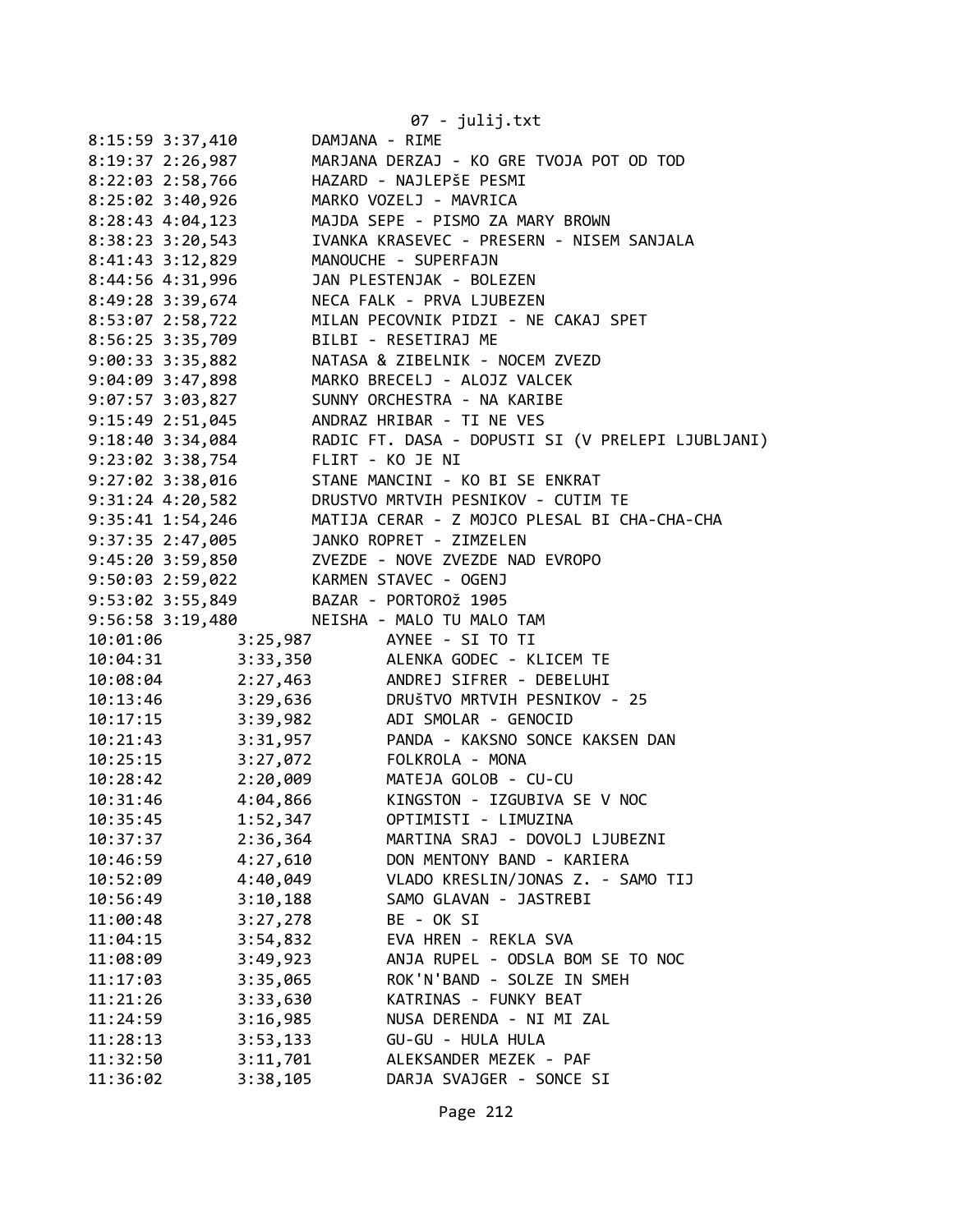|          |          | 07 - julij.txt                                      |
|----------|----------|-----------------------------------------------------|
| 11:44:00 | 3:56,050 | BOTRI - MAL'PREKRATKA                               |
| 11:47:56 | 3:01,087 | MAJA ZALOZNIK - MI POVES                            |
| 11:51:40 | 2:25,974 | BERTA AMBROŽ - JOKALA BOM BREZ SOLZ                 |
| 11:54:25 | 3:52,637 | NUDE - DAN LJUBEZNI                                 |
| 11:58:17 | 2:42,854 | OTO PESTNER - SEPET POLETNIH TRAV                   |
| 12:01:48 | 2:45,449 | BELE VRANE - MESTO MLADIH                           |
| 12:04:34 | 4:09,354 | NINA PUSLAR - TI GRES                               |
| 12:08:43 | 3:20,404 | REGINA - BODI TU                                    |
| 12:14:59 | 3:37,970 | CUKI - ZANZIBAR                                     |
| 12:18:37 | 3:17,392 | TOMAZ DOMICELJ - HONDOIDI                           |
| 12:22:42 | 2:45,061 | BABALOO BAND - KRALJ SVETA                          |
| 12:25:49 | 2:59,055 | MAJA KEUC - VANILIJA                                |
| 12:28:48 |          | 4:06,702 KALAMARI - KDO TE LJUBI ZDAJ               |
| 12:33:38 |          | 3:30,897 VICTORY - UPAJ SI                          |
| 12:37:09 |          | 3:15,447 FRENK NOVA - KO TE NI                      |
|          | 4:07,601 |                                                     |
| 12:44:17 |          | IRENA VRCKOVNIK/SLAVKO IVANCIC - KAR SEM JAZ IN KAR |
| SI TI    |          |                                                     |
| 12:48:24 | 3:41,067 | MARTA ZORE - LJUBEZEN                               |
| 12:52:45 |          | 3:21,138 MARJANA DERZAJ - DIXIELAND BAND            |
| 12:56:06 |          | 3:39,684 ALJA OMLADIC - NE JEMLJI ME ZARES          |
| 13:00:28 | 3:43,344 | AVTOMOBILI - NAVADEN DAN                            |
| 13:04:11 | 2:06,571 | MAJDA SEPE - USPAVANKA ZA DNEVNO RABO               |
| 13:06:17 | 5:11,973 | ANIKA HORVAT - POGREŠAM TE                          |
| 13:12:38 | 3:47,022 | HAZARD - LJUDJE KI SEDIJO V PARKIH                  |
| 13:16:21 | 3:17,230 | DON JUAN - JULIJA                                   |
| 13:21:22 | 3:03,408 | JAZZ STATION - NOV JE DAN                           |
| 13:24:25 | 4:44,850 | IZTOK MLAKAR - PEPI ŽBARADORIJA                     |
| 13:30:31 | 2:55,342 | ELABANDA - GOODBYE MORNING                          |
| 13:33:26 | 3:23,430 | PAPIR - NIC MI NI                                   |
| 13:36:50 | 3:24,122 | ANGEE - VEDNO BO TAKO                               |
| 13:41:23 | 4:30,121 | PEPEL IN KRI - SONCE POMLADI                        |
| 13:45:52 | 2:57,319 | ALMA - Z MANO GRES                                  |
| 13:48:50 | 2:49,057 | DEŽUR - HASTA MANANA                                |
| 13:52:27 | 4:12,651 | SANK ROCK - LAHKA DAMA                              |
| 13:56:39 | 3:12,971 | FARAONI - SAMO TI                                   |
| 14:00:34 | 2:14,876 | JOŽICA SVETE - SONCE SIJE NA PORTOROZ               |
| 14:02:49 | 2:25,776 | BRANKA KRANER - MON MONSIEUR                        |
| 14:05:14 | 3:33,518 | SUNNY ORCHESTRA - MY COMMANDING WIFE                |
| 14:08:48 | 3:21,964 | JANKO ROPRET - LJUBLJANCANKE                        |
| 14:13:19 | 4:27,002 | BLUEGRASS HOPPERS - DRAVSKI MOST                    |
| 14:17:46 | 3:24,008 | CALIFORNIA/MZ HEKTOR - TISOC KILOMETROV             |
| 14:22:51 | 2:37,577 | ALEŠ HADALIN - KAKO LEPO JE                         |
| 14:25:29 | 3:36,644 | MANOUCHE - KONEC TEDNA                              |
| 14:30:27 | 3:51,411 | HISA - MELODIJA                                     |
| 14:34:18 | 3:20,037 | AVIA BAND - EN KORAK                                |
| 14:37:38 | 4:45,931 | JANEZ ZMAZEK - NA DRUGI STRANI                      |
| 14:43:33 | 2:56,806 | BOZIDAR WOLFGANG WOLF - O NE CHERIE                 |
| 14:46:30 | 3:22,572 | IVO MOJZER - KO SI DAVI SE ZBUDILA                  |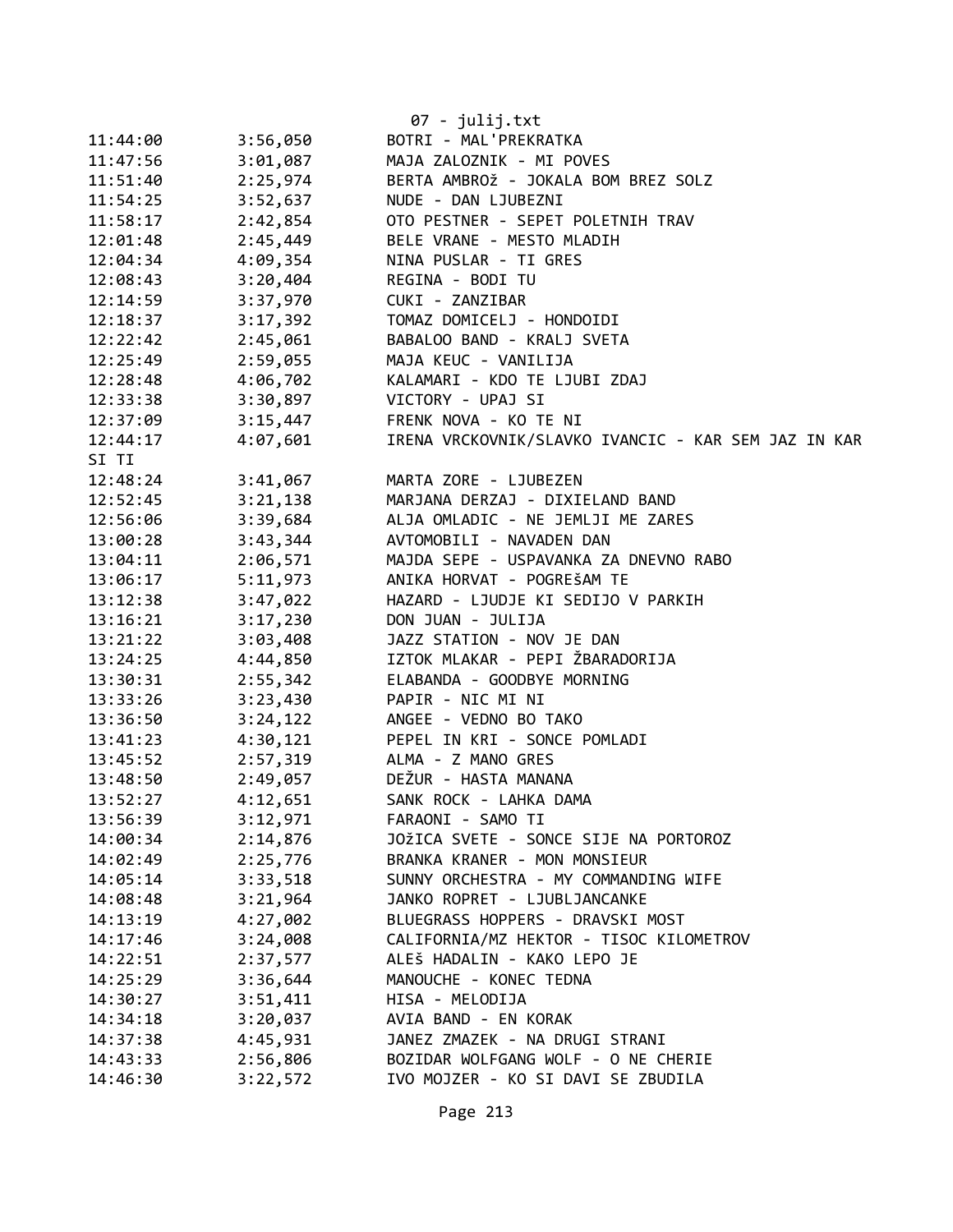|          |          | 07 - julij.txt                                |
|----------|----------|-----------------------------------------------|
| 14:50:41 | 2:59,369 | COVERLOVER - DJ DEJ NAPOVEJ                   |
| 14:53:40 | 5:39,951 | DADI DAZ - VEDNO                              |
| 15:00:21 | 2:38,827 | BETI JURKOVIC - POJEM IN ZVIZGAM              |
| 15:03:00 | 2:55,971 | IRENA KOHONT - POVABI ME NA LUNO              |
| 15:05:55 | 3:37,040 | JANEZ BONCINA BENC - NAVALI NAROD NA GOSTILNE |
| 15:10:42 | 3:49,888 | ALENKA GODEC - ODKAR SI TU                    |
| 15:14:31 | 2:57,003 | VLADO KRESLIN - IGRALA JE IGRALA              |
| 15:17:28 | 4:20,865 | ANDREJ SIFRER - HAKSENŠUS BLUES               |
| 15:23:32 | 3:07,007 | ADI SMOLAR - POVPRECNOST                      |
| 15:27:00 | 3:41,672 | KARMEN STAVEC - LEP POLETNI DAN '04           |
| 15:32:04 | 3:19,774 | MARTIN KRPAN - JE V SISKI SE KAJ ODPRTEGA     |
| 15:35:23 | 2:35,019 | DON MENTONY BAND - PRIDNE PUNCE               |
| 15:37:58 | 3:39,287 | MAJDA ARH - SANJAJVA                          |
| 15:42:47 | 3:02,033 | VILI RESNIK - NAJ BOGOVI SLISIJO              |
| 15:45:48 | 3:31,018 | DAN D - CAS                                   |
| 15:50:01 | 3:23,084 | NECA FALK - STORILA BOM TO                    |
| 15:53:24 | 3:29,548 | PETER PAN - KEKCEVA PESEM                     |
| 15:56:53 | 2:46,148 | MATIJA CERAR - LJUBEZEN V APRILU [APRIL LOVE] |
| 16:00:21 | 3:48,853 | FIREFLIES - NE SEZUVAJ SE                     |
| 16:04:10 | 3:08,937 | BOTRI - NA JUG                                |
| 16:07:19 | 3:26,195 | MONIKA PUCELJ - FESTA                         |
| 16:11:53 | 3:49,444 | DAMJANA - ŽIVLJENJE                           |
| 16:15:43 | 4:51,675 | ALEKSANDER MEZEK - LJUBLJANA V MAJU           |
| 16:22:17 | 3:51,180 | DITKA HABERL - KO SEM ZALJUBLJENA             |
| 16:26:08 | 3:34,022 | ROK'N'BAND - NIKA                             |
| 16:31:09 | 2:54,064 | BERTA AMBROŽ - TIVOLSKI PASTIRCEK             |
| 16:36:56 | 4:01,404 | GU-GU - MOJA MALA LUCIJA                      |
| 16:42:56 | 3:38,107 | DARJA SVAJGER - TVOJ OBRAZ                    |
| 16:46:33 | 3:08,209 | NUSA DERENDA - PRESTIZ                        |
| 16:50:30 | 2:54,506 | SAMO GLAVAN - MOJA PUNCA                      |
| 16:53:24 | 4:02,191 | ANJA RUPEL - SANJAM TE                        |
| 16:57:26 | 2:08,000 | VULTURE AND THE GURU - NE STRELJAJ NAME       |
| 17:00:05 | 3:00,349 | JELKA CVETEŽAR - SIMFONY                      |
| 17:03:05 | 3:12,656 | ALEX VOLASKO - TATU                           |
| 17:06:17 | 3:20,087 | JAN PLESTENJAK - SMEH IN SOLZE                |
| 17:10:06 | 3:18,015 | OTO PESTNER - DAN ZA ZALJUBLJENE              |
| 17:13:24 | 4:11,645 | TOMAZ DOMICELJ - VZEMI ME NA KRAJ SVETA       |
| 17:17:35 | 3:44,750 | FOLKROLA - TUMASTI OZBI                       |
| 17:22:14 | 2:36,747 | BABALOO BAND - MOJE SRCE                      |
| 17:24:50 | 3:47,708 | KALAMARI - CAKAM TE ZAMAN                     |
| 17:28:38 | 3:27,975 | SARA JAGRIC - VSE KAR VREDNO JE               |
| 17:32:49 | 3:51,205 | HALO - ANITA NI NIKOLI                        |
| 17:36:40 | 4:29,054 | CUKI - SONCE                                  |
| 17:42:18 | 3:29,573 | ZAN SERCIC - LJUBEZEN NA PRVI POGLED          |
| 17:45:47 | 4:31,566 | MARTA ZORE - OB KLICU SLOVESA (& OTO PESTNER) |
| 17:51:12 | 2:56,863 | IRENA VRCKOVNIK - TVOJA PESEM                 |
| 17:54:28 | 2:10,530 | OPTIMISTI - STARI MEDO                        |
| 17:56:38 | 3:08,188 | NEISHA - TISTE LEPE DNI                       |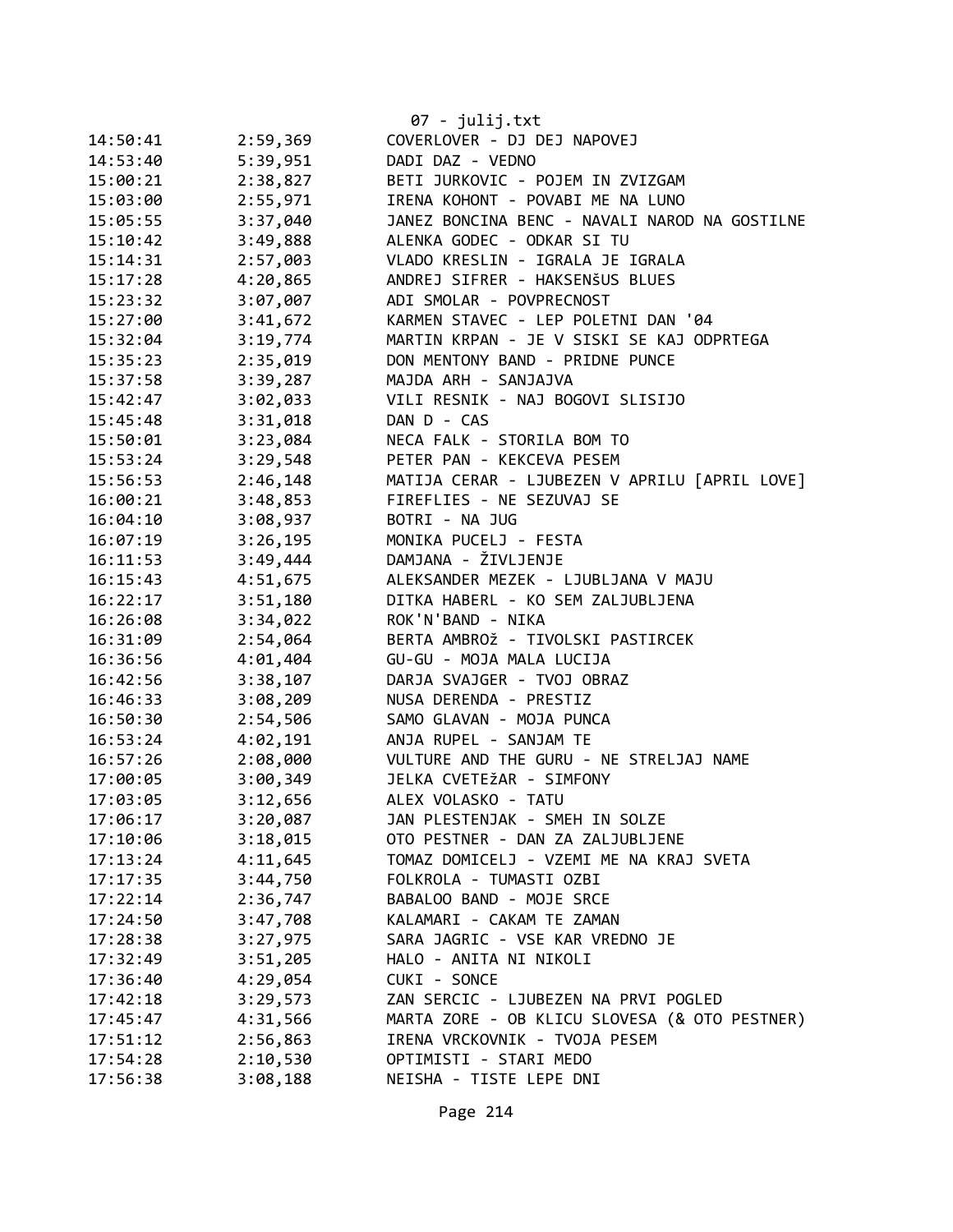|          |          | $07 - julij.txt$                            |
|----------|----------|---------------------------------------------|
| 18:00:17 | 2:53,978 | 1X BAND - TIH DEŽEVEN DAN                   |
| 18:03:11 | 2:40,000 | MARJANA DERZAJ - VALETA                     |
| 18:05:50 | 3:18,121 | ANIKA HORVAT - HVALA TI                     |
| 18:09:37 | 3:00,009 | NUDE - SI'Z D BES                           |
| 18:12:31 | 4:05,948 | NAPOLEON - TINA                             |
| 18:16:37 | 4:12,005 | IZTOK MLAKAR - REPUBLIKA PALMA DE COCCO     |
| 18:21:43 | 2:43,137 | BELE VRANE - 1,2,3                          |
| 18:24:47 | 4:07,718 | PEPEL IN KRI - DEKLE IZ ZLATE LADJICE       |
| 18:28:55 | 2:55,709 | ANDRAZ HRIBAR - KADAR SI TU                 |
| 18:45:37 | 3:18,880 | ALJA KRUSIC - A BOS MALO MOJ                |
| 18:48:56 | 3:26,103 | D'KWASCHEN & RETASHY - VRAUCHE              |
| 18:53:15 | 3:22,044 | AYNEE - TO JE TA                            |
| 18:56:36 | 3:06,007 | HAZARD - OTROCI PANKRTOV                    |
| 19:00:13 | 3:47,676 | SLOVENSKI EXPRESS - IZI                     |
| 19:04:00 | 3:58,287 | MAJDA SEPE - POJ KITARA MOJEGA SRCA         |
| 19:07:58 | 4:43,718 | SIMONA VODOPIVEC - ONA NOCE VEDETI          |
| 19:13:11 | 3:08,977 | PAPIR - DOMOTOZJA                           |
| 19:16:19 | 3:09,008 | FARAONI/SLAVKO IVANCIC - KAR JE RES, JE RES |
| 19:20:17 | 3:30,434 | CALIFORNIA - LEDENA PTICA                   |
| 19:23:47 | 3:55,026 | AVTOMOBILI - PROTI LUNI                     |
| 19:27:42 | 4:25,772 | AGROPOP - SAMO MILIJON                      |
| 19:32:51 | 3:35,920 | BAZAR - FEHTARJI                            |
| 19:36:26 | 4:40,471 | HISA - LEDENE CESTE                         |
| 19:41:36 | 3:58,463 | AVIA BAND - GLEJ                            |
| 19:45:34 | 3:53,706 | KINGSTON - MODERNE SIRENE                   |
| 19:50:13 | 3:08,036 | BLUEGRASS HOPPERS - BREZ SONCA CVETJA NI    |
| 19:53:18 | 3:34,015 | BILBI - HVALA ZA VIJOLICE                   |
| 19:56:52 | 1:57,088 | LIDIJA KODRIC - DAN ZA NAJU DVA             |
| 19:58:48 | 3:27,001 | BRANKA KRANER - LJUBEZEN                    |
| 20:02:46 | 2:56,219 | NINA PUSLAR - BILO LEPO BI                  |
| 20:05:42 | 3:20,048 | NINO ROBIC - POSLEDNJA POSTAJA              |
| 20:13:50 | 4:15,762 | ADI SMOLAR - KAKO JE BITI SAM               |
| 20:18:06 | 3:47,591 | ALENKA GODEC - TVOJA                        |
| 20:22:22 | 4:20,907 | ANDREJ SIFRER - GORSKA ROZA                 |
| 20:26:40 | 3:15,241 | NECA FALK - ON JE REKEL SONCE               |
| 20:30:49 | 3:37,838 | FOXY TEENS - SE SE SPOMNIS                  |
| 20:34:27 | 4:29,601 | JANEZ ZMAZEK - DOST JE BLO BESED            |
| 20:38:56 | 3:12,004 | VLADO KRESLIN - DAN NESKONCNIH SANJ         |
| 20:47:03 | 3:42,557 | DON MENTONY BAND - ZBUDI SE                 |
| 20:51:29 | 4:10,640 | IVO MOJZER - TI SI REKLA SONCE              |
| 20:55:59 | 3:45,195 | TATJANA DREMELJ - ZALJUBLJENA               |
| 21:00:12 | 3:17,636 | KARMEN STAVEC - POVEJ                       |
| 21:03:30 | 3:45,264 | BRIGITA ŠULER - PESEM V MENI                |
| 21:07:15 | 4:27,704 | META MOCNIK & OTO PESTNER - TRENUTKI BEZE   |
| 21:14:57 | 3:25,136 | JELKA CVETEZAR - TOM PILIBI                 |
| 21:18:21 | 3:41,156 | ALEKSANDER MEZEK - JULIJA                   |
| 21:22:54 | 4:28,620 | ANJA RUPEL - ŽIVLJENJE JE KOT IGRA          |
| 21:27:23 | 1:56,679 | MATIJA CERAR - VESELO NA POT                |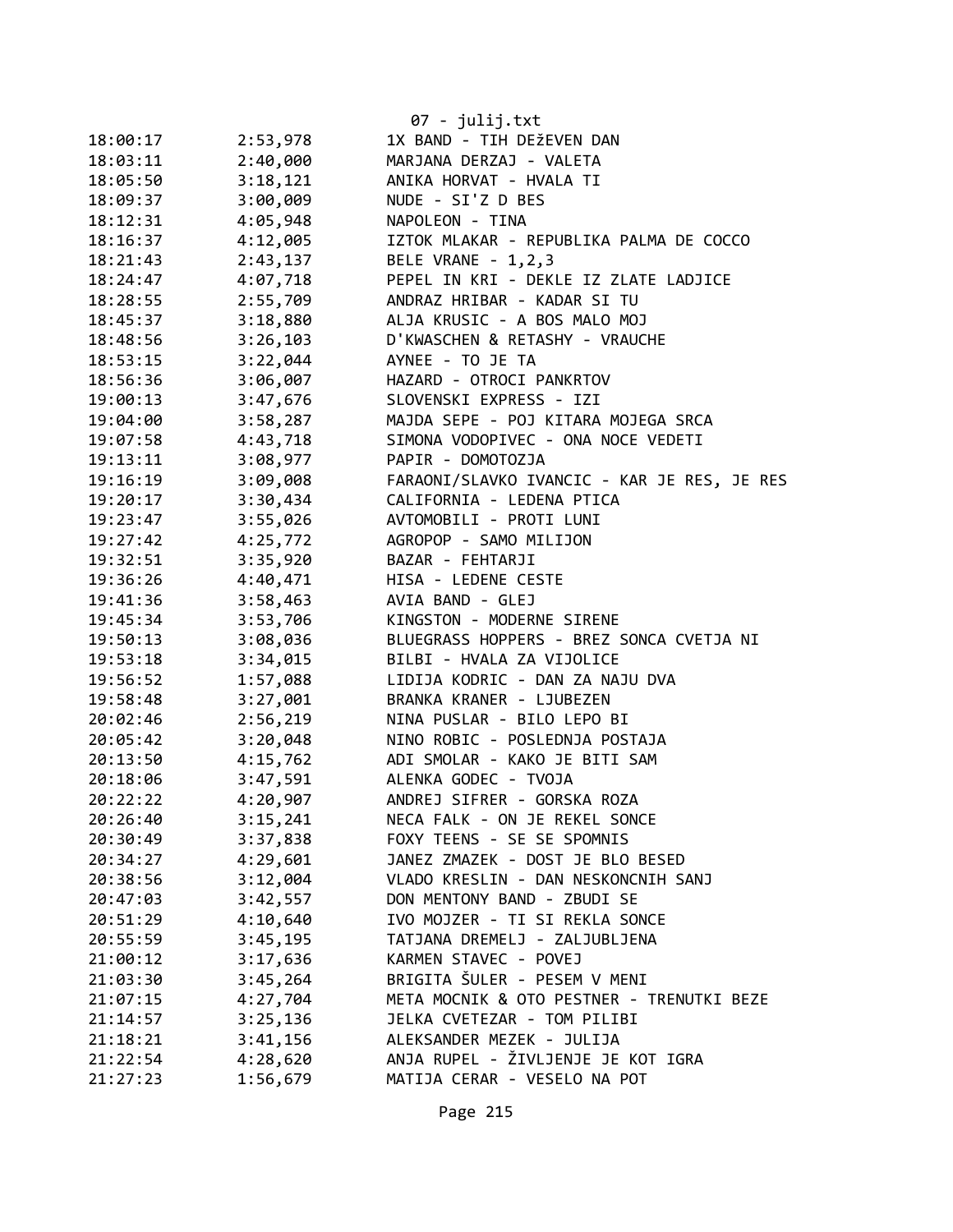|          |          | 07 - julij.txt                                 |
|----------|----------|------------------------------------------------|
| 21:30:14 | 4:03,991 | ELDA VILER - LASTOVKE                          |
| 21:34:17 | 4:24,009 | NUSA DERENDA - ROKO NA SRCE                    |
| 21:38:41 | 3:28,131 | GU-GU - DNEVI, KI PRIHAJAJO                    |
| 21:48:55 | 3:19,236 | KALAMARI- BYE BYE.WAV -                        |
| 21:52:57 | 3:00,955 | ROK'N'BAND - AFRIKA RUSIJA                     |
| 21:55:56 | 3:52,024 | DAMJANA - DAJ MI LJUBEZEN NAZAJ                |
| 22:00:17 | 3:34,019 | KATRINAS - DO NEBA                             |
| 22:03:51 | 2:27,557 | SAMO GLAVAN - BUTALCI                          |
| 22:06:18 | 2:37,770 | IRENA KOHONT - ŠPANSKI HARLEM [SPANISH HARLEM] |
| 22:08:55 | 3:12,541 | KALAMARI - PREDEN ZASPI                        |
| 22:17:12 | 3:48,841 | BOTRI - AVGUŠTINA                              |
| 22:21:53 | 3:19,162 | SANK ROCK - NEKAJ VEC                          |
| 22:25:12 | 2:53,527 | TOMAZ DOMICELJ - KAMIONAR                      |
| 22:28:05 | 4:28,991 | OTO PESTNER - LETIVA                           |
| 22:33:28 | 3:13,026 | IVA STANIC - NORE NEZNOSTI                     |
| 22:36:41 | 3:31,893 | VICTORY - KAKO NAJ CAS USTAVIM                 |
| 22:44:32 | 3:16,685 | IRENA VRCKOVNIK - TISTO NOC                    |
| 22:47:48 | 3:47,038 | SOPRANOS - JUNAK                               |
| 22:52:18 | 3:41,486 | MARTA ZORE - VSE, KAR SVA BILA (& VILI RESNIK) |
| 22:55:59 | 3:59,986 | ZABJAK TRIO - LENORA                           |
| 23:00:28 | 2:59,959 | SPEKTER - RECEPT ZA DEZEVEN DAN                |
| 23:03:28 | 2:57,809 | MARJANA DERZAJ - PRIŠLA JE POMLAD              |
| 23:06:25 | 3:20,366 | ALEX VOLASKO - A BI Z MANO SLA                 |
| 23:12:41 | 4:47,517 | BIG FOOT MAMA - BULDOŽER                       |
| 23:17:29 | 2:15,882 | BELE VRANE - MI MLADI                          |
| 23:20:37 | 3:09,484 | LINTVERN - NEDELJA LEP JE DAN                  |
| 23:23:47 | 4:09,602 | HALO - JIMMY HUE                               |
| 23:27:57 | 2:40,882 | PEPEL IN KRI - CHANSON D'AMOUR                 |
| 23:31:31 | 3:05,518 | MANOUCHE - KJE SI LUBI                         |
| 23:34:30 | 3:42,548 | DARJA SVAJGER - PRAVLJICA                      |
| 23:38:13 | 4:09,019 | BABALOO BAND - JAZ IN TI                       |
| 23:46:14 | 2:57,355 | HAZARD - ROŽE ZA ELZO                          |
| 23:49:54 | 3:06,858 | CUKI - KAVBOJCI IN INDIJANCI                   |
| 23:53:01 | 3:17,703 | SUPERNOVA - NINA                               |
| 23:56:18 | 3:16,319 | NEISHA - OGENJ POD NOGAMI                      |

| $0:00:03$ 3:17,043 | BELE VRANE - BREZ BESED                              |
|--------------------|------------------------------------------------------|
|                    | 0:03:20 3:22,033 PEPEL IN KRI - LJUDJE POMLADI       |
| 0:06:402:33,044    | STANE MANCINI - VOLNENI SAL                          |
|                    | 0:09:15 3:24,006 SANK ROCK - JAZ NIMAM NOC ZA SPANJE |
|                    | 0:12:39 4:02,654 LINTERA - SE JE CAS                 |
| $0:16:41$ 3:22,894 | ADI SMOLAR - LJUBEZEN, PESEM IN PIJACA               |
|                    | 0:20:03 3:22,104 DON MENTONY BAND - ZMIKAVTI         |
|                    | 0:23:25 3:03,985 FOLKROLA - CYBER BABY               |
| $0:26:28$ 3:24,558 | FARAONI - PESKADOR                                   |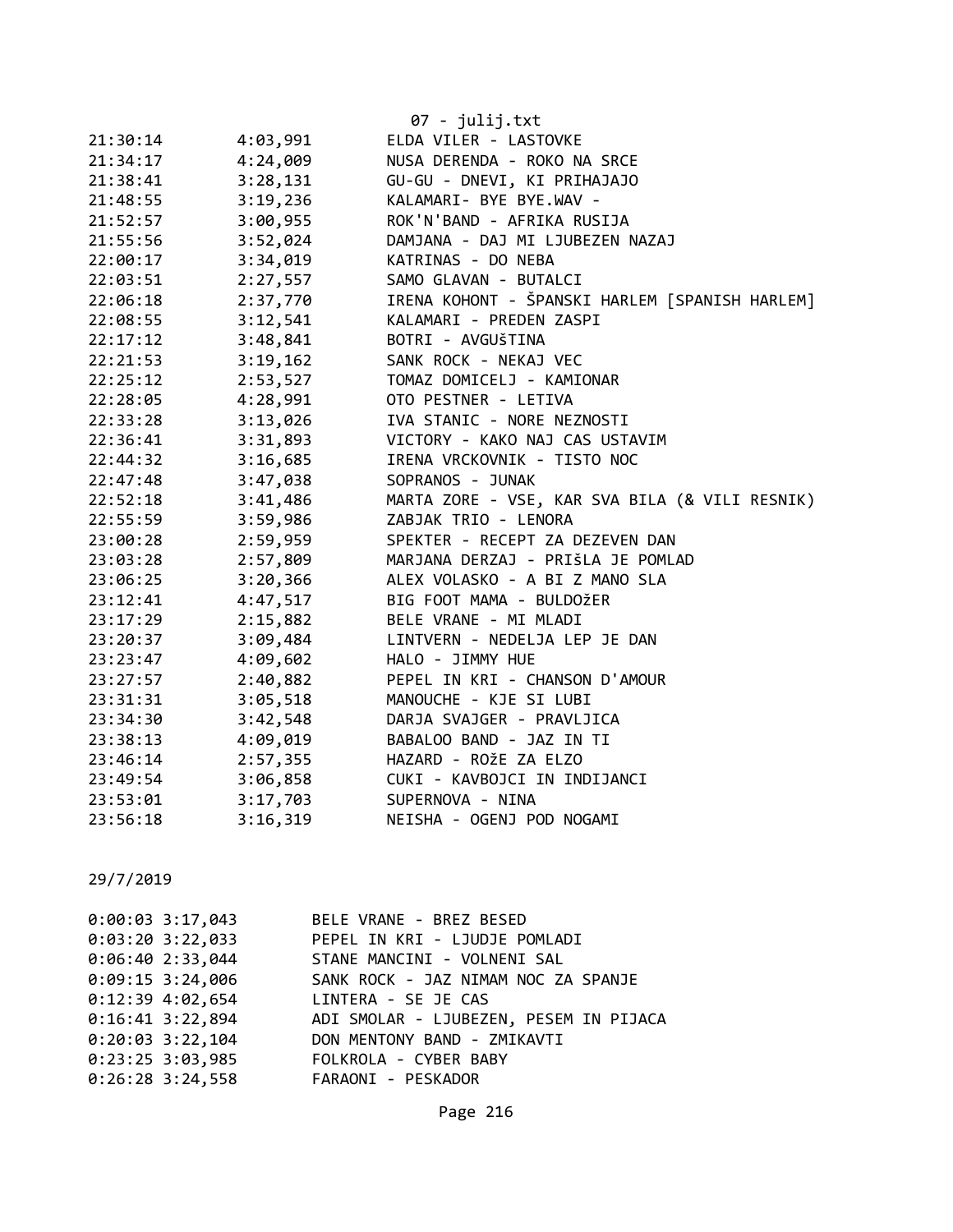|                      | 07 - julij.txt                            |
|----------------------|-------------------------------------------|
| $0:29:56$ 5:27,718   | IZTOK MLAKAR - STEFANA IN BERTOLIN        |
| $0:35:23$ 3:23,029   | KINGSTON - KDOR ZNA TA ZNA                |
| 0:38:46 3:06,841     | TOMAZ DOMICELJ - AVTOMAT                  |
| 0:41:55 3:58,581     | LIDIJA KODRIC - SRECA JE                  |
| $0:45:53$ 3:36,937   | ANDREJ SIFRER - POGLEJ GA NOVO JUTRO      |
| 0:49:304:18,976      | OTO PESTNER - TRIDESET LET                |
| 0:53:51 3:28,931     | NATASA & ZIBELNIK - DAN JE LEP            |
| 0:57:204:11,026      | CALIFORNIA - GOLOBA                       |
| 1:01:31 3:42,001     | BABALOO BAND - JOKAL BOM JUTRI            |
| 1:05:15 3:04,045     | IRENA VRCKOVNIK - FANT Z ULICE            |
| $1:08:19$ 3:25,853   | ANJA RUPEL - NAJLJUBSA NAPAKA             |
| $1:11:44$ 3:27,025   | AVTOMOBILI - DRUGACNO NEBO                |
| 1:15:13 3:33,928     | HAZARD - NENA                             |
| 1:18:47 4:12,893     | FLIRT - POLJUBI ME                        |
| 1:23:00 3:27,039     | ALEKSANDER MEZEK - DNEVI KOT JE TA        |
| 1:26:28 3:55,983     | ROK'N'BAND - ZVEZDICA                     |
| 1:30:19 3:02,779     | ALENKA GODEC - CE VERJAMES ALI NE         |
| 1:33:21 2:55,047     | SUNNY ORCHESTRA - NA KARIBE               |
| 1:36:15 2:54,931     | NECA FALK - TAKO DEKLE                    |
| 1:39:10 3:45,712     | KARMEN STAVEC - FANT IZ PRAVLJICE         |
| $1:42:55$ $3:13,845$ | AVIA BAND - KAKO JI JE IME                |
| $1:46:10$ $3:48,513$ | REGINA - RITEM ULICE                      |
|                      |                                           |
| 1:49:59 3:10,990     | KALAMARI - VSE ME IMAJO RAJSI             |
| 1:53:10 2:38,013     | VLADO KRESLIN/HORIZONT - TE IGRE BO KONEC |
| 1:55:50 2:25,670     | MARJANA DERZAJ - TO JE MOJ ZLATI SIN      |
| $1:58:15$ 2:54,482   | DEZUR - CISTO DROBNA ZELJA                |
| 2:01:10 3:41,946     | CUKI - HOZNTREGARJI                       |
| 2:04:54 3:15,009     | PANDA - MORDA                             |
| 2:08:09 2:57,802     | NINA PUSLAR - DEZ                         |
| 2:11:09 2:52,109     | NUSA DERENDA - SE V SEBI SKRIVAM          |
| 2:14:04 3:42,799     | ANDRAZ HRIBAR - OGNJENI OBROC             |
| 2:17:49 2:02,019     | MATIJA CERAR - MILIJON ZELJA              |
| 2:19:53 3:27,935     | MAJDA SEPE - LONEC BREZ MEDU              |
| 2:23:21 2:25,001     | GU-GU - PAPAGAJA                          |
| 2:25:51 2:33,998     | BRANKA KRANER - RUM IN COCA COLA          |
| $2:28:28$ 3:35,982   | MARTA ZORE - POVEJ MI ZAKAJ               |
| 2:32:06 4:02,706     | DAMJANA GOLAVSEK - SOLZE                  |
| $2:36:11$ $3:35,013$ | BAZAR - PRVI MAJ                          |
| 2:39:46 2:45,620     | KATRINAS - KOT PRAVLJICA                  |
| 2:42:39 4:36,038     | RAF - NA DRUGI STRANI SVETA               |
| $2:47:13 \t3:44,286$ | NUDE - PADAM V LJUBEZEN                   |
| 2:51:07 4:33,437     | DRUSTVO MRTVIH PESNIKOV - PINGVIN         |
| 2:57:32 3:47,938     | MARKO BRECELJ - ALOJZ VALCEK              |
| $3:01:19$ $2:55,211$ | ELABANDA - GOODBYE MORNING                |
| $3:04:17$ 2:50,253   | SKALP - VEM DA LAHKO                      |
| $3:07:07$ 3:43,348   | ESTEFANIO BIG - POISCIVA SONCE            |
| $3:10:50$ $3:08,644$ | SABINA - NE BOVA PAR                      |
| $3:14:01$ $3:19,026$ | IVO MOJZER - VOZIM SE                     |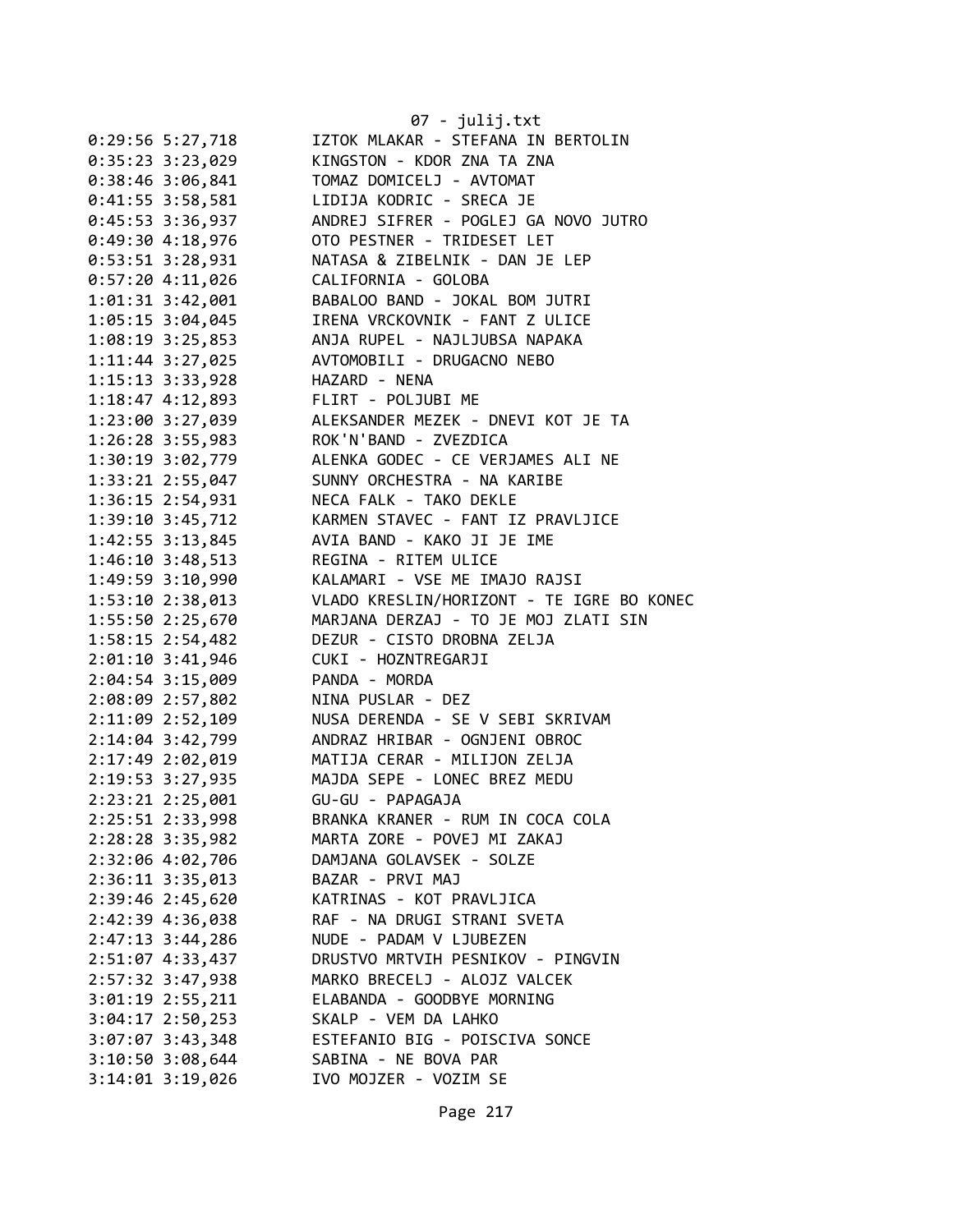|                      | 07 - julij.txt                           |
|----------------------|------------------------------------------|
| 3:17:20 3:39,577     | NIKKA - SKRIVNOST (RADIO EDIT)           |
| $3:20:59$ 2:57,358   | LARA KADIS - ZDAJ SEM TU                 |
| 3:23:59 2:39,196     | ANABEL - POZITIVA                        |
| 3:26:38 3:06,918     | APOLONIA - V VRTINCU                     |
| $3:29:45$ $3:14,783$ | MAJA ZUPANCIC - VABILO NA SORBET         |
| 3:33:02 3:16,645     | KATARINA GALIC - POVEJ MI                |
| 3:36:18 3:58,030     | ANIKA - OGENJ IN LED                     |
| $3:40:16$ 4:02,543   | PINOCCHIO - LJUBEZEN IZ SOLSKIH DNI      |
| $3:44:20$ $3:28,292$ | KLEPAC IN GUSTINCIC - MOJE OCI           |
| $3:47:46$ 3:46,987   | BEPOP - MOJE SONCE                       |
| $3:51:31$ $3:15,918$ | JOZICA SVETE & I.KRASEVEC - TRI SRCA     |
| 3:54:50 3:05,609     | MERRISA IN FREEWAY - FENOMENALEN DAN     |
| 3:57:55 3:37,840     | ZABJAK TRIO - PISMO                      |
| 4:01:33 3:04,010     | BABILON - RABIM TVOJ SMEH                |
| $4:04:36$ 3:41,288   | DANI DANDOSA - GREVA TJA DO MURE         |
| 4:08:17 4:18,989     | JANEZ BONCINA BENC - NA NOGE             |
| $4:12:36$ $2:15,860$ | JOZICA SVETE - SONCE SIJE NA PORTOROZ    |
| 4:14:54 5:13,886     | VITA - LAZNJIVE OCI                      |
| 4:20:08 4:35,995     | MATJAZ JELEN - POLJUBI ME V DEZJU        |
| $4:24:36$ $3:21,209$ | HAMO & TRIBUTE 2 LOVE - VIJA VAJA VEN    |
| 4:28:00 3:03,753     | ROYAL FLASH - VSE BI DAL                 |
| 4:31:03 3:28,126     | GINO - DAN BREZ SKRBI                    |
| 4:34:31 3:48,842     | MILAN PECOVNIK PIDZI - COWBOY PIDZI      |
| 4:38:23 3:12,993     | REMI - LE TEBE SE SPOZNAM                |
| 4:41:33 3:05,951     | FOXY TEENS - MODRE OCI                   |
| 4:44:39 4:05,052     | SANK ROCK - KER TE LJUBIM                |
| 4:48:46 3:18,404     | ALEKSANDER NOVAK - DA BI (RADIO EDIT)    |
| 4:52:04 3:29,994     | TANGELS - NAJIN                          |
| 4:55:34 3:48,618     | DAN D - GOOGLE ME                        |
| 4:59:55 2:41,132     | MATIJA CERAR - TRI DEKLICE               |
| 5:02:36 3:19,034     | PRIZMA - OD ENIH DO TREH                 |
| 5:05:55 3:47,796     | AVTOMOBILI - MRAZ                        |
| 5:10:24 3:53,800     | BEPOP - LOKOMOTIVA                       |
| $5:14:13$ $3:34,451$ | PEPEL IN KRI - JEANETTE                  |
| 5:17:47 3:15,011     | IRENA VRCKOVNIK - VSAK MOSKI NAJ         |
| $5:21:50$ $3:34,340$ | FOLKROLA - DANES                         |
| $5:25:24$ 3:23,864   | BOTRI - SONCE PO DEZJU                   |
| 5:28:48 3:09,073     | TOMAZ DOMICELJ - ANAMARIA                |
| 5:32:48 3:25,005     | NUSA DERENDA - NE KLICI ME               |
| $5:36:11$ $3:09,129$ | KATJA FASINK & ROK FEREGJA - NOVA POMLAD |
| 5:40:02 4:18,646     | AGROPOP - TI SI MOJ SONCEK               |
| 5:44:19 3:25,847     | ANDREJ SIFRER - SAMO ŠE TEBE IMAM        |
| 5:47:45 3:21,719     | SANJA - MOJE SANJE                       |
| 5:51:38 3:18,724     | AVIA BAND - NEKAJ JE V ZRAKU             |
| 5:55:16 3:59,119     | DREVORED - POLETNA NOC                   |
| $5:59:47$ $5:18,259$ | IZTOK MLAKAR - BLUES                     |
| $6:05:05$ 3:05,186   | MONIKA PUCELJ - NIC NE USTAVI ME         |
| 6:08:07 1:42,538     | MAJDA SEPE - ROMANCA                     |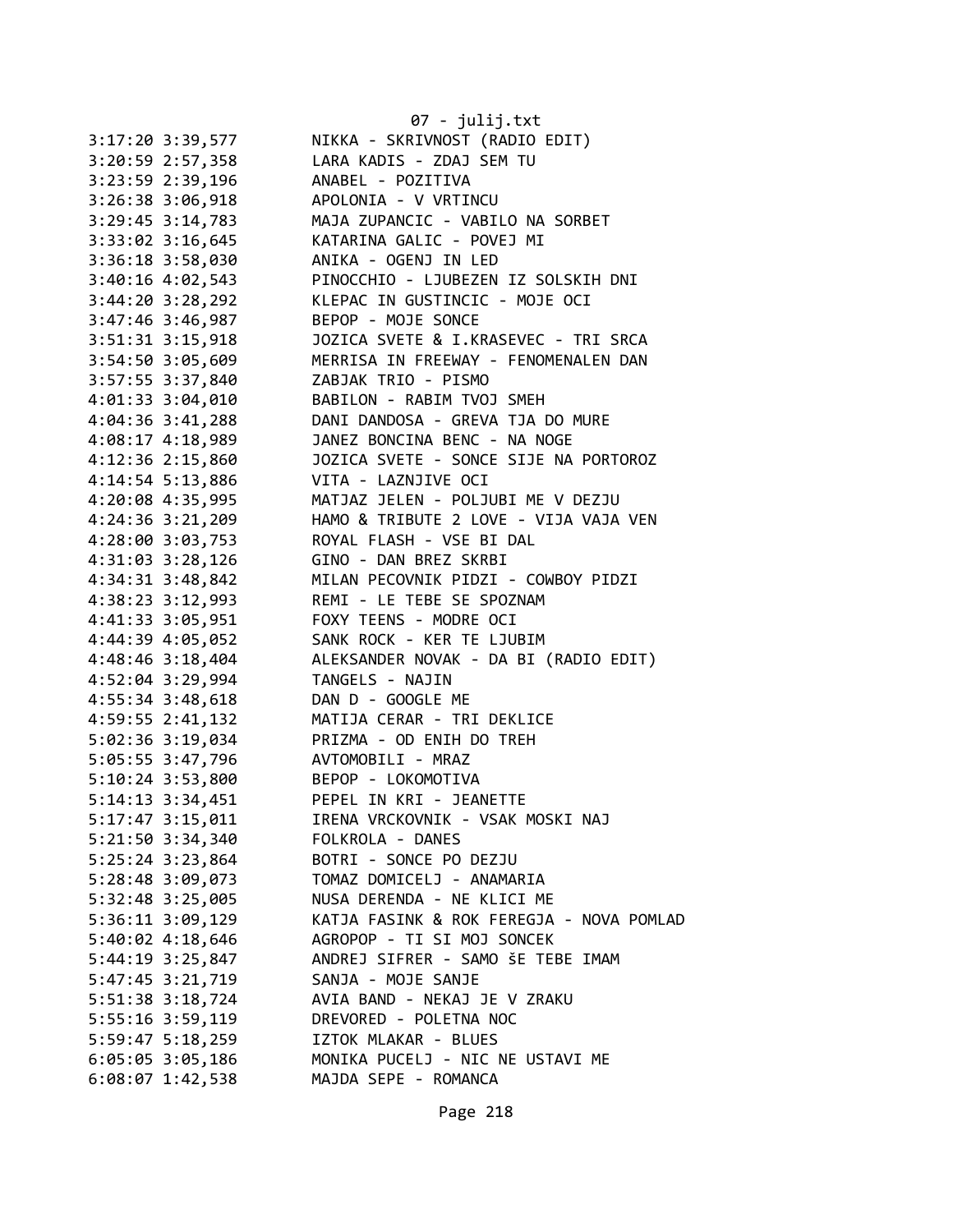|                      | 07 - julij.txt                               |
|----------------------|----------------------------------------------|
| $6:10:31$ $3:42,926$ | CUKI - PESEM O KRALJESTVU KI VZEL GA JE CAS  |
| $6:14:14$ 2:52,143   | DON MENTONY BAND - MARJETKA                  |
| $6:17:06$ 3:47,125   | KATJA KOREN - DAJ UPAJ SI                    |
| $6:21:40$ 3:25,009   | OTO PESTNER - VEM, NEKJE ŽIVETI MORA         |
| 6:25:27 3:38,518     | GAL GJURIN - PLESEM PO MUZIKI                |
| $6:29:57$ 3:44,523   | DARJA SVAJGER - DIVJA                        |
| 6:33:41 3:34,998     | SPIN - SPUSTI SE NA TLA                      |
| 6:37:12 4:34,846     | BAZAR - LJUBOSUMJE                           |
| 6:42:29 2:43,653     | VLADO KRESLIN & SEVERA GJURIN - ABEL IN KAIN |
| $6:45:12$ 3:08,505   | MARTA ZORE - MIDVA                           |
| $6:48:21$ $3:08,017$ | BLUEGRASS HOPPERS - BREZ SONCA CVETJA NI     |
| 6:52:00 3:38,794     | HAZARD - NENA                                |
| 6:55:39 3:54,000     | MAJDA ARH - LJUBEZEN JE KOT VINO             |
| 7:00:06 3:39,034     | NEISHA - LE KAJ SE SKRIVA                    |
| 7:03:44 3:08,076     | OAZA - OB ZVOKIH KITARE                      |
| 7:06:52 3:27,337     | JANKO ROPRET - VRNI SE                       |
| 7:11:01 4:00,021     | GU-GU - GU-GU PLAY FOR YOU                   |
| 7:15:01 3:58,841     | IRENA KOHONT - ŠEL SI MIMO                   |
| 7:19:00 3:31,846     | ALMA MERKLIN - VSAKA MINUTA                  |
| 7:23:19 2:30,790     | ADI SMOLAR - KDO IMA PRAV                    |
| 7:25:49 3:32,940     | BAND 501 - ÈAS SE USTAVI                     |
| 7:30:14 3:25,788     | ROK'N'BAND - PAZI                            |
| 7:33:39 3:28,460     | SUNNY ORCHESTRA - TAT ZMIKAVT                |
| 7:37:08 4:22,215     | KARMEN STAVEC - V REDU JE                    |
| 7:42:08 4:15,876     | SAMO GLAVAN - TUJERODNA INVAZIJA             |
| 7:46:24 2:53,002     | VILI RESNIK - DALEC JE AMERIKA               |
| 7:49:50 3:48,370     | ANJA RUPEL - LJUBI ME IN NE SPRAŠUJ          |
| 7:53:38 1:42,027     | MATEJ KOSIR - Z LJUBEZNIJO                   |
| 7:55:20 3:23,981     | SANK ROCK - JAZ NIMAM NOC ZA SPANJE          |
| 7:58:44 3:46,015     | DAMJANA - LJUBIM VETER                       |
| 8:03:02 3:07,504     | ALEX VOLASKO - TAM NA OBALI                  |
| 8:06:10 3:24,731     | ZABJAK TRIO - MORALITETA                     |
| 8:10:16 2:42,154     | METKA ŠTOK - KO BOM 64                       |
| 8:12:58 3:57,501     | ADAM - ALFA                                  |
| 8:16:55 3:03,778     | BABILON - RABIM TVOJ SMEH                    |
| $8:20:47$ 2:56,010   | ANDRAZ HRIBAR - KADAR SI TU                  |
| 8:23:42 3:57,003     | GOLDEN EYE - DO KONCA                        |
| 8:27:39 5:09,243     | FLIRT - ROMEO IN JULIJA                      |
| 8:33:40 2:45,016     | BABALOO BAND - KRALJ SVETA                   |
| 8:36:25 5:02,872     | ALEKSANDER MEZEK - PODARJENO SRCU            |
| 8:42:09 3:51,048     | DANILO KOCJANCIC/MATJAZ JELEN - POISCI ME    |
| 8:46:00 4:08,047     | KATRINAS - V RITMU SANJ                      |
| $8:50:43$ 3:24,291   | NINA PUSLAR - ROK TRAJANJA                   |
| 8:54:23 3:43,117     | TOM TOM - LE SPOMIN                          |
| 8:58:06 3:07,059     | FARAONI - NE POZABI NIKDAR NAME              |
| 9:01:50 2:56,514     | INDIGO - VESNA                               |
| $9:04:46$ 4:24,436   | ANIKA HORVAT - TUKAJ JAZ ŽIVIM               |
| 9:15:07 2:54,188     | MAJA KEUC - ZMOREM                           |
|                      |                                              |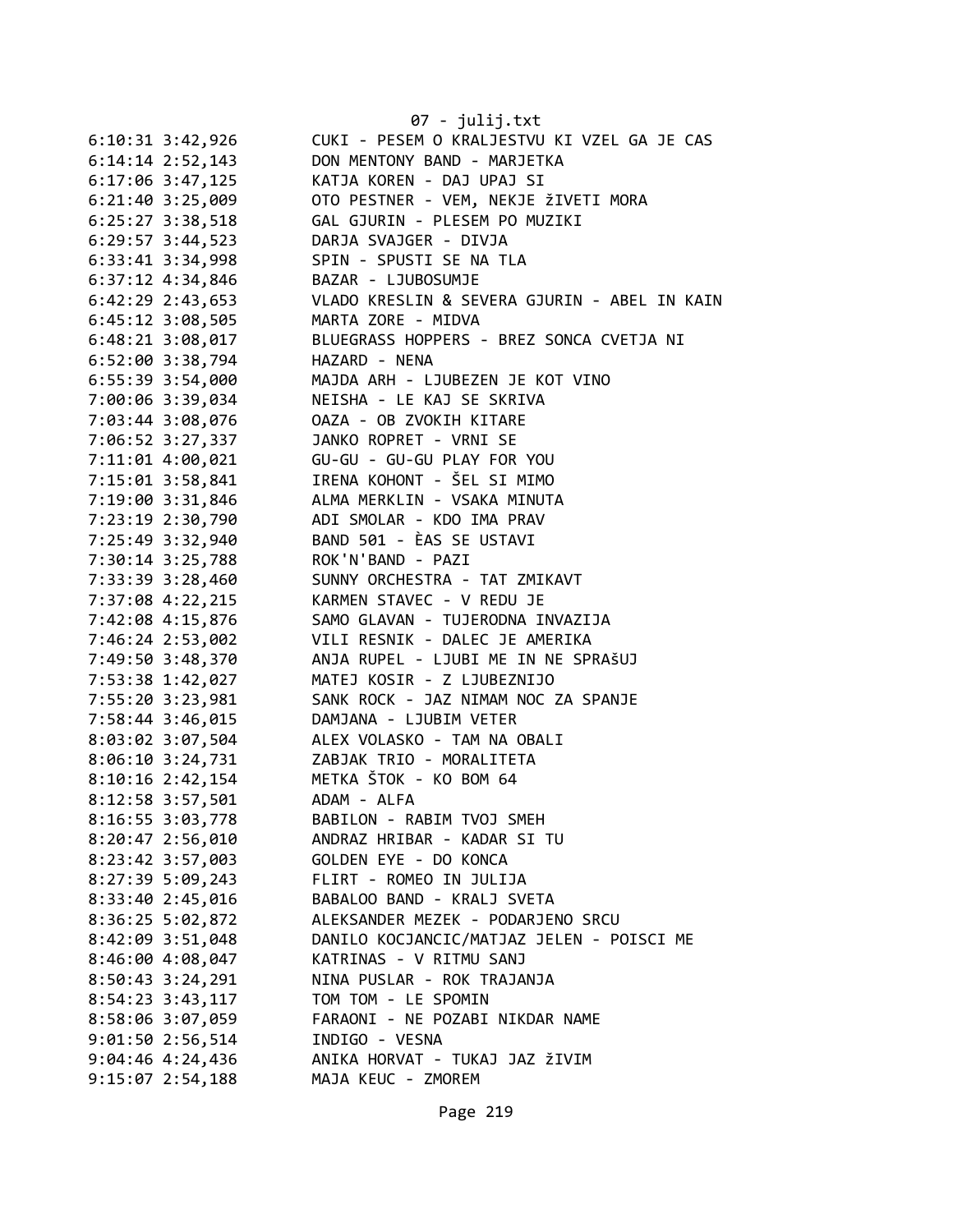|                      |          | 07 - julij.txt                                                                                       |
|----------------------|----------|------------------------------------------------------------------------------------------------------|
| $9:18:01$ $3:27,024$ |          | MARJANA DERZAJ - CABARET                                                                             |
| $9:22:14$ 3:54,125   |          | EVA BOTO - PLUS IN MINUS                                                                             |
| 9:26:30 3:05,106     |          | ALENKA GODEC - TVOJE JUTRO                                                                           |
| 9:30:35 3:40,914     |          | BIG BIBLS BROTHERS BAND - STARE IGRE                                                                 |
| $9:34:16$ 3:12,506   |          | KALAMARI - PREDEN ZASPI                                                                              |
| 9:37:29 3:53,065     |          | JANEZ ZMAZEK - BREZ VEZE                                                                             |
|                      |          | 9:46:23 3:33,801 VICTORY - NOV SE DAN BUDI<br>9:50:55 4:01,656 NECA FALK - VSI LJUDJE HI             |
|                      |          | NECA FALK - VSI LJUDJE HITIJO                                                                        |
| 9:54:57 3:30,366     |          | VLADO KRESLIN - Z GORICKEGA V PIRAN                                                                  |
| 9:58:25 3:06,242     |          | MANOUCHE - TAMALA                                                                                    |
| 10:02:17             | 2:30,863 | RAFKO IRGOLIC - CARMEN                                                                               |
|                      |          | 10:04:48 3:33,336 LUNA NAD OBALO - MARTINA MAJERLE                                                   |
|                      |          | 10:08:21 3:34,222 ATLANTIX - ATLANTIS                                                                |
|                      |          | 10:15:59 3:05,027 KAMNIK MILAN - POT NA KOROSKO<br>10:19:54 3:44,478 KINGSTON - CIST EN MEJHEN RADIO |
|                      |          |                                                                                                      |
|                      |          | 10:23:38 3:23,357 ELDA VILER - TU SI TI                                                              |
|                      |          | 10:27:01 3:40,709 AVIA BAND - TELESKOP                                                               |
|                      |          |                                                                                                      |
| $10:36:25$ 3:34,532  |          | DEZUR - MORJE CAKA                                                                                   |
| 10:42:37             |          | 3:52,076     ANDREJ SIFRER - VONJ ŽELEZNIŠKIH POSTAJ                                                 |
| 10:46:29             | 3:34,841 | CALIFORNIA/MZ HEKTOR - STARA BARKA                                                                   |
| 10:51:00             | 2:43,353 | AYNEE - ZDAJ SEM TU                                                                                  |
| 10:53:43             | 4:19,927 | CUKI - GREVA GOR V HRIBE                                                                             |
| 10:57:58             | 3:05,454 | PEPEL IN KRI - MATERIN NASMEH                                                                        |
| 11:01:50             | 3:58,009 | ALFI NIPIC - V AVTU PRED MENOJ                                                                       |
| 11:05:48             | 3:47,865 | JAN PLESTENJAK - AMORE MIO                                                                           |
| 11:12:54             | 4:11,697 | 7.OKTOBER - NI SE CAS                                                                                |
| 11:17:05             | 4:11,203 | IZTOK MLAKAR - REPUBLIKA PALMA DE COCCO                                                              |
| 11:22:06             | 3:37,123 | PANDA - CESNJEV CVET                                                                                 |
| 11:25:43             | 3:49,942 | NUSA DERENDA - VZEMI ME VETER                                                                        |
| 11:30:33             | 3:08,937 | BRANKA KRANER - LJUBLJANSKI ZVON                                                                     |
| 11:33:40             | 2:02,872 | TOMAZ DOMICELJ - PO NOVEM LETU BOLJŠE BO                                                             |
| 11:35:43             |          | 3:04,982 DON MENTONY BAND - ZDEJ S'M PA MISKO                                                        |
| 11:38:47             | 2:40,201 | STARI MACKI - MOJA BABY [YES SIR, THAT'S MY BABY]                                                    |
| 11:48:58             | 2:25,063 | GU-GU - PAPAGAJA                                                                                     |
| 11:52:22             | 2:44,043 | BOTRI - NA ZABAVI                                                                                    |
| 11:55:25             | 4:18,038 | NUDE - PRI VODNJAKU                                                                                  |
| 12:00:28             | 3:31,513 | POLONA FURLAN - TAKA KOT SEM                                                                         |
| 12:03:59             | 4:48,502 | PAPIR - LEPO MI JE S TEBOJ                                                                           |
| 12:08:47             | 3:27,021 | GAL GJURIN - SEDEMNAJST                                                                              |
| 12:15:47             | 3:28,707 | SOPRANOS - PRIVLACNO                                                                                 |
| 12:20:06             | 3:44,299 | ADI SMOLAR - ZAVOD ZA ZAPOSLOVANJE                                                                   |
| 12:23:50             | 3:16,910 | COVERLOVER - VSE JE V GLAVI                                                                          |
| 12:27:28             | 4:18,321 | OTO PESTNER - TRIDESET LET (DOLGA)                                                                   |
| 12:32:47             | 3:36,002 | MOULIN ROUGE - TI SI MOJ BOMBONCEK                                                                   |
| 12:36:23             | 2:55,961 | FOLKROLA - DVIGNIL BOM ZASTAVO                                                                       |
| 12:43:21             | 2:46,988 | SANJA, DAMJANA IN IRENA - IGRA JE KONCANA                                                            |
| 12:46:08             | 2:24,031 | LIDIJA KODRIC - PRIDI V SOBOTO                                                                       |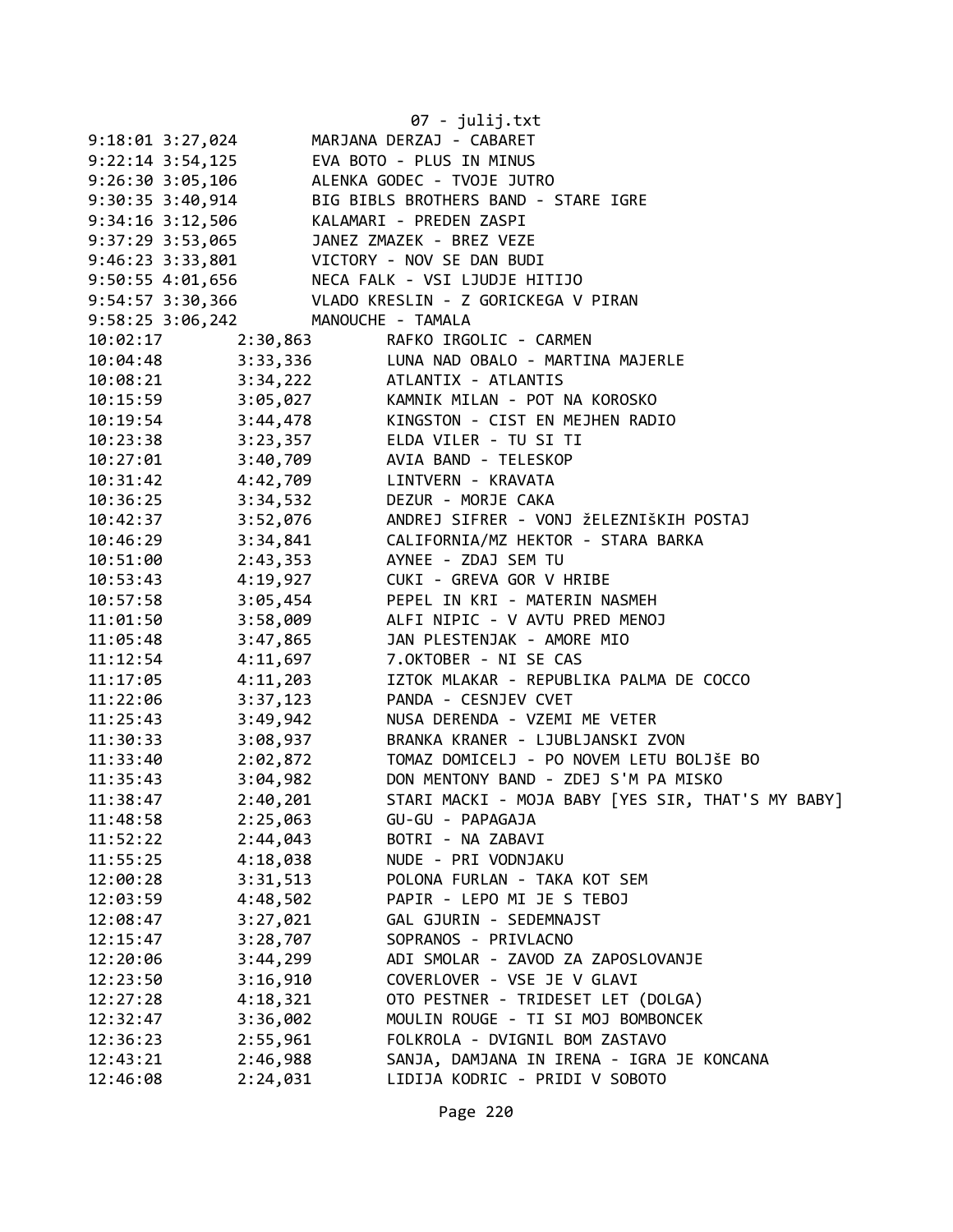|                  |          | 07 - julij.txt                                  |
|------------------|----------|-------------------------------------------------|
| 12:48:32         | 3:03,996 | IRENA KOHONT - AMOR MON AMOUR                   |
| 12:52:35         | 3:17,981 | BELE VRANE - KAM SI NAMENJEN                    |
| 12:55:52         | 4:12,957 | REGINA - ŠOK                                    |
| 13:00:41         | 5:14,026 | MARTA ZORE - NI MI ZAL                          |
| 13:05:55         | 2:31,556 | HAZARD - BISTRO                                 |
| 13:08:26         | 3:59,004 | MILAN PECOVNIK PIDZI - RAD SE VRACAM NA KOROSKO |
| 13:13:46         | 4:23,415 | ANJA RUPEL - MOJE SANJE                         |
| 13:18:09         | 3:40,920 | MARKO VOZELJ - MAVRICA                          |
| 13:23:21         | 2:41,031 | IRENA VRCKOVNIK - POLJUB POVE VSE               |
| 13:26:02         | 3:03,069 | DADI DAZ - KRALJICA SRCA                        |
| 13:29:49         | 3:33,025 | AVTOMOBILI - NEZMOTLJIVI                        |
| 13:33:21         | 2:44,069 | SAMO GLAVAN - VREDNOTE GENOCIDA                 |
| 13:36:04         | 3:35,833 | CARPE DIEM - ORIGINAL                           |
| 13:41:01         | 3:09,456 | KARMEN STAVEC - SEM KAR SEM                     |
| 13:44:10         | 2:43,989 | OBJEM - LEP SONCEN DAN                          |
| 13:46:54         | 3:16,658 | PETER JANUS - ZATE                              |
| 13:50:53         | 1:58,376 | MATIJA CERAR - KRAMLJANJE V MRAKU               |
| 13:52:51         | 3:04,804 | JANEZ ZMAZEK ZAN - LAHKO NARDIM SE BOLJS        |
| 13:55:56         | 3:50,233 | NAPOLEON - BODI MOJA                            |
| 14:00:21         | 3:38,801 | JANEZ BONCINA BENC - MAJA Z BISERI              |
| 14:04:00         | 3:06,707 | ALEKSANDER MEZEK - VREMENSKA NAPOVED            |
| 14:07:06         | 3:29,001 | MIRAN RUDAN - LAURE NI VEC                      |
| 14:11:54         | 2:57,606 | DAMJANA - JE TO LJUBEZEN                        |
| 14:14:51         | 3:20,375 | ALEX VOLASKO - A BI Z MANO SLA                  |
| 14:18:11         | 2:51,427 | ANIKA HORVAT - ORION                            |
| 14:22:34         | 3:46,026 | BEPOP - BREZ TEBE                               |
| 14:26:18         | 3:37,225 | KATRINAS - LETIM                                |
| 14:30:39         | 3:42,703 | DAN D - VODA                                    |
| 14:34:21         | 4:19,892 | SLOVENSKI EXPRESS - IZGUBLJEN                   |
| 14:38:40         | 3:37,967 | FLIRT - NJENA BALADA (V TEBI IN MENI)           |
| 14:43:39         | 4:43,734 | SIMONA VODOPIVEC - ONA NOCE VEDETI              |
| 14:48:23         | 4:06,777 | FRENK NOVA FT. ZIBELNIK & KONECNIK - GREMO NASI |
| <b>BIATLONCI</b> |          |                                                 |
| 14:53:17         | 2:53,435 | MARJANA DERZAJ - ORION                          |
| 14:56:30         | 2:50,019 | VICTORY - HOCES ME ALI NOCES ME                 |
| 14:59:54         | 3:16,781 | FARAONI - SLAVOSPEV                             |
| 15:03:10         | 3:21,626 | KINGSTON - VZEMI VSE                            |
| 15:06:30         | 3:44,398 | ANDREJ SIFRER - KO BOM UMRL                     |
| 15:11:35         | 3:31,220 | MITJA PODLESNIK - DO SRCA                       |
| 15:15:06         | 3:17,548 | SUNNY ORCHESTRA - GROBAR                        |
| 15:18:24         | 2:57,984 | JAKA SVOLJSAK - Z VLAKOM NA MORJE               |
| 15:22:53         | 2:55,028 | NECA FALK - DOBRO JUTRO, DOBER DAN              |
| 15:26:08         | 4:22,622 | HALO - ZVEZDA                                   |
| 15:31:15         | 3:20,043 | AVIA BAND - EN KORAK                            |
| 15:34:35         | 3:32,875 | BAZAR - URA STRASTI                             |
| 15:38:08         | 2:27,031 | SANK ROCK - AL' OSTANEM AL' NAJ GREM            |
| 15:41:56         | 3:33,780 | DRUŠTVO MRTVIH PESNIKOV - RABM                  |
| 15:45:29         | 4:09,033 | BABALOO BAND - JAZ IN TI                        |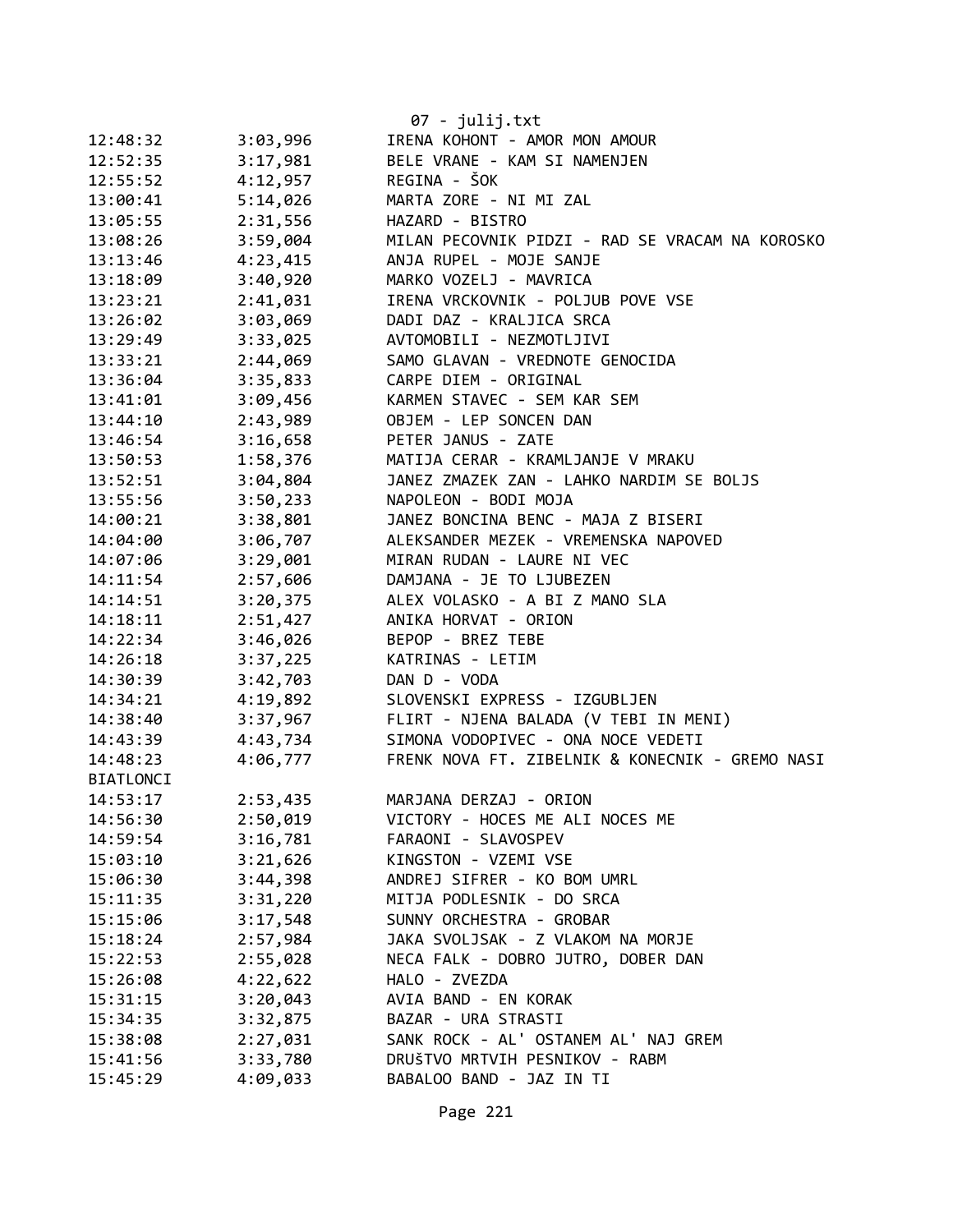|          |          | 07 - julij.txt                              |
|----------|----------|---------------------------------------------|
| 15:50:26 | 3:15,207 | ALMA MERKLIN - SAMA V MESTU                 |
| 15:53:41 | 3:42,088 | MAJDA SEPE - PLAZ                           |
| 15:57:22 | 3:16,764 | DON MENTONY BAND - NA OBALI                 |
| 16:01:15 | 4:22,364 | ALENKA GODEC - KER TO ŽIVLJENJE JE          |
| 16:05:37 | 3:15,215 | TRISTAN - PR'PRAU MUDROC                    |
| 16:08:52 | 3:04,801 | GU-GU - F ROMANCA V KINU SLOGA              |
| 16:13:17 | 3:30,025 | MIHA MERLAK - RANJENO SRCE                  |
| 16:16:47 | 3:13,777 | IVANKA KRASEVEC - PRESERN - VIOLINA TZIGANO |
| 16:21:32 | 3:20,577 | PEPEL IN KRI - LJUDJE POMLADI               |
| 16:24:52 | 3:32,038 | DAMJANA GOLAVSEK - MODRI HORIZONT           |
| 16:28:24 | 2:49,064 | DARJA SVAJGER - LJUBEZEN NE ODHAJA          |
| 16:31:58 | 4:06,721 | KALAMARI - KDO TE LJUBI ZDAJ                |
| 16:36:04 | 2:23,020 | TOMAZ DOMICELJ - HEJ, MERI                  |
| 16:38:27 | 2:38,723 | ZLATA OGNJANOVIC - NE CAKAJ NA MAJ          |
| 16:42:27 | 4:02,336 | MAJDA ARH - OPROSTI MI                      |
| 16:46:29 | 3:31,734 | ROK FERENGJA - LJUBI ME                     |
| 16:50:48 | 3:22,925 | ZABJAK TRIO - BARILOCHE                     |
| 16:54:11 | 2:45,182 | BERTA AMBROŽ - PESEM ZAPOJ MI NOCOJ         |
| 16:56:56 | 5:05,602 | CALIFORNIA/MZ HEKTOR - V MENI JE CALIFORNIA |
| 17:02:34 | 4:17,663 | ADI SMOLAR - JAZ BI TE                      |
| 17:06:51 | 3:16,006 | CUKI - OE !                                 |
| 17:10:46 | 3:23,039 | IZTOK MLAKAR - POLITIK GVIDO                |
| 17:14:09 | 3:16,282 | NEISHA - OGENJ POD NOGAMI                   |
| 17:17:25 | 4:15,140 | FOLKROLA - MARUŠKA                          |
| 17:22:54 | 2:54,045 | IVO MOJZER - POLNOCNI KAVBOJ                |
| 17:25:48 | 3:37,455 | OTO PESTNER - VSE JE LEPŠE KER TE LJUBIM    |
| 17:30:16 | 4:39,987 | VLADO KRESLIN/JONAS Z. - SAMO TIJ           |
| 17:34:56 | 3:40,766 | EVA CERNE - KDAJ CE NE ZDAJ                 |
| 17:38:36 | 2:55,424 | NUSKA DRASCEK - NE ZAPUSTI ME ZDAJ          |
| 17:42:51 | 3:15,141 | PERPETUUM JAZZILE - AVSENIK MEDLEY          |
| 17:46:06 | 2:50,997 | ANDRAZ HRIBAR - TI NE VES                   |
| 17:48:57 | 2:20,084 | MATEJA GOLOB - CU-CU                        |
| 17:52:15 | 1:56,164 | JELKA CVETEŽAR - ROŽNATO PISEMCE            |
| 17:54:30 | 3:43,995 | LETECI POTEPUHI - POJEM BLUES               |
| 17:58:14 | 3:34,952 | MARTA ZORE - POVEJ MI ZAKAJ                 |
| 18:02:26 | 3:16,029 | REGINA - PRAVLJICNA LJUBEZEN                |
| 18:05:42 | 2:01,674 | BELE VRANE - STOPI NA TLA                   |
| 18:07:43 | 3:50,003 | IGOR LIJA - KO TE NI                        |
| 18:12:12 | 3:17,511 | KARMEN STAVEC - 100 NORIH IDEJ              |
| 18:15:30 | 3:15,818 | BILBI - KOT SVA BILA                        |
| 18:18:45 | 4:57,343 | SAMO GLAVAN - ZGODOVINA OBSTOJA             |
| 18:25:18 | 4:05,815 | FRENK NOVA - DEZ IN SONCE                   |
| 18:30:14 | 2:56,010 | ANJA RUPEL - V LJUBLJANO                    |
| 18:33:10 | 3:39,558 | ROK'N'BAND - NE NE NE                       |
| 18:36:41 | 3:12,818 | PETER DIRNBEK - PRVA SLUZBA                 |
| 18:40:33 | 3:55,008 | KOMET - ANA                                 |
| 18:44:28 | 3:44,126 | PHONOMONICS - POHITIVA                      |
| 18:48:12 | 1:35,547 | MATIJA CERAR - PROMETNIK                    |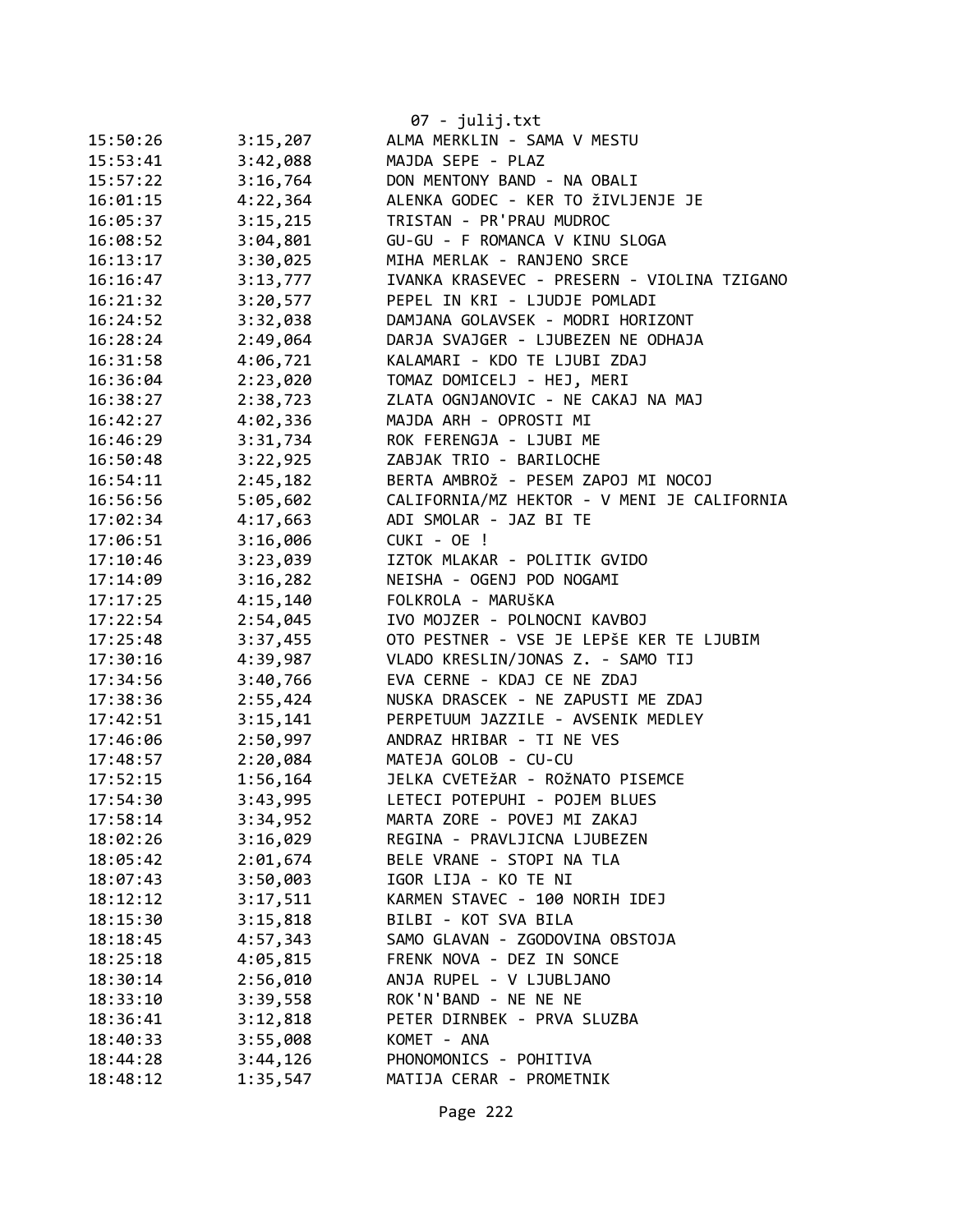|                  |          | 07 - julij.txt                                                           |
|------------------|----------|--------------------------------------------------------------------------|
| 18:50:45         | 2:18,054 | LIDIJA KODRIC - SUBI DUBI                                                |
| 18:53:03         | 3:04,961 | MANOUCHE - MED ZVEZDE IN NAZAJ                                           |
| 18:56:08         | 2:46,970 | SANJA GROHAR - POLETNA NOC                                               |
| 18:58:55         | 2:23,990 | IRENA VRCKOVNIK - SONCE IN LUNA                                          |
| 19:01:56         | 4:08,161 | JAN PLESTENJAK - ZADNJE SLOVO                                            |
| 19:06:04         | 3:21,019 | KASTELO - VSE KAR LJUBIM                                                 |
| 19:10:00         | 4:03,026 | MIRAN RUDAN - LJUBI NEZNO                                                |
| 19:14:00         | 3:35,488 | BOTRI - VRTILJAK                                                         |
| 19:17:35         | 2:46,986 | DELIALI - ZVON LJUBEZNI                                                  |
| 19:21:35         | 2:45,558 | ANIKA HORVAT - TEENAGERSKA BALADA                                        |
| 19:24:21         | 2:33,886 | DOCA MAROLT - ZIVLJENJE JE LEPO                                          |
| 19:26:50         | 3:42,733 | PAPIR - SRAJCA                                                           |
| 19:31:23         | 3:13,019 | PROF. KLEMEN - TI PRAVIS                                                 |
| 19:34:35         | 3:16,566 | AVTOMOBILI - VSE ZA SVOBODO                                              |
| 19:37:48         | 2:37,433 | ELDA VILER - KDO SI, NE VEM                                              |
| 19:41:05         | 3:54,242 | MAJA ZALOZNIK & PAPAS - VZEMI, VSE TI DAM                                |
| 19:44:59         | 3:07,090 | FARAONI - KAKO SI LEPA NOCOJ                                             |
| 19:48:06         | 3:19,006 | PANDA - NEPREMAGLJIVI                                                    |
| 19:52:22         | 3:04,966 | ANDREJ SIFRER - PESEM ZA TADEJO                                          |
| 19:55:27         | 3:23,219 | TANGELS - BOZICNI VECER                                                  |
| 19:58:50         | 4:12,175 | MARTIN KRPAN - SOVRAZNIK NE SPI                                          |
| 20:03:39         | 3:27,068 | ALEKSANDER MEZEK - DNEVI KOT JE TA                                       |
| 20:07:05         | 3:16,076 | EDVIN FLISER - LETI, LETI LASTOVKA                                       |
| 20:16:18         | 5:21,426 | SUNNY ORCHESTRA - WELCOME TO THE PARTY                                   |
| 20:22:19         | 3:53,843 | HALO - ANITA NI NIKOLI                                                   |
| 20:26:12         | 2:56,882 | STANE MANCINI - NOC SREDI POLETJA                                        |
| 20:30:22         | 3:13,116 | SUPERNOVA - KJE SPI                                                      |
| 20:33:35         | 3:05,864 | KINGSTON - CELA ULICA NORI                                               |
| 20:36:38         | 3:55,027 | NAPOLEON - HOCEM TE NAZAJ                                                |
| 20:45:34         | 3:26,171 | MAJDA SEPE - PESEM O POMLADI IN PRIJATELJSTVU                            |
| 20:49:51         | 3:29,557 | ZAN SERCIC - LJUBEZEN NA PRVI POGLED                                     |
| 20:53:21         | 3:43,408 | EVA HREN - KDAJ                                                          |
| 20:57:23         | 2:48,023 | RITEM PLANET - ZGOREJ BREZ                                               |
| 21:00:46         | 4:21,503 | BAZAR - SI ŠE JEZNA NAME                                                 |
| 21:05:08         | 2:19,567 | MARJANA DERZAJ - VOZI ME VLAK V DALJAVE                                  |
| 21:07:27         | 3:44,465 | AVIA BAND - ZEMLJA PLEŠE                                                 |
| 21:15:15         | 2:03,982 | OTO PESTNER &P.UGRIN BAND - KAKOR MADONNA                                |
| 21:17:19         | 3:42,747 | ALENKA VIDRIH - HARMONIKAR                                               |
| 21:22:00         | 3:31,742 | DON MENTONY BAND - N'KOL SI NAM ODPUSTU                                  |
| 21:25:31         | 3:38,526 | NATASA & ZIBELNIK - PRIZNAJ DA NI LAHKO                                  |
| 21:30:23         | 4:45,574 | GUSTI/POLONA KASAL - MOJE SANJE                                          |
| 21:35:07         | 3:20,953 | ALENKA GODEC - POGUM                                                     |
| 21:38:27         | 3:44,454 | NINA PUSLAR - ZA VEDNO                                                   |
| 21:44:49         | 3:34,106 | BOZIDAR WOLFGANG WOLF - ZAJOKAL BOM                                      |
| 21:48:23         | 3:40,814 | KATJA LEVSTIK - ORION<br>IVANKA KRASEVEC - PRESERN - POVSOD PO PRAZNIKIH |
| 21:52:55<br>DISI | 2:27,522 |                                                                          |
| 21:55:22         |          |                                                                          |
|                  | 3:28,738 | ADI SMOLAR - NEPRILAGOJEN                                                |

Page 223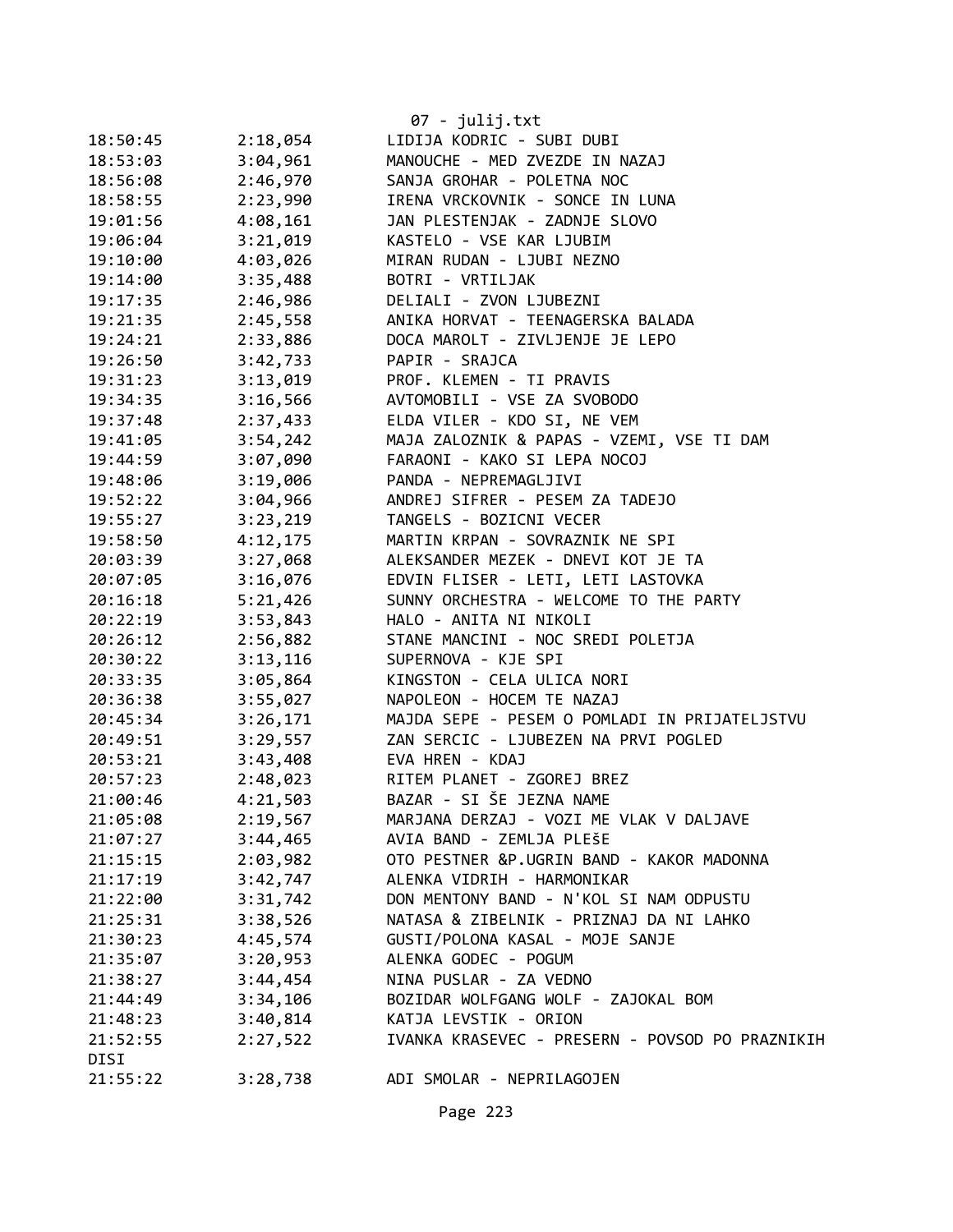|          |          | 07 - julij.txt                               |
|----------|----------|----------------------------------------------|
| 21:58:50 | 4:13,798 | TOMAZ DOMICELJ - BREZ SONCA CVETJA NI        |
| 22:03:44 | 2:58,018 | PLATIN - STO IN ENA ZGODBA                   |
| 22:06:41 | 3:00,973 | FOLKROLA - UJEMI ME                          |
| 22:13:00 | 4:23,029 | CALIFORNIA - DAN POTEM                       |
| 22:17:23 | 2:26,052 | GU-GU - PAPAGAJA                             |
| 22:20:47 | 3:47,637 | KALAMARI - CAKAM TE ZAMAN                    |
| 22:24:35 | 3:39,058 | NUDE - PEPELKA (RAD TE IMAM)                 |
| 22:28:13 | 3:47,492 | ANIKA - PREMAJHNA BARABA                     |
| 22:33:08 | 4:04,870 | DRUSTVO MRTVIH PESNIKOV - POD OBLAKOM        |
| 22:37:02 | 3:18,790 | NEISHA - MALO TU MALO TAM                    |
| 22:47:51 | 4:25,992 | TATJANA MIHELJ - SVET V ZNAMENJU SRCA        |
| 22:53:08 | 2:22,051 | OTO PESTNER - LAHKO VPRAŠANJE                |
| 22:55:30 | 4:55,005 | IZTOK MLAKAR - MARJO SPINEL                  |
| 23:01:00 | 2:33,329 | MATIJA CERAR - HIJA-HO                       |
| 23:03:33 | 3:03,011 | DEKAMERONI - SAVA SUMI                       |
| 23:06:34 | 4:16,357 | MARTA ZORE - ZDAJ GA POZNAM (& ALENKA GODEC) |
| 23:14:23 | 3:30,920 | D.A.Z. - OPROSTI MI (2015 EDIT)              |
| 23:17:54 | 3:29,019 | MATEJ ZALAR - KO TE NI                       |
| 23:22:18 | 2:59,858 | AYNEE - NAJLEPŠI DAN                         |
| 23:25:17 | 3:31,997 | SLAVKO IVANCIC - OGOLJUFAN                   |
| 23:28:49 | 4:59,299 | VLADO KRESLIN - TAM NA KONCU DREVOREDA       |
| 23:35:02 | 2:54,431 | KARMEN STAVEC - LJUBIM TE                    |
| 23:37:56 | 2:58,683 | MILAN PECOVNIK PIDZI - NE CAKAJ SPET         |
| 23:44:57 | 3:33,770 | BEPOP - ZAPLESI Z NAMI                       |
| 23:48:29 | 4:34,200 | ANJA RUPEL - RADA IMAM                       |
| 23:53:54 | 3:10,061 | VILI RESNIK - NAJ OSTANE TO MED NAMA         |
| 23:57:04 | 4:05,991 | TATJANA GROS - ZATO SEM NORO TE LJUBILA      |

## 30/7/2019

| $0:01:49$ 3:13,859   | ADI SMOLAR - GLAVNO DA JE GLAVA CELA        |
|----------------------|---------------------------------------------|
| $0:04:59$ 2:59,957   | FOLKROLA - POLNA LUNA                       |
| $0:07:59$ 4:20,006   | ANDREJ SIFRER - STOJ MARIJA                 |
| $0:12:21$ 4:08,527   | SLAVKO IVANCIC - DAN OB TEBI                |
| $0:16:30$ 3:32,753   | OTO PESTNER - HVALNICO POJEM BOGU           |
|                      | 0:20:02 3:35,407 MARTINA SRAJ - HOCEM NAZAJ |
| 0:23:403:25,894      | ALJA KRUSIC - NAJIN PLES                    |
| $0:27:06$ 4:18,807   | PANDA - SAMA PROTI VSEM                     |
| $0:31:24$ 3:39,037   | AVIA BAND - ZEMLJA PLESE                    |
| $0:35:06$ 5:27,681   | IZTOK MLAKAR - STEFANA IN BERTOLIN          |
|                      | 0:40:33 3:47,601 SLOVENSKI EXPRESS - IZI    |
| $0:44:21$ 2:55,001   | STANE MANCINI - PRIDES KAKOR VETER          |
| $0:47:18$ 4:50,927   | DRUSTVO MRTVIH PESNIKOV - TI SI VSE         |
| $0:52:06$ 4:07,966   | NINA PUSLAR - NI ONA                        |
| $0:56:10$ 3:00,847   | MAJDA ARH - POSLJI MU VETER POZDRAV         |
| $0:59:13$ 4:04,024   | KALAMARI - NISEM TE SPOZNAL                 |
| $1:03:17$ $4:14,016$ | EDVIN FLISER - NJEJ, KI SEM JO LJUBIL       |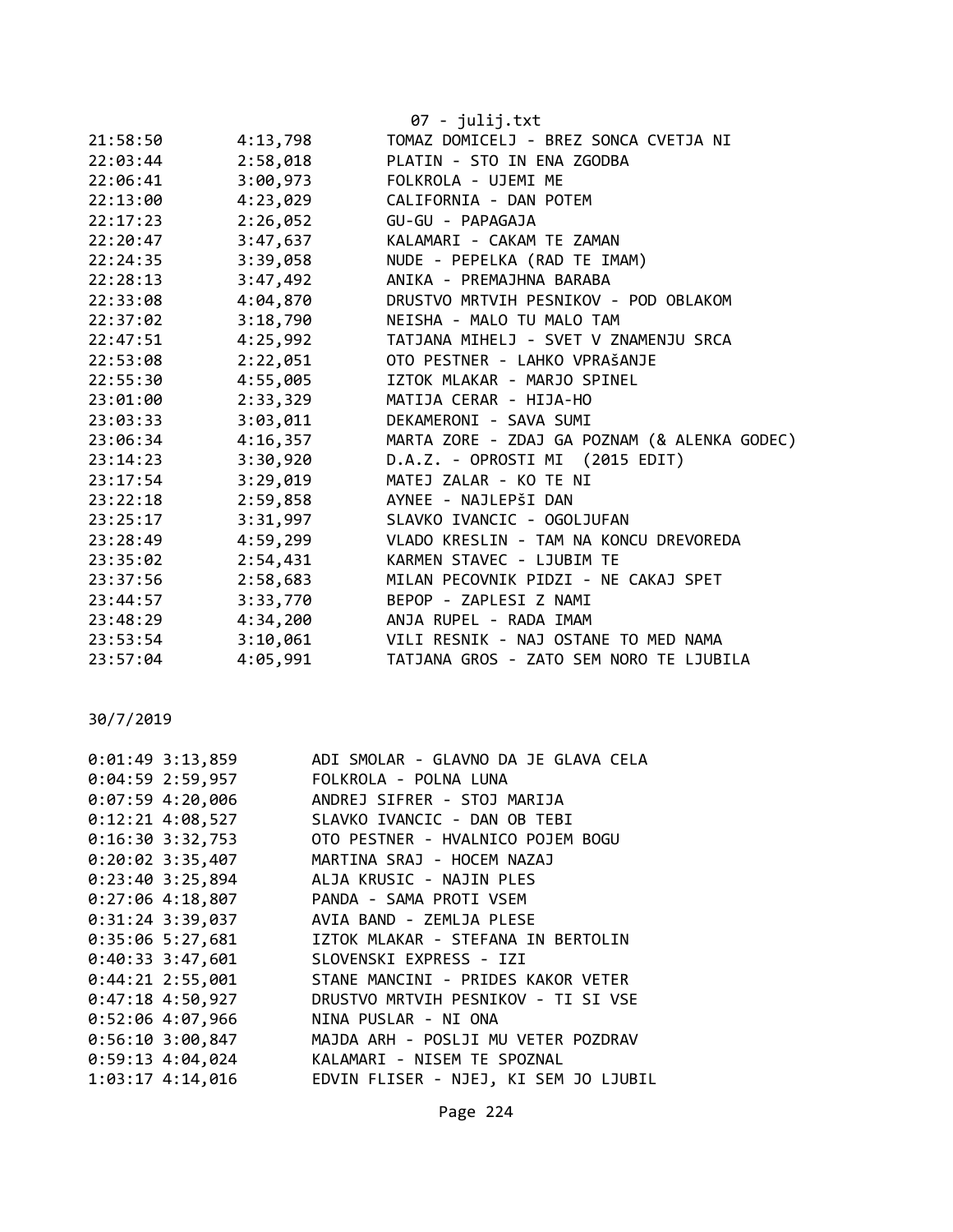|                      | 07 - julij.txt                            |
|----------------------|-------------------------------------------|
| 1:07:31 2:59,874     | KING FOO - ZIVE SANJE                     |
| 1:10:33 3:35,081     | ANJA RUPEL - NISI MOJ                     |
| 1:14:08 2:54,515     | DEZUR - CISTO DROBNA ZELJA                |
| 1:17:02 3:47,115     | MAJA JAJALO - BESEDE BREZ POMENA          |
| 1:20:52 2:51,659     | HAPPY DAY - VONJ POLETJA                  |
| 1:23:43 2:58,006     | HAZARD - ROZE ZA ELZO                     |
| 1:26:41 3:00,009     | ROK'N'BAND - JAGODE IN COKOLADA           |
| 1:29:44 3:51,984     | MATJAZ JELEN & EASY FING. - POLETNA NOC   |
| 1:33:35 2:36,741     | VLADO KRESLIN - TVOJE JUTRO               |
| 1:36:12 2:25,835     | MAJDA SEPE - SUSTARKI MOST                |
| 1:38:40 3:41,715     | IVANA HONSIC - RDECA NIT                  |
| 1:42:21 3:41,033     | K.U.T. GAS - FASHION                      |
| 1:46:02 2:47,010     | ANDRAZ HRIBAR - LETIM NAPREJ              |
| 1:48:52 3:42,744     | MARTA ZORE - VSE, KAR SVA BILA            |
| $1:52:34$ $2:19,597$ | BETI JURKOVIC - TALISMAN                  |
| 1:54:53 3:45,942     | MARINO LEGOVIC & ZBOR - PO PRAZNIKIH DISI |
| 1:58:42 3:30,010     | MARTIN KRPAN - KAR JE STARO SE NOVO ZDI   |
| 2:02:12 2:39,375     | ICE - STARA GARA                          |
| $2:04:51$ $4:07,611$ | KANTOR - TATU                             |
| 2:09:00 3:17,679     | KARMEN STAVEC - POVEJ                     |
| 2:12:17 3:35,372     | NEISHA - ZVEZDNI PRAH                     |
| 2:15:52 3:48,991     | KARAMELA - KO SI MI PRVIC REKLA NE        |
| 2:19:44 5:06,559     | AURORA - BLIZJE SONCU                     |
| 2:24:50 3:11,508     | SPELA MAROLT - VSAK NOV DAN               |
| 2:28:00 2:07,882     | ROBERTO - POLETJE ODHAJA                  |
| 2:30:11 3:29,670     | MONIKA BAJUK - POGLEJ V NEBO              |
| 2:33:39 3:48,235     | ALENKA GODEC - RAJE MI PRIZNAJ            |
| 2:37:27 3:18,809     | SIMONA VODOPIVEC - TITANIC LJUBEZNI       |
| 2:40:49 3:08,934     | ANA KARNEZA - ZBUDI SE                    |
| 2:43:57 4:07,055     | FLIRT - JUTRANJI STRIPTIS                 |
| $2:48:04$ 4:15,001   | ESKOBARS - ILUZIJA                        |
| $2:52:21$ $3:08,685$ | IRENA VRCKOVNIK - SLADKE BESEDE           |
| 2:55:30 3:02,694     | BLACK CAT - NIKOLI                        |
| 2:58:32 3:00,688     | SAN DI EGO - TO JE TO                     |
| 3:01:35 3:43,710     | DEJAN LAPANJA - TU IN ZDAJ                |
| $3:05:19$ $3:01,178$ | GAL GJURIN - NISEM KRIV                   |
| $3:08:20$ 2:43,482   | D KWASCHEN RETASHY - ROZALIJA             |
| $3:11:05$ 3:07,888   | FARAONI - KAKO SI LEPA NOCOJ              |
| $3:14:13$ $2:46,318$ | POP DESIGN - NEKOC BOM ZBRAL POGUM        |
| $3:16:59$ $3:20,754$ | DITKA - DRUGI BREG ZELJA                  |
| 3:20:22 3:27,929     | BAZAR - NA ZAVAJAJ ME VEC                 |
| 3:23:49 2:40,063     | DAMJANA GOLAVSEK - LJUBIM LJUBIS          |
| 3:26:29 3:15,024     | IGOR - ROZMARINKA                         |
| $3:29:46$ $3:01,124$ | ALENKA VIDRIH - ZAUPANJE                  |
| 3:32:47 4:32,096     | GU-GU - LJUBIL BI SE                      |
| 3:37:19 3:12,929     | BEPOP - PRISLUHNI SKOLJKI                 |
| 3:40:32 3:44,961     | FOXY TEENS - VZEMI ME V NAROCJE           |
| 3:44:13 3:04,749     | DITKA HABERL - NAD MESTOM SE DANI         |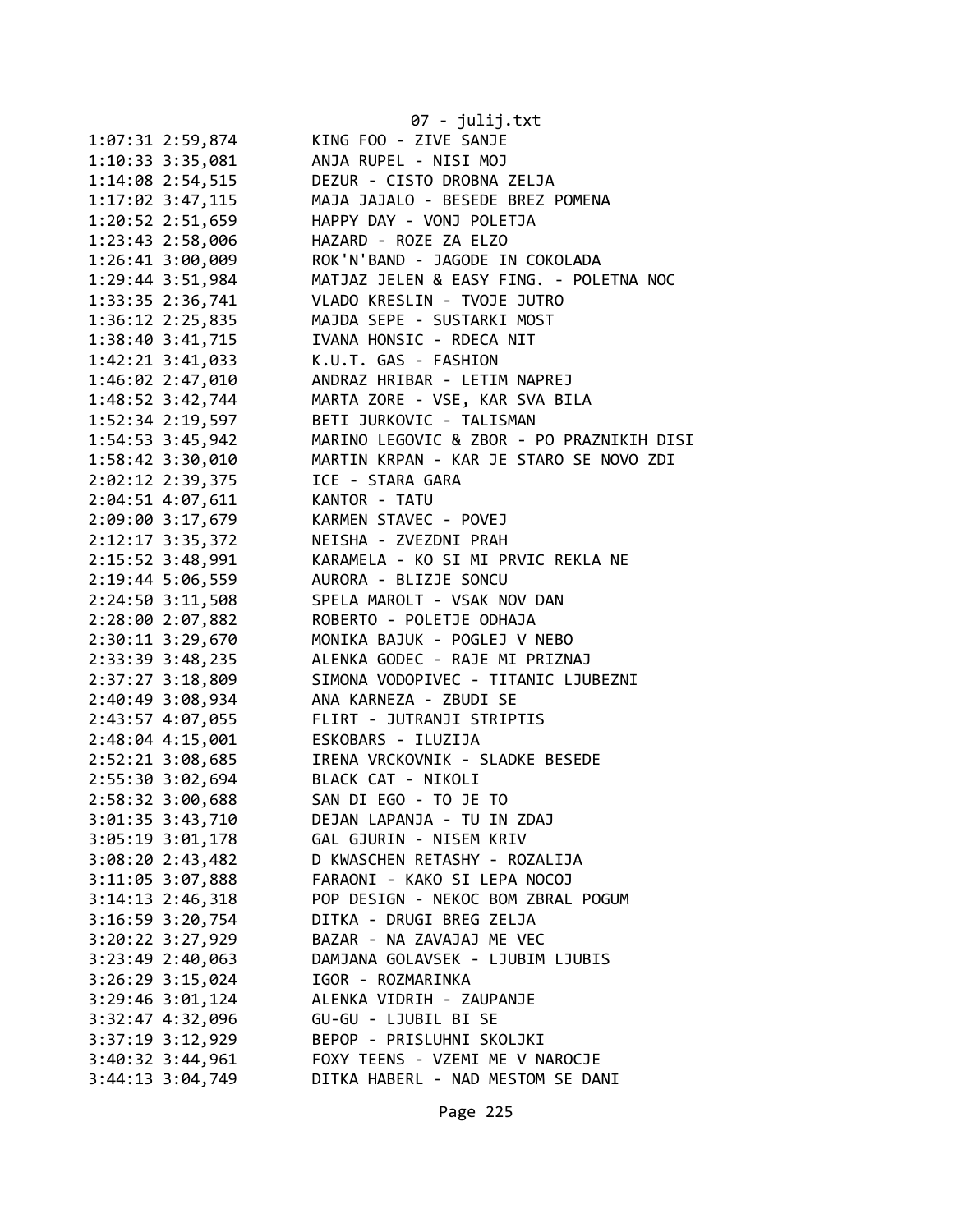|                        | 07 - julij.txt                                       |
|------------------------|------------------------------------------------------|
| 3:47:18 3:45,935       | CUKI - BARBARA                                       |
| $3:51:01$ $3:09$ , 364 | JAN PLESTENJAK - 7 LET NAZAJ (NOR SEM, DA TE LJUBIM) |
| 3:54:05 3:05,058       | ALEKSANDER MEZEK - VREMENSKA NAPOVED                 |
| 3:57:09 3:11,459       | ALEX VOLASKO - NAJIN TRENUTEK                        |
| 4:00:23 3:46,304       | MIRAN RUDAN - ROJEN, DA TE LJUBIM                    |
| 4:04:09 3:45,735       | NIKKA - ZA TVOJ NASMEH                               |
| 4:07:54 4:44,001       | SANK ROCK - TIH' BOD' IN IGRAJ                       |
| 4:12:41 2:55,738       | NEZA BRACUN - MOJ REFREN                             |
| 4:15:36 3:33,710       | MARTINA MAJERLE - LUNA NAD OBALO                     |
| 4:19:10 2:42,898       | EVA SRSEN - LJUBI, LJUBI, LJUBI                      |
| 4:21:55 3:16,999       | VITA CREPINSEK - KO NAJINA POGLEDA                   |
| 4:25:12 4:08,010       | ANIKA - LAHKO NOC PIRAN                              |
| 4:29:20 2:42,128       | FELIKS LANGUS - DISKO RAJ (DISCO RAJ)                |
| 4:32:04 3:20,019       | PRIZMA - POGUM                                       |
| 4:35:22 2:54,909       | NECA FALK - TAKO DEKLE                               |
| 4:38:17 3:05,193       | LEA LIKAR - ODMIK OD TAL                             |
| $4:41:25$ 3:14,123     | NUSA DERENDA & MARKO VOZELJ - NAJ NAMA SODI LE NEBO  |
| 4:44:39 3:51,466       | XEQUTIFZ - BIL JE PLES                               |
| 4:48:30 3:24,984       | ANDREJ SIFRER - POZDRAVI DOMA SVOJO ZENO             |
| 4:51:57 4:25,745       | NUDE - RAZLOG                                        |
| 4:56:23 3:00,944       | MITJA PODLESNIK - TOTALNO HUDA                       |
| 5:00:00 3:09,119       | IRENA KOHONT - ZAPRLA SEM VSA OKNA                   |
| 5:03:09 2:38,993       | MILAN PECOVNIK PIDZI - JESSE JAMES                   |
| 5:05:48 4:26,200       | KATRINAS - ARIANA                                    |
| 5:10:59 3:25,929       | SWEETSOLOGY - GREVA TJA (RADIO EDIT)                 |
| 5:14:24 4:15,900       | SAMO GLAVAN - TUJERODNA INVAZIJA                     |
| 5:18:40 3:34,905       | FOLK ROLA - DANES                                    |
| 5:23:58 3:39,134       | DON MENTONY BAND - DOST' 'MAM                        |
| 5:27:37 4:04,705       | VILI RESNIK - NAJ MI KDO POVE                        |
| 5:32:31 2:01,667       | BELE VRANE - STOPI NA TLA                            |
| 5:34:32 2:44,033       | MAJDA ARH - POISCI ME                                |
| 5:37:16 3:21,534       | BOTRI - SONCE PO DEŽJU                               |
| 5:41:22 4:18,000       | NUDE - PRI VODNJAKU                                  |
| 5:45:40 3:29,829       | BLUEGRASS HOPPERS - SLOVENSKEGA NARODA SIN           |
| 5:50:06 3:27,704       | MARTA ZORE - CUJ MOJ GLAS                            |
| 5:53:31 3:02,663       | DAMJANA - NAJ VSEM LJUDEM SE DOGODI                  |
| 5:56:53 3:14,159       | SELL OUT - POPOLN DAN                                |
| $6:00:44$ 2:56,423     | ANDREJ SIFRER - MAR NAJ ZATO ZNORIM                  |
| 6:03:40 2:15,048       | BRANKA KRANER - BARVICE SI KUPI                      |
| 6:05:55 2:21,957       | MATIJA CERAR - DEŽNIKI                               |
| 6:08:17 2:59,029       | ANDRAZ HRIBAR - ZIVLJENJE JE                         |
| 6:11:59 3:23,669       | KARMEN STAVEC - ENA SOLZICA                          |
| 6:15:22 3:50,015       | GU-GU - ZELIM SI NA JAMAJKO                          |
| 6:20:51 3:05,443       | PEPEL IN KRI - MATERIN NASMEH                        |
| 6:23:57 3:14,975       | NEISHA - 'MAS SE KJE CAS                             |
| 6:27:33 3:51,855       | AVTOMOBILI - POT DOMOV                               |
| 6:32:14 3:15,009       | KALAMARI - NISEM KRIV                                |
| 6:35:28 3:25,489       | NECA FALK - ZA TOPOLI NEKJE SI TI                    |
|                        |                                                      |

Page 226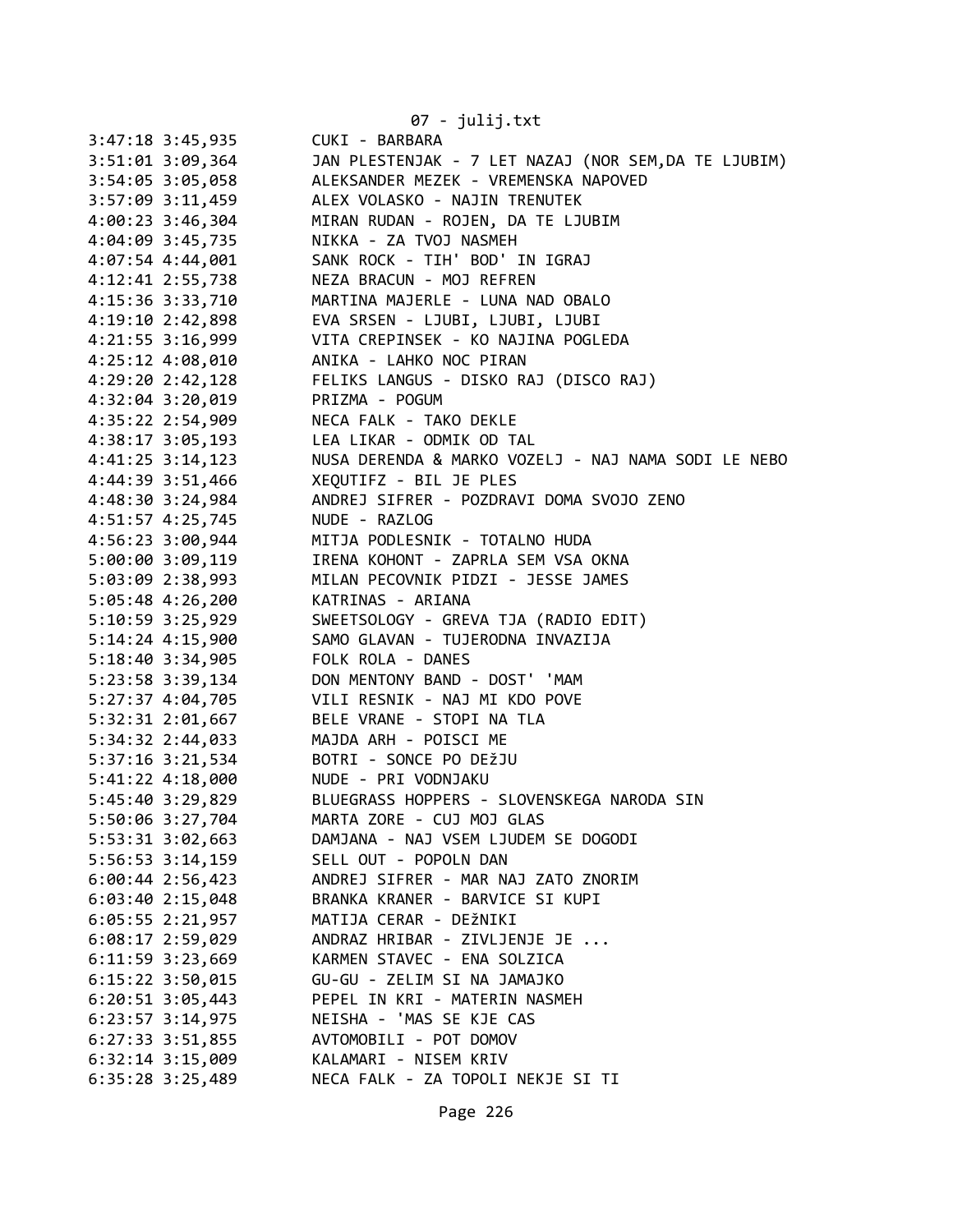|                      |                                 | 07 - julij.txt                                                                                                                      |
|----------------------|---------------------------------|-------------------------------------------------------------------------------------------------------------------------------------|
| 6:38:54 4:07,526     |                                 | ESKOBARS - HLADNE NOCI                                                                                                              |
|                      |                                 | 6:43:46 3:03,364 FOLKROLA - CYBER BABY                                                                                              |
|                      | 6:46:49 3:23,014 REVERB - TINA  |                                                                                                                                     |
|                      | 6:51:08 3:42,175 BAZAR - BARABE |                                                                                                                                     |
|                      | 6:54:50 3:29,009 CUKI - TA VLAK |                                                                                                                                     |
|                      |                                 | 6:58:19 4:36,816 ANJA RUPEL - PREPOZNO                                                                                              |
|                      |                                 |                                                                                                                                     |
|                      |                                 |                                                                                                                                     |
|                      |                                 | 7:03:32 2:31,873<br>7:06:04 3:14,824<br>7:10:04 3:14,824<br>7:10:04 3:14,037<br>MOK'N'BAND - VERJEMI<br>SING & SONG - PLAVA KUVERTA |
|                      |                                 | 7:13:13 2:18,288 MARJANA DERZAJ - VOZI ME VLAK V DALJAVE                                                                            |
|                      |                                 | 7:15:31 2:52,343 EVA BEUS - NAZAJ K MAMI                                                                                            |
|                      |                                 | 7:18:23 3:17,528 AVIA BAND - COOL                                                                                                   |
|                      |                                 | 7:23:24 3:47,035 POLONA - NEKAJ LEPIH BESED                                                                                         |
|                      |                                 |                                                                                                                                     |
|                      |                                 | 7:27:11 3:37,466<br>7:31:37 3:25,505<br>7:35:02 2:47,520<br>ALENKA GODEC - MONA LISA                                                |
|                      |                                 |                                                                                                                                     |
|                      |                                 | 7:37:49 3:13,995 IRENA VRCKOVNIK - SIRENA                                                                                           |
|                      | 7:41:48 3:37,081 HISA - ZAMAN   |                                                                                                                                     |
|                      |                                 | 7:45:25 5:03,646 LOPATIC FAMILY BAND - USODA                                                                                        |
|                      |                                 | 7:51:24 4:02,455 AYNEE - SPOMLADI                                                                                                   |
|                      |                                 | 7:55:26 3:53,990<br>7:59:57 5:36,211 TATJANA DREMELJ - CE NE LJUBIS ME VEC<br>8:05:33 3:25,630 FRENK NOVA - TIKA TAKA (RADIO EDIT)  |
|                      |                                 |                                                                                                                                     |
|                      |                                 |                                                                                                                                     |
|                      |                                 | 8:08:58 3:02,171 DARJA SVAJGER - SE TISOC LET                                                                                       |
|                      |                                 | 8:12:45 4:14,891 FARAONI - NE VDAJ SE                                                                                               |
|                      |                                 | 8:17:00 3:14,890 EDVIN FLISER - TAM KJER SEM DOMA                                                                                   |
|                      |                                 | 8:21:58 3:11,761 POP DESIGN - ZATE                                                                                                  |
|                      |                                 | 8:25:10 3:32,707 MAJDA SEPE - S TEBOJ                                                                                               |
|                      |                                 | 8:28:42 3:15,397 VLADO KRESLIN - KDO SI                                                                                             |
|                      |                                 | 8:32:46 4:24,795 JAN PLESTENJAK - STAVI NA MOJE SRCE                                                                                |
|                      |                                 | 8:37:11 3:16,874 MERISSA IN FREEWAY - ZA MINUTO                                                                                     |
|                      |                                 | 8:41:13 4:11,401 OTO PESTNER & PERPETUM JAZZILE - MATI BODIVA PRIJATELJA                                                            |
|                      |                                 | 8:45:24 2:48,020 DITKA HABERI - MLADE OCI                                                                                           |
| 8:48:12 3:47,618     |                                 | SLOVENSKI EXPRESS - IZI                                                                                                             |
| 8:52:55 4:02,392     |                                 | SKUPINA FONEM - POLETNA ROMANCA                                                                                                     |
| 8:57:17 3:26,175     |                                 | ALEKSANDER MEZEK - DNEVI KAKOR JE TA                                                                                                |
| $9:01:17$ $3:12,866$ |                                 | AGROPOP - ZIVELE SLOVENKE                                                                                                           |
| $9:04:29$ 3:15,866   |                                 | DANILO KOCJANCIC - POGUM                                                                                                            |
| $9:07:44$ 2:08,595   |                                 | GAUDEAMUS - KO BOŠ PRIŠLA NA BLED                                                                                                   |
| 9:14:03 3:56,738     |                                 | BOZIDAR WOLFGANG WOLF - EDINO TI                                                                                                    |
| $9:17:59$ $3:42,637$ |                                 | BABALOO BAND - JOKAL BOM JUTRI                                                                                                      |
| $9:22:24$ $3:32,785$ |                                 | LEA LIKAR - PRIDE TAK DAN                                                                                                           |
| $9:26:18$ 3:35,296   |                                 | TOMAZ DOMICELJ - LAŽ                                                                                                                |
| $9:30:43$ 4:05,573   |                                 | ALEX VOLASKO - KRATEK DIH                                                                                                           |
| $9:34:49$ $2:57,953$ |                                 | BERTA AMBROŽ - POSLEDNJA NOC LJUBEZNI                                                                                               |
| $9:37:46$ 3:00,508   |                                 | MAJA KEUC - ZMOREM                                                                                                                  |
| 9:45:50 3:37,639     |                                 | ADI SMOLAR - NAŠ SVET SE PA VRTI                                                                                                    |
| $9:50:20$ $3:11,053$ |                                 | RED QUA - VAL MORJA                                                                                                                 |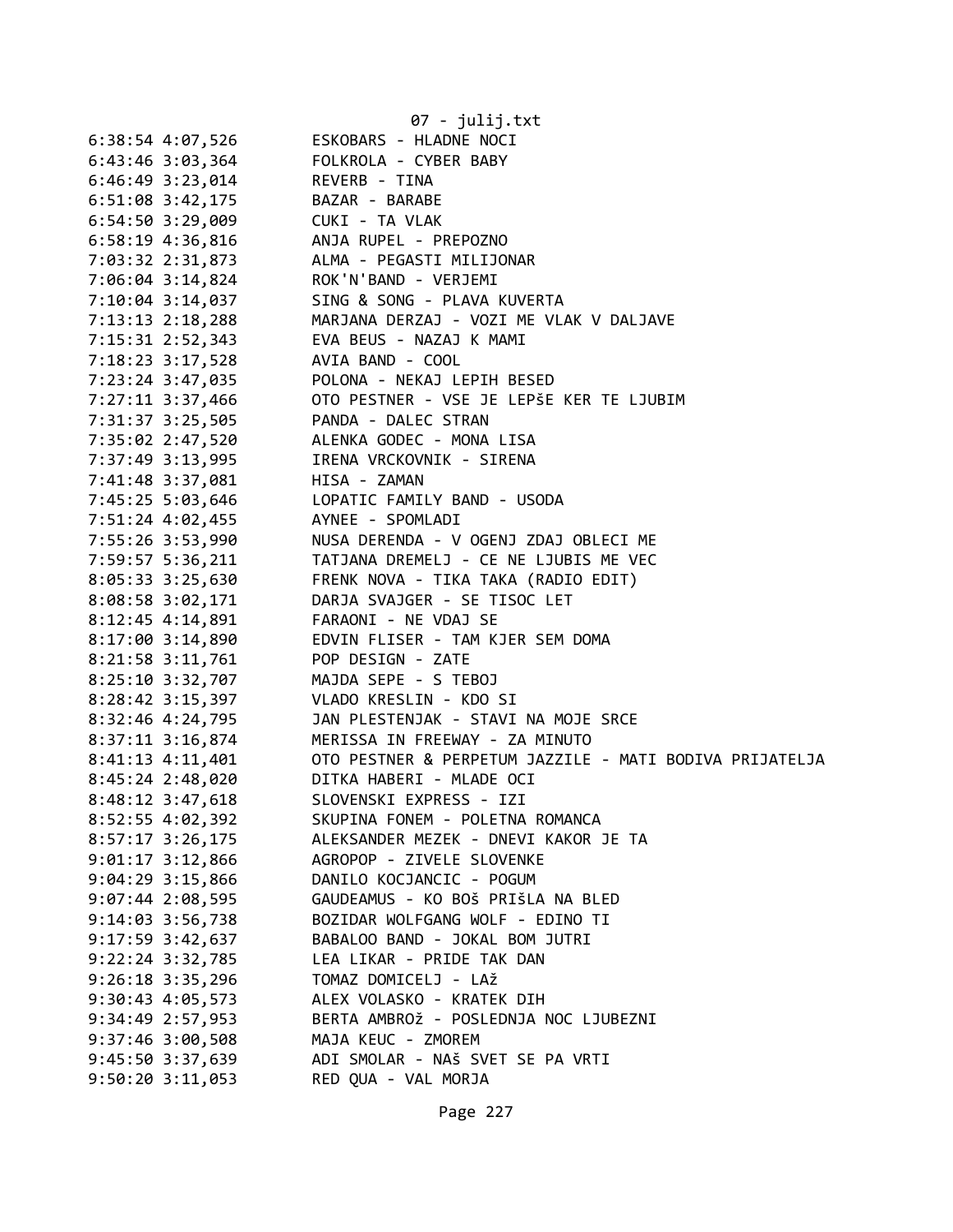|                     |          | 07 - julij.txt                                |
|---------------------|----------|-----------------------------------------------|
| 9:53:30 4:20,716    |          | IZTOK MLAKAR - BRISKULA                       |
| 9:57:51 2:58,001    |          | STANE MANCINI - NAMESTO PISMA                 |
| 10:01:30            | 4:31,615 | PAPIR - PERON 9                               |
| 10:06:02            | 3:13,983 | WOLF - ZASAVSKI ZVONOVI                       |
| 10:13:21            | 2:45,552 | ANIKA HORVAT - TEENAGERSKA BALADA             |
| 10:16:06            | 2:30,996 | HAZARD - KOPALNICO IMA                        |
| 10:18:37            | 2:49,993 | SUPERNOVA - KJE STE VSI                       |
| 10:22:14            | 4:43,376 | SAMO GLAVAN - KRETENIZACIJA                   |
| 10:26:57            | 3:23,001 | U'REDU - NA SMARNO GORO                       |
| 10:31:10            | 3:10,063 | BRATJE BOSTJANCIC - ZVEZDE PADAJO V NOC       |
| 10:34:20            | 3:48,012 | DITKA HABERL - LJUBIMEC BREZ IMENA            |
| 10:38:08            | 3:17,695 | FOXY TEENS - MOJA SIMPATIJA                   |
| 10:44:17            | 2:09,046 | MATIJA CERAR - KAJ MI MAR                     |
| 10:46:26            | 2:19,032 | NECA FALK & ALFI NIPIC - KAKO SVA SI RAZLICNA |
| 10:48:43            | 3:37,359 | NINA PUSLAR - POLJUB NA KLOPCI                |
| 10:53:12            | 3:27,604 | SOPRANOS - SONG ZA VSE LJUDI                  |
| 10:56:40            | 4:19,241 | ANDREJ SIFRER - STOJ MARIJA                   |
| 11:01:40            | 3:40,835 | NUDE - PEPELKA                                |
| 11:05:17            | 3:45,545 | MARTA ZORE - ŠE SI TU                         |
| 11:12:49            | 4:32,691 | DON MENTONY BAND - MEDLEY (REKLA JE NE, DOBRA |
| $MRHA$ , $\ldots$ ) |          |                                               |
| 11:17:22            | 3:17,338 | BELE VRANE - KAM SI NAMENJEN                  |
| 11:21:26            | 3:31,994 | ALENKA VIDRIH - KAKO SI                       |
| 11:24:57            | 4:24,729 | MAJDA ARH - ZDAJ VEM                          |
| 11:30:12            | 3:08,441 | REGINA - MOJE SANJE                           |
| 11:33:21            | 2:47,327 | DELIAL - ZVON LJUBEZNI                        |
| 11:36:08            | 3:24,021 | KARMEN STAVEC - ENA SOLZICA                   |
| 11:43:24            | 4:11,836 | DAMJANA - LJUBIMEC                            |
| 11:47:35            | 3:29,009 | GORAZD LAMPE - TRAVNIK IN DREVO               |
| 11:51:56            | 3:27,324 | PEPEL IN KRI - PESEM ZA DINAR                 |
| 11:55:43            | 3:49,518 | KINGSTON - KOCKA JE PADLA NATE                |
| 12:00:13            | 4:00,132 | MARJANA DERZAJ - VRNI SE ŠE KDAJ V LJUBLJANO  |
| 12:04:13            | 4:24,028 | BAZAR - TINA                                  |
| 12:08:27            | 3:41,588 | AVTOMOBILI - GOSPODAR                         |
| 12:17:46            | 2:44,018 | ROK'N'BAND - DEJ RUKN' ME                     |
| 12:21:17            | 3:33,405 | CALIFORNIA - STARA BARKA                      |
| 12:25:12            | 3:22,660 | IVO MOJZER - DECEK Z ULICE                    |
| 12:28:34            | 3:26,378 | ALENKA GODEC - LJUBIM TO LJUBEZEN             |
| 12:32:51            | 2:59,175 | YLENIA ZOBEC - DAN KOT IZ SANJ                |
| 12:35:50            | 3:46,891 | OTO PESTNER - ZA LJUBEZEN HVALA TI            |
| 12:46:20            | 4:05,829 | BABILON - VSAK DEL NEBA                       |
| 12:51:11            | 3:45,068 | ANJA RUPEL - DAN, KOT JE TA                   |
| 12:54:56            | 4:05,534 | ALEKSANDRA - VERJAMEM V LJUBEZEN              |
| 12:59:36            | 3:39,771 | NECA FALK - PRVA LJUBEZEN                     |
| 13:03:16            | 3:55,974 | BOTRI - MAL'PREKRATKA                         |
| 13:07:12            | 4:57,176 | DRUŠTVO MRTVIH PESNIKOV - KO OSTANEM SAM      |
| 13:13:36            | 3:31,871 | VICTORY - KAKO NAJ CAS USTAVIM                |
| 13:17:07            | 3:07,336 | BLUEGRASS HOPPERS - BREZ SONCA CVETJA NI      |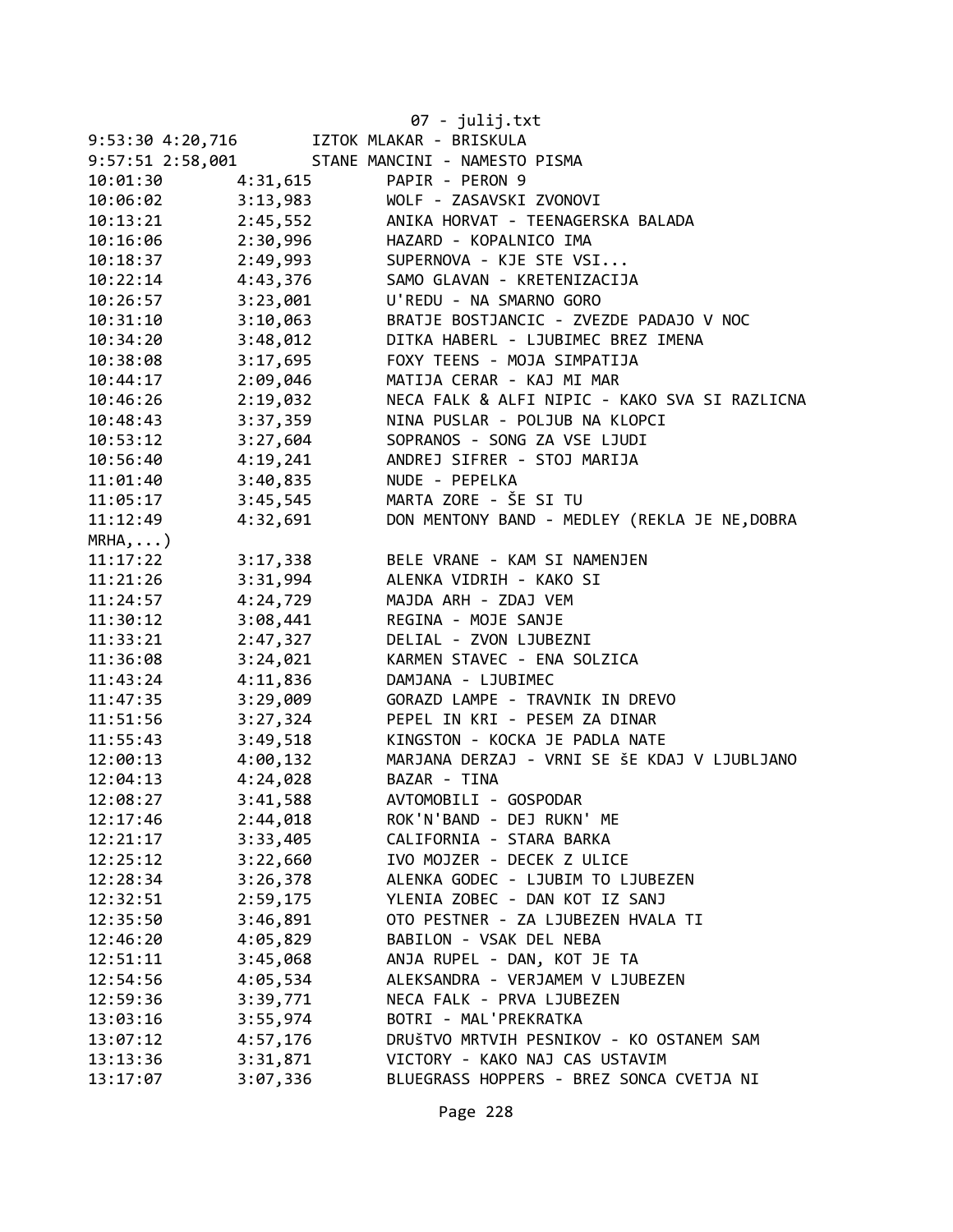|          |          | $07 - julij.txt$                                  |
|----------|----------|---------------------------------------------------|
| 13:21:50 | 3:27,818 | TRISTAN - SRECA SE RODI V PRICAKOVANJU            |
| 13:25:18 | 3:04,393 | MAJDA SEPE - POJDI SPET NA BLED                   |
| 13:28:22 | 3:05,518 | MANOUCHE - KJE SI LUBI                            |
| 13:32:14 | 4:19,787 | AVIA BAND - DVE SONCI                             |
| 13:36:34 | 3:01,055 | DAMJANA GOLAVSEK - NASMEH                         |
| 13:41:02 | 3:30,080 | DASHA - V PRELEPI LJUBLJANI                       |
| 13:44:32 | 4:39,599 | PETER PAN - OH, SABINA                            |
| 13:50:00 | 4:15,772 | SLAPOVI & NUSA DERENDA - KO MI RECES DA ME LJUBIS |
| 13:54:16 | 3:59,056 | GU-GU - GU-GU PLAY FOR YOU                        |
| 13:58:15 | 4:04,669 | SKEEBEEP - ENOSTAVNO                              |
| 14:02:54 | 4:06,111 | FOLKROLA - MAVRICA                                |
| 14:07:00 | 3:53,624 | SELEKCIJA - BELA GOLOBICA                         |
| 14:12:21 | 3:30,778 | BOR GOSTIŠA - DOVOLJ JE SRCE, KI ZATE GORI        |
| 14:15:51 | 3:06,045 | ANU - VZEM' SI CAS                                |
| 14:18:57 | 4:33,486 | KATRINAS - MOJ ODER JE NEBO                       |
| 14:25:06 | 2:20,569 | LIDIJA KODRIC - PASTIR KOSTJA                     |
| 14:27:27 | 3:10,081 | ALEKSANDER MEZEK - OSAMLJENA SENCA                |
| 14:31:30 | 3:05,031 | NANA MILICINSKI - DRAGI                           |
| 14:34:35 | 3:22,341 | BERTA AMBROŽ - PISES MI                           |
| 14:37:57 | 4:14,635 | FARAONI/SLAVKO IVANCIC - DRUGACEN                 |
| 14:43:39 | 4:03,491 | NAPOLEON - MORSKA PTICA                           |
| 14:47:42 | 3:17,169 | ALJA KRUSIC - A BOS MALO MOJ                      |
| 14:51:48 | 4:12,513 | TOMAZ DOMICELJ - BREZ SONCA CVETJA NI             |
| 14:56:20 | 3:42,347 | BILBI - TISTE SNOVI                               |
| 15:00:37 | 4:09,103 | SUNNY ORCHESTRA - KO SPIŠ NA TLEH                 |
| 15:04:46 | 2:56,827 | BOZIDAR WOLFGANG WOLF - O NE CHERIE               |
| 15:07:42 | 2:43,401 | ROK 'N' BAND - DEJ RUK'N ME                       |
| 15:11:53 | 3:02,049 | KALAMARI - NA DRUGEM SVETU                        |
| 15:14:55 | 4:08,089 | ADI SMOLAR - SPOMIN NA MAJ                        |
| 15:20:39 | 3:26,998 | FLIRT - INJA                                      |
| 15:24:27 | 3:27,845 | JANKO ROPRET - KAJ JE TO                          |
| 15:27:55 | 3:05,908 | S.MUGERLIH & R.ROLIH - NA TVOJI STRANI            |
| 15:31:54 | 4:13,198 | JAN PLESTENJAK - PO NEVIHTI                       |
| 15:36:07 | 3:11,506 | AYNEE - LJUBEZEN JE CUDNA STVAR                   |
| 15:40:46 | 4:09,285 | ORLEK - PUNCA S ŠOHTA                             |
| 15:44:55 | 2:25,567 | IVANKA KRASEVEC - PRESERN - STARA PLOSCA          |
| 15:47:20 | 3:27,036 | IRENA KOHONT - MODRI SPEV [SONG SUNG BLUE]        |
| 15:51:36 | 3:44,017 | ANDRAZ HRIBAR - OGNJENI OBROC                     |
| 15:55:19 | 4:01,682 | VILI RESNIK - REKA ZELJA                          |
| 15:59:55 | 3:22,015 | RITEM PLANET - USTNICE BREZ POLJUBOV              |
| 16:03:16 | 2:20,259 | LUCKY CUPIDS - STECI STRAN                        |
| 16:05:36 | 1:25,077 | FRANE MILICINSKI JEZEK - MOJ NAROBE SVET          |
| 16:07:01 | 4:22,945 | MARTA ZORE - POZABIL SI NA VSE                    |
| 16:12:51 | 3:28,348 | JAN PLESTENJAK & LARA - SOBA 102                  |
| 16:16:19 | 3:34,810 | ANDREJ SIFRER - NA ZDRAVJE NAŠIH ŽENA             |
| 16:21:30 | 2:35,020 | STANE MANCINI - NON CAPITO                        |
| 16:24:05 | 3:08,736 | PAPIR - SLUTNJA                                   |
| 16:27:13 | 2:21,979 | IRENA VRCKOVNIK - MOJI TIGRI                      |
|          |          |                                                   |